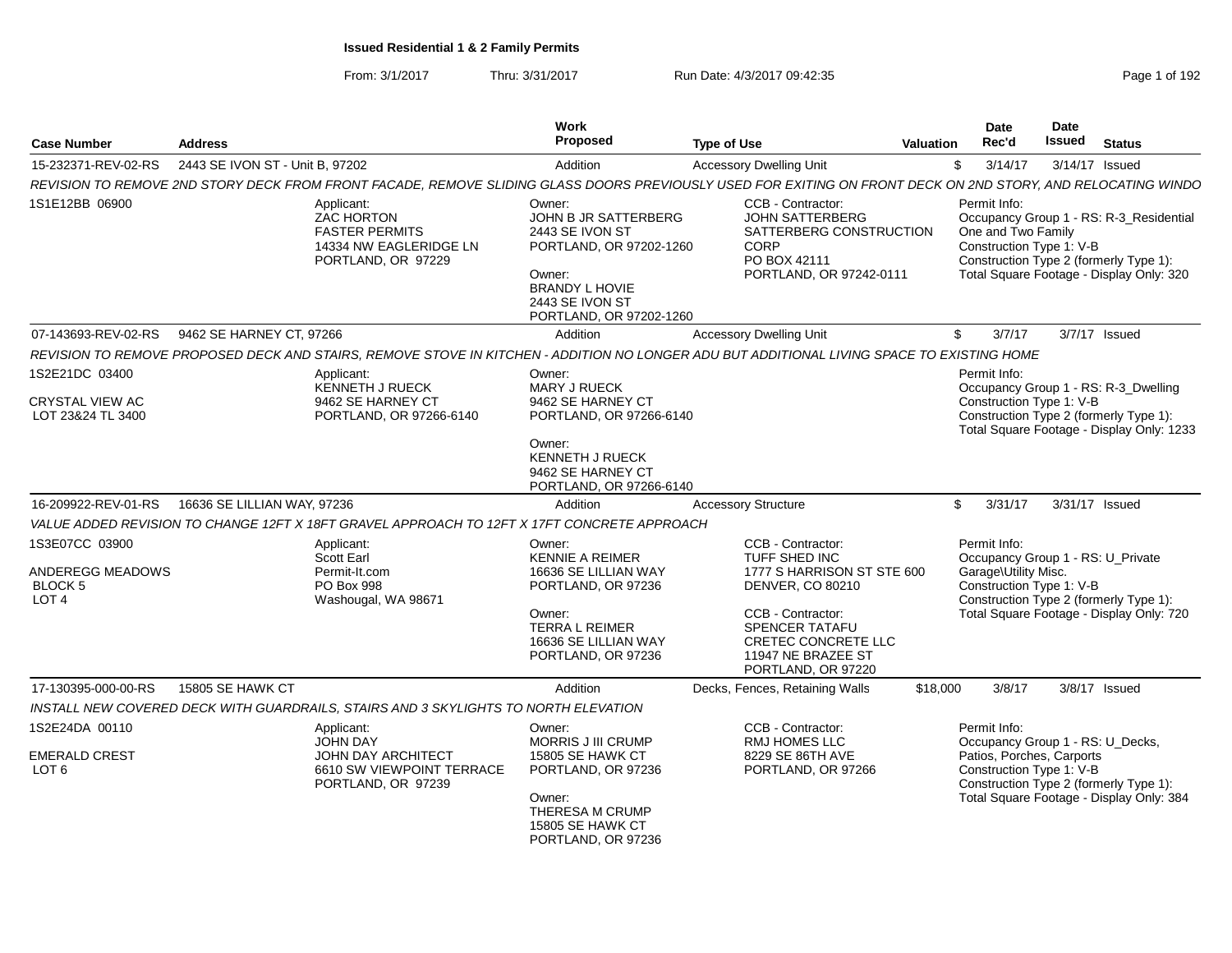From: 3/1/2017Thru: 3/31/2017 Run Date: 4/3/2017 09:42:35 Page 2 of 192

| <b>Case Number</b>                                                                     | <b>Address</b>               |                                                                                                   | <b>Work</b><br>Proposed                                                                                                                                 | <b>Type of Use</b>                                                                                                                                                                                               | <b>Valuation</b> | <b>Date</b><br>Rec'd                                                                                  | Date<br><b>Issued</b> | <b>Status</b>                                                                                                                     |
|----------------------------------------------------------------------------------------|------------------------------|---------------------------------------------------------------------------------------------------|---------------------------------------------------------------------------------------------------------------------------------------------------------|------------------------------------------------------------------------------------------------------------------------------------------------------------------------------------------------------------------|------------------|-------------------------------------------------------------------------------------------------------|-----------------------|-----------------------------------------------------------------------------------------------------------------------------------|
| 08-179804-REV-01-RS                                                                    | 342 SE 31ST AVE, 97214       |                                                                                                   | Addition                                                                                                                                                | <b>Duplex</b>                                                                                                                                                                                                    | \$3,802          | 3/3/17                                                                                                |                       | $3/3/17$ Issued                                                                                                                   |
|                                                                                        |                              |                                                                                                   |                                                                                                                                                         | ADDING AN 80' COVER AWNING EXTENDING FROM BETWEEN 1ST AND 2ND FLOOR  ADD NEW 2ND FLOOR TO EXISTING DUPLEX - 2ND FLOOR IN EACH UNIT TO BE MASTER BEDROOM SUITE/S                                                  |                  |                                                                                                       |                       |                                                                                                                                   |
| 1N1E36CD 05100                                                                         | Applicant:                   | CARTER CASE                                                                                       | Owner:<br><b>COLLEEN HELZER</b>                                                                                                                         | CCB - Contractor:<br>FB CONSTRUCTION AND                                                                                                                                                                         |                  | Permit Info:<br>Occupancy Group 1 - RS: U_Decks,                                                      |                       |                                                                                                                                   |
| <b>SCHMEERS ADD</b><br><b>BLOCK 5</b><br>LOT <sub>5</sub>                              |                              | <b>CASE DESIGN GROUP</b><br>1314 NW IRVING ST #203<br>PORTLAND, OR 97209                          | 340 SE 31ST AVE<br>PORTLAND, OR 97214-1927                                                                                                              | <b>GENERAL CONTACTORS LLC</b><br>3566 se schiller<br>portland or 97202                                                                                                                                           |                  | Patios, Porches, Carports<br>Construction Type 1: V-B                                                 |                       | Construction Type 2 (formerly Type 1):<br>Total Square Footage - Display Only: 192                                                |
| 17-127981-000-00-RS                                                                    | 2556 NW PETTYGROVE ST, 97210 |                                                                                                   | Addition                                                                                                                                                | Garage/Carport                                                                                                                                                                                                   | \$6,000          | 3/1/17                                                                                                |                       | $3/1/17$ Issued                                                                                                                   |
|                                                                                        |                              |                                                                                                   |                                                                                                                                                         | REPLACE EXISTING ROOF JOISTS AND SHEATHING. CHANGING SLOPE OF ROOF TO 1/4 PER FOOT. FRONT AND SIDE ELEVATIONS TO REMAIN THE SAME.                                                                                |                  |                                                                                                       |                       |                                                                                                                                   |
| 1N1E32AA 06500<br><b>GOLDSMITHS ADD</b><br>BLOCK 18<br><b>LOT 12</b>                   | Applicant:                   | <b>BRYAN MONTANIO</b><br>PAUL MCKEAN ARCHITECTURE<br>4039 N MISSISSIPPI<br>PORTLAND, OR 97217     | Owner:<br>ALEXANDRE BAUDOUIN<br>2556 NW PETTYGROVE ST<br>PORTLAND, OR 97210<br>Owner:<br>MICHELLE CALLAN<br>2556 NW PETTYGROVE ST<br>PORTLAND, OR 97210 | CCB - Contractor:<br>MORROW & SONS LLC<br>817 SE 69TH<br>PORTLAND, OR 97215                                                                                                                                      |                  | Permit Info:<br>Occupancy Group 1 - RS: U_Private<br>Garage\Utility Misc.<br>Construction Type 1: V-B |                       | Construction Type 2 (formerly Type 1):<br>Total Square Footage - Display Only: 336                                                |
| 17-115691-000-00-RS                                                                    | 11159 SW RIVERWOOD RD        |                                                                                                   | Addition                                                                                                                                                | Garage/Carport                                                                                                                                                                                                   | \$29.902         | 2/2/17                                                                                                |                       | 3/7/17 Issued                                                                                                                     |
|                                                                                        |                              |                                                                                                   |                                                                                                                                                         | ADD SECOND FLOOR TO EXISTING DETACHED GARAGE FOR ADDITIONAL STORAGE.  CREATE NEW SECOND FLOOR POWDER ROOM.  THIS PERMIT DOES NOT CREATE HABITABLE SPACE OR <sub>'</sub>                                          |                  |                                                                                                       |                       |                                                                                                                                   |
| 1S1E35BA 01800<br>ABERNETHY HTS<br>LOT 1 TL 1800                                       | Applicant:<br>LLC.           | <b>RYAN WEEDEN</b><br>FOUR SQUARE DESIGN BUILD,<br>2814 NE CESAR CHAVEZ BLVD<br>PORTLAND OR 97212 | Owner:<br>AMY WEEDEN<br>2814 NE CESAR E CHAVEZ BLVD<br>PORTLAND, OR 97212-2929                                                                          | CCB - Contractor:<br>FOUR SQUARE DESIGN BUILD LLC Occupancy Group 1 - RS: U Private<br>2814 NE 39TH AVE<br>PORTLAND, OR 97212-2929                                                                               |                  | Permit Info:<br>Garage\Utility Misc.<br>Construction Type 1: V-B                                      |                       | Construction Type 2 (formerly Type 1):<br>Total Square Footage - Display Only: 670                                                |
| 16-259546-000-00-RS                                                                    | 4430 SW CORONADO ST, 97219   |                                                                                                   | Addition                                                                                                                                                | Garage/Carport                                                                                                                                                                                                   |                  | \$86,911  10/18/16                                                                                    |                       | 3/17/17 Under Inspection                                                                                                          |
|                                                                                        |                              |                                                                                                   |                                                                                                                                                         | MRAA. NEW SECOND FLOOR ADDITION OVER EXISTING ATTACHED GARAGE WITH DECK; TO CREATE MASTER BEDROOM AND BATH. ELECTRICAL, MECHANICAL, AND PLUMBING TO BE UNDER                                                     |                  |                                                                                                       |                       |                                                                                                                                   |
| 1S1E32BC 09900<br>WEST PORTLAND PK<br>BLOCK 75<br>LOT 1&2                              | Applicant:                   | MIKE MONTGOMERY<br>SIMPL HOME DESIGNS<br>4931 SW 76TH AVE PMB211<br>PORTLAND, OR 97225            | Owner:<br>JEFFREY P BUCHAN<br>5017 PROSPECT ST<br>WEST LINN, OR 97068                                                                                   | CCB - Contractor:<br>STEPHEN SONS INC<br><b>PO BOX 254</b><br>WILSONVILLE, OR 97070                                                                                                                              |                  | Permit Info:<br>One and Two Family<br>Construction Type 1: V-B                                        |                       | Occupancy Group 1 - RS: R-3_Residential<br>Construction Type 2 (formerly Type 1): V-B<br>Total Square Footage - Display Only: 980 |
| 17-126722-000-00-RS                                                                    | 5331 NE 31ST AVE, 97211      |                                                                                                   | Addition                                                                                                                                                | <b>Single Family Dwelling</b>                                                                                                                                                                                    | \$19.151         | 2/26/17                                                                                               |                       | 3/13/17 Under Inspection                                                                                                          |
|                                                                                        |                              |                                                                                                   |                                                                                                                                                         | MRAA NEW SHED DORMER ON SECOND FLOOR CREATING ADDITIONAL HEADROOM IN EXISTING LIVING SPACE.  NEW 170 SQ FT ADDITION TO THE MAIN FLOOR TO CREATE A NEW SUNROOM.                                                   |                  |                                                                                                       |                       |                                                                                                                                   |
| 1N1E24BA 04800<br>FOXCHASE ADD<br><b>BLOCK 4</b><br>LOT <sub>5</sub><br>N 14' OF LOT 6 | Applicant:                   | Daniel Thomas<br>HAMMER AND HAND, INC<br>1020 SE Harrison St.<br>Portland, OR 97214               | Owner:<br><b>DAVID BARRETT</b><br>5331 NE 31ST AVE<br>PORTLAND, OR 97211<br>Owner:<br>MICHELLE LOWRY<br>5331 NE 31ST AVE<br>PORTLAND, OR 97211          | CCB - Contractor:<br>HAMMER AND HAND INC<br>1020 SE HARRISON ST<br>PORTLAND, OR 97214<br>CCB - Contractor:<br>JACOBS HEATING & AIR<br><b>CONDITIONING INC</b><br>1421 SE HOLGATE BLVD<br>PORTLAND, OR 97202-4716 |                  | Permit Info:<br>One and Two Family<br>Construction Type 1: V-B                                        |                       | Occupancy Group 1 - RS: R-3_Residential<br>Construction Type 2 (formerly Type 1):<br>Total Square Footage - Display Only: 170     |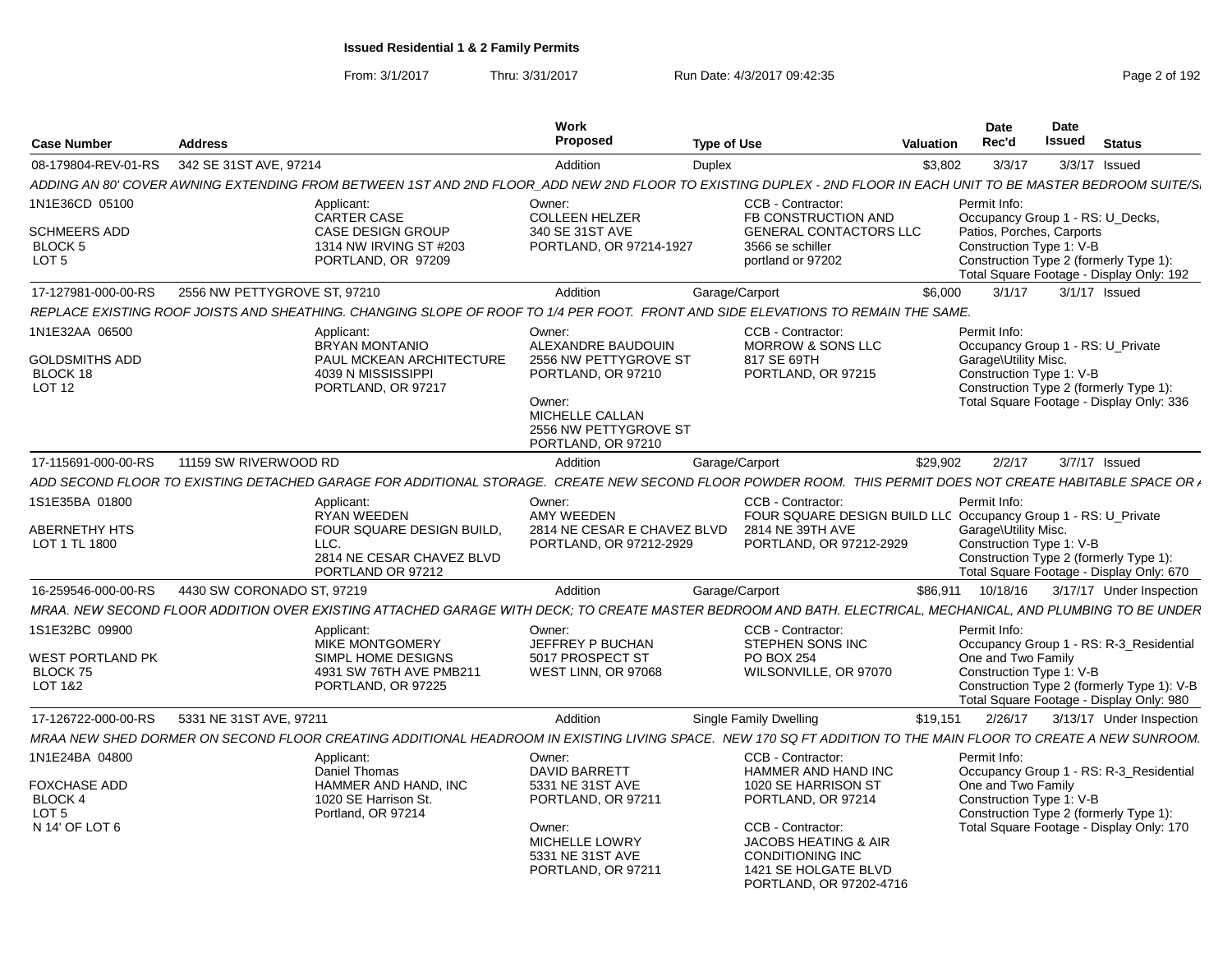From: 3/1/2017Thru: 3/31/2017 Run Date: 4/3/2017 09:42:35 Page 3 of 192

| <b>Case Number</b>                                                                        | <b>Address</b>                                             |                                                                                                                | Work<br>Proposed                                                                                                                              | <b>Type of Use</b>                                                                                                                                            | <b>Valuation</b> | <b>Date</b><br>Rec'd                                           | <b>Date</b><br>Issued | <b>Status</b>                                                                                                                 |
|-------------------------------------------------------------------------------------------|------------------------------------------------------------|----------------------------------------------------------------------------------------------------------------|-----------------------------------------------------------------------------------------------------------------------------------------------|---------------------------------------------------------------------------------------------------------------------------------------------------------------|------------------|----------------------------------------------------------------|-----------------------|-------------------------------------------------------------------------------------------------------------------------------|
| 17-134129-000-00-RS                                                                       | 4949 N WILLAMETTE BLVD, 97203                              |                                                                                                                | Addition                                                                                                                                      | <b>Single Family Dwelling</b>                                                                                                                                 | \$1,802          | 3/15/17                                                        |                       | 3/15/17 Under Inspection                                                                                                      |
|                                                                                           |                                                            |                                                                                                                |                                                                                                                                               | ADD NEW DORMER TO SOUTH ELEVATION AND NEW INTERIOR PARTITION WALLS TO CREATE BATHROOM ON 2ND FLOOR ***MECHANICAL, ELECTRICAL, PLUMBING PERMITS TO BE OBTAINED |                  |                                                                |                       |                                                                                                                               |
| 1N1E18AA 02000                                                                            |                                                            | Applicant:<br><b>JON LEBEL</b>                                                                                 | Owner:<br><b>WILLAMETTE BLVD LLC</b>                                                                                                          | CCB - Contractor:<br>LEBEL GENERAL CONTRACTING                                                                                                                |                  | Permit Info:                                                   |                       | Occupancy Group 1 - RS: R-3_Remodel                                                                                           |
| UNIVERSITY PK<br>BLOCK 66<br>NWLY 1/2 OF LOT 27<br><b>LOT 28</b>                          |                                                            | 13346 SW MACBETH DR<br>KING CITY, OR 97224                                                                     | 6917 N PORTSMOUTH AVE<br>PORTLAND, OR 97203                                                                                                   | <b>LLC</b><br>13346 SW MACBETH DR<br><b>TIGARD, OR 97224</b>                                                                                                  |                  | Construction Type 1: V-B                                       |                       | Construction Type 2 (formerly Type 1):<br>Total Square Footage - Display Only: 48                                             |
| 14-184260-REV-02-RS                                                                       | 3012 SE 57TH AVE, 97206                                    |                                                                                                                | Addition                                                                                                                                      | Single Family Dwelling                                                                                                                                        | \$               | 3/15/17                                                        | 3/15/17 Issued        |                                                                                                                               |
|                                                                                           | REVISION TO 1ST FLOOR FRAMING AT HEARTH INFILL IN BASMENT. |                                                                                                                |                                                                                                                                               |                                                                                                                                                               |                  |                                                                |                       |                                                                                                                               |
| 1S2E07AD 12500<br><b>FRASERS ADD</b><br><b>BLOCK7</b><br><b>LOT 10</b>                    |                                                            | Applicant:<br><b>BRYCE LOGAN</b><br>3012 SE 57TH AVE<br>PORTLAND, OR 97206-2025                                | Owner:<br><b>BRYCE LOGAN</b><br>3012 SE 57TH AVE<br>PORTLAND, OR 97206-2025                                                                   |                                                                                                                                                               |                  | Permit Info:<br>Construction Type 1: V-B                       |                       | Occupancy Group 1 - RS: R-3_Remodel<br>Construction Type 2 (formerly Type 1): V-B<br>Total Square Footage - Display Only: 614 |
|                                                                                           |                                                            |                                                                                                                | Owner:<br>NOBUKO LOGAN<br>3012 SE 57TH AVE<br>PORTLAND, OR 97206-2025                                                                         |                                                                                                                                                               |                  |                                                                |                       |                                                                                                                               |
| 17-126674-000-00-RS                                                                       | 2580 NE 30TH AVE, 97212                                    |                                                                                                                | Addition                                                                                                                                      | <b>Single Family Dwelling</b>                                                                                                                                 | \$2,366          | 2/25/17                                                        |                       | 3/2/17 Under Inspection                                                                                                       |
|                                                                                           |                                                            |                                                                                                                |                                                                                                                                               | CANTILEVER UPPER FLOOR MASTER BEDROOM OUT 16" UNDER EXISTING ROOFLINE ON DRIVE WAY SIDE OF HOUSE. APPROX. 21 SQ FT ADDITION. COMPLETE BATHROOM STARTED UNDER  |                  |                                                                |                       |                                                                                                                               |
| 1N1E25BD 23100<br><b>CHARLESTONS ADD</b><br>BLOCK 5<br>N 32' OF LOT 15<br>S 11' OF LOT 16 |                                                            | Applicant:<br><b>DARCY DEGIOVANNI</b><br><b>IDS REMODELING INC</b><br>2907 SW LURADEL LN<br>PORTLAND, OR 97219 | Owner:<br><b>ERIC HARTER</b><br>2580 NE 30TH AVE<br>PORTLAND, OR 97212<br>Owner:<br>KATHLEEN HARTER<br>2580 NE 30TH AVE<br>PORTLAND, OR 97212 | CCB - Contractor:<br><b>DARCY DEGIOVANNI</b><br><b>IDS REMODELING INC</b><br>2907 SW LURADEL LN<br>PORTLAND, OR 97219                                         |                  | Permit Info:<br>One and Two Family<br>Construction Type 1: V-B |                       | Occupancy Group 1 - RS: R-3_Residential<br>Construction Type 2 (formerly Type 1):<br>Total Square Footage - Display Only: 21  |
| 16-277024-REV-01-RS                                                                       | 7134 N CAMPBELL AVE, 97217                                 |                                                                                                                | Addition                                                                                                                                      | Single Family Dwelling                                                                                                                                        | \$1,000          | 3/29/17                                                        | 3/29/17 Issued        |                                                                                                                               |
|                                                                                           |                                                            |                                                                                                                |                                                                                                                                               | VALUE ADDED REVISION TO REMOVE DOOR AND REPLACE WITH WINDOW AND ADD ADDITIONAL WINDOW: CHANGE BEAM TYPE AT KITCHEN                                            |                  |                                                                |                       |                                                                                                                               |
| 1N1E16AA 12400<br><b>MASTERS ADD</b><br><b>BLOCK 4</b><br><b>LOT 22</b>                   |                                                            | Applicant:<br><b>NW SURFACES LLC</b><br>7123 SW 54TH AVE<br>PORTLAND, OR 97219                                 | Owner:<br><b>ALAN C CHARING</b><br>7134 N CAMPBELL AVE<br>PORTLAND, OR 97217-5614<br>Owner:                                                   | CCB - Contractor:<br>NW SURFACES LLC<br>7123 SW 54TH AVE<br>PORTLAND, OR 97219                                                                                |                  | Permit Info:<br>One and Two Family<br>Construction Type 1: V-B |                       | Occupancy Group 1 - RS: R-3_Residential<br>Construction Type 2 (formerly Type 1):<br>Total Square Footage - Display Only: 122 |
|                                                                                           |                                                            |                                                                                                                | <b>CAROLYN CHARING</b><br>7134 N CAMPBELL AVE<br>PORTLAND, OR 97217-5614                                                                      |                                                                                                                                                               |                  |                                                                |                       |                                                                                                                               |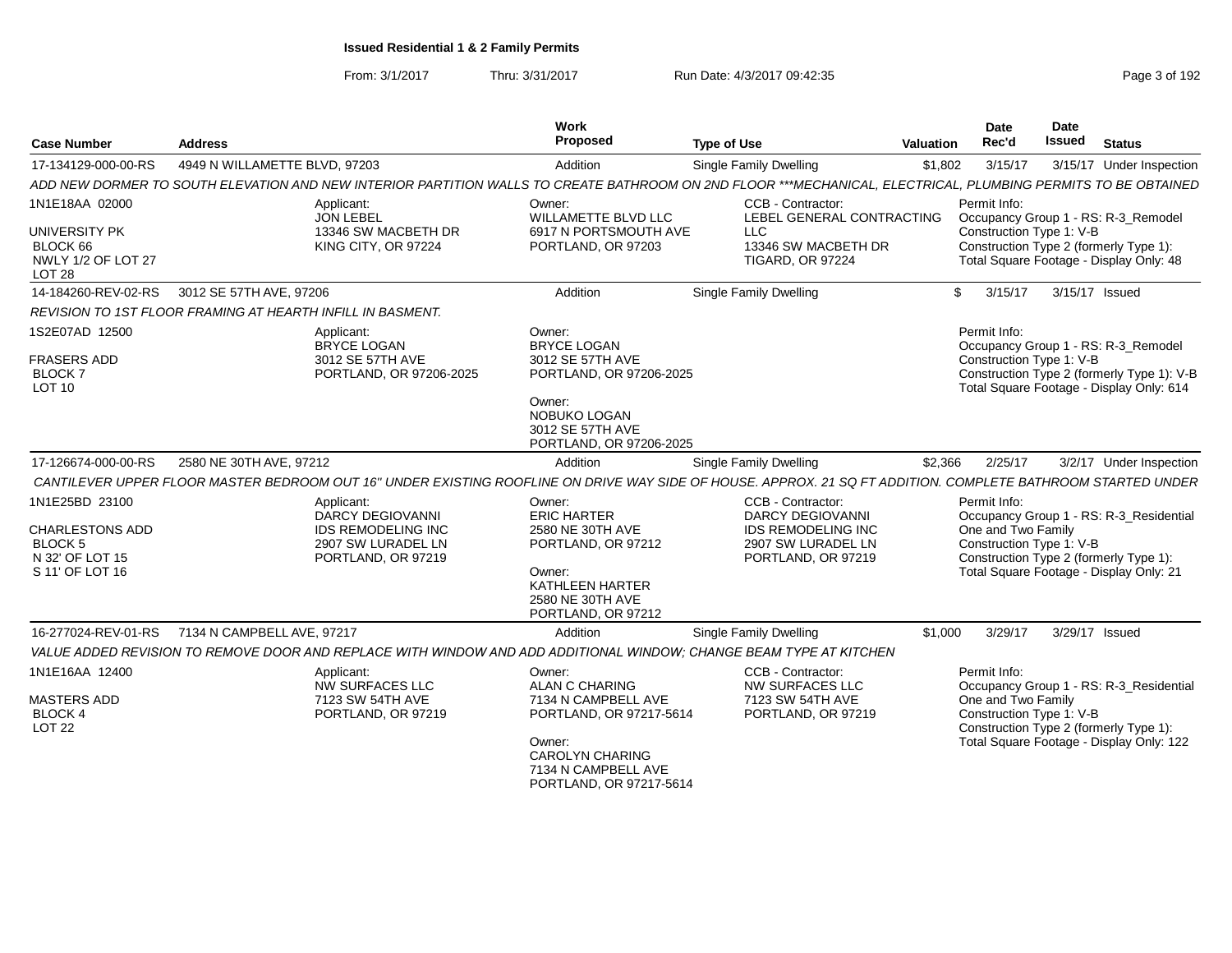From: 3/1/2017Thru: 3/31/2017 Run Date: 4/3/2017 09:42:35 Page 4 of 192

| <b>Case Number</b>                                                 | <b>Address</b>                                                                                                                                                   | Work<br>Proposed                                                                                                                                               | <b>Type of Use</b>                                                               | <b>Valuation</b> | Date<br>Rec'd                                                  | <b>Date</b><br><b>Issued</b> | <b>Status</b>                                                                                                                  |
|--------------------------------------------------------------------|------------------------------------------------------------------------------------------------------------------------------------------------------------------|----------------------------------------------------------------------------------------------------------------------------------------------------------------|----------------------------------------------------------------------------------|------------------|----------------------------------------------------------------|------------------------------|--------------------------------------------------------------------------------------------------------------------------------|
| 17-127183-000-00-RS                                                | 6251 SW 55TH DR. 97221                                                                                                                                           | Addition                                                                                                                                                       | Single Family Dwelling                                                           | \$49,826         | 2/27/17                                                        |                              | 3/16/17 Under Inspection                                                                                                       |
|                                                                    | Not An MMRA BUILD MASTER SUITE ADDITION WITH PATIO AND COVER, CONSTRUCT NEW FRONT ENTRY PORCH COVER                                                              |                                                                                                                                                                |                                                                                  |                  |                                                                |                              |                                                                                                                                |
| 1S1E18CD 06900                                                     | Applicant:<br><b>MATT GREER</b>                                                                                                                                  | Owner:<br>KATHLEEN T BUHL                                                                                                                                      | <b>CCB - Contractor:</b><br><b>MATT GREER</b>                                    |                  | Permit Info:                                                   |                              | Occupancy Group 1 - RS: R-3_Residential                                                                                        |
| <b>VERMONT HILLS</b><br>BLOCK <sub>2</sub><br><b>LOT 14</b>        | WINDWARD CONSTRUCTION LLC<br>PO BOX 10463<br>PORTLAND, OR 97296                                                                                                  | 6251 SW 55TH DR<br>PORTLAND, OR 97221-1606<br>Owner:<br>SALLIE W BOWMAN<br>6251 SW 55TH DR                                                                     | WINDWARD CONSTRUCTION LLC<br>PO BOX 10463<br>PORTLAND, OR 97296                  |                  | One and Two Family<br>Construction Type 1: V-B                 |                              | Construction Type 2 (formerly Type 1): V-B<br>Total Square Footage - Display Only: 654                                         |
|                                                                    |                                                                                                                                                                  | PORTLAND, OR 97221-1606                                                                                                                                        |                                                                                  |                  |                                                                |                              |                                                                                                                                |
| 16-244617-REV-01-RS                                                | 1066 SE 56TH AVE - Unit B. 97215                                                                                                                                 | Addition                                                                                                                                                       | Single Family Dwelling                                                           | \$               | 3/28/17                                                        |                              | 3/28/17 Issued                                                                                                                 |
|                                                                    | REVISION TO REMOVE (2) EXISTING TREES CALLED OUT ON SHEET A0.0, THESE TREES DO NOT EXIST. PLANS CHANGED TO REFLECT REMOVAL OF NON EXISTING TREES AND TREE PROTEC |                                                                                                                                                                |                                                                                  |                  |                                                                |                              |                                                                                                                                |
| 1S2E06AC 00600                                                     | Applicant:<br>JILL CROPP<br>STUDIO CROPP ARCHITECTURE<br>3556 SE WOODWARD ST<br>PORTLAND, OR 97202                                                               | Owner:<br><b>DENNIS J MC CARTHY</b><br>1066 SE 56TH AVE<br>PORTLAND, OR 97215-2702<br>Owner:<br>ANN L MC CARTHY<br>1066 SE 56TH AVE<br>PORTLAND, OR 97215-2702 |                                                                                  |                  | Permit Info:<br>One and Two Family<br>Construction Type 1: V-B |                              | Occupancy Group 1 - RS: R-3_Residential<br>Construction Type 2 (formerly Type 1):<br>Total Square Footage - Display Only: 1227 |
| 17-136592-000-00-RS                                                | 2877 NW CUMBERLAND RD, 97210                                                                                                                                     | Addition                                                                                                                                                       | Single Family Dwelling                                                           | \$9.125          | 3/16/17                                                        |                              | 3/16/17 Under Inspection                                                                                                       |
|                                                                    | 81 SQ, FOOT ADDITION UNDER EXISTING COVERED PORCH/PATIO OVER EXISTING SLAB FOUNDATION FOR KITCHEN BUMPOUT AND FULL KITCHEN REMODEL. NO ADDED TOILETS.            |                                                                                                                                                                |                                                                                  |                  |                                                                |                              |                                                                                                                                |
| 1N1E32AC 06900                                                     | Applicant:                                                                                                                                                       | Owner:                                                                                                                                                         | CCB - Contractor:                                                                |                  | Permit Info:                                                   |                              |                                                                                                                                |
|                                                                    | <b>Matthew McCarthy</b>                                                                                                                                          | <b>JAMES J HISATOMI</b><br>2877 NW CUMBERLAND RD                                                                                                               | JDL DEVELOPMENT INC<br>2314 NW SAVIER ST                                         |                  | One and Two Family                                             |                              | Occupancy Group 1 - RS: R-3_Residential                                                                                        |
| WESTOVER TERR<br>BLOCK 15                                          | JDL Development, Inc.<br>2314 NW SAVIER                                                                                                                          | PORTLAND, OR 97210-3806                                                                                                                                        | PORTLAND, OR 97210-2514                                                          |                  | Construction Type 1: V-B                                       |                              |                                                                                                                                |
| LOT 14&15 TL 6900                                                  | PORTLAND, OR 97210                                                                                                                                               | Owner:<br>MOLLY S HISATOMI<br>2877 NW CUMBERLAND RD<br>PORTLAND, OR 97210-3806                                                                                 |                                                                                  |                  |                                                                |                              | Construction Type 2 (formerly Type 1):<br>Total Square Footage - Display Only: 81                                              |
| 17-129166-000-00-RS                                                | 9328 N CHICAGO AVE, 97203                                                                                                                                        | Addition                                                                                                                                                       | <b>Single Family Dwelling</b>                                                    | \$74,000         | 3/14/17                                                        |                              | 3/14/17 Under Inspection                                                                                                       |
|                                                                    | NEW 493 SQUARE FOOT ADDITION AT SOUTH END OF HOUSE FOR NEW PROJECT/CRAFT AREA AND TWO NEW BEDROOMS; NEW BATHROOM; AND ENLARGE KITCHEN ENTRY AT FRONT OF PR       |                                                                                                                                                                |                                                                                  |                  |                                                                |                              |                                                                                                                                |
| 1N1W01DB 16100                                                     | Applicant:                                                                                                                                                       | Owner:                                                                                                                                                         | CCB - Contractor:                                                                |                  | Permit Info:                                                   |                              |                                                                                                                                |
| <b>RAVENA PK</b><br>BLOCK 5<br>NLY 6' OF LOT 4<br>LOT <sub>5</sub> | <b>BEATE IOANIDE</b><br>R AND B DESIGN STUDIO LLC<br><b>70 NE FREMONT</b><br>PORTLAND, OR 97212                                                                  | IAN M YOUNGSTROM<br>9328 N CHICAGO AVE<br>PORTLAND, OR 97203-2212<br>Owner:                                                                                    | CHRISTIAN A IOANIDE<br>CHRISTIAN A IOANIDE<br>PO BOX 90220<br>PORTLAND, OR 97290 |                  | One and Two Family<br>Construction Type 1: V-B                 |                              | Occupancy Group 1 - RS: R-3_Residential<br>Construction Type 2 (formerly Type 1):<br>Total Square Footage - Display Only: 493  |
|                                                                    |                                                                                                                                                                  | KATHLEEN E MULLICAN<br>9328 N CHICAGO AVE<br>PORTLAND, OR 97203-2212                                                                                           |                                                                                  |                  |                                                                |                              |                                                                                                                                |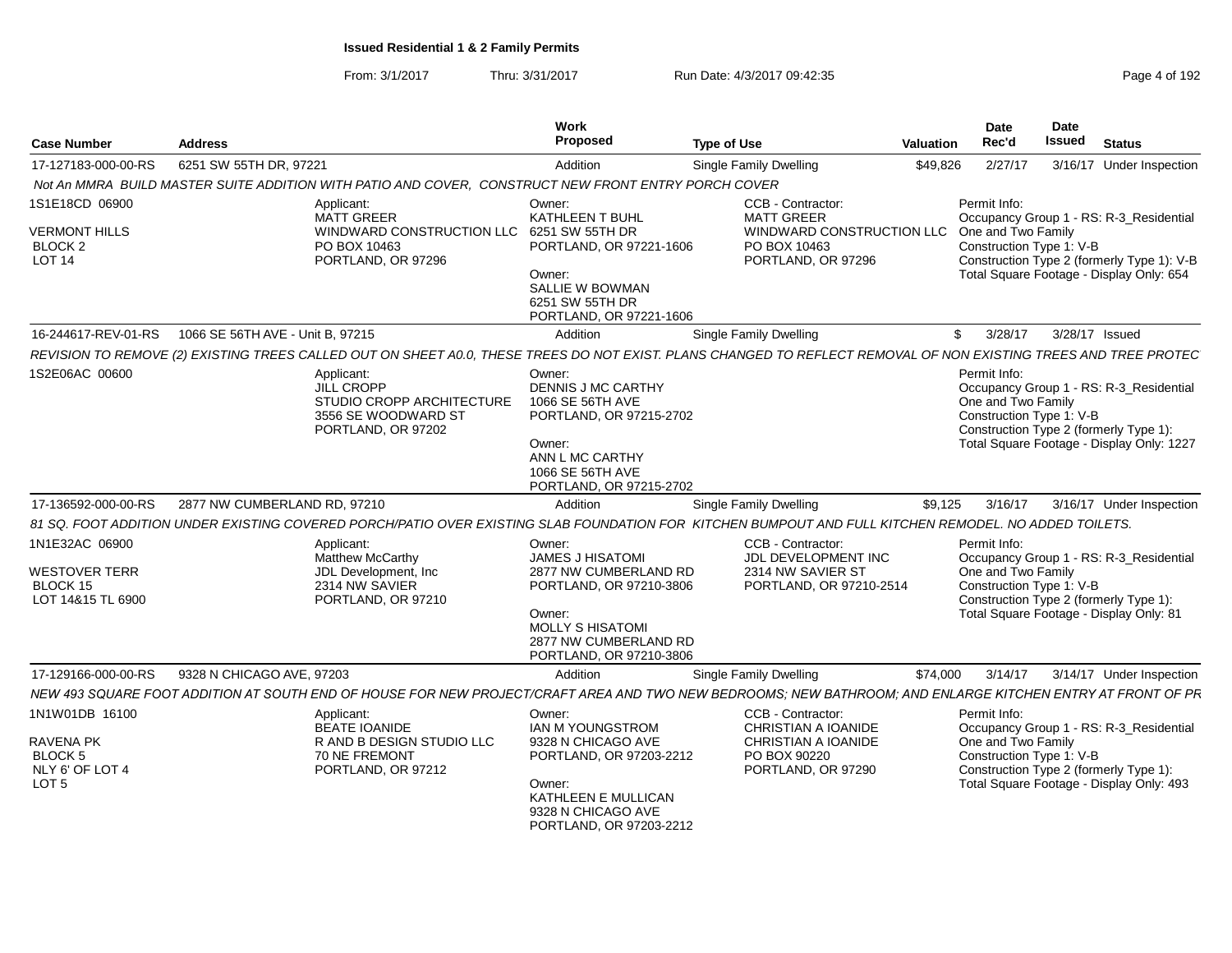| <b>Case Number</b>                                    | <b>Address</b>                                                        |                                                                             | Work<br>Proposed                                                             | <b>Type of Use</b>                                                                                                                                          | Valuation | Date<br>Rec'd                                  | <b>Date</b><br><b>Issued</b> | <b>Status</b>                                                                      |
|-------------------------------------------------------|-----------------------------------------------------------------------|-----------------------------------------------------------------------------|------------------------------------------------------------------------------|-------------------------------------------------------------------------------------------------------------------------------------------------------------|-----------|------------------------------------------------|------------------------------|------------------------------------------------------------------------------------|
| 17-130458-000-00-RS                                   | 4321 NE 92ND AVE, 97220                                               |                                                                             | Addition                                                                     | Single Family Dwelling                                                                                                                                      | \$53,509  | 3/6/17                                         |                              | 3/22/17 Under Inspection                                                           |
|                                                       | 425 sqft addition. new master bedroom with bathroom and utility room. |                                                                             |                                                                              |                                                                                                                                                             |           |                                                |                              |                                                                                    |
| 1N2E21CA 01000                                        |                                                                       | Applicant:<br>SLS CUSTOM HOMES INC                                          | Owner:<br><b>JANICE REID</b>                                                 | CCB - Contractor:<br>REDS ELECTRIC CO INC                                                                                                                   |           | Permit Info:                                   |                              | Occupancy Group 1 - RS: R-3 Residential                                            |
| ROSEWAY & PLAT 2<br>BLOCK 6<br><b>LOT 11</b>          |                                                                       | PO BOX 1093<br>TUALATIN, OR 97062                                           | 4321 NE 92ND AVE<br>PORTLAND, OR 97220                                       | 3787 SE NAEF RD SUITE 3<br>MILWAUKIE, OR 97267                                                                                                              |           | One and Two Family<br>Construction Type 1: V-B |                              | Construction Type 2 (formerly Type 1):                                             |
|                                                       |                                                                       |                                                                             |                                                                              | CCB - Contractor:<br>PHILLIS CONSTRUCTION CO<br>9409 NE COLFAX ST<br>PORTLAND, OR 97220                                                                     |           |                                                |                              | Total Square Footage - Display Only: 475                                           |
|                                                       |                                                                       |                                                                             |                                                                              | CCB - Contractor:<br>SLS CUSTOM HOMES INC<br>PO BOX 1093<br>TUALATIN, OR 97062                                                                              |           |                                                |                              |                                                                                    |
|                                                       |                                                                       |                                                                             |                                                                              | CCB - Contractor:<br><b>RAYBORNS PLUMBING INC</b><br>19990 SW CIPOLE RD<br>TUALATIN, OR 97062                                                               |           |                                                |                              |                                                                                    |
| 17-120962-000-00-RS                                   | 10945 NE PRESCOTT ST, 97220                                           |                                                                             | Addition                                                                     | Single Family Dwelling                                                                                                                                      | \$60,000  | 3/9/17                                         |                              | 3/9/17 Under Inspection                                                            |
|                                                       |                                                                       |                                                                             |                                                                              | ADDITION TO REAR OF HOUSE TO INCLUDE EXTEND EXISTING BEDROOM, WALK IN CLOSET, RECONFIGURE EXISTING BEDROOM AND ADD BEDROOM AND REMODEL BATHROOM ***MECHANI( |           |                                                |                              |                                                                                    |
| 1N2E22BD 10700<br><b>PARKMONT</b><br>LOT <sub>2</sub> |                                                                       | Applicant:<br><b>JONATHON ZILKA</b><br>2421 SE ASH ST<br>PORTLAND, OR 97214 | Owner:<br>DOROTHY E SPENCE<br>8125 SE 65TH AVE<br>PORTLAND, OR 97206         | CCB - Contractor:<br><b>ECOCRAFT LLC</b><br>4408 NE 38TH AVE<br>PORTLAND, OR 97211                                                                          |           | Permit Info:<br>Construction Type 1: V-B       |                              | Occupancy Group 1 - RS: R-3_Remodel<br>Construction Type 2 (formerly Type 1):      |
| INC UND INT TRACT A                                   |                                                                       |                                                                             | Owner:<br><b>RONALD W SPENCE</b><br>8125 SE 65TH AVE<br>PORTLAND, OR 97206   |                                                                                                                                                             |           |                                                |                              | Total Square Footage - Display Only: 232                                           |
| 16-263827-REV-02-RS                                   | 2203 SE 26TH AVE, 97214                                               |                                                                             | Addition                                                                     | <b>Single Family Dwelling</b>                                                                                                                               |           | $\mathbb{S}$<br>3/10/17                        |                              | 3/10/17 Issued                                                                     |
|                                                       | REVISION LOCATION OF STURCTURAL POST                                  |                                                                             |                                                                              |                                                                                                                                                             |           |                                                |                              |                                                                                    |
| 1S1E01CC 14300                                        |                                                                       | Applicant:<br><b>BRYAN PAGLINAWAN</b>                                       | Owner:<br><b>TRAVIS J FOSSATI</b>                                            | CCB - Contractor:<br><b>RJP INVESTMENTS LLC</b>                                                                                                             |           | Permit Info:                                   |                              | Occupancy Group 1 - RS: R-3 Remodel                                                |
| <b>MURRAYMEAD</b><br>BLOCK 5<br>E 70' OF LOT 17       |                                                                       | 17690 BOONES FERRY ROAD<br>LAKE OSWEGO OR 97035                             | 2203 SE 26TH AVE<br>PORTLAND, OR 97214                                       | 17690 BOONES FERRY RD<br>LAKE OSWEGO, OR 97035                                                                                                              |           | Construction Type 1: V-B                       |                              | Construction Type 2 (formerly Type 1):<br>Total Square Footage - Display Only: 560 |
|                                                       |                                                                       |                                                                             | Owner:<br><b>KAITLIN S FOSSATI</b><br>2203 SE 26TH AVE<br>PORTLAND, OR 97214 |                                                                                                                                                             |           |                                                |                              |                                                                                    |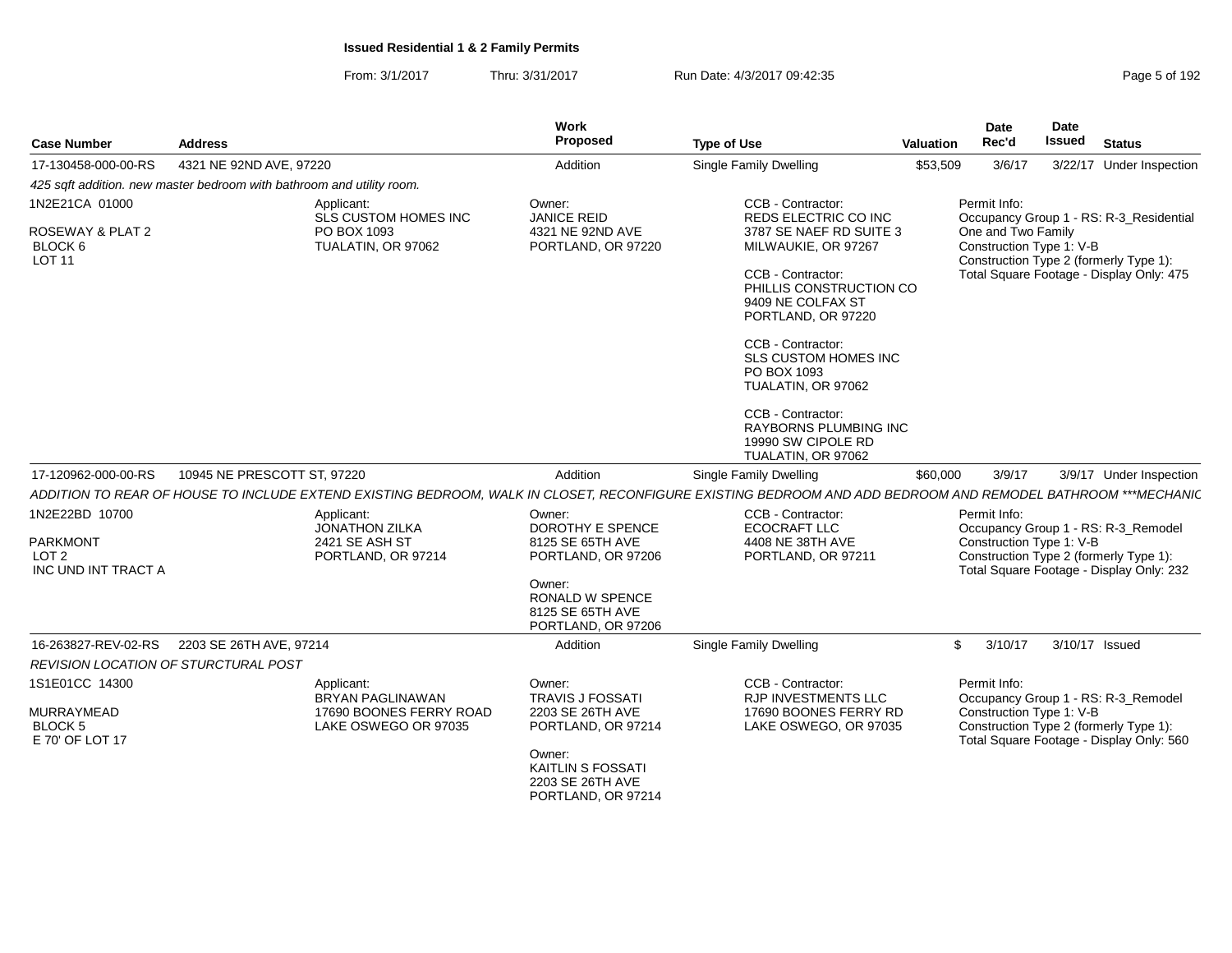| <b>Case Number</b>                                                           | <b>Address</b>           |                                                                                                                                                                 | Work<br>Proposed                                                                                                                                   | <b>Type of Use</b>                                                                                                                                                       | Valuation | Date<br>Rec'd                                                  | <b>Date</b><br><b>Issued</b> | <b>Status</b>                                                                                                                      |
|------------------------------------------------------------------------------|--------------------------|-----------------------------------------------------------------------------------------------------------------------------------------------------------------|----------------------------------------------------------------------------------------------------------------------------------------------------|--------------------------------------------------------------------------------------------------------------------------------------------------------------------------|-----------|----------------------------------------------------------------|------------------------------|------------------------------------------------------------------------------------------------------------------------------------|
| 16-280243-REV-01-RS                                                          | 3612 SE 74TH AVE, 97206  |                                                                                                                                                                 | Addition                                                                                                                                           | <b>Single Family Dwelling</b>                                                                                                                                            | -\$       | 3/1/17                                                         |                              | 3/1/17 Issued                                                                                                                      |
|                                                                              |                          | REVISION TO ADDITION FOUNDATION WALL WAS BUILT 5" TOO HIGH SO FRAMING HAS BEEN RE-ENGINEERED                                                                    |                                                                                                                                                    |                                                                                                                                                                          |           |                                                                |                              |                                                                                                                                    |
| 1S2E08DB 05900                                                               |                          | Applicant:<br>RONNIE CATABAY                                                                                                                                    | Owner:<br>JI JIAN QIN                                                                                                                              |                                                                                                                                                                          |           | Permit Info:                                                   |                              | Occupancy Group 1 - RS: R-3 Residential                                                                                            |
| <b>ESSEX PK</b><br>N 58' OF S 137' OF W 118' OF LOT 4                        |                          | 4417 SE TAYLOR ST<br>PORTLAND OR 97215                                                                                                                          | 3612 SE 74TH AVE<br>PORTLAND, OR 97206                                                                                                             |                                                                                                                                                                          |           | One and Two Family<br>Construction Type 1: V-B                 |                              | Construction Type 2 (formerly Type 1):                                                                                             |
|                                                                              |                          |                                                                                                                                                                 | Owner:<br>WAN YOU CHEN<br>3612 SE 74TH AVE<br>PORTLAND, OR 97206                                                                                   |                                                                                                                                                                          |           |                                                                |                              | Total Square Footage - Display Only: 550                                                                                           |
| 17-118809-000-00-RS                                                          | 2637 SE 60TH AVE, 97206  |                                                                                                                                                                 | Addition                                                                                                                                           | Single Family Dwelling                                                                                                                                                   | \$10,139  | 2/9/17                                                         |                              | 3/14/17 Under Inspection                                                                                                           |
|                                                                              |                          | ADDITION TO EXISTING POP OUT AT THE REAR OF EXISTING DWELLING TO EXPAND KITCHEN AND DINING ROOM. REMODEL KITCHEN.***ADD VOLUNTARY SILL PLATE CONNECTION 2-17-17 |                                                                                                                                                    |                                                                                                                                                                          |           |                                                                |                              |                                                                                                                                    |
| 1S2E07AA 04200<br>FRANKLIN PK VIEW                                           |                          | Applicant:<br><b>JAMES KREIPE</b><br>SQUARE DEAL REMODELING CO                                                                                                  | Owner:<br><b>SANDRA L SPRINGER</b><br>2637 SE 60TH AVE                                                                                             | CCB - Contractor:<br><b>JAMES KREIPE</b><br>SQUARE DEAL REMODELING CO                                                                                                    |           | Permit Info:<br>One and Two Family                             |                              | Occupancy Group 1 - RS: R-3_Residential                                                                                            |
| <b>BLOCK 4</b><br><b>LOT 18</b>                                              |                          | <b>INC</b><br>8603 SE STARK STREET<br>PORTLAND, OR 97216                                                                                                        | PORTLAND, OR 97206<br>Owner:<br>DOUGLAS R GLANCY<br>2637 SE 60TH AVE<br>PORTLAND, OR 97206                                                         | INC<br>8603 SE STARK STREET<br>PORTLAND, OR 97216<br><b>CCB - Contractor:</b><br><b>MICHAEL WIEBER</b><br>ELYSIUM CONSTRUCTION LLC<br>PO BOX 12010<br>PORTLAND, OR 97212 |           | Construction Type 1: V-B                                       |                              | Construction Type 2 (formerly Type 1):<br>Total Square Footage - Display Only: 90                                                  |
| 17-112437-000-00-RS                                                          | 1615 NE 54TH AVE, 97213  |                                                                                                                                                                 | Addition                                                                                                                                           | Single Family Dwelling                                                                                                                                                   | \$152,502 | 1/27/17                                                        |                              | 3/21/17 Under Inspection                                                                                                           |
|                                                                              |                          | MRAA: SECOND STORY ADDITION FOR NEW BEDROOMS, MASTER BEDROOMS; BATHROOM; AND NEW DECK OFF MASTER; REMOVE WALL IN KITCHEN                                        |                                                                                                                                                    |                                                                                                                                                                          |           |                                                                |                              |                                                                                                                                    |
| 1N2E30DC 21000<br><b>ELMHURST</b><br>BLOCK <sub>23</sub><br>LOT <sub>4</sub> |                          | Applicant:<br><b>SCOTT BERNI</b><br>1615 NE 54TH AVE<br>PORTLAND OR 97213                                                                                       | Owner:<br><b>SCOTT R BERNI</b><br>1615 NE 54TH AVE<br>PORTLAND, OR 97213<br>Owner:<br><b>DIANA BERNI</b><br>1615 NE 54TH AVE<br>PORTLAND, OR 97213 |                                                                                                                                                                          |           | Permit Info:<br>One and Two Family<br>Construction Type 1: V-B |                              | Occupancy Group 1 - RS: R-3 Residential<br>Construction Type 2 (formerly Type 1): V-B<br>Total Square Footage - Display Only: 2235 |
| 17-135764-000-00-RS                                                          | 404 NE MIRIMAR PL, 97232 |                                                                                                                                                                 | Addition                                                                                                                                           | Single Family Dwelling                                                                                                                                                   | \$50,000  | 3/16/17                                                        | 3/16/17 Issued               |                                                                                                                                    |
|                                                                              |                          | ADDITION-220SF ADDITION TO CONNECT EXISTING SINGLE FAMILY RESIDENCE TO DETACHED GARAGE. ADDITION WILL CREATE LAUNDRY ROOM, MUDROOM AND EXPAND KITCHEN. RECONF   |                                                                                                                                                    |                                                                                                                                                                          |           |                                                                |                              |                                                                                                                                    |
| 1N1E36DB 06200                                                               |                          | Applicant:<br>SEAN RAY OSTLER                                                                                                                                   | Owner:<br><b>SEAN OSTLER</b>                                                                                                                       | CCB - Contractor:<br><b>SEAN RAY OSTLER</b>                                                                                                                              |           | Permit Info:                                                   |                              | Occupancy Group 1 - RS: R-3_Residential                                                                                            |
| LAURELHURST<br>BLOCK 73<br>LOT <sub>1</sub>                                  |                          | 2758 NW CALUMET TERRACE<br>PORTLAND, OR 97210                                                                                                                   | 404 NE MIRIMAR PL<br>PORTLAND, OR 97232                                                                                                            | 2758 NW CALUMET TERRACE<br>PORTLAND, OR 97210                                                                                                                            |           | One and Two Family<br>Construction Type 1: V-B                 |                              | Construction Type 2 (formerly Type 1): V-B<br>Total Square Footage - Display Only: 590                                             |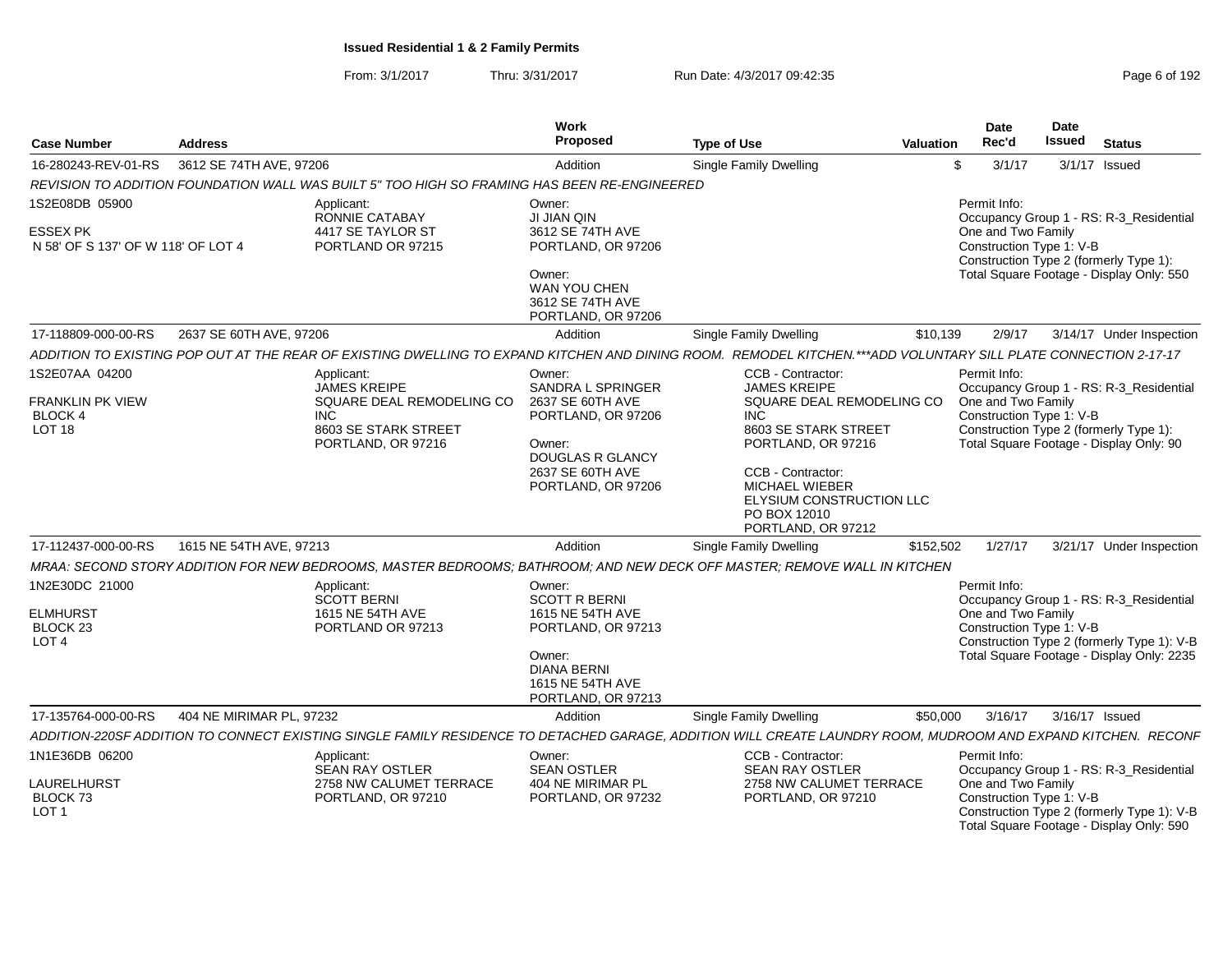| <b>Address</b>                                                                                                                                                                                                                                                                                                                                                                                                                                             |                                   |                                                                                                                                                                                                                      | Work<br><b>Proposed</b>                                                                                                                     | <b>Type of Use</b> |                                                                                                                                                                                                                                                                                                                                                                     | <b>Valuation</b> | <b>Date</b><br>Rec'd                                           | <b>Date</b><br><b>Issued</b> | <b>Status</b>                                                                                                                      |
|------------------------------------------------------------------------------------------------------------------------------------------------------------------------------------------------------------------------------------------------------------------------------------------------------------------------------------------------------------------------------------------------------------------------------------------------------------|-----------------------------------|----------------------------------------------------------------------------------------------------------------------------------------------------------------------------------------------------------------------|---------------------------------------------------------------------------------------------------------------------------------------------|--------------------|---------------------------------------------------------------------------------------------------------------------------------------------------------------------------------------------------------------------------------------------------------------------------------------------------------------------------------------------------------------------|------------------|----------------------------------------------------------------|------------------------------|------------------------------------------------------------------------------------------------------------------------------------|
| <b>Case Number</b><br>14-132338-REV-02-RS<br><b>REVISION TO USE LAG BOLTS</b><br>1N1E22DC 05300<br>CENTRAL ALBINA<br>BLOCK 28<br><b>LOT 11</b><br>14-228302-DFS-01-RS<br><b>DFS FOR ROOF TRUSSES</b><br>1S1E24AC 15300<br>EASTMORELAND<br>BLOCK 65<br>S 1/2 OF LOT 9<br><b>LOT 10</b><br>15-219715-DFS-01-RS<br><b>DFS FOR ROOF TRUSSES</b><br>1S2E16BB 10400<br>ELMIRA<br>BLOCK <sub>3</sub><br>LOT <sub>1</sub><br>17-111362-000-00-RS<br>1S1E23BC 04900 |                                   |                                                                                                                                                                                                                      |                                                                                                                                             |                    |                                                                                                                                                                                                                                                                                                                                                                     |                  |                                                                |                              |                                                                                                                                    |
|                                                                                                                                                                                                                                                                                                                                                                                                                                                            | 3726 N KERBY AVE, 97227           |                                                                                                                                                                                                                      | Addition                                                                                                                                    |                    | Single Family Dwelling                                                                                                                                                                                                                                                                                                                                              |                  | \$<br>3/31/17                                                  |                              | 3/31/17 Issued                                                                                                                     |
|                                                                                                                                                                                                                                                                                                                                                                                                                                                            |                                   |                                                                                                                                                                                                                      |                                                                                                                                             |                    |                                                                                                                                                                                                                                                                                                                                                                     |                  |                                                                |                              |                                                                                                                                    |
|                                                                                                                                                                                                                                                                                                                                                                                                                                                            |                                   | Applicant:<br>AARON M WIGOD<br>3726 N KERBY AVE<br>PORTLAND, OR 97227-1240                                                                                                                                           | Owner:<br>AARON M WIGOD<br>3726 N KERBY AVE<br>PORTLAND, OR 97227-1240                                                                      |                    | CCB - Contractor:<br><b>PATRICK O DARNEILLE</b><br>16828 MT VIEW LN<br>WOODBURN, OR 97071<br>CCB - Contractor:<br>TROY ELLIOTT PLUMBING INC<br>PO BOX 1958<br>NORTH PLAINS, OR 97133<br>CCB - Contractor:<br>TONY & SONS CONSTRUCTION<br><b>LLC</b><br>13942 SE 114TH CT<br>CLACKAMAS, OR 97015<br>CCB - Contractor:<br><b>RITE SIDE CORP</b><br>6776 SETNESS LN NE |                  | Permit Info:<br>One and Two Family<br>Construction Type 1: V-B |                              | Occupancy Group 1 - RS: R-3_Residential<br>Construction Type 2 (formerly Type 1):<br>Total Square Footage - Display Only: 521      |
|                                                                                                                                                                                                                                                                                                                                                                                                                                                            |                                   |                                                                                                                                                                                                                      |                                                                                                                                             |                    | SILVERTON, OR 97381                                                                                                                                                                                                                                                                                                                                                 |                  |                                                                |                              |                                                                                                                                    |
|                                                                                                                                                                                                                                                                                                                                                                                                                                                            | 7520 SE 35TH AVE, 97202           |                                                                                                                                                                                                                      | Addition                                                                                                                                    |                    | <b>Single Family Dwelling</b>                                                                                                                                                                                                                                                                                                                                       | \$25,000         | 2/10/17                                                        |                              | 3/22/17 Issued                                                                                                                     |
|                                                                                                                                                                                                                                                                                                                                                                                                                                                            |                                   |                                                                                                                                                                                                                      |                                                                                                                                             |                    |                                                                                                                                                                                                                                                                                                                                                                     |                  |                                                                |                              |                                                                                                                                    |
|                                                                                                                                                                                                                                                                                                                                                                                                                                                            |                                   | Applicant:<br><b>STEPHEN KORBICH</b><br>2235 NE KLICKITAT ST<br>PORTLAND OR 97212                                                                                                                                    | Owner:<br><b>JAMES RICE</b><br>415 SE 35TH AVE<br>PORTLAND, OR 97214-2042                                                                   |                    | CCB - Contractor:<br>FINISH CARPENTRY LLC<br>5830 SW 177TH AVE<br>BEAVERTON, OR 97007<br>BEAVERTON, OR 97007                                                                                                                                                                                                                                                        |                  | Permit Info:<br>One and Two Family<br>Construction Type 1: V-B |                              | Occupancy Group 1 - RS: R-3_Residential<br>Construction Type 2 (formerly Type 1): V-B<br>Total Square Footage - Display Only: 4207 |
|                                                                                                                                                                                                                                                                                                                                                                                                                                                            | 4714 SE 84TH AVE, 97266           |                                                                                                                                                                                                                      | Addition                                                                                                                                    |                    | Single Family Dwelling                                                                                                                                                                                                                                                                                                                                              | \$1,050          | 2/23/17                                                        |                              | 3/15/17 Issued                                                                                                                     |
|                                                                                                                                                                                                                                                                                                                                                                                                                                                            |                                   |                                                                                                                                                                                                                      |                                                                                                                                             |                    |                                                                                                                                                                                                                                                                                                                                                                     |                  |                                                                |                              |                                                                                                                                    |
|                                                                                                                                                                                                                                                                                                                                                                                                                                                            |                                   | Applicant:<br><b>ERNESTO CARLOS</b><br>11193 ALDER AVE<br>BLOOMINGTON, CA 92316-3005                                                                                                                                 | Owner:<br><b>ERNESTO CARLOS</b><br>11193 ALDER AVE<br>BLOOMINGTON, CA 92316-3005                                                            |                    |                                                                                                                                                                                                                                                                                                                                                                     |                  | Permit Info:<br>One and Two Family<br>Construction Type 1: V-B |                              | Occupancy Group 1 - RS: R-3 Residential<br>Construction Type 2 (formerly Type 1):<br>Total Square Footage - Display Only: 780      |
|                                                                                                                                                                                                                                                                                                                                                                                                                                                            | 915 SE LAMBERT ST - Unit A, 97202 |                                                                                                                                                                                                                      | Addition                                                                                                                                    |                    | Single Family Dwelling                                                                                                                                                                                                                                                                                                                                              | \$124,140        | 1/26/17                                                        |                              | $3/6/17$ Issued                                                                                                                    |
|                                                                                                                                                                                                                                                                                                                                                                                                                                                            |                                   | 2nd story addition with 2 new bathrooms on 2nd floor, move laundry to 2nd floor, updating of main level with no new foorprint and no change to fixture count. MRAA Notification. No ground disturbance. 3 toilets to |                                                                                                                                             |                    |                                                                                                                                                                                                                                                                                                                                                                     |                  |                                                                |                              |                                                                                                                                    |
| <b>CITY VIEW PK</b><br>BLOCK 12<br><b>LOT 11</b>                                                                                                                                                                                                                                                                                                                                                                                                           |                                   | Applicant:<br><b>ADAM REED</b><br>CASCADE CONTRACTING LLC<br>7410 SW MACADAM AVE<br>PORTLAND, OR 97219                                                                                                               | Owner:<br>PAUL J SOUDERS<br>915 SE LAMBERT ST<br>PORTLAND, OR 97202<br>Owner:<br>ELISE S SOUDERS<br>915 SE LAMBERT ST<br>PORTLAND, OR 97202 |                    | CCB - Contractor:<br><b>ADAM REED</b><br>CASCADE CONTRACTING LLC<br>7410 SW MACADAM AVE<br>PORTLAND, OR 97219                                                                                                                                                                                                                                                       |                  | Permit Info:<br>One and Two Family<br>Construction Type 1: V-B |                              | Occupancy Group 1 - RS: R-3_Residential<br>Construction Type 2 (formerly Type 1):<br>Total Square Footage - Display Only: 1102     |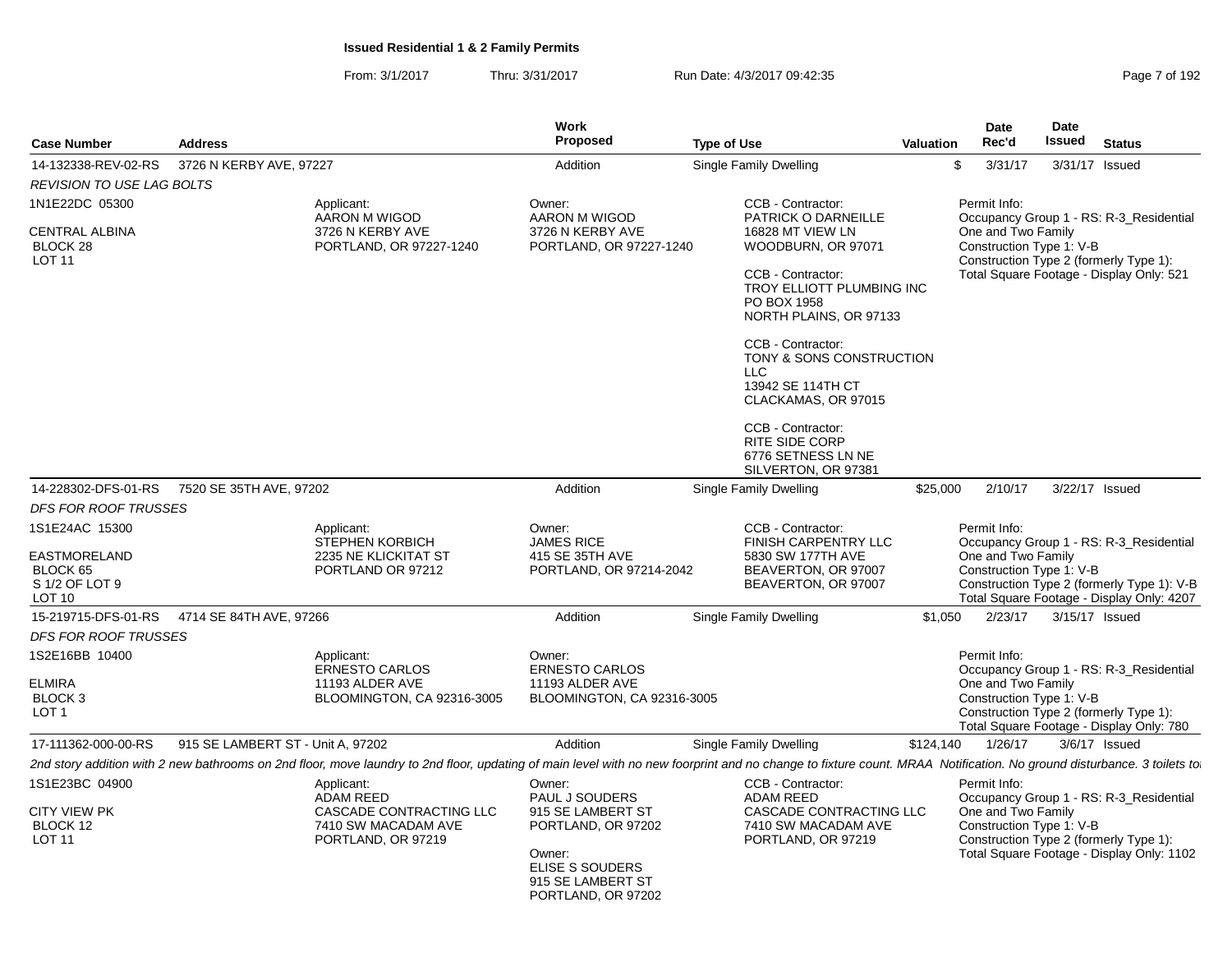|                                                                        |                                                                                                                                                                  | Work<br>Proposed                                                                                                                              |                                                                                                                                                                                                                                                                                                                                        |                  | <b>Date</b><br>Rec'd                                                                              | Date<br><b>Issued</b> |                                                                                                                               |
|------------------------------------------------------------------------|------------------------------------------------------------------------------------------------------------------------------------------------------------------|-----------------------------------------------------------------------------------------------------------------------------------------------|----------------------------------------------------------------------------------------------------------------------------------------------------------------------------------------------------------------------------------------------------------------------------------------------------------------------------------------|------------------|---------------------------------------------------------------------------------------------------|-----------------------|-------------------------------------------------------------------------------------------------------------------------------|
| <b>Case Number</b>                                                     | <b>Address</b>                                                                                                                                                   |                                                                                                                                               | <b>Type of Use</b>                                                                                                                                                                                                                                                                                                                     | <b>Valuation</b> |                                                                                                   |                       | <b>Status</b>                                                                                                                 |
| 17-125608-000-00-RS                                                    | 724 NE 75TH AVE, 97213                                                                                                                                           | Addition                                                                                                                                      | Single Family Dwelling                                                                                                                                                                                                                                                                                                                 | \$4,055          | 2/23/17                                                                                           |                       | 3/29/17 Issued                                                                                                                |
|                                                                        | ADD SECOND FLOOR (EXPAND ATTIC) MOVE STAIRS FOR ATTIC, ADDITION FOR POWER ROOM, IMPROVE FDN, AND ADD TO FDN TO MEET REQUIRED HEAD ROOM FOR HABITABLE SPACE IN BJ |                                                                                                                                               |                                                                                                                                                                                                                                                                                                                                        |                  |                                                                                                   |                       |                                                                                                                               |
| 1N2E32AC 04100<br><b>BRAINARD</b><br>BLOCK 16<br>S 1/2 OF LOT 1&4      | Applicant:<br>MCCULLOCH CONSTRUCTION<br><b>CORP</b><br>1729 NE SISKIYOU ST<br>PORTLAND, OR 97212                                                                 | Owner:<br>MCCULLOCH CONSTRUCTION<br><b>CORP</b><br>1729 NE SISKIYOU ST<br>PORTLAND, OR 97212-2349                                             | CCB - Contractor:<br><b>ENERGIZED ELECTRIC LLC</b><br>PO BOX 643<br>FAIRVIEW, OR 97024<br>CCB - Contractor:<br><b>VLADIMIR GRUNTKOVSKIY</b><br>AMERICAN UNIFIED<br><b>CONSTRUCTION LLC</b><br>2105 NEALS LN<br>VANCOUVER, WA 98661<br>CCB - Contractor:<br>MCCULLOCH CONSTRUCTION<br>CORP<br>1729 NE SISKIYOU ST<br>PORTLAND, OR 97212 |                  | Permit Info:<br>One and Two Family<br>Construction Type 1: V-B                                    |                       | Occupancy Group 1 - RS: R-3 Residential<br>Construction Type 2 (formerly Type 1):<br>Total Square Footage - Display Only: 36  |
|                                                                        | 14-215468-DFS-01-RS 2360 NW QUIMBY ST. 97210                                                                                                                     | Addition                                                                                                                                      | Single Family Dwelling                                                                                                                                                                                                                                                                                                                 | \$36,200         | 2/3/17                                                                                            |                       | 3/24/17 Issued                                                                                                                |
| DFS FOR STEEL STAIRS AND HANDRAILS                                     |                                                                                                                                                                  |                                                                                                                                               |                                                                                                                                                                                                                                                                                                                                        |                  |                                                                                                   |                       |                                                                                                                               |
| 1N1E33BB 08900                                                         |                                                                                                                                                                  | Owner:                                                                                                                                        | CCB - Contractor:                                                                                                                                                                                                                                                                                                                      |                  | Permit Info:                                                                                      |                       |                                                                                                                               |
| <b>GOLDSMITHS ADD</b><br>BLOCK 5<br>LOT <sub>5</sub><br>E 50' OF LOT 6 | Applicant:<br>MIKE COYLE<br><b>FASTER PERMITS</b><br>14334 NW Eagleridge Lane<br>Portland, OR 97229                                                              | ALEXANDER W BODECKER<br>1 BOWERMAN DR<br>BEAVERTON, OR 97005                                                                                  | SKYLAB CONSTRUCTION LLC<br>413 SW 13TH AVE SUITE 200<br>PORTLAND, OR 97205                                                                                                                                                                                                                                                             |                  | One and Two Family<br>Construction Type 1: V-B<br>12207                                           |                       | Occupancy Group 1 - RS: R-3 Residential<br>Construction Type 2 (formerly Type 1): V-B<br>Total Square Footage - Display Only: |
| 17-105593-000-00-RS                                                    | 5234 NE 32ND PL - Unit A, 97211                                                                                                                                  | Addition                                                                                                                                      | Single Family Dwelling                                                                                                                                                                                                                                                                                                                 | \$150,000        | 1/13/17                                                                                           |                       | 3/9/17 Issued                                                                                                                 |
|                                                                        | MRAA - NEW TWO STORY ACCESSORY DWELLING UNIT ATTACHED TO EXISTING SFR WITH A BREEZEWAY, INCLUDES BATH, GREAT ROOM, AND BEDROOM *** MECH, ELECT, AND PLUMBING PE  |                                                                                                                                               |                                                                                                                                                                                                                                                                                                                                        |                  |                                                                                                   |                       |                                                                                                                               |
| 1N1E24BA 13600<br><b>FOXCHASE ADD</b><br>BLOCK 10<br>LOT <sub>12</sub> | Applicant:<br><b>SAM SUDY</b><br>PROPEL STUDIO ARCHITECTURE. 267 N IVY ST<br><b>LLC</b><br>5229 NE MLK JR BLVD, SUITE 101<br>PORTLAND, OR 97211                  | Owner:<br>DAVID D DE LA ROCHA<br>PORTLAND, OR 97227-1587<br>Owner:<br>ANDRINE L DE LA ROCHA<br><b>267 N IVY ST</b><br>PORTLAND, OR 97227-1587 | CCB - Contractor:<br><b>SEVERIN HOLDEN</b><br><b>CONSTRUCTION LLC</b><br>5855 SW MAIN AVE<br>BEAVERTON, OR 97005                                                                                                                                                                                                                       |                  | Permit Info:<br>One and Two Family<br>Construction Type 1: V-B<br>Number of New Dwelling Units: 1 |                       | Occupancy Group 1 - RS: R-3 Residential<br>Construction Type 2 (formerly Type 1):<br>Total Square Footage - Display Only: 460 |
| 17-142806-000-00-RS                                                    | 5339 SE HENDERSON ST, 97206                                                                                                                                      | Addition                                                                                                                                      | Single Family Dwelling                                                                                                                                                                                                                                                                                                                 | \$75,000         | 3/29/17                                                                                           |                       | 3/29/17 Issued                                                                                                                |
|                                                                        | ADDITION TO NORTHWEST CORNER OF HOUSE, EXPAND EXISTING BEDROOM AND BATHROOM, REMODEL PORTION OF KITCHEN AND ENCLOSE AND SQUARE OFF FRONT PORCH ALCOVE ***M       |                                                                                                                                               |                                                                                                                                                                                                                                                                                                                                        |                  |                                                                                                   |                       |                                                                                                                               |
| 1S2E19AC 11400<br>OBERLIN<br>BLOCK 2<br>LOT 46&47                      | Applicant:<br>FOOTPRINTS CONSTRUCTION LLC KEL-E-K LLC<br>16164 PARKER RD<br>LAKE OSWEGO, OR 97035                                                                | Owner:<br>PO BOX 1209<br>PINEDALE, WY 82941                                                                                                   | CCB - Contractor:<br>FOOTPRINTS CONSTRUCTION LL( Occupancy Group 1 - RS: R-3_Residential<br>16164 PARKER RD<br>LAKE OSWEGO, OR 97035                                                                                                                                                                                                   |                  | Permit Info:<br>One and Two Family<br>Construction Type 1: V-B                                    |                       | Construction Type 2 (formerly Type 1):<br>Total Square Footage - Display Only: 205                                            |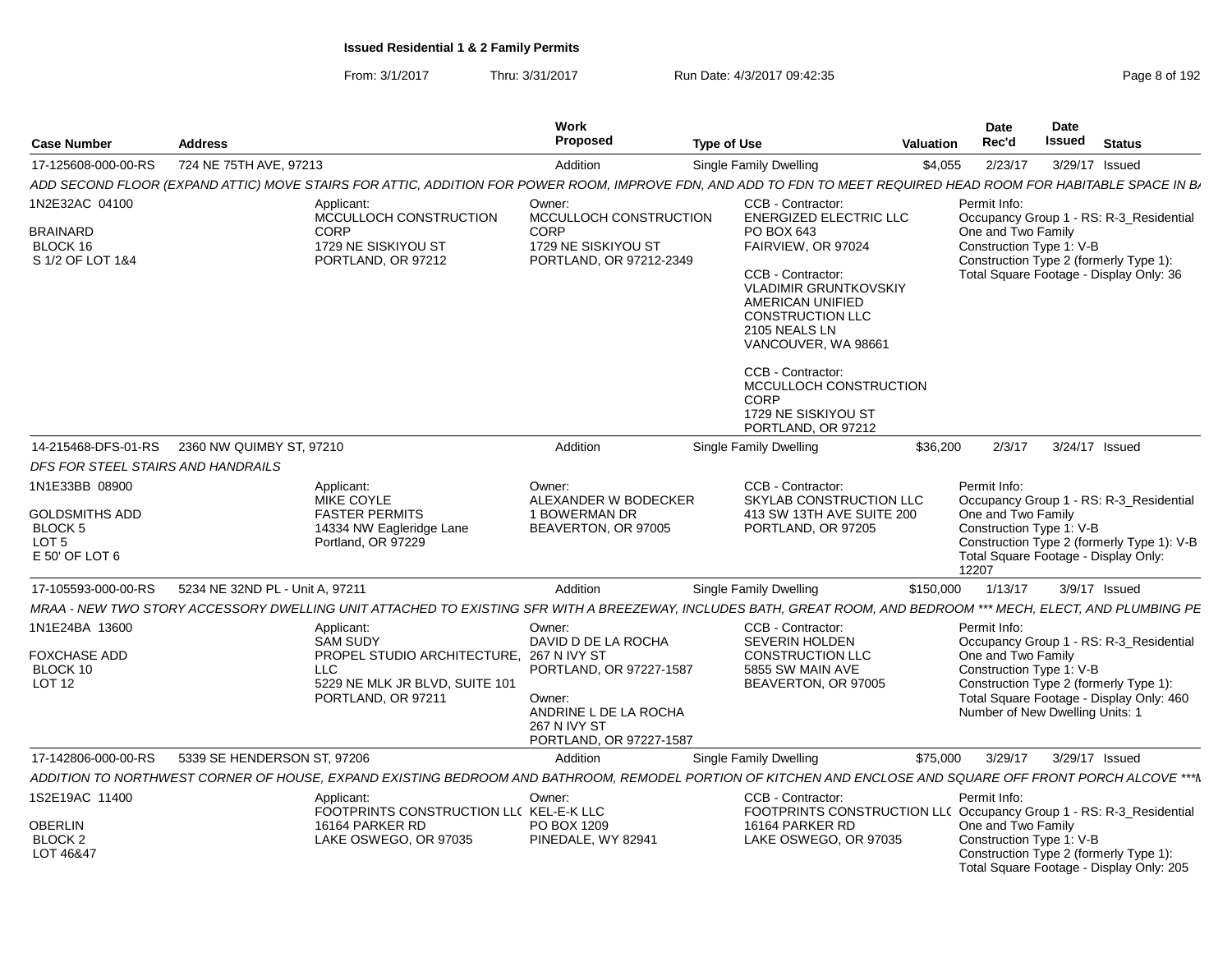## From: 3/1/2017Thru: 3/31/2017 **Run Date: 4/3/2017 09:42:35** Page 9 of 1921

| <b>Case Number</b>                                                            | <b>Address</b>                                                                                                                                               | Work<br>Proposed                                                                                                                                             | <b>Type of Use</b>                                                                                                                                                                                                                                                                                                                                                                                       | <b>Valuation</b> | <b>Date</b><br>Rec'd                                           | <b>Date</b><br><b>Issued</b> | <b>Status</b>                                                                                                                     |
|-------------------------------------------------------------------------------|--------------------------------------------------------------------------------------------------------------------------------------------------------------|--------------------------------------------------------------------------------------------------------------------------------------------------------------|----------------------------------------------------------------------------------------------------------------------------------------------------------------------------------------------------------------------------------------------------------------------------------------------------------------------------------------------------------------------------------------------------------|------------------|----------------------------------------------------------------|------------------------------|-----------------------------------------------------------------------------------------------------------------------------------|
| 16-292861-REV-01-RS                                                           | 3631 SE LAMBERT ST, 97202                                                                                                                                    | Addition                                                                                                                                                     | Single Family Dwelling                                                                                                                                                                                                                                                                                                                                                                                   | \$               | 3/3/17                                                         | 3/3/17 Final                 |                                                                                                                                   |
|                                                                               | REVISION TO REVISE 4 X 4 POST BASE AND 30" CONCRETE FOOTING FOR PORCH                                                                                        |                                                                                                                                                              |                                                                                                                                                                                                                                                                                                                                                                                                          |                  |                                                                |                              |                                                                                                                                   |
| 1S1E24DB 01400<br><b>BERKELEY</b><br>BLOCK <sub>27</sub><br>LOT 17&18         | Applicant:<br><b>CAROLINA ANDES</b><br>3631 SE LAMBERT ST<br>PORTLAND OR 97202                                                                               | Owner:<br><b>CAROLINA A ANDES</b><br>4236 HARVEY WAY<br>LAKE OSWEGO, OR 97035<br>Owner:<br><b>THOMAS M ANDES</b><br>4236 HARVEY WAY<br>LAKE OSWEGO, OR 97035 |                                                                                                                                                                                                                                                                                                                                                                                                          |                  | Permit Info:<br>One and Two Family<br>Construction Type 1: V-B |                              | Occupancy Group 1 - RS: R-3_Residential<br>Construction Type 2 (formerly Type 1):                                                 |
| 17-113169-000-00-RS                                                           | 6723 NE 24TH AVE, 97211                                                                                                                                      | Addition                                                                                                                                                     | <b>Single Family Dwelling</b>                                                                                                                                                                                                                                                                                                                                                                            | \$68,000         | 1/30/17                                                        |                              | 3/13/17 Issued                                                                                                                    |
|                                                                               | CONVERT GARAGE TO KITCHEN PANTRY, MECHANICAL ROOM, BEER COLD ROOM AND ADDITION TO INCLUDE WORKSHOP, HALLWAY, AND ART STUDIO ROOM WITH 2ND FLOOR WALK DECK AI |                                                                                                                                                              |                                                                                                                                                                                                                                                                                                                                                                                                          |                  |                                                                |                              |                                                                                                                                   |
| 1N1E14AD 13801<br><b>IRVINGTON PK</b><br><b>BLOCK 75</b><br>S 31.5' OF LOT 17 | Applicant:<br>ORESTE CONSTRUCTION INC<br>849 SW TROY ST<br>PORTLAND, OR 97219                                                                                | Owner:<br><b>JOHN GOETZINGER</b><br>6723 NE 24TH AVE<br>PORTLAND, OR 97211-5903                                                                              | CCB - Contractor:<br>ORESTE CONSTRUCTION INC<br>849 SW TROY ST<br>PORTLAND, OR 97219<br>CCB - Contractor:<br>A TO Z HEATING AND AIR<br><b>CONDITIONING LLC</b><br>12811 SE COOPER ST<br>PORTLAND, OR 97236<br>CCB - Contractor:<br>PARAMOUNT ELECTRIC CO<br>9053 SE JANNSEN RD<br>CLACKAMAS, OR 97015<br>CCB - Contractor:<br><b>EMPIRE PLUMBING LLC</b><br>19572 SW TREEHOUSE LN<br>BEAVERTON, OR 97078 |                  | Permit Info:<br>One and Two Family<br>Construction Type 1: V-B |                              | Occupancy Group 1 - RS: R-3_Residential<br>Construction Type 2 (formerly Type 1): V-B<br>Total Square Footage - Display Only: 528 |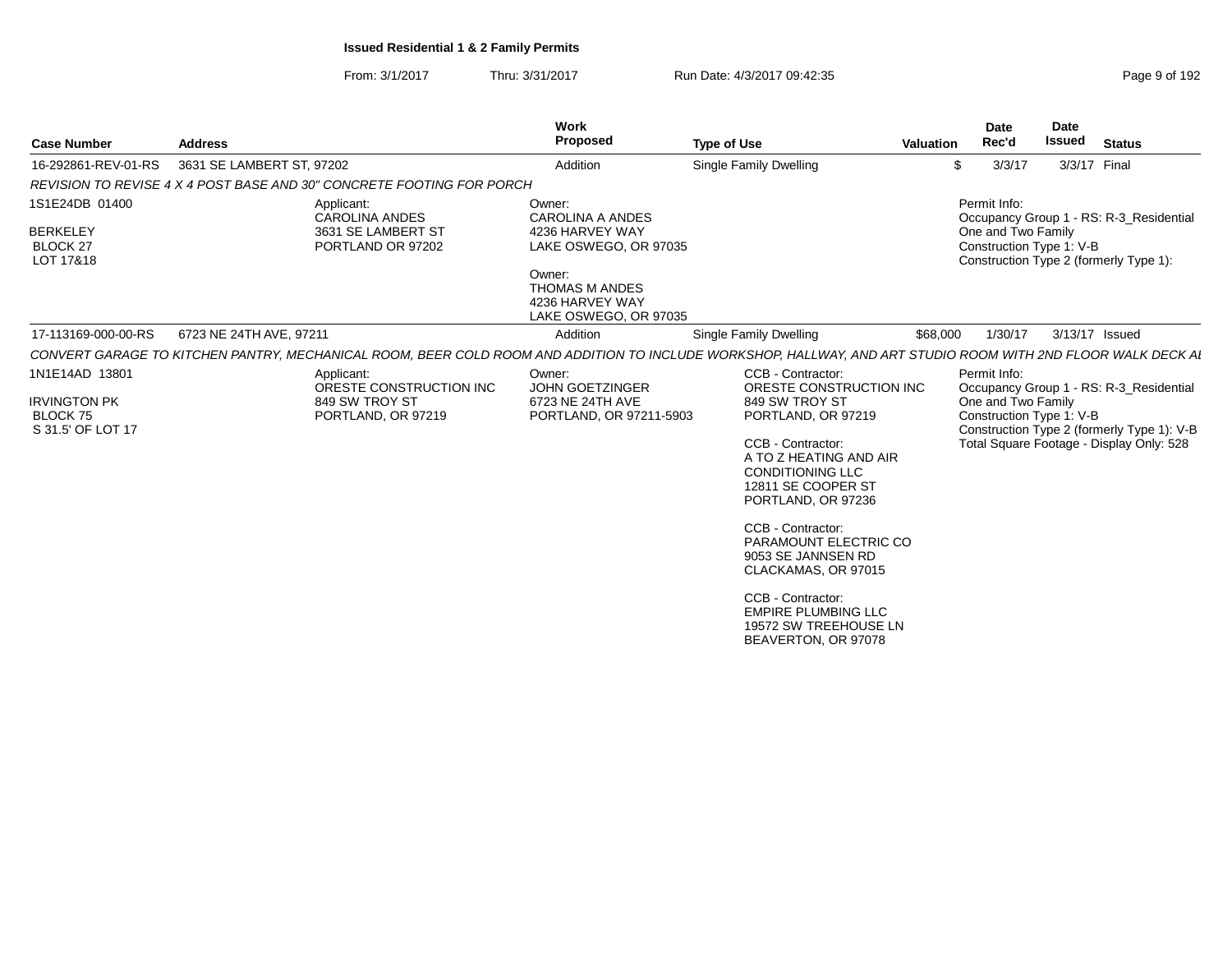| <b>Case Number</b>                                                                                 | <b>Address</b>            |                                                                               | <b>Work</b><br>Proposed                                                                                                                                                | <b>Type of Use</b>                                                                                                                                                                                                                                                                                                                                                                                                                                                        | <b>Valuation</b> | Date<br>Rec'd                                                  | Date<br>Issued | <b>Status</b>                                                                                                                 |
|----------------------------------------------------------------------------------------------------|---------------------------|-------------------------------------------------------------------------------|------------------------------------------------------------------------------------------------------------------------------------------------------------------------|---------------------------------------------------------------------------------------------------------------------------------------------------------------------------------------------------------------------------------------------------------------------------------------------------------------------------------------------------------------------------------------------------------------------------------------------------------------------------|------------------|----------------------------------------------------------------|----------------|-------------------------------------------------------------------------------------------------------------------------------|
| 17-125841-000-00-RS                                                                                | 916 NE HIGHLAND ST, 97211 |                                                                               | Addition                                                                                                                                                               | <b>Single Family Dwelling</b>                                                                                                                                                                                                                                                                                                                                                                                                                                             | \$64,886         | 2/23/17                                                        |                | 3/31/17 Under Inspection                                                                                                      |
|                                                                                                    |                           |                                                                               |                                                                                                                                                                        | ADDITION OF BEDROOM AND BATHROOM TO EXISTING HOUSE. INSTALLING WET BAR WITH SINK, NEED 2ND SINK COVENANT. NO TREES OVER 12" .TOTAL 2 TOILETS.                                                                                                                                                                                                                                                                                                                             |                  |                                                                |                |                                                                                                                               |
| 1N1E14CA 08900<br>WOODLAWN<br>BLOCK 36<br>LOT <sub>2</sub><br>W 3' OF LOT 3                        |                           | Applicant:<br><b>CLARKBUILT INC</b><br>4138 SE 42ND AVE<br>PORTLAND, OR 97206 | Owner:<br>JACK L BAYS<br>PO BOX 188<br>CLATSKANIE, OR 97016<br>Owner:<br>JUDITH A BAYS<br>PO BOX 188<br>CLATSKANIE, OR 97016                                           | CCB - Contractor:<br>AIR PRO HEATING & AIR<br><b>CONDITIONING INC</b><br>7405 SE POWELL BLVD<br>PORTLAND, OR 972062451<br>CCB - Contractor:<br>MICHAEL MCDONALD<br>PRECISION NW ELECTRICAL<br>CONTRACTORS LLC<br>12020 SE ANNA CT<br>DAMASCUS, OR 97089<br>CCB - Contractor:<br><b>WEST LINN PLUMBING &amp;</b><br>CONSTRUCTION LLC<br>16470 SW BROOKMAN RD<br>SHERWOOD, OR 97140<br>CCB - Contractor:<br><b>CLARKBUILT INC</b><br>4138 SE 42ND AVE<br>PORTLAND, OR 97206 |                  | Permit Info:<br>One and Two Family<br>Construction Type 1: V-B |                | Occupancy Group 1 - RS: R-3_Residential<br>Construction Type 2 (formerly Type 1):<br>Total Square Footage - Display Only: 576 |
| 15-280828-REV-01-RS                                                                                | 2807 SE 52ND AVE, 97206   |                                                                               | Addition                                                                                                                                                               | Single Family Dwelling                                                                                                                                                                                                                                                                                                                                                                                                                                                    | \$8,000          | 3/6/17                                                         |                | 3/6/17 Issued                                                                                                                 |
|                                                                                                    |                           |                                                                               |                                                                                                                                                                        | VALUE ADDED REVISION TO INCLUDE, ADDITION OF CLOSET TO WEST ELEVATION (52 SQ FT), RELOCATE KITCHEN, REMOVE WALLS BETWEEN BEDROOM AND LIVING ROOM TO CREATE NEW                                                                                                                                                                                                                                                                                                            |                  |                                                                |                |                                                                                                                               |
| 1S2E07AB 05100<br><b>LELAND PK</b><br>BLOCK 1<br>LOT 7 EXC PT IN ST<br>N 10' OF LOT 8 EXC PT IN ST |                           | Applicant:<br>MX FLOORING LLC<br>1210 NE 110TH ST<br>VANCOUVER, WA 98685      | Owner:<br>NICOLETTE LARSON<br>Owner:<br>FIRST CHOICE HOMES WA LLC<br>Owner:<br><b>LLC-25%</b><br>Owner:<br>NICOLETTE LARSON<br>5500 NE 109TH CT<br>VANCOUVER, WA 98662 | CCB - Contractor:<br>NORTHWEST REO<br>PRESERVATION LLC<br>5500 NE 109TH CT SUITE D<br>VANCOUVER, WA 98662<br>CCB - Contractor:<br>MX FLOORING LLC<br>1210 NE 110TH ST<br>NORTHWEST REO PRESERVATIOI VANCOUVER, WA 98685                                                                                                                                                                                                                                                   |                  | Permit Info:<br>One and Two Family<br>Construction Type 1: V-B |                | Occupancy Group 1 - RS: R-3_Residential<br>Construction Type 2 (formerly Type 1):<br>Total Square Footage - Display Only: 210 |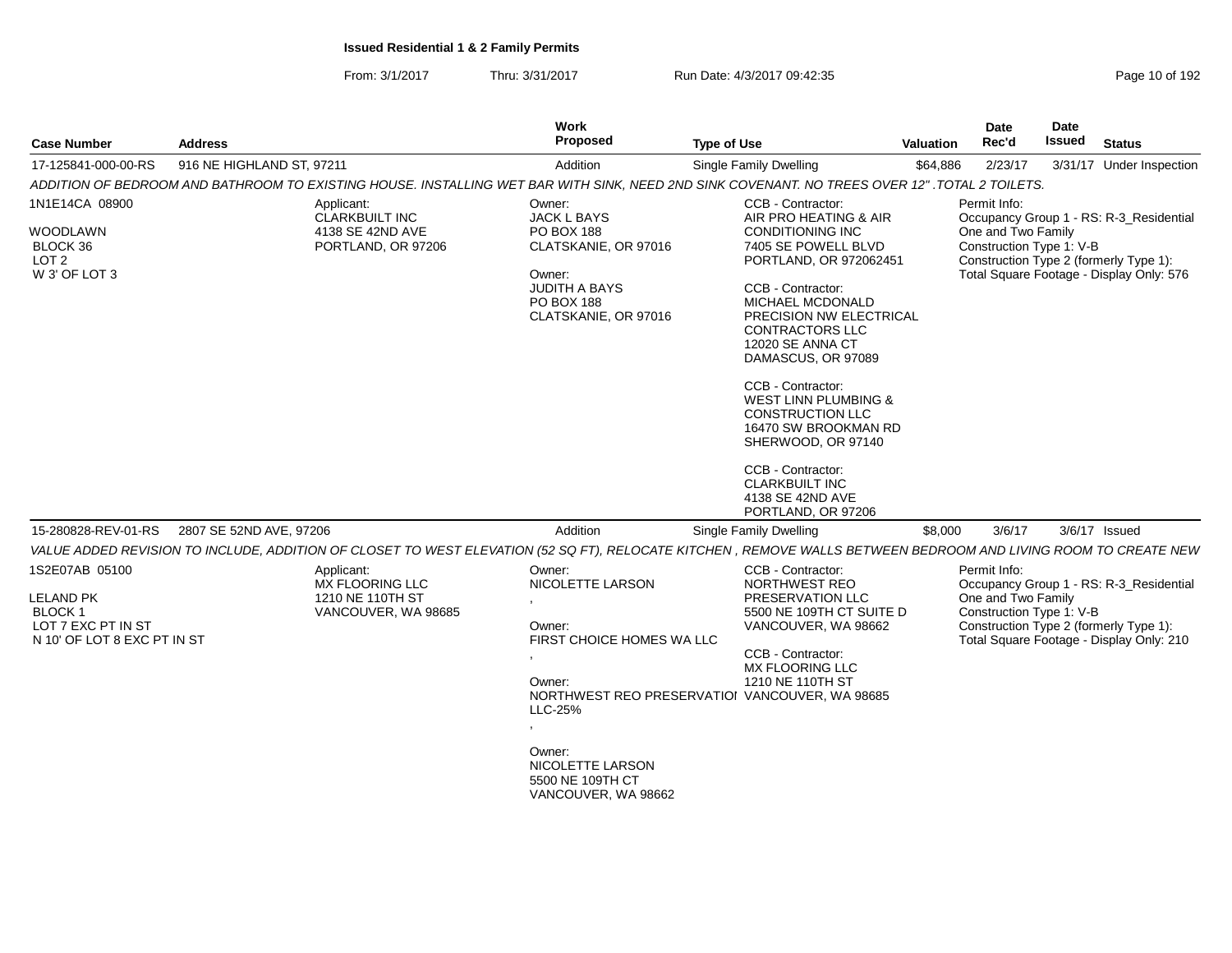From: 3/1/2017Thru: 3/31/2017 **Run Date: 4/3/2017 09:42:35** Page 11 of 192

|                                                                                                     |                                     |                                                                                                                                                                   | Work                                                                                                                                                                |                                                                                                                                        |                  | <b>Date</b>                                                           | <b>Date</b>   |                                                                                                                                    |
|-----------------------------------------------------------------------------------------------------|-------------------------------------|-------------------------------------------------------------------------------------------------------------------------------------------------------------------|---------------------------------------------------------------------------------------------------------------------------------------------------------------------|----------------------------------------------------------------------------------------------------------------------------------------|------------------|-----------------------------------------------------------------------|---------------|------------------------------------------------------------------------------------------------------------------------------------|
| <b>Case Number</b>                                                                                  | <b>Address</b>                      |                                                                                                                                                                   | <b>Proposed</b>                                                                                                                                                     | <b>Type of Use</b>                                                                                                                     | <b>Valuation</b> | Rec'd                                                                 | <b>Issued</b> | <b>Status</b>                                                                                                                      |
| 17-120152-000-00-RS                                                                                 | 2405 NE 19TH AVE, 97212             |                                                                                                                                                                   | Addition                                                                                                                                                            | Single Family Dwelling                                                                                                                 | \$3,906          | 2/12/17                                                               |               | 3/11/17 Under Inspection                                                                                                           |
|                                                                                                     |                                     | HOME REMODEL AND DECK ADDITION. FINISH BASEMENT, MAIN FLOOR, KITCHEN AND HALF BATH. SECOND FLOOR BATH REMODEL, ADD MASTER BATHROOM. NEW ELECTRICAL SERVICE, I     |                                                                                                                                                                     |                                                                                                                                        |                  |                                                                       |               |                                                                                                                                    |
| 1N1E26DB 10400<br><b>IRVINGTON</b><br><b>BLOCK 37</b><br>S 37 1/2' OF LOT 5<br>N 1/2 OF LOT 6       |                                     | Applicant:<br>JAMES DAVID LOVESTRAND<br>LOVESTRAND CONSTR &<br><b>RESTORATION LLC</b><br>3015 NE 20TH AVE<br>PORTLAND, OR 97212                                   | Owner:<br>JULIE B LAMONTAGNE<br>2405 NE 19TH AVE<br>PORTLAND, OR 97212<br>Owner:<br><b>BRYAN G LAMONTAGNE</b><br>2405 NE 19TH AVE<br>PORTLAND, OR 97212             | CCB - Contractor:<br>JAMES DAVID LOVESTRAND<br>LOVESTRAND CONSTR &<br><b>RESTORATION LLC</b><br>3015 NE 20TH AVE<br>PORTLAND, OR 97212 |                  | Permit Info:<br>Patios, Porches, Carports<br>Construction Type 1: V-B |               | Occupancy Group 1 - RS: U_Decks,<br>Construction Type 2 (formerly Type 1):<br>Total Square Footage - Display Only: 175             |
| 17-118216-000-00-RS                                                                                 | 4023 SE SCHILLER ST, 97202          |                                                                                                                                                                   | Addition                                                                                                                                                            | Single Family Dwelling                                                                                                                 | \$41,906         | 3/24/17                                                               |               | 3/24/17 Under Inspection                                                                                                           |
|                                                                                                     |                                     | ADDITION-REMOVE THE EXISTING REAR DECK AND REPLACE WITH NEW 14'4" x 26' TO INCLUDE NEW BEDROOM. CLOSET. BATHROOM AND HALLWAY WITH STORAGE. AND ADDITION OF NEW (  |                                                                                                                                                                     |                                                                                                                                        |                  |                                                                       |               |                                                                                                                                    |
| 1S1E13AA 03700<br>HOLLYHURST<br>BLOCK 3<br>LOT 11&12                                                |                                     | Applicant:<br>ANGELA WRIGHT<br>DWELL WRIGHT, LLC<br>4724 SE REX DR<br>PORTLAND OREGON 97206                                                                       | Owner:<br><b>JOHN D HILL</b><br>4023 SE SCHILLER ST<br>PORTLAND, OR 97202-4065<br>Owner:<br><b>ALICE M HILL</b><br>4023 SE SCHILLER ST<br>PORTLAND, OR 97202-4065   | CCB - Contractor:<br><b>EDIGER CONSTRUCTION INC</b><br>209 JEFFERSON ST<br>OREGON CITY, OR 97045                                       |                  | Permit Info:<br>One and Two Family<br>Construction Type 1: V-B        |               | Occupancy Group 1 - RS: R-3_Residential<br>Construction Type 2 (formerly Type 1):<br>Total Square Footage - Display Only: 372      |
| 15-282575-REV-01-RS                                                                                 | 2817 SE 26TH AVE, 97202             |                                                                                                                                                                   | Addition                                                                                                                                                            | Single Family Dwelling                                                                                                                 | \$490            | 3/8/17                                                                |               | 3/8/17 Under Inspection                                                                                                            |
|                                                                                                     |                                     | REVISION TO REPLACE EXISTING GUARD RAIL AND ADD GRAB RAIL AT EXISTING STEPS ALL ON EXISTING DECK                                                                  |                                                                                                                                                                     |                                                                                                                                        |                  |                                                                       |               |                                                                                                                                    |
| 1S1E12BB 10000<br><b>SIMONS ADD</b><br>BLOCK 8<br>S 50' OF LOT 1 EXC PT IN ST<br>E 20 1/2' OF LOT 3 |                                     | Applicant:<br>MICHAEL NEDELISKY<br>770 NW TOWLE AVE<br>GRESHAM, OR 97030                                                                                          | Owner:<br><b>MJN BUILDER LLC</b><br>770 NW TOWLE AVE<br>GRESHAM, OR 97030                                                                                           | CCB - Contractor:<br><b>MJN BUILDER LLC</b><br>7500 SE 162ND AVE<br>PORTLAND, OR 97236                                                 |                  | Permit Info:<br>One and Two Family<br>Construction Type 1: V-B        |               | Occupancy Group 1 - RS: R-3 Residential<br>Construction Type 2 (formerly Type 1): V-B<br>Total Square Footage - Display Only: 1750 |
| 17-132343-000-00-RS                                                                                 | 4448 SE CRYSTAL SPRINGS BLVD, 97206 |                                                                                                                                                                   | Addition                                                                                                                                                            | Single Family Dwelling                                                                                                                 | \$1              | 3/8/17                                                                |               | 3/8/17 Final                                                                                                                       |
|                                                                                                     |                                     | FINAL INSPECTIONS ONLY FOR WORK BEGUN UNDER 07-158031RS. FINAL STRUCTURAL AND FINAL PERMIT PER TMORRIS ***SEE 7-158031RS FOR ORIGINAL REVIEW AND APPROVALS AND FO |                                                                                                                                                                     |                                                                                                                                        |                  |                                                                       |               |                                                                                                                                    |
| 1S2E19CC 03100<br><b>STANFORD HTS</b><br><b>BLOCK 12</b><br>E 90' OF LOT 1-4                        |                                     | Applicant:<br><b>MARK MINER</b><br>2435 SE 92ND<br>PORTLAND, OR 97216                                                                                             | Owner:<br>MC CUSTOM HOMES LLC<br>1300 JOHN ADAMS ST #114<br>OREGON CITY, OR 97045                                                                                   |                                                                                                                                        |                  | Permit Info:<br>One and Two Family<br>Construction Type 1: V-B        |               | Occupancy Group 1 - RS: R-3_Residential<br>Construction Type 2 (formerly Type 1):                                                  |
| 07-150728-DFS-01-RS                                                                                 | 6726 SE BROOKLYN ST, 97206          |                                                                                                                                                                   | Addition                                                                                                                                                            | Single Family Dwelling                                                                                                                 | \$1              | 3/24/17                                                               | 3/24/17 Final |                                                                                                                                    |
| 11-16-07-DEFERRED SUBMITTAL ROOF TRUSSES                                                            |                                     |                                                                                                                                                                   |                                                                                                                                                                     |                                                                                                                                        |                  |                                                                       |               |                                                                                                                                    |
| 1S2E08BD 02400<br>AVERILL<br>W 41.19' OF N 1/2 OF LOT 15<br>EXC W 84.88'-N 1/2 OF LOT 16            |                                     | Applicant:<br><b>ANDREW GORDON</b><br>6726 SE BROOKLYN ST<br>PORTLAND, OR 97206-1951                                                                              | Owner:<br><b>ANDREW GORDON</b><br>6726 SE BROOKLYN ST<br>PORTLAND, OR 97206-1951<br>Owner:<br><b>CLAIRE VALLA</b><br>6726 SE BROOKLYN ST<br>PORTLAND, OR 97206-1951 | <b>Primary Contractor:</b><br><b>ANDREW GORDON</b><br>6726 SE BROOKLYN ST<br>PORTLAND, OR 97206-1951                                   |                  | Permit Info:<br>Construction Type 1: V-B                              |               | Occupancy Group 1 - RS: R-3 Dwelling<br>Construction Type 2 (formerly Type 1):<br>Total Square Footage - Display Only: 575         |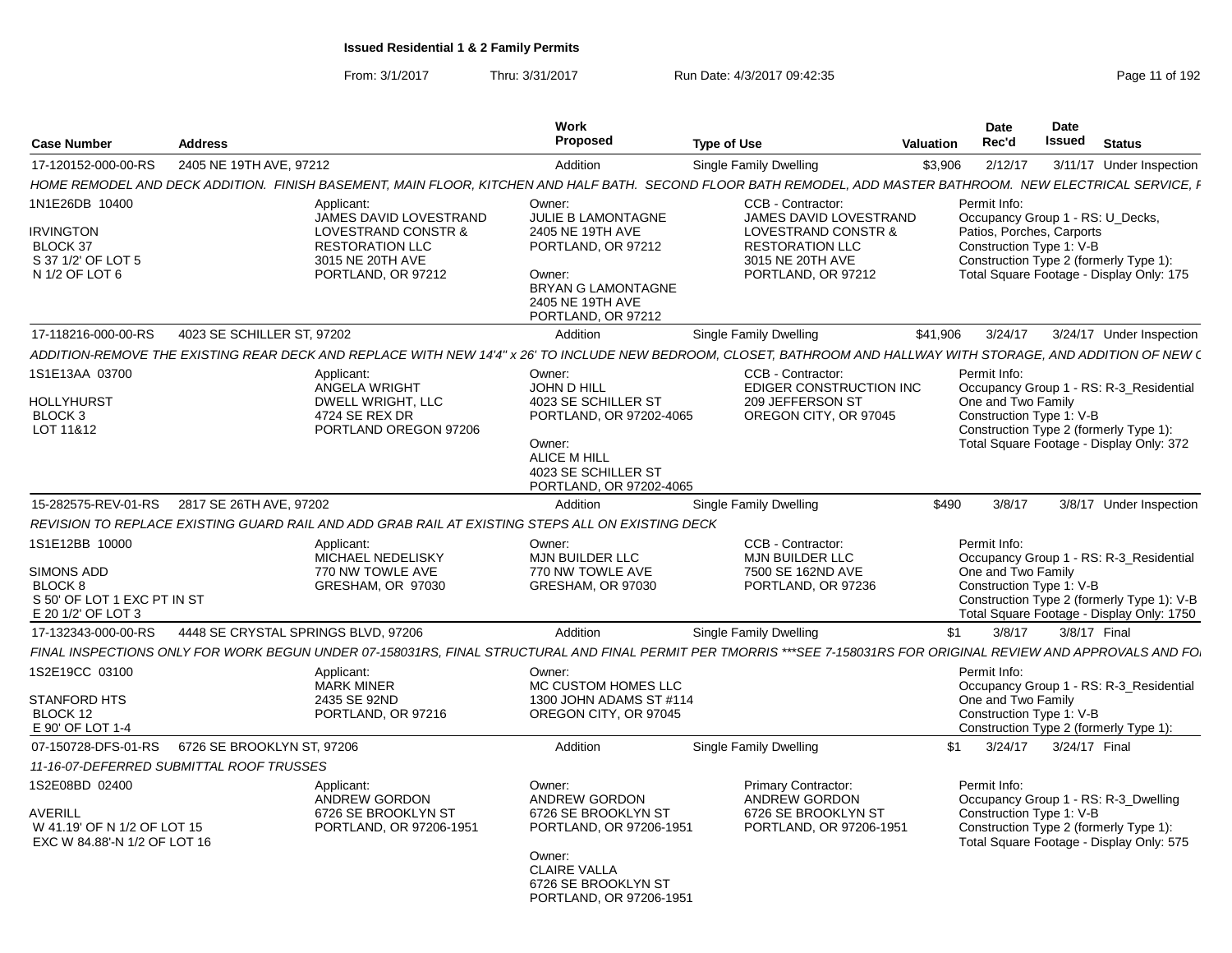From: 3/1/2017Thru: 3/31/2017 Run Date: 4/3/2017 09:42:35 Page 12 of 192

| <b>Case Number</b>                                    | <b>Address</b>                                                                                                                                                    | Work<br>Proposed                                                                                                                                                                  | <b>Type of Use</b>                                                                                             | <b>Valuation</b> | Date<br>Rec'd                                                                                     | <b>Date</b><br><b>Issued</b> | <b>Status</b>                                                                                                                      |
|-------------------------------------------------------|-------------------------------------------------------------------------------------------------------------------------------------------------------------------|-----------------------------------------------------------------------------------------------------------------------------------------------------------------------------------|----------------------------------------------------------------------------------------------------------------|------------------|---------------------------------------------------------------------------------------------------|------------------------------|------------------------------------------------------------------------------------------------------------------------------------|
| 15-106439-000-00-RS                                   | 2138 SE 48TH AVE - Unit B                                                                                                                                         | Addition                                                                                                                                                                          | Single Family Dwelling                                                                                         | \$108,561        | 1/21/15                                                                                           |                              | 3/7/17 Issued                                                                                                                      |
|                                                       | ADDITION-TO SINGLE FAMILY RESIDENCE TO CREATE ADU-ADU ATTACHED TO SINGLE FAMILY RESIDENCE WITH STORAGE ROOM AT BASEMENT LEVE. 3-STORY ADDITION-ADU TO INCLUDE SII |                                                                                                                                                                                   |                                                                                                                |                  |                                                                                                   |                              |                                                                                                                                    |
| 1S2E06CD 07201                                        | Applicant:<br><b>KYM NGUYEN</b><br>CONCEPT DESIGN & ASSOCIATES 12259 SE GREINER LN<br>PO BOX 8464<br>PORTLAND, OR 97207-8464                                      | Owner:<br>DK HOMES LLC<br>HAPPY VALLEY, OR 97086-6260                                                                                                                             | CCB - Contractor:<br><b>DAMIR KARIN</b><br>DK HOMES LLC<br>PO BOX 90277<br>PORTLAND, OR 97290                  |                  | Permit Info:<br>One and Two Family<br>Construction Type 1: V-B                                    |                              | Occupancy Group 1 - RS: R-3 Residential<br>Construction Type 2 (formerly Type 1): V-B<br>Total Square Footage - Display Only: 1170 |
| 15-233391-000-00-RS                                   | 133 NE SAN RAFAEL ST. 97212                                                                                                                                       | Addition                                                                                                                                                                          | Single Family Dwelling                                                                                         | \$315,420        | 6/27/16                                                                                           |                              | 3/9/17 Issued                                                                                                                      |
|                                                       | MRAA - ADD GARAGE W/TWO BEDROOMS ABOVE AND 2 STORY ADDITION AT BACK ON EXISTING TO INCLUDE KITCHEN, BATHROOM AND MECHANICAL ROOM ON 1ST FLOOR, BEDROOM ON 21      |                                                                                                                                                                                   |                                                                                                                |                  |                                                                                                   |                              |                                                                                                                                    |
| 1N1E27DD 00500<br><b>ALBINA</b><br>BLOCK 21<br>LOT 23 | Applicant:<br>PHILIP SCHIEBEL<br><b>1ST CALL CONSTRUCTION</b><br>7104 NE 70TH ST<br>VANCOUVER, WA 98661                                                           | Owner:<br><b>JOHN F ROGERS</b><br>5338 NE MASON ST<br>PORTLAND, OR 97218<br>Owner:<br><b>BARBARA J ROGERS</b><br>5338 NE MASON ST<br>PORTLAND, OR 97218                           | CCB - Contractor:<br>1ST CALL CONSTRUCTION INC<br>7104 NE 70TH ST<br>VANCOUVER, WA 98661                       |                  | Permit Info:<br>One and Two Family<br>Construction Type 1: V-B                                    |                              | Occupancy Group 1 - RS: R-3 Residential<br>Construction Type 2 (formerly Type 1): V-B<br>Total Square Footage - Display Only: 3260 |
| 15-245375-000-00-RS                                   | 4751 SW 53RD AVE - Unit B, 97221                                                                                                                                  | Addition                                                                                                                                                                          | <b>Single Family Dwelling</b>                                                                                  | \$89,782         | 2/2/16                                                                                            |                              | 3/9/17 Issued                                                                                                                      |
|                                                       | MRAA - SINGLE STORY ADDITION OF 797 SF TO REAR OF EXISTING HOUSE FOR ACCESSORY DWELLING UNIT, INCLUDES LIVING AREA, KITCHENETTE, BEDROOM AND BATHROOM             |                                                                                                                                                                                   |                                                                                                                |                  |                                                                                                   |                              |                                                                                                                                    |
| 1S1E18AB 06400                                        | Applicant:<br>BYRON KELLAR<br><b>NEIL KELLY COMPANY</b><br>804 N ALBERTA<br>PORTLAND, OR 97217                                                                    | Owner:<br><b>JOAN E RAINEY</b><br>2819 FLORIDA ST<br>LONGVIEW, WA 98632-2032                                                                                                      | CCB - Contractor:<br><b>SUE STEPHENSON</b><br>NEIL KELLY CO INC<br>804 N ALBERTA ST<br>PORTLAND, OR 97217-2693 |                  | Permit Info:<br>One and Two Family<br>Construction Type 1: V-B<br>Number of New Dwelling Units: 1 |                              | Occupancy Group 1 - RS: R-3_Residential<br>Construction Type 2 (formerly Type 1):<br>Total Square Footage - Display Only: 797      |
| 16-199738-000-00-RS                                   | 4641 NE SHAVER ST - Unit B, 97213                                                                                                                                 | Addition                                                                                                                                                                          | Single Family Dwelling                                                                                         | \$130,000        | 7/5/16                                                                                            |                              | 3/28/17 Issued                                                                                                                     |
|                                                       | ADDITION TO NW SIDE OF THE HOUSE FOR NEW ADU: ADU TO INCLUDE COVERED PORCH. LIVING ROOM. KITCHEN. AND BATHROOM***ELECTRICAL. MECHANICAL. AND PLUMBING TO BE OBT/  |                                                                                                                                                                                   |                                                                                                                |                  |                                                                                                   |                              |                                                                                                                                    |
| 1N2E19CB 17700                                        | Applicant:<br>DAVID F WADLEY<br>DAVID F WADLEY<br>52596 NORTH RD<br>SCAPPOOSE, OR 97056-3415                                                                      | Owner:<br><b>MICHAEL MULCRONE</b><br>1631 NE BROADWAY PMB 603<br>PORTLAND, OR 97232-1425<br>Owner:<br><b>MARY MULCRONE</b><br>1631 NE BROADWAY PMB 603<br>PORTLAND, OR 97232-1425 | CCB - Contractor:<br>DAVID F WADLEY<br>DAVID F WADLEY<br>52596 NORTH RD<br>SCAPPOOSE, OR 97056-3415            |                  | Permit Info:<br>One and Two Family<br>Construction Type 1: V-B<br>Number of New Dwelling Units: 1 |                              | Occupancy Group 1 - RS: R-3_Residential<br>Construction Type 2 (formerly Type 1):<br>Total Square Footage - Display Only: 725      |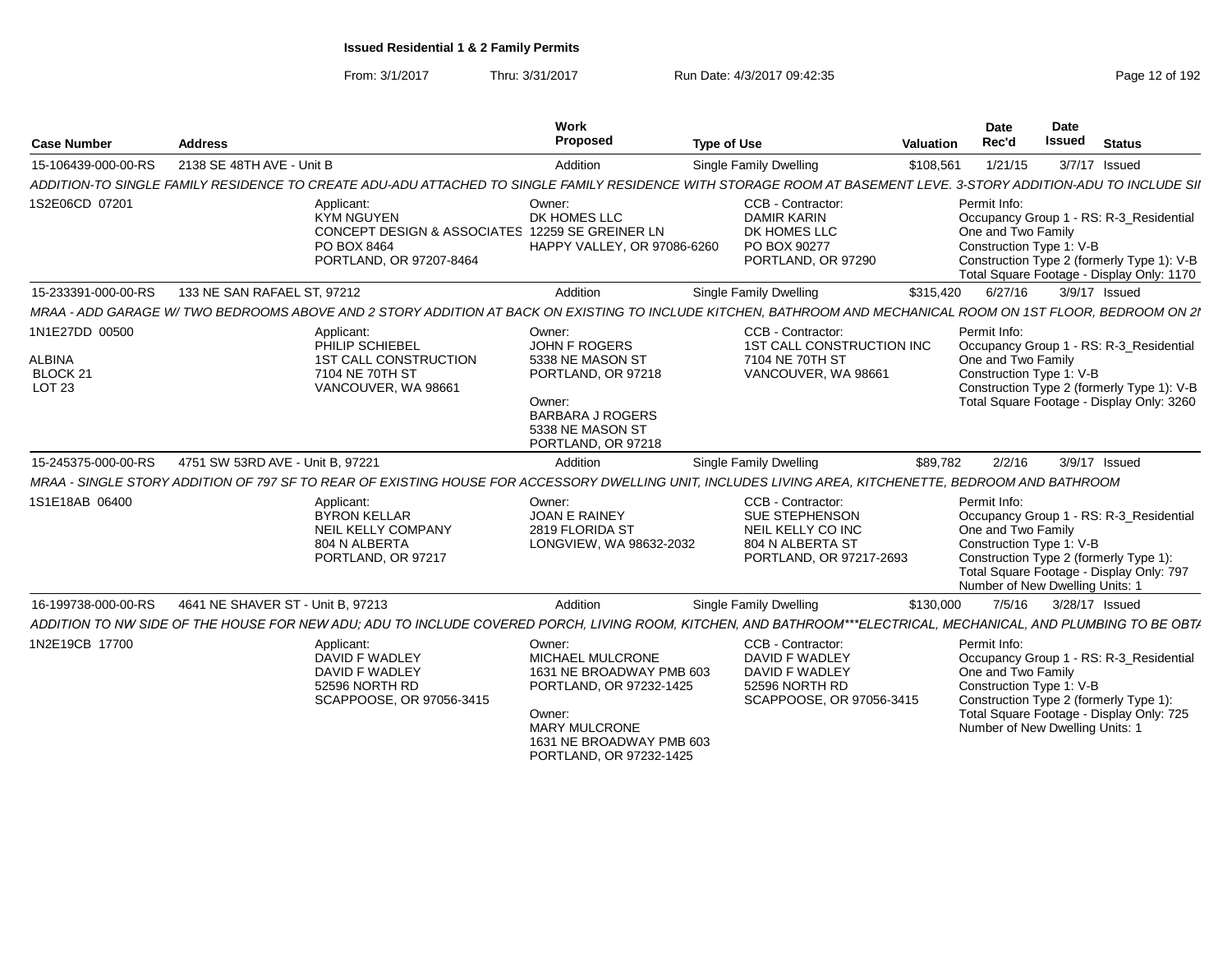| <b>Case Number</b>                                                                            | <b>Address</b>                                                       | Work<br>Proposed                                                                                                                                                  |                                                                                                                                           | <b>Type of Use</b>                                                                                            | Valuation | <b>Date</b><br>Rec'd                                                                                      | Date<br><b>Issued</b> | <b>Status</b>                                                                                                                      |
|-----------------------------------------------------------------------------------------------|----------------------------------------------------------------------|-------------------------------------------------------------------------------------------------------------------------------------------------------------------|-------------------------------------------------------------------------------------------------------------------------------------------|---------------------------------------------------------------------------------------------------------------|-----------|-----------------------------------------------------------------------------------------------------------|-----------------------|------------------------------------------------------------------------------------------------------------------------------------|
| 16-212917-000-00-RS                                                                           | 5728 NE KILLINGSWORTH ST. 97218                                      | Addition                                                                                                                                                          |                                                                                                                                           | Single Family Dwelling                                                                                        | \$150,000 | 7/28/16                                                                                                   |                       | 3/23/17 Under Inspection                                                                                                           |
|                                                                                               |                                                                      | MRAA - (2) SINGLE STORY ADDITIONS TO NORTH AND SOUTH ELEVATIONS, MODIFY FRONT PORCH, CONVERT ATTACHED GARAGE TO LIVING SPACE. REMODEL EXISTING, REBUILD STAIRS FR |                                                                                                                                           |                                                                                                               |           |                                                                                                           |                       |                                                                                                                                    |
| 1N2E19AA 13300<br>PRIMROSE PK<br>BLOCK 1<br>LOT 3 EXC PT IN ST<br>W 25' OF LOT 4 EXC PT IN ST | Applicant:<br><b>SCHUYLER SMITH</b><br>DESIGN, LLC                   | Owner:<br><b>AMY WHITNEY</b><br>POLYPHON ARCHITECTURE &<br>412 NW COUCH ST, #309<br>PORTLAND, OR 97209<br>Owner:<br><b>KRISTAN PARMAN</b>                         | 5728 NE KILLINGSWORTH ST<br>PORTLAND, OR 97218-2420<br>5728 NE KILLINGSWORTH ST<br>PORTLAND, OR 97218-2420                                | CCB - Contractor:<br>DAVE RUSH CONSTRUCTION INC<br>3610 NE HANCOCK ST<br>PORTLAND, OR 97212                   |           | Permit Info:<br>One and Two Family<br>Construction Type 1: V-B                                            |                       | Occupancy Group 1 - RS: R-3 Residential<br>Construction Type 2 (formerly Type 1): V-B<br>Total Square Footage - Display Only: 1531 |
| 16-289190-000-00-RS                                                                           | 10682 SW LANCASTER RD, 97219                                         | Addition                                                                                                                                                          |                                                                                                                                           | Single Family Dwelling                                                                                        | \$180,000 | 12/21/16                                                                                                  |                       | 3/8/17 Under Inspection                                                                                                            |
|                                                                                               | MRAA: ADD A 2ND STORY. REMODEL FIRST FLOOR LAYOUT, 4 BATHROOMS TOTAL |                                                                                                                                                                   |                                                                                                                                           | **ELECTRICAL. MECHANICAL & PLUMBING PERMITS TO BE OBTAINED SEPARATELY***                                      |           |                                                                                                           |                       |                                                                                                                                    |
| 1S1E28CC 05200<br><b>EDGECLIFF</b><br>LOT 107 TL 5200                                         | Applicant:<br>JEFF ERWIN<br>711 SW ALDER ST                          | Owner:<br>CHAD N CHABALA<br>2836 SE 66TH AVE<br>PORTLAND, OR 97205<br>Owner:<br>2836 SE 66TH AVE                                                                  | PORTLAND, OR 97206<br>MICHELLE R CAMPBELL<br>PORTLAND, OR 97206                                                                           | CCB - Contractor:<br><b>CHARLES MALONEY BUILDING</b><br>CO INC<br>PO BOX 1946<br>LAKE OSWEGO, OR 97035        |           | Permit Info:<br>One and Two Family<br>Construction Type 1: V-B                                            |                       | Occupancy Group 1 - RS: R-3 Residential<br>Construction Type 2 (formerly Type 1):<br>Total Square Footage - Display Only: 1090     |
| 16-262249-000-00-RS                                                                           | 3004 SE 18TH AVE, 97202                                              | Addition                                                                                                                                                          |                                                                                                                                           | Single Family Dwelling                                                                                        | \$33,344  | 10/20/16                                                                                                  |                       | 3/6/17 Issued                                                                                                                      |
|                                                                                               |                                                                      | ADDING DORMERS TO 2ND STORY CREATING 3 NEW BEDROOMS AND 1 NEW BATH FROM EXISTING ATTIC SPACE. NO GROUND DISTURBANCE, 3 BATHROMMS TOTAL                            |                                                                                                                                           |                                                                                                               |           |                                                                                                           |                       |                                                                                                                                    |
| 1S1E11AC 00900<br>TIBBETTS ADD<br>BLOCK 36<br>LOT <sub>4</sub>                                | Applicant:<br>ADAM REED                                              | Owner:<br><b>KAREN L KASTLE</b><br>CASCADE CONTRACTING LLC<br>3004 SE 18TH AVE<br>7410 SW MACADAM AVE<br>PORTLAND, OR 97219                                       | PORTLAND, OR 97202-2305                                                                                                                   | CCB - Contractor:<br><b>ADAM REED</b><br>CASCADE CONTRACTING LLC<br>7410 SW MACADAM AVE<br>PORTLAND, OR 97219 |           | Permit Info:<br>One and Two Family<br>Construction Type 1: V-B                                            |                       | Occupancy Group 1 - RS: R-3_Residential<br>Construction Type 2 (formerly Type 1):<br>Total Square Footage - Display Only: 296      |
| 16-219997-000-00-RS                                                                           | 7205 N PORTSMOUTH AVE, 97203                                         | Addition                                                                                                                                                          |                                                                                                                                           | Single Family Dwelling                                                                                        | \$3.482   | 3/1/17                                                                                                    |                       | $3/1/17$ Issued                                                                                                                    |
|                                                                                               |                                                                      | LEGALIZE ADDITION OF COVERED DECK ON EAST SIDE OF THE HOUSE; *** SEE 16-169636-HS***                                                                              |                                                                                                                                           |                                                                                                               |           |                                                                                                           |                       |                                                                                                                                    |
| 1N1E07DD 10500<br><b>PORTSMOUTH</b><br>BLOCK 10<br>SWLY 1/2 OF LOT 11<br>LOT 12-14            | Applicant:                                                           | Owner:<br>KENNETH H JR HOESCH<br>7205 N PORTSMOUTH AVE<br>PORTLAND, OR 97203<br>Owner:                                                                            | KENNETH H JR HOESCH<br>7205 N PORTSMOUTH AVE<br>PORTLAND, OR 97203<br>EDNA L WILSON-HOESCH<br>7205 N PORTSMOUTH AVE<br>PORTLAND, OR 97203 |                                                                                                               |           | Permit Info:<br>Occupancy Group 1 - RS: U_Decks,<br>Patios, Porches, Carports<br>Construction Type 1: V-B |                       | Construction Type 2 (formerly Type 1):<br>Total Square Footage - Display Only: 156                                                 |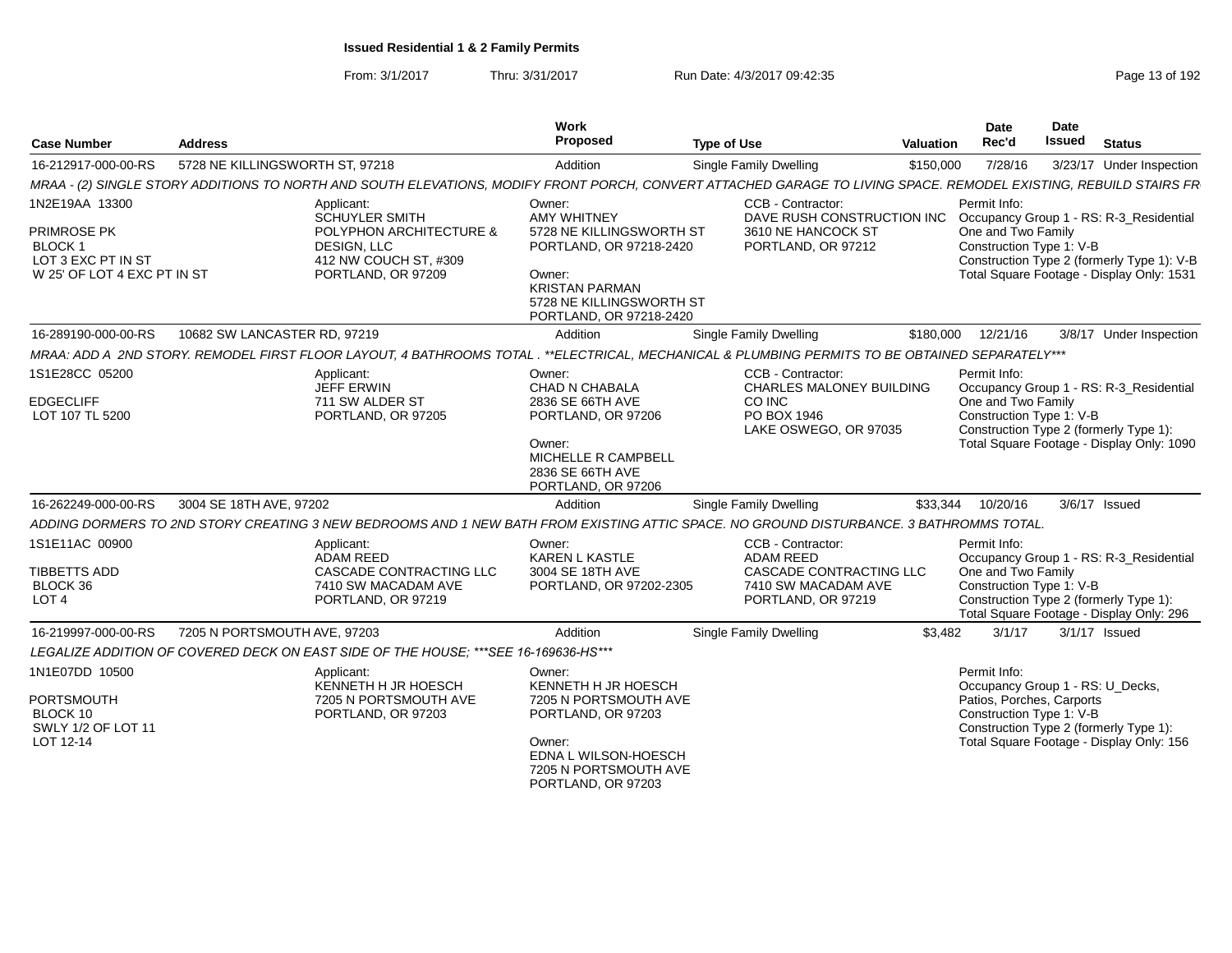| <b>Case Number</b>                                | <b>Address</b>                   |                                                                                                                                                                 | Work<br>Proposed                                                                                                                                               | <b>Type of Use</b>                                                                  | Valuation | <b>Date</b><br>Rec'd                                                                              | Date<br>Issued | <b>Status</b>                                                                                                                  |
|---------------------------------------------------|----------------------------------|-----------------------------------------------------------------------------------------------------------------------------------------------------------------|----------------------------------------------------------------------------------------------------------------------------------------------------------------|-------------------------------------------------------------------------------------|-----------|---------------------------------------------------------------------------------------------------|----------------|--------------------------------------------------------------------------------------------------------------------------------|
| 16-266472-000-00-RS                               | 4626 SE MADISON ST, 97215        |                                                                                                                                                                 | Addition                                                                                                                                                       | <b>Single Family Dwelling</b>                                                       | \$150,000 | 10/28/16                                                                                          | 3/27/17 Issued |                                                                                                                                |
|                                                   |                                  | MRAA - ADDITION OF HALLWAY AND NEW MASTER BEDROOM TO EXISTING SFR. MAIN FLOOR REMOVE WALLS TO OPEN UP SPACE. ENLARGE KITCHEN AREA. REMOVE 1 BATHROOM ON MAIN    |                                                                                                                                                                |                                                                                     |           |                                                                                                   |                |                                                                                                                                |
| 1S2E06BD 26400                                    |                                  | Applicant<br>MVDM CONSTRUCTION INC                                                                                                                              | Owner:<br><b>ROGER MCHAYLE</b>                                                                                                                                 | CCB - Contractor:<br>MVDM CONSTRUCTION INC                                          |           | Permit Info:                                                                                      |                | Occupancy Group 1 - RS: R-3_Residential                                                                                        |
| <b>ARCADIA</b><br>BLOCK 6<br>LOT <sub>5</sub>     |                                  | PO BOX 83631<br>PORTLAND, OR 97283                                                                                                                              | 4626 SE MADISON ST<br>PORTLAND, OR 97215-2533                                                                                                                  | PO BOX 83631<br>PORTLAND, OR 97283                                                  |           | One and Two Family<br>Construction Type 1: V-B                                                    |                | Construction Type 2 (formerly Type 1): V-B                                                                                     |
|                                                   |                                  |                                                                                                                                                                 | Owner:<br><b>ANJANETTE MCHAYLE</b><br>4626 SE MADISON ST<br>PORTLAND, OR 97215-2533                                                                            |                                                                                     |           |                                                                                                   |                | Total Square Footage - Display Only: 1109                                                                                      |
| 16-244617-000-00-RS                               | 1066 SE 56TH AVE - Unit B. 97215 |                                                                                                                                                                 | Addition                                                                                                                                                       | Single Family Dwelling                                                              | \$138,222 | 9/16/16                                                                                           |                | 3/8/17 Under Inspection                                                                                                        |
|                                                   |                                  | MRAA - 841 SQ FT SINGLE STORY ADDITION FOR NEW ACCESSORY DWELLING UNIT CONNECTED TO MAIN RESIDENCE WITH NEW COVERED BREEZEWAY.**PLUMBING. ELECTRICAL. MECHANI   |                                                                                                                                                                |                                                                                     |           |                                                                                                   |                |                                                                                                                                |
| 1S2E06AC 00600                                    |                                  | Applicant:<br>JILL CROPP<br>STUDIO CROPP ARCHITECTURE<br>3556 SE WOODWARD ST<br>PORTLAND, OR 97202                                                              | Owner:<br><b>DENNIS J MC CARTHY</b><br>1066 SE 56TH AVE<br>PORTLAND, OR 97215-2702<br>Owner:<br>ANN L MC CARTHY<br>1066 SE 56TH AVE<br>PORTLAND, OR 97215-2702 |                                                                                     |           | Permit Info:<br>One and Two Family<br>Construction Type 1: V-B<br>Number of New Dwelling Units: 1 |                | Occupancy Group 1 - RS: R-3_Residential<br>Construction Type 2 (formerly Type 1):<br>Total Square Footage - Display Only: 1227 |
| 16-267677-000-00-RS                               | 4504 SE HARRISON ST. 97215       |                                                                                                                                                                 | Addition                                                                                                                                                       | Single Family Dwelling                                                              | \$50,000  | 1/4/17                                                                                            |                | 3/3/17 Under Inspection                                                                                                        |
|                                                   |                                  | MRAA - DORMER ADDITION AT 2ND FLOOR. INCLUDES NEW BATHROOM AND NEW EXTERIOR SPIRAL STAIRS. SHEAR WALL DETAILS AT KITCHEN WALL AND FRONT OF HOUSE. NEW FOOTING A |                                                                                                                                                                |                                                                                     |           |                                                                                                   |                |                                                                                                                                |
| 1S2E06CB 26000                                    |                                  | Applicant:<br>RESOURCEFUL RENOVATIONS LL JEFFRYE L YOUNG                                                                                                        | Owner:                                                                                                                                                         | CCB - Contractor:<br>RESOURCEFUL RENOVATIONS LL Occupancy Group 1 - RS: R-3_Remodel |           | Permit Info:                                                                                      |                |                                                                                                                                |
| FAILING ADD<br><b>BLOCK7</b><br>W 1/2 OF LOT 9&10 |                                  | 3374 SE BROOKLYN ST<br>PORTLAND, OR 97202                                                                                                                       | 4504 SE HARRISON ST<br>PORTLAND, OR 97215-3172                                                                                                                 | 3374 SE BROOKLYN ST<br>PORTLAND, OR 97202                                           |           | Construction Type 1: V-B                                                                          |                | Construction Type 2 (formerly Type 1):<br>Total Square Footage - Display Only: 364                                             |
|                                                   |                                  |                                                                                                                                                                 | Owner:<br>BRENDA J GOLDSTEIN-YOUNG<br>4504 SE HARRISON ST<br>PORTLAND, OR 97215-3172                                                                           |                                                                                     |           |                                                                                                   |                |                                                                                                                                |
| 16-287528-000-00-RS                               | 4843 N WILLAMETTE BLVD, 97203    |                                                                                                                                                                 | Addition                                                                                                                                                       | Single Family Dwelling                                                              | \$22,530  | 2/21/17                                                                                           | 3/27/17 Issued |                                                                                                                                |
|                                                   |                                  | ADDITION TO ENCLOSE EXISTING REAR PORCH TO CREATE SUNROOM: REMOVE EXISTING DECK AND INSTALL NEW SLAB***ELECTRICAL. MECHANICAL. AND PLUMBING TO BE OBTAINED SEP/ |                                                                                                                                                                |                                                                                     |           |                                                                                                   |                |                                                                                                                                |
| 1N1E18AA 01500                                    |                                  | Applicant:<br><b>JOE BURNETT</b>                                                                                                                                | Owner:<br><b>GREG HESSER</b>                                                                                                                                   | CCB - Contractor:<br><b>BRYAN BROSIUS</b>                                           |           | Permit Info:                                                                                      |                | Occupancy Group 1 - RS: R-3_Residential                                                                                        |
| UNIVERSITY PK<br>BLOCK 66<br>W 1/2 OF LOT 20      |                                  | <b>CHAMPION WINDOW</b><br>13009 NE DAVID CIRCLE<br>PORTLAND OREGON 97230                                                                                        | 4843 N WILLAMETTE BLVD<br>PORTLAND, OR 97203                                                                                                                   | CHAMPION WINDOW CO OF<br>PORTLAND LLC<br>13009 NE DAVID CIRCLE                      |           | One and Two Family<br>Construction Type 1: V-B                                                    |                | Construction Type 2 (formerly Type 1):                                                                                         |
| <b>LOT 21</b>                                     |                                  |                                                                                                                                                                 | Owner:<br><b>BERTA HESSER</b><br>4843 N WILLAMETTE BLVD<br>PORTLAND, OR 97203                                                                                  | PORTLAND, OR 97230                                                                  |           |                                                                                                   |                | Total Square Footage - Display Only: 200                                                                                       |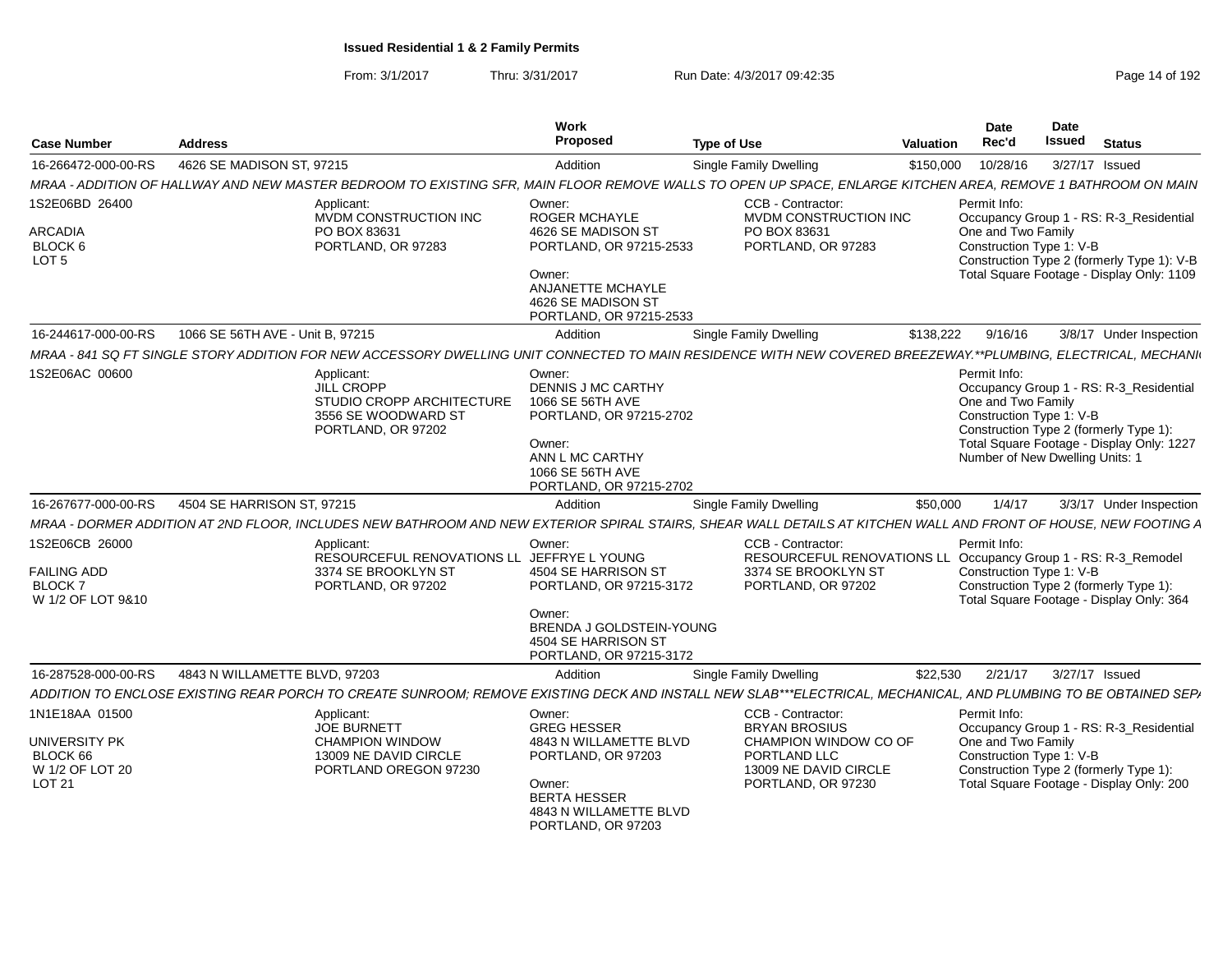From: 3/1/2017Thru: 3/31/2017 Run Date: 4/3/2017 09:42:35 Run Date: 4/3/2017 09:42:35

| <b>Case Number</b>                                                                 | <b>Address</b>            |                                                                                                              | Work<br>Proposed                                                                                                                                      | <b>Type of Use</b>                                                                                                                                              | Valuation | <b>Date</b><br>Rec'd                                                                                     | <b>Date</b><br><b>Issued</b> | <b>Status</b>                                                                          |
|------------------------------------------------------------------------------------|---------------------------|--------------------------------------------------------------------------------------------------------------|-------------------------------------------------------------------------------------------------------------------------------------------------------|-----------------------------------------------------------------------------------------------------------------------------------------------------------------|-----------|----------------------------------------------------------------------------------------------------------|------------------------------|----------------------------------------------------------------------------------------|
| 16-287920-000-00-RS                                                                | 6910 SE TAGGART ST, 97206 |                                                                                                              | Addition                                                                                                                                              | Single Family Dwelling                                                                                                                                          | \$78,000  | 12/19/16                                                                                                 | 3/23/17 Issued               |                                                                                        |
|                                                                                    |                           |                                                                                                              |                                                                                                                                                       | MRAA ADDITION OF SECOND STORY ABOVE EXISTING GARAGE; NEW MASTER BEDROOM AND BATHROOM (3RD BATH)MECHANICAL, PLUMBING AND ELECTRICAL PERMITS TO BE PULLED SEP     |           |                                                                                                          |                              |                                                                                        |
| 1S2E08BA 12300<br><b>CRATER VIEW ADD</b><br>BLOCK <sub>3</sub><br>LOT <sub>5</sub> |                           | Applicant:<br><b>JASON JENKINS</b><br>PACIFIC CROWN CONTRACTING<br>1235 NE 75TH AVENUE<br>PORTLAND, OR 97213 | Owner:<br><b>VAUGHN ALDREDGE</b><br>6910 SE TAGGART ST<br>PORTLAND, OR 97206<br>Owner:<br>KARINA ALDREDGE<br>6910 SE TAGGART ST<br>PORTLAND, OR 97206 | CCB - Contractor:<br><b>JASON JENKINS</b><br>PACIFIC CROWN CONTRACTING<br><b>LLC</b><br>1235 NE 75TH AVE<br>PORTLAND, OR 97213                                  |           | Permit Info:<br>One and Two Family<br>Construction Type 1: V-B<br>Construction Type 2 (formerly Type 1): |                              | Occupancy Group 1 - RS: R-3 Residential<br>Total Square Footage - Display Only: 441    |
| 16-288069-000-00-RS                                                                | 6168 SW 37TH AVE, 97221   |                                                                                                              | Addition                                                                                                                                              | Single Family Dwelling                                                                                                                                          | \$75,000  | 12/29/16                                                                                                 |                              | 3/15/17 Under Inspection                                                               |
|                                                                                    |                           |                                                                                                              |                                                                                                                                                       | ADDITION TO ENCLOSE EXISTING CARPORT AND ADD TO REC ROOM IN DAYLIGHT BASEMENT. ON 1ST FLOOR ENLARGE EXISTING MASTER BEDROOM AND BATHROOM. REMODEL EXISTING 1    |           |                                                                                                          |                              |                                                                                        |
| 1S1E17CD 02700<br>SECTION 17 1S 1E<br>TL 2700 0.17 ACRES                           |                           | Applicant:<br>ROSS EDWARD DOYLE SR<br>12406 NW COLEMAN DR<br>PORTLAND, OR 97229                              | Owner:<br>JOHN M STEVKO<br>PO BOX 1509<br>WOODLAND, WA 98674                                                                                          | CCB - Contractor:<br>ROSS EDWARD DOYLE SR<br>12406 NW COLEMAN DR<br>PORTLAND, OR 97229                                                                          |           | Permit Info:<br>One and Two Family<br>Construction Type 1: V-B                                           |                              | Occupancy Group 1 - RS: R-3_Residential                                                |
|                                                                                    |                           |                                                                                                              |                                                                                                                                                       |                                                                                                                                                                 |           |                                                                                                          |                              | Construction Type 2 (formerly Type 1): V-B<br>Total Square Footage - Display Only: 687 |
| 05-120385-REV-02-RS                                                                | 5215 NE 43RD AVE, 97218   |                                                                                                              | Addition                                                                                                                                              | Single Family Dwelling                                                                                                                                          | \$80,000  | 12/27/16                                                                                                 | 3/30/17 Issued               |                                                                                        |
|                                                                                    |                           |                                                                                                              |                                                                                                                                                       | VALUE ADDED REVISION TO ADD NEW 2ND STORY TO EXISTING ONE STORY SINGLE FAMILY RESIDENCE. NEW STAIRS TO 2ND FLOOR, INCLUDES MASTER BEDROOM, 2 BEDROOMS, 2 NEW BA |           |                                                                                                          |                              |                                                                                        |
| 1N2E19BB 04500                                                                     |                           | Applicant:<br>PORFIRIO C MICHEL                                                                              | Owner:<br>PORFIRIO C MICHEL                                                                                                                           |                                                                                                                                                                 |           | Permit Info:<br>Occupancy Group 1 - RS: R3                                                               |                              |                                                                                        |
| <b>ALMO ACRES</b><br>S 50' OF W 107' OF LOT 7                                      |                           | 5215 NE 43RD AVE<br>PORTLAND, OR 97218                                                                       | 5215 NE 43RD AVE<br>PORTLAND, OR 97218                                                                                                                |                                                                                                                                                                 |           | Construction Type 2 (formerly Type 1):<br>Construction Type 1: V-N                                       |                              |                                                                                        |
| 16-292695-000-00-RS                                                                | 3519 SE YAMHILL ST, 97214 |                                                                                                              | Addition                                                                                                                                              | Single Family Dwelling                                                                                                                                          | \$12,617  | 3/10/17                                                                                                  | 3/10/17 Issued               |                                                                                        |
|                                                                                    |                           | SFR / ADDITION TO EXISTING DORMER ON 2ND FLOOR FOR BATHROOM AND TO CREATE A COVERED PORCH AT REAR OF HOUSE   |                                                                                                                                                       |                                                                                                                                                                 |           |                                                                                                          |                              |                                                                                        |
| 1S1E01AB 07900<br>SUNNYSIDE & PLAT 2 & 3                                           |                           | Applicant:<br><b>KRISTINA HALL</b><br><b>MASTER BUILDING D&amp;C LLC</b>                                     | Owner:<br><b>SEAN WATKINS</b><br>3519 SE YAMHILL ST                                                                                                   | CCB - Contractor:<br>MASTER BUILDER DESIGN &<br><b>CONSTRUCTION LLC</b>                                                                                         |           | Permit Info:<br>One and Two Family                                                                       |                              | Occupancy Group 1 - RS: R-3 Residential                                                |
| BLOCK 20<br>E 1/3 OF LOT 1&2                                                       |                           | 14335 SW 164TH AVE<br><b>TIGARD OR 97224</b>                                                                 | PORTLAND, OR 97214<br>Owner:<br><b>MAUREEN WATKINS</b><br>3519 SE YAMHILL ST                                                                          | 14335 SW 164TH AVE<br><b>TIGARD, OR 97224</b>                                                                                                                   |           | Construction Type 1: V-B<br>Construction Type 2 (formerly Type 1):                                       |                              | Total Square Footage - Display Only: 112                                               |

PORTLAND, OR 97214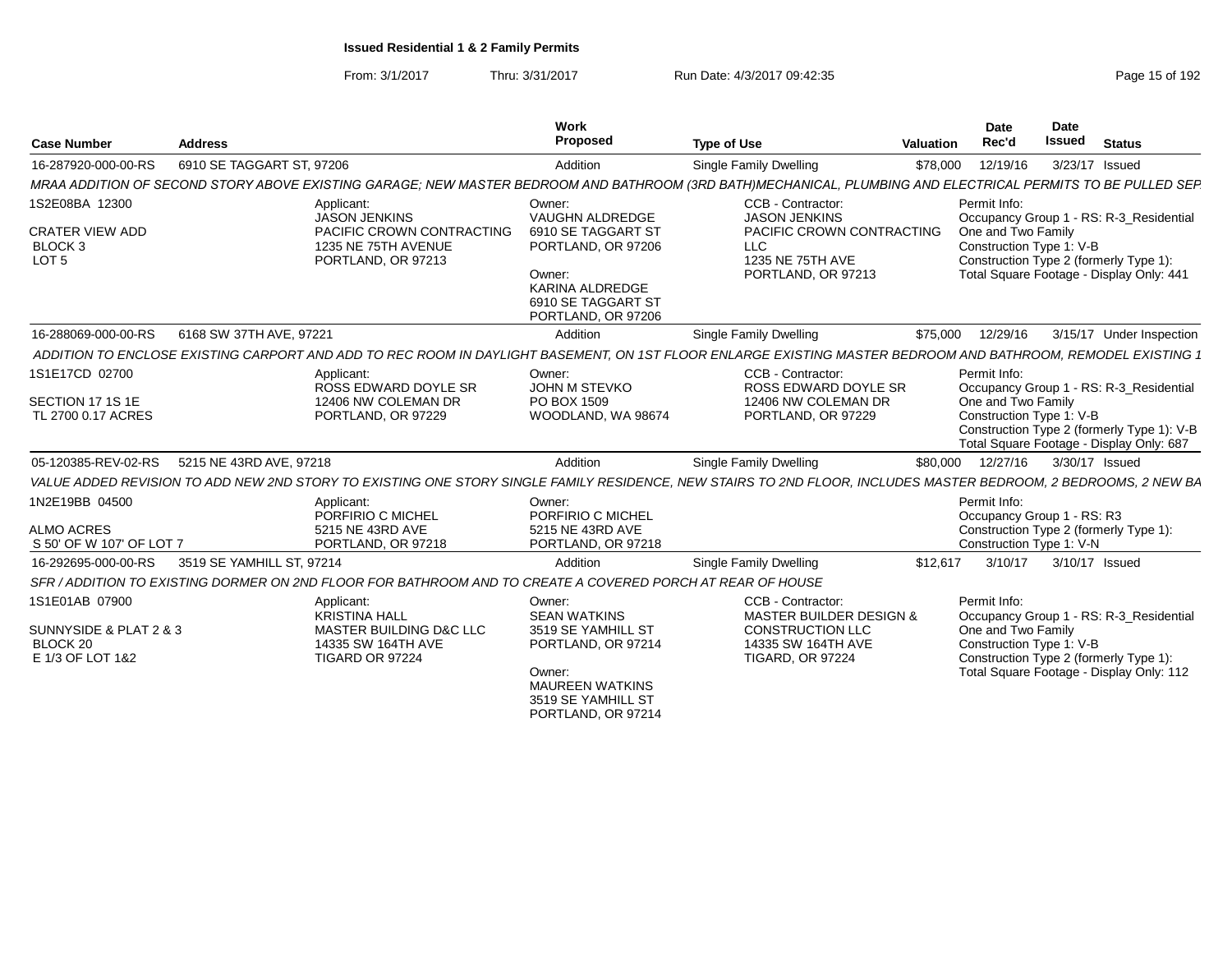From: 3/1/2017Thru: 3/31/2017 **Run Date: 4/3/2017 09:42:35** Pag

| Page 16 of 192 |  |  |
|----------------|--|--|
|----------------|--|--|

| <b>Case Number</b>                                                   | <b>Address</b>            |                                                                                                                                                                    | Work<br>Proposed                                                                                                                                                    | <b>Type of Use</b>                                                                                                                                                                                                                                                                                                                                                              | Valuation | <b>Date</b><br>Rec'd                                                                                                                                                                                                               | Date<br><b>Issued</b> | <b>Status</b>            |  |
|----------------------------------------------------------------------|---------------------------|--------------------------------------------------------------------------------------------------------------------------------------------------------------------|---------------------------------------------------------------------------------------------------------------------------------------------------------------------|---------------------------------------------------------------------------------------------------------------------------------------------------------------------------------------------------------------------------------------------------------------------------------------------------------------------------------------------------------------------------------|-----------|------------------------------------------------------------------------------------------------------------------------------------------------------------------------------------------------------------------------------------|-----------------------|--------------------------|--|
| 17-102168-000-00-RS                                                  | 3118 NE 7TH AVE, 97212    |                                                                                                                                                                    | Addition                                                                                                                                                            | Single Family Dwelling                                                                                                                                                                                                                                                                                                                                                          | \$54,973  | 1/5/17                                                                                                                                                                                                                             |                       | 3/6/17 Under Inspection  |  |
| NEW ADDITION MASTER BATH BEDROOM                                     |                           |                                                                                                                                                                    |                                                                                                                                                                     |                                                                                                                                                                                                                                                                                                                                                                                 |           |                                                                                                                                                                                                                                    |                       |                          |  |
| 1N1E26BB 11600<br><b>IRVINGTON</b><br>BLOCK 114<br>LOT <sub>12</sub> |                           | Applicant:<br>TAKA NAKAGAWA<br>N CONSULTING GROUP LLC<br>(DBA: SAKURA GROUP)<br>1020 SE 7TH AVE, #15235<br>PORTLAND, OR 97214                                      | Owner:<br><b>JUSTIN MACHUS</b><br>3118 NE 7TH AVE<br>PORTLAND, OR 97212                                                                                             | CCB - Contractor:<br>TONY & SONS CONSTRUCTION<br><b>LLC</b><br>13942 SE 114TH CT<br>CLACKAMAS, OR 97015<br>CCB - Contractor:<br>PRO SOURCE PLUMBING LLC<br>2459 SE TV HWY 222<br>HILLSBORO, OR 97123<br>CCB - Contractor:<br>WIRE NUTZ ELECTRICAL<br><b>SERVICES LLC</b><br>13023 NE HWY 99 STE 7 PMB 264<br>VANCOUVER, WA 98686<br>CCB - Contractor:<br>N CONSULTING GROUP LLC |           | Permit Info:<br>Occupancy Group 1 - RS: R-3_Residential<br>One and Two Family<br>Construction Type 1: V-B<br>Construction Type 2 (formerly Type 1):<br>Total Square Footage - Display Only: 488<br>Number of New Dwelling Units: 1 |                       |                          |  |
|                                                                      |                           |                                                                                                                                                                    |                                                                                                                                                                     | 1020 SE 7TH AVE, #15235<br>PORTLAND, OR 97214                                                                                                                                                                                                                                                                                                                                   |           |                                                                                                                                                                                                                                    |                       |                          |  |
| 16-242709-000-00-RS                                                  | 5932 SW 54TH AVE, 97221   |                                                                                                                                                                    | Addition                                                                                                                                                            | Single Family Dwelling                                                                                                                                                                                                                                                                                                                                                          | \$64,436  | 9/15/16                                                                                                                                                                                                                            | 3/15/17 Issued        |                          |  |
|                                                                      |                           | MRAA: SECOND STORY ADDITION OVER EXISTING ATTACHED GARAGE; NEW WALLS IN GARAGE ON MAIN FL TO SEPARATE HALLWAY AREA AND STAIRS FROM GARAGE; SECOND FL TO INCLUI     |                                                                                                                                                                     |                                                                                                                                                                                                                                                                                                                                                                                 |           |                                                                                                                                                                                                                                    |                       |                          |  |
| 1S1E18DB 06000<br>O'REILLY PK<br>LOT <sub>6</sub>                    |                           | Applicant:<br><b>HARRY LOHR</b><br>5932 SW 54TH AVE<br>PORTLAND OR 97221                                                                                           | Owner:<br><b>DONNA M LOHR</b><br>228 PARK MEADOW WAY<br>COPPELL, TX 75019                                                                                           |                                                                                                                                                                                                                                                                                                                                                                                 |           | Permit Info:<br>Occupancy Group 1 - RS: R-3_Residential<br>One and Two Family<br>Construction Type 1: V-B<br>Construction Type 2 (formerly Type 1):<br>Total Square Footage - Display Only: 572                                    |                       |                          |  |
| 16-213431-000-00-RS                                                  | 5660 SW TEXAS ST, 97219   |                                                                                                                                                                    | Addition                                                                                                                                                            | <b>Single Family Dwelling</b>                                                                                                                                                                                                                                                                                                                                                   | \$108,482 | 7/29/16                                                                                                                                                                                                                            |                       | 3/20/17 Under Inspection |  |
|                                                                      |                           | MRAA - 1 STORY ADDITION TO THE BACK OF THE HOUSE TO EXPAND EXISTING BEDROOM AND CREATE NEW FAMILY ROOM, STORAGE ROOMS, AND OFFICE AREA ***SCOPE OF THIS PERMIT I   |                                                                                                                                                                     |                                                                                                                                                                                                                                                                                                                                                                                 |           |                                                                                                                                                                                                                                    |                       |                          |  |
| 1S1E19BA 10800<br><b>LEES ADD</b><br><b>BLOCK D</b><br><b>LOT 11</b> |                           | Applicant:<br><b>MARTIN J HICKEY</b><br>5660 SW TEXAS ST<br>PORTLAND, OR 97219-1256                                                                                | Owner:<br><b>MARTIN J HICKEY</b><br>5660 SW TEXAS ST<br>PORTLAND, OR 97219-1256<br>Owner:<br><b>KRISTIN A HICKEY</b><br>5660 SW TEXAS ST<br>PORTLAND, OR 97219-1256 |                                                                                                                                                                                                                                                                                                                                                                                 |           | Permit Info:<br>Occupancy Group 1 - RS: R-3_Residential<br>One and Two Family<br>Construction Type 1: V-B<br>Construction Type 2 (formerly Type 1):<br>Total Square Footage - Display Only: 963                                    |                       |                          |  |
| 16-286294-000-00-RS                                                  | 5907 SE LAMBERT ST, 97206 |                                                                                                                                                                    | Addition                                                                                                                                                            | Single Family Dwelling                                                                                                                                                                                                                                                                                                                                                          | \$71,307  | 3/21/17                                                                                                                                                                                                                            |                       | 3/21/17 Under Inspection |  |
|                                                                      |                           | MRAA: 633 S.F. SINGLE STORY ADDITION TO WEST OF HOUSE FOR NEW KITCHEN & LIVING ROOM; 285 S.F. ADDITIONS TO NORTH & SOUTH ELEVATIONS FOR COVERED PORCHES; RECONFIGU |                                                                                                                                                                     |                                                                                                                                                                                                                                                                                                                                                                                 |           |                                                                                                                                                                                                                                    |                       |                          |  |
| 1S2E19DA 15400<br>DARLINGTON<br>BLOCK <sub>6</sub><br>LOT 31&32      |                           | Applicant:<br>TATIANA SILKINA<br>6048 SE KNAPP ST<br>PORTLAND OR 97206                                                                                             | Owner:<br><b>TATIANA SILKINA</b><br>5907 SE LAMBERT ST<br>PORTLAND, OR 97206                                                                                        |                                                                                                                                                                                                                                                                                                                                                                                 |           | Permit Info:<br>Occupancy Group 1 - RS: R-3_Residential<br>One and Two Family<br>Construction Type 1: V-B<br>Construction Type 2 (formerly Type 1):<br>Total Square Footage - Display Only: 633                                    |                       |                          |  |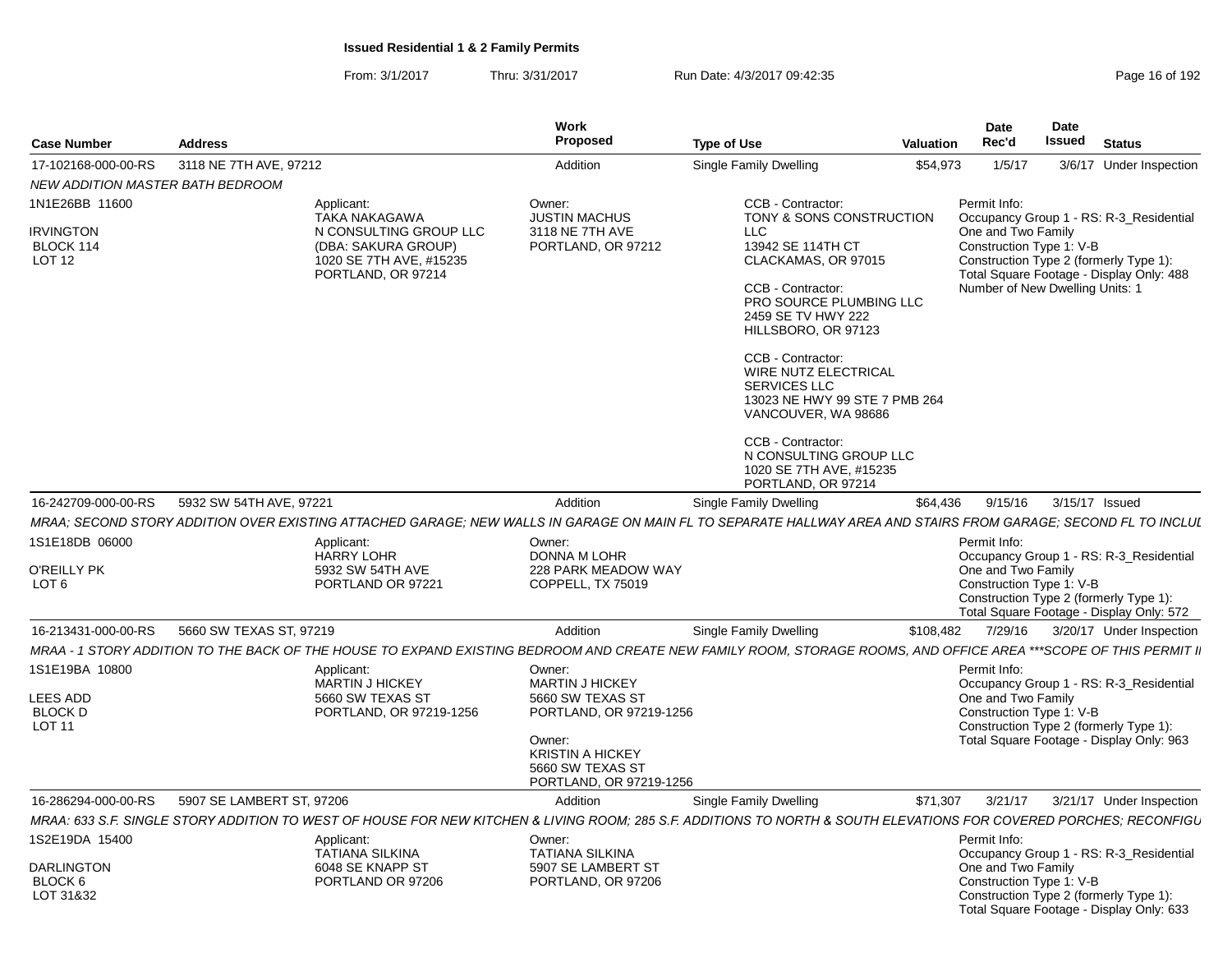|                                                                         |                         |                                                                                    | Work<br>Proposed                                                                  |                                                                                                                                                                   |                  | Date<br>Rec'd                                                                             | Date<br><b>Issued</b> | <b>Status</b>                                                                          |
|-------------------------------------------------------------------------|-------------------------|------------------------------------------------------------------------------------|-----------------------------------------------------------------------------------|-------------------------------------------------------------------------------------------------------------------------------------------------------------------|------------------|-------------------------------------------------------------------------------------------|-----------------------|----------------------------------------------------------------------------------------|
| <b>Case Number</b>                                                      | <b>Address</b>          |                                                                                    |                                                                                   | <b>Type of Use</b>                                                                                                                                                | <b>Valuation</b> |                                                                                           |                       |                                                                                        |
| 16-277608-000-00-RS                                                     | 2344 SE LADD AVE, 97214 |                                                                                    | Addition                                                                          | <b>Single Family Dwelling</b>                                                                                                                                     | \$40,000         | 3/1/17                                                                                    |                       | 3/2/17 Under Inspection                                                                |
|                                                                         |                         |                                                                                    |                                                                                   | EXTENDING THE EXISTING BUMPOUT ON SW ELEVATION TO ENLARGE EXISTING KITCHEN. SLIGHT RECONFIGURATION OF NON LOAD BEARING WALLS IN KITCHEN. PLUMBING, MECHANICAL A   |                  | Permit Info:                                                                              |                       |                                                                                        |
| 1S1E02DD 20500                                                          |                         | Applicant:<br><b>TITUS LEO</b>                                                     | Owner:<br><b>TITUS LEO</b>                                                        | CCB - Contractor:<br>EVERGREEN RENOVATIONS INC                                                                                                                    |                  |                                                                                           |                       | Occupancy Group 1 - RS: R-3_Remodel                                                    |
| LADDS ADD                                                               |                         | 2344 SE LADD AVE                                                                   | 2344 SE LADD AVE                                                                  | 14605 SW BONANZA CT                                                                                                                                               |                  | Construction Type 1: V-B                                                                  |                       |                                                                                        |
| BLOCK 28<br>LOT <sub>8</sub>                                            |                         | PORTLAND, OR 97214                                                                 | PORTLAND, OR 97214                                                                | BEAVERTON, OR 97007                                                                                                                                               |                  |                                                                                           |                       | Construction Type 2 (formerly Type 1):<br>Total Square Footage - Display Only: 196     |
|                                                                         |                         |                                                                                    | Owner:<br><b>MEGAN C HERINK</b><br>2344 SE LADD AVE<br>PORTLAND, OR 97214         |                                                                                                                                                                   |                  |                                                                                           |                       |                                                                                        |
| 17-100383-000-00-RS                                                     | 4626 NE 89TH AVE, 97220 |                                                                                    | Addition                                                                          | Single Family Dwelling                                                                                                                                            | \$34,531         | 1/6/17                                                                                    |                       | 3/3/17 Under Inspection                                                                |
|                                                                         |                         |                                                                                    |                                                                                   | ADDITION TO NORTH ELEVATION TO CREATE BATHROOM; ADDITION TO EAST ELEVATION TO ENCLOSE EXTERIOR STAIR AND CREATE CLOSET; COVER EXISTING PORCH AT REAR OF HOUSE. \$ |                  |                                                                                           |                       |                                                                                        |
| 1N2E21BD 08300                                                          |                         | Applicant:<br>PETER KAZAKOV                                                        | Owner:<br>LUCID DEVELOPMENT LLC                                                   | CCB - Contractor:<br>LUCID VENTURES INC                                                                                                                           |                  | Permit Info:                                                                              |                       | Occupancy Group 1 - RS: R-3_Residential                                                |
| ROSEWAY & PLAT 2<br>BLOCK 30<br>LOT <sub>15</sub>                       |                         | 16288 SE MERGANSER ST<br>MILWAUKIE OREGON 97267                                    | 16401 NE 21ST ST<br>VANCOUVER, WA 98684                                           | 16401 NE 21ST ST<br>VANCOUVER, WA 98684                                                                                                                           |                  | One and Two Family<br>Construction Type 1: V-B                                            |                       | Construction Type 2 (formerly Type 1): V-B<br>Total Square Footage - Display Only: 422 |
| 16-229866-000-00-RS                                                     | 1311 SE YUKON ST, 97202 |                                                                                    | Addition                                                                          | <b>Single Family Dwelling</b>                                                                                                                                     | \$7,232          | 8/24/16                                                                                   |                       | 3/9/17 Under Inspection                                                                |
| Build 324 sqft deck on west side of house and foundation work for deck. |                         |                                                                                    |                                                                                   |                                                                                                                                                                   |                  |                                                                                           |                       |                                                                                        |
| 1S1E14CA 02500                                                          |                         | Applicant:                                                                         | Owner:                                                                            | CCB - Contractor:                                                                                                                                                 |                  | Permit Info:                                                                              |                       |                                                                                        |
| P J MARTINS TR<br><b>BLOCK 11</b><br>LOT 6-8 TL 2500                    |                         | MCCULLOCH CONSTRUCTION<br><b>CORP</b><br>1729 NE SISKIYOU ST<br>PORTLAND, OR 97212 | MCCULLOCH CONSTRUCTION<br>CORP<br>5903 SE 14TH AVE<br>PORTLAND, OR 97202-5201     | MCCULLOCH CONSTRUCTION<br><b>CORP</b><br>1729 NE SISKIYOU ST<br>PORTLAND, OR 97212                                                                                |                  | Occupancy Group 1 - RS: U_Decks,<br>Patios, Porches, Carports<br>Construction Type 1: V-B |                       | Construction Type 2 (formerly Type 1):                                                 |
|                                                                         |                         |                                                                                    | Owner:<br><b>GORDON H JR KEANE</b><br>5903 SE 14TH AVE<br>PORTLAND, OR 97202-5201 |                                                                                                                                                                   |                  |                                                                                           |                       | Total Square Footage - Display Only: 324                                               |
|                                                                         |                         |                                                                                    | Owner:<br><b>KATHERINE KEANE</b><br>5903 SE 14TH AVE<br>PORTLAND, OR 97202-5201   |                                                                                                                                                                   |                  |                                                                                           |                       |                                                                                        |
| 17-103547-000-00-RS                                                     | 4432 NE 91ST AVE, 97220 |                                                                                    | Addition                                                                          | <b>Single Family Dwelling</b>                                                                                                                                     | \$61,882         | 1/13/17                                                                                   |                       | 3/13/17 Issued                                                                         |
|                                                                         |                         |                                                                                    |                                                                                   | ADDITION TO LEGALIZE ADDITION OF GARAGE AND LEGALIZE THE CONVERSION OF THE GARAGE SPACE TO LIVING SPACE. REMODEL EXISTING BASEMENT LIVING AREA AND KITCHEN ***SEE |                  |                                                                                           |                       |                                                                                        |
| 1N2E21CA 01500                                                          |                         | Applicant:<br>ROBERT HAYDEN                                                        | Owner:                                                                            | CCB - Contractor:<br>BRIGHT STAR INVESTMENTS LLC INNOVATIVE CONTRACTORS LLC                                                                                       |                  | Permit Info:                                                                              |                       | Occupancy Group 1 - RS: R-3 Residential                                                |
| ROSEWAY & PLAT 2<br>BLOCK 6                                             |                         | PDS LLC<br>2850 SW CEDAR HILLS BLVD,                                               | 3583 NW 106TH PL<br>PORTLAND, OR 97229-8583                                       | 6107 SW MURRAY BLVD #208<br>BEAVERTON, OR 97008                                                                                                                   |                  | One and Two Family<br>Construction Type 1: V-B                                            |                       |                                                                                        |
| LOT <sub>6</sub>                                                        |                         | SUITE 106<br>BEAVERTON, OR 97005                                                   |                                                                                   |                                                                                                                                                                   |                  |                                                                                           |                       | Construction Type 2 (formerly Type 1): V-B<br>Total Square Footage - Display Only: 948 |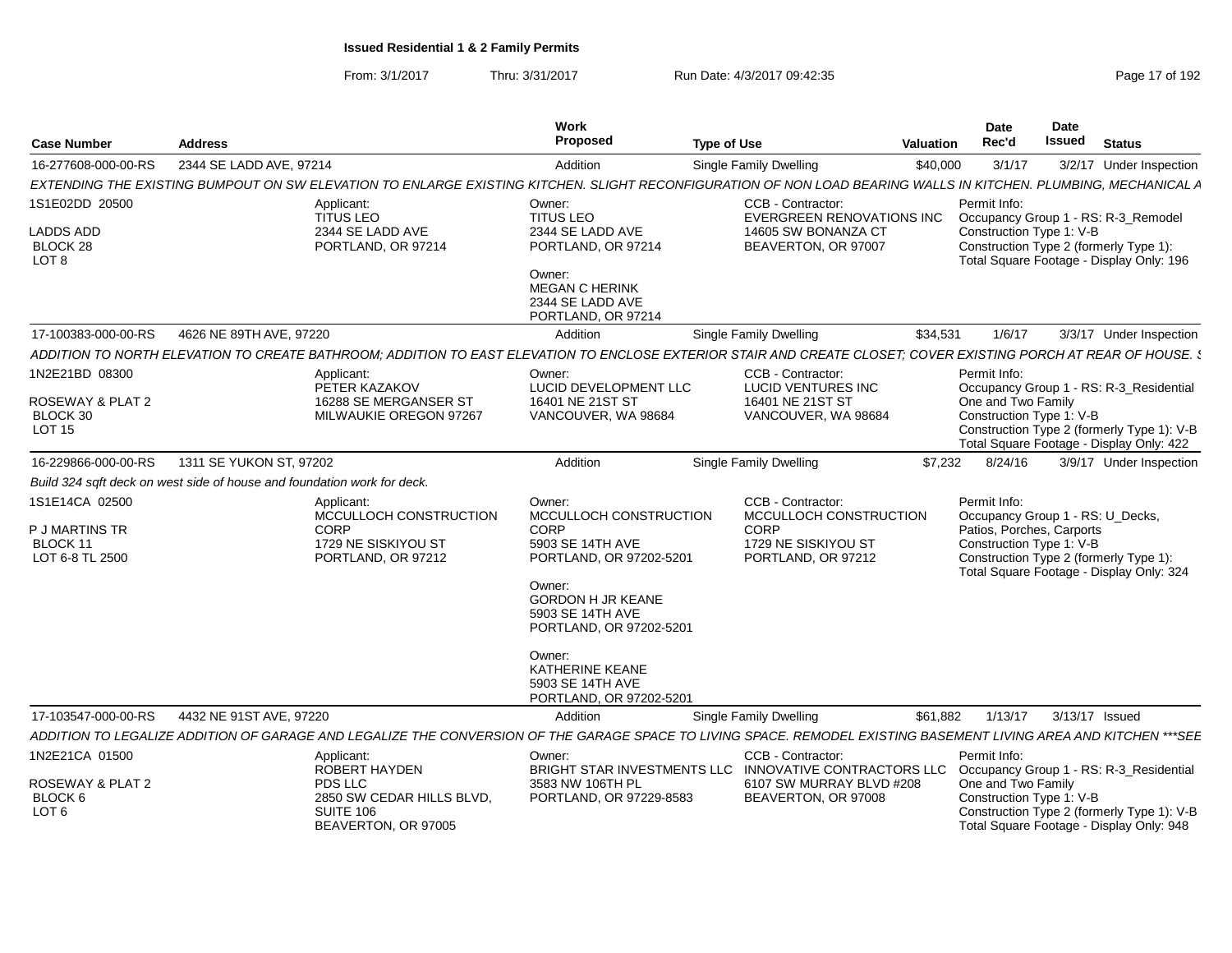| <b>Case Number</b>                                                    | <b>Address</b>                                        |                                                                                                                                                                  | <b>Work</b><br>Proposed                                                                                                                                                       | <b>Type of Use</b>                                                                                            | <b>Valuation</b> | <b>Date</b><br>Rec'd                                           | Date<br>Issued             | <b>Status</b>                                                                                                                      |
|-----------------------------------------------------------------------|-------------------------------------------------------|------------------------------------------------------------------------------------------------------------------------------------------------------------------|-------------------------------------------------------------------------------------------------------------------------------------------------------------------------------|---------------------------------------------------------------------------------------------------------------|------------------|----------------------------------------------------------------|----------------------------|------------------------------------------------------------------------------------------------------------------------------------|
| 17-102114-000-00-RS                                                   | 315 NE 72ND AVE, 97213                                |                                                                                                                                                                  | Addition                                                                                                                                                                      | Single Family Dwelling                                                                                        | \$15,000         | 3/15/17                                                        |                            | 3/15/17 Under Inspection                                                                                                           |
|                                                                       |                                                       | MRAA: NEW COVERED FRONT PORCH WITH STAIRS AND GAURDRAILS, REPLACE ENTIRE FOUNDATION, DIG OUT EXISTING BASEMENT 13" DOWN FOR ADDITIONAL HEADROOM, NEW WINDOW      |                                                                                                                                                                               |                                                                                                               |                  |                                                                |                            |                                                                                                                                    |
| 1N2E32DB 09300<br>MIRIAM<br>BLOCK 1<br>LOT 11                         |                                                       | Applicant:<br>JAMES BEAL<br><b>BEAL RENOVATION LLC</b><br>315 NE 72ND AVE<br>PORTLAND, OR 97213                                                                  | Owner:<br><b>SUSAN KENDALL</b><br>315 NE 72ND AVE<br>PORTLAND, OR 97213                                                                                                       | CCB - Contractor:<br><b>JAMES BEAL</b><br><b>BEAL RENOVATION LLC</b><br>315 NE 72ND AVE<br>PORTLAND, OR 97213 |                  | Permit Info:<br>Construction Type 1: V-B                       |                            | Occupancy Group 1 - RS: R-3_Remodel<br>Construction Type 2 (formerly Type 1):<br>Total Square Footage - Display Only: 700          |
| 17-141087-000-00-RS                                                   | 16042 NE HOLLADAY ST                                  |                                                                                                                                                                  | Addition                                                                                                                                                                      | Single Family Dwelling                                                                                        | \$16,898         |                                                                | 3/27/17   3/27/17   Issued |                                                                                                                                    |
|                                                                       | ADDITION TO SOUTH ELEVATION, NEW BONUS ROOM 150 SQ FT |                                                                                                                                                                  |                                                                                                                                                                               |                                                                                                               |                  |                                                                |                            |                                                                                                                                    |
| 1N2E36AD 04502<br>PARTITION PLAT 2007-6<br>LOT <sub>2</sub>           |                                                       | Applicant:<br>STEPHEN P LYDA<br>16042 NE HOLLADAY ST<br>PORTLAND, OR 97230                                                                                       | Owner:<br>STEPHEN P LYDA<br>16042 NE HOLLADAY ST<br>PORTLAND, OR 97230<br>Owner:<br><b>AMY K LYDA</b><br>16042 NE HOLLADAY ST<br>PORTLAND, OR 97230                           |                                                                                                               |                  | Permit Info:<br>One and Two Family<br>Construction Type 1: V-B |                            | Occupancy Group 1 - RS: R-3 Residential<br>Construction Type 2 (formerly Type 1):<br>Total Square Footage - Display Only: 150      |
| 17-140726-000-00-RS                                                   | 3390 NE MULTNOMAH ST, 97232                           |                                                                                                                                                                  | Addition                                                                                                                                                                      | Single Family Dwelling                                                                                        | \$5,858          | 3/24/17                                                        | 3/24/17 Issued             |                                                                                                                                    |
|                                                                       |                                                       | REMODEL SECOND FLOOR BATHROOM AND ADD SITTING ROOM OVER TOP OF EXISTING PANTRY.                                                                                  |                                                                                                                                                                               |                                                                                                               |                  |                                                                |                            |                                                                                                                                    |
| 1N1E36AB 11800<br>LAURELHURST<br>BLOCK 26<br>LOT <sub>5</sub>         |                                                       | Applicant:<br><b>RANDY GROUT</b><br>THE GROUT COMPANY<br>1120 NW 14TH AVE<br>PORTLAND, OR 97209                                                                  | Owner:<br><b>JOSEPH M ALEXANDER</b><br>3390 NE MULTNOMAH ST<br>PORTLAND, OR 97232-1909<br>Owner:<br><b>GAIL M KARVONEN</b><br>3390 NE MULTNOMAH ST<br>PORTLAND, OR 97232-1909 | CCB - Contractor:<br><b>RANDY GROUT</b><br>THE GROUT CO<br>PO BOX 2250<br>PORTLAND, OR 97208-2250             |                  | Permit Info:<br>One and Two Family<br>Construction Type 1: V-B |                            | Occupancy Group 1 - RS: R-3 Residential<br>Construction Type 2 (formerly Type 1):<br>Total Square Footage - Display Only: 52       |
| 17-126708-000-00-RS                                                   | 1810 SE YUKON ST, 97202                               |                                                                                                                                                                  | Addition                                                                                                                                                                      | <b>Single Family Dwelling</b>                                                                                 | \$5,633          | 2/26/17                                                        |                            | 3/5/17 Issued                                                                                                                      |
|                                                                       |                                                       | NEW SINGLE FLOOR ADDITION TO CREATE MAIN FLOOR LAUNDRY ROOM. REMODEL KITCHEN AND MAIN FLOOR BATHROOM. REPLACE WATER TUBING. UPGRADE WIRING AND INSULATION.       |                                                                                                                                                                               |                                                                                                               |                  |                                                                |                            |                                                                                                                                    |
| 1S1E14DC 05700<br>WESTMORELAND<br>BLOCK 13<br>LOT <sub>1</sub>        |                                                       | Applicant:<br>JW AYERS DESIGN BUILD LLC<br>437 NE MONROE ST<br>PORTLAND, OR 97212                                                                                | Owner:<br>OLIVER D BRENNAN<br>1205 SE TOLMAN ST<br>PORTLAND, OR 97202<br>Owner:<br>ELIZABETH J VALENTINE<br>1205 SE TOLMAN ST<br>PORTLAND, OR 97202                           | CCB - Contractor:<br>JW AYERS DESIGN BUILD LLC<br>437 NE MONROE ST<br>PORTLAND, OR 97212                      |                  | Permit Info:<br>One and Two Family<br>Construction Type 1: V-B |                            | Occupancy Group 1 - RS: R-3 Residential<br>Construction Type 2 (formerly Type 1):<br>Total Square Footage - Display Only: 50       |
| 17-135070-000-00-RS                                                   | 5540 SW MENEFEE DR, 97201                             |                                                                                                                                                                  | Addition                                                                                                                                                                      | <b>Single Family Dwelling</b>                                                                                 | \$267,348        | 3/14/17                                                        | 3/14/17 Issued             |                                                                                                                                    |
|                                                                       |                                                       | REMOVE 1165 SQUARE FEET, ADD 2ND STORY 1455 SQUARE FEETAND 170 SQUARE FEET ON MAIN FLOOR LEVEL AND ADD 2 BATHROOMS. THIS PERMIT REPLACES PERMITS 16-102747 AND 1 |                                                                                                                                                                               |                                                                                                               |                  |                                                                |                            |                                                                                                                                    |
| 1S1E16AD 01600<br>TERWILLIGER HTS<br><b>BLOCK4</b><br>LOT 5-7 TL 1600 |                                                       | Applicant:<br><b>DALE LOVETT</b><br>LOVETT INC<br>PO BOX 55580<br>PORTLAND, OR 97238                                                                             | Owner:<br>RE INVESTMENTS 010 LLC<br>3103 SW 1ST AVE #B<br>PORTLAND, OR 97239                                                                                                  | CCB - Contractor:<br><b>LOVETT INC</b><br>PO BOX 55580<br>PORTLAND, OR 97238                                  |                  | Permit Info:<br>One and Two Family<br>Construction Type 1: V-B |                            | Occupancy Group 1 - RS: R-3_Residential<br>Construction Type 2 (formerly Type 1): V-B<br>Total Square Footage - Display Only: 3709 |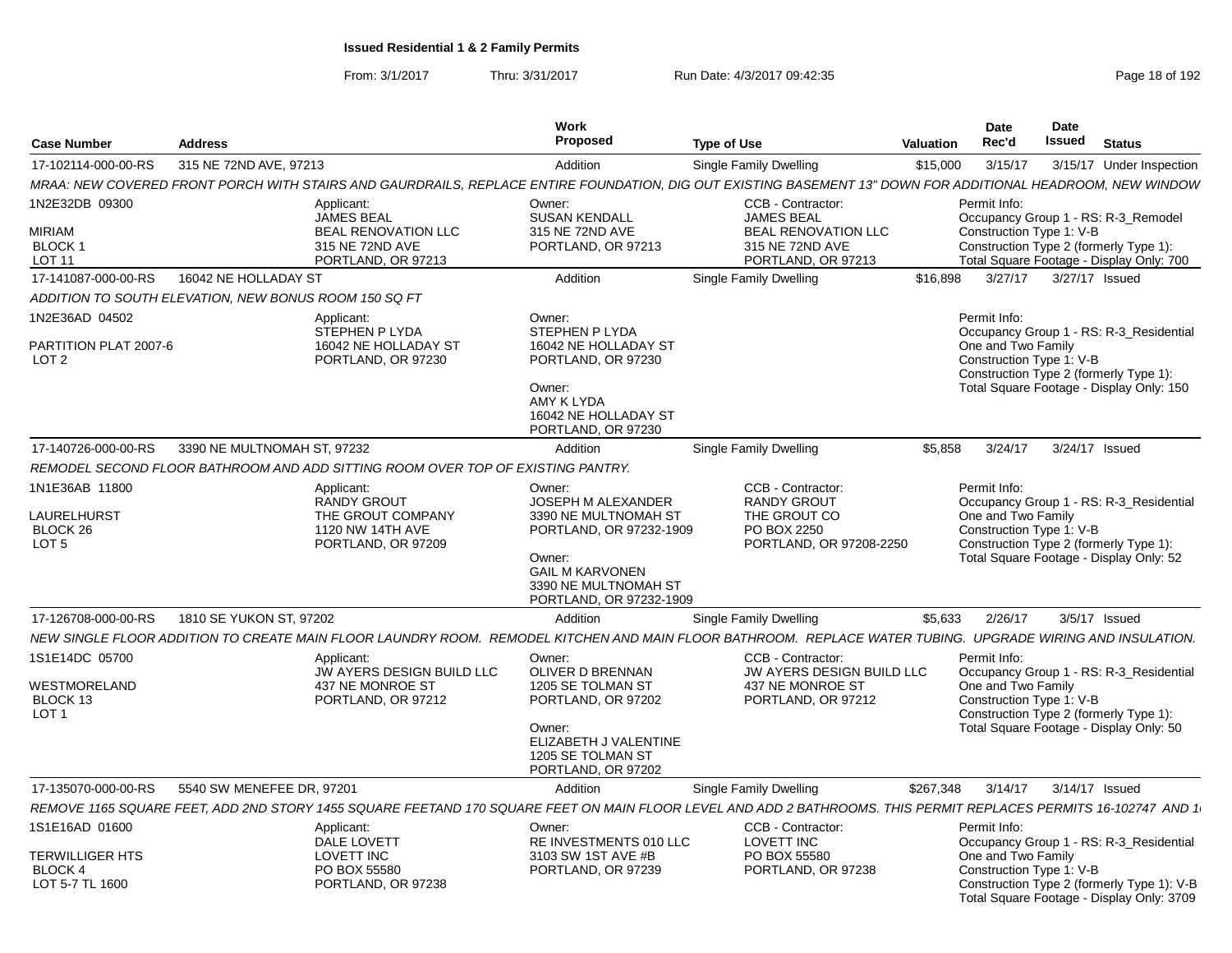| <b>Case Number</b>                                                                                                                                             | <b>Address</b>             |                                                                                                       | Work<br>Proposed                                                                                                                                             | <b>Type of Use</b>                                                                                                                                                                                                                          | Valuation    | Date<br>Rec'd                                                  | <b>Date</b><br><b>Issued</b> | <b>Status</b>                                                                                                                  |
|----------------------------------------------------------------------------------------------------------------------------------------------------------------|----------------------------|-------------------------------------------------------------------------------------------------------|--------------------------------------------------------------------------------------------------------------------------------------------------------------|---------------------------------------------------------------------------------------------------------------------------------------------------------------------------------------------------------------------------------------------|--------------|----------------------------------------------------------------|------------------------------|--------------------------------------------------------------------------------------------------------------------------------|
| 17-123511-000-00-RS                                                                                                                                            | 4557 NE 40TH AVE, 97211    |                                                                                                       | Addition                                                                                                                                                     | Single Family Dwelling                                                                                                                                                                                                                      | \$127,970    | 2/18/17                                                        |                              | 3/15/17 Issued                                                                                                                 |
|                                                                                                                                                                |                            | MRAA 1136 SQ. FT. SINGLE STORY ADDITION. REMODEL EXISTING SINGLE STORY HOUSE                          |                                                                                                                                                              |                                                                                                                                                                                                                                             |              |                                                                |                              |                                                                                                                                |
| 1N1E24AD 15700<br><b>GOING ST ADD</b><br><b>BLOCK 8</b><br>LOT <sub>2</sub>                                                                                    |                            | Applicant:<br><b>BRIAN STEVENSON</b><br>CONSTRUCTION LLC<br>3123 NE KNOTT ST<br>PORTLAND, OR 97212    | Owner:<br>JONATHAN D BOLCH<br>4557 NE 40TH AVE<br>PORTLAND, OR 97211<br>Owner:<br>YOONHEE CHOI<br>4557 NE 40TH AVE<br>PORTLAND, OR 97211                     | CCB - Contractor:<br><b>BRIAN STEVENSON</b><br>CONSTRUCTION LLC<br>3123 NE KNOTT ST<br>PORTLAND, OR 97212                                                                                                                                   |              | Permit Info:<br>One and Two Family<br>Construction Type 1: V-B |                              | Occupancy Group 1 - RS: R-3_Residential<br>Construction Type 2 (formerly Type 1):<br>Total Square Footage - Display Only: 1136 |
| 17-135555-000-00-RS                                                                                                                                            | 6935 SW 45TH AVE, 97219    |                                                                                                       | Addition                                                                                                                                                     | Single Family Dwelling                                                                                                                                                                                                                      | \$54,072     | 3/15/17                                                        |                              | 3/16/17 Issued                                                                                                                 |
|                                                                                                                                                                |                            |                                                                                                       |                                                                                                                                                              | MRAA-REMOVE EXISTING ATTACHED GARAGE AND PORTION OF HOUSE ON SOUTH SIDE. NEW ATTACHED GARAGE AND ADDITIONAL LIVING ON NORTH SIDE OF HOUSE. FINSISH BASEMENT F                                                                               |              |                                                                |                              |                                                                                                                                |
| 1S1E19AA 01100<br><b>BELLA VISTA</b><br>BLOCK <sub>3</sub><br>LOT <sub>3</sub><br>INC PT VAC ST LOT 4&5                                                        |                            | Applicant:<br>DALE LOVETT<br><b>LOVETT INC</b><br>PO BOX 55580<br>PORTLAND, OR 97238                  | Owner:<br>RE INVESTMENTS 009 LLC<br>3101 SW 1ST AVE #B<br>PORTLAND, OR 97201-4601                                                                            | CCB - Contractor:<br><b>LOVETT INC</b><br>PO BOX 55580<br>PORTLAND, OR 97238                                                                                                                                                                |              | Permit Info:<br>One and Two Family<br>Construction Type 1: V-B |                              | Occupancy Group 1 - RS: R-3_Residential<br>Construction Type 2 (formerly Type 1):<br>Total Square Footage - Display Only: 480  |
| 16-279470-REV-01-RS 3915 SE 64TH AVE, 97206                                                                                                                    |                            |                                                                                                       | Addition                                                                                                                                                     | Single Family Dwelling                                                                                                                                                                                                                      | $\mathbb{S}$ | 3/21/17                                                        |                              | 3/21/17 Issued                                                                                                                 |
|                                                                                                                                                                |                            | REVISION TO CREATE NEW INTERIOR PONY WALL TO ATTACH NEW ADDITION TO THE EXISTING FOUNDATION           |                                                                                                                                                              |                                                                                                                                                                                                                                             |              |                                                                |                              |                                                                                                                                |
| 1S2E08CB 15700<br>LAURELWOOD PK<br>BLOCK 9<br><b>LOT 18</b>                                                                                                    |                            | Applicant:<br>JASON E CHAPMAN<br>3915 SE 64TH AVE<br>PORTLAND, OR 97206-3622                          | Owner:<br><b>JASON E CHAPMAN</b><br>3915 SE 64TH AVE<br>PORTLAND, OR 97206-3622<br>Owner:<br>KATHERINE L MOON<br>3915 SE 64TH AVE<br>PORTLAND, OR 97206-3622 |                                                                                                                                                                                                                                             |              | Permit Info:<br>Construction Type 1: V-B                       |                              | Occupancy Group 1 - RS: R-3_Remodel<br>Construction Type 2 (formerly Type 1):<br>Total Square Footage - Display Only: 90       |
| 17-118406-000-00-RS                                                                                                                                            | 8539 N ST LOUIS AVE, 97203 |                                                                                                       | Addition                                                                                                                                                     | Single Family Dwelling                                                                                                                                                                                                                      | \$65,000     | 3/23/17                                                        |                              | 3/23/17 Issued                                                                                                                 |
|                                                                                                                                                                |                            |                                                                                                       |                                                                                                                                                              | NEW SMALL DORMER ADDITION ON WEST ELEVATION FOR NEW BATHROOM; AND DEMO EXISTING PORCH AND REPLACE WITH NEW COVERED PORCH; AND ON FIRST FLOOR CREATE HALF B,                                                                                 |              |                                                                |                              |                                                                                                                                |
| 1N1W01CD 00500<br><b>GENERAL COMPSONS ADD</b><br><b>BLOCK A</b><br>NELY 46.5' OF SWLY 86.5' OF LOT 15&16<br>NELY 46.5' OF SWLY 86.5' OF LOT 17 EXC PT<br>IN ST |                            | Applicant:<br><b>MARVIN DEAN</b><br><b>MARTIAN CONSTRUCTION</b><br>PO BOX 56146<br>PORTLAND, OR 97238 | Owner:<br><b>ISABEL ESCALANTE</b><br>7008 SW NYBERG ST #B<br>TUALATIN, OR 97062                                                                              | CCB - Contractor:<br>HARBOR NORTHWEST ELECTRIC Occupancy Group 1 - RS: R-3_Remodel<br>LLC<br>23409 NE CANYON LOOP RD<br>BATTLE GROUND. WA 98604<br>CCB - Contractor:<br>MARTIAN CONSTRUCTION LLC<br>PO BOX 56146<br>PORTLAND, OR 97238-6146 |              | Permit Info:<br>Construction Type 1: V-B                       |                              | Construction Type 2 (formerly Type 1):                                                                                         |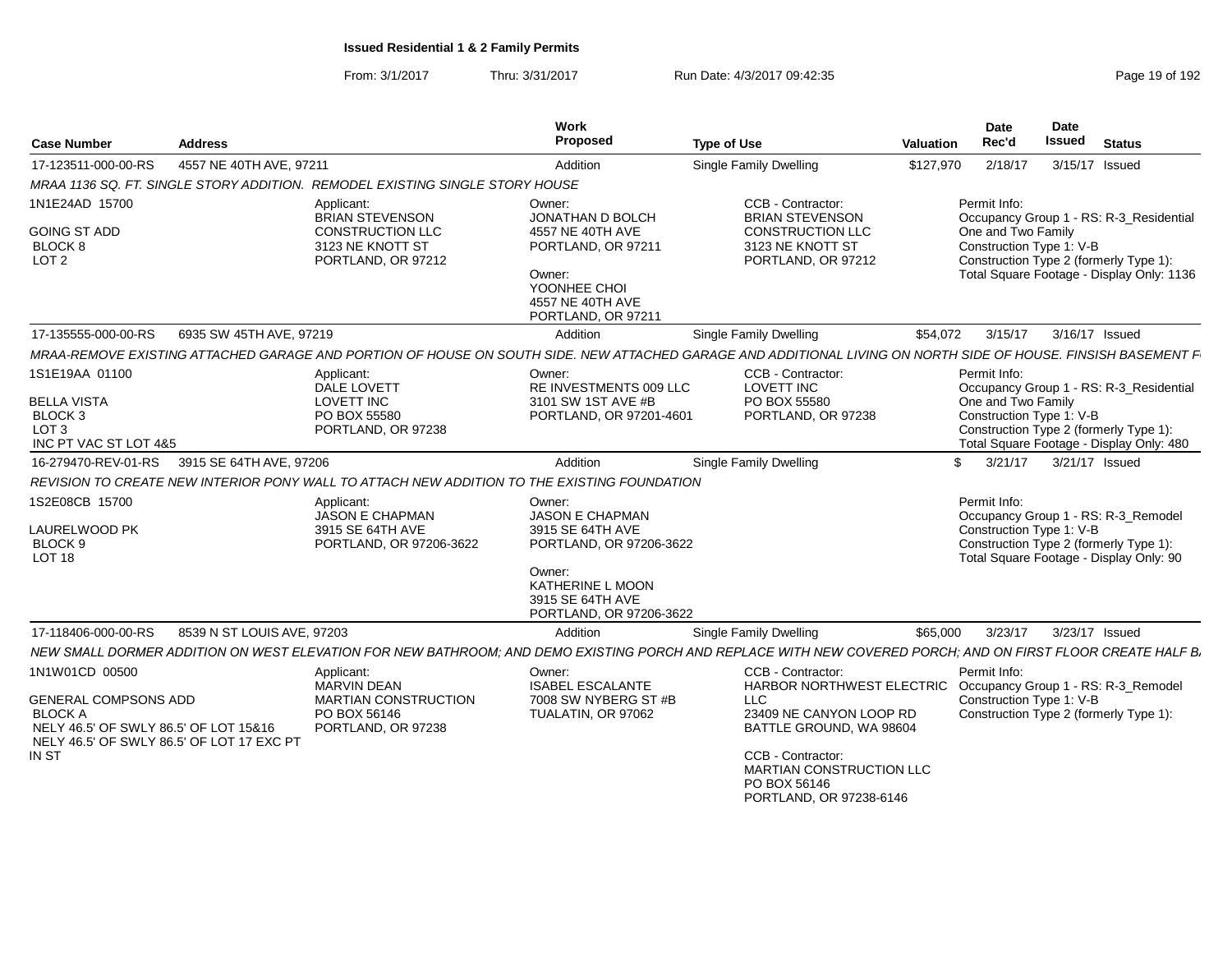From: 3/1/2017Thru: 3/31/2017 Run Date: 4/3/2017 09:42:35 Page 20 of 192

| Proposed<br><b>Issued</b><br>Rec'd<br><b>Type of Use</b><br>Valuation<br><b>Status</b><br>17-109216-000-00-RS 4057 NE 13TH AVE, 97212<br>3/31/17 Issued<br>Addition<br>Single Family Dwelling<br>\$30,040 1/25/17<br>MRAA- ATTIC CONVERSION WITH NEW DORMER ADDITION ON NORTH AND SOUTH ELEVATIONS FOR NEW BEDROOM AND BATHROOM; AND RELOCATE BATHROOM FROM NORTHEAST CORNEI<br>Owner:<br>Applicant:<br>Permit Info:<br>SETH LEAVENS<br><b>KRISTINE C LEAVENS</b><br>Occupancy Group 1 - RS: R-3_Remodel<br>4057 NE 13TH<br>4057 NE 13TH AVE<br>Construction Type 1: V-B<br>PORTLAND OR 97212<br>Construction Type 2 (formerly Type 1):<br>PORTLAND, OR 97212<br>Total Square Footage - Display Only: 800<br>Owner:<br>SETH C LEAVENS<br>4057 NE 13TH AVE<br>PORTLAND, OR 97212<br>17-114365-000-00-RS 4207 SE CLINTON ST, 97206<br>\$119,184  1/31/17  3/13/17  Issued<br>Addition<br>Single Family Dwelling<br>2nd story addition adding three new bedrooms and two bathroom, main floor remodel kitchen and add mudroom and deck. The garage will become attached.<br>CCB - Contractor:<br>Owner:<br>Permit Info:<br>Applicant:<br>LUC JOHNSON<br>ORANGE DESIGN INDUSTRIES LL( Occupancy Group 1 - RS: R-3_Residential<br>MARY ELLEN M SIGNER<br>One and Two Family<br>Orange Design Industries, LLC<br>4207 SE CLINTON ST<br>3530 N MISSISSIPPI AVE |
|---------------------------------------------------------------------------------------------------------------------------------------------------------------------------------------------------------------------------------------------------------------------------------------------------------------------------------------------------------------------------------------------------------------------------------------------------------------------------------------------------------------------------------------------------------------------------------------------------------------------------------------------------------------------------------------------------------------------------------------------------------------------------------------------------------------------------------------------------------------------------------------------------------------------------------------------------------------------------------------------------------------------------------------------------------------------------------------------------------------------------------------------------------------------------------------------------------------------------------------------------------------------------------------------------------------------------------------------------------|
|                                                                                                                                                                                                                                                                                                                                                                                                                                                                                                                                                                                                                                                                                                                                                                                                                                                                                                                                                                                                                                                                                                                                                                                                                                                                                                                                                         |
|                                                                                                                                                                                                                                                                                                                                                                                                                                                                                                                                                                                                                                                                                                                                                                                                                                                                                                                                                                                                                                                                                                                                                                                                                                                                                                                                                         |
|                                                                                                                                                                                                                                                                                                                                                                                                                                                                                                                                                                                                                                                                                                                                                                                                                                                                                                                                                                                                                                                                                                                                                                                                                                                                                                                                                         |
|                                                                                                                                                                                                                                                                                                                                                                                                                                                                                                                                                                                                                                                                                                                                                                                                                                                                                                                                                                                                                                                                                                                                                                                                                                                                                                                                                         |
|                                                                                                                                                                                                                                                                                                                                                                                                                                                                                                                                                                                                                                                                                                                                                                                                                                                                                                                                                                                                                                                                                                                                                                                                                                                                                                                                                         |
|                                                                                                                                                                                                                                                                                                                                                                                                                                                                                                                                                                                                                                                                                                                                                                                                                                                                                                                                                                                                                                                                                                                                                                                                                                                                                                                                                         |
|                                                                                                                                                                                                                                                                                                                                                                                                                                                                                                                                                                                                                                                                                                                                                                                                                                                                                                                                                                                                                                                                                                                                                                                                                                                                                                                                                         |
| 3530 N MISSISSIPPI AVE<br>PORTLAND, OR 97206-1617<br>PORTLAND, OR 97227<br>Construction Type 1: V-B<br>Portland OR 97227-1155<br>Construction Type 2 (formerly Type 1):<br>Total Square Footage - Display Only: 1058                                                                                                                                                                                                                                                                                                                                                                                                                                                                                                                                                                                                                                                                                                                                                                                                                                                                                                                                                                                                                                                                                                                                    |
| 17-122076-000-00-RS   6344 N CURTIS AVE, 97217<br>Addition<br>Single Family Dwelling<br>\$29,852 2/15/17 3/30/17 Under Inspection                                                                                                                                                                                                                                                                                                                                                                                                                                                                                                                                                                                                                                                                                                                                                                                                                                                                                                                                                                                                                                                                                                                                                                                                                       |
| FOUNDATION RETROFIT, ADDITION TO BACK FOR KITCHEN EXPANSION, KITCHEN AQND BATHROOM REMODEL.(2 BATHROOMS TOTAL)                                                                                                                                                                                                                                                                                                                                                                                                                                                                                                                                                                                                                                                                                                                                                                                                                                                                                                                                                                                                                                                                                                                                                                                                                                          |
| CCB - Contractor:<br>Owner:<br>Permit Info:<br>Applicant:                                                                                                                                                                                                                                                                                                                                                                                                                                                                                                                                                                                                                                                                                                                                                                                                                                                                                                                                                                                                                                                                                                                                                                                                                                                                                               |
| <b>CLARKBUILT INC</b><br><b>KEVIN JONES</b><br>AIR PRO HEATING & AIR<br>Occupancy Group 1 - RS: R-3_Residential<br>4138 SE 42ND AVE<br>CONDITIONING INC<br>One and Two Family<br>6344 N CURTIS AVE<br>7405 SE POWELL BLVD<br>Construction Type 1: V-B<br>PORTLAND, OR 97206<br>PORTLAND, OR 97217<br>PORTLAND, OR 972062451<br>Construction Type 2 (formerly Type 1):<br>Total Square Footage - Display Only: 265<br>Owner:<br>CCB - Contractor:<br><b>LESLI MONES</b><br>ELECTECH LIGHTING & ELECTRIC<br>6344 N CURTIS AVE<br>PORTLAND, OR 97217<br><b>INC</b><br>465 NE 181ST 189<br>PORTLAND, OR 97230<br>CCB - Contractor:<br><b>WEST LINN PLUMBING &amp;</b><br><b>CONSTRUCTION LLC</b>                                                                                                                                                                                                                                                                                                                                                                                                                                                                                                                                                                                                                                                            |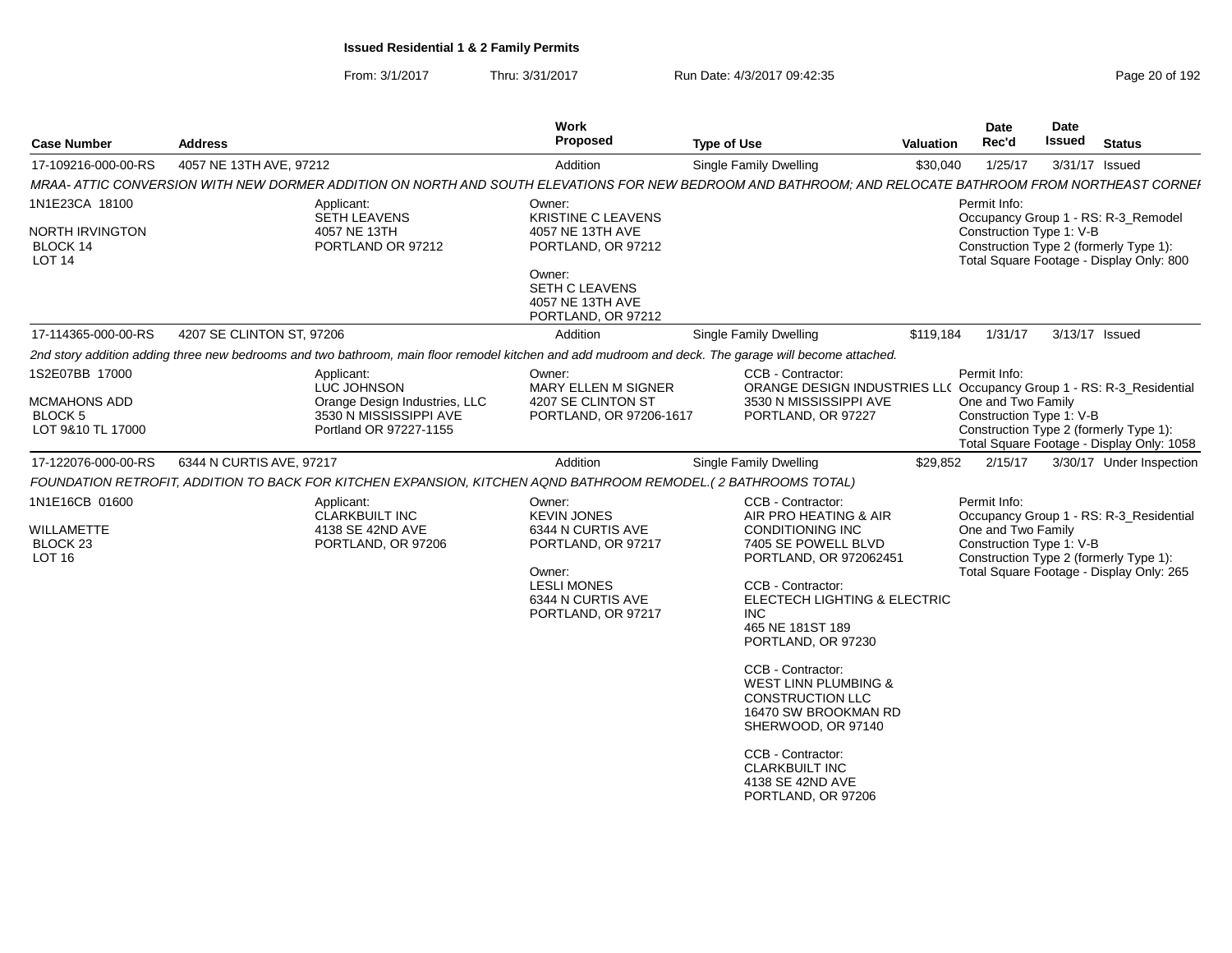From: 3/1/2017Thru: 3/31/2017 Run Date: 4/3/2017 09:42:35 Page 21 of 192

| <b>Case Number</b>                                                | <b>Address</b>                              |                                                                                                        | Work<br>Proposed                                                         | <b>Type of Use</b>                                                                                                                                                | <b>Valuation</b> | Date<br>Rec'd                                  | <b>Date</b><br>Issued<br><b>Status</b>                                              |
|-------------------------------------------------------------------|---------------------------------------------|--------------------------------------------------------------------------------------------------------|--------------------------------------------------------------------------|-------------------------------------------------------------------------------------------------------------------------------------------------------------------|------------------|------------------------------------------------|-------------------------------------------------------------------------------------|
| 16-242709-DFS-01-RS                                               | 5932 SW 54TH AVE, 97221                     |                                                                                                        | Addition                                                                 | <b>Single Family Dwelling</b>                                                                                                                                     | \$1,000          | 2/9/17                                         | $3/2/17$ Issued                                                                     |
| <b>DFS FOR ROOF TRUSSES</b>                                       |                                             |                                                                                                        |                                                                          |                                                                                                                                                                   |                  |                                                |                                                                                     |
| 1S1E18DB 06000                                                    |                                             | Applicant:<br><b>HARRY LOHR</b>                                                                        | Owner:<br>DONNA M LOHR                                                   |                                                                                                                                                                   |                  | Permit Info:                                   | Occupancy Group 1 - RS: R-3 Residential                                             |
| O'REILLY PK<br>LOT <sub>6</sub>                                   |                                             | 5932 SW 54TH AVE<br>PORTLAND OR 97221                                                                  | 228 PARK MEADOW WAY<br>COPPELL, TX 75019                                 |                                                                                                                                                                   |                  | One and Two Family<br>Construction Type 1: V-B | Construction Type 2 (formerly Type 1):<br>Total Square Footage - Display Only: 572  |
|                                                                   | 14-212353-REV-01-RS 2126 NE 52ND AVE, 97213 |                                                                                                        | Addition                                                                 | <b>Single Family Dwelling</b>                                                                                                                                     | \$500            | 3/10/17                                        | 3/10/17 Issued                                                                      |
|                                                                   |                                             | REVISION TO ADD SHOWER TO EXISTING BATHROOM IN BASEMENT AND NEW EGRESS WINDOW AT WEST SIDE OF BASEMENT |                                                                          |                                                                                                                                                                   |                  |                                                |                                                                                     |
| 1N2E30DB 16300<br><b>ELMHURST</b>                                 |                                             | Applicant:<br><b>CHARLES T AUCH</b><br>2126 NE 52ND AVE                                                | Owner:<br>CHARLES T AUCH<br>2126 NE 52ND AVE                             |                                                                                                                                                                   |                  | Permit Info:<br>One and Two Family             | Occupancy Group 1 - RS: R-3 Residential                                             |
| BLOCK 5<br>LOT <sub>8</sub><br>S 23' OF LOT 9                     |                                             | PORTLAND, OR 97213-2604                                                                                | PORTLAND, OR 97213-2604<br>Owner:                                        |                                                                                                                                                                   |                  | Construction Type 1: V-B                       | Construction Type 2 (formerly Type 1):<br>Total Square Footage - Display Only: 20   |
|                                                                   |                                             |                                                                                                        | <b>MARGARET PERKINS</b><br>2126 NE 52ND AVE<br>PORTLAND, OR 97213-2604   |                                                                                                                                                                   |                  |                                                |                                                                                     |
| 06-157466-REV-02-RS                                               | 3003 SE 29TH AVE, 97202                     |                                                                                                        | Addition                                                                 | Single Family Dwelling                                                                                                                                            | \$1.000          | 3/23/17                                        | 3/23/17 Issued                                                                      |
|                                                                   |                                             | REVISION TO REMOVE COVERED PATIO AT SOUTH AND RETAIN EXISTING CARPORT AT WEST                          |                                                                          |                                                                                                                                                                   |                  |                                                |                                                                                     |
| 1S1E12BC 00100                                                    |                                             | Applicant:<br>CHRISTIAN JOHNSON                                                                        | Owner:<br><b>WHEATSTRAW LLC</b>                                          | CCB - Contractor:<br>SWINGSET DEVELOPMENT LLC                                                                                                                     |                  | Permit Info:                                   | Occupancy Group 1 - RS: R3                                                          |
| WAVERLY<br>BLOCK 18<br>LOT <sub>4</sub>                           |                                             | <b>WHEATSTRAW LLC</b><br>P.O. BOX 42670<br>PORTLAND, OR 97242                                          | PO BOX 42670<br>PORTLAND, OR 97242                                       | PO BOX 42670<br>PORTLAND, OR 97242                                                                                                                                |                  | Construction Type 1: V-N                       | Construction Type 2 (formerly Type 1):                                              |
| 17-140290-000-00-RS                                               | 4524 NE 41ST AVE, 97211                     |                                                                                                        | Addition                                                                 | <b>Single Family Dwelling</b>                                                                                                                                     | \$45,511         | 3/24/17                                        | 3/24/17 Issued                                                                      |
|                                                                   |                                             |                                                                                                        |                                                                          | 404 SQ FT ADDITION TO REAR OF HOUSE FOR MASTER BEDROOM, BATHROOM AND UTILITY ROOM. ***PLUMBING, MECHANICAL AND ELECTRICAL PERMITS TO BE OBTAINED SEPARATELY**** 2 |                  |                                                |                                                                                     |
| 1N1E24AD 13700                                                    |                                             | Applicant:<br>Dan Price                                                                                | Owner:<br>ANDREA LEMHOUSE                                                | CCB - Contractor:<br>DAN PRICE INC                                                                                                                                |                  | Permit Info:                                   | Occupancy Group 1 - RS: R-3_Residential                                             |
| <b>GOING ST ADD</b><br>BLOCK 10<br>LOT 11                         |                                             | Dan Price Construction<br>2108 SE 138th Ave<br>Portland, OR 97236                                      | 4524 NE 41ST AVE<br>PORTLAND, OR 97211                                   | 3108 SE 138TH AV<br>PORTLAND, OR 97236                                                                                                                            |                  | One and Two Family<br>Construction Type 1: V-B | Construction Type 2 (formerly Type 1):                                              |
|                                                                   |                                             |                                                                                                        |                                                                          |                                                                                                                                                                   |                  |                                                | Total Square Footage - Display Only: 404                                            |
| 17-114506-000-00-RS                                               | 3592 SE GRANT ST. 97214                     |                                                                                                        | Addition                                                                 | Single Family Dwelling                                                                                                                                            | \$115,000        |                                                | 2/1/17 3/14/17 Under Inspection                                                     |
|                                                                   |                                             |                                                                                                        |                                                                          | EXCAVATE UNFINISHED BASEMENT 1'-8" TO CONVERT TO 3 BEDROOMS, 2 BATHS, STORAGE, AND LAUNDRY ROOM. MAIN FLOOR: RELOCATE STAIRS TO CREATE OPEN KITCHEN/DINING AREA.  |                  |                                                |                                                                                     |
| 1S1E01DC 03400                                                    |                                             | Applicant:<br>DAMIEN T KOEHLER                                                                         | Owner:<br><b>DAMIEN T KOEHLER</b>                                        |                                                                                                                                                                   |                  | Permit Info:                                   | Occupancy Group 1 - RS: R-3_Remodel                                                 |
| <b>PARK VIEW RPLT &amp; EXTD</b><br>BLOCK 12<br>LOT <sub>16</sub> |                                             | 3592 SE GRANT ST<br>PORTLAND, OR 97214-5830                                                            | 3592 SE GRANT ST<br>PORTLAND, OR 97214-5830                              |                                                                                                                                                                   |                  | Construction Type 1: V-B                       | Construction Type 2 (formerly Type 1):<br>Total Square Footage - Display Only: 1636 |
|                                                                   |                                             |                                                                                                        | Owner:<br>ANNIE E KOEHLER<br>3592 SE GRANT ST<br>PORTLAND, OR 97214-5830 |                                                                                                                                                                   |                  |                                                |                                                                                     |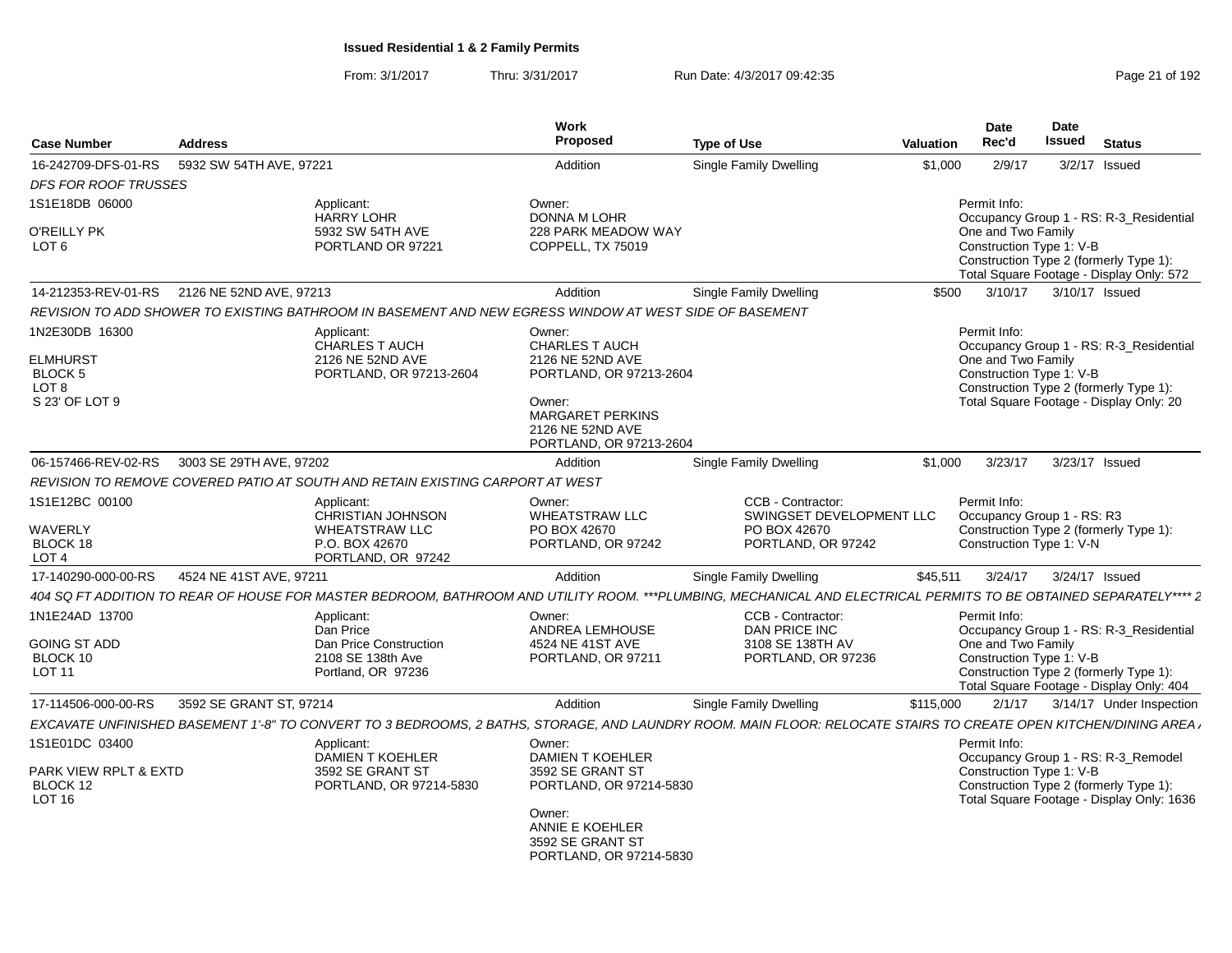From: 3/1/2017Thru: 3/31/2017 Run Date: 4/3/2017 09:42:35 Page 22 of 192

|                                                             |                                                                                                                                                                    | Work                          |                                                   |           | Date                     | <b>Date</b> |                                                                                    |
|-------------------------------------------------------------|--------------------------------------------------------------------------------------------------------------------------------------------------------------------|-------------------------------|---------------------------------------------------|-----------|--------------------------|-------------|------------------------------------------------------------------------------------|
| <b>Case Number</b><br>Address                               |                                                                                                                                                                    | Proposed                      | Type of Use                                       | Valuation | Rec'd                    | Issued      | <b>Status</b>                                                                      |
| 5054 SW HILLTOP LN<br>17-121986-000-00-RS                   |                                                                                                                                                                    | Addition                      | Single Family Dwelling                            | \$157,034 | 2/15/17                  |             | 3/31/17 Issued                                                                     |
|                                                             | ADDITION TO EXISTINGHOME. RENOVATION PORTION OF THE OLD HOUSE, REPLACING AND ADDING TO IT. MOST OF WORK IS WITHIN THE EXISTING FOOTPRINT AND BUILDING AREA.        |                               |                                                   |           |                          |             |                                                                                    |
| 1S1E06CD 03403                                              | Applicant:                                                                                                                                                         | Owner:                        | CCB - Contractor:                                 |           | Permit Info:             |             |                                                                                    |
|                                                             | <b>RYAN WALSH</b>                                                                                                                                                  | PATRICIA L H TRUNZO           | <b>RYAN WALSH</b>                                 |           |                          |             | Occupancy Group 1 - RS: R-3_Residential                                            |
| PARTITION PLAT 2001-71                                      | DRW CONSTRUCTION LLC                                                                                                                                               | 5054 SW HILLTOP LN            | DRW CONSTRUCTION LLC                              |           | One and Two Family       |             |                                                                                    |
| LOT <sub>2</sub>                                            | 3812 SE MALDEN ST<br>PORTLAND, OR 97202                                                                                                                            | PORTLAND, OR 97221            | 3812 SE MALDEN ST<br>PORTLAND, OR 97202           |           | Construction Type 1: V-B |             | Construction Type 2 (formerly Type 1):                                             |
|                                                             |                                                                                                                                                                    | Owner:                        |                                                   |           |                          |             | Total Square Footage - Display Only: 1394                                          |
|                                                             |                                                                                                                                                                    | ANTHONY L TRUNZO              |                                                   |           |                          |             |                                                                                    |
|                                                             |                                                                                                                                                                    | 5054 SW HILLTOP LN            |                                                   |           |                          |             |                                                                                    |
|                                                             |                                                                                                                                                                    | PORTLAND, OR 97221            |                                                   |           |                          |             |                                                                                    |
| 17-126118-000-00-RS                                         | 3262 SW FAIRMOUNT BLVD, 97201                                                                                                                                      | Addition                      | <b>Single Family Dwelling</b>                     | \$22,530  | 3/3/17                   |             | 3/3/17 Issued                                                                      |
|                                                             | DORMER ADDITION TO INCLUDE NEW WALLS AND WINDOWS AT BEDROOMS, NEW BATHROOM AT SECOND FLOOR, RELOCATE FIXTURES IN MASTER BATHROOM.***MECH, ELEC, PLUMBING PE        |                               |                                                   |           |                          |             |                                                                                    |
| 1S1E08DD 01100                                              | Applicant:                                                                                                                                                         | Owner:                        | CCB - Contractor:                                 |           | Permit Info:             |             |                                                                                    |
|                                                             | <b>SAM WINTER</b>                                                                                                                                                  | ROBERT KOWAL                  | <b>SAM WINTER</b>                                 |           |                          |             | Occupancy Group 1 - RS: R-3_Remodel                                                |
| <b>COUNCIL CREST PK</b>                                     | ALLIANCE CONSTRUCTION                                                                                                                                              | 3262 SW FAIRMOUNT BLVD        | ALLIANCE CONSTRUCTION                             |           | Construction Type 1: V-B |             |                                                                                    |
| BLOCK 32<br>LOT 8                                           | SERVICES LLC<br>4207 SE WOODSTOCK BLVD STE                                                                                                                         | PORTLAND, OR 97239-1472       | <b>SERVICES LLC</b><br>4207 SE WOODSTOCK BLVD STE |           |                          |             | Construction Type 2 (formerly Type 1):<br>Total Square Footage - Display Only: 600 |
| LOT 9 EXC PT IN ST                                          | 344                                                                                                                                                                | Owner:                        | 344                                               |           |                          |             |                                                                                    |
|                                                             | PORTLAND, OR 97206                                                                                                                                                 | <b>CATHERINE KOWAL</b>        | PORTLAND, OR 97206                                |           |                          |             |                                                                                    |
|                                                             |                                                                                                                                                                    | 3262 SW FAIRMOUNT BLVD        |                                                   |           |                          |             |                                                                                    |
|                                                             |                                                                                                                                                                    | PORTLAND, OR 97239-1472       |                                                   |           |                          |             |                                                                                    |
| 17-138253-000-00-RS<br>5233 SE 65TH AVE, 97206              |                                                                                                                                                                    | Addition                      | Single Family Dwelling                            | \$41,230  | 3/21/17                  |             | 3/21/17 Issued                                                                     |
|                                                             | 366 S.F. ADDITION TO WEST SIDE OF SFR FOR NEW MASTER BEDROOM, BATH, & WALK-IN CLOSET; NEW COVERED CONCRETE PORCH AT ENTRY, REMODEL OF KITCHEN, DINING, & LIVING RO |                               |                                                   |           |                          |             |                                                                                    |
| 1S2E17BC 09700                                              | Applicant:                                                                                                                                                         | Owner:                        | CCB - Contractor:                                 |           | Permit Info:             |             |                                                                                    |
|                                                             | <b>GUY ANDERSON</b>                                                                                                                                                | <b>BRENT J ATCHLEY</b>        | <b>GUY ANDERSON</b>                               |           |                          |             | Occupancy Group 1 - RS: R-3_Residential                                            |
| THIRD ELECTRIC ADD                                          | <b>ANDERSON &amp; CASE</b>                                                                                                                                         | 5542 SE 63RD AVE              | <b>ANDERSON &amp; CASE</b>                        |           | One and Two Family       |             |                                                                                    |
| <b>BLOCK 5</b><br>N 40' OF E 126 1/4' OF LOT 3 EXC PT IN ST | REMODELING INC<br>PO BOX 1731                                                                                                                                      | PORTLAND, OR 97206            | <b>REMODELING INC</b><br>PO BOX 1731              |           | Construction Type 1: V-B |             |                                                                                    |
|                                                             | LAKE OSWEGO, OR 97035                                                                                                                                              |                               | LAKE OSWEGO, OR 97035                             |           |                          |             | Construction Type 2 (formerly Type 1):<br>Total Square Footage - Display Only: 366 |
| 2232 SE 37TH AVE, 97214<br>17-137062-000-00-RS              |                                                                                                                                                                    | Addition                      | Single Family Dwelling                            | \$20,000  | 3/21/17                  |             | 3/21/17 Issued                                                                     |
|                                                             | EXCAVATE EXISTING BASEMENT 1 1/2 FEET; BASEMENT TO REMAIN UNFINISHED; (SEE 17-136444 IQ)                                                                           |                               |                                                   |           |                          |             |                                                                                    |
|                                                             |                                                                                                                                                                    |                               |                                                   |           |                          |             |                                                                                    |
| 1S1E01DD 22000                                              | Applicant:<br><b>JORDAN PRICE</b>                                                                                                                                  | Owner:<br><b>JORDAN PRICE</b> |                                                   |           | Permit Info:             |             | Occupancy Group 1 - RS: R-3_Remodel                                                |
| PARK VIEW RPLT & EXTD                                       | 3740 NW POEHLER TERRACE                                                                                                                                            | 2232 SE 37TH AVE              |                                                   |           | Construction Type 1: V-B |             |                                                                                    |
| BLOCK 13                                                    | PORTLAND OR 97229                                                                                                                                                  | PORTLAND, OR 97214            |                                                   |           |                          |             | Construction Type 2 (formerly Type 1):                                             |
| S 1/2 OF LOT 11&12                                          |                                                                                                                                                                    |                               |                                                   |           |                          |             | Total Square Footage - Display Only: 630                                           |
|                                                             |                                                                                                                                                                    | Owner:<br><b>SHANA PRICE</b>  |                                                   |           |                          |             |                                                                                    |
|                                                             |                                                                                                                                                                    | 2232 SE 37TH AVE              |                                                   |           |                          |             |                                                                                    |
|                                                             |                                                                                                                                                                    | PORTLAND, OR 97214            |                                                   |           |                          |             |                                                                                    |
| 17-130626-000-00-RS<br>4133 NE 75TH AVE, 97218              |                                                                                                                                                                    | Addition                      | Single Family Dwelling                            | \$5.407   | 3/6/17                   |             | 3/6/17 Under Inspection                                                            |
|                                                             | ADDITION OF 48 S.F. TO EXISTING KITCHEN AND REMODEL OF ENCLOSED PORCH TO EXPAND KITCHEN *** ELECTRICAL, MECHANICAL, AND PLUMBING PERMITS TO BE OBTAINED SEPARATELY |                               |                                                   |           |                          |             |                                                                                    |
| 1N2E20DB 14600                                              | Applicant:                                                                                                                                                         | Owner:                        | CCB - Contractor:                                 |           | Permit Info:             |             |                                                                                    |
|                                                             | <b>LARRY CARR</b>                                                                                                                                                  | KATIE THOM                    | <b>BUDGET FRIENDLY BUILDING</b>                   |           |                          |             | Occupancy Group 1 - RS: R-3_Residential                                            |
| <b>ARGYLE PK</b>                                            | BUDGET FRIENDLY BUILDING                                                                                                                                           | 4133 NE 75TH AVE              | <b>SERVICES INC</b>                               |           | One and Two Family       |             |                                                                                    |
| BLOCK 10                                                    | SERVICES INC.                                                                                                                                                      | PORTLAND, OR 97218            | PO BOX 80126                                      |           | Construction Type 1: V-B |             |                                                                                    |
| LOT 11&12                                                   | P.O. BOX 80126<br>PORTLAND, OR 97280                                                                                                                               |                               | PORTLAND, OR 97280                                |           |                          |             | Construction Type 2 (formerly Type 1):<br>Total Square Footage - Display Only: 48  |
|                                                             |                                                                                                                                                                    |                               |                                                   |           |                          |             |                                                                                    |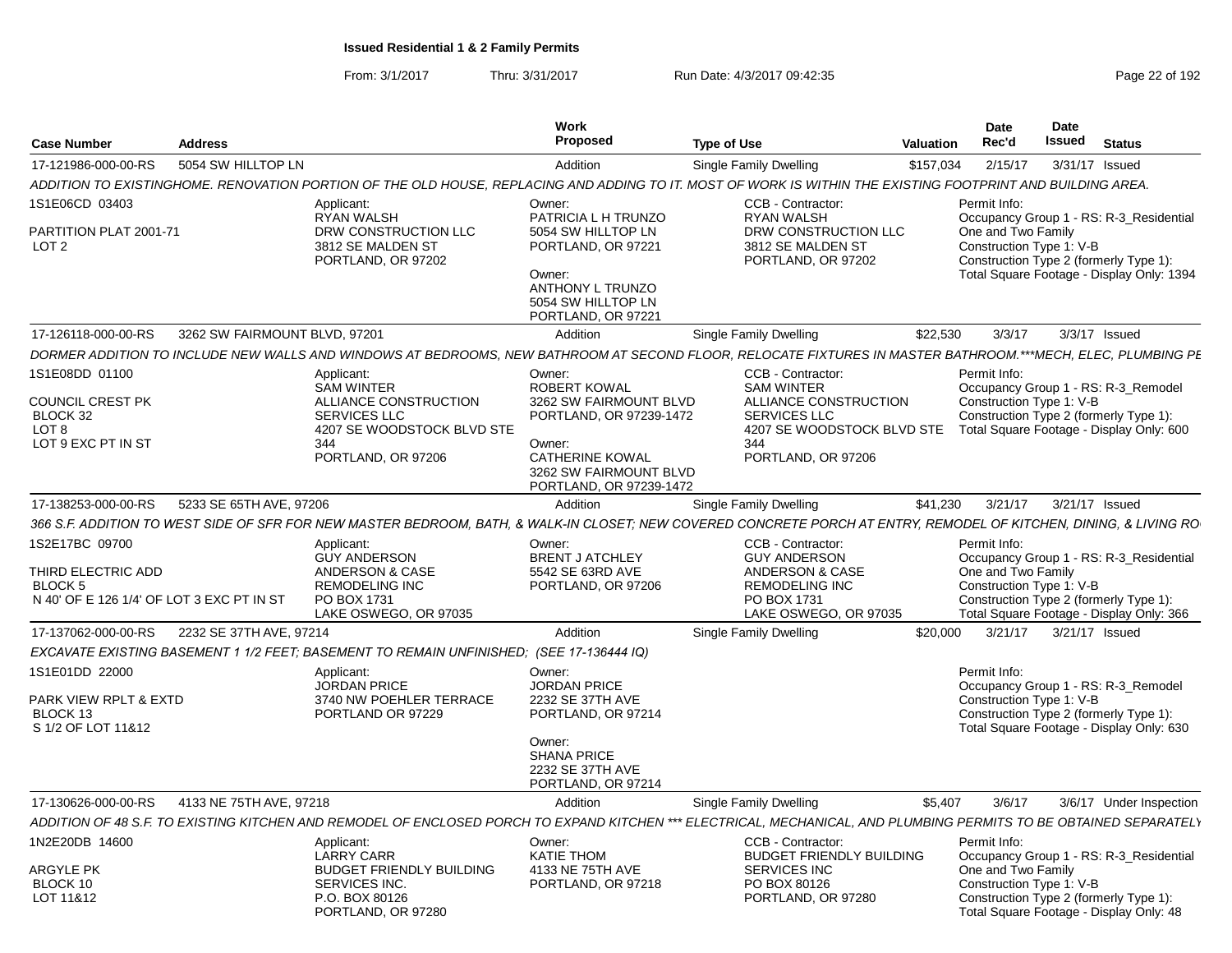| <b>Case Number</b>                                               | <b>Address</b>           |                                                                                                                                                                 | Work<br>Proposed                                                         | <b>Type of Use</b>                            | Valuation | <b>Date</b><br>Rec'd                             | Date<br><b>Issued</b> | <b>Status</b>                                                                          |
|------------------------------------------------------------------|--------------------------|-----------------------------------------------------------------------------------------------------------------------------------------------------------------|--------------------------------------------------------------------------|-----------------------------------------------|-----------|--------------------------------------------------|-----------------------|----------------------------------------------------------------------------------------|
| 17-128346-000-00-RS                                              | 5727 NE 25TH AVE, 97211  |                                                                                                                                                                 | Addition                                                                 | Single Family Dwelling                        | \$49,679  | 3/8/17                                           |                       | 3/8/17 Issued                                                                          |
|                                                                  |                          | ADDITION OF 187 SF FOR NEW MUDROOM AND CONVERT UNFINISHED BASEMENT TO LIVING ROOM: NEW BATHROOM: LAUNDRY: REBUILD INTERIOR STAIRS TO BASEMENT. PLUMBING, ELECT  |                                                                          |                                               |           |                                                  |                       |                                                                                        |
| 1N1E13CC 10500                                                   |                          | Applicant:<br>SUE FIRPO                                                                                                                                         | Owner:<br><b>BARBARA R DIPAOLA</b>                                       | <b>Primary Contractor:</b><br>TO BID          |           | Permit Info:                                     |                       | Occupancy Group 1 - RS: R-3 Residential                                                |
| <b>IRVINGTON PK</b>                                              |                          | SL FIRPO DESIGN/CRAFT                                                                                                                                           | 5727 NE 25TH AVE                                                         |                                               |           | One and Two Family                               |                       |                                                                                        |
| BLOCK 15                                                         |                          | 420 NE 56TH AVE                                                                                                                                                 | PORTLAND, OR 97211-6107                                                  |                                               |           | Construction Type 1: V-B                         |                       |                                                                                        |
| LOT 6&8                                                          |                          | PORTLAND, OR 97213                                                                                                                                              |                                                                          |                                               |           |                                                  |                       | Construction Type 2 (formerly Type 1): V-B<br>Total Square Footage - Display Only: 949 |
| 16-261694-DFS-01-RS                                              | 2652 SE 89TH AVE, 97266  |                                                                                                                                                                 | Addition                                                                 | <b>Single Family Dwelling</b>                 | \$3,000   | 3/28/17                                          |                       | 3/28/17 Issued                                                                         |
| <b>DFS TRUSSES</b>                                               |                          |                                                                                                                                                                 |                                                                          |                                               |           |                                                  |                       |                                                                                        |
| 1S2E09BA 01600                                                   |                          | Applicant:<br><b>CHRISTIAN HARVEY</b>                                                                                                                           | Owner:<br>CHRIS BOLTON                                                   | CCB - Contractor:<br>PORTLAND CUSTOM BUILDERS |           | Permit Info:                                     |                       | Occupancy Group 1 - RS: R-3_Residential                                                |
| PLYMPTON AC & PLAT 2 & 3                                         |                          | PORTLAND CUSTOM BUILDERS                                                                                                                                        | 2652 SE 89TH AVE                                                         | <b>LLC</b>                                    |           | One and Two Family                               |                       |                                                                                        |
| W 90' OF S 94.5' OF LOT 26                                       |                          | 3227 SE 64TH<br>PORTLAND, OR 97206                                                                                                                              | PORTLAND, OR 97266                                                       | 3227 SE 64TH AVE<br>PORTLAND, OR 97206        |           | Construction Type 1: V-B                         |                       | Construction Type 2 (formerly Type 1):<br>Total Square Footage - Display Only: 700     |
| 17-128751-000-00-RS                                              | 215 SE 24TH AVE, 97214   |                                                                                                                                                                 | Addition                                                                 | Single Family Dwelling                        | \$22      | 3/1/17                                           |                       | 3/26/17 Issued                                                                         |
|                                                                  |                          | NEW DECK AT REAR OF DWELLING. NEW DOOR IN EXISTING WINDOW LOCATION. NEW RAMP TO PROVIDE WHEELCHAIR ACCESS.                                                      |                                                                          |                                               |           |                                                  |                       |                                                                                        |
| 1N1E35DD 07800                                                   |                          | Applicant:<br>SUE STEPHENSON                                                                                                                                    | Owner:<br><b>BLAINE PALMER</b>                                           | CCB - Contractor:<br>SUE STEPHENSON           |           | Permit Info:<br>Occupancy Group 1 - RS: U_Decks, |                       |                                                                                        |
| <b>DALTONS ADD</b>                                               |                          | NEIL KELLY CO INC                                                                                                                                               | 215 SE 24TH AVE                                                          | NEIL KELLY CO INC                             |           | Patios, Porches, Carports                        |                       |                                                                                        |
| BLOCK <sub>3</sub><br>S 1/2 OF LOT 9&10                          |                          | 804 N ALBERTA ST<br>PORTLAND, OR 97217-2693                                                                                                                     | PORTLAND, OR 97214                                                       | 804 N ALBERTA ST<br>PORTLAND, OR 97217-2693   |           | Construction Type 1: V-B                         |                       | Construction Type 2 (formerly Type 1):                                                 |
|                                                                  |                          |                                                                                                                                                                 | Owner:<br><b>REGINA TRICAMO</b><br>215 SE 24TH AVE<br>PORTLAND, OR 97214 |                                               |           |                                                  |                       | Total Square Footage - Display Only: 1                                                 |
| 17-130299-000-00-RS                                              | 3934 NE 16TH AVE, 97212  |                                                                                                                                                                 | Addition                                                                 | <b>Single Family Dwelling</b>                 | \$42,244  | 3/5/17                                           |                       | 3/26/17 Under Inspection                                                               |
|                                                                  |                          | NEW SINGLE FLOOR ADDITION AT THE REAR OF EXISTING DWELLING TO CREATE A NEW MASTER BEDROOM AND BATHROOM. REMODEL KITCHEN. REMODEL EXISTING FINISHED BASEMENT     |                                                                          |                                               |           |                                                  |                       |                                                                                        |
| 1N1E23DC 02600                                                   |                          | Applicant:<br><b>DAVID LIPKIND</b>                                                                                                                              | Owner:<br><b>BARBARA S ALLEN</b>                                         | CCB - Contractor:<br><b>DAVID LIPKIND</b>     |           | Permit Info:                                     |                       | Occupancy Group 1 - RS: R-3_Residential                                                |
| <b>DIXON PL</b>                                                  |                          | SHELBYVILLE PROPERTIES LLC                                                                                                                                      | 1997 FAMILY TRUST) 769                                                   | SHELBYVILLE PROPERTIES LLC                    |           | One and Two Family                               |                       |                                                                                        |
| BLOCK <sub>3</sub><br><b>LOT 11</b>                              |                          | 1239 NE SUMMER ST<br>PORTLAND, OR 97211                                                                                                                         | <b>MELVILLE AVE</b><br>PALO ALTO, CA 94301                               | 1239 NE SUMMER ST<br>PORTLAND, OR 97211       |           | Construction Type 1: V-B                         |                       | Construction Type 2 (formerly Type 1):                                                 |
| S 2' OF LOT 12                                                   |                          |                                                                                                                                                                 |                                                                          |                                               |           |                                                  |                       | Total Square Footage - Display Only: 375                                               |
| 17-136675-000-00-RS                                              | 3526 NE SHAVER ST, 97212 |                                                                                                                                                                 | Addition                                                                 | Single Family Dwelling                        | \$71,300  | 3/17/17                                          | 3/17/17 Issued        |                                                                                        |
|                                                                  |                          | ADDITION TO KITCHEN AND DINING ROOM, NEW PARTITION WALLS TO ENLARGE EXISTING BATHROOM ***MECHANICAL, ELECTRICAL, PLUMBING PERMITS TO BE OBTAINED SEPARATELY *** |                                                                          |                                               |           |                                                  |                       |                                                                                        |
| 1N1E24DC 06000                                                   |                          | Applicant:<br>MARC CASTELNUOVO                                                                                                                                  | Owner:<br><b>MARY E MAJOR</b>                                            |                                               |           | Permit Info:                                     |                       | Occupancy Group 1 - RS: R-3_Residential                                                |
| <b>WILSHIRE</b>                                                  |                          | 1920 SE 35TH PL                                                                                                                                                 | 3526 NE SHAVER ST                                                        |                                               |           | One and Two Family                               |                       |                                                                                        |
| BLOCK 6                                                          |                          | PORTLAND, OR 97214                                                                                                                                              | PORTLAND, OR 97212-1864                                                  |                                               |           | Construction Type 1: V-B                         |                       |                                                                                        |
| INC E 25.36' OF VAC ST W OF & ADJ LOT 1<br>EXC S 50' & EXC E 50' |                          |                                                                                                                                                                 |                                                                          |                                               |           |                                                  |                       | Construction Type 2 (formerly Type 1):                                                 |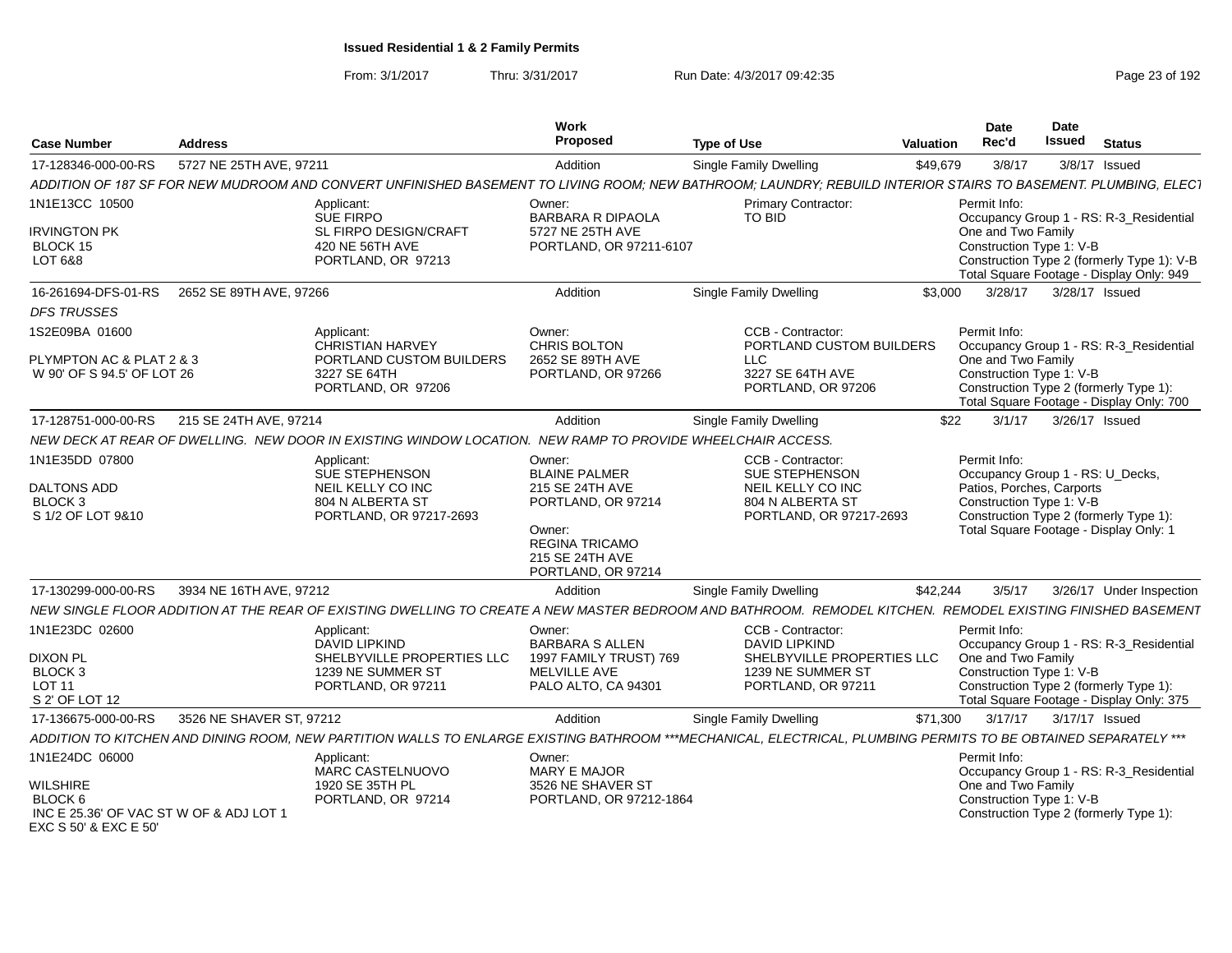From: 3/1/2017Thru: 3/31/2017 Run Date: 4/3/2017 09:42:35 Page 24 of 192

| <b>Case Number</b>                                                                             | <b>Address</b> |                                                                                                       | Work<br>Proposed                                                                                                                                         | <b>Type of Use</b>                                                                                                                             | <b>Date</b><br>Date<br>Rec'd<br><b>Issued</b> Status<br>Valuation                                                                                                      |
|------------------------------------------------------------------------------------------------|----------------|-------------------------------------------------------------------------------------------------------|----------------------------------------------------------------------------------------------------------------------------------------------------------|------------------------------------------------------------------------------------------------------------------------------------------------|------------------------------------------------------------------------------------------------------------------------------------------------------------------------|
| 17-109200-000-00-RS 1310 NW 26TH AVE, 97210                                                    |                |                                                                                                       | Addition                                                                                                                                                 | Single Family Dwelling                                                                                                                         | \$157,710  1/23/17  3/13/17  Issued                                                                                                                                    |
|                                                                                                |                | MRAA- RAISING ROOF TO CREATE LIVING SPACE IN ATTIC TO INCLUDE (3) BEDROOMS (2) BATHS, C               |                                                                                                                                                          |                                                                                                                                                | CLOSETS. NEW WINDOWS: MAIN FLOOR: CONVERT GARAGE TO FAMILY ROOM WITH NEW WII                                                                                           |
| 1N1E32AA 07600<br><b>GOLDSMITHS ADD</b><br>BLOCK 18<br><b>LOT 18</b>                           |                | Applicant:<br>CHRISTOPHER E LEWIS<br>LANDRISE DEVELOPMENT LTD<br>PO BOX 1212<br>LAKE OSWEGO, OR 97035 | Owner:<br>THOMAS J PIACENTINI<br>1310 NW 26TH AVE<br>PORTLAND, OR 97210                                                                                  | CCB - Contractor:<br>EAST WEST PLUMBING INC<br>10610 SE 145TH AVE<br>HAPPY VALLEY, OR 97086                                                    | Permit Info:<br>Occupancy Group 1 - RS: R-3_Residential<br>One and Two Family<br>Construction Type 1: V-B<br>Construction Type 2 (formerly Type 1):                    |
|                                                                                                |                |                                                                                                       | Owner:<br>ANGELA NGUYEN<br>1310 NW 26TH AVE<br>PORTLAND, OR 97210                                                                                        | CCB - Contractor:<br>CHRISTOPHER E LEWIS<br>LANDRISE DEVELOPMENT LTD<br>PO BOX 1212<br>LAKE OSWEGO, OR 97035                                   | Total Square Footage - Display Only: 1400<br>and the control of the control of                                                                                         |
| 16-184895-REV-02-RS   02430 SW MILITARY RD                                                     |                |                                                                                                       | Addition                                                                                                                                                 | Single Family Dwelling                                                                                                                         | \$1,000<br>3/8/17   3/8/17   Issued                                                                                                                                    |
|                                                                                                |                |                                                                                                       |                                                                                                                                                          | REVISION TO FIRST FLOOR AND SECOND FLOOR FRAMING AT STAIR AND ADJACENT AREA; RECONFIGURE ENTRY TO MASTER BEDROOM; ADD NEW DECK ON NE ELEVATION |                                                                                                                                                                        |
| 1S1E35BD 01700                                                                                 |                | Applicant:<br><b>JUDITH LIDSTROM</b>                                                                  | Owner:<br><b>GARY E RUEPPELL</b>                                                                                                                         |                                                                                                                                                | Permit Info:<br>Occupancy Group 1 - RS: U_Private                                                                                                                      |
| ABERNETHY HTS<br>LOT 4 TL 1700                                                                 |                | JUDITH LIDSTROMS DESIGNS<br>02430 SW MILITARY RD                                                      | 89528 MANION DR<br>WARRENTON, OR 97146                                                                                                                   |                                                                                                                                                | Garage\Utility Misc.<br>Construction Type 1: V-B                                                                                                                       |
|                                                                                                |                | PORTLAND OR 97219                                                                                     | Owner:<br>JUDITH M LINDSTROM<br>89528 MANION DR<br>WARRENTON, OR 97146                                                                                   |                                                                                                                                                | Construction Type 2 (formerly Type 1): V-B<br>Total Square Footage - Display Only: 1686                                                                                |
| 17-132235-000-00-RS 7232 SE 69TH AVE, 97206                                                    |                |                                                                                                       | Addition                                                                                                                                                 | Single Family Dwelling                                                                                                                         | \$41,455 3/8/17 3/8/17 Issued                                                                                                                                          |
|                                                                                                |                |                                                                                                       |                                                                                                                                                          |                                                                                                                                                | ADDITION AT FRONT OF GARAGE AND CONVERSION OF GARAGE TO BEDROOM; INFILL GARAGE DOOR; REMOVE INTERIOR STAIRS TO 2ND FLOOR; NEW BATHROOM.- REMOVE 2ND STORY & F.         |
| 1S2E20BD 11100<br><b>BRENTWOOD &amp; SUB</b><br>BLOCK 9<br>N 50' OF LOT 9<br>S 9.24' OF LOT 10 |                | Applicant:<br>MICHAEL EGGLESTON<br>2845 NW PORT AVE<br>LINCOLN CITY, OR 97367                         | Owner:<br>MICHAEL EGGLESTON<br>2845 NW PORT AVE<br>LINCOLN CITY, OR 97367<br>Owner:<br>KENNETH R EGGLESTON<br>2845 NW PORT AVE<br>LINCOLN CITY, OR 97367 | CCB - Contractor:<br>MICHAEL WAYNE BRADLEY<br>PO BOX 615<br>LINCOLN CITY, OR 97367                                                             | Permit Info:<br>Occupancy Group 1 - RS: R-3_Remodel<br>Construction Type 1: V-B<br>Construction Type 2 (formerly Type 1):<br>Total Square Footage - Display Only: 1104 |
| 17-111492-000-00-RS 3945 SE FRANKLIN ST, 97202                                                 |                |                                                                                                       | Addition                                                                                                                                                 | Single Family Dwelling                                                                                                                         | \$13,931 3/1/17 3/1/17 Issued                                                                                                                                          |
|                                                                                                |                |                                                                                                       |                                                                                                                                                          | DORMER ADDITION AT SECOND FLOOR TO CREATE BATHROOM AND CLOSET, RECONFIGURE WALLS AT STORAGE CLOSET AND BEDROOM.                                |                                                                                                                                                                        |
| 1S1E12AD 06000                                                                                 |                | Applicant:<br>MOLLY COLLINS                                                                           | Owner:<br><b>SEAN B COLLINS</b>                                                                                                                          |                                                                                                                                                | Permit Info:<br>Occupancy Group 1 - RS: R-3_Residential                                                                                                                |
| SPRINGER PK<br>LOT 5                                                                           |                | 3945 SE FRANKLIN ST<br>PORTLAND OR 97202                                                              | 3945 SE FRANKLIN ST<br>PORTLAND, OR 97202                                                                                                                |                                                                                                                                                | One and Two Family<br>Construction Type 1: V-B<br>Construction Type 2 (formerly Type 1): V-B                                                                           |
|                                                                                                |                |                                                                                                       | Owner:<br>MOLLY E COLLINS<br>3945 SE FRANKLIN ST<br>PORTLAND, OR 97202                                                                                   |                                                                                                                                                | Total Square Footage - Display Only: 157                                                                                                                               |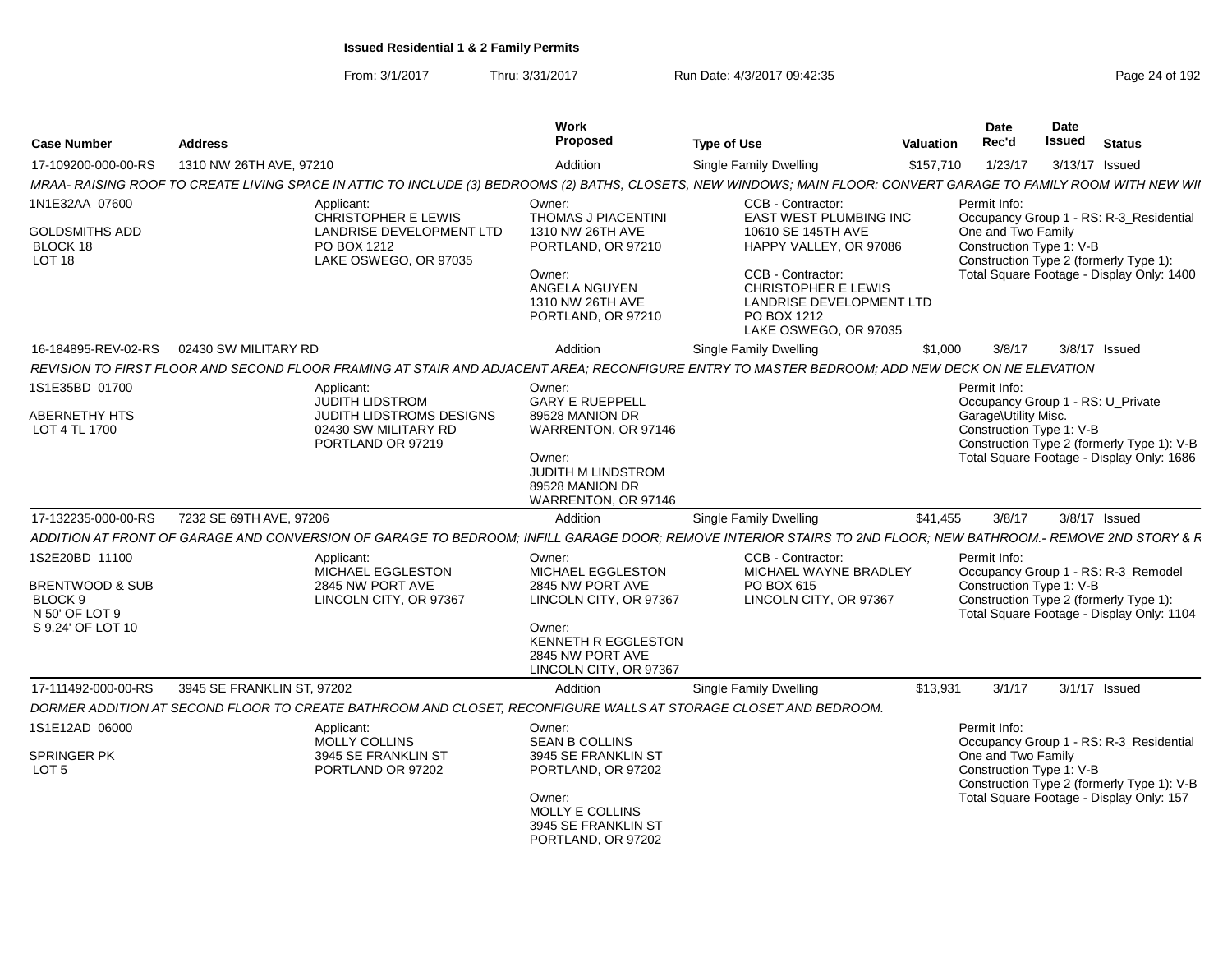From: 3/1/2017Thru: 3/31/2017 **Run Date: 4/3/2017 09:42:35** Page 25 of 192

| <b>Case Number</b>                                                            | <b>Address</b>                   |                                                                                                                                   | Work<br>Proposed                                                                                                                                             | <b>Type of Use</b>                                                                                                                                                                                                                                                                                                            | <b>Valuation</b> | <b>Date</b><br>Rec'd                                                        | Date<br><b>Issued</b> | <b>Status</b>                                                                                                                      |  |
|-------------------------------------------------------------------------------|----------------------------------|-----------------------------------------------------------------------------------------------------------------------------------|--------------------------------------------------------------------------------------------------------------------------------------------------------------|-------------------------------------------------------------------------------------------------------------------------------------------------------------------------------------------------------------------------------------------------------------------------------------------------------------------------------|------------------|-----------------------------------------------------------------------------|-----------------------|------------------------------------------------------------------------------------------------------------------------------------|--|
| 15-184444-REV-02-RS                                                           | 2434 SW MITCHELL ST, 97201       |                                                                                                                                   | Addition                                                                                                                                                     | Single Family Dwelling                                                                                                                                                                                                                                                                                                        | \$3,000          | 3/2/17                                                                      |                       | 3/2/17 Issued                                                                                                                      |  |
|                                                                               |                                  | VALUE ADDED REVISION TO CHANGE LOCATION OF SHEAR WALL AND ADD A NEW 4' RETAINING WALL AT EAST ELEVATION                           |                                                                                                                                                              |                                                                                                                                                                                                                                                                                                                               |                  |                                                                             |                       |                                                                                                                                    |  |
| 1S1E16BC 04500<br>SLAVINS ADD & PLAT 2<br><b>BLOCK B</b><br>LOT <sub>1</sub>  |                                  | Applicant:<br><b>BRIAN COLT</b><br>PROBUILT NW LLC<br>24560 S BEAVERCREEK RD.<br>BEAVERCREEK, OR 97004                            | Owner:<br>DAVID RODRIGUEZ<br>2434 SW MITCHELL ST<br>PORTLAND, OR 97239-2129<br>Owner:<br>KATRINA RODRIGUEZ<br>2434 SW MITCHELL ST<br>PORTLAND, OR 97239-2129 | CCB - Contractor:<br><b>BRIAN COLT</b><br>PROBUILT NW LLC<br>24560 S BEAVERCREEK RD.<br>BEAVERCREEK, OR 97004                                                                                                                                                                                                                 |                  | Permit Info:<br>One and Two Family<br>Construction Type 1: V-B              |                       | Occupancy Group 1 - RS: R-3_Residential<br>Construction Type 2 (formerly Type 1): V-B<br>Total Square Footage - Display Only: 2233 |  |
| 15-264723-REV-01-RS                                                           | 4807 NE 10TH AVE, 97211          |                                                                                                                                   | Addition                                                                                                                                                     | <b>Single Family Dwelling</b>                                                                                                                                                                                                                                                                                                 | \$               | 3/24/17                                                                     | 3/24/17 Final         |                                                                                                                                    |  |
| REVISION TO CHANGE STEEL/CONCRETE STAIR TO WOOD STAIR.                        |                                  |                                                                                                                                   |                                                                                                                                                              |                                                                                                                                                                                                                                                                                                                               |                  |                                                                             |                       |                                                                                                                                    |  |
| 1N1E23BD 08100<br>HIGHLAND SCHOOLHOUSE<br><b>BLOCK1</b><br><b>LOT 7&amp;8</b> |                                  | Applicant:<br><b>TRACE SALMON</b><br><b>SALMON BUILT LLC</b><br>3519 NE 15TH AVENUE #244<br>PORTLAND, OR 97212                    | Owner:<br><b>JULIE L DAVIS</b><br>4807 NE 10TH AVE<br>PORTLAND, OR 97211<br>Owner:<br>TRACE B SALMON<br>4807 NE 10TH AVE<br>PORTLAND, OR 97211               | CCB - Contractor:<br><b>TRACE SALMON</b><br><b>SALMON BUILT LLC</b><br>3519 NE 15TH AVENUE #244<br>PORTLAND, OR 97212                                                                                                                                                                                                         |                  | Permit Info:<br>One and Two Family<br>Construction Type 1: V-B              |                       | Occupancy Group 1 - RS: R-3 Residential<br>Construction Type 2 (formerly Type 1):<br>Total Square Footage - Display Only: 1000     |  |
| 17-134568-000-00-RS                                                           | 1616 SE 30TH AVE - Unit B. 97214 |                                                                                                                                   | Addition                                                                                                                                                     | Single Family Dwelling                                                                                                                                                                                                                                                                                                        | \$55,000         | 3/27/17                                                                     |                       | 3/27/17 Issued                                                                                                                     |  |
|                                                                               |                                  |                                                                                                                                   |                                                                                                                                                              | ALTERATION TO CONVERT A PORTION OF BASEMENT LIVING SPACE TO INCLUDE NEW ADU AND FAMILY ROOM. ADDITION TO INCLUDE NEW CONCRETE FOUNDATION WALL TO SUPPORT FUT                                                                                                                                                                  |                  |                                                                             |                       |                                                                                                                                    |  |
| 1S1E01CA 05500                                                                |                                  | Applicant:<br><b>STEPHEN HOLMES</b><br><b>BASTION RETINUE LLC</b><br>6530 NE MLK JR BLVD<br>PORTLAND OR 97211                     | Owner:<br>PATRICIA A LOCKE<br>1616 SE 30TH AVE<br>PORTLAND, OR 97214-4931                                                                                    | <b>CCB - Contractor:</b><br>HOME ENERGY SCIENCES INC<br>11933 NE SUMNER<br>PORTLAND, OR 97220<br><b>CCB - Contractor:</b><br><b>CALLAHAN ELECTRIC LLC</b><br>5711 SE FOSTER RD<br>PORTLAND, OR 97206<br>CCB - Contractor:<br><b>BASTION RETINUE LLC</b><br>6530 NE MARTIN LUTHER KING JR<br><b>BLVD</b><br>PORTLAND, OR 97211 |                  | Permit Info:<br>Construction Type 1: V-B<br>Number of New Dwelling Units: 1 |                       | Occupancy Group 1 - RS: R-3_Remodel<br>Construction Type 2 (formerly Type 1):<br>Total Square Footage - Display Only: 950          |  |
| 16-141890-REV-02-RS                                                           | 3710 SE MALDEN ST, 97202         |                                                                                                                                   | Addition                                                                                                                                                     | Single Family Dwelling                                                                                                                                                                                                                                                                                                        | \$2,500          | 3/8/17                                                                      |                       | 3/8/17 Issued                                                                                                                      |  |
|                                                                               |                                  | VALUE ADDED REVISION TO INCREASE SIZE OF DECK TO WRAP AROUND EAST SIDE                                                            |                                                                                                                                                              |                                                                                                                                                                                                                                                                                                                               |                  |                                                                             |                       |                                                                                                                                    |  |
| 1S1E24DA 15300<br><b>BERKELEY</b><br>BLOCK 26<br>LOT 14-16                    |                                  | Applicant:<br><b>JESSIE GOODING</b><br>PORTLAND MARINE<br><b>CONTRACTORS LLC</b><br><b>15320 SE RIVER RD</b><br>MILWAUKE OR 97267 | Owner:<br>JANET D COYLE<br>7152 SE HARRISON ST<br>PORTLAND, OR 97215-4034                                                                                    | CCB - Contractor:<br>PORTLAND MARINE<br>CONTRACTORS LLC<br><b>15320 SE RIVER RD</b><br>MILWAUKIE, OR 97267                                                                                                                                                                                                                    |                  | Permit Info:<br>One and Two Family<br>Construction Type 1: V-B              |                       | Occupancy Group 1 - RS: R-3_Residential<br>Construction Type 2 (formerly Type 1):<br>Total Square Footage - Display Only: 504      |  |

**Total valuation of RS Addition permits issued: \$4,877,379**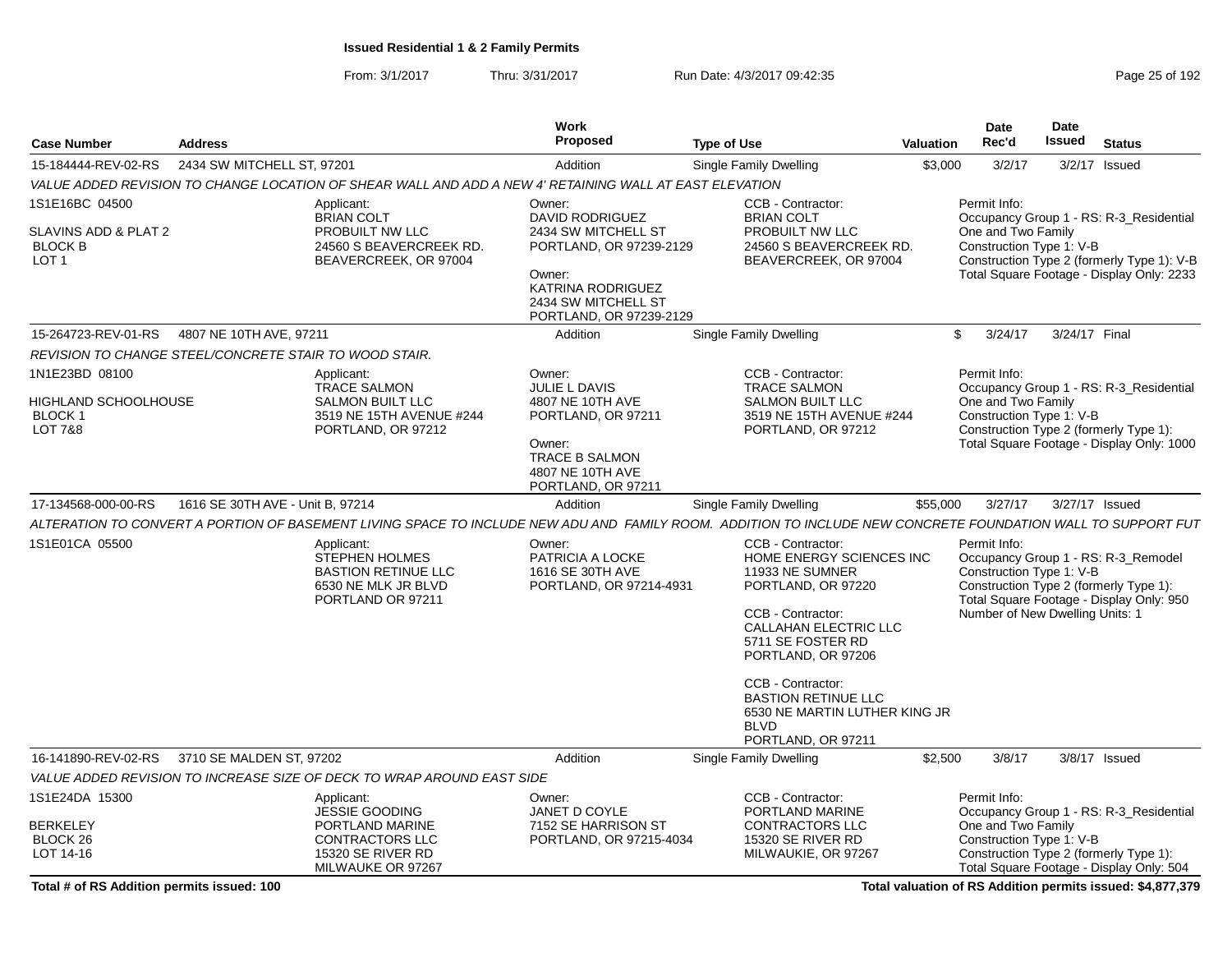From: 3/1/2017Thru: 3/31/2017 Run Date: 4/3/2017 09:42:35 Page 26 of 192

| <b>Case Number</b>                             | <b>Address</b>                     |                                                                                                     | Work<br><b>Proposed</b>                                                                                                                  | <b>Type of Use</b>                                                                                                                                              | Valuation | <b>Date</b><br>Rec'd                                                                              | Date<br><b>Issued</b> | <b>Status</b>                                                                                                             |
|------------------------------------------------|------------------------------------|-----------------------------------------------------------------------------------------------------|------------------------------------------------------------------------------------------------------------------------------------------|-----------------------------------------------------------------------------------------------------------------------------------------------------------------|-----------|---------------------------------------------------------------------------------------------------|-----------------------|---------------------------------------------------------------------------------------------------------------------------|
| 16-255426-000-00-RS                            | 1919 SE 36TH AVE - Unit B. 97214   |                                                                                                     | Alteration                                                                                                                               | <b>Accessory Dwelling Unit</b>                                                                                                                                  | \$40,000  | 3/1/17                                                                                            |                       | 3/1/17 Issued                                                                                                             |
|                                                |                                    |                                                                                                     |                                                                                                                                          | CONVERT EXISTING DETACHED GARAGE TO ACCESSORY DWELLING UNIT TO INCLUDE KITCHEN, BATHROOM, LIVING ROOM. ***MECHANICAL, ELECTRICAL, PLUMBING PERMITS TO BE OBTAIN |           |                                                                                                   |                       |                                                                                                                           |
| 1S1E01DB 05400                                 |                                    | Applicant:<br>MICHELLE JERESEK<br><b>IVON STREET STUDIO</b><br>1524 SE IVON ST<br>PORTLAND OR 97202 | Owner:<br><b>JAVIER M ESTRADA</b><br>CMR 402 BOX 1175<br>APO, AE 09180<br>Owner:<br>MARY F MCCARTHY<br>CMR 402 BOX 1175<br>APO, AE 09180 | CCB - Contractor:<br>CATHEDRAL CONSTRUCTION LLC Occupancy Group 1 - RS: R-3 Remodel<br><b>25 NORTH BRYANT STREET</b><br>PORTLAND, OR 97217                      |           | Permit Info:<br>Construction Type 1: V-B<br>Number of New Dwelling Units: 1                       |                       | Construction Type 2 (formerly Type 1):<br>Total Square Footage - Display Only: 275                                        |
| 17-131597-REV-01-RS                            | 4314 SE YAMHILL ST - Unit B. 97215 |                                                                                                     | Alteration                                                                                                                               | <b>Accessory Dwelling Unit</b>                                                                                                                                  |           | 3/31/17<br>$\mathbb{S}$                                                                           |                       | 3/31/17 Issued                                                                                                            |
| REVISION TO REPLACE EXISTING FOUNDATION.       |                                    |                                                                                                     |                                                                                                                                          |                                                                                                                                                                 |           |                                                                                                   |                       |                                                                                                                           |
| 1S2E06BC 09400                                 |                                    | Applicant:<br>JANE BOYD<br>4314 SE YAMHILL ST<br>PORTLAND, OREGON 97215                             | Owner:<br>DAVID BOYD<br>816 SE 35TH AVE<br>PORTLAND, OR 97214-4228<br>Owner:<br>JANE BOYD<br>816 SE 35TH AVE<br>PORTLAND, OR 97214-4228  |                                                                                                                                                                 |           | Permit Info:<br>One and Two Family<br>Construction Type 1: V-B                                    |                       | Occupancy Group 1 - RS: R-3 Residential<br>Construction Type 2 (formerly Type 1):                                         |
| 17-131597-000-00-RS                            | 4314 SE YAMHILL ST - Unit B, 97215 |                                                                                                     | Alteration                                                                                                                               | <b>Accessory Dwelling Unit</b>                                                                                                                                  | \$20,000  | 3/14/17                                                                                           |                       | 3/14/17 Issued                                                                                                            |
|                                                |                                    |                                                                                                     |                                                                                                                                          | ALTERATON TO CONVERT EXISTING DETACHED GARAGE TO AN ADU, WORK TO INCLUDE REPLACE EXISTING SLAB ON GRADE, NEW INTERIOR WALLS TO CREATE BEDROOM, BATHROOM AND     |           |                                                                                                   |                       |                                                                                                                           |
| 1S2E06BC 09400                                 |                                    | Applicant:<br>JANE BOYD<br>4314 SE YAMHILL ST<br>PORTLAND, OREGON 97215                             | Owner:<br>DAVID BOYD<br>816 SE 35TH AVE<br>PORTLAND, OR 97214-4228<br>Owner:<br>JANE BOYD<br>816 SE 35TH AVE<br>PORTLAND, OR 97214-4228  |                                                                                                                                                                 |           | Permit Info:<br>One and Two Family<br>Construction Type 1: V-B<br>Number of New Dwelling Units: 1 |                       | Occupancy Group 1 - RS: R-3_Residential<br>Construction Type 2 (formerly Type 1):                                         |
| 17-123260-REV-01-RS                            | 12040 SE LIEBE ST - Unit B, 97266  |                                                                                                     | Alteration                                                                                                                               | <b>Accessory Dwelling Unit</b>                                                                                                                                  |           | \$<br>3/22/17                                                                                     | 3/22/17 Final         |                                                                                                                           |
| REVISION TO REPLACE GUARDRAIL ON EXISTING DECK |                                    |                                                                                                     |                                                                                                                                          |                                                                                                                                                                 |           |                                                                                                   |                       |                                                                                                                           |
| 1S2E15AA 08700                                 |                                    | Applicant:<br><b>JENNIFER KETTNER</b><br>4125 SE 102ND AVE<br>PORTLAND OR 97266                     | Owner:<br>KETTNER PROPERTIES LLC<br>4125 SE 102ND AVE<br>PORTLAND, OR 97266                                                              | CCB - Contractor:<br>PRO FLEET NW INC<br>4125 SE 102ND AVE<br>PORTLAND, OR 97266                                                                                |           | Permit Info:<br>Construction Type 1: V-B                                                          |                       | Occupancy Group 1 - RS: R-3_Remodel<br>Construction Type 2 (formerly Type 1):<br>Total Square Footage - Display Only: 576 |
| 16-234674-REV-02-RS                            | 4285 SE STARK ST - Unit B, 97215   |                                                                                                     | Alteration                                                                                                                               | <b>Accessory Dwelling Unit</b>                                                                                                                                  |           | $\mathbb{S}$<br>3/7/17                                                                            |                       | 3/7/17 Issued                                                                                                             |
|                                                |                                    | REVISION TO EXPAND PROPOSED PARKING PAD FROM 9' X 28' TO 10' X 28'                                  |                                                                                                                                          |                                                                                                                                                                 |           |                                                                                                   |                       |                                                                                                                           |
| 1N2E31CC 20100                                 |                                    | Applicant:<br><b>JORDAN EDMONDS</b><br>4285 SE STARK ST<br>PORTLAND, OR 97215                       | Owner:<br><b>JORDAN EDMONDS</b><br>4285 SE STARK ST<br>PORTLAND, OR 97215                                                                | CCB - Contractor:<br>SWIFT REMODELING COMPANY<br>3226 SE 165TH AVE<br>PORTLAND, OR 97236                                                                        |           | Permit Info:<br>One and Two Family<br>Construction Type 1: V-B                                    |                       | Occupancy Group 1 - RS: R-3_Residential<br>Construction Type 2 (formerly Type 1):                                         |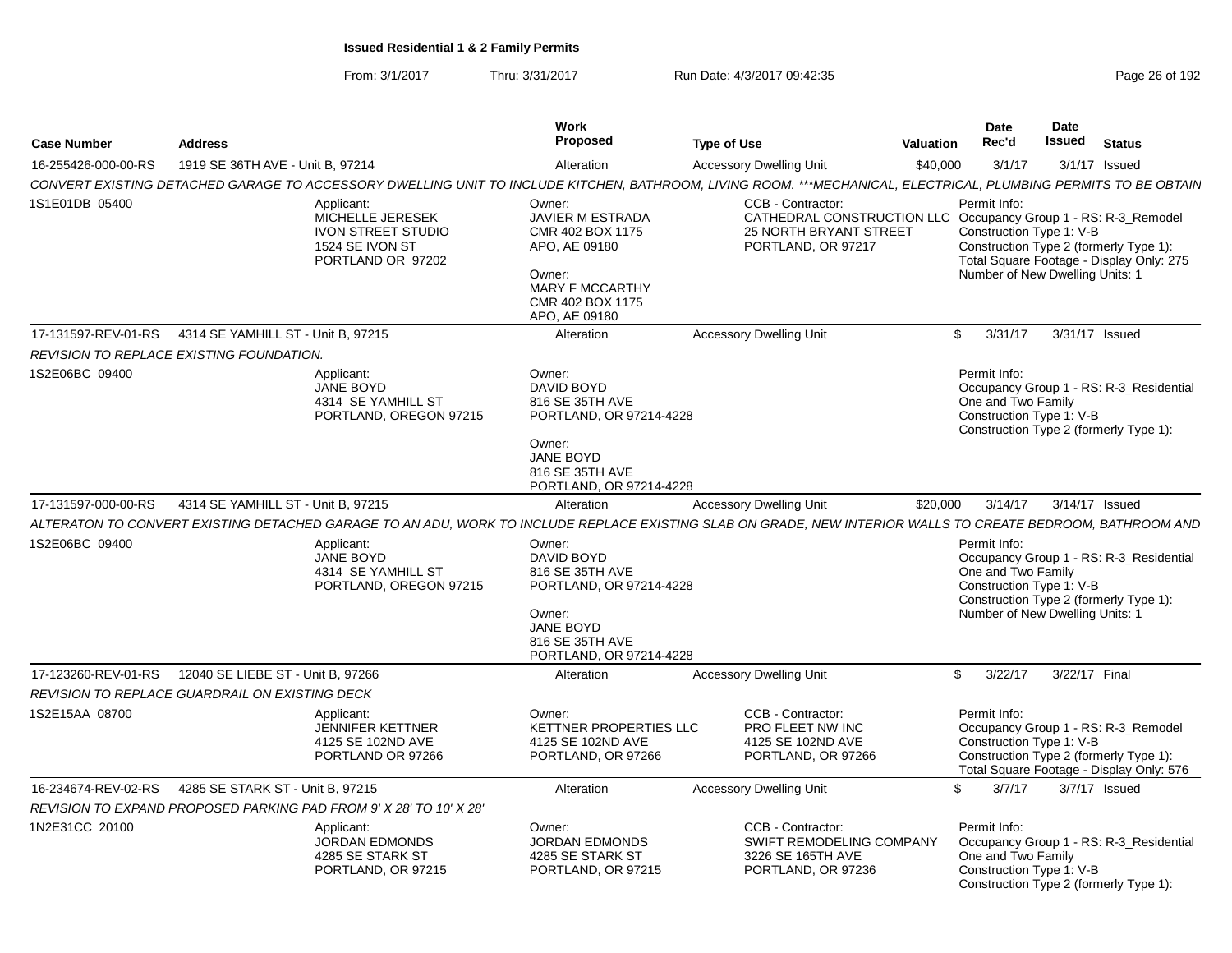From: 3/1/2017Thru: 3/31/2017 Run Date: 4/3/2017 09:42:35 Page 27 of 192

| <b>Case Number</b>                               | <b>Address</b>                                          |                                                                                      | Work<br>Proposed                                                                 | <b>Type of Use</b>                                                                                                                                                | Valuation | Date<br>Rec'd                                                                                                                               | <b>Date</b><br><b>Issued</b> | <b>Status</b>                                                                       |
|--------------------------------------------------|---------------------------------------------------------|--------------------------------------------------------------------------------------|----------------------------------------------------------------------------------|-------------------------------------------------------------------------------------------------------------------------------------------------------------------|-----------|---------------------------------------------------------------------------------------------------------------------------------------------|------------------------------|-------------------------------------------------------------------------------------|
| 17-131136-000-00-RS                              | 7024 NE OREGON ST - Unit B. 97213                       |                                                                                      | Alteration                                                                       | <b>Accessory Dwelling Unit</b>                                                                                                                                    | \$30,000  | 3/8/17                                                                                                                                      | 3/8/17 Issued                |                                                                                     |
|                                                  |                                                         |                                                                                      |                                                                                  | CONVERSION OF DETACHED GARAGE TO ADU, FURR OUT WALLS, TO INCLUDE BEDROOM, BATHROOM, LIVING ROOM/KITCHEN, REPLACE GARAGE DOORS WITH NEW WINDOWS AND DOOR **        |           |                                                                                                                                             |                              |                                                                                     |
| 1N2E32BD 06000                                   |                                                         | Applicant:<br>KRISTOPHER P CELTNIEKS<br>5303 NE 52ND AVE<br>PORTLAND, OR 97218       | Owner:<br>STEPHEN C HUNDT<br>1604 NW 87TH CIRCLE<br>VANCOUVER, WA 98665          |                                                                                                                                                                   |           | Permit Info:<br>Construction Type 1: V-B<br>Construction Type 2 (formerly Type 1)<br>Number of New Dwelling Units: 1                        |                              | Occupancy Group 1 - RS: R-3_Remodel<br>Total Square Footage - Display Only: 505     |
| 17-131131-000-00-RS                              | 6935 SE GLADSTONE ST - Unit B, 97206                    |                                                                                      | Alteration                                                                       | <b>Accessory Dwelling Unit</b>                                                                                                                                    | \$55,000  | 3/7/17                                                                                                                                      | 3/7/17 Issued                |                                                                                     |
|                                                  |                                                         |                                                                                      |                                                                                  | CONVERSION OF DETACHED GARAGE TO ADU. FURR OUT WALLS. TO INCLUDE BEDROOM, BATHROOM, KITCHEN, LIVING ROOM, UTILITY CLOSET, NEW FRONT COVERED PORCH, AND REPLAC     |           |                                                                                                                                             |                              |                                                                                     |
| 1S2E08CD 22000                                   |                                                         | Applicant:<br><b>JONATHAN GRAY</b><br>3409 NW JOHN OLSON PLACE<br>HILLSBORO OR 97124 | Owner:<br><b>SUSAN SINGH</b><br>6935 SE GLADSTONE ST<br>PORTLAND, OR 97206       |                                                                                                                                                                   |           | Permit Info:<br>Construction Type 1: V-B<br>Construction Type 2 (formerly Type 1):<br>Number of New Dwelling Units: 1                       |                              | Occupancy Group 1 - RS: R-3_Remodel<br>Total Square Footage - Display Only: 630     |
| 17-119628-000-00-RS                              | 6918 N SYRACUSE ST - Unit B, 97203                      |                                                                                      | Alteration                                                                       | <b>Accessory Dwelling Unit</b>                                                                                                                                    | \$60,000  | 3/28/17                                                                                                                                     | 3/28/17 Issued               |                                                                                     |
|                                                  |                                                         |                                                                                      |                                                                                  | COVERSION OF BASEMENT TO ACCESSORY DWELLING UNIT, INCLUDES (2) BEDROOMS, UTILITY ROOM, BATH, KITCHEN, & LIVING ROOM, FURR OUT WALLS; NEW ACCESS STAIR IN ATTACHED |           |                                                                                                                                             |                              |                                                                                     |
| 1N1E07BC 15900                                   |                                                         | Applicant:<br>CASEY CAMPBELL<br>6918 N SYRACUSE ST<br>PORTLAND, OR 97203-5060        | Owner:<br><b>CASEY CAMPBELL</b><br>6918 N SYRACUSE ST<br>PORTLAND, OR 97203-5060 |                                                                                                                                                                   |           | Permit Info:<br>One and Two Family<br>Construction Type 1: V-B<br>Construction Type 2 (formerly Type 1):<br>Number of New Dwelling Units: 1 |                              | Occupancy Group 1 - RS: R-3 Residential<br>Total Square Footage - Display Only: 749 |
| 17-123260-000-00-RS                              | 12040 SE LIEBE ST - Unit B, 97266                       |                                                                                      | Alteration                                                                       | <b>Accessory Dwelling Unit</b>                                                                                                                                    | \$21,629  |                                                                                                                                             | 3/10/17  3/10/17  Final      |                                                                                     |
|                                                  |                                                         |                                                                                      |                                                                                  | LEGALIZE CONVERSION OF 2ND FLOOR OF (E) SHOP TO ADU. ADD NEW EXTERIOR STAIR AT SE CORNER OF ADU, RECONFIGURE EXISTING BATH, CONVERT STORAGE ROOM TO BEDROOM, &    |           |                                                                                                                                             |                              |                                                                                     |
| 1S2E15AA 08700                                   |                                                         | Applicant:<br><b>JENNIFER KETTNER</b><br>4125 SE 102ND AVE<br>PORTLAND OR 97266      | Owner:<br>KETTNER PROPERTIES LLC<br>4125 SE 102ND AVE<br>PORTLAND, OR 97266      | CCB - Contractor:<br>PRO FLEET NW INC<br>4125 SE 102ND AVE<br>PORTLAND, OR 97266                                                                                  |           | Permit Info:<br>Construction Type 1: V-B<br>Construction Type 2 (formerly Type 1):<br>Number of New Dwelling Units: 1                       |                              | Occupancy Group 1 - RS: R-3_Remodel<br>Total Square Footage - Display Only: 576     |
| 17-136855-000-00-RS                              | 25 NE 70TH AVE, 97213                                   |                                                                                      | Alteration                                                                       | <b>Accessory Structure</b>                                                                                                                                        | \$500     | 3/17/17                                                                                                                                     | 3/17/17 Issued               |                                                                                     |
|                                                  | SOLAR - 2.04 KW PV ARRAY ON ROOF OF SHED - PRESCRIPTIVE |                                                                                      |                                                                                  |                                                                                                                                                                   |           |                                                                                                                                             |                              |                                                                                     |
| 1N2E32CA 04200                                   |                                                         | Applicant:<br><b>JAMES MENDEZ</b>                                                    | Owner:<br><b>DENISE K MARYCHILD</b>                                              | CCB - Contractor:<br>SUNLIGHT SOLAR ENERGY INC                                                                                                                    |           | Permit Info:<br>Occupancy Group 1 - RS: U_Private                                                                                           |                              |                                                                                     |
| <b>JONESMORE</b><br>BLOCK 29<br>LOT <sub>4</sub> |                                                         | SUNLIGHT SOLAR ENERGY<br>7935 E BURNSIDE STREET<br>PORTLAND OREGON 97215             | 25 NE 70TH AVE<br>PORTLAND, OR 97213                                             | 50 SE SCOTT STREET #13<br><b>BEND, OR 97702</b>                                                                                                                   |           | Garage\Utility Misc.<br>Construction Type 1: V-B<br>Construction Type 2 (formerly Type 1):                                                  |                              |                                                                                     |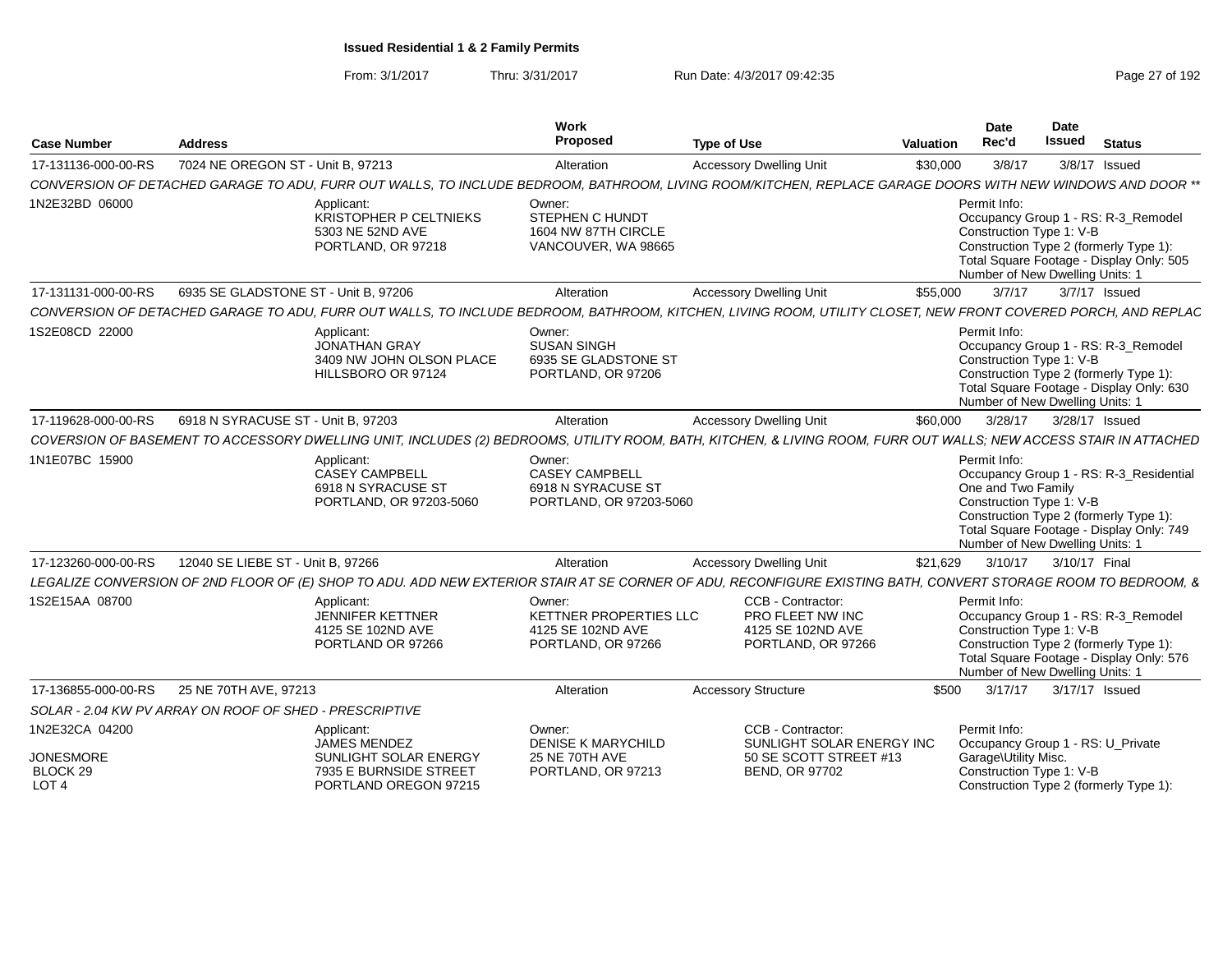From: 3/1/2017Thru: 3/31/2017 **Run Date: 4/3/2017 09:42:35** Page 28 of 192

|                                                                                    |                                          |                                                                                                                                  | <b>Work</b>                                                                                                                                                                          |                    |                                                                                                                             |           | <b>Date</b>                                                           | <b>Date</b>   |                                                                                                                           |
|------------------------------------------------------------------------------------|------------------------------------------|----------------------------------------------------------------------------------------------------------------------------------|--------------------------------------------------------------------------------------------------------------------------------------------------------------------------------------|--------------------|-----------------------------------------------------------------------------------------------------------------------------|-----------|-----------------------------------------------------------------------|---------------|---------------------------------------------------------------------------------------------------------------------------|
| <b>Case Number</b>                                                                 | <b>Address</b>                           |                                                                                                                                  | <b>Proposed</b>                                                                                                                                                                      | <b>Type of Use</b> |                                                                                                                             | Valuation | Rec'd                                                                 | <b>Issued</b> | <b>Status</b>                                                                                                             |
| 16-276137-000-00-RS                                                                | 3419 NE CESAR E CHAVEZ BLVD, 97212       |                                                                                                                                  | Alteration                                                                                                                                                                           |                    | <b>Accessory Structure</b>                                                                                                  | \$10,514  | 3/7/17                                                                |               | 3/7/17 Issued                                                                                                             |
|                                                                                    |                                          | CONVERT EXISTING GARAGE TO SEWING ROOM *ELECTRICAL PERMIT SEPARATE                                                               |                                                                                                                                                                                      |                    |                                                                                                                             |           |                                                                       |               |                                                                                                                           |
| 1N1E25AA 04300<br><b>BEAUMONT</b><br>BLOCK 43<br><b>LOT 14</b>                     |                                          | Applicant:<br><b>SCHUYLER SILVA</b><br><b>SQFT STUDIOS LLC</b><br>5805 NE MILTON ST<br>PORTLAND, OR 97213                        | Owner:<br><b>WILLIAM L HAYHURST</b><br>3419 NE CESAR E CHAVEZ BLVD<br>PORTLAND, OR 97212-1907<br>Owner:<br>OLGA V MOROZOVA<br>3419 NE CESAR E CHAVEZ BLVD<br>PORTLAND, OR 97212-1907 |                    | CCB - Contractor:<br><b>SCHUYLER SILVA</b><br>SQFT STUDIOS LLC<br>5805 NE MILTON ST<br>PORTLAND, OR 97213                   |           | Permit Info:<br>Construction Type 1: V-B                              |               | Occupancy Group 1 - RS: R-3_Remodel<br>Construction Type 2 (formerly Type 1):<br>Total Square Footage - Display Only: 280 |
| 16-290028-REV-01-RS                                                                | 13222 SE TAGGART CT                      |                                                                                                                                  | Alteration                                                                                                                                                                           |                    | Decks, Fences, Retaining Walls                                                                                              | \$        | 3/31/17                                                               |               | 3/31/17 Issued                                                                                                            |
|                                                                                    | REVISION TO CHANGE LOCATION OF STAIRCASE |                                                                                                                                  |                                                                                                                                                                                      |                    |                                                                                                                             |           |                                                                       |               |                                                                                                                           |
| 1S2E11AB 09703<br>PARTITION PLAT 2015-4<br>LOT <sub>3</sub><br>INC UND INT TRACT A |                                          | Applicant:<br>MIKE MONTGOMERY<br>4931 SW 76TH AVE 211<br>PORTLAND, OR 97225                                                      | Owner:<br><b>DELORES J BECKMAN</b><br>2815 SE 133RD AVE<br>PORTLAND, OR 97236-3026                                                                                                   |                    |                                                                                                                             |           | Permit Info:<br>Patios, Porches, Carports<br>Construction Type 1: V-B |               | Occupancy Group 1 - RS: U_Decks,<br>Construction Type 2 (formerly Type 1):<br>Total Square Footage - Display Only: 120    |
| 17-138298-000-00-RS                                                                | 5051 NE 13TH AVE, 97211                  |                                                                                                                                  | Alteration                                                                                                                                                                           |                    | Decks, Fences, Retaining Walls                                                                                              | \$225     | 3/21/17                                                               |               | 3/21/17 Issued                                                                                                            |
|                                                                                    |                                          | ADDITION OF PRIVACY PANELS ON EXISTING 5.8' FENCE ON THE EAST SIDE OF PROPERTY                                                   |                                                                                                                                                                                      |                    |                                                                                                                             |           |                                                                       |               |                                                                                                                           |
| 1N1E23BA 24200<br>ROSEDALE & ANX<br>BLOCK <sub>9</sub><br><b>LOT 14</b>            |                                          | Applicant:<br>CHANDLER VINAR<br>5051 NE 13TH AVE<br>PORTLAND OR 97211                                                            | Owner:<br>CHANDLER D VINAR<br>5051 NE 13TH AVE<br>PORTLAND, OR 97211-5079<br>Owner:<br>SNOWZIE R VINAR<br>5051 NE 13TH AVE<br>PORTLAND, OR 97211-5079                                |                    |                                                                                                                             |           | Permit Info:<br>Patios, Porches, Carports<br>Construction Type 1: V-B |               | Occupancy Group 1 - RS: U_Decks,<br>Construction Type 2 (formerly Type 1):                                                |
| 17-127215-REV-01-RS                                                                | 4333 SW ARNOLD ST, 97219                 |                                                                                                                                  | Alteration                                                                                                                                                                           |                    | Decks, Fences, Retaining Walls                                                                                              | \$7,812   | 3/22/17                                                               |               | 3/22/17 Issued                                                                                                            |
|                                                                                    |                                          | REVISION TO UPDATE JOIST SPACING; INSTALL 4x10 BEAM INSTEAD OF (2) 2' X 10' BEAM; RAILING CAP 2X6                                |                                                                                                                                                                                      |                    |                                                                                                                             |           |                                                                       |               |                                                                                                                           |
| 1S1E32BB 10800<br>WEST PORTLAND PK<br>BLOCK 35<br>LOT 27-30                        |                                          | Applicant:<br>ANDREY SHEVCHUK<br>PRECISION PAINTING AND<br><b>CONTRACTING LLC</b><br>4058 N COMMERCIAL AVE<br>PORTLAND, OR 97227 | Owner:<br><b>KYOKO ABE</b><br>24 JUAREZ ST<br>LAKE OSWEGO, OR 97035-1032                                                                                                             |                    | CCB - Contractor:<br><b>PRECISION PAINTING &amp;</b><br><b>CONTRACTING LLC</b><br><b>BO BOX 11095</b><br>PORTLAND, OR 97211 |           | Permit Info:<br>Patios, Porches, Carports<br>Construction Type 1: V-B |               | Occupancy Group 1 - RS: U_Decks,<br>Construction Type 2 (formerly Type 1):<br>Total Square Footage - Display Only: 350    |
| 17-141230-000-00-RS                                                                | 815 SW MAPLECREST CT, 97219              |                                                                                                                                  | Alteration                                                                                                                                                                           |                    | Decks, Fences, Retaining Walls                                                                                              | \$7,140   | 3/27/17                                                               |               | 3/27/17 Under Inspection                                                                                                  |
|                                                                                    |                                          | REMOVE/REPLACE EXISTING DECK - NEW DECK INCREASES AREA WITH NEW STAIRS AND GUARDRAILS                                            |                                                                                                                                                                                      |                    |                                                                                                                             |           |                                                                       |               |                                                                                                                           |
| 1S1E28DA 01900<br>PARTITION PLAT 1991-106<br>LOT <sub>1</sub>                      |                                          | Applicant:<br><b>DUSTIN BOLEYN</b><br>DECKING SOLUTIONS LLC<br>554 SE 39TH AVE<br>HILLSBORO, OR 97123                            | Owner:<br><b>TODD FRENCH</b><br>815 SW MAPLECREST CT<br>PORTLAND, OR 97219<br>Owner:<br>KIMBERLY FRENCH<br>815 SW MAPLECREST CT<br>PORTLAND, OR 97219                                |                    | CCB - Contractor:<br><b>DUSTIN BOLEYN</b><br>DECKING SOLUTIONS LLC<br>554 SE 39TH AVE<br>HILLSBORO, OR 97123                |           | Permit Info:<br>Patios, Porches, Carports<br>Construction Type 1: V-B |               | Occupancy Group 1 - RS: U_Decks,<br>Construction Type 2 (formerly Type 1):                                                |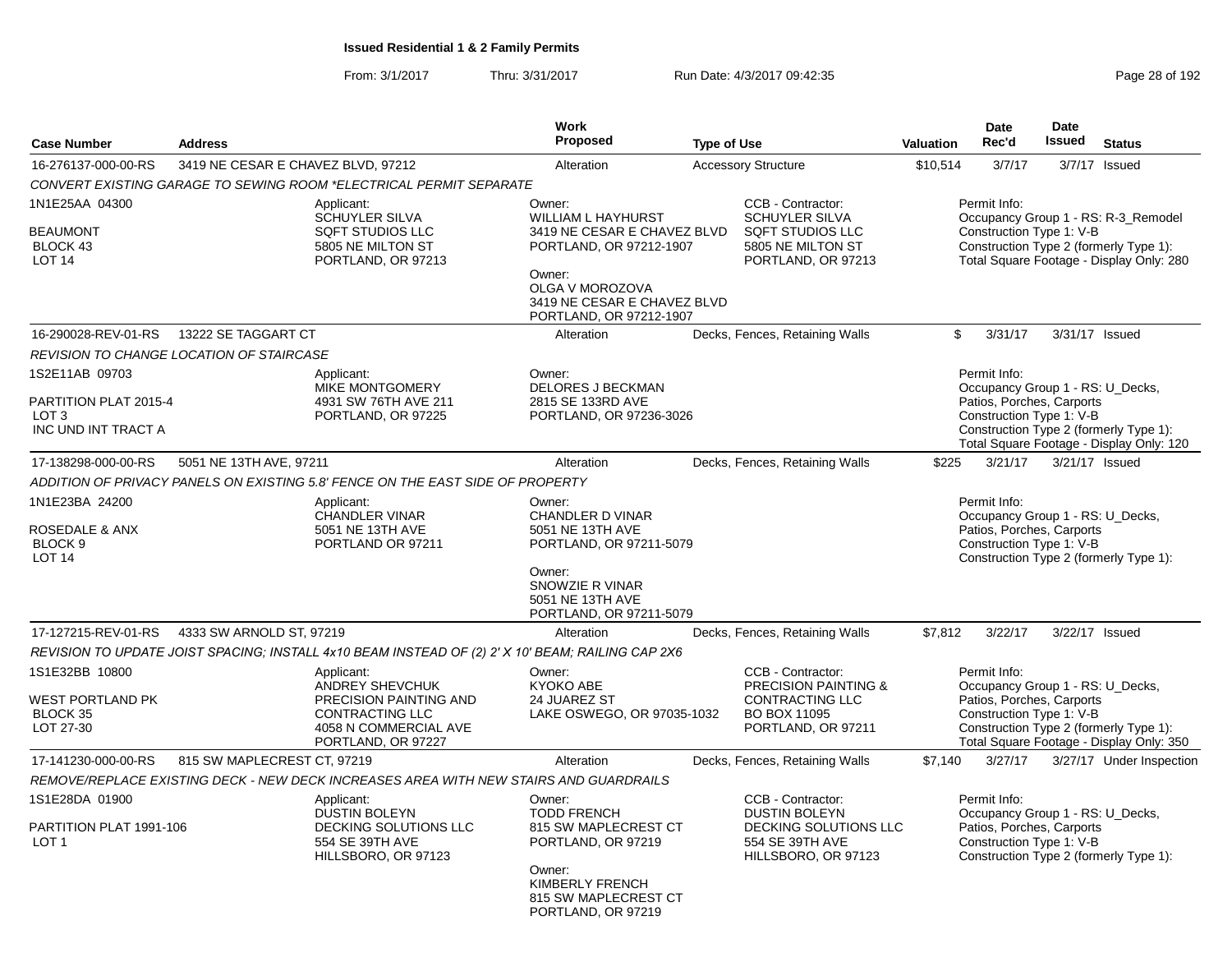From: 3/1/2017Thru: 3/31/2017 Run Date: 4/3/2017 09:42:35 Page 29 of 192

| <b>Case Number</b>                                                 | <b>Address</b>                                                                                                                                                  | Work<br>Proposed                                                                                                                                       | <b>Type of Use</b><br>Valuation                                                                                    | <b>Date</b><br>Rec'd                                                  | Date<br><b>Issued</b>                                                                                                  | <b>Status</b>                             |
|--------------------------------------------------------------------|-----------------------------------------------------------------------------------------------------------------------------------------------------------------|--------------------------------------------------------------------------------------------------------------------------------------------------------|--------------------------------------------------------------------------------------------------------------------|-----------------------------------------------------------------------|------------------------------------------------------------------------------------------------------------------------|-------------------------------------------|
| 17-113487-000-00-RS                                                | 1975 SW MONTGOMERY DR. 97201                                                                                                                                    | Alteration                                                                                                                                             | Decks, Fences, Retaining Walls                                                                                     | 1/30/17<br>\$10,800                                                   | 3/21/17 Issued                                                                                                         |                                           |
|                                                                    | UPGRADING AND REPAIR EXISTING RETAINING WALL APPROX 8 FT FROM FOOTING TO TOP AT EAST ELEVATION. UPGRADE INCLUDES STAIRS.                                        |                                                                                                                                                        |                                                                                                                    |                                                                       |                                                                                                                        |                                           |
| 1S1E04BC 01200<br>CARTERS ADD TO P<br>BLOCK 65<br>LOT 4&5 TL 1200  | Applicant:<br><b>NICK OVERALL</b><br><b>HUNTINGTON AND KIEST</b><br>5511 SW HOOD AVE                                                                            | Owner:<br>MATTHEW W DONEGAN<br>1975 SW MONTGOMERY DR<br>PORTLAND, OR 97201<br>Owner:<br><b>LAURA A DONEGAN</b>                                         | CCB - Contractor:<br><b>ALAN REINHARDT</b><br>ALAN BRUCE REINHARDT<br>9065 NW MILNE RD<br>CORNELIUS, OR 97113-6323 | Permit Info:<br>Patios, Porches, Carports<br>Construction Type 1: V-B | Occupancy Group 1 - RS: U_Decks,<br>Construction Type 2 (formerly Type 1):                                             |                                           |
|                                                                    |                                                                                                                                                                 | 1975 SW MONTGOMERY DR<br>PORTLAND, OR 97201                                                                                                            |                                                                                                                    |                                                                       |                                                                                                                        |                                           |
| 17-113487-REV-01-RS                                                | 1975 SW MONTGOMERY DR. 97201                                                                                                                                    | Alteration                                                                                                                                             | Decks, Fences, Retaining Walls                                                                                     | \$3/24/17                                                             | 3/24/17 Issued                                                                                                         |                                           |
|                                                                    | REVISION TO CHANGE TYPE OF STRUCTURAL ENGINEERING AND ENGINEER                                                                                                  |                                                                                                                                                        |                                                                                                                    |                                                                       |                                                                                                                        |                                           |
| 1S1E04BC 01200<br>CARTERS ADD TO P<br>BLOCK 65<br>LOT 4&5 TL 1200  | Applicant:<br><b>NICK OVERALL</b><br><b>HUNTINGTON AND KIEST</b><br>5511 SW HOOD AVE                                                                            | Owner:<br>MATTHEW W DONEGAN<br>1975 SW MONTGOMERY DR<br>PORTLAND, OR 97201<br>Owner:<br>LAURA A DONEGAN<br>1975 SW MONTGOMERY DR<br>PORTLAND, OR 97201 | CCB - Contractor:<br><b>ALAN REINHARDT</b><br>ALAN BRUCE REINHARDT<br>9065 NW MILNE RD<br>CORNELIUS, OR 97113-6323 | Permit Info:<br>Patios, Porches, Carports<br>Construction Type 1: V-B | Occupancy Group 1 - RS: U Decks,<br>Construction Type 2 (formerly Type 1):                                             |                                           |
|                                                                    | 16-207851-REV-01-RS   6816 N NEW YORK AVE, 97203                                                                                                                | Alteration                                                                                                                                             | Decks, Fences, Retaining Walls                                                                                     | $\mathbb{S}$<br>3/8/17                                                | $3/8/17$ Issued                                                                                                        |                                           |
|                                                                    | REVISION TO INCREASE FOOTING DEPTH FOR DECK TO 24 INCHES                                                                                                        |                                                                                                                                                        |                                                                                                                    |                                                                       |                                                                                                                        |                                           |
| 1N1W12BB 03100<br>JAMES JOHNS ADD<br>BLOCK 20<br>NWLY 1/2 OF LOT 2 | Applicant:<br>SUSAN L MC DONALD<br>6816 N NEW YORK AVE<br>PORTLAND, OR 97203                                                                                    | Owner:<br>SUSAN L MC DONALD<br>6816 N NEW YORK AVE<br>PORTLAND, OR 97203                                                                               |                                                                                                                    | Permit Info:<br>Patios, Porches, Carports<br>Construction Type 1: V-B | Occupancy Group 1 - RS: U_Decks,<br>Construction Type 2 (formerly Type 1):<br>Total Square Footage - Display Only: 205 |                                           |
| 17-142307-000-00-RS                                                | 2741 SE 80TH AVE, 97206                                                                                                                                         | Alteration                                                                                                                                             | Duplex                                                                                                             | \$50,693<br>3/29/17                                                   | 3/29/17 Issued                                                                                                         |                                           |
|                                                                    | CONVERT BASEMENT FOR BOTH UNITS (2733-2741 SE 80TH AVE) - NOT AN ADU, FURR OUT WALLS, TO INCLUDE BEDROOM, BATHROOM LAUNDRY ROOM, AND LIVING ROOM AND NEW WINDOV |                                                                                                                                                        |                                                                                                                    |                                                                       |                                                                                                                        |                                           |
| 1S2E08AA 12000<br>SECTION 08 1S 2E<br>TL 12000 0.13 ACRES          | Applicant:<br><b>RYAN PICKREL</b><br><b>FASTER PERMITS</b><br>14334 NW EAGLERIDGE LN<br>PORTLAND OR 97229                                                       | Owner:<br>VISTA HOME SOLUTIONS LLC<br>8444 SW 58TH AVE<br>PORTLAND, OR 97219-3240                                                                      | CCB - Contractor:<br>VISTA HOME SOLUTIONS LLC<br>8444 SW 58TH AVE<br>PORTLAND, OR 97219                            | Permit Info:<br>Construction Type 1: V-B                              | Occupancy Group 1 - RS: R-3_Remodel<br>Construction Type 2 (formerly Type 1):                                          | Total Square Footage - Display Only: 1350 |
| 17-140317-000-00-RS                                                | 6012 SE CLINTON ST, 97206                                                                                                                                       | Alteration                                                                                                                                             | Duplex                                                                                                             | \$100.934<br>3/24/17                                                  | 3/24/17 Issued                                                                                                         |                                           |
|                                                                    | ADD BEDROOM, BATHROOM AND EGRESS WINDOW IN BASEMENT OF UNIT 6006 SE CLINTON; ADD BEDROOM AND EGRESS WINDOW IN BASEMENT OF UNIT 6012 SE CLINTON; MAIN FLOOR BC   |                                                                                                                                                        |                                                                                                                    |                                                                       |                                                                                                                        |                                           |
| 1S2E07AA 15200<br>SECTION 07 1S 2E                                 | Applicant:<br>JESSIE GOODING<br>PORTLAND MARINE                                                                                                                 | Owner:<br>POLLY N SHAW<br>1162 STANYAN ST                                                                                                              | CCB - Contractor:<br>PORTLAND MARINE<br><b>CONTRACTORS LLC</b>                                                     | Permit Info:<br>One and Two Family                                    |                                                                                                                        | Occupancy Group 1 - RS: R-3_Residential   |
| TL 15200 0.11 ACRES                                                | <b>CONTRACTORS LLC</b><br>15320 SE RIVER RD<br>MILWAUKE OR 97267                                                                                                | SAN FRANCISCO, CA 94117                                                                                                                                | 15320 SE RIVER RD<br>MILWAUKIE, OR 97267                                                                           | Construction Type 1: V-B                                              | Construction Type 2 (formerly Type 1):<br>Total Square Footage - Display Only: 896                                     |                                           |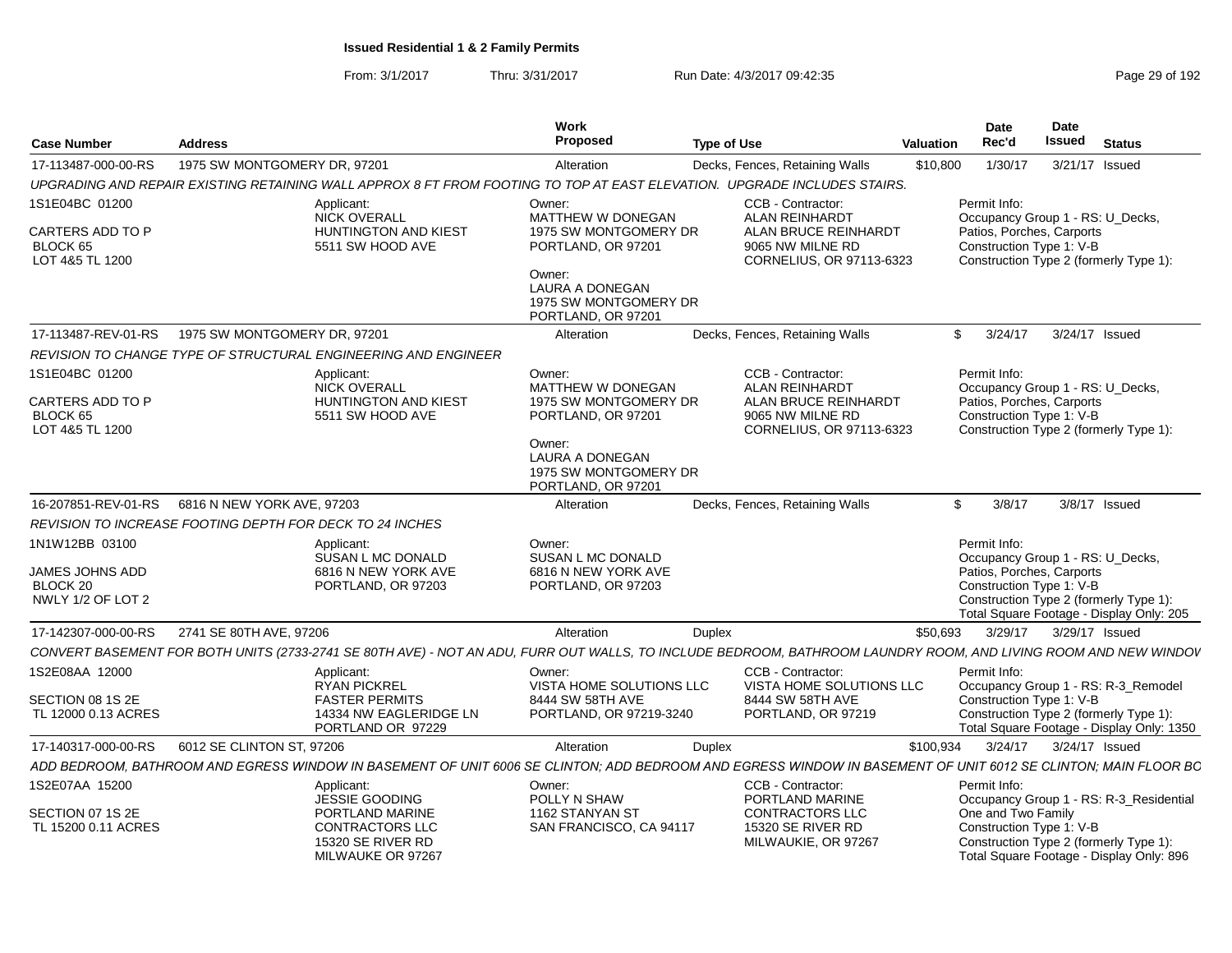| <b>Case Number</b>                                                        | <b>Address</b>                  |                                                                                                                                                                      | <b>Work</b><br>Proposed                                                               | <b>Type of Use</b>                                                                       | Valuation | Date<br>Rec'd                                                  | Date<br><b>Issued</b> | <b>Status</b>                                                                                                             |
|---------------------------------------------------------------------------|---------------------------------|----------------------------------------------------------------------------------------------------------------------------------------------------------------------|---------------------------------------------------------------------------------------|------------------------------------------------------------------------------------------|-----------|----------------------------------------------------------------|-----------------------|---------------------------------------------------------------------------------------------------------------------------|
| 16-242691-000-00-RS                                                       | 5725 NE KILLINGSWORTH ST, 97218 |                                                                                                                                                                      | Alteration                                                                            | Duplex                                                                                   | \$5,000   | 3/28/17                                                        |                       | 3/28/17 Issued                                                                                                            |
|                                                                           |                                 | CONVERT PORTION OF STORAGE ROOM TO BATHROOM/*** ADD WATER SERVICE 03/30/17 ***                                                                                       |                                                                                       |                                                                                          |           |                                                                |                       |                                                                                                                           |
| 1N2E18DD 11900<br><b>CENTURY TERR</b><br><b>BLOCK1</b><br>E 90' OF LOT 14 |                                 | Applicant:<br>ROXANE RODELA<br>5729 NE KILLINGSWORTH ST<br>PORTLAND, OR 97218-2419                                                                                   | Owner:<br><b>NORMA-CI GRAY</b><br>5729 NE KILLINGSWORTH ST<br>PORTLAND, OR 97218-2419 |                                                                                          |           | Permit Info:<br>Construction Type 1: V-B                       |                       | Occupancy Group 1 - RS: R-3_Remodel<br>Construction Type 2 (formerly Type 1):<br>Total Square Footage - Display Only: 60  |
|                                                                           |                                 |                                                                                                                                                                      | Owner:<br>ROXANE RODELA<br>5729 NE KILLINGSWORTH ST<br>PORTLAND, OR 97218-2419        |                                                                                          |           |                                                                |                       |                                                                                                                           |
| 17-125472-000-00-RS                                                       | 2131 NE TILLAMOOK ST. 97212     |                                                                                                                                                                      | Alteration                                                                            | <b>Duplex</b>                                                                            | \$22,342  | 3/6/17                                                         |                       | 3/6/17 Issued                                                                                                             |
|                                                                           |                                 | ALTERATION TO CONVERT BASEMENT TO LIVING SPACE TO INCLUDE; FURRING OUT WALLS, AND BUILD NEW WALLS TO CREATE NEW BATHROOM, CRAFTROOM, REC ROOM, AND UTILITY RO(       |                                                                                       |                                                                                          |           |                                                                |                       |                                                                                                                           |
| 1N1E26DA 12700                                                            |                                 | Applicant:<br><b>ALEX MICHEL</b><br>2131 NE TILLAMOOK ST<br>PORTLAND, OREGON 97212                                                                                   | Owner:<br>ALEXANDER B MICHEL<br>2131 NE TILLAMOOK ST<br>PORTLAND, OR 97212            |                                                                                          |           | Permit Info:<br>Construction Type 1: V-B                       |                       | Occupancy Group 1 - RS: R-3 Remodel<br>Construction Type 2 (formerly Type 1):<br>Total Square Footage - Display Only: 595 |
| 17-132077-000-00-RS                                                       | 1924 SE UMATILLA ST. 97202      |                                                                                                                                                                      | Alteration                                                                            | Duplex                                                                                   | \$3,267   | 3/9/17                                                         |                       | 3/9/17 Issued                                                                                                             |
|                                                                           |                                 | ALTERATION TO REMOVE AND REPLACE SEVEN BROKEN/DAMAGED TRUSSES PER ENGINEERING PROTOCOL                                                                               |                                                                                       |                                                                                          |           |                                                                |                       |                                                                                                                           |
| 1S1E23DD 09200                                                            |                                 | Applicant:<br><b>KATE MARKISS</b><br>SCE Inc.<br>812 SW WASHINGTON ST SUITE<br>1110<br>PORTLAND OR 97207                                                             | Owner:<br><b>HOPE P LAMBERT</b><br>PO BOX 82242<br>PORTLAND, OR 97282-0242            | CCB - Contractor:<br><b>CONNIC ENTERPRISES INC.</b><br>PO BOX 3264<br>TUALATIN, OR 97062 |           | Permit Info:<br>One and Two Family<br>Construction Type 1: V-B |                       | Occupancy Group 1 - RS: R-3 Residential<br>Construction Type 2 (formerly Type 1):                                         |
| 16-275446-000-00-RS                                                       | 21 SW HOOKER ST, 97201          |                                                                                                                                                                      | Alteration                                                                            | Duplex                                                                                   | \$10,000  | 3/10/17                                                        |                       | 3/10/17 Issued                                                                                                            |
|                                                                           |                                 | LEGAIZE CONVERSION OF BASEMENT TO LIVING SPACE. ADDS 1 BEDROOM & 1 BATH TO EACH UNIT (19 & 21) OF DUPLEX. ***MECHANICAL, ELECTRICAL, & PLUMBING PERMITS TO BE OBTAIN |                                                                                       |                                                                                          |           |                                                                |                       |                                                                                                                           |
| 1S1E10BB 04300                                                            |                                 | Applicant:<br><b>GUFFEY CONSTRUCTION LLC</b>                                                                                                                         | Owner:<br><b>GILLIS PROPERTIES LLC</b>                                                | CCB - Contractor:<br><b>GILLIS PROPERTIES LLC</b>                                        |           | Permit Info:                                                   |                       | Occupancy Group 1 - RS: R-3_Residential                                                                                   |
| CARUTHERS ADD<br><b>BLOCK 54</b><br>W 29 1/2' OF LOT 4                    |                                 | 14620 NE 51ST ST<br>VANCOUVER, WA 98682                                                                                                                              | 26893 BOUQUET CANYON RD #13: 5965 WEST A ST<br>SANTA CLARITA, CA 91350                | WEST LINN, OR 97068                                                                      |           | One and Two Family<br>Construction Type 1: V-B                 |                       | Construction Type 2 (formerly Type 1):                                                                                    |
| 16-279596-REV-01-RS                                                       | 6830 SE RHONE ST. 97206         |                                                                                                                                                                      | Alteration                                                                            | <b>Duplex</b>                                                                            | \$1.900   | 3/3/17                                                         |                       | 3/3/17 Issued                                                                                                             |
|                                                                           |                                 | REVISION TO VOLUNTARY INSTALLATION OF ANCHORS AT INTERIOR BETWEEN FOUNDATION AND FRAMED STRUCTURE FOR ENTIRE DUPLEX, INSTALL PARTITION WALL TO DIVIDE GARAGE IN      |                                                                                       |                                                                                          |           |                                                                |                       |                                                                                                                           |
| 1S2E08CA 14900                                                            |                                 | Applicant:<br><b>SEASON L LONG</b>                                                                                                                                   | Owner:<br><b>SEASON L LONG</b>                                                        | CCB - Contractor:<br>3 RIVERS CONSTRUCTION                                               |           | Permit Info:                                                   |                       | Occupancy Group 1 - RS: R-3_Remodel                                                                                       |
| <b>RESERVOIR PK</b><br>BLOCK 4<br>LOT <sub>1</sub><br>N 21.5' OF LOT 2    |                                 | 3001 GRANT ST<br>VANCOUVER, WA 98660                                                                                                                                 | 3001 GRANT ST<br>VANCOUVER, WA 98660                                                  | <b>INCORPORATED</b><br>244 18TH AVE<br>LONGVIEW, WA 98632                                |           | Construction Type 1: V-B                                       |                       | Construction Type 2 (formerly Type 1):<br>Total Square Footage - Display Only: 780                                        |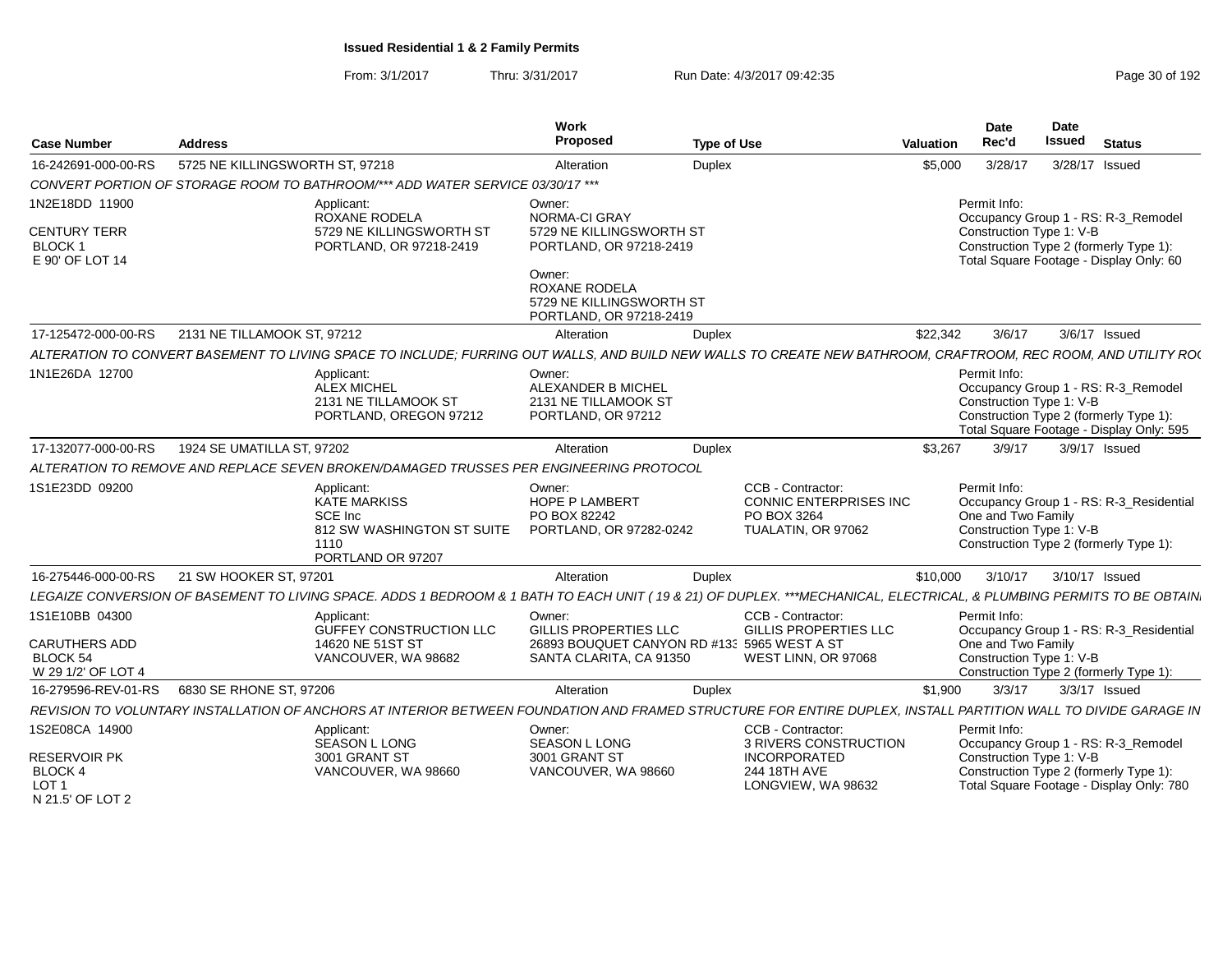| 9016 SE FLAVEL ST, 97266<br>17-137183-000-00-RS<br>Alteration<br>Duplex                                                                                                                                    | 3/17/17<br>3/17/17 Issued<br>\$10,000                                                                                                                  |
|------------------------------------------------------------------------------------------------------------------------------------------------------------------------------------------------------------|--------------------------------------------------------------------------------------------------------------------------------------------------------|
| REMOVE ILLEGAL THIRD UNIT: LEGALIZE NEW WALL TO CREATE A LARGE STORAGE AREA ON EAST END OF DUPLEX: NEW BATHROOM IN 16-277924-HS                                                                            |                                                                                                                                                        |
| 1S2E21CA 00800<br>Applicant:<br>Owner:<br><b>LOWELL WITTKE</b><br><b>THOMAS EQUITIES</b>                                                                                                                   | Permit Info:<br>Occupancy Group 1 - RS: R-3_Remodel                                                                                                    |
| SECTION 21 1S 2E<br>23750 SW BAKER RD<br>PO BOX 1233<br>TL 800 0.60 ACRES<br>SHERWOOD, OR 97140<br>SHERWOOD, OR 97140                                                                                      | Construction Type 1: V-B<br>Construction Type 2 (formerly Type 1): V-B<br>Total Square Footage - Display Only: 1639<br>Number of New Dwelling Units: 2 |
| 2844 NE 54TH AVE, 97213<br>17-138303-000-00-RS<br>Alteration<br><b>Duplex</b>                                                                                                                              | \$9.000<br>3/21/17 Final<br>3/21/17                                                                                                                    |
| LEGALIZE STORAGE ROOM WITH BATH IN UNFINISHED SHARED BASEMENT AREA FOR EXISTING DUPLEX -                                                                                                                   |                                                                                                                                                        |
| 1N2E30AC 09100<br>Applicant:<br>Owner:<br><b>WILLIAM S GAGNON</b><br><b>WILLIAM S GAGNON</b>                                                                                                               | Permit Info:<br>Occupancy Group 1 - RS: R-3_Residential                                                                                                |
| ROSE CITY PK<br>2844 NE 54TH AVE<br>2844 NE 54TH AVE<br><b>BLOCK 94</b><br>PORTLAND, OR 97213<br>PORTLAND, OR 97213<br>LOT <sub>15</sub>                                                                   | One and Two Family<br>Construction Type 1: V-B<br>Construction Type 2 (formerly Type 1):                                                               |
| 17-134187-000-00-RS<br>2745 NW QUIMBY ST, 97210<br>Alteration<br>Duplex                                                                                                                                    | 3/13/17   3/13/17   Issued<br>\$20,000                                                                                                                 |
| CONVERSION OF GARAGE, FURR OUT WALLS, NEW PARTITION WALLS TO CREATE SITTING ROOM, LIVING ROOM, BATHROOM, LAUNDRY ROOM, STORAGE AREA, INFILL GARAGE DOOR AND IN                                             |                                                                                                                                                        |
| 1N1E32AA 01300<br>CCB - Contractor:<br>Applicant:<br>Owner:<br><b>KALE CAMERON</b><br><b>BRIAN WARNER</b><br><b>CAROL WARNER</b><br>2745 NW QUIMBY ST<br>2745 NW QUIMBY ST                                 | Permit Info:<br>Occupancy Group 1 - RS: R-3 Residential<br>One and Two Family<br><b>KALE MATTHEW CAMERON</b>                                           |
| <b>GOLDSMITHS ADD</b><br>BLOCK 30<br>PORTLAND, OR 97210<br>PORTLAND, OR 97210<br>8243 NE HASSALO ST<br><b>LOT 10</b><br>PORTLAND, OR 97220                                                                 | Construction Type 1: V-B<br>Construction Type 2 (formerly Type 1):                                                                                     |
| Owner:<br><b>CAROL WARNER</b><br>2745 NW QUIMBY ST<br>PORTLAND, OR 97210                                                                                                                                   |                                                                                                                                                        |
| 17-144209-000-00-RS<br>1915 SE 22ND AVE, 97214<br>Alteration<br>Garage/Carport                                                                                                                             | 3/31/17<br>3/31/17 Issued<br>\$6,500                                                                                                                   |
| REPLACE ROOF RAFTERS WITH NEW ROOF TRUSSES DUE TO FIRE DAMAGE.AT DETACHED GARAGE.                                                                                                                          |                                                                                                                                                        |
| 1S1E02DA 15600<br>CCB - Contractor:<br>Applicant:<br>Owner:<br><b>SCOTT BENTHIN</b><br><b>ANTHONY CABBIBO</b>                                                                                              | Permit Info:<br>FIRE INDUSTRY RESTORATION<br>Occupancy Group 1 - RS: U_Private                                                                         |
| <b>COLONIAL HTS</b><br>BENTHIN DESIGN GROUP LLC<br>1915 SE 22ND AVE<br><b>EXPERTS INC</b><br>BLOCK 10<br>PO BOX 2133<br>PO BOX 42<br>PORTLAND, OR 97214-4851<br>LOT <sub>15</sub><br>BEAVERCREEK, OR 97004 | Garage\Utility Misc.<br>Construction Type 1: V-B<br>OREGON CITY, OR 97045<br>Construction Type 2 (formerly Type 1):                                    |
| 17-131961-000-00-RS<br>7754 N CENTRAL ST. 97203<br>Alteration<br>Garage/Carport                                                                                                                            | \$5.000<br>3/8/17<br>3/8/17 Issued                                                                                                                     |
| REMOVE EXISTING CARPORT ON NORTH SIDE OF GARAGE; REMOVE EXISTING 6 X 6 SILL AND INSTALL NEW FOUNDATION AND PRESSURE TREATED SILL                                                                           |                                                                                                                                                        |
| 1N1W12AA 10100<br>Applicant:<br>Owner:<br><b>JOSEPH FAHEY</b><br>JOSEPH M FAHEY                                                                                                                            | Permit Info:<br>Occupancy Group 1 - RS: U_Private                                                                                                      |
| <b>ELIZABETH CAPLES ADD</b><br>7754 N CENTRAL ST<br>7554 N CENTRAL<br><b>BLOCK G</b><br>PORTLAND OR 97203<br>PORTLAND, OR 97203<br>LOT <sub>1</sub>                                                        | Garage\Utility Misc.<br>Construction Type 1: V-B<br>Construction Type 2 (formerly Type 1):                                                             |
| Owner:<br>SAARA E FAHEY<br>7754 N CENTRAL ST<br>PORTLAND, OR 97203                                                                                                                                         |                                                                                                                                                        |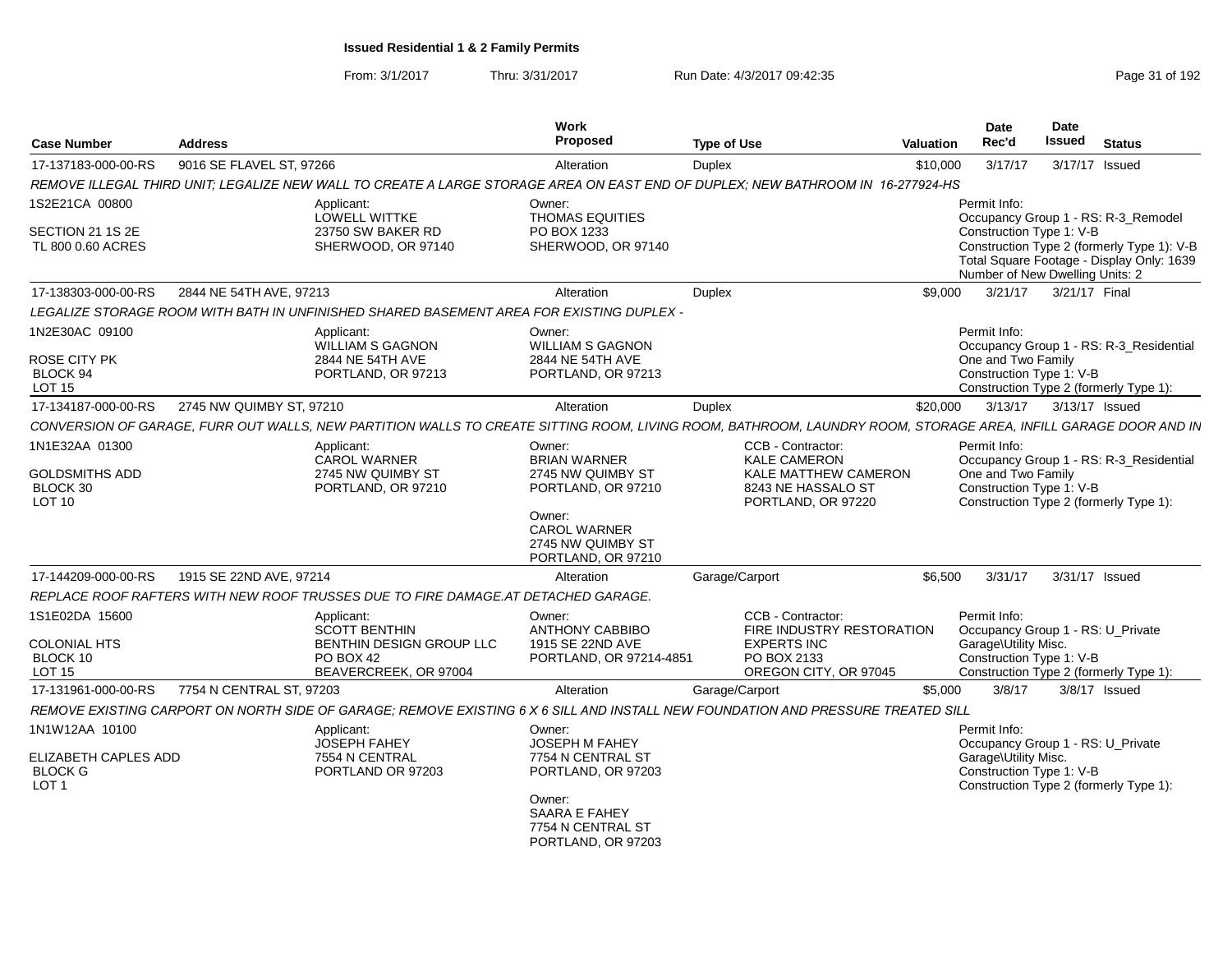From: 3/1/2017Thru: 3/31/2017 Run Date: 4/3/2017 09:42:35 Page 32 of 192

|                                                    |                                  |                                                                                                                                                                 | Work                                                                                  |                    |                                                                                    |                  | Date                                                                                  | Date           |                                                                                                                           |
|----------------------------------------------------|----------------------------------|-----------------------------------------------------------------------------------------------------------------------------------------------------------------|---------------------------------------------------------------------------------------|--------------------|------------------------------------------------------------------------------------|------------------|---------------------------------------------------------------------------------------|----------------|---------------------------------------------------------------------------------------------------------------------------|
| <b>Case Number</b>                                 | <b>Address</b>                   |                                                                                                                                                                 | Proposed                                                                              | <b>Type of Use</b> |                                                                                    | <b>Valuation</b> | Rec'd                                                                                 | <b>Issued</b>  | <b>Status</b>                                                                                                             |
| 17-132616-000-00-RS                                | 1104 SE 45TH AVE, 97215          |                                                                                                                                                                 | Alteration                                                                            | Garage/Carport     |                                                                                    | \$13,000         | 3/9/17                                                                                |                | 3/9/17 Issued                                                                                                             |
|                                                    |                                  | REPLACE ALL WINDOWS AND GARAGE DOOR. INSTALL NEW SISTER RAFTERS TO EXISTING ROOF STRUCTURE AND HOLD DOWNS                                                       |                                                                                       |                    |                                                                                    |                  |                                                                                       |                |                                                                                                                           |
| 1S2E06BC 01100                                     |                                  | Applicant:<br><b>JOHN DAY</b>                                                                                                                                   | Owner:<br><b>JOHN A FREGONESE</b>                                                     |                    | CCB - Contractor:<br>CHOM CONSTRUCTION COMPANY Occupancy Group 1 - RS: R-3_Remodel |                  | Permit Info:                                                                          |                |                                                                                                                           |
| <b>GLENCOE PK</b><br><b>BLOCK 6&amp;7 TL 1100</b>  |                                  | JOHN DAY ARCHITECT<br>6610 SW VIEWPOINT TERRACE<br>PORTLAND, OR 97239                                                                                           | 2823 NE TILLAMOOK ST<br>PORTLAND, OR 97212-5066                                       |                    | 1118 LANCASTER DR NE PMB #38; Construction Type 1: V-B<br><b>SALEM, OR 97301</b>   |                  |                                                                                       |                | Construction Type 2 (formerly Type 1):                                                                                    |
|                                                    |                                  |                                                                                                                                                                 | Owner:<br><b>JANET R FREGONESE</b><br>2823 NE TILLAMOOK ST<br>PORTLAND, OR 97212-5066 |                    |                                                                                    |                  |                                                                                       |                |                                                                                                                           |
| 16-292421-000-00-RS                                | 3540 NE WASCO ST, 97232          |                                                                                                                                                                 | Alteration                                                                            | Garage/Carport     |                                                                                    | \$10,000         | 1/19/17                                                                               |                | 3/13/17 Under Inspection                                                                                                  |
|                                                    |                                  | NEW FOUNDATION AT SOUTH AND WEST WALLS OF EXISTING DETACHED GARAGE                                                                                              |                                                                                       |                    |                                                                                    |                  |                                                                                       |                |                                                                                                                           |
| 1N1E36AB 04200                                     |                                  | Applicant:<br><b>VIKTOR PAVLOV</b>                                                                                                                              | Owner:<br><b>TIMOTHY HALLORAN</b>                                                     |                    | CCB - Contractor:<br><b>COMPLETE INC</b>                                           |                  | Permit Info:<br>Occupancy Group 1 - RS: U_Private                                     |                |                                                                                                                           |
| LAURELHURST<br><b>BLOCK 34</b><br>LOT <sub>4</sub> |                                  | 3505 NE MULTNOMAH ST<br>PORTLAND, OR 97232                                                                                                                      | 3540 NE WASCO ST<br>PORTLAND, OR 97232                                                |                    | 6642 NE SUMNER<br>PORTLAND, OR 97218                                               |                  | Garage\Utility Misc.<br>Construction Type 1: V-B                                      |                | Construction Type 2 (formerly Type 1):                                                                                    |
|                                                    |                                  |                                                                                                                                                                 | Owner:<br><b>TABYTHA HALLORAN</b><br>3540 NE WASCO ST<br>PORTLAND, OR 97232           |                    |                                                                                    |                  |                                                                                       |                |                                                                                                                           |
| 17-117619-000-00-RS                                | 805 NE 70TH AVE, 97213           |                                                                                                                                                                 | Alteration                                                                            | Garage/Carport     |                                                                                    | \$16,436         | 3/13/17                                                                               | 3/13/17 Issued |                                                                                                                           |
|                                                    |                                  | CONVERT PORTION OF EXISTING DETACHED GARAGE TO A BEDROOM *** ELECTRICAL PERMIT TO BE OBTAINED SEPARATELY ***                                                    |                                                                                       |                    |                                                                                    |                  |                                                                                       |                |                                                                                                                           |
| 1N2E32BD 14200                                     |                                  | Applicant:<br><b>MACKENZIE OWENS</b>                                                                                                                            | Owner:<br><b>DAVID KLINGMAN</b>                                                       |                    | CCB - Contractor:<br>MACKENZIE OWENS                                               |                  | Permit Info:                                                                          |                | Occupancy Group 1 - RS: R-3_Remodel                                                                                       |
| <b>JONESMORE</b>                                   |                                  | FERN VALLEY CONSTRUCTION IN 805 NE 70TH AVE                                                                                                                     |                                                                                       |                    | FERN VALLEY CONSTRUCTION IN Construction Type 1: V-B                               |                  |                                                                                       |                |                                                                                                                           |
| BLOCK 15<br>LOT 11-13                              |                                  | 19180 S LYONS RD<br>OREGON CITY, OR 97045                                                                                                                       | PORTLAND, OR 97213                                                                    |                    | 19180 S LYONS RD<br>OREGON CITY, OR 97045                                          |                  |                                                                                       |                | Construction Type 2 (formerly Type 1): V-B<br>Total Square Footage - Display Only: 400                                    |
| 16-207327-REV-01-RS                                | 2455 SE MADISON ST, 97214        |                                                                                                                                                                 | Alteration                                                                            | Garage/Carport     |                                                                                    | \$.              | 3/8/17                                                                                |                | $3/8/17$ Issued                                                                                                           |
|                                                    |                                  | REVISION TO REMOVE GABLE ROOF AND LEAVE EXISTING FLAT ROOF                                                                                                      |                                                                                       |                    |                                                                                    |                  |                                                                                       |                |                                                                                                                           |
| 1S1E01BC 11100                                     |                                  | Applicant:                                                                                                                                                      | Owner:                                                                                |                    |                                                                                    |                  | Permit Info:                                                                          |                |                                                                                                                           |
| SECTION 01 1S 1E<br>TL 11100 0.11 ACRES            |                                  | JONNE K NEES<br>3148 SE SALMON ST #A<br>PORTLAND, OR 97214-4151                                                                                                 | JONNE K NEES<br>3148 SE SALMON ST #A<br>PORTLAND, OR 97214-4151                       |                    |                                                                                    |                  | Occupancy Group 1 - RS: U Private<br>Garage\Utility Misc.<br>Construction Type 1: V-B |                | Construction Type 2 (formerly Type 1):                                                                                    |
| 17-134961-000-00-RS                                | 3027 NE 65TH AVE - Unit B, 97213 |                                                                                                                                                                 | Alteration                                                                            | Garage/Carport     |                                                                                    | \$21,000         | 3/23/17                                                                               | 3/23/17 Issued |                                                                                                                           |
|                                                    |                                  | COVERSION OF DETACHED GARAGE TO ACCESSORY DWELLING UNIT, INCLUDES BEDROOM, BATH, KITCHEN, AND LIVING ROOM; FURR OUT WALLS *** MECHANICAL, ELECTRICAL, AND PLUMB |                                                                                       |                    |                                                                                    |                  |                                                                                       |                |                                                                                                                           |
| 1N2E29BB 19900                                     |                                  | Applicant:<br><b>VICTOR VALLE</b><br><b>INNOVATIVE SPACES</b><br>PO BOX 13045<br>PORTLAND, OR 97213                                                             | Owner:<br><b>CECILIA VALLE</b><br>4003 SE MALDEN ST<br>PORTLAND, OR 97202-7932        |                    | CCB - Contractor:<br>INNOVATIVE SPACES LLC<br>PO BOX 13045<br>PORTLAND, OR 97213   |                  | Permit Info:<br>Construction Type 1: V-B                                              |                | Occupancy Group 1 - RS: R-3_Remodel<br>Construction Type 2 (formerly Type 1):<br>Total Square Footage - Display Only: 362 |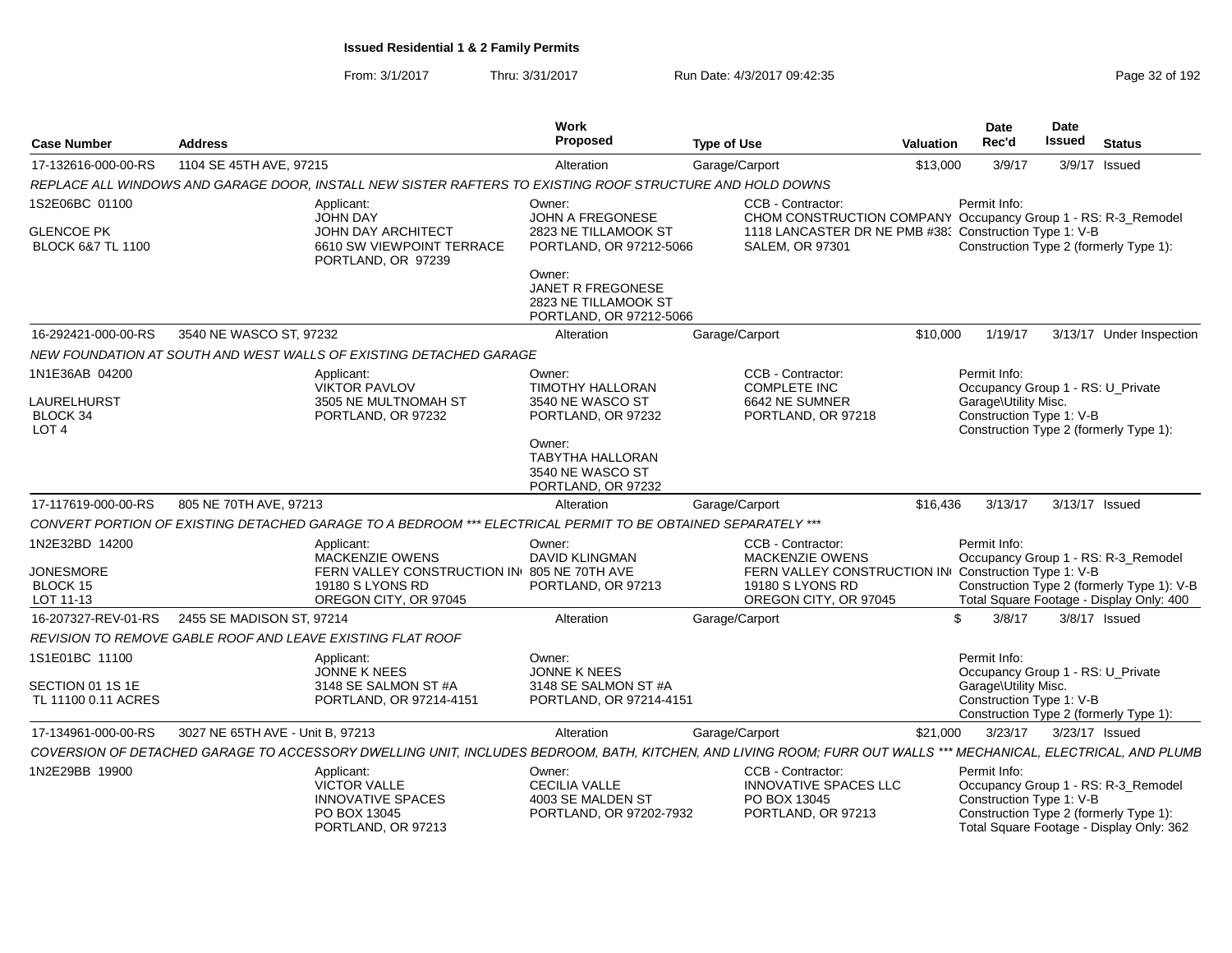| <b>Case Number</b>                                                       | <b>Address</b>            |                                                                                                                                                              | <b>Work</b><br><b>Proposed</b>                                              | <b>Type of Use</b> |                                                                                         | <b>Valuation</b> | <b>Date</b><br>Rec'd                             | <b>Date</b><br><b>Issued</b> | <b>Status</b>                              |
|--------------------------------------------------------------------------|---------------------------|--------------------------------------------------------------------------------------------------------------------------------------------------------------|-----------------------------------------------------------------------------|--------------------|-----------------------------------------------------------------------------------------|------------------|--------------------------------------------------|------------------------------|--------------------------------------------|
| 17-128028-000-00-RS                                                      | 831 NE 69TH AVE, 97213    |                                                                                                                                                              | Alteration                                                                  | Garage/Carport     |                                                                                         | \$1,000          | 3/1/17                                           |                              | $3/1/17$ Issued                            |
|                                                                          |                           | ALTERATION TO REMOVE THE TWO EXISTING GARAGE DOORS AND REPLACE WITH ONE NEW LARGE DOOR AND WINDOW ONE THE EAST ELEVATION ON THE EXISTING DETACHED GARAGE     |                                                                             |                    |                                                                                         |                  |                                                  |                              |                                            |
| 1N2E32BD 13200                                                           |                           | Applicant:<br><b>CUONG NGUYEN</b>                                                                                                                            | Owner:<br>TU MINH VU                                                        |                    | CCB - Contractor:<br>FIRE INDUSTRY RESTORATION                                          |                  | Permit Info:                                     |                              | Occupancy Group 1 - RS: U_Private          |
| <b>MARCHMONT ADD &amp; RPLT</b><br>BLOCK <sub>7</sub><br>N 16' OF LOT 14 |                           | SWEET HOME DESIGN<br>16125 SE HAWTHORNE CT<br>PORTLAND, OR 97233                                                                                             | 831 NE 69TH AVE<br>PORTLAND, OR 97213-5535                                  |                    | <b>EXPERTS INC</b><br>PO BOX 2133<br>OREGON CITY, OR 97045                              |                  | Garage\Utility Misc.<br>Construction Type 1: V-B |                              | Construction Type 2 (formerly Type 1):     |
| LOT 15                                                                   |                           |                                                                                                                                                              | Owner:<br>TUAN MINH VU<br>831 NE 69TH AVE<br>PORTLAND, OR 97213-5535        |                    |                                                                                         |                  |                                                  |                              | Total Square Footage - Display Only: 16    |
|                                                                          |                           |                                                                                                                                                              | Owner:<br><b>KIM LIEN VU</b><br>831 NE 69TH AVE<br>PORTLAND, OR 97213-5535  |                    |                                                                                         |                  |                                                  |                              |                                            |
| 15-210085-000-00-RS                                                      | 3008 SE 134TH AVE, 97236  |                                                                                                                                                              | Alteration                                                                  |                    | Single Family Dwelling                                                                  | \$16,000         | 3/10/17                                          |                              | 3/10/17 Issued                             |
|                                                                          |                           | CONVERT ATTACHED GARAGE TO LIVING SPACE; REMOVE GARAGE DOOR AND REPLACE WITH NEW WINDOW; FURR OUT WALLS AND ADD NEW WALLS TO CREATE BEDROOM AND BATHROOI     |                                                                             |                    |                                                                                         |                  |                                                  |                              |                                            |
| 1S2E11AC 02700                                                           |                           | Applicant:<br>TADELE GELAGAY                                                                                                                                 | Owner:<br><b>TADELE GELAGAY</b>                                             |                    |                                                                                         |                  | Permit Info:                                     |                              | Occupancy Group 1 - RS: R-3 Residential    |
| SECTION 11 1S 2E<br>TL 2700 0.31 ACRES                                   |                           | 3008 SE 134TH AVE<br>PORTLAND, OR 97236-3031                                                                                                                 | 3008 SE 134TH AVE<br>PORTLAND, OR 97236-3031                                |                    |                                                                                         |                  | One and Two Family<br>Construction Type 1: V-B   |                              | Construction Type 2 (formerly Type 1):     |
| 16-164179-000-00-RS                                                      | 1426 SE RURAL ST, 97202   |                                                                                                                                                              | Alteration                                                                  |                    | Single Family Dwelling                                                                  | \$20,000         | 11/1/16                                          |                              | $3/1/17$ Issued                            |
|                                                                          |                           | REPLACE EXISTING DECK AND ADD NEW DECK, NEW COVER ADDED OFF DINING ROOM, REPLACE WINDOWS AT DINING ROOM WITH NEW FRENCH DOOR OUT TO DECK.**PLUMBING, ELECTRI |                                                                             |                    |                                                                                         |                  |                                                  |                              |                                            |
| 1S1E23BA 02800<br>CITY VIEW PK ADD & NO 2                                |                           | Applicant:<br><b>SAM YERKE</b><br>6322 NE HASSLO ST                                                                                                          | Owner:<br><b>EDWIN C PERRY</b><br>1426 SE RURAL ST                          |                    | CCB - Contractor:<br>NW WEATHER TIGHT<br><b>CONSTRUCTION LLC</b>                        |                  | Permit Info:<br>Patios, Porches, Carports        |                              | Occupancy Group 1 - RS: U_Decks,           |
| BLOCK <sub>9</sub><br>LOT <sub>13</sub>                                  |                           | PORTLAND, OR 97214                                                                                                                                           | PORTLAND, OR 97202-5824                                                     |                    | 3270 SW TOWLE AVE<br>GRESHAM, OR 97080                                                  |                  | Construction Type 1: V-B                         |                              | Construction Type 2 (formerly Type 1):     |
|                                                                          |                           |                                                                                                                                                              | Owner:<br>DEBORAH S PETERSON<br>1426 SE RURAL ST<br>PORTLAND, OR 97202-5824 |                    |                                                                                         |                  |                                                  |                              | Total Square Footage - Display Only: 742   |
| 15-282529-REV-01-RS                                                      | 5723 NE FAILING ST, 97213 |                                                                                                                                                              | Alteration                                                                  |                    | Single Family Dwelling                                                                  |                  | $\mathfrak{L}$<br>3/30/17                        |                              | 3/30/17 Issued                             |
|                                                                          |                           | REVISION TO REPLACE EXISTING POST AND FOOTING IN BASEMENT                                                                                                    |                                                                             |                    |                                                                                         |                  |                                                  |                              |                                            |
| 1N2E19DD 02600                                                           |                           | Applicant:<br>Robert Hayden                                                                                                                                  | Owner:<br><b>BRIGHT STAR INVESTMENTS LLC</b>                                |                    | CCB - Contractor:<br>INNOVATIVE CONTRACTORS LLC                                         |                  | Permit Info:                                     |                              | Occupancy Group 1 - RS: R-3 Remodel        |
| <b>BOSTON ADD</b><br>BLOCK 5                                             |                           | <b>YBA Architects</b><br>3344 NE 25th Avenue                                                                                                                 | 16055 SW WALKER RD #254<br>BEAVERTON, OR 97006                              |                    | 6107 SW MURRAY BLVD #208<br>BEAVERTON, OR 97008                                         |                  | Construction Type 1: V-B                         |                              | Construction Type 2 (formerly Type 1): V-B |
| E 50' OF LOT 1-4                                                         |                           | Portland, OR 97212                                                                                                                                           |                                                                             |                    | CCB - Contractor:<br>LOTUS PLUMBING COMPANY<br>8100 SW ELMWOOD ST<br>PORTLAND, OR 97223 |                  |                                                  |                              | Total Square Footage - Display Only: 1222  |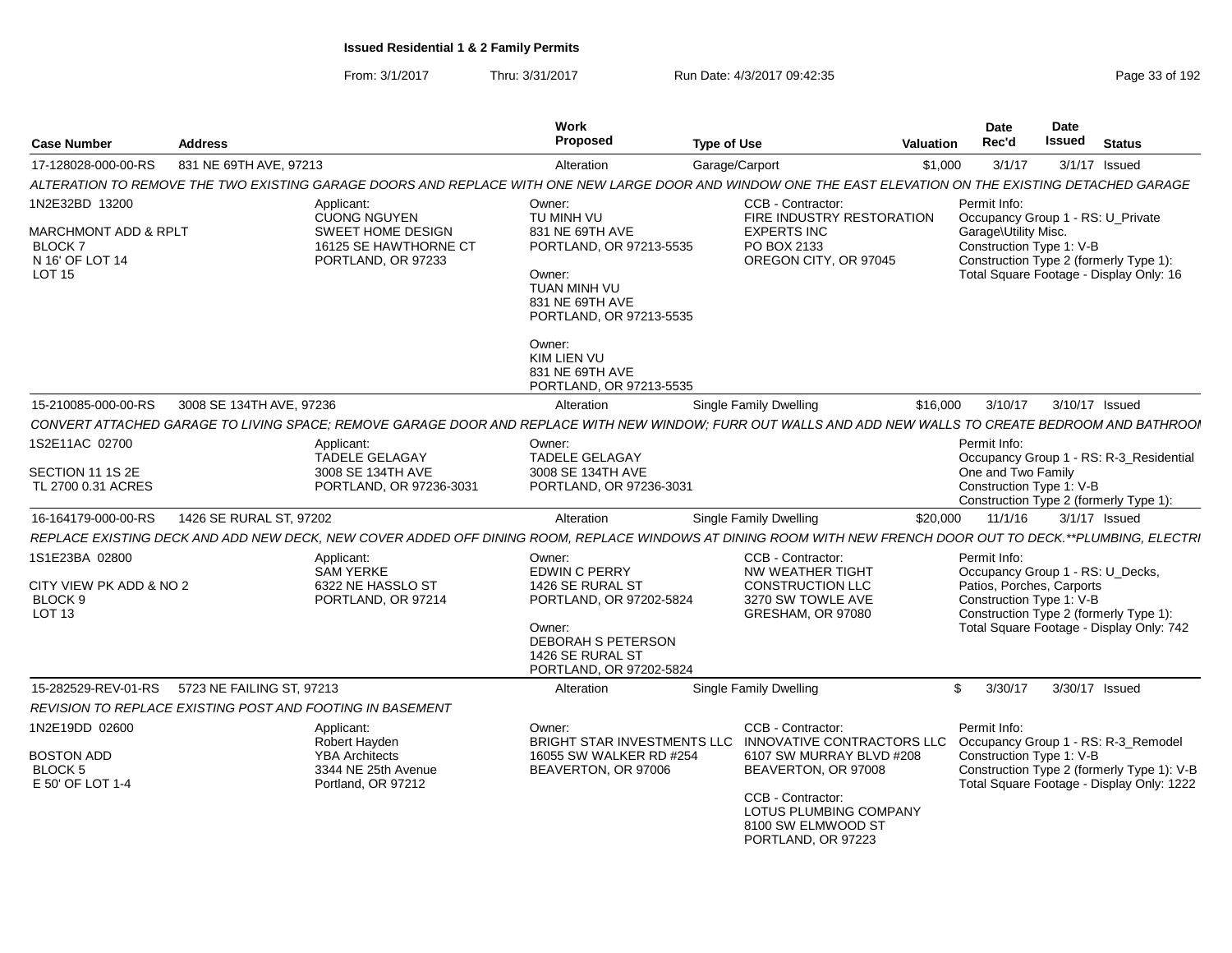From: 3/1/2017Thru: 3/31/2017 Run Date: 4/3/2017 09:42:35 Page 34 of 192

| <b>Case Number</b>                                                                        | <b>Address</b>          |                                                                                                                                  | Work<br>Proposed                                                                                                                                          | <b>Type of Use</b>                                                                                                                                                                                                                                                                                                                                                                                                        | <b>Valuation</b> | Date<br>Rec'd                                                  | <b>Date</b><br><b>Issued</b> | <b>Status</b>                                                                     |
|-------------------------------------------------------------------------------------------|-------------------------|----------------------------------------------------------------------------------------------------------------------------------|-----------------------------------------------------------------------------------------------------------------------------------------------------------|---------------------------------------------------------------------------------------------------------------------------------------------------------------------------------------------------------------------------------------------------------------------------------------------------------------------------------------------------------------------------------------------------------------------------|------------------|----------------------------------------------------------------|------------------------------|-----------------------------------------------------------------------------------|
| 16-277507-000-00-RS                                                                       | 7745 SE 19TH AVE, 97202 |                                                                                                                                  | Alteration                                                                                                                                                | <b>Single Family Dwelling</b>                                                                                                                                                                                                                                                                                                                                                                                             | \$125,000        | 11/23/16                                                       |                              | 3/7/17 Under Inspection                                                           |
|                                                                                           |                         | ADD DORMER AT 2ND STORY ON BACKSIDE OF HOUSE. ADD TWO BATHROOMS AT TOP FLOOR. TOTAL 4 TOILETS                                    |                                                                                                                                                           | NEED W3 FORM                                                                                                                                                                                                                                                                                                                                                                                                              | .                |                                                                |                              |                                                                                   |
| 1S1E23AD 09800<br>SOUTHMORELAND<br>BLOCK <sub>3</sub><br>N 7' OF LOT 9<br>S 43' OF LOT 10 |                         | Applicant:<br><b>ADAM REED</b><br>CASCADE CONTRACTING LLC<br>7410 SW MACADAM AVE<br>PORTLAND, OR 97219                           | Owner:<br><b>SARA DAVIS</b><br>7745 SE 19TH AVE<br>PORTLAND, OR 97202<br>Owner:<br><b>MATTHEW DAVIS</b><br>7745 SE 19TH AVE<br>PORTLAND, OR 97202         | CCB - Contractor:<br>POWER PLUMBING CO<br>PO BOX 19418<br>PORTLAND, OR 97280<br>Web Page<br>Address:www.powerplumbingco.com<br>CCB - Contractor:<br><b>ADAM REED</b><br>CASCADE CONTRACTING LLC<br>7410 SW MACADAM AVE<br>PORTLAND, OR 97219<br>CCB - Contractor:<br>PC ELECTRIC INC<br>PO BOX 517<br>NEWBERG, OR 97132<br>CCB - Contractor:<br>ADVANTAGE HEATING & AIR<br><b>CONDITIONING LLC</b><br>2355 HYACINTH ST NE |                  | Permit Info:<br>One and Two Family<br>Construction Type 1: V-B |                              | Occupancy Group 1 - RS: R-3 Residential<br>Construction Type 2 (formerly Type 1): |
|                                                                                           |                         |                                                                                                                                  |                                                                                                                                                           | <b>SALEM, OR 97301</b>                                                                                                                                                                                                                                                                                                                                                                                                    |                  |                                                                |                              |                                                                                   |
| 16-274452-000-00-RS                                                                       | 3931 SE MAIN ST, 97214  |                                                                                                                                  | Alteration                                                                                                                                                | Single Family Dwelling                                                                                                                                                                                                                                                                                                                                                                                                    | \$80,000         | 3/10/17                                                        |                              | 3/10/17 Issued                                                                    |
|                                                                                           |                         |                                                                                                                                  |                                                                                                                                                           | CONVERT BASEMENT TO LIVING SPACE TO INCLUDE DEN. BEDROOM. BATH. DEEPEN BASEMENT BY BUILDING NEW PERIMETER STEM WALLS AND NEW BASEMENT FLOOR SLAB TO MEET CLI                                                                                                                                                                                                                                                              |                  |                                                                |                              |                                                                                   |
| 1S1E01AD 16200<br>SUNNYSIDE ADD<br>BLOCK 11<br>LOT <sub>4</sub>                           |                         | Applicant:<br><b>GREGORY N RANUIO</b><br>3931 SE MAIN ST<br>PORTLAND, OR 97214-4427                                              | Owner:<br><b>GREGORY N RANUIO</b><br>3931 SE MAIN ST<br>PORTLAND, OR 97214-4427<br>Owner:<br>SARAH E RANUIO<br>3931 SE MAIN ST<br>PORTLAND, OR 97214-4427 |                                                                                                                                                                                                                                                                                                                                                                                                                           |                  | Permit Info:<br>One and Two Family<br>Construction Type 1: V-B |                              | Occupancy Group 1 - RS: R-3_Residential<br>Construction Type 2 (formerly Type 1): |
| 16-265340-000-00-RS                                                                       | 2231 SE 35TH PL, 97214  |                                                                                                                                  | Alteration                                                                                                                                                | Single Family Dwelling                                                                                                                                                                                                                                                                                                                                                                                                    | \$15,000         | 3/23/17                                                        |                              | 3/23/17 Under Inspection                                                          |
|                                                                                           |                         |                                                                                                                                  |                                                                                                                                                           | ADD NEW BATHROOM ON MAIN FLOOR; CONVERT EXISTING ENCLOSED PORCH IN TO SUNROOM***ELECTRICAL, MECHANICAL AND PLUMBING TO BE OBTAINED SEPARATELY***                                                                                                                                                                                                                                                                          |                  |                                                                |                              |                                                                                   |
| 1S1E01DC 15400<br>PARK VIEW RPLT & EXTD<br>BLOCK 11<br>LOT <sub>4</sub>                   |                         | Applicant:<br>DYNAMIC DEVELOPMENT NW INC EDEN PROPERTIES LLC<br>3939 NE HANCOCK STREET<br><b>SUITE 211</b><br>PORTLAND, OR 97212 | Owner:<br>2404 SE BROOKLYN ST<br>PORTLAND, OR 97202                                                                                                       | CCB - Contractor:<br>DYNAMIC DEVELOPMENT NW INC Occupancy Group 1 - RS: R-3_Residential<br>3939 NE HANCOCK STREET<br><b>SUITE 211</b><br>PORTLAND, OR 97212                                                                                                                                                                                                                                                               |                  | Permit Info:<br>One and Two Family<br>Construction Type 1: V-B |                              | Construction Type 2 (formerly Type 1):                                            |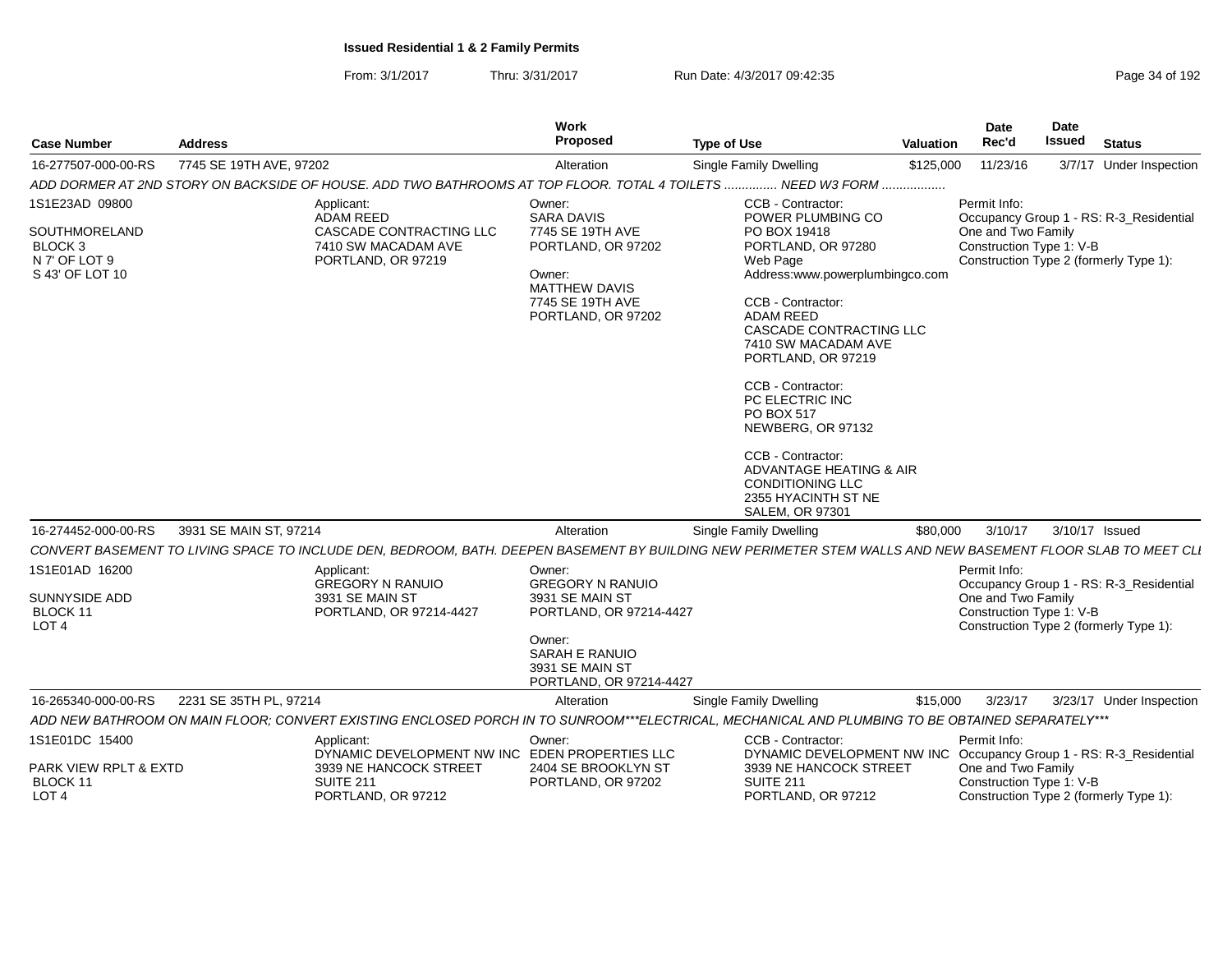| Case Number                                                                                                                   | <b>Address</b>                   |                                                                                                                                                                    | Work<br>Proposed                                                                                                                                           | <b>Type of Use</b>                                                                                                  | Valuation | Date<br>Rec'd                                                               | <b>Date</b><br>Issued      | <b>Status</b>                                                                                                                     |
|-------------------------------------------------------------------------------------------------------------------------------|----------------------------------|--------------------------------------------------------------------------------------------------------------------------------------------------------------------|------------------------------------------------------------------------------------------------------------------------------------------------------------|---------------------------------------------------------------------------------------------------------------------|-----------|-----------------------------------------------------------------------------|----------------------------|-----------------------------------------------------------------------------------------------------------------------------------|
| 16-257616-000-00-RS                                                                                                           | 3538 NE 65TH AVE, 97213          |                                                                                                                                                                    | Alteration                                                                                                                                                 | <b>Single Family Dwelling</b>                                                                                       | \$94,000  | 12/16/16                                                                    | 3/16/17 Issued             |                                                                                                                                   |
|                                                                                                                               |                                  | MRAA: ALTERATION TO CREATE BEDROOM AND BATHROOM IN THE UNFINISHED ATTIC SPACE, REMOVE STICK FRAMING AND REPLACE WITH NEW ENGINEERING TRUSSES. REMODEL THE KI       |                                                                                                                                                            |                                                                                                                     |           |                                                                             |                            |                                                                                                                                   |
| 1N2E20CC 16700<br>HYDE PK<br>BLOCK 13<br>LOT 25&26                                                                            |                                  | Applicant:<br><b>JEREMY GISSEL</b><br>AMERICAN LEGACY HOMES<br>1600 NE CHEHALEM DR<br>NEWBERG, OR 97132                                                            | Owner:<br><b>LOREN R WAMPLER</b><br>3538 NE 65TH AVE<br>PORTLAND, OR 97213<br>Owner:<br>CHRISTOPHER M WILLIAMS<br>3538 NE 65TH AVE<br>PORTLAND, OR 97213   | CCB - Contractor:<br>AMERICAN LEGACY HOMES &<br><b>CONSTRUCTION LLC</b><br>1600 NE CHEHALEM DR<br>NEWBERG, OR 97132 |           | Permit Info:<br>One and Two Family<br>Construction Type 1: V-B              |                            | Occupancy Group 1 - RS: R-3_Residential<br>Construction Type 2 (formerly Type 1): V-B<br>Total Square Footage - Display Only: 896 |
| 16-283335-000-00-RS                                                                                                           | 10810 NE EUGENE ST, 97220        |                                                                                                                                                                    | Alteration                                                                                                                                                 | Single Family Dwelling                                                                                              | \$6.750   | 3/31/17                                                                     | 3/31/17 Issued             |                                                                                                                                   |
| SOLAR - 3.19 KW ROOF MOUNTED PV ARRAY - NON PRESCRIPTIVE                                                                      |                                  |                                                                                                                                                                    |                                                                                                                                                            |                                                                                                                     |           |                                                                             |                            |                                                                                                                                   |
| 1N2E27CA 08200<br><b>CASMUR</b><br>BLOCK 14<br>LOT 1 EXC E 10'I EXC PT IN ST<br>LOT $2$ EXC E 10'<br>N 20' OF LOT 3 EXC E 10' |                                  | Applicant:<br><b>MELEA EGBERT</b><br><b>BLUE RAVEN SOLAR</b><br>1220 S 630 E<br>AMERICAN FORK, UT 84003                                                            | Owner:<br><b>JAMES PHILLIPS</b><br>10810 NE EUGENE ST<br>PORTLAND, OR 97220<br>Owner:<br><b>ALINA PHILLIPS</b><br>10810 NE EUGENE ST<br>PORTLAND, OR 97220 | CCB - Contractor:<br>BLUE RAVEN SOLAR LLC<br>1220 S 630 EAST STE 430<br>AMERICAN FORK, UT 84003                     |           | Permit Info:<br>One and Two Family<br>Construction Type 1: V-B              |                            | Occupancy Group 1 - RS: R-3 Residential<br>Construction Type 2 (formerly Type 1):                                                 |
| 16-218385-REV-01-RS                                                                                                           | 3906 NE ROSA PARKS WAY, 97211    |                                                                                                                                                                    | Alteration                                                                                                                                                 | <b>Single Family Dwelling</b>                                                                                       | \$1       | 12/5/16                                                                     | 3/13/17 Final              |                                                                                                                                   |
|                                                                                                                               |                                  | REMODEL KITCHEN, BATHROOM AND LAUNDRY. RELOCATE AND REPLACE EXISTING WINDOWSON REAR OF HOUSE. VAULT CEILING OF PATIO AREA.                                         |                                                                                                                                                            |                                                                                                                     |           |                                                                             |                            | ***REVISION TO REMOVE FOOTINGS FR(                                                                                                |
| 1N1E13DA 05900<br>VAN LAEKEN ADD<br>LOT <sub>32</sub>                                                                         |                                  | Applicant:<br><b>SEAN HARDING</b><br><b>SEAN GOODWIN HARDING</b><br>3211 NE 56TH AVE.<br>PORTLAND, OR 97213                                                        | Owner:<br><b>ANDREW GRIM</b><br>3906 NE ROSA PARKS WAY<br>PORTLAND, OR 97211-7855                                                                          | CCB - Contractor:<br><b>SEAN HARDING</b><br>SEAN GOODWIN HARDING<br>3211 NE 56TH AVE.<br>PORTLAND, OR 97213         |           | Permit Info:<br>One and Two Family<br>Construction Type 1: V-B              |                            | Occupancy Group 1 - RS: R-3_Residential<br>Construction Type 2 (formerly Type 1):                                                 |
| 16-275040-000-00-RS                                                                                                           | 6315 NE 36TH AVE - Unit B, 97211 |                                                                                                                                                                    | Alteration                                                                                                                                                 | Single Family Dwelling                                                                                              | \$25,000  | 3/3/17                                                                      | 3/3/17 Issued              |                                                                                                                                   |
|                                                                                                                               |                                  | COVERSION OF A PORTION OF BASEMENT TO ACCESSORY DWELLING UNIT, INCLUDES BEDROOM, WALK-IN CLOSET, BATH, KITCHEN, AND LIVING ROOM *** MECHANICAL, ELECTRICAL, AND PI |                                                                                                                                                            |                                                                                                                     |           |                                                                             |                            |                                                                                                                                   |
| 1N1E13DB 02900                                                                                                                |                                  | Applicant:<br><b>BRANDY N MEHRETAB</b><br>6315 NE 36TH AVE<br>PORTLAND, OR 97211                                                                                   | Owner:<br><b>BRANDY N MEHRETAB</b><br>6315 NE 36TH AVE<br>PORTLAND, OR 97211                                                                               |                                                                                                                     |           | Permit Info:<br>Construction Type 1: V-B<br>Number of New Dwelling Units: 1 |                            | Occupancy Group 1 - RS: R-3 Remodel<br>Construction Type 2 (formerly Type 1):<br>Total Square Footage - Display Only: 490         |
| 16-291415-000-00-RS                                                                                                           | 7117 N FISKE AVE, 97203          |                                                                                                                                                                    | Alteration                                                                                                                                                 | <b>Single Family Dwelling</b>                                                                                       | \$13,000  |                                                                             | 3/17/17   3/17/17   Issued |                                                                                                                                   |
|                                                                                                                               |                                  | CREATE NEW BATHROOM IN BASEMENT AND ADD NEW EGRESS WINDOWS; NO HABITABLE SPACE *ELECTRICAL, PLUMBING, MECHANICAL SEPARATE                                          |                                                                                                                                                            |                                                                                                                     |           |                                                                             |                            |                                                                                                                                   |
| 1N1E17BB 01500<br>UNIVERSITY PK<br>BLOCK 70<br>NLY 50' OF ELY 21 2/3' OF LOT 12<br>NLY 50' OF LOT 13&14                       |                                  | Applicant:<br>JOANNA DEHEN<br>3133 NE KNOTT ST<br>PORTLAND OR 97212                                                                                                | Owner:<br><b>JOANNA M DEHEN</b><br>3133 NE KNOTT ST<br>PORTLAND, OR 97212                                                                                  | CCB - Contractor:<br>WALKER HOME IMPROVEMENT<br><b>INC</b><br>3027 NE ALAMEDA ST<br>PORTLAND, OR 97212              |           | Permit Info:<br>One and Two Family<br>Construction Type 1: V-B              |                            | Occupancy Group 1 - RS: R-3 Residential<br>Construction Type 2 (formerly Type 1):                                                 |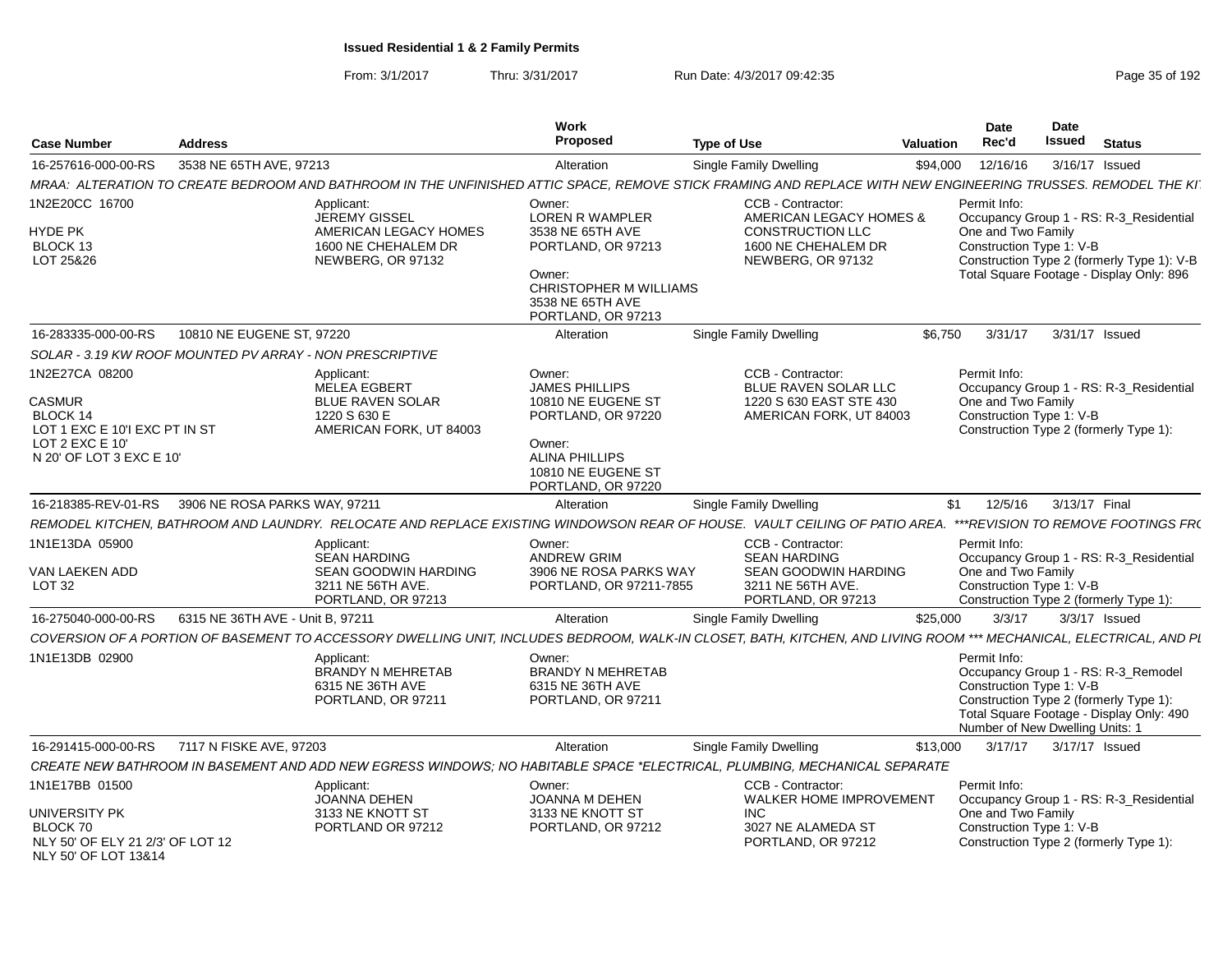| 5314 SE 37TH AVE, 97202<br>3/22/17<br>3/22/17 Issued<br>16-290325-000-00-RS<br>Alteration<br><b>Single Family Dwelling</b><br>\$8,000<br>CREATE HABITABLE SPACE IN THE BASEMENT FOR BEDROOM; OFFICE (SEE 16-250279 HS) *ELECTRICAL, MECHANICAL, PLUMBING SEPARATE*<br>1S1E13AD 12800<br>CCB - Contractor:<br>Owner:<br>Permit Info:<br>Applicant:<br><b>SCOTT AUSTIN</b><br><b>SCOTT L AUSTIN</b><br>JUDSON ENTERPRISES INC<br>Occupancy Group 1 - RS: R-3_Residential<br>245 SW LINCOLN ST #5516<br>5314 SE 37TH AVE<br>2440 GOLD RIVER RD SUITE 100<br>One and Two Family<br>PORTLAND OR 97201<br>PORTLAND, OR 97202<br>GOLD RIVER, CA 95670<br>Construction Type 1: V-B<br>Construction Type 2 (formerly Type 1):<br>Owner:<br>KARLA AUSTIN<br>5314 SE 37TH AVE<br>PORTLAND, OR 97202<br>8925 N VAN HOUTEN AVE, 97203<br>3/22/17 Issued<br><b>Single Family Dwelling</b><br>\$20,000<br>3/22/17<br>Alteration<br>NEW LANDING AT REAR WITH STAIRS AND SLIDING DOOR: NEW FRONT STAIRS: NEW STAIRS AND INTERIOR LANDING FROM BASEMENT TO FIRST FLOOR: CREATE HABITABLE SPACE IN BASEI<br>Applicant:<br>Owner:<br>Permit Info:<br><b>LISA VERMILLION</b><br><b>LISA M VERMILLION</b><br>Occupancy Group 1 - RS: R-3_Remodel<br>COLLEGE PL<br>8925 N VAN HOUTEN AVE<br>Construction Type 1: V-B<br>8925 N VAN HOUTEN AVE<br><b>BLOCK C</b><br>PORTLAND OR 97203<br>PORTLAND, OR 97203<br>Construction Type 2 (formerly Type 1):<br>4014 SW COMUS ST, 97219<br>Single Family Dwelling<br>3/27/17 Under Inspection<br>Alteration<br>\$500<br>3/27/17<br>SOLAR - 4.13KW ROOF TOP MOUNTED PV SYSTEM - PRESCRIPTIVE<br>Owner:<br>CCB - Contractor:<br>Permit Info:<br>Applicant:<br>JORDAN WEISMAN<br>ANDREY RYABININ<br><b>JORDAN WEISMAN</b><br>Occupancy Group 1 - RS: R-3_Residential<br>SUNBRIDGE SOLAR LLC<br>4014 SW COMUS ST<br>SUNBRIDGE SOLAR LLC<br>One and Two Family<br>706 W 17TH STREET<br>PORTLAND, OR 97219-7424<br>706 W 17TH STREET<br>Construction Type 1: V-B<br>ELY 5' OF LOT 9<br>VANCOUVER, WA 98660<br>VANCOUVER, WA 98660<br>Construction Type 2 (formerly Type 1):<br>LOT 10-13<br>Owner:<br>OLGA RYABININ<br>4014 SW COMUS ST<br>PORTLAND, OR 97219-7424<br>3808 SE HENRY ST, 97202<br>3/28/17 Issued<br>Alteration<br><b>Single Family Dwelling</b><br>\$50,000<br>10/26/16<br>CONVERT BASEMENT TO HABITABLE SPACE INCLUDING NEW BEDROOM WITH EGRESS WINDOW, AND NEW BASEMENT BATHROOM. ***ADD STRUCTURAL REPAIR TO SECOND FLOOR/CEILING<br>Owner:<br>CCB - Contractor:<br>Permit Info:<br>Applicant:<br><b>JOHN MACNEELA</b><br>BRADLEY P JOY<br>JOHN MICHAEL MACNEELA<br>Occupancy Group 1 - RS: R-3_Residential<br>CORRIB CONSTRUCTION, LLC<br>One and Two Family<br>WOODSTOCK<br>3808 SE HENRY ST<br>CORRIB CONSTRUCTION LLC<br>5211 SE 33rd Ave<br>PORTLAND, OR 97202-7669<br>5211 SE 33RD AVENUE<br>Construction Type 1: V-B<br>PORTLAND, OR 97202<br>INC PT VAC ST-W 5' OF LOT 1<br>Portland, OR 97202<br>Construction Type 2 (formerly Type 1):<br>Owner:<br><b>ALISON JOY</b><br>CCB - Contractor:<br>3808 SE HENRY ST<br>SHARPE PLUMBING LLC<br>PORTLAND, OR 97202-7669<br>11890 SW WILTON AVE<br><b>TIGARD, OR 97223</b><br>4344 SE 28TH AVE, 97202<br>17-141096-000-00-RS<br>\$3,000<br>3/27/17<br>3/27/17 Issued<br>Alteration<br>Single Family Dwelling<br>CONVERT PORTION OF BASEMENT TO STORAGE. FURR OUT WALLS AND INSTALL NEW EGRESS WINDOW WITH WINDOW WELL ON SOUTH ELEVATION<br>CCB - Contractor:<br>Permit Info:<br>Owner:<br>Applicant:<br>DAVID BENJAMIN ELLIS<br><b>HEIDI K WEBER</b><br>DAVID BENJAMIN ELLIS<br>Occupancy Group 1 - RS: R-3_Residential<br><b>DAVID BENJAMIN ELLIS</b><br><b>DAVID BENJAMIN ELLIS</b><br>4344 SE 28TH AVE<br>One and Two Family<br>4525 NE CAMPAIN STREET<br>4525 NE CAMPAIN STREET<br>PORTLAND, OR 97202<br>Construction Type 1: V-B<br>PORTLAND, OR 97218<br>Construction Type 2 (formerly Type 1):<br>PORTLAND, OR 97218 | <b>Case Number</b>                          | <b>Address</b> | Work<br><b>Proposed</b> | <b>Type of Use</b><br>Valuation | <b>Date</b><br>Rec'd | <b>Date</b><br>Issued | <b>Status</b> |  |
|-------------------------------------------------------------------------------------------------------------------------------------------------------------------------------------------------------------------------------------------------------------------------------------------------------------------------------------------------------------------------------------------------------------------------------------------------------------------------------------------------------------------------------------------------------------------------------------------------------------------------------------------------------------------------------------------------------------------------------------------------------------------------------------------------------------------------------------------------------------------------------------------------------------------------------------------------------------------------------------------------------------------------------------------------------------------------------------------------------------------------------------------------------------------------------------------------------------------------------------------------------------------------------------------------------------------------------------------------------------------------------------------------------------------------------------------------------------------------------------------------------------------------------------------------------------------------------------------------------------------------------------------------------------------------------------------------------------------------------------------------------------------------------------------------------------------------------------------------------------------------------------------------------------------------------------------------------------------------------------------------------------------------------------------------------------------------------------------------------------------------------------------------------------------------------------------------------------------------------------------------------------------------------------------------------------------------------------------------------------------------------------------------------------------------------------------------------------------------------------------------------------------------------------------------------------------------------------------------------------------------------------------------------------------------------------------------------------------------------------------------------------------------------------------------------------------------------------------------------------------------------------------------------------------------------------------------------------------------------------------------------------------------------------------------------------------------------------------------------------------------------------------------------------------------------------------------------------------------------------------------------------------------------------------------------------------------------------------------------------------------------------------------------------------------------------------------------------------------------------------------------------------------------------------------------------------------------------------------------------------------------------------------------------------------------------------------------------------------------------------------------------------------------------------------------------------------------------------------------------------------------------------------------------|---------------------------------------------|----------------|-------------------------|---------------------------------|----------------------|-----------------------|---------------|--|
|                                                                                                                                                                                                                                                                                                                                                                                                                                                                                                                                                                                                                                                                                                                                                                                                                                                                                                                                                                                                                                                                                                                                                                                                                                                                                                                                                                                                                                                                                                                                                                                                                                                                                                                                                                                                                                                                                                                                                                                                                                                                                                                                                                                                                                                                                                                                                                                                                                                                                                                                                                                                                                                                                                                                                                                                                                                                                                                                                                                                                                                                                                                                                                                                                                                                                                                                                                                                                                                                                                                                                                                                                                                                                                                                                                                                                                                                                                             |                                             |                |                         |                                 |                      |                       |               |  |
|                                                                                                                                                                                                                                                                                                                                                                                                                                                                                                                                                                                                                                                                                                                                                                                                                                                                                                                                                                                                                                                                                                                                                                                                                                                                                                                                                                                                                                                                                                                                                                                                                                                                                                                                                                                                                                                                                                                                                                                                                                                                                                                                                                                                                                                                                                                                                                                                                                                                                                                                                                                                                                                                                                                                                                                                                                                                                                                                                                                                                                                                                                                                                                                                                                                                                                                                                                                                                                                                                                                                                                                                                                                                                                                                                                                                                                                                                                             |                                             |                |                         |                                 |                      |                       |               |  |
|                                                                                                                                                                                                                                                                                                                                                                                                                                                                                                                                                                                                                                                                                                                                                                                                                                                                                                                                                                                                                                                                                                                                                                                                                                                                                                                                                                                                                                                                                                                                                                                                                                                                                                                                                                                                                                                                                                                                                                                                                                                                                                                                                                                                                                                                                                                                                                                                                                                                                                                                                                                                                                                                                                                                                                                                                                                                                                                                                                                                                                                                                                                                                                                                                                                                                                                                                                                                                                                                                                                                                                                                                                                                                                                                                                                                                                                                                                             |                                             |                |                         |                                 |                      |                       |               |  |
|                                                                                                                                                                                                                                                                                                                                                                                                                                                                                                                                                                                                                                                                                                                                                                                                                                                                                                                                                                                                                                                                                                                                                                                                                                                                                                                                                                                                                                                                                                                                                                                                                                                                                                                                                                                                                                                                                                                                                                                                                                                                                                                                                                                                                                                                                                                                                                                                                                                                                                                                                                                                                                                                                                                                                                                                                                                                                                                                                                                                                                                                                                                                                                                                                                                                                                                                                                                                                                                                                                                                                                                                                                                                                                                                                                                                                                                                                                             | <b>MONTROSE</b><br>S 56' OF N 112' OF LOT 3 |                |                         |                                 |                      |                       |               |  |
|                                                                                                                                                                                                                                                                                                                                                                                                                                                                                                                                                                                                                                                                                                                                                                                                                                                                                                                                                                                                                                                                                                                                                                                                                                                                                                                                                                                                                                                                                                                                                                                                                                                                                                                                                                                                                                                                                                                                                                                                                                                                                                                                                                                                                                                                                                                                                                                                                                                                                                                                                                                                                                                                                                                                                                                                                                                                                                                                                                                                                                                                                                                                                                                                                                                                                                                                                                                                                                                                                                                                                                                                                                                                                                                                                                                                                                                                                                             |                                             |                |                         |                                 |                      |                       |               |  |
|                                                                                                                                                                                                                                                                                                                                                                                                                                                                                                                                                                                                                                                                                                                                                                                                                                                                                                                                                                                                                                                                                                                                                                                                                                                                                                                                                                                                                                                                                                                                                                                                                                                                                                                                                                                                                                                                                                                                                                                                                                                                                                                                                                                                                                                                                                                                                                                                                                                                                                                                                                                                                                                                                                                                                                                                                                                                                                                                                                                                                                                                                                                                                                                                                                                                                                                                                                                                                                                                                                                                                                                                                                                                                                                                                                                                                                                                                                             | 16-255807-000-00-RS                         |                |                         |                                 |                      |                       |               |  |
|                                                                                                                                                                                                                                                                                                                                                                                                                                                                                                                                                                                                                                                                                                                                                                                                                                                                                                                                                                                                                                                                                                                                                                                                                                                                                                                                                                                                                                                                                                                                                                                                                                                                                                                                                                                                                                                                                                                                                                                                                                                                                                                                                                                                                                                                                                                                                                                                                                                                                                                                                                                                                                                                                                                                                                                                                                                                                                                                                                                                                                                                                                                                                                                                                                                                                                                                                                                                                                                                                                                                                                                                                                                                                                                                                                                                                                                                                                             |                                             |                |                         |                                 |                      |                       |               |  |
|                                                                                                                                                                                                                                                                                                                                                                                                                                                                                                                                                                                                                                                                                                                                                                                                                                                                                                                                                                                                                                                                                                                                                                                                                                                                                                                                                                                                                                                                                                                                                                                                                                                                                                                                                                                                                                                                                                                                                                                                                                                                                                                                                                                                                                                                                                                                                                                                                                                                                                                                                                                                                                                                                                                                                                                                                                                                                                                                                                                                                                                                                                                                                                                                                                                                                                                                                                                                                                                                                                                                                                                                                                                                                                                                                                                                                                                                                                             | 1N1E07AD 00800                              |                |                         |                                 |                      |                       |               |  |
|                                                                                                                                                                                                                                                                                                                                                                                                                                                                                                                                                                                                                                                                                                                                                                                                                                                                                                                                                                                                                                                                                                                                                                                                                                                                                                                                                                                                                                                                                                                                                                                                                                                                                                                                                                                                                                                                                                                                                                                                                                                                                                                                                                                                                                                                                                                                                                                                                                                                                                                                                                                                                                                                                                                                                                                                                                                                                                                                                                                                                                                                                                                                                                                                                                                                                                                                                                                                                                                                                                                                                                                                                                                                                                                                                                                                                                                                                                             |                                             |                |                         |                                 |                      |                       |               |  |
|                                                                                                                                                                                                                                                                                                                                                                                                                                                                                                                                                                                                                                                                                                                                                                                                                                                                                                                                                                                                                                                                                                                                                                                                                                                                                                                                                                                                                                                                                                                                                                                                                                                                                                                                                                                                                                                                                                                                                                                                                                                                                                                                                                                                                                                                                                                                                                                                                                                                                                                                                                                                                                                                                                                                                                                                                                                                                                                                                                                                                                                                                                                                                                                                                                                                                                                                                                                                                                                                                                                                                                                                                                                                                                                                                                                                                                                                                                             |                                             |                |                         |                                 |                      |                       |               |  |
|                                                                                                                                                                                                                                                                                                                                                                                                                                                                                                                                                                                                                                                                                                                                                                                                                                                                                                                                                                                                                                                                                                                                                                                                                                                                                                                                                                                                                                                                                                                                                                                                                                                                                                                                                                                                                                                                                                                                                                                                                                                                                                                                                                                                                                                                                                                                                                                                                                                                                                                                                                                                                                                                                                                                                                                                                                                                                                                                                                                                                                                                                                                                                                                                                                                                                                                                                                                                                                                                                                                                                                                                                                                                                                                                                                                                                                                                                                             | S 2' OF LOT 12                              |                |                         |                                 |                      |                       |               |  |
|                                                                                                                                                                                                                                                                                                                                                                                                                                                                                                                                                                                                                                                                                                                                                                                                                                                                                                                                                                                                                                                                                                                                                                                                                                                                                                                                                                                                                                                                                                                                                                                                                                                                                                                                                                                                                                                                                                                                                                                                                                                                                                                                                                                                                                                                                                                                                                                                                                                                                                                                                                                                                                                                                                                                                                                                                                                                                                                                                                                                                                                                                                                                                                                                                                                                                                                                                                                                                                                                                                                                                                                                                                                                                                                                                                                                                                                                                                             | LOT 13&14                                   |                |                         |                                 |                      |                       |               |  |
|                                                                                                                                                                                                                                                                                                                                                                                                                                                                                                                                                                                                                                                                                                                                                                                                                                                                                                                                                                                                                                                                                                                                                                                                                                                                                                                                                                                                                                                                                                                                                                                                                                                                                                                                                                                                                                                                                                                                                                                                                                                                                                                                                                                                                                                                                                                                                                                                                                                                                                                                                                                                                                                                                                                                                                                                                                                                                                                                                                                                                                                                                                                                                                                                                                                                                                                                                                                                                                                                                                                                                                                                                                                                                                                                                                                                                                                                                                             | 17-101181-000-00-RS                         |                |                         |                                 |                      |                       |               |  |
|                                                                                                                                                                                                                                                                                                                                                                                                                                                                                                                                                                                                                                                                                                                                                                                                                                                                                                                                                                                                                                                                                                                                                                                                                                                                                                                                                                                                                                                                                                                                                                                                                                                                                                                                                                                                                                                                                                                                                                                                                                                                                                                                                                                                                                                                                                                                                                                                                                                                                                                                                                                                                                                                                                                                                                                                                                                                                                                                                                                                                                                                                                                                                                                                                                                                                                                                                                                                                                                                                                                                                                                                                                                                                                                                                                                                                                                                                                             |                                             |                |                         |                                 |                      |                       |               |  |
|                                                                                                                                                                                                                                                                                                                                                                                                                                                                                                                                                                                                                                                                                                                                                                                                                                                                                                                                                                                                                                                                                                                                                                                                                                                                                                                                                                                                                                                                                                                                                                                                                                                                                                                                                                                                                                                                                                                                                                                                                                                                                                                                                                                                                                                                                                                                                                                                                                                                                                                                                                                                                                                                                                                                                                                                                                                                                                                                                                                                                                                                                                                                                                                                                                                                                                                                                                                                                                                                                                                                                                                                                                                                                                                                                                                                                                                                                                             | 1S1E32BB 00700                              |                |                         |                                 |                      |                       |               |  |
|                                                                                                                                                                                                                                                                                                                                                                                                                                                                                                                                                                                                                                                                                                                                                                                                                                                                                                                                                                                                                                                                                                                                                                                                                                                                                                                                                                                                                                                                                                                                                                                                                                                                                                                                                                                                                                                                                                                                                                                                                                                                                                                                                                                                                                                                                                                                                                                                                                                                                                                                                                                                                                                                                                                                                                                                                                                                                                                                                                                                                                                                                                                                                                                                                                                                                                                                                                                                                                                                                                                                                                                                                                                                                                                                                                                                                                                                                                             | WEST PORTLAND PK                            |                |                         |                                 |                      |                       |               |  |
|                                                                                                                                                                                                                                                                                                                                                                                                                                                                                                                                                                                                                                                                                                                                                                                                                                                                                                                                                                                                                                                                                                                                                                                                                                                                                                                                                                                                                                                                                                                                                                                                                                                                                                                                                                                                                                                                                                                                                                                                                                                                                                                                                                                                                                                                                                                                                                                                                                                                                                                                                                                                                                                                                                                                                                                                                                                                                                                                                                                                                                                                                                                                                                                                                                                                                                                                                                                                                                                                                                                                                                                                                                                                                                                                                                                                                                                                                                             | BLOCK 13                                    |                |                         |                                 |                      |                       |               |  |
|                                                                                                                                                                                                                                                                                                                                                                                                                                                                                                                                                                                                                                                                                                                                                                                                                                                                                                                                                                                                                                                                                                                                                                                                                                                                                                                                                                                                                                                                                                                                                                                                                                                                                                                                                                                                                                                                                                                                                                                                                                                                                                                                                                                                                                                                                                                                                                                                                                                                                                                                                                                                                                                                                                                                                                                                                                                                                                                                                                                                                                                                                                                                                                                                                                                                                                                                                                                                                                                                                                                                                                                                                                                                                                                                                                                                                                                                                                             |                                             |                |                         |                                 |                      |                       |               |  |
|                                                                                                                                                                                                                                                                                                                                                                                                                                                                                                                                                                                                                                                                                                                                                                                                                                                                                                                                                                                                                                                                                                                                                                                                                                                                                                                                                                                                                                                                                                                                                                                                                                                                                                                                                                                                                                                                                                                                                                                                                                                                                                                                                                                                                                                                                                                                                                                                                                                                                                                                                                                                                                                                                                                                                                                                                                                                                                                                                                                                                                                                                                                                                                                                                                                                                                                                                                                                                                                                                                                                                                                                                                                                                                                                                                                                                                                                                                             |                                             |                |                         |                                 |                      |                       |               |  |
|                                                                                                                                                                                                                                                                                                                                                                                                                                                                                                                                                                                                                                                                                                                                                                                                                                                                                                                                                                                                                                                                                                                                                                                                                                                                                                                                                                                                                                                                                                                                                                                                                                                                                                                                                                                                                                                                                                                                                                                                                                                                                                                                                                                                                                                                                                                                                                                                                                                                                                                                                                                                                                                                                                                                                                                                                                                                                                                                                                                                                                                                                                                                                                                                                                                                                                                                                                                                                                                                                                                                                                                                                                                                                                                                                                                                                                                                                                             | 16-264681-000-00-RS                         |                |                         |                                 |                      |                       |               |  |
|                                                                                                                                                                                                                                                                                                                                                                                                                                                                                                                                                                                                                                                                                                                                                                                                                                                                                                                                                                                                                                                                                                                                                                                                                                                                                                                                                                                                                                                                                                                                                                                                                                                                                                                                                                                                                                                                                                                                                                                                                                                                                                                                                                                                                                                                                                                                                                                                                                                                                                                                                                                                                                                                                                                                                                                                                                                                                                                                                                                                                                                                                                                                                                                                                                                                                                                                                                                                                                                                                                                                                                                                                                                                                                                                                                                                                                                                                                             |                                             |                |                         |                                 |                      |                       |               |  |
|                                                                                                                                                                                                                                                                                                                                                                                                                                                                                                                                                                                                                                                                                                                                                                                                                                                                                                                                                                                                                                                                                                                                                                                                                                                                                                                                                                                                                                                                                                                                                                                                                                                                                                                                                                                                                                                                                                                                                                                                                                                                                                                                                                                                                                                                                                                                                                                                                                                                                                                                                                                                                                                                                                                                                                                                                                                                                                                                                                                                                                                                                                                                                                                                                                                                                                                                                                                                                                                                                                                                                                                                                                                                                                                                                                                                                                                                                                             | 1S1E13DD 15000                              |                |                         |                                 |                      |                       |               |  |
|                                                                                                                                                                                                                                                                                                                                                                                                                                                                                                                                                                                                                                                                                                                                                                                                                                                                                                                                                                                                                                                                                                                                                                                                                                                                                                                                                                                                                                                                                                                                                                                                                                                                                                                                                                                                                                                                                                                                                                                                                                                                                                                                                                                                                                                                                                                                                                                                                                                                                                                                                                                                                                                                                                                                                                                                                                                                                                                                                                                                                                                                                                                                                                                                                                                                                                                                                                                                                                                                                                                                                                                                                                                                                                                                                                                                                                                                                                             |                                             |                |                         |                                 |                      |                       |               |  |
|                                                                                                                                                                                                                                                                                                                                                                                                                                                                                                                                                                                                                                                                                                                                                                                                                                                                                                                                                                                                                                                                                                                                                                                                                                                                                                                                                                                                                                                                                                                                                                                                                                                                                                                                                                                                                                                                                                                                                                                                                                                                                                                                                                                                                                                                                                                                                                                                                                                                                                                                                                                                                                                                                                                                                                                                                                                                                                                                                                                                                                                                                                                                                                                                                                                                                                                                                                                                                                                                                                                                                                                                                                                                                                                                                                                                                                                                                                             | BLOCK 80                                    |                |                         |                                 |                      |                       |               |  |
|                                                                                                                                                                                                                                                                                                                                                                                                                                                                                                                                                                                                                                                                                                                                                                                                                                                                                                                                                                                                                                                                                                                                                                                                                                                                                                                                                                                                                                                                                                                                                                                                                                                                                                                                                                                                                                                                                                                                                                                                                                                                                                                                                                                                                                                                                                                                                                                                                                                                                                                                                                                                                                                                                                                                                                                                                                                                                                                                                                                                                                                                                                                                                                                                                                                                                                                                                                                                                                                                                                                                                                                                                                                                                                                                                                                                                                                                                                             |                                             |                |                         |                                 |                      |                       |               |  |
|                                                                                                                                                                                                                                                                                                                                                                                                                                                                                                                                                                                                                                                                                                                                                                                                                                                                                                                                                                                                                                                                                                                                                                                                                                                                                                                                                                                                                                                                                                                                                                                                                                                                                                                                                                                                                                                                                                                                                                                                                                                                                                                                                                                                                                                                                                                                                                                                                                                                                                                                                                                                                                                                                                                                                                                                                                                                                                                                                                                                                                                                                                                                                                                                                                                                                                                                                                                                                                                                                                                                                                                                                                                                                                                                                                                                                                                                                                             | INC PT VAC ST LOT 2                         |                |                         |                                 |                      |                       |               |  |
|                                                                                                                                                                                                                                                                                                                                                                                                                                                                                                                                                                                                                                                                                                                                                                                                                                                                                                                                                                                                                                                                                                                                                                                                                                                                                                                                                                                                                                                                                                                                                                                                                                                                                                                                                                                                                                                                                                                                                                                                                                                                                                                                                                                                                                                                                                                                                                                                                                                                                                                                                                                                                                                                                                                                                                                                                                                                                                                                                                                                                                                                                                                                                                                                                                                                                                                                                                                                                                                                                                                                                                                                                                                                                                                                                                                                                                                                                                             |                                             |                |                         |                                 |                      |                       |               |  |
|                                                                                                                                                                                                                                                                                                                                                                                                                                                                                                                                                                                                                                                                                                                                                                                                                                                                                                                                                                                                                                                                                                                                                                                                                                                                                                                                                                                                                                                                                                                                                                                                                                                                                                                                                                                                                                                                                                                                                                                                                                                                                                                                                                                                                                                                                                                                                                                                                                                                                                                                                                                                                                                                                                                                                                                                                                                                                                                                                                                                                                                                                                                                                                                                                                                                                                                                                                                                                                                                                                                                                                                                                                                                                                                                                                                                                                                                                                             |                                             |                |                         |                                 |                      |                       |               |  |
|                                                                                                                                                                                                                                                                                                                                                                                                                                                                                                                                                                                                                                                                                                                                                                                                                                                                                                                                                                                                                                                                                                                                                                                                                                                                                                                                                                                                                                                                                                                                                                                                                                                                                                                                                                                                                                                                                                                                                                                                                                                                                                                                                                                                                                                                                                                                                                                                                                                                                                                                                                                                                                                                                                                                                                                                                                                                                                                                                                                                                                                                                                                                                                                                                                                                                                                                                                                                                                                                                                                                                                                                                                                                                                                                                                                                                                                                                                             |                                             |                |                         |                                 |                      |                       |               |  |
|                                                                                                                                                                                                                                                                                                                                                                                                                                                                                                                                                                                                                                                                                                                                                                                                                                                                                                                                                                                                                                                                                                                                                                                                                                                                                                                                                                                                                                                                                                                                                                                                                                                                                                                                                                                                                                                                                                                                                                                                                                                                                                                                                                                                                                                                                                                                                                                                                                                                                                                                                                                                                                                                                                                                                                                                                                                                                                                                                                                                                                                                                                                                                                                                                                                                                                                                                                                                                                                                                                                                                                                                                                                                                                                                                                                                                                                                                                             |                                             |                |                         |                                 |                      |                       |               |  |
|                                                                                                                                                                                                                                                                                                                                                                                                                                                                                                                                                                                                                                                                                                                                                                                                                                                                                                                                                                                                                                                                                                                                                                                                                                                                                                                                                                                                                                                                                                                                                                                                                                                                                                                                                                                                                                                                                                                                                                                                                                                                                                                                                                                                                                                                                                                                                                                                                                                                                                                                                                                                                                                                                                                                                                                                                                                                                                                                                                                                                                                                                                                                                                                                                                                                                                                                                                                                                                                                                                                                                                                                                                                                                                                                                                                                                                                                                                             |                                             |                |                         |                                 |                      |                       |               |  |
|                                                                                                                                                                                                                                                                                                                                                                                                                                                                                                                                                                                                                                                                                                                                                                                                                                                                                                                                                                                                                                                                                                                                                                                                                                                                                                                                                                                                                                                                                                                                                                                                                                                                                                                                                                                                                                                                                                                                                                                                                                                                                                                                                                                                                                                                                                                                                                                                                                                                                                                                                                                                                                                                                                                                                                                                                                                                                                                                                                                                                                                                                                                                                                                                                                                                                                                                                                                                                                                                                                                                                                                                                                                                                                                                                                                                                                                                                                             | 1S1E12CC 14400                              |                |                         |                                 |                      |                       |               |  |
|                                                                                                                                                                                                                                                                                                                                                                                                                                                                                                                                                                                                                                                                                                                                                                                                                                                                                                                                                                                                                                                                                                                                                                                                                                                                                                                                                                                                                                                                                                                                                                                                                                                                                                                                                                                                                                                                                                                                                                                                                                                                                                                                                                                                                                                                                                                                                                                                                                                                                                                                                                                                                                                                                                                                                                                                                                                                                                                                                                                                                                                                                                                                                                                                                                                                                                                                                                                                                                                                                                                                                                                                                                                                                                                                                                                                                                                                                                             | CANONGATE                                   |                |                         |                                 |                      |                       |               |  |
|                                                                                                                                                                                                                                                                                                                                                                                                                                                                                                                                                                                                                                                                                                                                                                                                                                                                                                                                                                                                                                                                                                                                                                                                                                                                                                                                                                                                                                                                                                                                                                                                                                                                                                                                                                                                                                                                                                                                                                                                                                                                                                                                                                                                                                                                                                                                                                                                                                                                                                                                                                                                                                                                                                                                                                                                                                                                                                                                                                                                                                                                                                                                                                                                                                                                                                                                                                                                                                                                                                                                                                                                                                                                                                                                                                                                                                                                                                             | <b>BLOCK7</b>                               |                |                         |                                 |                      |                       |               |  |
|                                                                                                                                                                                                                                                                                                                                                                                                                                                                                                                                                                                                                                                                                                                                                                                                                                                                                                                                                                                                                                                                                                                                                                                                                                                                                                                                                                                                                                                                                                                                                                                                                                                                                                                                                                                                                                                                                                                                                                                                                                                                                                                                                                                                                                                                                                                                                                                                                                                                                                                                                                                                                                                                                                                                                                                                                                                                                                                                                                                                                                                                                                                                                                                                                                                                                                                                                                                                                                                                                                                                                                                                                                                                                                                                                                                                                                                                                                             | <b>LOT 20</b>                               |                |                         |                                 |                      |                       |               |  |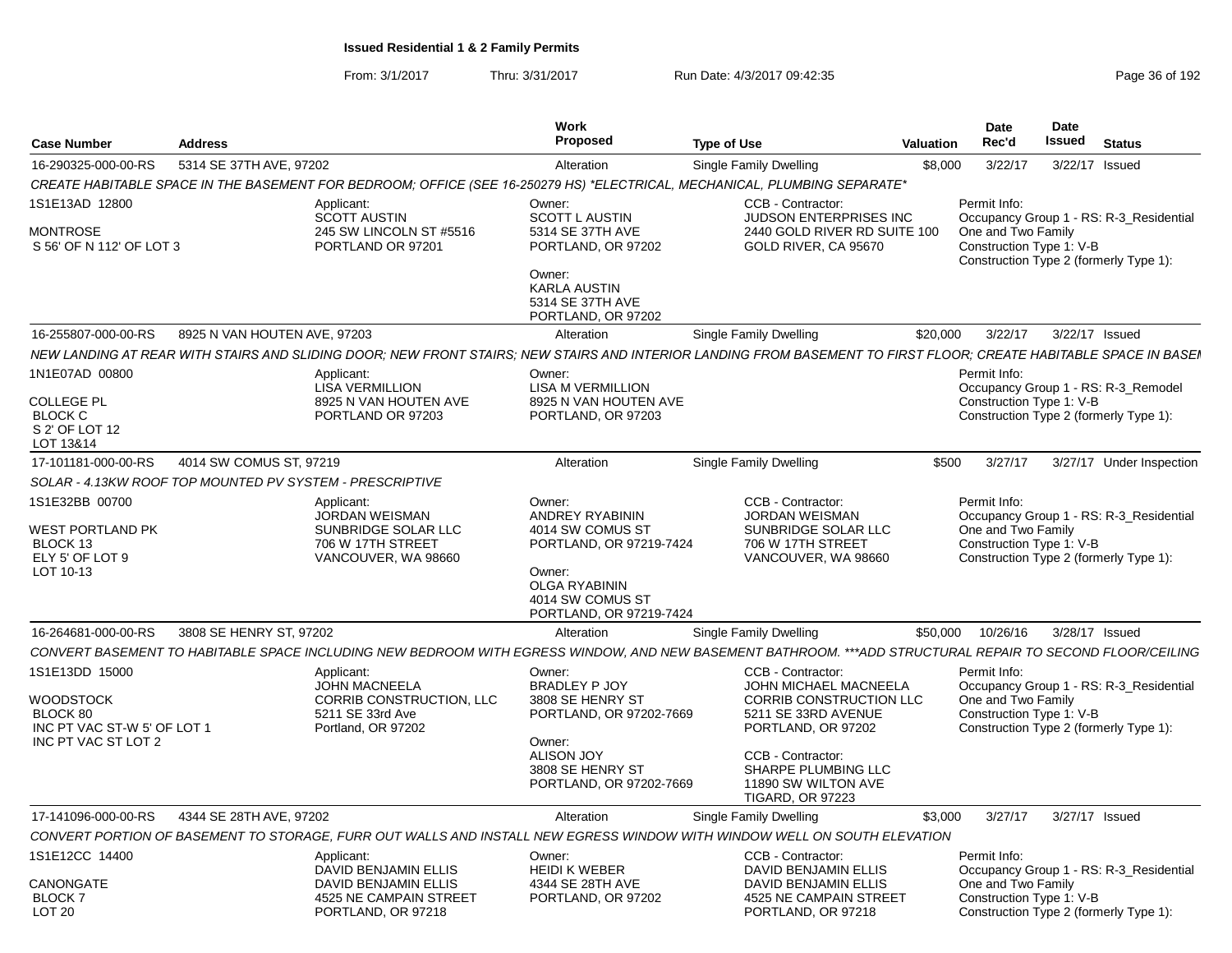From: 3/1/2017Thru: 3/31/2017 Run Date: 4/3/2017 09:42:35 Page 37 of 192

| <b>Case Number</b>                            | <b>Address</b>                |                                                                                                                                                                 | Work<br>Proposed                                                                          | <b>Type of Use</b>            |                                                                                          | Valuation | <b>Date</b><br>Rec'd                           | <b>Date</b><br><b>Issued</b> | <b>Status</b>                           |
|-----------------------------------------------|-------------------------------|-----------------------------------------------------------------------------------------------------------------------------------------------------------------|-------------------------------------------------------------------------------------------|-------------------------------|------------------------------------------------------------------------------------------|-----------|------------------------------------------------|------------------------------|-----------------------------------------|
| 17-141830-000-00-RS                           | 2640 SW FAIRMOUNT BLVD, 97201 |                                                                                                                                                                 | Alteration                                                                                | Single Family Dwelling        |                                                                                          | \$120,000 | 3/28/17                                        | 3/29/17 Issued               |                                         |
|                                               |                               | REPAIR EXISTING DECK AND DRIVE WAY SUPPORT STRUCTURE. USING EXISTING FOOTINGS. NO GROUND DISTURBANCE.                                                           |                                                                                           |                               |                                                                                          |           |                                                |                              |                                         |
| 1S1E08AD 03100                                |                               | Applicant:<br><b>ANDY MCBRIDE</b>                                                                                                                               | Owner:<br><b>RANDALL W HANSON</b>                                                         |                               | CCB - Contractor:<br><b>BEAR CREEK SERVICES INC</b>                                      |           | Permit Info:                                   |                              | Occupancy Group 1 - RS: R-3_Residential |
| WINTERWOOD<br>LOT <sub>19</sub>               |                               | <b>CASCADE NW CONSTRUCTION</b><br>801 E MAIN ST<br>MOLALLA, OR 97038                                                                                            | 2640 SW FAIRMOUNT BLVD<br>PORTLAND, OR 97239                                              |                               | 801 MAIN STREET<br>MOLALLA, OR 97038                                                     |           | One and Two Family<br>Construction Type 1: V-B |                              | Construction Type 2 (formerly Type 1):  |
|                                               |                               |                                                                                                                                                                 | Owner:<br><b>KIMBERLY S HANSON</b><br><b>2640 SW FAIRMOUNT BLVD</b><br>PORTLAND, OR 97239 |                               |                                                                                          |           |                                                |                              |                                         |
| 17-141168-000-00-RS                           | 5711 SE HENDERSON ST. 97206   |                                                                                                                                                                 | Alteration                                                                                | Single Family Dwelling        |                                                                                          | \$78,000  | 3/27/17                                        |                              | 3/27/17 Under Inspection                |
|                                               |                               | LEGALIZE WORK FROM PREVIOUS OWNER. CONVERT ATTACHED GARAGE TO FAMILY ROOM, OPEN WALL BETWEEN KITCHEN AND FAMILY ROOM, OPEN WALL BETWEEN DEN AND LIVING RO(      |                                                                                           |                               |                                                                                          |           |                                                |                              |                                         |
| 1S2E19AD 07700                                |                               | Applicant:<br>WEST CREEK CONSTRUCTION LLI PLUMB TREE LLC                                                                                                        | Owner:                                                                                    |                               | CCB - Contractor:<br>WEST CREEK CONSTRUCTION LLI Occupancy Group 1 - RS: R-3 Residential |           | Permit Info:                                   |                              |                                         |
| <b>BONITA PK</b>                              |                               | 288 S IVY ST                                                                                                                                                    | 287 NE 3RD ST #305                                                                        | 288 S IVY ST                  |                                                                                          |           | One and Two Family                             |                              |                                         |
| BLOCK <sub>2</sub><br><b>LOT 16</b>           |                               | CORNELIUS, OR 97113                                                                                                                                             | GRESHAM, OR 97030                                                                         |                               | CORNELIUS, OR 97113                                                                      |           | Construction Type 1: V-B                       |                              | Construction Type 2 (formerly Type 1):  |
| 17-132821-000-00-RS                           | 17145 SE BEARSPAW ST          |                                                                                                                                                                 | Alteration                                                                                | Single Family Dwelling        |                                                                                          | \$500     | 3/9/17                                         |                              | 3/9/17 Issued                           |
|                                               |                               | SOLAR - 12.96KW ROOF TOP MOUNTED PV SYSTEM - PRESCRIPTIVE                                                                                                       |                                                                                           |                               |                                                                                          |           |                                                |                              |                                         |
| 1S3E18CD 00110                                |                               | Applicant:<br>LEGEND ELECTRIC LLC                                                                                                                               | Owner:<br><b>WARNER B SWARNER</b>                                                         |                               | CCB - Contractor:<br>LEGEND ELECTRIC LLC                                                 |           | Permit Info:                                   |                              | Occupancy Group 1 - RS: R-3 Residential |
| <b>MCKINLEY ESTATES NO 2</b><br><b>LOT 41</b> |                               | 204 PLAYA DELLA ROSITA<br>WASHINGTON, UT 84780                                                                                                                  | 17145 SE BEARSPAW ST<br>PORTLAND, OR 97236-4793                                           |                               | <b>204 PLAYA DELLA ROSITA</b><br>WASHINGTON, UT 84780                                    |           | One and Two Family<br>Construction Type 1: V-B |                              | Construction Type 2 (formerly Type 1):  |
|                                               |                               |                                                                                                                                                                 | Owner:<br><b>BROOKE L SWARNER</b><br>17145 SE BEARSPAW ST<br>PORTLAND, OR 97236-4793      |                               |                                                                                          |           |                                                |                              |                                         |
| 17-132875-000-00-RS                           | 12153 SE FLAVEL ST, 97266     |                                                                                                                                                                 | Alteration                                                                                | <b>Single Family Dwelling</b> |                                                                                          | \$1,000   | 3/10/17                                        | 3/10/17 Issued               |                                         |
|                                               |                               | DEMOLISH AWNING ON WEST AND EAST ELEVATIONS AND REMOVE ASPHALT PAVING ON EAST ELEVATION ***RESPONSE TO ALERT FOLDER 16-104055AL & LAND USE CASE 16-246809LU *** |                                                                                           |                               |                                                                                          |           |                                                |                              |                                         |
| 1S2E23BC 05601                                |                               | Applicant:<br>HAL O DONKIN                                                                                                                                      | Owner:<br><b>HAL O DONKIN</b>                                                             |                               |                                                                                          |           | Permit Info:                                   |                              | Occupancy Group 1 - RS: R-3_Residential |
| PARTITION PLAT 1993-10<br>LOT <sub>1</sub>    |                               | 12153 SE FLAVEL ST<br>PORTLAND, OR 97266                                                                                                                        | 12153 SE FLAVEL ST<br>PORTLAND, OR 97266                                                  |                               |                                                                                          |           | One and Two Family<br>Construction Type 1: V-B |                              | Construction Type 2 (formerly Type 1):  |
|                                               |                               |                                                                                                                                                                 | Owner:<br><b>JONNIE DONKIN</b><br>12153 SE FLAVEL ST<br>PORTLAND, OR 97266                |                               |                                                                                          |           |                                                |                              |                                         |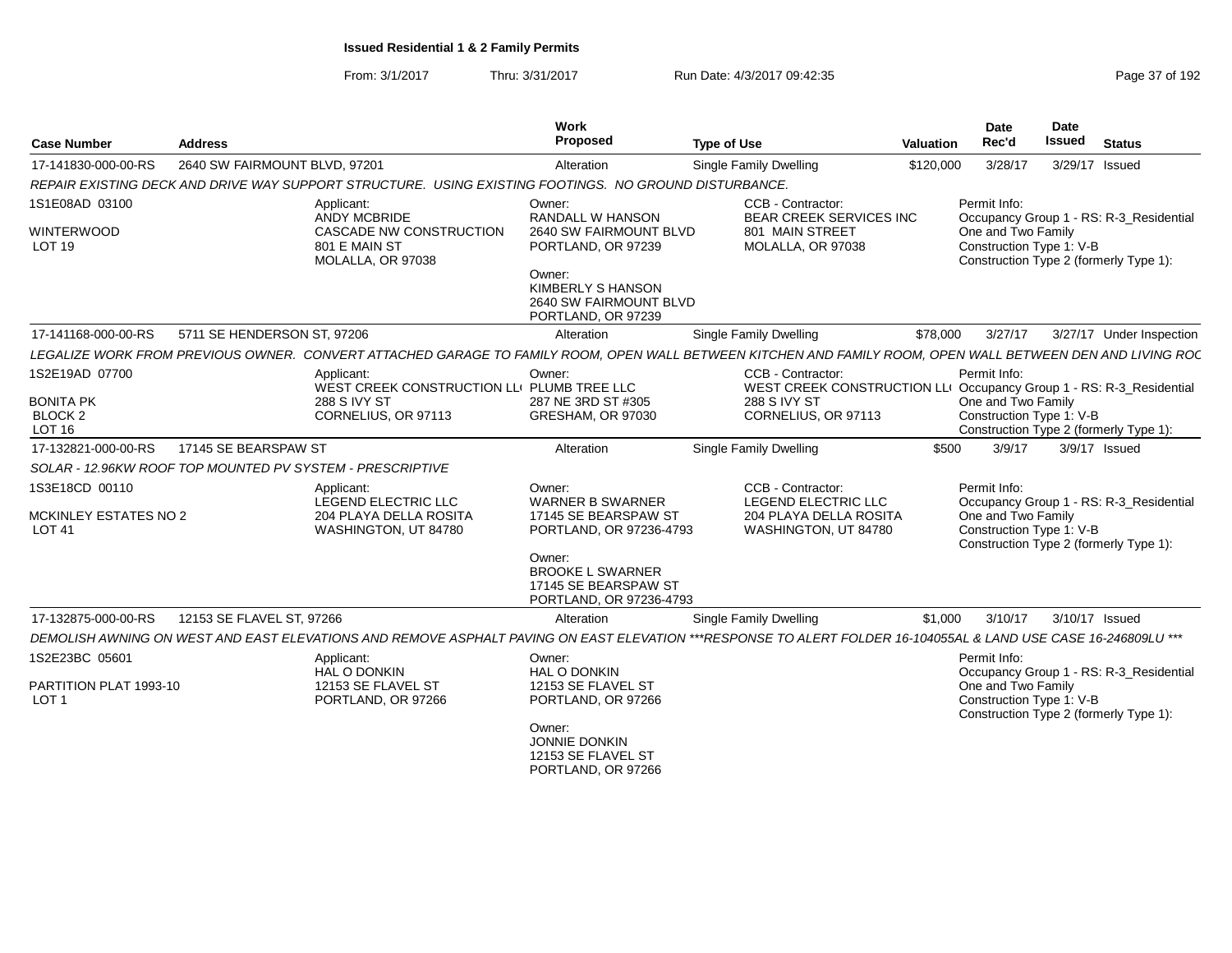| <b>Case Number</b>                                        | <b>Address</b>                       |                                                                                                                                                                | Work<br>Proposed                                                                                                                                                     | <b>Type of Use</b>                                                                                                   | <b>Valuation</b> | <b>Date</b><br>Rec'd                                                                              | <b>Date</b><br>Issued | <b>Status</b>                                                                                                                      |
|-----------------------------------------------------------|--------------------------------------|----------------------------------------------------------------------------------------------------------------------------------------------------------------|----------------------------------------------------------------------------------------------------------------------------------------------------------------------|----------------------------------------------------------------------------------------------------------------------|------------------|---------------------------------------------------------------------------------------------------|-----------------------|------------------------------------------------------------------------------------------------------------------------------------|
| 16-293445-REV-01-RS                                       | 2722 NE 9TH AVE, 97212               |                                                                                                                                                                | Alteration                                                                                                                                                           | Single Family Dwelling                                                                                               |                  | 3/3/17<br>\$                                                                                      |                       | 3/3/17 Issued                                                                                                                      |
|                                                           |                                      | REVISION TO CHANGE BASEMENT STAIRS AND ADD CHIMNEY DETAIL                                                                                                      |                                                                                                                                                                      |                                                                                                                      |                  |                                                                                                   |                       |                                                                                                                                    |
| 1N1E26BD 06700                                            |                                      | Applicant:                                                                                                                                                     | Owner:                                                                                                                                                               | CCB - Contractor:                                                                                                    |                  | Permit Info:                                                                                      |                       |                                                                                                                                    |
| <b>IRVINGTON</b><br><b>BLOCK 102</b><br>LOT <sub>13</sub> |                                      | <b>DAN WILLIAMS</b><br><b>FASTER PERMITS</b><br>14334 NW EAGLERIDGE LANE<br>PORTLAND, OR 97229                                                                 | EISCHEN ENTERPRISES LLC<br>15755 SW OAK HILL LN<br><b>TIGARD, OR 97224</b>                                                                                           | <b>TIM LABUNSKY</b><br>TL REMODEL & CONSTRUCTION<br>INC.<br>PO BOX 1996<br>LAKE OSWEGO, OR 97035                     |                  | One and Two Family<br>Construction Type 1: V-B                                                    |                       | Occupancy Group 1 - RS: R-3 Residential<br>Construction Type 2 (formerly Type 1): V-B<br>Total Square Footage - Display Only: 1552 |
|                                                           |                                      |                                                                                                                                                                |                                                                                                                                                                      | CCB - Contractor:<br>DANNYS HEATING & COOLING INC<br>16303 NE 36TH ST<br>VANCOUVER, WA 98682                         |                  |                                                                                                   |                       |                                                                                                                                    |
|                                                           |                                      |                                                                                                                                                                |                                                                                                                                                                      | CCB - Contractor:<br>ONE WEST ELECTRIC LLC<br>575 BROWN CT<br>WOODBURN, OR 97071                                     |                  |                                                                                                   |                       |                                                                                                                                    |
| 17-129530-000-00-RS                                       | 3041 NE AINSWORTH ST - Unit B, 97211 |                                                                                                                                                                | Alteration                                                                                                                                                           | <b>Single Family Dwelling</b>                                                                                        | \$85,000         | 3/3/17                                                                                            |                       | 3/3/17 Issued                                                                                                                      |
|                                                           |                                      | CONVERT SOUTH HALF OF BASEMENT TO ADU TO INCLUDE BATHROOM, BEDROOM AND LIVING SPACE WITH KITCHEN. 3 BATHROOMS TOTAL ***MECHANICAL, ELECTRICAL AND PLUMBING PE. |                                                                                                                                                                      |                                                                                                                      |                  |                                                                                                   |                       |                                                                                                                                    |
| 1N1E13CA 12500                                            |                                      | Applicant:<br>JENNIFER K COLE<br>3041 NE AINSWORTH ST<br>PORTLAND, OR 97211-6751                                                                               | Owner:<br><b>JENNIFER K COLE</b><br>3041 NE AINSWORTH ST<br>PORTLAND, OR 97211-6751<br>Owner:<br>ALEXANDER H COLE<br>3041 NE AINSWORTH ST<br>PORTLAND, OR 97211-6751 | CCB - Contractor:<br><b>ARENT WORTEL</b><br><b>RIGHT ARM CONSTRUCTION INC</b><br>PO BOX 301249<br>PORTLAND, OR 97294 |                  | Permit Info:<br>One and Two Family<br>Construction Type 1: V-B<br>Number of New Dwelling Units: 1 |                       | Occupancy Group 1 - RS: R-3 Residential<br>Construction Type 2 (formerly Type 1):                                                  |
| 17-140419-000-00-RS                                       | 3814 NE 16TH AVE, 97212              |                                                                                                                                                                | Alteration                                                                                                                                                           | Single Family Dwelling                                                                                               | \$10,000         | 3/27/17                                                                                           | 3/27/17 Issued        |                                                                                                                                    |
|                                                           |                                      | ALTERATION TO AN EXISTING HALF BATH. REMOVE WALL AND WINDOW AND REBUILD WALL CREATING A LARGER BATHROOM WITH SHOWER.                                           |                                                                                                                                                                      |                                                                                                                      |                  |                                                                                                   |                       | ***MECHANICAL, ELECTRICAL AND PLUMBING F                                                                                           |
| 1N1E23DC 09000                                            |                                      | Applicant:<br><b>GOBEL CONSTRUCTION LLC</b>                                                                                                                    | Owner:<br>YVONNE L P JOHNSON                                                                                                                                         | CCB - Contractor:<br><b>GOBEL CONSTRUCTION LLC</b>                                                                   |                  | Permit Info:                                                                                      |                       | Occupancy Group 1 - RS: R-3 Residential                                                                                            |
| <b>DIXON PL</b><br>BLOCK 8<br>LOT <sub>14</sub>           |                                      | 7219 N CHASE AVE<br>PORTLAND, OR 97217                                                                                                                         | 3814 NE 16TH AVE<br>PORTLAND, OR 97212                                                                                                                               | 7219 N CHASE AVE<br>PORTLAND, OR 97217                                                                               |                  | One and Two Family<br>Construction Type 1: V-B                                                    |                       | Construction Type 2 (formerly Type 1):                                                                                             |
| 17-141265-000-00-RS                                       | 3426 NE ALAMEDA ST                   |                                                                                                                                                                | Alteration                                                                                                                                                           | Single Family Dwelling                                                                                               | \$9,012          | 3/27/17                                                                                           | 3/27/17 Issued        |                                                                                                                                    |
|                                                           |                                      | CONVERT LOWER LEVEL UNFINISHED STORAGE AREA TO BEDROOM. ELECTRICAL PERMIT TO BE OBTAINED SEPARATELY.                                                           |                                                                                                                                                                      |                                                                                                                      |                  |                                                                                                   |                       |                                                                                                                                    |
| 1N1E24DC 18301                                            |                                      | Applicant:<br><b>DAN WILLIAMS</b>                                                                                                                              | Owner:<br><b>EVERETT CUSTOM HOMES INC</b>                                                                                                                            | CCB - Contractor:<br><b>VIC REMMERS</b>                                                                              |                  | Permit Info:                                                                                      |                       | Occupancy Group 1 - RS: R-3_Remodel                                                                                                |
| MANITOU<br>BLOCK 1<br>LOT 30&31                           |                                      | <b>FASTER PERMITS</b><br>14334 NW EAGLERIDGE LANE<br>PORTLAND, OR 97229                                                                                        | 735 SW 158TH AVE #180<br>BEAVERTON, OR 97006-4952                                                                                                                    | <b>EVERETT CUSTOM HOMES INC</b><br>3330 NW YEON AVENUE #100<br>PORTLAND, OR 97210                                    |                  | Construction Type 1: V-B                                                                          |                       | Construction Type 2 (formerly Type 1):<br>Total Square Footage - Display Only: 240                                                 |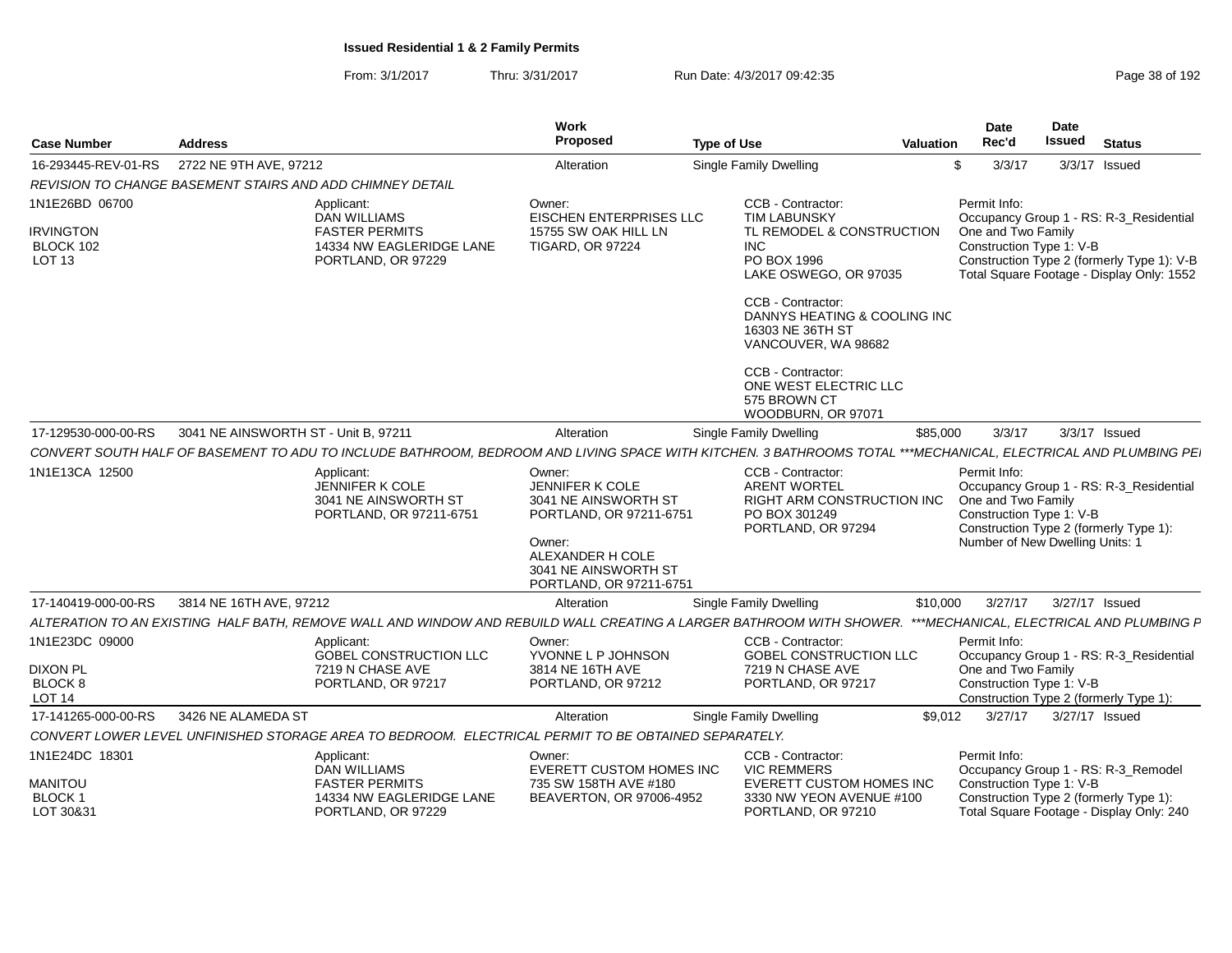| <b>Case Number</b>                                                    | <b>Address</b>                                           |                                                                                                          | <b>Work</b><br>Proposed                                                                                                                                 | <b>Type of Use</b>                                                                                                                                                  | <b>Valuation</b> | <b>Date</b><br>Rec'd                                           | Date<br>Issued | <b>Status</b>                                                                                                             |
|-----------------------------------------------------------------------|----------------------------------------------------------|----------------------------------------------------------------------------------------------------------|---------------------------------------------------------------------------------------------------------------------------------------------------------|---------------------------------------------------------------------------------------------------------------------------------------------------------------------|------------------|----------------------------------------------------------------|----------------|---------------------------------------------------------------------------------------------------------------------------|
| 17-119099-000-00-RS                                                   | 5020 SW WINDSOR CT, 97221                                |                                                                                                          | Alteration                                                                                                                                              | Single Family Dwelling                                                                                                                                              | \$81,000         | 2/9/17                                                         |                | 3/5/17 Under Inspection                                                                                                   |
|                                                                       |                                                          |                                                                                                          |                                                                                                                                                         | KITCHEN REMODEL, NEW WINDOW AND DOOR REPLACEMENT ON BACK SIDE OF HOUSE. CHANGE INTERIOR BREEZEWY TO LAUNDRY ROOM. NO GROUND DISTURBANCE, NO ADDED TOILETS           |                  |                                                                |                |                                                                                                                           |
| 1S1E07DB 01600<br><b>WILCOX ESTATES</b><br>BLOCK 9<br>LOT 6           |                                                          | Applicant:<br><b>Matthew McCarthy</b><br>JDL Development, Inc.<br>2314 NW SAVIER<br>PORTLAND, OR 97210   | Owner:<br>CHERYL A TONKIN<br>5020 SW WINDSOR CT<br>PORTLAND, OR 97221-2138                                                                              | CCB - Contractor:<br>JDL DEVELOPMENT INC<br>2314 NW SAVIER ST<br>PORTLAND, OR 97210-2514                                                                            |                  | Permit Info:<br>One and Two Family<br>Construction Type 1: V-B |                | Occupancy Group 1 - RS: R-3_Residential<br>Construction Type 2 (formerly Type 1):                                         |
| 17-141250-000-00-RS                                                   | 4752 SE MILWAUKIE AVE, 97202                             |                                                                                                          | Alteration                                                                                                                                              | Single Family Dwelling                                                                                                                                              | \$500            | 3/29/17                                                        |                | 3/29/17 Issued                                                                                                            |
|                                                                       | SOLAR - 3.78KW ROOF TOP MOUNTED PV SYSTEM - PRESCRIPTIVE |                                                                                                          |                                                                                                                                                         |                                                                                                                                                                     |                  |                                                                |                |                                                                                                                           |
| 1S1E14AB 03108<br>MIKE POLLOCK<br>LOT 8                               |                                                          | Applicant:<br>SOLARCITY CORPORATION<br>3055 CLEARVIEW WAY<br>SAN MATEO, CA 94402                         | Owner:<br><b>LIAM M PELOT</b><br>4752 SE MILWAUKIE AVE<br>PORTLAND, OR 97202<br>Owner:<br>ALLISON D PELOT                                               | CCB - Contractor:<br>SOLARCITY CORPORATION<br>3055 CLEARVIEW WAY<br>SAN MATEO, CA 94402                                                                             |                  | Permit Info:<br>One and Two Family<br>Construction Type 1: V-B |                | Occupancy Group 1 - RS: R-3 Residential<br>Construction Type 2 (formerly Type 1):                                         |
|                                                                       |                                                          |                                                                                                          | 4752 SE MILWAUKIE AVE<br>PORTLAND, OR 97202                                                                                                             |                                                                                                                                                                     |                  |                                                                |                |                                                                                                                           |
| 17-141270-000-00-RS                                                   | 7325 SE TOLMAN ST, 97206                                 |                                                                                                          | Alteration                                                                                                                                              | <b>Single Family Dwelling</b>                                                                                                                                       | \$500            | 3/28/17                                                        |                | 3/28/17 Issued                                                                                                            |
|                                                                       | SOLAR - 4.64KW ROOF TOP MOUNTED PV SYSTEM - PRESCRIPTIVE |                                                                                                          |                                                                                                                                                         |                                                                                                                                                                     |                  |                                                                |                |                                                                                                                           |
| 1S2E17DC 12600<br><b>CORVALLIS ADD</b><br>BLOCK 8<br>LOT <sub>8</sub> |                                                          | Applicant:<br><b>BLUE RAVEN SOLAR LLC</b><br>1220 S 630 EAST STE 430<br>AMERICAN FORK, UT 84003          | Owner:<br>JOSEPH C BRITTON<br>7325 SE TOLMAN ST<br>PORTLAND, OR 97206-6467<br>Owner:<br>JULIE A BRITTON<br>7325 SE TOLMAN ST<br>PORTLAND, OR 97206-6467 | CCB - Contractor:<br><b>BLUE RAVEN SOLAR LLC</b><br>1220 S 630 EAST STE 430<br>AMERICAN FORK, UT 84003                                                              |                  | Permit Info:<br>One and Two Family<br>Construction Type 1: V-B |                | Occupancy Group 1 - RS: R-3_Residential<br>Construction Type 2 (formerly Type 1):                                         |
| 17-123323-000-00-RS                                                   | 4317 NE JARRETT ST, 97218                                |                                                                                                          | Alteration                                                                                                                                              | Single Family Dwelling                                                                                                                                              | \$34,546         | 3/3/17                                                         |                | 3/3/17 Under Inspection                                                                                                   |
|                                                                       |                                                          |                                                                                                          |                                                                                                                                                         | CONVERSION OF BASEMENT TO LIVING SPACE, INCLUDES (2) STORAGE ROOMS, (2) BEDROOMS, BATH, AND LIVING ROOM; FURR OUT WALLS *** ELECTRICAL, MECHANICAL, AND PLUMBING P. |                  |                                                                |                |                                                                                                                           |
| 1N2E18CC 06700                                                        |                                                          | Applicant:<br><b>ZAC HORTON</b><br><b>FASTER PERMITS</b><br>14334 NW EAGLERIDGE LN<br>PORTLAND, OR 97229 | Owner:<br>SECURE HOLDINGS LLC<br>4317 NE JARRETT ST<br>PORTLAND, OR 97218-1435                                                                          | <b>Primary Contractor:</b><br><b>TO BID</b>                                                                                                                         |                  | Permit Info:<br>Construction Type 1: V-B                       |                | Occupancy Group 1 - RS: R-3_Remodel<br>Construction Type 2 (formerly Type 1):<br>Total Square Footage - Display Only: 920 |
| 17-138374-000-00-RS                                                   | 6612 N KERBY AVE, 97217                                  |                                                                                                          | Alteration                                                                                                                                              | Single Family Dwelling                                                                                                                                              | \$17,000         | 3/21/17                                                        |                | 3/21/17 Issued                                                                                                            |
|                                                                       |                                                          |                                                                                                          |                                                                                                                                                         | CONVERSION OF BASEMENT TO LIVING SPACE, INCLUCE 2 NEW BEDROOMS, BATHROOM, FAMILY ROOM AND LAUNDRY ROOM. FUR OUT WALLS. UTILITY ROOM TO REMAIN UNFINISHED.***ME      |                  |                                                                |                |                                                                                                                           |
| 1N1E15BD 14500<br>LOCHINVAR ADD<br><b>BLOCK1</b><br><b>LOT 17</b>     |                                                          | Applicant:<br><b>ABEL WEINRIB</b><br>1112 NW JOHNSON ST<br>PORTLAND OR 97209                             | Owner:<br><b>ABEL WEINRIB</b><br>6612 N KERBY AVE<br>PORTLAND, OR 97217<br>Owner:<br><b>CARMEN EGIDO</b><br>6612 N KERBY AVE<br>PORTLAND, OR 97217      |                                                                                                                                                                     |                  | Permit Info:<br>One and Two Family<br>Construction Type 1: V-B |                | Occupancy Group 1 - RS: R-3 Residential<br>Construction Type 2 (formerly Type 1):                                         |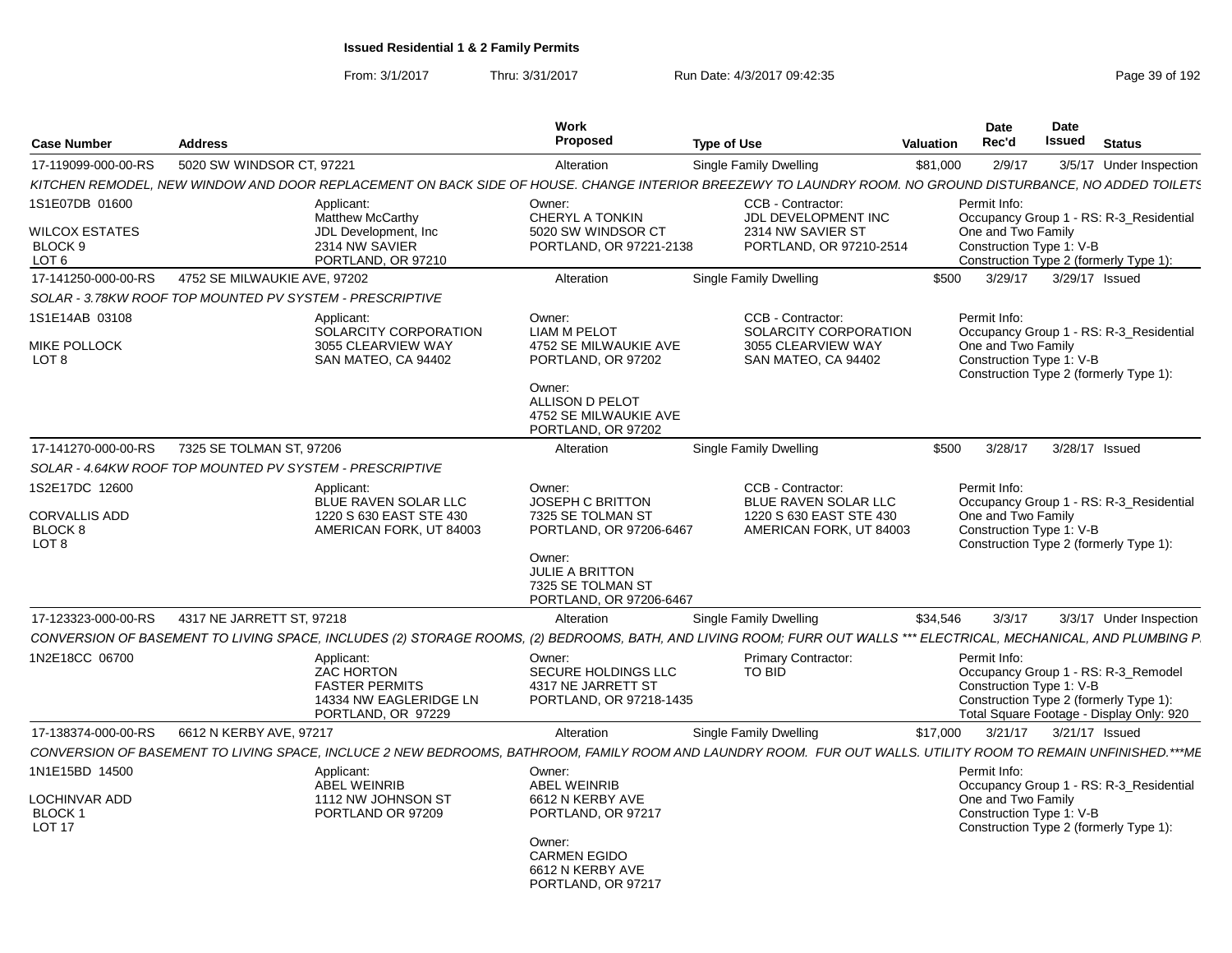| <b>Case Number</b>                                      | <b>Address</b>                                                                                                |                                                                                                                                                                   | <b>Work</b><br>Proposed                                                           | <b>Type of Use</b>                                                                                         | <b>Valuation</b> | <b>Date</b><br>Rec'd                                                                     | Date<br><b>Issued</b> | <b>Status</b>                           |  |
|---------------------------------------------------------|---------------------------------------------------------------------------------------------------------------|-------------------------------------------------------------------------------------------------------------------------------------------------------------------|-----------------------------------------------------------------------------------|------------------------------------------------------------------------------------------------------------|------------------|------------------------------------------------------------------------------------------|-----------------------|-----------------------------------------|--|
| 17-141282-000-00-RS                                     | 6024 SE 90TH AVE                                                                                              |                                                                                                                                                                   | Alteration                                                                        | <b>Single Family Dwelling</b>                                                                              | \$500            | 3/28/17                                                                                  | 3/28/17 Issued        |                                         |  |
| SOLAR - 2.9KW ROOF TOP MOUNTED PV SYSTEM - PRESCRIPTIVE |                                                                                                               |                                                                                                                                                                   |                                                                                   |                                                                                                            |                  |                                                                                          |                       |                                         |  |
| 1S2E16CD 04501                                          |                                                                                                               | Applicant:<br>BLUE RAVEN SOLAR LLC                                                                                                                                | Owner:<br>LEISL R WEHMEULLER                                                      | CCB - Contractor:<br><b>BLUE RAVEN SOLAR LLC</b>                                                           |                  | Permit Info:<br>Occupancy Group 1 - RS: R-3_Residential                                  |                       |                                         |  |
| <b>ARLETA PK 2</b><br>BLOCK 13<br>LOT <sub>19</sub>     |                                                                                                               | 1220 S 630 EAST STE 430<br>AMERICAN FORK, UT 84003                                                                                                                | 6024 SE 90TH AVE<br>PORTLAND, OR 97266                                            | 1220 S 630 EAST STE 430<br>AMERICAN FORK, UT 84003                                                         |                  | One and Two Family<br>Construction Type 1: V-B<br>Construction Type 2 (formerly Type 1): |                       |                                         |  |
|                                                         |                                                                                                               |                                                                                                                                                                   | Owner:<br><b>SUSAN WEHMUELLER</b><br>6024 SE 90TH AVE<br>PORTLAND, OR 97266       |                                                                                                            |                  |                                                                                          |                       |                                         |  |
| 17-141337-000-00-RS                                     | 5949 SW KELLY AVE, 97201                                                                                      |                                                                                                                                                                   | Alteration                                                                        | <b>Single Family Dwelling</b>                                                                              | \$500            | 3/27/17                                                                                  |                       | 3/27/17 Under Inspection                |  |
|                                                         | KITCHEN REMODEL - ADD 2 STUDS FOR KITCHEN CABINETS AND REDUCE SIZE OF CLOSET. TRADES TO BE PULLED SEPARATELY. |                                                                                                                                                                   |                                                                                   |                                                                                                            |                  |                                                                                          |                       |                                         |  |
| 1S1E15CA 10200                                          |                                                                                                               | Applicant:<br><b>TIM JOHNSON</b>                                                                                                                                  | Owner:<br><b>JOSEPH S RINGO</b>                                                   | CCB - Contractor:<br>FLESCHNER CONSTRUCTION LLC                                                            |                  | Permit Info:                                                                             |                       | Occupancy Group 1 - RS: R-3_Residential |  |
| SOUTHPORT<br><b>BLOCK4</b><br>LOT 5 TL 10200            |                                                                                                               | 9503 N WILLIAMETTE BLVD<br>PORTLAND, OR 97203                                                                                                                     | 5949 SW KELLY AVE<br>PORTLAND, OR 97239-3730                                      | 7416 SW 33RD AVE<br>PORTLAND, OR 97219                                                                     |                  | One and Two Family<br>Construction Type 1: V-B<br>Construction Type 2 (formerly Type 1): |                       |                                         |  |
|                                                         |                                                                                                               |                                                                                                                                                                   | Owner:<br><b>CHARISSA P RINGO</b><br>5949 SW KELLY AVE<br>PORTLAND, OR 97239-3730 |                                                                                                            |                  |                                                                                          |                       |                                         |  |
| 17-131624-000-00-RS                                     | 2848 NE 46TH AVE, 97213                                                                                       |                                                                                                                                                                   | Alteration                                                                        | <b>Single Family Dwelling</b>                                                                              | \$150,000        | 3/7/17                                                                                   |                       | 3/8/17 Issued                           |  |
|                                                         |                                                                                                               | CONVERT BASEMENT TO LIVING SPACE. REMOVE DIRT TO ADD SPACE. ADD (2) BEDROOMS. ADD BATHROOM. RELOCATE STAIRS, ELECTRICAL PANEL AND FURNACE TO ATTIC. ADD (2) EGRES |                                                                                   |                                                                                                            |                  |                                                                                          |                       |                                         |  |
| 1N2E30BC 08500                                          |                                                                                                               | Applicant:<br>YORCK FRANKEN                                                                                                                                       | Owner:<br>ERIN M-M BALDWIN                                                        | CCB - Contractor:<br>YORCK MICHAEL FRANKEN                                                                 |                  | Permit Info:                                                                             |                       | Occupancy Group 1 - RS: R-3_Residential |  |
| <b>ROSE CITY PK</b><br>BLOCK 132<br>LOT <sub>14</sub>   |                                                                                                               | YORCK FRANKEN CONSTRUCTION 2848 NE 46TH AVE<br>3548 SE 76TH AVE<br>PORTLAND, OR 97206                                                                             | PORTLAND, OR 97213                                                                | YORCK MICHAEL FRANKEN<br>3548 SE 76TH AVE<br>PORTLAND, OR 97206                                            |                  | One and Two Family<br>Construction Type 1: V-B<br>Construction Type 2 (formerly Type 1): |                       |                                         |  |
| 17-142482-000-00-RS                                     | 7314 SE 14TH AVE, 97202                                                                                       |                                                                                                                                                                   | Alteration                                                                        | Single Family Dwelling                                                                                     | \$10,250         | 3/28/17                                                                                  | 3/28/17 Issued        |                                         |  |
| EXTERIOR STAIRCASE AND DOOR TO BASEMENT.                |                                                                                                               |                                                                                                                                                                   |                                                                                   |                                                                                                            |                  |                                                                                          |                       |                                         |  |
| 1S1E23BD 03800                                          |                                                                                                               | Applicant:                                                                                                                                                        | Owner:                                                                            | CCB - Contractor:                                                                                          |                  | Permit Info:                                                                             |                       |                                         |  |
| CITY VIEW PK ADD & NO 2<br>BLOCK 13<br><b>LOT 11</b>    |                                                                                                               | <b>STEVE GEMMELL</b><br><b>GEMMELL CONSTRUCTION LLC</b><br>210 SE MADISON ST SUITE 1<br>PORTLAND, OR 97214                                                        | <b>SIMON FULFORD</b><br>7314 SE 14TH AVE<br>PORTLAND, OR 97202<br>Owner:          | <b>STEVE GEMMELL</b><br><b>GEMMELL CONSTRUCTION LLC</b><br>210 SE MADISON ST SUITE 1<br>PORTLAND, OR 97214 |                  | One and Two Family<br>Construction Type 1: V-B<br>Construction Type 2 (formerly Type 1): |                       | Occupancy Group 1 - RS: R-3_Residential |  |
|                                                         |                                                                                                               |                                                                                                                                                                   | <b>CLARE WILKINSON</b><br>7314 SE 14TH AVE<br>PORTLAND, OR 97202                  |                                                                                                            |                  |                                                                                          |                       |                                         |  |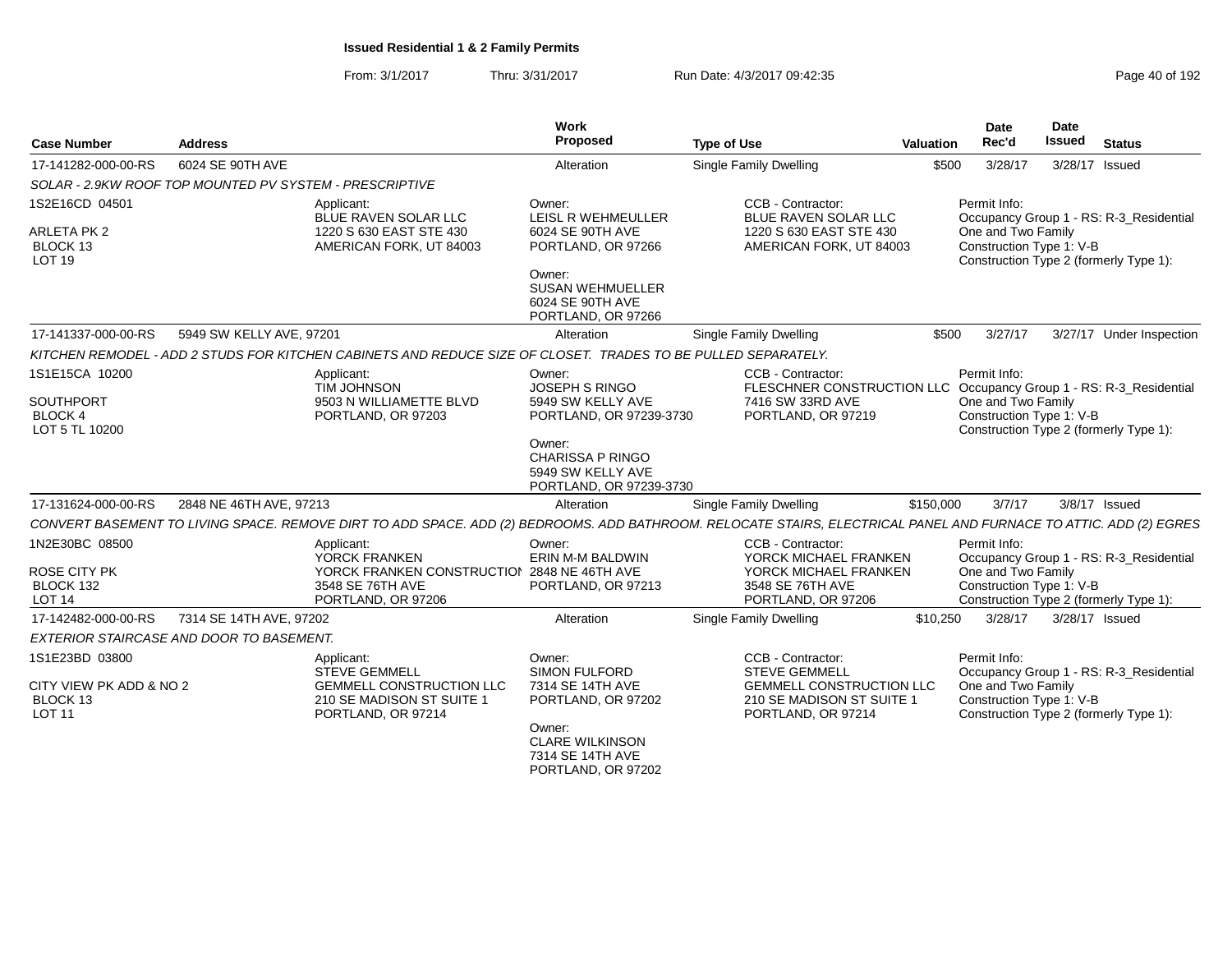| <b>Case Number</b>                                                   | <b>Address</b>             |                                                                                                                                                           | Work<br><b>Proposed</b>                                                                                                                                               | <b>Type of Use</b>                                                                                                                                                                                                                 | Valuation | Date<br>Rec'd                                                  | Date<br>Issued | <b>Status</b>                                                                     |
|----------------------------------------------------------------------|----------------------------|-----------------------------------------------------------------------------------------------------------------------------------------------------------|-----------------------------------------------------------------------------------------------------------------------------------------------------------------------|------------------------------------------------------------------------------------------------------------------------------------------------------------------------------------------------------------------------------------|-----------|----------------------------------------------------------------|----------------|-----------------------------------------------------------------------------------|
| 17-134015-000-00-RS                                                  | 3059 E BURNSIDE ST. 97232  |                                                                                                                                                           | Alteration                                                                                                                                                            | <b>Single Family Dwelling</b>                                                                                                                                                                                                      | \$109,716 | 3/12/17                                                        |                | 3/12/17 Under Inspection                                                          |
|                                                                      |                            | CONVERT BASEMENT TO HABITABLE SPACE INCLUDING NEW BEDROOM WITH EGRESS WINDOW AND NEW BASEMENT BATHROOM.  NEW FOUNDATION REINFORCING WITH PERIMETER BASE   |                                                                                                                                                                       |                                                                                                                                                                                                                                    |           |                                                                |                |                                                                                   |
| 1N1E36CA 21800<br>HAWTHORNES 1ST ADD<br>BLOCK 22<br>LOT <sub>9</sub> |                            | Applicant:<br>DAVID R RUSH<br>3610 NE Hancock<br>PORTLAND OR 97212-5224                                                                                   | Owner:<br>ALEXANDER J BRITT<br>3059 E BURNSIDE ST<br>PORTLAND, OR 97214<br>Owner:<br><b>JENNIFER A BRITT</b><br>3059 E BURNSIDE ST<br>PORTLAND, OR 97214              | CCB - Contractor:<br>DAVE RUSH CONSTRUCTION INC<br>3610 NE HANCOCK ST<br>PORTLAND, OR 97212                                                                                                                                        |           | Permit Info:<br>One and Two Family<br>Construction Type 1: V-B |                | Occupancy Group 1 - RS: R-3 Residential<br>Construction Type 2 (formerly Type 1): |
| 17-134018-000-00-RS                                                  | 7207 N ATLANTIC AVE, 97217 |                                                                                                                                                           | Alteration                                                                                                                                                            | <b>Single Family Dwelling</b>                                                                                                                                                                                                      | \$75,469  | 3/12/17                                                        |                | 3/19/17 Under Inspection                                                          |
|                                                                      |                            | REMODEL EXISTING HABITABLE BASEMENT.  CREATE NEW BASEMENT BEDROOM WITH EGRESS WINDOW AND NEW BASEMENT BATHROOM.  RELOCATE EXISTING FURNACE.  REMODEL LAUN |                                                                                                                                                                       |                                                                                                                                                                                                                                    |           |                                                                |                |                                                                                   |
| 1N1E16BA 02600<br><b>BURRAGE TR</b><br>BLOCK 17<br><b>LOT 11</b>     |                            | Applicant:<br>AKOS CONSTRUCTION LLC<br>5746 NE WYGANT ST<br>PORTLAND, OR 97218                                                                            | Owner:<br><b>NIANI DUNNER</b><br>7207 N ATLANTIC AVE<br>PORTLAND, OR 97217-5209<br>Owner:<br><b>BENJAMIN DUNNER</b><br>7207 N ATLANTIC AVE<br>PORTLAND, OR 97217-5209 | CCB - Contractor:<br>MICHAEL J LOWRY<br>PETRA HEATING & AIR<br><b>CONDITIONING INC</b><br>15875 SE 114TH AVE STE F<br>CLACKAMAS, OR 97015<br>CCB - Contractor:<br>AKOS CONSTRUCTION LLC<br>5746 NE WYGANT ST<br>PORTLAND, OR 97218 |           | Permit Info:<br>One and Two Family<br>Construction Type 1: V-B |                | Occupancy Group 1 - RS: R-3_Residential<br>Construction Type 2 (formerly Type 1): |
| 17-131532-000-00-RS                                                  | 3316 NE ALAMEDA ST. 97212  |                                                                                                                                                           | Alteration                                                                                                                                                            | Single Family Dwelling                                                                                                                                                                                                             | \$6,000   | 3/7/17                                                         |                | 3/7/17 Approved to Issue                                                          |
|                                                                      |                            | REPLACE EXISTING WINDOW, DIG WINDOW WELL, ADD LIGHTING IN EXISTING BASEMENT. NO ADDED TOILETS.                                                            |                                                                                                                                                                       |                                                                                                                                                                                                                                    |           |                                                                |                |                                                                                   |
| 1N1E24DC 17700<br>MANITOU<br><b>BLOCK1</b><br>LOT 45&46              |                            | Applicant:<br>PETRINA CONSTRUCTION INC.<br>4505 NE TILLAMOOK ST<br>PORTLAND, OR 97213-1319                                                                | Owner:<br><b>KURT N TANDAN</b><br>3316 NE ALAMEDA ST<br>PORTLAND, OR 97212-1802<br>Owner:<br>NEISHA A SAXENA<br>3316 NE ALAMEDA ST<br>PORTLAND, OR 97212-1802         | CCB - Contractor:<br>PETRINA CONSTRUCTION INC<br>4505 NE TILLAMOOK ST<br>PORTLAND, OR 97213-1319                                                                                                                                   |           | Permit Info:<br>One and Two Family<br>Construction Type 1: V-B |                | Occupancy Group 1 - RS: R-3_Residential<br>Construction Type 2 (formerly Type 1): |
| 17-142030-000-00-RS                                                  | 6225 NE GLISAN ST, 97213   |                                                                                                                                                           | Alteration                                                                                                                                                            | Single Family Dwelling                                                                                                                                                                                                             | \$6.500   | 3/28/17                                                        | 3/28/17 Issued |                                                                                   |
|                                                                      |                            | NEW INTERIOR STAIR; NEW EXTERIOR CONCRETE LANDING AND FOUNDATION WALL (See Comments)                                                                      |                                                                                                                                                                       |                                                                                                                                                                                                                                    |           |                                                                |                |                                                                                   |
| 1N2E32BC 11000<br>PARKHURST ADD & SUB<br>BLOCK 9<br>LOT <sub>7</sub> |                            | Applicant:<br><b>CHRIS DILLINGHAM</b><br>DILLINGHAM CONSTRUCTION INC<br>703 SE 19TH AVE<br>PORTLAND, OR 97214                                             | Owner:<br>STEPHEN R SWALWELL<br>14010 BEEMER WAY<br>OREGON CITY, OR 97045-1120<br>Owner:<br><b>HEIDI L SWALWELL</b><br>14010 BEEMER WAY<br>OREGON CITY, OR 97045-1120 | CCB - Contractor:<br><b>CHRIS DILLINGHAM</b><br>DILLINGHAM CONSTRUCTION INC<br>703 SE 19TH AVE<br>PORTLAND, OR 97214                                                                                                               |           | Permit Info:<br>One and Two Family<br>Construction Type 1: V-B |                | Occupancy Group 1 - RS: R-3 Residential<br>Construction Type 2 (formerly Type 1): |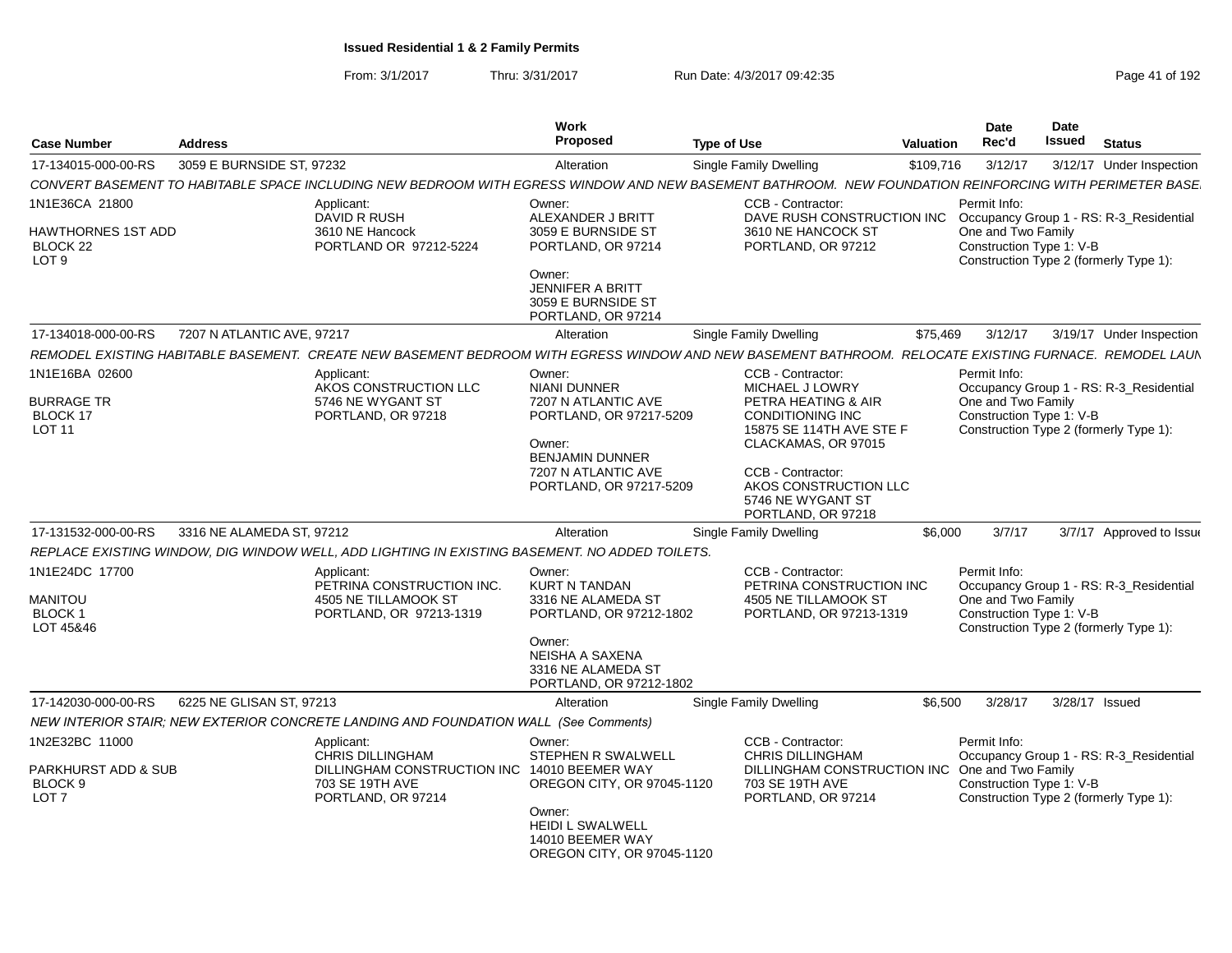From: 3/1/2017Thru: 3/31/2017 Run Date: 4/3/2017 09:42:35 Page 42 of 192

| <b>Case Number</b>                          | <b>Address</b>                                      |                                                                                 | Work<br>Proposed                                                        | <b>Type of Use</b>                                                                                                                                                 | <b>Valuation</b> | <b>Date</b><br>Rec'd                                                                              | Date<br><b>Issued</b> | <b>Status</b>                                                                      |
|---------------------------------------------|-----------------------------------------------------|---------------------------------------------------------------------------------|-------------------------------------------------------------------------|--------------------------------------------------------------------------------------------------------------------------------------------------------------------|------------------|---------------------------------------------------------------------------------------------------|-----------------------|------------------------------------------------------------------------------------|
| 17-142112-000-00-RS                         | 6332 SW BOUNDARY ST, 97221                          |                                                                                 | Alteration                                                              | Single Family Dwelling                                                                                                                                             | \$13,500         | 3/29/17                                                                                           |                       | 3/29/17 Issued                                                                     |
|                                             |                                                     |                                                                                 |                                                                         | ALTERATION TO REMOVE WALLS BETWEEN KITCHEN/DINING, DINING/HALL, AND BEDROOM/HALL; REMOVE PARTITION WALLS IN DINING AND AT ENTRY; NEW BEAM AT DINING AND POSTS IN B |                  |                                                                                                   |                       |                                                                                    |
| 1S1E18BC 03200                              |                                                     | Applicant:<br><b>DEREK L HENDERSON</b>                                          | Owner:<br>DEREK L HENDERSON                                             | CCB - Contractor:<br><b>RJ RAMOS ENTERPRISES INC</b>                                                                                                               |                  | Permit Info:                                                                                      |                       | Occupancy Group 1 - RS: R-3 Residential                                            |
| SECTION 18 1S 1E<br>TL 3200 0.30 ACRES      |                                                     | 6332 SW BOUNDARY ST<br>PORTLAND, OR 97221                                       | 6332 SW BOUNDARY ST<br>PORTLAND, OR 97221                               | 6808 SE 74TH AVE<br>PORTLAND, OR 97206                                                                                                                             |                  | One and Two Family<br>Construction Type 1: V-B                                                    |                       | Construction Type 2 (formerly Type 1):                                             |
|                                             |                                                     |                                                                                 | Owner:<br>YVETTE HENDERSON<br>6332 SW BOUNDARY ST<br>PORTLAND, OR 97221 |                                                                                                                                                                    |                  |                                                                                                   |                       |                                                                                    |
| 17-144077-000-00-RS                         | 3653 SE GLADSTONE ST - Unit B. 97202                |                                                                                 | Alteration                                                              | Single Family Dwelling                                                                                                                                             | \$99,000         | 3/31/17                                                                                           |                       | 3/31/17 Issued                                                                     |
|                                             |                                                     |                                                                                 |                                                                         | CREATE ACCESSORY DWELLING UNIT IN BASEMENT; NEW KITCHEN; BEDROOMS (2); LIVING ROOM; NEW DECK ON FIRST FLOOR ON NORTH SIDE; NEW WINDOWS * ELECTRICALM MECHANICA     |                  |                                                                                                   |                       |                                                                                    |
| 1S1E12DD 16900                              |                                                     | Applicant:<br><b>ARTHUR SHCHUKIN</b><br>1506 NE 143RD AVE<br>VANCOUVER WA 98684 | Owner:<br><b>SCIG OR LLC</b><br>749 E 800 N<br>SPRINGVILLE, UT 84663    | CCB - Contractor:<br><b>EVODESIGN ENTERPRISES LLC</b><br>900 SE PARKCREST AVE APT F82<br>VANCOUVER, WA 98683                                                       |                  | Permit Info:<br>One and Two Family<br>Construction Type 1: V-B<br>Number of New Dwelling Units: 1 |                       | Occupancy Group 1 - RS: R-3 Residential<br>Construction Type 2 (formerly Type 1):  |
| 17-134940-000-00-RS                         | 7115 SE MITCHELL ST. 97206                          |                                                                                 | Alteration                                                              | Single Family Dwelling                                                                                                                                             | \$6.000          | 3/14/17                                                                                           |                       | 3/14/17 Issued                                                                     |
|                                             |                                                     |                                                                                 |                                                                         | CONVERSION OF ATTACHED GARAGE TO LIVING SPACE, INCLUDES NEW BEDROOM AND FAMILY ROOM *** ELECTRICAL PERMIT TO BE OBTAINED SEPARATELY ***                            |                  |                                                                                                   |                       |                                                                                    |
| 1S2E17BD 01600                              |                                                     | Applicant:<br><b>DANIEL STOICA</b>                                              | Owner:<br><b>DANIEL STOICA</b>                                          |                                                                                                                                                                    |                  | Permit Info:                                                                                      |                       | Occupancy Group 1 - RS: R-3_Remodel                                                |
| <b>FIRLAND</b><br>BLOCK 15<br><b>LOT 14</b> |                                                     | 7115 SE MITCHELL ST<br>PORTLAND, OR 97206                                       | 7115 SE MITCHELL ST<br>PORTLAND, OR 97206                               |                                                                                                                                                                    |                  | Construction Type 1: V-B                                                                          |                       | Construction Type 2 (formerly Type 1):<br>Total Square Footage - Display Only: 312 |
| 17-132801-000-00-RS                         | 14119 SE MADISON ST. 97233                          |                                                                                 | Alteration                                                              | Single Family Dwelling                                                                                                                                             | \$500            | 3/20/17                                                                                           |                       | 3/20/17 Issued                                                                     |
|                                             | SOLAR - 4.35KW TOP MOUNTED PV SYSTEM - PRESCRIPTIVE |                                                                                 |                                                                         |                                                                                                                                                                    |                  |                                                                                                   |                       |                                                                                    |
| 1S2E02AD 12100                              |                                                     | Applicant:<br>BLUE RAVEN SOLAR LLC                                              | Owner:<br><b>KIM CARDINALI</b>                                          | CCB - Contractor:<br>BLUE RAVEN SOLAR LLC                                                                                                                          |                  | Permit Info:                                                                                      |                       | Occupancy Group 1 - RS: R-3_Residential                                            |
| KAH SUN CHACO                               |                                                     | 1220 S 630 EAST STE 430                                                         | 14119 SE MADISON ST                                                     | 1220 S 630 EAST STE 430                                                                                                                                            |                  | One and Two Family                                                                                |                       |                                                                                    |
| BLOCK 1<br>LOT <sub>2</sub>                 |                                                     | AMERICAN FORK, UT 84003                                                         | PORTLAND, OR 97233                                                      | AMERICAN FORK, UT 84003                                                                                                                                            |                  | Construction Type 1: V-B                                                                          |                       | Construction Type 2 (formerly Type 1):                                             |
| 16-162353-REV-01-RS                         | 6208 NE KILLINGSWORTH ST. 97218                     |                                                                                 | Alteration                                                              | Single Family Dwelling                                                                                                                                             |                  | 3/16/17<br>\$                                                                                     | 3/16/17 Final         |                                                                                    |
|                                             |                                                     |                                                                                 |                                                                         | REVISION TO SHOW BASEMENT AS FINISHED STORAGE ONLY (NO LIVING SPACE) WITH UTILITY SINK, REMOVE DOOR FROM FORMER BATHROOM.                                          |                  |                                                                                                   |                       |                                                                                    |
| 1N2E20BB 01200                              |                                                     | Applicant:<br>MICHAEL BOYD                                                      | Owner:<br><b>BUI INVESTMENTS LLC</b>                                    | CCB - Contractor:<br>PORTLAND REAL ESTATE                                                                                                                          |                  | Permit Info:                                                                                      |                       | Occupancy Group 1 - RS: R-3_Residential                                            |
| SECTION 20 1N 2E<br>TL 1200 0.88 ACRES      |                                                     | 14915 SW 72ND AVE<br>PORTLAND OR 97224                                          | 520 NE 76TH AVE<br>PORTLAND, OR 97213-6251                              | SOLUTIONS LLC<br>14915 SW 72ND AVENUE<br>PORTLAND, OR 97224                                                                                                        |                  | One and Two Family<br>Construction Type 1: V-B                                                    |                       | Construction Type 2 (formerly Type 1):                                             |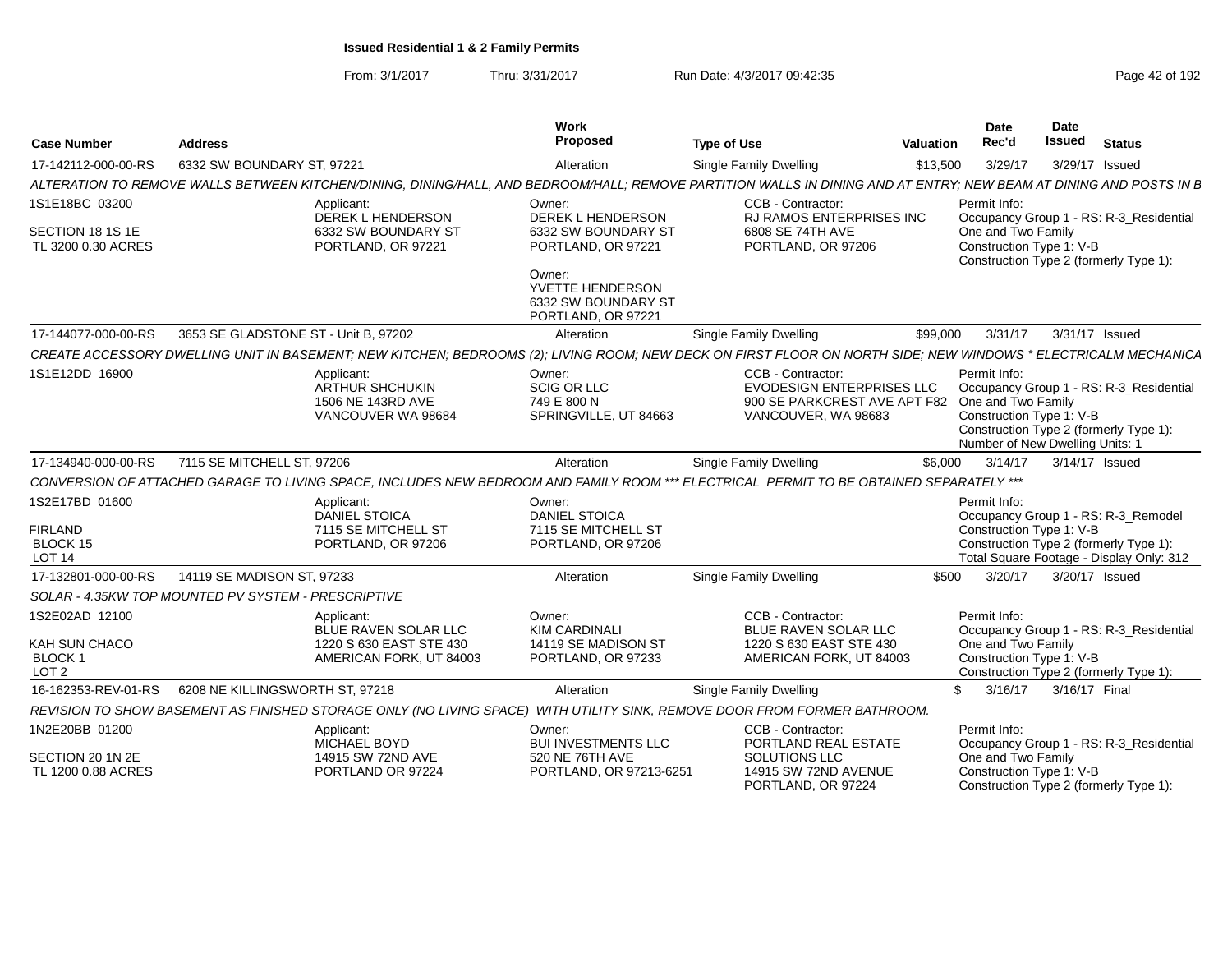|                                                                       |                          |                                                                                                                                                                   | Work                                                                                                                                                                           |                                                                                                  |                  | <b>Date</b>                                                    | <b>Date</b>   |                                                                                   |
|-----------------------------------------------------------------------|--------------------------|-------------------------------------------------------------------------------------------------------------------------------------------------------------------|--------------------------------------------------------------------------------------------------------------------------------------------------------------------------------|--------------------------------------------------------------------------------------------------|------------------|----------------------------------------------------------------|---------------|-----------------------------------------------------------------------------------|
| <b>Case Number</b>                                                    | <b>Address</b>           |                                                                                                                                                                   | Proposed                                                                                                                                                                       | <b>Type of Use</b>                                                                               | <b>Valuation</b> | Rec'd                                                          | <b>Issued</b> | <b>Status</b>                                                                     |
| 17-129124-000-00-RS                                                   | 6324 N HAIGHT AVE, 97217 |                                                                                                                                                                   | Alteration                                                                                                                                                                     | <b>Single Family Dwelling</b>                                                                    | \$3,000          | 3/17/17                                                        |               | 3/17/17 Issued                                                                    |
|                                                                       |                          | ALTERATION TO INSTALL NEW ROOF MOUNTED PV SOLAR SYSTEM 4.13kW                                                                                                     |                                                                                                                                                                                |                                                                                                  |                  |                                                                |               |                                                                                   |
| 1N1E15DB 07700<br>PIEDMONT<br>BLOCK 48<br>LOT <sub>10</sub>           |                          | Applicant:<br><b>MELISSA FARIAS</b><br>SOLAR CITY CORPORATION<br>6132 NE 112TH AVE<br>PORTLAND, OR 97220                                                          | Owner:<br><b>MELANIE H KIRKLAND</b><br>6324 N HAIGHT AVE<br>PORTLAND, OR 97217-2122<br>Owner:<br><b>CHRISTOPHER J KIRKLAND</b><br>6324 N HAIGHT AVE<br>PORTLAND, OR 97217-2122 | CCB - Contractor:<br>SOLARCITY CORPORATION<br>3055 CLEARVIEW WAY<br>SAN MATEO, CA 94402          |                  | Permit Info:<br>One and Two Family<br>Construction Type 1: V-B |               | Occupancy Group 1 - RS: R-3 Residential<br>Construction Type 2 (formerly Type 1): |
| 17-129125-000-00-RS                                                   | 1303 NE 72ND AVE, 97213  |                                                                                                                                                                   | Alteration                                                                                                                                                                     | Single Family Dwelling                                                                           | \$18,000         | 3/2/17                                                         |               | 3/2/17 Under Inspection                                                           |
|                                                                       |                          | FUR OUT PORTION OF EXISTING HABITABLE BASEMENT WITH ORIGINAL MASONRY FIREPLACE. FRAMING FOR BATHROOM AND LAUNDRY ROOM ***MECHANICAL, ELECTRICAL, PLUMBING PE      |                                                                                                                                                                                |                                                                                                  |                  |                                                                |               |                                                                                   |
| 1N2E32AB 04700<br>KATHARINE<br>BLOCK 12<br>LOT <sub>4</sub>           |                          | Applicant:<br>DOYL GAMBLE<br>DOYL GAMBLE<br>6916 NE ALAMEDA ST<br>PORTLAND, OR 97213-5904                                                                         | Owner:<br>ALESSANDRO CARRARA<br>1303 NE 72ND AVE<br>PORTLAND, OR 97213                                                                                                         | CCB - Contractor:<br>DOYL GAMBLE<br>DOYL GAMBLE<br>6916 NE ALAMEDA ST<br>PORTLAND, OR 97213-5904 |                  | Permit Info:<br>Construction Type 1: V-B                       |               | Occupancy Group 1 - RS: R-3_Remodel<br>Construction Type 2 (formerly Type 1):     |
| 17-137317-000-00-RS                                                   | 3741 NE 35TH AVE, 97212  |                                                                                                                                                                   | Alteration                                                                                                                                                                     | Single Family Dwelling                                                                           | \$52,000         | 3/19/17                                                        |               | 3/19/17 Under Inspection                                                          |
|                                                                       |                          | REMODEL UNFINISHED UNFINISHED BASEMENT. ADD NEW BATHROOM, LAUNDRY ROOM,LIVING SPACE, EGRESS WINDOW. TOTAL 2 TOILETS                                               |                                                                                                                                                                                |                                                                                                  |                  |                                                                |               |                                                                                   |
| 1N1E24DC 09601<br>PARTITION PLAT 1994-113<br>LOT <sub>1</sub>         |                          | Applicant:<br>HAYES BROTHERS LLC<br>5423 NE 36TH AVE<br>PORTLAND, OR 97211                                                                                        | Owner:<br>NANCY MOGIELNICKI<br>3741 NE 35TH AVE<br>PORTLAND, OR 97212<br>Owner:<br>PETER MOGIELNICKI<br>3741 NE 35TH AVE<br>PORTLAND, OR 97212                                 | CCB - Contractor:<br>HAYES BROTHERS LLC<br>5423 NE 36TH AVE<br>PORTLAND, OR 97211                |                  | Permit Info:<br>One and Two Family<br>Construction Type 1: V-B |               | Occupancy Group 1 - RS: R-3_Residential<br>Construction Type 2 (formerly Type 1): |
| 17-122578-000-00-RS                                                   | 422 SE 27TH AVE, 97214   |                                                                                                                                                                   | Alteration                                                                                                                                                                     | Single Family Dwelling                                                                           | \$500            | 3/8/17                                                         |               | 3/8/17 Final                                                                      |
|                                                                       |                          | SOLAR - 3.250KW ROOF TOP MOUNTED PV SYSTEM - PRESCRIPTIVE                                                                                                         |                                                                                                                                                                                |                                                                                                  |                  |                                                                |               |                                                                                   |
| 1N1E36CC 08200<br>PLEASANT HOME ADD<br><b>BLOCK1</b><br>LOT 8 TL 8200 |                          | Applicant:<br>ELEMENTAL ENERGY LLC<br>3123 SE BELMONT ST<br>PORTLAND, OR 97214                                                                                    | Owner:<br><b>JESSIE M MATANKY</b><br>422 SE 27TH AVE<br>PORTLAND, OR 97214-1723<br>Owner:<br>MICHAEL MATANKY<br>422 SE 27TH AVE<br>PORTLAND, OR 97214-1723                     | CCB - Contractor:<br>ELEMENTAL ENERGY LLC<br>3123 SE BELMONT ST<br>PORTLAND, OR 97214            |                  | Permit Info:<br>One and Two Family<br>Construction Type 1: V-B |               | Occupancy Group 1 - RS: R-3_Residential<br>Construction Type 2 (formerly Type 1): |
| 17-127752-000-00-RS                                                   | 6102 SE 87TH AVE, 97266  |                                                                                                                                                                   | Alteration                                                                                                                                                                     | <b>Single Family Dwelling</b>                                                                    | \$50,000         | 3/8/17                                                         |               | 3/8/17 Under Inspection                                                           |
|                                                                       |                          | REMOVE WALL IN KITCHEN, REPLACE CRAWL SPACE FOUNDATION. NO WORK IN ATTIC OR ROOF FRAMING IN THIS PERMIT. ***ELECTRICAL AND PLUMBING PERMITS TO BE OBTAINED SEPARA |                                                                                                                                                                                |                                                                                                  |                  |                                                                |               |                                                                                   |
| 1S2E16CD 11500<br>ARLETA PK 2                                         |                          | Applicant:<br><b>BEGONA LAMAS</b><br>12462 NW WAKER DR                                                                                                            | Owner:<br><b>BEGONA O LAMAS</b><br>12462 NW WAKER DR                                                                                                                           | CCB - Contractor:<br>LOS CONTRACTING INC<br>8803 NE HUMBOLDT ST                                  |                  | Permit Info:<br>Construction Type 1: V-B                       |               | Occupancy Group 1 - RS: R-3_Remodel                                               |
| BLOCK 10<br>LOT 21                                                    |                          | PORTLAND, OR 97229                                                                                                                                                | PORTLAND, OR 97229                                                                                                                                                             | PORTLAND, OR 97220                                                                               |                  |                                                                |               | Construction Type 2 (formerly Type 1):                                            |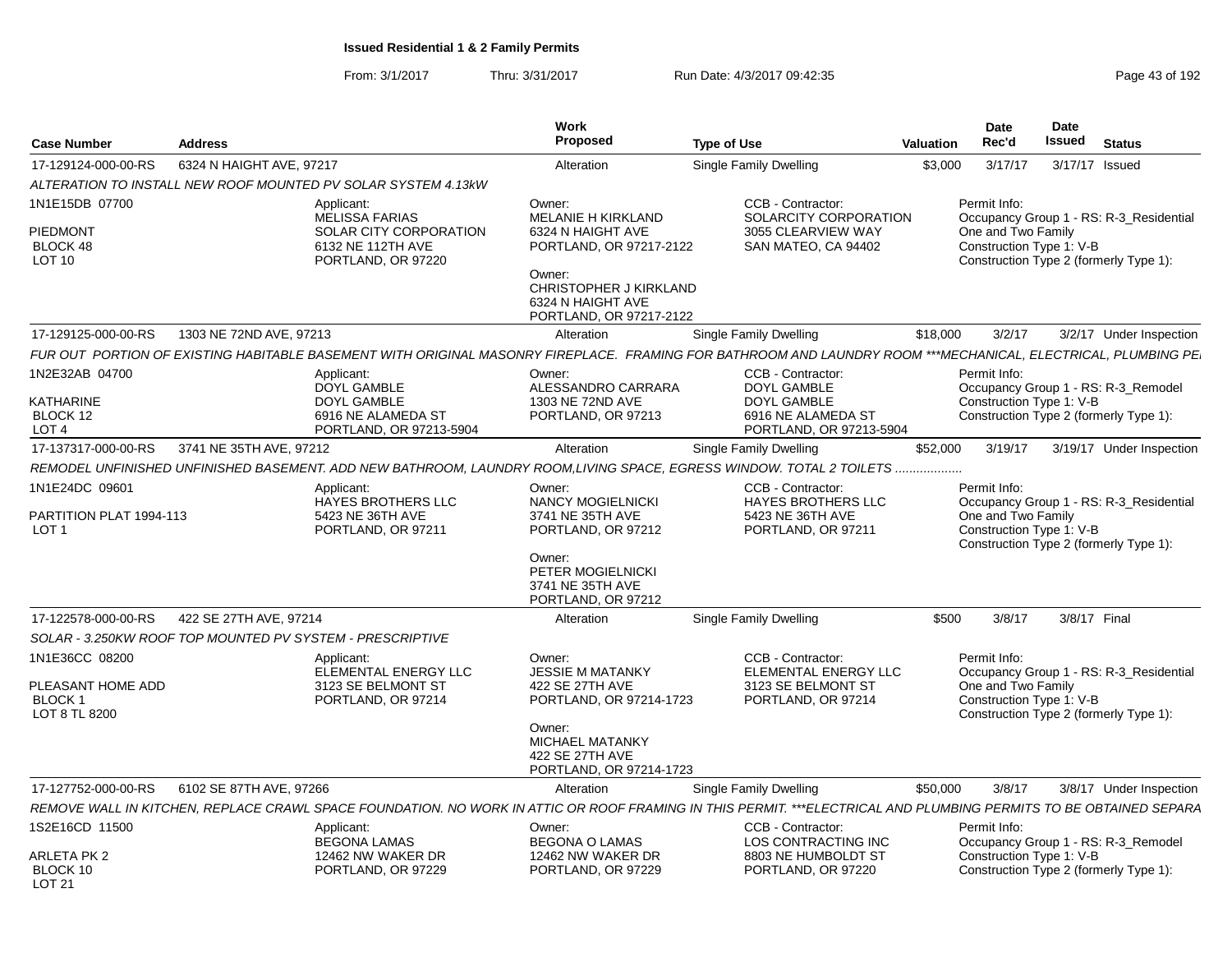| 403 SE 21ST AVE, 97214<br>17-138489-000-00-RS<br>ALTERATION TO CREATE NEW BATH AND STORAGE ROOMS IN BASEMENT; FURR OUT WALLS FOR NEW BATH; NO EXTERIOR WORK. TRADE PERMIT SEPARATE<br>1N1E35DD 16200 | Applicant:                                                                                                    | Alteration                                                                                                                                              | <b>Single Family Dwelling</b>                                                                                                                                            |              |                                                                |                                                                                                                           |
|------------------------------------------------------------------------------------------------------------------------------------------------------------------------------------------------------|---------------------------------------------------------------------------------------------------------------|---------------------------------------------------------------------------------------------------------------------------------------------------------|--------------------------------------------------------------------------------------------------------------------------------------------------------------------------|--------------|----------------------------------------------------------------|---------------------------------------------------------------------------------------------------------------------------|
|                                                                                                                                                                                                      |                                                                                                               |                                                                                                                                                         |                                                                                                                                                                          | \$15,000     | 3/21/17                                                        | 3/21/17 Issued                                                                                                            |
|                                                                                                                                                                                                      |                                                                                                               |                                                                                                                                                         |                                                                                                                                                                          |              |                                                                |                                                                                                                           |
| SECTION 35 1N 1E<br>TL 16200 0.04 ACRES                                                                                                                                                              | <b>JEFF JABLONSKI</b><br>NEXT LEVEL BUILDING &<br><b>REMODELING INC</b>                                       | Owner:<br>KAREN C PRIDE<br>403 SE 21ST AVE<br>PORTLAND, OR 97214-1602                                                                                   | CCB - Contractor:<br><b>JEFF JABLONSKI</b><br>NEXT LEVEL BUILDING &<br><b>REMODELING INC</b>                                                                             |              | Permit Info:<br>One and Two Family<br>Construction Type 1: V-B | Occupancy Group 1 - RS: R-3_Residential                                                                                   |
|                                                                                                                                                                                                      | PO BOX 13309<br>PORTLAND, OR 97213                                                                            |                                                                                                                                                         | PO BOX 13309<br>PORTLAND, OR 97213                                                                                                                                       |              |                                                                | Construction Type 2 (formerly Type 1):                                                                                    |
| 17-122865-REV-01-RS<br>829 NE FLORAL PL, 97232                                                                                                                                                       |                                                                                                               | Alteration                                                                                                                                              | Single Family Dwelling                                                                                                                                                   | \$.          | 3/6/17                                                         | 3/6/17 Issued                                                                                                             |
| REVISION TO UPDATE PLAN DETAILS - ROOF IS RAFTERS - NOT TRUSSES                                                                                                                                      |                                                                                                               |                                                                                                                                                         |                                                                                                                                                                          |              |                                                                |                                                                                                                           |
| 1N1E36AC 00800<br>LAURELHURST<br>BLOCK 21<br>LOT <sub>18</sub>                                                                                                                                       | Applicant:<br><b>DAN TRACY</b><br><b>SOLAR UNIVERSE</b><br>556 SOMMERSET RD<br>WOODLAND, WA 98674             | Owner:<br>ERIC R -T ROOST<br>829 NE FLORAL PL<br>PORTLAND, OR 97232-2565<br>Owner:<br>ANNA LYONS-ROOST<br>829 NE FLORAL PL<br>PORTLAND, OR 97232-2565   | CCB - Contractor:<br>PREMIER ENERGY INC<br>556 SOMMERSET RD<br>WOODLAND, WA 98674<br>CCB - Contractor:<br>LIGHTING ELECTRIC LLC<br>2225 MOLALLA RD<br>WOODBURN, OR 97071 |              | Permit Info:<br>One and Two Family<br>Construction Type 1: V-B | Occupancy Group 1 - RS: R-3_Residential<br>Construction Type 2 (formerly Type 1):                                         |
| 7907 N EXETER AVE, 97203<br>17-133369-000-00-RS                                                                                                                                                      |                                                                                                               | Alteration                                                                                                                                              | Single Family Dwelling                                                                                                                                                   | \$23,807     | 3/10/17                                                        | 3/10/17 Issued                                                                                                            |
| ALTERATION TO SECOND FLOOR; DEMO EXISTING INTERIOR WALLS TO CREATE (3) BEDROOMS, (2) CLOSETS, AND BATH; NO EXTERIOR WORK *** MECHANICAL, ELECTRICAL, AND PLUMBING                                    |                                                                                                               |                                                                                                                                                         |                                                                                                                                                                          |              |                                                                |                                                                                                                           |
| 1N1E07DA 01600<br>PORTSMOUTH VILLA EXTD<br><b>BLOCK D</b><br><b>LOT 19</b>                                                                                                                           | Applicant:<br>LIESEL M SYLWESTER<br>7907 N EXETER AVE<br>PORTLAND, OR 97203-5907                              | Owner:<br>ZOE M BLATTER<br>7907 N EXETER AVE<br>PORTLAND, OR 97203-5907<br>Owner:<br>LIESEL M SYLWESTER<br>7907 N EXETER AVE<br>PORTLAND, OR 97203-5907 |                                                                                                                                                                          |              | Permit Info:<br>Construction Type 1: V-B                       | Occupancy Group 1 - RS: R-3_Remodel<br>Construction Type 2 (formerly Type 1):<br>Total Square Footage - Display Only: 634 |
| 951 N MORGAN ST, 97217<br>17-139564-000-00-RS                                                                                                                                                        |                                                                                                               | Alteration                                                                                                                                              | Single Family Dwelling                                                                                                                                                   | \$4,500      | 3/30/17                                                        | 3/30/17 Issued                                                                                                            |
| ALTERATION TO REMOVE LOAD BEARING WALL BETWEEN KITCHEN AND LIVING ROOM AND RECONFIGURE KITCHEN; ADD DOOR OPENING AT LIVING ROOM TO HALL *** MECHANICAL, ELECTR                                       |                                                                                                               |                                                                                                                                                         |                                                                                                                                                                          |              |                                                                |                                                                                                                           |
| 1N1E15BB 03300<br><b>FAIRPORT</b><br>BLOCK 30<br>LOT 15&16                                                                                                                                           | Applicant:<br><b>KAYED SWEISS</b><br>EVERGREEN RENOVATIONS INC.<br>14605 SW BONANZA CT.<br>BEAVERTON OR 97007 | Owner:<br><b>JOHN A OWENSBY</b><br>951 N MORGAN ST<br>PORTLAND, OR 97217<br>Owner:<br><b>MEGAN D YOURGULES</b><br>951 N MORGAN ST<br>PORTLAND, OR 97217 | CCB - Contractor:<br><b>EVERGREEN RENOVATIONS INC</b><br>14605 SW BONANZA CT<br>BEAVERTON, OR 97007                                                                      |              | Permit Info:<br>Construction Type 1: V-B                       | Occupancy Group 1 - RS: R-3_Remodel<br>Construction Type 2 (formerly Type 1):<br>Total Square Footage - Display Only: 120 |
| 16-164638-REV-02-RS<br>4632 NE 91ST AVE, 97220                                                                                                                                                       |                                                                                                               | Alteration                                                                                                                                              | Single Family Dwelling                                                                                                                                                   | $\mathbb{S}$ | 3/31/17                                                        | 3/31/17 Issued                                                                                                            |
| REV-RECONSTRUCT EXISTING BASEMENT STAIR. SEE APPEAL 14678.                                                                                                                                           |                                                                                                               |                                                                                                                                                         |                                                                                                                                                                          |              |                                                                |                                                                                                                           |
| 1N2E21BD 15400<br>ROSEWAY & PLAT 2<br>BLOCK 32<br><b>LOT 10</b>                                                                                                                                      | Applicant:<br>MATTHEW ANDERSON<br>4632 NE 91ST AVE<br>PORTLAND, OR 97220                                      | Owner:<br>MATTHEW ANDERSON<br>4632 NE 91ST AVE<br>PORTLAND, OR 97220                                                                                    |                                                                                                                                                                          |              | Permit Info:<br>Construction Type 1: V-B                       | Occupancy Group 1 - RS: R-3_Remodel<br>Construction Type 2 (formerly Type 1):<br>Total Square Footage - Display Only: 100 |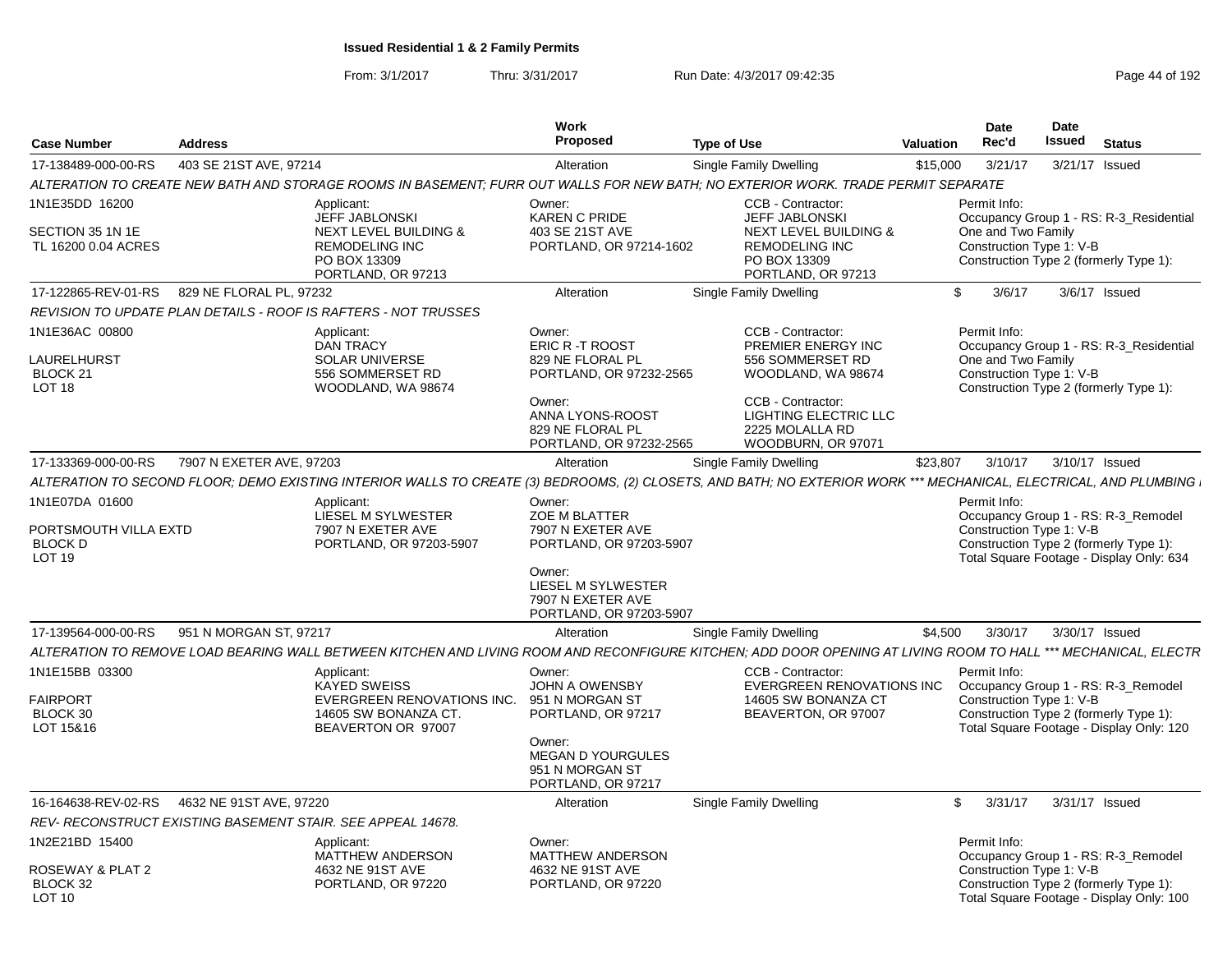From: 3/1/2017Thru: 3/31/2017 Run Date: 4/3/2017 09:42:35 Page 45 of 192

| <b>Case Number</b>                                                                 | <b>Address</b>                                                                                                   | Work<br>Proposed                                                                                                                                               | <b>Type of Use</b>                                                                                                      | Valuation | Date<br>Rec'd                                                                                                                                                         | <b>Date</b><br>Issued | <b>Status</b> |                          |
|------------------------------------------------------------------------------------|------------------------------------------------------------------------------------------------------------------|----------------------------------------------------------------------------------------------------------------------------------------------------------------|-------------------------------------------------------------------------------------------------------------------------|-----------|-----------------------------------------------------------------------------------------------------------------------------------------------------------------------|-----------------------|---------------|--------------------------|
| 17-144153-000-00-RS                                                                | 5108 NE 23RD AVE, 97211                                                                                          | Alteration                                                                                                                                                     | <b>Single Family Dwelling</b>                                                                                           | \$5,740   | 3/31/17                                                                                                                                                               | 3/31/17 Issued        |               |                          |
|                                                                                    |                                                                                                                  | CONVERSION OF BASEMENT TO LIVING SPACE TO INCLUDE LIVING ROOM, BATHROOM, STORAGE AND UTILITY ROOM. MAIN FLOOR - RECONFIGURE WALL BETWEEN KITCHEN AND SUNROOM   |                                                                                                                         |           |                                                                                                                                                                       |                       |               |                          |
| 1N1E23AA 13200<br><b>VERNON</b><br>BLOCK 33<br>LOT <sub>4</sub>                    | Applicant:<br>MICHAEL THRAILKILL<br>5108 NE 23RD AVE<br>PORTLAND, OR 97211                                       | Owner:<br>MICHAEL THRAILKILL<br>5108 NE 23RD AVE<br>PORTLAND, OR 97211                                                                                         |                                                                                                                         |           | Permit Info:<br>Occupancy Group 1 - RS: R-3_Residential<br>One and Two Family<br>Construction Type 1: V-B<br>Construction Type 2 (formerly Type 1):                   |                       |               |                          |
| 17-133393-000-00-RS                                                                | 8241 SW TERWILLIGER BLVD, 97219                                                                                  | Alteration                                                                                                                                                     | <b>Single Family Dwelling</b>                                                                                           | \$100     | 3/10/17                                                                                                                                                               | 3/10/17 Issued        |               |                          |
|                                                                                    |                                                                                                                  | DEMOLITION OF BREEZEWAY CONNECTING SFR AND DETACHED GARAGE PER REQUIREMENTS OF 16-189499-PR                                                                    |                                                                                                                         |           |                                                                                                                                                                       |                       |               |                          |
| 1S1E21DD 01700<br><b>CARSON HTS</b><br>BLOCK 29<br>LOT 3&4                         | Applicant:<br>FREEMAN TIDABACK<br>8241 SW TERWILLIGER BLVD<br>PORTLAND, OR 97219                                 | Owner:<br>FREEMAN TIDABACK<br>8241 SW TERWILLIGER BLVD<br>PORTLAND, OR 97219                                                                                   |                                                                                                                         |           | Permit Info:<br>Occupancy Group 1 - RS: R-3 Residential<br>One and Two Family<br>Construction Type 1: V-B<br>Construction Type 2 (formerly Type 1):                   |                       |               |                          |
| 17-133436-000-00-RS                                                                | 4408 SE KNAPP ST, 97206                                                                                          | Alteration                                                                                                                                                     | <b>Single Family Dwelling</b>                                                                                           | \$24,000  | 3/10/17                                                                                                                                                               | 3/10/17 Issued        |               |                          |
|                                                                                    |                                                                                                                  | ALTERATION TO RECONFIGURE BEDROOM, BATH, AND OFFICE AT WEST END OF SFR; RAISE FLOOR LEVEL AT NEW BEDROOM TO MATCH FLOOR LEVEL AT DINING ROOM; NO EXTERIOR WOR  |                                                                                                                         |           |                                                                                                                                                                       |                       |               |                          |
| 1S2E19BC 02900<br><b>DOVER</b><br>BLOCK 19<br>LOT <sub>5</sub><br>LOT <sub>6</sub> | Applicant:<br>PETER RADULESCU<br>PR DESIGN<br>919 NE 19TH STE 155N<br>PORTLAND, OR 97232                         | Owner:<br><b>LUCIAN GLIGAN</b><br>4408 SE KNAPP ST<br>PORTLAND, OR 97206<br>Owner:<br>MIRELA GLIGAN<br>4408 SE KNAPP ST<br>PORTLAND, OR 97206                  |                                                                                                                         |           | Permit Info:<br>Occupancy Group 1 - RS: R-3_Remodel<br>Construction Type 1: V-B<br>Construction Type 2 (formerly Type 1):<br>Total Square Footage - Display Only: 230 |                       |               |                          |
| 17-133777-000-00-RS                                                                | 2616 SE 64TH AVE, 97206                                                                                          | Alteration                                                                                                                                                     | <b>Single Family Dwelling</b>                                                                                           | \$15,000  | 3/10/17                                                                                                                                                               |                       |               | 3/10/17 Under Inspection |
|                                                                                    |                                                                                                                  | INSTALL BATHROOM IN EXISTING HABITABLE BASEMENT CONTAINING MASONRY FIREPLACE. LEGALIZE BEDROOM AND EGRESS WINDOW                                               |                                                                                                                         |           |                                                                                                                                                                       |                       |               |                          |
| 1S2E08BB 08100<br>PRIER<br>BLOCK 4<br>S 24' OF LOT 2<br>LOT <sub>3</sub>           | Applicant:<br><b>DOUGLASS CARPENTRY &amp;</b><br>CONSTRUCTION LLC<br>10311 SE 14TH CIRCLE<br>VANCOUVER, WA 98664 | Owner:<br><b>MICHAEL P LAMBERT</b><br>2616 SE 64TH AVE<br>PORTLAND, OR 97206-1372<br>Owner:<br>SYDNEY K LAMBERT<br>2616 SE 64TH AVE<br>PORTLAND, OR 97206-1372 | CCB - Contractor:<br><b>DOUGLASS CARPENTRY &amp;</b><br>CONSTRUCTION LLC<br>10311 SE 14TH CIRCLE<br>VANCOUVER, WA 98664 |           | Permit Info:<br>Occupancy Group 1 - RS: R-3_Residential<br>One and Two Family<br>Construction Type 1: V-B<br>Construction Type 2 (formerly Type 1):                   |                       |               |                          |
| 16-277312-REV-02-RS                                                                | 7222 SW 4TH AVE - Unit B. 97219                                                                                  | Alteration                                                                                                                                                     | Single Family Dwelling                                                                                                  |           | 3/23/17<br>\$                                                                                                                                                         | 3/23/17 Final         |               |                          |
|                                                                                    | REVISION TO ADD (1) LAYER 5/8" TYPE "X" GYP BOARD BEHIND FURNACE                                                 |                                                                                                                                                                |                                                                                                                         |           |                                                                                                                                                                       |                       |               |                          |
| 1S1E21AD 00200                                                                     | Applicant:<br>MARILYN DeVAULT<br>PIECE OF CAKE<br>8306 SE 17TH AVE<br>PORTLAND OR 97202                          | Owner:<br><b>MARILYN D ROSEN</b><br>4110 VIRGINIA WAY<br>LAKE OSWEGO, OR 97035                                                                                 | <b>Primary Contractor:</b><br><b>TO BID</b>                                                                             |           | Permit Info:<br>Occupancy Group 1 - RS: R-3_Residential<br>One and Two Family<br>Construction Type 1: V-B<br>Construction Type 2 (formerly Type 1):                   |                       |               |                          |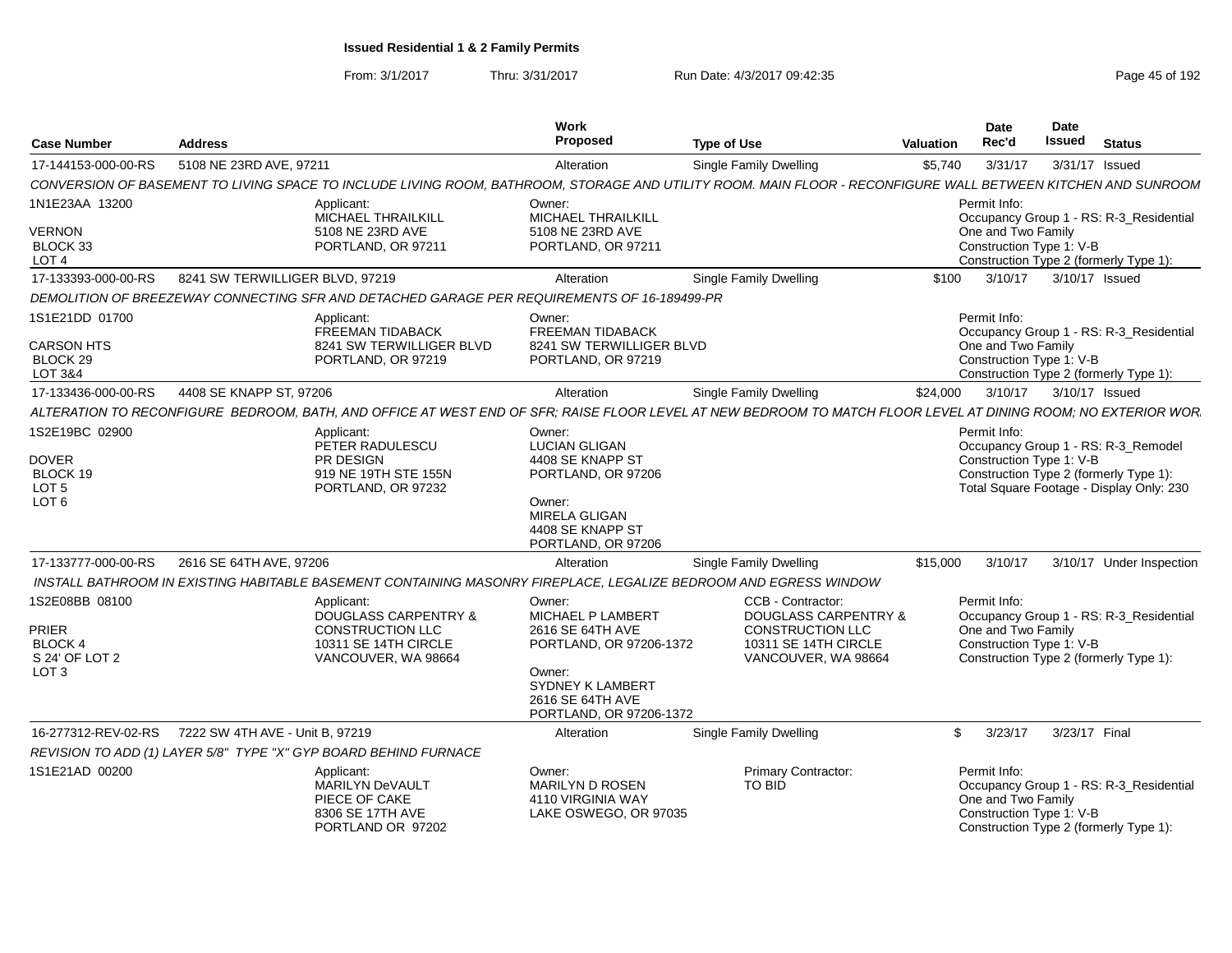| <b>Case Number</b>                                                                       | <b>Address</b>                  |                                                                                                | Work<br><b>Proposed</b>                                                     | <b>Type of Use</b>                                                                                                       | Date<br><b>Date</b><br>Rec'd<br><b>Issued</b><br><b>Valuation</b><br><b>Status</b>                                                                             |
|------------------------------------------------------------------------------------------|---------------------------------|------------------------------------------------------------------------------------------------|-----------------------------------------------------------------------------|--------------------------------------------------------------------------------------------------------------------------|----------------------------------------------------------------------------------------------------------------------------------------------------------------|
| 17-121961-REV-01-RS                                                                      | 1015 NE KILLINGSWORTH ST, 97211 |                                                                                                | Alteration                                                                  | <b>Single Family Dwelling</b>                                                                                            | \$<br>3/24/17<br>3/24/17 Issued                                                                                                                                |
|                                                                                          |                                 | REVISION TO BUILD NEW DECORATIVE CHIMNEY IN FOOTPRINT OF DEMOLISHED CHIMNEY                    |                                                                             |                                                                                                                          |                                                                                                                                                                |
| 1N1E14CD 21800                                                                           |                                 | Applicant:<br>LOOK CONSTRUCTION LLC                                                            | Owner:<br>LOOK CONSTRUCTION LLC                                             | CCB - Contractor:<br>LOOK CONSTRUCTION LLC                                                                               | Permit Info:<br>Occupancy Group 1 - RS: R-3_Residential                                                                                                        |
| <b>HIGHLAND PK</b><br><b>BLOCK B</b><br>E 50' OF LOT 3&5                                 |                                 | 7295 SW STEWART ST<br>PORTLAND, OR 97223                                                       | 11407 SW DAVIES RD #1204<br>BEAVERTON, OR 97007                             | 7295 SW STEWART ST<br>PORTLAND, OR 97223                                                                                 | One and Two Family<br>Construction Type 1: V-B<br>Construction Type 2 (formerly Type 1):                                                                       |
| 17-128420-000-00-RS                                                                      | 5237 SE 109TH AVE               |                                                                                                | Alteration                                                                  | Single Family Dwelling                                                                                                   | 3/3/17<br>$3/3/17$ Issued<br>\$500                                                                                                                             |
| SOLAR - 2.9KW ROOF TOP MOUNTED PV SYSTEM - PRESCRIPTIVE                                  |                                 |                                                                                                |                                                                             |                                                                                                                          |                                                                                                                                                                |
| 1S2E15BD 06702<br>PARTITION PLAT 2013-14<br>LOT <sub>2</sub><br>POTENTIAL ADDITIONAL TAX |                                 | Applicant:<br>BLUE RAVEN SOLAR LLC<br>1220 S 630 EAST STE 430<br>AMERICAN FORK, UT 84003       | Owner:<br><b>UMA NEPAL</b><br>5237 SE 109TH AVE<br>PORTLAND, OR 97266       | CCB - Contractor:<br><b>BLUE RAVEN SOLAR LLC</b><br>1220 S 630 EAST STE 430<br>AMERICAN FORK, UT 84003                   | Permit Info:<br>Occupancy Group 1 - RS: R-3_Residential<br>One and Two Family<br>Construction Type 1: V-B<br>Construction Type 2 (formerly Type 1):            |
|                                                                                          |                                 |                                                                                                | Owner:<br><b>HOM NEPAL</b><br>5237 SE 109TH AVE<br>PORTLAND, OR 97266       |                                                                                                                          |                                                                                                                                                                |
| 17-128434-000-00-RS                                                                      | 10415 SW 43RD AVE, 97219        |                                                                                                | Alteration                                                                  | <b>Single Family Dwelling</b>                                                                                            | \$500<br>3/23/17<br>3/23/17 Issued                                                                                                                             |
| SOLAR - 2.8KW ROOF TOP MOUNTED PV SYSTEM - PRESCRIPTIVE                                  |                                 |                                                                                                |                                                                             |                                                                                                                          |                                                                                                                                                                |
| 1S1E29CC 05500<br>SOUTHWOOD<br><b>BLOCK1</b><br>LOT <sub>7</sub>                         |                                 | Applicant:<br>PRO STAT SERVICES LLC<br>1721 NE 64TH AVE STE 120<br>VANCOUVER, WA 98661         | Owner:<br><b>BENNETT WALLACE</b><br>10415 SW 43RD AVE<br>PORTLAND, OR 97219 | CCB - Contractor:<br>PRO STAT SERVICES LLC<br>1721 NE 64TH AVE STE 120<br>VANCOUVER, WA 98661                            | Permit Info:<br>Occupancy Group 1 - RS: R-3_Residential<br>One and Two Family<br>Construction Type 1: V-B<br>Construction Type 2 (formerly Type 1):            |
|                                                                                          |                                 |                                                                                                | Owner:<br>LINDA WALLACE<br>10415 SW 43RD AVE<br>PORTLAND, OR 97219          |                                                                                                                          |                                                                                                                                                                |
| 17-134905-000-00-RS                                                                      | 2615 SE 78TH AVE, 97206         |                                                                                                | Alteration                                                                  | <b>Single Family Dwelling</b>                                                                                            | 3/14/17 Issued<br>\$24,000<br>3/14/17                                                                                                                          |
|                                                                                          |                                 |                                                                                                |                                                                             | CONVERT BASEMENT TO LIVING SPACE TO INCLUDE (2) BEDROOMS, (2) BATHROOMS, LAUNDRY ROOM AND FAMILY ROOM. 3 TOTAL BATHROOMS |                                                                                                                                                                |
| 1S2E08AA 05400                                                                           |                                 | Applicant:<br><b>MARC T BALES</b>                                                              | Owner:<br><b>MARC T BALES</b>                                               |                                                                                                                          | Permit Info:<br>Occupancy Group 1 - RS: R-3_Remodel                                                                                                            |
| <b>BOTTEMILLER TR</b><br><b>BLOCK1</b><br>LOT <sub>9</sub><br>N 22.5' OF LOT 10          |                                 | 2615 SE 78TH AVE<br>PORTLAND, OR 97206                                                         | 2615 SE 78TH AVE<br>PORTLAND, OR 97206                                      |                                                                                                                          | Construction Type 1: V-B<br>Construction Type 2 (formerly Type 1):<br>Total Square Footage - Display Only: 750                                                 |
| 16-277312-REV-01-RS                                                                      | 7222 SW 4TH AVE - Unit B, 97219 |                                                                                                | Alteration                                                                  | Single Family Dwelling                                                                                                   | \$<br>3/15/17<br>3/15/17 Final                                                                                                                                 |
|                                                                                          |                                 |                                                                                                |                                                                             |                                                                                                                          | REVISION TO REMOVE THE DOOR FRONT OF FURNACE; ADD ONE LAYER OF 5/8 TYPE X ON GARAGE WALL; SHOW HWH IN KITCHEN AND HWH IN GARAGE; ADD AIR INTAKE ON FURNACE; DE |
| 1S1E21AD 00200                                                                           |                                 | Applicant:<br><b>MARILYN DeVAULT</b><br>PIECE OF CAKE<br>8306 SE 17TH AVE<br>PORTLAND OR 97202 | Owner:<br>MARILYN D ROSEN<br>4110 VIRGINIA WAY<br>LAKE OSWEGO, OR 97035     |                                                                                                                          | Permit Info:<br>Occupancy Group 1 - RS: R-3_Residential<br>One and Two Family<br>Construction Type 1: V-B<br>Construction Type 2 (formerly Type 1):            |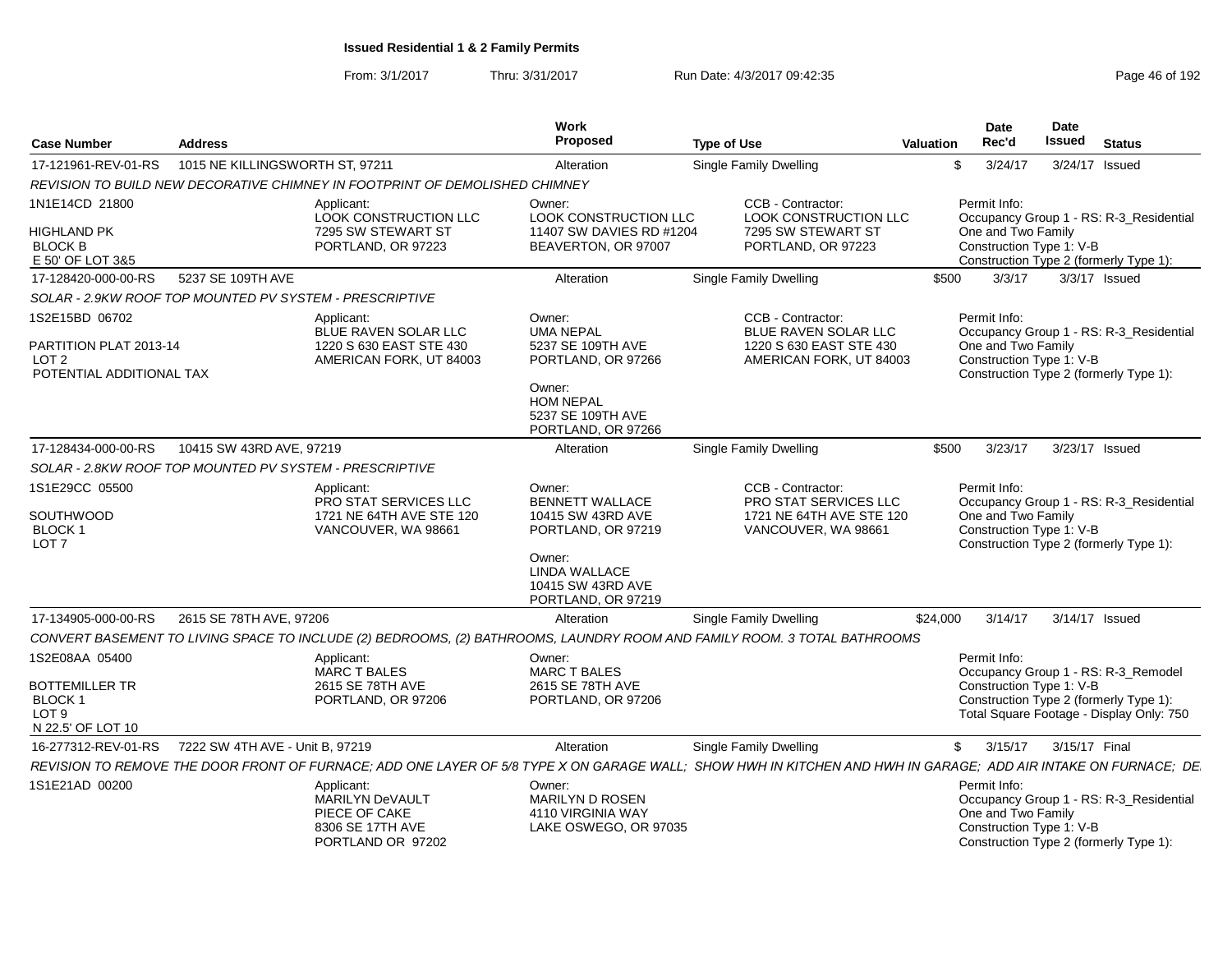From: 3/1/2017Thru: 3/31/2017 Run Date: 4/3/2017 09:42:35 Page 47 of 192

| <b>Case Number</b>                                            | <b>Address</b>                                                                                                | Work<br>Proposed                                                                                                                                                           | <b>Type of Use</b>                                                                                                                           | <b>Valuation</b> | Date<br>Rec'd                                                  | Date<br><b>Issued</b> | <b>Status</b>                                                                      |
|---------------------------------------------------------------|---------------------------------------------------------------------------------------------------------------|----------------------------------------------------------------------------------------------------------------------------------------------------------------------------|----------------------------------------------------------------------------------------------------------------------------------------------|------------------|----------------------------------------------------------------|-----------------------|------------------------------------------------------------------------------------|
| 17-141778-000-00-RS                                           | 241 NW HILLTOP DR, 97210                                                                                      | Alteration                                                                                                                                                                 | <b>Single Family Dwelling</b>                                                                                                                | \$10,000         | 3/28/17                                                        | 3/28/17 Issued        |                                                                                    |
|                                                               |                                                                                                               | REMOVE LOAD BEARING WALL AT LIVING ROOM****ELECTRICAL PERMIT TO BE OBTAINED SEPARATELY***                                                                                  |                                                                                                                                              |                  |                                                                |                       |                                                                                    |
| 1N1E31DD 04700<br>SECTION 31 1N 1E<br>TL 4700 2.50 ACRES      | Applicant:<br>DEAN ZAROSINSKI<br><b>DESIGN INC</b><br>1400 NW 155TH CIRCLE<br>VANCOUVER, WA 98665             | Owner:<br>JOHN C BROWN<br>ZAROSINSKI ENGINEERING &<br>241 NW HILLTOP DR<br>PORTLAND, OR 97210<br>Owner:<br><b>NANCY K BROWN</b><br>241 NW HILLTOP DR<br>PORTLAND, OR 97210 | CCB - Contractor:<br><b>ALEX FREDDI</b><br>ALEX FREDDI CONSTRUCTION LL( One and Two Family<br>9753 SW APPALOOSA PLACE<br>BEAVERTON, OR 97008 |                  | Permit Info:<br>Construction Type 1: V-B                       |                       | Occupancy Group 1 - RS: R-3 Residential<br>Construction Type 2 (formerly Type 1):  |
| 17-141795-000-00-RS                                           | 4234 NE 70TH AVE, 97218                                                                                       | Alteration                                                                                                                                                                 | Single Family Dwelling                                                                                                                       | \$500            | 3/28/17                                                        | 3/28/17 Issued        |                                                                                    |
|                                                               | SOLAR - 2.70 KW ROOF TOP MOUNTED PV SYSTEM - PRESCRIPTIVE                                                     |                                                                                                                                                                            |                                                                                                                                              |                  |                                                                |                       |                                                                                    |
| 1N2E20CA 11600                                                | Applicant:<br><b>DAN TRACY</b>                                                                                | Owner:<br><b>MARILYN REDWINE</b>                                                                                                                                           | CCB - Contractor:<br>PREMIER ENERGY INC                                                                                                      |                  | Permit Info:                                                   |                       | Occupancy Group 1 - RS: R-3_Residential                                            |
| <b>FLEISCHNER PK</b><br><b>BLOCK 5</b><br>LOT 1&2 TL 11600    | PREMIER ENERGY INC<br>556 SOMMERSET RD<br>WOODLAND, WA 98674                                                  | 4234 NE 70TH AVE<br>PORTLAND, OR 97218-3669                                                                                                                                | 556 SOMMERSET RD<br>WOODLAND, WA 98674<br>CCB - Contractor:<br><b>LIGHTING ELECTRIC LLC</b><br>2225 MOLALLA RD<br>WOODBURN, OR 97071         |                  | One and Two Family<br>Construction Type 1: V-B                 |                       | Construction Type 2 (formerly Type 1):                                             |
| 16-292125-REV-01-RS                                           | 30 SE 91ST AVE, 97216                                                                                         | Alteration                                                                                                                                                                 | <b>Single Family Dwelling</b>                                                                                                                | \$               | 3/28/17                                                        | 3/28/17 Issued        |                                                                                    |
|                                                               | REVISION TO RELOCATE 3 PANELS FROM WEST ROOF ARRAY TO EAST ROOF ARRAY                                         |                                                                                                                                                                            |                                                                                                                                              |                  |                                                                |                       |                                                                                    |
| 1N2E33CD 00600<br><b>MABEL VILLE</b><br>BLOCK 10<br>LOT 20-22 | Applicant:<br><b>JAMES MENDEZ</b><br>SUNLIGHT SOLAR ENERGY<br>7935 E BURNSIDE STREET<br>PORTLAND OREGON 97215 | Owner:<br><b>GEERT H AERTS</b><br>30 SE 91ST AVE<br>PORTLAND, OR 97216-1502                                                                                                | CCB - Contractor:<br>SUNLIGHT SOLAR ENERGY INC<br>50 SE SCOTT STREET #13<br><b>BEND, OR 97702</b>                                            |                  | Permit Info:<br>One and Two Family<br>Construction Type 1: V-B |                       | Occupancy Group 1 - RS: R-3_Residential<br>Construction Type 2 (formerly Type 1):  |
| 17-131146-000-00-RS                                           | 4161 NE LADDINGTON CT, 97232                                                                                  | Alteration                                                                                                                                                                 | <b>Single Family Dwelling</b>                                                                                                                | \$100,000        | 3/7/17                                                         | 3/7/17 Issued         |                                                                                    |
|                                                               |                                                                                                               | REMODEL 2ND FLOOR TO INCLUDE DIVIDE EXISTING BEDROOM TO CREATE 2 BEDROOMS, CONVERT CLOSET TO BATHROOM, CREATE MASTER BEDROOM, INSTALL NEW EXTERIOR DECK ON                 |                                                                                                                                              |                  |                                                                |                       |                                                                                    |
| 1N2E31BC 15100                                                | Applicant:<br>MICHAEL ARRINGTON                                                                               | Owner:<br><b>KYLE K IBOSHI</b>                                                                                                                                             | CCB - Contractor:<br><b>SEVERIN HOLDEN</b>                                                                                                   |                  | Permit Info:                                                   |                       | Occupancy Group 1 - RS: R-3_Remodel                                                |
| LAURELHURST<br>BLOCK 61<br>LOT 16                             | <b>MSA DESIGN</b><br>611 NE 43RD<br>PORTLAND OR 97213                                                         | 4161 NE LADDINGTON CT<br>PORTLAND, OR 97232-2646                                                                                                                           | <b>CONSTRUCTION LLC</b><br>5855 SW MAIN AVE<br>BEAVERTON, OR 97005                                                                           |                  | Construction Type 1: V-B                                       |                       | Construction Type 2 (formerly Type 1):<br>Total Square Footage - Display Only: 600 |
|                                                               |                                                                                                               | Owner:<br>LAURA J THALACKER<br>4161 NE LADDINGTON CT<br>PORTLAND, OR 97232-2646                                                                                            |                                                                                                                                              |                  |                                                                |                       |                                                                                    |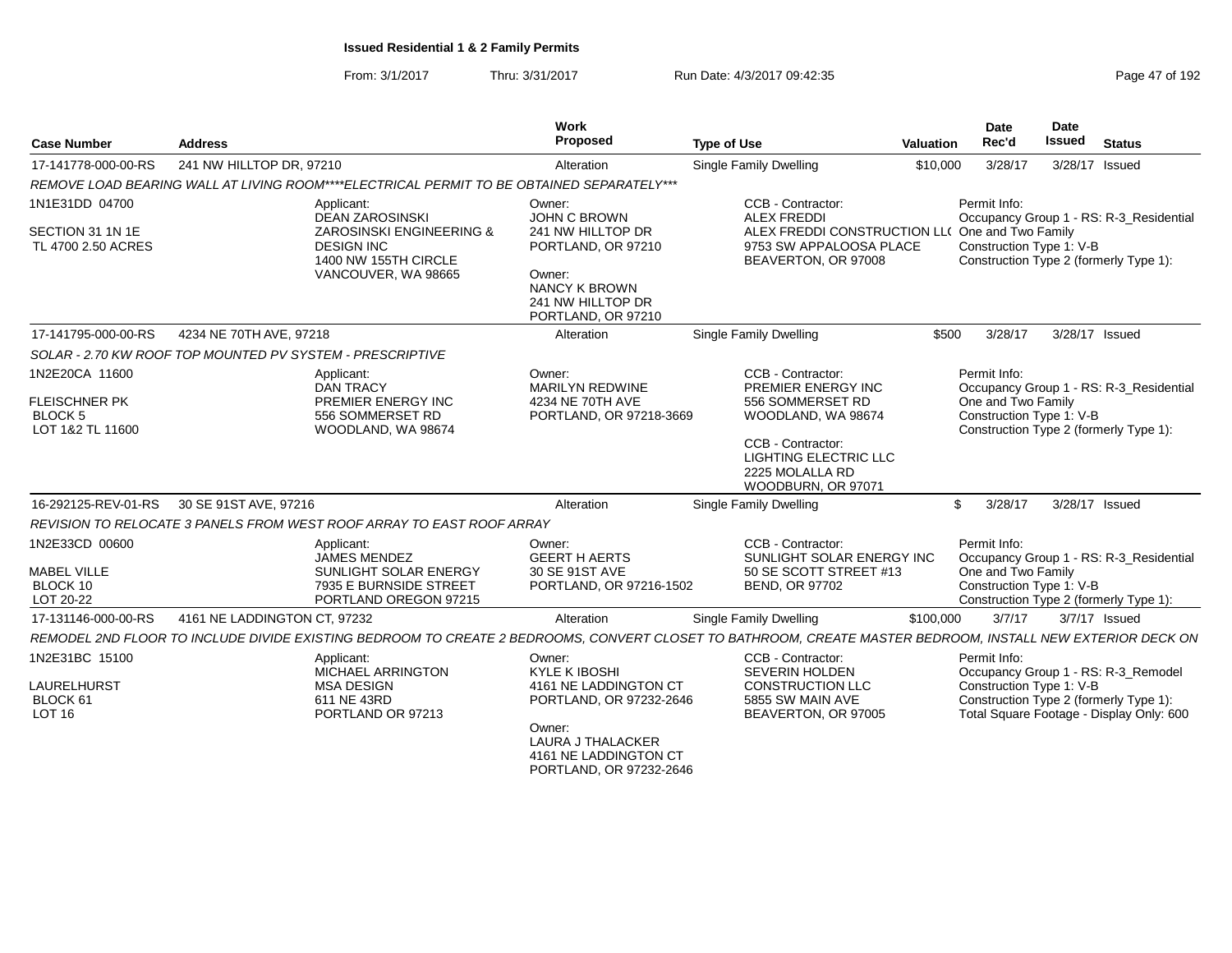| <b>Case Number</b>                                                  | <b>Address</b>                                                                                                                                                  | Work<br>Proposed                                                                        | <b>Type of Use</b>                                                             | Valuation                                                                                | <b>Date</b><br>Rec'd                           | Date<br><b>Issued</b> | <b>Status</b>                                                                       |  |  |
|---------------------------------------------------------------------|-----------------------------------------------------------------------------------------------------------------------------------------------------------------|-----------------------------------------------------------------------------------------|--------------------------------------------------------------------------------|------------------------------------------------------------------------------------------|------------------------------------------------|-----------------------|-------------------------------------------------------------------------------------|--|--|
| 16-269939-REV-01-RS                                                 | 7212 N HURST AVE, 97203                                                                                                                                         | Alteration                                                                              | <b>Single Family Dwelling</b>                                                  | \$                                                                                       | 3/7/17                                         | 3/7/17 Final          |                                                                                     |  |  |
|                                                                     | REVISION TO REMOVE WALLS IN OFFICE TO CREATE OPEN OFFICE SPACE                                                                                                  |                                                                                         |                                                                                |                                                                                          |                                                |                       |                                                                                     |  |  |
| 1N1E17AB 01300                                                      | Applicant:<br><b>SCOTT D MASSEY</b>                                                                                                                             | Owner:<br><b>SCOTT D MASSEY</b>                                                         | CCB - Contractor:<br>ROBERT WORKMAN                                            |                                                                                          | Permit Info:                                   |                       | Occupancy Group 1 - RS: R-3_Remodel                                                 |  |  |
| <b>MOCK CREST</b><br>BLOCK 95<br>N 45' OF LOT 13<br>S 20' OF LOT 14 | 7212 N HURST AVE<br>PORTLAND, OR 97203                                                                                                                          | 7212 N HURST AVE<br>PORTLAND, OR 97203<br>Owner:<br>LISE M M MASSEY<br>7212 N HURST AVE | CAC LANDSCAPE CO<br>PO BOX 22208<br>MILWAUKIE, OR 97269-2208                   |                                                                                          | Construction Type 1: V-B                       |                       | Construction Type 2 (formerly Type 1):<br>Total Square Footage - Display Only: 1040 |  |  |
|                                                                     |                                                                                                                                                                 | PORTLAND, OR 97203                                                                      |                                                                                |                                                                                          |                                                |                       |                                                                                     |  |  |
| 17-142998-000-00-RS                                                 | 2343 SE 101ST AVE, 97216                                                                                                                                        | Alteration                                                                              | <b>Single Family Dwelling</b>                                                  | \$10,000                                                                                 | 3/30/17                                        | 3/30/17 Issued        |                                                                                     |  |  |
|                                                                     | ALTERATION TO CONVERT A (11'x20') PORTION OF ATTACHED GARAGE TO LIVING SPACE.                                                                                   |                                                                                         |                                                                                |                                                                                          |                                                |                       |                                                                                     |  |  |
| 1S2E04DD 03200                                                      | Applicant:<br><b>JOANNA BRISKI</b>                                                                                                                              | Owner:<br><b>VIRGINIA BYRNES</b>                                                        | CCB - Contractor:<br><b>JIM KOSTA</b>                                          |                                                                                          | Permit Info:                                   |                       | Occupancy Group 1 - RS: R-3_Remodel                                                 |  |  |
| SECTION 04 1S 2E<br>TL 3200 0.16 ACRES                              | 306 NE 117TH STREET<br>VANCOUVER, WA 98685                                                                                                                      | 2343 SE 101ST AVE<br>PORTLAND, OR 97216                                                 | BW CONSTRUCTION INC<br>PO BOX 66910<br>PORTLAND, OR 97290                      |                                                                                          | Construction Type 1: V-B                       |                       | Construction Type 2 (formerly Type 1):                                              |  |  |
|                                                                     |                                                                                                                                                                 |                                                                                         | CCB - Contractor:<br>PAVEL CRAINIC<br>16102 SE FLAVEL DR<br>PORTLAND, OR 97236 |                                                                                          |                                                |                       |                                                                                     |  |  |
| 17-123606-000-00-RS                                                 | 3706 NE DAVIS ST, 97232                                                                                                                                         | Alteration                                                                              | Single Family Dwelling                                                         | \$23,000                                                                                 | 2/19/17                                        |                       | $3/7/17$ Issued                                                                     |  |  |
|                                                                     | REMODEL BATHROOM AND CLOSET. INSTALLING 2 FOOTINGS. NO ADDITIONAL TOILETS.                                                                                      |                                                                                         |                                                                                |                                                                                          |                                                |                       |                                                                                     |  |  |
| 1N1E36DA 15300                                                      | Applicant:<br>PETRINA CONSTRUCTION INC.                                                                                                                         | Owner:<br>JOSEPH PETRINA                                                                | CCB - Contractor:<br>PETRINA CONSTRUCTION INC                                  |                                                                                          | Permit Info:                                   |                       | Occupancy Group 1 - RS: R-3_Residential                                             |  |  |
| LAURELHURST<br>BLOCK 80<br>E 7' OF LOT 3<br>LOT 4                   | 4505 NE TILLAMOOK ST<br>PORTLAND, OR 97213-1319                                                                                                                 | 3706 NE DAVIS ST<br>PORTLAND, OR 97232-3437<br>Owner:                                   | 4505 NE TILLAMOOK ST<br>PORTLAND, OR 97213-1319                                |                                                                                          | One and Two Family<br>Construction Type 1: V-B |                       | Construction Type 2 (formerly Type 1):                                              |  |  |
| W 17' OF LOT 5                                                      |                                                                                                                                                                 | <b>COLLEEN S PETRINA</b><br>3706 NE DAVIS ST<br>PORTLAND, OR 97232-3437                 |                                                                                |                                                                                          |                                                |                       |                                                                                     |  |  |
| 17-126778-000-00-RS                                                 | 9809 SE MILL ST, 97216                                                                                                                                          | Alteration                                                                              | Single Family Dwelling                                                         | \$13,000                                                                                 | 3/24/17                                        | 3/24/17 Issued        |                                                                                     |  |  |
|                                                                     | ADD WALL WITHIN NORTH END OF ATTACHED GARGAE TO CREATE SEPARATE LAUNDRY ROOM. ADD TOILET WITHIN THIS LAUNDRY ROOM. *** ELECTRICAL AND PLUMBING PERMITS TO BE OE |                                                                                         |                                                                                |                                                                                          |                                                |                       |                                                                                     |  |  |
| 1S2E04DA 10900                                                      | Applicant:<br>PETER MACIVER                                                                                                                                     | Owner:<br>PATRICIA J M BALL                                                             | CCB - Contractor:<br>THE CAREFUL REMODELERS INC                                |                                                                                          | Permit Info:                                   |                       | Occupancy Group 1 - RS: R-3_Residential                                             |  |  |
| CHERRY BLOSSOM PK<br><b>BLOCK1</b><br>LOT <sub>18</sub>             | THE CAREFUL REMODELERS INC 9809 SE MILL ST<br>2704 SE 65TH AVE<br>PORTLAND, OR 97206                                                                            | PORTLAND, OR 97216                                                                      | 2704 SE 65TH AVE<br>PORTLAND, OR 97206                                         | One and Two Family<br>Construction Type 1: V-B<br>Construction Type 2 (formerly Type 1): |                                                |                       |                                                                                     |  |  |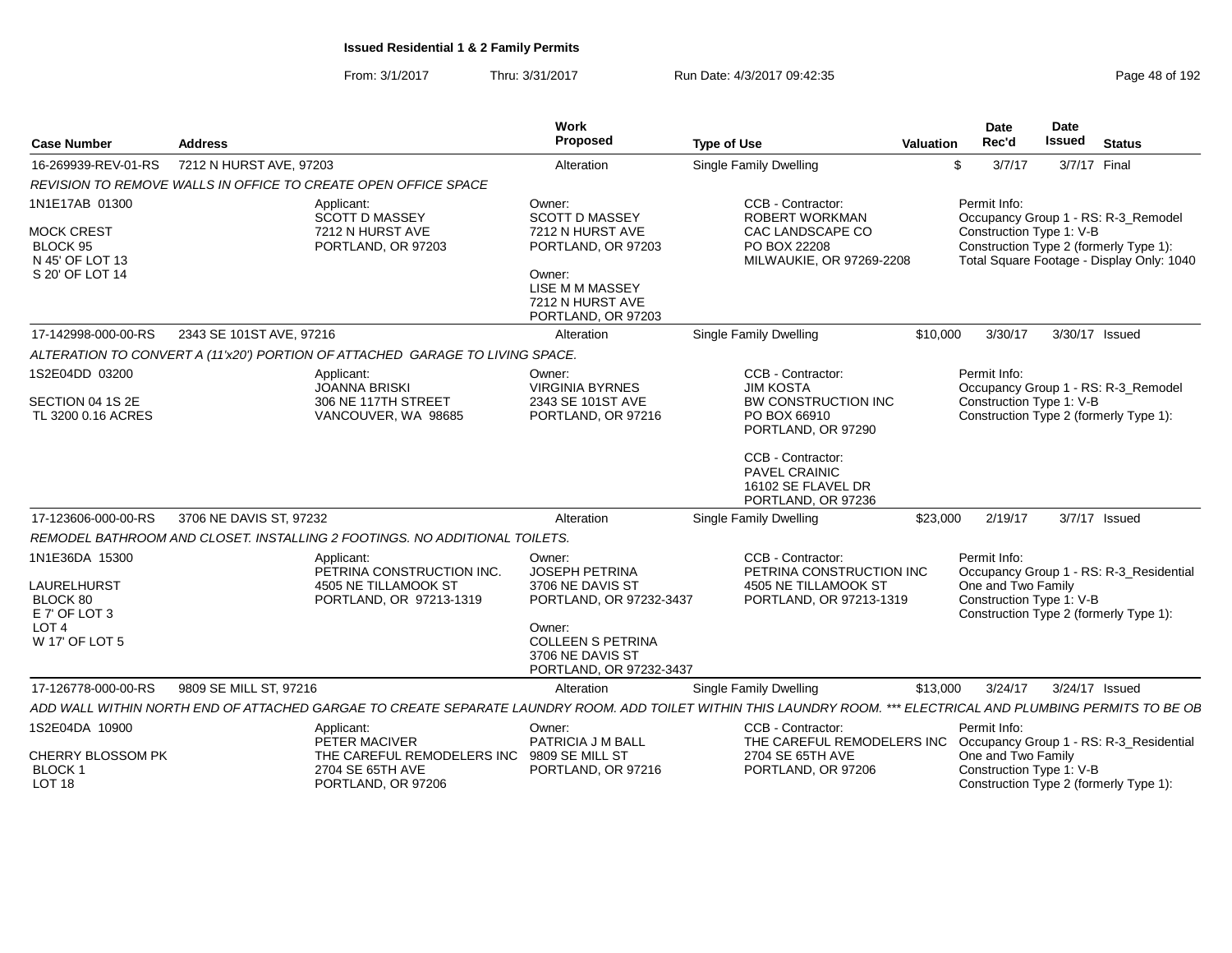| 0133 SW ORCHID CT, 97219<br>Single Family Dwelling<br>\$<br>3/17/17<br>3/17/17 Issued<br>Alteration<br>REVISION TO SHOW 4 X 8 HEADER AND STAIRS FROM LAUNDRY ROOM TO EXTERIOR SLAB LEADING TO BASEMENT.<br>CCB - Contractor:<br>Permit Info:<br>Applicant:<br>Owner:<br><b>COLLEEN L THOMPSEN</b><br><b>COLLEEN L THOMPSEN</b><br>MID WEST HEATING LLC<br>Occupancy Group 1 - RS: R-3 Residential<br>PO BOX 69161<br>PO BOX 69161<br>24450 NW PUMPKIN RIDGE ROAD<br>One and Two Family<br>Construction Type 1: V-B<br>PORTLAND, OR 97239-0161<br>PORTLAND, OR 97239-0161<br>NORTH PLAINS, OR 97133<br>Construction Type 2 (formerly Type 1):<br>CCB - Contractor:<br><b>LM ELECTRIC LLC</b><br>PO BOX 493<br>NEWBERG, OR 97132<br>8333 NE HOLLADAY ST, 97220<br>\$18,500<br>3/13/17<br>3/13/17 Issued<br>Alteration<br>Single Family Dwelling<br>ADD BATHROOM TO BASEMENT.***MECHANICAL, ELECTRICAL, PLUMBING PERMITS TO BE OBTAINED SEPARATELY***<br>CCB - Contractor:<br>Permit Info:<br>Applicant:<br>Owner:<br>PRECISE CONSTRUCTION LLC<br><b>VITALIY STEFANYUK</b><br><b>MARK JEPSEN</b><br>Occupancy Group 1 - RS: R-3_Residential<br>One and Two Family<br>PRECISE CONTRACT<br>12686 SW REMBRANT LN<br>34800 SE JENNINGS RD<br>Construction Type 1: V-B<br>9902 NE 102ND ST<br><b>TIGARD, OR 97224</b><br>WASHOUGAL, WA 98671<br>Construction Type 2 (formerly Type 1):<br>VANCOUVER WA 98682<br>Total Square Footage - Display Only: 35<br>Single Family Dwelling<br>\$24,000<br>3/21/17<br>3/21/17 Issued<br>7012 SW 54TH AVE, 97219<br>Alteration<br>Applicant:<br>Owner:<br>CCB - Contractor:<br>Permit Info:<br><b>JORDAN BERNHARDT</b><br><b>ERIC W RICHARDSON</b><br><b>JTLB CONSTRUCTION LLC</b><br>Occupancy Group 1 - RS: R-3_Remodel<br>Construction Type 1: V-B<br><b>JLTB CONSTRUCTION</b><br>925 SW GAINES ST<br>7012 SW 54TH AVE<br>Construction Type 2 (formerly Type 1):<br>925 SW GAINES ST<br>PORTLAND, OR 97239<br>PORTLAND, OR 97219<br>Total Square Footage - Display Only: 120<br>PORTLAND, OR 97239<br>Owner:<br>MARISSA D RICHARDSON<br>7012 SW 54TH AVE<br>PORTLAND, OR 97219<br>3/20/17<br>6737 N DELAWARE AVE, 97217<br>Single Family Dwelling<br>\$4,206<br>Alteration<br>CONVERT BASEMENT TO LIVING SPACE, ADD BATHROOM (2 TOTAL), STORAGE ROOM AND BONUS ROOM.***MECHANICAL, PLUMBING AND ELECTRICAL PULLED SEPARATELY***<br>CCB - Contractor:<br>Permit Info:<br>Applicant:<br>Owner:<br><b>RIP CITY CONSTRUCTION &amp;</b><br>JED BINDEMAN<br><b>RIP CITY CONSTRUCTION &amp;</b><br>Occupancy Group 1 - RS: R-3_Remodel<br>Construction Type 1: V-B<br><b>REMODELING LLC</b><br>8 MIDHURST RD<br><b>REMODELING LLC</b><br>7648 SE HAWTHORNE BLVD<br>Construction Type 2 (formerly Type 1):<br>7648 SE HAWTHORNE BLVD<br>SILVER SPRING, MD 20910<br>Total Square Footage - Display Only: 112<br>PORTLAND, OR 97215<br>PORTLAND, OR 97215<br>Owner:<br><b>STEVEN BINDEMAN</b><br>8 MIDHURST RD<br>SILVER SPRING, MD 20910<br>Owner:<br><b>JILL BINDEMAN</b><br>8 MIDHURST RD<br>SILVER SPRING, MD 20910 | <b>Case Number</b>                                                        | <b>Address</b> | <b>Work</b><br>Proposed | <b>Type of Use</b> | <b>Valuation</b> | Date<br>Rec'd | <b>Date</b><br><b>Issued</b> | <b>Status</b> |
|-----------------------------------------------------------------------------------------------------------------------------------------------------------------------------------------------------------------------------------------------------------------------------------------------------------------------------------------------------------------------------------------------------------------------------------------------------------------------------------------------------------------------------------------------------------------------------------------------------------------------------------------------------------------------------------------------------------------------------------------------------------------------------------------------------------------------------------------------------------------------------------------------------------------------------------------------------------------------------------------------------------------------------------------------------------------------------------------------------------------------------------------------------------------------------------------------------------------------------------------------------------------------------------------------------------------------------------------------------------------------------------------------------------------------------------------------------------------------------------------------------------------------------------------------------------------------------------------------------------------------------------------------------------------------------------------------------------------------------------------------------------------------------------------------------------------------------------------------------------------------------------------------------------------------------------------------------------------------------------------------------------------------------------------------------------------------------------------------------------------------------------------------------------------------------------------------------------------------------------------------------------------------------------------------------------------------------------------------------------------------------------------------------------------------------------------------------------------------------------------------------------------------------------------------------------------------------------------------------------------------------------------------------------------------------------------------------------------------------------------------------------------------------------------------------------------------------------------------------------------------------------------------------------------------------------------------------------------------------------------------------------------------------------------------|---------------------------------------------------------------------------|----------------|-------------------------|--------------------|------------------|---------------|------------------------------|---------------|
| 3/20/17 Under Inspection                                                                                                                                                                                                                                                                                                                                                                                                                                                                                                                                                                                                                                                                                                                                                                                                                                                                                                                                                                                                                                                                                                                                                                                                                                                                                                                                                                                                                                                                                                                                                                                                                                                                                                                                                                                                                                                                                                                                                                                                                                                                                                                                                                                                                                                                                                                                                                                                                                                                                                                                                                                                                                                                                                                                                                                                                                                                                                                                                                                                                      | 12-154034-REV-01-RS                                                       |                |                         |                    |                  |               |                              |               |
| ALTERATION TO ADD NEW WALLS TO CREATE BATH IN BASEMENT AND LAUNDRY; FURR OUT WALLS IN NEW BATH AND EXISTING BEDROOM; NO EXTERIOR WORK *** MECHANICAL, ELECTRICA                                                                                                                                                                                                                                                                                                                                                                                                                                                                                                                                                                                                                                                                                                                                                                                                                                                                                                                                                                                                                                                                                                                                                                                                                                                                                                                                                                                                                                                                                                                                                                                                                                                                                                                                                                                                                                                                                                                                                                                                                                                                                                                                                                                                                                                                                                                                                                                                                                                                                                                                                                                                                                                                                                                                                                                                                                                                               |                                                                           |                |                         |                    |                  |               |                              |               |
|                                                                                                                                                                                                                                                                                                                                                                                                                                                                                                                                                                                                                                                                                                                                                                                                                                                                                                                                                                                                                                                                                                                                                                                                                                                                                                                                                                                                                                                                                                                                                                                                                                                                                                                                                                                                                                                                                                                                                                                                                                                                                                                                                                                                                                                                                                                                                                                                                                                                                                                                                                                                                                                                                                                                                                                                                                                                                                                                                                                                                                               | 1S1E27BB 05900<br>COLLINS VIEW TR<br><b>BLOCK 2</b><br>LOT <sub>6</sub>   |                |                         |                    |                  |               |                              |               |
|                                                                                                                                                                                                                                                                                                                                                                                                                                                                                                                                                                                                                                                                                                                                                                                                                                                                                                                                                                                                                                                                                                                                                                                                                                                                                                                                                                                                                                                                                                                                                                                                                                                                                                                                                                                                                                                                                                                                                                                                                                                                                                                                                                                                                                                                                                                                                                                                                                                                                                                                                                                                                                                                                                                                                                                                                                                                                                                                                                                                                                               | 17-127176-000-00-RS                                                       |                |                         |                    |                  |               |                              |               |
|                                                                                                                                                                                                                                                                                                                                                                                                                                                                                                                                                                                                                                                                                                                                                                                                                                                                                                                                                                                                                                                                                                                                                                                                                                                                                                                                                                                                                                                                                                                                                                                                                                                                                                                                                                                                                                                                                                                                                                                                                                                                                                                                                                                                                                                                                                                                                                                                                                                                                                                                                                                                                                                                                                                                                                                                                                                                                                                                                                                                                                               |                                                                           |                |                         |                    |                  |               |                              |               |
|                                                                                                                                                                                                                                                                                                                                                                                                                                                                                                                                                                                                                                                                                                                                                                                                                                                                                                                                                                                                                                                                                                                                                                                                                                                                                                                                                                                                                                                                                                                                                                                                                                                                                                                                                                                                                                                                                                                                                                                                                                                                                                                                                                                                                                                                                                                                                                                                                                                                                                                                                                                                                                                                                                                                                                                                                                                                                                                                                                                                                                               | 1N2E33BB 07900<br>LEE BOW PK<br>BLOCK <sub>3</sub><br>LOT 36&37           |                |                         |                    |                  |               |                              |               |
|                                                                                                                                                                                                                                                                                                                                                                                                                                                                                                                                                                                                                                                                                                                                                                                                                                                                                                                                                                                                                                                                                                                                                                                                                                                                                                                                                                                                                                                                                                                                                                                                                                                                                                                                                                                                                                                                                                                                                                                                                                                                                                                                                                                                                                                                                                                                                                                                                                                                                                                                                                                                                                                                                                                                                                                                                                                                                                                                                                                                                                               | 17-138062-000-00-RS                                                       |                |                         |                    |                  |               |                              |               |
|                                                                                                                                                                                                                                                                                                                                                                                                                                                                                                                                                                                                                                                                                                                                                                                                                                                                                                                                                                                                                                                                                                                                                                                                                                                                                                                                                                                                                                                                                                                                                                                                                                                                                                                                                                                                                                                                                                                                                                                                                                                                                                                                                                                                                                                                                                                                                                                                                                                                                                                                                                                                                                                                                                                                                                                                                                                                                                                                                                                                                                               |                                                                           |                |                         |                    |                  |               |                              |               |
|                                                                                                                                                                                                                                                                                                                                                                                                                                                                                                                                                                                                                                                                                                                                                                                                                                                                                                                                                                                                                                                                                                                                                                                                                                                                                                                                                                                                                                                                                                                                                                                                                                                                                                                                                                                                                                                                                                                                                                                                                                                                                                                                                                                                                                                                                                                                                                                                                                                                                                                                                                                                                                                                                                                                                                                                                                                                                                                                                                                                                                               | 1S1E19AB 06200<br>HOFFMANS ADD<br><b>BLOCK 2</b><br>LOT 1&2               |                |                         |                    |                  |               |                              |               |
|                                                                                                                                                                                                                                                                                                                                                                                                                                                                                                                                                                                                                                                                                                                                                                                                                                                                                                                                                                                                                                                                                                                                                                                                                                                                                                                                                                                                                                                                                                                                                                                                                                                                                                                                                                                                                                                                                                                                                                                                                                                                                                                                                                                                                                                                                                                                                                                                                                                                                                                                                                                                                                                                                                                                                                                                                                                                                                                                                                                                                                               | 17-137452-000-00-RS                                                       |                |                         |                    |                  |               |                              |               |
|                                                                                                                                                                                                                                                                                                                                                                                                                                                                                                                                                                                                                                                                                                                                                                                                                                                                                                                                                                                                                                                                                                                                                                                                                                                                                                                                                                                                                                                                                                                                                                                                                                                                                                                                                                                                                                                                                                                                                                                                                                                                                                                                                                                                                                                                                                                                                                                                                                                                                                                                                                                                                                                                                                                                                                                                                                                                                                                                                                                                                                               |                                                                           |                |                         |                    |                  |               |                              |               |
|                                                                                                                                                                                                                                                                                                                                                                                                                                                                                                                                                                                                                                                                                                                                                                                                                                                                                                                                                                                                                                                                                                                                                                                                                                                                                                                                                                                                                                                                                                                                                                                                                                                                                                                                                                                                                                                                                                                                                                                                                                                                                                                                                                                                                                                                                                                                                                                                                                                                                                                                                                                                                                                                                                                                                                                                                                                                                                                                                                                                                                               | 1N1E16BD 16800<br><b>BURRAGE TR</b><br><b>BLOCK 4</b><br>LOT <sub>1</sub> |                |                         |                    |                  |               |                              |               |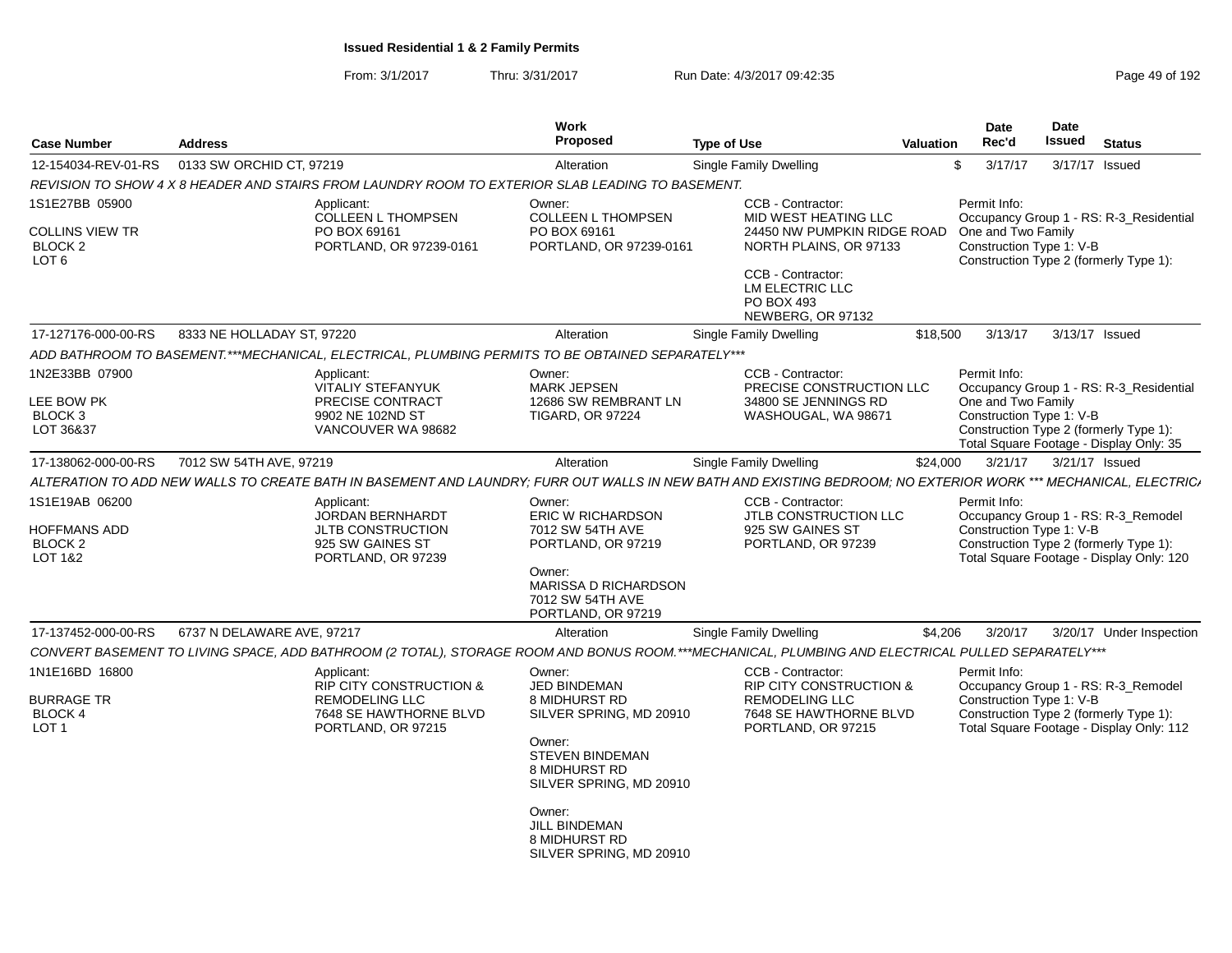|                                                        |                                                       |                                                                                                   | <b>Work</b>                                                                                                       |                                                                                                                                                                   |                  | Date                                                                                              | Date   |                                                                                    |
|--------------------------------------------------------|-------------------------------------------------------|---------------------------------------------------------------------------------------------------|-------------------------------------------------------------------------------------------------------------------|-------------------------------------------------------------------------------------------------------------------------------------------------------------------|------------------|---------------------------------------------------------------------------------------------------|--------|------------------------------------------------------------------------------------|
| <b>Case Number</b>                                     | <b>Address</b>                                        |                                                                                                   | <b>Proposed</b>                                                                                                   | <b>Type of Use</b>                                                                                                                                                | <b>Valuation</b> | Rec'd                                                                                             | Issued | <b>Status</b>                                                                      |
| 17-127535-REV-01-RS                                    | 2641 SE HARRISON ST - Unit B. 97214                   |                                                                                                   | Alteration                                                                                                        | Single Family Dwelling                                                                                                                                            |                  | 3/21/17<br>\$                                                                                     |        | 3/21/17 Issued                                                                     |
|                                                        | REVISION TO RELOCATE BATH AND KITCHEN IN BASEMENT ADU |                                                                                                   |                                                                                                                   |                                                                                                                                                                   |                  |                                                                                                   |        |                                                                                    |
| 1S1E01CB 07600                                         |                                                       | Applicant:<br>JAMES FINNELL<br>ARTISTIC ADVANTAGE LLC<br>7952 SE MCBRIDE ST<br>PORTLAND, OR 97222 | Owner:<br>REBECCA L SANDERS<br>2641 SE HARRISON ST<br>PORTLAND, OR 97214                                          | CCB - Contractor:<br>ARTISTIC ADVANTAGE LLC<br>7952 SE MCBRIDE ST<br>PORTLAND, OR 97222                                                                           |                  | Permit Info:<br>One and Two Family<br>Construction Type 1: V-B                                    |        | Occupancy Group 1 - RS: R-3_Residential<br>Construction Type 2 (formerly Type 1):  |
| 17-138170-000-00-RS                                    | 3905 NE 63RD AVE, 97213                               |                                                                                                   | Alteration                                                                                                        | <b>Single Family Dwelling</b>                                                                                                                                     | \$30.040         | 3/21/17                                                                                           |        | 3/21/17 Issued                                                                     |
|                                                        |                                                       |                                                                                                   |                                                                                                                   | CONVERSION OF BASEMENT TO LIVING SPACE, INCLUDES BEDROOM, BATH, LAUNDRY, REC ROOM, AND UTILITY; (2) NEW EGRESS WINDOWS; FURR OUT WALLS *** ELECTRICAL, MECHANICAL |                  |                                                                                                   |        |                                                                                    |
| 1N2E20CC 04700                                         |                                                       |                                                                                                   | Owner:<br>P JEAN BUCK                                                                                             |                                                                                                                                                                   |                  | Permit Info:                                                                                      |        | Occupancy Group 1 - RS: R-3_Remodel                                                |
| <b>HYDE PK</b><br><b>BLOCK 5</b><br><b>LOT 7&amp;8</b> |                                                       |                                                                                                   | 1268 ARISTICON DR<br>RENO, NV 89523                                                                               |                                                                                                                                                                   |                  | Construction Type 1: V-B                                                                          |        | Construction Type 2 (formerly Type 1):<br>Total Square Footage - Display Only: 800 |
| 17-138241-000-00-RS                                    | 5633 SE 22ND AVE, 97202                               |                                                                                                   | Alteration                                                                                                        | Single Family Dwelling                                                                                                                                            | \$4,000          | 3/21/17                                                                                           |        | 3/21/17 Under Inspection                                                           |
|                                                        |                                                       | REPLACE FRONT PORCH STAIRS AND 2 EXTERIOR STAIRS AT WEST SIDE, PER 16-28551-HS                    |                                                                                                                   |                                                                                                                                                                   |                  |                                                                                                   |        |                                                                                    |
| 1S1E14DA 11800<br>FLORAL PK ADD                        |                                                       | Applicant:<br><b>STEVE ARCHIE</b>                                                                 | Owner:<br><b>PATTY GIROUX</b><br>3605 SE RURAL ST                                                                 | CCB - Contractor:<br><b>STEVE ARCHIE</b><br>STEVE ARCHIE CONSTRUCTION                                                                                             |                  | Permit Info:                                                                                      |        | Occupancy Group 1 - RS: R-3_Residential                                            |
| BLOCK <sub>9</sub><br>S 50' OF LOT 18                  |                                                       | STEVE ARCHIE CONSTRUCTION<br><b>INC</b><br>PO BOX 2431<br>CLACKAMAS, OR 97015                     | PORTLAND, OR 97202-8364                                                                                           | INC.<br>PO BOX 2431<br>CLACKAMAS, OR 97015                                                                                                                        |                  | One and Two Family<br>Construction Type 1: V-B                                                    |        | Construction Type 2 (formerly Type 1):                                             |
| 17-136992-000-00-RS                                    | 2515 SE DIVISION ST - Unit B, 97214                   |                                                                                                   | Alteration                                                                                                        | Single Family Dwelling                                                                                                                                            | \$5.000          | 3/17/17                                                                                           |        | 3/17/17 Issued                                                                     |
|                                                        |                                                       | CREATE ACCESSORY DWELLING UNIT IN BASEMENT; KITCHEN; BATHROOM; 2 BEDROOMS; AND LIVING ROOM        |                                                                                                                   |                                                                                                                                                                   |                  |                                                                                                   |        |                                                                                    |
| 1S1E01CC 18700                                         |                                                       | Applicant:<br>LAURA BILYEU<br>8133 SE 15TH AVE<br>PORTLAND OR 97202                               | Owner:<br><b>BLEECKER &amp; PERRY LLC</b><br>8133 SE 15TH AVE<br>PORTLAND, OR 97202-6613                          | CCB - Contractor:<br>STIX & STONES CONSTRUCTION<br>LLC<br>25451 SE FIRWOOD RD<br><b>SANDY, OR 97055</b>                                                           |                  | Permit Info:<br>One and Two Family<br>Construction Type 1: V-B<br>Number of New Dwelling Units: 1 |        | Occupancy Group 1 - RS: R-3_Residential<br>Construction Type 2 (formerly Type 1):  |
| 17-137080-000-00-RS                                    | 2745 SW SUMMIT DR. 97201                              |                                                                                                   | Alteration                                                                                                        | Single Family Dwelling                                                                                                                                            | \$60,000         | 3/17/17                                                                                           |        | 3/17/17 Issued                                                                     |
|                                                        |                                                       | REMODEL SECOND FLOOR: RELOCATE TWO BATHROOMS: REMOVE DOORS ON NORTH SIDE: ADD WARDROBE: BEDROOM:  |                                                                                                                   |                                                                                                                                                                   |                  |                                                                                                   |        |                                                                                    |
| 1S1E08AA 05300                                         |                                                       | Applicant:<br><b>LES TAYLOR</b>                                                                   | Owner:<br>DOUGLAS G WIRKKALA                                                                                      | CCB - Contractor:<br>TAYLOR MADE CONSTRUCTION & Occupancy Group 1 - RS: R-3_Residential                                                                           |                  | Permit Info:                                                                                      |        |                                                                                    |
| <b>GREENWAY</b><br><b>BLOCK H</b><br>LOT <sub>1</sub>  |                                                       | TAYLOR MADE CONSTRUCTION<br><b>AND REMODEL</b><br>3310 FAIRVIEW WAY<br>WEST LINN OR 97068         | 2745 SW SUMMIT DR<br>PORTLAND, OR 97201<br>Owner:<br>TERESA M WIRKKALA<br>2745 SW SUMMIT DR<br>PORTLAND, OR 97201 | <b>REMODELING INC</b><br>3310 FAIRVIEW WAY<br>WEST LINN, OR 97068                                                                                                 |                  | One and Two Family<br>Construction Type 1: V-B                                                    |        | Construction Type 2 (formerly Type 1):                                             |
| 17-137190-000-00-RS                                    | 5034 NE 11TH AVE, 97211                               |                                                                                                   | Alteration                                                                                                        | Single Family Dwelling                                                                                                                                            | \$1.500          | 3/17/17                                                                                           |        | 3/17/17 Issued                                                                     |
|                                                        | <b>VOLUNTARY SEISMIC STRENGTHENING AT FOUNDATION</b>  |                                                                                                   |                                                                                                                   |                                                                                                                                                                   |                  |                                                                                                   |        |                                                                                    |
| 1N1E23BA 21900                                         |                                                       | Applicant:<br>LYDIA WOODMAN                                                                       | Owner:<br>LYDIA WOODMAN                                                                                           |                                                                                                                                                                   |                  | Permit Info:                                                                                      |        | Occupancy Group 1 - RS: R-3_Residential                                            |
| <b>ROSEDALE &amp; ANX</b><br>BLOCK 8<br>LOT 3          |                                                       | 5034 NE 11TH AVE<br>PORTLAND, OR 97211                                                            | 5034 NE 11TH AVE<br>PORTLAND, OR 97211                                                                            |                                                                                                                                                                   |                  | One and Two Family<br>Construction Type 1: V-B                                                    |        | Construction Type 2 (formerly Type 1):                                             |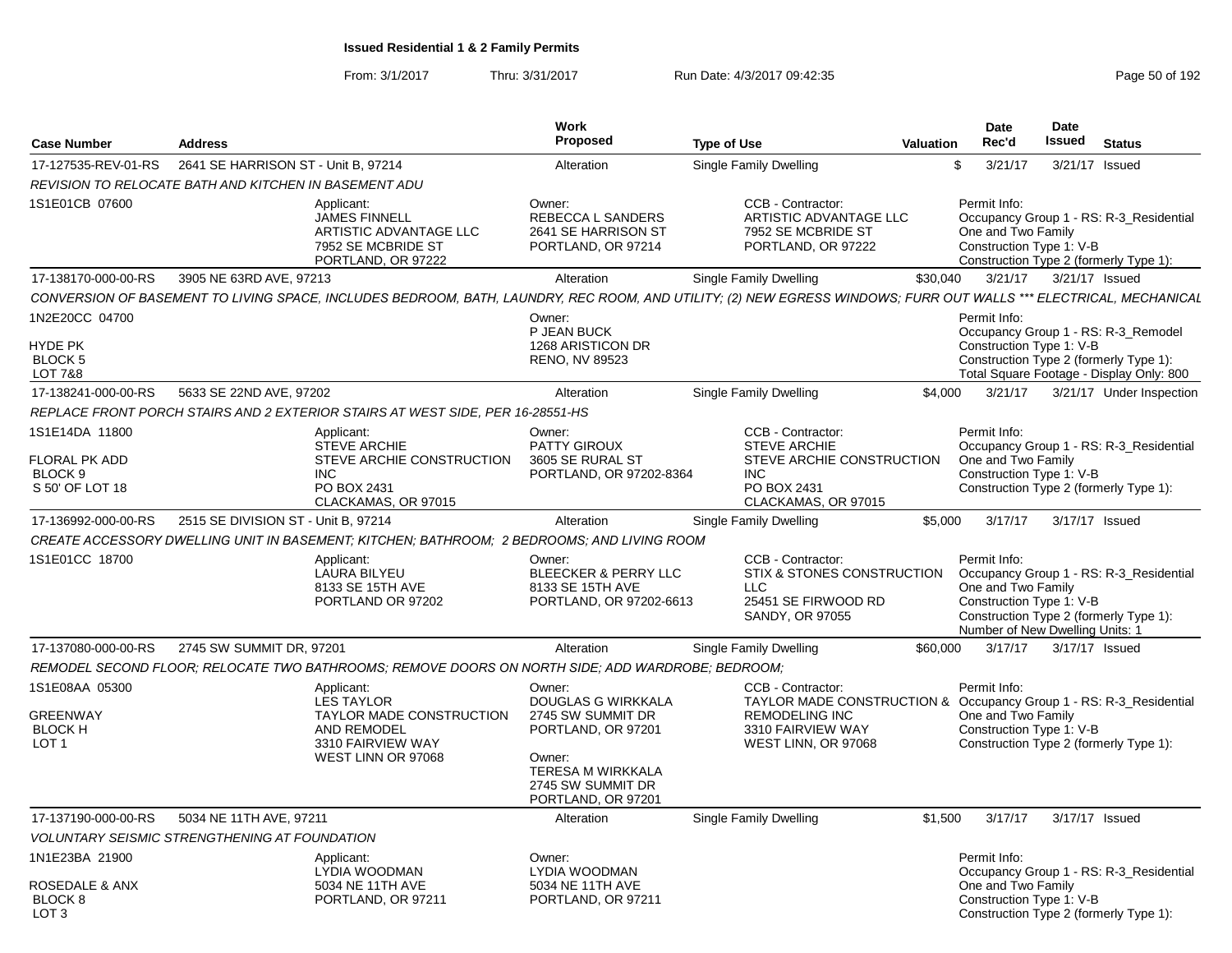| Case Number                                                    | <b>Address</b>                                                                                                                                                | Work<br><b>Proposed</b><br><b>Type of Use</b>                                                                                                                  |                                                                                                                            | <b>Date</b><br>Rec'd<br><b>Valuation</b>                       | Date<br><b>Issued</b>                                                                                                     | <b>Status</b>                           |
|----------------------------------------------------------------|---------------------------------------------------------------------------------------------------------------------------------------------------------------|----------------------------------------------------------------------------------------------------------------------------------------------------------------|----------------------------------------------------------------------------------------------------------------------------|----------------------------------------------------------------|---------------------------------------------------------------------------------------------------------------------------|-----------------------------------------|
| 17-127189-000-00-RS                                            | 2664 NW THURMAN ST - Unit B, 97210                                                                                                                            | Alteration                                                                                                                                                     | <b>Single Family Dwelling</b>                                                                                              | \$40,000<br>3/6/17                                             | 3/6/17 Issued                                                                                                             |                                         |
|                                                                | ALTERATION TO CONVERT BASEMENT TO AN ADU, TO INCLUDE FURR OUT WALL AND BUILD NEW INTERIOR WALLS TO CREATE NEW KITCHEN, BEDROOM, LIVING ROOM AND BATHROOM WITH |                                                                                                                                                                |                                                                                                                            |                                                                |                                                                                                                           |                                         |
| 1N1E29DD 12900                                                 | Applicant:<br><b>KAREN LINDER</b><br><b>KAREN LINDER INTERIOR</b><br><b>DESIGNS</b><br>11870 SW WILDWOOD ST<br><b>TIGARD, OR 97224</b>                        | Owner:<br>CHRISTOPHE BERTEAU-PAVY<br>2664 NW THURMAN ST<br>PORTLAND, OR 97210<br>Owner:<br>FREDERIQUE BERTEAU-PAVY<br>2664 NW THURMAN ST<br>PORTLAND, OR 97210 | CCB - Contractor:<br>AMERICAN LEGACY HOMES &<br>CONSTRUCTION LLC<br>1600 NE CHEHALEM DR<br>NEWBERG, OR 97132               | Permit Info:<br>One and Two Family<br>Construction Type 1: V-B | Construction Type 2 (formerly Type 1):<br>Number of New Dwelling Units: 1                                                 | Occupancy Group 1 - RS: R-3 Residential |
| 17-127233-000-00-RS                                            | 215 NE 87TH AVE - Unit B, 97220                                                                                                                               | Alteration                                                                                                                                                     | <b>Single Family Dwelling</b>                                                                                              | \$55,000<br>3/1/17                                             | 3/1/17 Issued                                                                                                             |                                         |
|                                                                | ALTERATION TO CONVERT BASEMENT TO AN ADU TO INCLUDE NEW INTERIOR WALLS TO CREATE KITCHEN, BEDROOM AND BATHROOM***MECHANICAL, ELECTRICAL AND PLUMBING PERMITS  |                                                                                                                                                                |                                                                                                                            |                                                                |                                                                                                                           |                                         |
| 1N2E33CB 20000                                                 | Applicant:<br><b>RAMIRO GAITAN</b><br>3707 NE 19TH AVE<br>PORTLAND OR 97212                                                                                   | Owner:<br><b>OSCAR CAMPOS</b><br>215 NE 87TH AVE<br>PORTLAND, OR 97220-5930<br>Owner:<br>JENNIFER FONTANA<br>215 NE 87TH AVE<br>PORTLAND, OR 97220-5930        | CCB - Contractor:<br><b>HIGH RISE CARPENTRY &amp;</b><br><b>DESIGN LLC</b><br>10405 SW DENNEY RD 22<br>BEAVERTON, OR 97008 | Permit Info:<br>One and Two Family<br>Construction Type 1: V-B | Construction Type 2 (formerly Type 1):<br>Number of New Dwelling Units:                                                   | Occupancy Group 1 - RS: R-3 Residential |
| 17-138004-000-00-RS                                            | 2834 NE 27TH AVE, 97212                                                                                                                                       | Alteration                                                                                                                                                     | <b>Single Family Dwelling</b>                                                                                              | \$45,000<br>3/28/17                                            | 3/28/17 Issued                                                                                                            |                                         |
|                                                                | CREATE HABITABLE SPACE IN BASEMENT; NEW BEDROOM; FAMILY ROOM; BEDROOM; UTILITY ROOM WITH SINK; VOLUNTARY INSTALLATION OF ANCHORS BETWEEN EXISTING FRAMED STRU |                                                                                                                                                                |                                                                                                                            |                                                                |                                                                                                                           |                                         |
| 1N1E25BC 12400<br><b>GLENEYRIE</b><br>BLOCK 4<br><b>LOT 20</b> | Applicant:<br>OMAR MARTINEZ BARRERA<br><b>CASA BONITA LLC</b><br>1631 NE BROADWAY #721<br>PORTLAND, OR 97232                                                  | Owner:<br>CHRISTOPHER R DODSON<br>2834 NE 27TH AVE<br>PORTLAND, OR 97212<br>Owner:<br>STACEY M L DODSON<br>2834 NE 27TH AVE<br>PORTLAND, OR 97212              | CCB - Contractor:<br><b>CASA BONITA LLC</b><br>1631 NE BROADWAY #721<br>PORTLAND, OR 97232                                 | Permit Info:<br>Construction Type 1: V-B                       | Occupancy Group 1 - RS: R-3 Remodel<br>Construction Type 2 (formerly Type 1):<br>Total Square Footage - Display Only: 890 |                                         |
|                                                                | 15-233011-REV-01-RS 3024 NE 35TH AVE, 97212                                                                                                                   | Alteration                                                                                                                                                     | <b>Single Family Dwelling</b>                                                                                              | $\mathcal{S}$<br>3/21/17                                       | 3/21/17 Final                                                                                                             |                                         |
|                                                                | REVISION TO CHANGE THE FRAMING OF WINDOW AT NEW DORMER                                                                                                        |                                                                                                                                                                |                                                                                                                            |                                                                |                                                                                                                           |                                         |
| 1N1E25AB 16900<br>MEADOW PK PLAT 2<br>BLOCK 3<br>LOT 11&12     | Applicant:<br>OMAR M BARRERA<br>3024 NE 35TH AVE<br>PORTLAND, OR 97212-2716                                                                                   | Owner:<br>OMAR M BARRERA<br>3024 NE 35TH AVE<br>PORTLAND, OR 97212-2716<br>Owner:<br>REBECCA C MARTINEZ GRIFFIN<br>3024 NE 35TH AVE<br>PORTLAND, OR 97212-2716 |                                                                                                                            | Permit Info:<br>One and Two Family<br>Construction Type 1: V-B | Construction Type 2 (formerly Type 1):                                                                                    | Occupancy Group 1 - RS: R-3 Residential |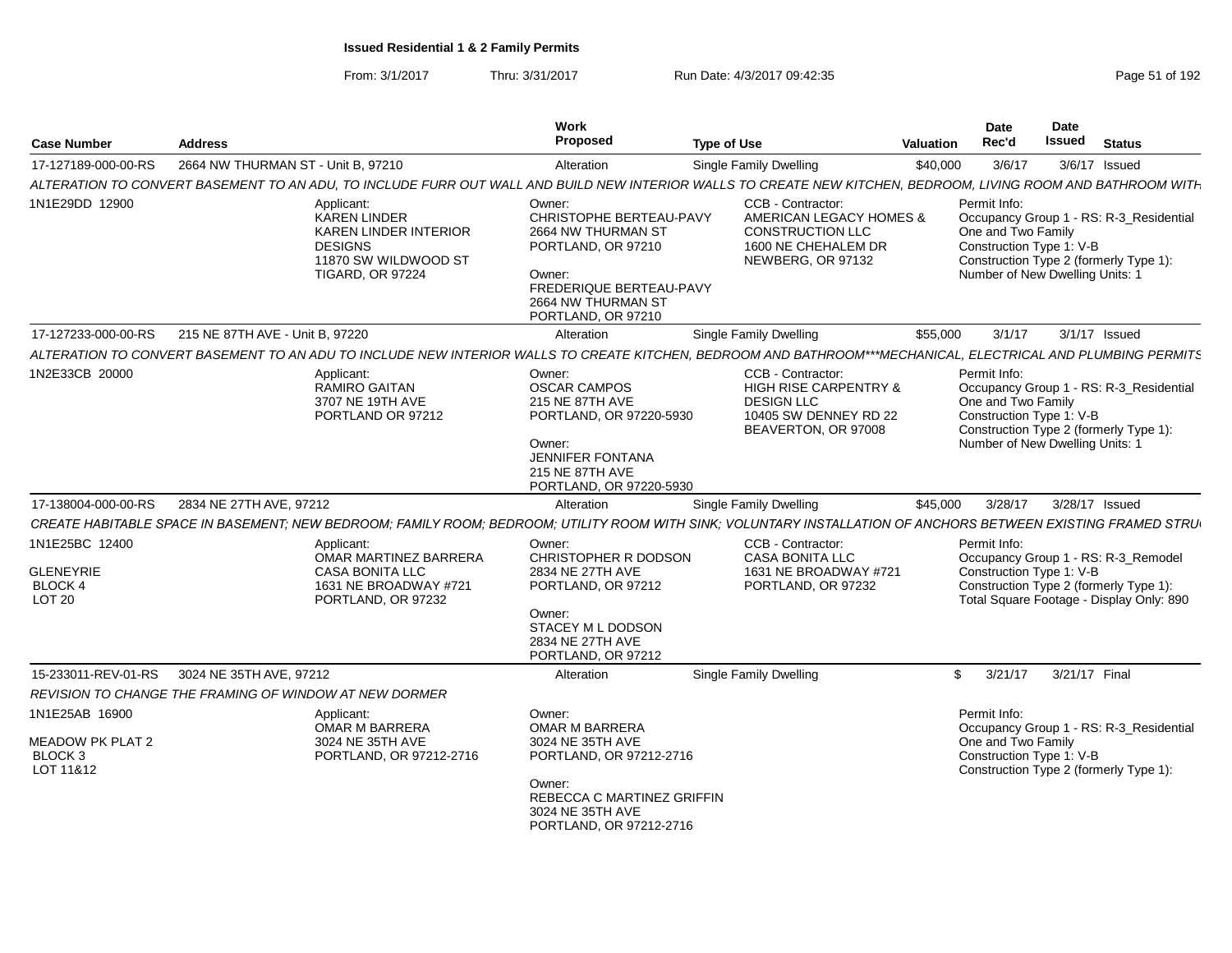From: 3/1/2017Thru: 3/31/2017 Run Date: 4/3/2017 09:42:35 Page 52 of 192

| <b>Case Number</b>                                                              | <b>Address</b>                                               |                                                                                                                        | Work<br><b>Proposed</b>                                                                                                               | <b>Type of Use</b>                                                                                                                                                | <b>Valuation</b> | <b>Date</b><br>Rec'd                                           | Date<br><b>Issued</b> | <b>Status</b>                                                                                                             |
|---------------------------------------------------------------------------------|--------------------------------------------------------------|------------------------------------------------------------------------------------------------------------------------|---------------------------------------------------------------------------------------------------------------------------------------|-------------------------------------------------------------------------------------------------------------------------------------------------------------------|------------------|----------------------------------------------------------------|-----------------------|---------------------------------------------------------------------------------------------------------------------------|
| 17-131189-000-00-RS                                                             | 9255 SW BOONES FERRY RD, 97219                               |                                                                                                                        | Alteration                                                                                                                            | Single Family Dwelling                                                                                                                                            | \$16,500         | 3/7/17                                                         |                       | 3/7/17 Issued                                                                                                             |
|                                                                                 |                                                              |                                                                                                                        |                                                                                                                                       | CONVERT 2ND STORY ABOVE ATTACHED GARAGE, INSULATE WALLS AND CEILING, TO CREATE REC ROOM AND INSTALL 2 SKYLIGHTS ***ELECTRICAL PERMIT TO BE OBTAINED SEPARATELY ** |                  |                                                                |                       |                                                                                                                           |
| 1S1E28AA 02100<br>KILPATRICK COLLINS TRACT<br><b>BLOCK7</b><br>LOT <sub>6</sub> |                                                              | Applicant:<br><b>DOUG DUNSTER</b><br><b>DOUGLAS PAUL DUNSTER</b><br>11734 SW ROYAL VILLA DR<br><b>TIGARD, OR 97224</b> | Owner:<br>STEPHEN H BERGQUIST<br>9255 SW BOONES FERRY RD<br>PORTLAND, OR 97219-4829                                                   | CCB - Contractor:<br><b>DOUG DUNSTER</b><br><b>DOUGLAS PAUL DUNSTER</b><br>11734 SW ROYAL VILLA DR<br><b>TIGARD, OR 97224</b>                                     |                  | Permit Info:<br>Construction Type 1: V-B                       |                       | Occupancy Group 1 - RS: R-3_Remodel<br>Construction Type 2 (formerly Type 1):<br>Total Square Footage - Display Only: 700 |
|                                                                                 |                                                              |                                                                                                                        | Owner:<br><b>LAURIE A BERGQUIST</b><br>9255 SW BOONES FERRY RD<br>PORTLAND, OR 97219-4829                                             |                                                                                                                                                                   |                  |                                                                |                       |                                                                                                                           |
| 17-131291-000-00-RS                                                             | 1918 NE GERTZ RD, 97211                                      |                                                                                                                        | Alteration                                                                                                                            | <b>Single Family Dwelling</b>                                                                                                                                     | \$58,000         | 3/7/17                                                         |                       | 3/7/17 Issued                                                                                                             |
|                                                                                 |                                                              |                                                                                                                        |                                                                                                                                       | REMODEL KITCHEN, REMOVE WALL BETWEEN KITCHEN AND DINING ROOM, INSTALL NEW BEAM AND FOOTINGS FOR STRUCTURAL SUPPORT ***MECHANICAL, ELECTRICAL, PLUMBING PERMI      |                  |                                                                |                       |                                                                                                                           |
| 1N1E11AB 01800<br><b>ELLETT ADDITION</b><br><b>BLOCK1</b><br>LOT <sub>5</sub>   |                                                              | Applicant:<br><b>LAURA CLARRY</b><br><b>CLARRY DESIGN</b><br>5814 NE 35TH AVE<br>PORTLAND, OR 97211                    | Owner:<br><b>KENNETH A CRIPPS</b><br>1918 NE GERTZ RD<br>PORTLAND, OR 97211<br>Owner:<br><b>PATRICIA S CRIPPS</b><br>1918 NE GERTZ RD | CCB - Contractor:<br>DAVID ALLEN KURTZ<br>DAVID ALLEN KURTZ<br>17020 S E HAGEN RD<br>HAPPY VALLEY, OR 97086                                                       |                  | Permit Info:<br>One and Two Family<br>Construction Type 1: V-B |                       | Occupancy Group 1 - RS: R-3_Residential<br>Construction Type 2 (formerly Type 1):                                         |
|                                                                                 |                                                              |                                                                                                                        | PORTLAND, OR 97211                                                                                                                    |                                                                                                                                                                   |                  |                                                                |                       |                                                                                                                           |
| 17-109375-REV-01-RS                                                             | 9438 N PORTSMOUTH AVE - Unit B, 97203                        |                                                                                                                        | Alteration                                                                                                                            | <b>Single Family Dwelling</b>                                                                                                                                     | \$               | 3/7/17                                                         |                       | 3/7/17 Issued                                                                                                             |
|                                                                                 |                                                              | REVISION TO RELOCATE PROPOSED EXTERIOR DOOR WITH STAIR AND GUARDRAIL                                                   |                                                                                                                                       |                                                                                                                                                                   |                  |                                                                |                       |                                                                                                                           |
| 1N1E08BB 05900                                                                  |                                                              | Applicant:<br><b>DAVID DIMOFF</b><br>2032 NE 53RD<br>PORTLAND OR 97213                                                 | Owner:<br><b>IVORY CARTER FAMILY</b><br>2141 CEDAR HILL RD<br>KEITHVILLE, LA 71047                                                    | CCB - Contractor:<br><b>WALKER HOME IMPROVEMENT</b><br><b>INC</b><br>3027 NE ALAMEDA ST<br>PORTLAND, OR 97212                                                     |                  | Permit Info:<br>One and Two Family<br>Construction Type 1: V-B |                       | Occupancy Group 1 - RS: R-3_Residential<br>Construction Type 2 (formerly Type 1):                                         |
|                                                                                 |                                                              |                                                                                                                        | Owner:<br>PROPERTY INC<br>2141 CEDAR HILL RD<br>KEITHVILLE, LA 71047                                                                  |                                                                                                                                                                   |                  |                                                                |                       |                                                                                                                           |
| 17-131451-000-00-RS                                                             | 3128 SE WOODSTOCK BLVD, 97202                                |                                                                                                                        | Alteration                                                                                                                            | <b>Single Family Dwelling</b>                                                                                                                                     | \$6,750          | 3/17/17                                                        |                       | 3/17/17 Under Inspection                                                                                                  |
|                                                                                 | SOLAR - 11.1KW ROOF TOP MOUNTED PV SYSTEM - NON-PRESCRIPTIVE |                                                                                                                        |                                                                                                                                       |                                                                                                                                                                   |                  |                                                                |                       |                                                                                                                           |
| 1S1E13CD 00100                                                                  |                                                              | Applicant:<br><b>JORDAN WEISMAN</b>                                                                                    | Owner:<br>CATHERINE I DALTON                                                                                                          | CCB - Contractor:<br><b>JORDAN WEISMAN</b>                                                                                                                        |                  | Permit Info:                                                   |                       | Occupancy Group 1 - RS: R-3_Residential                                                                                   |
| <b>EASTMORELAND</b><br>BLOCK 39<br>LOT 9 EXC PT VAC ALLEY S OF & ADJ            |                                                              | SUNBRIDGE SOLAR LLC<br>706 W 17TH STREET<br>VANCOUVER, WA 98660                                                        | 3128 SE WOODSTOCK BLVD<br>PORTLAND, OR 97202                                                                                          | SUNBRIDGE SOLAR LLC<br>706 W 17TH STREET<br>VANCOUVER, WA 98660                                                                                                   |                  | One and Two Family<br>Construction Type 1: V-B                 |                       | Construction Type 2 (formerly Type 1):                                                                                    |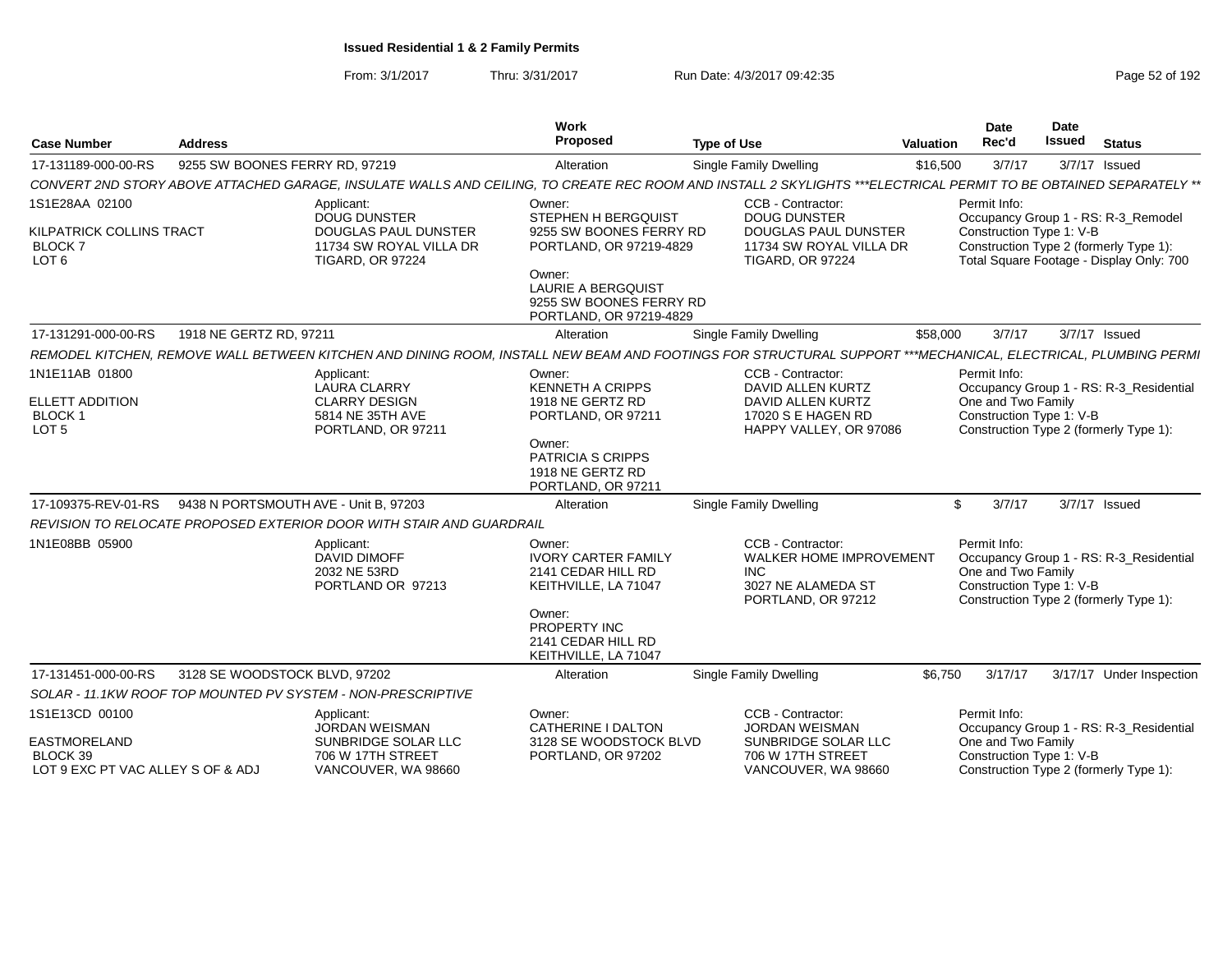From: 3/1/2017Thru: 3/31/2017 **Run Date: 4/3/2017 09:42:35** Page 53 of 192

| <b>Case Number</b>                                                    | <b>Address</b>                                           |                                                                                        | Work<br>Proposed                                                                                                                                              | <b>Type of Use</b>                                                                                                                                                                                                                                                                                                                                                               | <b>Valuation</b> | <b>Date</b><br>Rec'd                                           | Date<br><b>Issued</b> | <b>Status</b>                                                                     |
|-----------------------------------------------------------------------|----------------------------------------------------------|----------------------------------------------------------------------------------------|---------------------------------------------------------------------------------------------------------------------------------------------------------------|----------------------------------------------------------------------------------------------------------------------------------------------------------------------------------------------------------------------------------------------------------------------------------------------------------------------------------------------------------------------------------|------------------|----------------------------------------------------------------|-----------------------|-----------------------------------------------------------------------------------|
| 17-123311-000-00-RS                                                   |                                                          |                                                                                        | Alteration                                                                                                                                                    |                                                                                                                                                                                                                                                                                                                                                                                  | \$500            | 3/2/17                                                         |                       | $3/2/17$ Issued                                                                   |
|                                                                       | 4137 SE SCHILLER ST, 97206                               |                                                                                        |                                                                                                                                                               | Single Family Dwelling                                                                                                                                                                                                                                                                                                                                                           |                  |                                                                |                       |                                                                                   |
| 1S2E18BB 11400                                                        | SOLAR - 3.15KW ROOF TOP MOUNTED PV SYSTEM - PRESCRIPTIVE |                                                                                        |                                                                                                                                                               | CCB - Contractor:                                                                                                                                                                                                                                                                                                                                                                |                  | Permit Info:                                                   |                       |                                                                                   |
| <b>BEAUVOIR</b><br>BLOCK <sub>3</sub><br><b>LOT 16</b>                |                                                          | Applicant:<br>SOLARCITY CORPORATION<br>3055 CLEARVIEW WAY<br>SAN MATEO, CA 94402       | Owner:<br><b>ROBERT D MORSE</b><br>4137 SE SCHILLER ST<br>PORTLAND, OR 97202                                                                                  | SOLARCITY CORPORATION<br>3055 CLEARVIEW WAY<br>SAN MATEO, CA 94402                                                                                                                                                                                                                                                                                                               |                  | One and Two Family<br>Construction Type 1: V-B                 |                       | Occupancy Group 1 - RS: R-3_Residential<br>Construction Type 2 (formerly Type 1): |
|                                                                       |                                                          |                                                                                        | Owner:<br>ELIZABETH P MORSE<br>4137 SE SCHILLER ST<br>PORTLAND, OR 97202                                                                                      |                                                                                                                                                                                                                                                                                                                                                                                  |                  |                                                                |                       |                                                                                   |
| 17-133675-000-00-RS                                                   | 1913 NE ALAMEDA ST, 97212                                |                                                                                        | Alteration                                                                                                                                                    | Single Family Dwelling                                                                                                                                                                                                                                                                                                                                                           | \$70,000         | 3/10/17                                                        |                       | 3/10/17 Issued                                                                    |
|                                                                       |                                                          | ADD BATHROM TO EXISTING UPPER FLOOR, TOTAL (2) TOILETS ON SITE                         |                                                                                                                                                               |                                                                                                                                                                                                                                                                                                                                                                                  |                  |                                                                |                       |                                                                                   |
| 1N1E23DA 21900<br><b>ALAMEDA PARK</b><br>BLOCK 56<br>LOT <sub>2</sub> |                                                          | Applicant:<br>ADAM<br><b>ARCIFORM LLC</b><br>2303 N RANDOLPH AVE<br>PORTLAND, OR 97227 | Owner:<br>ELI A LEVINE<br>1913 NE ALAMEDA ST<br>PORTLAND, OR 97212-1453<br>Owner:<br><b>JASMIN K O'NEILL</b><br>1913 NE ALAMEDA ST<br>PORTLAND, OR 97212-1453 | CCB - Contractor:<br><b>ADVANCED HEATING &amp; AIR</b><br><b>CONDITIONING INC</b><br>5825 SE FOSTER ROAD<br>PORTLAND, OR 97206<br>CCB - Contractor:<br><b>B &amp; H ELECTRIC INC</b><br>604 SE 70TH<br>PORTLAND, OR 97215<br>CCB - Contractor:<br>ADAM<br><b>ARCIFORM LLC</b><br>2303 N RANDOLPH AVE<br>PORTLAND, OR 97227<br>CCB - Contractor:<br><b>CASEBEER HYDRONICS LLC</b> |                  | Permit Info:<br>One and Two Family<br>Construction Type 1: V-B |                       | Occupancy Group 1 - RS: R-3_Residential<br>Construction Type 2 (formerly Type 1): |
|                                                                       |                                                          |                                                                                        |                                                                                                                                                               | 7146 N GREELEY AVE<br>PORTLAND, OR 97217                                                                                                                                                                                                                                                                                                                                         |                  |                                                                |                       |                                                                                   |
| 17-133730-000-00-RS                                                   | 10335 NE PACIFIC ST                                      |                                                                                        | Alteration                                                                                                                                                    | Single Family Dwelling                                                                                                                                                                                                                                                                                                                                                           | \$35,000         | 3/10/17                                                        |                       | 3/10/17 Issued                                                                    |
|                                                                       |                                                          |                                                                                        |                                                                                                                                                               | INSTALL BATHROOM IN EXISTING UPPER FLOOR, ALTER WINDOW ON WEST UPPER FLOOR GABLE, INSTALL CODE COMPLIANT EGRESS WINDOW IN EAST GABLE END OF UPPER FLOOR                                                                                                                                                                                                                          |                  |                                                                |                       |                                                                                   |
| 1N2E34BC 02901                                                        |                                                          | Applicant:<br><b>DOUGLASS CARPENTRY &amp;</b>                                          | Owner:<br><b>TERESA M WHELAN</b>                                                                                                                              | CCB - Contractor:<br><b>DOUGLASS CARPENTRY &amp;</b>                                                                                                                                                                                                                                                                                                                             |                  | Permit Info:                                                   |                       | Occupancy Group 1 - RS: R-3_Residential                                           |
| PARTITION PLAT 2008-110<br>LOT <sub>1</sub>                           |                                                          | <b>CONSTRUCTION LLC</b><br>10311 SE 14TH CIRCLE<br>VANCOUVER, WA 98664                 | 10335 NE PACIFIC ST<br>PORTLAND, OR 97220                                                                                                                     | <b>CONSTRUCTION LLC</b><br>10311 SE 14TH CIRCLE<br>VANCOUVER, WA 98664                                                                                                                                                                                                                                                                                                           |                  | One and Two Family<br>Construction Type 1: V-B                 |                       | Construction Type 2 (formerly Type 1):                                            |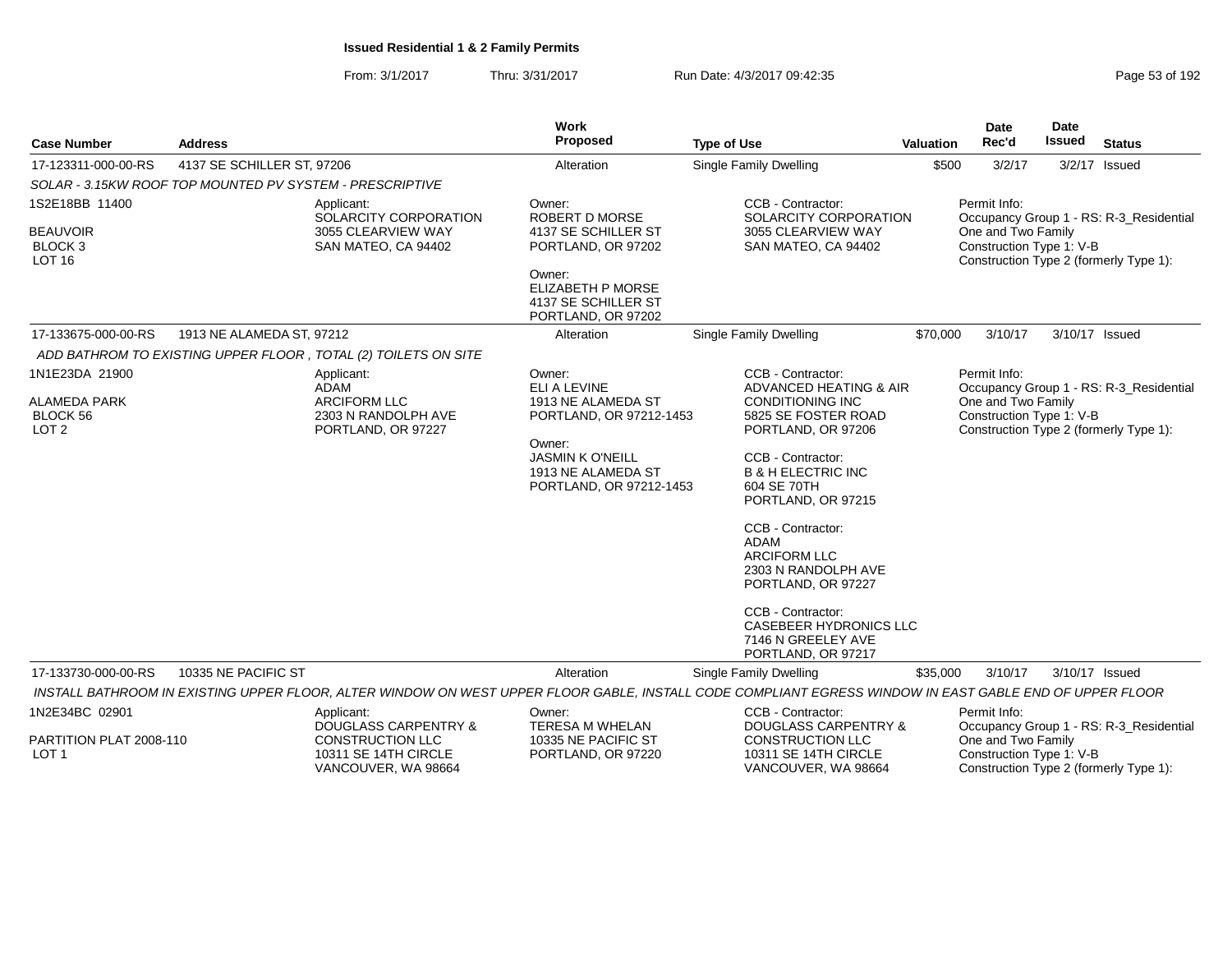From: 3/1/2017Thru: 3/31/2017 Run Date: 4/3/2017 09:42:35 Page 54 of 192

|                             |                          |                                                                                                                                               | Work                                                                  |                                                    |                  | Date                                           | <b>Date</b><br><b>Issued</b> |                                                                                    |
|-----------------------------|--------------------------|-----------------------------------------------------------------------------------------------------------------------------------------------|-----------------------------------------------------------------------|----------------------------------------------------|------------------|------------------------------------------------|------------------------------|------------------------------------------------------------------------------------|
| <b>Case Number</b>          | <b>Address</b>           |                                                                                                                                               | Proposed                                                              | <b>Type of Use</b>                                 | <b>Valuation</b> | Rec'd                                          |                              | <b>Status</b>                                                                      |
| 17-128574-000-00-RS         | 1418 NE 112TH AVE, 97220 |                                                                                                                                               | Alteration                                                            | Single Family Dwelling                             | \$5,783          | 3/7/17                                         |                              | 3/7/17 Under Inspection                                                            |
|                             |                          | KITCHEN REMODEL WITH HEADER CHANGE, ADD GAS FIREPLACE IN LIVINGROOM, NEW ELECTRICAL METER BASE***PLUMBING AND ELECTRICAL PULLED SEPARATELY*** |                                                                       |                                                    |                  |                                                |                              |                                                                                    |
| 1N2E34AB 08400              |                          | Applicant:<br><b>THOMAS M BERG</b>                                                                                                            | Owner:<br><b>KLARICE K ANDERSON</b>                                   | CCB - Contractor:<br><b>THOMAS M BERG</b>          |                  | Permit Info:                                   |                              | Occupancy Group 1 - RS: R-3_Remodel                                                |
| <b>EVANS PK</b>             |                          | <b>THOMAS M BERG</b>                                                                                                                          | 1418 NE 112TH AVE                                                     | THOMAS M BERG                                      |                  | Construction Type 1: V-B                       |                              |                                                                                    |
| BLOCK 1<br>LOT <sub>2</sub> |                          | 15871 SE VAN ZYL DR<br>DAMASCUS, OR 97089                                                                                                     | PORTLAND, OR 97220                                                    | 15871 SE VAN ZYL DR                                |                  |                                                |                              | Construction Type 2 (formerly Type 1):<br>Total Square Footage - Display Only: 154 |
|                             |                          |                                                                                                                                               | Owner:<br>DAVID A ANDERSON<br>1418 NE 112TH AVE<br>PORTLAND, OR 97220 | DAMASCUS, OR 97089                                 |                  |                                                |                              |                                                                                    |
| 17-134227-000-00-RS         | 2740 NE 32ND AVE, 97212  |                                                                                                                                               | Alteration                                                            | Single Family Dwelling                             | \$70,000         | 3/13/17                                        |                              | 3/13/17 Under Inspection                                                           |
|                             |                          | REMODEL EXISTING HABITABLE BASEMENT, ADD BATHROOM (TOTAL (3) TOILETS ON SITE                                                                  |                                                                       |                                                    |                  |                                                |                              |                                                                                    |
| 1N1E25BD 14100              |                          | Applicant:                                                                                                                                    | Owner:                                                                | CCB - Contractor:                                  |                  | Permit Info:                                   |                              |                                                                                    |
|                             |                          | <b>ERIC KNOTT</b>                                                                                                                             | <b>JON K FISCHER</b>                                                  | <b>ECOHEAT INC</b>                                 |                  |                                                |                              | Occupancy Group 1 - RS: R-3 Residential                                            |
| WAYNEWOOD<br>LOT B&I        |                          | CONFLUENCE DESIGN-BUILD INC<br>2239 NE ELROD DRIVE                                                                                            | 2740 NE 32ND AVE<br>PORTLAND, OR 97212                                | 3520 SE 61ST AVE<br>PORTLAND, OR 97206             |                  | One and Two Family<br>Construction Type 1: V-B |                              |                                                                                    |
|                             |                          | PORTLAND, OR 97211                                                                                                                            |                                                                       |                                                    |                  |                                                |                              | Construction Type 2 (formerly Type 1):                                             |
|                             |                          |                                                                                                                                               | Owner:<br>AMY P ROBINSON-FISCHER                                      | CCB - Contractor:<br><b>FRONTLINE ELECTRIC INC</b> |                  |                                                |                              |                                                                                    |
|                             |                          |                                                                                                                                               | 2740 NE 32ND AVE                                                      | 1150 SE LAURA DR                                   |                  |                                                |                              |                                                                                    |
|                             |                          |                                                                                                                                               | PORTLAND, OR 97212                                                    | GRESHAM, OR 97080-9172<br>GRESHAM OR 97080         |                  |                                                |                              |                                                                                    |
|                             |                          |                                                                                                                                               |                                                                       | CCB - Contractor:<br><b>MATT MANSFIELD</b>         |                  |                                                |                              |                                                                                    |
|                             |                          |                                                                                                                                               |                                                                       | CONFLUENCE DESIGN BUILD INC                        |                  |                                                |                              |                                                                                    |
|                             |                          |                                                                                                                                               |                                                                       | 2239 NE ELROD DRIVE                                |                  |                                                |                              |                                                                                    |
|                             |                          |                                                                                                                                               |                                                                       | PORTLAND, OR 97211                                 |                  |                                                |                              |                                                                                    |
|                             |                          |                                                                                                                                               |                                                                       | CCB - Contractor:                                  |                  |                                                |                              |                                                                                    |
|                             |                          |                                                                                                                                               |                                                                       | <b>IDEAL CONSTRUCTION LLC</b><br>1946 SW LAKE PL   |                  |                                                |                              |                                                                                    |
|                             |                          |                                                                                                                                               |                                                                       | GRESHAM, OR 97080                                  |                  |                                                |                              |                                                                                    |
| 17-135096-000-00-RS         | 7457 SE 71ST AVE, 97206  |                                                                                                                                               | Alteration                                                            | <b>Single Family Dwelling</b>                      | \$5,000          | 3/15/17                                        |                              | 3/15/17 Issued                                                                     |
|                             |                          | ALTERATION TO REMOVE EXISTING SUBFLOOR AND REPLACE W/CONCRETE SLAB-ON-GRADE                                                                   |                                                                       |                                                    |                  |                                                |                              |                                                                                    |
| 1S2E20BD 14100              |                          | Applicant:                                                                                                                                    | Owner:<br>NICHOLAS PAPAEFTHIMIOU                                      |                                                    |                  | Permit Info:                                   |                              | Occupancy Group 1 - RS: R-3_Residential                                            |
| <b>BRENTWOOD &amp; SUB</b>  |                          | NICHOLAS PAPAEFTHIMIOU<br>8535 SE 9TH AVE                                                                                                     | 8535 SE 9TH AVE                                                       |                                                    |                  | One and Two Family                             |                              |                                                                                    |
| BLOCK 4                     |                          | PORTLAND OR 97202                                                                                                                             | PORTLAND, OR 97202                                                    |                                                    |                  | Construction Type 1: V-B                       |                              |                                                                                    |
| N 30' OF LOT 5              |                          |                                                                                                                                               | Owner:<br>ROBERT D BLAU<br>8535 SE 9TH AVE<br>PORTLAND, OR 97202      |                                                    |                  |                                                |                              | Construction Type 2 (formerly Type 1):                                             |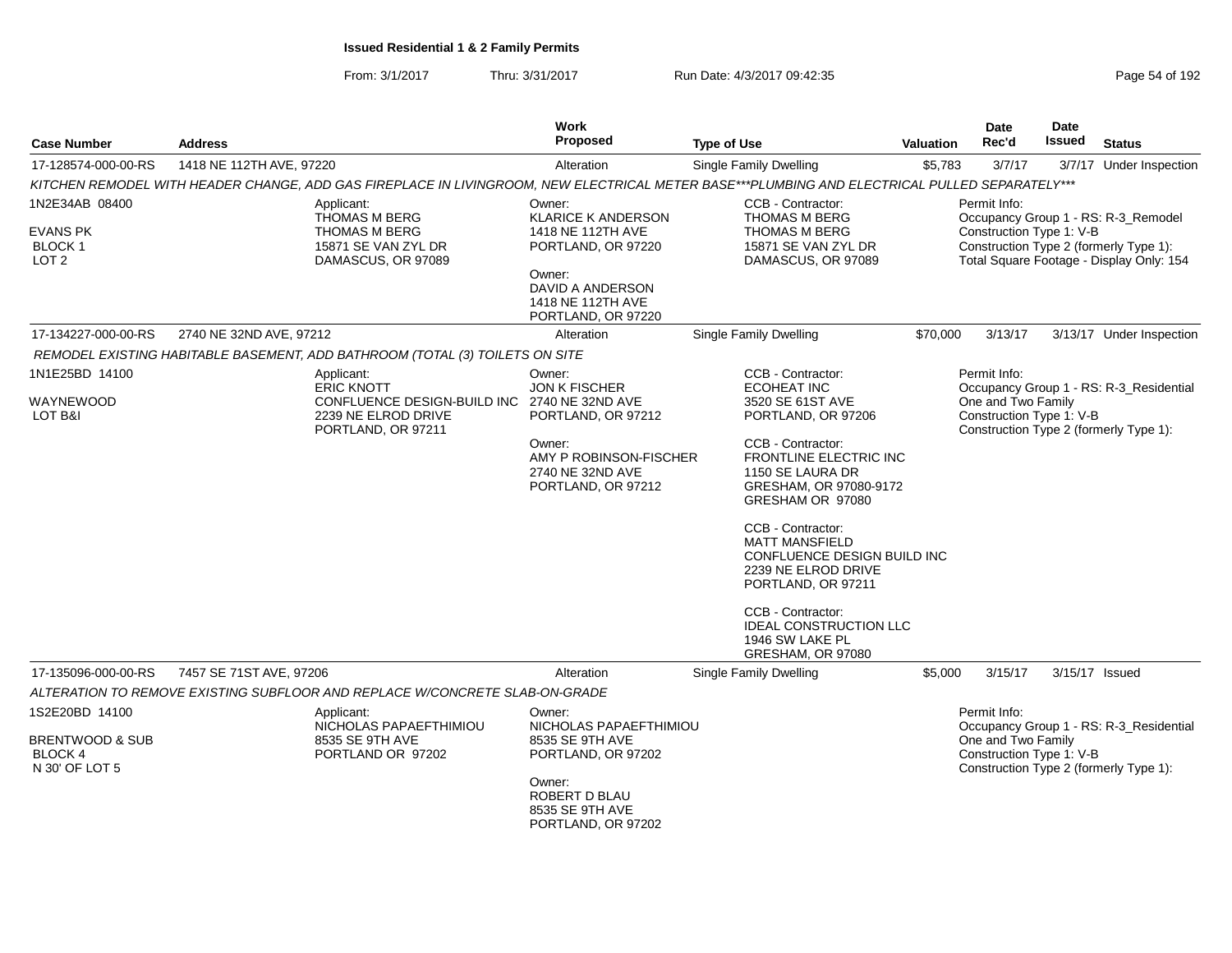| <b>Case Number</b>                                     | <b>Address</b>               |                                                                                                                                                               | Work<br>Proposed                                                                  | <b>Type of Use</b>                                                                | Valuation | <b>Date</b><br>Rec'd                           | Date<br><b>Issued</b> | <b>Status</b>                                                                     |
|--------------------------------------------------------|------------------------------|---------------------------------------------------------------------------------------------------------------------------------------------------------------|-----------------------------------------------------------------------------------|-----------------------------------------------------------------------------------|-----------|------------------------------------------------|-----------------------|-----------------------------------------------------------------------------------|
| 17-135889-000-00-RS                                    | 3027 NW RIO VISTA TER, 97210 |                                                                                                                                                               | Alteration                                                                        | Single Family Dwelling                                                            | \$50,000  | 3/15/17                                        | 3/15/17 Issued        |                                                                                   |
|                                                        |                              | INTERIOR ALTERATION-NO STRUCTURAL WORK. REMOVE INTERIOR WALLS IN THE EXISTING POWDER ROOM AND OPEN SPACE TO CREATE LARGER MUD ROOM, NEW POCKET DOOR INTO TH   |                                                                                   |                                                                                   |           |                                                |                       |                                                                                   |
| 1N1E32AC 11900                                         |                              | Applicant:                                                                                                                                                    | Owner:                                                                            | CCB - Contractor:                                                                 |           | Permit Info:                                   |                       |                                                                                   |
| KINGS HTS & RPLT<br>BLOCK 24<br>LOT 3&4&12-14 TL 11900 |                              | <b>NED VAIVODA</b><br>C2K ARCHITECTURE, INC<br>1645 NW HOYT<br>PORTLAND OREGON 97209                                                                          | <b>MICHAEL KRONSTADT</b><br>3027 NW RIO VISTA TER<br>PORTLAND, OR 97210           | <b>JW &amp; ASSOCIATES LLC</b><br>9080 SW GRAPHITE TERRACE<br>BEAVERTON, OR 97007 |           | One and Two Family<br>Construction Type 1: V-B |                       | Occupancy Group 1 - RS: R-3 Residential<br>Construction Type 2 (formerly Type 1): |
|                                                        |                              |                                                                                                                                                               | Owner:<br><b>G JOJI YOSHIMURA</b><br>3027 NW RIO VISTA TER<br>PORTLAND, OR 97210  |                                                                                   |           |                                                |                       |                                                                                   |
| 17-114103-REV-01-RS                                    | 2322 NE 25TH AVE, 97212      |                                                                                                                                                               | Alteration                                                                        | Single Family Dwelling                                                            | \$15,000  | 3/31/17                                        | 3/31/17 Issued        |                                                                                   |
|                                                        |                              | REVISION TO RELOCATE LAUNDRY FROM 1ST FLOOR TO 2ND FLOOR LAUNDRY CLOSET AND CONVERT EXISTING SUN ROOM ON 2ND FLOOR TO NEW BATHROOM                            |                                                                                   |                                                                                   |           |                                                |                       |                                                                                   |
| 1N1E25CB 06600                                         |                              | Applicant:<br><b>DANIEL KELLER</b>                                                                                                                            | Owner:<br><b>JOHN A ROGERS</b>                                                    | CCB - Contractor:<br><b>RANDY CHANDLER</b>                                        |           | Permit Info:                                   |                       | Occupancy Group 1 - RS: R-3_Residential                                           |
| <b>BRAZEE ST ADD</b><br><b>BLOCK 3</b><br>LOT 15&16    |                              | ARAM IRWIN HISTORIC DESIGN<br>5333 SW CUSTER ST<br>PORTLAND, OR 97219                                                                                         | 2322 NE 25TH AVE<br>PORTLAND, OR 97212-4834                                       | RANDALL RAY CHANDLER<br>PO BOX 15349<br>PORTLAND, OR 97293                        |           | One and Two Family<br>Construction Type 1: V-B |                       | Construction Type 2 (formerly Type 1):                                            |
|                                                        |                              |                                                                                                                                                               | Owner:<br><b>CHARLENE E ROGERS</b><br>2322 NE 25TH AVE<br>PORTLAND, OR 97212-4834 |                                                                                   |           |                                                |                       |                                                                                   |
| 17-142254-000-00-RS                                    | 341 SE 50TH AVE, 97215       |                                                                                                                                                               | Alteration                                                                        | Single Family Dwelling                                                            | \$25,000  | 3/28/17                                        |                       | 3/28/17 Under Inspection                                                          |
|                                                        |                              | REMOVE BEARING WALL BETWEEN KITCHEN AND DINING ROOM, INSTALL NEW SUPPORT BEAMS AND FOOTINGS ***MECHANICAL, ELECTRICAL, PLUMBING PERMITS TO BE OBTAINED SEPARA |                                                                                   |                                                                                   |           |                                                |                       |                                                                                   |
| 1N2E31CD 06600                                         |                              | Applicant:                                                                                                                                                    | Owner:                                                                            | CCB - Contractor:                                                                 |           | Permit Info:                                   |                       |                                                                                   |
| PROVIDENCE HTS                                         |                              | <b>EDWARD PAGET</b><br><b>EDWARD HAROLD PAGET</b>                                                                                                             | ADAM J TALBOT<br>341 SE 50TH AVE                                                  | <b>EDWARD PAGET</b><br><b>EDWARD HAROLD PAGET</b>                                 |           |                                                |                       | Occupancy Group 1 - RS: R-3_Remodel                                               |
| <b>BLOCK 7</b>                                         |                              | 8564 SE 58TH AVE                                                                                                                                              | PORTLAND, OR 97215                                                                | 8564 SE 58TH AVE                                                                  |           | Construction Type 1: V-B                       |                       | Construction Type 2 (formerly Type 1):                                            |
| <b>LOT 13</b>                                          |                              | PORTLAND, OR 97206                                                                                                                                            |                                                                                   | PORTLAND, OR 97206                                                                |           |                                                |                       |                                                                                   |
|                                                        |                              |                                                                                                                                                               | Owner:<br>JOCELYN M TALBOT<br>341 SE 50TH AVE<br>PORTLAND, OR 97215               |                                                                                   |           |                                                |                       |                                                                                   |
| 17-128387-000-00-RS                                    | 1115 SE SPOKANE ST, 97202    |                                                                                                                                                               | Alteration                                                                        | Single Family Dwelling                                                            | \$113     | 3/1/17                                         |                       | $3/1/17$ Issued                                                                   |
|                                                        |                              | REPLACE WINDOW WITH EGRESS WINDOW AND WELL IN NW CORNER OF UNFINISHED BASEMENT                                                                                |                                                                                   |                                                                                   |           |                                                |                       |                                                                                   |
| 1S1E23CA 08900                                         |                              | Applicant:                                                                                                                                                    | Owner:                                                                            |                                                                                   |           | Permit Info:                                   |                       |                                                                                   |
| SELLWOOD                                               |                              | LESLIE F GILBERTSON<br>1115 SE SPOKANE ST                                                                                                                     | MICHAEL A GILBERTSON<br>1115 SE SPOKANE ST                                        |                                                                                   |           | Construction Type 1: V-B                       |                       | Occupancy Group 1 - RS: R-3_Remodel                                               |
| BLOCK 51<br>E 1/2 OF LOT 10&11                         |                              | PORTLAND, OR 97202-6547                                                                                                                                       | PORTLAND, OR 97202-6547                                                           |                                                                                   |           |                                                |                       | Construction Type 2 (formerly Type 1):<br>Total Square Footage - Display Only: 3  |
|                                                        |                              |                                                                                                                                                               | Owner:<br><b>LESLIE F GILBERTSON</b>                                              |                                                                                   |           |                                                |                       |                                                                                   |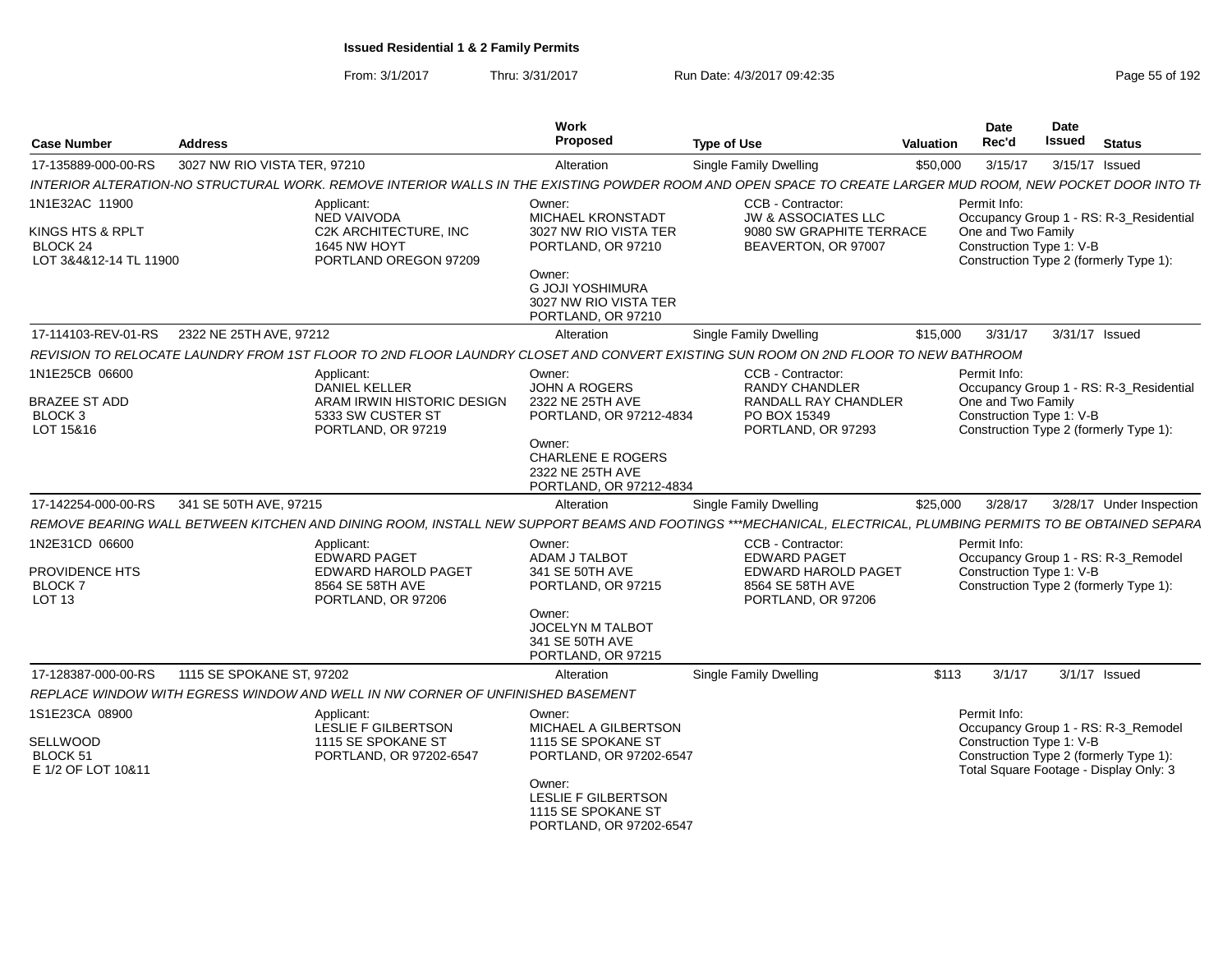| <b>Case Number</b>                                                   | <b>Address</b>              |                                                                                                                                                               | Work<br><b>Proposed</b>                                                                                                         | <b>Type of Use</b>                                                                                                                                                                              | <b>Valuation</b> | Date<br>Rec'd                                                                                             | Date<br><b>Issued</b> | <b>Status</b>                                                                     |
|----------------------------------------------------------------------|-----------------------------|---------------------------------------------------------------------------------------------------------------------------------------------------------------|---------------------------------------------------------------------------------------------------------------------------------|-------------------------------------------------------------------------------------------------------------------------------------------------------------------------------------------------|------------------|-----------------------------------------------------------------------------------------------------------|-----------------------|-----------------------------------------------------------------------------------|
| 17-135894-000-00-RS                                                  | 14726 NW NEWBERRY RD, 97231 |                                                                                                                                                               | Alteration                                                                                                                      | Single Family Dwelling                                                                                                                                                                          | \$500            | 3/17/17                                                                                                   | 3/17/17 Issued        |                                                                                   |
|                                                                      |                             | SOLAR - 5.6KW ROOF TOP MOUNTED PV SYSTEM - PRESCRIPTIVE - ELECTRICAL PERMIT TO BE OBTAINED SEPARATELY                                                         |                                                                                                                                 |                                                                                                                                                                                                 |                  |                                                                                                           |                       |                                                                                   |
| 1N1W05AA 01100<br>MACLEAYS SKYLINE HMS<br>LOT 15 EXC PT IN ST        |                             | Applicant:<br><b>SEAN MANZO</b><br>PRESTIGE POWER SYSTEMS LLC 14726 NW NEWBERRY RD<br>13479 SE ROLLING MEADOWS DR PORTLAND, OR 97231<br>HAPPY VALLEY OR 97086 | Owner:<br>JOSHUA A RAJ                                                                                                          | CCB - Contractor:<br><b>TAMARA MANZO</b><br>PRESTIGE POWER SYSTEMS LLC Construction Type 1: V-B<br>13479 SE ROLLING MEADOWS DR Construction Type 2 (formerly Type 1):<br>HAPPY VALLEY, OR 97086 |                  | Permit Info:                                                                                              |                       | Occupancy Group 1 - RS: R-3 Remodel                                               |
| 17-144279-000-00-RS                                                  | 625 NE WEBSTER ST. 97211    |                                                                                                                                                               | Alteration                                                                                                                      | <b>Single Family Dwelling</b>                                                                                                                                                                   | \$536            | 3/31/17                                                                                                   | 3/31/17 Issued        |                                                                                   |
|                                                                      |                             | REMOVE REAR DECK AND INSTALL NEW STAIRS AND LANDING AT BACK DOOR.                                                                                             |                                                                                                                                 |                                                                                                                                                                                                 |                  |                                                                                                           |                       |                                                                                   |
| 1N1E23BB 15700<br><b>ARLETA PK</b><br>LOT 72&77                      |                             | Applicant:<br><b>JOSHUA H LIFTON</b><br>625 NE WEBSTER ST<br>PORTLAND, OR 97211                                                                               | Owner:<br><b>JOSHUA H LIFTON</b><br>625 NE WEBSTER ST<br>PORTLAND, OR 97211                                                     |                                                                                                                                                                                                 |                  | Permit Info:<br>Occupancy Group 1 - RS: U_Decks,<br>Patios, Porches, Carports<br>Construction Type 1: V-B |                       | Construction Type 2 (formerly Type 1):<br>Total Square Footage - Display Only: 24 |
| 17-144314-000-00-RS                                                  | 3618 SE HOLGATE BLVD, 97202 |                                                                                                                                                               | Alteration                                                                                                                      | Single Family Dwelling                                                                                                                                                                          | \$3,700          | 3/31/17                                                                                                   | 3/31/17 Issued        |                                                                                   |
|                                                                      |                             | BASEMENT ALTERATION, FURR OUT WALLS TO CREATE NEW LAUNDRY/STORAGE AREA, REMAINING BASMENT TO BE STORAGE, INSTALL 1 NEW EGRESS WINDOW. INCLUDES ELEC PERMIT    |                                                                                                                                 |                                                                                                                                                                                                 |                  |                                                                                                           |                       |                                                                                   |
| 1S1E13AB 01300<br>HEARN<br>BLOCK 1<br>LOT <sub>1</sub>               |                             | Applicant:<br><b>BRIAN STRUB</b><br>3618 SE HOLGATE BLVD<br>PORTLAND, OR 97202                                                                                | Owner:<br><b>BRIAN STRUB</b><br>3618 SE HOLGATE BLVD<br>PORTLAND, OR 97202                                                      |                                                                                                                                                                                                 |                  | Permit Info:<br>One and Two Family<br>Construction Type 1: V-B<br>Construction Type 2 (formerly Type 1):  |                       | Occupancy Group 1 - RS: R-3_Residential                                           |
|                                                                      |                             |                                                                                                                                                               | Owner:<br><b>ERING STRUB</b><br>3618 SE HOLGATE BLVD<br>PORTLAND, OR 97202                                                      |                                                                                                                                                                                                 |                  |                                                                                                           |                       |                                                                                   |
| 17-130298-000-00-RS                                                  | 7519 N HAVEN AVE, 97203     |                                                                                                                                                               | Alteration                                                                                                                      | Single Family Dwelling                                                                                                                                                                          | \$60,000         | 3/5/17                                                                                                    | 3/12/17 Issued        |                                                                                   |
|                                                                      |                             | CONVERT EXISTING BATHROOM TO POWDER ROOM. CREATE NEW MAIN FLOOR BATHROOM. NEW WINDOWS. NEW ELECTRICAL SERVICE, FURNACE,AND TANKLESS WATER HEATER. REMO        |                                                                                                                                 |                                                                                                                                                                                                 |                  |                                                                                                           |                       |                                                                                   |
| 1N1E08CB 11200<br>UNIVERSITY PK<br>BLOCK 100<br>NLY 40' OF LOT 10-12 |                             | Applicant:<br><b>DAVID LIPKIND</b><br>SHELBYVILLE PROPERTIES LLC<br>1239 NE SUMMER ST<br>PORTLAND, OR 97211                                                   | Owner:<br><b>LORINMOSS</b><br>7519 N HAVEN AVE<br>PORTLAND, OR 97203-3478                                                       | CCB - Contractor:<br>GABES HEATING & COOLING LLC<br>14606 SE RACHEL LN<br>PORTLAND, OR 97236<br>PORTLAND, OR 97236                                                                              |                  | Permit Info:<br>One and Two Family<br>Construction Type 1: V-B<br>Construction Type 2 (formerly Type 1):  |                       | Occupancy Group 1 - RS: R-3 Residential                                           |
|                                                                      |                             |                                                                                                                                                               |                                                                                                                                 | CCB - Contractor:<br><b>DAVID LIPKIND</b><br>SHELBYVILLE PROPERTIES LLC<br>1239 NE SUMMER ST<br>PORTLAND, OR 97211                                                                              |                  |                                                                                                           |                       |                                                                                   |
| 17-126336-REV-01-RS                                                  | 9664 NW MARVIN LN           |                                                                                                                                                               | Alteration                                                                                                                      | Single Family Dwelling                                                                                                                                                                          |                  | \$<br>3/20/17                                                                                             | 3/20/17 Issued        |                                                                                   |
|                                                                      |                             | REVISION TO ENLARGE WINDOW OPENING ON EAST SIDE OF HOUSE, REMOVE LEGALIZATION OF BATHROOM FROM SCOPE OF WORK.                                                 |                                                                                                                                 |                                                                                                                                                                                                 |                  |                                                                                                           |                       |                                                                                   |
| 1N135BA12500                                                         |                             | Applicant:                                                                                                                                                    | Owner:                                                                                                                          | CCB - Contractor:                                                                                                                                                                               |                  | Permit Info:                                                                                              |                       |                                                                                   |
| CAXTON WOODS NO.4, LOT 115, ACRES .18                                |                             | <b>DANIEL CISNEROS</b><br>MELO CONSTRUCTION LLC<br>4236 SW LADUCER PLACE<br>BEAVERTON, OR 97078                                                               | FERRON-JONES, MICHAEL &<br><b>LESLIE</b><br>FERRON-JONES, MICHAEL &<br><b>LESLIE</b><br>9664 NW MARVIN LN<br>PORTLAND, OR 97229 | MELO CONSTRUCTION LLC<br>4236 SW LADUCER PLACE<br>BEAVERTON, OR 97007                                                                                                                           |                  | Construction Type 1: V-B<br>Construction Type 2 (formerly Type 1):                                        |                       | Occupancy Group 1 - RS: R-3_Remodel<br>Total Square Footage - Display Only: 221   |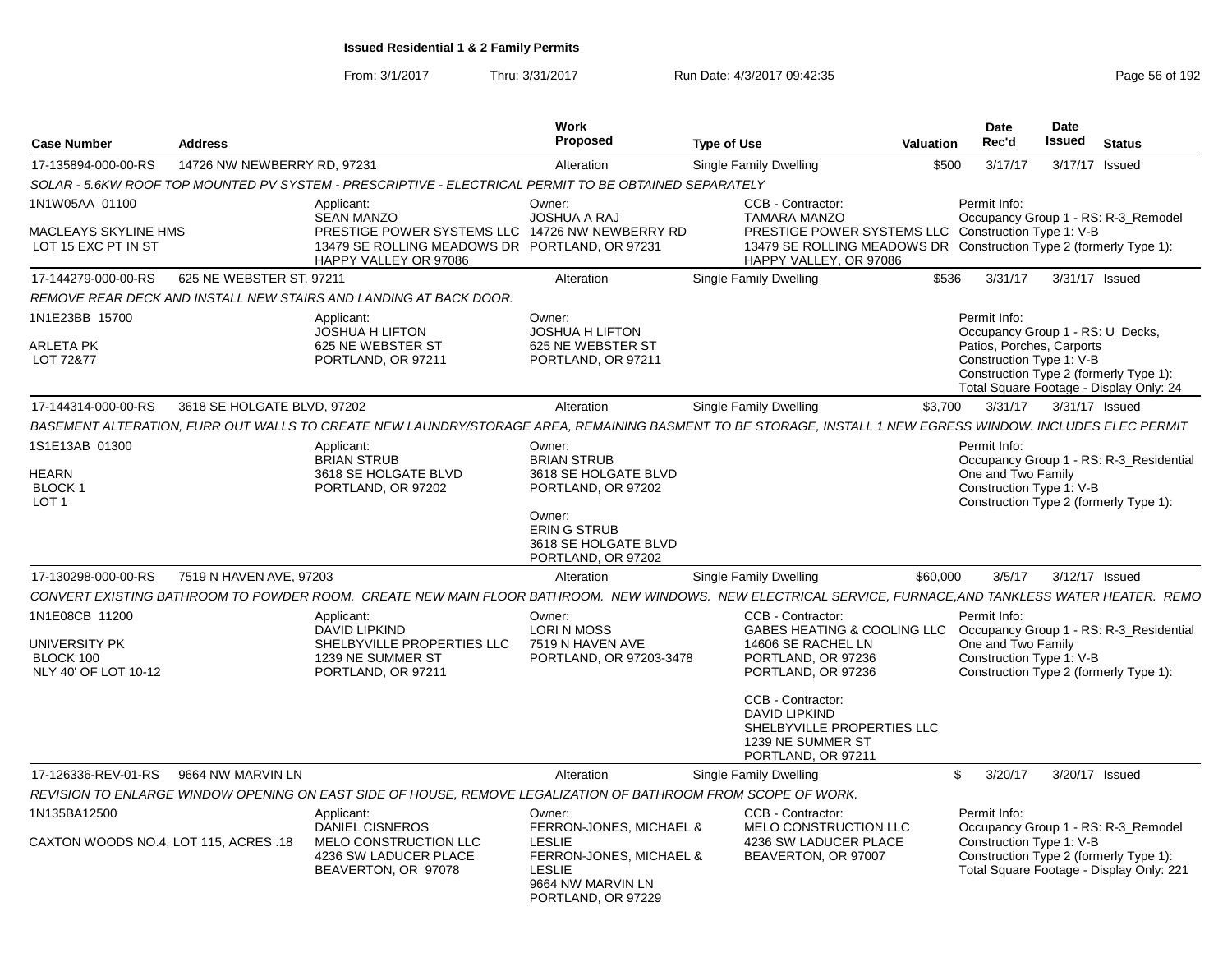From: 3/1/2017Thru: 3/31/2017 Run Date: 4/3/2017 09:42:35 Page 57 of 192

| <b>Case Number</b>                                                   | <b>Address</b>                                                                                                                                                       | Work<br>Proposed                                                                       | <b>Type of Use</b>                                                                           | Valuation | Date<br>Rec'd                                                  | Date<br><b>Issued</b> | <b>Status</b>                                                                                                             |
|----------------------------------------------------------------------|----------------------------------------------------------------------------------------------------------------------------------------------------------------------|----------------------------------------------------------------------------------------|----------------------------------------------------------------------------------------------|-----------|----------------------------------------------------------------|-----------------------|---------------------------------------------------------------------------------------------------------------------------|
| 17-132064-000-00-RS                                                  | 4555 NE 82ND AVE, 97218                                                                                                                                              | Alteration                                                                             | <b>Single Family Dwelling</b>                                                                | \$4,641   | 3/9/17                                                         |                       | 3/9/17 Issued                                                                                                             |
|                                                                      | ALTERATION TO REMOVE AND REPLACE FIRE DAMAGED ROOF TRUSSES OVER KITCHEN**MECHANICAL. ELECTRICAL AND PLUMBING PERMITS TO BE OBTAINED SEPARATELY***                    |                                                                                        |                                                                                              |           |                                                                |                       |                                                                                                                           |
| 1N2E20AD 04800                                                       | Applicant:<br>JAMIE FUJITA                                                                                                                                           | Owner:<br>ELIJAH P AJJARAPU                                                            | CCB - Contractor:<br><b>CONNIC ENTERPRISES INC</b>                                           |           | Permit Info:                                                   |                       | Occupancy Group 1 - RS: R-3 Residential                                                                                   |
| <b>MONTBRAE</b><br><b>BLOCK1</b><br>N 75' OF LOT 2                   | NORTHWEST RESTORATION<br>PO BOX 3264<br>TUALATIN OR 97062                                                                                                            | 4555 NE 82ND AVE<br>PORTLAND, OR 97220                                                 | PO BOX 3264<br>TUALATIN, OR 97062                                                            |           | One and Two Family<br>Construction Type 1: V-B                 |                       | Construction Type 2 (formerly Type 1):                                                                                    |
| 17-132244-000-00-RS                                                  | 3225 NE 65TH AVE, 97213                                                                                                                                              | Alteration                                                                             | Single Family Dwelling                                                                       | \$1,500   | 3/8/17                                                         |                       | 3/8/17 Final                                                                                                              |
|                                                                      | VOLUNTARY INSTALLATION OF ANCHORS BETWEEN EXISTING FRAMED STRUCTURE AND CONCRETE FOUNDATION                                                                          |                                                                                        |                                                                                              |           |                                                                |                       |                                                                                                                           |
| 1N2E29BB 14400<br><b>BELLE CREST</b><br>BLOCK 28<br>LOT <sub>3</sub> | Applicant:<br><b>GUIDO BLAT</b><br>OREGON SEISMIC LLC<br>4936 NE WISTARIA<br>PORTLAND, OR 97213                                                                      | Owner:<br><b>BRIAN K MOSHER</b><br>3225 NE 65TH AVE<br>PORTLAND, OR 97213-4537         | CCB - Contractor:<br>OREGON SEISMIC LLC<br>2425 NE 50TH AVE UNIT 13165<br>PORTLAND, OR 97213 |           | Permit Info:<br>One and Two Family<br>Construction Type 1: V-B |                       | Occupancy Group 1 - RS: R-3_Residential<br>Construction Type 2 (formerly Type 1):                                         |
| 17-129092-000-00-RS                                                  | 2421 SE 12TH AVE, 97214                                                                                                                                              | Alteration                                                                             | Single Family Dwelling                                                                       | \$17,461  | 3/3/17                                                         |                       | 3/3/17 Issued                                                                                                             |
|                                                                      | CREATE HABITABLE SPACE IN BASEMENT: NEW BEDROOM: BATHROOM: LAUNDRY AND BAR SINK: REPLACE EXISTING 144 S.F. DECK AT WEST ELEVATION WITH NEW 96 S.F. DECK *** ELECTRIC |                                                                                        |                                                                                              |           |                                                                |                       |                                                                                                                           |
| 1S1E02CD 08500<br><b>STEPHENS ADD</b><br>BLOCK 130<br>LOT 10         | Applicant:<br>KATRINA EASTBERG<br>2421 SE 21ST<br>PORTLAND OR 97214                                                                                                  | Owner:<br>KATRINA B BEEKMAN<br>2421 SE 12TH AVE<br>PORTLAND, OR 97214-5325             |                                                                                              |           | Permit Info:<br>Construction Type 1: V-B                       |                       | Occupancy Group 1 - RS: R-3_Remodel<br>Construction Type 2 (formerly Type 1):<br>Total Square Footage - Display Only: 465 |
| 16-248778-REV-01-RS                                                  | 9216 N IVANHOE ST, 97203                                                                                                                                             | Alteration                                                                             | Single Family Dwelling                                                                       |           | \$<br>3/6/17                                                   |                       | 3/6/17 Final                                                                                                              |
|                                                                      | REVISION TO RECONFIGURE BATHROOM TO INCLUDE NEW SHOWER AND REMOVE SINK                                                                                               |                                                                                        |                                                                                              |           |                                                                |                       |                                                                                                                           |
| 1N1W01CC 02400<br><b>CHIPMANS ADD</b><br>BLOCK 4<br>LOT <sub>3</sub> | Applicant:<br><b>HUY NGO</b><br>5010 NW GOLDENBACK CIRCLE<br>CAMAS, WA 98607                                                                                         | Owner:<br><b>THOA NGUYEN</b><br>19215 SE 34TH ST #106-160<br>CAMAS, WA 98607<br>Owner: |                                                                                              |           | Permit Info:<br>One and Two Family<br>Construction Type 1: V-B |                       | Occupancy Group 1 - RS: R-3 Residential<br>Construction Type 2 (formerly Type 1):                                         |
|                                                                      |                                                                                                                                                                      | <b>HUY NGO</b><br>19215 SE 34TH ST #106-160<br>CAMAS, WA 98607                         |                                                                                              |           |                                                                |                       |                                                                                                                           |
| 17-136664-000-00-RS                                                  | 2239 NE AINSWORTH ST, 97211                                                                                                                                          | Alteration                                                                             | Single Family Dwelling                                                                       | \$28,163  | 3/17/17                                                        |                       | 3/17/17 Issued                                                                                                            |
|                                                                      | CONVERSION OF BASEMENT, FURR OUT WALLS, TO INCLUDE BEDROOM, BATHROOM, LAUNDRY ROOM, LIVING ROOM, NEW WINDOW WELL ON NORTH ELEVATION ***MECHANICAL, ELECTRICA         |                                                                                        |                                                                                              |           |                                                                |                       |                                                                                                                           |
| 1N1E14DA 13700                                                       | Applicant:<br>THE POWER WORKS LLC                                                                                                                                    | Owner:<br><b>ERIC MARTIN</b>                                                           | CCB - Contractor:<br>THE POWER WORKS LLC                                                     |           | Permit Info:                                                   |                       | Occupancy Group 1 - RS: R-3_Remodel                                                                                       |
| <b>IRVINGTON PK</b><br>BLOCK <sub>9</sub><br><b>LOT 7&amp;8</b>      | PO BOX 1528<br><b>BORING, OR 97009</b>                                                                                                                               | PO BOX 1528<br><b>BORING, OR 97009</b>                                                 | PO BOX 1528<br><b>BORING, OR 97009</b>                                                       |           | Construction Type 1: V-B                                       |                       | Construction Type 2 (formerly Type 1):<br>Total Square Footage - Display Only: 750                                        |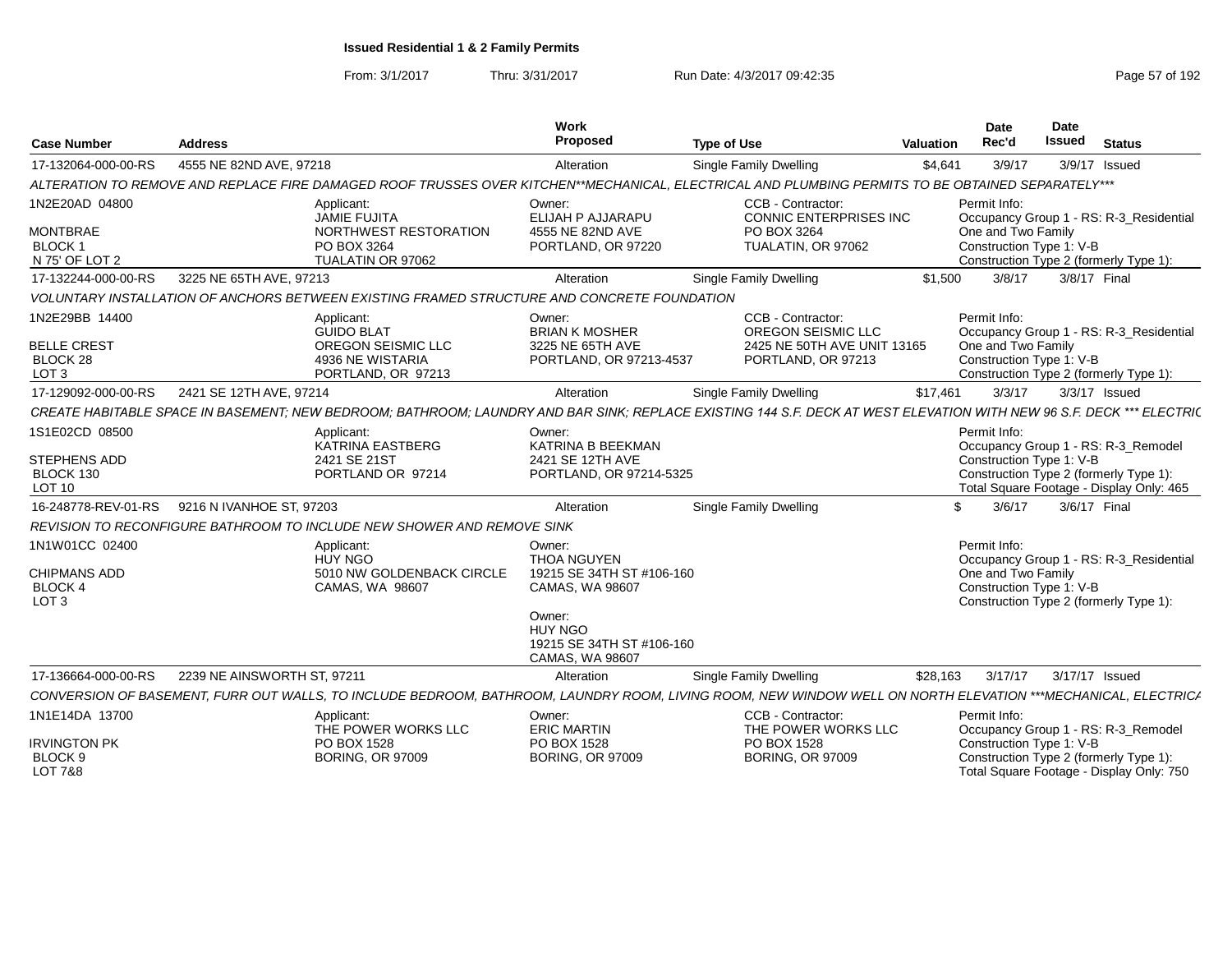| <b>Case Number</b>                                  | <b>Address</b>            |                                                                                                                                                             | Work<br>Proposed                                                                | <b>Type of Use</b>                                                    | Valuation | Date<br>Rec'd                                                                            | <b>Date</b><br><b>Issued</b> | <b>Status</b> |  |
|-----------------------------------------------------|---------------------------|-------------------------------------------------------------------------------------------------------------------------------------------------------------|---------------------------------------------------------------------------------|-----------------------------------------------------------------------|-----------|------------------------------------------------------------------------------------------|------------------------------|---------------|--|
| 17-136690-000-00-RS                                 | 42 SE 151ST AVE, 97233    |                                                                                                                                                             | Alteration                                                                      | Single Family Dwelling                                                | \$25,000  | 3/17/17                                                                                  | 3/17/17 Issued               |               |  |
|                                                     |                           | REMODEL KITCHEN, REMODEL SHOP AREA NEW PARTITION WALLS TO ENLARGE BATHROOM, REPLACE WINDOWS AND RELOCATE INTERIOR DOOR TO NEW HABITABLE STUDIO, BASEMENT -  |                                                                                 |                                                                       |           |                                                                                          |                              |               |  |
| 1N2E36CD 00400                                      |                           | Applicant:<br>PEDER NEES                                                                                                                                    | Owner:<br>JOE E WHEATON                                                         |                                                                       |           | Permit Info:<br>Occupancy Group 1 - RS: R-3_Remodel                                      |                              |               |  |
| ASCOT AC<br>S 122' OF W 141' OF LOT 282             |                           | 15 SE 155TH PL<br>PORTLAND OR 97233                                                                                                                         | 42 SE 151ST AVE<br>PORTLAND, OR 97233                                           |                                                                       |           | Construction Type 1: V-B<br>Construction Type 2 (formerly Type 1):                       |                              |               |  |
|                                                     |                           |                                                                                                                                                             | Owner:<br>PAULA J NEES<br>42 SE 151ST AVE<br>PORTLAND, OR 97233                 |                                                                       |           |                                                                                          |                              |               |  |
| 17-136703-000-00-RS                                 | 7114 SW 12TH DR, 97219    |                                                                                                                                                             | Alteration                                                                      | <b>Single Family Dwelling</b>                                         | \$10,000  | 3/17/17                                                                                  | 3/17/17 Issued               |               |  |
|                                                     |                           | REMODEL BEDROOMS, REMOVE WALL TO CREATE MASTER BEDROOM, INSTALL NEW POCKET DOOR FROM BATHROOM TO BEDROOM, REMODEL EXISTING BATHROOM ***PLUMBING PERMIT      |                                                                                 |                                                                       |           |                                                                                          |                              |               |  |
| 1S1E21AB 11500                                      |                           | Applicant:<br>PAUL HUCKANS                                                                                                                                  | Owner:<br><b>JOHN A KURTZ</b>                                                   | CCB - Contractor:<br>PAUL HUCKANS                                     |           | Permit Info:<br>Occupancy Group 1 - RS: R-3_Residential                                  |                              |               |  |
| WOODROW WILSON PK<br><b>BLOCK7</b><br><b>LOT 19</b> |                           | HAVEN BUILDERS LLC<br>7205 NE MALLORY AV<br>PORTLAND, OR 97211                                                                                              | 7114 SW 12TH DR<br>PORTLAND, OR 97219                                           | HAVEN BUILDERS LLC<br>7205 NE MALLORY AV<br>PORTLAND, OR 97211        |           | One and Two Family<br>Construction Type 1: V-B<br>Construction Type 2 (formerly Type 1): |                              |               |  |
|                                                     |                           |                                                                                                                                                             | Owner:<br>DEBORAH C KURTZ<br>7114 SW 12TH DR<br>PORTLAND, OR 97219              |                                                                       |           |                                                                                          |                              |               |  |
| 17-136709-000-00-RS                                 | 2328 SE 12TH AVE, 97214   |                                                                                                                                                             | Alteration                                                                      | <b>Single Family Dwelling</b>                                         | \$28,350  | 3/17/17                                                                                  | 3/17/17 Issued               |               |  |
| ADDING SHOTCRETE TO BASEMENT                        |                           |                                                                                                                                                             |                                                                                 |                                                                       |           |                                                                                          |                              |               |  |
| 1S1E02CD 03500                                      |                           | Applicant:                                                                                                                                                  | Owner:                                                                          | CCB - Contractor:                                                     |           | Permit Info:                                                                             |                              |               |  |
| LADDS ADD                                           |                           | <b>Scott Kovalik</b><br><b>TerraFirma Foundation Systems</b>                                                                                                | <b>ALLISON K BRIDEN</b><br>2328 SE 12TH AVE                                     | TERRAFIRMA FOUNDATION<br><b>REPAIR INC</b>                            |           | Occupancy Group 1 - RS: R-3_Residential<br>One and Two Family                            |                              |               |  |
| <b>BLOCK 5</b><br>LOT 6 EXC NELY 50'                |                           | 7910 SW Hunziker St.<br><b>Tigard, OR 97223</b>                                                                                                             | PORTLAND, OR 97214                                                              | 761 NE GARDEN VALLEY BLVD<br>ROSEBURG, OR 97470                       |           | Construction Type 1: V-B<br>Construction Type 2 (formerly Type 1):                       |                              |               |  |
|                                                     |                           |                                                                                                                                                             | Owner:<br><b>BRAD A CRISWELL</b><br>2328 SE 12TH AVE<br>PORTLAND, OR 97214      |                                                                       |           |                                                                                          |                              |               |  |
| 17-136711-000-00-RS                                 | 3575 NE EMERSON ST, 97211 |                                                                                                                                                             | Alteration                                                                      | Single Family Dwelling                                                | \$30.000  | 3/17/17                                                                                  | 3/17/17 Issued               |               |  |
|                                                     |                           | CONVERSION OF BASEMENT, FURR OUT WALLS, TO INCLUDE BEDROOM, BATHROOM, LAUNDRY ROOM, NEW EGRESS WINDOWS ***MECHANICAL, ELECTRICAL, PLUMBING PERMITS TO BE OB |                                                                                 |                                                                       |           |                                                                                          |                              |               |  |
| 1N1E24AB 02500                                      |                           | Applicant:<br><b>TODD BLOSSOM</b>                                                                                                                           | Owner:<br><b>TODD BLOSSOM</b>                                                   | CCB - Contractor:<br><b>WILLIAM SPEAR</b>                             |           | Permit Info:<br>Occupancy Group 1 - RS: R-3_Remodel                                      |                              |               |  |
| WILLAMETTE ADD<br>BLOCK 29<br>LOT 20-22             |                           | 3575 NE EMERSON ST<br>PORTLAND, OR 97211-7467                                                                                                               | 3575 NE EMERSON ST<br>PORTLAND, OR 97211-7467                                   | <b>WILLIAM PETER SPEAR</b><br>6035 SE CENTER ST<br>PORTLAND, OR 97206 |           | Construction Type 1: V-B<br>Construction Type 2 (formerly Type 1):                       |                              |               |  |
|                                                     |                           |                                                                                                                                                             | Owner:<br><b>MEGAN BLOSSOM</b><br>3575 NE EMERSON ST<br>PORTLAND, OR 97211-7467 |                                                                       |           |                                                                                          |                              |               |  |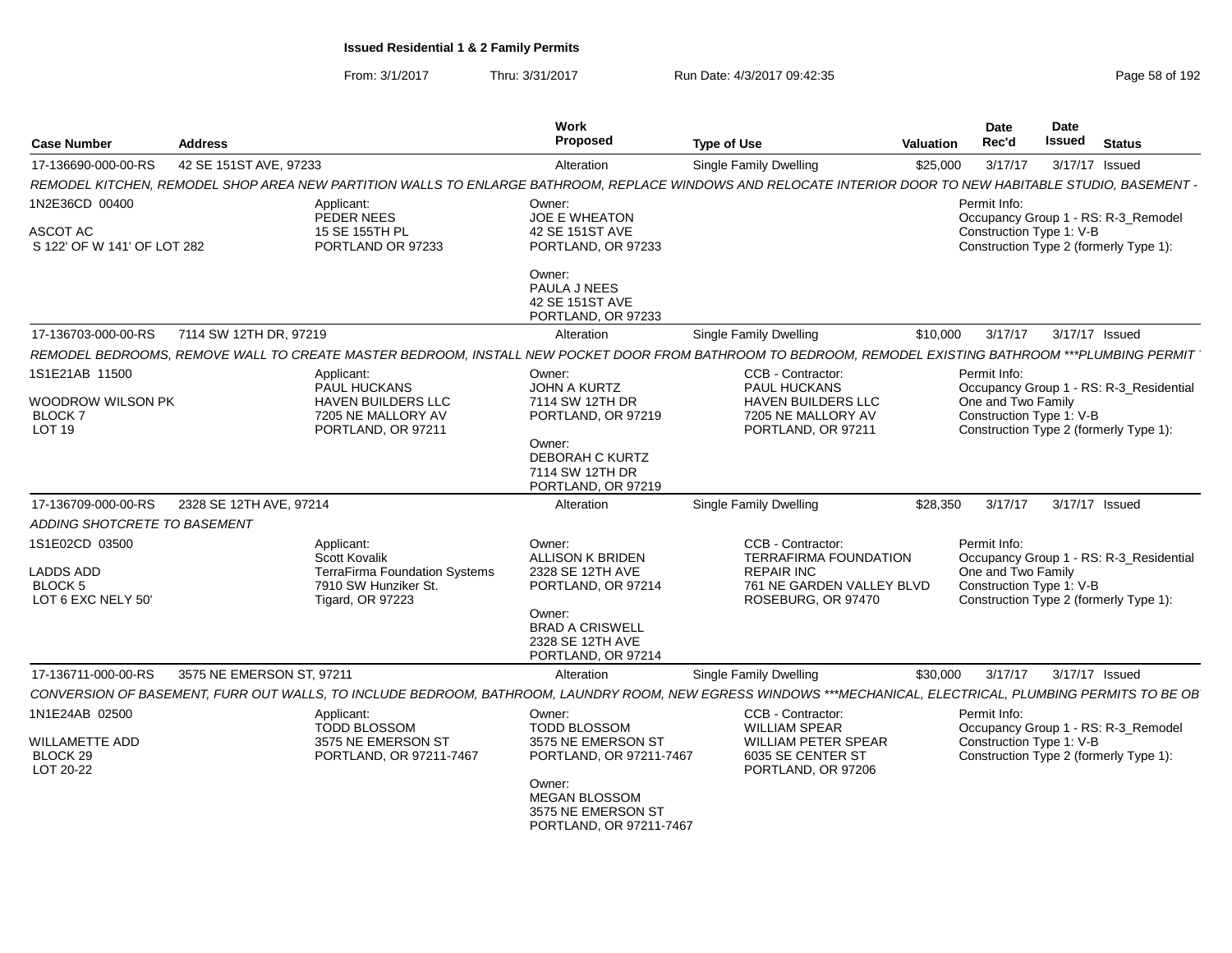| <b>Case Number</b>                                                            | <b>Address</b>                                                                         |                                                                                                 | Work<br>Proposed                                                                                                                                               | <b>Type of Use</b>                                                                                                                                    | <b>Valuation</b> | <b>Date</b><br>Rec'd                                                                              | <b>Date</b><br><b>Issued</b> | <b>Status</b>                                                                     |
|-------------------------------------------------------------------------------|----------------------------------------------------------------------------------------|-------------------------------------------------------------------------------------------------|----------------------------------------------------------------------------------------------------------------------------------------------------------------|-------------------------------------------------------------------------------------------------------------------------------------------------------|------------------|---------------------------------------------------------------------------------------------------|------------------------------|-----------------------------------------------------------------------------------|
| 17-136718-000-00-RS                                                           | 2118 SE 32ND PL, 97214                                                                 |                                                                                                 | Alteration                                                                                                                                                     | <b>Single Family Dwelling</b>                                                                                                                         | \$6,750          | 3/17/17                                                                                           | 3/17/17 Final                |                                                                                   |
|                                                                               |                                                                                        |                                                                                                 |                                                                                                                                                                |                                                                                                                                                       |                  |                                                                                                   |                              |                                                                                   |
| 1S1E01CD 00700                                                                | SOLAR - 4.72KW ROOF TOP MOUNTED PV SYSTEM - NON-PRESCRIPTIVE<br>Applicant:             |                                                                                                 | Owner:                                                                                                                                                         | CCB - Contractor:                                                                                                                                     |                  | Permit Info:                                                                                      |                              |                                                                                   |
| <b>CHESTNUT HILL</b><br>BLOCK 3<br>LOT <sub>2</sub>                           |                                                                                        | <b>SUE STEPHENSON</b><br>NEIL KELLY CO INC<br>804 N ALBERTA ST<br>PORTLAND, OR 97217-2693       | <b>JULIA M ALLEN</b><br>2118 SE 32ND PL<br>PORTLAND, OR 97214                                                                                                  | <b>SUE STEPHENSON</b><br>NEIL KELLY CO INC<br>804 N ALBERTA ST<br>PORTLAND, OR 97217-2693                                                             |                  | One and Two Family<br>Construction Type 1: V-B                                                    |                              | Occupancy Group 1 - RS: R-3 Residential<br>Construction Type 2 (formerly Type 1): |
| 17-136767-000-00-RS                                                           | 4241 NE LAURELHURST PL, 97213                                                          |                                                                                                 | Alteration                                                                                                                                                     | <b>Single Family Dwelling</b>                                                                                                                         | \$1,500          | 3/17/17                                                                                           | 3/17/17 Final                |                                                                                   |
|                                                                               | VOLTUNTARY INSTALLATION OF ANCHORS AT INTERIOR BETWEEN FOUNDATION AND FRAMED STRUCTURE |                                                                                                 |                                                                                                                                                                |                                                                                                                                                       |                  |                                                                                                   |                              |                                                                                   |
| 1N2E31BC 16800<br><b>LAURELHURST</b><br>BLOCK 54<br><b>LOT 28</b>             | Applicant:                                                                             | SUE STEPHENSON<br><b>NEIL KELLY CO INC</b><br>804 N ALBERTA ST<br>PORTLAND, OR 97217-2693       | Owner:<br>PATRICIA HUTCHINSON<br>5915 N HAIGHT AVE<br>PORTLAND, OR 97217                                                                                       | CCB - Contractor:<br><b>SUE STEPHENSON</b><br>NEIL KELLY CO INC<br>804 N ALBERTA ST<br>PORTLAND, OR 97217-2693                                        |                  | Permit Info:<br>One and Two Family<br>Construction Type 1: V-B                                    |                              | Occupancy Group 1 - RS: R-3_Residential<br>Construction Type 2 (formerly Type 1): |
| 17-136795-000-00-RS                                                           | 7824 SW 37TH AVE - Unit B, 97219                                                       |                                                                                                 | Alteration                                                                                                                                                     | <b>Single Family Dwelling</b>                                                                                                                         | \$1              | 3/17/17                                                                                           | 3/17/17 Final                |                                                                                   |
|                                                                               |                                                                                        |                                                                                                 |                                                                                                                                                                | CONVERT ADDITION TO SFR (PER 15-103692-RS) TO MAIN LIVING UNIT AND CONVERT MAIN LIVING UNIT TO ACCESSORY DWELLING UNIT - BOTH UNITS CONNECTED BY ROOF |                  |                                                                                                   |                              |                                                                                   |
| 1S1E20CA 09000                                                                | Applicant:                                                                             | <b>FARZAD MORADIAN</b><br>16620 SW RED ROCK WAY<br>ALOHA, OR 97007-8768                         | Owner:<br><b>FARZAD MORADIAN</b><br>16620 SW RED ROCK WAY<br>ALOHA, OR 97007-8768<br>Owner:<br>SOHELIA SADEGH<br>16620 SW RED ROCK WAY<br>ALOHA, OR 97007-8768 |                                                                                                                                                       |                  | Permit Info:<br>One and Two Family<br>Construction Type 1: V-B<br>Number of New Dwelling Units: 1 |                              | Occupancy Group 1 - RS: R-3 Residential<br>Construction Type 2 (formerly Type 1): |
| 17-136849-000-00-RS                                                           | 25 NE 70TH AVE, 97213                                                                  |                                                                                                 | Alteration                                                                                                                                                     | <b>Single Family Dwelling</b>                                                                                                                         | \$500            | 3/17/17                                                                                           | 3/17/17 Issued               |                                                                                   |
|                                                                               | SOLAR - 2.7 KW PV ARRAY ON ROOF OF MAIN HOUSE - PRESCRIPTIVE                           |                                                                                                 |                                                                                                                                                                |                                                                                                                                                       |                  |                                                                                                   |                              |                                                                                   |
| 1N2E32CA 04200<br><b>JONESMORE</b><br>BLOCK <sub>29</sub><br>LOT <sub>4</sub> | Applicant:                                                                             | <b>JAMES MENDEZ</b><br>SUNLIGHT SOLAR ENERGY<br>7935 E BURNSIDE STREET<br>PORTLAND OREGON 97215 | Owner:<br><b>DENISE K MARYCHILD</b><br>25 NE 70TH AVE<br>PORTLAND, OR 97213                                                                                    | CCB - Contractor:<br>SUNLIGHT SOLAR ENERGY INC<br>50 SE SCOTT STREET #13<br><b>BEND, OR 97702</b>                                                     |                  | Permit Info:<br>One and Two Family<br>Construction Type 1: V-B                                    |                              | Occupancy Group 1 - RS: R-3_Residential<br>Construction Type 2 (formerly Type 1): |
| 17-136869-000-00-RS                                                           | 7209 SW 34TH AVE, 97219                                                                |                                                                                                 | Alteration                                                                                                                                                     | <b>Single Family Dwelling</b>                                                                                                                         | \$500            | 3/17/17                                                                                           | 3/17/17 Issued               |                                                                                   |
|                                                                               | SOLAR - 2.7 KW PV ARRAY ON ROOF - PRESCRIPTIVE                                         |                                                                                                 |                                                                                                                                                                |                                                                                                                                                       |                  |                                                                                                   |                              |                                                                                   |
| 1S1E20AC 05800<br>SECTION 20 1S 1E<br>TL 5800 0.16 ACRES                      | Applicant:                                                                             | <b>JAMES MENDEZ</b><br>SUNLIGHT SOLAR ENERGY<br>7935 E BURNSIDE STREET<br>PORTLAND OREGON 97215 | Owner:<br><b>TOVEY BARRON</b><br>4486 SW WASHOUGA AVE<br>PORTLAND, OR 97239<br>Owner:<br><b>CELESTE M LEWIS</b><br>4486 SW WASHOUGA AVE<br>PORTLAND, OR 97239  | CCB - Contractor:<br>SUNLIGHT SOLAR ENERGY INC<br>50 SE SCOTT STREET #13<br><b>BEND, OR 97702</b>                                                     |                  | Permit Info:<br>One and Two Family<br>Construction Type 1: V-B                                    |                              | Occupancy Group 1 - RS: R-3_Residential<br>Construction Type 2 (formerly Type 1): |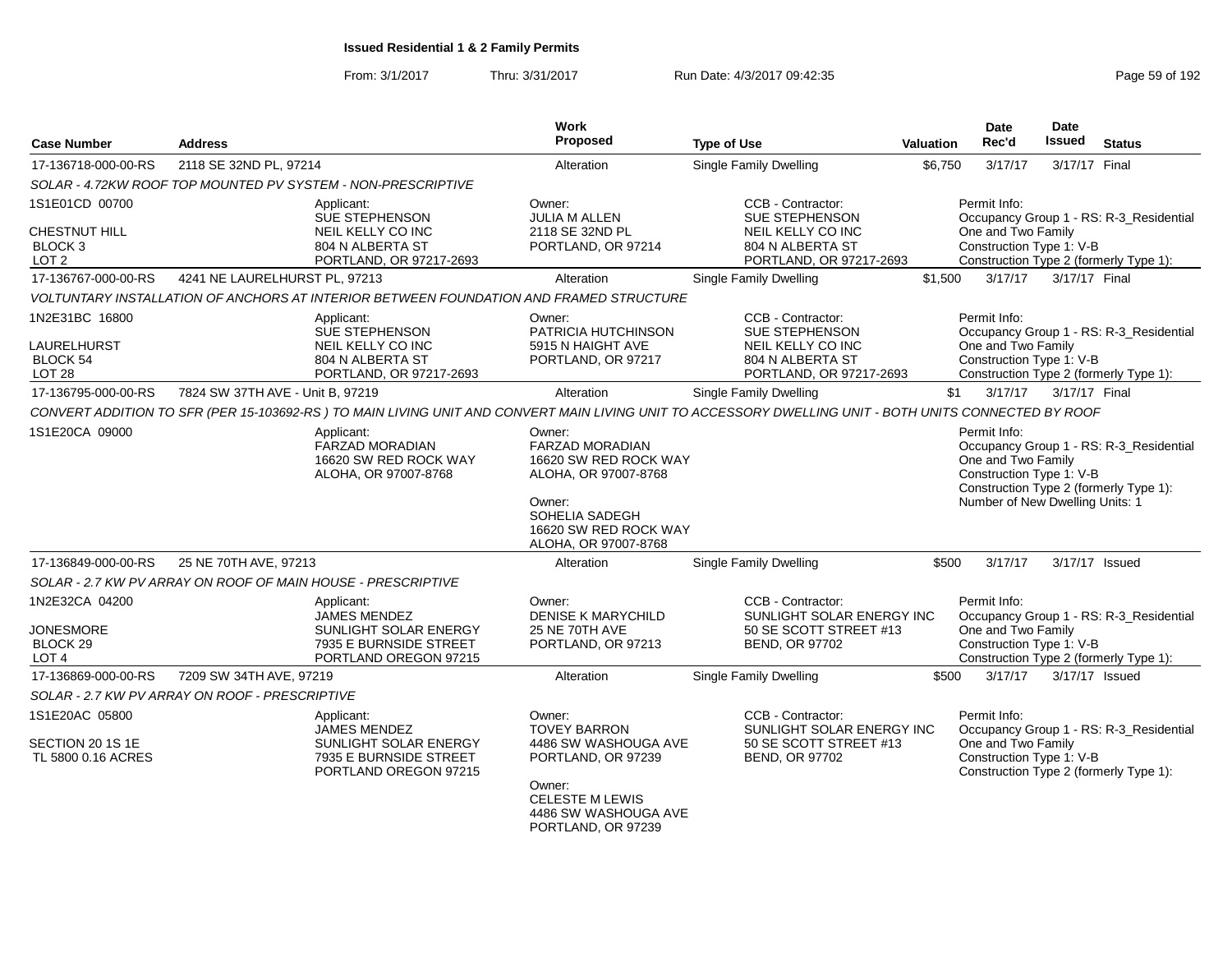| <b>Case Number</b>                                                               | <b>Address</b>                |                                                                                                                                                             | Work<br><b>Proposed</b>                                                                                   | <b>Type of Use</b>                                                                                                             | Valuation | <b>Date</b><br>Rec'd                                                                                     | <b>Date</b><br>Issued | <b>Status</b>                                                                   |
|----------------------------------------------------------------------------------|-------------------------------|-------------------------------------------------------------------------------------------------------------------------------------------------------------|-----------------------------------------------------------------------------------------------------------|--------------------------------------------------------------------------------------------------------------------------------|-----------|----------------------------------------------------------------------------------------------------------|-----------------------|---------------------------------------------------------------------------------|
| 16-291654-REV-01-RS                                                              | 7225 SW CAPITOL HWY           |                                                                                                                                                             | Alteration                                                                                                | Single Family Dwelling                                                                                                         |           | 3/17/17<br>$\mathcal{F}$                                                                                 | 3/17/17 Issued        |                                                                                 |
|                                                                                  |                               | REVISION TO REMOVE NEW DECK AT WEST FROM SCOPE OF WORK (RETAIN EXISTING DECK)                                                                               |                                                                                                           |                                                                                                                                |           |                                                                                                          |                       |                                                                                 |
| 1S1E20AC 00201<br><b>BUCKINGHAM HTS</b>                                          |                               | Applicant:<br>ROD MAGUIRE<br><b>VISIONARY ENTERPRISES INC</b>                                                                                               | Owner:<br>PORTLAND PROPERTY<br>10175 SW BARBUR BLVD #214B                                                 | CCB - Contractor:<br><b>ROD MAGUIRE</b><br><b>VISIONARY ENTERPRISES INC</b>                                                    |           | Permit Info:<br>Occupancy Group 1 - RS: U_Decks,<br>Patios, Porches, Carports                            |                       |                                                                                 |
| <b>BLOCK1</b><br>LOT <sub>4</sub>                                                |                               | 4300 SE ALDERCREST RD<br>MILWAUKIE, OR 97222                                                                                                                | PORTLAND, OR 97219<br>Owner:<br><b>CONNECTION LLC</b><br>10175 SW BARBUR BLVD #214B<br>PORTLAND, OR 97219 | 4300 SE ALDERCREST RD<br>MILWAUKIE, OR 97222                                                                                   |           | Construction Type 1: V-B<br>Construction Type 2 (formerly Type 1):                                       |                       | Total Square Footage - Display Only: 252                                        |
| 17-137049-000-00-RS                                                              | 2342 SE 57TH AVE, 97215       |                                                                                                                                                             | Alteration                                                                                                | Single Family Dwelling                                                                                                         | \$2,000   | 3/17/17                                                                                                  | 3/17/17 Issued        |                                                                                 |
|                                                                                  |                               | REMODEL KITCHEN, REPLACE (2) EXISTING WINDOWS, WIDEN KITCHEN DOORWAY, WIDEN BATHROOM DOOR, NEW BATHROOM EXHAUST FAN, REPLACE LINEN CLOSET WITH POCKET DOOR. |                                                                                                           |                                                                                                                                |           |                                                                                                          |                       |                                                                                 |
| 1S2E06DD 02600                                                                   |                               | Applicant:<br><b>MARTHA MOORE</b>                                                                                                                           | Owner:<br>MARTHA E MOORE                                                                                  |                                                                                                                                |           | Permit Info:                                                                                             |                       | Occupancy Group 1 - RS: R-3_Residential                                         |
| STRAWBERRY ADD<br>BLOCK 1<br>LOT <sub>5</sub>                                    |                               | 2342 SE 57TH AVE<br>PORTLAND, OR 97215                                                                                                                      | PO BOX 14373<br>PORTLAND, OR 97293-0373                                                                   |                                                                                                                                |           | One and Two Family<br>Construction Type 1: V-B<br>Construction Type 2 (formerly Type 1):                 |                       |                                                                                 |
| 17-132160-000-00-RS                                                              | 1619 SE REEDWAY ST, 97202     |                                                                                                                                                             | Alteration                                                                                                | Single Family Dwelling                                                                                                         | \$400     | 3/13/17                                                                                                  |                       | 3/13/17 Under Inspection                                                        |
|                                                                                  |                               | NEW HANDRAILS AT STAIR AT WEST SIDE OF SFR PER 16-253844-HS                                                                                                 |                                                                                                           |                                                                                                                                |           |                                                                                                          |                       |                                                                                 |
| 1S1E14DB 13800<br><b>MIDWAY</b><br><b>BLOCK1</b><br>E 39' OF LOT 1&2             |                               | Applicant:<br>ROBERT H WELLENSTEIN<br>5325 YORK HILL RD<br>HOOD RIVER, OR 97031                                                                             | Owner:<br>ROBERT H WELLENSTEIN<br>5325 YORK HILL RD<br>HOOD RIVER, OR 97031<br>Owner:                     | CCB - Contractor:<br><b>PRUITT CONSTRUCTION &amp;</b><br><b>EXCAVATION LLC</b><br>1404 COUNTRY CLUB RD<br>HOOD RIVER, OR 97031 |           | Permit Info:<br>One and Two Family<br>Construction Type 1: V-B<br>Construction Type 2 (formerly Type 1): |                       | Occupancy Group 1 - RS: R-3_Residential                                         |
|                                                                                  |                               |                                                                                                                                                             | HEATHER L DEAL-WELLENSTEIN<br>5325 YORK HILL RD<br>HOOD RIVER, OR 97031                                   |                                                                                                                                |           |                                                                                                          |                       |                                                                                 |
| 17-131451-REV-01-RS                                                              | 3128 SE WOODSTOCK BLVD. 97202 |                                                                                                                                                             | Alteration                                                                                                | Single Family Dwelling                                                                                                         |           | 3/31/17<br>$\mathcal{L}$                                                                                 | 3/31/17 Issued        |                                                                                 |
|                                                                                  |                               | REVISION TO RELOCATE (2) SOLAR MODULES FROM UPPER ROOF TO LOWER ROOF. SUBSTITUTE WOOD SCREWS FOR 10D NAILS                                                  |                                                                                                           |                                                                                                                                |           |                                                                                                          |                       |                                                                                 |
| 1S1E13CD 00100<br><b>EASTMORELAND</b>                                            |                               | Applicant:<br><b>GARRET LITTLE</b><br><b>SUNBRIDGE SOLAR</b>                                                                                                | Owner:<br>CATHERINE I DALTON<br>3128 SE WOODSTOCK BLVD                                                    | CCB - Contractor:<br><b>JORDAN WEISMAN</b><br>SUNBRIDGE SOLAR LLC                                                              |           | Permit Info:<br>One and Two Family                                                                       |                       | Occupancy Group 1 - RS: R-3 Residential                                         |
| BLOCK 39<br>LOT 9 EXC PT VAC ALLEY S OF & ADJ                                    |                               | 706 W 17TH STREET<br>VANCOUVER, WA 98660                                                                                                                    | PORTLAND, OR 97202                                                                                        | 706 W 17TH STREET<br>VANCOUVER, WA 98660                                                                                       |           | Construction Type 1: V-B                                                                                 |                       | Construction Type 2 (formerly Type 1):                                          |
| 16-272818-REV-01-RS                                                              | 3230 SE 109TH AVE, 97266      |                                                                                                                                                             | Alteration                                                                                                | Single Family Dwelling                                                                                                         |           | 3/13/17<br>$\mathcal{L}$                                                                                 | 3/13/17 Issued        |                                                                                 |
|                                                                                  |                               | REVISION TO CHANGE DOOR AT MECHANICAL ROOM TO SWINGING DOOR                                                                                                 |                                                                                                           |                                                                                                                                |           |                                                                                                          |                       |                                                                                 |
| 1S2E10BD 03700<br>MULTNOMAH BERRY RANCH<br>N 65' OF S 162' OF E 101.26' OF LOT 9 |                               | Applicant:<br><b>MAREK ZBIEGIEN</b><br>3230 SE 109TH AVE<br>PORTLAND, OR 97266-1818                                                                         | Owner:<br><b>MAREK ZBIEGIEN</b><br>3230 SE 109TH AVE<br>PORTLAND, OR 97266-1818                           | CCB - Contractor:<br><b>MAREK GRZELAK</b><br><b>MAREK GRZELAK</b><br>3229 SE 160TH AVE<br>PORTLAND, OR 97236                   |           | Permit Info:<br>Construction Type 1: V-B<br>Construction Type 2 (formerly Type 1):                       |                       | Occupancy Group 1 - RS: R-3_Remodel<br>Total Square Footage - Display Only: 475 |
|                                                                                  |                               |                                                                                                                                                             | Owner:<br><b>JESSICA ZBIEGIEN</b><br>3230 SE 109TH AVE<br>PORTLAND, OR 97266-1818                         |                                                                                                                                |           |                                                                                                          |                       |                                                                                 |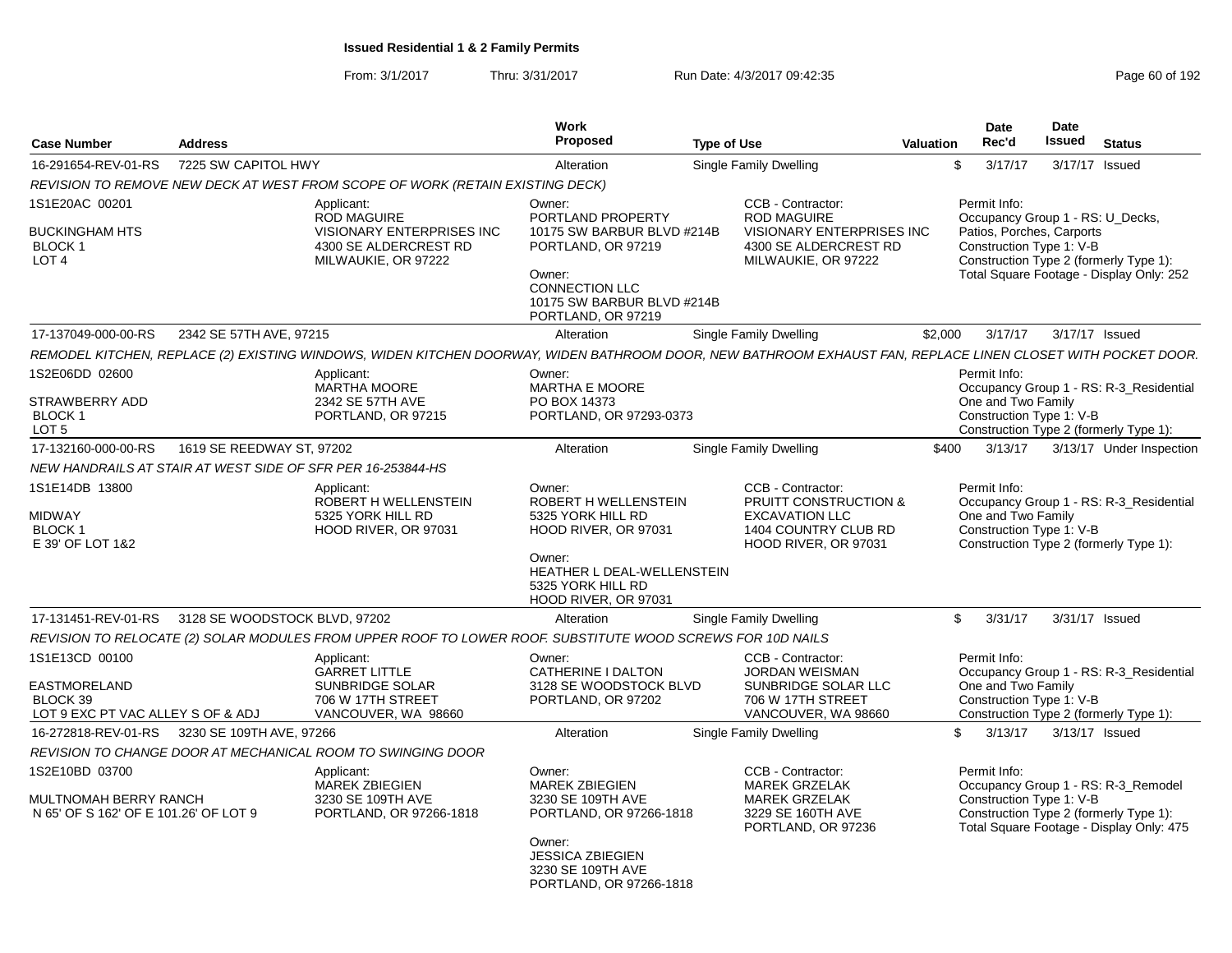| <b>Case Number</b>                                      | <b>Address</b>              |                                                                                                  | Work<br>Proposed                                                             | <b>Type of Use</b>                                                                                                                                              | Date<br>Rec'd<br>Valuation                     | Date<br><b>Issued</b><br>Status                                                                                           |
|---------------------------------------------------------|-----------------------------|--------------------------------------------------------------------------------------------------|------------------------------------------------------------------------------|-----------------------------------------------------------------------------------------------------------------------------------------------------------------|------------------------------------------------|---------------------------------------------------------------------------------------------------------------------------|
| 17-137452-REV-01-RS    6737 N DELAWARE AVE, 97217       |                             |                                                                                                  | Alteration                                                                   | <b>Single Family Dwelling</b>                                                                                                                                   | 3/22/17                                        | 3/22/17 Issued                                                                                                            |
|                                                         |                             | REVISION TO CHANGE BONUS ROOM TO NEW BEDROOM AND STORAGE AREA TO CLOSET IN BASEMENT              |                                                                              |                                                                                                                                                                 |                                                |                                                                                                                           |
| 1N1E16BD 16800                                          |                             | Applicant:                                                                                       | Owner:                                                                       | CCB - Contractor:                                                                                                                                               | Permit Info:                                   |                                                                                                                           |
| <b>BURRAGE TR</b><br><b>BLOCK 4</b><br>LOT <sub>1</sub> |                             | RIP CITY CONSTRUCTION &<br><b>REMODELING LLC</b><br>7648 SE HAWTHORNE BLVD<br>PORTLAND, OR 97215 | JED BINDEMAN<br>8 MIDHURST RD<br>SILVER SPRING, MD 20910<br>Owner:           | <b>RIP CITY CONSTRUCTION &amp;</b><br><b>REMODELING LLC</b><br>7648 SE HAWTHORNE BLVD<br>PORTLAND, OR 97215                                                     | Construction Type 1: V-B                       | Occupancy Group 1 - RS: R-3_Remodel<br>Construction Type 2 (formerly Type 1):<br>Total Square Footage - Display Only: 112 |
|                                                         |                             |                                                                                                  | <b>STEVEN BINDEMAN</b><br>8 MIDHURST RD<br>SILVER SPRING, MD 20910           |                                                                                                                                                                 |                                                |                                                                                                                           |
|                                                         |                             |                                                                                                  | Owner:<br>JILL BINDEMAN<br>8 MIDHURST RD<br>SILVER SPRING, MD 20910          |                                                                                                                                                                 |                                                |                                                                                                                           |
| 17-138811-000-00-RS                                     | 3019 SE 9TH AVE, 97202      |                                                                                                  | Alteration                                                                   | Single Family Dwelling                                                                                                                                          | \$5,500<br>3/22/17                             | 3/22/17 Issued                                                                                                            |
|                                                         |                             |                                                                                                  |                                                                              | INTERIOR REMODEL, NEW WALLS TO CREATE BATHROOM AND OFFICE AND RELOCATE KITCHEN ***MECHANICAL, ELECTRICAL, PLUMBING PERMITS TO BE OBTAINED SEPARATELY ***        |                                                |                                                                                                                           |
| 1S1E11BC 02200                                          |                             | Applicant:<br>CHRISTOPHER H BRACK                                                                | Owner:<br><b>CHRISTOPHER H BRACK</b>                                         |                                                                                                                                                                 | Permit Info:                                   | Occupancy Group 1 - RS: R-3_Residential                                                                                   |
| SECTION 11 1S 1E<br>TL 2200 0.07 ACRES                  |                             | 3019 SE 9TH AVE<br>PORTLAND, OR 97202                                                            | 3019 SE 9TH AVE<br>PORTLAND, OR 97202                                        |                                                                                                                                                                 | One and Two Family<br>Construction Type 1: V-B | Construction Type 2 (formerly Type 1):                                                                                    |
| 17-138846-000-00-RS                                     | 2123 SE YUKON ST, 97202     |                                                                                                  | Alteration                                                                   | <b>Single Family Dwelling</b>                                                                                                                                   | 3/23/17<br>\$40,000                            | 3/23/17 Under Inspection                                                                                                  |
|                                                         |                             |                                                                                                  |                                                                              | CONVERSION OF BASEMENT, FURR OUT WALLS, TO INCLUDE 2 BEDROOMS, BATHROOM, LAUNDRY RM, FAMILY ROOM, AND UTILITY CLOSET ***MECHANICAL, ELECTRICAL, PLUMBING PERMIT |                                                |                                                                                                                           |
| 1S1E14DD 17100                                          |                             | Applicant:<br>JEREMY ROSENBLOOM                                                                  | Owner:<br>SAMUEL S SELJAN                                                    | CCB - Contractor:<br><b>JEREMY ROSENBLOOM</b>                                                                                                                   | Permit Info:                                   | Occupancy Group 1 - RS: R-3_Remodel                                                                                       |
| WESTMORELAND                                            |                             | 360 HOME CARE LLC                                                                                | 2123 SE YUKON ST                                                             | 360 HOME CARE LLC                                                                                                                                               | Construction Type 1: V-B                       |                                                                                                                           |
| BLOCK 42                                                |                             | 7316 SE 17TH AVE                                                                                 | PORTLAND, OR 97202                                                           | 7316 SE 17TH AVE                                                                                                                                                |                                                | Construction Type 2 (formerly Type 1):                                                                                    |
| W 1/2 OF LOT 7&8                                        |                             | PORTLAND, OR 97202                                                                               | Owner:<br>ELLEN C SELJAN<br>2123 SE YUKON ST<br>PORTLAND, OR 97202           | PORTLAND, OR 97202                                                                                                                                              |                                                |                                                                                                                           |
| 17-138886-000-00-RS                                     | 4409 SE HENDERSON ST. 97206 |                                                                                                  | Alteration                                                                   | Single Family Dwelling                                                                                                                                          | 3/22/17<br>\$20,000                            | 3/22/17 Issued                                                                                                            |
|                                                         |                             |                                                                                                  |                                                                              | REMODEL MAIN FLOOR, NEW WALLS TO CREATE BATHROOM AND BEDROOM, RELOCATED KITCHEN; BASEMENT REMOVE KITCHEN SINKS, ADD NEW WALLS TO CREATE 2 BATHROOMS, CHAN       |                                                |                                                                                                                           |
| 1S2E19BC 10500                                          |                             | Applicant:                                                                                       | Owner:                                                                       |                                                                                                                                                                 | Permit Info:                                   |                                                                                                                           |
| <b>EAST MORELAND HTS</b>                                |                             | PETER RADULESCU<br>919 NE 19TH SUITE 155N                                                        | <b>EMILIAN NISTOR</b><br>4215 SE REX ST                                      |                                                                                                                                                                 | One and Two Family                             | Occupancy Group 1 - RS: R-3_Residential                                                                                   |
| BLOCK 12                                                |                             | PORTLAND OR 97232                                                                                | PORTLAND, OR 97206-8457                                                      |                                                                                                                                                                 | Construction Type 1: V-B                       |                                                                                                                           |
| LOT 12&15 TL 10500                                      |                             |                                                                                                  | Owner:<br><b>MELANIA NISTOR</b><br>4215 SE REX ST<br>PORTLAND, OR 97206-8457 |                                                                                                                                                                 |                                                | Construction Type 2 (formerly Type 1):<br>Total Square Footage - Display Only: 558                                        |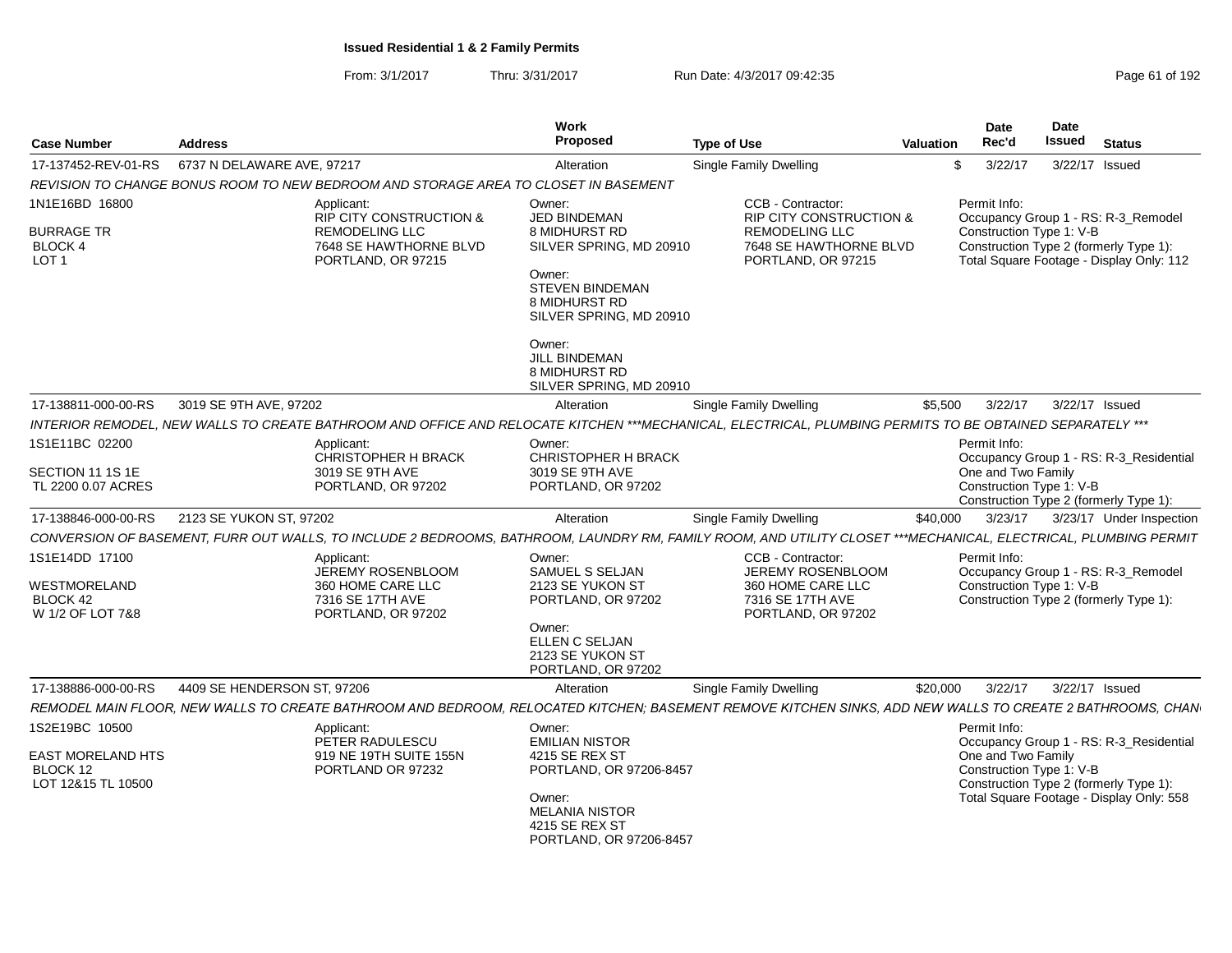From: 3/1/2017Thru: 3/31/2017 Run Date: 4/3/2017 09:42:35 Page 62 of 192

| <b>Case Number</b>                                                                    | <b>Address</b>                                                               | Work<br>Proposed                                                                                                                                                                                                                | <b>Type of Use</b>                                                                                         | Date<br>Rec'd<br><b>Valuation</b>  | Date<br><b>Issued</b>    | <b>Status</b>                                                                                                                |
|---------------------------------------------------------------------------------------|------------------------------------------------------------------------------|---------------------------------------------------------------------------------------------------------------------------------------------------------------------------------------------------------------------------------|------------------------------------------------------------------------------------------------------------|------------------------------------|--------------------------|------------------------------------------------------------------------------------------------------------------------------|
| 17-138915-000-00-RS                                                                   | 6324 SE 18TH AVE, 97202                                                      | Alteration                                                                                                                                                                                                                      | Single Family Dwelling                                                                                     | \$10,000<br>3/22/17                |                          | 3/22/17 Issued                                                                                                               |
|                                                                                       |                                                                              | CONVERT EXISTING SITTING ROOM TO BATHROOM ON 2ND FLOOR ***MECHANICAL. ELECTRICAL. PLUMBING PERMITS TO BE OBTAINED SEPARATELY ***                                                                                                |                                                                                                            |                                    |                          |                                                                                                                              |
| 1S1E14DC 09900<br><b>WESTMORELAND</b><br>BLOCK 14<br>LOT <sub>3</sub>                 | Applicant:<br>SAMSON A BRIER<br>6324 SE 18TH AVE<br>PORTLAND, OR 97202       | Owner:<br><b>SAMSON A BRIER</b><br>6324 SE 18TH AVE<br>PORTLAND, OR 97202<br>Owner:<br>LINH C DOAN<br>6324 SE 18TH AVE<br>PORTLAND, OR 97202                                                                                    | CCB - Contractor:<br>DAVID BUCZKOWSKI<br>COLUMBIA CONTRACTING LLC<br>8714 SE 9TH AVE<br>PORTLAND, OR 97202 | Permit Info:                       | Construction Type 1: V-B | Occupancy Group 1 - RS: R-3_Remodel<br>Construction Type 2 (formerly Type 1):<br>Total Square Footage - Display Only: 130    |
| 17-138931-000-00-RS                                                                   | 4336 SE BROOKLYN ST, 97206                                                   | Alteration                                                                                                                                                                                                                      | <b>Single Family Dwelling</b>                                                                              | 3/22/17<br>\$8,561                 |                          | 3/22/17 Issued                                                                                                               |
|                                                                                       |                                                                              | CONVERT EXISTING BEDROOM TO BATHROOM ON 2ND FLOOR ***MECHANICAL, ELECTRICAL, PLUMBING PERMITS TO BE OBTAINED SEPARATELY ***                                                                                                     |                                                                                                            |                                    |                          |                                                                                                                              |
| 1S2E07BC 07400<br><b>PLAINFIELD</b><br>BLOCK 3<br>LOT 6<br>W 1/2 OF LOT 7             | Applicant:<br>MICHAEL SHALL<br>4336 SE BROOKLYN ST<br>PORTLAND, OR 97206     | Owner:<br>MICHAEL SHALL<br>4336 SE BROOKLYN ST<br>PORTLAND, OR 97206<br>Owner:<br><b>STEVEN SHALL</b><br>4336 SE BROOKLYN ST<br>PORTLAND, OR 97206<br>Owner:<br><b>NANCY SHALL</b><br>4336 SE BROOKLYN ST<br>PORTLAND, OR 97206 |                                                                                                            | Permit Info:<br>One and Two Family | Construction Type 1: V-B | Occupancy Group 1 - RS: R-3_Residential<br>Construction Type 2 (formerly Type 1):<br>Total Square Footage - Display Only: 76 |
| 17-135733-REV-01-RS                                                                   | 4236 SE 37TH AVE, 97202                                                      | Alteration                                                                                                                                                                                                                      | <b>Single Family Dwelling</b>                                                                              | \$7,000<br>3/22/17                 |                          | 3/22/17 Issued                                                                                                               |
|                                                                                       |                                                                              | REVISION TO LEGALIZE CONVERTED ATTIC SPACE TO BEDROOM, CLOSET AND BATHROOM; CONVERT BASEMENT, FURR OUT WALLS TO INCLUDE LIVING ROOM, LAUNDRY AREA AND STORAG                                                                    |                                                                                                            |                                    |                          |                                                                                                                              |
| 1S1E12DD 13300<br><b>WILLIAMS ADD 2</b><br><b>BLOCK 2</b><br>W 100' OF S 48' OF LOT 1 | Applicant:<br><b>JUSTIN M COLE</b><br>4236 SE 37TH AVE<br>PORTLAND, OR 97202 | Owner:<br><b>JUSTIN M COLE</b><br>4236 SE 37TH AVE<br>PORTLAND, OR 97202<br>Owner:<br><b>TOM HALL</b><br>4236 SE 37TH AVE<br>PORTLAND, OR 97202<br>Owner:<br><b>KAREN HALL</b><br>4236 SE 37TH AVE<br>PORTLAND, OR 97202        | CCB - Contractor:<br><b>ERIC JAMES LAUGHLIN</b><br>8919 N MCKENNA AVE<br>PORTLAND, OR 97203                | Permit Info:                       | Construction Type 1: V-B | Occupancy Group 1 - RS: R-3_Remodel<br>Construction Type 2 (formerly Type 1):<br>Total Square Footage - Display Only: 144    |
| 17-134367-000-00-RS                                                                   | 2301 NE RODNEY AVE, 97212                                                    | Alteration                                                                                                                                                                                                                      | Single Family Dwelling                                                                                     | 3/13/17<br>\$700                   | 3/13/17 Final            |                                                                                                                              |
|                                                                                       |                                                                              | FURR OUT WALLS AND ADD INSULATION TO BASEMENT WALLS - TO BE USED FOR STORAGE ONLY, NO OCCUPANCY                                                                                                                                 |                                                                                                            |                                    |                          |                                                                                                                              |
| 1N1E27DA 15300<br><b>ALBINA</b><br>BLOCK 25<br>S 1/2 OF LOT 11 EXC PT IN ST           | Applicant:<br><b>BROWER HANNAH</b><br>2301 NE RODNEY                         | Owner:<br><b>BONNY R HANNAH</b><br>2301 NE RODNEY AVE<br>PORTLAND, OR 97212                                                                                                                                                     |                                                                                                            | Permit Info:<br>One and Two Family | Construction Type 1: V-B | Occupancy Group 1 - RS: R-3 Residential<br>Construction Type 2 (formerly Type 1):                                            |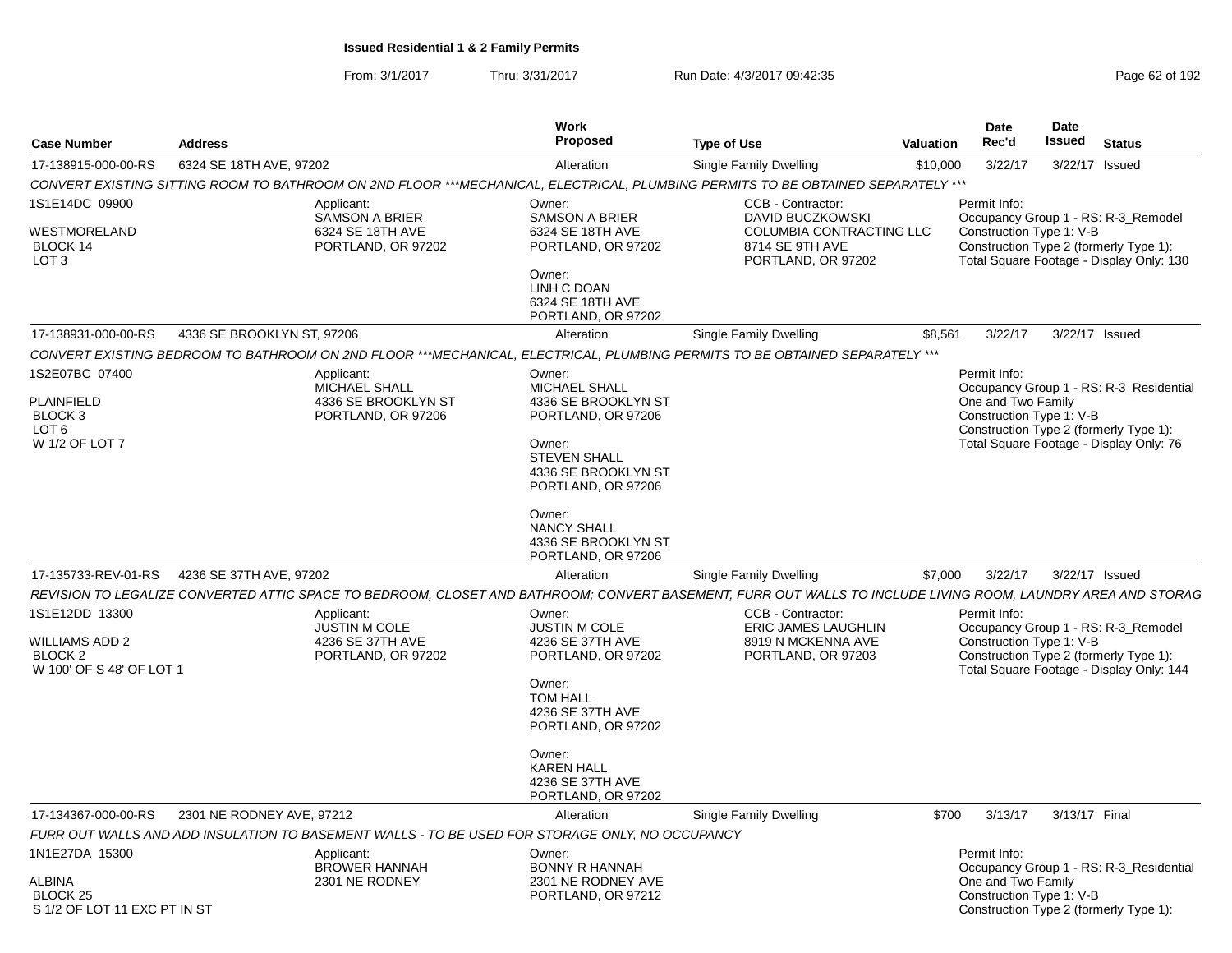From: 3/1/2017Thru: 3/31/2017 **Run Date: 4/3/2017 09:42:35** Page 63 of 192

| <b>Case Number</b>                                                                               | <b>Address</b>             |                                                                                                                                                                 | <b>Work</b><br><b>Proposed</b>                                                                                                                                | <b>Type of Use</b>                                                                                                  | <b>Valuation</b> | <b>Date</b><br>Rec'd                                           | Date<br><b>Issued</b> | <b>Status</b>                                                                                                                 |
|--------------------------------------------------------------------------------------------------|----------------------------|-----------------------------------------------------------------------------------------------------------------------------------------------------------------|---------------------------------------------------------------------------------------------------------------------------------------------------------------|---------------------------------------------------------------------------------------------------------------------|------------------|----------------------------------------------------------------|-----------------------|-------------------------------------------------------------------------------------------------------------------------------|
| 17-139053-000-00-RS                                                                              | 6207 SE 46TH AVE, 97206    |                                                                                                                                                                 | Alteration                                                                                                                                                    | Single Family Dwelling                                                                                              | \$575            | 3/23/17                                                        |                       | 3/23/17 Issued                                                                                                                |
|                                                                                                  |                            | REMOVE 6" OF NORTH ROOF EAVE AND THE SIDE PORCH, RETAIN EXISTING CONCRETE FOUNDATION UNDER 30" IN HEIGHT                                                        |                                                                                                                                                               |                                                                                                                     |                  |                                                                |                       |                                                                                                                               |
| 1S2E18CC 08800<br><b>WOODSTOCK</b><br>BLOCK 133                                                  |                            | Applicant:<br><b>BAYARD MENTRUM</b><br><b>MENTRUM ARCHITECT</b><br>PO BOX 33196                                                                                 | Owner:<br><b>BIG LITTLE LLC</b><br>3335 NE FLANDERS ST<br>PORTLAND, OR 97232-3266                                                                             | CCB - Contractor:<br>LITTLE TACOMA CONSTRUCTION<br><b>LLC</b><br>PO BOX 69506                                       |                  | Permit Info:<br>One and Two Family<br>Construction Type 1: V-B |                       | Occupancy Group 1 - RS: R-3 Residential                                                                                       |
| LOT <sub>1</sub>                                                                                 |                            | PORTLAND OR 97292                                                                                                                                               |                                                                                                                                                               | PORTLAND, OR 97239                                                                                                  |                  |                                                                |                       | Construction Type 2 (formerly Type 1):                                                                                        |
| 17-139062-000-00-RS                                                                              | 3705 SE TIBBETTS ST, 97202 |                                                                                                                                                                 | Alteration                                                                                                                                                    | Single Family Dwelling                                                                                              | \$41.681         | 3/22/17                                                        | 3/22/17 Issued        |                                                                                                                               |
|                                                                                                  |                            | CONVERSION OF BASEMENT, FURR OUT WALLS, TO INCLUDE BEDROOM, BATHROOM, STORAGE AREA, LIVING ROOM AND NEW EGRESS WINDOW WITH WINDOW WELL ***MECHANICAL, ELEC`     |                                                                                                                                                               |                                                                                                                     |                  |                                                                |                       |                                                                                                                               |
| 1S1E12AD 13100<br><b>WAVERLEIGH HTS</b><br>BLOCK 46<br>S 90' OF E 30' OF LOT 7<br>W 30' OF LOT 8 |                            | Applicant:<br><b>TYLER FUQUA CREATIONS INC</b><br>24645 SE BREVI LN<br>EAGLE CREEK, OR 97022                                                                    | Owner:<br>MICHAEL S BLINDHEIM<br>3705 SE TIBBETTS ST<br>PORTLAND, OR 97202<br>Owner:<br><b>CAROLINE C DUGONI</b><br>3705 SE TIBBETTS ST<br>PORTLAND, OR 97202 | CCB - Contractor:<br><b>TYLER FUQUA CREATIONS INC</b><br>24645 SE BREVI LN<br>EAGLE CREEK, OR 97022                 |                  | Permit Info:<br>One and Two Family<br>Construction Type 1: V-B |                       | Occupancy Group 1 - RS: R-3_Residential<br>Construction Type 2 (formerly Type 1):<br>Total Square Footage - Display Only: 370 |
| 17-139269-000-00-RS                                                                              | 3405 SE HAROLD CT, 97202   |                                                                                                                                                                 | Alteration                                                                                                                                                    | <b>Single Family Dwelling</b>                                                                                       | \$20,000         | 3/24/17                                                        |                       | 3/24/17 Under Inspection                                                                                                      |
|                                                                                                  |                            | CONVERTING BASEMENT TO LIVING SPACE TO INCLUDE FAMILY ROOM, BEDROOM, BATHROOM, LAUNDRY ROOM AND UTILITY ROOM. ****MECHANICAL PERMIT TO BE OBTAINED SEPARATELY*  |                                                                                                                                                               |                                                                                                                     |                  |                                                                |                       |                                                                                                                               |
| 1S1E13DB 00600<br>REED COLLEGE HTS<br><b>BLOCK 4</b>                                             |                            | Applicant:<br><b>KEVIN A BAILEY</b><br>PO BOX 19052<br>PORTLAND, OR 97280                                                                                       | Owner:<br>ELIZA L BAILEY<br>PO BOX 19052<br>PORTLAND, OR 97280                                                                                                | CCB - Contractor:<br><b>BLACK CAT PLUMBING INC</b><br>8230 SE 72ND AVE<br>PORTLAND, OR 97206-8750                   |                  | Permit Info:<br>Construction Type 1: V-B                       |                       | Occupancy Group 1 - RS: R-3_Remodel<br>Construction Type 2 (formerly Type 1):                                                 |
| LOT <sub>13</sub>                                                                                |                            |                                                                                                                                                                 | Owner:<br><b>KEVIN A BAILEY</b><br>PO BOX 19052<br>PORTLAND, OR 97280                                                                                         | CCB - Contractor:<br><b>ANCHOR ELECTRIC</b><br><b>INCORPORATED</b><br>PO BOX 16123<br>PORTLAND, OR 97292            |                  |                                                                |                       | Total Square Footage - Display Only: 650                                                                                      |
| 17-139292-000-00-RS                                                                              | 1617 SE 86TH AVE, 97216    |                                                                                                                                                                 | Alteration                                                                                                                                                    | Single Family Dwelling                                                                                              | \$72,321         | 3/22/17                                                        |                       | 3/22/17 Issued                                                                                                                |
|                                                                                                  |                            | CONVERT BASEMENT TO LIVING SPACE TO INCLUDE(2) BEDROOMS, BATHROOM, LAUNDRY ROOM AND CRAWL. ***ELECTRICAL AND PLUMBING PERMIT TO BE OBTAINED SEPARATELY*** 2 BAT |                                                                                                                                                               |                                                                                                                     |                  |                                                                |                       |                                                                                                                               |
| 1S2E04CB 11300<br>MANSFIELD<br>BLOCK 8<br>LOT 13&14                                              |                            | Applicant:<br><b>DIANA CARRILLO</b><br>HP LION CONSTRUCTION<br>29515 S MOLALLA FOREST RD<br>CANBY, OR 97013                                                     | Owner:<br>NANCY I VAN TYNE<br>8320 NE SANDY BLVD #106<br>PORTLAND, OR 97220-5071                                                                              | CCB - Contractor:<br>HP LION CONSTRUCTION CO<br>29515 S MOLALLA FOREST RD<br>CANBY, OR 97013                        |                  | Permit Info:<br>One and Two Family<br>Construction Type 1: V-B |                       | Occupancy Group 1 - RS: R-3 Residential<br>Construction Type 2 (formerly Type 1):                                             |
|                                                                                                  |                            |                                                                                                                                                                 |                                                                                                                                                               |                                                                                                                     |                  |                                                                |                       | Total Square Footage - Display Only: 642                                                                                      |
| 17-123948-000-00-RS                                                                              | 9458 N TRUMBULL AVE, 97203 |                                                                                                                                                                 | Alteration                                                                                                                                                    | Single Family Dwelling                                                                                              | \$1.000          | 2/21/17                                                        |                       | 3/3/17 Under Inspection                                                                                                       |
|                                                                                                  |                            | run utilities to the garage from the house for a sink and water heater. (trade work only)                                                                       |                                                                                                                                                               |                                                                                                                     |                  |                                                                |                       |                                                                                                                               |
| 1N1W01DB 10000<br>OAK PARK ADD<br><b>BLOCK 7</b><br>ELY 1/2 OF WLY 1/2 OF LOT 2                  |                            | Applicant:<br>CATHEDRAL CONSTRUCTION LLC RON N CICCARELLO<br><b>25 NORTH BRYANT STREET</b><br>PORTLAND, OR 97217                                                | Owner:<br>9458 N TRUMBULL AVE<br>PORTLAND, OR 97203-2277                                                                                                      | CCB - Contractor:<br><b>CASEBEER HYDRONICS LLC</b><br>7146 N GREELEY AVE<br>PORTLAND, OR 97217<br>CCB - Contractor: |                  | Permit Info:<br>One and Two Family<br>Construction Type 1: V-B |                       | Occupancy Group 1 - RS: R-3_Residential<br>Construction Type 2 (formerly Type 1):                                             |
|                                                                                                  |                            |                                                                                                                                                                 |                                                                                                                                                               | CATHEDRAL CONSTRUCTION LLC<br><b>25 NORTH BRYANT STREET</b><br>PORTLAND, OR 97217                                   |                  |                                                                |                       |                                                                                                                               |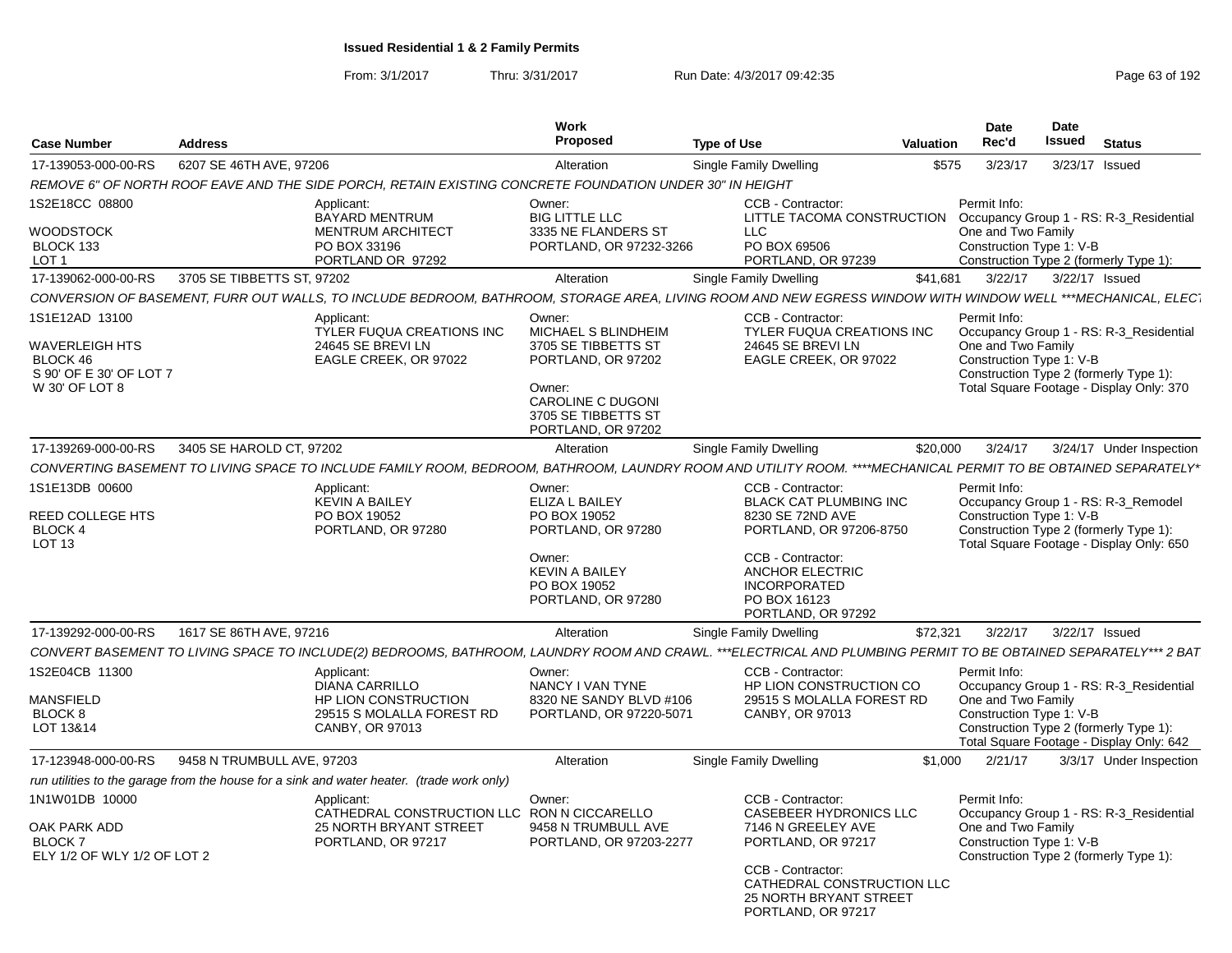| <b>Case Number</b>                                                         | <b>Address</b>            |                                                                                                                                 | <b>Work</b><br><b>Proposed</b>                                                                   | <b>Type of Use</b>                                                                                                        | <b>Valuation</b> | <b>Date</b><br>Rec'd                                           | Date<br><b>Issued</b> | <b>Status</b>                                                                                                             |
|----------------------------------------------------------------------------|---------------------------|---------------------------------------------------------------------------------------------------------------------------------|--------------------------------------------------------------------------------------------------|---------------------------------------------------------------------------------------------------------------------------|------------------|----------------------------------------------------------------|-----------------------|---------------------------------------------------------------------------------------------------------------------------|
| 15-274052-REV-03-RS                                                        | 10232 NE WYGANT ST, 97220 |                                                                                                                                 | Alteration                                                                                       | <b>Single Family Dwelling</b>                                                                                             |                  | \$<br>3/2/17                                                   | 3/2/17 Final          |                                                                                                                           |
|                                                                            |                           | REVISION TO CHANGE INTERIOR STAIR FROM BACK DOOR TO BASEMENT LEVEL WITH WOOD STAIR INSTEAD OF ORIGINAL CONCRETE                 |                                                                                                  |                                                                                                                           |                  |                                                                |                       |                                                                                                                           |
| 1N2E22BC 08700<br>PARKROSE & RPLT<br>BLOCK 11<br>N 160' OF W 115' OF LOT A |                           | Applicant:<br>Rebecca Lyons<br>10232 NE Wygant St.<br>Portland, OR 97220                                                        | Owner:<br><b>SAM CRAWFORD</b><br>18410 SE 24TH CIR<br>VANCOUVER, WA 98683-1865                   |                                                                                                                           |                  | Permit Info:<br>Construction Type 1: V-B                       |                       | Occupancy Group 1 - RS: R-3_Remodel<br>Construction Type 2 (formerly Type 1):<br>Total Square Footage - Display Only: 580 |
|                                                                            |                           |                                                                                                                                 | Owner:<br><b>RITA HARRIS</b><br>18410 SE 24TH CIR<br>VANCOUVER, WA 98683-1865                    |                                                                                                                           |                  |                                                                |                       |                                                                                                                           |
| 17-128968-000-00-RS                                                        | 1303 SE 46TH AVE, 97215   |                                                                                                                                 | Alteration                                                                                       | Single Family Dwelling                                                                                                    | \$4,000          | 3/2/17                                                         |                       | 3/2/17 Final                                                                                                              |
|                                                                            |                           | TWO HELICAL PIER INSTALLATION AT CHIMNEY ON SOUTH ELEVATION                                                                     |                                                                                                  |                                                                                                                           |                  |                                                                |                       |                                                                                                                           |
| 1S2E06BC 02600                                                             |                           | Applicant:<br><b>MYCHAL TODD</b><br><b>SFA DESIGN</b>                                                                           | Owner:<br><b>BENJAMIN WILLIAMS</b><br>1303 SE 46TH AVE                                           | CCB - Contractor:<br><b>TERRAFIRMA FOUNDATION</b><br><b>REPAIR INC</b>                                                    |                  | Permit Info:                                                   |                       | Occupancy Group 1 - RS: R-3_Residential                                                                                   |
| <b>ARCADIA</b><br><b>BLOCK4</b><br>N 1/2 OF LOT 1&2 EXC S 1'               |                           | 9020 SW WASHINGTON SQ DR<br>PORTLAND OR 97223                                                                                   | PORTLAND, OR 97215<br>Owner:                                                                     | 761 NE GARDEN VALLEY BLVD<br>ROSEBURG, OR 97470                                                                           |                  | One and Two Family<br>Construction Type 1: V-B                 |                       | Construction Type 2 (formerly Type 1):                                                                                    |
|                                                                            |                           |                                                                                                                                 | ALEXANDRIA WILLIAMS<br>1303 SE 46TH AVE<br>PORTLAND, OR 97215                                    |                                                                                                                           |                  |                                                                |                       |                                                                                                                           |
| 17-129019-000-00-RS                                                        | 12730 NE HALSEY ST, 97230 |                                                                                                                                 | Alteration                                                                                       | Single Family Dwelling                                                                                                    | \$5,400          | 3/2/17                                                         |                       | 3/2/17 Under Inspection                                                                                                   |
|                                                                            |                           | VOLUNTARY INSTALLATION OF ANCHORS BETWEEN EXISITNG FRAMES STRUCTURE AND CONCRETE FOUDATION. ALL INTERIOR WORK                   |                                                                                                  |                                                                                                                           |                  |                                                                |                       |                                                                                                                           |
| 1N2E35BA 07300<br><b>WINDEMERE</b><br><b>BLOCK 2</b><br>LOT 2 EXC PT IN ST |                           | Applicant:<br>Scott Kovalik<br>TerraFirma Foundation Systems<br>7910 SW Hunziker St.<br>Tigard, OR 97223                        | Owner:<br>R LANCE OLANDER<br>10167 SE 45TH AVE<br>MILWAUKIE, OR 97222-5206                       | CCB - Contractor:<br><b>TERRAFIRMA FOUNDATION</b><br><b>REPAIR INC</b><br>761 NE GARDEN VALLEY BLVD<br>ROSEBURG, OR 97470 |                  | Permit Info:<br>One and Two Family<br>Construction Type 1: V-B |                       | Occupancy Group 1 - RS: R-3_Residential<br>Construction Type 2 (formerly Type 1):                                         |
| 17-129046-000-00-RS                                                        | 3043 NE OREGON ST, 97232  |                                                                                                                                 | Alteration                                                                                       | <b>Single Family Dwelling</b>                                                                                             | \$5,000          | 3/2/17                                                         |                       | 3/2/17 Under Inspection                                                                                                   |
|                                                                            |                           | RECONFIGURE EXISTING SECOND FLOOR WALLS FOR HEADROOM; AND RELOCATE EXISTING BATHROOM *ELECTRICAL, MECHANICAL, PLUMBING SEPARATE |                                                                                                  |                                                                                                                           |                  |                                                                |                       |                                                                                                                           |
| 1N1E36BD 11000<br><b>BLUMAUERS ADD</b>                                     |                           | Applicant:<br><b>STACI HOLT</b><br><b>WILLCO</b>                                                                                | Owner:<br><b>AMY RUONA</b><br>3043 NE OREGON ST                                                  | CCB - Contractor:<br><b>WILLCO PAINTING &amp;</b><br>CONSTRUCTION INC                                                     |                  | Permit Info:<br>One and Two Family                             |                       | Occupancy Group 1 - RS: R-3_Residential                                                                                   |
| BLOCK 3<br><b>LOT 12</b>                                                   |                           | 920 SE CARUTHERS ST<br>PORTLAND, OR 97202                                                                                       | PORTLAND, OR 97232<br>Owner:<br><b>KEVIN BANISTER</b><br>3043 NE OREGON ST<br>PORTLAND, OR 97232 | 920 SE CARUTHERS ST<br>PORTLAND, OR 97214                                                                                 |                  | Construction Type 1: V-B                                       |                       | Construction Type 2 (formerly Type 1):                                                                                    |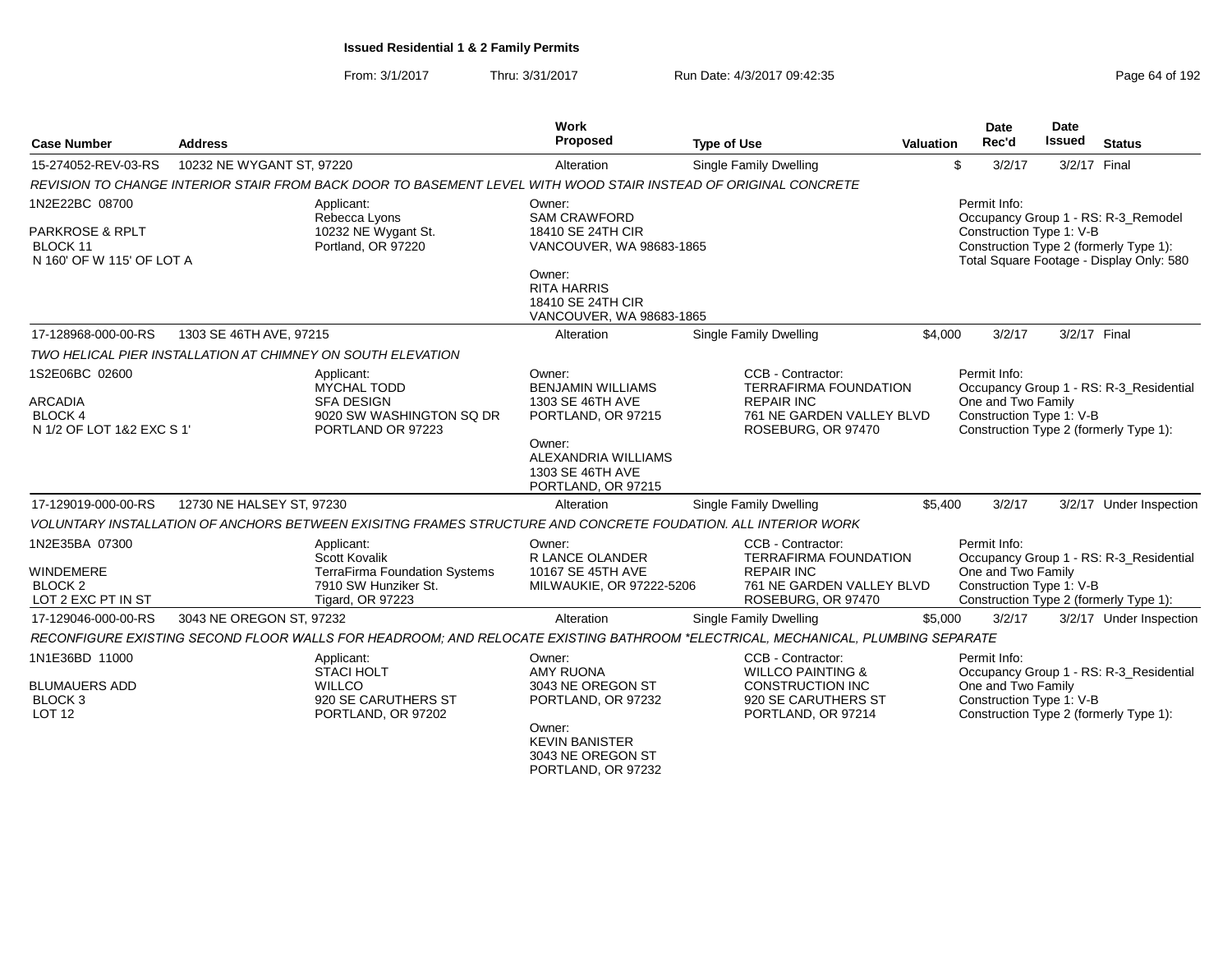|                              |                              |                                                                                                                                   | <b>Work</b><br><b>Proposed</b>                                          |                                                                                           |                  | Date<br>Rec'd                                                      | Date<br><b>Issued</b> |                                          |
|------------------------------|------------------------------|-----------------------------------------------------------------------------------------------------------------------------------|-------------------------------------------------------------------------|-------------------------------------------------------------------------------------------|------------------|--------------------------------------------------------------------|-----------------------|------------------------------------------|
| <b>Case Number</b>           | <b>Address</b>               |                                                                                                                                   |                                                                         | <b>Type of Use</b>                                                                        | <b>Valuation</b> |                                                                    |                       | <b>Status</b>                            |
| 17-138600-000-00-RS          | 2433 NE MASON ST, 97211      |                                                                                                                                   | Alteration                                                              | <b>Single Family Dwelling</b>                                                             | \$42,807         | 3/22/17                                                            | 3/22/17               | Issued                                   |
|                              |                              | CONVERSION OF BASEMENT TO LIVING SPACE, FUR OUT WALLS. REMOVE UNPERMITTED WALLS.***ELECTRICAL PERMIT TO BE OBTAINED SEPARATELY*** |                                                                         |                                                                                           |                  |                                                                    |                       |                                          |
| 1N1E24CB 07800               |                              | Applicant:<br><b>JOSH SCHNEIDER</b>                                                                                               | Owner:<br><b>JOSH SCHNEIDER</b>                                         | CCB - Contractor:<br>JAMES B MURRELL                                                      |                  | Permit Info:                                                       |                       | Occupancy Group 1 - RS: R-3_Residential  |
| ALAMEDA PARK                 |                              | 2433 NE MASON ST                                                                                                                  | 2433 NE MASON ST                                                        | BLUE DIAMOND ENTERPRISES INCOne and Two Family                                            |                  |                                                                    |                       |                                          |
| BLOCK 37<br>LOT <sub>4</sub> |                              | PORTLAND OR 97211                                                                                                                 | PORTLAND, OR 97211                                                      | PO BOX 33072<br>PORTLAND, OR 972923072                                                    |                  | Construction Type 1: V-B<br>Construction Type 2 (formerly Type 1): |                       |                                          |
|                              |                              |                                                                                                                                   | Owner:<br><b>LYDIA FISHER</b><br>2433 NE MASON ST<br>PORTLAND, OR 97211 |                                                                                           |                  |                                                                    |                       | Total Square Footage - Display Only: 380 |
| 17-117675-000-00-RS          | 22 N HOLLAND ST, 97217       |                                                                                                                                   | Alteration                                                              | Single Family Dwelling                                                                    | \$15,000         | 2/7/17                                                             | 3/15/17 Issued        |                                          |
|                              |                              | FINNISH OUT BASEMENT. LEGALIZE PREVIOUS WORK IN BASEMENT                                                                          |                                                                         |                                                                                           |                  |                                                                    |                       |                                          |
| 1N1E15AB 03100               |                              | Applicant:<br>MICHAEL DO                                                                                                          | Owner:<br>AMANDA WHITE                                                  | CCB - Contractor:<br>MICHAEL EUGENE DO                                                    |                  | Permit Info:                                                       |                       | Occupancy Group 1 - RS: R-3_Residential  |
| LOVELEIGH<br>BLOCK 7         |                              | PHILEO CONSTRUCTION<br>13155 SW WORCHESTER PL                                                                                     | 22 N HOLLAND ST<br>PORTLAND, OR 97217                                   | 13155 SW WORCHESTERSHIRE<br><b>PLACE</b>                                                  |                  | One and Two Family<br>Construction Type 1: V-B                     |                       |                                          |
| LOT <sub>13</sub>            |                              | <b>TIGARD, OR 97223</b>                                                                                                           | Owner:<br>PAUL D WHITE<br>22 N HOLLAND ST<br>PORTLAND, OR 97217         | TIGARD, OR 97223-2809                                                                     |                  | Construction Type 2 (formerly Type 1):                             |                       |                                          |
| 17-117759-000-00-RS          | 6835 N CONCORD AVE, 97217    |                                                                                                                                   | Alteration                                                              | <b>Single Family Dwelling</b>                                                             | \$4,000          | 3/20/17                                                            |                       | 3/20/17 Under Inspection                 |
|                              |                              | CREATE HABITABLE SPACE IN PORTION OF BASEMENT; BATHROOM; LAUNDRY & STORAGE *ELECTRICAL, MECHANICAL, PLUMBING SEPARATE             |                                                                         |                                                                                           |                  |                                                                    |                       |                                          |
| 1N1E16AD 05000               |                              | Applicant:                                                                                                                        | Owner:                                                                  | CCB - Contractor:                                                                         |                  | Permit Info:                                                       |                       |                                          |
| WILBURTON                    |                              | <b>ZAC HORTON</b><br><b>FASTER PERMITS</b>                                                                                        | STEVEN M SHORE<br>13921 NW OAK RIDGE RD                                 | WEST COAST DEVELOPMENT<br><b>GROUP INC</b>                                                |                  | One and Two Family                                                 |                       | Occupancy Group 1 - RS: R-3_Residential  |
| BLOCK <sub>8</sub>           |                              | 14334 NW EAGLERIDGE LN                                                                                                            | YAMHILL, OR 97148-8116                                                  | 1697 19TH ST                                                                              |                  | Construction Type 1: V-B                                           |                       |                                          |
| LOT <sub>9</sub>             |                              | PORTLAND, OR 97229                                                                                                                |                                                                         | WEST LINN, OR 97068                                                                       |                  | Construction Type 2 (formerly Type 1):                             |                       |                                          |
|                              |                              |                                                                                                                                   | Owner:<br><b>STEVEN SHORE</b>                                           |                                                                                           |                  |                                                                    |                       |                                          |
|                              |                              |                                                                                                                                   | 13921 NW OAK RIDGE RD<br>YAMHILL, OR 97148-8116                         |                                                                                           |                  |                                                                    |                       |                                          |
| 17-113042-REV-01-RS          | 7206 N COMMERCIAL AVE, 97217 |                                                                                                                                   | Alteration                                                              | <b>Single Family Dwelling</b>                                                             |                  | \$<br>3/23/17                                                      | 3/23/17 Issued        |                                          |
|                              |                              | REVISION TO WIDEN EXISTING DOOR OPENING IN NON-BEARING WALL IN KITCHEN WITH HEADER.                                               |                                                                         |                                                                                           |                  |                                                                    |                       |                                          |
| 1N1E15AB 12200               |                              | Applicant:                                                                                                                        | Owner:                                                                  | CCB - Contractor:                                                                         |                  | Permit Info:                                                       |                       |                                          |
| LOVEWOOD                     |                              | <b>SPENCER CRISP</b><br>MEADOWLARK DEVELOPMENT LL 7206 N COMMERCIAL AVE                                                           | <b>JESSE E BEASON</b>                                                   | MEADOWLARK DEVELOPMENT LL Occupancy Group 1 - RS: R-3_Residential<br>12360 SW EDGEWOOD ST |                  | One and Two Family                                                 |                       |                                          |
| BLOCK <sub>6</sub>           |                              | 12360 SW EDGEWOOD ST                                                                                                              | PORTLAND, OR 97217-1512                                                 | PORTLAND, OR 97225                                                                        |                  | Construction Type 1: V-B                                           |                       |                                          |
| LOT <sub>13</sub>            |                              | PORTLAND OR 97225                                                                                                                 | Owner:<br>W JEFFREY GIERER                                              |                                                                                           |                  | Construction Type 2 (formerly Type 1):                             |                       |                                          |
|                              |                              |                                                                                                                                   | 7206 N COMMERCIAL AVE<br>PORTLAND, OR 97217-1512                        |                                                                                           |                  |                                                                    |                       |                                          |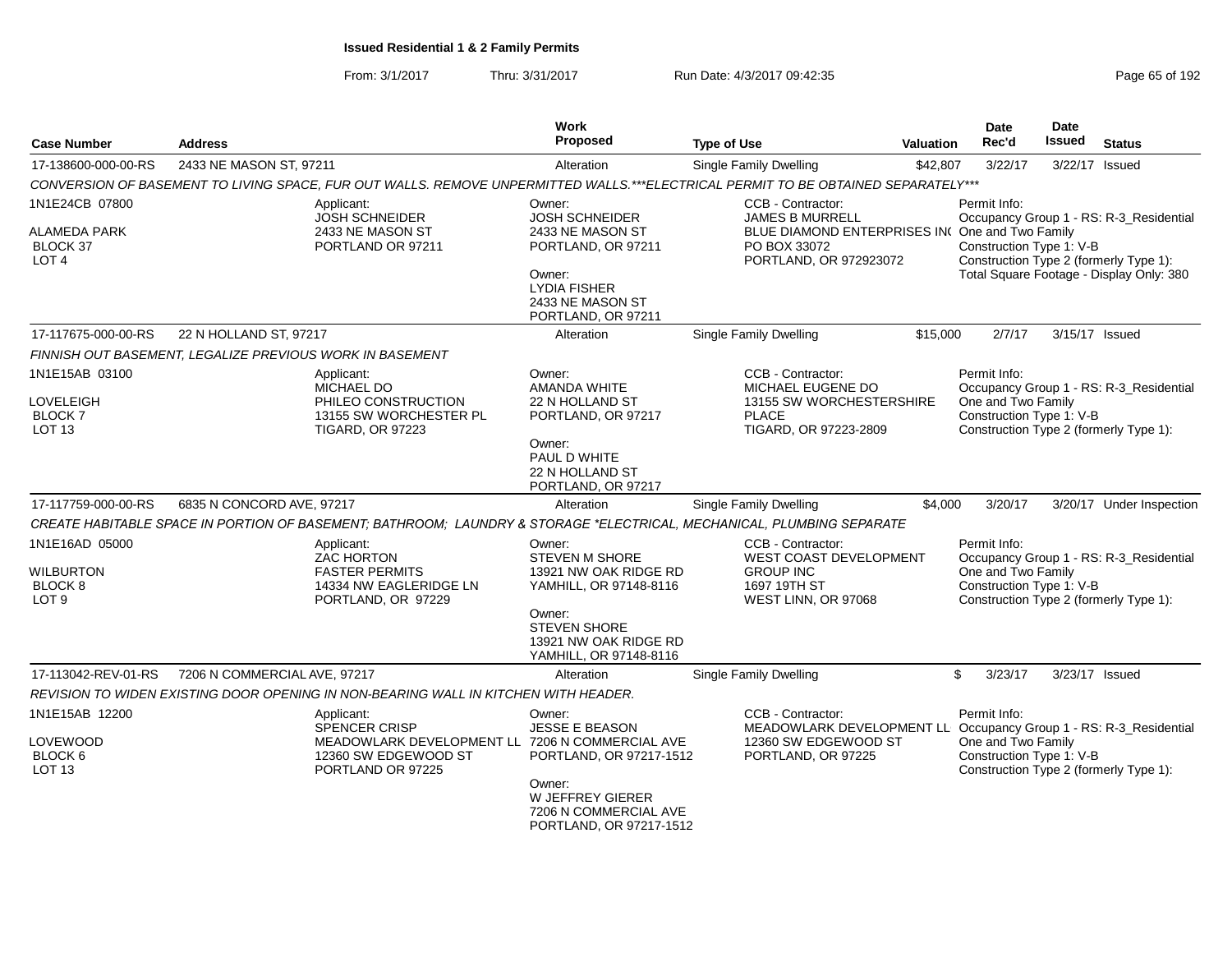|                                                                       |                                                                                                                                                                | Work                                                                                                                                                  |                                                                                                                        |                  | <b>Date</b>                        | Date                                                                                                                                             |  |
|-----------------------------------------------------------------------|----------------------------------------------------------------------------------------------------------------------------------------------------------------|-------------------------------------------------------------------------------------------------------------------------------------------------------|------------------------------------------------------------------------------------------------------------------------|------------------|------------------------------------|--------------------------------------------------------------------------------------------------------------------------------------------------|--|
| <b>Case Number</b>                                                    | <b>Address</b>                                                                                                                                                 | Proposed                                                                                                                                              | <b>Type of Use</b>                                                                                                     | <b>Valuation</b> | Rec'd                              | <b>Issued</b><br><b>Status</b>                                                                                                                   |  |
| 17-133286-000-00-RS                                                   | 12530 SE MARKET ST. 97233                                                                                                                                      | Alteration                                                                                                                                            | <b>Single Family Dwelling</b>                                                                                          | \$500            | 3/16/17                            | 3/16/17 Issued                                                                                                                                   |  |
|                                                                       | SOLAR - 8.99KW ROOF TOP MOUNTED PV SYSTEM - PRESCRIPTIVE                                                                                                       |                                                                                                                                                       |                                                                                                                        |                  |                                    |                                                                                                                                                  |  |
| 1S2E02CB 00600<br><b>WHITEHURST</b><br><b>BLOCK1</b><br><b>LOT 15</b> | Applicant:<br>BLUE RAVEN SOLAR LLC<br>1220 S 630 EAST STE 430<br>AMERICAN FORK, UT 84003                                                                       | Owner:<br>THEODORE A COBB<br>1213 NOONAN DR<br>SACRAMENTO, CA 95822-2506<br>Owner:<br>MARI L COBB<br>1213 NOONAN DR<br>SACRAMENTO, CA 95822-2506      | CCB - Contractor:<br>BLUE RAVEN SOLAR LLC<br>1220 S 630 EAST STE 430<br>AMERICAN FORK, UT 84003                        |                  | Permit Info:<br>One and Two Family | Occupancy Group 1 - RS: R-3_Residential<br>Construction Type 1: V-B<br>Construction Type 2 (formerly Type 1):                                    |  |
|                                                                       |                                                                                                                                                                | Owner:<br><b>JONATHAN T COBB</b><br>1213 NOONAN DR<br>SACRAMENTO, CA 95822-2506                                                                       |                                                                                                                        |                  |                                    |                                                                                                                                                  |  |
| 17-140289-000-00-RS                                                   | 1338 NE ROSELAWN ST - Unit B, 97211                                                                                                                            | Alteration                                                                                                                                            | Single Family Dwelling                                                                                                 | \$25,000         | 3/24/17                            | 3/24/17 Issued                                                                                                                                   |  |
|                                                                       | CONVERSION OF BASEMENT TO ACCESSORY DWELLING UNIT, INCLUDES KITCHEN, LIVING, BEDROOM, BATH AND MECHANICAL ROOM. FUR OUT WALLS; VOLUNTARY INSTALLATION OF ANCH( |                                                                                                                                                       |                                                                                                                        |                  |                                    |                                                                                                                                                  |  |
| 1N1E23BA 11700                                                        | Applicant:<br><b>TODD LASHER</b><br>5632 N. ATLANTIC AVE<br>PORTLAND, OR 97217                                                                                 | Owner:<br><b>JASON LEWIS</b><br>1338 NE ROSELAWN ST<br>PORTLAND, OR 97211-4428                                                                        | CCB - Contractor:<br><b>RYAN SCHENK</b><br><b>RYAN THOMAS SCHENK</b><br>3930 EVERGREEN ST<br>PORTLAND, OR 97202        |                  | Permit Info:<br>One and Two Family | Occupancy Group 1 - RS: R-3_Residential<br>Construction Type 1: V-B<br>Construction Type 2 (formerly Type 1):<br>Number of New Dwelling Units: 1 |  |
| 17-140314-000-00-RS                                                   | 7335 SE 29TH AVE, 97202                                                                                                                                        | Alteration                                                                                                                                            | <b>Single Family Dwelling</b>                                                                                          | \$3.500          | 3/24/17                            | 3/24/17 Issued                                                                                                                                   |  |
|                                                                       | VOLUNTARY INSTALLATION OF ANCHORS BETWEEN EXISTING FRAMED STRUCTURE AND CONCRETE.                                                                              |                                                                                                                                                       |                                                                                                                        |                  |                                    |                                                                                                                                                  |  |
| 1S1E24BD 09400<br><b>EASTMORELAND</b><br><b>BLOCK7</b><br>LOT 23      | Applicant:<br><b>DAVID ARANA</b><br>1995 WALLACE RD NW<br><b>SALEM OR 97304</b>                                                                                | Owner:<br><b>JOHN SLOVIK</b><br>7335 SE 29TH AVE<br>PORTLAND, OR 97202-8822<br>Owner:<br>AINE P DOOLEY<br>7335 SE 29TH AVE<br>PORTLAND, OR 97202-8822 | CCB - Contractor:<br><b>WESTERN CONSTRUCTION</b><br><b>SYSTEMS LLC</b><br>1995 WALLACE RD NW<br><b>SALEM, OR 97304</b> |                  | Permit Info:<br>One and Two Family | Occupancy Group 1 - RS: R-3_Residential<br>Construction Type 1: V-B<br>Construction Type 2 (formerly Type 1):                                    |  |
| 17-140396-000-00-RS                                                   | 222 NE 53RD AVE, 97213                                                                                                                                         | Alteration                                                                                                                                            | Single Family Dwelling                                                                                                 | \$19.000         | 3/24/17                            | 3/24/17 Issued                                                                                                                                   |  |
|                                                                       | LEGALIZE BATHROOM IN BASEMENT.***MECH & ELECT PERMITS TO BE OBTAINED SEPARATELY***                                                                             |                                                                                                                                                       |                                                                                                                        |                  |                                    |                                                                                                                                                  |  |
| 1N2E31DB 13800                                                        | Applicant:<br><b>JOHN CRAIG</b><br>222 NE 53RD<br>PORTLAND OR 97213                                                                                            |                                                                                                                                                       | CCB - Contractor:<br>ALL IN ONE PLUMBING INC<br>1107 JOSEPHINE ST<br>OREGON CITY, OR 97045                             |                  | Permit Info:<br>One and Two Family | Occupancy Group 1 - RS: R-3_Residential<br>Construction Type 1: V-B<br>Construction Type 2 (formerly Type 1):                                    |  |
| 17-140794-000-00-RS                                                   | 6227 NE 45TH AVE, 97218                                                                                                                                        | Alteration                                                                                                                                            | Single Family Dwelling                                                                                                 | \$34.471         |                                    | 3/31/17   3/31/17   Issued                                                                                                                       |  |
|                                                                       | REMOVE SUNROOM ADDITION AT BACK OF HOUSE PREVIOUSLY CONSTRUCTED WITHOUT PERMT; RECONFIGURE FIRST FLOOR PLAN TO INCLUDE RELOCATION OF KITCHEN; AND FAMILY RO(   |                                                                                                                                                       |                                                                                                                        |                  |                                    |                                                                                                                                                  |  |
| 1N2E18CB 07700<br><b>STOKES TR</b>                                    | Applicant:<br><b>CHRIS QUINN</b><br>6227 NE 45TH                                                                                                               | Owner:<br>CHRISTINE E QUINN<br>6227 NE 45TH AVE                                                                                                       |                                                                                                                        |                  | Permit Info:                       | Occupancy Group 1 - RS: R-3_Remodel<br>Construction Type 1: V-B                                                                                  |  |
| LOT 3 TL 7700                                                         | PORTLAND OR 97218                                                                                                                                              | PORTLAND, OR 97218                                                                                                                                    |                                                                                                                        |                  |                                    | Construction Type 2 (formerly Type 1):<br>Total Square Footage - Display Only: 918                                                               |  |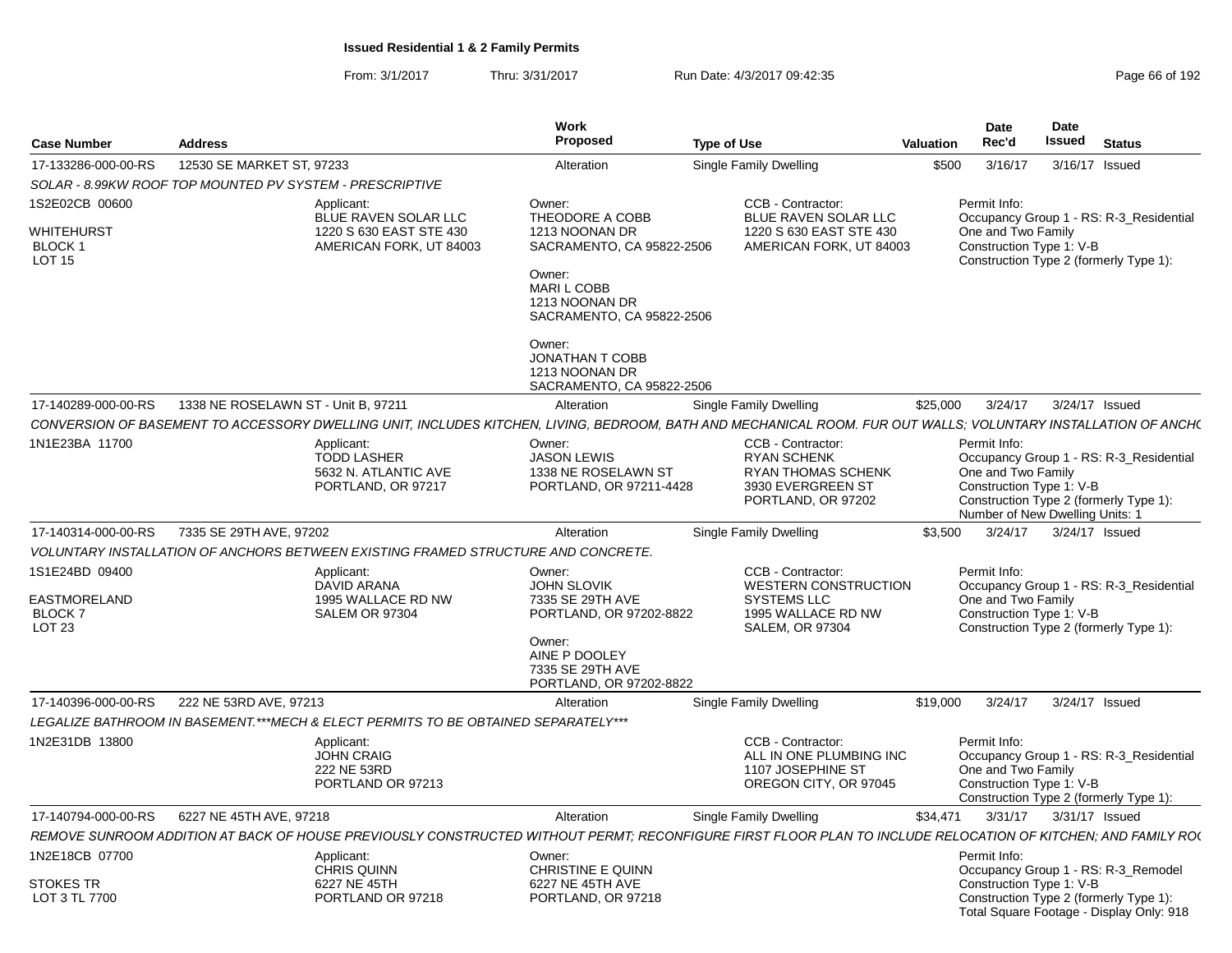| <b>Case Number</b>                                                              | <b>Address</b>                                           |                                                                                                       | Work<br><b>Proposed</b>                                                                                                                               | <b>Type of Use</b>                                                                                                                | Valuation | <b>Date</b><br>Rec'd                                           | <b>Date</b><br>Issued | <b>Status</b>                                                                     |
|---------------------------------------------------------------------------------|----------------------------------------------------------|-------------------------------------------------------------------------------------------------------|-------------------------------------------------------------------------------------------------------------------------------------------------------|-----------------------------------------------------------------------------------------------------------------------------------|-----------|----------------------------------------------------------------|-----------------------|-----------------------------------------------------------------------------------|
| 17-134670-000-00-RS                                                             | 2544 NE 41ST AVE, 97212                                  |                                                                                                       | Alteration                                                                                                                                            | Single Family Dwelling                                                                                                            | \$45,000  | 3/14/17                                                        |                       | 3/27/17 Under Inspection                                                          |
|                                                                                 |                                                          | CONVERT BASEMENT TO HABITABLE SPACE.  CREATE NEW BASEMENT BATHROOM.                                   |                                                                                                                                                       |                                                                                                                                   |           |                                                                |                       |                                                                                   |
| 1N1E25AD 16100                                                                  |                                                          | Applicant:                                                                                            | Owner:                                                                                                                                                | CCB - Contractor:                                                                                                                 |           | Permit Info:                                                   |                       |                                                                                   |
| <b>BEAUMONT</b><br><b>BLOCK 37</b><br>LOT 9 EXC S 2'                            |                                                          | ANDREW JOHNSON<br>ANDREW JOHNSON<br><b>CONSTRUCTION</b><br>9615 SE STANLEY AVE<br>MILWAUKIE, OR 97222 | <b>ASHLEY D WILLIAMS</b><br>2544 NE 41ST AVE<br>PORTLAND, OR 97212<br>Owner:<br>TIFFINEY V WILLIAMS<br>2544 NE 41ST AVE<br>PORTLAND, OR 97212         | ANDREW JOHNSON<br><b>CONSTRUCTION LLC</b><br>9615 SE STANLEY AVE<br>MILWAUKIE, OR 97222                                           |           | One and Two Family<br>Construction Type 1: V-B                 |                       | Occupancy Group 1 - RS: R-3_Residential<br>Construction Type 2 (formerly Type 1): |
| 17-134672-000-00-RS                                                             | 1728 SW CLIFTON ST, 97201                                |                                                                                                       | Alteration                                                                                                                                            | Single Family Dwelling                                                                                                            | \$20,000  | 3/14/17                                                        |                       | 3/19/17 Issued                                                                    |
|                                                                                 |                                                          |                                                                                                       |                                                                                                                                                       | REMODEL EXISTING SECOND FLOOR HALL BATHROOM. RECONFIGURE INTERIOR NON BEARING PARTITION WALLS TO ALLOW BETTER ACCESS TO BATHROOM. |           |                                                                |                       |                                                                                   |
| 1S1E04CA 04300<br>CARTERS ADD TO P<br>BLOCK 70                                  |                                                          | Applicant:<br>NORTHWEST HERITAGE<br>RENOVATIONS, LLC<br>17404 Bergis Farm Drive                       | Owner:<br><b>JORDAN MORRELL</b><br>1728 SW CLIFTON ST<br>PORTLAND, OR 97201                                                                           | CCB - Contractor:<br><b>ECOHEAT INC</b><br>3520 SE 61ST AVE<br>PORTLAND, OR 97206                                                 |           | Permit Info:<br>One and Two Family<br>Construction Type 1: V-B |                       | Occupancy Group 1 - RS: R-3 Residential                                           |
| LOT <sub>8</sub>                                                                |                                                          | Lake Oswego, OR 97034                                                                                 | Owner:<br><b>TAYLOR MORRELL</b><br>1728 SW CLIFTON ST<br>PORTLAND, OR 97201                                                                           | CCB - Contractor:<br><b>ERIC FOWLER</b><br>NORTHWEST HERITAGE<br>RENOVATIONS LLC<br>17404 BERGIS FARM DR<br>LAKE OSWEGO, OR 97034 |           |                                                                |                       | Construction Type 2 (formerly Type 1):                                            |
| 17-135475-000-00-RS                                                             | 7879 SE 11TH AVE, 97202                                  |                                                                                                       | Alteration                                                                                                                                            | Single Family Dwelling                                                                                                            | \$500     | 3/28/17                                                        |                       | 3/28/17 Issued                                                                    |
|                                                                                 | SOLAR - 3.50KW ROOF TOP MOUNTED PV SYSTEM - PRESCRIPTIVE |                                                                                                       |                                                                                                                                                       |                                                                                                                                   |           |                                                                |                       |                                                                                   |
| 1S1E23CA 19400<br><b>CITY VIEW PK</b><br><b>BLOCK 14</b><br>S 66 2/3' OF LOT 18 |                                                          | Applicant:<br>ELEMENTAL ENERGY LLC<br>3123 SE BELMONT ST<br>PORTLAND, OR 97214                        | Owner:<br><b>ALAN BALDIVIESO</b><br>7879 SE 11TH AVE<br>PORTLAND, OR 97202-6311<br>Owner:                                                             | CCB - Contractor:<br>ELEMENTAL ENERGY LLC<br>3123 SE BELMONT ST<br>PORTLAND, OR 97214                                             |           | Permit Info:<br>One and Two Family<br>Construction Type 1: V-B |                       | Occupancy Group 1 - RS: R-3_Residential<br>Construction Type 2 (formerly Type 1): |
|                                                                                 |                                                          |                                                                                                       | JENNIFER WETZEL<br>7879 SE 11TH AVE<br>PORTLAND, OR 97202-6311                                                                                        |                                                                                                                                   |           |                                                                |                       |                                                                                   |
| 17-135575-000-00-RS                                                             | 12561 SE SALMON ST, 97233                                |                                                                                                       | Alteration                                                                                                                                            | Single Family Dwelling                                                                                                            | \$1,500   | 3/17/17                                                        | 3/17/17 Final         |                                                                                   |
|                                                                                 |                                                          |                                                                                                       |                                                                                                                                                       | VOLUNTARY INSTALLATION OF INTERIOR AND EXTERIOR ANCHORS BETWEEN EXISTING FRAMED STRUCTURE AND CONCRETE FOUNDATION                 |           |                                                                |                       |                                                                                   |
| 1S2E02BB 06000<br><b>JANET ADD</b><br>BLOCK <sub>3</sub><br><b>LOT 15</b>       |                                                          | Applicant:<br>SUE STEPHENSON<br>NEIL KELLY CO INC<br>804 N ALBERTA ST<br>PORTLAND, OR 97217-2693      | Owner:<br><b>KRISTIN J SANTORO</b><br>12561 SE SALMON ST<br>PORTLAND, OR 97233<br>Owner:<br>SHAWNALEE JOB<br>12561 SE SALMON ST<br>PORTLAND, OR 97233 | CCB - Contractor:<br><b>SUE STEPHENSON</b><br>NEIL KELLY CO INC<br>804 N ALBERTA ST<br>PORTLAND, OR 97217-2693                    |           | Permit Info:<br>One and Two Family<br>Construction Type 1: V-B |                       | Occupancy Group 1 - RS: R-3_Residential<br>Construction Type 2 (formerly Type 1): |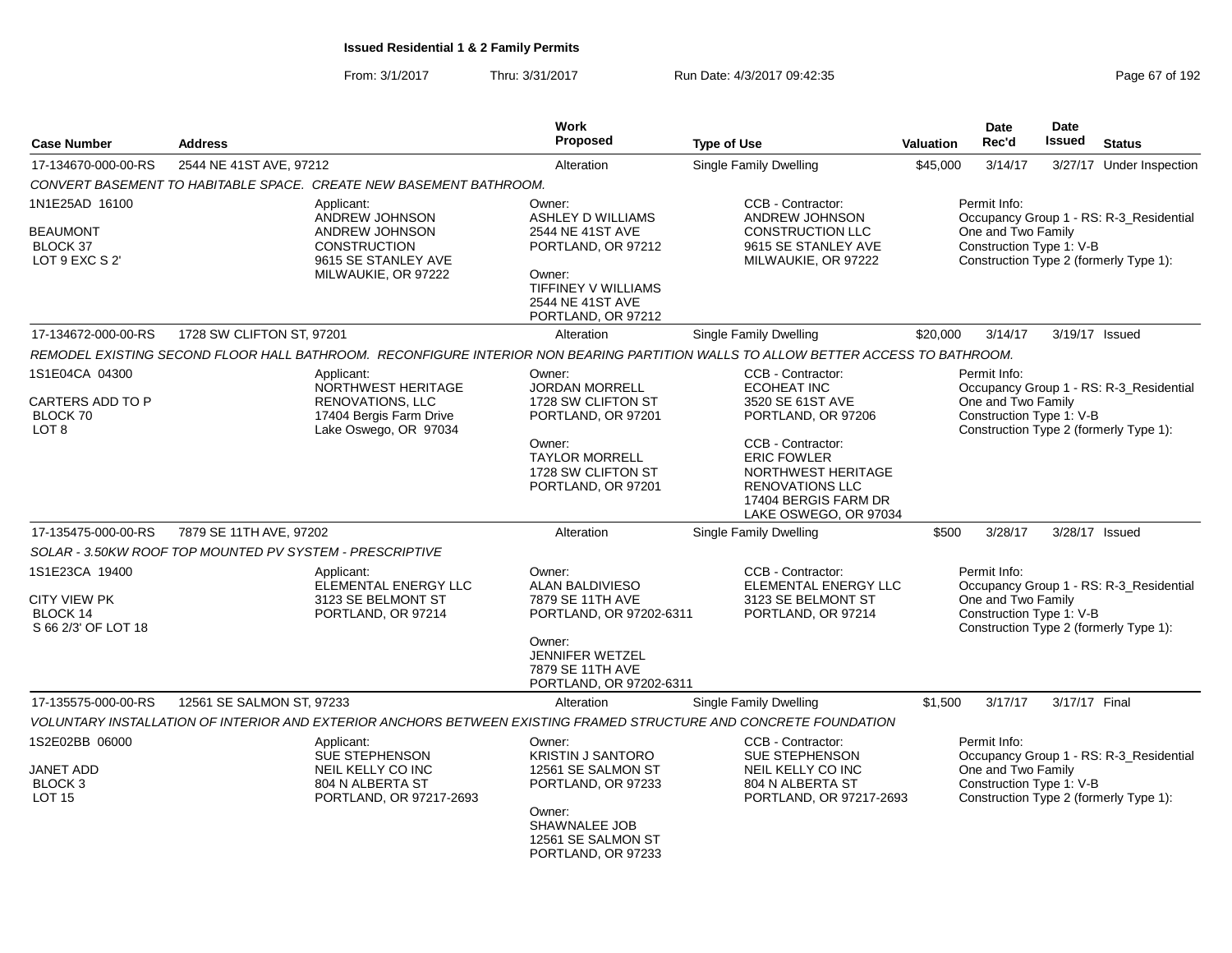| <b>Case Number</b>                                                                                                   | <b>Address</b>                                           |                                                                                                        | Work<br>Proposed                                                                                                                                   | <b>Type of Use</b>                                                                                                                                            | Valuation | Date<br>Rec'd                      | <b>Date</b><br>Issued                                 | <b>Status</b>                                                                      |
|----------------------------------------------------------------------------------------------------------------------|----------------------------------------------------------|--------------------------------------------------------------------------------------------------------|----------------------------------------------------------------------------------------------------------------------------------------------------|---------------------------------------------------------------------------------------------------------------------------------------------------------------|-----------|------------------------------------|-------------------------------------------------------|------------------------------------------------------------------------------------|
| 17-136467-000-00-RS                                                                                                  | 3123 SE 62ND AVE                                         |                                                                                                        | Alteration                                                                                                                                         | Single Family Dwelling                                                                                                                                        | \$500     | 3/29/17                            |                                                       | 3/29/17 Issued                                                                     |
|                                                                                                                      | SOLAR - 5.22KW ROOF TOP MOUNTED PV SYSTEM - PRESCRIPTIVE |                                                                                                        |                                                                                                                                                    |                                                                                                                                                               |           |                                    |                                                       |                                                                                    |
| 1S2E07AD 01501<br><b>MERRILLS ADD</b><br>BLOCK <sub>2</sub><br>INC 14' STRIP W OF & ADJ LOT 3 EXC PT IN<br><b>ST</b> |                                                          | Applicant:<br><b>JORDAN WEISMAN</b><br>SUNBRIDGE SOLAR LLC<br>706 W 17TH STREET<br>VANCOUVER, WA 98660 | Owner:<br><b>EDWARD KAISER</b><br>3123 SE 62ND AVE<br>PORTLAND, OR 97206<br>Owner:<br><b>GAOYING REN</b><br>3123 SE 62ND AVE<br>PORTLAND, OR 97206 | CCB - Contractor:<br><b>JORDAN WEISMAN</b><br>SUNBRIDGE SOLAR LLC<br>706 W 17TH STREET<br>VANCOUVER, WA 98660                                                 |           | Permit Info:<br>One and Two Family | Construction Type 1: V-B                              | Occupancy Group 1 - RS: R-3 Residential<br>Construction Type 2 (formerly Type 1):  |
| 17-143023-000-00-RS                                                                                                  | 3010 SE TACOMA ST. 97202                                 |                                                                                                        | Alteration                                                                                                                                         | <b>Single Family Dwelling</b>                                                                                                                                 | \$500     | 3/31/17                            |                                                       | 3/31/17 Issued                                                                     |
|                                                                                                                      |                                                          | SOLAR - 4.425KW ROOF TOP MOUNTED PV SYSTEM - PRESCRIPTIVE                                              |                                                                                                                                                    |                                                                                                                                                               |           |                                    |                                                       |                                                                                    |
| 1S1E24CD 03600                                                                                                       |                                                          | Applicant:<br><b>JORDAN WEISMAN</b>                                                                    | Owner:<br>ALFREDO CAMACHO                                                                                                                          | CCB - Contractor:<br><b>JORDAN WEISMAN</b>                                                                                                                    |           | Permit Info:                       |                                                       | Occupancy Group 1 - RS: R-3 Residential                                            |
| SECTION 24 1S 1E<br>TL 3600 0.13 ACRES                                                                               |                                                          | SUNBRIDGE SOLAR LLC<br>706 W 17TH STREET<br>VANCOUVER, WA 98660                                        | 3010 SE TACOMA ST<br>PORTLAND, OR 97202-8918                                                                                                       | SUNBRIDGE SOLAR LLC<br>706 W 17TH STREET<br>VANCOUVER, WA 98660                                                                                               |           | One and Two Family                 | Construction Type 1: V-B                              | Construction Type 2 (formerly Type 1):                                             |
|                                                                                                                      |                                                          |                                                                                                        | Owner:<br><b>JASON L OSIECZANEK</b><br>3010 SE TACOMA ST<br>PORTLAND, OR 97202-8918                                                                |                                                                                                                                                               |           |                                    |                                                       |                                                                                    |
| 17-137811-000-00-RS                                                                                                  | 7507 SE MAIN ST, 97215                                   |                                                                                                        | Alteration                                                                                                                                         | <b>Single Family Dwelling</b>                                                                                                                                 | \$2,790   | 3/24/17                            |                                                       | 3/24/17 Issued                                                                     |
|                                                                                                                      |                                                          |                                                                                                        |                                                                                                                                                    | ALTERATION TO REPLACE EXISTING 2ND FLOOR DECK AND FOOTINGS AND 2ND FLOOR AWNING AT KITCHEN/ DINING ROOM DOOR PER 16-226778-HS                                 |           |                                    |                                                       |                                                                                    |
| 1S2E05AC 09300                                                                                                       |                                                          | Applicant:<br>MICHAEL ALYAS                                                                            | Owner:<br><b>KIM MCKIMMIE</b>                                                                                                                      | CCB - Contractor:<br>BRIDGE CITY CONTRACTING LLC  Occupancy Group 1 - RS: U_Decks,                                                                            |           | Permit Info:                       |                                                       |                                                                                    |
| WELCHBOROUGH<br>BLOCK 8 S 1/2 TL 9300                                                                                |                                                          | 7507 SE MAIN ST<br>PORTLAND, OR 97215-2955                                                             | 7507 SE MAIN ST<br>PORTLAND, OR 97215-2955                                                                                                         | PO BOX 158<br>VANCOUVER, WA 98666                                                                                                                             |           |                                    | Patios, Porches, Carports<br>Construction Type 1: V-B | Construction Type 2 (formerly Type 1):<br>Total Square Footage - Display Only: 125 |
| 17-108017-000-00-RS                                                                                                  | 10444 SE RAMONA ST, 97266                                |                                                                                                        | Alteration                                                                                                                                         | Single Family Dwelling                                                                                                                                        | \$22,500  | 1/19/17                            |                                                       | 3/17/17 Under Inspection                                                           |
|                                                                                                                      |                                                          |                                                                                                        |                                                                                                                                                    | FIRE DAMAGE REPAIR - REPLACE GARAGE ROOF AND ADD FIRE-RATING AT EXTERIOR WALL. SOUTH PORTION OF HOUSE REPLACE ROOF STRUCTURE. WALLS AND FOUNDATION OF RESIDEN |           |                                    |                                                       |                                                                                    |
| 1S2E15CB 04000                                                                                                       |                                                          | Applicant:<br><b>SCOTT BENTHIN</b>                                                                     | Owner:<br><b>JAVIER VELA</b>                                                                                                                       | CCB - Contractor:<br>FIRE INDUSTRY RESTORATION                                                                                                                |           | Permit Info:                       |                                                       | Occupancy Group 1 - RS: R-3_Residential                                            |
| <b>MENTONE</b><br>BLOCK 35<br>E 1.10' OF LOT 4                                                                       |                                                          | BENTHIN DESIGN GROUP LLC<br>PO BOX 42<br>BEAVERCREEK, OR 97004                                         | 6423 SE 87TH AVE<br>PORTLAND, OR 97266-5331                                                                                                        | <b>EXPERTS INC</b><br>PO BOX 2133<br>OREGON CITY, OR 97045                                                                                                    |           | One and Two Family                 | Construction Type 1: V-B                              | Construction Type 2 (formerly Type 1):                                             |
| LOT <sub>5</sub>                                                                                                     |                                                          |                                                                                                        | Owner:<br><b>SILVA VELA</b><br>6423 SE 87TH AVE<br>PORTLAND, OR 97266-5331                                                                         |                                                                                                                                                               |           |                                    |                                                       |                                                                                    |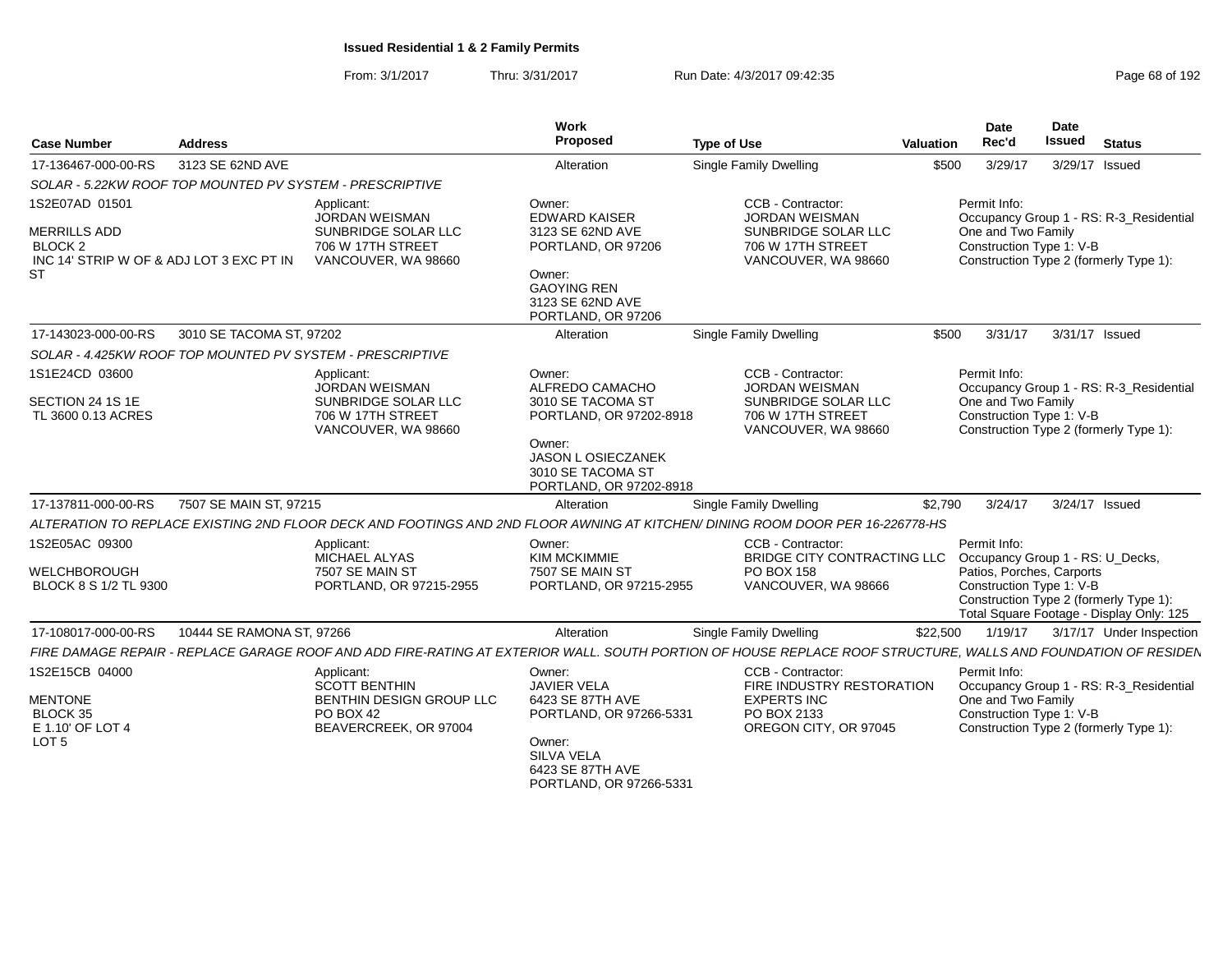| <b>Case Number</b>                                      | <b>Address</b>                                 |                                                                                                      | Work<br><b>Proposed</b>                                                                                       | <b>Type of Use</b>                                                                                                                                            | <b>Valuation</b> | <b>Date</b><br>Rec'd                                                                                                      | Date<br><b>Issued</b> | <b>Status</b>            |
|---------------------------------------------------------|------------------------------------------------|------------------------------------------------------------------------------------------------------|---------------------------------------------------------------------------------------------------------------|---------------------------------------------------------------------------------------------------------------------------------------------------------------|------------------|---------------------------------------------------------------------------------------------------------------------------|-----------------------|--------------------------|
| 17-131353-000-00-RS                                     | 2020 SE 56TH AVE, 97215                        |                                                                                                      | Alteration                                                                                                    | Single Family Dwelling                                                                                                                                        | \$15,000         | 3/7/17                                                                                                                    | 3/7/17 Issued         |                          |
|                                                         |                                                |                                                                                                      |                                                                                                               | CONVERT EXISTING BEDROOM ON 2ND FLOOR TO A BATHROOM. (3 TOILETS TOTAL)***MECHANICAL, PLUMBING, ELECTRICAL PULLED SEPARATELY***                                |                  |                                                                                                                           |                       |                          |
| 1S2E06DB 02100<br><b>SEWELLS ADD</b><br>S 38' OF LOT 23 |                                                | Applicant:<br>JANE DVORAK<br>2020 SE 56TH AVE<br>PORTLAND, OR 97215                                  | Owner:<br>JOE V DVORAK<br>2020 SE 56TH AVE<br>PORTLAND, OR 97215                                              |                                                                                                                                                               |                  | Permit Info:<br>Occupancy Group 1 - RS: R-3_Remodel<br>Construction Type 1: V-B<br>Construction Type 2 (formerly Type 1): |                       |                          |
| LOT <sub>24</sub><br>N 4.38' OF LOT 25                  |                                                |                                                                                                      | Owner:<br><b>JANE DVORAK</b><br>2020 SE 56TH AVE<br>PORTLAND, OR 97215                                        |                                                                                                                                                               |                  |                                                                                                                           |                       |                          |
| 17-143328-000-00-RS                                     | 4605 SE 28TH AVE, 97202                        |                                                                                                      | Alteration                                                                                                    | Single Family Dwelling                                                                                                                                        | \$12,000         | 3/31/17                                                                                                                   | 3/31/17 Issued        |                          |
|                                                         |                                                | CREATE HABITABLE SPACE IN BASEMENT: NEW REC ROOM: BEDROOM: BATHROOM: ROUGH IN FOR PROPOSED HALF BATH |                                                                                                               |                                                                                                                                                               |                  |                                                                                                                           |                       |                          |
| 1S1E13BB 05700<br><b>MEADOWBROOK</b><br><b>BLOCK1</b>   |                                                | Applicant:<br><b>CALLIE BAILEY</b><br>4605 SE 28TH AVE<br>PORTLAND OR 97202                          | Owner:<br><b>CALLIE L BAILEY</b><br>4605 SE 28TH AVE<br>PORTLAND, OR 97202                                    | CCB - Contractor:<br>SWIFT REMODELING COMPANY<br>3226 SE 165TH AVE<br>PORTLAND, OR 97236                                                                      |                  | Permit Info:<br>Occupancy Group 1 - RS: R-3 Remodel<br>Construction Type 1: V-B<br>Construction Type 2 (formerly Type 1): |                       |                          |
| LOT 11                                                  |                                                |                                                                                                      |                                                                                                               |                                                                                                                                                               |                  |                                                                                                                           |                       |                          |
| 17-135449-000-00-RS                                     | 3625 N MICHIGAN AVE, 97227                     |                                                                                                      | Alteration                                                                                                    | Single Family Dwelling<br>CONVERT EXISTING 2ND FLOOR BEDROOM IN DORMER TO BATH *** MECHANICAL. ELECTRICAL. AND PLUMBING PERMITS TO BE OBTAINED SEPARATELY *** | \$300            | 3/16/17                                                                                                                   | 3/16/17 Issued        |                          |
| 1N1E22CD 20400<br><b>MULTNOMAH</b>                      |                                                | Applicant:<br><b>BENJAMIN ELKIND</b><br>3625 N MICHIGAN AVE                                          | Owner:<br><b>BENJAMIN M ELKIND</b><br>3625 N MICHIGAN AVE                                                     |                                                                                                                                                               |                  | Permit Info:<br>Occupancy Group 1 - RS: R-3_Remodel<br>Construction Type 1: V-B                                           |                       |                          |
| BLOCK 34<br>LOT <sub>5</sub>                            |                                                | PORTLAND, OR 97227                                                                                   | PORTLAND, OR 97227<br>Owner:<br>AMBER F ELKIND<br>3625 N MICHIGAN AVE<br>PORTLAND, OR 97227                   |                                                                                                                                                               |                  | Construction Type 2 (formerly Type 1):<br>Total Square Footage - Display Only: 100                                        |                       |                          |
| 17-140263-000-00-RS                                     | 1512 SW KARI LN, 97219                         |                                                                                                      | Alteration                                                                                                    | Single Family Dwelling                                                                                                                                        | \$40,000         | 3/24/17                                                                                                                   |                       | 3/24/17 Under Inspection |
|                                                         |                                                |                                                                                                      |                                                                                                               | CONVERT DOWNSTAIRS INTO BEDROOM INTO LAUNDRY ROOM; ON UPPER LEVEL REMODEL MASTER BATH; CONVERT EXISTING BEDROOM INTO A CLOSET AND HALLWAY ALCOVE; REMOVE I    |                  |                                                                                                                           |                       |                          |
| 1S1E28CD 03100                                          |                                                | Applicant:<br>CHRIS JONES                                                                            | Owner:<br><b>JENNY G LUPESCU</b>                                                                              |                                                                                                                                                               |                  | Permit Info:<br>Occupancy Group 1 - RS: R-3 Residential                                                                   |                       |                          |
| <b>BRUNSKILL</b><br><b>BLOCK1</b><br>LOT <sub>8</sub>   |                                                | 0720 SW GAINES ST APT 301<br>PORTLAND OR 97239                                                       | 1512 SW KARI LN<br>PORTLAND, OR 97219                                                                         |                                                                                                                                                               |                  | One and Two Family<br>Construction Type 1: V-B<br>Construction Type 2 (formerly Type 1):                                  |                       |                          |
| 17-140268-000-00-RS                                     | 16105 SE TAYLOR ST, 97233                      |                                                                                                      | Alteration                                                                                                    | Single Family Dwelling                                                                                                                                        | \$1,250          | 3/24/17                                                                                                                   | 3/24/17 Final         |                          |
|                                                         | SOLAR: 7.65 KW ROOFTOP PV SYSTEM; PRESCRIPTIVE |                                                                                                      |                                                                                                               |                                                                                                                                                               |                  |                                                                                                                           |                       |                          |
| 1S2E01AD 00300<br>162ND AVE ADD                         |                                                | Applicant:<br><b>DAN TRACY</b><br><b>SOLAR UNIVERSE</b>                                              | Owner:<br><b>GWEN NOTHWANG</b><br>16105 SE TAYLOR ST                                                          | CCB - Contractor:<br>PREMIER ENERGY INC<br>556 SOMMERSET RD                                                                                                   |                  | Permit Info:<br>Occupancy Group 1 - RS: R-3_Residential<br>One and Two Family                                             |                       |                          |
| BLOCK 1<br>LOT <sub>3</sub>                             |                                                | 556 SOMMERSET RD<br>WOODLAND, WA 98674                                                               | PORTLAND, OR 97233-3244<br>Owner:<br><b>JERRY L NOTHWANG</b><br>16105 SE TAYLOR ST<br>PORTLAND, OR 97233-3244 | WOODLAND, WA 98674                                                                                                                                            |                  | Construction Type 1: V-B<br>Construction Type 2 (formerly Type 1):                                                        |                       |                          |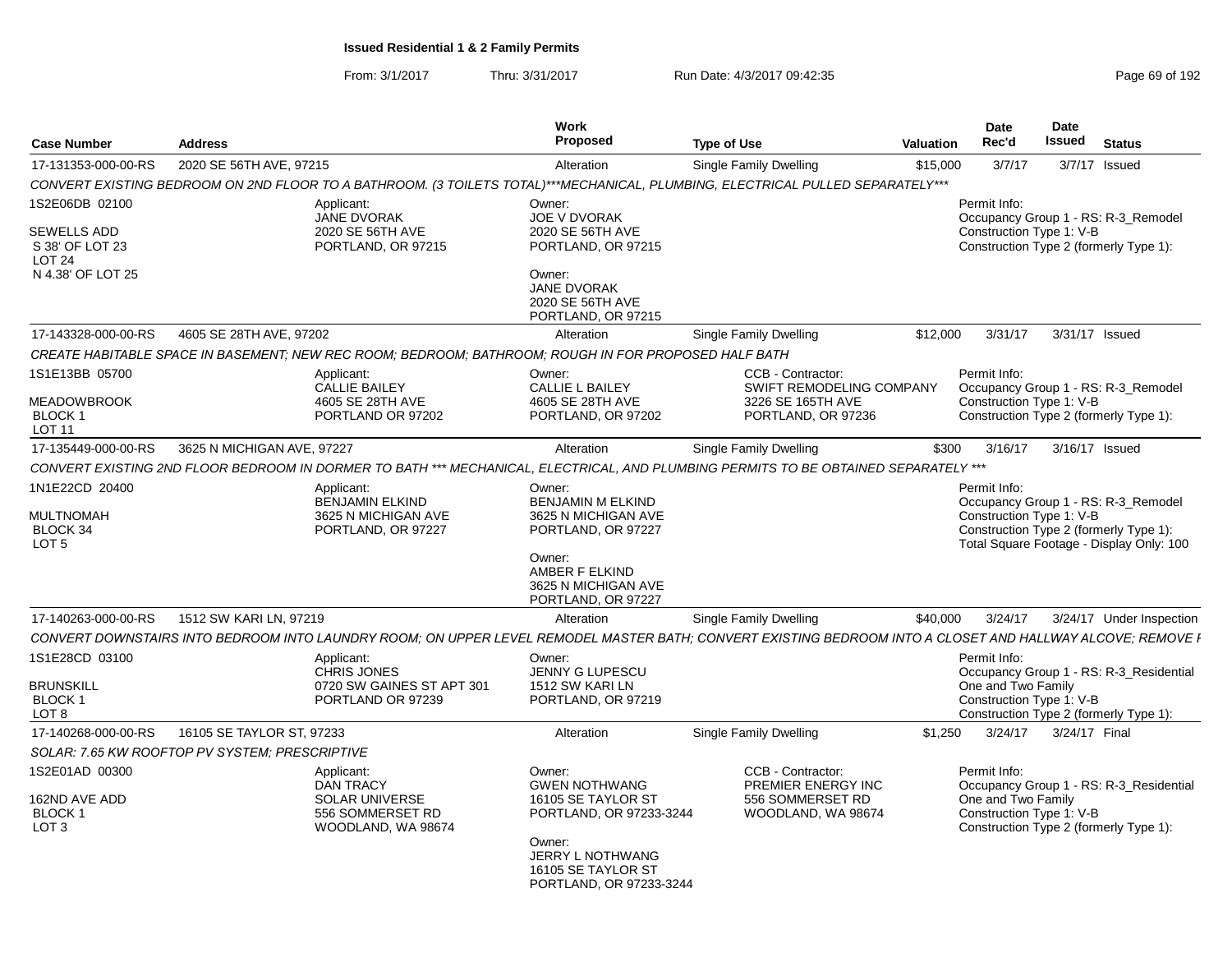| <b>Case Number</b>                                                                  | <b>Address</b>                         |                                                                                                        | <b>Work</b><br><b>Proposed</b>                                                                                                                      | <b>Type of Use</b>                                                                                                                                             | <b>Valuation</b> | <b>Date</b><br>Rec'd                                                                              | <b>Date</b><br><b>Issued</b> | <b>Status</b>                                                                                                                 |
|-------------------------------------------------------------------------------------|----------------------------------------|--------------------------------------------------------------------------------------------------------|-----------------------------------------------------------------------------------------------------------------------------------------------------|----------------------------------------------------------------------------------------------------------------------------------------------------------------|------------------|---------------------------------------------------------------------------------------------------|------------------------------|-------------------------------------------------------------------------------------------------------------------------------|
| 17-141067-000-00-RS                                                                 | 12942 SE MITCHELL ST. 97236            |                                                                                                        | Alteration                                                                                                                                          | <b>Single Family Dwelling</b>                                                                                                                                  | \$3,000          | 3/27/17                                                                                           |                              | 3/27/17 Under Inspection                                                                                                      |
|                                                                                     |                                        | NEW SECOND STORY PORCH FOR WINDOW EGRESS EXIT AT FRONT OF HOUSE                                        |                                                                                                                                                     |                                                                                                                                                                |                  |                                                                                                   |                              |                                                                                                                               |
| 1S2E14BD 03300<br>CALDERWOOD ADD<br><b>BLOCK1</b><br>LOT <sub>5</sub>               |                                        | Applicant:<br>MATT BRAIDWOOD<br>MATTHEW C BRAIDWOOD<br>1840 SE ANSPACH<br>MILWAUKIE, OR 97267          | Owner:<br><b>LASHAUNDA JACKSON</b><br>PO BOX 301322<br>PORTLAND, OR 97294                                                                           | CCB - Contractor:<br><b>MATT BRAIDWOOD</b><br>MATTHEW C BRAIDWOOD<br>1840 SE ANSPACH<br>MILWAUKIE, OR 97267                                                    |                  | Permit Info:<br>One and Two Family<br>Construction Type 1: V-B                                    |                              | Occupancy Group 1 - RS: R-3 Residential<br>Construction Type 2 (formerly Type 1):                                             |
| 17-132125-000-00-RS                                                                 | 6925 NE MALLORY AVE, 97211             |                                                                                                        | Alteration                                                                                                                                          | Single Family Dwelling                                                                                                                                         | \$5,000          | 3/10/17                                                                                           |                              | 3/10/17 Under Inspection                                                                                                      |
|                                                                                     |                                        |                                                                                                        |                                                                                                                                                     | LEGALIZE BATHROOM AND ADDITIONAL SINK IN EXISTING HABITABLE BASEMENT AND CONVERT THIS HABITABLE SPACE TO BEDROOM. SECOND SINK COVENANT RECORDED. MECHANICAL. L |                  |                                                                                                   |                              |                                                                                                                               |
| 1N1E15AD 07000<br>PIEDMONT PK<br><b>BLOCK3</b><br>S 7' OF LOT 2<br>LOT <sub>3</sub> |                                        | Applicant:<br><b>KATYA TRIPP</b><br>6925 NE MALLORY AVE<br>PORTLAND OR 97211                           | Owner:<br><b>KATYA TRIPP</b><br>6925 NE MALLORY AVE<br>PORTLAND, OR 97211-2321                                                                      |                                                                                                                                                                |                  | Permit Info:<br>One and Two Family<br>Construction Type 1: V-B                                    |                              | Occupancy Group 1 - RS: R-3 Residential<br>Construction Type 2 (formerly Type 1):                                             |
| 17-132140-000-00-RS                                                                 | 8017 N WILLAMETTE BLVD - Unit B, 97203 |                                                                                                        | Alteration                                                                                                                                          | <b>Single Family Dwelling</b>                                                                                                                                  | \$30,000         | 3/10/17                                                                                           | 3/10/17 Issued               |                                                                                                                               |
|                                                                                     |                                        |                                                                                                        |                                                                                                                                                     | CREATE ACCESSORY DWELLING UNIT IN BASEMENT; NEW KITCHEN; BEDROOM; CLOSET BATHROOM *ELECTRICAL, MECHANICAL, PLUMBING SEPARATE                                   |                  |                                                                                                   |                              |                                                                                                                               |
| 1N1W12AC 07500                                                                      |                                        | Applicant:<br><b>JONATHON BRINCKMAN</b><br>8017 N WILLAMETTE BLVD<br>PORTLAND OR 97203                 | Owner:<br>THEODORE J BRINCKMAN<br>8017 N WILLAMETTE BLVD<br>PORTLAND, OR 97203-4954                                                                 |                                                                                                                                                                |                  | Permit Info:<br>One and Two Family<br>Construction Type 1: V-B<br>Number of New Dwelling Units: 1 |                              | Occupancy Group 1 - RS: R-3_Residential<br>Construction Type 2 (formerly Type 1):<br>Total Square Footage - Display Only: 570 |
| 17-141394-000-00-RS                                                                 | 1310 NE SISKIYOU ST, 97212             |                                                                                                        | Alteration                                                                                                                                          | <b>Single Family Dwelling</b>                                                                                                                                  | \$700            | 3/27/17                                                                                           | 3/27/17 Issued               |                                                                                                                               |
|                                                                                     |                                        | ADD NEW WALLS IN BASEMENT TO CREATE BATHROOM. ROUGH IN ONLY, FIXTURES TO BE ADDED LATER.               |                                                                                                                                                     |                                                                                                                                                                |                  |                                                                                                   |                              |                                                                                                                               |
| 1N1E26BA 16400<br><b>IRVINGTON</b><br>BLOCK 73<br><b>LOT 20</b>                     |                                        | Applicant:<br><b>CHRISTY YORK</b><br>1310 NE SISKIYOU<br>PORTLAND OR 97212                             | Owner:<br>CHRISTINA G YORK<br>1310 NE SISKIYOU ST<br>PORTLAND, OR 97212-2223                                                                        |                                                                                                                                                                |                  | Permit Info:<br>One and Two Family<br>Construction Type 1: V-B                                    |                              | Occupancy Group 1 - RS: R-3 Residential<br>Construction Type 2 (formerly Type 1):                                             |
| 17-141410-000-00-RS                                                                 | 2930 SW PERIANDER ST, 97201            |                                                                                                        | Alteration                                                                                                                                          | Single Family Dwelling                                                                                                                                         | \$35,000         | 3/27/17                                                                                           |                              | 3/27/17 Under Inspection                                                                                                      |
|                                                                                     |                                        |                                                                                                        |                                                                                                                                                     | RECONFIGURE WALLS AT MASTER BATHROOM TO CREATE LARGER CLOSET AND MASTER BATHROOM. RELOCATE LAUNDRY ROOM: ADD NEW FOOTING REMOVE AND REPLACE POST AND BE        |                  |                                                                                                   |                              |                                                                                                                               |
| 1S1E05DD 13900<br><b>WHELPLEY TERR</b><br><b>BLOCK 1</b><br>LOT <sub>3</sub>        |                                        | Applicant:<br>JEFF SMITH<br>JEFF SMITH CONSTRUCTION<br>10534 SE VRADENBURG RD<br>HAPPY VALLEY OR 97086 | Owner:<br>JOHN R MC PHEE<br>2930 SW PERIANDER ST<br>PORTLAND, OR 97201<br>Owner:<br>CYNTHIA A MC PHEE<br>2930 SW PERIANDER ST<br>PORTLAND, OR 97201 | CCB - Contractor:<br><b>JEFF SMITH</b><br><b>JEFF G SMITH</b><br>10534 SE VRANDENBURG RD<br>HAPPY VALLEY, OR 97086                                             |                  | Permit Info:<br>One and Two Family<br>Construction Type 1: V-B                                    |                              | Occupancy Group 1 - RS: R-3_Residential<br>Construction Type 2 (formerly Type 1):                                             |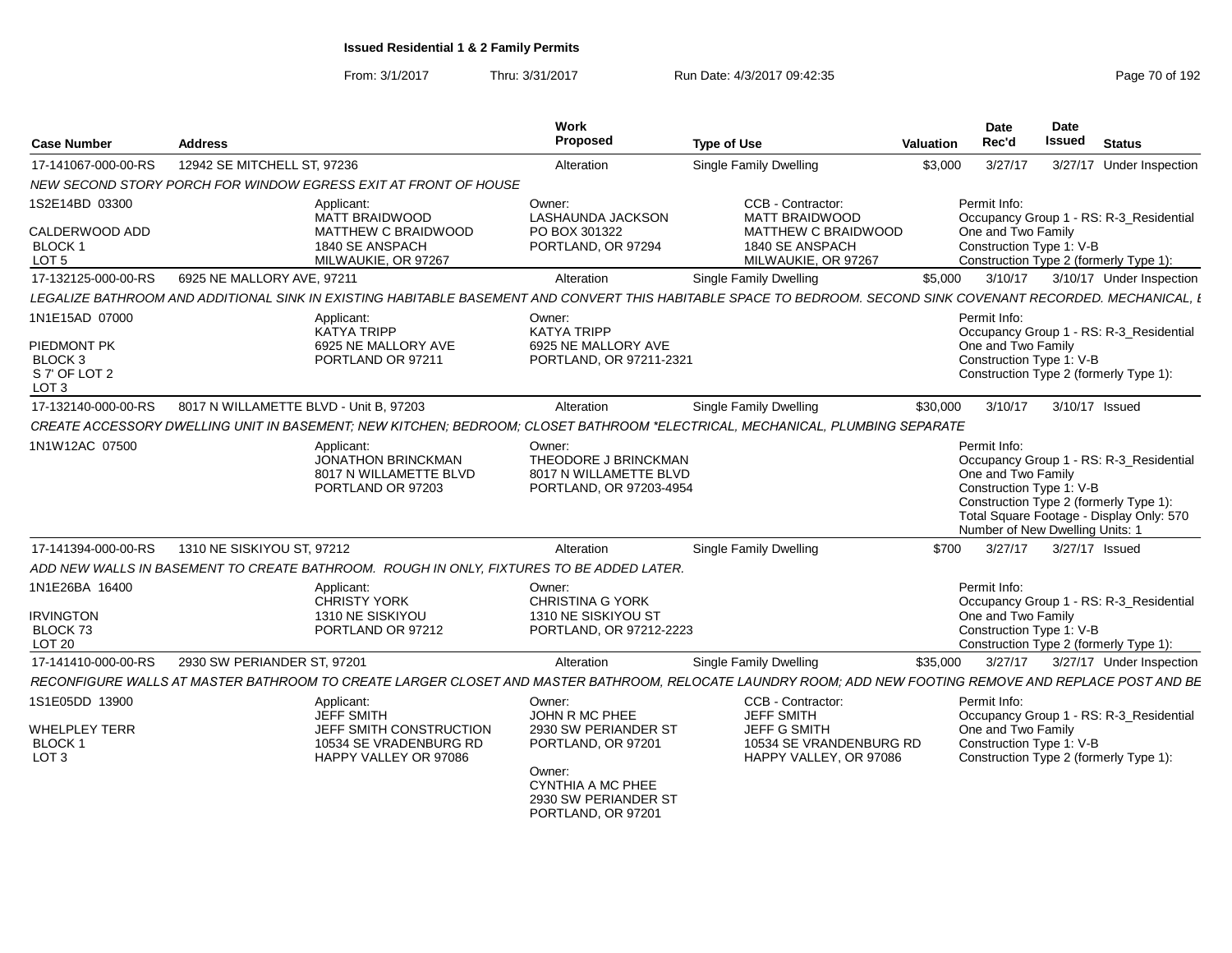From: 3/1/2017Thru: 3/31/2017 Run Date: 4/3/2017 09:42:35 Page 71 of 192

| <b>Case Number</b>                                                  | <b>Address</b>                    |                                                                                                                                                                  | Work<br>Proposed                                                                                                                               | <b>Type of Use</b>                                                                                                                                                                                                                                                          | Valuation | Date<br>Rec'd                                                  | <b>Date</b><br><b>Issued</b><br><b>Status</b>                                                                                                                |
|---------------------------------------------------------------------|-----------------------------------|------------------------------------------------------------------------------------------------------------------------------------------------------------------|------------------------------------------------------------------------------------------------------------------------------------------------|-----------------------------------------------------------------------------------------------------------------------------------------------------------------------------------------------------------------------------------------------------------------------------|-----------|----------------------------------------------------------------|--------------------------------------------------------------------------------------------------------------------------------------------------------------|
| 17-141470-000-00-RS                                                 | 4221 NE 132ND AVE, 97230          |                                                                                                                                                                  | Alteration                                                                                                                                     | Single Family Dwelling                                                                                                                                                                                                                                                      | \$16,000  | 3/28/17                                                        | 3/28/17 Under Inspection                                                                                                                                     |
|                                                                     |                                   | ALTERATION TO SFR - MAIN FLOOR NEW WALL IN BATHROOM FOR NEW SHOWER, REPLACE SLIDING GLASS DOOR WITH 8' FRENCH DOORS AT LIVING ROOM, REMOVE WALLS BETWEEN KITCI   |                                                                                                                                                |                                                                                                                                                                                                                                                                             |           |                                                                |                                                                                                                                                              |
| 1N2E23CA 08900<br>PRESTIGE PK<br>BLOCK 8<br>LOT <sub>7</sub>        |                                   | Applicant:<br>MICHAEL MITCHELL<br><b>GLACIER VALLEY BUILDERS LLC</b><br>4625 NE 118TH AVE<br>PORTLAND, OR 97220                                                  | Owner:<br>STUDIO DEFINE LLC<br>1920 SW RIVER DR #E606<br>PORTLAND, OR 97201                                                                    | <b>CCB - Contractor:</b><br><b>MICHAEL MITCHELL</b><br><b>GLACIER VALLEY BUILDERS LLC</b><br>4625 NE 118TH AVE<br>PORTLAND, OR 97220                                                                                                                                        |           | Permit Info:<br>One and Two Family<br>Construction Type 1: V-B | Occupancy Group 1 - RS: R-3_Residential<br>Construction Type 2 (formerly Type 1):                                                                            |
| 17-112840-000-00-RS                                                 | 7405 SE 19TH AVE, 97202           |                                                                                                                                                                  | Alteration                                                                                                                                     | Single Family Dwelling                                                                                                                                                                                                                                                      | \$74,850  | 1/30/17                                                        | 3/6/17 Under Inspection                                                                                                                                      |
|                                                                     |                                   | CONVERT BASEMENT TO HABITABLE SPACE. CREATE NEW BASEMENT BEDROOM WITH EGRESS WINDOW. CREATE NEW BASEMENT BATHROOM                                                |                                                                                                                                                |                                                                                                                                                                                                                                                                             |           |                                                                |                                                                                                                                                              |
| 1S1E23AD 07600<br>WESTMORELAND<br>BLOCK 17<br><b>LOT 20</b>         |                                   | Applicant:<br>RON HAYES<br><b>PRECISION HOMES &amp;</b><br>DEVELOPMENT LLC<br>9655 SW SUNSHINE COURT<br>SUITE 700<br>BEAVERTON, OR 97005                         | Owner:<br>LEMUEL COOPER<br>7405 SE 19TH AVE<br>PORTLAND, OR 97202<br>Owner:<br><b>HOLLY L COOPER</b><br>7405 SE 19TH AVE<br>PORTLAND, OR 97202 | CCB - Contractor:<br><b>RON HAYES</b><br><b>PRECISION HOMES &amp;</b><br>DEVELOPMENT LLC<br>9655 SW SUNSHINE COURT<br><b>SUITE 700</b><br>BEAVERTON, OR 97005<br>CCB - Contractor:<br>AIR DOCTOR HEATING COOLING<br>SERVICES INC<br>13120 NE 39TH ST<br>VANCOUVER, WA 98682 |           | Permit Info:<br>One and Two Family                             | Occupancy Group 1 - RS: R-3_Residential<br>Construction Type 1: V-B<br>Construction Type 2 (formerly Type 1):                                                |
| 17-119666-REV-01-RS                                                 | 1915 SE 45TH AVE, 97215           |                                                                                                                                                                  | Alteration                                                                                                                                     | Single Family Dwelling                                                                                                                                                                                                                                                      |           | \$3/17/17                                                      | 3/17/17 Issued                                                                                                                                               |
| <b>REVISION TO REMOVE METER SOCKET</b>                              |                                   |                                                                                                                                                                  |                                                                                                                                                |                                                                                                                                                                                                                                                                             |           |                                                                |                                                                                                                                                              |
| 1S2E06CB 06500<br><b>FAILING ADD</b><br>BLOCK 3<br>LOT <sub>5</sub> |                                   | Applicant:<br>SOLARCITY CORPORATION<br>3055 CLEARVIEW WAY<br>SAN MATEO, CA 94402                                                                                 | Owner:<br>LEONARD C SMITH<br>1915 SE 45TH AVE<br>PORTLAND, OR 97215-3138                                                                       | CCB - Contractor:<br>SOLARCITY CORPORATION<br>3055 CLEARVIEW WAY<br>SAN MATEO, CA 94402                                                                                                                                                                                     |           | Permit Info:                                                   | Occupancy Group 1 - RS: R-3_Remodel<br>Construction Type 1: V-B<br>Construction Type 2 (formerly Type 1):                                                    |
|                                                                     |                                   |                                                                                                                                                                  | Owner:<br><b>ESTHER D SMITH</b><br>1915 SE 45TH AVE<br>PORTLAND, OR 97215-3138                                                                 |                                                                                                                                                                                                                                                                             |           |                                                                |                                                                                                                                                              |
| 17-128221-000-00-RS                                                 | 7815 N HOLMES AVE - Unit B, 97217 |                                                                                                                                                                  | Alteration                                                                                                                                     | Single Family Dwelling                                                                                                                                                                                                                                                      | \$40.000  | 3/1/17                                                         | 3/1/17 Under Inspection                                                                                                                                      |
|                                                                     |                                   | CREATE ACCESSORY DWELLING UNIT IN BASEMENT; NEW KITCHEN; LIVING; DINING; AND BATHROOM; SHARED LAUNDRY ROOM WITH MAIN DWELLING UNIT *ELECTRICAL, MECHANICAL, PLUN |                                                                                                                                                |                                                                                                                                                                                                                                                                             |           |                                                                |                                                                                                                                                              |
| 1N1E09CC 10600                                                      |                                   | Applicant:<br>JEN WENTZIEN<br>JEN WENTZIEN, ARCHITECT<br>3331 SE SCHILLER ST<br>PORTLAND, OR 97202                                                               | Owner:<br>1201 LLOYD L L C<br>7127 196TH ST SW #202<br>LYNNWOOD, WA 98036-5078                                                                 |                                                                                                                                                                                                                                                                             |           | Permit Info:<br>Construction Type 1: V-B                       | Occupancy Group 1 - RS: R-3_Remodel<br>Construction Type 2 (formerly Type 1):<br>Total Square Footage - Display Only: 702<br>Number of New Dwelling Units: 1 |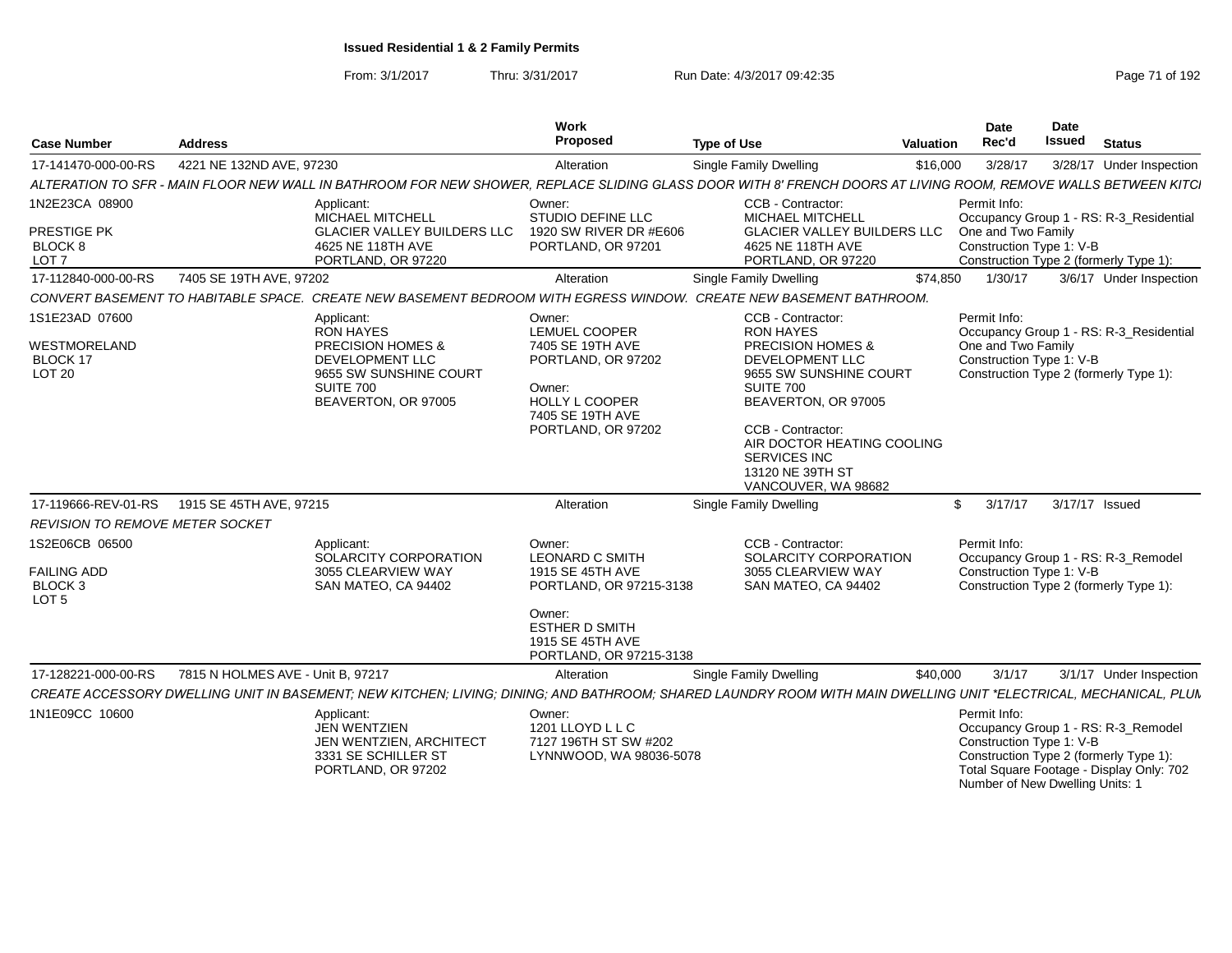From: 3/1/2017Thru: 3/31/2017 Run Date: 4/3/2017 09:42:35 Page 72 of 192

| <b>Case Number</b>                                      | <b>Address</b>                                                                                                                                     | Work<br>Proposed                                                            | <b>Type of Use</b>                                                                 | <b>Valuation</b> | <b>Date</b><br>Rec'd                           | <b>Date</b><br><b>Issued</b> | <b>Status</b>                                                                     |
|---------------------------------------------------------|----------------------------------------------------------------------------------------------------------------------------------------------------|-----------------------------------------------------------------------------|------------------------------------------------------------------------------------|------------------|------------------------------------------------|------------------------------|-----------------------------------------------------------------------------------|
| 17-136972-000-00-RS                                     | 4255 SW ADMIRAL ST, 97221                                                                                                                          | Alteration                                                                  | Single Family Dwelling                                                             | \$500            | 3/17/17                                        |                              | 3/17/17 Issued                                                                    |
|                                                         | SOLAR - 3.4KW ROOF TOP MOUNTED PV SYSTEM - PRESCRIPTIVE                                                                                            |                                                                             |                                                                                    |                  |                                                |                              |                                                                                   |
| 1S1E17BB 07300                                          | Applicant:<br>SYNCHRO SOLAR LLC                                                                                                                    | Owner:<br><b>NICHOLAS KUHN</b>                                              | CCB - Contractor:<br>SYNCHRO SOLAR LLC                                             |                  | Permit Info:                                   |                              | Occupancy Group 1 - RS: R-3_Residential                                           |
| <b>GLENNBROOK</b><br><b>BLOCK 2</b><br>LOT <sub>2</sub> | 1339 SE 8TH AVE SUITE B<br>PORTLAND, OR 97214                                                                                                      | 4255 SW ADMIRAL ST<br>PORTLAND, OR 97221                                    | 1339 SE 8TH AVE SUITE B<br>PORTLAND, OR 97214                                      |                  | One and Two Family<br>Construction Type 1: V-B |                              | Construction Type 2 (formerly Type 1):                                            |
|                                                         |                                                                                                                                                    | Owner:<br><b>KELLEY BURKETT</b><br>4255 SW ADMIRAL ST<br>PORTLAND, OR 97221 |                                                                                    |                  |                                                |                              |                                                                                   |
| 17-137396-000-00-RS                                     | 1445 NW 30TH AVE, 97210                                                                                                                            | Alteration                                                                  | Single Family Dwelling                                                             | \$135,000        | 3/20/17                                        |                              | 3/1/17 Under Inspection                                                           |
|                                                         | REMODEL KITCHEN, MASTER BATH, ELIMINATE (1) FULL BATH, INSTALL NEW FIREPLACE INSERT                                                                |                                                                             |                                                                                    |                  |                                                |                              |                                                                                   |
| 1N1E32BA 00100                                          | Applicant:<br><b>KARL RAPFOGEL</b>                                                                                                                 | Owner:<br><b>GAYLORD E DAVIS</b>                                            | CCB - Contractor:<br><b>GREEN GABLES DESIGN &amp;</b>                              |                  | Permit Info:                                   |                              | Occupancy Group 1 - RS: R-3_Residential                                           |
| SECTION 32 1N 1E<br>TL 100 0.32 ACRES                   | <b>GREEN GABLES DESIGN &amp;</b><br>RESTORATION, INC.<br>PO BOX 4264                                                                               | 1445 NW 30TH AVE<br>PORTLAND, OR 97210                                      | <b>RESTORATION INC</b><br>1807 NW VAUGHN STREET<br>PORTLAND, OR 97209              |                  | One and Two Family<br>Construction Type 1: V-B |                              | Construction Type 2 (formerly Type 1):                                            |
|                                                         | PORTLAND, OR 97208                                                                                                                                 | Owner:<br><b>JUDITH D DAVIS</b><br>1445 NW 30TH AVE<br>PORTLAND, OR 97210   |                                                                                    |                  |                                                |                              |                                                                                   |
| 17-129954-000-00-RS                                     | 1136 SW DAVENPORT ST, 97201                                                                                                                        | Alteration                                                                  | Single Family Dwelling                                                             | \$375,000        | 3/3/17                                         |                              | 3/22/17 Under Inspection                                                          |
|                                                         | KITCHEN REMODEL, MASTER BATH REMODEL, NEW ELEVATOR. REPLACE EXISTING PATIO IN SAME LOCATION. MINOR EXTERIOR ALTERATIONS                            |                                                                             |                                                                                    |                  |                                                |                              |                                                                                   |
| 1S1E04DC 09700                                          | Applicant:<br>Scott Gregor                                                                                                                         | Owner:<br>RAMIS ABOC II LLC                                                 | CCB - Contractor:<br><b>IBUILDPDX COMPANY LLC</b>                                  |                  | Permit Info:                                   |                              | Occupancy Group 1 - RS: R-3_Residential                                           |
| <b>ROBINSON &amp; PLAT 2</b><br>LOT 12&13 TL 9700       | <b>iBUILD PDX COMPANY, LLC</b><br>P.O. BOX 25376<br>Portland, OR 97298-0376                                                                        | 1136 SW DAVENPORT ST<br>PORTLAND, OR 97201                                  | PO BOX 25376<br>PORTLAND, OR 97298                                                 |                  | One and Two Family<br>Construction Type 1: V-B |                              | Construction Type 2 (formerly Type 1):                                            |
| 17-129988-000-00-RS                                     | 1626 NE 53RD AVE, 97213                                                                                                                            | Alteration                                                                  | Single Family Dwelling                                                             | \$12,500         | 3/3/17                                         | 3/3/17 Final                 |                                                                                   |
|                                                         | REMOVE POST AND BEAM AT BASEMENT, ADD NEW FOOTING AND STEEL BEAM; MAIN FLOOR - REMOVE WALL BETWEEN KITCHEN AND LIVING ROOM, REPLACE WITH NEW BEAM. |                                                                             |                                                                                    |                  |                                                |                              |                                                                                   |
| 1N2E30DC 22200                                          | Applicant:<br>LAWRENCE MCGRAW                                                                                                                      | Owner:<br><b>DAVID J PHILLIPS</b>                                           | CCB - Contractor:<br>ASSET PROPERTY REMODELING Occupancy Group 1 - RS: R-3_Remodel |                  | Permit Info:                                   |                              |                                                                                   |
| <b>ELMHURST</b><br>BLOCK <sub>23</sub><br><b>LOT 16</b> | 3723 NE 68TH<br>PORTLAND OR 97213                                                                                                                  | 1626 NE 53RD AVE<br>PORTLAND, OR 97213-2738                                 | AND MAINTENANCE LLC<br>3723 NE 68TH AVE<br>PORTLAND, OR 97213                      |                  | Construction Type 1: V-B                       |                              | Construction Type 2 (formerly Type 1):<br>Total Square Footage - Display Only: 30 |
|                                                         |                                                                                                                                                    | Owner:<br>SALLY A STAUFFER<br>1626 NE 53RD AVE<br>PORTLAND, OR 97213-2738   |                                                                                    |                  |                                                |                              |                                                                                   |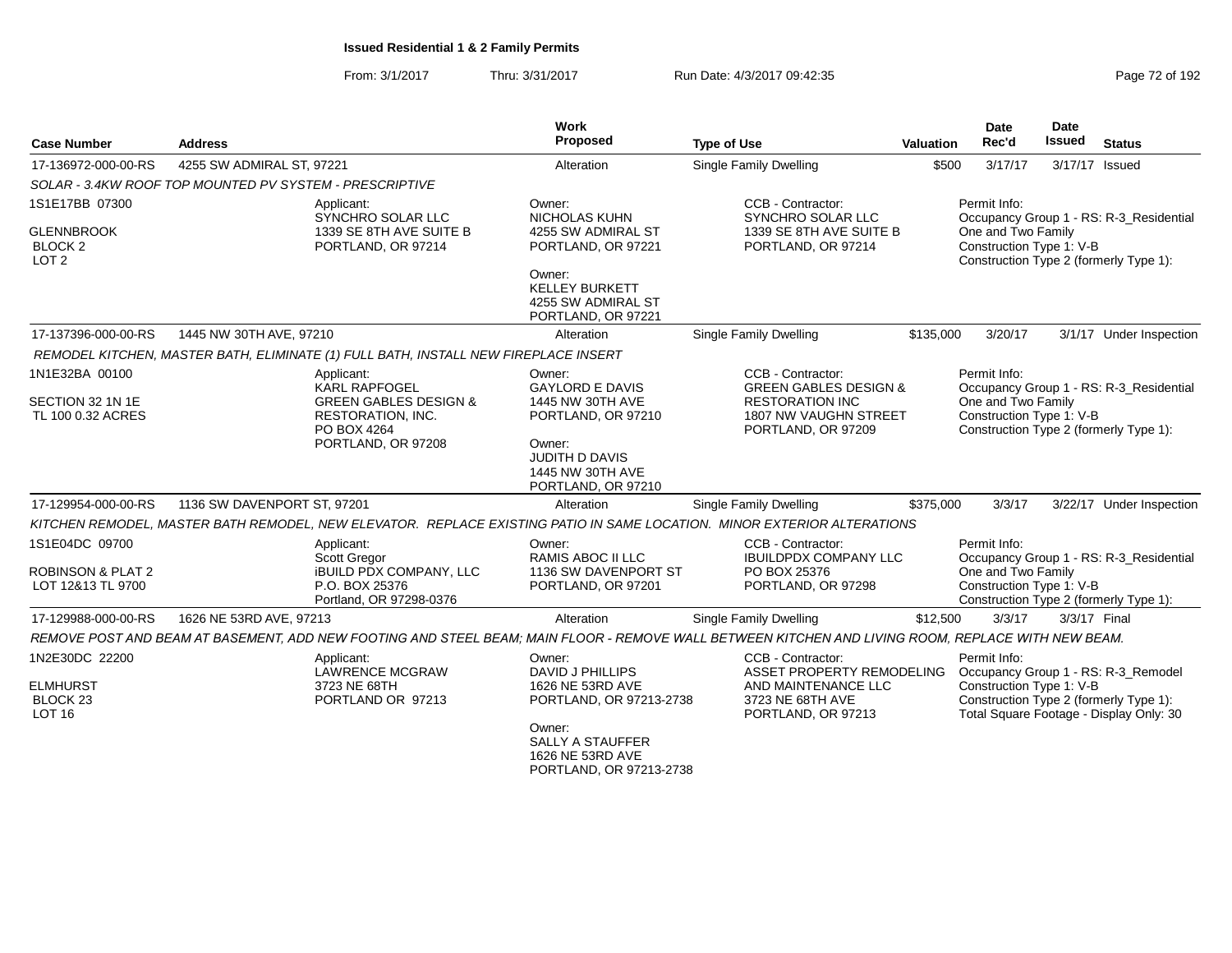| <b>Case Number</b>                                             | <b>Address</b>                                      |                                                                                                                                                                | Work<br>Proposed                                                                     | <b>Type of Use</b>                                                                                                                | Valuation | Date<br>Rec'd                                                                                                   | Date<br><b>Issued</b> | <b>Status</b>           |  |
|----------------------------------------------------------------|-----------------------------------------------------|----------------------------------------------------------------------------------------------------------------------------------------------------------------|--------------------------------------------------------------------------------------|-----------------------------------------------------------------------------------------------------------------------------------|-----------|-----------------------------------------------------------------------------------------------------------------|-----------------------|-------------------------|--|
| 17-130375-000-00-RS                                            | 6244 SW ORCHID DR, 97219                            |                                                                                                                                                                | Alteration                                                                           | Single Family Dwelling                                                                                                            | \$148,500 | 3/6/17                                                                                                          |                       | 3/9/17 Under Inspection |  |
|                                                                |                                                     | NEW ELEVATOR AND WHEELCHAIR LIFT. REMODEL 3 BATHROOMS, 1 NEW EXTERIOR WINDOW.                                                                                  |                                                                                      |                                                                                                                                   |           |                                                                                                                 |                       |                         |  |
| 1S1E30BB 06600<br>ASH CREEK WOODS<br><b>BLOCK1</b>             |                                                     | Applicant:<br>FLESCHNER CONSTRUCTION LLC JAMES E TILTON<br>7416 SW 33RD AVE<br>PORTLAND, OR 97219                                                              | Owner:<br>1540 VISALIA LN<br>AUSTIN, TX 78727                                        | CCB - Contractor:<br>FLESCHNER CONSTRUCTION LLC Occupancy Group 1 - RS: R-3_Residential<br>7416 SW 33RD AVE<br>PORTLAND, OR 97219 |           | Permit Info:<br>One and Two Family<br>Construction Type 1: V-B                                                  |                       |                         |  |
| LOT <sub>9</sub>                                               |                                                     |                                                                                                                                                                | Owner:<br>CARRIE E TILTON-JONES<br>1540 VISALIA LN<br>AUSTIN, TX 78727               |                                                                                                                                   |           | Construction Type 2 (formerly Type 1):                                                                          |                       |                         |  |
| 17-122851-REV-01-RS                                            | 4035 SE PINE ST, 97214                              |                                                                                                                                                                | Alteration                                                                           | Single Family Dwelling                                                                                                            | \$1,000   | 3/6/17                                                                                                          | 3/6/17 Final          |                         |  |
|                                                                | REVISION TO ADD 6 ROOF TOP MOUNTED PV PANELS, 6.6KW |                                                                                                                                                                |                                                                                      |                                                                                                                                   |           |                                                                                                                 |                       |                         |  |
| 1N1E36DD 05500                                                 |                                                     | Applicant:<br>DAN TRACY                                                                                                                                        | Owner:<br><b>DWAYNE A WITZEL</b>                                                     | CCB - Contractor:<br>PREMIER ENERGY INC                                                                                           |           | Permit Info:<br>Occupancy Group 1 - RS: R-3_Residential                                                         |                       |                         |  |
| <b>LAURELHURST</b><br>BLOCK 100<br>LOT <sub>18</sub>           |                                                     | <b>SOLAR UNIVERSE</b><br>556 SOMMERSET RD<br>WOODLAND, WA 98674                                                                                                | 4035 SE PINE ST<br>PORTLAND, OR 97214-2034                                           | 556 SOMMERSET RD<br>WOODLAND, WA 98674                                                                                            |           | One and Two Family<br>Construction Type 1: V-B<br>Construction Type 2 (formerly Type 1):                        |                       |                         |  |
| E 1/2 OF LOT 19                                                |                                                     |                                                                                                                                                                | Owner:<br><b>GREGORY J BAUMGARDNER</b><br>4035 SE PINE ST<br>PORTLAND, OR 97214-2034 | CCB - Contractor:<br><b>LIGHTING ELECTRIC LLC</b><br>2225 MOLALLA RD<br>WOODBURN, OR 97071                                        |           |                                                                                                                 |                       |                         |  |
| 17-130405-000-00-RS                                            | 3645 NE MERGES DR, 97212                            |                                                                                                                                                                | Alteration                                                                           | Single Family Dwelling                                                                                                            | \$37,850  | 3/6/17                                                                                                          |                       | 3/6/17 Issued           |  |
|                                                                |                                                     | CONVERSION OF BASEMENT, FURR OUT WALLS, TO INCLUDE FAMILY ROOM W/EGRESS WINDOW, BATHROOM, LAUNDRY ROOM, STORAGE ROOMS, VOLUNTARY ANCHORAGE OF FOUNDATION       |                                                                                      |                                                                                                                                   |           |                                                                                                                 |                       |                         |  |
| 1N1E25AB 10800                                                 |                                                     | Applicant:<br><b>CHARLES GILL</b>                                                                                                                              | Owner:<br><b>CHARLES GILL</b>                                                        |                                                                                                                                   |           | Permit Info:<br>Occupancy Group 1 - RS: R-3_Remodel                                                             |                       |                         |  |
| <b>MARYLAND HTS</b><br><b>BLOCK1</b><br>LOT 15 EXC PT IN ALLEY |                                                     | 3439 NE SANDY BLVD PMB 275<br>PORTLAND, OR 97232                                                                                                               | 3439 NE SANDY BLVD PMB 275<br>PORTLAND, OR 97232                                     |                                                                                                                                   |           | Construction Type 1: V-B<br>Construction Type 2 (formerly Type 1):<br>Total Square Footage - Display Only: 1008 |                       |                         |  |
| 17-130410-000-00-RS                                            | 8011 N WOOLSEY AVE, 97203                           |                                                                                                                                                                | Alteration                                                                           | <b>Single Family Dwelling</b>                                                                                                     | \$28,000  | 3/6/17                                                                                                          |                       | 3/6/17 Under Inspection |  |
|                                                                |                                                     | KITCHEN REMODEL - REMOVE WALL BETWEEN KITCHEN AND DINING ROOM, INSTALL BEAM IN ATTIC, INSTALL NEW SUPPORT FOOTINGS IN BASEMENT, REPLACE WINDOW AND EXPAND COU. |                                                                                      |                                                                                                                                   |           |                                                                                                                 |                       |                         |  |
| 1N1E08CA 01500                                                 |                                                     | Applicant:<br>STEVEN I ROSE                                                                                                                                    | Owner<br><b>ANNA M ROSE</b>                                                          | CCB - Contractor:<br><b>ANDY SINGER</b>                                                                                           |           | Permit Info:<br>Occupancy Group 1 - RS: R-3_Residential                                                         |                       |                         |  |
| <b>UNIVERSITY PK</b><br>BLOCK 123<br>LOT 9&10                  |                                                     | 8011 N WOOLSEY AVE<br>PORTLAND, OR 97203                                                                                                                       | 8011 N WOOLSEY AVE<br>PORTLAND, OR 97203                                             | <b>SEYMOUR GENERAL</b><br><b>CONTRACTING INC</b><br>3825 SW SCHOLLS FERRY RD                                                      |           | One and Two Family<br>Construction Type 1: V-B<br>Construction Type 2 (formerly Type 1):                        |                       |                         |  |
|                                                                |                                                     |                                                                                                                                                                | Owner:<br>STEVEN I ROSE<br>8011 N WOOLSEY AVE<br>PORTLAND, OR 97203                  | PORTLAND, OR 97221                                                                                                                |           |                                                                                                                 |                       |                         |  |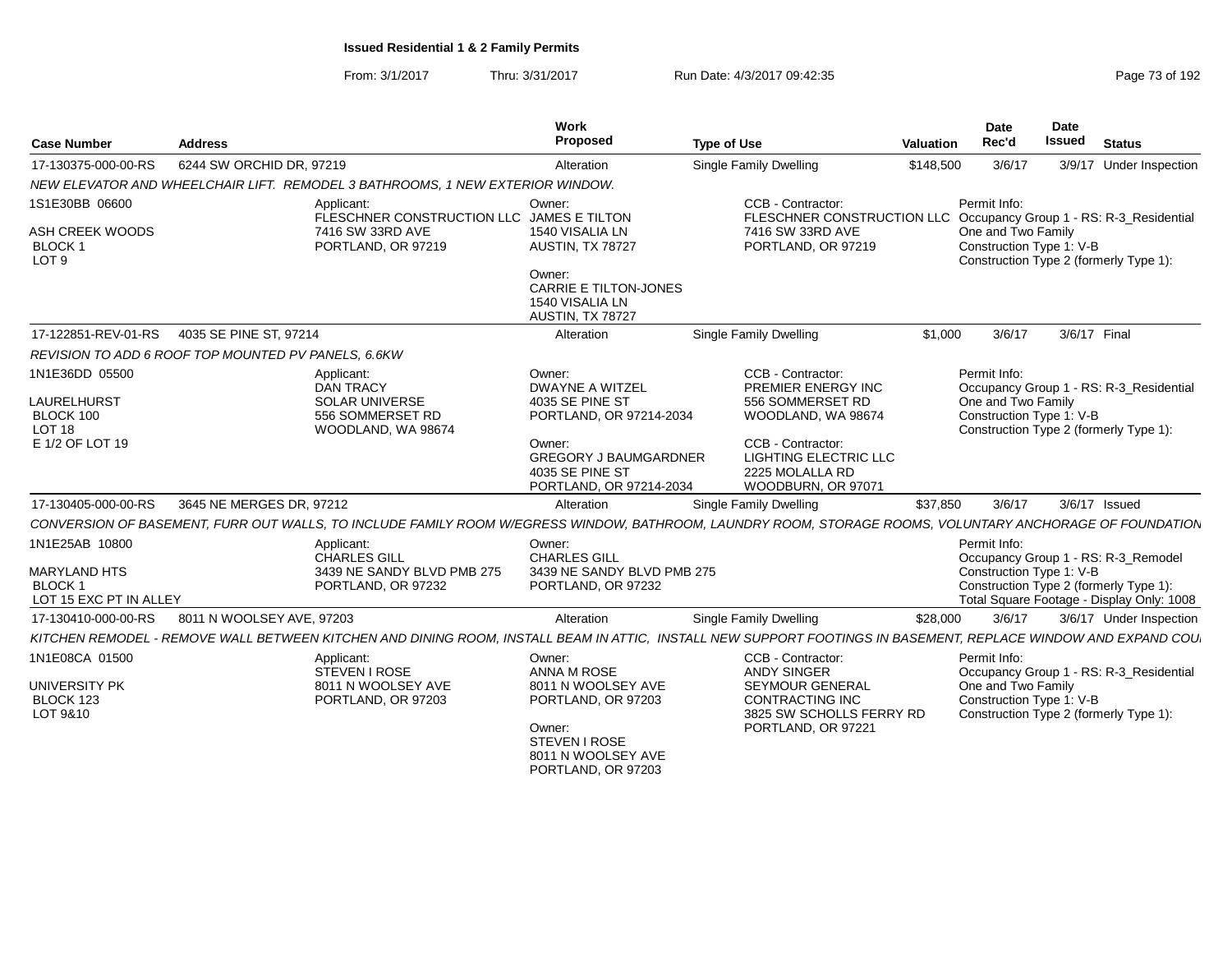| <b>Case Number</b>                                                  | <b>Address</b>             |                                                                                                            | Work<br>Proposed                                                                | <b>Type of Use</b>                                                                                                                                          | Valuation | Date<br>Rec'd                                                                                             | Date<br>Issued | <b>Status</b>            |  |
|---------------------------------------------------------------------|----------------------------|------------------------------------------------------------------------------------------------------------|---------------------------------------------------------------------------------|-------------------------------------------------------------------------------------------------------------------------------------------------------------|-----------|-----------------------------------------------------------------------------------------------------------|----------------|--------------------------|--|
| 17-134077-000-00-RS                                                 | 5102 N DEPAUW ST, 97203    |                                                                                                            | Alteration                                                                      | Single Family Dwelling                                                                                                                                      | \$1,200   | 3/13/17                                                                                                   |                | 3/13/17 Under Inspection |  |
|                                                                     |                            | REMOVE BEARING WALL, REPLACE WITH BEAM AND POSTS, ADD (1) FOOTING IN BASEMENT                              |                                                                                 |                                                                                                                                                             |           |                                                                                                           |                |                          |  |
| 1N1E08CC 09600<br><b>UNIVERSITY PK</b><br>BLOCK 60                  |                            | Applicant:<br>Ken Wiesler<br>Kenneth Wiesler<br>624 NE 64TH AVENUE                                         | Owner:<br><b>ANDREW KEIPPELA</b><br>5102 N DEPAUW ST<br>PORTLAND, OR 97203      | CCB - Contractor:<br>FINE LINE REMODELING LLC<br>PO BOX 1459<br>CLACKAMAS, OR 97015                                                                         |           | Permit Info:<br>Occupancy Group 1 - RS: R-3_Residential<br>One and Two Family<br>Construction Type 1: V-B |                |                          |  |
| LOT 4&5                                                             |                            | PORTLAND OR                                                                                                | Owner:<br><b>KACY KEIPPELA</b><br>5102 N DEPAUW ST<br>PORTLAND, OR 97203        |                                                                                                                                                             |           | Construction Type 2 (formerly Type 1):                                                                    |                |                          |  |
| 17-134085-000-00-RS                                                 | 2500 SW HOFFMAN AVE, 97201 |                                                                                                            | Alteration                                                                      | <b>Single Family Dwelling</b>                                                                                                                               | \$10,000  | 3/13/17                                                                                                   | 3/13/17 Final  |                          |  |
| CONVERT STORAGE AREA IN BASEMENT TO BEDROOM                         |                            |                                                                                                            |                                                                                 |                                                                                                                                                             |           |                                                                                                           |                |                          |  |
| 1S1E04DD 10200<br><b>SEVENTH ST TERR</b>                            |                            | Applicant:<br><b>BRIAN D KUGEL</b><br>2500 SW HOFFMAN AVE                                                  | Owner:<br><b>BRIAN D KUGEL</b><br>2500 SW HOFFMAN AVE                           |                                                                                                                                                             |           | Permit Info:<br>Occupancy Group 1 - RS: R-3_Remodel<br>Construction Type 1: V-B                           |                |                          |  |
| BLOCK 1<br>LOT 1-4 EXC PT IN ST                                     |                            | PORTLAND, OR 97201-3147                                                                                    | PORTLAND, OR 97201-3147                                                         |                                                                                                                                                             |           | Construction Type 2 (formerly Type 1):<br>Total Square Footage - Display Only: 156                        |                |                          |  |
|                                                                     |                            |                                                                                                            | Owner:<br>SAMUDRA S KUGEL<br>2500 SW HOFFMAN AVE<br>PORTLAND, OR 97201-3147     |                                                                                                                                                             |           |                                                                                                           |                |                          |  |
| 17-134119-000-00-RS                                                 | 5348 NE 38TH AVE, 97211    |                                                                                                            | Alteration                                                                      | <b>Single Family Dwelling</b>                                                                                                                               | \$3,000   | 3/22/17                                                                                                   |                | 3/22/17 Under Inspection |  |
|                                                                     |                            |                                                                                                            |                                                                                 | KITCHEN REMODEL, REMOVE PARTITION WALL IN KITCHEN, REMOVE 1 WINDOW AND ENLARGE 1 WINDOW ON SOUTH ELEVATION AND REMOVE 2 WINDOWS AND INSTALL 1 LARGER WINDOW |           |                                                                                                           |                |                          |  |
| 1N1E24AA 06800<br>KILLINGSWORTH AVE ADD<br>BLOCK 4<br><b>LOT 15</b> |                            | Applicant:<br><b>HOLLY L ROETKER</b><br>5348 NE 38TH AVE<br>PORTLAND, OR 97211-8008                        | Owner:<br>JEFFREY L ROETKER<br>5348 NE 38TH AVE<br>PORTLAND, OR 97211-8008      |                                                                                                                                                             |           | Permit Info:<br>Occupancy Group 1 - RS: R-3 Residential<br>One and Two Family<br>Construction Type 1: V-B |                |                          |  |
| S 1/2 OF LOT 16                                                     |                            |                                                                                                            | Owner:<br><b>HOLLY L ROETKER</b><br>5348 NE 38TH AVE<br>PORTLAND, OR 97211-8008 |                                                                                                                                                             |           | Construction Type 2 (formerly Type 1):                                                                    |                |                          |  |
| 17-134278-000-00-RS                                                 | 3164 NE 35TH PL. 97212     |                                                                                                            | Alteration                                                                      | <b>Single Family Dwelling</b>                                                                                                                               | \$117,000 | 3/13/17                                                                                                   |                | 3/19/17 Issued           |  |
|                                                                     |                            | CONVERT BASEMENT TO HABITABLE SPACE, INCLUDING TWO BEDROOMS WITH EGRESS WINDOWS AND NEW BASEMENT BATHROOM. |                                                                                 |                                                                                                                                                             |           |                                                                                                           |                |                          |  |
| 1N1E25AB 11500                                                      |                            | Applicant:<br>DALE MORSE                                                                                   | Owner:<br>KENNETH T ST JOHN                                                     | CCB - Contractor:<br>DALE MORSE                                                                                                                             |           | Permit Info:<br>Occupancy Group 1 - RS: R-3_Residential                                                   |                |                          |  |
| <b>MARYLAND HTS</b><br>BLOCK 7<br>LOT 5 EXC E 39.3'                 |                            | OWEN GABBERT LLC<br>3811 N BORTHWICK AVE<br>PORTLAND, OR 97227                                             | 3164 NE 35TH PL<br>PORTLAND, OR 97212                                           | OWEN GABBERT LLC<br>3811 N BORTHWICK AVE<br>PORTLAND, OR 97227                                                                                              |           | One and Two Family<br>Construction Type 1: V-B<br>Construction Type 2 (formerly Type 1):                  |                |                          |  |
| LOT 6 EXC W 50'                                                     |                            |                                                                                                            | Owner:<br>AMANDA R ST JOHN<br>3164 NE 35TH PL<br>PORTLAND, OR 97212             |                                                                                                                                                             |           |                                                                                                           |                |                          |  |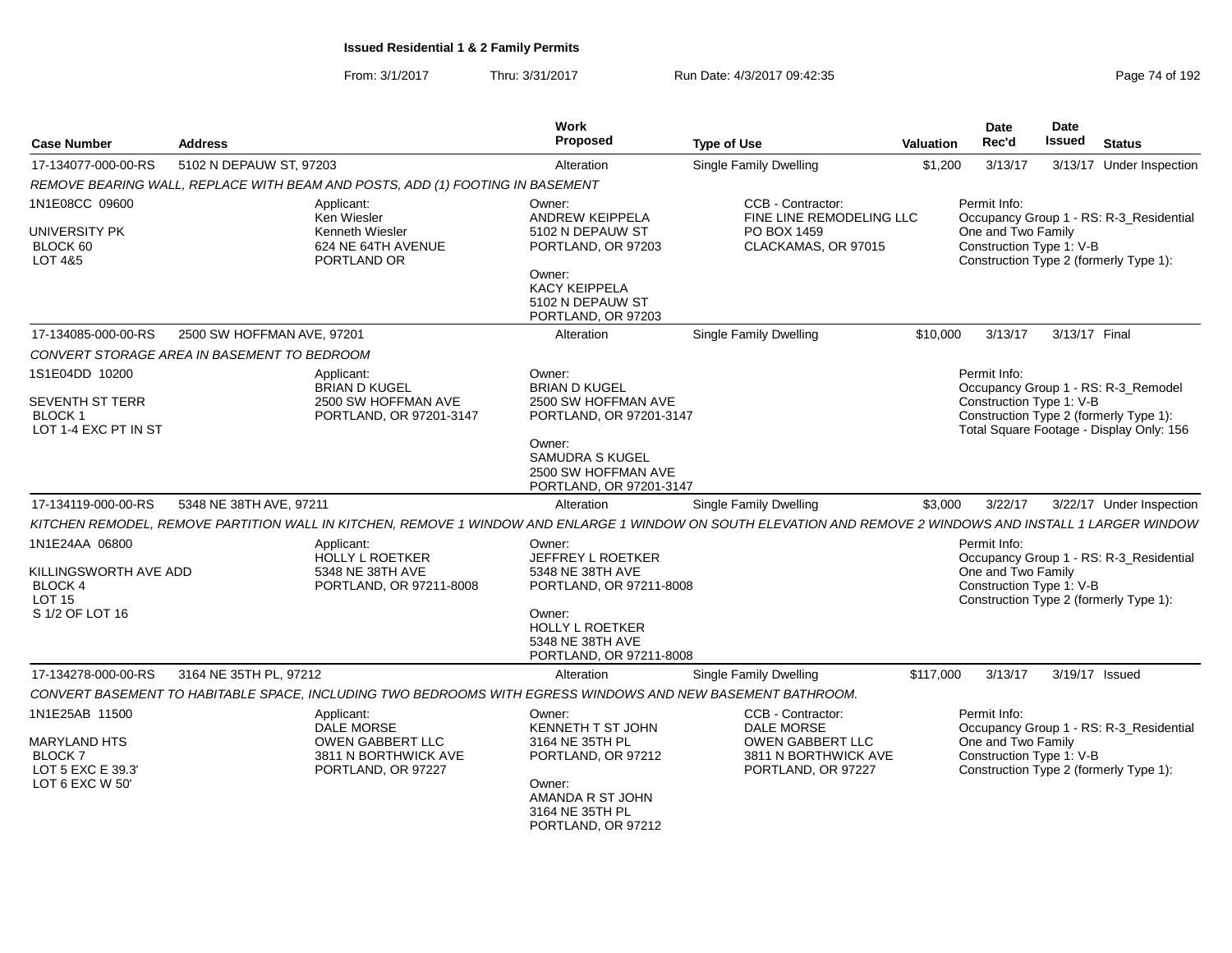|                                                         |                                  |                                                                                                    | Work                                                                        |                                                                                                                                                                  |                  | <b>Date</b>                                                                                       | Date   |                                                                                   |
|---------------------------------------------------------|----------------------------------|----------------------------------------------------------------------------------------------------|-----------------------------------------------------------------------------|------------------------------------------------------------------------------------------------------------------------------------------------------------------|------------------|---------------------------------------------------------------------------------------------------|--------|-----------------------------------------------------------------------------------|
| <b>Case Number</b>                                      | <b>Address</b>                   |                                                                                                    | <b>Proposed</b>                                                             | <b>Type of Use</b>                                                                                                                                               | <b>Valuation</b> | Rec'd                                                                                             | Issued | <b>Status</b>                                                                     |
| 17-138793-000-00-RS                                     | 4315 SW WESTDALE DR, 97221       |                                                                                                    | Alteration                                                                  | <b>Single Family Dwelling</b>                                                                                                                                    | \$35,000         | 3/22/17                                                                                           |        | 3/23/17 Issued                                                                    |
|                                                         |                                  | ADD FOUR NEW WINDOW OPENING ON THE EAST AND WEST SIDES OF HOUSE, REMODEL EXISTING UPPER FLOOR BATH |                                                                             |                                                                                                                                                                  |                  |                                                                                                   |        |                                                                                   |
| 1S1E08CB 01100<br>MONTMORE<br><b>BLOCK D</b>            |                                  | Applicant:<br>ADAM<br><b>ARCIFORM LLC</b><br>2303 N RANDOLPH AVE                                   | Owner:<br>ADAM C KOBOS<br>4315 SW WESTDALE DR<br>PORTLAND, OR 97221         | CCB - Contractor:<br>ADAM<br><b>ARCIFORM LLC</b><br>2303 N RANDOLPH AVE                                                                                          |                  | Permit Info:<br>One and Two Family<br>Construction Type 1: V-B                                    |        | Occupancy Group 1 - RS: R-3_Residential                                           |
| LOT <sub>18</sub>                                       |                                  | PORTLAND, OR 97227                                                                                 | Owner:<br><b>BETTY H KOBOS</b><br>4315 SW WESTDALE DR<br>PORTLAND, OR 97221 | PORTLAND, OR 97227                                                                                                                                               |                  |                                                                                                   |        | Construction Type 2 (formerly Type 1):                                            |
| 17-108405-REV-01-RS                                     | 218 N AINSWORTH ST, 97217        |                                                                                                    | Alteration                                                                  | <b>Single Family Dwelling</b>                                                                                                                                    | \$               | 3/6/17                                                                                            |        | 3/6/17 Issued                                                                     |
| REVISION TO CHANGE THE LAYOUT OF THE PANELS ON THE ROOF |                                  |                                                                                                    |                                                                             |                                                                                                                                                                  |                  |                                                                                                   |        |                                                                                   |
| 1N1E15DC 03000                                          |                                  | Applicant:<br>MARKS ELECTRIC LLC                                                                   | Owner:<br><b>EROL BALKAN</b>                                                | CCB - Contractor:<br>MARKS ELECTRIC LLC                                                                                                                          |                  | Permit Info:                                                                                      |        | Occupancy Group 1 - RS: R-3_Residential                                           |
| PIEDMONT<br>BLOCK 28                                    |                                  | 9845 N SYRACUSE ST<br>PORTLAND, OR 97203                                                           | 218 N AINSWORTH ST<br>PORTLAND, OR 97217                                    | 9845 N SYRACUSE ST<br>PORTLAND, OR 97203                                                                                                                         |                  | One and Two Family<br>Construction Type 1: V-B                                                    |        |                                                                                   |
| E 50' OF W 100' OF LOT 4                                |                                  |                                                                                                    |                                                                             |                                                                                                                                                                  |                  |                                                                                                   |        | Construction Type 2 (formerly Type 1):                                            |
| 17-130848-000-00-RS                                     | 3107 NE SCHUYLER ST, 97212       |                                                                                                    | Alteration                                                                  | <b>Single Family Dwelling</b>                                                                                                                                    | \$1,000          | 3/7/17                                                                                            |        | 3/7/17 Issued                                                                     |
|                                                         |                                  |                                                                                                    |                                                                             | ALTERATION TO CONVERT DUPLEX TO SINGLE FAMILY RESIDENCE, REMOVE KITCHEN ON THE SECOND FLOOR UNIT TO CONVERT TO LIVING ROOM.                                      |                  |                                                                                                   |        |                                                                                   |
| 1N1E25CD 05000<br>BROADWAY ADD<br>BLOCK <sub>9</sub>    |                                  | Applicant:<br><b>KEN DYRESON</b><br><b>IVON STREET STUDIO</b><br>1028 SE WATER AVE STE 260         | Owner:<br><b>JUSTIN RICHARD</b><br>2332 VALLEY ST<br>BERKELEY, CA 94702     | CCB - Contractor:<br>DALE MORSE<br><b>OWEN GABBERT LLC</b><br>3811 N BORTHWICK AVE                                                                               |                  | Permit Info:<br>One and Two Family<br>Construction Type 1: V-B                                    |        | Occupancy Group 1 - RS: R-3_Residential                                           |
| <b>LOT 12</b>                                           |                                  | PORTLAND, OR 97214                                                                                 | Owner:<br><b>CELIA RICHARD</b><br>2332 VALLEY ST<br>BERKELEY, CA 94702      | PORTLAND, OR 97227                                                                                                                                               |                  |                                                                                                   |        | Construction Type 2 (formerly Type 1):                                            |
| 17-134585-000-00-RS                                     | 1936 SE STARK ST - Unit B. 97214 |                                                                                                    | Alteration                                                                  | Single Family Dwelling                                                                                                                                           | \$8,000          | 3/17/17                                                                                           |        | 3/17/17 Issued                                                                    |
|                                                         |                                  |                                                                                                    |                                                                             | ALTERATION TO CONVERT SECOND FLOOR TO ADU, CONVERT BASEMENT TO LIVING SPACE ADD EGRESS WINDOW AND ADD A BATHROOM. (3) TOTAL TOILETS.***MECHANICAL, PLUMBING AN.  |                  |                                                                                                   |        |                                                                                   |
| 1S1E02AA 00900                                          |                                  | Applicant:<br><b>JONATHON ZILKA</b><br>2421 SE ASH ST<br>PORTLAND, OR 97214                        | Owner:<br><b>CRAIG CLEMENS</b><br>1829 SE 149TH AVE<br>PORTLAND, OR 97233   |                                                                                                                                                                  |                  | Permit Info:<br>One and Two Family<br>Construction Type 1: V-B<br>Number of New Dwelling Units: 1 |        | Occupancy Group 1 - RS: R-3_Residential<br>Construction Type 2 (formerly Type 1): |
| 17-117632-000-00-RS                                     | 11546 SW 61ST AVE                |                                                                                                    | Alteration                                                                  | <b>Single Family Dwelling</b>                                                                                                                                    | \$28,000         | 3/9/17                                                                                            |        | 3/9/17 Issued                                                                     |
|                                                         |                                  |                                                                                                    |                                                                             | ALTERATION-INTERIOR REMODEL-ADD JOIST INFILL VAULTED SPACE TO CREATE ADDITIONAL BEDROOM, BATHROOM ON THE SECOND, ***MECHANICAL, ELECTRICAL PLUMBING PERMITS TO I |                  |                                                                                                   |        |                                                                                   |
| 1S1E31BC 04302                                          |                                  | Applicant:<br>PHIL SCHIEBEL                                                                        | Owner:<br>NELIDA DE LOS SANTOS                                              | CCB - Contractor:<br>1ST CALL CONSTRUCTION INC                                                                                                                   |                  | Permit Info:                                                                                      |        | Occupancy Group 1 - RS: R-3_Residential                                           |
| PASADENA<br>BLOCK 11<br>LOT 5-7&26 TL 4302              |                                  | 7104 NE 70TH ST<br>VANCOUVER, WA 98661                                                             | 11546 SW 61ST AVE<br>PORTLAND, OR 97219                                     | 7104 NE 70TH ST<br>VANCOUVER, WA 98661                                                                                                                           |                  | One and Two Family<br>Construction Type 1: V-B                                                    |        | Construction Type 2 (formerly Type 1):                                            |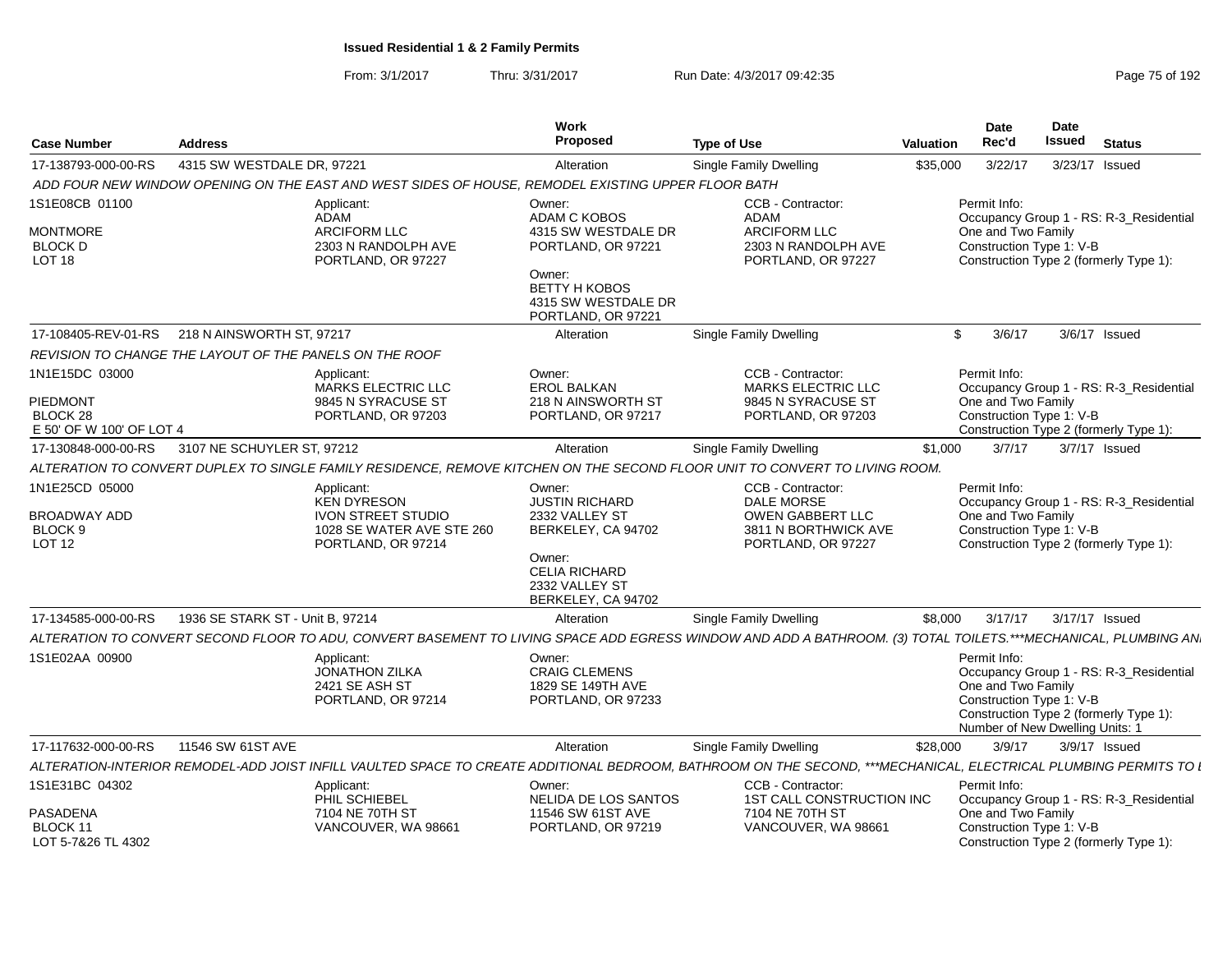| <b>Case Number</b>                                            | Address                                                                                                                                                           | Work<br>Proposed                                                                                                                                           | <b>Type of Use</b>                                                                            | Valuation | <b>Date</b><br>Rec'd                     | <b>Date</b><br><b>Issued</b> | <b>Status</b>                                                                                                            |
|---------------------------------------------------------------|-------------------------------------------------------------------------------------------------------------------------------------------------------------------|------------------------------------------------------------------------------------------------------------------------------------------------------------|-----------------------------------------------------------------------------------------------|-----------|------------------------------------------|------------------------------|--------------------------------------------------------------------------------------------------------------------------|
| 17-139622-000-00-RS                                           | 6506 SE WOODSTOCK BLVD, 97206                                                                                                                                     | Alteration                                                                                                                                                 | <b>Single Family Dwelling</b>                                                                 | \$3,680   | 3/24/17                                  |                              | 3/24/17 Issued                                                                                                           |
|                                                               | REINFORCE ROOF AND ADD COLLAR TIES IN ORDER TO REMOVED A SHORT SECTION OF WALL BETWEEN KITCHEN AND LIVING SPACE                                                   |                                                                                                                                                            |                                                                                               |           |                                          |                              |                                                                                                                          |
| 1S2E17CC 18300<br><b>TREMONT PL</b><br>BLOCK 31<br>LOT 30     | Applicant:<br>MICHAEL D GROFF<br>6506 SE WOODSTOCK BLVD<br>PORTLAND, OR 97206                                                                                     | Owner:<br><b>LEAH A GROFF</b><br>6506 SE WOODSTOCK BLVD<br>PORTLAND, OR 97206<br>Owner:<br>MICHAEL D GROFF<br>6506 SE WOODSTOCK BLVD<br>PORTLAND, OR 97206 | CCB - Contractor:<br>SFW CONSTRUCTION LLC<br>12705 SW HERMAN RD SUITE B<br>TUALATIN, OR 97062 |           | Permit Info:<br>Construction Type 1: V-B |                              | Occupancy Group 1 - RS: R-3_Remodel<br>Construction Type 2 (formerly Type 1):<br>Total Square Footage - Display Only: 98 |
| 17-125675-000-00-RS                                           | 5028 NE 13TH AVE, 97211                                                                                                                                           | Alteration                                                                                                                                                 | <b>Single Family Dwelling</b>                                                                 | \$6.500   | 3/2/17                                   |                              | 3/2/17 Issued                                                                                                            |
|                                                               | LEGALIZE CONVERSION OF BASEMENT TO LIVING SPACE, INCLUDES (2) BEDROOMS, (2) COMMON AREAS, MECHANICAL ROOM, & AN EXISTING BATH (99-01289-RS)                       |                                                                                                                                                            |                                                                                               |           |                                          |                              | *** IN RESPONSE TO 16-239;                                                                                               |
| 1N1E23BA 24600                                                | Applicant:<br><b>ROY PITTMAN</b>                                                                                                                                  | Owner:<br><b>ROY PITTMAN</b>                                                                                                                               |                                                                                               |           | Permit Info:                             |                              | Occupancy Group 1 - RS: R-3 Remodel                                                                                      |
| <b>ROSEDALE &amp; ANX</b><br>BLOCK 10<br>LOT <sub>4</sub>     | 1980 SW LILLYBEAN<br>GRESHAM, OR 97080                                                                                                                            | 1980 SW LILLYBEN AVE<br>GRESHAM, OR 97080-5769                                                                                                             |                                                                                               |           | Construction Type 1: V-B                 |                              | Construction Type 2 (formerly Type 1):                                                                                   |
| 16-246808-REV-01-RS                                           | 7214 N DELAWARE AVE, 97217                                                                                                                                        | Alteration                                                                                                                                                 | Single Family Dwelling                                                                        | . ድ       | 3/7/17                                   |                              | 3/7/17 Issued                                                                                                            |
|                                                               | REVISION TO CHANGE BEAM SPECS FOR 2 EXISTING BEAMS AND ADD 1 NEW BEAM IN BASEMENT.                                                                                |                                                                                                                                                            |                                                                                               |           |                                          |                              |                                                                                                                          |
| 1N1E16AB 09600                                                | Applicant:<br><b>BRUCE ZINK</b>                                                                                                                                   | Owner:<br><b>BRUCE E ZINK</b>                                                                                                                              |                                                                                               |           | Permit Info:                             |                              | Occupancy Group 1 - RS: R-3_Remodel                                                                                      |
| FIRST ELECTRIC ADD<br>BLOCK 10<br>LOT 3&4                     | 7214 N DELAWARE<br>PORTLAND, OR 97217                                                                                                                             | 7214 N DELAWARE AVE<br>PORTLAND, OR 97217-5706                                                                                                             |                                                                                               |           | Construction Type 1: V-B                 |                              | Construction Type 2 (formerly Type 1):<br>Total Square Footage - Display Only: 345                                       |
|                                                               | 17-126343-REV-01-RS 7540 N HEPPNER AVE, 97203                                                                                                                     | Alteration                                                                                                                                                 | Single Family Dwelling                                                                        |           | 3/7/17                                   |                              | 3/7/17 Issued                                                                                                            |
|                                                               | <b>REVISION TO REINFORCE EGRESS WINDOW WELLS</b>                                                                                                                  |                                                                                                                                                            |                                                                                               |           |                                          |                              |                                                                                                                          |
| 1N1E07BD 01300                                                | Applicant:<br><b>JOSH LARSEN</b>                                                                                                                                  | Owner:<br>KING BEAR INVESTMENT LLC                                                                                                                         | CCB - Contractor:<br><b>RED BIRD REMODELING LLC</b>                                           |           | Permit Info:                             |                              | Occupancy Group 1 - RS: R-3_Remodel                                                                                      |
| NORTHERN HILL AC & SUB<br>NLY 45.83' OF LOT 14                | <b>RED BIRD REMODELING</b><br>9417 N ALLEGHENY AVE<br>PORTLAND, OR 97203                                                                                          | 11621 SW TEAL BLVD #F<br>BEAVERTON, OR 97007                                                                                                               | 9417 N ALLEGHENY AVE<br>PORTLAND, OR 97203                                                    |           | Construction Type 1: V-B                 |                              | Construction Type 2 (formerly Type 1):<br>Total Square Footage - Display Only: 875                                       |
| 14-184829-REV-01-RS                                           | 3506 SE 9TH AVE, 97202                                                                                                                                            | Alteration                                                                                                                                                 | Single Family Dwelling                                                                        | \$1.502   | 3/7/17                                   |                              | 3/7/17 Issued                                                                                                            |
|                                                               | REVISION IN RESPONSE TO ALERT 16-217343AL AND AS BUILT CONDITIONS ADD BATHROOM IN KITCHEN AREA AND NEW EXTERIOR ENTRY TO THE KITCHEN ON THE WEST ELEVATION AND NE |                                                                                                                                                            |                                                                                               |           |                                          |                              |                                                                                                                          |
| 1S1E11CB 00200                                                | Applicant:<br>THAI SON NGUYEN                                                                                                                                     | Owner:<br>ROBERT A LE                                                                                                                                      |                                                                                               |           | Permit Info:                             |                              | Occupancy Group 1 - RS: R-3_Remodel                                                                                      |
| PROSPECT HILL<br>BLOCK 1<br>LOT <sub>1</sub><br>N 1' OF LOT 2 | 7723 SE 141ST AVE<br>PORTLAND, OR 97236                                                                                                                           | 14607 SE CRYSTAL ST<br>PORTLAND, OR 97236                                                                                                                  |                                                                                               |           | Construction Type 1: V-B                 |                              | Construction Type 2 (formerly Type 1):<br>Total Square Footage - Display Only: 40                                        |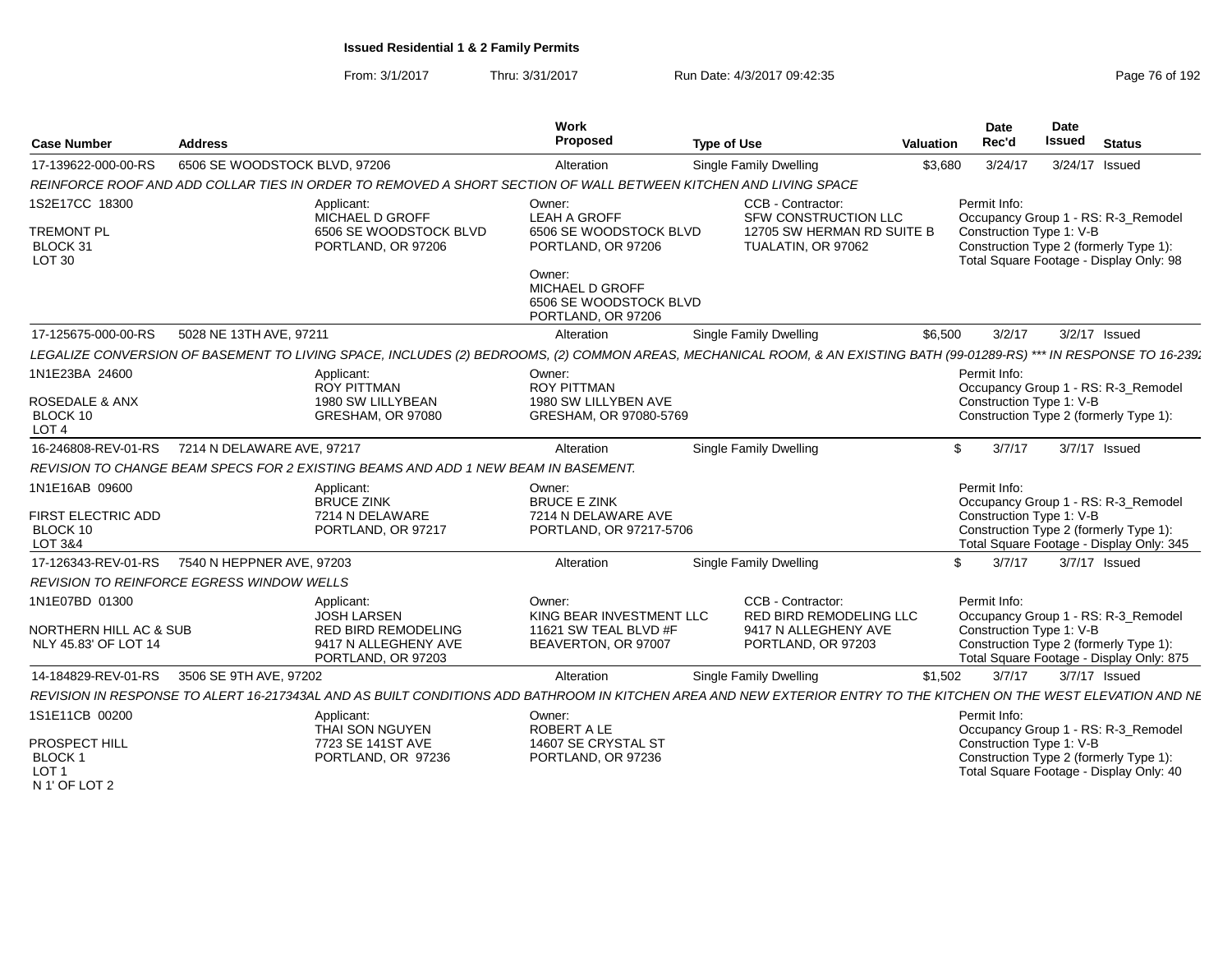|                                                       |                                                                                                                              | Work                                                                                                                        |                                                                                                               |                  | <b>Date</b>                                                    | Date          |                                                                                    |
|-------------------------------------------------------|------------------------------------------------------------------------------------------------------------------------------|-----------------------------------------------------------------------------------------------------------------------------|---------------------------------------------------------------------------------------------------------------|------------------|----------------------------------------------------------------|---------------|------------------------------------------------------------------------------------|
| <b>Case Number</b>                                    | <b>Address</b>                                                                                                               | <b>Proposed</b>                                                                                                             | <b>Type of Use</b>                                                                                            | <b>Valuation</b> | Rec'd                                                          | <b>Issued</b> | <b>Status</b>                                                                      |
| 17-128216-000-00-RS                                   | 8215 SW 39TH AVE, 97219                                                                                                      | Alteration                                                                                                                  | Single Family Dwelling                                                                                        | \$35,000         | 3/1/17                                                         |               | 3/1/17 Under Inspection                                                            |
|                                                       | REMODEL EXISTING UPPER FLOOR BATHROOM, INSTALL TWO NEW SKYLIGHTS                                                             |                                                                                                                             |                                                                                                               |                  |                                                                |               |                                                                                    |
| 1S1E20CD 08200<br><b>HIGHWAY TR</b><br>LOT 19 TL 8200 | Applicant:<br>NWC NICK WEITZER CO LLC<br>3909 SE LINCOLN ST<br>PORTLAND, OR 97214                                            | Owner:<br>JOHN S II BISHOP<br>8215 SW 39TH AVE<br>PORTLAND, OR 97219-3614                                                   | CCB - Contractor:<br><b>BADGER ELECTRIC INC</b><br>4415 NE SANDY BLVD STE 205<br>PORTLAND, OR 97213           |                  | Permit Info:<br>One and Two Family<br>Construction Type 1: V-B |               | Occupancy Group 1 - RS: R-3_Residential<br>Construction Type 2 (formerly Type 1):  |
|                                                       |                                                                                                                              | Owner:<br><b>HELEN C BISHOP</b><br>8215 SW 39TH AVE<br>PORTLAND, OR 97219-3614                                              | CCB - Contractor:<br>NWC NICK WEITZER CO LLC<br>3909 SE LINCOLN ST<br>PORTLAND, OR 97214                      |                  |                                                                |               |                                                                                    |
|                                                       |                                                                                                                              |                                                                                                                             | CCB - Contractor:<br><b>B AYRES PLUMBING &amp;</b><br><b>CONTRACTING INC</b><br>PO BOX 149<br>CANBY, OR 97013 |                  |                                                                |               |                                                                                    |
| 17-140475-000-00-RS                                   | 13851 NE KLICKITAT CT, 97230                                                                                                 | Alteration                                                                                                                  | <b>Single Family Dwelling</b>                                                                                 | \$1,500          | 3/24/17                                                        | 3/24/17 Final |                                                                                    |
|                                                       | VOLUNTARY INSTALLATION OF ANCHORS AT EXTERIOR BETWEEN FOUNDATION AND FRAMED STRUCTURE                                        |                                                                                                                             |                                                                                                               |                  |                                                                |               |                                                                                    |
| 1N2E26AA 16200<br><b>ILEX HILLS</b><br>BLOCK 9        | Applicant:<br><b>GUIDO BLAT</b><br>OREGON SEISMIC LLC<br>4936 NE WISTARIA                                                    | Owner:<br>KATHERINE J PITTS<br>13851 NE KLICKITAT CT<br>PORTLAND, OR 97230                                                  | CCB - Contractor:<br>OREGON SEISMIC LLC<br>2425 NE 50TH AVE UNIT 13165<br>PORTLAND, OR 97213                  |                  | Permit Info:<br>One and Two Family<br>Construction Type 1: V-B |               | Occupancy Group 1 - RS: R-3_Residential                                            |
| LOT 12 TL 16200                                       | PORTLAND, OR 97213                                                                                                           | Owner:<br><b>KENNETH D PITTS</b><br>13851 NE KLICKITAT CT<br>PORTLAND, OR 97230                                             |                                                                                                               |                  |                                                                |               | Construction Type 2 (formerly Type 1):                                             |
| 17-140675-000-00-RS                                   | 2507 N RUSSET ST, 97217                                                                                                      | Alteration                                                                                                                  | Single Family Dwelling                                                                                        | \$1,800          | 3/24/17                                                        |               | 3/24/17 Issued                                                                     |
|                                                       | REMOVE WALL IN BASEMENT FOR NEW LIVING SPACE AND ADD EGRESS WINDOW *PLUMBING AND MECHANICAL SEPARATE                         |                                                                                                                             |                                                                                                               |                  |                                                                |               |                                                                                    |
| 1N1E09CD 16900<br><b>FRANCES ADD</b>                  | Applicant:<br><b>JOSH PATRICK</b><br>COLUMBIA PACIFIC HOMES LLC                                                              | Owner:<br>COLUMBIA PACIFIC HOMES LLC<br>5306 NE 34TH AVE                                                                    | CCB - Contractor:<br>SUNLIGHT ELECTRIC INC<br>2804 NE 65TH AVE D                                              |                  | Permit Info:<br>Construction Type 1: V-B                       |               | Occupancy Group 1 - RS: R-3_Remodel                                                |
| BLOCK <sub>2</sub><br>LOT 22&23                       | 919 NE 19TH AVE #160N<br>PORTLAND OR 97232                                                                                   | PORTLAND, OR 97211-7412                                                                                                     | VANCOUVER, WA 98661                                                                                           |                  |                                                                |               | Construction Type 2 (formerly Type 1):<br>Total Square Footage - Display Only: 260 |
|                                                       |                                                                                                                              |                                                                                                                             | CCB - Contractor:<br>COLUMBIA PACIFIC HOMES LLC<br>919 NE 19TH AVE # 160 N<br>PORTLAND, OR 97232              |                  |                                                                |               |                                                                                    |
| 17-133814-000-00-RS                                   | 6929 N MOORE AVE, 97217                                                                                                      | Alteration                                                                                                                  | Single Family Dwelling                                                                                        | \$60,000         | 3/28/17                                                        |               | 3/28/17 Issued                                                                     |
|                                                       | CREATE HABITABLE SPACE IN BASEMENT; NEW BEDROOM; BATHROOM; AND LEGALIZE AND EXPAND HABITABLE SPACE IN ATTIC WITH NEW BEDROOM |                                                                                                                             |                                                                                                               |                  |                                                                |               |                                                                                    |
| 1N1E15AC 06500                                        | Applicant:<br><b>DON KERN</b>                                                                                                | Owner:<br><b>KENAN GINSBERG</b>                                                                                             | CCB - Contractor:<br>DONALD EUGENE KERN JR                                                                    |                  | Permit Info:                                                   |               | Occupancy Group 1 - RS: R-3 Remodel                                                |
| <b>SARATOGA</b><br><b>BLOCK1</b><br>LOT 8&9           | DKJR CREATIVE CARPENTRY<br>AND DESIGN<br>3215 NE 84TH AVE<br>PORTLAND OR 97220                                               | 6929 N MOORE AVE<br>PORTLAND, OR 97217-1727<br>Owner:<br><b>SERRA SERMET</b><br>6929 N MOORE AVE<br>PORTLAND, OR 97217-1727 | 3215 NE 84TH AVE<br>PORTLAND, OR 97220                                                                        |                  | Construction Type 1: V-B                                       |               | Construction Type 2 (formerly Type 1):                                             |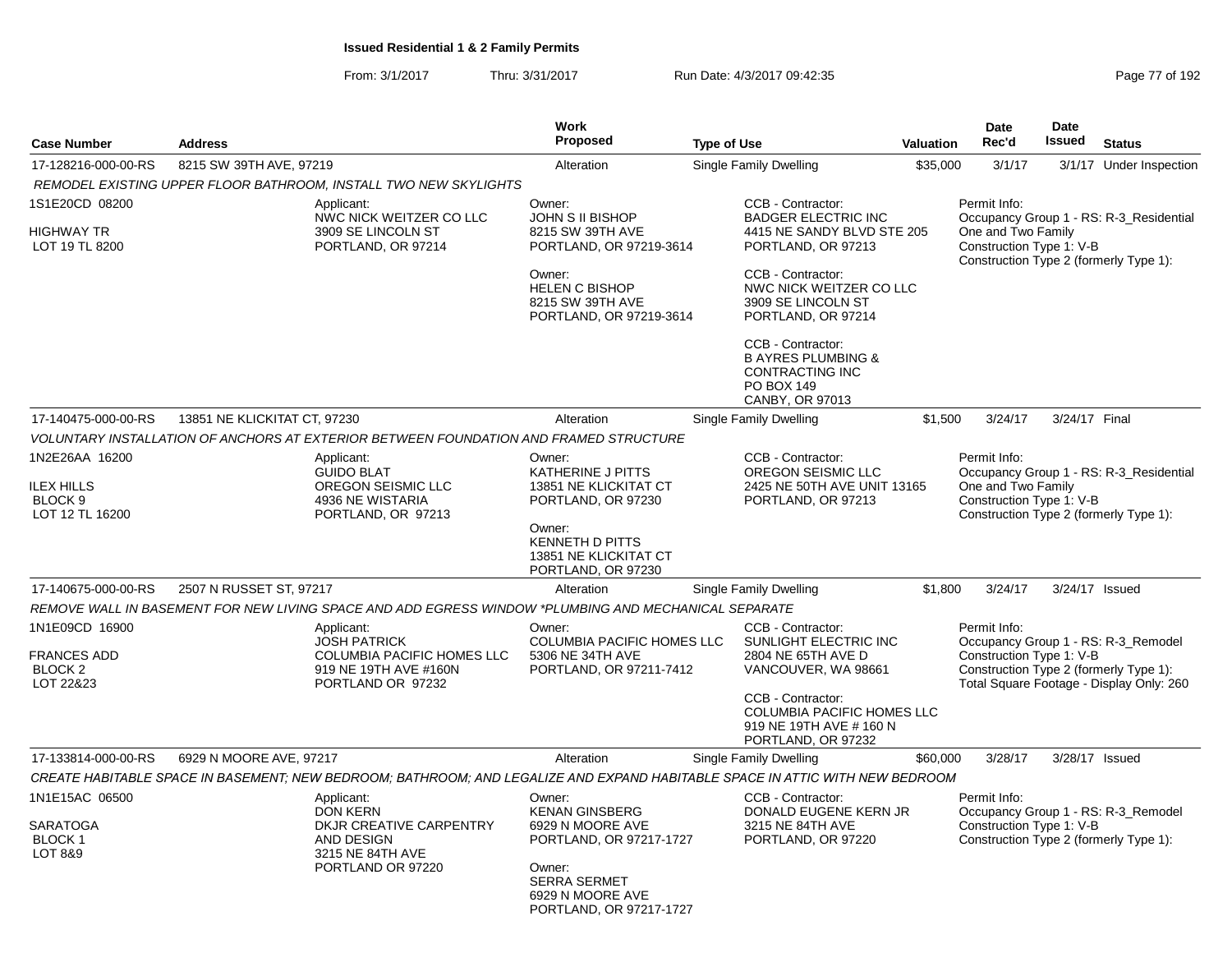| <b>Case Number</b>                                                                | <b>Address</b>             |                                                                                                        | <b>Work</b><br>Proposed                                                        | <b>Type of Use</b>                                                                                            | <b>Valuation</b> | <b>Date</b><br>Rec'd                                                                     | <b>Date</b><br><b>Issued</b><br><b>Status</b>                                     |  |  |  |
|-----------------------------------------------------------------------------------|----------------------------|--------------------------------------------------------------------------------------------------------|--------------------------------------------------------------------------------|---------------------------------------------------------------------------------------------------------------|------------------|------------------------------------------------------------------------------------------|-----------------------------------------------------------------------------------|--|--|--|
| 17-119286-REV-01-RS                                                               | 1314 NE 51ST AVE, 97213    |                                                                                                        | Alteration                                                                     | Single Family Dwelling                                                                                        |                  | \$<br>3/10/17                                                                            | 3/10/17 Final                                                                     |  |  |  |
| <b>REVISION TO CHANGE BEAM DETAIL</b>                                             |                            |                                                                                                        |                                                                                |                                                                                                               |                  |                                                                                          |                                                                                   |  |  |  |
| 1N2E31BA 02000                                                                    |                            | Applicant:<br>JOSHUA JENKS                                                                             | Owner:<br><b>DEBORAH A DRISCOLL</b>                                            | CCB - Contractor:<br><b>GRAND FIR CONSTRUCTION LLC</b>                                                        |                  | Permit Info:                                                                             | Occupancy Group 1 - RS: R-3_Residential                                           |  |  |  |
| <b>ELECTRIC HTS</b><br><b>BLOCK4</b><br>INC S 5' OF VAC ALLEY N OF & ADJ-N 50' OF |                            | 1314 NE 51ST AVE<br>PORTLAND OR 97214                                                                  | 1314 NE 51ST AVE<br>PORTLAND, OR 97213-2806                                    | 1545 N JESSUP ST<br>PORTLAND, OR 97217                                                                        |                  | One and Two Family<br>Construction Type 1: V-B<br>Construction Type 2 (formerly Type 1): |                                                                                   |  |  |  |
| LOT 6&7                                                                           |                            |                                                                                                        | Owner:<br><b>THOMAS B HALL</b><br>1314 NE 51ST AVE<br>PORTLAND, OR 97213-2806  |                                                                                                               |                  |                                                                                          |                                                                                   |  |  |  |
| 17-141042-000-00-RS                                                               | 2310 SE TIBBETTS ST        |                                                                                                        | Alteration                                                                     | Single Family Dwelling                                                                                        | \$500            | 3/29/17                                                                                  | 3/29/17 Issued                                                                    |  |  |  |
|                                                                                   |                            | SOLAR - 6.195KW ROOF TOP MOUNTED PV SYSTEM - PRESCRIPTIVE                                              |                                                                                |                                                                                                               |                  |                                                                                          |                                                                                   |  |  |  |
| 1S1E11AD 09402                                                                    |                            | Applicant:<br><b>JORDAN WEISMAN</b><br>SUNBRIDGE SOLAR LLC<br>706 W 17TH STREET<br>VANCOUVER, WA 98660 | Owner:<br>AARON K DOUGLAS<br>2310 SE TIBBETTS ST<br>PORTLAND, OR 97202         | CCB - Contractor:<br><b>JORDAN WEISMAN</b><br>SUNBRIDGE SOLAR LLC<br>706 W 17TH STREET<br>VANCOUVER, WA 98660 |                  | Permit Info:<br>One and Two Family<br>Construction Type 1: V-B                           | Occupancy Group 1 - RS: R-3_Residential<br>Construction Type 2 (formerly Type 1): |  |  |  |
|                                                                                   |                            |                                                                                                        | Owner:<br>DAVID M DOUGLAS<br>2310 SE TIBBETTS ST<br>PORTLAND, OR 97202         |                                                                                                               |                  |                                                                                          |                                                                                   |  |  |  |
| 17-141044-000-00-RS                                                               | 1928 NW NEW HOPE CT, 97229 |                                                                                                        | Alteration                                                                     | Single Family Dwelling                                                                                        | \$500            | 3/29/17                                                                                  | 3/29/17 Issued                                                                    |  |  |  |
|                                                                                   |                            | SOLAR - 12.685KW ROOF TOP MOUNTED PV SYSTEM - PRESCRIPTIVE                                             |                                                                                |                                                                                                               |                  |                                                                                          |                                                                                   |  |  |  |
| 1N1W26DC 01800                                                                    |                            | Applicant:<br>SOLARCITY CORPORATION                                                                    | Owner:<br>CHRISTIAN R YOUNGERMAN                                               | CCB - Contractor:<br>SOLARCITY CORPORATION                                                                    |                  | Permit Info:                                                                             | Occupancy Group 1 - RS: R-3_Residential                                           |  |  |  |
| <b>FOREST HOLLOW</b><br>BLOCK <sub>3</sub><br><b>LOT 16</b>                       |                            | 3055 CLEARVIEW WAY<br>SAN MATEO, CA 94402                                                              | 1928 NW NEW HOPE CT<br>PORTLAND, OR 97229-7596                                 | 3055 CLEARVIEW WAY<br>SAN MATEO, CA 94402                                                                     |                  | One and Two Family<br>Construction Type 1: V-B                                           | Construction Type 2 (formerly Type 1):                                            |  |  |  |
|                                                                                   |                            |                                                                                                        | Owner:<br>LORINNA H LOMBARDI<br>1928 NW NEW HOPE CT<br>PORTLAND, OR 97229-7596 |                                                                                                               |                  |                                                                                          |                                                                                   |  |  |  |
| 17-141049-000-00-RS                                                               | 4617 SE 63RD AVE, 97206    |                                                                                                        | Alteration                                                                     | Single Family Dwelling                                                                                        | \$500            | 3/29/17                                                                                  | 3/29/17 Issued                                                                    |  |  |  |
|                                                                                   |                            | SOLAR - 5.31KW ROOF TOP MOUNTED PV SYSTEM - PRESCRIPTIVE                                               |                                                                                |                                                                                                               |                  |                                                                                          |                                                                                   |  |  |  |
| 1S2E17BB 06600                                                                    |                            | Applicant:<br>SOLARCITY CORPORATION                                                                    | Owner:<br><b>LAWRENCE J PICARD</b>                                             | CCB - Contractor:<br>SOLARCITY CORPORATION                                                                    |                  | Permit Info:                                                                             | Occupancy Group 1 - RS: R-3_Residential                                           |  |  |  |
| LAURELWOOD ANX<br>BLOCK <sub>2</sub><br><b>LOT 22</b>                             |                            | 3055 CLEARVIEW WAY<br>SAN MATEO, CA 94402                                                              | 4617 SE 63RD AVE<br>PORTLAND, OR 97206-4619                                    | 3055 CLEARVIEW WAY<br>SAN MATEO, CA 94402                                                                     |                  | One and Two Family<br>Construction Type 1: V-B                                           | Construction Type 2 (formerly Type 1):                                            |  |  |  |
|                                                                                   |                            |                                                                                                        | Owner:<br>DIANNA L PICARD<br>4617 SE 63RD AVE<br>PORTLAND, OR 97206-4619       |                                                                                                               |                  |                                                                                          |                                                                                   |  |  |  |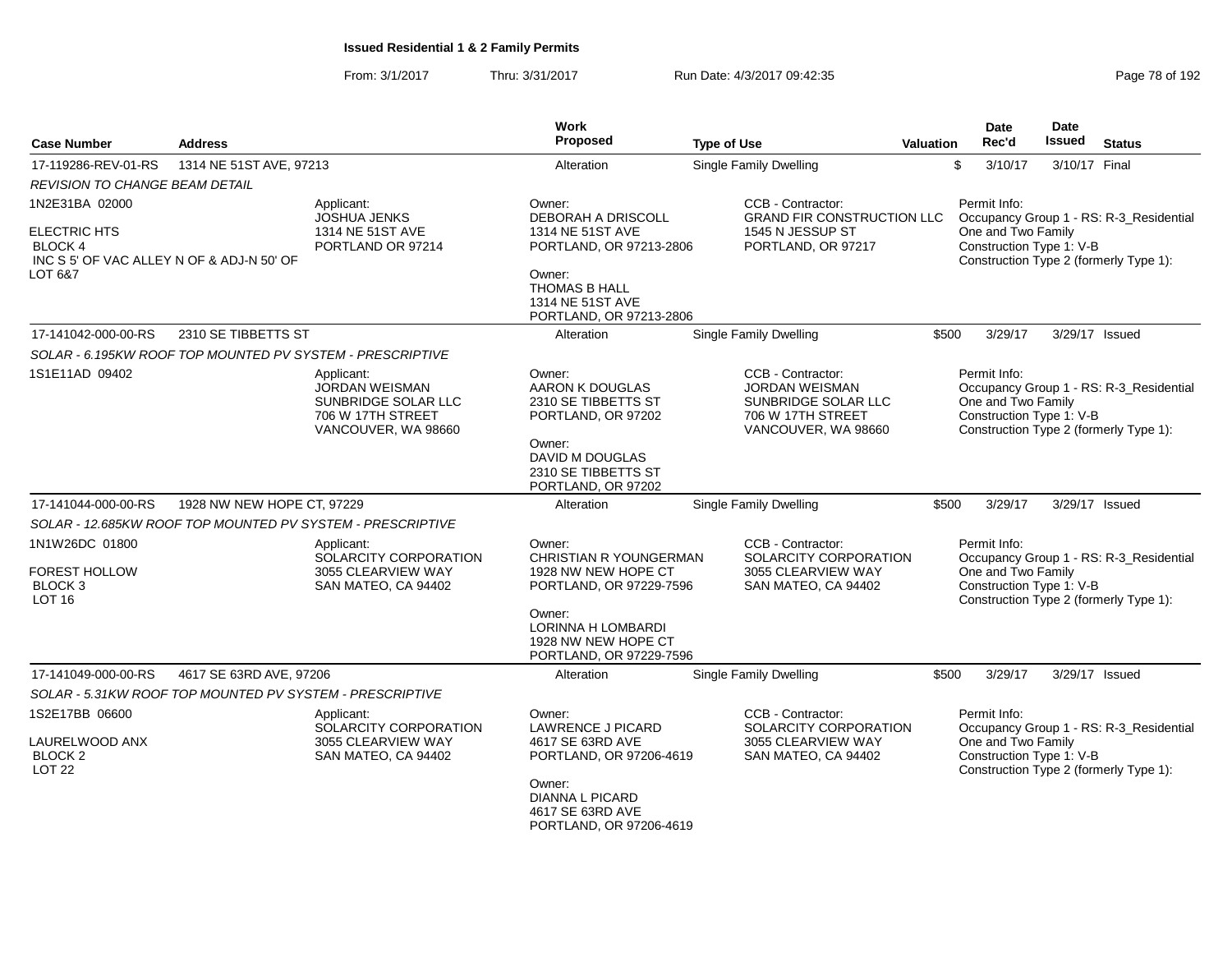| <b>Case Number</b>                                                                                                                            | <b>Address</b>                                       |                                                                                                                                  | Work<br>Proposed                                                                       | <b>Type of Use</b>                                                                      | <b>Valuation</b> | <b>Date</b><br>Rec'd                           | Date<br><b>Issued</b> | <b>Status</b>                                                                                                            |  |
|-----------------------------------------------------------------------------------------------------------------------------------------------|------------------------------------------------------|----------------------------------------------------------------------------------------------------------------------------------|----------------------------------------------------------------------------------------|-----------------------------------------------------------------------------------------|------------------|------------------------------------------------|-----------------------|--------------------------------------------------------------------------------------------------------------------------|--|
| 17-141052-000-00-RS                                                                                                                           | 1044 SE 114TH PL, 97216                              |                                                                                                                                  | Alteration                                                                             | Single Family Dwelling                                                                  | \$500            | 3/28/17                                        |                       | 3/28/17 Issued                                                                                                           |  |
|                                                                                                                                               |                                                      | SOLAR - 5.22KW ROOF TOP MOUNTED PV SYSTEM - PRESCRIPTIVE                                                                         |                                                                                        |                                                                                         |                  |                                                |                       |                                                                                                                          |  |
| 1S2E03AB 09900                                                                                                                                |                                                      | Applicant:<br>BLUE RAVEN SOLAR LLC                                                                                               | Owner:<br><b>SAMANTHA WALL</b>                                                         | CCB - Contractor:<br><b>BLUE RAVEN SOLAR LLC</b>                                        |                  | Permit Info:                                   |                       | Occupancy Group 1 - RS: R-3_Residential                                                                                  |  |
| <b>RANCHWOOD</b><br><b>BLOCK4</b><br>INC PT VAC ST LOT 7                                                                                      |                                                      | 1220 S 630 EAST STE 430<br>AMERICAN FORK, UT 84003                                                                               | 1044 SE 114TH PL<br>PORTLAND, OR 97216                                                 | 1220 S 630 EAST STE 430<br>AMERICAN FORK, UT 84003                                      |                  | One and Two Family<br>Construction Type 1: V-B |                       | Construction Type 2 (formerly Type 1):                                                                                   |  |
|                                                                                                                                               |                                                      |                                                                                                                                  | Owner:<br><b>STEPHEN SLAPPE</b><br>1044 SE 114TH PL<br>PORTLAND, OR 97216              |                                                                                         |                  |                                                |                       |                                                                                                                          |  |
| 17-135101-000-00-RS                                                                                                                           | 41 SE 74TH AVE, 97215                                |                                                                                                                                  | Alteration                                                                             | Single Family Dwelling                                                                  | \$2,629          | 3/22/17                                        |                       | 3/22/17 Issued                                                                                                           |  |
|                                                                                                                                               |                                                      | ADD BATHROOM WITHIN EXISTING WEST BEDROOM ON 2ND FLOOR (2) TOILETS TOTAL***MECHANICAL, PLUMBING, ELECTRICAL PULLED SEPARATELY*** |                                                                                        |                                                                                         |                  |                                                |                       |                                                                                                                          |  |
| 1N2E32DC 05500                                                                                                                                |                                                      | Applicant:                                                                                                                       | Owner:                                                                                 | CCB - Contractor:<br>NEILSON CONSTRUCTION LLC                                           |                  | Permit Info:                                   |                       |                                                                                                                          |  |
| <b>MT TABOR VILLA</b><br>BLOCK 11<br>LOT <sub>5</sub>                                                                                         |                                                      | <b>DWIGHT REIGERT</b><br>12660 SE BOBBY BRUCE LANE<br><b>BORING, OR 97009</b>                                                    | <b>DWIGHT G II REIGERT</b><br>12660 SE BOBBY BRUCE LN<br>BORING, OR 97009-9526         | PO BOX 1688<br>FAIRVIEW, OR 97024                                                       |                  | Construction Type 1: V-B                       |                       | Occupancy Group 1 - RS: R-3_Remodel<br>Construction Type 2 (formerly Type 1):<br>Total Square Footage - Display Only: 70 |  |
|                                                                                                                                               |                                                      |                                                                                                                                  | Owner:<br><b>BARBARA J REIGERT</b><br>12660 SE BOBBY BRUCE LN<br>BORING, OR 97009-9526 |                                                                                         |                  |                                                |                       |                                                                                                                          |  |
| 17-107564-REV-01-RS                                                                                                                           | 5904 NE ALTON ST, 97213                              |                                                                                                                                  | Alteration                                                                             | Single Family Dwelling                                                                  | \$3,000          | 3/15/17                                        | 3/15/17 Issued        |                                                                                                                          |  |
|                                                                                                                                               | REVISION TO ADD EGRESS WINDOW IN UNFINISHED BASEMENT |                                                                                                                                  |                                                                                        |                                                                                         |                  |                                                |                       |                                                                                                                          |  |
| 1N2E19DD 13700<br><b>BURFIELD ADD</b><br>BLOCK 6                                                                                              |                                                      | Applicant:<br><b>DEREK TROST</b><br><b>DESIGN PLANNING CONSULTING</b><br>2637 N WINCHELL                                         | Owner:<br>AMANDA S HAWORTH<br>5904 NE ALTON ST<br>PORTLAND, OR 97213                   | CCB - Contractor:<br><b>MICKEY MINKO LLC</b><br>1305 NE HOLMAN ST<br>PORTLAND, OR 97211 |                  | Permit Info:<br>Construction Type 1: V-B       |                       | Occupancy Group 1 - RS: R-3_Remodel<br>Construction Type 2 (formerly Type 1):                                            |  |
| LOT 31&32                                                                                                                                     |                                                      | PORTLAND, OR 97217                                                                                                               | Owner:<br><b>ERIK CLAMPITT</b><br>5904 NE ALTON ST<br>PORTLAND, OR 97213               |                                                                                         |                  |                                                |                       |                                                                                                                          |  |
| 17-143337-000-00-RS                                                                                                                           | 3125 NE 70TH AVE, 97213                              |                                                                                                                                  | Alteration                                                                             | Single Family Dwelling                                                                  | \$6,750          | 3/30/17                                        |                       | 3/30/17 Issued                                                                                                           |  |
|                                                                                                                                               |                                                      | SOLAR - 1.8KW ROOFTOP SOLAR ARRAY SYSTEM - NON-PRESCRIPTIVE                                                                      |                                                                                        |                                                                                         |                  |                                                |                       |                                                                                                                          |  |
| 1N2E29BA 09700                                                                                                                                |                                                      | Applicant:<br><b>JAMES MENDEZ</b>                                                                                                | Owner:<br>LAIRD C SHELDAHL                                                             | CCB - Contractor:<br>SUNLIGHT SOLAR ENERGY INC                                          |                  | Permit Info:                                   |                       | Occupancy Group 1 - RS: R-3_Remodel                                                                                      |  |
| <b>CREST VIEW VILLAS SUB</b><br><b>BLOCK B</b><br>SUB OF LOT 2&3<br>$5 - 7$<br>9-11; S 5' OF E 5' OF LOT 12; LOT 20; S 5' OF<br><b>LOT 21</b> |                                                      | SUNLIGHT SOLAR ENERGY<br>7935 E BURNSIDE STREET<br>PORTLAND OREGON 97215                                                         | 3125 NE 70TH AVE<br>PORTLAND, OR 97213                                                 | 50 SE SCOTT STREET #13<br><b>BEND, OR 97702</b>                                         |                  | Construction Type 1: V-B                       |                       | Construction Type 2 (formerly Type 1):                                                                                   |  |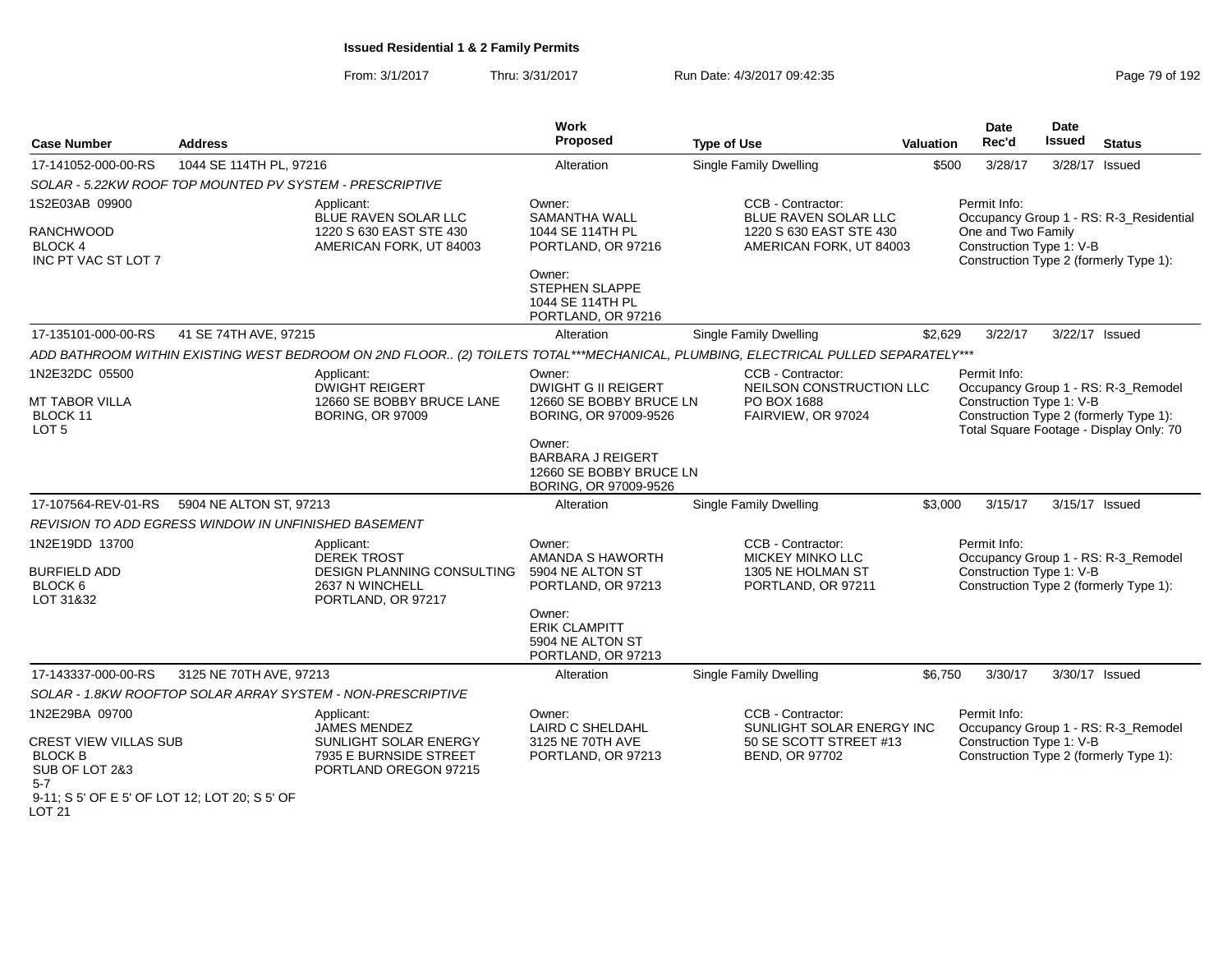|                                                                               |                            |                                                                                                       | Work                                                                                                                                              |                                                                                                                                                              |                  | <b>Date</b>                                                    | <b>Date</b> |                                                                                    |
|-------------------------------------------------------------------------------|----------------------------|-------------------------------------------------------------------------------------------------------|---------------------------------------------------------------------------------------------------------------------------------------------------|--------------------------------------------------------------------------------------------------------------------------------------------------------------|------------------|----------------------------------------------------------------|-------------|------------------------------------------------------------------------------------|
| <b>Case Number</b>                                                            | <b>Address</b>             |                                                                                                       | Proposed                                                                                                                                          | <b>Type of Use</b>                                                                                                                                           | <b>Valuation</b> | Rec'd                                                          | Issued      | <b>Status</b>                                                                      |
| 17-120472-000-00-RS                                                           | 5624 SE 74TH AVE, 97206    |                                                                                                       | Alteration                                                                                                                                        | <b>Single Family Dwelling</b>                                                                                                                                | \$2,000          | 3/7/17                                                         |             | 3/7/17 Under Inspection                                                            |
|                                                                               |                            |                                                                                                       |                                                                                                                                                   | ALTERATION TO ENLARGE KITCHEN WINDOW AND UPGRADE FINISHES IN THE EXISTNG KITCHEN ***MECHANICAL, ELECTRICAL AND PLUMBING PERMITS TO BE OBTAINED SEPARATELY*** |                  |                                                                |             |                                                                                    |
| 1S2E17DB 03600<br>WOODMERE<br>BLOCK <sub>3</sub><br>LOT <sub>13</sub>         |                            | Applicant:<br>ANN SCHEUERELL<br>2537 LANCASTER ST<br>WEST LINN, OR 97068                              | Owner:<br>AMY J BARNWELL<br>5624 SE 74TH AVE<br>PORTLAND, OR 97206-5218<br>Owner:                                                                 | CCB - Contractor:<br>LUCA CONSTRUCTION INC<br>4814 NE 20TH AVE<br>PORTLAND, OR 97211                                                                         |                  | Permit Info:<br>One and Two Family<br>Construction Type 1: V-B |             | Occupancy Group 1 - RS: R-3_Residential<br>Construction Type 2 (formerly Type 1):  |
|                                                                               |                            |                                                                                                       | JARED L BARNWELL<br>5624 SE 74TH AVE<br>PORTLAND, OR 97206-5218                                                                                   |                                                                                                                                                              |                  |                                                                |             |                                                                                    |
| 17-126336-000-00-RS                                                           | 9664 NW MARVIN LN          |                                                                                                       | Alteration                                                                                                                                        | Single Family Dwelling                                                                                                                                       | \$14,300         | 3/1/17                                                         |             | 3/1/17 Under Inspection                                                            |
|                                                                               |                            | CONVERT PORTION OF ATTACHED GARAGE TO NEW BEDROOM *** ELECTRICAL PERMIT TO BE OBTAINED SEPARATELY *** |                                                                                                                                                   |                                                                                                                                                              |                  |                                                                |             |                                                                                    |
| 1N135BA12500                                                                  |                            | Applicant:<br><b>DANIEL CISNEROS</b>                                                                  | Owner:<br><b>DAVID MUIR</b>                                                                                                                       | CCB - Contractor:<br><b>MELO CONSTRUCTION LLC</b>                                                                                                            |                  | Permit Info:                                                   |             | Occupancy Group 1 - RS: R-3_Remodel                                                |
| CAXTON WOODS NO.4, LOT 115, ACRES .18                                         |                            | MELO CONSTRUCTION LLC<br>4236 SW LADUCER PLACE<br>BEAVERTON, OR 97078                                 | 9664 NW MARVIN LANE<br>PORTLAND, OR 97229                                                                                                         | 4236 SW LADUCER PLACE<br>BEAVERTON, OR 97007                                                                                                                 |                  | Construction Type 1: V-B                                       |             | Construction Type 2 (formerly Type 1):<br>Total Square Footage - Display Only: 221 |
| 17-126503-000-00-RS                                                           | 5233 SE 109TH AVE          |                                                                                                       | Alteration                                                                                                                                        | Single Family Dwelling                                                                                                                                       | \$500            | 3/2/17                                                         |             | 3/2/17 Issued                                                                      |
|                                                                               |                            | SOLAR - 6.67KW ROOF TOP MOUNTED PV SYSTEM - PRESCRIPTIVE                                              |                                                                                                                                                   |                                                                                                                                                              |                  |                                                                |             |                                                                                    |
| 1S2E15BD 06701<br>PARTITION PLAT 2013-14<br>LOT 1<br>POTENTIAL ADDITIONAL TAX |                            | Applicant:<br>BLUE RAVEN SOLAR LLC<br>1220 S 630 EAST STE 430<br>AMERICAN FORK, UT 84003              | Owner:<br>CHHABI KOIRALA SHARMA<br>5233 SE 109TH AVE<br>PORTLAND, OR 97266<br>Owner:<br><b>KRISHNA M KOIRALA</b><br>5233 SE 109TH AVE             | CCB - Contractor:<br>BLUE RAVEN SOLAR LLC<br>1220 S 630 EAST STE 430<br>AMERICAN FORK, UT 84003                                                              |                  | Permit Info:<br>One and Two Family<br>Construction Type 1: V-B |             | Occupancy Group 1 - RS: R-3_Residential<br>Construction Type 2 (formerly Type 1):  |
|                                                                               |                            |                                                                                                       | PORTLAND, OR 97266                                                                                                                                |                                                                                                                                                              |                  |                                                                |             |                                                                                    |
| 17-126509-000-00-RS                                                           | 10435 SE ELLIS ST, 97266   |                                                                                                       | Alteration                                                                                                                                        | <b>Single Family Dwelling</b>                                                                                                                                | \$500            | 3/2/17                                                         |             | $3/2/17$ Issued                                                                    |
|                                                                               |                            | SOLAR - 6.67KW ROOF TOP MOUNTED PV SYSTEM - PRESCRIPTIVE                                              |                                                                                                                                                   |                                                                                                                                                              |                  |                                                                |             |                                                                                    |
| 1S2E15CB 01500<br><b>MENTONE</b><br>BLOCK 32<br>LOT <sub>10</sub>             |                            | Applicant:<br>BLUE RAVEN SOLAR LLC<br>1220 S 630 EAST STE 430<br>AMERICAN FORK, UT 84003              | Owner:<br>DANIEL K HOWARD<br>10435 SE ELLIS ST<br>PORTLAND, OR 97266<br>Owner:<br>MOLLIE R KLEYBOECKER<br>10435 SE ELLIS ST<br>PORTLAND, OR 97266 | CCB - Contractor:<br>BLUE RAVEN SOLAR LLC<br>1220 S 630 EAST STE 430<br>AMERICAN FORK, UT 84003                                                              |                  | Permit Info:<br>One and Two Family<br>Construction Type 1: V-B |             | Occupancy Group 1 - RS: R-3_Residential<br>Construction Type 2 (formerly Type 1):  |
| 17-133711-000-00-RS                                                           | 6805 N CAMPBELL AVE, 97217 |                                                                                                       | Alteration                                                                                                                                        | <b>Single Family Dwelling</b>                                                                                                                                | \$15,000         | 3/10/17                                                        |             | 3/10/17 Issued                                                                     |
| ADD BATHROOM IN UNFINISHED BASEMENT(TRADES SEPARATE)                          |                            |                                                                                                       |                                                                                                                                                   |                                                                                                                                                              |                  |                                                                |             |                                                                                    |
| 1N1E16AD 10000                                                                |                            | Applicant:<br><b>MAX MAZUR</b>                                                                        | Owner:<br>NICOLE D RIPSOM                                                                                                                         | CCB - Contractor:<br><b>GREENER CONCEPTS</b>                                                                                                                 |                  | Permit Info:                                                   |             | Occupancy Group 1 - RS: R-3_Residential                                            |
| WILBURTON<br>BLOCK <sub>6</sub><br><b>LOT 12</b>                              |                            | <b>GREENER CONCEPTS</b><br>2719 SW HOPE CIR<br>TROUTDALE, OR 97060                                    | 6805 N CAMPBELL AVE<br>PORTLAND, OR 97217                                                                                                         | CONTRACTING INC<br>2719 SW HOPE CIRCLE<br>TROUTDALE, OR 97060                                                                                                |                  | One and Two Family<br>Construction Type 1: V-B                 |             | Construction Type 2 (formerly Type 1):                                             |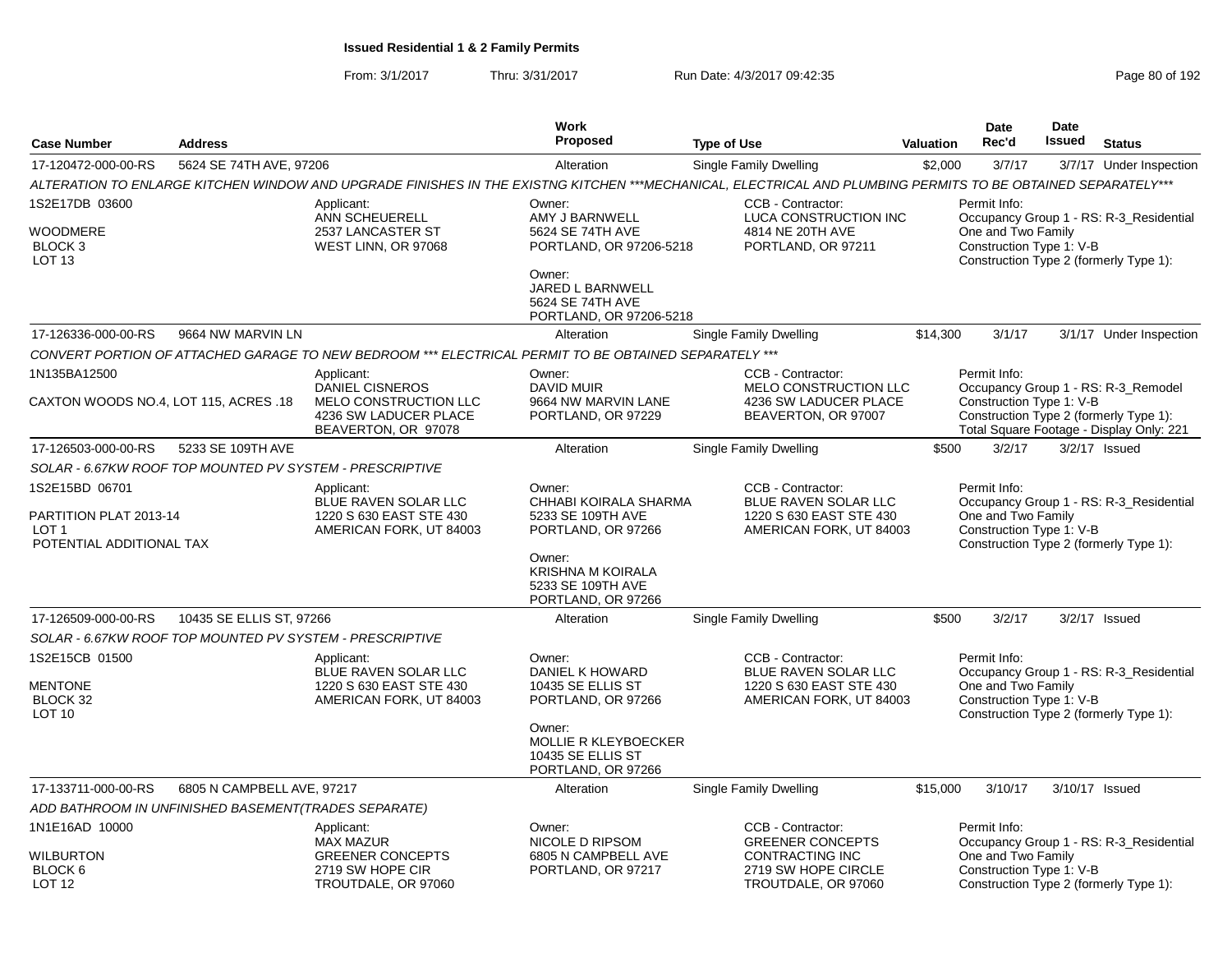| <b>Case Number</b>                                                           | <b>Address</b>                                                                                                                                                      | Work<br><b>Proposed</b>                                                                                                                                                                                                            |                                                                                                                                         | Valuation | <b>Date</b><br>Rec'd                                                                                      | Date<br><b>Issued</b> | <b>Status</b>                                                                      |
|------------------------------------------------------------------------------|---------------------------------------------------------------------------------------------------------------------------------------------------------------------|------------------------------------------------------------------------------------------------------------------------------------------------------------------------------------------------------------------------------------|-----------------------------------------------------------------------------------------------------------------------------------------|-----------|-----------------------------------------------------------------------------------------------------------|-----------------------|------------------------------------------------------------------------------------|
|                                                                              |                                                                                                                                                                     |                                                                                                                                                                                                                                    | <b>Type of Use</b>                                                                                                                      |           |                                                                                                           |                       |                                                                                    |
| 17-133729-000-00-RS                                                          | 2202 NW MILL POND RD, 97229                                                                                                                                         | Alteration                                                                                                                                                                                                                         | <b>Single Family Dwelling</b>                                                                                                           | \$8,482   | 3/20/17                                                                                                   |                       | 3/20/17 Under Inspection                                                           |
| 1N1W26CB 02800<br><b>MILL POND</b><br>BLOCK <sub>3</sub><br>LOT <sub>4</sub> | INSTALL NEW 2ND STORY DECK AT REAR OF HOUSE<br>Applicant:<br><b>ADRIAN PETRISOR</b><br><b>IMPACT INTERNATIONAL INC</b><br>3115 SW 211TH AVE.<br>BEAVERTON, OR 97003 | Owner:<br><b>GEOFF J HANING</b><br>2202 NW MILL POND RD<br>PORTLAND, OR 97229<br>Owner:<br>ANN M HANING<br>2202 NW MILL POND RD<br>PORTLAND, OR 97229                                                                              | CCB - Contractor:<br><b>ADRIAN PETRISOR</b><br><b>IMPACT INTERNATIONAL INC</b><br>3115 SW 211TH AVE.<br>BEAVERTON, OR 97003             |           | Permit Info:<br>Occupancy Group 1 - RS: U_Decks,<br>Patios, Porches, Carports<br>Construction Type 1: V-B |                       | Construction Type 2 (formerly Type 1):<br>Total Square Footage - Display Only: 380 |
| 17-126513-000-00-RS                                                          | 9641 SW 48TH AVE, 97219                                                                                                                                             | Alteration                                                                                                                                                                                                                         | <b>Single Family Dwelling</b>                                                                                                           | \$500     | 3/2/17                                                                                                    | 3/2/17 Final          |                                                                                    |
|                                                                              | SOLAR - 3.9KW ROOF TOP MOUNTED PV SYSTEM - PRESCRIPTIVE                                                                                                             |                                                                                                                                                                                                                                    |                                                                                                                                         |           |                                                                                                           |                       |                                                                                    |
| 1S1E30AD 11200                                                               | Applicant:<br>SOLARCITY CORPORATION<br>3055 CLEARVIEW WAY<br>SAN MATEO, CA 94402                                                                                    | Owner:<br><b>ANDREW KNIGHT</b><br>9635 SW 48TH AVE<br>PORTLAND, OR 97219<br>Owner:<br><b>SUE J KNIGHT</b><br>9635 SW 48TH AVE<br>PORTLAND, OR 97219<br>Owner:<br><b>MELISSA S KNIGHT</b><br>9635 SW 48TH AVE<br>PORTLAND, OR 97219 | CCB - Contractor:<br>SOLARCITY CORPORATION<br>3055 CLEARVIEW WAY<br>SAN MATEO, CA 94402                                                 |           | Permit Info:<br>One and Two Family<br>Construction Type 1: V-B                                            |                       | Occupancy Group 1 - RS: R-3_Residential<br>Construction Type 2 (formerly Type 1):  |
| 17-126538-000-00-RS                                                          | 13726 NE SHAVER ST, 97230                                                                                                                                           | Alteration                                                                                                                                                                                                                         | <b>Single Family Dwelling</b>                                                                                                           | \$500     | 3/2/17                                                                                                    |                       | $3/2/17$ Issued                                                                    |
|                                                                              | SOLAR - 3.15KW ROOF TOP MOUNTED PV SYSTEM - PRESCRIPTIVE                                                                                                            |                                                                                                                                                                                                                                    |                                                                                                                                         |           |                                                                                                           |                       |                                                                                    |
| 1N2E23DA 02000<br><b>STRATHMORE</b><br>BLOCK 17<br>LOT <sub>14</sub>         | Applicant:<br>SOLARCITY CORPORATION<br>3055 CLEARVIEW WAY<br>SAN MATEO, CA 94402                                                                                    | Owner:<br><b>JACKIE STRAUSS</b><br>13726 NE SHAVER ST<br>PORTLAND, OR 97230                                                                                                                                                        | CCB - Contractor:<br>SOLARCITY CORPORATION<br>3055 CLEARVIEW WAY<br>SAN MATEO, CA 94402                                                 |           | Permit Info:<br>One and Two Family<br>Construction Type 1: V-B                                            |                       | Occupancy Group 1 - RS: R-3_Residential<br>Construction Type 2 (formerly Type 1):  |
| 16-131404-REV-01-RS                                                          | 3834 N MICHIGAN AVE - Unit B, 97227                                                                                                                                 | Alteration                                                                                                                                                                                                                         | Single Family Dwelling                                                                                                                  | \$2,500   | 3/28/17                                                                                                   |                       | 3/28/17 Issued                                                                     |
|                                                                              | REVISION TO REMOVE STAIRS TO THE BASEMENT, FRAME IN SPACE TO CREATE SHARED LAUNDRY ROOM ON THE MAIN LEVEL.                                                          |                                                                                                                                                                                                                                    |                                                                                                                                         |           |                                                                                                           |                       |                                                                                    |
| 1N1E22CD 08700                                                               | Applicant:<br><b>CHARLES A GALFORD</b><br>2106 N SKIDMORE CT<br>PORTLAND, OR 97217                                                                                  | Owner:<br><b>CHARLES A GALFORD</b><br>2106 N SKIDMORE CT<br>PORTLAND, OR 97217<br>Owner:<br><b>MARION K RICE</b><br>2106 N SKIDMORE CT                                                                                             | CCB - Contractor:<br>J A M CONCEPT REMODELING LLC Occupancy Group 1 - RS: R-3_Remodel<br>3439 NE SANDY BLVD # 610<br>PORTLAND, OR 97232 |           | Permit Info:<br>Construction Type 1: V-B                                                                  |                       | Construction Type 2 (formerly Type 1):                                             |
|                                                                              |                                                                                                                                                                     | PORTLAND, OR 97217                                                                                                                                                                                                                 |                                                                                                                                         |           |                                                                                                           |                       |                                                                                    |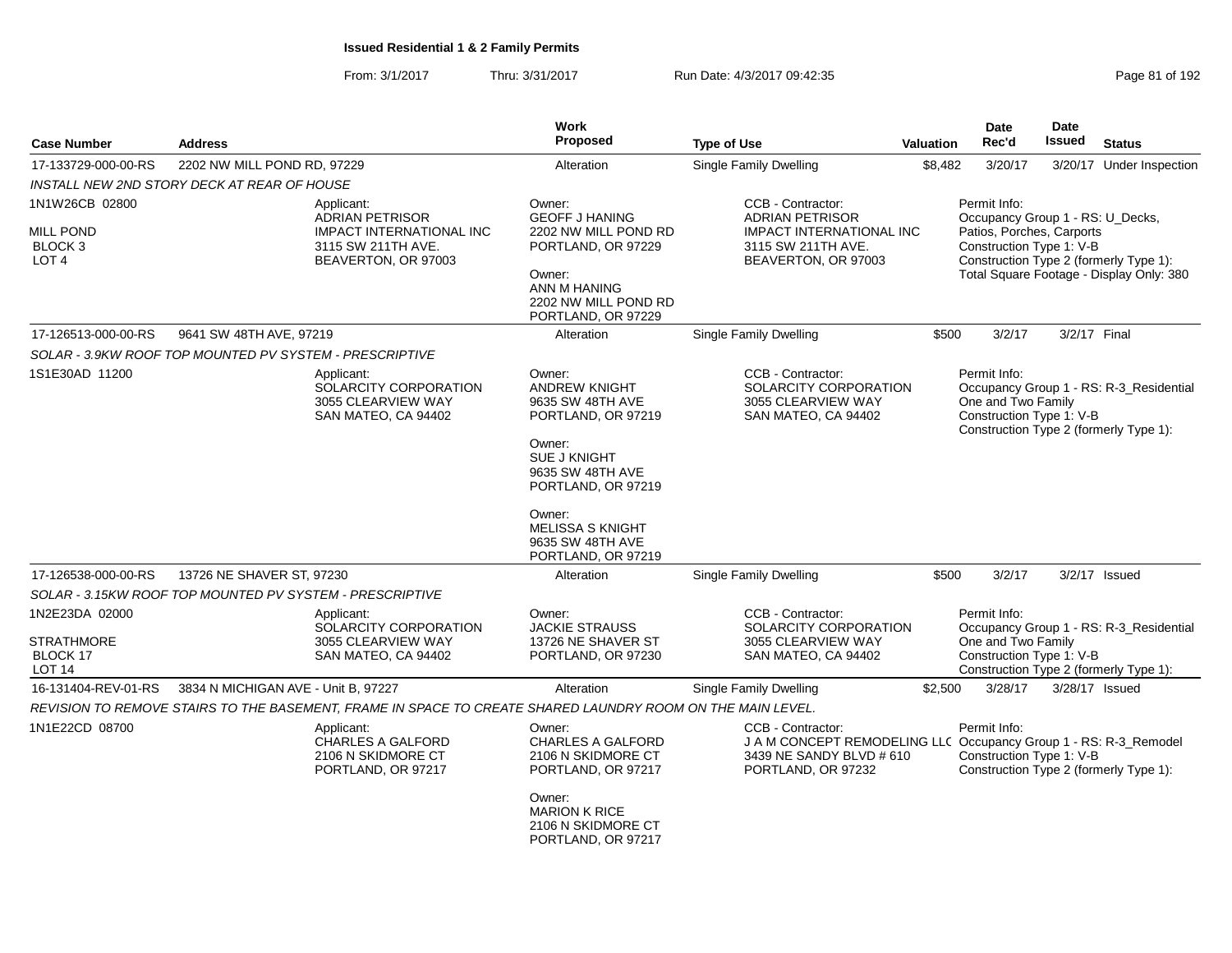From: 3/1/2017Thru: 3/31/2017 Run Date: 4/3/2017 09:42:35 Page 82 of 192

| <b>Case Number</b>                                                   | <b>Address</b>                |                                                                                                                                                                | Work<br><b>Proposed</b>                                                                                                                                                    | <b>Type of Use</b>                                                                                                                                                                                                | Valuation | <b>Date</b><br>Rec'd                                           | <b>Date</b><br>Issued | <b>Status</b>                                                                                                            |
|----------------------------------------------------------------------|-------------------------------|----------------------------------------------------------------------------------------------------------------------------------------------------------------|----------------------------------------------------------------------------------------------------------------------------------------------------------------------------|-------------------------------------------------------------------------------------------------------------------------------------------------------------------------------------------------------------------|-----------|----------------------------------------------------------------|-----------------------|--------------------------------------------------------------------------------------------------------------------------|
| 17-128283-000-00-RS                                                  | 3515 SW NEVADA CT, 97219      |                                                                                                                                                                | Alteration                                                                                                                                                                 | Single Family Dwelling                                                                                                                                                                                            | \$70,256  | 3/21/17                                                        |                       | 3/21/17 Issued                                                                                                           |
|                                                                      |                               | CONVERSION OF BASEMENT, FURR OUT WALLS, TO INCLUDE 2 BEDROOMS, 1 BATHROOM, LAUNDRY ROOM, CLOSET, GAME ROOM WITH ADDITIONAL SINK, 7 NEW WINDOWS, NOT AN ADU, RE |                                                                                                                                                                            |                                                                                                                                                                                                                   |           |                                                                |                       |                                                                                                                          |
| 1S1E20BA 07500                                                       |                               | Applicant:<br><b>RICK CARLSON</b>                                                                                                                              | Owner:<br><b>MELANIE L CLOSS</b>                                                                                                                                           | CCB - Contractor:<br>KODIAK BUILDING INC                                                                                                                                                                          |           | Permit Info:                                                   |                       | Occupancy Group 1 - RS: R-3_Remodel                                                                                      |
| <b>LYNDHURST</b><br>BLOCK 14<br>LOT 9 EXC PT IN ST<br><b>LOT 10</b>  |                               | <b>RICHARD CARLSON ARCHITECT</b><br>250 FURNACE ST<br>LAKE OSWEGO, OREGON 97034                                                                                | 3515 SW NEVADA CT<br>PORTLAND, OR 97219                                                                                                                                    | 4745 SW 39TH DRIVE<br>PORTLAND, OR 97221                                                                                                                                                                          |           | Construction Type 1: V-B                                       |                       | Construction Type 2 (formerly Type 1): V-B<br>Total Square Footage - Display Only: 1871                                  |
| 17-128322-000-00-RS                                                  | 2024 SE 59TH AVE, 97215       |                                                                                                                                                                | Alteration                                                                                                                                                                 | <b>Single Family Dwelling</b>                                                                                                                                                                                     | \$20,000  | 3/1/17                                                         |                       | 3/1/17 Issued                                                                                                            |
|                                                                      |                               | CONVERSION OF ATTIC SPACE TO INCLUDE BEDROOM, LIVING ROOM, BATHROOM, 3 NEW SKYLIGHTS AND REPLACE 4 WINDOWS NO SIZE OR HEADER CHANGES.                          |                                                                                                                                                                            |                                                                                                                                                                                                                   |           |                                                                |                       |                                                                                                                          |
| 1S2E06DD 00300<br><b>JACKSON PL</b><br>BLOCK 1<br>LOT <sub>29</sub>  |                               | Applicant:<br><b>MATT RAPHAEL</b><br><b>RAPHAEL DESIGN INC</b><br>1333 SE 45TH AVE<br>PORTLAND, OR 97215                                                       | Owner:<br><b>MARGARET T DILLENDER</b><br>2024 SE 59TH AVE<br>PORTLAND, OR 97215-3435                                                                                       | CCB - Contractor:<br><b>MATT RAPHAEL</b><br><b>RAPHAEL DESIGN INC</b><br>1333 SE 45TH AVE<br>PORTLAND, OR 97215<br>CCB - Contractor:<br><b>DUNIGANS ELECTRIC LLC</b><br>135 NE 9TH AVE<br>PORTLAND, OR 97232-2912 |           | Permit Info:<br>Construction Type 1: V-B                       |                       | Occupancy Group 1 - RS: R-3_Remodel<br>Construction Type 2 (formerly Type 1):<br>Total Square Footage - Display Only: 50 |
|                                                                      |                               |                                                                                                                                                                |                                                                                                                                                                            | CCB - Contractor:<br>POINT PLUMBING LLC<br>4510 SW 182ND AVE<br>ALOHA, OR 97007                                                                                                                                   |           |                                                                |                       |                                                                                                                          |
| 17-129110-000-00-RS                                                  | 6242 SW BURLINGAME AVE, 97201 |                                                                                                                                                                | Alteration                                                                                                                                                                 | <b>Single Family Dwelling</b>                                                                                                                                                                                     | \$10,000  | 3/6/17                                                         |                       | 3/6/17 Issued                                                                                                            |
|                                                                      |                               | CONVERT BASEMENT TO LIVING SPACE, REPLACE WINDOWS, ADDING BRACE PANELS***ELECTRICAL PULLED SEPARATELY***                                                       |                                                                                                                                                                            |                                                                                                                                                                                                                   |           |                                                                |                       |                                                                                                                          |
| 1S1E16DC 05400<br><b>BURLINGAME</b><br>BLOCK 51<br>LOT 12-15 TL 5400 |                               | Applicant:<br><b>DAVID DIMOFF</b><br>2032 NE 53RD<br>PORTLAND OR 97213                                                                                         | Owner:<br><b>GARY R WASSERMAN</b><br>6242 SW BURLINGAME AVE<br>PORTLAND, OR 97239-2633<br>Owner:<br>DEBRA J WASSERMAN<br>6242 SW BURLINGAME AVE<br>PORTLAND, OR 97239-2633 |                                                                                                                                                                                                                   |           | Permit Info:<br>One and Two Family<br>Construction Type 1: V-B |                       | Occupancy Group 1 - RS: R-3 Residential<br>Construction Type 2 (formerly Type 1):                                        |
| 17-129131-000-00-RS                                                  | 7152 N OMAHA AVE, 97217       |                                                                                                                                                                | Alteration                                                                                                                                                                 | <b>Single Family Dwelling</b>                                                                                                                                                                                     | \$7,650   | 3/3/17                                                         |                       | 3/3/17 Under Inspection                                                                                                  |
|                                                                      |                               | CONVERT ROOM AT EAST SIDE OF HOUSE TO BATHROOM *ELECTRICAL. MECHANICAL. PLUMBING SEPARATE                                                                      |                                                                                                                                                                            |                                                                                                                                                                                                                   |           |                                                                |                       |                                                                                                                          |
| 1N1E16AB 15300                                                       |                               | Applicant:<br><b>RON PRESTON</b>                                                                                                                               | Owner:<br>NOPO RENTAL HOUSES LLC                                                                                                                                           |                                                                                                                                                                                                                   |           | Permit Info:                                                   |                       | Occupancy Group 1 - RS: R-3_Remodel                                                                                      |
| FIRST ELECTRIC ADD<br>BLOCK <sub>3</sub><br>LOT 23&24                |                               | PRESTO DESIGN<br>2368 SW CEDAR<br>PORTLAND, OR 97205                                                                                                           | 7324 N VINCENT AVE<br>PORTLAND, OR 97217                                                                                                                                   |                                                                                                                                                                                                                   |           | Construction Type 1: V-B                                       |                       | Construction Type 2 (formerly Type 1):                                                                                   |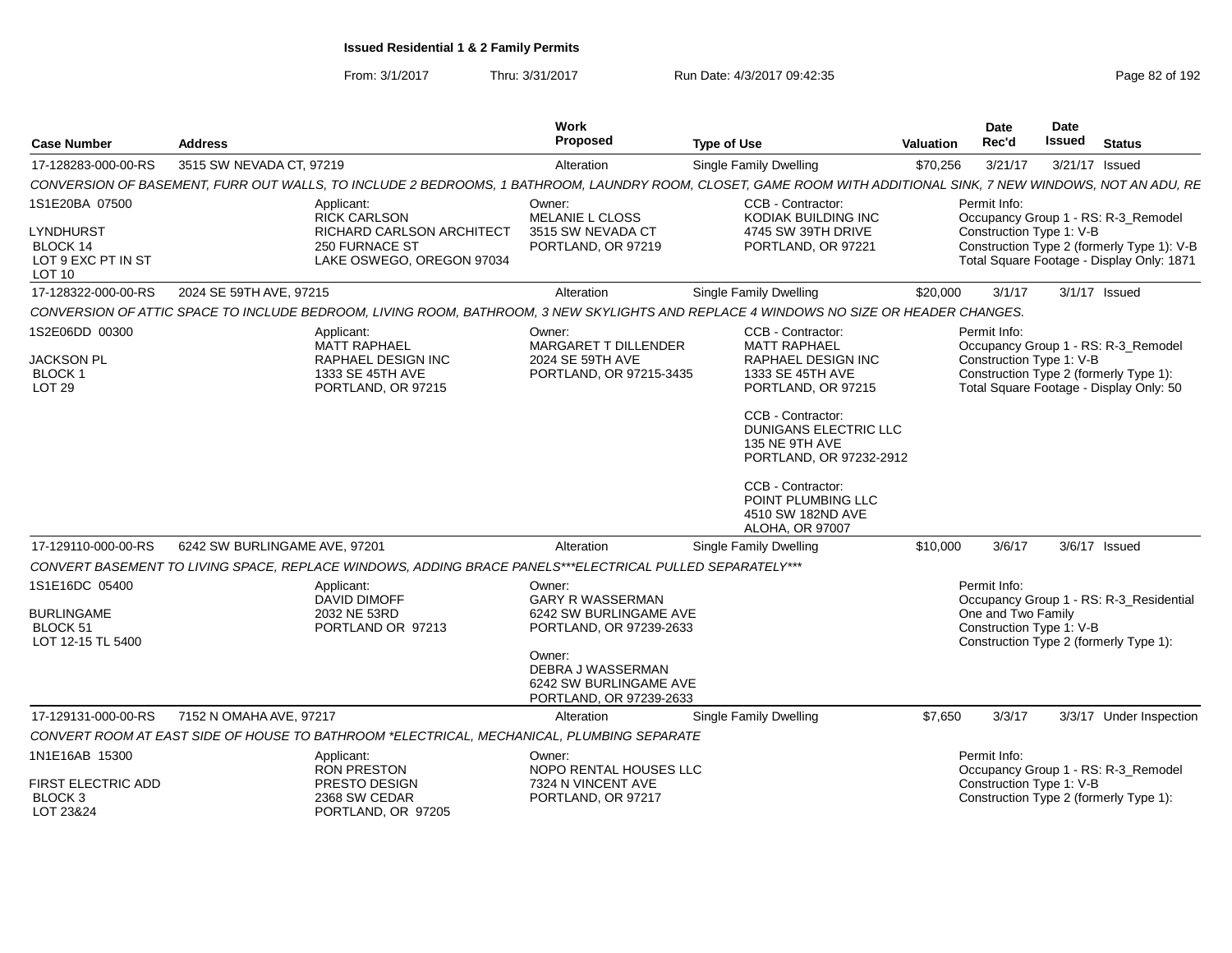| <b>Case Number</b>                                                                                  | <b>Address</b>                                                                                                                                                  | Work<br><b>Proposed</b>                                                                                    | <b>Type of Use</b>                                                                                                     | Valuation | <b>Date</b><br>Rec'd                                           | Date<br><b>Issued</b> | <b>Status</b>                                                                                                                      |
|-----------------------------------------------------------------------------------------------------|-----------------------------------------------------------------------------------------------------------------------------------------------------------------|------------------------------------------------------------------------------------------------------------|------------------------------------------------------------------------------------------------------------------------|-----------|----------------------------------------------------------------|-----------------------|------------------------------------------------------------------------------------------------------------------------------------|
| 17-129187-000-00-RS                                                                                 | 5531 NE CLEVELAND AVE, 97211                                                                                                                                    | Alteration                                                                                                 | Single Family Dwelling                                                                                                 | \$3,755   | 3/2/17                                                         |                       | 3/2/17 Issued                                                                                                                      |
|                                                                                                     | DIVIDING EXISTING FULL BATHROOM ON SECOND FLOOR TO TWO FULL BATHS ***SEPARATE PLUMBING, MECHANICAL, AND ELECTRIC PERMITS****                                    |                                                                                                            |                                                                                                                        |           |                                                                |                       |                                                                                                                                    |
| 1N1E15DD 18300<br>PIEDMONT<br><b>BLOCK 5</b><br>LOT 2-4 TL 18300                                    | Applicant:<br>CATHLEEN<br>WALKER-MACPHERSON<br>5531 NE CLEVELAND<br>PORTLAND OR 97211                                                                           | Owner:<br><b>BRUCE MACPHERSON</b><br>4564 SW BORLAND RD<br>TUALATIN, OR 97062<br>Owner:<br><b>CATHLEEN</b> |                                                                                                                        |           | Permit Info:<br>Construction Type 1: V-B                       |                       | Occupancy Group 1 - RS: R-3 Remodel<br>Construction Type 2 (formerly Type 1):<br>Total Square Footage - Display Only: 100          |
|                                                                                                     |                                                                                                                                                                 | WALKER-MACPHERSON<br>4564 SW BORLAND RD<br>TUALATIN, OR 97062                                              |                                                                                                                        |           |                                                                |                       |                                                                                                                                    |
| 17-129791-000-00-RS                                                                                 | 7104 SE CENTER ST, 97206                                                                                                                                        | Alteration                                                                                                 | <b>Single Family Dwelling</b>                                                                                          | \$3,200   | 3/3/17                                                         |                       | 3/3/17 Under Inspection                                                                                                            |
|                                                                                                     | ALTERATION TO BUILD INTERIOR WALLS TO CREATE BATHROOM IN THE MASTER BEDROOM SPACE. ***MECHANICAL. ELECTRICAL AND PLUMBING PERMITS TO BE OBTAINED SEPARATELY***T |                                                                                                            |                                                                                                                        |           |                                                                |                       |                                                                                                                                    |
| 1S2E08CD 00500<br>KERN PK<br>BLOCK <sub>5</sub><br>E 30' OF LOT 19<br>W 20' OF LOT 20               | Applicant:<br><b>CHARLES CATES</b><br>ROCHA BUILDERS LLC<br>14031 SE EASTRIDGE ST<br>PORTLAND, OR 97236                                                         | Owner:<br><b>GREEN RENTALS LLC</b><br>13137 NE FAILING CT<br>PORTLAND, OR 97230-2706                       | CCB - Contractor:<br><b>CHARLES CATES</b><br>ROCHA BUILDERS LLC<br>14031 SE EASTRIDGE ST<br>PORTLAND, OR 97236         |           | Permit Info:<br>One and Two Family<br>Construction Type 1: V-B |                       | Occupancy Group 1 - RS: R-3_Residential<br>Construction Type 2 (formerly Type 1):                                                  |
| 16-257882-REV-01-RS                                                                                 | 3342 NE 13TH AVE, 97212                                                                                                                                         | Alteration                                                                                                 | Single Family Dwelling                                                                                                 | \$2,000   | 3/2/17                                                         |                       | $3/2/17$ Issued                                                                                                                    |
|                                                                                                     | VALUE-ADDED REVISION TO CONVERT EXISTING BASEMENT STORAGE ROOM TO BEDROOM WITH EGRESS WINDOW: ADD WINDOW TO BASEMENT BATHROOM: REPLACE FURRED WALLS IN E        |                                                                                                            |                                                                                                                        |           |                                                                |                       |                                                                                                                                    |
| 1N1E26BA 01500<br><b>IRVINGTON</b><br>BLOCK 71<br>N 3' OF LOT 14<br><b>LOT 15</b><br>S 3' OF LOT 16 | Applicant:<br>WILLIAM SCHNEIDER<br>3342 NE 13TH AVE<br>PORTLAND, OR 97212                                                                                       | Owner:<br>WILLIAM SCHNEIDER<br>3342 NE 13TH AVE<br>PORTLAND, OR 97212                                      | CCB - Contractor:<br>DAVID R BUTTERFIELD II<br>DAVID R BUTTERFIELD II<br>7208 SE 20TH<br>PORTLAND, OR 97202            |           | Permit Info:<br>One and Two Family<br>Construction Type 1: V-B |                       | Occupancy Group 1 - RS: R-3_Residential<br>Construction Type 2 (formerly Type 1):                                                  |
|                                                                                                     | 15-260052-REV-01-RS   650 N ALBERTA ST, 97217                                                                                                                   | Alteration                                                                                                 | Single Family Dwelling                                                                                                 | \$        | 3/20/17                                                        |                       | 3/20/17 Issued                                                                                                                     |
|                                                                                                     | REVISION TO FILL IN STAIRS IN BASEMENT: CHANGE BATHROOM TUB ON 2ND FLOOR TO SHOWER STALL (NOT AN ADU)                                                           |                                                                                                            |                                                                                                                        |           |                                                                |                       |                                                                                                                                    |
| 1N1E22BD 20500<br>M PATTONS & SUB<br>BLOCK E 1/2 N<br>LOT <sub>7</sub>                              | Applicant:<br><b>GRANT D WILLIAMS</b><br>710 N ALBERTA ST<br>PORTLAND, OR 97217                                                                                 | Owner:<br><b>GRANT WILLIAMS</b><br>710 N ALBERTA ST<br>PORTLAND, OR 97217                                  | <b>CCB - Contractor:</b><br>APOLLO DRAIN & ROOTER<br><b>SERVICE INC</b><br>2208 NW BIRDSDALE DR 8<br>GRESHAM, OR 97030 |           | Permit Info:<br>One and Two Family<br>Construction Type 1: V-B |                       | Occupancy Group 1 - RS: R-3 Residential<br>Construction Type 2 (formerly Type 1): V-B<br>Total Square Footage - Display Only: 2625 |
| 17-139577-000-00-RS                                                                                 | 1374 NE EUCLID AVE, 97213                                                                                                                                       | Alteration                                                                                                 | Single Family Dwelling                                                                                                 | \$90,000  | 3/23/17                                                        |                       | 3/26/17 Issued                                                                                                                     |
|                                                                                                     | ADDITION OF SHED DORMER ADDITION OF BATHROOM REMODEL AT 2ND FLOOR. NO GROUND DISTURBANCE. 2 TOILETS TOTAL.                                                      |                                                                                                            |                                                                                                                        |           |                                                                |                       |                                                                                                                                    |
| 1N2E31BA 09900<br>EUCLID HTS & ANX<br><b>BLOCK1</b><br>LOT 15&16 TL 9900                            | Applicant:<br><b>CLARKBUILT INC</b><br>4138 SE 42ND AVE<br>PORTLAND, OR 97206                                                                                   | Owner:<br><b>HEATHER SWEENEY</b><br>1374 NE EUCLID AVE<br>PORTLAND, OR 97213-2158<br>Owner:                | CCB - Contractor:<br><b>CLARKBUILT INC</b><br>4138 SE 42ND AVE<br>PORTLAND, OR 97206                                   |           | Permit Info:<br>One and Two Family<br>Construction Type 1: V-B |                       | Occupancy Group 1 - RS: R-3 Residential<br>Construction Type 2 (formerly Type 1):                                                  |
|                                                                                                     |                                                                                                                                                                 | <b>JONATHAN HURST</b><br>1374 NE EUCLID AVE<br>PORTLAND, OR 97213-2158                                     |                                                                                                                        |           |                                                                |                       |                                                                                                                                    |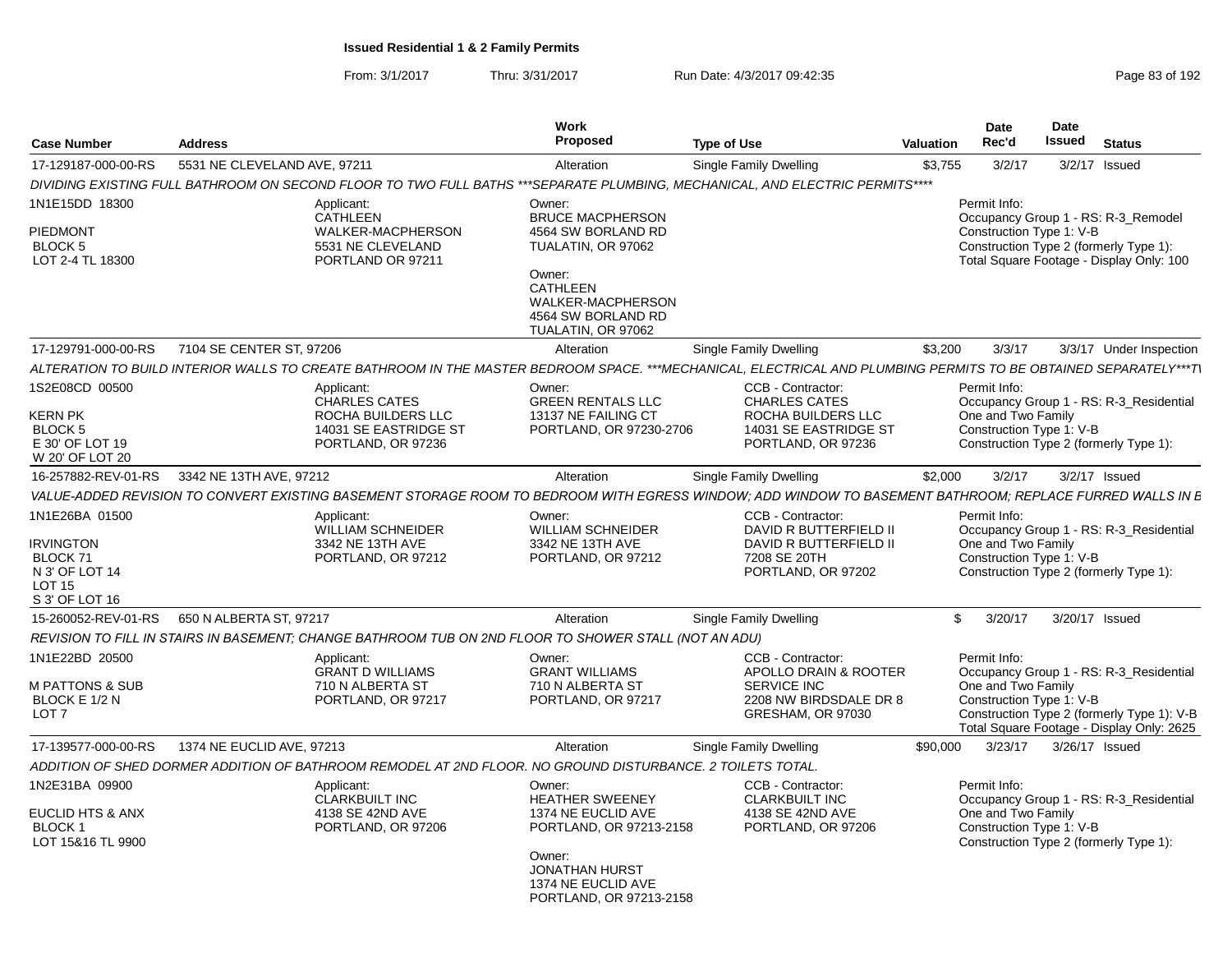From: 3/1/2017Thru: 3/31/2017 Run Date: 4/3/2017 09:42:35 Page 84 of 192

| <b>Case Number</b>                                                         | <b>Address</b>                      |                                                                                                                                                                | <b>Work</b><br><b>Proposed</b>                                                                                                                                          | <b>Type of Use</b>                                                                                                          | Valuation | Date<br>Rec'd                                                  | Date<br>Issued | <b>Status</b>                                                                     |
|----------------------------------------------------------------------------|-------------------------------------|----------------------------------------------------------------------------------------------------------------------------------------------------------------|-------------------------------------------------------------------------------------------------------------------------------------------------------------------------|-----------------------------------------------------------------------------------------------------------------------------|-----------|----------------------------------------------------------------|----------------|-----------------------------------------------------------------------------------|
| 17-131595-000-00-RS                                                        | 705 SE LINN ST                      |                                                                                                                                                                | Alteration                                                                                                                                                              | <b>Single Family Dwelling</b>                                                                                               | \$15,000  | 3/13/17                                                        |                | 3/13/17 Issued                                                                    |
|                                                                            |                                     | CONVERSION OF BASEMENT TO LIVING SPACE, INCLUDES 2 BEDROOMS, BATHROOM, CLOSET AND BATHROOM.***FUR OUT WALLS***MECH, ELEC, PLUMBING PERMITS TO BE OBTAINED SEPA |                                                                                                                                                                         |                                                                                                                             |           |                                                                |                |                                                                                   |
| 1S1E26BB 07000<br><b>SELLWOOD</b><br>BLOCK J TL 7000                       |                                     | Applicant:<br><b>FRANCIS MCBRIDE</b><br>6019 N WILLAMETTE BLVD<br>PORTLAND OR 97203                                                                            | Owner:<br><b>MARILYN GORDON</b><br>705 SE LINN ST<br>PORTLAND, OR 97202-7025                                                                                            |                                                                                                                             |           | Permit Info:<br>One and Two Family<br>Construction Type 1: V-B |                | Occupancy Group 1 - RS: R-3_Residential<br>Construction Type 2 (formerly Type 1): |
| 17-140354-000-00-RS                                                        | 2611 NE 35TH AVE, 97212             |                                                                                                                                                                | Alteration                                                                                                                                                              | Single Family Dwelling                                                                                                      | \$1,500   | 3/24/17                                                        | 3/24/17 Final  |                                                                                   |
|                                                                            |                                     | VOLUNTARY INSTALLATION OF ANCHORS AT INTERIOR BETWEEN FOUNDATION AND FRAMED STRUCTURE                                                                          |                                                                                                                                                                         |                                                                                                                             |           |                                                                |                |                                                                                   |
| 1N1E25AC 21100<br><b>HOLLYROOD</b><br>BLOCK 16<br>LOT <sub>3</sub>         |                                     | Applicant:<br><b>CLYDE MANCHESTER</b><br><b>HELP GROUP INC</b><br>10006 SW CANYON RD<br>PORTLAND, OR 97225                                                     | Owner:<br><b>MARK A UHRICH</b><br>2611 NE 35TH AVE<br>PORTLAND, OR 97212                                                                                                | CCB - Contractor:<br>HELP HOME ENERGY LIFE<br>PERFORMANCE GROUP INC<br>10006 SW CANYON RD<br>PORTLAND, OR 97225             |           | Permit Info:<br>One and Two Family<br>Construction Type 1: V-B |                | Occupancy Group 1 - RS: R-3 Residential<br>Construction Type 2 (formerly Type 1): |
| 17-124145-REV-01-RS                                                        | 13212 SE CENTER ST, 97236           |                                                                                                                                                                | Alteration                                                                                                                                                              | <b>Single Family Dwelling</b>                                                                                               | \$        | 3/24/17                                                        |                | 3/24/17 Issued                                                                    |
|                                                                            |                                     | REVISION TO RELOCATE INVERTER AND REMOVE CUTLER HAMMER.                                                                                                        |                                                                                                                                                                         |                                                                                                                             |           |                                                                |                |                                                                                   |
| 1S2E11DC 10400<br>COLEEN<br><b>BLOCK4</b><br>LOT <sub>1</sub>              |                                     | Applicant:<br>DANIEL BAROCIO<br><b>SOLAR CITY</b><br>6132 NE 112TH AVE<br>PORTLAND OR 97220                                                                    | Owner:<br>ROBERT B WINNER<br>13212 SE CENTER ST<br>PORTLAND, OR 97236<br>Owner:<br>SANDRA I WINNER<br>13212 SE CENTER ST<br>PORTLAND, OR 97236                          | CCB - Contractor:<br>SOLARCITY CORPORATION<br>3055 CLEARVIEW WAY<br>SAN MATEO, CA 94402                                     |           | Permit Info:<br>One and Two Family<br>Construction Type 1: V-B |                | Occupancy Group 1 - RS: R-3 Residential<br>Construction Type 2 (formerly Type 1): |
| 17-117523-REV-01-RS                                                        | 4424 SE CRYSTAL SPRINGS BLVD, 97206 |                                                                                                                                                                | Alteration                                                                                                                                                              | Single Family Dwelling                                                                                                      | \$        | 3/24/17                                                        |                | 3/24/17 Issued                                                                    |
|                                                                            |                                     | REVISION TO INVERT ACDC DISCONNECT, RELOCATE DISTRIBUTOR PANEL AND ADDITION TO DISTRIBUTOR PANEL AND MAIN SERVICE PANEL.                                       |                                                                                                                                                                         |                                                                                                                             |           |                                                                |                |                                                                                   |
| 1S2E19CC 03300<br><b>STANFORD HTS</b><br>BLOCK 12<br>LOT 8-10              |                                     | Applicant:<br><b>DANIEL BAROCIO</b><br><b>SOLAR CITY</b><br>6132 NE 112TH AVE<br>PORTLAND OR 97220                                                             | Owner:<br><b>KIRK J BITTLER</b><br>PORTLAND, OR 97206-0940<br>Owner:<br><b>TAMMY H BITTLER</b><br>4424 SE CRYSTAL SPRINGS BLVD<br>PORTLAND, OR 97206-0940               | CCB - Contractor:<br><b>SOLARCITY CORPORATION</b><br>4424 SE CRYSTAL SPRINGS BLVD 3055 CLEARVIEW WAY<br>SAN MATEO, CA 94402 |           | Permit Info:<br>Construction Type 1: V-B                       |                | Occupancy Group 1 - RS: R-3 Remodel<br>Construction Type 2 (formerly Type 1):     |
| 17-133438-000-00-RS                                                        | 11825 SE ANKENY ST, 97216           |                                                                                                                                                                | Alteration                                                                                                                                                              | <b>Single Family Dwelling</b>                                                                                               | \$9,500   | 3/10/17                                                        |                | 3/10/17 Issued                                                                    |
|                                                                            |                                     | FIRE DAMAGE REPAIR TO INTERIOR, REPAIR DAMANGED WALL BETWEEN LIVING ROOM AND BEDROOM AND REPLACE 2 ROOF TRUSSES                                                |                                                                                                                                                                         |                                                                                                                             |           |                                                                |                |                                                                                   |
| 1N2E34DD 03100<br>VENTURA PK<br>BLOCK <sub>27</sub><br>S 100' OF LOT 17&18 |                                     | Applicant:<br><b>SCOTT BENTHIN</b><br>BENTHIN DESIGN GROUP LLC<br><b>PO BOX 42</b><br>BEAVERCREEK, OR 97004                                                    | Owner:<br><b>ANDY PHAM</b><br>10830 SE RICHMOND CT<br>HAPPY VALLEY, OR 97086-8793<br>Owner:<br><b>JULIE THAI</b><br>10830 SE RICHMOND CT<br>HAPPY VALLEY, OR 97086-8793 | CCB - Contractor:<br>FIRE INDUSTRY RESTORATION<br><b>EXPERTS INC</b><br>PO BOX 2133<br>OREGON CITY, OR 97045                |           | Permit Info:<br>One and Two Family<br>Construction Type 1: V-B |                | Occupancy Group 1 - RS: R-3 Residential<br>Construction Type 2 (formerly Type 1): |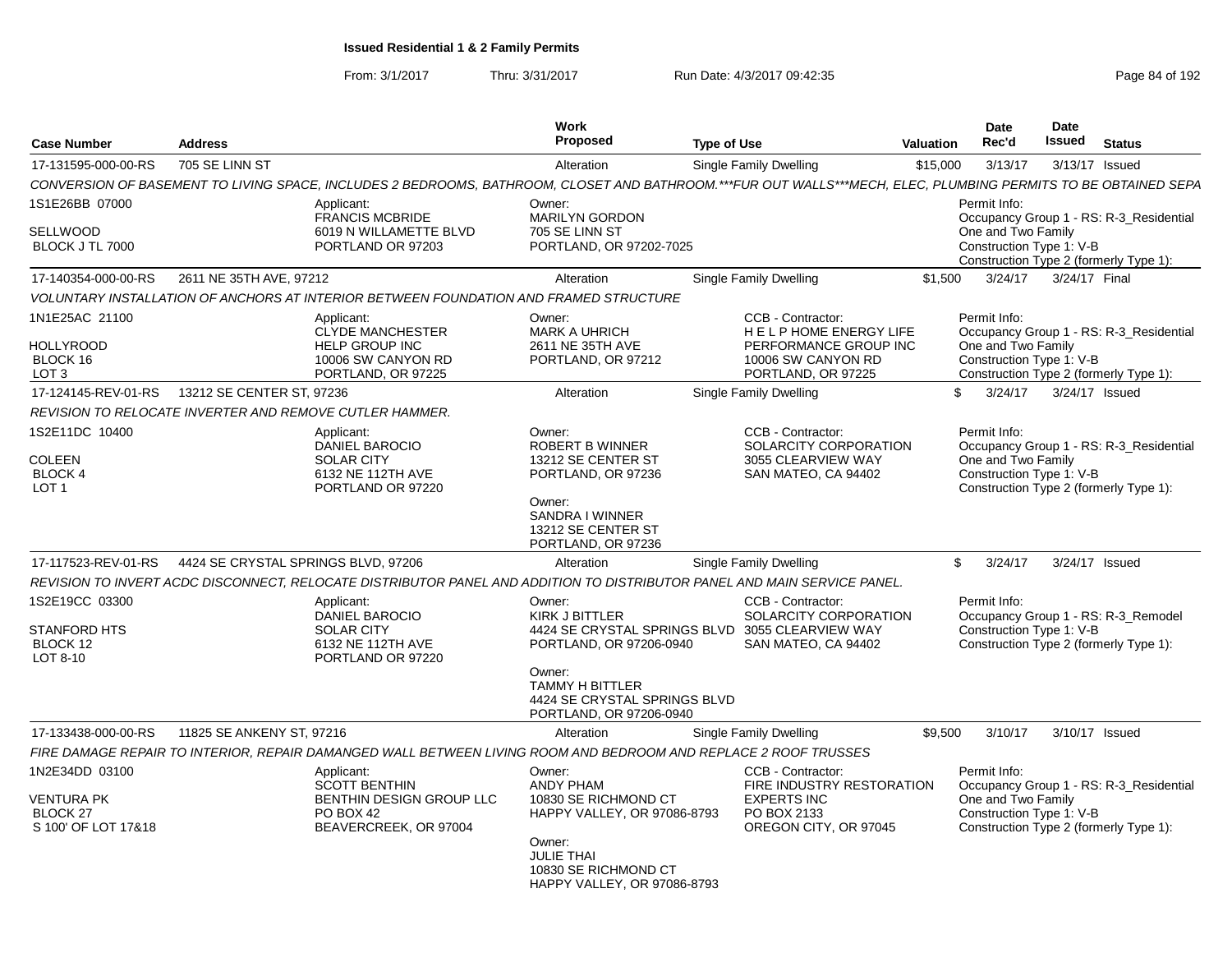| <b>Case Number</b>                                                                                                    | <b>Address</b>                   |                                                                                                                                                                 | <b>Work</b><br>Proposed                                                                                                                                      | <b>Type of Use</b>                                                                                           | Valuation | <b>Date</b><br>Rec'd                                                                                                                                                                                                               | <b>Date</b><br>Issued | <b>Status</b>            |  |
|-----------------------------------------------------------------------------------------------------------------------|----------------------------------|-----------------------------------------------------------------------------------------------------------------------------------------------------------------|--------------------------------------------------------------------------------------------------------------------------------------------------------------|--------------------------------------------------------------------------------------------------------------|-----------|------------------------------------------------------------------------------------------------------------------------------------------------------------------------------------------------------------------------------------|-----------------------|--------------------------|--|
| 17-133513-000-00-RS                                                                                                   | 6422 SE 66TH AVE, 97206          |                                                                                                                                                                 | Alteration                                                                                                                                                   | <b>Single Family Dwelling</b>                                                                                | \$42,000  | 3/10/17                                                                                                                                                                                                                            |                       | 3/10/17 Under Inspection |  |
|                                                                                                                       |                                  | CONVERSION OF BASEMENT, FURR OUT WALLS, TO INCLUDE 2 BEDROOMS, BATHROOM, FAMILY ROOM, LAUNDRY ROOM, AND STORAGE, AND 2 NEW WINDOW WELLS WITH EGRESS WINDOW      |                                                                                                                                                              |                                                                                                              |           |                                                                                                                                                                                                                                    |                       |                          |  |
| 1S2E17CC 13200<br><b>TREMONT PL</b><br>BLOCK 29<br>LOT <sub>9</sub>                                                   |                                  | Applicant:<br>MICHAEL S SELINGER<br>6422 SE 66TH AVE<br>PORTLAND, OR 97206                                                                                      | Owner:<br>MICHAEL S SELINGER<br>6422 SE 66TH AVE<br>PORTLAND, OR 97206<br>Owner:<br>LAUREN J WARD-SELINGER<br>6422 SE 66TH AVE<br>PORTLAND, OR 97206         | CCB - Contractor:<br>CNW CONSTRUCTION INC<br>15140 SE 82ND DR STE 200<br>CLACKAMAS, OR 97015                 |           | Permit Info:<br>Occupancy Group 1 - RS: R-3_Residential<br>One and Two Family<br>Construction Type 1: V-B<br>Construction Type 2 (formerly Type 1):                                                                                |                       |                          |  |
| 17-133584-000-00-RS                                                                                                   | 2744 NE 54TH AVE, 97213          |                                                                                                                                                                 | Alteration                                                                                                                                                   | <b>Single Family Dwelling</b>                                                                                | \$48.000  | 3/15/17                                                                                                                                                                                                                            | 3/15/17 Issued        |                          |  |
|                                                                                                                       |                                  | CONVERSION OF BASEMENT, FURR OUT WALLS, TO INCLUDE 2 BEDROOMS, 2 BATHROOMS, STUDY, LAUNDRY ROOM AND STORAGE ***MECHANICAL, ELECTRICAL, PLUMBING PERMITS TO BE   |                                                                                                                                                              |                                                                                                              |           |                                                                                                                                                                                                                                    |                       |                          |  |
| 1N2E30AC 08600<br>ROSE CITY PK<br>BLOCK 94<br><b>LOT 10</b>                                                           |                                  | Applicant:<br>DAVID J CLASSEN<br>DAVID JUSTIN CLASSEN<br>19940 SE JACOBY RD<br>SANDY, OR 97055                                                                  | Owner:<br><b>GLENN PELIKAN</b><br>2727 NE 54TH AVE<br>PORTLAND, OR 97213                                                                                     | CCB - Contractor:<br>DAVID J CLASSEN<br>DAVID JUSTIN CLASSEN<br>19940 SE JACOBY RD<br><b>SANDY, OR 97055</b> |           | Permit Info:<br>Occupancy Group 1 - RS: R-3_Remodel<br>Construction Type 1: V-B<br>Construction Type 2 (formerly Type 1):<br>Total Square Footage - Display Only: 960                                                              |                       |                          |  |
| 17-140981-000-00-RS                                                                                                   | 2233 SW 18TH AVE, 97201          |                                                                                                                                                                 | Alteration                                                                                                                                                   | Single Family Dwelling                                                                                       | \$21,780  | 3/26/17                                                                                                                                                                                                                            |                       | 3/28/17 Under Inspection |  |
|                                                                                                                       |                                  | REPLACE EXISTING HANDRAIL, REPLACE WEST CONCRETE PORCH WITH SAME-SECURE LOOSE STONE AROUND PORCH. NO GROUND DISTURBANCE.                                        |                                                                                                                                                              |                                                                                                              |           |                                                                                                                                                                                                                                    |                       |                          |  |
| 1S1E04CA 09800<br>CARTERS ADD TO P<br>BLOCK 80<br>LOT 3&4<br>HISTORIC PROPERTY 15 YR 2005<br>POTENTIAL ADDITIONAL TAX |                                  | Applicant:<br><b>Matthew McCarthy</b><br>JDL Development. Inc.<br>2314 NW SAVIER<br>PORTLAND, OR 97210                                                          | Owner:<br><b>JAMES B OBERHOLTZER</b><br>2233 SW 18TH AVE<br>PORTLAND, OR 97201<br>Owner:<br>KATHERINE M BLOOMFIELD<br>2233 SW 18TH AVE<br>PORTLAND, OR 97201 | CCB - Contractor:<br>JDL DEVELOPMENT INC<br>2314 NW SAVIER ST<br>PORTLAND, OR 97210-2514                     |           | Permit Info:<br>Occupancy Group 1 - RS: R-3 Residential<br>One and Two Family<br>Construction Type 1: V-B<br>Construction Type 2 (formerly Type 1):                                                                                |                       |                          |  |
| 17-112214-000-00-RS                                                                                                   | 2335 SE 24TH AVE - Unit B, 97214 |                                                                                                                                                                 | Alteration                                                                                                                                                   | Single Family Dwelling                                                                                       | \$48,440  | 3/31/17                                                                                                                                                                                                                            | 3/31/17 Issued        |                          |  |
|                                                                                                                       |                                  | COVERSION OF PORTION OF BASEMENT TO ACCESSORY DWELLING UNIT, INCLUDES BEDROOM, BATH, AND KITCHEN/FAMILY ROOM; FURR OUT WALLS *** ELECTRICAL PERMIT TO BE OBTAIN |                                                                                                                                                              |                                                                                                              |           |                                                                                                                                                                                                                                    |                       |                          |  |
| 1S1E02DD 07000                                                                                                        |                                  | Applicant<br>SUSAN E PRIDDY<br>2335 SE 24TH AVE<br>PORTLAND, OR 97214-5507                                                                                      | Owner:<br><b>SUSAN E PRIDDY</b><br>2335 SE 24TH AVE<br>PORTLAND, OR 97214-5507                                                                               |                                                                                                              |           | Permit Info:<br>Occupancy Group 1 - RS: R-3_Residential<br>One and Two Family<br>Construction Type 1: V-B<br>Construction Type 2 (formerly Type 1):<br>Total Square Footage - Display Only: 430<br>Number of New Dwelling Units: 1 |                       |                          |  |
| 14-242887-REV-02-RS                                                                                                   | 1842 SE 45TH AVE, 97215          |                                                                                                                                                                 | Alteration                                                                                                                                                   | Single Family Dwelling                                                                                       |           | 3/1/17<br>\$                                                                                                                                                                                                                       |                       | $3/1/17$ Issued          |  |
|                                                                                                                       |                                  | REVISION TO REDUCE THE SIZE OF THE EGRESS WINDOW WELL IN BASEMENT FROM 36" TO 30":                                                                              |                                                                                                                                                              |                                                                                                              |           |                                                                                                                                                                                                                                    |                       |                          |  |
| 1S2E06CB 03700<br>FAILING ADD<br>BLOCK <sub>2</sub><br>S 35' OF LOT 13                                                |                                  | Applicant:<br>THOMAS W SCOTT<br>1842 SE 45TH AVE<br>PORTLAND, OR 97215-3137                                                                                     | Owner:<br><b>THOMAS W SCOTT</b><br>1842 SE 45TH AVE<br>PORTLAND, OR 97215-3137<br>Owner:<br>SHELLIE F HOLK<br>1842 SE 45TH AVE<br>PORTLAND, OR 97215-3137    |                                                                                                              |           | Permit Info:<br>Occupancy Group 1 - RS: R-3_Residential<br>One and Two Family<br>Construction Type 1: V-B<br>Construction Type 2 (formerly Type 1):                                                                                |                       |                          |  |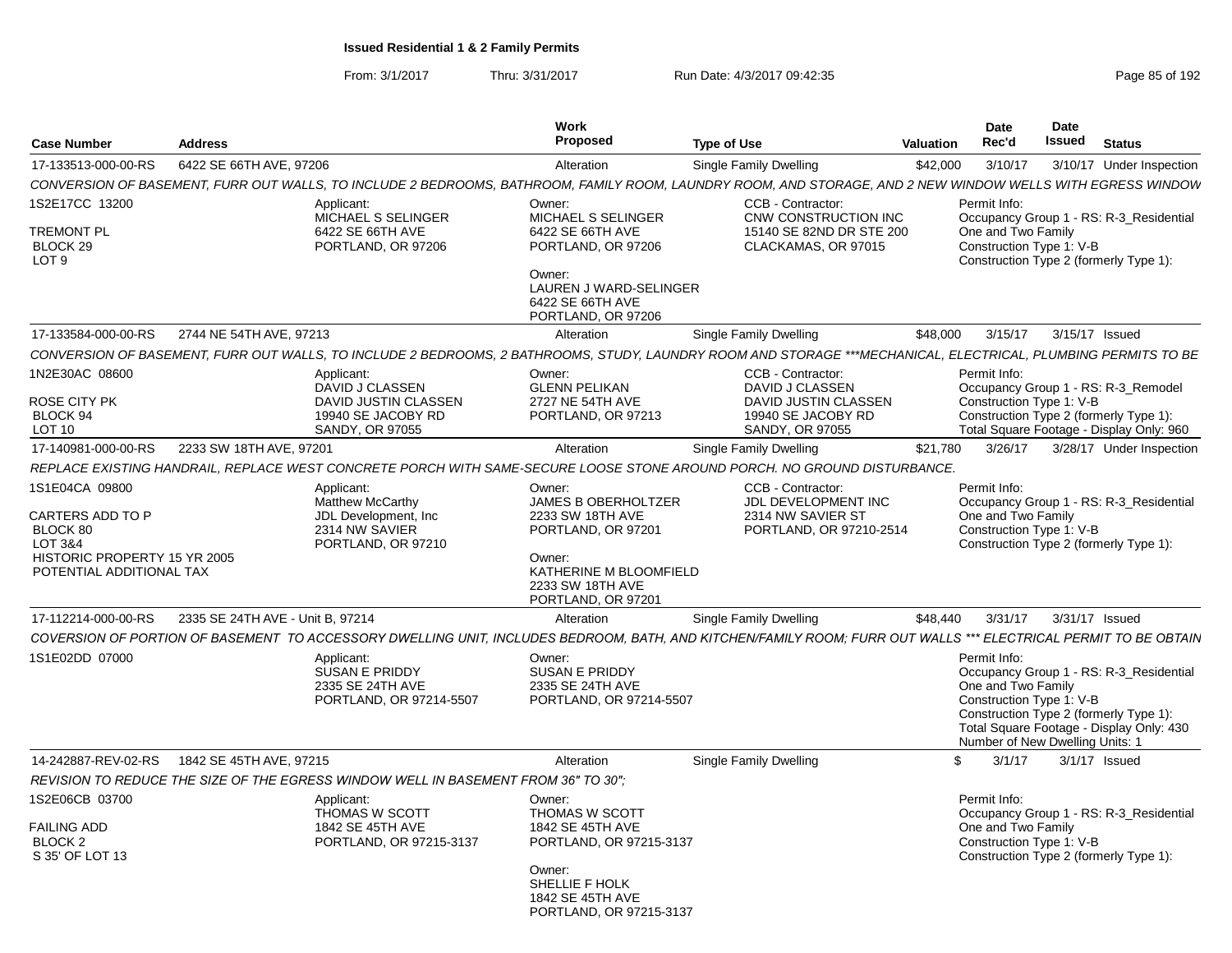| <b>Case Number</b>                                                                       | <b>Address</b>              |                                                                                                                                                                | <b>Work</b><br>Proposed                                                                                                                                   | <b>Type of Use</b>                                                                                                                               | <b>Valuation</b> | <b>Date</b><br>Rec'd                                           | <b>Date</b><br><b>Issued</b> | <b>Status</b>                                                                                                             |
|------------------------------------------------------------------------------------------|-----------------------------|----------------------------------------------------------------------------------------------------------------------------------------------------------------|-----------------------------------------------------------------------------------------------------------------------------------------------------------|--------------------------------------------------------------------------------------------------------------------------------------------------|------------------|----------------------------------------------------------------|------------------------------|---------------------------------------------------------------------------------------------------------------------------|
| 17-132336-000-00-RS                                                                      | 6954 N OATMAN AVE, 97217    |                                                                                                                                                                | Alteration                                                                                                                                                | <b>Single Family Dwelling</b>                                                                                                                    | \$1,500          | 3/8/17                                                         |                              | 3/8/17 Under Inspection                                                                                                   |
|                                                                                          |                             | VOLUNTARY INSTALLATION OF ANCHORS BETWEEN EXISTING FRAMED STRUCTURE AND CONCRETE FOUNDATION                                                                    |                                                                                                                                                           |                                                                                                                                                  |                  |                                                                |                              |                                                                                                                           |
| 1N1E16BC 03500<br>ARBOR LODGE<br>BLOCK 10<br>N 1/2 OF LOT 8<br>LOT <sub>9</sub>          |                             | Applicant:<br><b>RICK EILERS</b><br>PREPARED NORTHWEST, INC.<br>17701 LEAFY LN<br>LAKE OSWEGO, OR 97034                                                        | Owner:<br>JOHN C GOVEIA<br>6954 N OATMAN AVE<br>PORTLAND, OR 97217-5127                                                                                   | CCB - Contractor:<br>PREPARED NORTHWEST INC<br><b>17701 LEAFY LN</b><br>LAKE OSWEGO, OR 97034                                                    |                  | Permit Info:<br>One and Two Family<br>Construction Type 1: V-B |                              | Occupancy Group 1 - RS: R-3_Residential<br>Construction Type 2 (formerly Type 1):                                         |
| 17-140560-000-00-RS                                                                      | 3728 NE 72ND AVE, 97213     |                                                                                                                                                                | Alteration                                                                                                                                                | <b>Single Family Dwelling</b>                                                                                                                    | \$31,542         | 3/29/17                                                        | 3/29/17 Issued               |                                                                                                                           |
|                                                                                          |                             | BASEMENT CONVERSION TO LIVING SPACE INCLUDES, LIVING ROOM, UTILITY ROOM, MECH ROOM, AND BEDROOM WITH NEW EGRESS WINDOW. FUR OUT WALLS.***MECH, ELEC, PLUMBING  |                                                                                                                                                           |                                                                                                                                                  |                  |                                                                |                              |                                                                                                                           |
| 1N2E20DC 05900<br>ARGYLE PK<br>BLOCK 4<br>LOT 23&24                                      |                             | Applicant:<br><b>KALE CAMERON</b><br>APPETITE FOR CONSTRUCTION<br>311 S FREDERICKSBURG WAY<br>VANCOUVER WA 98664                                               | Owner:<br><b>JOSHUA P KRUSE</b><br>3728 NE 72ND AVE<br>PORTLAND, OR 97213<br>Owner:<br><b>GENEVIEVE T KRUSE</b><br>3728 NE 72ND AVE<br>PORTLAND, OR 97213 | CCB - Contractor:<br><b>KALE CAMERON</b><br><b>KALE MATTHEW CAMERON</b><br>8243 NE HASSALO ST<br>PORTLAND, OR 97220                              |                  | Permit Info:<br>Construction Type 1: V-B                       |                              | Occupancy Group 1 - RS: R-3_Remodel<br>Construction Type 2 (formerly Type 1):<br>Total Square Footage - Display Only: 840 |
| 16-214750-REV-01-RS                                                                      | 9919 SE HOLGATE BLVD, 97266 |                                                                                                                                                                | Alteration                                                                                                                                                | Single Family Dwelling                                                                                                                           |                  | \$<br>3/24/17                                                  | 3/24/17 Issued               |                                                                                                                           |
|                                                                                          |                             | REVISION TO RECONFIGURE WALLS AT BATHROOM AND INSTALL 36" WIDE DOOR.                                                                                           |                                                                                                                                                           |                                                                                                                                                  |                  |                                                                |                              |                                                                                                                           |
| 1S2E09DD 11900<br><b>FRANKS ADD</b><br><b>BLOCK1</b><br>LOT 7 EXC N 37.5' & EXC PT IN ST |                             | Applicant:<br><b>OSKAR HESS</b><br>8965 SE DIVISION ST<br>PORTLAND, OR 97266-1447                                                                              | Owner:<br><b>OSKAR HESS</b><br>8965 SE DIVISION ST<br>PORTLAND, OR 97266-1447                                                                             |                                                                                                                                                  |                  | Permit Info:<br>Construction Type 1: V-B                       |                              | Occupancy Group 1 - RS: R-3_Remodel<br>Construction Type 2 (formerly Type 1):                                             |
| 17-128770-000-00-RS                                                                      | 7854 SE 65TH AVE, 97206     |                                                                                                                                                                | Alteration                                                                                                                                                | <b>Single Family Dwelling</b>                                                                                                                    | \$14,269         | 3/8/17                                                         |                              | 3/8/17 Issued                                                                                                             |
|                                                                                          |                             | ADD 5 FOOTINGS TO EXISTING FOUNDATION; REMOVING WALL BETWEEN KITCHEN AND LIVING ROOM AND ADDING NEW RIDGE BEAM AND HEADER ****ELECTRICAL AND MECHANICAL PERMI  |                                                                                                                                                           |                                                                                                                                                  |                  |                                                                |                              |                                                                                                                           |
| 1S2E20CB 13900<br>BRIGHTON PK ADD<br>BLOCK 8<br>LOT <sub>11</sub>                        |                             | Applicant:<br><b>JENNIFER FLETCHER</b><br>7854 SE 65TH AVE<br>PORTLAND, OR 97206                                                                               | Owner:<br><b>JENNIFER FLETCHER</b><br>7854 SE 65TH AVE<br>PORTLAND, OR 97206                                                                              | CCB - Contractor:<br><b>ENVIRO TECH HOME</b><br><b>IMPROVEMENT &amp;</b><br>CONSTRUCTION SERVICES INC<br>3530 SE 151ST AVE<br>PORTLAND, OR 97236 |                  | Permit Info:<br>Construction Type 1: V-B                       |                              | Occupancy Group 1 - RS: R-3_Remodel<br>Construction Type 2 (formerly Type 1):<br>Total Square Footage - Display Only: 380 |
| 17-117557-000-00-RS                                                                      | 4204 SE 31ST AVE, 97202     |                                                                                                                                                                | Alteration                                                                                                                                                | Single Family Dwelling                                                                                                                           | \$50,000         | 2/9/17                                                         | 3/15/17 Issued               |                                                                                                                           |
|                                                                                          |                             | RECONFIGURE EXISTING ATTIC LIVING SPACE FOR BEDROOM, CLOSET AND BATHROOM. 2 BATHROOMS TOTAL. MECHANICAL, ELECTRICAL AND PLUMBING PERMITS TO BE OBTAINED SEPARA |                                                                                                                                                           |                                                                                                                                                  |                  |                                                                |                              |                                                                                                                           |
| 1S1E12CD 07000<br>KENILWORTH<br>BLOCK 16<br>LOT <sub>5</sub>                             |                             | Applicant:<br>AMY WESTPHAL<br>4204 SE 31ST AVE<br>PORTLAND, OR 97202-3544                                                                                      | Owner:<br>MARSHALL O RHINES<br>4204 SE 31ST AVE<br>PORTLAND, OR 97202-3544<br>Owner:<br>AMY WESTPHAL<br>4204 SE 31ST AVE<br>PORTLAND, OR 97202-3544       |                                                                                                                                                  |                  | Permit Info:<br>Construction Type 1: V-B                       |                              | Occupancy Group 1 - RS: R-3_Remodel<br>Construction Type 2 (formerly Type 1):<br>Total Square Footage - Display Only: 820 |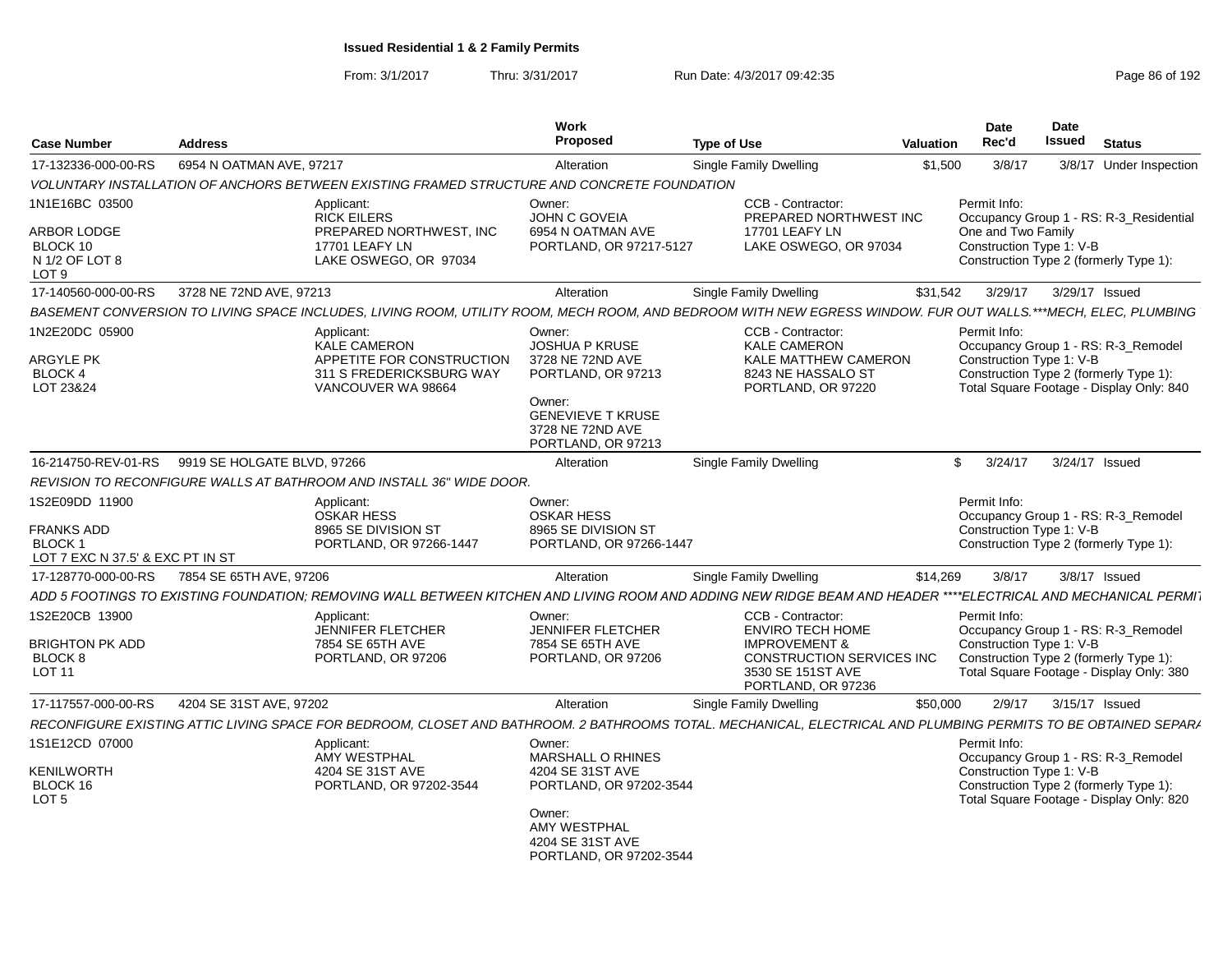From: 3/1/2017Thru: 3/31/2017 Run Date: 4/3/2017 09:42:35 Page 87 of 192

| <b>Case Number</b>                                                            | <b>Address</b>              |                                                                                                       | Work<br>Proposed                                                                                                        | <b>Type of Use</b>                                                                                                                                           | <b>Valuation</b> | <b>Date</b><br>Rec'd                                           | <b>Date</b><br>Issued | <b>Status</b>                                                                     |
|-------------------------------------------------------------------------------|-----------------------------|-------------------------------------------------------------------------------------------------------|-------------------------------------------------------------------------------------------------------------------------|--------------------------------------------------------------------------------------------------------------------------------------------------------------|------------------|----------------------------------------------------------------|-----------------------|-----------------------------------------------------------------------------------|
| 17-129524-000-00-RS                                                           | 7220 SE 85TH AVE, 97266     |                                                                                                       | Alteration                                                                                                              | <b>Single Family Dwelling</b>                                                                                                                                | \$500            | 3/3/17                                                         |                       | 3/3/17 Issued                                                                     |
|                                                                               |                             | SOLAR - 3.19KE ROOF TOP MOUNTED PV SYSTEM - PRESCRIPTIVE                                              |                                                                                                                         |                                                                                                                                                              |                  |                                                                |                       |                                                                                   |
| 1S2E21BC 03100<br>GORDON PL<br><b>BLOCK 4</b><br>LOT <sub>14</sub>            |                             | Applicant:<br>BLUE RAVEN SOLAR LLC<br>1220 S 630 EAST STE 430<br>AMERICAN FORK, UT 84003              | Owner:<br><b>FLORALEIGH BROUSSARD</b><br>7220 SE 85TH AVE<br>PORTLAND, OR 97266                                         | CCB - Contractor:<br>BLUE RAVEN SOLAR LLC<br>1220 S 630 EAST STE 430<br>AMERICAN FORK, UT 84003                                                              |                  | Permit Info:<br>One and Two Family<br>Construction Type 1: V-B |                       | Occupancy Group 1 - RS: R-3_Residential<br>Construction Type 2 (formerly Type 1): |
| 17-129561-000-00-RS                                                           | 7308 N MOBILE AVE           |                                                                                                       | Alteration                                                                                                              | Single Family Dwelling                                                                                                                                       | \$500            | 3/29/17                                                        |                       | 3/29/17 Issued                                                                    |
|                                                                               |                             | SOLAR - 4.72KW ROOF TOP MOUNTED PV SYSTEM - PRESCRIPTIVE                                              |                                                                                                                         |                                                                                                                                                              |                  |                                                                |                       |                                                                                   |
| 1N1E16AB 03701                                                                |                             | Applicant:<br>SOLARCITY CORPORATION                                                                   | Owner:<br><b>KEVIN NADOLNY</b>                                                                                          | CCB - Contractor:<br>SOLARCITY CORPORATION                                                                                                                   |                  | Permit Info:                                                   |                       | Occupancy Group 1 - RS: R-3 Residential                                           |
| FIRST ELECTRIC ADD<br><b>BLOCK7</b><br>LOT 10<br>S 6.25' OF LOT 11            |                             | 3055 CLEARVIEW WAY<br>SAN MATEO, CA 94402                                                             | 7308 N MOBILE AVE<br>PORTLAND, OR 97217<br>Owner:<br><b>TOMOKO Y NADOLNY</b><br>7308 N MOBILE AVE<br>PORTLAND, OR 97217 | 3055 CLEARVIEW WAY<br>SAN MATEO, CA 94402                                                                                                                    |                  | One and Two Family<br>Construction Type 1: V-B                 |                       | Construction Type 2 (formerly Type 1):                                            |
| 17-118397-000-00-RS                                                           | 2007 SE LEXINGTON ST, 97202 |                                                                                                       | Alteration                                                                                                              | <b>Single Family Dwelling</b>                                                                                                                                | \$500            | 3/13/17                                                        |                       | 3/13/17 Final                                                                     |
|                                                                               |                             | SOLAR - 6.210KW ROOF TOP MOUNTED PV SYSTEM - PRESCRIPTIVE                                             |                                                                                                                         |                                                                                                                                                              |                  |                                                                |                       |                                                                                   |
| 1S1E23DA 08600<br>CRYSTAL SPR ADD<br>BLOCK <sub>6</sub><br><b>LOT 12</b>      |                             | Applicant:<br>A AND R SOLAR CORP<br>2444 1ST AVE S<br>SEATTLE, WA 98134                               | Owner:<br><b>NAOMI F BRAMHALL</b><br>2007 SE LEXINGTON ST<br>PORTLAND, OR 97202<br>Owner:                               | CCB - Contractor:<br>A AND R SOLAR CORP<br>2444 1ST AVE S<br>SEATTLE, WA 98134                                                                               |                  | Permit Info:<br>One and Two Family<br>Construction Type 1: V-B |                       | Occupancy Group 1 - RS: R-3 Residential<br>Construction Type 2 (formerly Type 1): |
|                                                                               |                             |                                                                                                       | <b>BRADLEY N BURAN</b><br>2007 SE LEXINGTON ST<br>PORTLAND, OR 97202                                                    |                                                                                                                                                              |                  |                                                                |                       |                                                                                   |
| 17-136689-000-00-RS                                                           | 4759 N SYRACUSE ST, 97203   |                                                                                                       | Alteration                                                                                                              | <b>Single Family Dwelling</b>                                                                                                                                | \$1,500          | 3/21/17                                                        |                       | 3/21/17 Issued                                                                    |
|                                                                               |                             |                                                                                                       |                                                                                                                         | INTERIOR REMODEL; INCREASE OPENING BETWEEN KITCHEN AND HALLWAY OF LOAD BEARING WALL; CHANGE GARAGE DOOR TO FIRE RATED; REDUCE SIZE OF NON LOAD BEARNING WALL |                  |                                                                |                       |                                                                                   |
| 1N1E08CC 18600                                                                |                             | Applicant:<br>JOSEPH BLOMBERG                                                                         | Owner:<br>JOSEPH E BLOMBERG                                                                                             |                                                                                                                                                              |                  | Permit Info:                                                   |                       | Occupancy Group 1 - RS: R-3_Residential                                           |
| UNIVERSITY PK<br>BLOCK 74<br>W 20' OF LOT 17<br>LOT 18<br>E 11 2/3' OF LOT 19 |                             | <b>ESCO CORP</b><br>2141 NW 25TH AVE<br>PORTLAND OR 97210                                             | 4759 N SYRACUSE ST<br>PORTLAND, OR 97203-4529                                                                           |                                                                                                                                                              |                  | One and Two Family<br>Construction Type 1: V-B                 |                       | Construction Type 2 (formerly Type 1):                                            |
| 17-136102-REV-01-RS                                                           | 3730 SW ERICWOOD LN, 97221  |                                                                                                       | Alteration                                                                                                              | <b>Single Family Dwelling</b>                                                                                                                                | \$               | 3/31/17                                                        |                       | 3/31/17 Issued                                                                    |
|                                                                               |                             | REVISION TO USE (3) LVL BEAMS AND ADJUST FOOTINGS. REPLACE KITCHEN WINDOW WITH SMALLER, FIXED WINDOW. |                                                                                                                         |                                                                                                                                                              |                  |                                                                |                       |                                                                                   |
| 1S1E08CA 03800                                                                |                             | Applicant:<br>JASON A CALLOUGH                                                                        | Owner:<br>WINNIE VICTORIA C CALLOUGH                                                                                    |                                                                                                                                                              |                  | Permit Info:                                                   |                       | Occupancy Group 1 - RS: R-3_Remodel                                               |
| <b>ERICWOOD TERR</b><br>LOT <sub>4</sub>                                      |                             | 3730 SW ERICWOOD LN<br>PORTLAND, OR 97221                                                             | 3730 SW ERICWOOD LN<br>PORTLAND, OR 97221                                                                               |                                                                                                                                                              |                  | Construction Type 1: V-B                                       |                       | Construction Type 2 (formerly Type 1):                                            |
|                                                                               |                             |                                                                                                       | Owner:<br><b>JASON A CALLOUGH</b><br>3730 SW ERICWOOD LN<br>PORTLAND, OR 97221                                          |                                                                                                                                                              |                  |                                                                |                       |                                                                                   |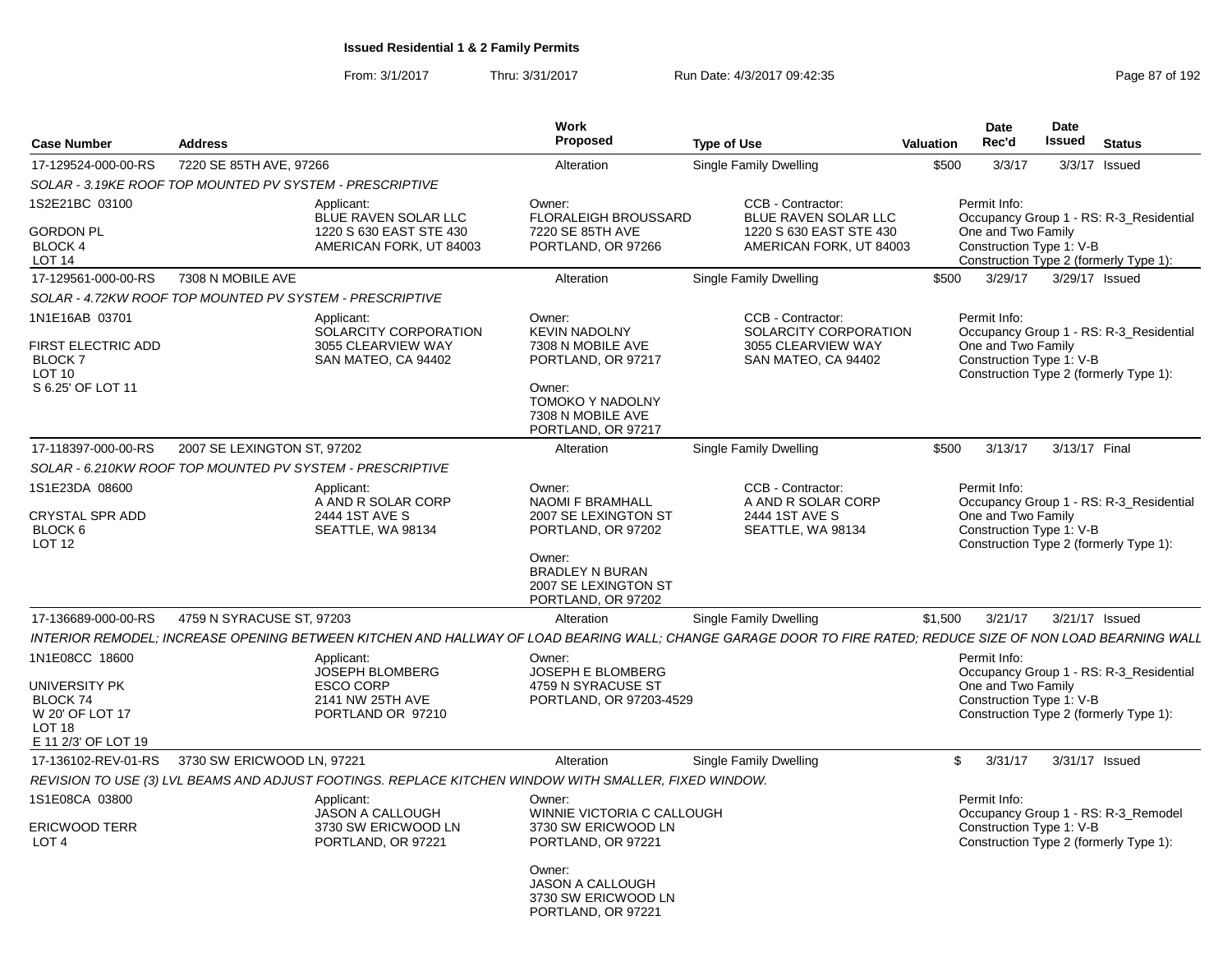| <b>Case Number</b>                                                                  | <b>Address</b>              |                                                                                                     | Work<br>Proposec                                                                                                                            | <b>Type of Use</b>                                                                                                                                              | Valuation | Date<br>Rec'd                                                  | <b>Date</b><br>Issued | <b>Status</b>                                                                                                              |
|-------------------------------------------------------------------------------------|-----------------------------|-----------------------------------------------------------------------------------------------------|---------------------------------------------------------------------------------------------------------------------------------------------|-----------------------------------------------------------------------------------------------------------------------------------------------------------------|-----------|----------------------------------------------------------------|-----------------------|----------------------------------------------------------------------------------------------------------------------------|
| 17-137535-000-00-RS                                                                 | 3807 N BORTHWICK AVE, 97227 |                                                                                                     | Alteration                                                                                                                                  | Single Family Dwelling                                                                                                                                          | \$1,500   | 3/20/17                                                        |                       | 3/20/17 Issued                                                                                                             |
|                                                                                     |                             | VOLUNTARY INSTALLATION FOUNDATION TIE DOWNS AND COLUMN CAPS.                                        |                                                                                                                                             |                                                                                                                                                                 |           |                                                                |                       |                                                                                                                            |
| 1N1E22CD 11300                                                                      |                             | Applicant:<br>Owen Gabbert<br>Owen Gabbert LLC<br>3811 N Borthwick Ave<br>Portland, OR 97227        | Owner:<br><b>NELS D GABBERT</b><br>3816 N MICHIGAN AVE<br>PORTLAND, OR 97227-1149<br>Owner:<br><b>OWEN S GABBERT</b><br>3816 N MICHIGAN AVE | CCB - Contractor:<br><b>DALE MORSE</b><br>OWEN GABBERT LLC<br>3811 N BORTHWICK AVE<br>PORTLAND, OR 97227                                                        |           | Permit Info:<br>One and Two Family<br>Construction Type 1: V-B |                       | Occupancy Group 1 - RS: R-3_Residential<br>Construction Type 2 (formerly Type 1):                                          |
|                                                                                     |                             |                                                                                                     | PORTLAND, OR 97227-1149                                                                                                                     |                                                                                                                                                                 |           |                                                                |                       |                                                                                                                            |
| 17-136703-REV-01-RS 7114 SW 12TH DR, 97219                                          |                             |                                                                                                     | Alteration                                                                                                                                  | Single Family Dwelling                                                                                                                                          |           | \$500 3/20/17                                                  |                       | 3/20/17 Issued                                                                                                             |
|                                                                                     |                             | VALUE ADDED REVISION TO ENLARGE OPENING BETWEEN TWO BEDROOMS ON MAIN FLOOR ON NORTH SIDE OF HOUSE   |                                                                                                                                             |                                                                                                                                                                 |           |                                                                |                       |                                                                                                                            |
| 1S1E21AB 11500<br>WOODROW WILSON PK<br><b>BLOCK7</b><br><b>LOT 19</b>               |                             | Applicant:<br>PAUL HUCKANS<br><b>HAVEN BUILDERS LLC</b><br>7205 NE MALLORY AV<br>PORTLAND, OR 97211 | Owner:<br>JOHN A KURTZ<br>7114 SW 12TH DR<br>PORTLAND, OR 97219<br>Owner:<br>DEBORAH C KURTZ<br>7114 SW 12TH DR<br>PORTLAND, OR 97219       | CCB - Contractor:<br>PAUL HUCKANS<br><b>HAVEN BUILDERS LLC</b><br>7205 NE MALLORY AV<br>PORTLAND, OR 97211                                                      |           | Permit Info:<br>One and Two Family<br>Construction Type 1: V-B |                       | Occupancy Group 1 - RS: R-3_Residential<br>Construction Type 2 (formerly Type 1):                                          |
| 17-138852-000-00-RS                                                                 | 1623 SE 30TH AVE, 97214     |                                                                                                     | Alteration                                                                                                                                  | Single Family Dwelling                                                                                                                                          | \$78,705  | 3/22/17                                                        |                       | 3/22/17 Under Inspection                                                                                                   |
|                                                                                     |                             |                                                                                                     |                                                                                                                                             | ALTERATION TO SFR; REMOVE WALL IN BASEMENT - TO REMAIN UNFINISHED; MAIN FLOOR TO REMOVE WALLS AND BUILD NEW WALLS FOR LARGER KITCHEN, RELOCATE HALF BATH, CONVE |           |                                                                |                       |                                                                                                                            |
| 1S1E01CA 07900<br><b>BURRELL HTS</b><br>BLOCK 10<br>S 39' OF LOT 3<br>N 2' OF LOT 4 |                             | Applicant:<br>RON STROH<br>1926 W BURNSIDE #1301<br>PORTLAND OR 97209                               | Owner:<br><b>RONALD R STROH</b><br>4110 SE HAWTHORNE BLVD PMB<br>715<br>PORTLAND, OR 97214                                                  |                                                                                                                                                                 |           | Permit Info:<br>Construction Type 1: V-B                       |                       | Occupancy Group 1 - RS: R-3_Remodel<br>Construction Type 2 (formerly Type 1):<br>Total Square Footage - Display Only: 2096 |
|                                                                                     |                             |                                                                                                     | Owner:<br>NISA K STROH<br>4110 SE HAWTHORNE BLVD PMB<br>715<br>PORTLAND, OR 97214                                                           |                                                                                                                                                                 |           |                                                                |                       |                                                                                                                            |
| 17-138911-000-00-RS                                                                 | 4827 NE 105TH AVE, 97220    |                                                                                                     | Alteration                                                                                                                                  | Single Family Dwelling                                                                                                                                          | \$200     | 3/22/17                                                        |                       | 3/22/17 Issued                                                                                                             |
|                                                                                     |                             |                                                                                                     |                                                                                                                                             | REMOVE ALL UNPERMITTED WORK IN BASEMENT, BASEMENT TO BE UNFINISHED; FIRST FLOOR ADD WALLS TO CREATE NEW BATHROOM IN EXISTING BEDROOM.**RESPONSE TO 16-186333-A  |           |                                                                |                       |                                                                                                                            |
| 1N2E22BC 03000<br>PARKROSE & RPLT<br>BLOCK 8                                        |                             | Applicant:<br><b>DAN HUGHES</b><br>4827 NE 105TH<br>PORTLAND, OR 97220                              | Owner:<br>DANIEL E HUGHES<br>4831 NE 105TH AVE<br>PORTLAND, OR 97220-3357                                                                   |                                                                                                                                                                 |           | Permit Info:<br>Construction Type 1: V-B                       |                       | Occupancy Group 1 - RS: R-3_Remodel<br>Construction Type 2 (formerly Type 1)                                               |
| LOT 21&22                                                                           |                             |                                                                                                     |                                                                                                                                             |                                                                                                                                                                 |           |                                                                |                       | Total Square Footage - Display Only: 40                                                                                    |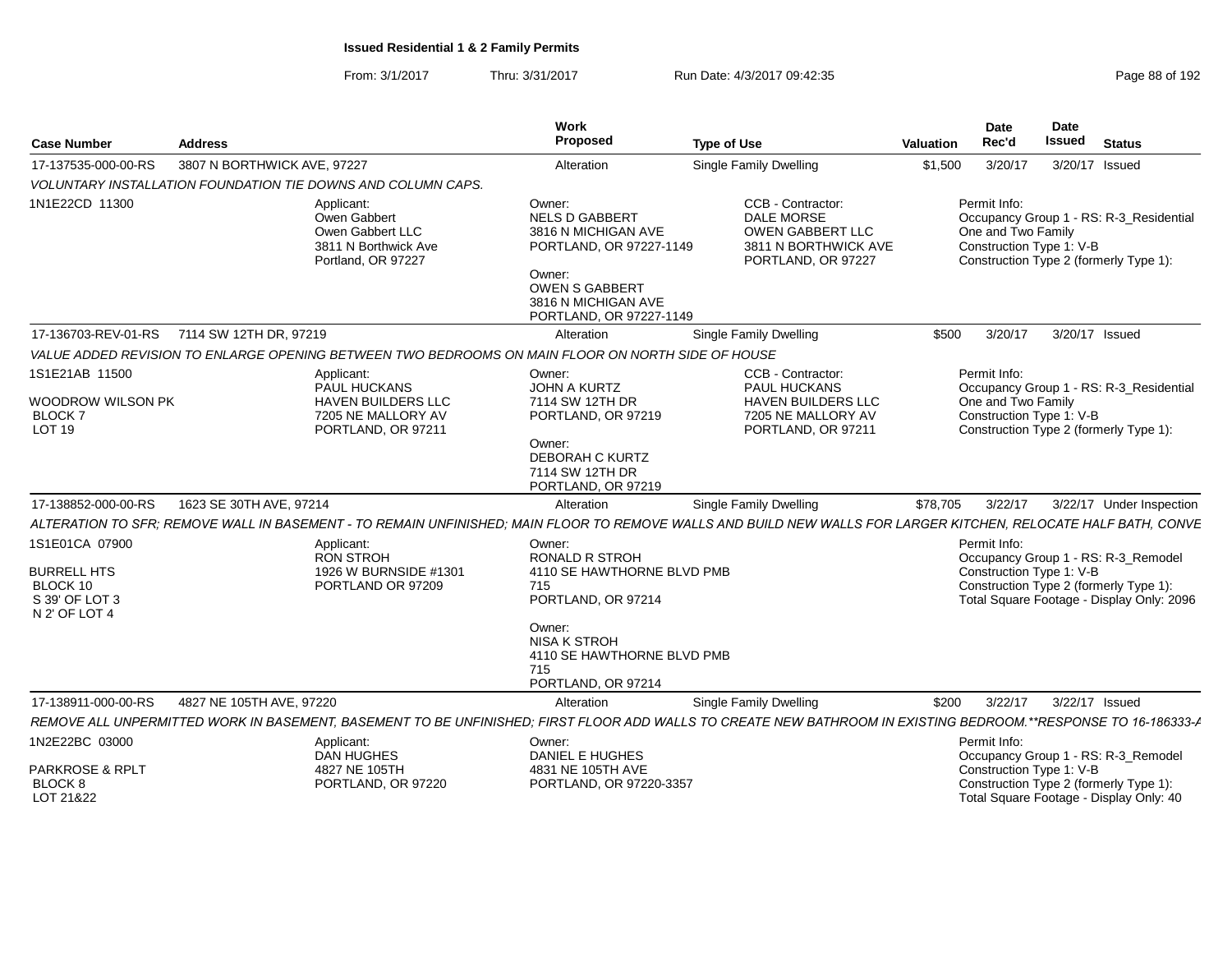| <b>Case Number</b>                                                    | <b>Address</b>           |                                                                                                 | <b>Work</b><br>Proposed                                                                                                                                    | <b>Type of Use</b>                                                                                                             | <b>Valuation</b> | <b>Date</b><br>Rec'd                                           | <b>Date</b><br>Issued | <b>Status</b>                                                                     |
|-----------------------------------------------------------------------|--------------------------|-------------------------------------------------------------------------------------------------|------------------------------------------------------------------------------------------------------------------------------------------------------------|--------------------------------------------------------------------------------------------------------------------------------|------------------|----------------------------------------------------------------|-----------------------|-----------------------------------------------------------------------------------|
| 17-139014-000-00-RS                                                   | 2063 SE 159TH AVE, 97233 |                                                                                                 | Alteration                                                                                                                                                 | <b>Single Family Dwelling</b>                                                                                                  | \$15,000         | 3/22/17                                                        |                       | 3/22/17 Under Inspection                                                          |
|                                                                       |                          | ALTERATION TO RELOCATE BATHROOM IN MASTER BEDROOM TO OTHER SIDE OF ROOM.                        |                                                                                                                                                            |                                                                                                                                |                  |                                                                |                       |                                                                                   |
| 1S2E01DD 03200<br>LILLIAN<br><b>BLOCK1</b><br>LOT <sub>5</sub>        |                          | Applicant:<br><b>JUSTIN PITTS</b><br>2063 SE 159TH AVE<br>PORTLAND OR 97233                     | Owner:<br><b>JUSTIN R PITTS</b><br>2063 SE 159TH AVE<br>PORTLAND, OR 97233<br>Owner:<br><b>KRISTINA J PITTS</b><br>2063 SE 159TH AVE<br>PORTLAND, OR 97233 | CCB - Contractor:<br>CONSTRUCTION<br><b>HEADQUARTERS INC</b><br>3002 SE 149TH CT<br>VANCOUVER, WA 98683                        |                  | Permit Info:<br>One and Two Family<br>Construction Type 1: V-B |                       | Occupancy Group 1 - RS: R-3_Residential<br>Construction Type 2 (formerly Type 1): |
| 17-138498-000-00-RS                                                   | 0119 SW RIDGE DR, 97219  |                                                                                                 | Alteration                                                                                                                                                 | <b>Single Family Dwelling</b>                                                                                                  | \$1.500          | 3/21/17                                                        | 3/21/17 Final         |                                                                                   |
|                                                                       |                          | VOLUNTARY INSTALLATION OF ANCHORS BETWEEN EXISITNG FRAMES STRUCTURE AND CONCRETE FOUDATION.     |                                                                                                                                                            |                                                                                                                                |                  |                                                                |                       |                                                                                   |
| 1S1E27BC 11200<br>SOUTH RIDGE<br>LOT 5 EXC N 100'                     |                          | Applicant:<br><b>MOLLY KEMP</b><br><b>GREENSAVERS</b><br>3039 SE 82ND AVE<br>PORTLAND, OR 97266 | Owner:<br><b>KENT V SNYDER</b><br>0119 SW RIDGE DR<br>PORTLAND, OR 97219-6556                                                                              | CCB - Contractor:<br><b>GREENSAVERS USA INC</b><br>4 NW FRANKLIN AVE<br><b>BEND, OR 97703</b>                                  |                  | Permit Info:<br>Construction Type 1: V-B                       |                       | Occupancy Group 1 - RS: R-3_Remodel<br>Construction Type 2 (formerly Type 1):     |
|                                                                       |                          |                                                                                                 | Owner:<br>PHYLLIS M SNYDER<br>0119 SW RIDGE DR<br>PORTLAND, OR 97219-6556                                                                                  |                                                                                                                                |                  |                                                                |                       |                                                                                   |
| 17-138505-000-00-RS                                                   | 316 N BALDWIN ST, 97217  |                                                                                                 | Alteration                                                                                                                                                 | Single Family Dwelling                                                                                                         | \$1,500          | 3/21/17                                                        |                       | 3/21/17 Issued                                                                    |
|                                                                       |                          | VOLUNTARY INSTALLATION OF ANCHORS BETWEEN EXISITNG FRAMES STRUCTURE AND CONCRETE FOUDATION.     |                                                                                                                                                            |                                                                                                                                |                  |                                                                |                       |                                                                                   |
| 1N1E10DC 07700<br>LOVEWOOD<br><b>BLOCK 2</b><br>LOT <sub>8</sub>      |                          | Applicant:<br><b>MOLLY KEMP</b><br><b>GREENSAVERS</b><br>3039 SE 82ND AVE<br>PORTLAND, OR 97266 | Owner:<br><b>CASEY CASTRO</b><br>316 N BALDWIN ST<br>PORTLAND, OR 97217<br>Owner:<br>JARED W MORAN<br>316 N BALDWIN ST<br>PORTLAND, OR 97217               | CCB - Contractor:<br><b>GREENSAVERS USA INC</b><br>4 NW FRANKLIN AVE<br><b>BEND, OR 97703</b>                                  |                  | Permit Info:<br>Construction Type 1: V-B                       |                       | Occupancy Group 1 - RS: R-3_Remodel<br>Construction Type 2 (formerly Type 1):     |
| 17-138607-000-00-RS                                                   | 5820 SE PARDEE ST, 97206 |                                                                                                 | Alteration                                                                                                                                                 | Single Family Dwelling                                                                                                         | \$3,000          | 3/21/17                                                        |                       | 3/21/17 Under Inspection                                                          |
|                                                                       |                          | VOLUNTARY INSTALLATION OF ANCHORS BETWEEN EXISITNG FRAMES STRUCTURE AND CONCRETE FOUDATION.     |                                                                                                                                                            |                                                                                                                                |                  |                                                                |                       |                                                                                   |
| 1S2E18AA 18800<br><b>MADRAS</b><br><b>BLOCK 4</b><br>LOT <sub>2</sub> |                          | Applicant:<br>PETER TOFALVI<br>235 NE 133RD AVE<br>PORTLAND OR 97230                            | Owner:<br>MACIEJ W DOLATA<br>5820 SE PARDEE ST<br>PORTLAND, OR 97206<br>Owner:<br><b>HAYDN G DOLATA</b>                                                    | CCB - Contractor:<br>ABACUS ENERGY SOLUTIONS LLC Occupancy Group 1 - RS: R-3_Remodel<br>235 NE 133RD AVE<br>PORTLAND, OR 97230 |                  | Permit Info:<br>Construction Type 1: V-B                       |                       | Construction Type 2 (formerly Type 1):                                            |
|                                                                       |                          |                                                                                                 | 5820 SE PARDEE ST<br>PORTLAND, OR 97206                                                                                                                    |                                                                                                                                |                  |                                                                |                       |                                                                                   |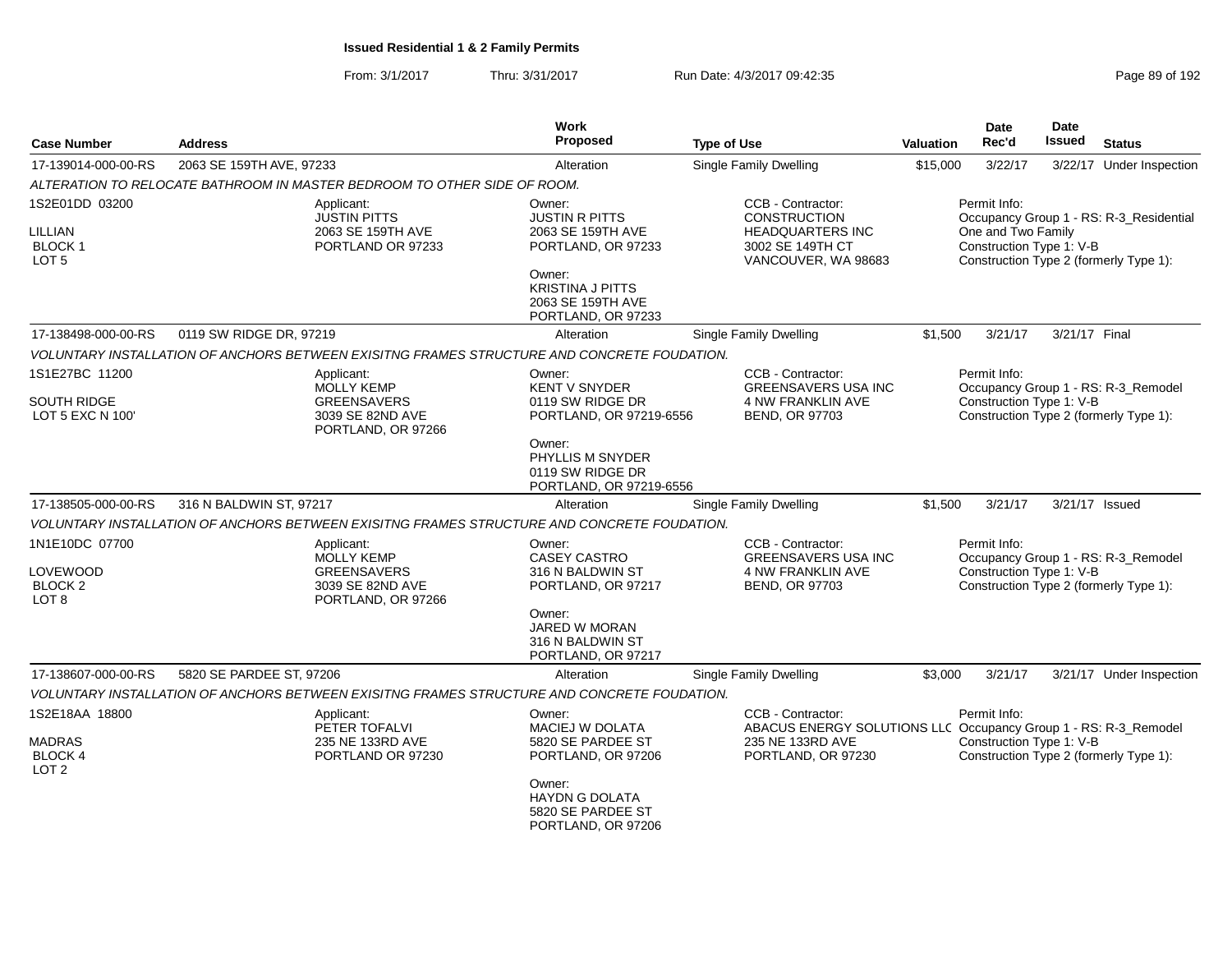| <b>Case Number</b>                                                     | <b>Address</b>                                                                                                                                   | Work<br>Proposed                                                                         | <b>Type of Use</b>                                                                                               | <b>Valuation</b> | Date<br>Rec'd                                                  | Date<br><b>Issued</b> | <b>Status</b>                                                                     |
|------------------------------------------------------------------------|--------------------------------------------------------------------------------------------------------------------------------------------------|------------------------------------------------------------------------------------------|------------------------------------------------------------------------------------------------------------------|------------------|----------------------------------------------------------------|-----------------------|-----------------------------------------------------------------------------------|
|                                                                        |                                                                                                                                                  |                                                                                          |                                                                                                                  |                  |                                                                |                       |                                                                                   |
| 17-130982-000-00-RS                                                    | 755 NE LAURELHURST PL, 97232                                                                                                                     | Alteration                                                                               | Single Family Dwelling                                                                                           | \$110,000        | 3/6/17                                                         |                       | 3/25/17 Under Inspection                                                          |
|                                                                        | CONVERT PORTION OF BASEMENT TO HABITABLE SPACE TO OFFICE WITH EGRESS WINDOW AND FAMILY ROOM, REMODEL BALANCE OF EXISTING BASEMENT IN CURRENT USE |                                                                                          |                                                                                                                  |                  |                                                                |                       |                                                                                   |
| 1N1E36AC 05300                                                         | Applicant:<br>MARKT & CO CONSTRUCTION LLC RYAN J IRWIN                                                                                           | Owner:                                                                                   | CCB - Contractor:<br>MARKT & CO CONSTRUCTION LLC Occupancy Group 1 - RS: R-3_Residential                         |                  | Permit Info:                                                   |                       |                                                                                   |
| LAURELHURST<br><b>BLOCK 8</b><br><b>LOT 17</b>                         | 20490 S SWEETBRIAR RD<br>WEST LINN, OR 97068                                                                                                     | 755 NE LAURELHURST PL<br>PORTLAND, OR 97232-2652                                         | 20490 S SWEETBRIAR RD<br>WEST LINN, OR 97068                                                                     |                  | One and Two Family<br>Construction Type 1: V-B                 |                       | Construction Type 2 (formerly Type 1):                                            |
|                                                                        |                                                                                                                                                  | Owner:<br><b>CARLIN R WILLIAMSON</b><br>755 NE LAURELHURST PL<br>PORTLAND, OR 97232-2652 |                                                                                                                  |                  |                                                                |                       |                                                                                   |
| 17-140711-000-00-RS                                                    | 8224 N OLYMPIA ST, 97203                                                                                                                         | Alteration                                                                               | Single Family Dwelling                                                                                           | \$6,000          | 3/24/17                                                        |                       | 3/24/17 Issued                                                                    |
|                                                                        | CONVERT EXISTING ROOM TO NEW BATHROOM WITH TOILET (2 TOTAL) SINK AND SHOWER AT SECOND FLOOR.                                                     |                                                                                          |                                                                                                                  |                  |                                                                |                       |                                                                                   |
| 1N1W01DA 10000<br>OAK PARK ADD 2<br><b>BLOCK7</b>                      | Applicant:<br>PAGE ANTHONY<br>8224 N OLYMPIA ST<br>PORTLAND, OR 97203                                                                            | Owner:<br>PAIGE ANTHONY<br>8224 N OLYMPIA ST<br>PORTLAND, OR 97203-1214                  | CCB - Contractor:<br>CHRISTOPHER H CONGDON<br>GENERAL CONTRACTING LLC<br>5715 SE JENNINGS AVE                    |                  | Permit Info:<br>One and Two Family<br>Construction Type 1: V-B |                       | Occupancy Group 1 - RS: R-3_Residential                                           |
| WLY 1/2 OF LOT 7<br>LOT <sub>8</sub>                                   |                                                                                                                                                  |                                                                                          | MILWAUKIE, OR 97267                                                                                              |                  |                                                                |                       | Construction Type 2 (formerly Type 1):                                            |
| 17-140950-000-00-RS                                                    | 5522 SW NEBRASKA ST, 97221                                                                                                                       | Alteration                                                                               | <b>Single Family Dwelling</b>                                                                                    | \$39,990         | 3/26/17                                                        | 3/26/17 Issued        |                                                                                   |
|                                                                        | REMODEL EXISTING FINISHED BASEMENTS. CREATE NEW BASEMENT BATHROOM AND RELOCATE LAUNDRY.                                                          |                                                                                          |                                                                                                                  |                  |                                                                |                       |                                                                                   |
| 1S1E18CD 01400<br><b>VERMONT HILLS</b><br>BLOCK 6<br>LOT <sub>39</sub> | Applicant:<br><b>WADE FREITAG</b><br><b>CRAFTSMAN DESIGN AND</b><br><b>RENOVATION</b><br>1100 SE GRAND AVE #202                                  | Owner:<br>MARIA I RODRIGUEZ<br>5522 SW NEBRASKA ST<br>PORTLAND, OR 97221                 | CCB - Contractor:<br>ANCTIL HEATING & COOLING INC<br>2150 N LEWIS AVE<br>PORTLAND, OR 97227<br>CCB - Contractor: |                  | Permit Info:<br>One and Two Family<br>Construction Type 1: V-B |                       | Occupancy Group 1 - RS: R-3_Residential<br>Construction Type 2 (formerly Type 1): |
|                                                                        | PORTLAND, OR 97214-3414                                                                                                                          | Owner:<br><b>WILLIAM B MCCOMISH</b><br>5522 SW NEBRASKA ST<br>PORTLAND, OR 97221         | <b>CRAFTSMAN DESIGN &amp;</b><br><b>RENOVATION LLC</b><br>837 SE 27TH<br>PORTLAND, OR 97214                      |                  |                                                                |                       |                                                                                   |
|                                                                        |                                                                                                                                                  |                                                                                          | CCB - Contractor:<br>D & F PLUMBING CO<br>4636 N ALBINA AVE<br>PORTLAND, OR 97217-3099                           |                  |                                                                |                       |                                                                                   |
| 17-142524-000-00-RS                                                    | 7731 SE TOLMAN ST, 97206                                                                                                                         | Alteration                                                                               | <b>Single Family Dwelling</b>                                                                                    | \$500            | 3/31/17                                                        |                       | 3/31/17 Issued                                                                    |
|                                                                        | SOLAR - 4.06KW ROOF TOP MOUNTED PV SYSTEM - PRESCRIPTIVE                                                                                         |                                                                                          |                                                                                                                  |                  |                                                                |                       |                                                                                   |
| 1S2E17DD 16600                                                         | Applicant:<br>BLUE RAVEN SOLAR LLC                                                                                                               | Owner:<br><b>KEIKO N HERRMANN</b>                                                        | CCB - Contractor:<br><b>BLUE RAVEN SOLAR LLC</b>                                                                 |                  | Permit Info:                                                   |                       | Occupancy Group 1 - RS: R-3_Residential                                           |
| CHICAGO<br>BLOCK 16<br>LOT 16                                          | 1220 S 630 EAST STE 430<br>AMERICAN FORK, UT 84003                                                                                               | 7731 SE TOLMAN ST<br>PORTLAND, OR 97206-6354                                             | 1220 S 630 EAST STE 430<br>AMERICAN FORK, UT 84003                                                               |                  | One and Two Family<br>Construction Type 1: V-B                 |                       | Construction Type 2 (formerly Type 1):                                            |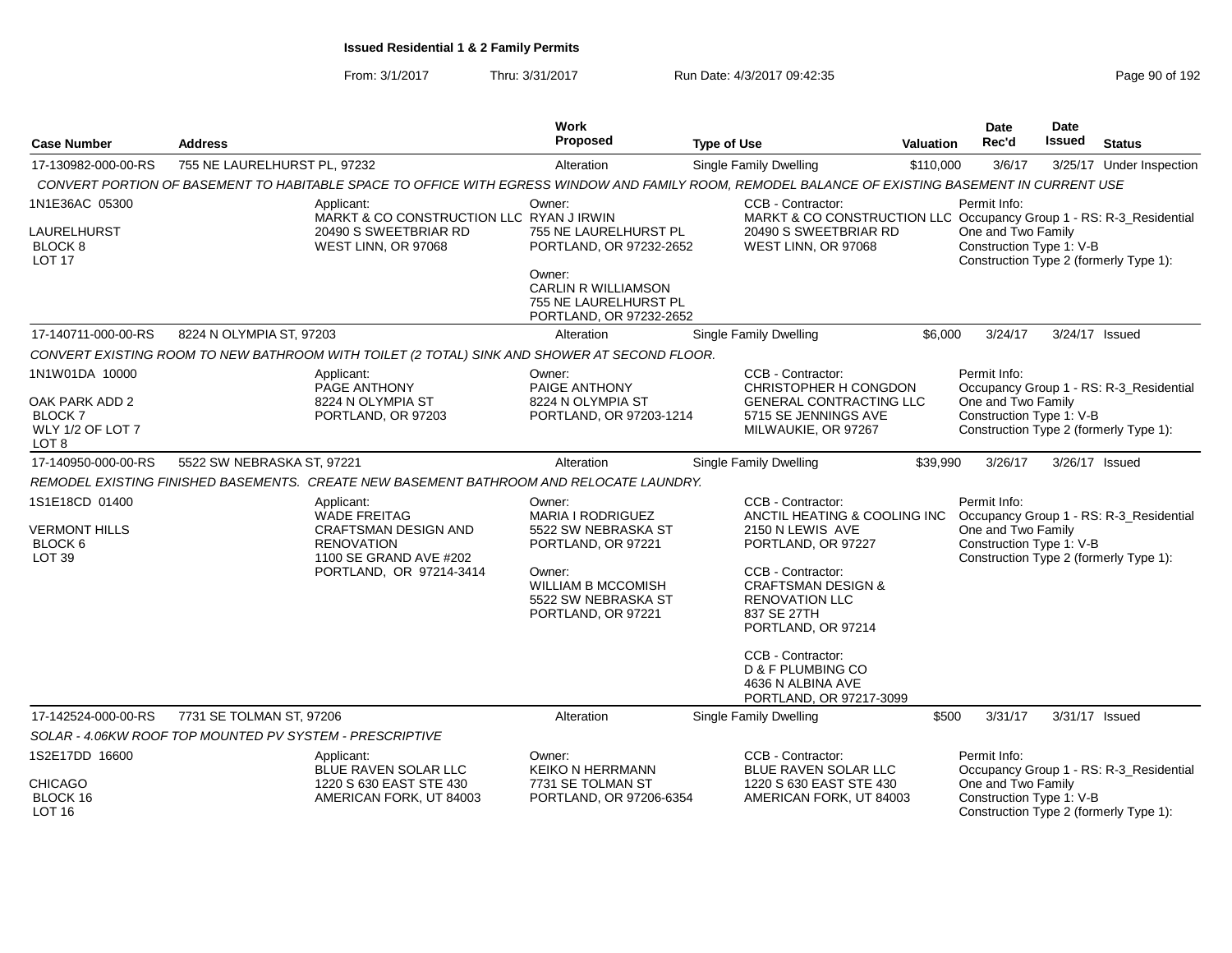| <b>Case Number</b>                                                      | <b>Address</b>                                           |                                                                                                    | <b>Work</b><br>Proposed                                                                                                                                                                            | <b>Type of Use</b>                                                                                                                                            | <b>Valuation</b> | Date<br>Rec'd                                                  | Date<br>Issued | <b>Status</b>                                                                                                             |
|-------------------------------------------------------------------------|----------------------------------------------------------|----------------------------------------------------------------------------------------------------|----------------------------------------------------------------------------------------------------------------------------------------------------------------------------------------------------|---------------------------------------------------------------------------------------------------------------------------------------------------------------|------------------|----------------------------------------------------------------|----------------|---------------------------------------------------------------------------------------------------------------------------|
| 17-125751-000-00-RS                                                     | 5135 N NEWARK ST                                         |                                                                                                    | Alteration                                                                                                                                                                                         | Single Family Dwelling                                                                                                                                        | \$500            | 3/2/17                                                         |                | 3/2/17 Final                                                                                                              |
|                                                                         | SOLAR - 2.83KE ROOF TOP MOUNTED PV SYSTEM - PRESCRIPTIVE |                                                                                                    |                                                                                                                                                                                                    |                                                                                                                                                               |                  |                                                                |                |                                                                                                                           |
| 1N1E08BB 08801<br><b>COLLEGE PL</b><br><b>BLOCK7</b>                    |                                                          | Applicant:<br>SOLARCITY CORPORATION<br>3055 CLEARVIEW WAY<br>SAN MATEO, CA 94402                   | Owner:<br><b>BRIAN J FERRY</b><br>5135 N NEWARK ST<br>PORTLAND, OR 97217                                                                                                                           | CCB - Contractor:<br>SOLARCITY CORPORATION<br>3055 CLEARVIEW WAY<br>SAN MATEO, CA 94402                                                                       |                  | Permit Info:<br>One and Two Family<br>Construction Type 1: V-B |                | Occupancy Group 1 - RS: R-3_Residential                                                                                   |
| E 50' OF LOT 21&22                                                      |                                                          |                                                                                                    |                                                                                                                                                                                                    |                                                                                                                                                               |                  |                                                                |                | Construction Type 2 (formerly Type 1):                                                                                    |
| 17-135733-000-00-RS                                                     | 4236 SE 37TH AVE, 97202                                  |                                                                                                    | Alteration                                                                                                                                                                                         | <b>Single Family Dwelling</b>                                                                                                                                 | \$3,000          | 3/15/17                                                        |                | 3/15/17 Issued                                                                                                            |
|                                                                         |                                                          |                                                                                                    |                                                                                                                                                                                                    | KITCHEN REMODEL TO INCLUDE REMOVAL OF WALL BETWEEN KITCHEN AND LIVING ROOM; BASEMENT - REMOVAL OF ABANDONED CHIMNEY. MECHANICAL, ELECTRICAL AND PLUMBING TO I |                  |                                                                |                |                                                                                                                           |
| 1S1E12DD 13300<br>WILLIAMS ADD 2<br>BLOCK 2<br>W 100' OF S 48' OF LOT 1 |                                                          | Applicant:<br><b>JUSTIN M COLE</b><br>4236 SE 37TH AVE<br>PORTLAND, OR 97202                       | Owner:<br><b>JUSTIN M COLE</b><br>4236 SE 37TH AVE<br>PORTLAND, OR 97202<br>Owner:<br><b>TOM HALL</b><br>4236 SE 37TH AVE<br>PORTLAND, OR 97202<br>Owner:<br><b>KAREN HALL</b><br>4236 SE 37TH AVE | <b>CCB - Contractor:</b><br>ERIC JAMES LAUGHLIN<br>8919 N MCKENNA AVE<br>PORTLAND, OR 97203                                                                   |                  | Permit Info:<br>Construction Type 1: V-B                       |                | Occupancy Group 1 - RS: R-3_Remodel<br>Construction Type 2 (formerly Type 1):<br>Total Square Footage - Display Only: 144 |
|                                                                         |                                                          |                                                                                                    | PORTLAND, OR 97202                                                                                                                                                                                 |                                                                                                                                                               |                  |                                                                |                |                                                                                                                           |
| 17-135744-000-00-RS                                                     | 7315 SE WOODSTOCK BLVD, 97206                            |                                                                                                    | Alteration                                                                                                                                                                                         | Single Family Dwelling                                                                                                                                        | \$1,500          | 3/15/17                                                        | 3/15/17 Final  |                                                                                                                           |
|                                                                         |                                                          | VOLUNTARY INSTALLATION OF ANCHORS AT INTERIOR AND EXTERIOR BETWEEN FOUNDATION AND FRAMED STRUCTURE |                                                                                                                                                                                                    |                                                                                                                                                               |                  |                                                                |                |                                                                                                                           |
| 1S2E17DB 11200<br><b>CORVALLIS ADD</b><br>BLOCK 14<br>LOT <sub>7</sub>  |                                                          | Applicant:<br><b>MOLLY KEMP</b><br><b>GREENSAVERS</b><br>3039 SE 82ND AVE<br>PORTLAND, OR 97266    | Owner:<br><b>NOELLE E WINIECKI</b><br>7315 SE WOODSTOCK BLVD<br>PORTLAND, OR 97206<br>Owner:<br><b>MATTHEW R WILLIAMS</b>                                                                          | CCB - Contractor:<br><b>GREENSAVERS USA INC</b><br>4 NW FRANKLIN AVE<br><b>BEND, OR 97703</b>                                                                 |                  | Permit Info:<br>Construction Type 1: V-B                       |                | Occupancy Group 1 - RS: R-3 Remodel<br>Construction Type 2 (formerly Type 1):                                             |
|                                                                         |                                                          |                                                                                                    | 7315 SE WOODSTOCK BLVD                                                                                                                                                                             |                                                                                                                                                               |                  |                                                                |                |                                                                                                                           |
|                                                                         |                                                          |                                                                                                    | PORTLAND, OR 97206                                                                                                                                                                                 |                                                                                                                                                               |                  |                                                                |                |                                                                                                                           |
| 17-135747-000-00-RS                                                     | 14702 SE RHONE ST, 97236                                 |                                                                                                    | Alteration                                                                                                                                                                                         | Single Family Dwelling                                                                                                                                        | \$1,500          | 3/15/17                                                        | 3/15/17 Final  |                                                                                                                           |
|                                                                         |                                                          | VOLUNTARY INSTALLATION OF ANCHORS AT INTERIOR AND EXTERIOR BETWEEN FOUNDATION AND FRAMED STRUCTURE |                                                                                                                                                                                                    |                                                                                                                                                               |                  |                                                                |                |                                                                                                                           |
| 1S2E12CB 03200<br>POWELL VILLAGE<br>BLOCK <sub>3</sub>                  |                                                          | Applicant:<br><b>MOLLY KEMP</b><br><b>GREENSAVERS</b><br>3039 SE 82ND AVE                          | Owner:<br><b>SEAN DEVINE</b><br>14702 SE RHONE ST<br>PORTLAND, OR 97236-2557                                                                                                                       | <b>CCB - Contractor:</b><br><b>GREENSAVERS USA INC</b><br>4 NW FRANKLIN AVE<br>BEND, OR 97703                                                                 |                  | Permit Info:<br>Construction Type 1: V-B                       |                | Occupancy Group 1 - RS: R-3_Remodel<br>Construction Type 2 (formerly Type 1):                                             |
| LOT <sub>7</sub>                                                        |                                                          | PORTLAND, OR 97266                                                                                 |                                                                                                                                                                                                    |                                                                                                                                                               |                  |                                                                |                |                                                                                                                           |
| 17-127309-000-00-RS                                                     | 6302 SE 58TH AVE, 97206                                  |                                                                                                    | Alteration                                                                                                                                                                                         | Single Family Dwelling                                                                                                                                        | \$15,000         | 3/2/17                                                         |                | $3/2/17$ Issued                                                                                                           |
|                                                                         |                                                          |                                                                                                    |                                                                                                                                                                                                    | CONVERT EXISTING ATTACHED GARAGE TO HABITABLE SPACE BY CREATING NEW LIVING ROOM; REMOVE LOAD BEARING WALL BETWEEN NEW LIVING ROOM AND NEW ENTRY WAY           |                  |                                                                |                |                                                                                                                           |
| 1S2E18DD 10500<br>TREMONT PL                                            |                                                          | Applicant:<br><b>CAITLIN RAMBERG</b><br>3622 SE GLADSTONE ST                                       | Owner:<br>ALEX R RAMBERG<br>6302 SE 58TH AVE                                                                                                                                                       | CCB - Contractor:<br>MICHAEL WILLIAM CORBIN<br>15332 S HIGHLAND RD                                                                                            |                  | Permit Info:<br>One and Two Family                             |                | Occupancy Group 1 - RS: R-3_Residential                                                                                   |
| BLOCK <sub>9</sub><br>LOT <sub>1</sub>                                  |                                                          | PORTLAND OR 97202                                                                                  | PORTLAND, OR 97206-6710                                                                                                                                                                            | OREGON CITY, OR 97045                                                                                                                                         |                  | Construction Type 1: V-B                                       |                | Construction Type 2 (formerly Type 1):                                                                                    |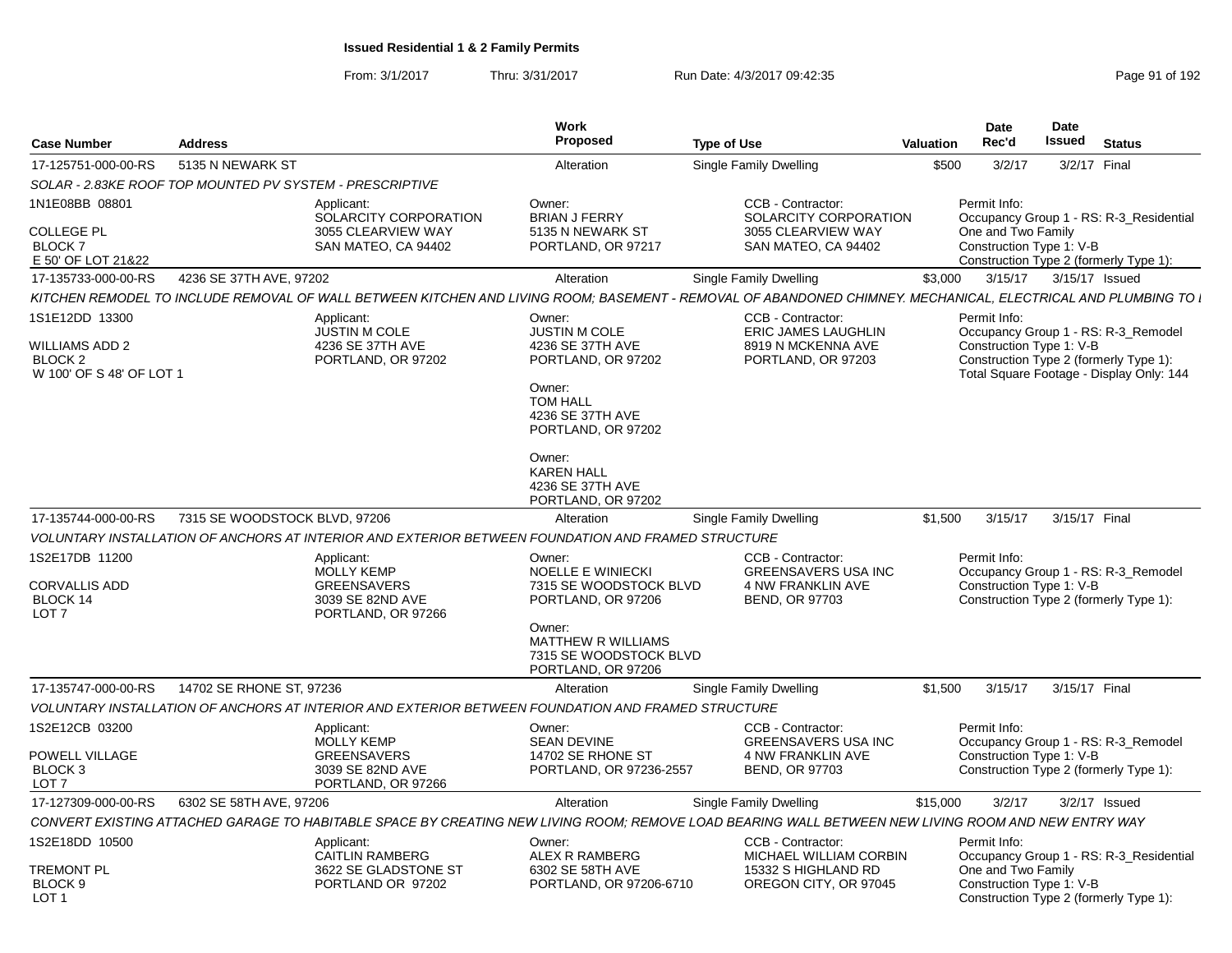From: 3/1/2017Thru: 3/31/2017 Run Date: 4/3/2017 09:42:35 Page 92 of 192

| <b>Case Number</b>                                                                                     | <b>Address</b>                                           |                                                                                                                                     | Work<br>Proposed                                                                                                                           | <b>Type of Use</b>                                                                                                                                           | Valuation | Date<br>Rec'd                                                  | <b>Date</b><br><b>Issued</b> | <b>Status</b>                                                                                                                                         |
|--------------------------------------------------------------------------------------------------------|----------------------------------------------------------|-------------------------------------------------------------------------------------------------------------------------------------|--------------------------------------------------------------------------------------------------------------------------------------------|--------------------------------------------------------------------------------------------------------------------------------------------------------------|-----------|----------------------------------------------------------------|------------------------------|-------------------------------------------------------------------------------------------------------------------------------------------------------|
| 17-131903-000-00-RS                                                                                    | 4015 SE SCHILLER ST. 97202                               |                                                                                                                                     | Alteration                                                                                                                                 | Single Family Dwelling                                                                                                                                       | \$500     | 3/14/17                                                        | 3/14/17 Final                |                                                                                                                                                       |
|                                                                                                        | SOLAR - 6.12KW ROOF TOP MOUNTED PV SYSTEM - PRESCRIPTIVE |                                                                                                                                     |                                                                                                                                            |                                                                                                                                                              |           |                                                                |                              |                                                                                                                                                       |
| 1S1E13AA 03600<br><b>HOLLYHURST</b><br>BLOCK 3<br>LOT 10                                               |                                                          | Applicant:<br>JORDAN WEISMAN<br>SUNBRIDGE SOLAR LLC<br>706 W 17TH STREET<br>VANCOUVER, WA 98660                                     | Owner:<br><b>ANDREW P BLACK</b><br>4015 SE SCHILLER ST<br>PORTLAND, OR 97202-4065                                                          | CCB - Contractor:<br>JORDAN WEISMAN<br>SUNBRIDGE SOLAR LLC<br>706 W 17TH STREET<br>VANCOUVER, WA 98660                                                       |           | Permit Info:<br>One and Two Family<br>Construction Type 1: V-B |                              | Occupancy Group 1 - RS: R-3_Residential<br>Construction Type 2 (formerly Type 1):                                                                     |
| 17-131909-000-00-RS                                                                                    | 3921 NE 34TH AVE, 97212                                  |                                                                                                                                     | Alteration                                                                                                                                 | Single Family Dwelling                                                                                                                                       | \$1.500   | 3/13/17                                                        | 3/13/17 Final                |                                                                                                                                                       |
|                                                                                                        |                                                          | <b>VOLUNTARY SEISMIC STRENGTHENING AT INTERIOR FOUNDATION WALLS</b>                                                                 |                                                                                                                                            |                                                                                                                                                              |           |                                                                |                              |                                                                                                                                                       |
| 1N1E24DC 11400<br>SPRING VALLEY ADD<br>LOT 18 TL 11400                                                 |                                                          | Applicant:<br>BEAR CREEK SERVICES INC<br>801 MAIN STREET<br>MOLALLA, OR 97038                                                       | Owner:<br>DEBORAH D HAM<br>3921 NE 34TH AVE<br>PORTLAND, OR 97212-1820                                                                     | CCB - Contractor:<br><b>BEAR CREEK SERVICES INC</b><br>801 MAIN STREET<br>MOLALLA, OR 97038                                                                  |           | Permit Info:<br>One and Two Family<br>Construction Type 1: V-B |                              | Occupancy Group 1 - RS: R-3_Residential<br>Construction Type 2 (formerly Type 1):                                                                     |
| 17-136083-000-00-RS                                                                                    | 13515 NE MARINE DR. 97230                                |                                                                                                                                     | Alteration                                                                                                                                 | <b>Single Family Dwelling</b>                                                                                                                                | \$110,000 | 3/21/17                                                        |                              | 3/21/17 Under Inspection                                                                                                                              |
|                                                                                                        |                                                          |                                                                                                                                     |                                                                                                                                            | CONVERSION OF BASEMENT, FURR OUT WALLS, TO INCLUDE BEDROOM, BATHROOM, LAUNDRY ROOM, OFFICE, CLOSET. INFILLING EXISTING EXTERIOR DOORS AND WINDOWS AT PROPOSE |           |                                                                |                              |                                                                                                                                                       |
| 1N2E14DC 00600<br><b>REYNOLDS MTN VIEW PLAT 2</b><br>INC RIPARIAN RIGHTS LOT 18<br>17-136102-000-00-RS | 3730 SW ERICWOOD LN, 97221                               | Applicant:<br><b>CORNEL CRISTUREAN</b><br>CRISTUREAN CONSTRUCTION LL( 13515 NE MARINE DR<br>443 NW FLORENCE CT<br>GRESHAM, OR 97030 | Owner:<br><b>GREGORY FRAZIER</b><br>PORTLAND, OR 97230<br>Owner:<br><b>JOSEPHINE H FRAZIER</b><br>13515 NE MARINE DR<br>PORTLAND, OR 97230 | CCB - Contractor:<br><b>CORNEL CRISTUREAN</b><br><b>CRISTUREAN CONSTRUCTION LLO</b><br>443 NW FLORENCE CT<br>GRESHAM, OR 97030<br>Single Family Dwelling     | \$65,000  | Permit Info:<br>Construction Type 1: V-B<br>3/17/17            |                              | Occupancy Group 1 - RS: R-3_Remodel<br>Construction Type 2 (formerly Type 1):<br>Total Square Footage - Display Only: 777<br>3/17/17 Under Inspection |
|                                                                                                        |                                                          |                                                                                                                                     | Alteration                                                                                                                                 |                                                                                                                                                              |           |                                                                |                              |                                                                                                                                                       |
| 1S1E08CA 03800<br><b>ERICWOOD TERR</b><br>LOT <sub>4</sub>                                             |                                                          | Applicant:<br>JASON A CALLOUGH<br>3730 SW ERICWOOD LN<br>PORTLAND, OR 97221                                                         | Owner:<br>WINNIE VICTORIA C CALLOUGH<br>3730 SW ERICWOOD LN<br>PORTLAND, OR 97221<br>Owner:<br>JASON A CALLOUGH                            | REMODEL KITCHEN, REMOVE WALL BETWEEN KITCHEN AND LIVING ROOM, NEW WALLS TO CREATE PANTRY AND CLOSET, NEW SUPPORT BEAMS AND FOOTINGS, AND REPLACE 2 WINDOWS   |           | Permit Info:<br>Construction Type 1: V-B                       |                              | Occupancy Group 1 - RS: R-3_Remodel<br>Construction Type 2 (formerly Type 1):                                                                         |
|                                                                                                        |                                                          |                                                                                                                                     | 3730 SW ERICWOOD LN<br>PORTLAND, OR 97221                                                                                                  |                                                                                                                                                              |           |                                                                |                              |                                                                                                                                                       |
| 17-140753-000-00-RS                                                                                    | 7132 NE CLACKAMAS ST. 97213                              |                                                                                                                                     | Alteration                                                                                                                                 | Single Family Dwelling                                                                                                                                       | \$1,500   | 3/31/17                                                        | 3/31/17 Issued               |                                                                                                                                                       |
|                                                                                                        |                                                          |                                                                                                                                     |                                                                                                                                            | WIDEN INTERIOR OPENINGS BETWEEN KITCHEN AND NOOK, KITCHEN AND DINING ROOM, AND REMOVE PART OF WALL BETWEEN KITCHEN AND DEN FOR REFRIGERATOR SPACE.           |           |                                                                |                              |                                                                                                                                                       |
| 1N2E32AB 04500<br>KATHARINE<br>BLOCK 12<br>LOT 1&2 EXC W 41'                                           |                                                          | Applicant:<br><b>CLAIRE DANTONI</b><br>7132 NE CLACKAMAS<br>PORTLAND, OR 97213                                                      | Owner:<br><b>CLAIRE M DANTONI</b><br>7132 NE CLACKAMAS ST<br>PORTLAND, OR 97213                                                            |                                                                                                                                                              |           | Permit Info:<br>Construction Type 1: V-B                       |                              | Occupancy Group 1 - RS: R-3_Remodel<br>Construction Type 2 (formerly Type 1):                                                                         |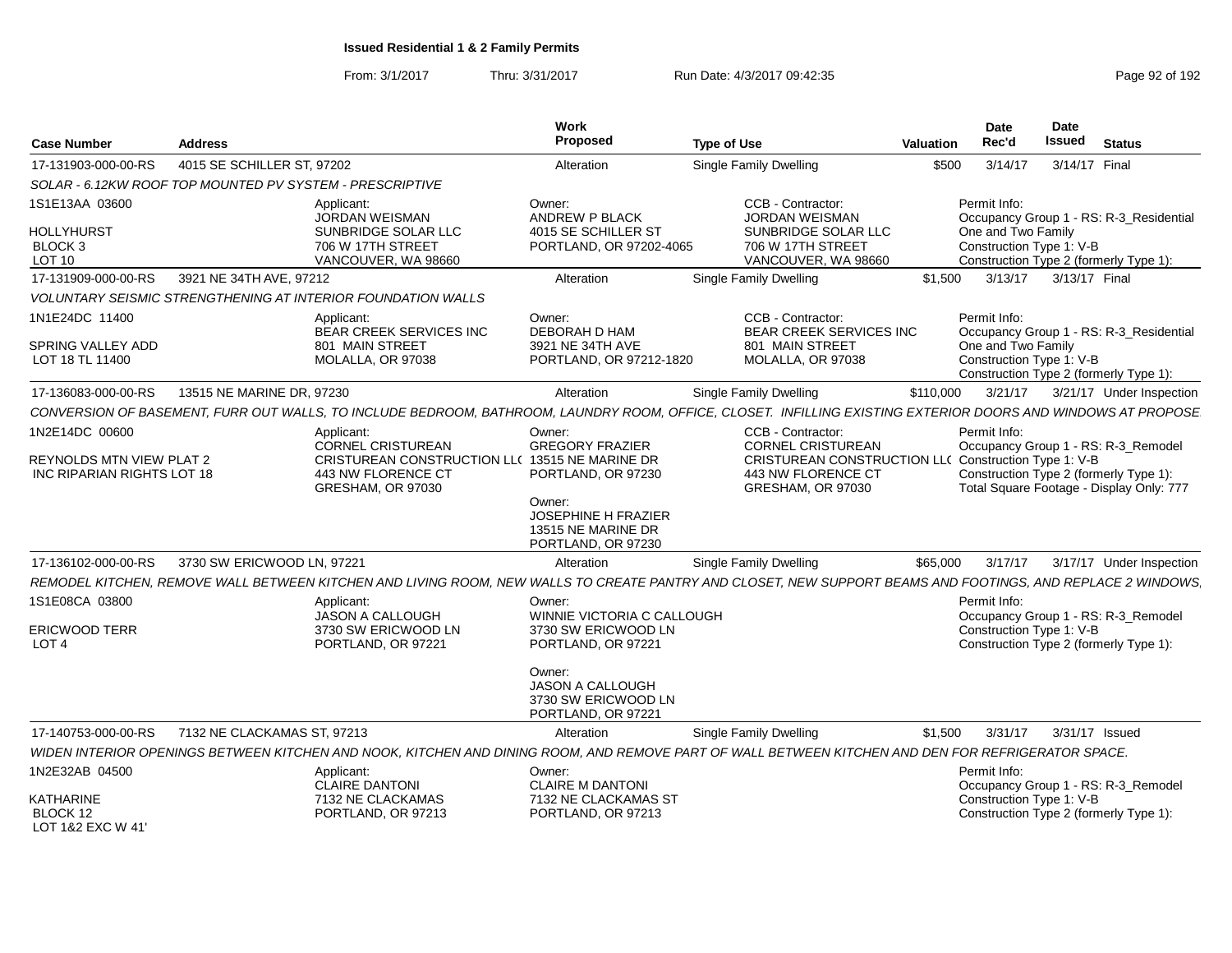| <b>Case Number</b>                                  | <b>Address</b>                                                                                                                                            | Work<br>Proposed                                                               | <b>Type of Use</b>                                                                                                            | Valuation | Date<br>Rec'd                            | Date<br><b>Issued</b> | <b>Status</b>                                                                                                              |
|-----------------------------------------------------|-----------------------------------------------------------------------------------------------------------------------------------------------------------|--------------------------------------------------------------------------------|-------------------------------------------------------------------------------------------------------------------------------|-----------|------------------------------------------|-----------------------|----------------------------------------------------------------------------------------------------------------------------|
| 17-142681-000-00-RS                                 | 10511 NE THOMPSON ST, 97220                                                                                                                               | Alteration                                                                     | <b>Single Family Dwelling</b>                                                                                                 | \$18,990  | 3/29/17                                  |                       | 3/29/17 Issued                                                                                                             |
|                                                     | CONVERT BASEMENT, FURR OUT WALLS, TO INCLUDE BEDROOM, BATHROOM, LIVING ROOM, 2 NEW EGRESS WINDOWS WITH WINDOW WELLS                                       |                                                                                |                                                                                                                               |           |                                          |                       |                                                                                                                            |
| 1N2E27CB 08000<br>STUERHOFF ADD<br>LOT <sub>3</sub> | Applicant:<br><b>MARK C FUNKHOUSER</b><br><b>MARKS CONSTRUCTION &amp;</b><br><b>REMODELING CO</b><br>2627 NE 144TH AVE                                    | Owner:<br>MICHAEL L BETTIN<br>10511 NE THOMPSON ST<br>PORTLAND, OR 97220       | CCB - Contractor:<br><b>MARK C FUNKHOUSER</b><br><b>MARKS CONSTRUCTION &amp;</b><br><b>REMODELING CO</b><br>2627 NE 144TH AVE |           | Permit Info:<br>Construction Type 1: V-B |                       | Occupancy Group 1 - RS: R-3_Remodel<br>Construction Type 2 (formerly Type 1):<br>Total Square Footage - Display Only: 1260 |
|                                                     | PORTLAND, OR 97230                                                                                                                                        | Owner:<br><b>LEANNE BETTIN</b><br>10511 NE THOMPSON ST<br>PORTLAND, OR 97220   | PORTLAND, OR 97230                                                                                                            |           |                                          |                       |                                                                                                                            |
| 16-292734-REV-01-RS                                 | 2283 SE 38TH AVE, 97214                                                                                                                                   | Alteration                                                                     | <b>Single Family Dwelling</b>                                                                                                 | \$1,000   | 3/29/17                                  |                       | 3/29/17 Issued                                                                                                             |
|                                                     | <b>REVISION TO REMOVE HEADER AT BOTTOM OF BASEMENT STAIRS</b>                                                                                             |                                                                                |                                                                                                                               |           |                                          |                       |                                                                                                                            |
| 1S1E01DD 19900                                      | Applicant:<br><b>JULIE JOHNSEN</b>                                                                                                                        | Owner:<br>PAUL JOHNSEN                                                         | CCB - Contractor:<br><b>BUILDING ARTS LLC</b>                                                                                 |           | Permit Info:                             |                       | Occupancy Group 1 - RS: R-3 Remodel                                                                                        |
| <b>FIELDS ADD</b><br>BLOCK 3<br>LOT <sub>3</sub>    | 2283 SE 38TH<br>PORTLAND OR 97214                                                                                                                         | 2283 SE 38TH AVE<br>PORTLAND, OR 97214-5900                                    | 1724 NE 53RD AVE<br>PORTLAND, OR 97213                                                                                        |           | Construction Type 1: V-B                 |                       | Construction Type 2 (formerly Type 1):                                                                                     |
|                                                     |                                                                                                                                                           | Owner:<br><b>JULIE JOHNSEN</b><br>2283 SE 38TH AVE<br>PORTLAND, OR 97214-5900  |                                                                                                                               |           |                                          |                       |                                                                                                                            |
| 17-138241-REV-01-RS                                 | 5633 SE 22ND AVE, 97202                                                                                                                                   | Alteration                                                                     | <b>Single Family Dwelling</b>                                                                                                 |           | 3/29/17<br>$\mathbb{S}$                  |                       | 3/29/17 Issued                                                                                                             |
|                                                     | REVISION TO CHANGE LABELED/IDENTIFIED REAR LANDING AS EXISTING NOT NEW. FRONT STAIR FOOTING DETAIL CHANGE, AND REAR STAIR BOTTOM POST NOTATION.           |                                                                                |                                                                                                                               |           |                                          |                       |                                                                                                                            |
| 1S1E14DA 11800                                      | Applicant:<br><b>STEVE ARCHIE</b>                                                                                                                         | Owner:<br><b>PATTY GIROUX</b>                                                  | CCB - Contractor:<br><b>STEVE ARCHIE</b>                                                                                      |           | Permit Info:                             |                       | Occupancy Group 1 - RS: R-3 Residential                                                                                    |
| <b>FLORAL PK ADD</b>                                | STEVE ARCHIE CONSTRUCTION                                                                                                                                 | 3605 SE RURAL ST                                                               | STEVE ARCHIE CONSTRUCTION                                                                                                     |           | One and Two Family                       |                       |                                                                                                                            |
| BLOCK 9<br>S 50' OF LOT 18                          | <b>INC</b><br>PO BOX 2431<br>CLACKAMAS, OR 97015                                                                                                          | PORTLAND, OR 97202-8364                                                        | INC.<br>PO BOX 2431<br>CLACKAMAS, OR 97015                                                                                    |           | Construction Type 1: V-B                 |                       | Construction Type 2 (formerly Type 1):                                                                                     |
| 17-139099-000-00-RS                                 | 9114 N FORTUNE AVE, 97203                                                                                                                                 | Alteration                                                                     | Single Family Dwelling                                                                                                        | \$18,000  | 3/23/17                                  |                       | 3/23/17 Under Inspection                                                                                                   |
|                                                     | ALTERATION TO SFR REGONFIGURE WALLS IN MASTER BEDROOM TO CREATE CLOSET. RELOCATE DOOR. ADD NEW BEAM: BUILD NEW WALLS TO ENLARGE MASTER BATHROOM: RELOCATE |                                                                                |                                                                                                                               |           |                                          |                       |                                                                                                                            |
| 1N1E07AB 04700                                      | Applicant:                                                                                                                                                | Owner:                                                                         | CCB - Contractor:                                                                                                             |           | Permit Info:                             |                       |                                                                                                                            |
| <b>HALLMONT</b>                                     | <b>JOHN COYKENDALL</b><br>16337 SE DAGMAR RD                                                                                                              | ERIC R JOPPIE<br>9114 N FORTUNE AVE                                            | ACROCRAFT CONSTRUCTION CO<br>16337 SE DAGMAR RD                                                                               |           | One and Two Family                       |                       | Occupancy Group 1 - RS: R-3_Residential                                                                                    |
| BLOCK <sub>2</sub><br>LOT 15                        | MILWAUKIE OR 97267                                                                                                                                        | PORTLAND, OR 97203                                                             | MILWAUKIE, OR 97267-6356                                                                                                      |           | Construction Type 1: V-B                 |                       | Construction Type 2 (formerly Type 1):                                                                                     |
|                                                     |                                                                                                                                                           | Owner:<br><b>MARGARET M JOPPIE</b><br>9114 N FORTUNE AVE<br>PORTLAND, OR 97203 |                                                                                                                               |           |                                          |                       |                                                                                                                            |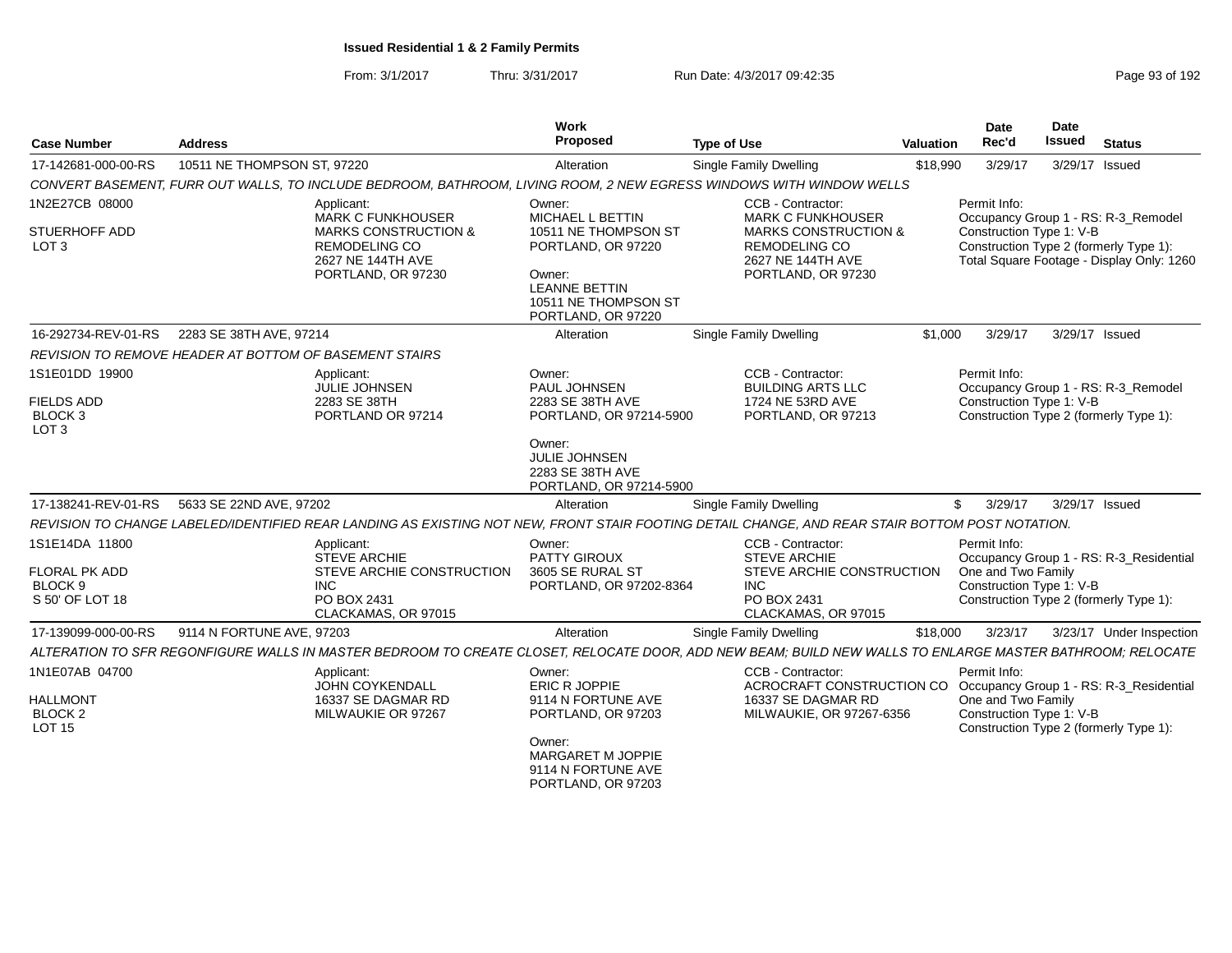| <b>Case Number</b>                                                             | <b>Address</b>                                          |                                                                                                                                                           | Work<br>Proposed                                                                                                                                                                                                                                 | <b>Type of Use</b>                                                                                                                                                       | Valuation | Date<br>Rec'd                                                  | Date<br><b>Issued</b> | <b>Status</b>                                                                                                             |
|--------------------------------------------------------------------------------|---------------------------------------------------------|-----------------------------------------------------------------------------------------------------------------------------------------------------------|--------------------------------------------------------------------------------------------------------------------------------------------------------------------------------------------------------------------------------------------------|--------------------------------------------------------------------------------------------------------------------------------------------------------------------------|-----------|----------------------------------------------------------------|-----------------------|---------------------------------------------------------------------------------------------------------------------------|
| 17-134899-000-00-RS                                                            | 4935 NE 11TH AVE, 97211                                 |                                                                                                                                                           | Alteration                                                                                                                                                                                                                                       | Single Family Dwelling                                                                                                                                                   | \$500     | 3/14/17                                                        |                       | 3/14/17 Issued                                                                                                            |
|                                                                                |                                                         | FIRST FLOOR - REBUILD WALL AROUND CHIMNEY, BATHROOM REMODEL: INFILL DOOR BETWEEN MUDROOM AND BATHROOM, RELOCATE DOOR AND FIXTURES; SECOND FLOOR BATHROOM: |                                                                                                                                                                                                                                                  |                                                                                                                                                                          |           |                                                                |                       |                                                                                                                           |
| 1N1E23BD 04300<br><b>ALBINA HTS</b><br>BLOCK <sub>2</sub><br>LOT <sub>12</sub> |                                                         | Applicant:<br>ELIZABETH GROTYOHANN<br>805 SW VISTA AVE #210<br>PORTLAND OR 97205                                                                          | Owner:<br>JEFFREY FEIN-WORTON<br>4935 NE 11TH AVE<br>PORTLAND, OR 97211<br>Owner:<br>ELIZABETH GROTYOHANN<br>4935 NE 11TH AVE<br>PORTLAND, OR 97211                                                                                              |                                                                                                                                                                          |           | Permit Info:<br>One and Two Family<br>Construction Type 1: V-B |                       | Occupancy Group 1 - RS: R-3_Residential<br>Construction Type 2 (formerly Type 1):                                         |
| 17-134949-000-00-RS                                                            | 1615 NE 57TH AVE, 97213                                 |                                                                                                                                                           | Alteration                                                                                                                                                                                                                                       | Single Family Dwelling                                                                                                                                                   | \$31,918  | 3/20/17                                                        |                       | 3/20/17 Issued                                                                                                            |
|                                                                                |                                                         | CONVERSION OF BASEMENT TO LIVING SPACE. INCLUDES 2 BEDROOMS AND BATHROOM. AND STORAGE ROOM. FUR OUT WALLS.***MECHANICAL OBTAINED SEPARATELY**             |                                                                                                                                                                                                                                                  |                                                                                                                                                                          |           |                                                                |                       |                                                                                                                           |
| 1N2E30DC 15500<br><b>ELMHURST</b><br>BLOCK <sub>26</sub><br>LOT <sub>4</sub>   |                                                         | Applicant:<br><b>JOHN PEREIRA</b><br>1615 NE 57TH AVE<br>PORTLAND OR 97213                                                                                | Owner:<br><b>JOHN W PEREIRA</b><br>1615 NE 57TH AVE<br>PORTLAND, OR 97213-3545<br>Owner:<br>LUNA O PEREIRA<br>1615 NE 57TH AVE<br>PORTLAND, OR 97213-3545                                                                                        |                                                                                                                                                                          |           | Permit Info:<br>Construction Type 1: V-B                       |                       | Occupancy Group 1 - RS: R-3_Remodel<br>Construction Type 2 (formerly Type 1):<br>Total Square Footage - Display Only: 850 |
| 17-136106-000-00-RS                                                            | 5625 SW FLORIDA ST, 97219                               |                                                                                                                                                           | Alteration                                                                                                                                                                                                                                       | Single Family Dwelling                                                                                                                                                   | \$1,500   | 3/16/17                                                        | 3/16/17 Final         |                                                                                                                           |
|                                                                                |                                                         | VOLUNTARY INSTALLATION OF ANCHORS AT INTERIOR BETWEEN FOUNDATION AND FRAMED STRUCTURE                                                                     |                                                                                                                                                                                                                                                  |                                                                                                                                                                          |           |                                                                |                       |                                                                                                                           |
| 1S1E19BA 03200<br>LEES ADD<br><b>BLOCK A</b><br>LOT 21 EXC N 10'               |                                                         | Applicant:<br>DARYL HARE<br><b>SECURE SEISMIC LLC</b><br>1024 NE BUFFALO ST<br>PORTLAND, OR 97211                                                         | Owner:<br><b>SCOTT A THORSON</b><br>5625 SW FLORIDA ST<br>PORTLAND, OR 97219-1217<br>Owner:<br>ALICE R HODGE<br>5625 SW FLORIDA ST<br>PORTLAND, OR 97219-1217<br>Owner:<br><b>SUSAN M HODGE</b><br>5625 SW FLORIDA ST<br>PORTLAND, OR 97219-1217 | CCB - Contractor:<br>DARYL HARE<br>SECURE SEISMIC LLC<br>1024 NE BUFFALO ST<br>PORTLAND, OR 97211                                                                        |           | Permit Info:<br>Construction Type 1: V-B                       |                       | Occupancy Group 1 - RS: R-3_Remodel<br>Construction Type 2 (formerly Type 1):                                             |
| 17-136165-000-00-RS                                                            | 12600 NE DAVIS ST, 97230                                |                                                                                                                                                           | Alteration                                                                                                                                                                                                                                       | Single Family Dwelling                                                                                                                                                   | \$500     | 3/16/17                                                        | 3/16/17 Final         |                                                                                                                           |
|                                                                                | SOLAR - 4.8KW ROOF TOP MOUNTED PV SYSTEM - PRESCRIPTIVE |                                                                                                                                                           |                                                                                                                                                                                                                                                  |                                                                                                                                                                          |           |                                                                |                       |                                                                                                                           |
| 1N2E35CB 08700<br><b>MIDTOWN ESTATES</b><br>BLOCK 3<br>LOT <sub>16</sub>       |                                                         | Applicant:<br>PREMIER ENERGY INC<br>556 SOMMERSET RD<br>WOODLAND, WA 98674                                                                                | Owner:<br><b>KARL H MAWSON</b><br>12600 NE DAVIS ST<br>PORTLAND, OR 97230-2139                                                                                                                                                                   | CCB - Contractor:<br>PREMIER ENERGY INC<br>556 SOMMERSET RD<br>WOODLAND, WA 98674<br>CCB - Contractor:<br>LIGHTING ELECTRIC LLC<br>2225 MOLALLA RD<br>WOODBURN, OR 97071 |           | Permit Info:<br>Construction Type 1: V-B                       |                       | Occupancy Group 1 - RS: R-3_Remodel<br>Construction Type 2 (formerly Type 1):                                             |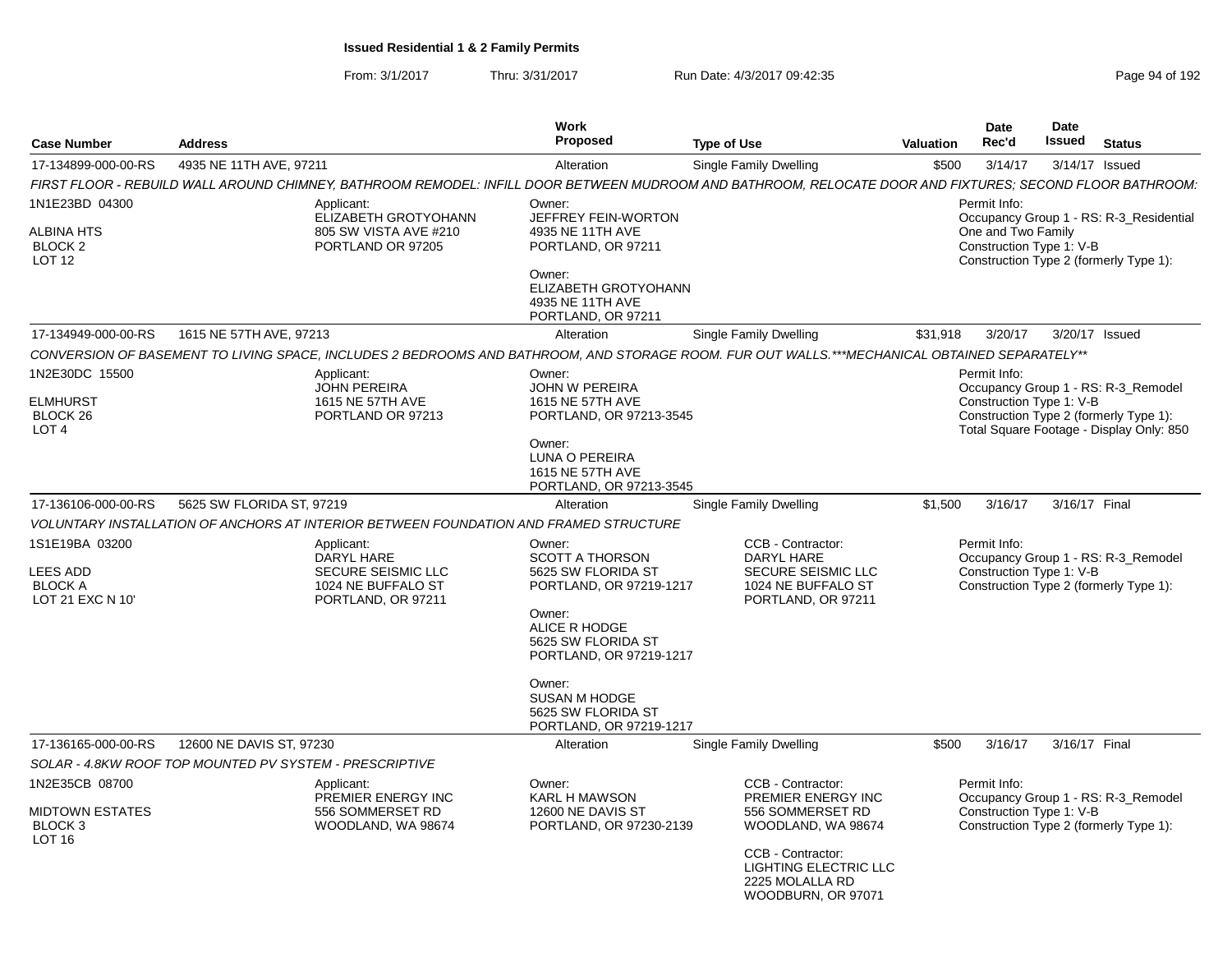| <b>Case Number</b>                                             | <b>Address</b>                            |                                                                                                          | Work<br>Proposed                                                                                                                                            | <b>Type of Use</b>                                                                                                                                              | <b>Valuation</b> | <b>Date</b><br>Rec'd                                                        | Date<br><b>Issued</b> | <b>Status</b>                                                                                                             |
|----------------------------------------------------------------|-------------------------------------------|----------------------------------------------------------------------------------------------------------|-------------------------------------------------------------------------------------------------------------------------------------------------------------|-----------------------------------------------------------------------------------------------------------------------------------------------------------------|------------------|-----------------------------------------------------------------------------|-----------------------|---------------------------------------------------------------------------------------------------------------------------|
| 17-136169-000-00-RS                                            | 3706 N ALASKA ST, 97217                   |                                                                                                          | Alteration                                                                                                                                                  | Single Family Dwelling                                                                                                                                          | \$500            | 3/16/17                                                                     |                       | 3/16/17 Under Inspection                                                                                                  |
| SOLAR - 4.48KW ROOF TOP MOUNTED PV SYSTEM - PRESCRIPTIVE       |                                           |                                                                                                          |                                                                                                                                                             |                                                                                                                                                                 |                  |                                                                             |                       |                                                                                                                           |
| 1N1E08AD 02400                                                 |                                           | Applicant:<br>PREMIER ENERGY INC                                                                         | Owner:<br>MILAD MEZGWE                                                                                                                                      | CCB - Contractor:<br>PREMIER ENERGY INC                                                                                                                         |                  | Permit Info:                                                                |                       | Occupancy Group 1 - RS: R-3_Remodel                                                                                       |
| <b>DAHLKE ADD</b><br><b>BLOCK 5</b><br>LOT 10                  |                                           | 556 SOMMERSET RD<br>WOODLAND, WA 98674                                                                   | 3706 N ALASKA ST<br>PORTLAND, OR 97217                                                                                                                      | 556 SOMMERSET RD<br>WOODLAND, WA 98674                                                                                                                          |                  | Construction Type 1: V-B                                                    |                       | Construction Type 2 (formerly Type 1):                                                                                    |
|                                                                |                                           |                                                                                                          | Owner:<br>AUDREY MEZOWE<br>3706 N ALASKA ST<br>PORTLAND, OR 97217                                                                                           | CCB - Contractor:<br><b>LIGHTING ELECTRIC LLC</b><br>2225 MOLALLA RD<br>WOODBURN, OR 97071                                                                      |                  |                                                                             |                       |                                                                                                                           |
| 17-136256-000-00-RS                                            | 2531 N FARRAGUT ST, 97217                 |                                                                                                          | Alteration                                                                                                                                                  | Single Family Dwelling                                                                                                                                          | \$36,847         | 3/17/17                                                                     |                       | 3/17/17 Under Inspection                                                                                                  |
|                                                                |                                           |                                                                                                          |                                                                                                                                                             | REMODEL KITCHEN, REMOVE WALL BETWEEN KITCHEN AND DINING ROOM, RELOCATE EXTERIOR DOOR ON REAR ELEVATION, ROUGH IN FUTURE BATHROOM, AND INFILL WINDOW IN FUTUR    |                  |                                                                             |                       |                                                                                                                           |
| 1N1E09CD 07900<br>PENINSULAR ADD<br><b>BLOCK1</b><br>LOT 16&17 |                                           | Applicant:<br><b>MITCHELL A SPECK</b><br><b>SPECK INC</b><br>45225 SE PAHA LOOP DRIVE<br>SANDY, OR 97055 | Owner:<br>LEAH D W ADAMS<br>2531 N FARRAGUT ST<br>PORTLAND, OR 97217<br>Owner:<br>PHYLLIS A KASPARIAN<br>2531 N FARRAGUT ST<br>PORTLAND, OR 97217           | <b>CCB - Contractor:</b><br><b>MITCHELL A SPECK</b><br><b>SPECK INC</b><br>45225 SE PAHA LOOP DRIVE<br>SANDY, OR 97055                                          |                  | Permit Info:<br>One and Two Family<br>Construction Type 1: V-B              |                       | Occupancy Group 1 - RS: R-3_Residential<br>Construction Type 2 (formerly Type 1):                                         |
| 17-123992-REV-01-RS                                            | 3445 NE MULTNOMAH ST. 97232               |                                                                                                          | Alteration                                                                                                                                                  | <b>Single Family Dwelling</b>                                                                                                                                   | \$               | 3/8/17                                                                      |                       | 3/8/17 Issued                                                                                                             |
|                                                                | REVISION TO REDUCE NUMBER OF UFP AND FAPS |                                                                                                          |                                                                                                                                                             |                                                                                                                                                                 |                  |                                                                             |                       |                                                                                                                           |
| 1N1E36AB 13300                                                 |                                           | Applicant:                                                                                               | Owner:                                                                                                                                                      | CCB - Contractor:                                                                                                                                               |                  | Permit Info:                                                                |                       |                                                                                                                           |
| LAURELHURST<br>BLOCK 35<br>LOT 16                              |                                           | <b>BRYAN KAMENETZ</b><br>4267 NE LAURELHURST PL<br>PORTLAND OR 97213                                     | <b>BENJAMIN PETERSON</b><br>3445 NE MULTNOMAH ST<br>PORTLAND, OR 97232                                                                                      | <b>CASCADE SEISMIC LLC</b><br>803 NE LAURELHURST PL<br>PORTLAND, OR 97232                                                                                       |                  | One and Two Family<br>Construction Type 1: V-B                              |                       | Occupancy Group 1 - RS: R-3 Residential<br>Construction Type 2 (formerly Type 1):                                         |
|                                                                |                                           |                                                                                                          | Owner:<br>KATHERINE PETERSON<br>3445 NE MULTNOMAH ST<br>PORTLAND, OR 97232                                                                                  |                                                                                                                                                                 |                  |                                                                             |                       |                                                                                                                           |
| 17-135210-000-00-RS                                            | 1009 SE 33RD AVE - Unit B, 97214          |                                                                                                          | Alteration                                                                                                                                                  | Single Family Dwelling                                                                                                                                          | \$60,000         | 3/15/17                                                                     | 3/15/17 Issued        |                                                                                                                           |
|                                                                |                                           |                                                                                                          |                                                                                                                                                             | ALTERATION TO CONVERT PORTION OF BASEMENT TO AN ADU, TO INCLUDE NEW FIRE RATED WALL, NEW BATHROOM AND FURR OUT WALLS. *** MECHANICAL ELECTRICAL AND PLUMBING P. |                  |                                                                             |                       |                                                                                                                           |
| 1S1E01BD 00300                                                 |                                           | Applicant:<br>DONALD POZARYCKI<br><b>UDU DESIGN</b><br>1327 SE TACOMA ST<br>PORTLAND, OR 97202           | Owner:<br>CHRISTOPHER J STEPHENS<br>1009 SE 33RD AVE<br>PORTLAND, OR 97214<br>Owner:<br><b>MONICA R GLASSCOCK</b><br>1009 SE 33RD AVE<br>PORTLAND, OR 97214 |                                                                                                                                                                 |                  | Permit Info:<br>Construction Type 1: V-B<br>Number of New Dwelling Units: 1 |                       | Occupancy Group 1 - RS: R-3 Remodel<br>Construction Type 2 (formerly Type 1):<br>Total Square Footage - Display Only: 624 |
|                                                                |                                           |                                                                                                          |                                                                                                                                                             |                                                                                                                                                                 |                  |                                                                             |                       |                                                                                                                           |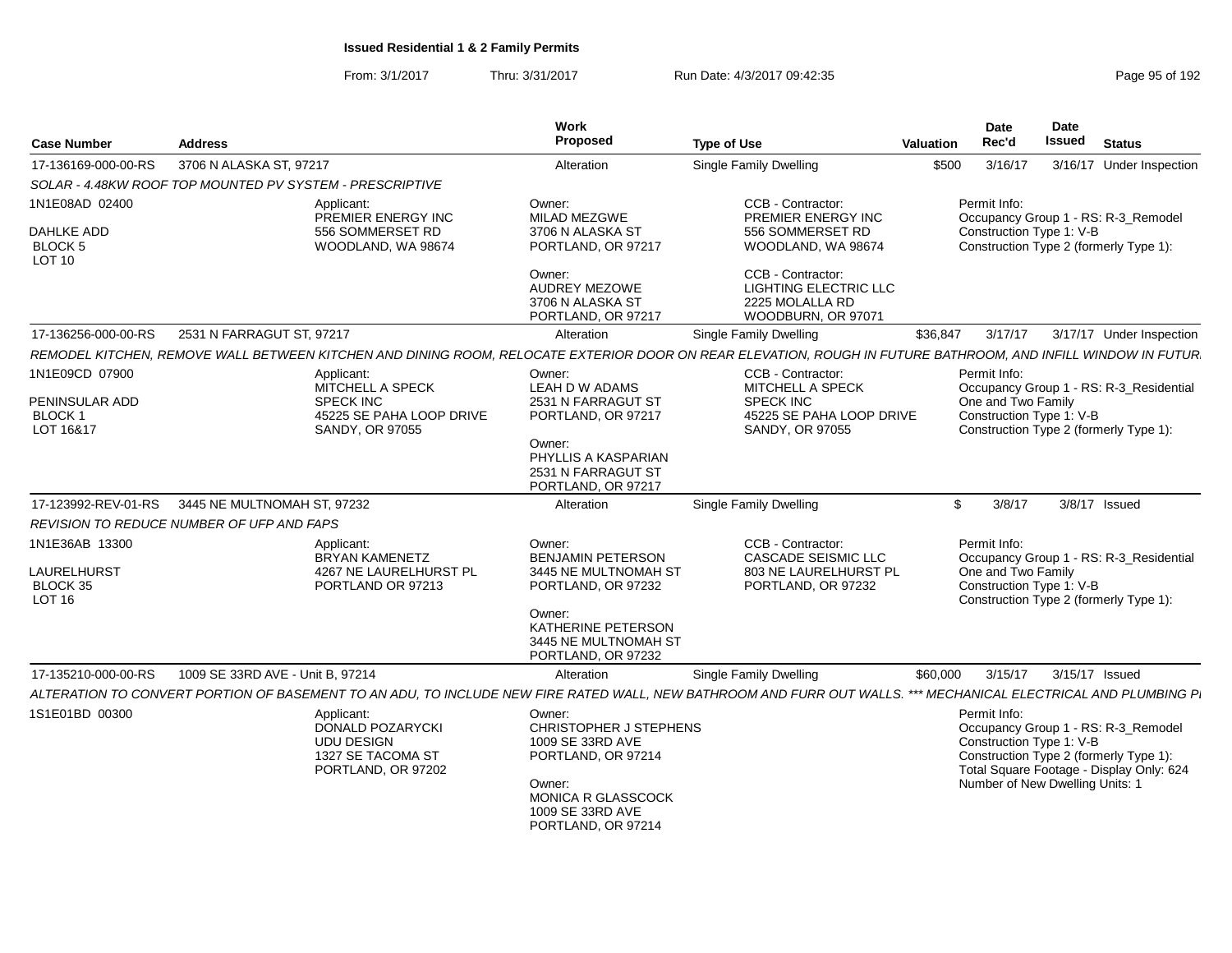From: 3/1/2017Thru: 3/31/2017 **Run Date: 4/3/2017 09:42:35** Page 96 of 192

| <b>Case Number</b><br><b>Address</b>                                             |                              |                                                                                                            | Work<br>Proposed                                                                                                                                        | <b>Type of Use</b>                                                                                                                                           | <b>Valuation</b> | Date<br>Rec'd                                                          | <b>Date</b><br><b>Issued</b> | <b>Status</b>                                                                                                             |
|----------------------------------------------------------------------------------|------------------------------|------------------------------------------------------------------------------------------------------------|---------------------------------------------------------------------------------------------------------------------------------------------------------|--------------------------------------------------------------------------------------------------------------------------------------------------------------|------------------|------------------------------------------------------------------------|------------------------------|---------------------------------------------------------------------------------------------------------------------------|
| 17-130003-000-00-RS                                                              | 3817 SE WOODWARD ST, 97202   |                                                                                                            | Alteration                                                                                                                                              | Single Family Dwelling                                                                                                                                       | \$25,000         | 3/6/17                                                                 |                              | 3/6/17 Issued                                                                                                             |
|                                                                                  |                              |                                                                                                            |                                                                                                                                                         | ADD FOOTINGS TO EXISTING BASEMENT FOUNDATION, EXCAVATE BASEMENT APPROX 8" FOR NEW INSULATION AND SLAB AND REINFORCE FLOOR JOISTS AND BEAMS                   |                  |                                                                        |                              |                                                                                                                           |
| 1S1E12AA 12300<br>RICHMOND ADD<br>BLOCK 12<br>E 1/2 OF LOT 4<br>LOT <sub>6</sub> |                              | Applicant:<br>TIMOTHY DALE CHIPPS<br>430 66TH AVE<br>PORTLAND, OR 97213                                    | Owner:<br>PHILLIP CHIN<br>3817 SE WOODWARD ST<br>PORTLAND, OR 97202<br>Owner:<br><b>KATHRYN ARTIS</b><br>3817 SE WOODWARD ST<br>PORTLAND, OR 97202      | CCB - Contractor:<br>TIMOTHY DALE CHIPPS<br>430 66TH AVE<br>PORTLAND, OR 97213                                                                               |                  | Permit Info:<br>One and Two Family<br>Construction Type 1: V-B         |                              | Occupancy Group 1 - RS: R-3_Residential<br>Construction Type 2 (formerly Type 1):                                         |
| 17-126493-000-00-RS                                                              | 6104 N HAIGHT AVE, 97217     |                                                                                                            | Alteration                                                                                                                                              | Single Family Dwelling                                                                                                                                       | \$10,000         | 3/17/17                                                                | 3/17/17 Issued               |                                                                                                                           |
|                                                                                  |                              | INSTALL NEW EXTERIOR DOOR TO ACCESS BASEMENT ON NORTH SIDE. ADD STAIRS, INSTALL HEADERS FOR STAIR OPENING. |                                                                                                                                                         |                                                                                                                                                              |                  |                                                                        |                              |                                                                                                                           |
| 1N1E15DB 16200<br>PIEDMONT<br>BLOCK 33<br>LOT 9                                  |                              | Applicant:<br><b>JON ZILKA</b><br>AL ZILKA & ASSOCIATED LLC<br>12775 SW 6TH ST<br>BEAVERTON, OR 97005-2722 | Owner:<br>DONNA T RICHARDSON<br>6104 N HAIGHT AVE<br>PORTLAND, OR 97217<br>Owner:<br><b>JEREL RICHARDSON</b><br>6104 N HAIGHT AVE<br>PORTLAND, OR 97217 | CCB - Contractor:<br><b>JON ZILKA</b><br>AL ZILKA & ASSOCIATED LLC<br>12775 SW 6TH ST<br>BEAVERTON, OR 97005-2722                                            |                  | Permit Info:<br>One and Two Family<br>Construction Type 1: V-B         |                              | Occupancy Group 1 - RS: R-3 Residential<br>Construction Type 2 (formerly Type 1):                                         |
| 17-135544-000-00-RS                                                              | 4134 NE 71ST AVE, 97218      |                                                                                                            | Alteration                                                                                                                                              | Single Family Dwelling                                                                                                                                       | \$48,000         | 3/17/17                                                                |                              | 3/17/17 Under Inspection                                                                                                  |
| REMOVE LOAD BEARING WALL IN KITCHEN                                              |                              |                                                                                                            |                                                                                                                                                         |                                                                                                                                                              |                  |                                                                        |                              |                                                                                                                           |
| 1N2E20CA 13900<br>FLEISCHNER PK<br>BLOCK 2<br>S 50' OF LOT 7                     |                              | Applicant:<br><b>DAVID BROWNING</b><br>9803 SE HILLCREST RD<br>HAPPY VALLEY OR 97086                       | Owner:<br><b>TERRY SMITH</b><br>4134 NE 71ST AVE<br>PORTLAND, OR 97218-3649                                                                             | CCB - Contractor:<br><b>BROWNING HOMES LLC</b><br>9803 SE HILLCREST RD<br>HAPPY VALLEY, OR 97086                                                             |                  | Permit Info:<br>Construction Type 1: V-B                               |                              | Occupancy Group 1 - RS: R-3_Remodel<br>Construction Type 2 (formerly Type 1):<br>Total Square Footage - Display Only: 192 |
| 17-142986-000-00-RS                                                              | 4711 NE HOLMAN ST, 97218     |                                                                                                            | Alteration                                                                                                                                              | Single Family Dwelling                                                                                                                                       | \$2,000          | 3/30/17                                                                | 3/30/17 Issued               |                                                                                                                           |
|                                                                                  |                              |                                                                                                            |                                                                                                                                                         | NEW WALLS TO CONVERT PORTION OF GARAGE TO BATHROOM. ACCESS FROM INTERIOR OF HOME, NEW STAIRS TO GARAGE.***MECH, ELEC, PLUMBING PERMITS TO BE OBTAINED SEPARA |                  |                                                                        |                              |                                                                                                                           |
| 1N2E18CA 02200<br>TERESI TR<br>LOT 17                                            |                              | Applicant:<br><b>EPHEREM GELGELU</b><br>4711 NE HOLMAN ST<br>PORTLAND OR 97218                             | Owner:<br><b>EPHEREM M GELGELU</b><br>3918 SW 4TH ST<br>GRESHAM, OR 97030                                                                               |                                                                                                                                                              |                  | Permit Info:<br>Construction Type 1: V-B                               |                              | Occupancy Group 1 - RS: R-3_Remodel<br>Construction Type 2 (formerly Type 1):                                             |
| 07-112399-REV-02-RS                                                              | 3641 SW TUNNELWOOD ST, 97221 |                                                                                                            | Alteration                                                                                                                                              | Single Family Dwelling                                                                                                                                       | \$.              | 3/29/17                                                                | 3/29/17 Issued               |                                                                                                                           |
|                                                                                  |                              | REVISION TO REMOVE BATHROOM AND BEDROOM REMODEL FROM SCOPE OF WORK. CARPORT TO REMAIN.                     |                                                                                                                                                         |                                                                                                                                                              |                  |                                                                        |                              |                                                                                                                           |
| 1S1E08CA 01600<br>TUNNELWOOD PK<br>LOT 11 TL 1600                                |                              | Applicant:<br><b>MATT HOLMES</b><br>500 NW HILLTOP DR<br>PORTLAND OR 97210                                 | Owner:<br><b>MATT HOLMES</b><br>3641 SW TUNNELWOOD ST<br>PORTLAND, OR 97221-4146                                                                        | CCB - Contractor:<br><b>BRUCE ARTHUR NORMAN</b><br>PO BOX 618<br>FAIRVIEW, OR 97024<br>CCB - Contractor:                                                     |                  | Permit Info:<br>Occupancy Group 1 - RS: R3<br>Construction Type 1: V-N |                              | Construction Type 2 (formerly Type 1):                                                                                    |
|                                                                                  |                              |                                                                                                            |                                                                                                                                                         | <b>TRUMP &amp; MOLONEY LLP</b><br>2717 SW MONTGOMERY DR<br>PORTLAND, OR 97201                                                                                |                  |                                                                        |                              |                                                                                                                           |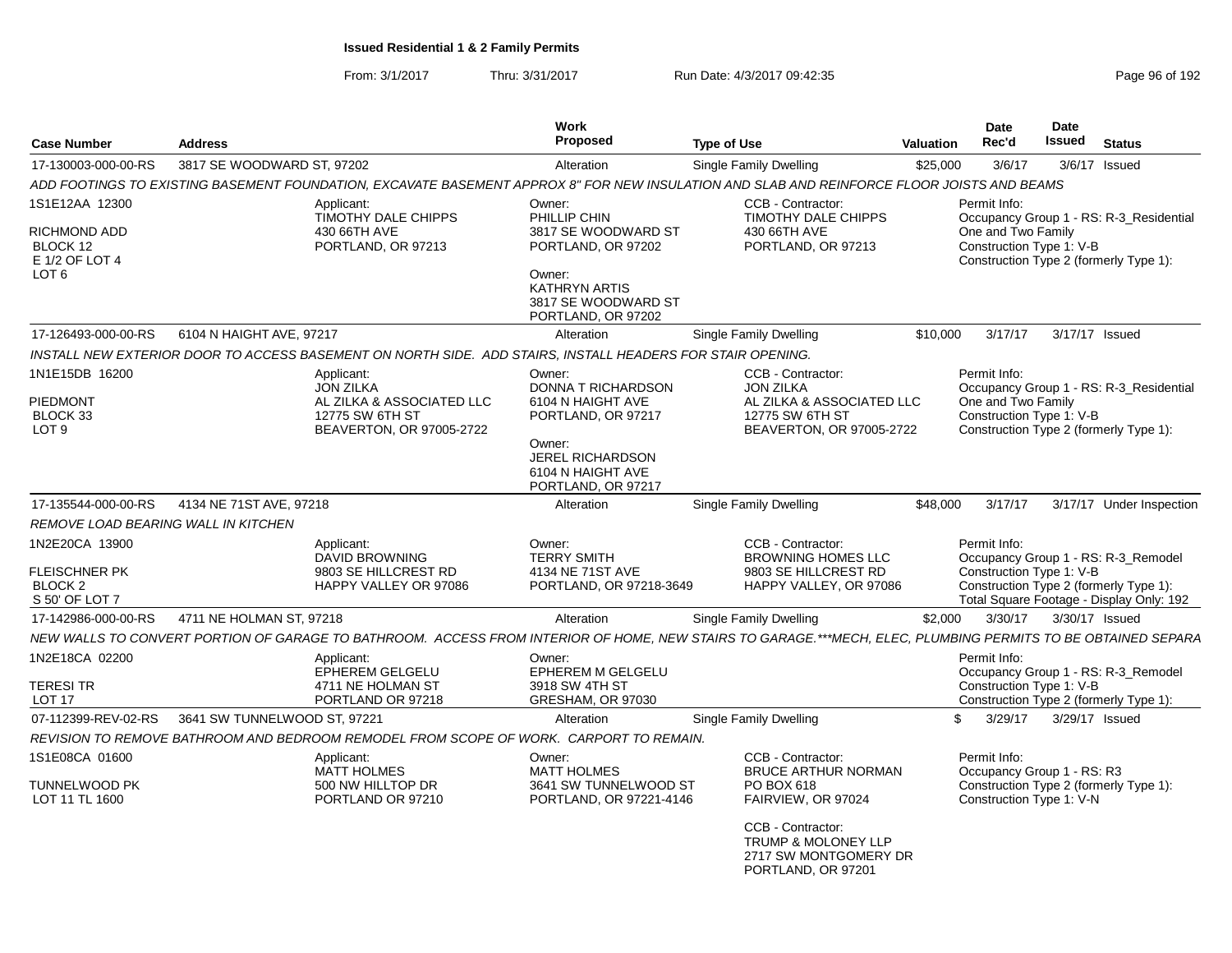From: 3/1/2017Thru: 3/31/2017 Run Date: 4/3/2017 09:42:35 Page 97 of 192

| <b>Case Number</b>                                                        | <b>Address</b>                                                                             |                                                                                                                                                       | Work<br><b>Proposed</b>                                                               | <b>Type of Use</b>                                                                                                 | <b>Valuation</b> | Date<br>Rec'd                                                  | Date<br><b>Issued</b> | <b>Status</b>                                                                     |
|---------------------------------------------------------------------------|--------------------------------------------------------------------------------------------|-------------------------------------------------------------------------------------------------------------------------------------------------------|---------------------------------------------------------------------------------------|--------------------------------------------------------------------------------------------------------------------|------------------|----------------------------------------------------------------|-----------------------|-----------------------------------------------------------------------------------|
| 17-143138-000-00-RS                                                       | 5717 NE 55TH AVE, 97218                                                                    |                                                                                                                                                       | Alteration                                                                            | <b>Single Family Dwelling</b>                                                                                      | \$15,000         | 3/29/17                                                        |                       | 3/29/17 Issued                                                                    |
|                                                                           | REPAIR DAMAGED EXTERIOR WALLS AT LIVING ROOM.                                              |                                                                                                                                                       |                                                                                       |                                                                                                                    |                  |                                                                |                       |                                                                                   |
| 1N2E18DC 09100<br><b>CENTURY TERR</b><br>BLOCK 5<br>LOT 2                 | Applicant:<br>JORGE ALVAREZ<br>MORTIER ENGINEERING PC<br>144 E 14TH AVE<br>EUGENE OR 97401 |                                                                                                                                                       | Owner:<br>RICHARD J GUNDERSON<br>5717 NE 55TH AVE<br>PORTLAND, OR 97218               | CCB - Contractor:<br><b>PAM BROWN</b><br>BELFOR ENVIRONMENTAL INC<br>12821 NE AIRPORT WAY<br>PORTLAND, OR 97230    |                  | Permit Info:<br>Construction Type 1: V-B                       |                       | Occupancy Group 1 - RS: R-3_Remodel<br>Construction Type 2 (formerly Type 1):     |
|                                                                           |                                                                                            |                                                                                                                                                       | Owner:<br>LAUREL ANNE GUNDERSON<br>5717 NE 55TH AVE<br>PORTLAND, OR 97218             |                                                                                                                    |                  |                                                                |                       |                                                                                   |
| 17-130565-000-00-RS                                                       | 6560 SE SCOTT DR, 97215                                                                    |                                                                                                                                                       | Alteration                                                                            | <b>Single Family Dwelling</b>                                                                                      | \$1,500          | 3/6/17                                                         | 3/6/17 Final          |                                                                                   |
|                                                                           |                                                                                            | VOLUNTARY INSTALLATION OF ANCHORS BETWEEN EXISTING FRAMED STRUCTURE AND CONCRETE FOUNDATION                                                           |                                                                                       |                                                                                                                    |                  |                                                                |                       |                                                                                   |
| 1S2E05BB 04400<br><b>EAST LYNNE</b><br><b>BLOCK1</b><br>LOT 3&4 EXC S 27' |                                                                                            | Applicant:<br>DARYL HARE<br><b>SECURE SEISMIC LLC</b><br>1024 NE BUFFALO ST<br>PORTLAND, OR 97211                                                     | Owner:<br><b>CRAIG A MOORE</b><br>6560 SE SCOTT DR<br>PORTLAND, OR 97215-2018         | CCB - Contractor:<br>DARYL HARE<br><b>SECURE SEISMIC LLC</b><br>1024 NE BUFFALO ST<br>PORTLAND, OR 97211           |                  | Permit Info:<br>One and Two Family<br>Construction Type 1: V-B |                       | Occupancy Group 1 - RS: R-3_Residential<br>Construction Type 2 (formerly Type 1): |
|                                                                           |                                                                                            |                                                                                                                                                       | Owner:<br><b>CYNTHIA E MOORE</b><br>6560 SE SCOTT DR<br>PORTLAND, OR 97215-2018       |                                                                                                                    |                  |                                                                |                       |                                                                                   |
| 17-130659-000-00-RS                                                       | 5833 NE 59TH AVE, 97218                                                                    |                                                                                                                                                       | Alteration                                                                            | <b>Single Family Dwelling</b>                                                                                      | \$18,000         | 3/6/17                                                         |                       | 3/6/17 Issued                                                                     |
|                                                                           |                                                                                            | CONVERT PORTION OF BASEMENT, FURR OUT WALLS, TO INCLUDE BEDROOM, BATHROOM AND CLOSET ***ELECTRICAL AND PLUMBING PERMITS TO BE OBTAINED SEPARATELY *** |                                                                                       |                                                                                                                    |                  |                                                                |                       |                                                                                   |
| 1N2E18DD 09300<br>KILLINGSWORTH GARDENS<br><b>BLOCK 5</b>                 |                                                                                            | Applicant:<br><b>WILLIAM SPEAR</b><br>WILLIAM PETER SPEAR<br>6035 SE CENTER ST                                                                        | Owner:<br><b>MACKENZIE KEITH</b><br>5833 NE 59TH AVE<br>PORTLAND, OR 97218-2447       | CCB - Contractor:<br><b>WILLIAM SPEAR</b><br><b>WILLIAM PETER SPEAR</b><br>6035 SE CENTER ST                       |                  | Permit Info:<br>One and Two Family<br>Construction Type 1: V-B |                       | Occupancy Group 1 - RS: R-3_Residential                                           |
| N 92' OF LOT 6                                                            |                                                                                            | PORTLAND, OR 97206                                                                                                                                    | Owner:<br><b>HEIDI KEITH</b><br>5833 NE 59TH AVE<br>PORTLAND, OR 97218-2447           | PORTLAND, OR 97206                                                                                                 |                  |                                                                |                       | Construction Type 2 (formerly Type 1):                                            |
| 17-136705-000-00-RS                                                       | 2816 NE DUNCKLEY ST, 97212                                                                 |                                                                                                                                                       | Alteration                                                                            | <b>Single Family Dwelling</b>                                                                                      | \$37,800         | 3/17/17                                                        |                       | 3/17/17 Issued                                                                    |
| ADDING SHOTCRETE TO BASEMENT                                              |                                                                                            |                                                                                                                                                       |                                                                                       |                                                                                                                    |                  |                                                                |                       |                                                                                   |
| 1N1E24CC 01600<br><b>ALAMEDA PARK</b><br>BLOCK 17<br><b>LOT 16</b>        |                                                                                            | Applicant:<br>Scott Kovalik<br>TerraFirma Foundation Systems<br>7910 SW Hunziker St.<br>Tigard, OR 97223                                              | Owner:<br><b>JOHN T MILLER</b><br>2816 NE DUNCKLEY ST<br>PORTLAND, OR 97212<br>Owner: | CCB - Contractor:<br>TERRAFIRMA FOUNDATION<br><b>REPAIR INC</b><br>761 NE GARDEN VALLEY BLVD<br>ROSEBURG, OR 97470 |                  | Permit Info:<br>One and Two Family<br>Construction Type 1: V-B |                       | Occupancy Group 1 - RS: R-3 Residential<br>Construction Type 2 (formerly Type 1): |
|                                                                           |                                                                                            |                                                                                                                                                       | PAULA M MILLER<br>2816 NE DUNCKLEY ST<br>PORTLAND, OR 97212                           |                                                                                                                    |                  |                                                                |                       |                                                                                   |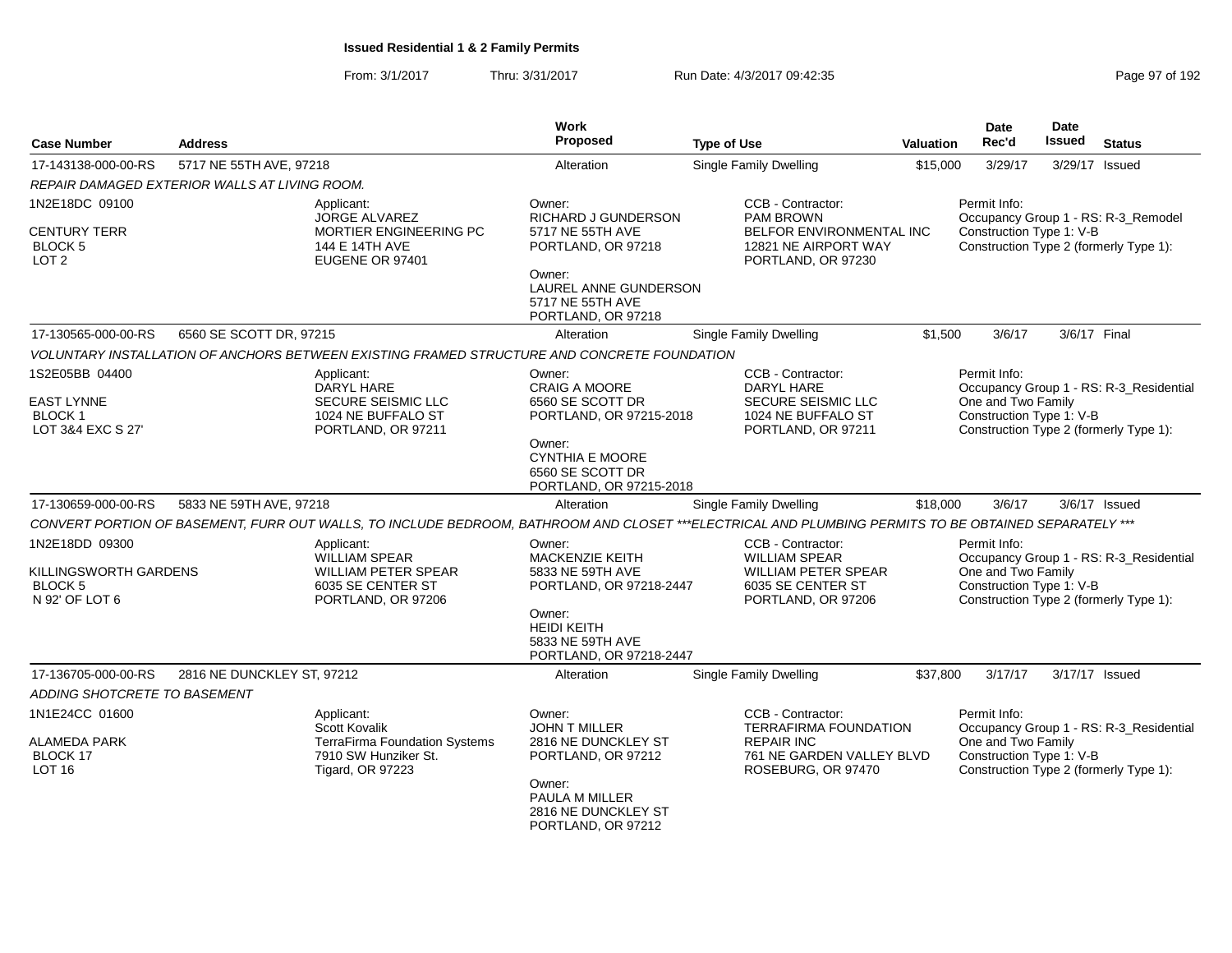|                                                                      |                                   |                                                                                                                                        | <b>Work</b>                                                                         |                                                                                                                |           | Date                                                           | Date          |                                                                                    |
|----------------------------------------------------------------------|-----------------------------------|----------------------------------------------------------------------------------------------------------------------------------------|-------------------------------------------------------------------------------------|----------------------------------------------------------------------------------------------------------------|-----------|----------------------------------------------------------------|---------------|------------------------------------------------------------------------------------|
| <b>Case Number</b>                                                   | <b>Address</b>                    |                                                                                                                                        | Proposed                                                                            | <b>Type of Use</b>                                                                                             | Valuation | Rec'd                                                          | <b>Issued</b> | <b>Status</b>                                                                      |
| 17-135744-REV-01-RS                                                  | 7315 SE WOODSTOCK BLVD, 97206     |                                                                                                                                        | Alteration                                                                          | Single Family Dwelling                                                                                         |           | \$<br>3/20/17                                                  |               | 3/20/17 Issued                                                                     |
| REVISION TO CHANGE TYPE OF HARDWARE USED ON POSTS                    |                                   |                                                                                                                                        |                                                                                     |                                                                                                                |           |                                                                |               |                                                                                    |
| 1S2E17DB 11200<br>CORVALLIS ADD<br>BLOCK 14<br>LOT <sub>7</sub>      |                                   | Applicant:<br><b>MOLLY KEMP</b><br><b>GREENSAVERS</b><br>3039 SE 82ND AVE<br>PORTLAND, OR 97266                                        | Owner:<br><b>NOELLE E WINIECKI</b><br>7315 SE WOODSTOCK BLVD<br>PORTLAND, OR 97206  | CCB - Contractor:<br><b>GREENSAVERS USA INC</b><br>4 NW FRANKLIN AVE<br><b>BEND, OR 97703</b>                  |           | Permit Info:<br>Construction Type 1: V-B                       |               | Occupancy Group 1 - RS: R-3_Remodel<br>Construction Type 2 (formerly Type 1):      |
|                                                                      |                                   |                                                                                                                                        | Owner:<br><b>MATTHEW R WILLIAMS</b><br>7315 SE WOODSTOCK BLVD<br>PORTLAND, OR 97206 |                                                                                                                |           |                                                                |               |                                                                                    |
| 17-137796-000-00-RS                                                  | 2443 SE SALMON ST - Unit A, 97214 |                                                                                                                                        | Alteration                                                                          | Single Family Dwelling                                                                                         | \$100,000 | 3/22/17                                                        |               | 3/22/17 Issued                                                                     |
|                                                                      |                                   | REMOVE LOAD BEARING WALL BETWEEN KITCHEN AND DINING ROOM: EXTEND KITCHEN TO REAR OF HOUSE TO MAKE "U" SHAPE: AND RELOCATE KITCHEN DOOR |                                                                                     |                                                                                                                |           |                                                                |               |                                                                                    |
| 1S1E01BC 13000                                                       |                                   | Applicant:                                                                                                                             | Owner:                                                                              | CCB - Contractor:                                                                                              |           | Permit Info:                                                   |               |                                                                                    |
| TILTONS ADD<br>BLOCK 10<br><b>LOT 25</b>                             |                                   | DONALD EUGENE KERN JR<br>3215 NE 84TH AVE<br>PORTLAND, OR 97220                                                                        | KARIM K ALAEDDINE<br>2443 SE SALMON ST<br>PORTLAND, OR 97214                        | DONALD EUGENE KERN JR<br>3215 NE 84TH AVE<br>PORTLAND, OR 97220                                                |           | One and Two Family<br>Construction Type 1: V-B                 |               | Occupancy Group 1 - RS: R-3 Residential<br>Construction Type 2 (formerly Type 1):  |
|                                                                      |                                   |                                                                                                                                        | Owner:<br>LEONIE N ALAEDDINE<br>2443 SE SALMON ST<br>PORTLAND, OR 97214             |                                                                                                                |           |                                                                |               |                                                                                    |
| 17-124941-REV-01-RS                                                  | 1043 NE 107TH PL, 97220           |                                                                                                                                        | Alteration                                                                          | <b>Single Family Dwelling</b>                                                                                  |           | \$<br>3/20/17                                                  |               | 3/20/17 Issued                                                                     |
|                                                                      |                                   | REVISION TO ADD OUTLETS AND EXHAUST FAN FOR FUTURE WORK                                                                                |                                                                                     |                                                                                                                |           |                                                                |               |                                                                                    |
| 1N2E34BA 09500                                                       |                                   | Applicant:<br><b>CHEVY NASH</b>                                                                                                        | Owner:<br><b>CHEVY NASH</b>                                                         |                                                                                                                |           | Permit Info:                                                   |               | Occupancy Group 1 - RS: R-3_Remodel                                                |
| <b>LORENE PK</b><br>BLOCK <sub>6</sub><br>LOT <sub>2</sub>           |                                   | 1043 NE 107TH PL<br>PORTLAND, OR 97220                                                                                                 | 1043 NE 107TH PL<br>PORTLAND, OR 97220                                              |                                                                                                                |           | Construction Type 1: V-B                                       |               | Construction Type 2 (formerly Type 1):                                             |
| 17-114841-REV-01-RS                                                  | 304 NE 45TH AVE - Unit A, 97213   |                                                                                                                                        | Alteration                                                                          | Single Family Dwelling                                                                                         |           | \$<br>3/22/17                                                  |               | 3/22/17 Issued                                                                     |
| REVISION TO ADD SINK IN FAMILY ROOM.                                 |                                   |                                                                                                                                        |                                                                                     |                                                                                                                |           |                                                                |               |                                                                                    |
| 1N2E31CB 01400<br>LAURELCREST<br><b>BLOCK 1</b><br>LOT 12&13 TL 1400 |                                   | Applicant:<br><b>ANTONY SEALY</b><br>304 NE 45TH AVE<br>PORTLAND, OR 97213                                                             | Owner:<br><b>ANTONY W SEALY</b><br>304 NE 45TH AVE<br>PORTLAND, OR 97213            | CCB - Contractor:<br>LANE RICHARD GRAY JR<br>8715 N WASHBURNE AV<br>PORTLAND, OR 97217                         |           | Permit Info:<br>One and Two Family<br>Construction Type 1: V-B |               | Occupancy Group 1 - RS: R-3_Residential<br>Construction Type 2 (formerly Type 1):  |
|                                                                      |                                   |                                                                                                                                        | Owner:<br><b>FOTOULA G SEALY</b><br>304 NE 45TH AVE<br>PORTLAND, OR 97213           |                                                                                                                |           |                                                                |               |                                                                                    |
| 17-100604-REV-01-RS                                                  | 8955 N HAVEN AVE, 97203           |                                                                                                                                        | Alteration                                                                          | <b>Single Family Dwelling</b>                                                                                  |           | \$<br>3/21/17                                                  |               | 3/21/17 Issued                                                                     |
|                                                                      |                                   | REVISION TO ADD NEW FOOTER BELOW SLAB, UPDATE DESCRIPTION TO HABITABLE BASEMENT.                                                       |                                                                                     |                                                                                                                |           |                                                                |               |                                                                                    |
| 1N1E08BC 00400                                                       |                                   | Applicant:<br><b>JOSHUA BRYANT</b>                                                                                                     | Owner:                                                                              | CCB - Contractor:<br>BRIDGETOWN HOME BUYERS LLC BRIDGETOWN HOME BUYERS LLC Occupancy Group 1 - RS: R-3_Remodel |           | Permit Info:                                                   |               |                                                                                    |
| PORTSMOUTH VILLA ANX 3-4<br>BLOCK 16<br>LOT 18&19                    |                                   | BRIDGETOWN HOME BUYERS LLC 6312 SW CAPITOL HWY PMB 412<br>2410 SW 87TH AVE<br>PORTLAND, OR 97225                                       | PORTLAND, OR 97239-1938                                                             | 2410 SW 87TH AVE<br>PORTLAND, OR 97225                                                                         |           | Construction Type 1: V-B                                       |               | Construction Type 2 (formerly Type 1):<br>Total Square Footage - Display Only: 639 |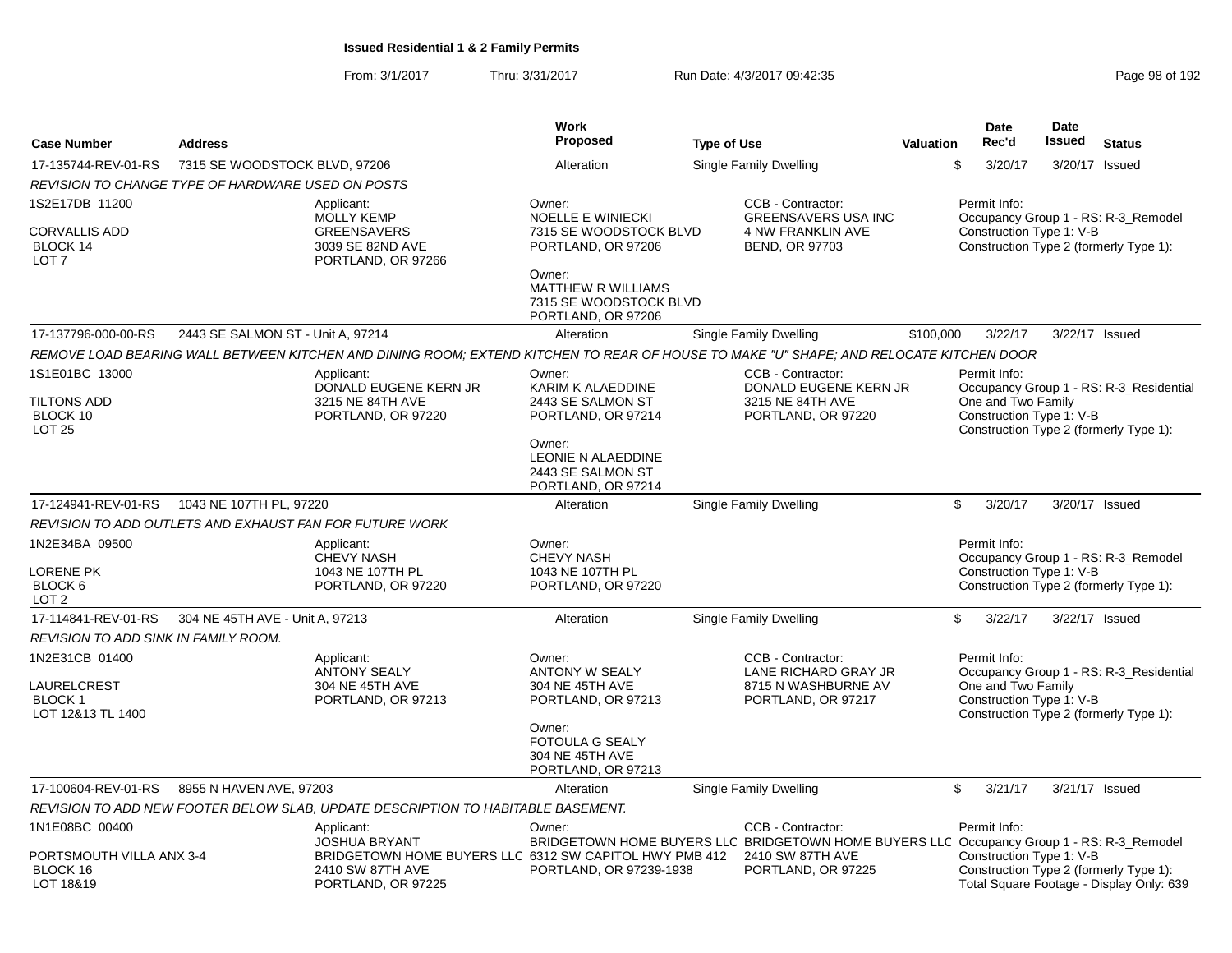| <b>Case Number</b>                                                                          | <b>Address</b>                   |                                                                                                                                      | Work<br><b>Proposed</b>                                                                                                                                             | <b>Type of Use</b>                                                                                                                                                                                              | <b>Valuation</b> | <b>Date</b><br>Rec'd                                           | Date<br>Issued | <b>Status</b>                                                                                                             |
|---------------------------------------------------------------------------------------------|----------------------------------|--------------------------------------------------------------------------------------------------------------------------------------|---------------------------------------------------------------------------------------------------------------------------------------------------------------------|-----------------------------------------------------------------------------------------------------------------------------------------------------------------------------------------------------------------|------------------|----------------------------------------------------------------|----------------|---------------------------------------------------------------------------------------------------------------------------|
| 17-119666-000-00-RS                                                                         | 1915 SE 45TH AVE, 97215          |                                                                                                                                      | Alteration                                                                                                                                                          | <b>Single Family Dwelling</b>                                                                                                                                                                                   | \$500            | 3/2/17                                                         |                | 3/2/17 Under Inspection                                                                                                   |
| SOLAR - 4.94KW ROOF TOP MOUNTED PV SYSTEM - PRESCRIPTIVE                                    |                                  |                                                                                                                                      |                                                                                                                                                                     |                                                                                                                                                                                                                 |                  |                                                                |                |                                                                                                                           |
| 1S2E06CB 06500<br><b>FAILING ADD</b><br>BLOCK <sub>3</sub><br>LOT <sub>5</sub>              |                                  | Applicant:<br>SOLARCITY CORPORATION<br>3055 CLEARVIEW WAY<br>SAN MATEO, CA 94402                                                     | Owner:<br><b>LEONARD C SMITH</b><br>1915 SE 45TH AVE<br>PORTLAND, OR 97215-3138<br>Owner:<br><b>ESTHER D SMITH</b><br>1915 SE 45TH AVE<br>PORTLAND, OR 97215-3138   | CCB - Contractor:<br>SOLARCITY CORPORATION<br>3055 CLEARVIEW WAY<br>SAN MATEO, CA 94402                                                                                                                         |                  | Permit Info:<br>One and Two Family<br>Construction Type 1: V-B |                | Occupancy Group 1 - RS: R-3_Residential<br>Construction Type 2 (formerly Type 1):                                         |
| 17-105462-REV-01-RS                                                                         | 632 NE GOING ST, 97211           |                                                                                                                                      | Alteration                                                                                                                                                          | <b>Single Family Dwelling</b>                                                                                                                                                                                   | \$1,000          | 3/7/17                                                         | 3/7/17 Final   |                                                                                                                           |
|                                                                                             |                                  | VALUE ADDED REVISION TO REMOVE EXTERIOR STAIRS AND 3RD FLOOR DOOR, REMOVE SIDE DECK                                                  |                                                                                                                                                                     |                                                                                                                                                                                                                 |                  |                                                                |                |                                                                                                                           |
| 1N1E23BC 13900<br>HIGHLAND<br>BLOCK <sub>20</sub><br>LOT 11&12                              |                                  | Applicant:<br><b>DEAN REYNOLDS</b><br>DARTER CONSTRUCTION LLC<br>7640 NE AIRPORT WAY #56115<br>PORTLAND, OR 97238                    | Owner:<br><b>EDEN ENTERPRISES LLC</b><br>5505 SW DELKER RD<br>TUALATIN, OR 97062-9710                                                                               | CCB - Contractor:<br><b>TRACY REYNOLDS</b><br>DARTER CONSTRUCTION LLC<br>7640 NE AIRPORT WAY 56115<br>PORTLAND, OR 97238<br>CCB - Contractor:<br>PACIFIC QUEST CONSTRUCTION<br>LLC.<br>25525 SW GARDEN ACRES RD |                  | Permit Info:<br>Construction Type 1: V-B                       |                | Occupancy Group 1 - RS: R-3_Remodel<br>Construction Type 2 (formerly Type 1):                                             |
| 17-131557-000-00-RS                                                                         | 1804 SE 34TH AVE - Unit A, 97214 |                                                                                                                                      | Alteration                                                                                                                                                          | SHERWOOD, OR 97140<br>Single Family Dwelling                                                                                                                                                                    | \$500            | 3/7/17                                                         | 3/7/17 Final   |                                                                                                                           |
| SOLAR - 6.555kW ROOF TOP MOUNTED PV SYSTEM -PRESCRIPTIVE                                    |                                  |                                                                                                                                      |                                                                                                                                                                     |                                                                                                                                                                                                                 |                  |                                                                |                |                                                                                                                           |
| 1S1E01DB 18300<br><b>ROCHELLE</b><br>BLOCK <sub>2</sub><br>LOT <sub>5</sub>                 |                                  | Applicant:<br>LEIF RHOADES<br><b>SYNCHRO SOLAR</b><br>1339 SE 8TH AVE, SUITE B<br>PORTLAND, OR 97214                                 | Owner:<br><b>ERIK BRAKSTAD</b><br>1804 SE 34TH AVE<br>PORTLAND, OR 97214-5033<br>Owner:<br><b>CATHERINE H CIARLO</b><br>1804 SE 34TH AVE<br>PORTLAND, OR 97214-5033 | CCB - Contractor:<br>SYNCHRO SOLAR LLC<br>1339 SE 8TH AVE SUITE B<br>PORTLAND, OR 97214                                                                                                                         |                  | Permit Info:<br>One and Two Family<br>Construction Type 1: V-B |                | Occupancy Group 1 - RS: R-3_Residential<br>Construction Type 2 (formerly Type 1):                                         |
| 17-107792-000-00-RS                                                                         | 7203 N DENVER AVE, 97217         |                                                                                                                                      | Alteration                                                                                                                                                          | <b>Single Family Dwelling</b>                                                                                                                                                                                   | \$16,409         | 3/22/17                                                        |                | 3/22/17 Issued                                                                                                            |
|                                                                                             |                                  | REMODEL ATTIC TO ADD NEW BATH, NO OTHER WORK IN ATTIC *** ELECTRICAL, MECHANICAL, AND PLUMBING PERMITS TO BE OBTAINED SEPARATELY *** |                                                                                                                                                                     |                                                                                                                                                                                                                 |                  |                                                                |                |                                                                                                                           |
| 1N1E16AB 01100<br><b>FIRST ELECTRIC ADD</b><br>BLOCK <sub>6</sub><br>LOT 47&48 EXC PT IN ST |                                  | Applicant:<br><b>JOSHUA H GRIFFITH</b><br>7203 N DENVER AVE<br>PORTLAND, OR 97217                                                    | Owner:<br><b>JOSHUA H GRIFFITH</b><br>7203 N DENVER AVE<br>PORTLAND, OR 97217<br>Owner:<br>KIMBERLY GRIFFITH<br>7203 N DENVER AVE<br>PORTLAND, OR 97217             | CCB - Contractor:<br><b>HARDLINE DESIGN &amp;</b><br><b>CONSTRUCTION INC</b><br>8480 SE STRAWBERRY LN<br>MILWAUKEE, OR 97267                                                                                    |                  | Permit Info:<br>Construction Type 1: V-B                       |                | Occupancy Group 1 - RS: R-3_Remodel<br>Construction Type 2 (formerly Type 1):<br>Total Square Footage - Display Only: 437 |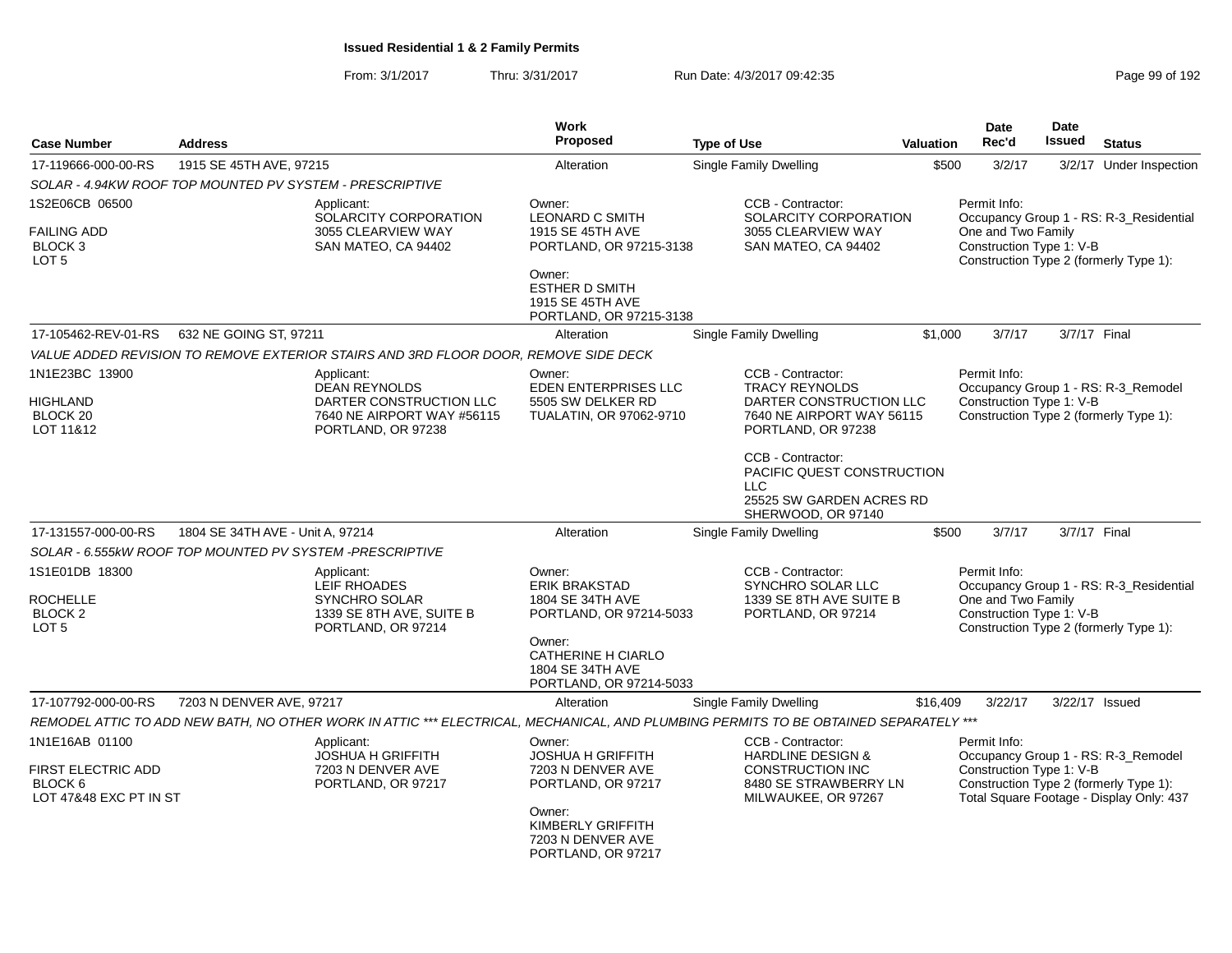|                                                          |                                                  |                                                                                                                     | Work                                                                                                                                        |                                                                                                                                      |                                                                                                                           | Date                                                           | <b>Date</b>   |                                                                                   |  |  |
|----------------------------------------------------------|--------------------------------------------------|---------------------------------------------------------------------------------------------------------------------|---------------------------------------------------------------------------------------------------------------------------------------------|--------------------------------------------------------------------------------------------------------------------------------------|---------------------------------------------------------------------------------------------------------------------------|----------------------------------------------------------------|---------------|-----------------------------------------------------------------------------------|--|--|
| <b>Case Number</b>                                       | <b>Address</b>                                   |                                                                                                                     | Proposed                                                                                                                                    | <b>Type of Use</b>                                                                                                                   | Valuation                                                                                                                 | Rec'd                                                          | <b>Issued</b> | <b>Status</b>                                                                     |  |  |
| 17-124331-000-00-RS                                      | 2819 SE 58TH AVE, 97206                          |                                                                                                                     | Alteration                                                                                                                                  | <b>Single Family Dwelling</b>                                                                                                        | \$14,000                                                                                                                  | 3/1/17                                                         |               | 3/1/17 Under Inspection                                                           |  |  |
|                                                          | POUR NEW CONCRETE FOOTING AT EXISTING FOUNDATION |                                                                                                                     |                                                                                                                                             |                                                                                                                                      |                                                                                                                           |                                                                |               |                                                                                   |  |  |
| 1S2E07AA 08600<br>SECTION 07 1S 2E<br>TL 8600 0.17 ACRES |                                                  | Applicant:<br><b>ERIC LAUGHLIN</b><br><b>LAUGHLIN CONSTRUCTION &amp;</b><br><b>REMODELING</b><br>8919 N MCKENNA AVE | Owner:<br><b>VICTORIA L RODRIGUEZ</b><br>2819 SE 58TH AVE<br>PORTLAND, OR 97206                                                             | CCB - Contractor:<br>ERIC JAMES LAUGHLIN<br>8919 N MCKENNA AVE<br>PORTLAND, OR 97203                                                 | Permit Info:<br>Occupancy Group 1 - RS: R-3_Remodel<br>Construction Type 1: V-B<br>Construction Type 2 (formerly Type 1): |                                                                |               |                                                                                   |  |  |
|                                                          |                                                  | PORTLAND OR 97203                                                                                                   | Owner:<br>MIGUEL L RODRIGUEZ<br>2819 SE 58TH AVE<br>PORTLAND, OR 97206                                                                      |                                                                                                                                      |                                                                                                                           |                                                                |               |                                                                                   |  |  |
| 17-133822-000-00-RS                                      | 8044 SE 24TH AVE, 97202                          |                                                                                                                     | Alteration                                                                                                                                  | Single Family Dwelling                                                                                                               | \$200                                                                                                                     | 3/13/17                                                        |               | 3/13/17 Issued                                                                    |  |  |
|                                                          |                                                  | CUT EAVES /RAKE TO 12" ADD 5/8" TYPE X GYP BOARD PER CHECKSHEET - SEE 16-279671RS                                   |                                                                                                                                             |                                                                                                                                      |                                                                                                                           |                                                                |               |                                                                                   |  |  |
| 1S1E24CC 00900                                           |                                                  | Applicant:<br>HILARY MACKENZIE<br>SUNDELEAF MACKENZIE<br>ARCHITECTURE INC<br>PO BOX 2966<br>PORTLAND, OR 97208      | Owner:<br><b>KNC ENTERPRISES LLC</b><br>2037 SE OCHOCO ST<br>PORTLAND, OR 97222                                                             | CCB - Contractor:<br><b>JONATHON ALAN LEE</b><br><b>JONATHON ALAN LEE</b><br>PO BOX 158<br>WEST LINN, OR 97068<br>WEST LINN OR 97068 |                                                                                                                           | Permit Info:<br>One and Two Family<br>Construction Type 1: V-B |               | Occupancy Group 1 - RS: R-3_Residential<br>Construction Type 2 (formerly Type 1): |  |  |
| 17-128275-000-00-RS                                      | 1732 N ALBERTA ST, 97217                         |                                                                                                                     | Alteration                                                                                                                                  | <b>Single Family Dwelling</b>                                                                                                        | \$8,000                                                                                                                   | 3/1/17                                                         |               | $3/1/17$ Issued                                                                   |  |  |
| REMOVE 220 SF ENCLOSED BACK PORCH                        |                                                  |                                                                                                                     |                                                                                                                                             |                                                                                                                                      |                                                                                                                           |                                                                |               |                                                                                   |  |  |
| 1N1E21AD 01400                                           |                                                  | Applicant:                                                                                                          | Owner:                                                                                                                                      | CCB - Contractor:                                                                                                                    |                                                                                                                           | Permit Info:                                                   |               |                                                                                   |  |  |
| <b>RIVERSIDE ADD</b><br>BLOCK 6<br>LOT <sub>9</sub>      |                                                  | <b>MARK LEASOR</b><br><b>WALL DESIGN BUILD</b><br>PO BOX 13085<br>PORTLAND OR 97213                                 | <b>DAVID MATTINGLY</b><br>1732 N ALBERTA ST<br>PORTLAND, OR 97217<br>Owner:<br>AIMEE S MATTINGLY<br>1732 N ALBERTA ST<br>PORTLAND, OR 97217 | WALL DESIGN BUILD INC<br>4001 NE 74TH AVE<br>PORTLAND, OR 97213                                                                      |                                                                                                                           | One and Two Family<br>Construction Type 1: V-B                 |               | Occupancy Group 1 - RS: R-3 Residential<br>Construction Type 2 (formerly Type 1): |  |  |
|                                                          |                                                  |                                                                                                                     | Owner:<br>PATRICK MATTINGLY<br>1732 N ALBERTA ST<br>PORTLAND, OR 97217                                                                      |                                                                                                                                      |                                                                                                                           |                                                                |               |                                                                                   |  |  |
| 17-124368-000-00-RS                                      | 4905 SE 99TH AVE, 97266                          |                                                                                                                     | Alteration                                                                                                                                  | Single Family Dwelling                                                                                                               | \$500                                                                                                                     | 3/1/17                                                         |               | $3/1/17$ Issued                                                                   |  |  |
|                                                          |                                                  | SOLAR - 3.48KW ROOF TOP MOUNTED PV SYSTEM - PRESCRIPTIVE                                                            |                                                                                                                                             |                                                                                                                                      |                                                                                                                           |                                                                |               |                                                                                   |  |  |
| 1S2E16AA 08400                                           |                                                  | Applicant:<br>BLUE RAVEN SOLAR LLC                                                                                  | Owner:<br><b>TIBURCIO N CONTRERAS</b>                                                                                                       | CCB - Contractor:<br>BLUE RAVEN SOLAR LLC                                                                                            |                                                                                                                           | Permit Info:                                                   |               | Occupancy Group 1 - RS: R-3_Residential                                           |  |  |
| <b>FAXON PK</b><br>BLOCK <sub>2</sub><br>LOT 6 TL 8400   |                                                  | 1220 S 630 EAST STE 430<br>AMERICAN FORK, UT 84003                                                                  | 4905 SE 99TH AVE<br>PORTLAND, OR 97266                                                                                                      | 1220 S 630 EAST STE 430<br>AMERICAN FORK, UT 84003                                                                                   |                                                                                                                           | One and Two Family<br>Construction Type 1: V-B                 |               | Construction Type 2 (formerly Type 1):                                            |  |  |
| 17-124567-000-00-RS                                      | 5702 NE 30TH AVE                                 |                                                                                                                     | Alteration                                                                                                                                  | <b>Single Family Dwelling</b>                                                                                                        | \$500                                                                                                                     | 3/2/17                                                         |               | $3/2/17$ Issued                                                                   |  |  |
|                                                          |                                                  | SOLAR - 4.13KW ROOF TOP MOUNTED PV SYSTEM - PRESCRIPTIVE                                                            |                                                                                                                                             |                                                                                                                                      |                                                                                                                           |                                                                |               |                                                                                   |  |  |
| 1N1E13CD 14201                                           |                                                  | Applicant:<br>SOLARCITY CORPORATION                                                                                 | Owner:<br><b>HOLLY A DAIGLE</b>                                                                                                             | CCB - Contractor:<br>SOLARCITY CORPORATION                                                                                           |                                                                                                                           | Permit Info:                                                   |               | Occupancy Group 1 - RS: R-3_Residential                                           |  |  |
| <b>IRVINGTON PK</b><br>BLOCK 39<br>LOT 13                |                                                  | 3055 CLEARVIEW WAY<br>SAN MATEO, CA 94402                                                                           | 850 NE 118TH AVE #C<br>PORTLAND, OR 97220-2121                                                                                              | 3055 CLEARVIEW WAY<br>SAN MATEO, CA 94402                                                                                            |                                                                                                                           | One and Two Family<br>Construction Type 1: V-B                 |               | Construction Type 2 (formerly Type 1):                                            |  |  |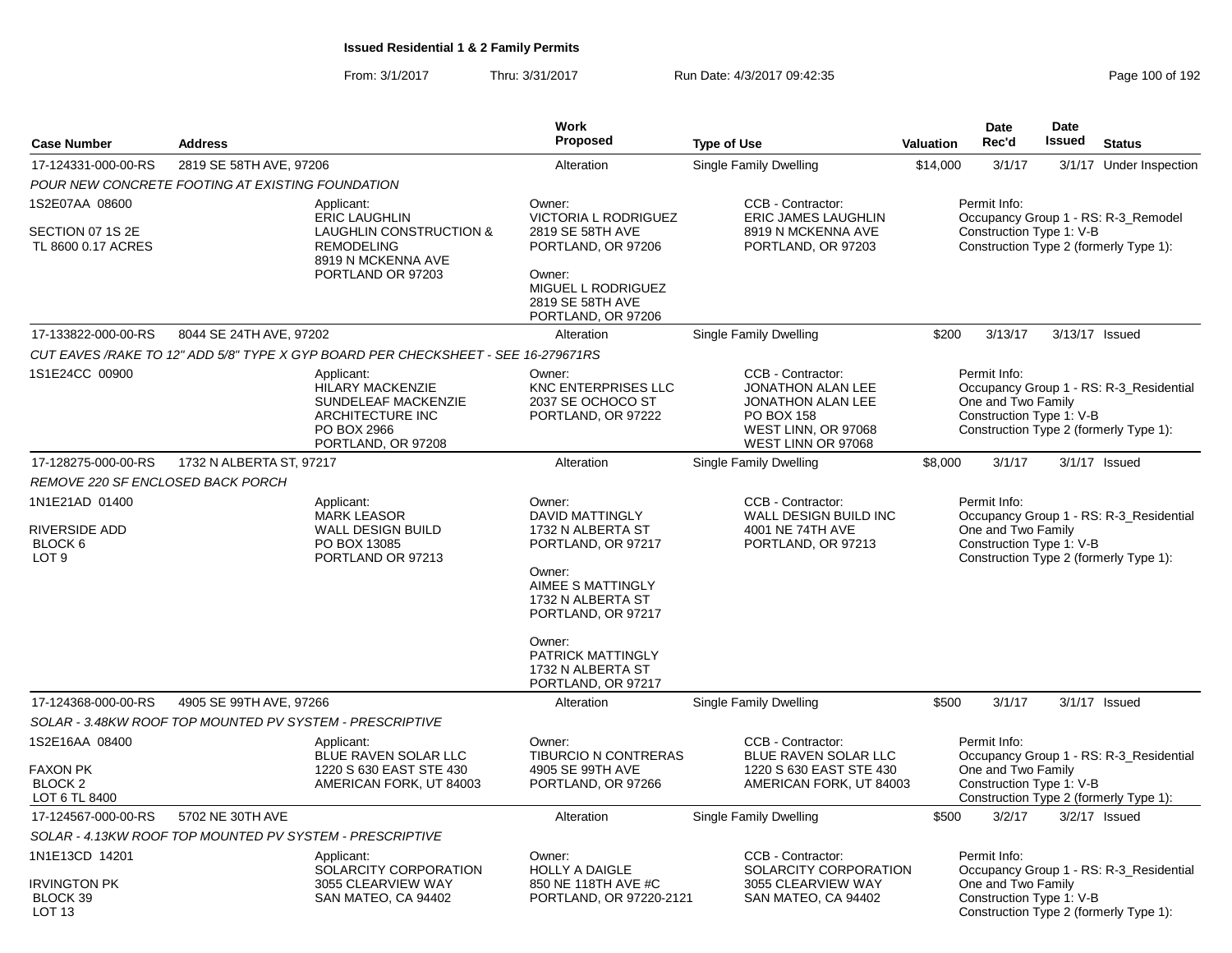| <b>Case Number</b>                                                  | <b>Address</b>                                          |                                                                                                   | Work<br>Proposed                                                                                                                                          | <b>Type of Use</b>                                                                                                                                              | Valuation | Date<br>Rec'd                      | <b>Date</b><br><b>Issued</b><br><b>Status</b>                                                                                                          |
|---------------------------------------------------------------------|---------------------------------------------------------|---------------------------------------------------------------------------------------------------|-----------------------------------------------------------------------------------------------------------------------------------------------------------|-----------------------------------------------------------------------------------------------------------------------------------------------------------------|-----------|------------------------------------|--------------------------------------------------------------------------------------------------------------------------------------------------------|
| 17-100886-REV-01-RS                                                 | 2003 NE WEIDLER ST, 97232                               |                                                                                                   | Alteration                                                                                                                                                | Single Family Dwelling                                                                                                                                          | \$10,000  | 3/24/17                            | 3/24/17 Issued                                                                                                                                         |
|                                                                     |                                                         |                                                                                                   |                                                                                                                                                           | REVISION TO REBUILD AND ENCLOSE NEW STAIRS TO BASEMENT; REPAIR DRY ROT AT FRONT PORCH; ADDING NEW GLULAM BEAM TO SUPPORT EXISTING 2X4 2ND FLOOR FRAMING. REPAII |           |                                    |                                                                                                                                                        |
| 1N1E26DD 13600<br>JOHN IRVINGS 1ST ADD<br>BLOCK 6<br>E 35' OF LOT 4 |                                                         | Applicant:<br><b>TODD ORR</b><br>900 NE 181ST<br>PORTLAND OR 97230                                | Owner:<br>VANTAGE HOMES LLC<br>1761 3RD ST #103<br>NORCO, CA 92860-2679                                                                                   | CCB - Contractor:<br>ALUMNI CONSTRUCTION LLC<br>900 NE 181ST AVE<br>PORTLAND, OR 97230                                                                          |           | Permit Info:                       | Occupancy Group 1 - RS: R-3_Remodel<br>Construction Type 1: V-B<br>Construction Type 2 (formerly Type 1):<br>Total Square Footage - Display Only: 1000 |
| 17-143303-000-00-RS                                                 | 3160 NE REGENTS DR, 97212                               |                                                                                                   | Alteration                                                                                                                                                | Single Family Dwelling                                                                                                                                          | \$1.500   |                                    | 3/30/17   3/30/17   Final                                                                                                                              |
|                                                                     |                                                         |                                                                                                   | VOLUNTARY INSTALLATION OF ANCHORS BETWEEN EXISTING FRAMED STRUCTURE AND CONCRETE FOUNDATION                                                               |                                                                                                                                                                 |           |                                    |                                                                                                                                                        |
| 1N1E24CA 19200<br><b>ALAMEDA PARK</b><br>BLOCK 25<br><b>LOT 12</b>  |                                                         | Applicant:<br>DARYL HARE<br><b>SECURE SEISMIC</b><br>1024 NE BUFFALO ST<br>PORTLAND OR 97211      | Owner:<br><b>WILLIAM R KERR</b><br>3160 NE REGENTS DR<br>PORTLAND, OR 97212<br>Owner:<br><b>HELENA S KERR</b><br>3160 NE REGENTS DR<br>PORTLAND, OR 97212 | <b>CCB - Contractor:</b><br>DARYL HARE<br>SECURE SEISMIC LLC<br>1024 NE BUFFALO ST<br>PORTLAND, OR 97211                                                        |           | Permit Info:<br>One and Two Family | Occupancy Group 1 - RS: R-3_Residential<br>Construction Type 1: V-B<br>Construction Type 2 (formerly Type 1):                                          |
| 17-143543-000-00-RS                                                 | 15141 NE MULTNOMAH ST, 97230                            |                                                                                                   | Alteration                                                                                                                                                | <b>Single Family Dwelling</b>                                                                                                                                   | \$6.000   | 3/31/17                            | 3/31/17 Issued                                                                                                                                         |
|                                                                     |                                                         |                                                                                                   |                                                                                                                                                           | DAYLIGHT BASEMENT REMODEL - ENLARGE BATHROOM, BUILD NEW WALLS TO CREATE NEW OFFICE AND THEATER ROOM, ENLARGE OFFICE WINDOW, CONVERT LAUNDRY ROOM TO BATHR       |           |                                    |                                                                                                                                                        |
| 1N2E36BA 01800<br><b>GLENDOVEER PK</b><br>LOT 16 EXC N 100'         |                                                         | Applicant:<br>DALE CAMPBELL<br>29495 SW YOSEMITE ST<br>WILSONVILLE OR 97070                       | Owner:<br><b>BRADLEY C PHILLIPS</b><br>15141 NE MULTNOMAH ST<br>PORTLAND, OR 97230<br>Owner:<br>CHING Y PHILLIPS                                          | CCB - Contractor:<br><b>CUSTOM CONSTRUCTION AND</b><br><b>RENOVATION LLC</b><br>PO BOX 2016<br>WILSONVILLE, OR 97070                                            |           | Permit Info:<br>One and Two Family | Occupancy Group 1 - RS: R-3_Residential<br>Construction Type 1: V-B<br>Construction Type 2 (formerly Type 1):                                          |
|                                                                     |                                                         |                                                                                                   | 15141 NE MULTNOMAH ST<br>PORTLAND, OR 97230                                                                                                               |                                                                                                                                                                 |           |                                    |                                                                                                                                                        |
|                                                                     | 16-274538-REV-01-RS   6850 N ALBINA AVE - Unit B, 97217 |                                                                                                   | Alteration                                                                                                                                                | <b>Single Family Dwelling</b>                                                                                                                                   | \$1.000   | 2/22/17                            | 3/22/17 Issued                                                                                                                                         |
|                                                                     |                                                         | VALUE ADDED REVISION TO CREATE ADU IN BASEMENT: ADD KITCHEN TO FAMILY ROOM.***MECH***             |                                                                                                                                                           |                                                                                                                                                                 |           |                                    |                                                                                                                                                        |
| 1N1E15BD 00800                                                      |                                                         | Applicant:<br>PAUL SMITH<br>5135 NE COLUMBIA BLVD<br>PORTLAND, OR 97218                           | Owner:<br>JENNIFER A LANDEN<br>6850 N ALBINA AVE<br>PORTLAND, OR 97217                                                                                    | CCB - Contractor:<br>NATIVE AMERICAN YOUTH &<br><b>FAMILY CENTER</b><br>5135 NE COLUMBIA BLVD<br>PORTLAND, OR 97218                                             |           | Permit Info:                       | Occupancy Group 1 - RS: R-3_Remodel<br>Construction Type 1: V-B<br>Construction Type 2 (formerly Type 1):                                              |
| 17-129585-000-00-RS                                                 | 9439 NE SACRAMENTO ST - Unit B, 97220                   |                                                                                                   | Alteration                                                                                                                                                | Single Family Dwelling                                                                                                                                          | \$50,000  | 3/3/17                             | 3/3/17 Final                                                                                                                                           |
|                                                                     |                                                         |                                                                                                   |                                                                                                                                                           | COVERSION OF BASEMENT TO ACCESSORY DWELLING UNIT, FURR OUT WALLS, INCLUDES BEDROOM, LAUNDRY, NEW SHOWER IN EXISTING BATH, KITCHEN, AND LIVING ROOM *** MECHANIC |           |                                    |                                                                                                                                                        |
| 1N2E28DB 00500                                                      |                                                         | Applicant:<br><b>BEN STURN</b><br><b>STURN BUILDING</b><br>8687 SE 55TH AVE<br>PORTLAND, OR 97206 | Owner:<br><b>BRENDA M MEYER</b><br>556 NEVA PL<br>LOS ANGELES, CA 90042-2145                                                                              | CCB - Contractor:<br><b>STURN BUILDING LLC</b><br>8687 SE 55TH AVE<br>PORTLAND, OR 97206                                                                        |           | Permit Info:<br>One and Two Family | Occupancy Group 1 - RS: R-3_Residential<br>Construction Type 1: V-B<br>Construction Type 2 (formerly Type 1):<br>Number of New Dwelling Units: 1       |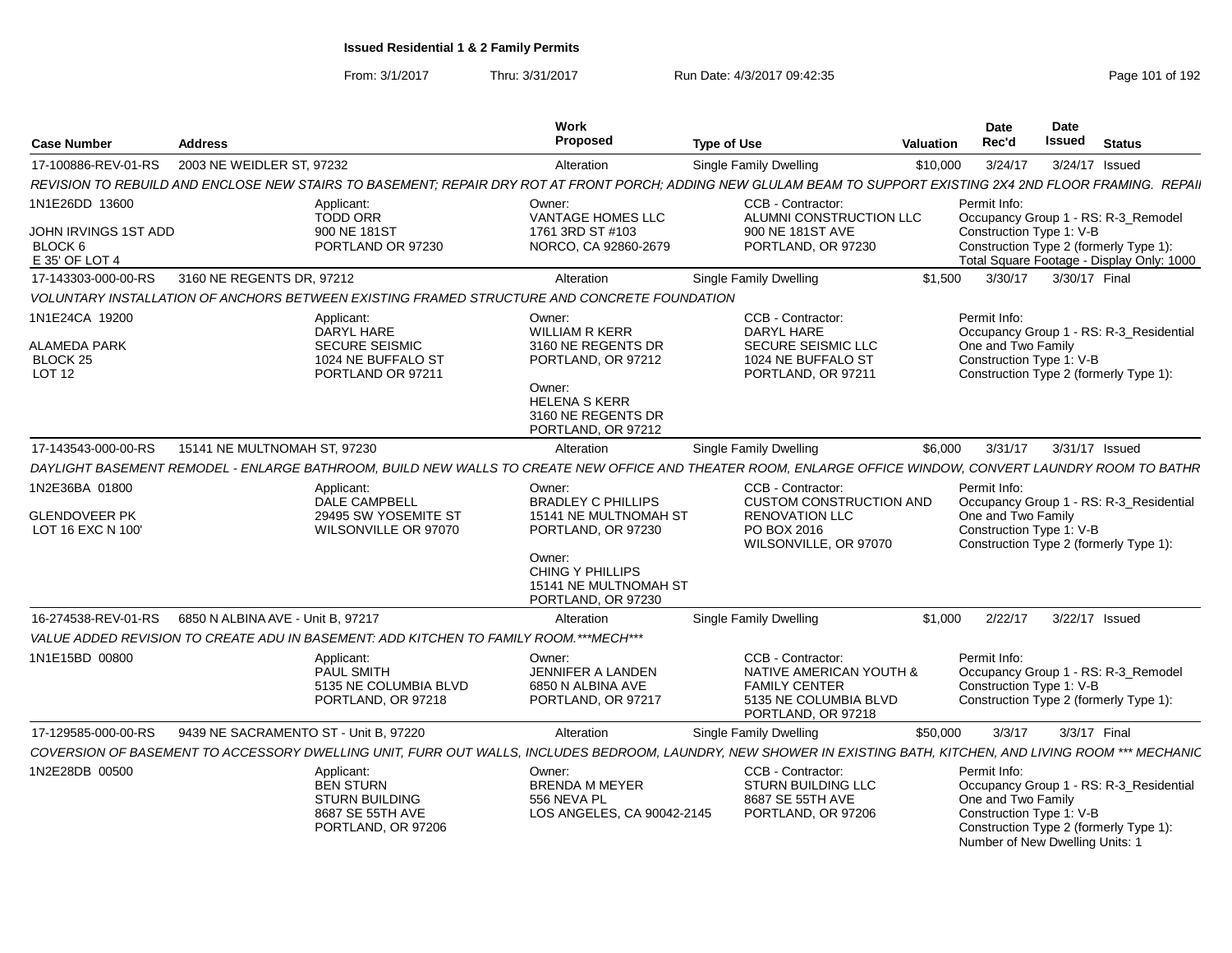| <b>Case Number</b>                                                      | <b>Address</b>                |                                                                                                                                                           | Work<br><b>Proposed</b>                                                                                                                            | <b>Type of Use</b>                                                                                            | Valuation | <b>Date</b><br>Rec'd                                           | <b>Date</b><br><b>Issued</b> | <b>Status</b>                                                                                                                 |
|-------------------------------------------------------------------------|-------------------------------|-----------------------------------------------------------------------------------------------------------------------------------------------------------|----------------------------------------------------------------------------------------------------------------------------------------------------|---------------------------------------------------------------------------------------------------------------|-----------|----------------------------------------------------------------|------------------------------|-------------------------------------------------------------------------------------------------------------------------------|
| 17-129785-000-00-RS                                                     | 7045 NE EMERSON ST, 97218     |                                                                                                                                                           | Alteration                                                                                                                                         | Single Family Dwelling                                                                                        | \$44,609  | 3/3/17                                                         |                              | 3/3/17 Under Inspection                                                                                                       |
|                                                                         |                               | CONVERSION OF BASEMENT TO LIVING SPACE, FURR OUT WALLS, INCLUDES BATH/LAUNDRY AND FAMILY ROOM                                                             |                                                                                                                                                    |                                                                                                               |           |                                                                |                              |                                                                                                                               |
| 1N2E20BA 02000<br>PADDOCK HOMESITES<br>E 1/2 OF LOT 15                  |                               | Applicant:<br>DAVID C SCHNACKY<br>7045 NE EMERSON ST<br>PORTLAND, OR 97218-3429                                                                           | Owner:<br>DAVID C SCHNACKY<br>7045 NE EMERSON ST<br>PORTLAND, OR 97218-3429                                                                        |                                                                                                               |           | Permit Info:<br>One and Two Family<br>Construction Type 1: V-B |                              | Occupancy Group 1 - RS: R-3_Residential                                                                                       |
|                                                                         |                               |                                                                                                                                                           |                                                                                                                                                    |                                                                                                               |           |                                                                |                              | Construction Type 2 (formerly Type 1):<br>Total Square Footage - Display Only: 396                                            |
| 17-132380-000-00-RS                                                     | 4050 NE 29TH AVE, 97212       |                                                                                                                                                           | Alteration                                                                                                                                         | Single Family Dwelling                                                                                        | \$20,000  | 3/20/17                                                        | 3/20/17 Issued               |                                                                                                                               |
|                                                                         |                               | CONVERSION OF BASEMENT, FURR OUT WALLS, TO INCLUDE BEDROOM, CREATE NEW BATHROOM, REC ROOM, UTILTIY ROOM, NEW WINDOW WELL FOR EGRESS WINDOW AND WINE CLOSE |                                                                                                                                                    |                                                                                                               |           |                                                                |                              |                                                                                                                               |
| 1N1E24CA 22200<br><b>ALAMEDA PARK</b>                                   |                               | Applicant:<br>THANE E HAWKINS<br>4050 NE 29TH AVE                                                                                                         | Owner:<br>THANE E HAWKINS<br>4050 NE 29TH AVE                                                                                                      |                                                                                                               |           | Permit Info:<br>One and Two Family                             |                              | Occupancy Group 1 - RS: R-3_Residential                                                                                       |
| BLOCK <sub>23</sub><br><b>LOT 11</b>                                    |                               | PORTLAND, OR 97212-1661                                                                                                                                   | PORTLAND, OR 97212-1661                                                                                                                            |                                                                                                               |           | Construction Type 1: V-B                                       |                              | Construction Type 2 (formerly Type 1):                                                                                        |
| 17-132427-000-00-RS                                                     | 2325 SE TIBBETTS ST, 97202    |                                                                                                                                                           | Alteration                                                                                                                                         | Single Family Dwelling                                                                                        | \$1,500   | 3/8/17                                                         |                              | 3/8/17 Under Inspection                                                                                                       |
|                                                                         |                               | VOLUNTARY INSTALLATION OF ANCHORS AT INTERIOR AND EXTERIOR BETWEEN FOUNDATION AND FRAMED STRUCTURE                                                        |                                                                                                                                                    |                                                                                                               |           |                                                                |                              |                                                                                                                               |
| 1S1E11AD 04100                                                          |                               | Applicant:                                                                                                                                                | Owner:                                                                                                                                             | CCB - Contractor:                                                                                             |           | Permit Info:                                                   |                              |                                                                                                                               |
| <b>SIMONS ADD</b><br>BLOCK 11<br>E 29.3' OF LOT 11<br>W 17.2' OF LOT 12 |                               | ABACUS ENERGY SOLUTIONS LLC ROBIN M RESNICK<br>235 NE 133RD AVE<br>PORTLAND, OR 97230                                                                     | 2325 SE TIBBETTS ST<br>PORTLAND, OR 97202-2149                                                                                                     | ABACUS ENERGY SOLUTIONS LLC Occupancy Group 1 - RS: R-3_Residential<br>235 NE 133RD AVE<br>PORTLAND, OR 97230 |           | One and Two Family<br>Construction Type 1: V-B                 |                              | Construction Type 2 (formerly Type 1):                                                                                        |
| 17-132449-000-00-RS                                                     | 4549 SW FAIRVALE CT. 97221    |                                                                                                                                                           | Alteration                                                                                                                                         | Single Family Dwelling                                                                                        | \$24,000  | 3/8/17                                                         |                              | 3/8/17 Issued                                                                                                                 |
|                                                                         |                               | CONVERSION OF BASEMENT, FURR OUT WALLS, TO INCLUDE BEDROOM, FAMILY ROOM AND LAUNDRY ROOM - NEW EGRESS WINDOW                                              |                                                                                                                                                    |                                                                                                               |           |                                                                |                              |                                                                                                                               |
| 1S1E18AD 06600<br><b>FAIRVALE</b><br>BLOCK 20<br>LOT 6&7 TL 6600        |                               | Applicant:<br>KATY E KUEHLTHAU<br>4549 SW FAIRVALE CT<br>PORTLAND, OR 97221                                                                               | Owner:<br>RYAN D KUEHLTHAU<br>4549 SW FAIRVALE CT<br>PORTLAND, OR 97221<br>Owner:<br>KATY E KUEHLTHAU<br>4549 SW FAIRVALE CT<br>PORTLAND, OR 97221 |                                                                                                               |           | Permit Info:<br>One and Two Family<br>Construction Type 1: V-B |                              | Occupancy Group 1 - RS: R-3_Residential<br>Construction Type 2 (formerly Type 1):<br>Total Square Footage - Display Only: 420 |
| 17-137607-000-00-RS                                                     | 159 NE STAFFORD ST. 97211     |                                                                                                                                                           | Alteration                                                                                                                                         | Single Family Dwelling                                                                                        | \$3.000   | 3/20/17                                                        | 3/20/17 Issued               |                                                                                                                               |
|                                                                         |                               | LEGALIZE BEDROOM AND FAMILY ROOM IN BASEMENT - ADD NEW EGRESS WINDOWS: ADD NEW BATHROOM. REMAINING SPACE TO BE UNFINISHED.                                |                                                                                                                                                    |                                                                                                               |           |                                                                |                              |                                                                                                                               |
| 1N1E15AA 13500                                                          |                               | Applicant:<br><b>SCOTT WILLOUGHBY</b>                                                                                                                     | Owner:<br>PD REALTY GROUP LLC                                                                                                                      | CCB - Contractor:<br>SCOTT R WILLOUGHBY                                                                       |           | Permit Info:                                                   |                              |                                                                                                                               |
| <b>LOVES ADD</b><br>BLOCK <sub>9</sub><br>LOT 10                        |                               | 7475 SW MILLER HILL RD<br>BEAVERTON OR 97007                                                                                                              | 159 NE STAFFORD ST<br>PORTLAND, OR 97211                                                                                                           | 7475 SW MILLER HILL RD<br>BEAVERTON, OR 97007-5458                                                            |           | One and Two Family<br>Construction Type 1: V-B                 |                              | Occupancy Group 1 - RS: R-3_Residential<br>Construction Type 2 (formerly Type 1):                                             |
| 17-137626-000-00-RS                                                     | 7635 SE HAWTHORNE BLVD, 97215 |                                                                                                                                                           | Alteration                                                                                                                                         | Single Family Dwelling                                                                                        | \$40,000  | 3/22/17                                                        | 3/22/17 Issued               |                                                                                                                               |
|                                                                         |                               | ALTERATION TO REMOVE WALL AND INFILL DOOR TO TOILET ROOM: REMODEL BATHROOM AND KITCHEN. MECH, ELEC, PLUMBING PERMITS TO BE OBTAINED SEPARATELY****        |                                                                                                                                                    |                                                                                                               |           |                                                                |                              |                                                                                                                               |
| 1S2E05AC 03100                                                          |                               | Applicant:<br>EILEEN STEIN                                                                                                                                | Owner:<br><b>SWBR INVESTMENTS LLC</b>                                                                                                              | CCB - Contractor:<br>E STEIN HOME BY DESIGN LLC                                                               |           | Permit Info:                                                   |                              | Occupancy Group 1 - RS: R-3_Residential                                                                                       |
| <b>TABORSIDE</b><br>BLOCK 11<br>LOT <sub>4</sub>                        |                               | E.STEIN HOME BY DESIGN LLC<br>1319 SW CHASTAIN PL<br>GRESHAM OR 97080                                                                                     | 2811 SE LAMBERT ST<br>PORTLAND, OR 97202                                                                                                           | 1319 SW CHASTAIN PL<br>GRESHAM, OR 97080                                                                      |           | One and Two Family<br>Construction Type 1: V-B                 |                              | Construction Type 2 (formerly Type 1):                                                                                        |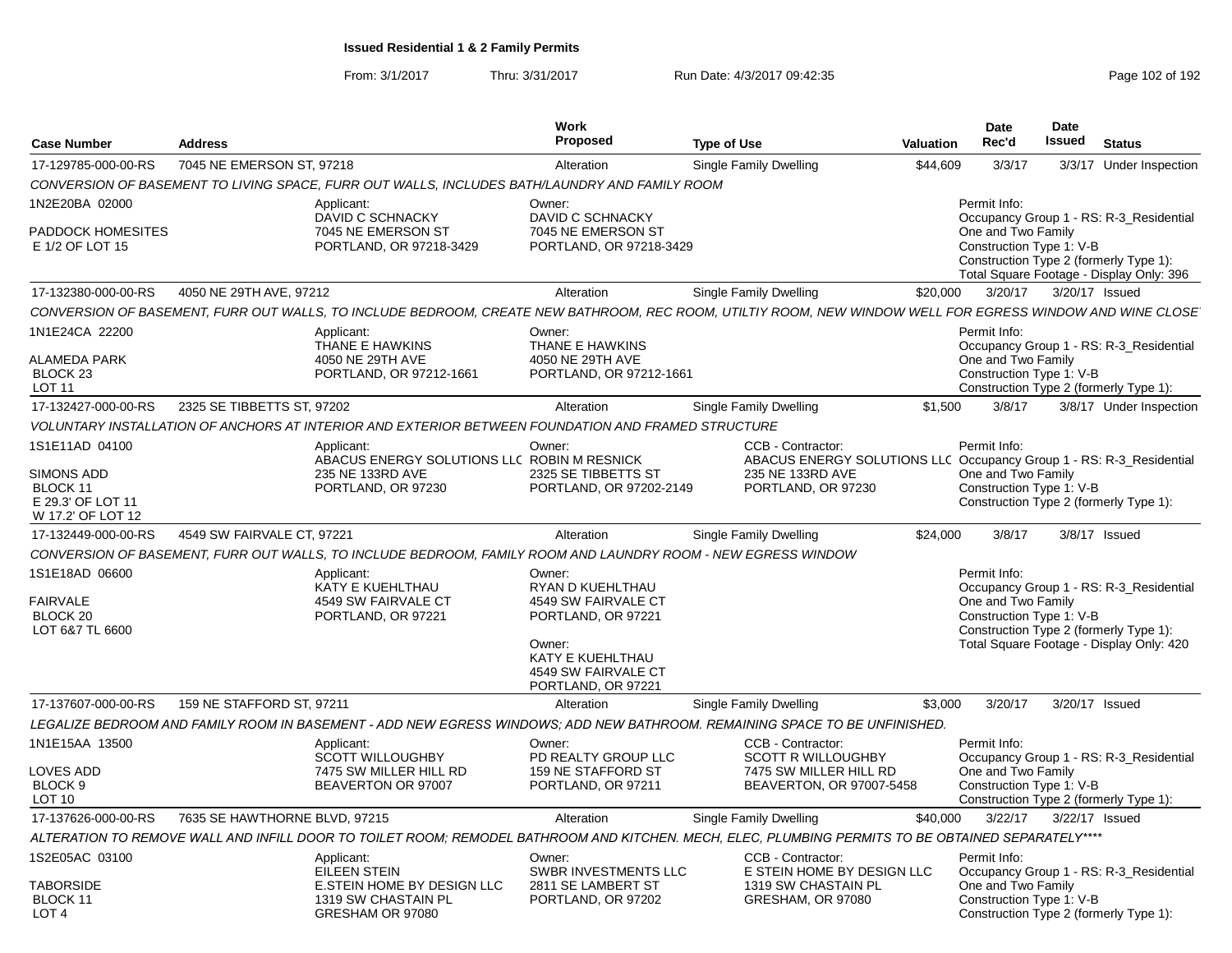|                                                                 | <b>Address</b>               |                                                                                                                                                               | Work<br>Proposed                                                              |                               |                                                                                             | <b>Valuation</b> | Date<br>Rec'd                                     | <b>Date</b><br><b>Issued</b> | <b>Status</b>                                                                                                             |
|-----------------------------------------------------------------|------------------------------|---------------------------------------------------------------------------------------------------------------------------------------------------------------|-------------------------------------------------------------------------------|-------------------------------|---------------------------------------------------------------------------------------------|------------------|---------------------------------------------------|------------------------------|---------------------------------------------------------------------------------------------------------------------------|
| <b>Case Number</b>                                              |                              |                                                                                                                                                               |                                                                               | <b>Type of Use</b>            |                                                                                             |                  |                                                   |                              |                                                                                                                           |
| 17-137690-000-00-RS                                             | 8938 N PENINSULAR AVE, 97217 |                                                                                                                                                               | Alteration                                                                    | <b>Single Family Dwelling</b> |                                                                                             | \$18,000         | 3/24/17                                           |                              | 3/24/17 Issued                                                                                                            |
|                                                                 |                              | ALTERATION TO CONVERT GARAGE TO BEDROOM, ADD NEW WALL IN UTILITY ROOM TO CREATE NEW BATHROOM. ***MECH, ELEC, PLUMBING PERMITS TO BE OBTAINED SEPARATELY***    |                                                                               |                               |                                                                                             |                  |                                                   |                              |                                                                                                                           |
| 1N1E09BD 12900                                                  |                              | Applicant:<br><b>NESTOR NGO</b>                                                                                                                               | Owner:<br>ZAU HKUN MARAN                                                      |                               | CCB - Contractor:<br>RELIABLE CONTRACTOR LLC                                                |                  | Permit Info:                                      |                              | Occupancy Group 1 - RS: R-3_Remodel                                                                                       |
| PENINSULAR ADD 4<br>BLOCK 47<br>LOT 8&9                         |                              | PO BOX 16201<br>PORTLAND, OR 97216                                                                                                                            | 8938 N PENINSULAR AVE<br>PORTLAND, OR 97217                                   |                               | 4606 SE 115TH<br>PORTLAND, OR 97266                                                         |                  | Construction Type 1: V-B                          |                              | Construction Type 2 (formerly Type 1):<br>Total Square Footage - Display Only: 215                                        |
|                                                                 |                              |                                                                                                                                                               | Owner:<br>NUNU HKAWN ZAHKUNG<br>8938 N PENINSULAR AVE<br>PORTLAND, OR 97217   |                               |                                                                                             |                  |                                                   |                              |                                                                                                                           |
| 17-136133-000-00-RS                                             | 805 SE BIDWELL ST, 97202     |                                                                                                                                                               | Alteration                                                                    | Single Family Dwelling        |                                                                                             | \$35,000         | 3/17/17                                           |                              | 3/17/17 Issued                                                                                                            |
|                                                                 |                              | ADD CONCRETE FLOOR TO BASEMENT; REMOVE CHIMNEY; NEW HARDWOOD FLOORS AND CABINETS IN THE KITCHEN AND DINING ROOM ON MAIN FLOOR.                                |                                                                               |                               |                                                                                             |                  |                                                   |                              |                                                                                                                           |
| 1S1E23CB 01600<br>CITY VIEW PK<br>BLOCK 20<br>LOT <sub>15</sub> |                              | Applicant:<br>MICHAEL WAYNE GREEN<br>17380 CANYON DR<br>LAKE OSWEGO, OR 97034                                                                                 | Owner:<br><b>GREGORY R FINAZZO</b><br>805 SE BIDWELL ST<br>PORTLAND, OR 97202 |                               | CCB - Contractor:<br>ALL AROUND CARPENTRY LLC<br>23054 NE PIKE ST<br>WOOD VILLAGE, OR 97060 |                  | Permit Info:<br>Construction Type 1: V-B          |                              | Occupancy Group 1 - RS: R-3_Remodel<br>Construction Type 2 (formerly Type 1):<br>Total Square Footage - Display Only: 500 |
|                                                                 |                              |                                                                                                                                                               | Owner:<br>SANDRA T FINAZZO<br>805 SE BIDWELL ST<br>PORTLAND, OR 97202         |                               |                                                                                             |                  |                                                   |                              |                                                                                                                           |
| 17-136337-000-00-RS                                             | 4914 SE 52ND AVE, 97206      |                                                                                                                                                               | Alteration                                                                    | Single Family Dwelling        |                                                                                             | \$25,000         | 3/20/17                                           |                              | 3/20/17 Under Inspection                                                                                                  |
|                                                                 |                              | CONVERT BASEMENT TO LIVING SPACE INCLUDE (2) NEW BEDROOMS, LIVING ROOM, BATHROOM, NEW EGRESS WINDOWS ON EAST SIDE. NEW WINDOWS ON EAST AND WEST SIDES. ***ME( |                                                                               |                               |                                                                                             |                  |                                                   |                              |                                                                                                                           |
| 1S2E18AB 15700                                                  |                              | Applicant:<br>CLEAR VIEW CONSTRUCTION LLC MONEY TEAM INVESTMENTS LLC CLEAR VIEW CONSTRUCTION LLC Occupancy Group 1 - RS: R-3_Residential                      | Owner:                                                                        |                               | CCB - Contractor:                                                                           |                  | Permit Info:                                      |                              |                                                                                                                           |
| OVERTON PK<br><b>BLOCK B</b><br>S 49' OF N 98' OF LOT 8         |                              | 1415 SW HOFFMAN RD<br>WEST LINN, OR 97068                                                                                                                     | 10300 SW GREENBURG RD #200<br><b>TIGARD, OR 97223</b>                         |                               | 1415 SW HOFFMAN RD<br>WEST LINN, OR 97068                                                   |                  | One and Two Family<br>Construction Type 1: V-B    |                              | Construction Type 2 (formerly Type 1):                                                                                    |
| Total # of RS Alteration permits issued: 349                    |                              |                                                                                                                                                               |                                                                               |                               |                                                                                             |                  |                                                   |                              | Total valuation of RS Alteration permits issued: \$6,783,136                                                              |
| 17-128266-000-00-RS                                             | 2647 SE 101ST AVE, 97266     |                                                                                                                                                               | Demolition                                                                    | <b>Accessory Structure</b>    |                                                                                             | \$1,000          | 3/1/17                                            |                              | $3/1/17$ Issued                                                                                                           |
|                                                                 |                              | DEMOLISH ONE STORY ACCESSORY STRUCTURE WITH 17-128263 RS                                                                                                      |                                                                               |                               |                                                                                             |                  |                                                   |                              |                                                                                                                           |
| 1S2E09AA 05600                                                  |                              | Applicant:<br><b>KEVIN PARTAIN</b>                                                                                                                            | Owner:<br><b>GROUND BREAKERS</b>                                              |                               | CCB - Contractor:<br><b>CLINT WEILER</b>                                                    |                  | Permit Info:<br>Occupancy Group 1 - RS: U_Private |                              |                                                                                                                           |
| PLYMPTON AC & PLAT 2 & 3<br>BLOCK 86                            |                              | URBAN VISIONS PLANNING<br>SERVICES, INC.                                                                                                                      | <b>CONSTRUCTION</b><br>6045 SE STARK ST                                       |                               | <b>GROUND BREAKERS CONST &amp;</b><br>DEVELOPMENT INC                                       |                  | Garage\Utility Misc.<br>Construction Type 1: V-B  |                              |                                                                                                                           |
| E 112' OF LOT 16                                                |                              | 223 NE 56TH AVE<br>PORTLAND OR 97213                                                                                                                          | PORTLAND, OR 97215-1933                                                       |                               | 6045 SE STARK ST<br>PORTLAND, OR 97215                                                      |                  |                                                   |                              | Construction Type 2 (formerly Type 1):                                                                                    |
| 17-137720-000-00-RS                                             | 1333 SE 23RD AVE, 97214      |                                                                                                                                                               | Demolition                                                                    | <b>Accessory Structure</b>    |                                                                                             | \$1,000          | 3/20/17                                           |                              | 3/20/17 Issued                                                                                                            |
| DECONSTRUCTION OF 280 S.F. SHED                                 |                              |                                                                                                                                                               |                                                                               |                               |                                                                                             |                  |                                                   |                              |                                                                                                                           |
| 1S1E02AD 18200                                                  |                              | Applicant:<br><b>RENEE LACHANCE</b>                                                                                                                           | Owner:<br><b>SUSAN E ST MICHAEL</b>                                           |                               | CCB - Contractor:<br>SUSTAINABLE ADAPTATIONS LLC Occupancy Group 1 - RS: U Private          |                  | Permit Info:                                      |                              |                                                                                                                           |
| SALISBURY HILL<br>BLOCK <sub>2</sub><br>LOT <sub>26</sub>       |                              | SUSTAINABLE ADAPTATIONS<br>4125 SE 63RD<br>PORTLAND, OREGON 97206                                                                                             | 1333 SE 23RD AVE<br>PORTLAND, OR 97214-3906                                   |                               | 4125 SE 63RD AVE<br>PORTLAND, OR 97206                                                      |                  | Garage\Utility Misc.<br>Construction Type 1: V-B  |                              | Construction Type 2 (formerly Type 1):                                                                                    |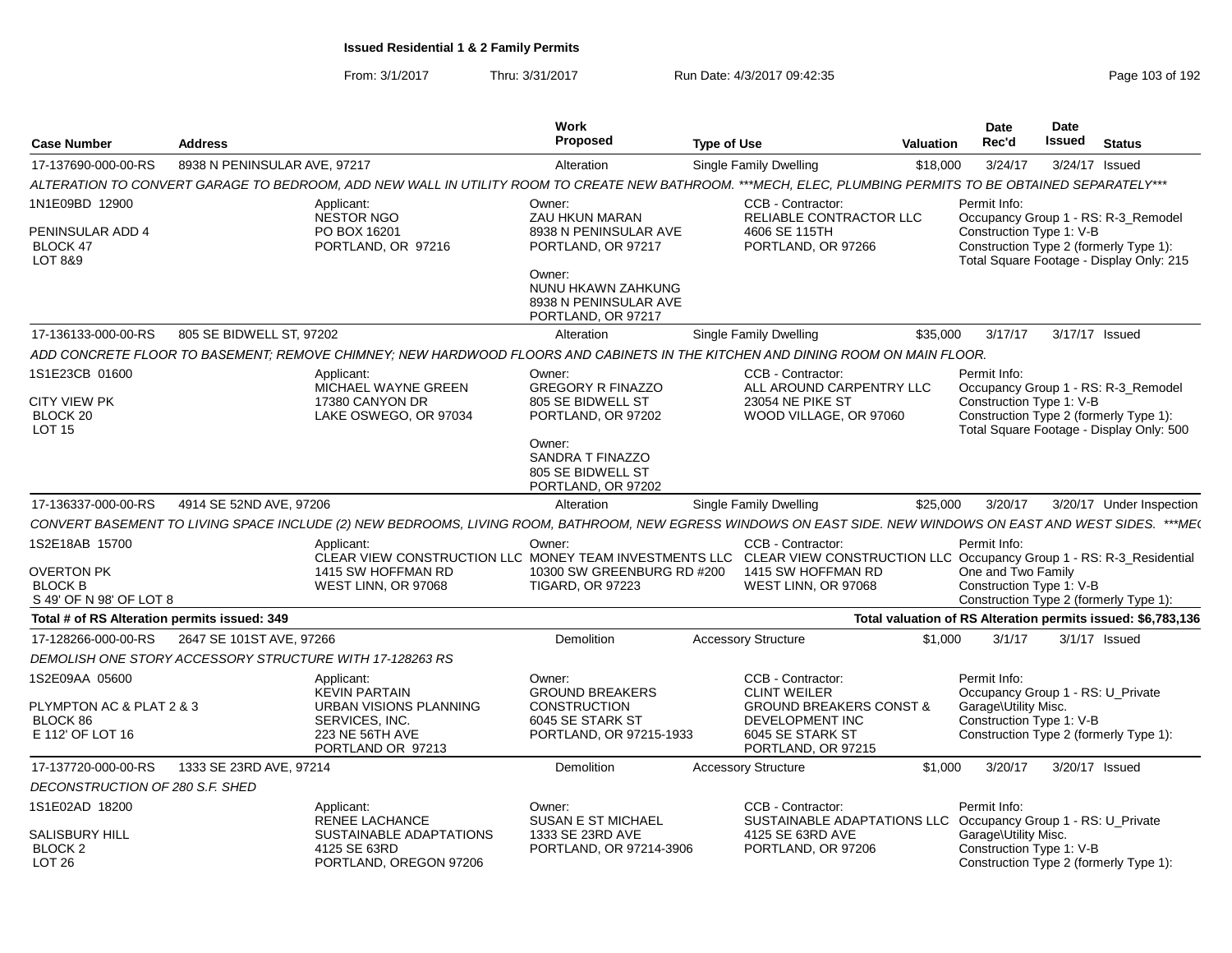| <b>Case Number</b>                                                               | <b>Address</b>               |                                                                                                                                                                | <b>Work</b><br>Proposed                                                                                                                                                           | <b>Type of Use</b>                                                                                                                    | <b>Valuation</b> | Date<br>Rec'd                                                                                         | <b>Date</b><br><b>Issued</b> | <b>Status</b>                                                                     |
|----------------------------------------------------------------------------------|------------------------------|----------------------------------------------------------------------------------------------------------------------------------------------------------------|-----------------------------------------------------------------------------------------------------------------------------------------------------------------------------------|---------------------------------------------------------------------------------------------------------------------------------------|------------------|-------------------------------------------------------------------------------------------------------|------------------------------|-----------------------------------------------------------------------------------|
| 17-113376-000-00-RS                                                              | 15075 SE STARK ST, 97233     |                                                                                                                                                                | <b>Demolition</b>                                                                                                                                                                 | <b>Accessory Structure</b>                                                                                                            | \$2.000          | 1/30/17                                                                                               | 3/10/17                      | Issued                                                                            |
| DEMOLISH SINGLE STORY >200 SQ FT BARN                                            |                              |                                                                                                                                                                |                                                                                                                                                                                   |                                                                                                                                       |                  |                                                                                                       |                              |                                                                                   |
| 1N2E36CD 03100<br>ASCOT AC<br>LOT 254 EXC W 77.5' OF S 98.32' & EXC PT IN<br>STS |                              | Applicant:<br>JEFFREY & KEVIN DENNIS<br>PRESCOTT MORRIS, LLC<br>PO BOX 18056<br>PORTLAND, OR 97218                                                             | Owner:<br>PRESCOTT MORRIS LLC<br>PO BOX 18056<br>PORTLAND, OR 97218-0056                                                                                                          | CCB - Contractor:<br>CONSTRUCTIVE INC<br>21700 SW RIBERA LN<br>WEST LINN, OR 97068                                                    |                  | Permit Info:<br>Occupancy Group 1 - RS: U Private<br>Garage\Utility Misc.<br>Construction Type 1: V-B |                              | Construction Type 2 (formerly Type 1):                                            |
| 17-114074-000-00-RS                                                              | 5131 SE 48TH AVE, 97206      |                                                                                                                                                                | Demolition                                                                                                                                                                        | <b>Accessory Structure</b>                                                                                                            | \$400            | 2/2/17                                                                                                |                              | 3/15/17 Issued                                                                    |
|                                                                                  |                              | DEMO EXISTING DETACHED GARAGE (SEE ALSO 17-114067 RS), REMOVE ALL DEBRIS. SUBJECT TO 35-DAY DEMOLITION DELAY. RESIDENTIAL COMPREHENSIVE PLAN DESIGNATION.      |                                                                                                                                                                                   |                                                                                                                                       |                  |                                                                                                       |                              |                                                                                   |
| 1S2E18BD 11500<br>HARVARD HTS<br>BLOCK 3<br>LOT 13-15                            |                              | Applicant:<br>Gene Hubbell<br>Portland Development Group, LLC<br>11124 NE Halsey Street<br>Portland OR 97220                                                   | Owner:<br>WILDE PROPERTIES INC<br>3735 SE CLAY ST #204<br>PORTLAND, OR 97214-5139                                                                                                 | CCB - Contractor:<br><b>GENE HUBBELL</b><br>PORTLAND DEVELOPMENT<br><b>GROUP LLC</b><br>11124 NE HALSEY PMB 643<br>PORTLAND, OR 97220 |                  | Permit Info:<br>Occupancy Group 1 - RS: U Private<br>Garage\Utility Misc.<br>Construction Type 1: V-B |                              | Construction Type 2 (formerly Type 1):                                            |
| 17-135892-000-00-RS                                                              | 1415 SE PARDEE ST, 97202     |                                                                                                                                                                | <b>Demolition</b>                                                                                                                                                                 | <b>Accessory Structure</b>                                                                                                            | \$24,500         | 3/20/17                                                                                               |                              | 3/20/17 Issued                                                                    |
|                                                                                  |                              | NON-RESIDENTIAL COMPREHENSIVE PLAN DESIGNATION. NOT SUBJECT TO 35-DAY DEMOLITION DELAY. DEMOLISH ONE STORY ACCESSORY STRUCTURE; REMOVE ALL DEBRIS WITH 17-1358 |                                                                                                                                                                                   |                                                                                                                                       |                  |                                                                                                       |                              |                                                                                   |
| 1S1E14AB 01800<br>CROOKHAMS ADD<br>BLOCK 1<br>LOT <sub>2</sub>                   |                              | Applicant:<br><b>SETH BROWN</b><br>595 HAYWARD RD<br>CORINTH VT 05039                                                                                          | Owner:<br>YOSHIDA REAL ESTATE<br>8440 NE ALDERWOOD RD #A<br>PORTLAND, OR 97220<br>Owner:<br><b>HOLDINGS XIX LLC</b><br>8440 NE ALDERWOOD RD #A<br>PORTLAND, OR 97220              | CCB - Contractor:<br>PDG CONSTRUCTION SERVICES<br><b>INC</b><br>500 SE BUTLER RD<br>GRESHAM, OR 97080                                 |                  | Permit Info:<br>One and Two Family<br>Construction Type 1: V-B                                        |                              | Occupancy Group 1 - RS: R-3 Residential<br>Construction Type 2 (formerly Type 1): |
| 17-136657-000-00-RS                                                              | 356 NE 108TH PL, 97220       |                                                                                                                                                                | Demolition                                                                                                                                                                        | <b>Accessory Structure</b>                                                                                                            | \$20,000         | 3/17/17                                                                                               |                              | 3/17/17 Under Inspection                                                          |
|                                                                                  |                              | DEMOLISH EXISTING POOL IN REAR OF HOUSE. COMPACTED FILL PER TITLE 24 STANDARDS. SOILS SPECIAL INSPECTION REQUIRED. REMOVE ALL DEBRIS.                          |                                                                                                                                                                                   |                                                                                                                                       |                  |                                                                                                       |                              |                                                                                   |
| 1N2E34CA 04500<br>RUSTEMEYER<br>BLOCK 2<br>LOT <sub>2</sub>                      |                              | Applicant:<br><b>B &amp; D CONTRACTING &amp;</b><br>MAINTENANCE LLC<br>19992 SOUTH END RD<br>OREGON CITY, OR 97045                                             | Owner:<br><b>MATTHEW MLODOCH</b><br>356 NE 108TH PL<br>PORTLAND, OR 97220-3201<br>Owner:<br>DAWN L MLODOCH<br>356 NE 108TH PL<br>PORTLAND, OR 97220-3201                          | CCB - Contractor:<br><b>B &amp; D CONTRACTING &amp;</b><br><b>MAINTENANCE LLC</b><br>19992 SOUTH END RD<br>OREGON CITY, OR 97045      |                  | Permit Info:<br>Occupancy Group 1 - RS: U_Private<br>Garage\Utility Misc.<br>Construction Type 1: V-B |                              | Construction Type 2 (formerly Type 1):                                            |
| 17-132843-000-00-RS                                                              | 9733 N VAN HOUTEN AVE, 97203 |                                                                                                                                                                | Demolition                                                                                                                                                                        | <b>Accessory Structure</b>                                                                                                            | \$1,250          | 3/10/17                                                                                               |                              | 3/10/17 Issued                                                                    |
|                                                                                  |                              | DEMOLISH 1 STORY DETACHED ACCESSORY STRUCTURE - SHED, CAP SEWER, REMOVE ALL DEBRIS                                                                             |                                                                                                                                                                                   |                                                                                                                                       |                  |                                                                                                       |                              |                                                                                   |
| 1N1E06DD 04600<br>COLLEGE PL<br>BLOCK <sub>23</sub><br>LOT 13-15 EXC PT IN ALLEY |                              | Applicant:<br><b>JOSH PATRICK</b><br>COLUMBIA PACIFIC HOMES LLC<br>919 NE 19TH AVE #160N<br>PORTLAND OR 97232                                                  | Owner:<br><b>WILLIAM T DEL GIUDICE</b><br>9733 N VAN HOUTEN AVE<br>PORTLAND, OR 97203-1960<br>Owner:<br>VELYN J B DEL GIUDICE<br>9733 N VAN HOUTEN AVE<br>PORTLAND, OR 97203-1960 | CCB - Contractor:<br>COLUMBIA PACIFIC HOMES LLC<br>919 NE 19TH AVE # 160 N<br>PORTLAND, OR 97232                                      |                  | Permit Info:<br>Occupancy Group 1 - RS: U_Private<br>Garage\Utility Misc.<br>Construction Type 1: V-B |                              | Construction Type 2 (formerly Type 1):                                            |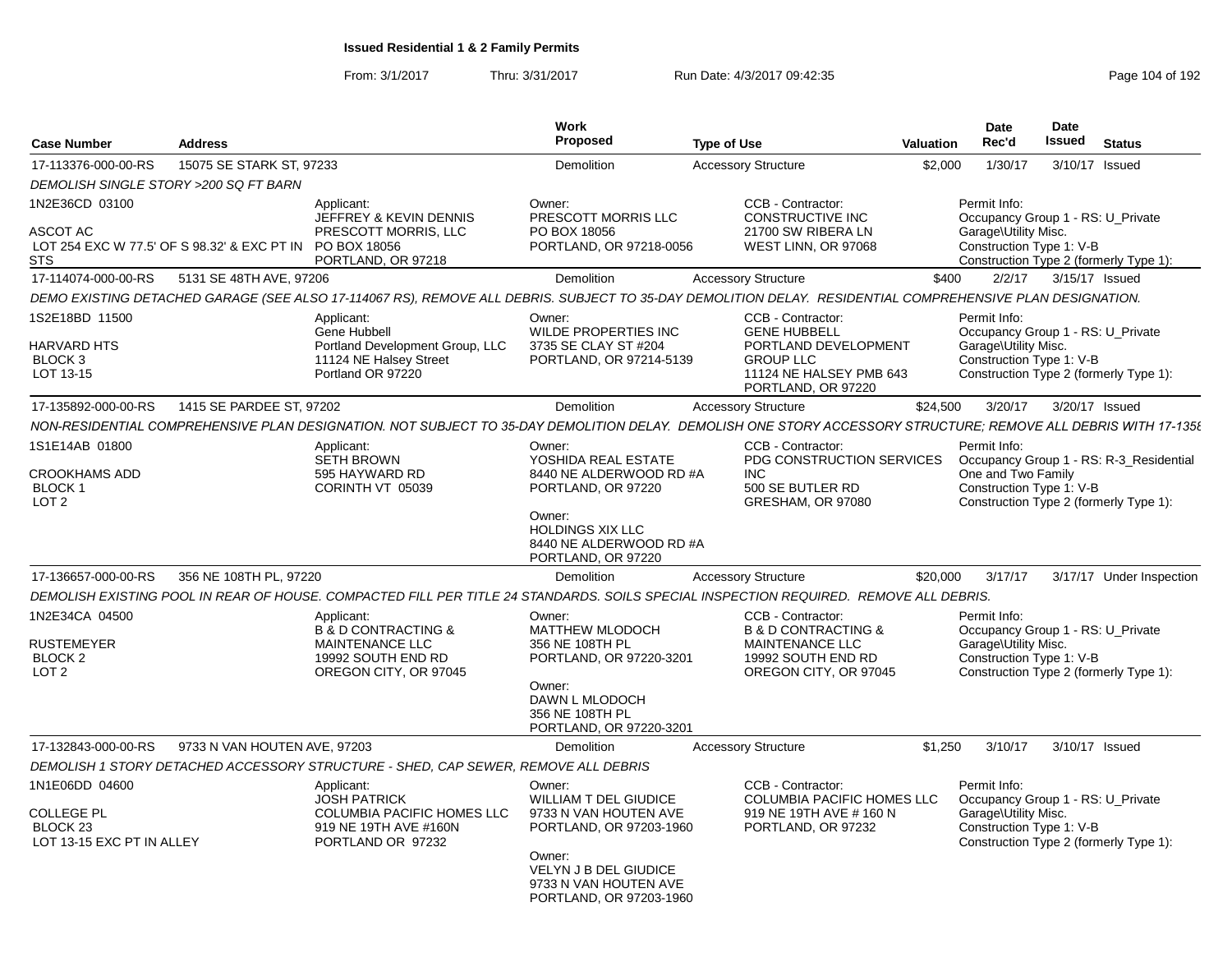From: 3/1/2017Thru: 3/31/2017 Run Date: 4/3/2017 09:42:35 Research 2010 192

| <b>Case Number</b>                                                         | <b>Address</b>                                                                                              |                                                                                                   | Work<br>Proposed                                                                                 | <b>Type of Use</b>                                                                                   | <b>Valuation</b> | <b>Date</b><br>Rec'd                                                                                  | <b>Date</b><br><b>Issued</b> | <b>Status</b>                          |
|----------------------------------------------------------------------------|-------------------------------------------------------------------------------------------------------------|---------------------------------------------------------------------------------------------------|--------------------------------------------------------------------------------------------------|------------------------------------------------------------------------------------------------------|------------------|-------------------------------------------------------------------------------------------------------|------------------------------|----------------------------------------|
| 17-144188-000-00-RS                                                        | 7101 NE PRESCOTT ST, 97218                                                                                  |                                                                                                   | Demolition                                                                                       | Garage/Carport                                                                                       | \$1,200          | 3/31/17                                                                                               | 3/31/17 Final                |                                        |
|                                                                            | DEMOLISH 400 SQ FT GARAGE - LEAVE SLAB FOR FUTURE USE                                                       |                                                                                                   |                                                                                                  |                                                                                                      |                  |                                                                                                       |                              |                                        |
| 1N2E20BD 05200<br>PADDOCK AC<br>BLOCK 5<br>LOT <sub>9</sub>                |                                                                                                             | Applicant:<br><b>JOSHUA GUNTHER</b><br>ALUMNI CONSTRUCTION<br>900 NE 181ST<br>GRESHAM, OR 97230   | Owner:<br><b>VANTAGE HOMES LLC</b><br>1761 3RD ST #103<br>NORCO, CA 92860-2679                   | CCB - Contractor:<br>ALUMNI CONSTRUCTION LLC<br>900 NE 181ST AVE<br>PORTLAND, OR 97230               |                  | Permit Info:<br>Occupancy Group 1 - RS: U_Private<br>Garage\Utility Misc.<br>Construction Type 1: V-B |                              | Construction Type 2 (formerly Type 1): |
| 17-128720-000-00-RS                                                        | 2615 SE 81ST AVE - Unit A, 97206                                                                            |                                                                                                   | <b>Demolition</b>                                                                                | Garage/Carport                                                                                       | \$1,500          | 3/2/17                                                                                                |                              | $3/2/17$ Issued                        |
|                                                                            |                                                                                                             | DEMOLISH SINGLE STORY, 240 SQ FT GARAGE, REMOVE FOUNDATION AND ALL DEBRIS, CAP ALL UTILITIES      |                                                                                                  |                                                                                                      |                  |                                                                                                       |                              |                                        |
| 1S2E08AA 01200<br><b>EASTLEIGH</b><br>BLOCK 3<br>LOT <sub>4</sub>          |                                                                                                             | Applicant:<br>DARREN DOUGLAS MICHEL<br>103 N MAIN ST<br><b>BARLOW, OR 97013</b>                   | Owner:<br><b>LYNN JAMIESON</b><br>2615 SE 81ST AVE<br>PORTLAND, OR 97206<br>Owner:               | CCB - Contractor:<br>DARREN DOUGLAS MICHEL<br>103 N MAIN ST<br><b>BARLOW, OR 97013</b>               |                  | Permit Info:<br>Occupancy Group 1 - RS: U_Private<br>Garage\Utility Misc.<br>Construction Type 1: V-B |                              | Construction Type 2 (formerly Type 1): |
|                                                                            |                                                                                                             |                                                                                                   | MATTHEW JAMIESON<br>2615 SE 81ST AVE<br>PORTLAND, OR 97206                                       |                                                                                                      |                  |                                                                                                       |                              |                                        |
| 17-128310-000-00-RS                                                        | 4915 SE 79TH AVE, 97206                                                                                     |                                                                                                   | Demolition                                                                                       | Garage/Carport                                                                                       | \$1,000          | 3/30/17                                                                                               |                              | 3/30/17 Issued                         |
|                                                                            |                                                                                                             | DEMOLISH 1 STORY GARAGE, REMOVE ALL DEBRIS AND DEMO DETACHED SHED ON PROPERTY LESS THAN 200 SQ FT |                                                                                                  |                                                                                                      |                  |                                                                                                       |                              |                                        |
| 1S2E17AA 06700<br>FIR GROVE<br>BLOCK 3<br>LOT 10&11                        | Applicant:<br><b>NATALIE LYONS</b><br><b>FASTER PERMITS</b><br>14334 NW EAGLERIDGE LN<br>PORTLAND, OR 97239 |                                                                                                   | Owner:<br><b>KENDALL B BUTLER</b><br>10389 SE 172ND AVE<br>HAPPY VALLEY, OR 97086-8665<br>Owner: | <b>CCB - Contractor:</b><br><b>CHALET HOMES LLC</b><br>8733 SE DIVISION ST 201<br>PORTLAND, OR 97266 |                  | Permit Info:<br>Occupancy Group 1 - RS: U_Private<br>Garage\Utility Misc.<br>Construction Type 1: V-B |                              | Construction Type 2 (formerly Type 1): |
|                                                                            |                                                                                                             |                                                                                                   | <b>EMMA L BUTLER</b><br>10389 SE 172ND AVE<br>HAPPY VALLEY, OR 97086-8665                        |                                                                                                      |                  |                                                                                                       |                              |                                        |
| 17-136427-000-00-RS                                                        | 1726 SE 21ST AVE, 97214                                                                                     |                                                                                                   | Demolition                                                                                       | Garage/Carport                                                                                       | \$2.000          | 3/17/17                                                                                               |                              | 3/17/17 Issued                         |
|                                                                            |                                                                                                             | DEMOLISH 1-STORY DETACHED GARAGE, REMOVE ALL DEBRIS, NO FILL GREATER THAN 24", CAP ALL UTILITIES  |                                                                                                  |                                                                                                      |                  |                                                                                                       |                              |                                        |
| 1S1E02DA 08300<br><b>COLONIAL HTS</b><br><b>BLOCK7</b><br>LOT <sub>3</sub> |                                                                                                             | Applicant:<br>SERGEY I DENGUB<br><b>SERGEY I DENGUB</b><br>PO BOX 86353<br>PORTLAND, OR 97286     | Owner:<br><b>BENJAMIN BRINK</b><br>1726 SE 21ST AVE<br>PORTLAND, OR 97214-4838<br>Owner:         | CCB - Contractor:<br>SERGEY I DENGUB<br>SERGEY I DENGUB<br>PO BOX 86353<br>PORTLAND, OR 97286        |                  | Permit Info:<br>Occupancy Group 1 - RS: U Private<br>Garage\Utility Misc.<br>Construction Type 1: V-B |                              | Construction Type 2 (formerly Type 1): |
|                                                                            |                                                                                                             |                                                                                                   | <b>MING BRINK</b><br>1726 SE 21ST AVE<br>PORTLAND, OR 97214-4838                                 |                                                                                                      |                  |                                                                                                       |                              |                                        |
| 17-141039-000-00-RS                                                        | 1417 SE 29TH AVE, 97214                                                                                     |                                                                                                   | <b>Demolition</b>                                                                                | Garage/Carport                                                                                       | \$300            | 3/27/17                                                                                               |                              | 3/27/17 Issued                         |
|                                                                            | DEMOLISH DETACHED GARAGE, REMOVE ALL DEBRIS                                                                 |                                                                                                   |                                                                                                  |                                                                                                      |                  |                                                                                                       |                              |                                        |
| 1S1E01BC 03000<br><b>DOLANS ADD</b>                                        |                                                                                                             | Applicant:<br><b>ROBERT PARKER</b><br>1415 SE 29TH AVE                                            | Owner:<br>ROBERT L PARKER<br>1415 SE 29TH AVE                                                    |                                                                                                      |                  | Permit Info:<br>Occupancy Group 1 - RS: U_Private<br>Garage\Utility Misc.                             |                              |                                        |
| BLOCK 10<br>LOT <sub>7</sub>                                               |                                                                                                             | PORTLAND, OR 97214                                                                                | PORTLAND, OR 97214                                                                               |                                                                                                      |                  | Construction Type 1: V-B                                                                              |                              | Construction Type 2 (formerly Type 1): |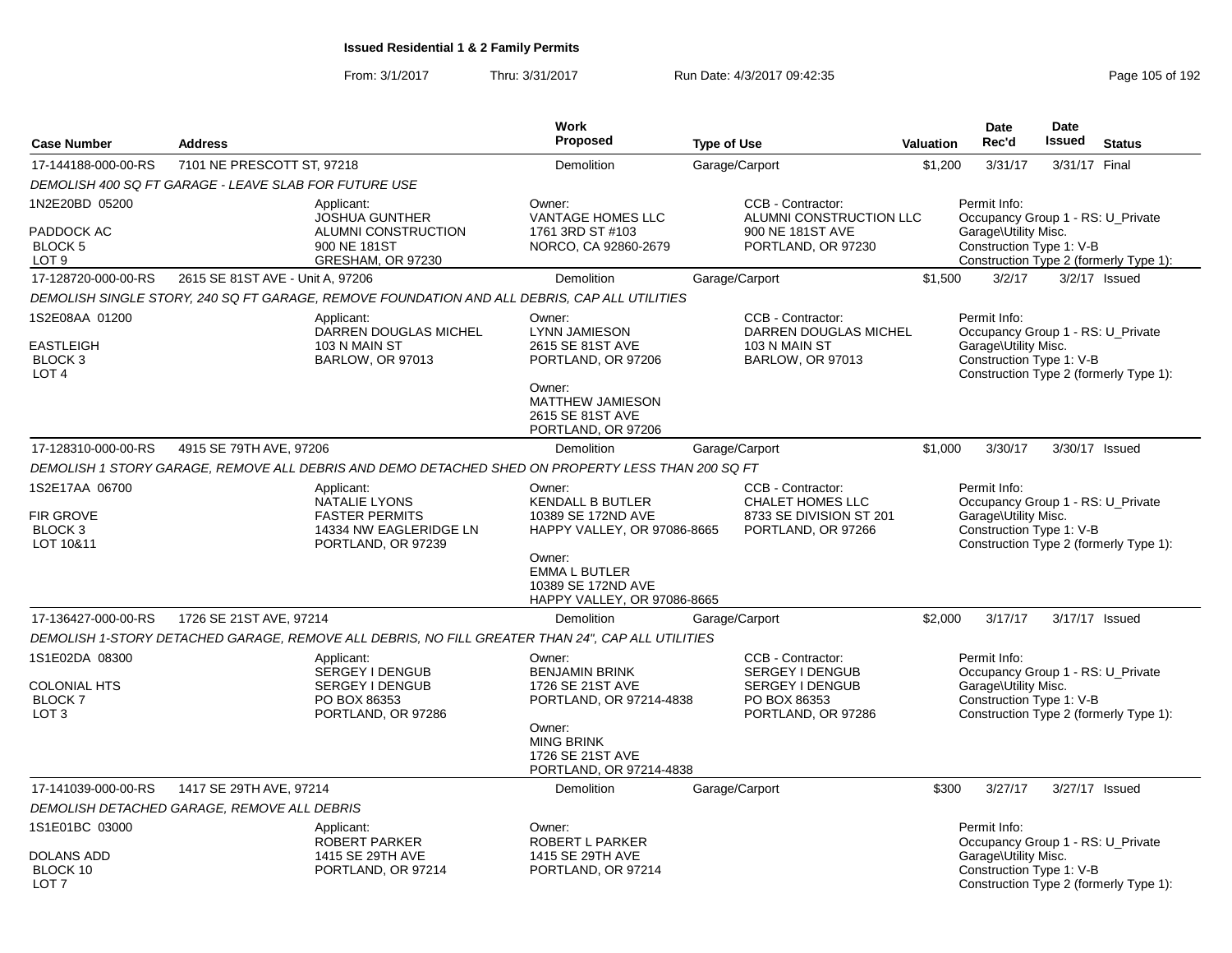| <b>Case Number</b>                                                  | <b>Work</b><br><b>Proposed</b><br><b>Address</b><br><b>Type of Use</b> |                                                                                                                  |                                                                                                                                                           | Valuation                                                                                                                                                       | <b>Date</b><br>Rec'd | <b>Date</b><br><b>Issued</b>                                                                          | <b>Status</b> |                                        |
|---------------------------------------------------------------------|------------------------------------------------------------------------|------------------------------------------------------------------------------------------------------------------|-----------------------------------------------------------------------------------------------------------------------------------------------------------|-----------------------------------------------------------------------------------------------------------------------------------------------------------------|----------------------|-------------------------------------------------------------------------------------------------------|---------------|----------------------------------------|
| 16-287805-000-00-RS                                                 | 4337 NE 23RD AVE, 97211                                                |                                                                                                                  | Demolition                                                                                                                                                | Garage/Carport                                                                                                                                                  | \$1                  | 12/17/16                                                                                              | 3/31/17       | Issued                                 |
|                                                                     | DEMOLISH EXISTING GARAGE TO CREATE NEW GARAGE.                         |                                                                                                                  |                                                                                                                                                           |                                                                                                                                                                 |                      |                                                                                                       |               |                                        |
| 1N1E23DA 01800<br><b>VERNON</b><br>BLOCK 70<br>LOT <sub>11</sub>    |                                                                        | Applicant:<br><b>ADVANTAGE SERVICES</b><br><b>CONSTRUCTION INC</b><br>5525 NW SKYLINE BLVD<br>PORTLAND, OR 97229 | Owner:<br><b>CHRISTOPHER C BOURN</b><br>4337 NE 23RD AVE<br>PORTLAND, OR 97211                                                                            | CCB - Contractor:<br><b>ADVANTAGE SERVICES</b><br><b>CONSTRUCTION INC</b><br>5525 NW SKYLINE BLVD<br>PORTLAND, OR 97229                                         |                      | Permit Info:<br>Occupancy Group 1 - RS: U Private<br>Garage\Utility Misc.<br>Construction Type 1: V-B |               | Construction Type 2 (formerly Type 1): |
| 17-139555-000-00-RS                                                 | 410 NE 78TH AVE - Unit B. 97213                                        |                                                                                                                  | Demolition                                                                                                                                                | Garage/Carport                                                                                                                                                  | \$2,500              | 3/27/17                                                                                               |               | 3/27/17 Issued                         |
|                                                                     |                                                                        |                                                                                                                  |                                                                                                                                                           | DEMOLISH DETACHED GARAGE, REMOVE ALL FOUNDATIONS AND DEBRIS. NEW ADU UNDER PERMIT 17-133363-RS. NO FILL GREATER THAN 24".                                       |                      |                                                                                                       |               |                                        |
| 1N2E32DA 09200                                                      |                                                                        | Applicant:<br>JACOB CHAVEZ<br>J CHAVEZ DESIGN BUILD<br>1327 SE TACOMA ST<br>PORTLAND, OR 97702                   | Owner:<br><b>JOHN D KIMBALL</b><br>410 NE 78TH AVE<br>PORTLAND, OR 97213-6341                                                                             |                                                                                                                                                                 |                      | Permit Info:<br>Occupancy Group 1 - RS: U Private<br>Garage\Utility Misc.<br>Construction Type 1: V-B |               | Construction Type 2 (formerly Type 1): |
| 17-113382-000-00-RS                                                 | 15075 SE STARK ST, 97233                                               |                                                                                                                  | Demolition                                                                                                                                                | Garage/Carport                                                                                                                                                  | \$2,000              | 1/30/17                                                                                               |               | 3/10/17 Issued                         |
|                                                                     | DEMOLISH SINGLE STORY >200 SQ FT GARAGE                                |                                                                                                                  |                                                                                                                                                           |                                                                                                                                                                 |                      |                                                                                                       |               |                                        |
| 1N2E36CD 03100<br>ASCOT AC<br>STS                                   | LOT 254 EXC W 77.5' OF S 98.32' & EXC PT IN PO BOX 18056               | Applicant:<br>JEFFREY & KEVIN DENNIS<br>PRESCOTT MORRIS, LLC<br>PORTLAND, OR 97218                               | Owner:<br>PRESCOTT MORRIS LLC<br>PO BOX 18056<br>PORTLAND, OR 97218-0056                                                                                  | CCB - Contractor:<br><b>CONSTRUCTIVE INC</b><br>21700 SW RIBERA LN<br>WEST LINN, OR 97068                                                                       |                      | Permit Info:<br>Occupancy Group 1 - RS: U Private<br>Garage\Utility Misc.<br>Construction Type 1: V-B |               | Construction Type 2 (formerly Type 1): |
| 17-125597-000-00-RS                                                 | 6221 SE 49TH AVE, 97206                                                |                                                                                                                  | Demolition                                                                                                                                                | Garage/Carport                                                                                                                                                  | \$1,000              | 3/1/17                                                                                                |               | $3/1/17$ Issued                        |
|                                                                     |                                                                        |                                                                                                                  |                                                                                                                                                           | DEMOLISH DETACHED GARAGE; CARPORT; AND CLOSE CURB CUT, DECOMMISSION CESSPOOL. Septic Decommissioning Required. Call for Inspection 842.                         |                      |                                                                                                       |               |                                        |
| 1S2E18CD 09100<br><b>WOODSTOCK</b><br>BLOCK 116<br>LOT <sub>2</sub> |                                                                        | Applicant:<br>ZAC HORTON<br><b>FASTER PERMITS</b><br>14334 NW EAGLERIDGE LN<br>PORTLAND, OR 97229                | Owner:<br>TIGER LILY HOLDINGS LLC<br>PO BOX 5561<br>PORTLAND, OR 97228-5561                                                                               | CCB - Contractor:<br>ETHAN BECK HOMES INC<br>4110 SE HAWTHORNE BLVD #918<br>PORTLAND, OR 97214                                                                  |                      | Permit Info:<br>Occupancy Group 1 - RS: U_Private<br>Garage\Utility Misc.<br>Construction Type 1: V-B |               | Construction Type 2 (formerly Type 1): |
| 17-128225-000-00-RS                                                 | 1915 NE COUCH ST - Unit B, 97232                                       |                                                                                                                  | Demolition                                                                                                                                                | Garage/Carport                                                                                                                                                  | \$1,000              | 3/1/17                                                                                                |               | $3/1/17$ Issued                        |
| <b>DEMOLISH EXISTING ONE STORY GARAGE</b>                           |                                                                        |                                                                                                                  |                                                                                                                                                           |                                                                                                                                                                 |                      |                                                                                                       |               |                                        |
| 1N1E35DA 15800                                                      |                                                                        | Applicant:<br><b>JAY YOUNG</b><br>2246 E BURNSIDE STE A<br>PORTLAND OR 97214                                     | Owner:<br><b>ERICA L DAGLE</b><br>1915 NE COUCH ST<br>PORTLAND, OR 97232                                                                                  | CCB - Contractor:<br><b>BRADLEY D KLAS</b><br><b>BRADLEY D KLAS</b><br>4230 SE KING RD #165<br>MILWAUKIE, OR 97222                                              |                      | Permit Info:<br>Occupancy Group 1 - RS: U Private<br>Garage\Utility Misc.<br>Construction Type 1: V-B |               | Construction Type 2 (formerly Type 1): |
| 17-132323-000-00-RS                                                 | 9218 N RICHMOND AVE, 97203                                             |                                                                                                                  | Demolition                                                                                                                                                | Garage/Carport                                                                                                                                                  | \$100                | 3/8/17                                                                                                |               | $3/8/17$ Issued                        |
|                                                                     |                                                                        |                                                                                                                  |                                                                                                                                                           | DEMOLISH DETACHED 360 SF GARAGE. REMOVE FOUNDATION AND ALL DEBRIS, CAP ALL UTILITIES. NO FILL GREATER THAN 24". SCOPE OF WORK DOES NOT INCLUDE REMOVAL OF TREES |                      |                                                                                                       |               |                                        |
| 1N1W01DD 03700<br>POINT VIEW<br><b>BLOCK7</b><br>LOT 15&16          |                                                                        | Applicant:<br><b>ERIN WRIGHT</b><br>9218 N RICHMOND AVE<br>PORTLAND OR 97203                                     | Owner:<br><b>BRETT A WEST</b><br>9218 N RICHMOND AVE<br>PORTLAND, OR 97203<br>Owner:<br><b>ERIN M WRIGHT</b><br>9218 N RICHMOND AVE<br>PORTLAND, OR 97203 |                                                                                                                                                                 |                      | Permit Info:<br>Occupancy Group 1 - RS: U Private<br>Garage\Utility Misc.<br>Construction Type 1: V-B |               | Construction Type 2 (formerly Type 1): |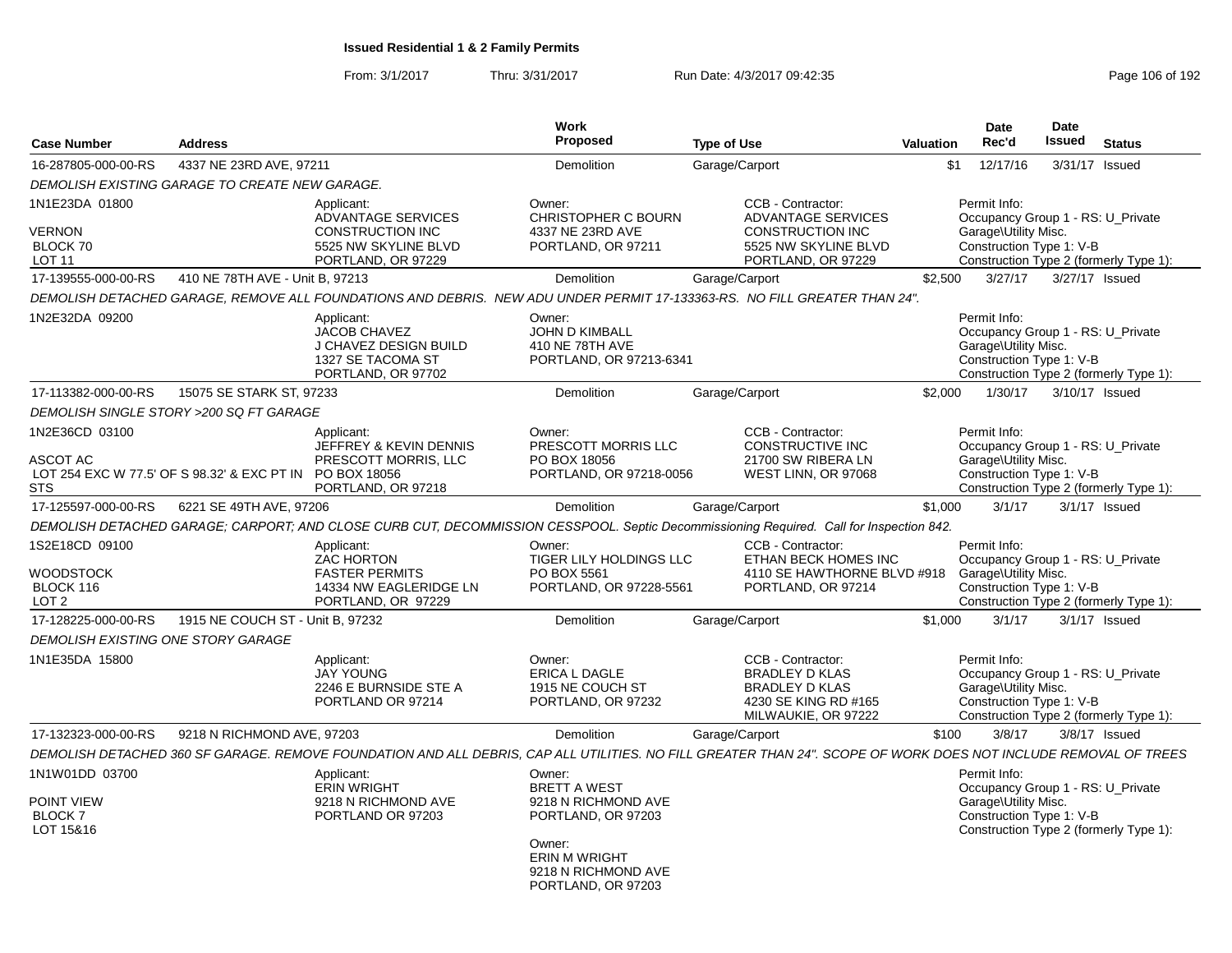| <b>Case Number</b>                                                    | <b>Address</b>                                          |                                                                                                                                                                | <b>Work</b><br>Proposed                                                             | <b>Type of Use</b>                                                                                   | Valuation | <b>Date</b><br>Rec'd                                                                  | Date<br><b>Issued</b> | <b>Status</b>                          |
|-----------------------------------------------------------------------|---------------------------------------------------------|----------------------------------------------------------------------------------------------------------------------------------------------------------------|-------------------------------------------------------------------------------------|------------------------------------------------------------------------------------------------------|-----------|---------------------------------------------------------------------------------------|-----------------------|----------------------------------------|
| 17-132842-000-00-RS                                                   | 9733 N VAN HOUTEN AVE, 97203                            |                                                                                                                                                                | Demolition                                                                          | Garage/Carport                                                                                       | \$750     | 3/10/17                                                                               |                       | 3/10/17 Issued                         |
|                                                                       |                                                         | DEMOLISH 1 STORY DETACHED GARAGE AND CONCRETE DRIVEWAY & APPROACH, REMOVE ALL DEBRIS ***SEE PERMIT 17-132843RS FOR DETACHED SHED AND PERMIT 17-132848ZP FOR NE |                                                                                     |                                                                                                      |           |                                                                                       |                       |                                        |
| 1N1E06DD 04600                                                        |                                                         | Applicant:                                                                                                                                                     | Owner:                                                                              | CCB - Contractor:                                                                                    |           | Permit Info:                                                                          |                       |                                        |
| <b>COLLEGE PL</b><br>BLOCK <sub>23</sub><br>LOT 13-15 EXC PT IN ALLEY |                                                         | <b>JOSH PATRICK</b><br><b>COLUMBIA PACIFIC HOMES LLC</b><br>919 NE 19TH AVE #160N<br>PORTLAND OR 97232                                                         | WILLIAM T DEL GIUDICE<br>9733 N VAN HOUTEN AVE<br>PORTLAND, OR 97203-1960           | COLUMBIA PACIFIC HOMES LLC<br>919 NE 19TH AVE # 160 N<br>PORTLAND, OR 97232                          |           | Occupancy Group 1 - RS: U_Private<br>Garage\Utility Misc.<br>Construction Type 1: V-B |                       | Construction Type 2 (formerly Type 1): |
|                                                                       |                                                         |                                                                                                                                                                | Owner:<br>VELYN J B DEL GIUDICE<br>9733 N VAN HOUTEN AVE<br>PORTLAND, OR 97203-1960 |                                                                                                      |           |                                                                                       |                       |                                        |
| 17-135473-000-00-RS                                                   | 4836 N HOUGHTON ST, 97203                               |                                                                                                                                                                | <b>Demolition</b>                                                                   | Garage/Carport                                                                                       | \$1,000   | 3/31/17                                                                               |                       | 3/31/17 Issued                         |
|                                                                       | DEMOLISH 400 S.F. DETACHED GARAGE AND REMOVE ALL DEBRIS |                                                                                                                                                                |                                                                                     |                                                                                                      |           |                                                                                       |                       |                                        |
| 1N1E08BD 05100                                                        |                                                         | Applicant:<br><b>KEVIN PARTAIN</b>                                                                                                                             | Owner:<br><b>KYLE S SPOR</b>                                                        | CCB - Contractor:<br>FISH CONSTRUCTION NW INC                                                        |           | Permit Info:<br>Occupancy Group 1 - RS: U_Private                                     |                       |                                        |
| PORTSMOUTH VILLA EXTD<br><b>BLOCK1</b><br>LOT 15&16                   |                                                         | URBAN VISIONS PLANNING<br>SERVICES, INC.<br>223 NE 56TH AVE<br>PORTLAND OR 97213                                                                               | 4836 N HOUGHTON ST<br>PORTLAND, OR 97203<br>Owner:                                  | 6401 NE 33RD AVENUE<br>PORTLAND, OR 97211                                                            |           | Garage\Utility Misc.<br>Construction Type 1: V-B                                      |                       | Construction Type 2 (formerly Type 1): |
|                                                                       |                                                         |                                                                                                                                                                | DAVID P GLENNON<br>4836 N HOUGHTON ST<br>PORTLAND, OR 97203                         |                                                                                                      |           |                                                                                       |                       |                                        |
| 16-210309-000-00-RS                                                   | 7025 N MOHAWK AVE, 97203                                |                                                                                                                                                                | Demolition                                                                          | Garage/Carport                                                                                       | \$1,000   | 7/25/16                                                                               |                       | 3/31/17 Issued                         |
|                                                                       |                                                         | DEMOLISH DETACHED GARAGE STRUCTURE ON PROPERTY, REMOVE ALL DEBRIS                                                                                              |                                                                                     |                                                                                                      |           |                                                                                       |                       |                                        |
| 1N1W12AC 05600<br><b>ADAMS ADD</b>                                    |                                                         | Applicant:<br><b>KARLIN M CONKLIN</b><br>PO BOX 83145                                                                                                          | Owner:<br><b>WILLIAM P CONKLIN</b><br>PO BOX 83145                                  | CCB - Contractor:<br>CITYCRAFT DEVELOPMENT LLC<br>6931 NE MARTIN LUTHER KING JR Garage\Utility Misc. |           | Permit Info:<br>Occupancy Group 1 - RS: U Private                                     |                       |                                        |
| BLOCK <sub>2</sub><br>LOT <sub>5</sub>                                |                                                         | PORTLAND, OR 97283                                                                                                                                             | PORTLAND, OR 97283<br>Owner:                                                        | <b>BLVD</b><br>PORTLAND, OR 97211                                                                    |           | Construction Type 1: V-B                                                              |                       | Construction Type 2 (formerly Type 1): |
|                                                                       |                                                         |                                                                                                                                                                | <b>KARLIN M CONKLIN</b><br>PO BOX 83145<br>PORTLAND, OR 97283                       |                                                                                                      |           |                                                                                       |                       |                                        |
| 17-136137-000-00-RS                                                   | 3807 NE 8TH AVE - Unit A, 97212                         |                                                                                                                                                                | Demolition                                                                          | Garage/Carport                                                                                       | \$1,000   | 3/17/17                                                                               |                       | 3/17/17 Issued                         |
|                                                                       | DEMOLISH 1-STORY DETACHED GARAGE, REMOVE ALL DEBRIS     |                                                                                                                                                                |                                                                                     |                                                                                                      |           |                                                                                       |                       |                                        |
| 1N1E23CC 16000                                                        |                                                         | Applicant:<br><b>HOLLI YODER</b>                                                                                                                               | Owner:<br><b>KEVIN CRONIN</b>                                                       |                                                                                                      |           | Permit Info:<br>Occupancy Group 1 - RS: U_Private                                     |                       |                                        |
| <b>LINCOLN PK</b><br>BLOCK 4<br>LOT <sub>12</sub>                     |                                                         | <b>BUILDERS DESIGN INC</b><br>11125 NE WEIDLER ST<br>PORTLAND OR 97220                                                                                         | 3807 NE 8TH AVE<br>PORTLAND, OR 97212-1204                                          |                                                                                                      |           | Garage\Utility Misc.<br>Construction Type 1: V-B                                      |                       | Construction Type 2 (formerly Type 1): |
|                                                                       |                                                         |                                                                                                                                                                | Owner:<br><b>JENNIE CRONIN</b><br>3807 NE 8TH AVE<br>PORTLAND, OR 97212-1204        |                                                                                                      |           |                                                                                       |                       |                                        |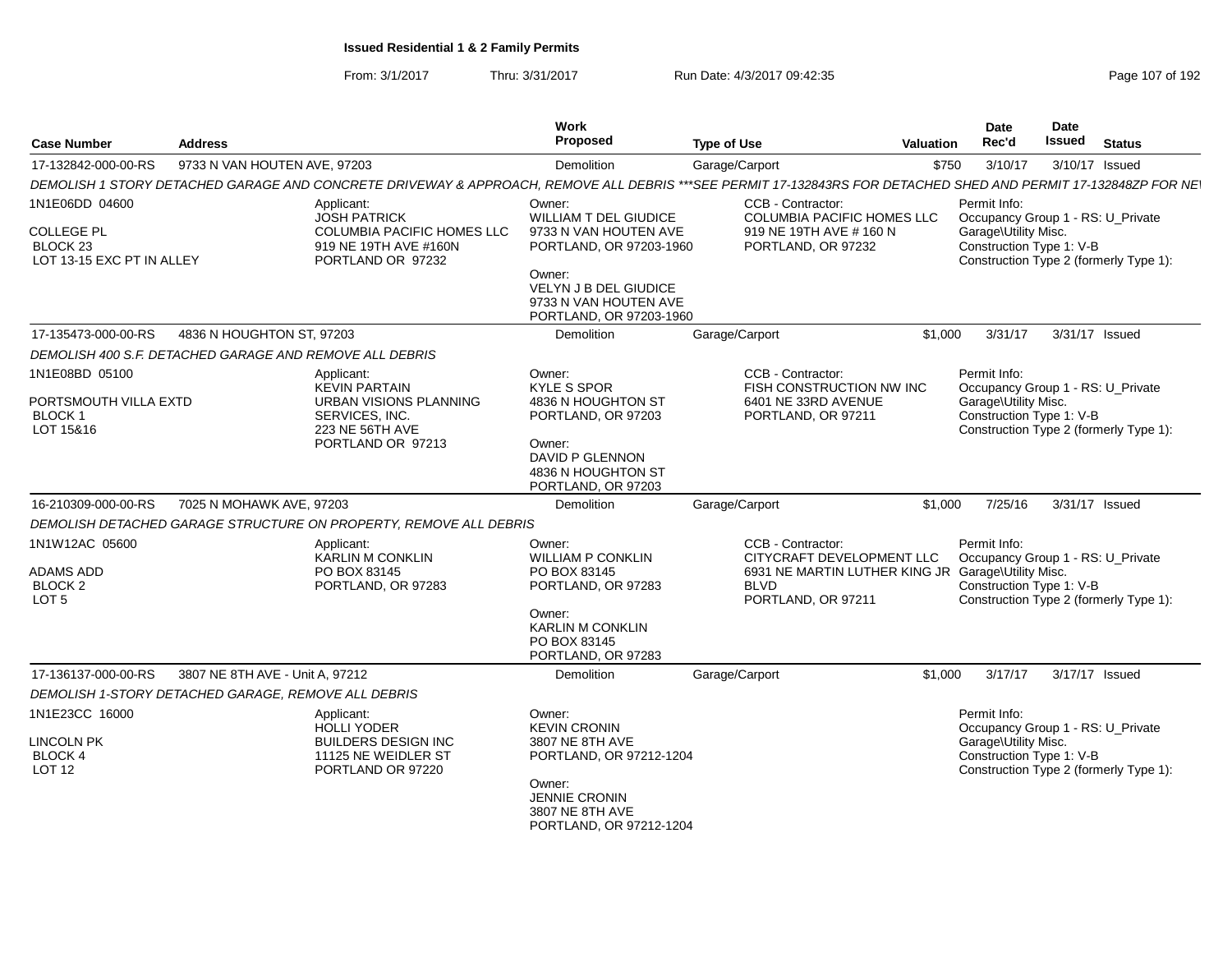|                                                                                       |                                        |                                                                                                                        | Work                                                                                          |                    |                                                                                                                                       |                  | <b>Date</b>                                                                                                                                     | Date           |                                                                                    |
|---------------------------------------------------------------------------------------|----------------------------------------|------------------------------------------------------------------------------------------------------------------------|-----------------------------------------------------------------------------------------------|--------------------|---------------------------------------------------------------------------------------------------------------------------------------|------------------|-------------------------------------------------------------------------------------------------------------------------------------------------|----------------|------------------------------------------------------------------------------------|
| <b>Case Number</b>                                                                    | <b>Address</b>                         |                                                                                                                        | <b>Proposed</b>                                                                               | <b>Type of Use</b> |                                                                                                                                       | <b>Valuation</b> | Rec'd                                                                                                                                           | Issued         | <b>Status</b>                                                                      |
| 17-124496-000-00-RS                                                                   | 2106 N SKIDMORE CT - Unit B, 97217     |                                                                                                                        | Demolition                                                                                    | Garage/Carport     |                                                                                                                                       | \$4,500          | 3/28/17                                                                                                                                         |                | 3/28/17 Issued                                                                     |
|                                                                                       | DEMOLISH EXISTING SINGLE STORY GARAGE  |                                                                                                                        |                                                                                               |                    |                                                                                                                                       |                  |                                                                                                                                                 |                |                                                                                    |
| 1N1E21DB 06300                                                                        |                                        | Applicant:<br><b>CHUCK GALFORD</b><br>2106 N SKIDMORE CT<br>PORTLAND OR 97217                                          | Owner:<br><b>CHARLES A GALFORD</b><br>4017 N CASTLE AVE<br>PORTLAND, OR 97227-1002<br>Owner:  |                    | CCB - Contractor:<br>J A M CONCEPT REMODELING LLC Occupancy Group 1 - RS: U_Private<br>3439 NE SANDY BLVD # 610<br>PORTLAND, OR 97232 |                  | Permit Info:<br>Garage\Utility Misc.<br>Construction Type 1: V-B                                                                                |                | Construction Type 2 (formerly Type 1):                                             |
|                                                                                       |                                        |                                                                                                                        | <b>MARION K RICE</b><br>4017 N CASTLE AVE<br>PORTLAND, OR 97227-1002                          |                    |                                                                                                                                       |                  |                                                                                                                                                 |                |                                                                                    |
| 17-130033-000-00-RS                                                                   | 1942 SE 60TH AVE, 97215                |                                                                                                                        | <b>Demolition</b>                                                                             | Garage/Carport     |                                                                                                                                       | \$1.800          | 3/3/17                                                                                                                                          |                | 3/3/17 Issued                                                                      |
|                                                                                       | DEMOLITION OF DETACHED 400 SF GARAGE   |                                                                                                                        |                                                                                               |                    |                                                                                                                                       |                  |                                                                                                                                                 |                |                                                                                    |
| 1S2E06DA 16000<br>SECTION 06 1S 2E<br>TL 16000 0.13 ACRES                             |                                        | Applicant:<br><b>BEATE IOANIDE-CULI</b><br>R&B DESIGN STUDIO, LLC<br>70 N FREMONT ST                                   | Owner:<br><b>KYRA A SUDOFSKY</b><br>1942 SE 60TH AVE<br>PORTLAND, OR 97215                    |                    | CCB - Contractor:<br>CHRISTIAN A IOANIDE<br>CHRISTIAN A IOANIDE<br>PO BOX 90220                                                       |                  | Permit Info:<br>Occupancy Group 1 - RS: U Private<br>Garage\Utility Misc.<br>Construction Type 1: V-B                                           |                |                                                                                    |
|                                                                                       |                                        | PORTLAND, OR 97212                                                                                                     |                                                                                               |                    | PORTLAND, OR 97290                                                                                                                    |                  |                                                                                                                                                 |                | Construction Type 2 (formerly Type 1):                                             |
| 17-137719-000-00-RS                                                                   | 5424 NE 23RD AVE, 97211                |                                                                                                                        | Demolition                                                                                    | Garage/Carport     |                                                                                                                                       | \$3,000          | 3/20/17                                                                                                                                         |                | 3/20/17 Issued                                                                     |
| <b>DEMOLISH EXISTING ONE STORY GARAGE</b>                                             |                                        |                                                                                                                        |                                                                                               |                    |                                                                                                                                       |                  |                                                                                                                                                 |                |                                                                                    |
| 1N1E23AA 01300<br><b>VERNON</b><br>BLOCK 11<br>S 3' OF LOT 2<br>LOT <sub>3</sub>      |                                        | Applicant:<br><b>TODD ORR</b><br>900 NE 181ST<br>PORTLAND OR 97230                                                     | Owner:<br><b>VANTAGE HOMES LLC</b><br>1761 3RD ST #103<br>NORCO, CA 92860-2679                |                    | CCB - Contractor:<br>ALUMNI CONSTRUCTION LLC<br>900 NE 181ST AVE<br>PORTLAND, OR 97230                                                |                  | Permit Info:<br>Occupancy Group 1 - RS: U_Private<br>Garage\Utility Misc.<br>Construction Type 1: V-B                                           |                | Construction Type 2 (formerly Type 1):<br>Total Square Footage - Display Only: 400 |
| 17-131485-000-00-RS                                                                   | 2525 NE TILLAMOOK ST, 97212            |                                                                                                                        | Demolition                                                                                    | Garage/Carport     |                                                                                                                                       | \$1,500          | 3/7/17                                                                                                                                          |                | 3/7/17 Issued                                                                      |
|                                                                                       | DEMOLITION OF 250 S.F. DETACHED GARAGE |                                                                                                                        |                                                                                               |                    |                                                                                                                                       |                  |                                                                                                                                                 |                |                                                                                    |
| 1N1E25CB 16800<br><b>EAST IRVINGTON</b><br>BLOCK <sub>2</sub><br>W 1/2 OF LOT 8&9     |                                        | Applicant:<br><b>JACK BARNES</b><br><b>JACK BARNES ARCHITECT</b><br>111 SW OAK ST, #400A<br>PORTLAND, OR 97204         | Owner:<br>PEG MALLOY<br>2525 NE TILLAMOOK ST<br>PORTLAND, OR 97212-5004                       |                    | CCB - Contractor:<br><b>OUR UNITED VILLAGES</b><br>3625 N MISSISSIPPI AV<br>PORTLAND, OR 97227                                        |                  | Permit Info:<br>Occupancy Group 1 - RS: U_Private<br>Garage\Utility Misc.<br>Construction Type 1: V-B<br>Construction Type 2 (formerly Type 1): |                |                                                                                    |
| 17-131990-000-00-RS                                                                   | 807 NE JESSUP ST, 97211                |                                                                                                                        | Demolition                                                                                    | Garage/Carport     |                                                                                                                                       | \$1,000          | 3/16/17                                                                                                                                         | 3/16/17 Issued |                                                                                    |
| DEMOLISH 20' x 26' DETACHED GARAGE                                                    |                                        |                                                                                                                        |                                                                                               |                    |                                                                                                                                       |                  |                                                                                                                                                 |                |                                                                                    |
| 1N1E14CC 10800<br><b>CLOVERDALE EXTN &amp; PLAT 2</b><br>BLOCK 13<br>LOT <sub>8</sub> |                                        | Applicant:<br><b>KEVIN PARTAIN</b><br>URBAN VISIONS PLANNING<br>SERVICES, INC.<br>223 NE 56TH AVE<br>PORTLAND OR 97213 | Owner:<br>PORTLAND REDEVELOPMENT LLC ROMAN OZERUGA<br>PO BOX 11778<br>PORTLAND, OR 97211-0778 |                    | CCB - Contractor:<br>URBAN HOUSING DEVELOPMENT<br><b>LLC</b><br>819 SE MORRISON ST, #160<br>PORTLAND, OR 97214                        |                  | Permit Info:<br>Occupancy Group 1 - RS: U_Private<br>Garage\Utility Misc.<br>Construction Type 1: V-B                                           |                | Construction Type 2 (formerly Type 1):                                             |
| 17-121104-000-00-RS                                                                   | 6007 SE TAYLOR CT, 97215               |                                                                                                                        | Demolition                                                                                    | Garage/Carport     |                                                                                                                                       | \$500            | 3/31/17                                                                                                                                         | 3/31/17 Issued |                                                                                    |
|                                                                                       |                                        | DEMOLISH 1 STORY DETACHED GARAGE, NO BASEMENT, REMOVE ALL DEBRIS                                                       |                                                                                               |                    |                                                                                                                                       |                  |                                                                                                                                                 |                |                                                                                    |
| 1S2E06AD 01100                                                                        |                                        | Applicant:<br>ZAC HORTON                                                                                               | Owner:<br>WILDE PROPERTIES INC                                                                |                    | CCB - Contractor:<br><b>MARK WILDE</b>                                                                                                |                  | Permit Info:<br>Occupancy Group 1 - RS: U_Private                                                                                               |                |                                                                                    |
| <b>LEONARD TR</b><br>BLOCK <sub>3</sub><br>W 70' OF LOT 2&3                           |                                        | <b>FASTER PERMITS</b><br>14334 NW EAGLERIDGE LN<br>PORTLAND, OR 97229                                                  | 3735 SE CLAY ST #204<br>PORTLAND, OR 97214-5139                                               |                    | <b>WILDE PROPERTIES INC</b><br>3735 SE CLAY STE 201<br>PORTLAND, OR 97214                                                             |                  | Garage\Utility Misc.<br>Construction Type 1: V-B                                                                                                |                | Construction Type 2 (formerly Type 1):                                             |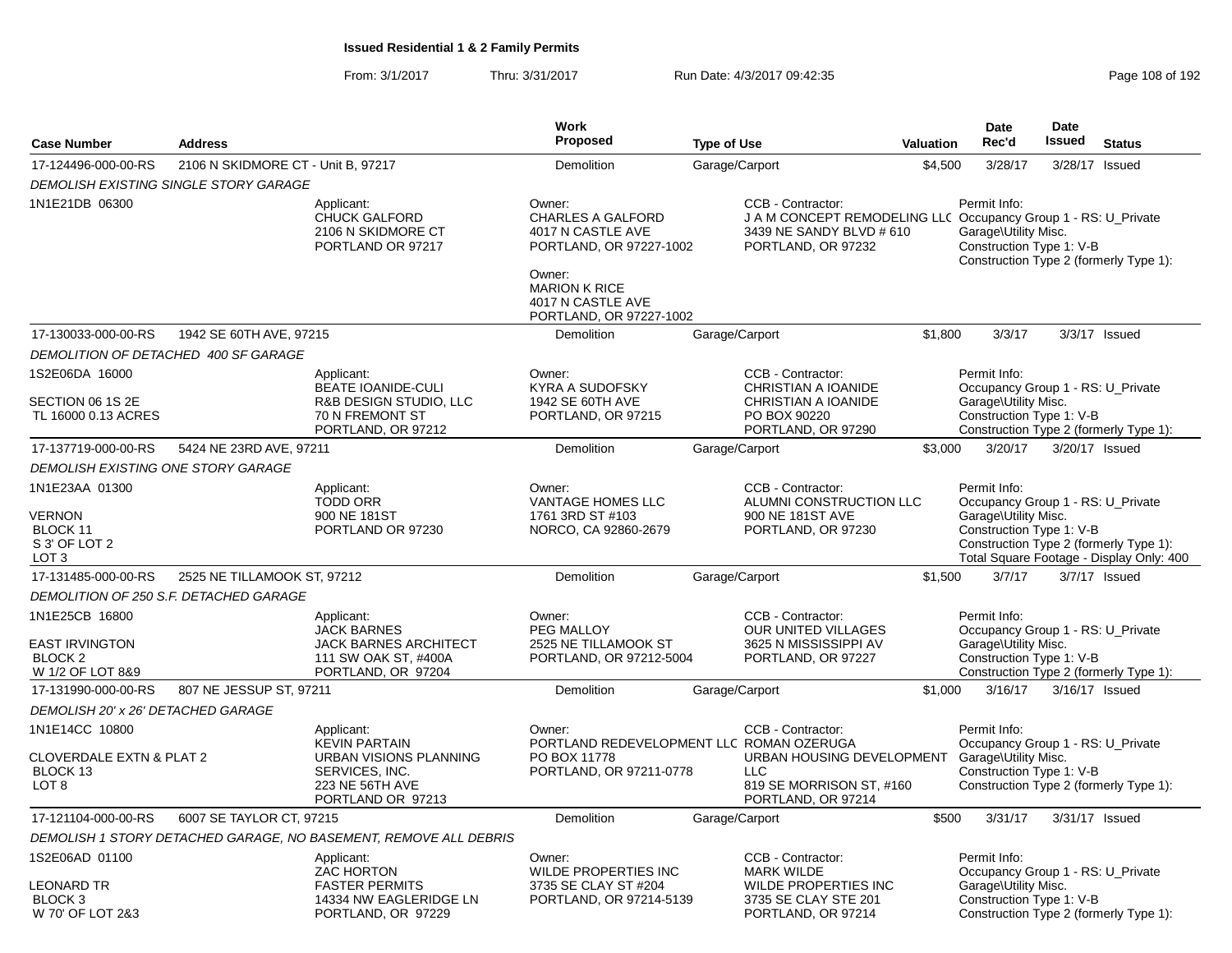From: 3/1/2017Thru: 3/31/2017 Run Date: 4/3/2017 09:42:35 Research 2010 192

| <b>Case Number</b>                                                              | Address                                                                                                                                                                                | <b>Work</b><br>Proposed                                                                                           | <b>Type of Use</b>                                                                                                   | <b>Valuation</b> | Date<br>Rec'd                                                  | Date<br>Issued | <b>Status</b>                                                                     |
|---------------------------------------------------------------------------------|----------------------------------------------------------------------------------------------------------------------------------------------------------------------------------------|-------------------------------------------------------------------------------------------------------------------|----------------------------------------------------------------------------------------------------------------------|------------------|----------------------------------------------------------------|----------------|-----------------------------------------------------------------------------------|
| 17-121849-000-00-RS                                                             | 5081 NE 32ND AVE, 97211                                                                                                                                                                | <b>Demolition</b>                                                                                                 | Single Family Dwelling                                                                                               | \$10,000         | 2/15/17                                                        |                | 3/24/17 Issued                                                                    |
|                                                                                 | DEMOLISH SINGLE FAMILY RESIDENCE, Includes Future Compaction Agreement. Site to have 6' perimeter fence while excavation is open - CAP SEWER - REMOVE ALL DEBRIS *SUBJECT TO 35 DAY DE |                                                                                                                   |                                                                                                                      |                  |                                                                |                |                                                                                   |
| 1N1E24BA 18100<br><b>FOXCHASE ADD</b><br>BLOCK 13<br>LOT <sub>5</sub>           | Applicant:<br>Oleg Pilipenko<br>Crescent Custom Homes, LLC<br>230 NW Seblar Dr<br>Portland, OR 97210                                                                                   | Owner:<br>JET HOLDINGS INC<br>650 NE HOLLADAY ST #1600<br>PORTLAND, OR 97232-2035                                 | CCB - Contractor:<br>CRESCENT CUSTOM HOMES LLC<br>8575 SE NORTHERN HEIGHTS<br><b>COURT</b><br>HAPPY VALLEY, OR 97086 |                  | Permit Info:<br>One and Two Family<br>Construction Type 1: V-B |                | Occupancy Group 1 - RS: R-3_Residential<br>Construction Type 2 (formerly Type 1): |
|                                                                                 |                                                                                                                                                                                        |                                                                                                                   | CCB - Contractor:<br>NORTHWEST DECONSTRUCTION<br><b>SERVICES LLC</b><br>1818 N KILLINGSWORTH<br>PORTLAND, OR 97217   |                  |                                                                |                |                                                                                   |
| 16-144230-REV-01-RS                                                             | 6405 SE 46TH AVE, 97206                                                                                                                                                                | <b>Demolition</b>                                                                                                 | Single Family Dwelling                                                                                               | \$1,500          | 3/28/17                                                        |                | 3/28/17 Issued                                                                    |
|                                                                                 | REVISION TO REMOVE FOUNDATION. REMOVE ALL DEBRIS***FOUNDATION NO LONGER TO BE USED FOR FUTURE CONSTRUCTION***                                                                          |                                                                                                                   |                                                                                                                      |                  |                                                                |                |                                                                                   |
| 1S2E18CC 02600<br><b>WOODSTOCK</b><br>BLOCK 137<br>INC PT VAC ST-S 55' OF LOT 1 | Applicant:<br>MICHAEL J WALLANS<br>6405 SE 46TH AVE<br>PORTLAND, OR 97206-7040                                                                                                         | Owner:<br>MICHAEL J WALLANS<br>6405 SE 46TH AVE<br>PORTLAND, OR 97206-7040                                        | CCB - Contractor:<br>JEFFREY DEAN HESS<br>7108 NE 133RD AVE<br>VANCOUVER, WA 98682                                   |                  | Permit Info:<br>One and Two Family<br>Construction Type 1: V-B |                | Occupancy Group 1 - RS: R-3 Residential<br>Construction Type 2 (formerly Type 1): |
| 15-207009-REV-02-RS                                                             | 5205 NE 25TH AVE - Unit A. 97211                                                                                                                                                       | <b>Demolition</b>                                                                                                 | Single Family Dwelling                                                                                               | \$               | 3/22/17                                                        | 3/22/17 Issued |                                                                                   |
|                                                                                 | REVISION TO RETAIN BASEMENT FOR FUTURE DEVELOPMENT. INCLUDES FUTURE COMPACTION AGREEMENT. SITE TO HAVE 6' PERIMETER FENCE WHILE EXCAVATION IS OPEN.                                    |                                                                                                                   |                                                                                                                      |                  |                                                                |                |                                                                                   |
| 1N1E24BB 08500<br><b>INA PK</b><br>BLOCK 10<br><b>LOT 11</b>                    | Applicant:<br><b>AARON BUSTER</b><br>PORTLAND DEVELOPMENT<br><b>GROUP</b><br>4224 NE HALSEY ST SUITE 300<br>PORTLAND OR 97213                                                          | Owner:<br>PORTLAND DEVELOPMENT<br><b>GROUP</b><br>11124 NE HALSEY ST PMB 643<br>PORTLAND, OR 97220-2021<br>Owner: | CCB - Contractor:<br>NORTHWEST ABATEMENT<br>CORPORATION<br>29300 SE LARIAT LANE<br><b>BORING, OR 97009</b>           |                  | Permit Info:<br>One and Two Family<br>Construction Type 1: V-B |                | Occupancy Group 1 - RS: R-3_Residential<br>Construction Type 2 (formerly Type 1): |
|                                                                                 |                                                                                                                                                                                        | <b>INVESTMENTS LLC</b><br>11124 NE HALSEY ST PMB 643<br>PORTLAND, OR 97220-2021                                   |                                                                                                                      |                  |                                                                |                |                                                                                   |
| 17-109709-000-00-RS                                                             | 8500 SE SHERRETT ST, 97266                                                                                                                                                             | Demolition                                                                                                        | Single Family Dwelling                                                                                               | \$2,000          | 1/24/17                                                        |                | 3/21/17 Issued                                                                    |
|                                                                                 | DEMOLISH ONE STORY SINGLE FAMILY HOUSE; NO BASEMENT; REMOVE ALL DEBRIS; DECOMMISSION REQUIRED Septic Decommissioning Required. Call for Inspection 842.                                |                                                                                                                   |                                                                                                                      |                  |                                                                |                |                                                                                   |
| 1S2E21CC 05500                                                                  | Applicant:<br><b>BINH CAO</b>                                                                                                                                                          | Owner:<br><b>BINH CAO</b>                                                                                         | CCB - Contractor:<br><b>KRISTY LYNN DUNCAN</b>                                                                       |                  | Permit Info:                                                   |                | Occupancy Group 1 - RS: R-3 Residential                                           |
| D & O LITTLE HMS SUB 2<br>LOT 37 TL 5500                                        | 9030 SE EMILY<br>HAPPY VALLEY OR 97068                                                                                                                                                 | 9030 SE EMILY PARK WAY<br>HAPPY VALLEY, OR 97086-9153                                                             | 15545 SE BLUFF RD<br>SANDY, OR 97055                                                                                 |                  | One and Two Family<br>Construction Type 1: V-B                 |                | Construction Type 2 (formerly Type 1):                                            |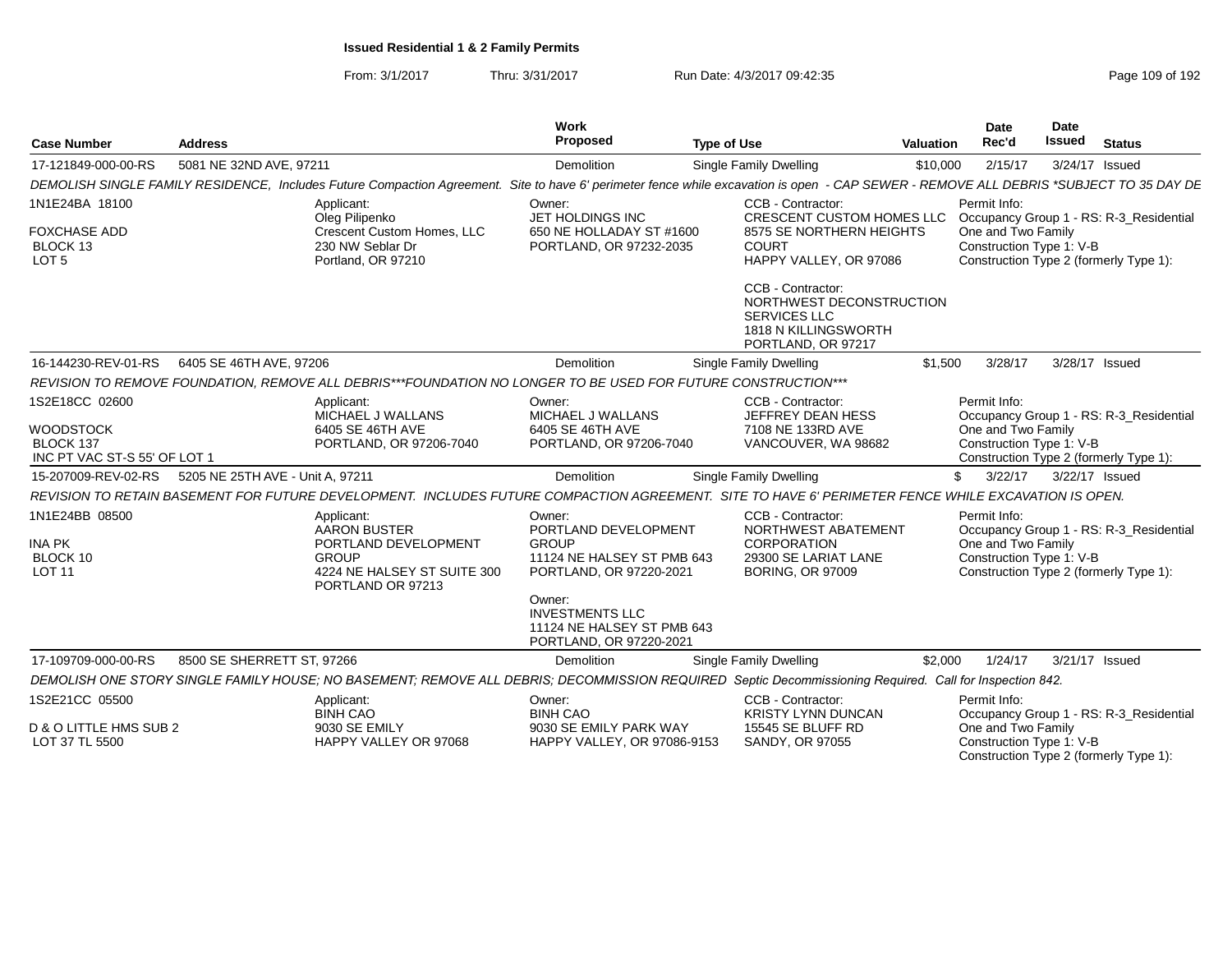| <b>Case Number</b>                                                                                       | <b>Address</b>               |                                                                                                                                                                                  | <b>Work</b><br>Proposed                                                                                                                                    | <b>Type of Use</b>                                                                                                                                                | Valuation | Date<br>Rec'd                                                                                                                                       | Date<br>Issued | <b>Status</b>            |
|----------------------------------------------------------------------------------------------------------|------------------------------|----------------------------------------------------------------------------------------------------------------------------------------------------------------------------------|------------------------------------------------------------------------------------------------------------------------------------------------------------|-------------------------------------------------------------------------------------------------------------------------------------------------------------------|-----------|-----------------------------------------------------------------------------------------------------------------------------------------------------|----------------|--------------------------|
| 17-117605-000-00-RS                                                                                      | 1710 SE SALMON ST, 97214     |                                                                                                                                                                                  | Demolition                                                                                                                                                 | Single Family Dwelling                                                                                                                                            | \$7,000   | 2/7/17                                                                                                                                              | 3/30/17 Issued |                          |
|                                                                                                          |                              | DEMOLISH SINGLE FAMILY RESIDENCE NO BASEMENT - CAP SEWER - REMOVE ALL DEBRIS*35 DAY DELAY* Demolition delay 35-day appeal period until 4:30 PM, Tuesday, March 14, 2017.*        |                                                                                                                                                            |                                                                                                                                                                   |           |                                                                                                                                                     |                |                          |
| 1S1E02AC 08500                                                                                           |                              | Applicant:<br><b>ALEX TSYTSYN</b>                                                                                                                                                | Owner:<br><b>BRETT JOHNSON</b>                                                                                                                             | CCB - Contractor:<br><b>KBA NORTHWEST LLC</b>                                                                                                                     |           | Permit Info:<br>Occupancy Group 1 - RS: R-3_Residential                                                                                             |                |                          |
| KENWORTHYS ADD<br>BLOCK 4<br>W 33 1/3' OF E 66 2/3' OF LOT 1<br>W 33 1/3' OF E 66 2/3' OF N 1/2 OF LOT 2 |                              | <b>KBA NORTHWEST LLC</b><br>12965 SW PACIFIC HWY 99<br><b>TIGARD OR 97223</b>                                                                                                    | 224 4TH ST<br>HERMOSA BEACH, CA 90254-4501                                                                                                                 | 12965 SW PACIFIC HWY 99<br><b>TIGARD, OR 97223</b><br>CCB - Contractor:<br>NORTHWEST DECONSTRUCTION<br>SERVICES LLC<br>1818 N KILLINGSWORTH<br>PORTLAND, OR 97217 |           | One and Two Family<br>Construction Type 1: V-B<br>Construction Type 2 (formerly Type 1):                                                            |                |                          |
| 17-128263-000-00-RS                                                                                      | 2647 SE 101ST AVE, 97266     |                                                                                                                                                                                  | Demolition                                                                                                                                                 | Single Family Dwelling                                                                                                                                            | \$4.000   | 3/1/17                                                                                                                                              |                | 3/1/17 Issued            |
|                                                                                                          |                              | DEMOLISH EXISTING ONE STORY SFR; NO BASEMENT; REMOVE ALL DEBRIS; CAP SEWER Septic Decommissioning Required. Call for Inspection 842.                                             |                                                                                                                                                            |                                                                                                                                                                   |           |                                                                                                                                                     |                |                          |
| 1S2E09AA 05600<br>PLYMPTON AC & PLAT 2 & 3<br>BLOCK 86<br>E 112' OF LOT 16                               |                              | Applicant:<br><b>KEVIN PARTAIN</b><br>URBAN VISIONS PLANNING<br>SERVICES, INC.<br>223 NE 56TH AVE<br>PORTLAND OR 97213                                                           | Owner:<br><b>GROUND BREAKERS</b><br><b>CONSTRUCTION</b><br>6045 SE STARK ST<br>PORTLAND, OR 97215-1933                                                     | CCB - Contractor:<br><b>CLINT WEILER</b><br><b>GROUND BREAKERS CONST &amp;</b><br>DEVELOPMENT INC<br>6045 SE STARK ST<br>PORTLAND, OR 97215                       |           | Permit Info:<br>Occupancy Group 1 - RS: R-3 Residential<br>One and Two Family<br>Construction Type 1: V-B<br>Construction Type 2 (formerly Type 1): |                |                          |
| 17-115395-000-00-RS                                                                                      | 9009 SW 50TH AVE, 97219      |                                                                                                                                                                                  | <b>Demolition</b>                                                                                                                                          | Single Family Dwelling                                                                                                                                            | \$1,000   | 2/3/17                                                                                                                                              |                | 3/17/17 Under Inspection |
|                                                                                                          |                              | DEMOLITION OF 2400SF SINGLE FAMILY RESIDENCE NO BASEMENT, CAP SEWER, REMOVE ALL DEBRIS, NO STREET TREES. SUBJECT TO 35-DAY DEMOLITION DELAY. Demolition delay 35-day ap          |                                                                                                                                                            |                                                                                                                                                                   |           |                                                                                                                                                     |                |                          |
| 1S1E30AB 09700<br><b>WEST PORTLAND</b><br>BLOCK 14<br>LOT 3&4                                            |                              | Applicant:<br><b>ZAC HORTON</b><br><b>FASTER PERMITS</b><br>14334 NW EAGLERIDGE LN<br>PORTLAND, OR 97229                                                                         | Owner:<br><b>GROVE DEVELOPMENT INC</b><br>9009 SW 50TH AVE<br>PORTLAND OREGON 97223                                                                        | CCB - Contractor:<br><b>GROVE HUNT</b><br><b>GROVE DEVELOPMENT INC</b><br>6500 SW BEAVERTON HILLSDALE<br>HWY STE 3<br>PORTLAND, OR 97225<br>PORTLAND, OR 97223    |           | Permit Info:<br>Occupancy Group 1 - RS: R-3 Residential<br>One and Two Family<br>Construction Type 1: V-B<br>Construction Type 2 (formerly Type 1): |                |                          |
| 17-116620-000-00-RS                                                                                      | 6344 SE 87TH AVE, 97266      |                                                                                                                                                                                  | Demolition                                                                                                                                                 | Single Family Dwelling                                                                                                                                            | \$5,800   | 2/6/17                                                                                                                                              | 3/16/17 Issued |                          |
|                                                                                                          |                              | DEMOLISH 1 STORY SINGLE FAMILY RESIDENCE, NO BASEMENT, CAP SEWER, REMOVE ALL DEBRIS *** SUBJECT TO 35 DAY DEMO DELAY ***Demolition delay 35-day appeal period until 4:30 PM, Mo. |                                                                                                                                                            |                                                                                                                                                                   |           |                                                                                                                                                     |                |                          |
| 1S2E16CD 12300<br>ARLETA PK 2<br>BLOCK 3<br>LOT <sub>22</sub>                                            |                              | Applicant:<br><b>GRETCHEN SPRING</b><br>20066 SE FOSTER RD<br>DAMASCUS OR 97089                                                                                                  | Owner:<br><b>GRETCHEN SPRING</b><br>20066 SE FOSTER RD<br>DAMASCUS OR 97089                                                                                | CCB - Contractor:<br>NORTHWEST DECONSTRUCTION<br><b>SERVICES LLC</b><br>1818 N KILLINGSWORTH<br>PORTLAND, OR 97217                                                |           | Permit Info:<br>Occupancy Group 1 - RS: R-3_Residential<br>One and Two Family<br>Construction Type 1: V-B<br>Construction Type 2 (formerly Type 1): |                |                          |
| 17-135882-000-00-RS                                                                                      | 4524 SE MILWAUKIE AVE, 97202 |                                                                                                                                                                                  | <b>Demolition</b>                                                                                                                                          | Single Family Dwelling                                                                                                                                            | \$30,000  | 3/20/17                                                                                                                                             | 3/20/17 Issued |                          |
|                                                                                                          |                              | DEMOLISH EXISTING ONE STORY SINGLE FAMILY HOUSE; WITH BASEMENT TO BE FILLED; REMOVE ALL DEBRIS; CAP SEWER WITH 17-135892 RS35-DAY DEMOLITION DELAY DOES NOT APPLYN               |                                                                                                                                                            |                                                                                                                                                                   |           |                                                                                                                                                     |                |                          |
| 1S1E14AB 01700                                                                                           |                              | Applicant:                                                                                                                                                                       | Owner:                                                                                                                                                     | CCB - Contractor:                                                                                                                                                 |           | Permit Info:                                                                                                                                        |                |                          |
| <b>CROOKHAMS ADD</b><br>BLOCK 1<br>LOT <sub>1</sub>                                                      |                              | <b>SETH BROWN</b><br>PDG CONSTRUCTION SERVICES<br>500 SE BUTLER RD<br>GRESHAM OR 97080                                                                                           | YOSHIDA REAL ESTATE<br>8440 NE ALDERWOOD RD #A<br>PORTLAND, OR 97220<br>Owner:<br><b>HOLDINGS XIX LLC</b><br>8440 NE ALDERWOOD RD #A<br>PORTLAND, OR 97220 | PDG CONSTRUCTION SERVICES<br>INC.<br>500 SE BUTLER RD<br>GRESHAM, OR 97080                                                                                        |           | Occupancy Group 1 - RS: R-3_Residential<br>One and Two Family<br>Construction Type 1: V-B<br>Construction Type 2 (formerly Type 1):                 |                |                          |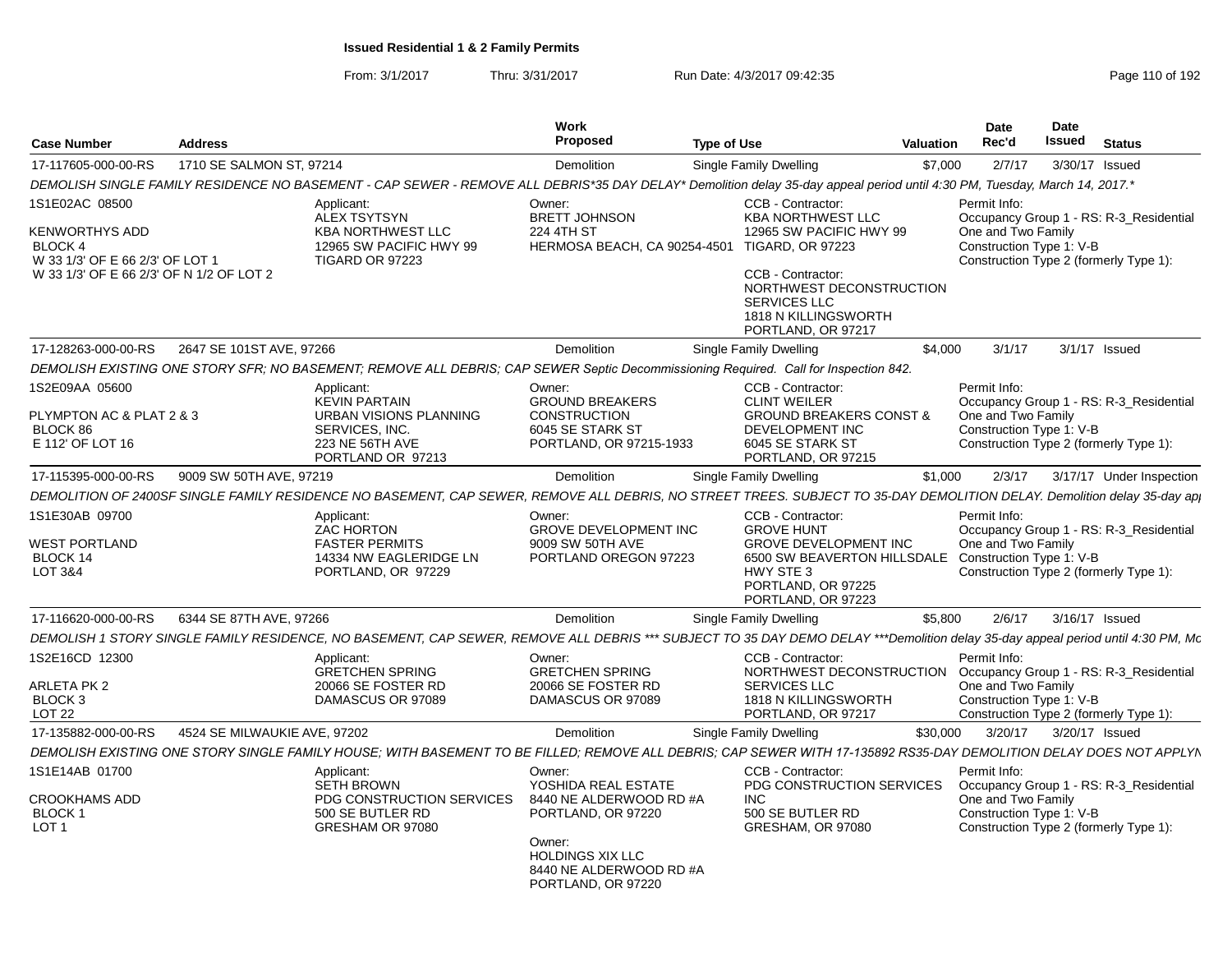| <b>Case Number</b>                                       | <b>Address</b>                                                                                                                                                                    | Work<br>Proposed                                                                                 | <b>Type of Use</b>                                                                   | Valuation    | Date<br>Rec'd                      | <b>Date</b><br>Issued<br><b>Status</b>                              |  |
|----------------------------------------------------------|-----------------------------------------------------------------------------------------------------------------------------------------------------------------------------------|--------------------------------------------------------------------------------------------------|--------------------------------------------------------------------------------------|--------------|------------------------------------|---------------------------------------------------------------------|--|
| 16-185215-REV-01-RS                                      | 4829 SW ILLINOIS ST, 97221                                                                                                                                                        | Demolition                                                                                       | Single Family Dwelling                                                               | \$3/16/17    |                                    | 3/16/17 Issued                                                      |  |
|                                                          | REVISION TO KEEP BASEMENT FOR FUTURE DEVELOPMENT. INCLUDES FUTURE COMPACTION AGREEMENT. SITE TO HAVE 6' PERIMETER FENCE WHILE EXCAVATION IS OPEN. NSFR UNDER                      |                                                                                                  |                                                                                      |              |                                    |                                                                     |  |
| 1S1E18DD 03600                                           | Applicant:<br>DAN WILLIAMS                                                                                                                                                        | Owner:<br><b>WEST COAST HOME</b>                                                                 | CCB - Contractor:<br><b>ALEX LABUNSKY</b>                                            | Permit Info: |                                    | Occupancy Group 1 - RS: R-3_Residential                             |  |
| <b>VERMONT HILLS</b><br>BLOCK 12<br>LOT 17               | <b>FASTER PERMITS</b><br>14334 NW EAGLERIDGE LANE<br>PORTLAND, OR 97229                                                                                                           | PO BOX 1969<br>LAKE OSWEGO, OR 97035-0059                                                        | WEST COAST HOME SOLUTIONS<br>LLC.<br>PO BOX 1969                                     |              | One and Two Family                 | Construction Type 1: V-B<br>Construction Type 2 (formerly Type 1):  |  |
|                                                          |                                                                                                                                                                                   | Owner:<br>SOLUTIONS LLC<br>PO BOX 1969<br>LAKE OSWEGO, OR 97035-0059                             | LAKE OSWEGO, OR 97035-0059                                                           |              |                                    |                                                                     |  |
| 17-107284-000-00-RS                                      | 3503 NE MORRIS ST, 97212                                                                                                                                                          | Demolition                                                                                       | Single Family Dwelling                                                               | \$4,800      | 1/20/17                            | 3/14/17 Final                                                       |  |
|                                                          | DEMOLISH EXISTING ONE STORY WITH BASEMENT; RETAIN FOR FUTURE DEVELOPMENT; REMOVE ALL DEBRIS; CAP SEWER; DECOMISSION REQUIRED; 35 DAY DEMO DELAY. Demolition delay 3               |                                                                                                  |                                                                                      |              |                                    |                                                                     |  |
| 1N1E25AB 16800<br>MEADOW PK PLAT 2<br>BLOCK <sub>3</sub> | Applicant:<br><b>GENE HUBBELL</b><br>PORTLAND DEVELOPMENT<br><b>GROUP LLC</b>                                                                                                     | Owner:<br>WILLIAM E LEAVENS<br>3503 NE MORRIS ST                                                 | CCB - Contractor:<br><b>GENE HUBBELL</b><br>PORTLAND DEVELOPMENT<br><b>GROUP LLC</b> |              | Permit Info:<br>One and Two Family | Occupancy Group 1 - RS: R-3_Residential<br>Construction Type 1: V-B |  |
| LOT 13&14                                                | 11124 NE HALSEY PMB 643<br>PORTLAND, OR 97220                                                                                                                                     | PORTLAND, OR 97212-2734<br>Owner:<br>DAWN L ESIK<br>3503 NE MORRIS ST<br>PORTLAND, OR 97212-2734 | 11124 NE HALSEY PMB 643<br>PORTLAND, OR 97220                                        |              |                                    | Construction Type 2 (formerly Type 1):                              |  |
| 17-116691-000-00-RS                                      | 8500 SE SHERRETT ST, 97266                                                                                                                                                        | Demolition                                                                                       | Single Family Dwelling                                                               | \$1,000      | 2/6/17                             | 3/21/17 Issued                                                      |  |
|                                                          | DEMOLISH ONE STORY SINGLE FAMILY HOUSE; NO BASEMENT; CAP SEWER; REMOVE ALL DEBRIS * SUBJECT TO 35 DAY DELAY *. Demolition delay 35-day appeal period until 4:30 PM, Monday, Marc  |                                                                                                  |                                                                                      |              |                                    |                                                                     |  |
| 1S2E21CC 05500                                           | Applicant:<br><b>BINH CAO</b>                                                                                                                                                     | Owner:<br><b>BINH CAO</b>                                                                        | CCB - Contractor:<br><b>KRISTY LYNN DUNCAN</b>                                       | Permit Info: |                                    | Occupancy Group 1 - RS: R-3_Residential                             |  |
| D & O LITTLE HMS SUB 2<br>LOT 37 TL 5500                 | 9030 SE EMILY<br>HAPPY VALLEY OR 97068                                                                                                                                            | 9030 SE EMILY PARK WAY<br>HAPPY VALLEY, OR 97086-9153                                            | 15545 SE BLUFF RD<br>SANDY, OR 97055                                                 |              | One and Two Family                 | Construction Type 1: V-B<br>Construction Type 2 (formerly Type 1):  |  |
| 17-116083-000-00-RS                                      | 9027 N TYLER AVE, 97203                                                                                                                                                           | Demolition                                                                                       | <b>Single Family Dwelling</b>                                                        | \$4.000      | 2/6/17                             | 3/23/17 Issued                                                      |  |
|                                                          | DEMOLISH EXISTING ONE STORY HOME; NO BASEMENT; CAP SEWER; REMOVE ALL DEBRIS; *35 DAY DEMO DELAY * Demolition delay 35-day appeal period until 4:30 PM, Monday, March 13, 2017. HO |                                                                                                  |                                                                                      |              |                                    |                                                                     |  |
| 1N1W01DD 12700                                           | Applicant:<br><b>KEVIN PARTAIN</b>                                                                                                                                                | Owner:<br><b>BANCAMERICA IND BK</b>                                                              | CCB - Contractor:<br><b>MARC R HARDING</b>                                           |              | Permit Info:                       | Occupancy Group 1 - RS: R-3_Residential                             |  |
| POINT VIEW                                               | <b>URBAN VISIONS</b>                                                                                                                                                              | 5619 LANKERSHIM BLVD #139                                                                        | <b>CONSTRUCTION INC</b>                                                              |              | One and Two Family                 |                                                                     |  |
| BLOCK 19                                                 | 223 NE 56TH AVE<br>PORTLAND OR 97213                                                                                                                                              | NORTH HOLLYWOOD, CA 91601                                                                        | 11922 NE GRANT LANE<br>PRINEVILLE, OR 97754                                          |              |                                    | Construction Type 1: V-B<br>Construction Type 2 (formerly Type 1):  |  |
| LOT 23&24                                                |                                                                                                                                                                                   |                                                                                                  |                                                                                      |              |                                    |                                                                     |  |
| 17-134135-000-00-RS                                      | 5515 NE 17TH AVE, 97211                                                                                                                                                           | Demolition                                                                                       | Single Family Dwelling                                                               | \$22,000     | 3/13/17                            | 3/13/17 Issued                                                      |  |
|                                                          | DECONSTRUCTION OF SINGLE FAMILY RESIDENCE WITH BASEMENT. CAVITY TO BE FILLED. CAP SEWER, REMOVE ALL DEBRIS. SPECIAL INSPECTION REQUIRED FOR BASEMENT FILL Septic De               |                                                                                                  |                                                                                      |              |                                    |                                                                     |  |
| 1N1E14DC 17000                                           | Applicant:<br>KIMBERLY CAMINSCHI                                                                                                                                                  | Owner:<br>17TH GROUP LLC                                                                         | CCB - Contractor:<br>UNITED WASTE DISPOSAL INC                                       | Permit Info: |                                    | Occupancy Group 1 - RS: R-3_Residential                             |  |
| <b>OAKHURST</b>                                          | UNITED WASTE DISPOSAL, INC.                                                                                                                                                       | 5515 NE 17TH AVE                                                                                 | 15034 SW 91ST AVE                                                                    |              | One and Two Family                 |                                                                     |  |
| BLOCK <sub>3</sub><br>N 1/2 OF LOT 3&4                   | 15034 SW 91ST AVE<br><b>TIGARD, OR 97224</b>                                                                                                                                      | PORTLAND, OR 97211                                                                               | <b>TIGARD, OR 97224</b>                                                              |              |                                    | Construction Type 1: V-B<br>Construction Type 2 (formerly Type 1):  |  |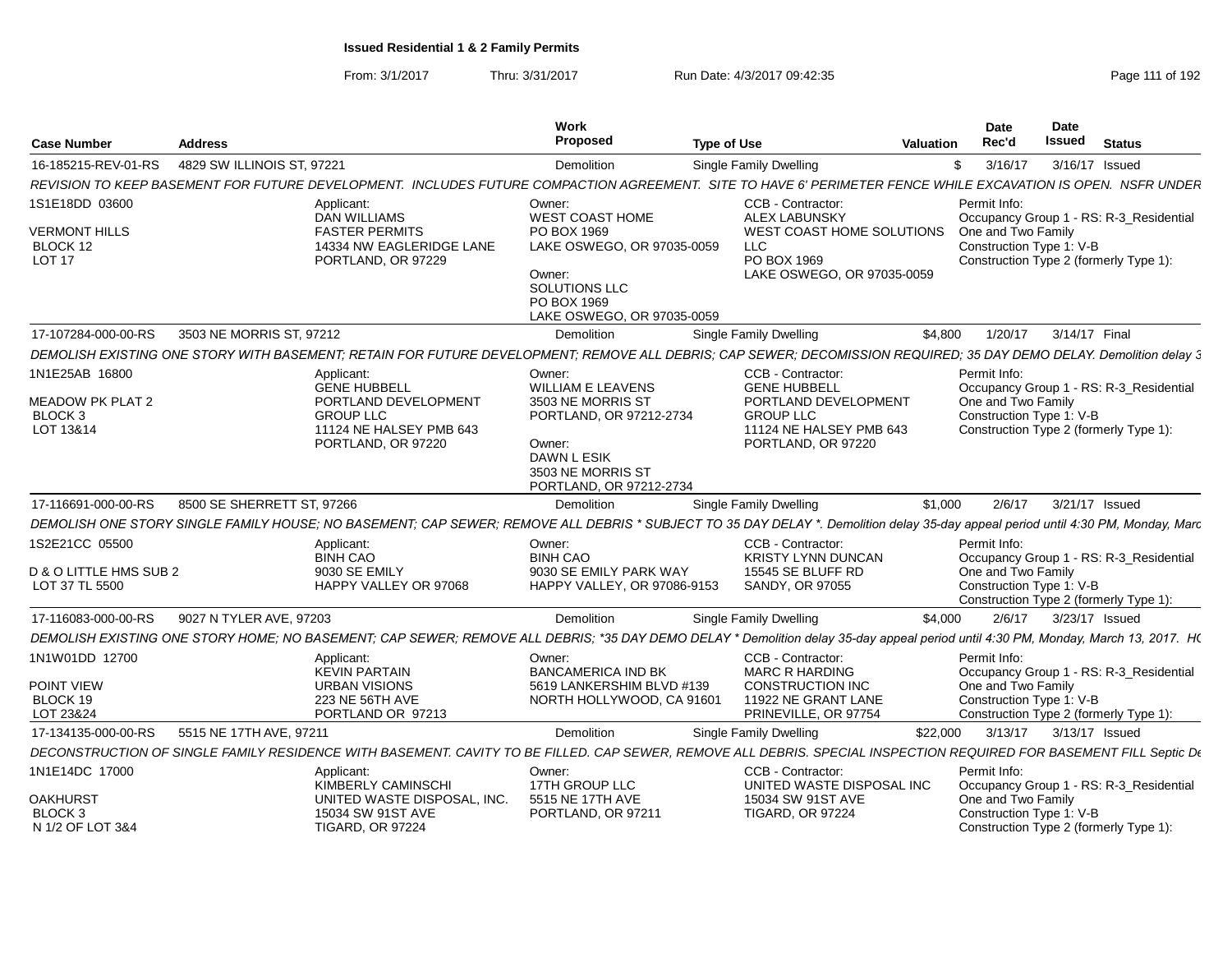|                                                                                    |                                 |                                                                                                                                                                                   | Work                                                                                 |                                                                                                                              |                  | <b>Date</b>                                    | <b>Date</b> |                                                                                   |
|------------------------------------------------------------------------------------|---------------------------------|-----------------------------------------------------------------------------------------------------------------------------------------------------------------------------------|--------------------------------------------------------------------------------------|------------------------------------------------------------------------------------------------------------------------------|------------------|------------------------------------------------|-------------|-----------------------------------------------------------------------------------|
| <b>Case Number</b>                                                                 | <b>Address</b>                  |                                                                                                                                                                                   | <b>Proposed</b>                                                                      | <b>Type of Use</b>                                                                                                           | <b>Valuation</b> | Rec'd                                          | Issued      | <b>Status</b>                                                                     |
| 17-118705-000-00-RS                                                                | 5640 NE KILLINGSWORTH ST, 97218 |                                                                                                                                                                                   | Demolition                                                                           | Single Family Dwelling                                                                                                       | \$20,000         | 2/9/17                                         |             | 3/24/17 Issued                                                                    |
|                                                                                    |                                 | DEMOLISH SINGLE FAMILY RESIDENCE WITH BASEMENT. COMPACTED FILL PER TITLE 24 STANDARDS. SOIL SPECIAL INSPECTION REQUIRED. CAP ALL UTILITIES. REMOVE FOUNDATION AND                 |                                                                                      |                                                                                                                              |                  |                                                |             |                                                                                   |
| 1N2E19AB 00100                                                                     |                                 | Applicant:                                                                                                                                                                        | Owner:                                                                               | CCB - Contractor:                                                                                                            |                  | Permit Info:                                   |             |                                                                                   |
| SECTION 19 1N 2E<br>TL 100 0.77 ACRES                                              |                                 | DAVID BONN<br><b>HABITAT FOR HUMANITY</b><br>PORTLAND METRO EAST<br>PO BOX 11527                                                                                                  | <b>HABITAT FOR HUMANITY</b><br>1478 NE KILLINGSWORTH ST<br>PORTLAND, OR 97211-4981   | <b>HABITAT FOR HUMANITY</b><br>PORTLAND METRO EAST<br>PO BOX 11527<br>PORTLAND, OR 97211                                     |                  | One and Two Family<br>Construction Type 1: V-B |             | Occupancy Group 1 - RS: R-3_Residential<br>Construction Type 2 (formerly Type 1): |
|                                                                                    |                                 | PORTLAND OR 97211                                                                                                                                                                 | Owner:<br>PORTLAND/METRO EAST<br>1478 NE KILLINGSWORTH ST<br>PORTLAND, OR 97211-4981 |                                                                                                                              |                  |                                                |             |                                                                                   |
| 17-113386-000-00-RS                                                                | 15075 SE STARK ST, 97233        |                                                                                                                                                                                   | Demolition                                                                           | Single Family Dwelling                                                                                                       | \$8,000          | 1/30/17                                        |             | 3/10/17 Under Inspection                                                          |
|                                                                                    |                                 | DEMOLISH SINGLE FAMILY RESIDENCE WITH BASEMENT TO BE FILLED. CAP SEWER, REMOVE ALL DEBRIS, SUBJECT TO 35-DAY DEMOLITION DELAY, RESIDENTIAL COMPREHENSIVE PLAN DI                  |                                                                                      |                                                                                                                              |                  |                                                |             |                                                                                   |
| 1N2E36CD 03100                                                                     |                                 | Applicant:<br>JEFFREY & KEVIN DENNIS                                                                                                                                              | Owner:<br>PRESCOTT MORRIS LLC                                                        | CCB - Contractor:<br><b>CONSTRUCTIVE INC</b>                                                                                 |                  | Permit Info:                                   |             | Occupancy Group 1 - RS: R-3_Residential                                           |
| ASCOT AC<br>LOT 254 EXC W 77.5' OF S 98.32' & EXC PT IN PO BOX 18056<br><b>STS</b> |                                 | PRESCOTT MORRIS, LLC<br>PORTLAND, OR 97218                                                                                                                                        | PO BOX 18056<br>PORTLAND, OR 97218-0056                                              | 21700 SW RIBERA LN<br>WEST LINN, OR 97068                                                                                    |                  | One and Two Family<br>Construction Type 1: V-B |             | Construction Type 2 (formerly Type 1):                                            |
| 17-114067-000-00-RS                                                                | 5131 SE 48TH AVE, 97206         |                                                                                                                                                                                   | Demolition                                                                           | <b>Single Family Dwelling</b>                                                                                                | \$6,000          |                                                |             | 2/2/17   3/15/17   Issued                                                         |
|                                                                                    |                                 | DEMO EXISTING SINGLE FAMILY RESIDENCE, NO BASEMENT, REMOVE ALL DEBRIS. SUBJECT TO 35-DAY DEMOLITION DELAY. Demolition delay 35-day appeal period until 4:30 PM, Thursday, March ( |                                                                                      |                                                                                                                              |                  |                                                |             |                                                                                   |
| 1S2E18BD 11500                                                                     |                                 | Applicant:                                                                                                                                                                        | Owner:                                                                               | CCB - Contractor:                                                                                                            |                  | Permit Info:                                   |             |                                                                                   |
| <b>HARVARD HTS</b>                                                                 |                                 | Gene Hubbell<br>Portland Development Group, LLC                                                                                                                                   | <b>WILDE PROPERTIES INC</b><br>3735 SE CLAY ST #204                                  | <b>GENE HUBBELL</b><br>PORTLAND DEVELOPMENT                                                                                  |                  | One and Two Family                             |             | Occupancy Group 1 - RS: R-3_Residential                                           |
| BLOCK <sub>3</sub><br>LOT 13-15                                                    |                                 | 11124 NE Halsey Street<br>Portland OR 97220                                                                                                                                       | PORTLAND, OR 97214-5139                                                              | <b>GROUP LLC</b><br>11124 NE HALSEY PMB 643<br>PORTLAND, OR 97220                                                            |                  | Construction Type 1: V-B                       |             | Construction Type 2 (formerly Type 1):                                            |
| 17-103635-000-00-RS                                                                | 7638 SW 36TH AVE, 97219         |                                                                                                                                                                                   | Demolition                                                                           | Single Family Dwelling                                                                                                       | \$1,000          | 1/9/17                                         |             | 3/10/17 Issued                                                                    |
|                                                                                    |                                 | DECONSTRUCTION OF 1915 SINGLE FAMILY RESIDENCE . BASEMENT TO REMAIN, CAP SEWER, REMOVE ALL DEBRIS-SUBJECT TO DECONSTRUCTION REQUIREMENTS, INCLUDES FUTURE CO.                     |                                                                                      |                                                                                                                              |                  |                                                |             |                                                                                   |
| 1S1E20BD 11900                                                                     |                                 | Applicant:                                                                                                                                                                        | Owner:                                                                               | CCB - Contractor:                                                                                                            |                  | Permit Info:                                   |             |                                                                                   |
| QUEENSLAND<br><b>BLOCK 5</b>                                                       |                                 | <b>DAN WILLIAMS</b><br><b>FASTER PERMITS</b><br>14334 NW EAGLERIDGE LANE                                                                                                          | EVERETT CUSTOM HOMES INC<br>3330 NW YEON AVE #100<br>PORTLAND, OR 97210              | OUR UNITED VILLAGES<br>3625 N MISSISSIPPI AV<br>PORTLAND, OR 97227                                                           |                  | One and Two Family<br>Construction Type 1: V-B |             | Occupancy Group 1 - RS: R-3 Residential<br>Construction Type 2 (formerly Type 1): |
| <b>LOT 7&amp;8</b>                                                                 |                                 | PORTLAND, OR 97229                                                                                                                                                                |                                                                                      | CCB - Contractor:<br><b>VIC REMMERS</b><br><b>EVERETT CUSTOM HOMES INC</b><br>3330 NW YEON AVENUE #100<br>PORTLAND, OR 97210 |                  |                                                |             |                                                                                   |
| 16-267643-000-00-RS                                                                |                                 | 5104 SW BEAVERTON HILLSDALE HWY, 97221                                                                                                                                            | Demolition                                                                           | Single Family Dwelling                                                                                                       | \$5,000          | 11/1/16                                        |             | 3/27/17 Issued                                                                    |
|                                                                                    |                                 | DEMOLISH SINGLE FAMILY RESIDENCE WITH ATTACHED GARAGE, NO BASEMENT, CAP SEWER, REMOVE ALL DEBRIS. ***SUBJECT TO 35 DAY DEMO DELAY*** Demolition delay 35-day appeal perio         |                                                                                      |                                                                                                                              |                  |                                                |             |                                                                                   |
| 1S1E18AC 00400                                                                     |                                 | Applicant:                                                                                                                                                                        | Owner:                                                                               |                                                                                                                              |                  | Permit Info:                                   |             |                                                                                   |
|                                                                                    |                                 | <b>CHARLES B JOHNSON</b>                                                                                                                                                          | <b>CHARLES B JOHNSON</b>                                                             |                                                                                                                              |                  |                                                |             | Occupancy Group 1 - RS: R-3 Residential                                           |
| <b>ROSE ARBOR</b><br><b>BLOCK1</b>                                                 |                                 | <b>14255 SE ELLIS ST</b><br>PORTLAND, OR 97236-4024                                                                                                                               | <b>14255 SE ELLIS ST</b><br>PORTLAND, OR 97236-4024                                  |                                                                                                                              |                  | One and Two Family<br>Construction Type 1: V-B |             |                                                                                   |
| W 50' OF N 143.5' OF LOT 8 EXC PT IN ST                                            |                                 |                                                                                                                                                                                   |                                                                                      |                                                                                                                              |                  |                                                |             | Construction Type 2 (formerly Type 1):                                            |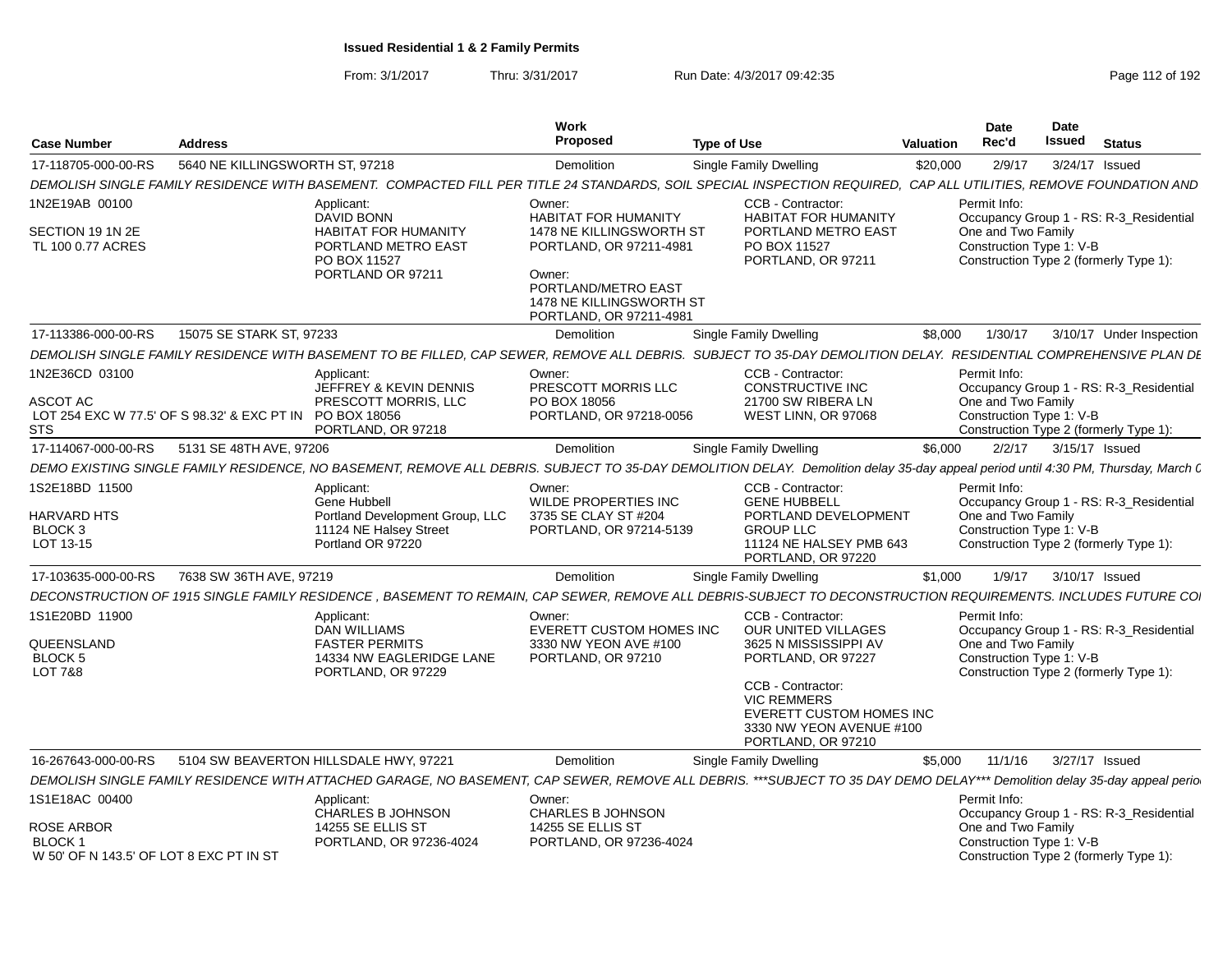| <b>Case Number</b>                                      | <b>Address</b>                                                                                                                                                             | Work<br>Proposed                                                    | <b>Type of Use</b>                                                                                                  | Valuation | <b>Date</b><br>Rec'd                                           | <b>Date</b><br><b>Issued</b> | <b>Status</b>                                                                     |
|---------------------------------------------------------|----------------------------------------------------------------------------------------------------------------------------------------------------------------------------|---------------------------------------------------------------------|---------------------------------------------------------------------------------------------------------------------|-----------|----------------------------------------------------------------|------------------------------|-----------------------------------------------------------------------------------|
| 16-286362-000-00-RS                                     | 5030 NE ALBERTA ST, 97218                                                                                                                                                  | <b>Demolition</b>                                                   | Single Family Dwelling                                                                                              | \$1,000   | 12/14/16                                                       |                              | 3/21/17 Issued                                                                    |
|                                                         | DEMOLISH SINGLE FAMILY RESIDENCE, NO BASEMENT. CAP SEWER, REMOVE ALL DEBRIS. SUBJECT TO 35 DAY DEMO DELAY. NO FILL GREATER THAN 24". Demolition delay 35-day appeal period |                                                                     |                                                                                                                     |           |                                                                |                              |                                                                                   |
| 1N2E19BD 00600                                          | Applicant:<br><b>NATHAN ARNOLD</b>                                                                                                                                         | Owner:<br>AFOOFOO LLC                                               | CCB - Contractor:<br>STRUCTURE REDEVELOPMENT                                                                        |           | Permit Info:                                                   |                              | Occupancy Group 1 - RS: R-3_Residential                                           |
| <b>BLUEGATE</b><br>BLOCK 1<br>LOT <sub>22</sub>         | <b>FASTER PERMITS</b><br>14334 NW EAGLERIDGE LANE<br>PORTLAND, OR 97229                                                                                                    | PO BOX 12761<br>PORTLAND, OR 97212                                  | <b>LLC</b><br>PO BOX 3026<br>CLACKAMAS, OR 97015                                                                    |           | One and Two Family<br>Construction Type 1: V-B                 |                              | Construction Type 2 (formerly Type 1):                                            |
| 16-210314-000-00-RS                                     | 7045 N MOHAWK AVE, 97203                                                                                                                                                   | <b>Demolition</b>                                                   | Single Family Dwelling                                                                                              | \$10.000  | 7/25/16                                                        |                              | 3/31/17 Issued                                                                    |
|                                                         | DEMOLISH EXISTING SINGLE FAMILY RESIDENCE, NO BASEMENT, CAP SEWER, REMOVE ALL DEBRIS. RESIDENTIAL COMP. PLAN DESIGNATION. *SUBJECT TO 35 DAY DEMO DELAY***SEPTIC L         |                                                                     |                                                                                                                     |           |                                                                |                              |                                                                                   |
| 1N1W12AC 05500<br><b>ADAMS ADD</b>                      | Applicant:<br>KC-1 LLC<br>PO BOX 83145                                                                                                                                     | Owner:<br>KC-1 LLC<br>PO BOX 83145                                  | CCB - Contractor:<br>CITYCRAFT DEVELOPMENT LLC<br>6931 NE MARTIN LUTHER KING JR One and Two Family                  |           | Permit Info:                                                   |                              | Occupancy Group 1 - RS: R-3_Residential                                           |
| BLOCK <sub>2</sub><br>LOT <sub>6</sub>                  | PORTLAND, OR 97283                                                                                                                                                         | PORTLAND, OR 97283                                                  | <b>BLVD</b><br>PORTLAND, OR 97211                                                                                   |           | Construction Type 1: V-B                                       |                              | Construction Type 2 (formerly Type 1):                                            |
| 16-164792-000-00-RS                                     | 325 N EMERSON ST, 97217                                                                                                                                                    | <b>Demolition</b>                                                   | <b>Single Family Dwelling</b>                                                                                       | \$1,000   | 5/2/16                                                         |                              | 3/24/17 Issued                                                                    |
|                                                         | DEMOLISH SINGLE FAMILY RESIDENCE WITH BASEMENT AND 160 SQ FT DETACHED GARAGE, CAP SEWER, REMOVE ALL DEBRIS. SUBJECT TO 35 DAY DEMO DELAY.                                  |                                                                     |                                                                                                                     |           |                                                                |                              |                                                                                   |
| 1N1E22AB 01600                                          | Applicant:<br>NATHAN ARNOLD                                                                                                                                                | Owner:<br>K & C CUSTOM HOMES LLC                                    | CCB - Contractor:<br>K & C CUSTOM HOMES LLC                                                                         |           | Permit Info:                                                   |                              | Occupancy Group 1 - RS: R-3_Residential                                           |
| <b>WALNUT PK</b><br>BLOCK <sub>2</sub><br><b>LOT 15</b> | <b>FASTER PERMITS</b><br>14334 NW EAGLERIDGE LANE<br>PORTLAND, OR 97229                                                                                                    | 300 W 15TH ST #300-4<br>VANCOUVER, WA 98660-2927                    | 3333 NE SANDY BLVD<br>PORTLAND, OR 97232                                                                            |           | One and Two Family<br>Construction Type 1: V-B                 |                              | Construction Type 2 (formerly Type 1):                                            |
| 16-134913-000-00-RS                                     | 2104 NE MORGAN ST. 97211                                                                                                                                                   | <b>Demolition</b>                                                   | Single Family Dwelling                                                                                              | \$7.500   | 3/14/16                                                        |                              | 3/24/17 Under Inspection                                                          |
|                                                         | DEMOLISH EXISTING SINGLE FAMILY RESIDENCE, MAINTAIN BASEMENT CAVITY FOR FUTURE DEVELOPMENT, CAP SEWER, REMOVE ALL DEBRIS*SUBJECT TO 35 DAY DEMO DELAY*                     |                                                                     |                                                                                                                     |           |                                                                |                              |                                                                                   |
| 1N1E14AA 07000                                          | Applicant:<br><b>ERIK FLOBERG</b>                                                                                                                                          | Owner:<br>SONYA R DALLAS                                            | CCB - Contractor:<br>ENDICOTT CONSTRUCTION INC                                                                      |           | Permit Info:                                                   |                              | Occupancy Group 1 - RS: R-3 Residential                                           |
| <b>LAMONTE</b><br><b>BLOCK 2</b><br>LOT 1-4             | 4547 SW SCHOLLS FERRY RD<br>STE B<br>PORTLAND OR 97225                                                                                                                     | 2104 NE MORGAN ST<br>PORTLAND, OR 97211-5233                        | 28463 SE ALDREDD LANE<br><b>BORING, OR 97009</b>                                                                    |           | One and Two Family<br>Construction Type 1: V-B                 |                              | Construction Type 2 (formerly Type 1):                                            |
| Total # of RS Demolition permits issued: 51             |                                                                                                                                                                            |                                                                     |                                                                                                                     |           |                                                                |                              | Total valuation of RS Demolition permits issued: \$231,401                        |
| 17-129104-000-00-RS                                     | 430 NE 26TH AVE, 97232                                                                                                                                                     | Interior Alteration Only Duplex                                     |                                                                                                                     | \$1.500   | 3/2/17                                                         |                              | 3/5/17 Final                                                                      |
|                                                         | VOLUNTARY INSTALLATION OF CONNECTORS BETWEEN FRAMING AND FOUNDATION OF A HOUSE                                                                                             |                                                                     |                                                                                                                     |           |                                                                |                              |                                                                                   |
| 1N1E36CB 11700                                          | Applicant:<br><b>MICHAEL WIEBER</b><br>ELYSIUM CONSTRUCTION LLC<br>PO BOX 12010<br>PORTLAND, OR 97212                                                                      | Owner:<br>THEODORE M SMITH<br>430 NE 26TH AVE<br>PORTLAND, OR 97232 | CCB - Contractor:<br><b>MICHAEL WIEBER</b><br><b>ELYSIUM CONSTRUCTION LLC</b><br>PO BOX 12010<br>PORTLAND, OR 97212 |           | Permit Info:<br>One and Two Family<br>Construction Type 1: V-B |                              | Occupancy Group 1 - RS: R-3 Residential<br>Construction Type 2 (formerly Type 1): |
| 17-130036-000-00-RS                                     | 1607 SE REEDWAY ST, 97202                                                                                                                                                  | Interior Alteration Only Duplex                                     |                                                                                                                     | \$3,800   | 3/3/17                                                         |                              | 3/3/17 Under Inspection                                                           |
|                                                         | REPLACE SERVICE PANELS. REMODEL BATHROOM IN 1611.                                                                                                                          |                                                                     |                                                                                                                     |           |                                                                |                              |                                                                                   |
| 1S1E14DB 13900                                          | Applicant:<br>Portland Houseworks, LLC<br>5105 SW 45th Ave., Suite 201<br>Portland, OR 97221                                                                               | Owner:<br>MICHAEL T MITCHOFF<br>PO BOX 82697<br>PORTLAND, OR 97282  | CCB - Contractor:<br>PORTLAND HOUSEWORKS LLC<br>5105 SW 45TH AVE #201<br>PORTLAND, OR 97221                         |           | Permit Info:<br>One and Two Family<br>Construction Type 1: V-B |                              | Occupancy Group 1 - RS: R-3_Residential<br>Construction Type 2 (formerly Type 1): |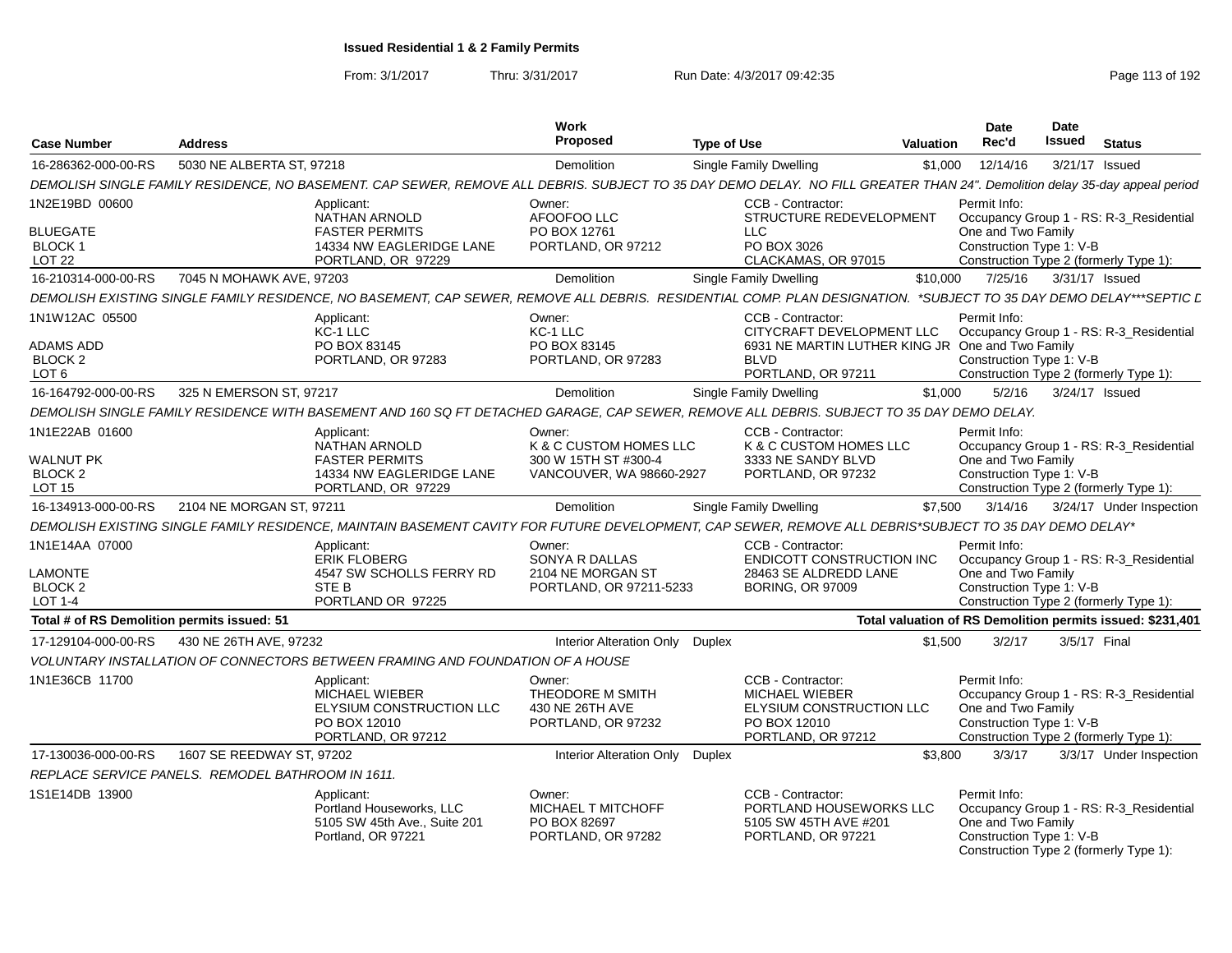| <b>Case Number</b>                                          | <b>Address</b>                                                                                                                                                  | Work<br><b>Proposed</b>                                                           | <b>Type of Use</b>                                                                  | Valuation | <b>Date</b><br>Rec'd                                                                     | <b>Date</b><br>Issued | <b>Status</b>                           |
|-------------------------------------------------------------|-----------------------------------------------------------------------------------------------------------------------------------------------------------------|-----------------------------------------------------------------------------------|-------------------------------------------------------------------------------------|-----------|------------------------------------------------------------------------------------------|-----------------------|-----------------------------------------|
| 17-135289-000-00-RS                                         | 2851 SW MONTGOMERY DR, 97201                                                                                                                                    | Interior Alteration Only Garage/Carport                                           |                                                                                     | \$12,500  | 3/14/17                                                                                  |                       | 3/14/17 Under Inspection                |
|                                                             | ADD BATHROOM IN EXISTING GARAGE. NOT CREATING HABITABLE SPACE. EXISTING WATER SUPPLY TO GARAGE. 2 TOILETS TOTAL,                                                |                                                                                   |                                                                                     |           |                                                                                          |                       |                                         |
| 1S1E08AA 11100                                              | Applicant:<br>R S WALLACE CONSTRUCTION CC ERIC L BUTLER                                                                                                         | Owner:                                                                            | CCB - Contractor:<br>R S WALLACE CONSTRUCTION CC Occupancy Group 1 - RS: U_Private  |           | Permit Info:                                                                             |                       |                                         |
| <b>GREENWAY</b><br><b>BLOCK N</b><br>LOT <sub>13</sub>      | 7024 SE 52ND AVE<br>PORTLAND, OR 97206                                                                                                                          | 2851 SW MONTGOMERY DR<br>PORTLAND, OR 97201-1634                                  | 7024 SE 52ND AVE<br>PORTLAND, OR 97206                                              |           | Garage\Utility Misc.<br>Construction Type 1: V-B                                         |                       | Construction Type 2 (formerly Type 1):  |
| 17-131175-000-00-RS                                         | 258 NW SKYLINE LN                                                                                                                                               | Interior Alteration Only Garage/Carport                                           |                                                                                     | \$48,000  | 3/7/17                                                                                   |                       | $3/7/17$ Issued                         |
|                                                             | REMODEL THE EXISTING LAUNDRY ROOM AND ENLARGE IT. REPLACE ELECTRICAL PANEL, ADD CEILING FANS, ADD LIGHTING AND DRYWALL IN GARAGE. NO GROUND DISTURBANCE, NO FOC |                                                                                   |                                                                                     |           |                                                                                          |                       |                                         |
| 1N1W36DD 00205                                              |                                                                                                                                                                 | Owner:<br><b>WENDY F GREENEY</b>                                                  | CCB - Contractor:<br>OTIS CONSTRUCTION INC                                          |           | Permit Info:                                                                             |                       | Occupancy Group 1 - RS: R-3_Remodel     |
| <b>MERIDIAN RIDGE</b><br>LOT <sub>1</sub>                   |                                                                                                                                                                 | 711 W HADDONSTONE PL<br>MEQUON, WI 53092                                          | 430 NE KNOTT ST<br>PORTLAND, OR 97212                                               |           | Construction Type 1: V-B                                                                 |                       | Construction Type 2 (formerly Type 1):  |
| 17-128818-000-00-RS                                         | 3825 SW 52ND PL, 97221                                                                                                                                          | Interior Alteration Only Garage/Carport                                           |                                                                                     | \$148,000 | 3/1/17                                                                                   |                       | $3/1/17$ Issued                         |
|                                                             | INTERIOR REMODEL, NO GROUND DISTURBANCE. NO FOOTPRINT CHANGE. 3 TOILETS TOTAL.                                                                                  |                                                                                   |                                                                                     |           |                                                                                          |                       |                                         |
| 1S1E07DB 02700                                              |                                                                                                                                                                 | Owner:<br><b>BYRON G MERRITT</b>                                                  | CCB - Contractor:<br><b>HAMISH MURRAY</b>                                           |           | Permit Info:                                                                             |                       | Occupancy Group 1 - RS: R-3 Residential |
| WILCOX ESTATES<br><b>BLOCK7</b><br>LOT 21 TL 2700           |                                                                                                                                                                 | 3825 SW 52ND PL<br>PORTLAND, OR 97221                                             | <b>HAMISH MURRAY</b><br><b>CONSTRUCTION INC</b><br>4627 SW CONDOR AV                |           | One and Two Family<br>Construction Type 1: V-B<br>Construction Type 2 (formerly Type 1): |                       |                                         |
|                                                             |                                                                                                                                                                 | Owner:<br><b>KERSTIN PIKO-MERRITT</b><br>3825 SW 52ND PL<br>PORTLAND, OR 97221    | PORTLAND, OR 97239                                                                  |           |                                                                                          |                       |                                         |
| 17-131883-000-00-RS                                         | 2633 NE STANTON ST, 97212                                                                                                                                       |                                                                                   | Interior Alteration Only Single Family Dwelling                                     | \$60,000  | 3/8/17                                                                                   |                       | 3/10/17 Issued                          |
|                                                             | KITCHEN REMODEL, ADD TUB TO EXISTING MAIN FLOOR BATHROOM, ADD HEATED STORAGE ROOM TO BASEMENT                                                                   |                                                                                   |                                                                                     |           |                                                                                          |                       |                                         |
| 1N1E25BC 03500                                              | Applicant:<br>ADAM                                                                                                                                              | Owner:<br><b>REED G RITCHEY</b>                                                   | CCB - Contractor:<br><b>ADAM</b>                                                    |           | Permit Info:                                                                             |                       | Occupancy Group 1 - RS: R-3_Residential |
| <b>GLENEYRIE</b>                                            | <b>ARCIFORM LLC</b>                                                                                                                                             | 2633 NE STANTON ST                                                                | <b>ARCIFORM LLC</b>                                                                 |           | One and Two Family                                                                       |                       |                                         |
| BLOCK 8<br>LOT <sub>7</sub>                                 | 2303 N RANDOLPH AVE<br>PORTLAND, OR 97227                                                                                                                       | PORTLAND, OR 97212-3515                                                           | 2303 N RANDOLPH AVE<br>PORTLAND, OR 97227                                           |           | Construction Type 1: V-B<br>Construction Type 2 (formerly Type 1):                       |                       |                                         |
|                                                             |                                                                                                                                                                 | Owner:<br><b>SUSEN L RITCHEY</b><br>2633 NE STANTON ST<br>PORTLAND, OR 97212-3515 |                                                                                     |           |                                                                                          |                       |                                         |
| 17-140949-000-00-RS                                         | 7326 SE WOODWARD ST, 97206                                                                                                                                      | <b>Interior Alteration Only</b>                                                   | Single Family Dwelling                                                              | \$40,000  | 3/26/17                                                                                  |                       | 3/26/17 Issued                          |
| <b>REMODEL KITCHEN</b>                                      |                                                                                                                                                                 |                                                                                   |                                                                                     |           |                                                                                          |                       |                                         |
| 1S2E08AB 18400                                              | Applicant:<br><b>BRYAN SCHMITZ</b>                                                                                                                              | Owner:<br>DAN D DOVER                                                             | CCB - Contractor:<br><b>BRIAN SCHMITZ</b>                                           |           | Permit Info:                                                                             |                       | Occupancy Group 1 - RS: R-3_Residential |
| HANNUMS<br>BLOCK 3<br>LOT 1&2 EXC W 73'<br>LOT <sub>7</sub> | BSC GENERAL CONTRACTORS IN 7326 SE WOODWARD ST<br>3836 NE SKIDMORE ST<br>PORTLAND, OR 972118252                                                                 | PORTLAND, OR 97206-1852<br>Owner:<br>CHERYL L MITZLAFF                            | <b>BSC GENERAL CONTRACTORS IN</b><br>3836 NE SKIDMORE ST<br>PORTLAND, OR 97211-8252 |           | One and Two Family<br>Construction Type 1: V-B<br>Construction Type 2 (formerly Type 1): |                       |                                         |
|                                                             |                                                                                                                                                                 | 7326 SE WOODWARD ST<br>PORTLAND, OR 97206-1852                                    |                                                                                     |           |                                                                                          |                       |                                         |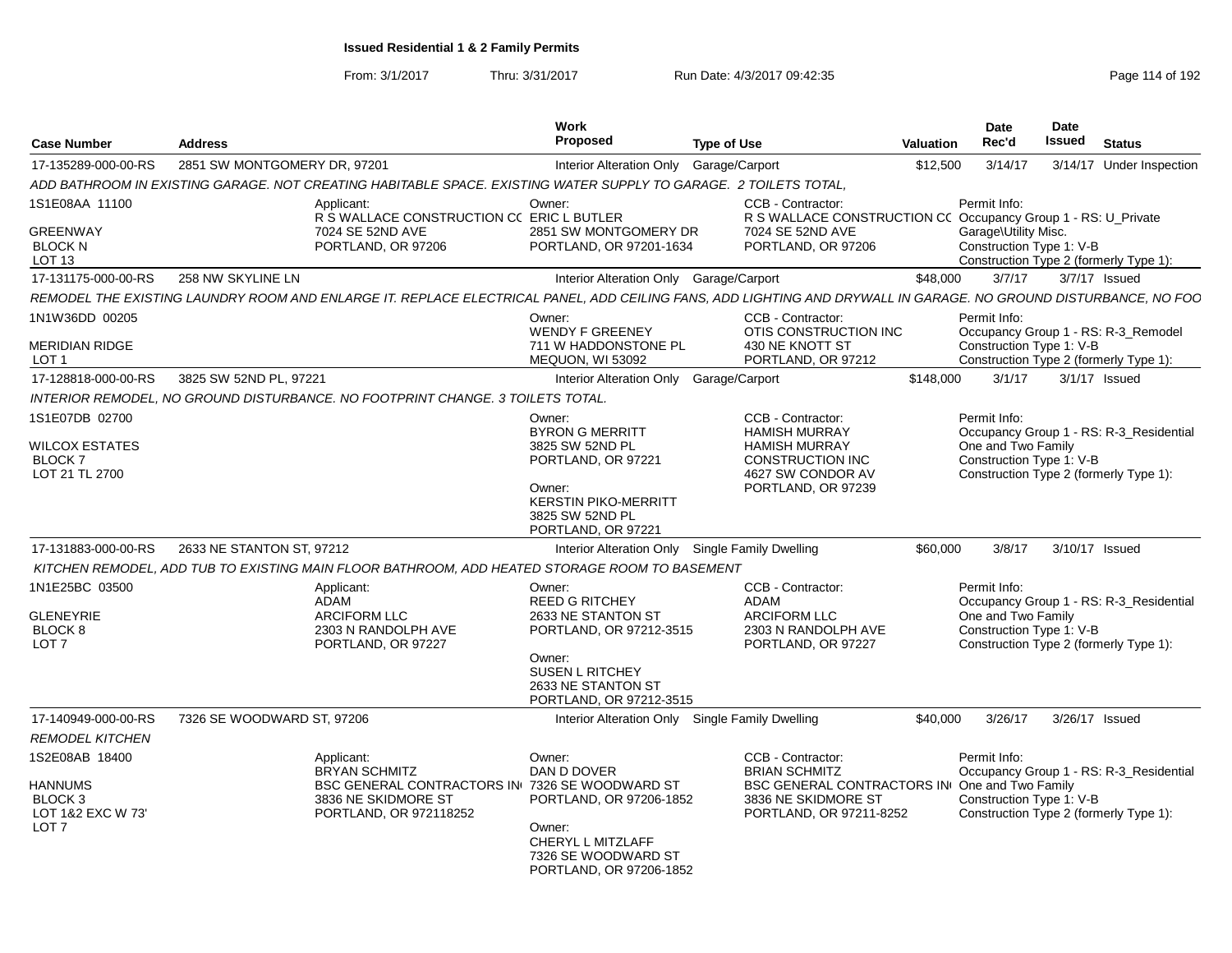| <b>Case Number</b>                                    | <b>Address</b>                                                                 | Work<br><b>Proposed</b>                                                        | <b>Type of Use</b>                                                                            | <b>Valuation</b> | <b>Date</b><br>Rec'd                           | <b>Date</b><br>Issued | <b>Status</b>                           |
|-------------------------------------------------------|--------------------------------------------------------------------------------|--------------------------------------------------------------------------------|-----------------------------------------------------------------------------------------------|------------------|------------------------------------------------|-----------------------|-----------------------------------------|
| 17-136078-000-00-RS                                   | 2701 SW SUMMIT DR, 97201                                                       | Interior Alteration Only Single Family Dwelling                                |                                                                                               | \$52,900         | 3/16/17                                        |                       | 3/20/17 Issued                          |
| remodel Master bathroom                               |                                                                                |                                                                                |                                                                                               |                  |                                                |                       |                                         |
| 1S1E08AA 05700                                        | Applicant:<br>MAUGHAN DESIGN INC                                               | Owner:<br><b>ELICIA M HARRELL</b>                                              | CCB - Contractor:<br><b>MAUGHAN DESIGN INC</b>                                                |                  | Permit Info:                                   |                       | Occupancy Group 1 - RS: R-3_Residential |
| <b>GREENWAY</b><br><b>BLOCK K</b><br><b>LOT 17</b>    | 1910 NW LOVEJOY ST<br>PORTLAND, OR 97209                                       | 2701 SW SUMMIT DR<br>PORTLAND, OR 97201-1666                                   | 1910 NW LOVEJOY ST<br>PORTLAND, OR 97209                                                      |                  | One and Two Family<br>Construction Type 1: V-B |                       | Construction Type 2 (formerly Type 1):  |
| S OF ALLEY LOT 18                                     |                                                                                | Owner:<br><b>JOSEPH A HULL</b><br>2701 SW SUMMIT DR<br>PORTLAND, OR 97201-1666 |                                                                                               |                  |                                                |                       |                                         |
| 17-107435-000-00-RS                                   | 1551 N SUMNER ST, 97217                                                        | Interior Alteration Only Single Family Dwelling                                |                                                                                               | \$1,500          | 1/19/17                                        | 3/28/17 Final         |                                         |
|                                                       | VOLUNTARY INSTALLATION OF CONNECTORS BETWEEN FRAMING AND FOUNDATION OF A HOUSE |                                                                                |                                                                                               |                  |                                                |                       |                                         |
| 1N1E21AA 13000                                        | Applicant:<br><b>MICHAEL WIEBER</b>                                            | Owner:<br>STEPHEN F DEATHERAGE                                                 | CCB - Contractor:<br><b>MICHAEL WIEBER</b>                                                    |                  | Permit Info:                                   |                       | Occupancy Group 1 - RS: R-3 Residential |
| <b>RIVERSIDE ADD</b><br>BLOCK 14<br>LOT <sub>18</sub> | ELYSIUM CONSTRUCTION LLC<br>PO BOX 12010<br>PORTLAND, OR 97212                 | 1551 N SUMNER ST<br>PORTLAND, OR 97217                                         | ELYSIUM CONSTRUCTION LLC<br>PO BOX 12010<br>PORTLAND, OR 97212                                |                  | One and Two Family<br>Construction Type 1: V-B |                       | Construction Type 2 (formerly Type 1):  |
|                                                       |                                                                                | Owner:<br>KALEEN R DEATHERAGE<br>1551 N SUMNER ST<br>PORTLAND, OR 97217        |                                                                                               |                  |                                                |                       |                                         |
| 17-127767-000-00-RS                                   | 1437 SE DIVISION ST, 97214                                                     | Interior Alteration Only Single Family Dwelling                                |                                                                                               | \$70,000         | 2/28/17                                        |                       | 3/7/17 Issued                           |
|                                                       | Kitchen remodel- Replacing wall between dining+kitchen                         |                                                                                |                                                                                               |                  |                                                |                       |                                         |
| 1S1E02DC 12700                                        | Applicant:<br><b>SLS CUSTOM HOMES INC</b>                                      | Owner:<br><b>JUSTIN C DEMERS</b>                                               | CCB - Contractor:<br>REDS ELECTRIC CO INC                                                     |                  | Permit Info:                                   |                       | Occupancy Group 1 - RS: R-3_Residential |
| <b>LADDS ADD</b><br><b>BLOCK3</b><br>LOT <sub>4</sub> | PO BOX 1093<br>TUALATIN, OR 97062                                              | 1437 SE DIVISION ST<br>PORTLAND, OR 97202                                      | 3787 SE NAEF RD SUITE 3<br>MILWAUKIE, OR 97267                                                |                  | One and Two Family<br>Construction Type 1: V-B |                       | Construction Type 2 (formerly Type 1):  |
|                                                       |                                                                                | Owner:<br>MICHELLE L DEMERS<br>1437 SE DIVISION ST<br>PORTLAND, OR 97202       | CCB - Contractor:<br>PHILLIS CONSTRUCTION CO<br>9409 NE COLFAX ST<br>PORTLAND, OR 97220       |                  |                                                |                       |                                         |
|                                                       |                                                                                |                                                                                | CCB - Contractor:<br><b>SLS CUSTOM HOMES INC</b><br>PO BOX 1093<br>TUALATIN, OR 97062         |                  |                                                |                       |                                         |
|                                                       |                                                                                |                                                                                | CCB - Contractor:<br><b>RAYBORNS PLUMBING INC</b><br>19990 SW CIPOLE RD<br>TUALATIN, OR 97062 |                  |                                                |                       |                                         |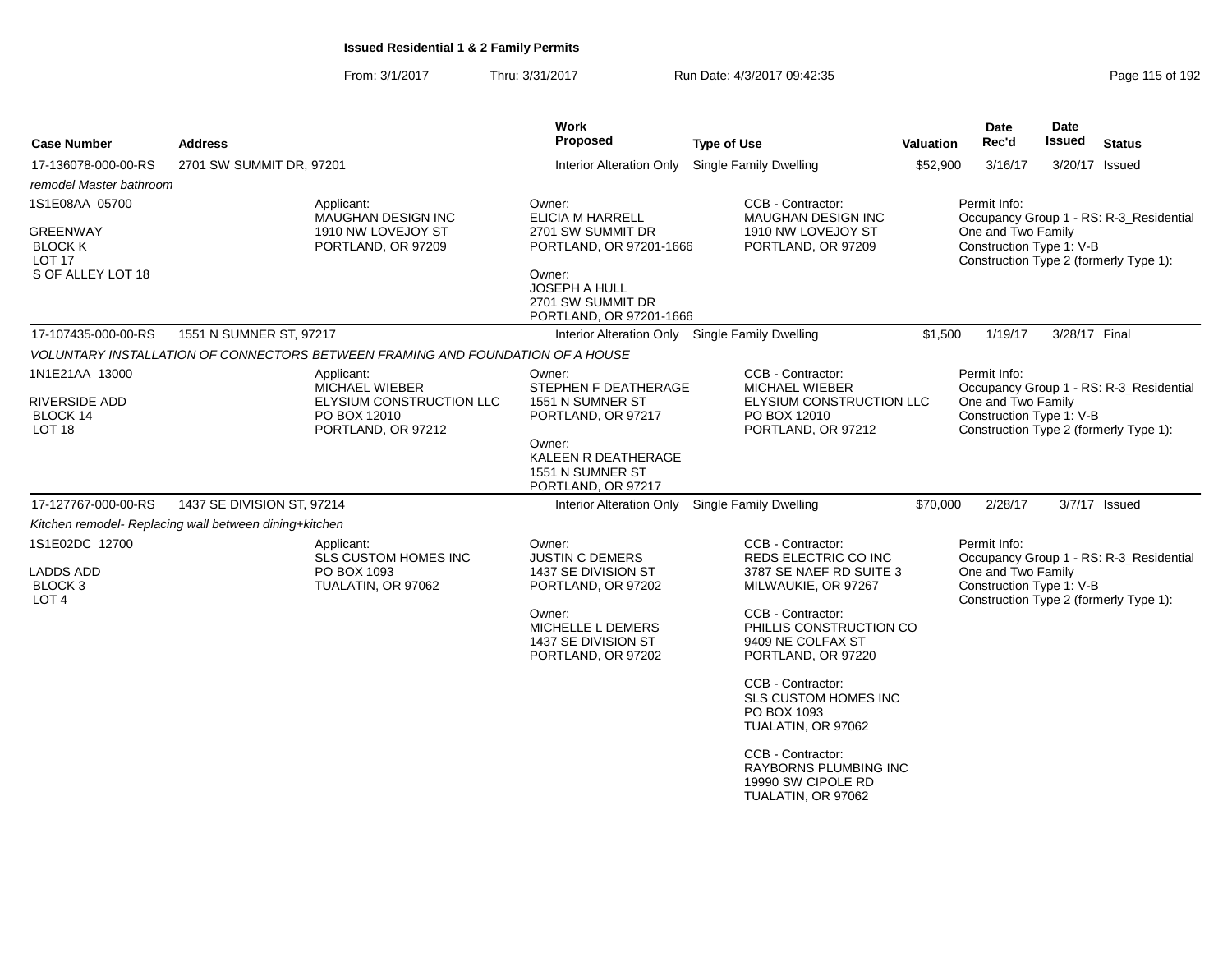| <b>Case Number</b>                                                           | <b>Address</b>                                                                                                                                                                                                          | Work<br>Proposed                                                                                                                                                 | <b>Type of Use</b>                                                                                                                | <b>Valuation</b> | <b>Date</b><br>Rec'd                                           | <b>Date</b><br>Issued | <b>Status</b>                                                                     |
|------------------------------------------------------------------------------|-------------------------------------------------------------------------------------------------------------------------------------------------------------------------------------------------------------------------|------------------------------------------------------------------------------------------------------------------------------------------------------------------|-----------------------------------------------------------------------------------------------------------------------------------|------------------|----------------------------------------------------------------|-----------------------|-----------------------------------------------------------------------------------|
| 17-128965-000-00-RS                                                          | 5600 SW WESTDALE DR, 97221                                                                                                                                                                                              | <b>Interior Alteration Only</b>                                                                                                                                  | Single Family Dwelling                                                                                                            | \$27,300         | 3/2/17                                                         |                       | 3/6/17 Issued                                                                     |
|                                                                              | kitchen remodel, plumbing, gas line, electrical, remove non-bearing wall between dining/kitchen.                                                                                                                        |                                                                                                                                                                  |                                                                                                                                   |                  |                                                                |                       |                                                                                   |
| 1S1E07CA 01800<br><b>WILCOX ESTATES</b><br><b>BLOCK1</b><br>LOT <sub>9</sub> | Applicant:<br><b>JAMES KREIPE</b><br>SQUARE DEAL REMODELING CO<br><b>INC</b><br>8603 SE STARK STREET<br>PORTLAND, OR 97216                                                                                              | Owner:<br>SHELLEY C KEENAN<br>5600 SW WESTDALE DR<br>PORTLAND, OR 97221-2161                                                                                     | CCB - Contractor:<br><b>JAMES KREIPE</b><br>SQUARE DEAL REMODELING CO<br><b>INC</b><br>8603 SE STARK STREET<br>PORTLAND, OR 97216 |                  | Permit Info:<br>One and Two Family<br>Construction Type 1: V-B |                       | Occupancy Group 1 - RS: R-3 Residential<br>Construction Type 2 (formerly Type 1): |
|                                                                              |                                                                                                                                                                                                                         |                                                                                                                                                                  | CCB - Contractor:<br><b>JUDAH HAMNES</b><br>THE PLUMBERS INC<br>90 NW 150TH AV<br>BEAVERTON, OR 97006                             |                  |                                                                |                       |                                                                                   |
| 16-283053-000-00-RS                                                          | 5332 NE 31ST AVE, 97211                                                                                                                                                                                                 |                                                                                                                                                                  | Interior Alteration Only Single Family Dwelling                                                                                   | \$1.365          | 12/7/16                                                        | 3/5/17 Final          |                                                                                   |
|                                                                              | VOLUNTARY INSTALLATION OF CONNECTORS BETWEEN FRAMING AND FOUNDATION OF A HOUSE. VOLUNTARY INSTALLATION OF ADDITIONAL PLYWOOD SHEETING TO BRACE EXISTING SOF                                                             |                                                                                                                                                                  |                                                                                                                                   |                  |                                                                |                       |                                                                                   |
| 1N1E24BA 03900<br><b>FOXCHASE ADD</b><br><b>BLOCK 3</b><br><b>LOT 12</b>     | Applicant:<br><b>MICHAEL WIEBER</b><br>ELYSIUM CONSTRUCTION LLC<br>PO BOX 12010<br>PORTLAND, OR 97212                                                                                                                   | Owner:<br><b>DEANNA BERMAN</b><br>5332 NE 31ST AVE<br>PORTLAND, OR 97211                                                                                         | CCB - Contractor:<br><b>MICHAEL WIEBER</b><br>ELYSIUM CONSTRUCTION LLC<br>PO BOX 12010<br>PORTLAND, OR 97212                      |                  | Permit Info:<br>One and Two Family<br>Construction Type 1: V-B |                       | Occupancy Group 1 - RS: R-3_Residential                                           |
| 17-141474-000-00-RS                                                          | 1828 SE 48TH AVE, 97215                                                                                                                                                                                                 |                                                                                                                                                                  | Interior Alteration Only Single Family Dwelling                                                                                   | \$8,810          | 3/27/17                                                        | 3/27/17 Final         | Construction Type 2 (formerly Type 1):                                            |
|                                                                              |                                                                                                                                                                                                                         |                                                                                                                                                                  |                                                                                                                                   |                  |                                                                |                       |                                                                                   |
| 1S2E06CA 14300<br><b>ROSSDALE</b><br>BLOCK <sub>2</sub><br><b>LOT 12</b>     | VOLUNTARY INSTALLATION OF ANCHORS BETWEEN EXISTING FRAMED STRUCTURE AND CONCRETE FOUNDATION<br>Applicant:<br><b>STEVE GEMMELL</b><br><b>GEMMELL CONSTRUCTION LLC</b><br>210 SE MADISON ST SUITE 1<br>PORTLAND, OR 97214 | Owner:<br><b>MATTHEW A WALKER</b><br>1828 SE 48TH AVE<br>PORTLAND, OR 97215-3218<br>Owner:<br><b>KELLY FISHER</b><br>1828 SE 48TH AVE<br>PORTLAND, OR 97215-3218 | CCB - Contractor:<br><b>STEVE GEMMELL</b><br>GEMMELL CONSTRUCTION LLC<br>210 SE MADISON ST SUITE 1<br>PORTLAND, OR 97214          |                  | Permit Info:<br>One and Two Family<br>Construction Type 1: V-B |                       | Occupancy Group 1 - RS: R-3 Residential<br>Construction Type 2 (formerly Type 1): |
| 17-141480-000-00-RS                                                          | 3130 NW MONTE VISTA TER, 97210                                                                                                                                                                                          |                                                                                                                                                                  | Interior Alteration Only Single Family Dwelling                                                                                   | \$7,660          | 3/27/17                                                        |                       | 3/27/17 Issued                                                                    |
|                                                                              | VOLUNTARY INSTALLATION OF ANCHORS BETWEEN EXISTING FRAMED STRUCTURE AND CONCRETE FOUNDATION                                                                                                                             |                                                                                                                                                                  |                                                                                                                                   |                  |                                                                |                       |                                                                                   |
| 1N1E32CA 00900<br>KINGS HTS & RPLT                                           | Applicant:<br><b>STEVE GEMMELL</b><br><b>GEMMELL CONSTRUCTION LLC</b>                                                                                                                                                   | Owner:<br><b>TIDAPHORNE NIYOMTHONG</b><br>3130 NW MONTE VISTA TER                                                                                                | CCB - Contractor:<br><b>STEVE GEMMELL</b><br><b>GEMMELL CONSTRUCTION LLC</b>                                                      |                  | Permit Info:<br>One and Two Family                             |                       | Occupancy Group 1 - RS: R-3_Residential                                           |
| BLOCK <sub>21</sub><br>LOT 3&4<br>SWLY 17' OF LOT 5                          | 210 SE MADISON ST SUITE 1<br>PORTLAND, OR 97214                                                                                                                                                                         | PORTLAND, OR 97210                                                                                                                                               | 210 SE MADISON ST SUITE 1<br>PORTLAND, OR 97214                                                                                   |                  | Construction Type 1: V-B                                       |                       | Construction Type 2 (formerly Type 1):                                            |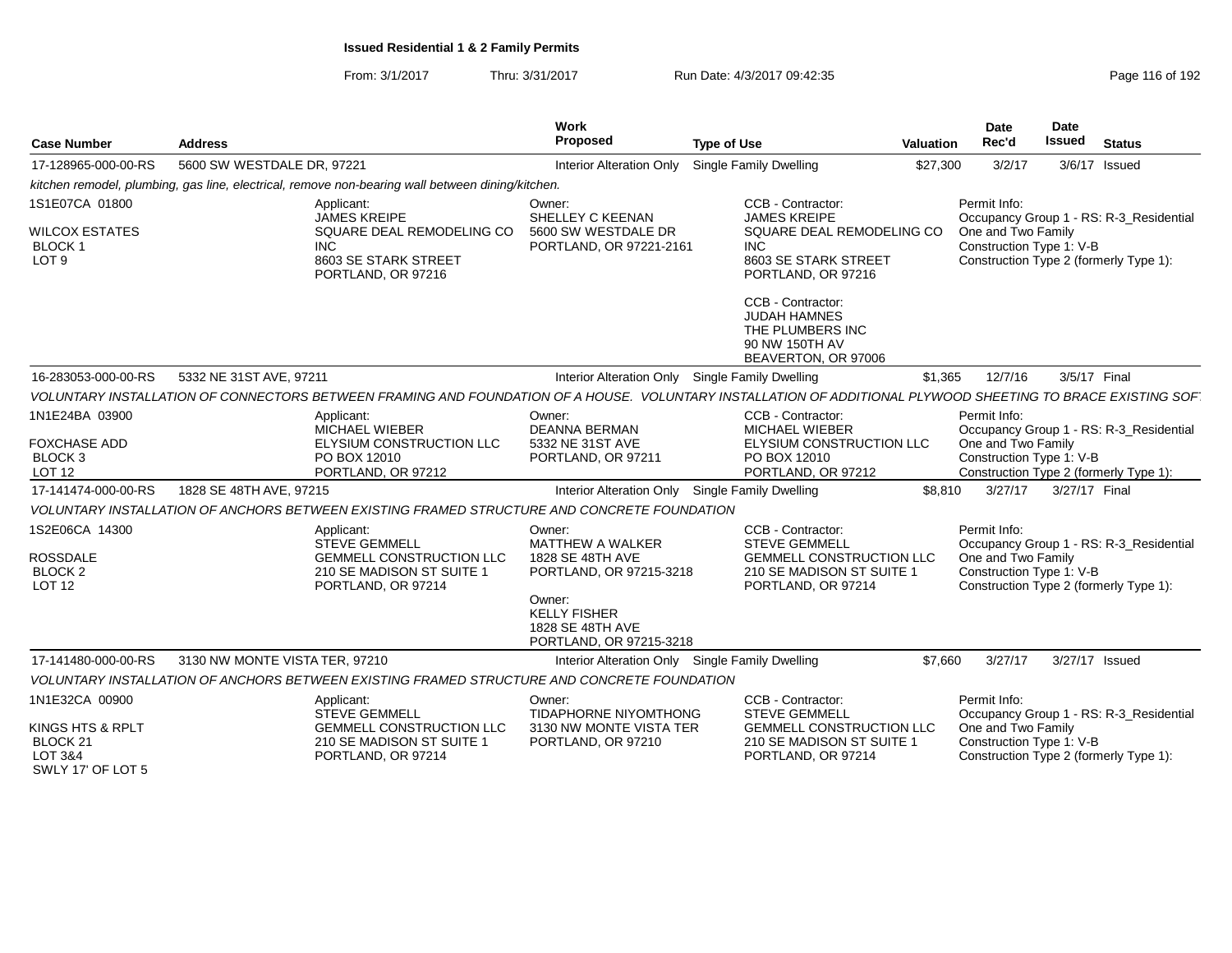| <b>Case Number</b>                                                                           | <b>Address</b>                                        |                                                                                                                                          | Work<br>Proposed                                                                                                                                           | <b>Type of Use</b>                                                                                                       | <b>Valuation</b> | <b>Date</b><br>Rec'd                                           | Date<br>Issued | <b>Status</b>                                                                     |
|----------------------------------------------------------------------------------------------|-------------------------------------------------------|------------------------------------------------------------------------------------------------------------------------------------------|------------------------------------------------------------------------------------------------------------------------------------------------------------|--------------------------------------------------------------------------------------------------------------------------|------------------|----------------------------------------------------------------|----------------|-----------------------------------------------------------------------------------|
| 17-141717-000-00-RS                                                                          | 5725 SE MITCHELL ST, 97206                            |                                                                                                                                          | <b>Interior Alteration Only</b>                                                                                                                            | <b>Single Family Dwelling</b>                                                                                            | \$60,000         | 3/28/17                                                        |                | 3/28/17 Issued                                                                    |
|                                                                                              | REMODEL KITCHEN AND REBUILD STAIRS TO BASEMENT.       |                                                                                                                                          |                                                                                                                                                            |                                                                                                                          |                  |                                                                |                |                                                                                   |
| 1S2E18AD 19400<br><b>OVERTON PK</b><br><b>BLOCK A</b><br>S 1/2 OF E 100' OF LOT 13 EXC N 50' |                                                       | Applicant:<br>ROBBY HOTTOIS<br>ROBBY HOTTOIS<br><b>CONSTRUCTION LLC</b><br>4305 SE RAMONA ST<br>PORTLAND, OR 97206                       | Owner:<br>CHET A HAGEN<br>5725 SE MITCHELL ST<br>PORTLAND, OR 97206-4847<br>Owner:<br>ADRIENNE M CARLSON<br>5725 SE MITCHELL ST<br>PORTLAND, OR 97206-4847 | CCB - Contractor:<br><b>ROBBY HOTTOIS</b><br><b>CONSTRUCTION LLC</b><br>4305 SE RAMONA ST<br>PORTLAND, OR 97206          |                  | Permit Info:<br>One and Two Family<br>Construction Type 1: V-B |                | Occupancy Group 1 - RS: R-3_Residential<br>Construction Type 2 (formerly Type 1): |
| 17-141069-000-00-RS                                                                          | 6633 SE MITCHELL CT, 97206                            |                                                                                                                                          | Interior Alteration Only Single Family Dwelling                                                                                                            |                                                                                                                          | \$500            | 3/27/17                                                        |                | 3/27/17 Issued                                                                    |
|                                                                                              |                                                       | CONVERT EXISTING LAUNDRY ROOM TO BATHROOM, NO EXTERIOR OR WALL CHANGES ***MECHANICAL, ELECTRICAL, PLUMBING TO BE OBTAINED SEPARATELY *** |                                                                                                                                                            |                                                                                                                          |                  |                                                                |                |                                                                                   |
| 1S2E17BC 01200<br>THIRD ELECTRIC ADD<br><b>BLOCK7</b><br>E 95' OF S 1/2 OF LOT 6             |                                                       | Applicant:<br><b>CARRIE MENIKOFF</b><br>HOKULANI DVLP LLC<br>6825 SW 63RD AVE<br>PORTLAND OR 97219                                       | Owner:<br><b>TIM LAMERS</b><br>6825 SW 63RD AVE<br>PORTLAND, OR 97219                                                                                      |                                                                                                                          |                  | Permit Info:<br>One and Two Family<br>Construction Type 1: V-B |                | Occupancy Group 1 - RS: R-3_Residential<br>Construction Type 2 (formerly Type 1): |
| 17-144517-000-00-RS                                                                          | 1531 SW UPPER HALL ST, 97201                          |                                                                                                                                          | Interior Alteration Only Single Family Dwelling                                                                                                            |                                                                                                                          | \$9,970          | 3/31/17                                                        |                | 3/31/17 Issued                                                                    |
|                                                                                              |                                                       | VOLUNTARY INSTALLATION OF ANCHORS BETWEEN EXISTING FRAMED STRUCTURE AND CONCRETE FOUNDATION                                              |                                                                                                                                                            |                                                                                                                          |                  |                                                                |                |                                                                                   |
| 1S1E04BD 05600<br>CARTERS ADD TO P<br><b>BLOCK 37 TL 5600</b>                                |                                                       | Applicant:<br><b>STEVE GEMMELL</b><br>GEMMELL CONSTRUCTION LLC<br>210 SE MADISON ST SUITE 1<br>PORTLAND, OR 97214                        | Owner:<br>ALLEN C CHENG<br>1531 SW UPPER HALL ST<br>PORTLAND, OR 97201<br>Owner:<br>HAN N VU<br>1531 SW UPPER HALL ST<br>PORTLAND, OR 97201                | CCB - Contractor:<br><b>STEVE GEMMELL</b><br>GEMMELL CONSTRUCTION LLC<br>210 SE MADISON ST SUITE 1<br>PORTLAND, OR 97214 |                  | Permit Info:<br>One and Two Family<br>Construction Type 1: V-B |                | Occupancy Group 1 - RS: R-3_Residential<br>Construction Type 2 (formerly Type 1): |
| 17-139496-000-00-RS                                                                          | 1653 SE HARNEY ST, 97202                              |                                                                                                                                          | Interior Alteration Only Single Family Dwelling                                                                                                            |                                                                                                                          | \$50,000         | 3/23/17                                                        |                | 3/23/17 Issued                                                                    |
|                                                                                              | CONVERT BASEMENT TO LIVING SPACE. ADDING A FULL BATH. |                                                                                                                                          |                                                                                                                                                            |                                                                                                                          |                  |                                                                |                |                                                                                   |
| 1S1E23DC 05900<br>SELLWOOD<br><b>BLOCK 78</b><br>LOT <sub>6</sub>                            |                                                       | Applicant:<br>YORCK FRANKEN<br>YORCK FRANKEN CONSTRUCTION 1653 SE HARNEY ST<br>3548 SE 76TH AVE<br>PORTLAND, OR 97206                    | Owner:<br><b>BRUCE R BURKHARTSMEIER</b><br>PORTLAND, OR 97202-7205<br>Owner:<br><b>SUSAN M MACH</b><br>1653 SE HARNEY ST<br>PORTLAND, OR 97202-7205        | CCB - Contractor:<br>YORCK MICHAEL FRANKEN<br>YORCK MICHAEL FRANKEN<br>3548 SE 76TH AVE<br>PORTLAND, OR 97206            |                  | Permit Info:<br>One and Two Family<br>Construction Type 1: V-B |                | Occupancy Group 1 - RS: R-3_Residential<br>Construction Type 2 (formerly Type 1): |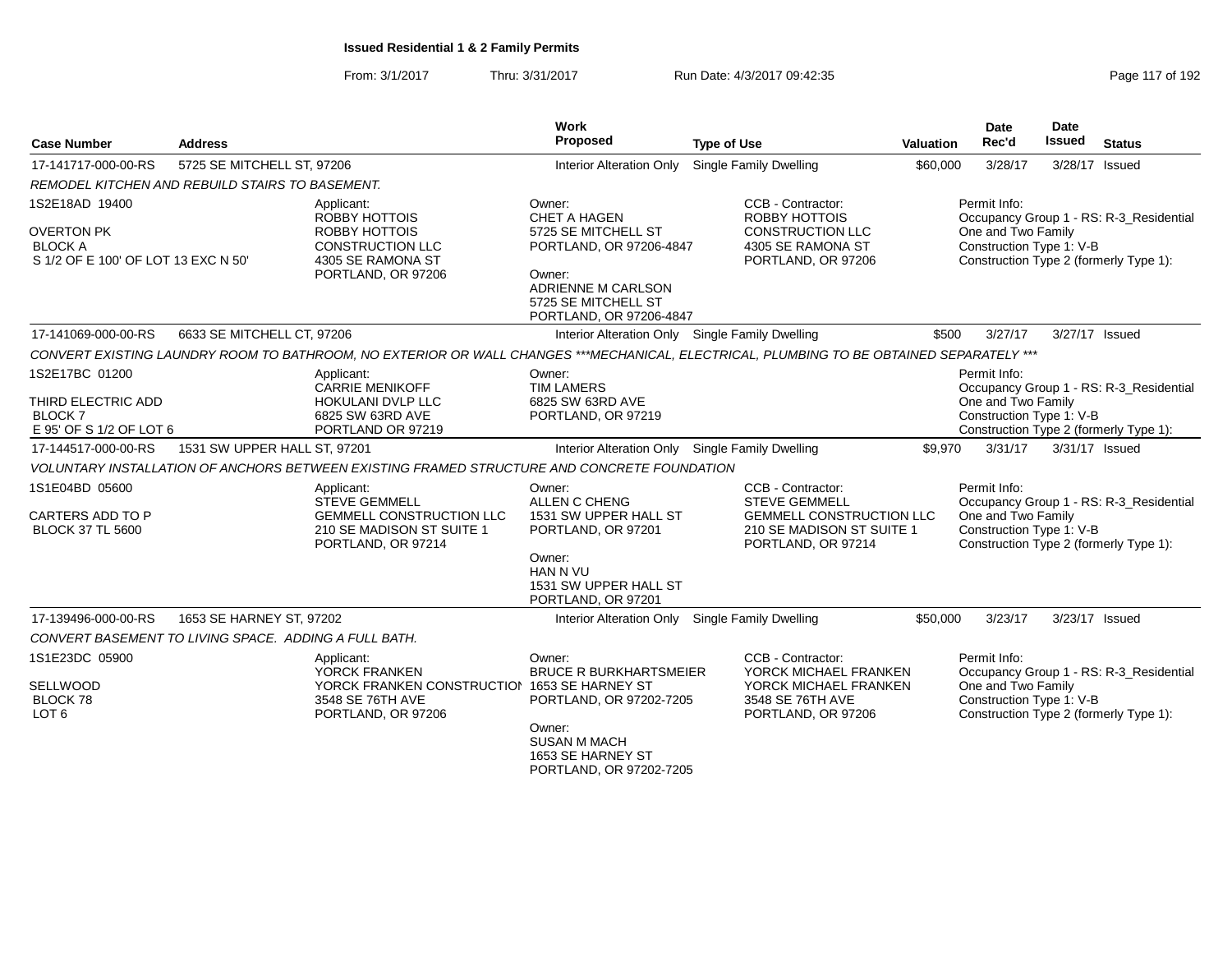| <b>Case Number</b>                                           | <b>Address</b>             |                                                                                                            | <b>Work</b><br><b>Proposed</b>                                                                      | <b>Type of Use</b>                                                                                                | <b>Valuation</b> | <b>Date</b><br>Rec'd                                                                                     | <b>Date</b><br><b>Issued</b> | <b>Status</b>                           |
|--------------------------------------------------------------|----------------------------|------------------------------------------------------------------------------------------------------------|-----------------------------------------------------------------------------------------------------|-------------------------------------------------------------------------------------------------------------------|------------------|----------------------------------------------------------------------------------------------------------|------------------------------|-----------------------------------------|
| 17-139519-000-00-RS                                          | 7724 N PRINCETON ST, 97203 |                                                                                                            | Interior Alteration Only                                                                            | <b>Single Family Dwelling</b>                                                                                     | \$30,000         | 3/23/17                                                                                                  |                              | 3/23/17 Issued                          |
|                                                              |                            | ADDING BASEMENT BATHROOM AND FRAMING NON-LOAD BARING INTERIOR WALLS.  DOES NOT CONVERT TO HABITABLE SPACE. |                                                                                                     |                                                                                                                   |                  |                                                                                                          |                              |                                         |
| 1N1W12AD 16600                                               |                            | Applicant:<br><b>TYLER MCNAMARA</b>                                                                        | Owner:<br><b>CASEY E DIERICKX</b>                                                                   | CCB - Contractor:<br><b>TYLER MCNAMARA</b>                                                                        |                  | Permit Info:                                                                                             |                              | Occupancy Group 1 - RS: R-3_Residential |
| ST JOHNS HTS & SUB<br>SLY 104' OF WLY 50' OF ELY 150' LOT O  |                            | 3117 SE ANKENY ST #9<br>PORTLAND, OR 97215                                                                 | 7724 N PRINCETON ST<br>PORTLAND, OR 97203-4924                                                      | <b>CONSTRUCTION LLC</b><br>2905 NE 48TH AVE<br>PORTLAND, OR 97213                                                 |                  | One and Two Family<br>Construction Type 1: V-B<br>Construction Type 2 (formerly Type 1):                 |                              |                                         |
|                                                              |                            |                                                                                                            | Owner:<br>KATHRYN D REESE<br>7724 N PRINCETON ST<br>PORTLAND, OR 97203-4924                         |                                                                                                                   |                  |                                                                                                          |                              |                                         |
| 17-134333-000-00-RS                                          | 3655 NE MERGES DR, 97212   |                                                                                                            | Interior Alteration Only Single Family Dwelling                                                     |                                                                                                                   | \$7,965          | 3/13/17                                                                                                  | 3/13/17 Final                |                                         |
|                                                              |                            | VOLUNTARY INSTALLATION OF ANCHORS BETWEEN EXISTING FRAMED STRUCTURE AND CONCRETE FOUNDATION                |                                                                                                     |                                                                                                                   |                  |                                                                                                          |                              |                                         |
| 1N1E25AB 10700<br><b>MARYLAND HTS</b><br><b>BLOCK1</b>       |                            | Applicant:<br><b>STEVE GEMMELL</b><br><b>GEMMELL CONSTRUCTION LLC</b><br>210 SE MADISON ST SUITE 1         | Owner:<br>DAVID C KNOWLES<br>3655 NE MERGES DR<br>PORTLAND, OR 97212-2768                           | CCB - Contractor:<br><b>STEVE GEMMELL</b><br><b>GEMMELL CONSTRUCTION LLC</b><br>210 SE MADISON ST SUITE 1         |                  | Permit Info:<br>One and Two Family<br>Construction Type 1: V-B                                           |                              | Occupancy Group 1 - RS: R-3_Residential |
| LOT <sub>16</sub><br>S 30' OF W 55' OF LOT 18                |                            | PORTLAND, OR 97214                                                                                         | Owner:<br>PAMELA S KNOWLES<br>3655 NE MERGES DR<br>PORTLAND, OR 97212-2768                          | PORTLAND, OR 97214                                                                                                |                  | Construction Type 2 (formerly Type 1):                                                                   |                              |                                         |
| 17-134400-000-00-RS                                          | 5054 SW HILLTOP LN         |                                                                                                            | Interior Alteration Only Single Family Dwelling                                                     |                                                                                                                   | \$130,000        | 3/13/17                                                                                                  |                              | 3/13/17 Under Inspection                |
|                                                              |                            | INTERIOR REMODEL OF THE MAIN AND SECOND FLOOR, SOUTH WING OF THE HOUSE.                                    |                                                                                                     |                                                                                                                   |                  |                                                                                                          |                              |                                         |
| 1S1E06CD 03403<br>PARTITION PLAT 2001-71<br>LOT <sub>2</sub> |                            | Applicant:<br><b>DAVID RUBOVITS</b><br>DHR RENOVATION INC<br>2227 N SKIDMORE TERRACE<br>PORTLAND, OR 97217 | Owner:<br>PATRICIA L H TRUNZO<br>5054 SW HILLTOP LN<br>PORTLAND, OR 97221                           | CCB - Contractor:<br><b>DAVID RUBOVITS</b><br>DHR RENOVATION INC<br>2227 N SKIDMORE TERRACE<br>PORTLAND, OR 97217 |                  | Permit Info:<br>One and Two Family<br>Construction Type 1: V-B<br>Construction Type 2 (formerly Type 1): |                              | Occupancy Group 1 - RS: R-3_Residential |
|                                                              |                            |                                                                                                            | Owner:<br><b>ANTHONY L TRUNZO</b><br>5054 SW HILLTOP LN<br>PORTLAND, OR 97221                       |                                                                                                                   |                  |                                                                                                          |                              |                                         |
| 17-134438-000-00-RS                                          | 8160 SW 41ST AVE, 97219    |                                                                                                            | Interior Alteration Only Single Family Dwelling                                                     |                                                                                                                   | \$4,760          | 3/13/17                                                                                                  | 3/13/17 Final                |                                         |
|                                                              |                            | VOLUNTARY INSTALLATION OF ANCHORS BETWEEN EXISTING FRAMED STRUCTURE AND CONCRETE FOUNDATION                |                                                                                                     |                                                                                                                   |                  |                                                                                                          |                              |                                         |
| 1S1E20CB 05800                                               |                            | Applicant:<br><b>STEVE GEMMELL</b>                                                                         | Owner:<br><b>MEAGANNE MCCANDESS</b>                                                                 | CCB - Contractor:<br><b>STEVE GEMMELL</b>                                                                         |                  | Permit Info:                                                                                             |                              | Occupancy Group 1 - RS: R-3_Residential |
| LUNALILO<br><b>BLOCK 5</b><br>LOT <sub>7</sub>               |                            | <b>GEMMELL CONSTRUCTION LLC</b><br>210 SE MADISON ST SUITE 1<br>PORTLAND, OR 97214                         | 1430 VALENCIA ST<br>SAN FRANCISCO, CA 94110<br>Owner:<br><b>GARRICK DUCKLER</b><br>1430 VALENCIA ST | <b>GEMMELL CONSTRUCTION LLC</b><br>210 SE MADISON ST SUITE 1<br>PORTLAND, OR 97214                                |                  | One and Two Family<br>Construction Type 1: V-B<br>Construction Type 2 (formerly Type 1):                 |                              |                                         |
|                                                              |                            |                                                                                                            | SAN FRANCISCO, CA 94110                                                                             |                                                                                                                   |                  |                                                                                                          |                              |                                         |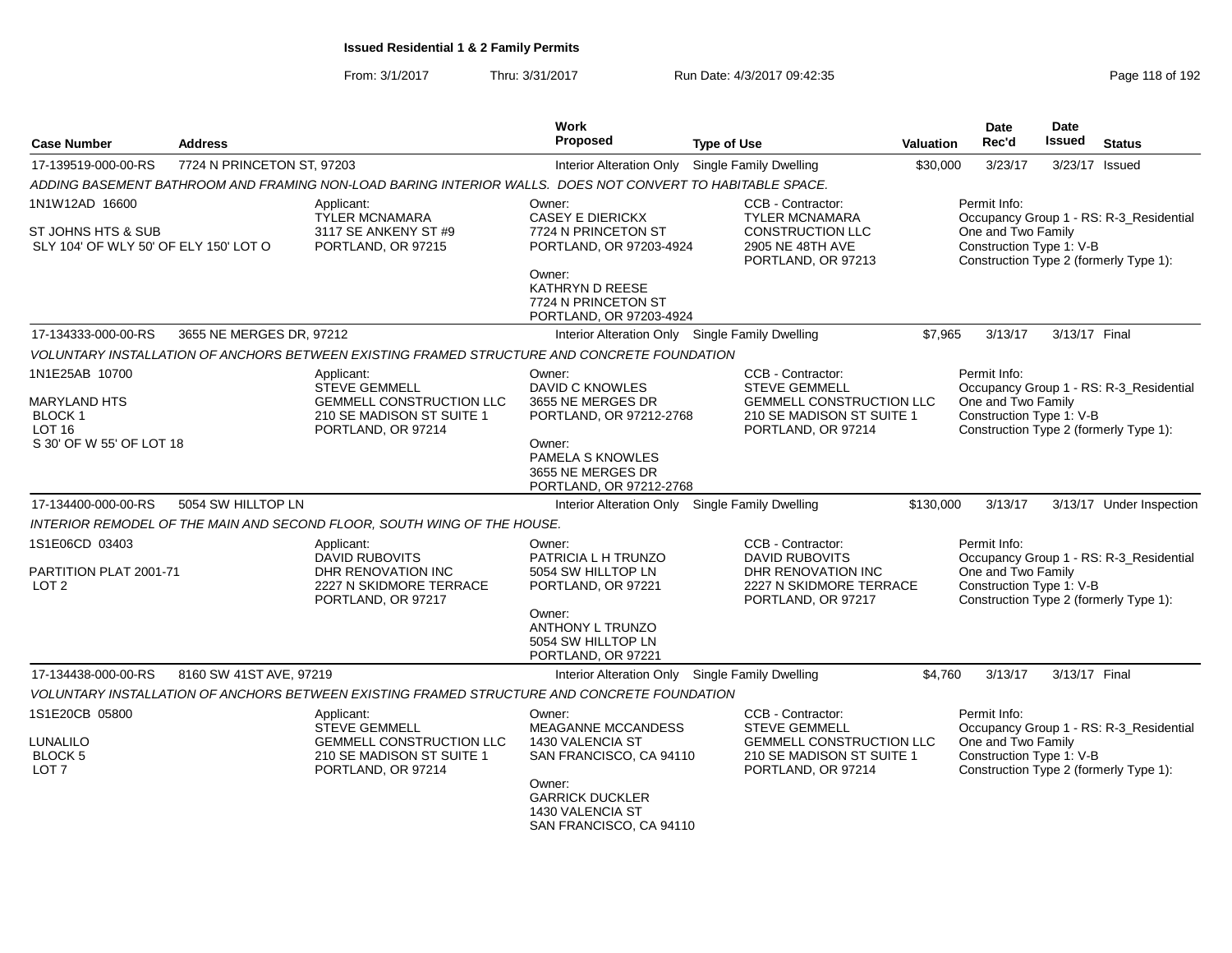| <b>Case Number</b>                                           | <b>Address</b>             |                                                                                                                          | <b>Work</b><br><b>Proposed</b>                                            | <b>Type of Use</b>                                                                                                                                      | <b>Valuation</b> | Date<br>Rec'd                                                  | Date<br><b>Issued</b> | <b>Status</b>                                                                     |
|--------------------------------------------------------------|----------------------------|--------------------------------------------------------------------------------------------------------------------------|---------------------------------------------------------------------------|---------------------------------------------------------------------------------------------------------------------------------------------------------|------------------|----------------------------------------------------------------|-----------------------|-----------------------------------------------------------------------------------|
| 17-128392-000-00-RS                                          | 2326 NW HOYT ST, 97210     |                                                                                                                          | Interior Alteration Only                                                  | <b>Single Family Dwelling</b>                                                                                                                           | \$45,000         | 3/1/17                                                         |                       | 3/1/17 Under Inspection                                                           |
|                                                              |                            |                                                                                                                          |                                                                           | REMODEL HALL AND MASTER BATHS (ALL FIXTURE STAYING IN SAME LOCATION). ADD DIRECT VENT FIREPLACE. NEW LAUNDRY AREA INCLUDING PLUMBING. (TRADE WORK ONLY) |                  |                                                                |                       |                                                                                   |
| 1N1E33BC 04300<br>KINGS 2ND ADD                              |                            | Applicant:<br><b>KEITH JENSEN</b><br>REDFISH CONTRACTORS LLC                                                             | Owner:<br>OPHER A NADLER<br>2326 NW HOYT ST                               | CCB - Contractor:<br>REDFISH CONTRACTORS LLC<br>PO BOX 13176                                                                                            |                  | Permit Info:<br>One and Two Family                             |                       | Occupancy Group 1 - RS: R-3_Residential                                           |
| BLOCK 16<br>W 1/2 OF LOT 6                                   |                            | PO BOX 13176<br>PORTLAND, OR 97213                                                                                       | PORTLAND, OR 97210<br>Owner:                                              | PORTLAND, OR 97213                                                                                                                                      |                  | Construction Type 1: V-B                                       |                       | Construction Type 2 (formerly Type 1):                                            |
|                                                              |                            |                                                                                                                          | PAUL M MACKEY<br>2326 NW HOYT ST<br>PORTLAND, OR 97210                    |                                                                                                                                                         |                  |                                                                |                       |                                                                                   |
| 17-130381-000-00-RS                                          | 9106 SW 35TH AVE, 97219    |                                                                                                                          | <b>Interior Alteration Only</b>                                           | <b>Single Family Dwelling</b>                                                                                                                           | \$60,000         | 3/6/17                                                         |                       | 3/6/17 Issued                                                                     |
|                                                              |                            | LEGALIZE FINISHED BASEMENT INCLUDING ELECTRICAL, MECHANICAL AND PLUMBING. ADD BATHROOM.                                  |                                                                           |                                                                                                                                                         |                  |                                                                |                       |                                                                                   |
| 1S1E29BA 01100<br>ARA VISTA<br>BLOCK 6<br>LOT <sub>6</sub>   |                            | Applicant:<br><b>TRACE BRASH</b><br><b>TRACY WEBB BRASH</b><br>3326 NE 12TH AV<br>PORTLAND, OR 97212                     | Owner:<br>ERIC K WOOD<br>6040 CORTE MONTANAS<br>PLEASANTON, CA 94566      | CCB - Contractor:<br><b>TRACE BRASH</b><br><b>TRACY WEBB BRASH</b><br>3326 NE 12TH AV<br>PORTLAND, OR 97212                                             |                  | Permit Info:<br>One and Two Family<br>Construction Type 1: V-B |                       | Occupancy Group 1 - RS: R-3_Residential<br>Construction Type 2 (formerly Type 1): |
|                                                              |                            |                                                                                                                          | Owner:<br>LINDA L WOOD<br>6040 CORTE MONTANAS<br>PLEASANTON, CA 94566     |                                                                                                                                                         |                  |                                                                |                       |                                                                                   |
| 17-131458-000-00-RS                                          | 2926 SE MAIN ST, 97214     |                                                                                                                          | Interior Alteration Only Single Family Dwelling                           |                                                                                                                                                         | \$13,544         | 3/7/17                                                         | 3/7/17 Final          |                                                                                   |
|                                                              |                            | VOLUNTARY INSTALLATION OF ANCHORS BETWEEN EXISTING FRAMED STRUCTURE AND CONCRETE FOUNDATION                              |                                                                           |                                                                                                                                                         |                  |                                                                |                       |                                                                                   |
| 1S1E01BD 08000<br>DOLANS ADD<br>BLOCK 8<br>W 1.2' OF LOT 7&8 |                            | Applicant:<br><b>STEVE GEMMELL</b><br><b>GEMMELL CONSTRUCTION LLC</b><br>210 SE MADISON ST SUITE 1<br>PORTLAND, OR 97214 | Owner:<br><b>HESTON CHU</b><br>2926 SE MAIN ST<br>PORTLAND, OR 97214-4130 | CCB - Contractor:<br><b>STEVE GEMMELL</b><br><b>GEMMELL CONSTRUCTION LLC</b><br>210 SE MADISON ST SUITE 1<br>PORTLAND, OR 97214                         |                  | Permit Info:<br>One and Two Family<br>Construction Type 1: V-B |                       | Occupancy Group 1 - RS: R-3_Residential<br>Construction Type 2 (formerly Type 1): |
| E 40' OF LOT 9                                               |                            |                                                                                                                          | Owner:<br>ANNE E WAHR<br>2926 SE MAIN ST<br>PORTLAND, OR 97214-4130       |                                                                                                                                                         |                  |                                                                |                       |                                                                                   |
| 17-136055-000-00-RS                                          | 5835 N DELAWARE AVE, 97217 |                                                                                                                          | Interior Alteration Only Single Family Dwelling                           |                                                                                                                                                         | \$3,217          | 3/16/17                                                        | 3/16/17 Final         |                                                                                   |
|                                                              |                            | VOLUNTARY INSTALLATION OF ANCHORS BETWEEN EXISTING FRAMED STRUCTURE AND CONCRETE FOUNDATION                              |                                                                           |                                                                                                                                                         |                  |                                                                |                       |                                                                                   |
| 1N1E16CD 00500                                               |                            | Applicant:<br><b>STEVE GEMMELL</b>                                                                                       | Owner:<br><b>GARY L STONE</b>                                             | CCB - Contractor:<br><b>STEVE GEMMELL</b>                                                                                                               |                  | Permit Info:                                                   |                       | Occupancy Group 1 - RS: R-3_Residential                                           |
| WILLAMETTE<br>BLOCK 3<br>LOT <sub>5</sub>                    |                            | <b>GEMMELL CONSTRUCTION LLC</b><br>210 SE MADISON ST SUITE 1<br>PORTLAND, OR 97214                                       | 5835 N DELAWARE AVE<br>PORTLAND, OR 97217<br>Owner:                       | GEMMELL CONSTRUCTION LLC<br>210 SE MADISON ST SUITE 1<br>PORTLAND, OR 97214                                                                             |                  | One and Two Family<br>Construction Type 1: V-B                 |                       | Construction Type 2 (formerly Type 1):                                            |
|                                                              |                            |                                                                                                                          | JUDITH A STONE<br>5835 N DELAWARE AVE<br>PORTLAND, OR 97217               |                                                                                                                                                         |                  |                                                                |                       |                                                                                   |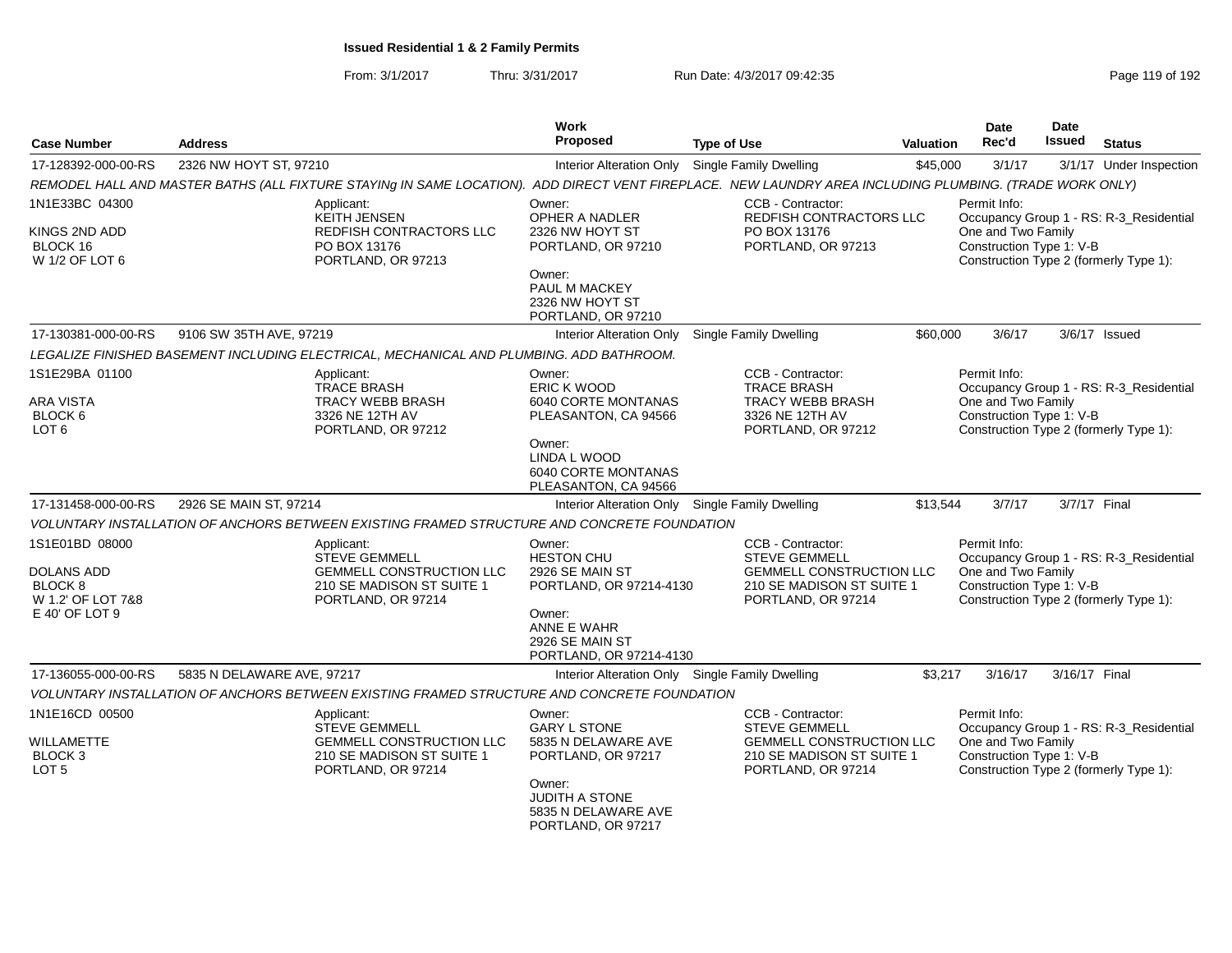| <b>Case Number</b>                                                       | <b>Address</b>          |                                                                                                                          | Work<br>Proposed                                                                                                                                                 | <b>Type of Use</b>                                                                                                              | <b>Valuation</b> | Date<br>Rec'd                                                                                            | <b>Date</b><br><b>Issued</b> | <b>Status</b>                           |
|--------------------------------------------------------------------------|-------------------------|--------------------------------------------------------------------------------------------------------------------------|------------------------------------------------------------------------------------------------------------------------------------------------------------------|---------------------------------------------------------------------------------------------------------------------------------|------------------|----------------------------------------------------------------------------------------------------------|------------------------------|-----------------------------------------|
| 17-136446-000-00-RS                                                      | 2405 NE 44TH AVE, 97213 |                                                                                                                          | <b>Interior Alteration Only</b>                                                                                                                                  | Single Family Dwelling                                                                                                          | \$4,735          | 3/16/17                                                                                                  | 3/24/17 Final                |                                         |
|                                                                          |                         | VOLUNTARY INSTALLATION OF ANCHORS BETWEEN EXISTING FRAMED STRUCTURE AND CONCRETE FOUNDATION                              |                                                                                                                                                                  |                                                                                                                                 |                  |                                                                                                          |                              |                                         |
| 1N2E30CB 06600<br><b>ROSSMERE</b><br>BLOCK 17<br>LOT <sub>5</sub>        |                         | Applicant:<br><b>STEVE GEMMELL</b><br><b>GEMMELL CONSTRUCTION LLC</b><br>210 SE MADISON ST SUITE 1<br>PORTLAND, OR 97214 | Owner:<br><b>GRAHAM S CLARK</b><br>2405 NE 44TH AVE<br>PORTLAND, OR 97213-1347<br>Owner:<br><b>KARLYN S CLARK</b><br>2405 NE 44TH AVE<br>PORTLAND, OR 97213-1347 | CCB - Contractor:<br><b>STEVE GEMMELL</b><br><b>GEMMELL CONSTRUCTION LLC</b><br>210 SE MADISON ST SUITE 1<br>PORTLAND, OR 97214 |                  | Permit Info:<br>One and Two Family<br>Construction Type 1: V-B<br>Construction Type 2 (formerly Type 1): |                              | Occupancy Group 1 - RS: R-3_Residential |
| 17-136971-000-00-RS                                                      | 3915 NE 17TH AVE, 97212 |                                                                                                                          | Interior Alteration Only Single Family Dwelling                                                                                                                  |                                                                                                                                 | \$30,000         | 3/17/17                                                                                                  |                              | 3/17/17 Under Inspection                |
|                                                                          |                         | REMOVE NON-LOAD BEARING WALL AND AT ARCH AND KITCHEN COUNTER TOP WITH NEW SINK AND FAUCET IN EXISTING LOCATION.          |                                                                                                                                                                  |                                                                                                                                 |                  |                                                                                                          |                              |                                         |
| 1N1E23DC 02100                                                           |                         | Applicant:<br>KEITH DAVIS CONSTRUCTION LLC DAVID M VAUGHAN                                                               | Owner:                                                                                                                                                           | CCB - Contractor:<br>KEITH DAVIS CONSTRUCTION LLC Occupancy Group 1 - RS: R-3_Residential                                       |                  | Permit Info:                                                                                             |                              |                                         |
| <b>DIXON PL</b><br><b>BLOCK 3</b><br>LOT <sub>6</sub>                    |                         | 10740 SW LANCASTER RD<br>PORTLAND, OR 97219-6405                                                                         | 3915 NE 17TH AVE<br>PORTLAND, OR 97212-1337<br>Owner:<br>ALLISON R ALDOUS                                                                                        | 10740 SW LANCASTER RD<br>PORTLAND, OR 97219-6405                                                                                |                  | One and Two Family<br>Construction Type 1: V-B<br>Construction Type 2 (formerly Type 1):                 |                              |                                         |
|                                                                          |                         |                                                                                                                          | 3915 NE 17TH AVE<br>PORTLAND, OR 97212-1337                                                                                                                      |                                                                                                                                 |                  |                                                                                                          |                              |                                         |
| 17-137157-000-00-RS                                                      | 7139 SE 78TH AVE, 97206 |                                                                                                                          | Interior Alteration Only Single Family Dwelling                                                                                                                  |                                                                                                                                 | \$5,690          | 3/17/17                                                                                                  | 3/17/17 Final                |                                         |
|                                                                          |                         | VOLUNTARY INSTALLATION OF ANCHORS BETWEEN EXISTING FRAMED STRUCTURE AND CONCRETE FOUNDATION                              |                                                                                                                                                                  |                                                                                                                                 |                  |                                                                                                          |                              |                                         |
| 1S2E20AD 13200<br><b>STERLING</b><br><b>BLOCK 4</b><br>S 72.33' OF LOT 6 |                         | Applicant:<br><b>STEVE GEMMELL</b><br><b>GEMMELL CONSTRUCTION LLC</b><br>210 SE MADISON ST SUITE 1<br>PORTLAND, OR 97214 | Owner:<br><b>MIRILYN J THOMAS</b><br>PO BOX 66578<br>PORTLAND, OR 97290                                                                                          | CCB - Contractor:<br><b>STEVE GEMMELL</b><br><b>GEMMELL CONSTRUCTION LLC</b><br>210 SE MADISON ST SUITE 1<br>PORTLAND, OR 97214 |                  | Permit Info:<br>One and Two Family<br>Construction Type 1: V-B<br>Construction Type 2 (formerly Type 1): |                              | Occupancy Group 1 - RS: R-3_Residential |
| 17-141263-000-00-RS                                                      | 1622 SE 35TH PL, 97214  |                                                                                                                          | Interior Alteration Only Single Family Dwelling                                                                                                                  |                                                                                                                                 | \$6,000          | 3/27/17                                                                                                  | 3/27/17 Final                |                                         |
| <b>EGRESS WINDOWS</b>                                                    |                         |                                                                                                                          |                                                                                                                                                                  |                                                                                                                                 |                  |                                                                                                          |                              |                                         |
| 1S1E01DB 08300                                                           |                         | Applicant:<br><b>STEVE GEMMELL</b>                                                                                       | Owner:<br>NICHOLAS MACDONALD                                                                                                                                     | CCB - Contractor:<br><b>STEVE GEMMELL</b>                                                                                       |                  | Permit Info:                                                                                             |                              | Occupancy Group 1 - RS: R-3_Residential |
| <b>BROOKDALE</b><br>LOT <sub>8</sub>                                     |                         | <b>GEMMELL CONSTRUCTION LLC</b><br>210 SE MADISON ST SUITE 1<br>PORTLAND, OR 97214                                       | 1622 SE 35TH PL<br>PORTLAND, OR 97214<br>Owner:<br>ANNA YOUNG<br>1622 SE 35TH PL<br>PORTLAND, OR 97214                                                           | <b>GEMMELL CONSTRUCTION LLC</b><br>210 SE MADISON ST SUITE 1<br>PORTLAND, OR 97214                                              |                  | One and Two Family<br>Construction Type 1: V-B<br>Construction Type 2 (formerly Type 1):                 |                              |                                         |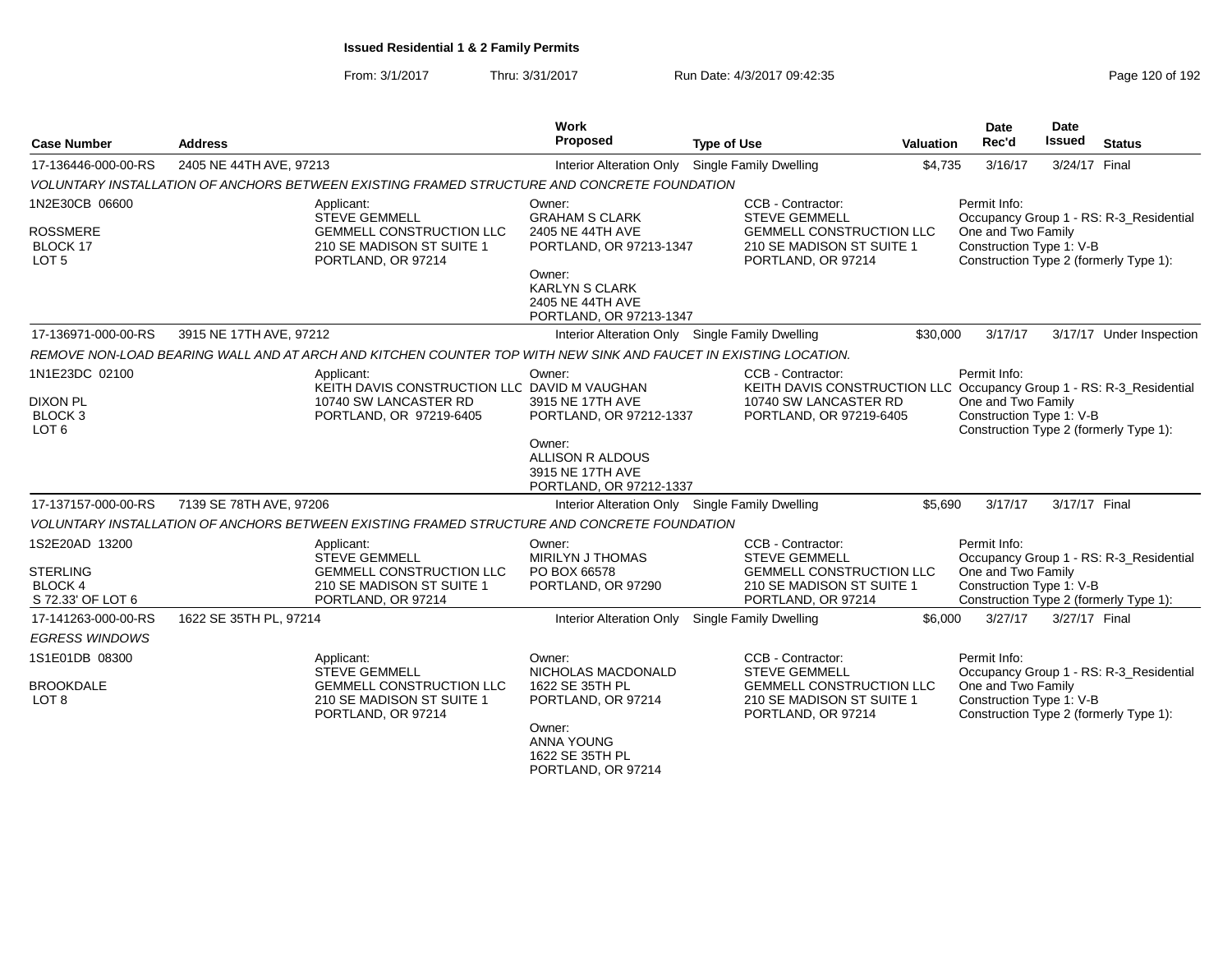From: 3/1/2017Thru: 3/31/2017 Run Date: 4/3/2017 09:42:35 Research 2010 192

| <b>Case Number</b>                                       | <b>Address</b>               |                                                                                                                          | <b>Work</b><br>Proposed                                                                    | <b>Type of Use</b> |                                                                                                                                 | <b>Valuation</b> | <b>Date</b><br>Rec'd                                                                                     | <b>Date</b><br><b>Issued</b> | <b>Status</b>                           |
|----------------------------------------------------------|------------------------------|--------------------------------------------------------------------------------------------------------------------------|--------------------------------------------------------------------------------------------|--------------------|---------------------------------------------------------------------------------------------------------------------------------|------------------|----------------------------------------------------------------------------------------------------------|------------------------------|-----------------------------------------|
| 17-141272-000-00-RS                                      | 8519 NE SACRAMENTO ST, 97220 |                                                                                                                          | <b>Interior Alteration Only</b>                                                            |                    | <b>Single Family Dwelling</b>                                                                                                   | \$12,495         | 3/27/17                                                                                                  | 3/27/17 Final                |                                         |
|                                                          |                              | VOLUNTARY INSTALLATION OF ANCHORS BETWEEN EXISTING FRAMED STRUCTURE AND CONCRETE FOUNDATION                              |                                                                                            |                    |                                                                                                                                 |                  |                                                                                                          |                              |                                         |
| 1N2E28CB 04300<br>RAILWAY ADD<br>BLOCK 25<br>LOT 23&24   |                              | Applicant:<br><b>STEVE GEMMELL</b><br><b>GEMMELL CONSTRUCTION LLC</b><br>210 SE MADISON ST SUITE 1<br>PORTLAND, OR 97214 | Owner:<br><b>HOLLY N DUTHIE</b><br>8519 NE SACRAMENTO ST<br>PORTLAND, OR 97220             |                    | CCB - Contractor:<br><b>STEVE GEMMELL</b><br><b>GEMMELL CONSTRUCTION LLC</b><br>210 SE MADISON ST SUITE 1<br>PORTLAND, OR 97214 |                  | Permit Info:<br>One and Two Family<br>Construction Type 1: V-B<br>Construction Type 2 (formerly Type 1): |                              | Occupancy Group 1 - RS: R-3_Residential |
| E 1/2 OF LOT 25                                          |                              |                                                                                                                          | Owner:<br>ALEXANDRA M STERN<br>8519 NE SACRAMENTO ST<br>PORTLAND, OR 97220                 |                    |                                                                                                                                 |                  |                                                                                                          |                              |                                         |
| 17-141292-000-00-RS                                      | 645 SE 62ND AVE, 97215       |                                                                                                                          | Interior Alteration Only Single Family Dwelling                                            |                    |                                                                                                                                 | \$5,630          | 3/27/17                                                                                                  | 3/28/17 Final                |                                         |
|                                                          |                              | VOLUNTARY INSTALLATION OF ANCHORS BETWEEN EXISTING FRAMED STRUCTURE AND CONCRETE FOUNDATION                              |                                                                                            |                    |                                                                                                                                 |                  |                                                                                                          |                              |                                         |
| 1S2E06AA 01900<br><b>BELMONT PL</b><br>LOT <sub>26</sub> |                              | Applicant:<br><b>STEVE GEMMELL</b><br><b>GEMMELL CONSTRUCTION LLC</b><br>210 SE MADISON ST SUITE 1<br>PORTLAND, OR 97214 | Owner:<br><b>STEVEN B HAWKINS</b><br>645 SE 62ND AVE<br>PORTLAND, OR 97215-1918            |                    | CCB - Contractor:<br><b>STEVE GEMMELL</b><br><b>GEMMELL CONSTRUCTION LLC</b><br>210 SE MADISON ST SUITE 1<br>PORTLAND, OR 97214 |                  | Permit Info:<br>One and Two Family<br>Construction Type 1: V-B<br>Construction Type 2 (formerly Type 1): |                              | Occupancy Group 1 - RS: R-3_Residential |
|                                                          |                              |                                                                                                                          | Owner:<br>SHELLY F HAWKINS<br>645 SE 62ND AVE<br>PORTLAND, OR 97215-1918                   |                    |                                                                                                                                 |                  |                                                                                                          |                              |                                         |
| 17-141302-000-00-RS                                      | 208 NE MONROE ST, 97212      |                                                                                                                          | Interior Alteration Only Single Family Dwelling                                            |                    |                                                                                                                                 | \$6,495          | 3/27/17                                                                                                  | 3/27/17 Final                |                                         |
|                                                          |                              | VOLUNTARY INSTALLATION OF ANCHORS BETWEEN EXISTING FRAMED STRUCTURE AND CONCRETE FOUNDATION                              |                                                                                            |                    |                                                                                                                                 |                  |                                                                                                          |                              |                                         |
| 1N1E27AA 19500<br>WILLIAMS AVE ADD<br>BLOCK 11           |                              | Applicant:<br><b>STEVE GEMMELL</b><br>GEMMELL CONSTRUCTION LLC<br>210 SE MADISON ST SUITE 1                              | Owner:<br><b>SHARON L MORROW</b><br>208 NE MONROE ST<br>PORTLAND, OR 97212                 |                    | CCB - Contractor:<br><b>STEVE GEMMELL</b><br>GEMMELL CONSTRUCTION LLC<br>210 SE MADISON ST SUITE 1                              |                  | Permit Info:<br>One and Two Family<br>Construction Type 1: V-B                                           |                              | Occupancy Group 1 - RS: R-3_Residential |
| <b>LOT 20</b>                                            |                              | PORTLAND, OR 97214                                                                                                       | Owner:<br>KIMBERLY S SHEDA<br>208 NE MONROE ST<br>PORTLAND, OR 97212                       |                    | PORTLAND, OR 97214                                                                                                              |                  | Construction Type 2 (formerly Type 1):                                                                   |                              |                                         |
| 17-111360-000-00-RS                                      | 4733 N GANTENBEIN AVE, 97217 |                                                                                                                          | Interior Alteration Only                                                                   |                    | <b>Single Family Dwelling</b>                                                                                                   | \$1,500          | 1/26/17                                                                                                  | 3/5/17 Final                 |                                         |
|                                                          |                              | VOLUNTARY INSTALLATION OF CONNECTORS BETWEEN FRAMING AND FOUNDATION OF A HOUSE                                           |                                                                                            |                    |                                                                                                                                 |                  |                                                                                                          |                              |                                         |
| 1N1E22AC 17300<br>CENTRAL ALBINA ADD<br>BLOCK 8<br>LOT 6 |                              | Applicant:<br>MICHAEL WIEBER<br>ELYSIUM CONSTRUCTION LLC<br>PO BOX 12010<br>PORTLAND, OR 97212                           | Owner:<br><b>MATTHEW DESCHNER</b><br>4733 N GANTENBEIN AVE<br>PORTLAND, OR 97217<br>Owner: |                    | CCB - Contractor:<br>MICHAEL WIEBER<br>ELYSIUM CONSTRUCTION LLC<br>PO BOX 12010<br>PORTLAND, OR 97212                           |                  | Permit Info:<br>One and Two Family<br>Construction Type 1: V-B<br>Construction Type 2 (formerly Type 1): |                              | Occupancy Group 1 - RS: R-3_Residential |
|                                                          |                              |                                                                                                                          | <b>TOMY HUYNH</b><br>4733 N GANTENBEIN AVE<br>PORTLAND, OR 97217                           |                    |                                                                                                                                 |                  |                                                                                                          |                              |                                         |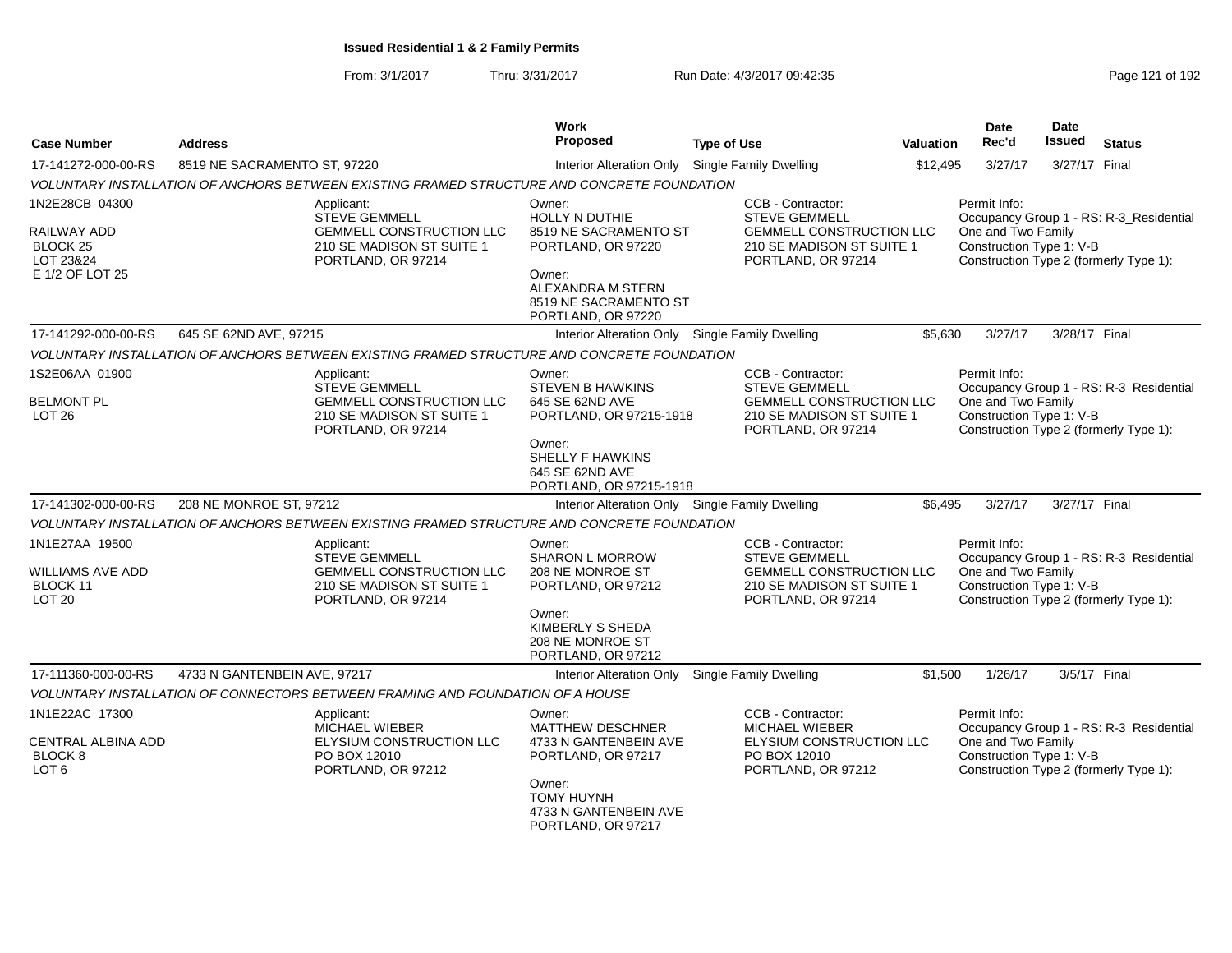| <b>Case Number</b>                                                                  | <b>Address</b>                |                                                                                                              | <b>Work</b><br>Proposed                                                            | <b>Type of Use</b>                                                                                                                                        | <b>Valuation</b> | <b>Date</b><br>Rec'd                                           | Date<br>Issued                                                                                                                                      | <b>Status</b>                                                                     |  |
|-------------------------------------------------------------------------------------|-------------------------------|--------------------------------------------------------------------------------------------------------------|------------------------------------------------------------------------------------|-----------------------------------------------------------------------------------------------------------------------------------------------------------|------------------|----------------------------------------------------------------|-----------------------------------------------------------------------------------------------------------------------------------------------------|-----------------------------------------------------------------------------------|--|
| 17-140614-000-00-RS                                                                 | 3707 NE 24TH AVE, 97212       |                                                                                                              | <b>Interior Alteration Only</b>                                                    | Single Family Dwelling                                                                                                                                    | \$1,500          | 3/24/17                                                        | 3/24/17 Final                                                                                                                                       |                                                                                   |  |
|                                                                                     |                               | VOLUNTARY INSTALLATION OF CONNECTORS BETWEEN FRAMING AND FOUNDATION OF A HOUSE                               |                                                                                    |                                                                                                                                                           |                  |                                                                |                                                                                                                                                     |                                                                                   |  |
| 1N1E23DD 19400<br><b>HOMEDALE</b><br>BLOCK <sub>8</sub><br>LOT 1<br>S 1/2 OF LOT 2  |                               | Applicant:<br><b>MICHAEL WIEBER</b><br>ELYSIUM CONSTRUCTION LLC<br>PO BOX 12010<br>PORTLAND, OR 97212        | Owner:<br><b>ALAN STAGGERS</b><br>3707 NE 24TH AVE<br>PORTLAND, OR 97212<br>Owner: | CCB - Contractor:<br><b>MICHAEL WIEBER</b><br>ELYSIUM CONSTRUCTION LLC<br>PO BOX 12010<br>PORTLAND, OR 97212                                              |                  | Permit Info:<br>One and Two Family<br>Construction Type 1: V-B |                                                                                                                                                     | Occupancy Group 1 - RS: R-3_Residential<br>Construction Type 2 (formerly Type 1): |  |
|                                                                                     |                               |                                                                                                              | <b>KATHLEEN STAGGERS</b><br>3707 NE 24TH AVE<br>PORTLAND, OR 97212                 |                                                                                                                                                           |                  |                                                                |                                                                                                                                                     |                                                                                   |  |
| 17-140980-000-00-RS                                                                 | 10046 N LEONARD ST, 97203     |                                                                                                              | Interior Alteration Only                                                           | Single Family Dwelling                                                                                                                                    | \$1.500          | 3/26/17                                                        | 3/26/17 Final                                                                                                                                       |                                                                                   |  |
|                                                                                     |                               | VOLUNTARY INSTALLATION OF CONNECTORS BETWEEN FRAMING AND FOUNDATION OF A HOUSE                               |                                                                                    |                                                                                                                                                           |                  |                                                                |                                                                                                                                                     |                                                                                   |  |
| 1N1W01BC 10200<br><b>HOLBROOKS ADD</b><br>BLOCK <sub>25</sub><br>LOT 12             |                               | Applicant:<br><b>MICHAEL WIEBER</b><br>ELYSIUM CONSTRUCTION LLC<br>PO BOX 12010<br>PORTLAND, OR 97212        | Owner:<br><b>JANE M KELLUM</b><br>848 NE MADRONA DR<br>MYRTLE CREEK, OR 97457      | CCB - Contractor:<br>MICHAEL WIEBER<br>ELYSIUM CONSTRUCTION LLC<br>PO BOX 12010<br>PORTLAND, OR 97212                                                     |                  | Permit Info:<br>One and Two Family<br>Construction Type 1: V-B |                                                                                                                                                     | Occupancy Group 1 - RS: R-3 Residential<br>Construction Type 2 (formerly Type 1): |  |
| 17-141011-000-00-RS                                                                 | 7926 N CHAUTAUQUA BLVD, 97217 |                                                                                                              | Interior Alteration Only                                                           | <b>Single Family Dwelling</b>                                                                                                                             | \$1,500          | 3/27/17                                                        | 3/27/17 Final                                                                                                                                       |                                                                                   |  |
|                                                                                     |                               | VOLUNTARY INSTALLATION OF CONNECTORS BETWEEN FRAMING AND FOUNDATION OF A HOUSE                               |                                                                                    |                                                                                                                                                           |                  |                                                                |                                                                                                                                                     |                                                                                   |  |
| 1N1E08DA 03200<br>UNIVERSITY PK<br>BLOCK 153<br>LOT 25&26                           |                               | Applicant:<br><b>MICHAEL WIEBER</b><br><b>ELYSIUM CONSTRUCTION LLC</b><br>PO BOX 12010<br>PORTLAND, OR 97212 | Owner:<br><b>BRUCE W RENKEN</b><br>651 SYNDICATE ST S<br>ST PAUL, MN 55116         | CCB - Contractor:<br><b>MICHAEL WIEBER</b><br>ELYSIUM CONSTRUCTION LLC<br>PO BOX 12010<br>PORTLAND, OR 97212                                              |                  | Permit Info:<br>One and Two Family<br>Construction Type 1: V-B |                                                                                                                                                     | Occupancy Group 1 - RS: R-3 Residential<br>Construction Type 2 (formerly Type 1): |  |
| 17-120446-000-00-RS                                                                 | 4011 SW DAKOTA ST, 97221      |                                                                                                              | <b>Interior Alteration Only</b>                                                    | Single Family Dwelling                                                                                                                                    | \$80,000         | 2/13/17                                                        |                                                                                                                                                     | 3/23/17 Under Inspection                                                          |  |
|                                                                                     |                               | REMOVE PANTRY WALLS, REMODEL KITCHEN AND REPACE SLIDER, REMODEL MAIN FLOOR BATHROOM                          |                                                                                    |                                                                                                                                                           |                  |                                                                |                                                                                                                                                     |                                                                                   |  |
| 1S1E17CC 00700<br><b>VERMONT HILLS</b><br>BLOCK <sub>23</sub><br>LOT 7 EXC PT IN ST |                               | Applicant:<br>MIKE MCLAUGHLIN<br>BOONE REMODEL INC<br>8835 SW CANYON LN, STE 305<br>PORTLAND, OR 97225       |                                                                                    | CCB - Contractor:<br>REDS ELECTRIC CO INC<br>3787 SE NAEF RD SUITE 3<br>PORTLAND, OR 97221-3333<br>MILWAUKIE, OR 97267                                    |                  |                                                                | Permit Info:<br>Occupancy Group 1 - RS: R-3_Residential<br>One and Two Family<br>Construction Type 1: V-B<br>Construction Type 2 (formerly Type 1): |                                                                                   |  |
|                                                                                     |                               |                                                                                                              | Owner:<br><b>AMY WAYSON</b><br>4011 SW DAKOTA ST<br>PORTLAND, OR 97221-3333        | CCB - Contractor:<br><b>BOONE REMODEL INC</b><br>8835 SW CANYON LN STE 305<br>PORTLAND, OR 97225-3453<br>CCB - Contractor:<br>ROCKY MOUNTAIN PLUMBING LLC |                  |                                                                |                                                                                                                                                     |                                                                                   |  |
|                                                                                     |                               |                                                                                                              |                                                                                    | PO BOX 459<br>SANDY, OR 97055                                                                                                                             |                  |                                                                |                                                                                                                                                     |                                                                                   |  |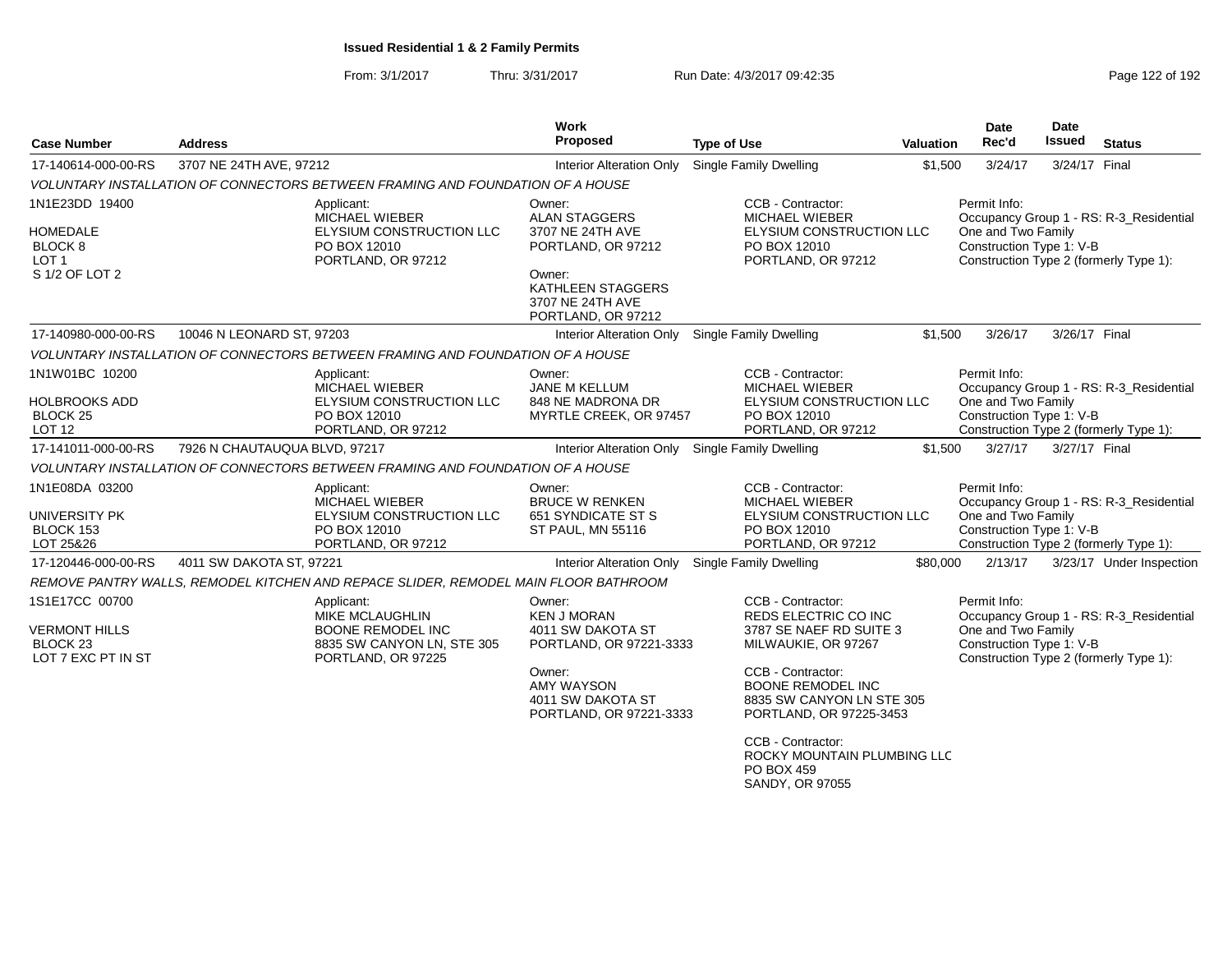| <b>Case Number</b>                                                                                                  | <b>Address</b>                                                                                          |                                                                                                       | Work<br><b>Proposed</b>                                                                                                                                        | <b>Type of Use</b>                                                                                                                                          | Valuation | Date<br>Rec'd                                                  | Date<br><b>Issued</b> | <b>Status</b>                                                                     |
|---------------------------------------------------------------------------------------------------------------------|---------------------------------------------------------------------------------------------------------|-------------------------------------------------------------------------------------------------------|----------------------------------------------------------------------------------------------------------------------------------------------------------------|-------------------------------------------------------------------------------------------------------------------------------------------------------------|-----------|----------------------------------------------------------------|-----------------------|-----------------------------------------------------------------------------------|
| 17-116500-000-00-RS                                                                                                 | 3421 NE HASSALO ST, 97232                                                                               |                                                                                                       | Interior Alteration Only                                                                                                                                       | Single Family Dwelling                                                                                                                                      | \$1,500   | 2/6/17                                                         | 3/18/17 Final         |                                                                                   |
|                                                                                                                     |                                                                                                         |                                                                                                       |                                                                                                                                                                | VOLUNTARY INSTALLATION OF CONNECTORS BETWEEN FRAMING AND FOUNDATION OF A HOUSE. VOLUNTARY INSTALLATION OF ADDITIONAL PLYWOOD SHEETING TO BRACE EXISTING SOF |           |                                                                |                       |                                                                                   |
| 1N1E36AB 10100<br>LAURELHURST<br>BLOCK 26<br>LOT <sub>22</sub>                                                      |                                                                                                         | Applicant:<br>MICHAEL WIEBER<br>ELYSIUM CONSTRUCTION LLC<br>PO BOX 12010<br>PORTLAND, OR 97212        | Owner:<br>ROBERT H GLASCOCK<br>3421 NE HASSALO ST<br>PORTLAND, OR 97232-2526<br>Owner:<br>MARGARET A GLASCOCK<br>3421 NE HASSALO ST<br>PORTLAND, OR 97232-2526 | CCB - Contractor:<br><b>MICHAEL WIEBER</b><br>ELYSIUM CONSTRUCTION LLC<br>PO BOX 12010<br>PORTLAND, OR 97212                                                |           | Permit Info:<br>One and Two Family<br>Construction Type 1: V-B |                       | Occupancy Group 1 - RS: R-3_Residential<br>Construction Type 2 (formerly Type 1): |
| 17-129034-000-00-RS                                                                                                 | 1309 NE 137TH AVE, 97230                                                                                |                                                                                                       |                                                                                                                                                                | Interior Alteration Only Single Family Dwelling                                                                                                             | \$3,000   | 3/2/17                                                         |                       | 3/2/17 Issued                                                                     |
|                                                                                                                     |                                                                                                         | MOVE NON LOAD BEARING WALL IN BATHROM BACK 3' NO EXTERIOR WORK                                        |                                                                                                                                                                |                                                                                                                                                             |           |                                                                |                       |                                                                                   |
| 1N2E35AB 02100<br><b>REGENCY PARK</b><br>BLOCK 3<br>LOT 6                                                           |                                                                                                         | Applicant:<br><b>STACI HOLT</b><br><b>WILLCO</b><br>920 SE CARUTHERS ST<br>PORTLAND, OR 97202         | Owner:<br>VIRGINIA M SELBERG<br>80152 KENT RD<br>ARCH CAPE, OR 97102                                                                                           | CCB - Contractor:<br><b>WILLCO PAINTING &amp;</b><br><b>CONSTRUCTION INC</b><br>920 SE CARUTHERS ST<br>PORTLAND, OR 97214                                   |           | Permit Info:<br>One and Two Family<br>Construction Type 1: V-B |                       | Occupancy Group 1 - RS: R-3_Residential<br>Construction Type 2 (formerly Type 1): |
| 17-128219-000-00-RS                                                                                                 | 4914 N MARYLAND AVE, 97217                                                                              |                                                                                                       | Interior Alteration Only                                                                                                                                       | Single Family Dwelling                                                                                                                                      | \$1,500   | 3/1/17                                                         | 3/5/17 Final          |                                                                                   |
|                                                                                                                     |                                                                                                         | VOLUNTARY INSTALLATION OF CONNECTORS BETWEEN FRAMING AND FOUNDATION OF A HOUSE                        |                                                                                                                                                                |                                                                                                                                                             |           |                                                                |                       |                                                                                   |
| 1N1E22BC 10700<br><b>M PATTONS ADD &amp; 2ND</b><br>BLOCK 6<br>LOT <sub>2</sub>                                     |                                                                                                         | Applicant:<br>MICHAEL WIEBER<br>ELYSIUM CONSTRUCTION LLC<br>PO BOX 12010<br>PORTLAND, OR 97212        | Owner:<br><b>STEPHEN TOPPING</b><br>4914 N MARYLAND AVE<br>PORTLAND, OR 97217                                                                                  | CCB - Contractor:<br><b>MICHAEL WIEBER</b><br>ELYSIUM CONSTRUCTION LLC<br>PO BOX 12010<br>PORTLAND, OR 97212                                                |           | Permit Info:<br>One and Two Family<br>Construction Type 1: V-B |                       | Occupancy Group 1 - RS: R-3 Residential<br>Construction Type 2 (formerly Type 1): |
| 17-131882-000-00-RS                                                                                                 | 5129 N VANDERBILT ST                                                                                    |                                                                                                       | Interior Alteration Only                                                                                                                                       | Single Family Dwelling                                                                                                                                      | \$1,500   | 3/8/17                                                         | 3/8/17 Final          |                                                                                   |
|                                                                                                                     |                                                                                                         | VOLUNTARY INSTALLATION OF CONNECTORS BETWEEN FRAMING AND FOUNDATION OF A HOUSE                        |                                                                                                                                                                |                                                                                                                                                             |           |                                                                |                       |                                                                                   |
| 1N1E08CB 13000A1<br>PORTSMOUTH VILLA EXTD<br><b>BLOCK I</b><br>IN ST<br>LOT 8 EXC ELY 12.92' & EXC WLY 100'<br>LAND | LOT 7 EXC ELY 12.92' & EXC W 100' & EXC PT PORTLAND, OR 97212<br>IMPS ONLY SEE R248818 (R670702680) FOR | Applicant:<br>MICHAEL WIEBER<br>ELYSIUM CONSTRUCTION LLC<br>PO BOX 12010                              | Owner:<br>LYNDA MOORE<br>5129 N VANDERBILT ST<br>PORTLAND, OR 97203<br>Owner:<br><b>MAI COATS</b><br>5129 N VANDERBILT ST<br>PORTLAND, OR 97203                | CCB - Contractor:<br>MICHAEL WIEBER<br>ELYSIUM CONSTRUCTION LLC<br>PO BOX 12010<br>PORTLAND, OR 97212                                                       |           | Permit Info:<br>One and Two Family<br>Construction Type 1: V-B |                       | Occupancy Group 1 - RS: R-3_Residential<br>Construction Type 2 (formerly Type 1): |
| 17-125359-000-00-RS                                                                                                 | 3924 NE 18TH AVE, 97212                                                                                 |                                                                                                       | <b>Interior Alteration Only</b>                                                                                                                                | <b>Single Family Dwelling</b>                                                                                                                               | \$1,500   | 2/23/17                                                        | 3/5/17 Final          |                                                                                   |
|                                                                                                                     |                                                                                                         | VOLUNTARY INSTALLATION OF CONNECTORS BETWEEN FRAMING AND FOUNDATION OF A HOUSE                        |                                                                                                                                                                |                                                                                                                                                             |           |                                                                |                       |                                                                                   |
| 1N1E23DC 01000<br><b>DIXON PL</b><br><b>BLOCK1</b><br>LOT <sub>10</sub>                                             |                                                                                                         | Applicant:<br><b>MICHAEL WIEBER</b><br>ELYSIUM CONSTRUCTION LLC<br>PO BOX 12010<br>PORTLAND, OR 97212 | Owner:<br>ANDREW POWELSON<br>3924 NE 18TH AVE<br>PORTLAND, OR 97212<br>Owner:<br><b>AUDRA DURAN</b><br>3924 NE 18TH AVE<br>PORTLAND, OR 97212                  | CCB - Contractor:<br>MICHAEL WIEBER<br>ELYSIUM CONSTRUCTION LLC<br>PO BOX 12010<br>PORTLAND, OR 97212                                                       |           | Permit Info:<br>One and Two Family<br>Construction Type 1: V-B |                       | Occupancy Group 1 - RS: R-3 Residential<br>Construction Type 2 (formerly Type 1): |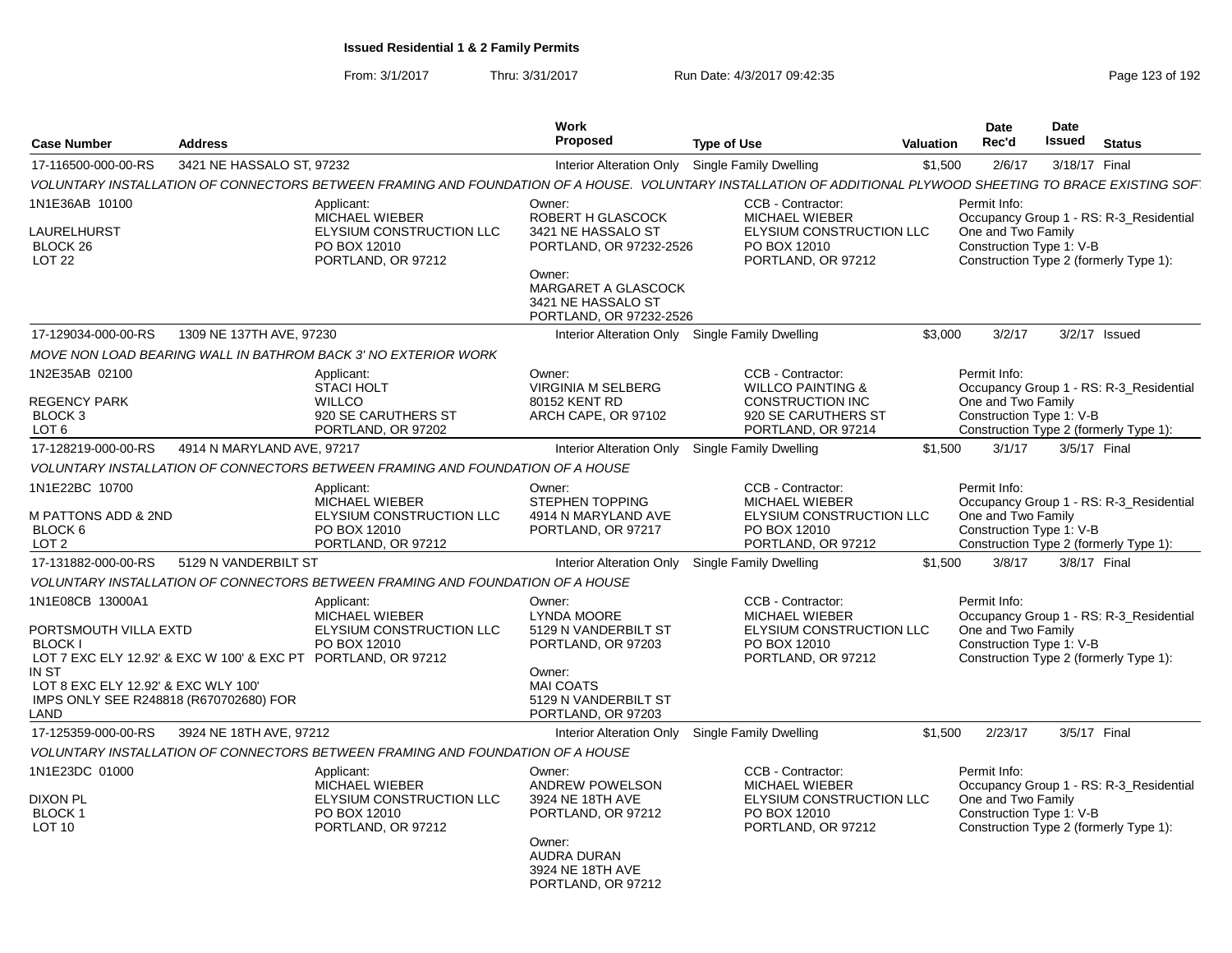| <b>Case Number</b>                                    | <b>Address</b>                                                                                                                                                  | Work<br>Proposed                                                              | <b>Type of Use</b>                                                    | <b>Valuation</b>                                                                         | Date<br>Rec'd                                  | Date<br><b>Issued</b> | <b>Status</b>                           |
|-------------------------------------------------------|-----------------------------------------------------------------------------------------------------------------------------------------------------------------|-------------------------------------------------------------------------------|-----------------------------------------------------------------------|------------------------------------------------------------------------------------------|------------------------------------------------|-----------------------|-----------------------------------------|
| 17-127488-000-00-RS                                   | 4315 SE MILWAUKIE AVE, 97202                                                                                                                                    | <b>Interior Alteration Only</b>                                               | <b>Single Family Dwelling</b>                                         | \$15,000                                                                                 | 2/28/17                                        |                       | $3/8/17$ Issued                         |
|                                                       | REMODEL TO RESTORE TO WAR CODE CONDITIONS, IMPROVE HEATING AND WIRING, ELIMINATE ILLEGAL KITCHENS, CORRECT CODE VIOLATIONS. APPROVED PLANS INCLUDE (2) KITCHENS |                                                                               |                                                                       |                                                                                          |                                                |                       |                                         |
| 1S1E11CD 11500                                        | Applicant:<br>Jeff Lightfoot                                                                                                                                    | Owner:<br><b>FLOYD A MAES</b>                                                 | CCB - Contractor:<br><b>ADVANTAGE SERVICES</b>                        |                                                                                          | Permit Info:                                   |                       | Occupancy Group 1 - RS: R-3_Residential |
| <b>SLEES ADD</b><br><b>BLOCK1</b><br>LOT 1&2 TL 11500 | <b>ADVANTAGE SERVICES</b><br>5525 NW Skyline Blvd<br>Portland, OR 97229                                                                                         | 4207 SE WOODSTOCK BLVD PMB<br>431<br>PORTLAND, OR 97206                       | <b>CONSTRUCTION INC</b><br>5525 NW SKYLINE BLVD<br>PORTLAND, OR 97229 |                                                                                          | One and Two Family<br>Construction Type 1: V-B |                       |                                         |
| 17-127500-000-00-RS                                   | 7639 N BRANDON AVE, 97217                                                                                                                                       |                                                                               | Interior Alteration Only Single Family Dwelling                       | \$1,500                                                                                  | 2/28/17                                        | 3/5/17 Final          | Construction Type 2 (formerly Type 1):  |
|                                                       | VOLUNTARY INSTALLATION OF CONNECTORS BETWEEN FRAMING AND FOUNDATION OF A HOUSE. VOLUNTARY INSTALLATION OF ADDITIONAL PLYWOOD SHEETING TO BRACE EXISTING SOF     |                                                                               |                                                                       |                                                                                          |                                                |                       |                                         |
| 1N1E09DC 21100                                        | Applicant:                                                                                                                                                      | Owner:                                                                        | CCB - Contractor:                                                     |                                                                                          | Permit Info:                                   |                       |                                         |
|                                                       | MICHAEL WIEBER                                                                                                                                                  | <b>ROSS E SMITH</b>                                                           | <b>MICHAEL WIEBER</b>                                                 |                                                                                          |                                                |                       | Occupancy Group 1 - RS: R-3_Residential |
| <b>GRAYBROOK</b><br><b>BLOCK1</b>                     | ELYSIUM CONSTRUCTION LLC<br>PO BOX 12010                                                                                                                        | 7639 N BRANDON AVE                                                            | ELYSIUM CONSTRUCTION LLC<br>PO BOX 12010                              |                                                                                          | One and Two Family<br>Construction Type 1: V-B |                       |                                         |
| LOT 25&26                                             | PORTLAND, OR 97212                                                                                                                                              | PORTLAND, OR 97217-6407                                                       | PORTLAND, OR 97212                                                    |                                                                                          |                                                |                       | Construction Type 2 (formerly Type 1):  |
|                                                       |                                                                                                                                                                 | Owner:<br>SHELBY L ANDERSON<br>7639 N BRANDON AVE<br>PORTLAND, OR 97217-6407  |                                                                       |                                                                                          |                                                |                       |                                         |
| 17-132590-000-00-RS                                   | 4053 NE 31ST AVE, 97212                                                                                                                                         |                                                                               | Interior Alteration Only Single Family Dwelling                       | \$15,000                                                                                 | 3/9/17                                         | 3/26/17 Issued        |                                         |
| KITCHEN REMODEL *** TRADE WORK ONLY***                |                                                                                                                                                                 |                                                                               |                                                                       |                                                                                          |                                                |                       |                                         |
| 1N1E24CA 19800                                        |                                                                                                                                                                 | Owner:<br><b>ROBERT L MACY</b>                                                | CCB - Contractor:<br><b>HAMISH MURRAY</b>                             |                                                                                          | Permit Info:                                   |                       | Occupancy Group 1 - RS: R-3_Residential |
| <b>ALAMEDA PARK</b><br>BLOCK 24<br>LOT <sub>6</sub>   |                                                                                                                                                                 | 4053 NE 31ST AVE<br>PORTLAND, OR 97212                                        | <b>HAMISH MURRAY</b><br><b>CONSTRUCTION INC</b><br>4627 SW CONDOR AV  | One and Two Family<br>Construction Type 1: V-B<br>Construction Type 2 (formerly Type 1): |                                                |                       |                                         |
|                                                       |                                                                                                                                                                 | Owner:<br>ALYSSA J GREEN<br>4053 NE 31ST AVE<br>PORTLAND, OR 97212            | PORTLAND, OR 97239                                                    |                                                                                          |                                                |                       |                                         |
| 17-128941-000-00-RS                                   | 2816 NE 19TH AVE, 97212                                                                                                                                         | Interior Alteration Only                                                      | Single Family Dwelling                                                | \$1,500                                                                                  | 3/2/17                                         | 3/5/17 Final          |                                         |
|                                                       | VOLUNTARY INSTALLATION OF CONNECTORS BETWEEN FRAMING AND FOUNDATION OF A HOUSE                                                                                  |                                                                               |                                                                       |                                                                                          |                                                |                       |                                         |
| 1N1E26AD 06800                                        | Applicant:<br>MICHAEL WIEBER                                                                                                                                    | Owner:<br><b>JOHN S SOUTTER</b>                                               | CCB - Contractor:<br><b>MICHAEL WIEBER</b>                            |                                                                                          | Permit Info:                                   |                       | Occupancy Group 1 - RS: R-3_Residential |
| <b>IRVINGTON</b><br>BLOCK 32<br>N 45' OF LOT 17       | ELYSIUM CONSTRUCTION LLC<br>PO BOX 12010<br>PORTLAND, OR 97212                                                                                                  | 2816 NE 19TH AVE<br>PORTLAND, OR 97212-3320                                   | ELYSIUM CONSTRUCTION LLC<br>PO BOX 12010<br>PORTLAND, OR 97212        |                                                                                          | One and Two Family<br>Construction Type 1: V-B |                       | Construction Type 2 (formerly Type 1):  |
|                                                       |                                                                                                                                                                 | Owner:<br><b>SHARON M URRY</b><br>2816 NE 19TH AVE<br>PORTLAND, OR 97212-3320 |                                                                       |                                                                                          |                                                |                       |                                         |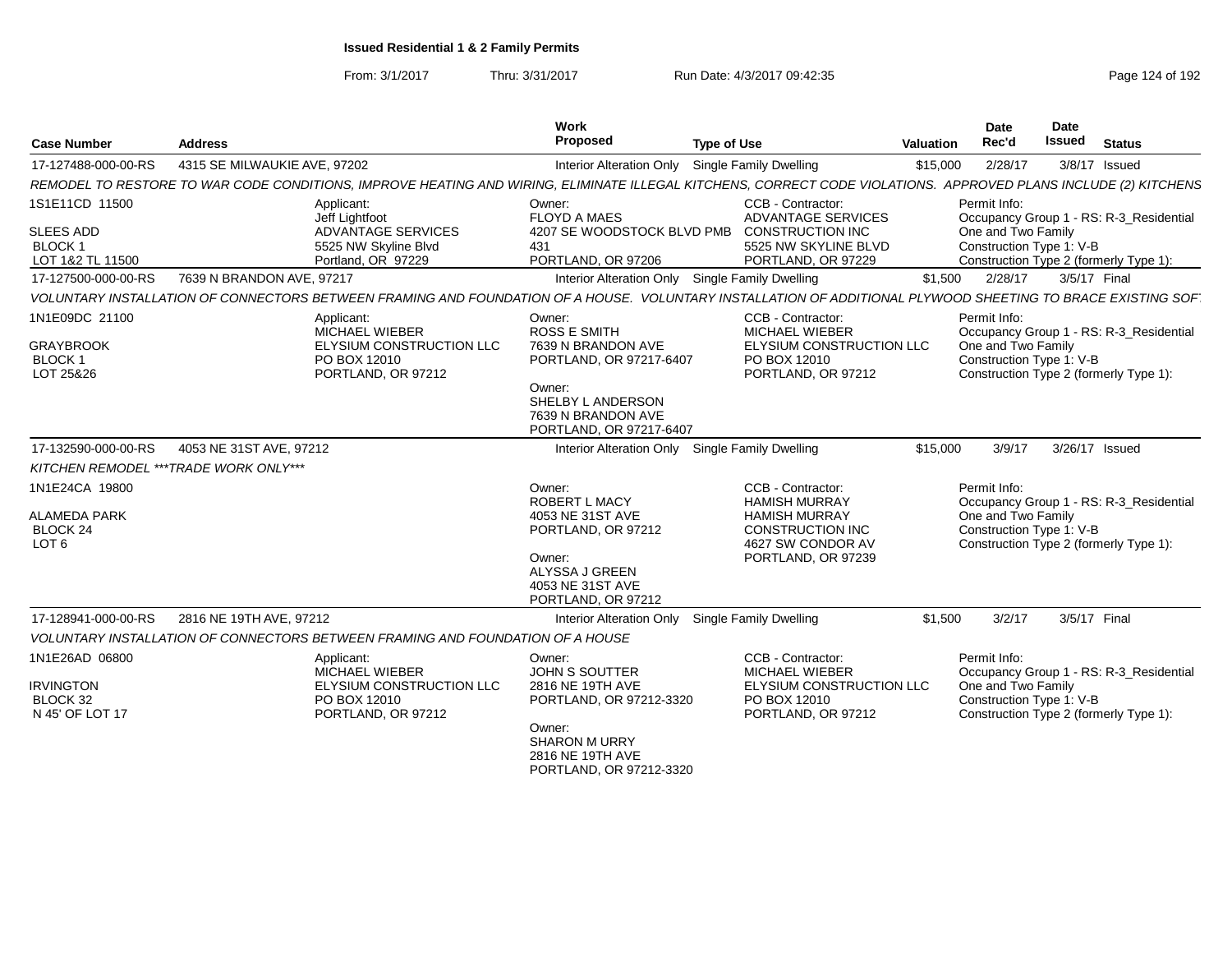| <b>Case Number</b>                                                    | <b>Address</b>           |                                                                                                       | Work<br>Proposed                                                                                                                                          | <b>Type of Use</b>                                                                                                                        | <b>Valuation</b> | <b>Date</b><br>Rec'd                                           | <b>Date</b><br><b>Issued</b> | <b>Status</b>                                                                     |
|-----------------------------------------------------------------------|--------------------------|-------------------------------------------------------------------------------------------------------|-----------------------------------------------------------------------------------------------------------------------------------------------------------|-------------------------------------------------------------------------------------------------------------------------------------------|------------------|----------------------------------------------------------------|------------------------------|-----------------------------------------------------------------------------------|
| 17-128949-000-00-RS                                                   | 2894 NW ARIEL TER, 97210 |                                                                                                       | <b>Interior Alteration Only</b>                                                                                                                           | Single Family Dwelling                                                                                                                    | \$1,500          | 3/2/17                                                         |                              | 3/5/17 Final                                                                      |
|                                                                       |                          | VOLUNTARY INSTALLATION OF CONNECTORS BETWEEN FRAMING AND FOUNDATION OF A HOUSE                        |                                                                                                                                                           |                                                                                                                                           |                  |                                                                |                              |                                                                                   |
| 1N1E32AC 08600                                                        |                          | Applicant:                                                                                            | Owner:                                                                                                                                                    | CCB - Contractor:                                                                                                                         |                  | Permit Info:                                                   |                              |                                                                                   |
| <b>WESTOVER TERR</b><br>BLOCK 17<br>LOT 8&9 EXC PT IN ALLEY           |                          | <b>MICHAEL WIEBER</b><br>ELYSIUM CONSTRUCTION LLC<br>PO BOX 12010<br>PORTLAND, OR 97212               | <b>BRENDAN J BARNICLE</b><br>2894 NW ARIEL TER<br>PORTLAND, OR 97210-3138<br>Owner:<br><b>TANYA U BARNICLE</b><br>2894 NW ARIEL TER                       | <b>MICHAEL WIEBER</b><br>ELYSIUM CONSTRUCTION LLC<br>PO BOX 12010<br>PORTLAND, OR 97212                                                   |                  | One and Two Family<br>Construction Type 1: V-B                 |                              | Occupancy Group 1 - RS: R-3_Residential<br>Construction Type 2 (formerly Type 1): |
|                                                                       |                          |                                                                                                       | PORTLAND, OR 97210-3138                                                                                                                                   |                                                                                                                                           |                  |                                                                |                              |                                                                                   |
| 17-128950-000-00-RS                                                   | 1508 NE BEECH ST, 97212  |                                                                                                       | <b>Interior Alteration Only</b>                                                                                                                           | <b>Single Family Dwelling</b>                                                                                                             | \$1,500          | 3/2/17                                                         |                              | 3/5/17 Final                                                                      |
|                                                                       |                          | VOLUNTARY INSTALLATION OF CONNECTORS BETWEEN FRAMING AND FOUNDATION OF A HOUSE                        |                                                                                                                                                           |                                                                                                                                           |                  |                                                                |                              |                                                                                   |
| 1N1E23DC 19600<br><b>DIXON PL</b><br>BLOCK 14<br>LOT <sub>16</sub>    |                          | Applicant:<br><b>MICHAEL WIEBER</b><br>ELYSIUM CONSTRUCTION LLC<br>PO BOX 12010<br>PORTLAND, OR 97212 | Owner:<br><b>ERIN E BRASELL</b><br>1508 NE BEECH ST<br>PORTLAND, OR 97212<br>Owner:<br><b>JESSE GELWICKS</b><br>1508 NE BEECH ST                          | CCB - Contractor:<br><b>MICHAEL WIEBER</b><br>ELYSIUM CONSTRUCTION LLC<br>PO BOX 12010<br>PORTLAND, OR 97212                              |                  | Permit Info:<br>One and Two Family<br>Construction Type 1: V-B |                              | Occupancy Group 1 - RS: R-3_Residential<br>Construction Type 2 (formerly Type 1): |
|                                                                       |                          |                                                                                                       | PORTLAND, OR 97212                                                                                                                                        |                                                                                                                                           |                  |                                                                |                              |                                                                                   |
| 17-133279-000-00-RS                                                   | 3588 SE GRANT CT, 97214  |                                                                                                       | Interior Alteration Only                                                                                                                                  | Single Family Dwelling                                                                                                                    | \$1,500          | 3/10/17                                                        | 3/26/17 Final                |                                                                                   |
|                                                                       |                          | VOLUNTARY INSTALLATION OF CONNECTORS BETWEEN FRAMING AND FOUNDATION OF A HOUSE                        |                                                                                                                                                           |                                                                                                                                           |                  |                                                                |                              |                                                                                   |
| 1S1E01DC 05100<br>SWAN ADD<br><b>BLOCK1</b><br>N 1/2 OF LOT 5         |                          | Applicant:<br><b>MICHAEL WIEBER</b><br>ELYSIUM CONSTRUCTION LLC<br>PO BOX 12010<br>PORTLAND, OR 97212 | Owner:<br><b>JAMES F CARBERRY</b><br>3588 SE GRANT CT<br>PORTLAND, OR 97214<br>Owner:<br><b>GAIL L CARBERRY</b><br>3588 SE GRANT CT<br>PORTLAND, OR 97214 | CCB - Contractor:<br><b>MICHAEL WIEBER</b><br>ELYSIUM CONSTRUCTION LLC<br>PO BOX 12010<br>PORTLAND, OR 97212                              |                  | Permit Info:<br>One and Two Family<br>Construction Type 1: V-B |                              | Occupancy Group 1 - RS: R-3_Residential<br>Construction Type 2 (formerly Type 1): |
| 17-129505-000-00-RS                                                   | 4826 N ALBINA AVE, 97217 |                                                                                                       | Interior Alteration Only Single Family Dwelling                                                                                                           |                                                                                                                                           | \$1,500          | 3/3/17                                                         |                              | 3/5/17 Final                                                                      |
|                                                                       |                          |                                                                                                       |                                                                                                                                                           | VOLUNTARY INSTALLATION OF CONNECTORS BETWEEN FRAMING AND FOUNDATION OF A HOUSE***SETUP AS SFR IN ERROR, PROPERTY IS CURRENTLY A DUPLEX*** |                  |                                                                |                              |                                                                                   |
| 1N1E22BD 10900<br><b>CLIFFORD ADD</b><br>BLOCK 12<br>LOT <sub>3</sub> |                          | Applicant:<br><b>MICHAEL WIEBER</b><br>ELYSIUM CONSTRUCTION LLC<br>PO BOX 12010<br>PORTLAND, OR 97212 | Owner:<br><b>ALLISON HAMMOND</b><br>PO BOX 4017<br>BEAVERTON, OR 97075<br>Owner:<br><b>KEVIN DONAHOE</b><br>PO BOX 4017<br>BEAVERTON, OR 97075            | CCB - Contractor:<br>MICHAEL WIEBER<br>ELYSIUM CONSTRUCTION LLC<br>PO BOX 12010<br>PORTLAND, OR 97212                                     |                  | Permit Info:<br>One and Two Family<br>Construction Type 1: V-B |                              | Occupancy Group 1 - RS: R-3_Residential<br>Construction Type 2 (formerly Type 1): |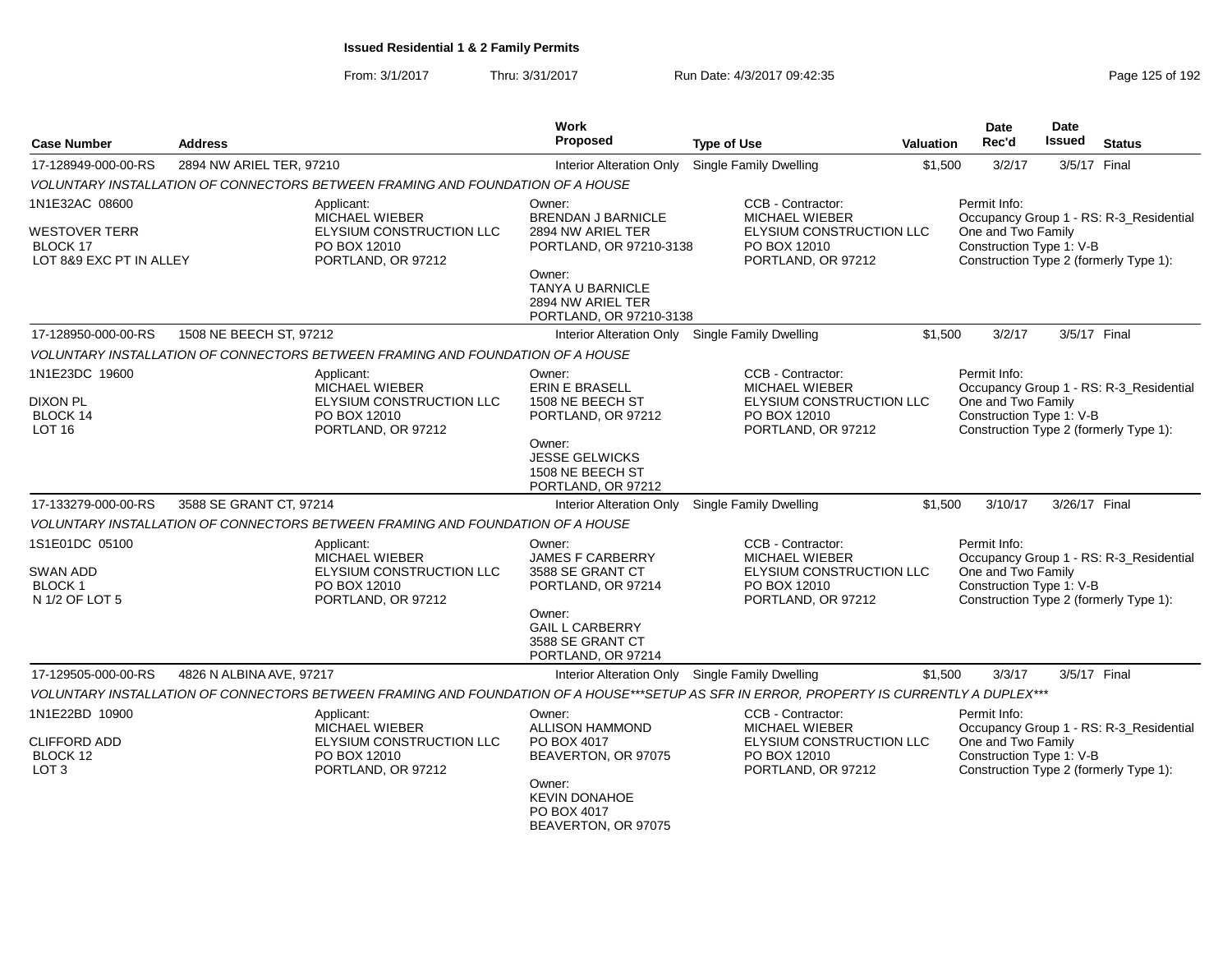|                                                                              |                          |                                                                                                          | <b>Work</b>                                                                                                                                                    |                    |                                                                                                                 |                  | <b>Date</b>                                                                                              | Date           |                                                                                   |
|------------------------------------------------------------------------------|--------------------------|----------------------------------------------------------------------------------------------------------|----------------------------------------------------------------------------------------------------------------------------------------------------------------|--------------------|-----------------------------------------------------------------------------------------------------------------|------------------|----------------------------------------------------------------------------------------------------------|----------------|-----------------------------------------------------------------------------------|
| <b>Case Number</b>                                                           | <b>Address</b>           |                                                                                                          | <b>Proposed</b>                                                                                                                                                | <b>Type of Use</b> |                                                                                                                 | <b>Valuation</b> | Rec'd                                                                                                    | Issued         | <b>Status</b>                                                                     |
| 17-129506-000-00-RS                                                          | 3824 NE 63RD AVE, 97213  |                                                                                                          | Interior Alteration Only                                                                                                                                       |                    | Single Family Dwelling                                                                                          | \$1,500          | 3/3/17                                                                                                   | 3/5/17 Final   |                                                                                   |
|                                                                              |                          | VOLUNTARY INSTALLATION OF CONNECTORS BETWEEN FRAMING AND FOUNDATION OF A HOUSE                           |                                                                                                                                                                |                    |                                                                                                                 |                  |                                                                                                          |                |                                                                                   |
| 1N2E20CC 07300<br>HYDE PK<br>BLOCK <sub>8</sub><br>LOT 33&34                 |                          | Applicant:<br><b>MICHAEL WIEBER</b><br>ELYSIUM CONSTRUCTION LLC<br>PO BOX 12010<br>PORTLAND, OR 97212    | Owner:<br>LUCAS EBERHARDT DE MASTER<br>3824 NE 63RD AVE<br>PORTLAND, OR 97213<br>Owner:<br>JOY EBERHARDT DE MASTER<br>3824 NE 63RD AVE<br>PORTLAND, OR 97213   |                    | CCB - Contractor:<br><b>MICHAEL WIEBER</b><br>ELYSIUM CONSTRUCTION LLC<br>PO BOX 12010<br>PORTLAND, OR 97212    |                  | Permit Info:<br>One and Two Family<br>Construction Type 1: V-B<br>Construction Type 2 (formerly Type 1): |                | Occupancy Group 1 - RS: R-3 Residential                                           |
| 17-133956-000-00-RS                                                          | 2645 N HALLECK ST, 97217 |                                                                                                          | Interior Alteration Only                                                                                                                                       |                    | Single Family Dwelling                                                                                          | \$1,500          | 3/11/17                                                                                                  | 3/11/17 Final  |                                                                                   |
|                                                                              |                          | VOLUNTARY INSTALLATION OF CONNECTORS BETWEEN FRAMING AND FOUNDATION OF A HOUSE                           |                                                                                                                                                                |                    |                                                                                                                 |                  |                                                                                                          |                |                                                                                   |
| 1N1E09CA 09000<br>PENINSULAR ADD<br>BLOCK <sub>6</sub><br><b>LOT 3&amp;4</b> |                          | Applicant:<br>MICHAEL WIEBER<br>ELYSIUM CONSTRUCTION LLC<br>PO BOX 12010<br>PORTLAND, OR 97212           | Owner:<br><b>CATHERINE EASTMAN</b><br>2645 N HALLECK ST<br>PORTLAND, OR 97217-6361<br>Owner:<br>RONALD EASTMAN<br>2645 N HALLECK ST<br>PORTLAND, OR 97217-6361 |                    | CCB - Contractor:<br>MICHAEL WIEBER<br>ELYSIUM CONSTRUCTION LLC<br>PO BOX 12010<br>PORTLAND, OR 97212           |                  | Permit Info:<br>One and Two Family<br>Construction Type 1: V-B                                           |                | Occupancy Group 1 - RS: R-3_Residential<br>Construction Type 2 (formerly Type 1): |
|                                                                              |                          |                                                                                                          | Owner:<br>PATRICIA EASTMAN<br>2645 N HALLECK ST<br>PORTLAND, OR 97217-6361                                                                                     |                    |                                                                                                                 |                  | 3/5/17                                                                                                   | 3/5/17 Final   |                                                                                   |
| 17-130326-000-00-RS                                                          | 406 NE 26TH AVE, 97232   |                                                                                                          | Interior Alteration Only Single Family Dwelling                                                                                                                |                    |                                                                                                                 | \$1,500          |                                                                                                          |                |                                                                                   |
|                                                                              |                          | VOLUNTARY INSTALLATION OF CONNECTORS BETWEEN FRAMING AND FOUNDATION OF A HOUSE                           |                                                                                                                                                                |                    |                                                                                                                 |                  |                                                                                                          |                |                                                                                   |
| 1N1E36CB 12000<br>SANDY ROAD PL<br><b>BLOCK 5</b><br>LOT <sub>5</sub>        |                          | Applicant:<br>MICHAEL WIEBER<br>ELYSIUM CONSTRUCTION LLC<br>PO BOX 12010<br>PORTLAND, OR 97212           | Owner:<br><b>CROIX GAGNON</b><br>406 NE 26TH AVE<br>PORTLAND, OR 97232                                                                                         |                    | CCB - Contractor:<br>MICHAEL WIEBER<br>ELYSIUM CONSTRUCTION LLC<br>PO BOX 12010<br>PORTLAND, OR 97212           |                  | Permit Info:<br>One and Two Family<br>Construction Type 1: V-B                                           |                | Occupancy Group 1 - RS: R-3 Residential<br>Construction Type 2 (formerly Type 1): |
| 17-130340-000-00-RS                                                          | 2105 SE 34TH AVE, 97214  |                                                                                                          | Interior Alteration Only                                                                                                                                       |                    | Single Family Dwelling                                                                                          | \$60,000         | 3/5/17                                                                                                   | 3/26/17 Issued |                                                                                   |
|                                                                              |                          | KITCHEN REMODEL, REMOVE BEARING WALL WITH NEW POINT LOADS                                                |                                                                                                                                                                |                    |                                                                                                                 |                  |                                                                                                          |                |                                                                                   |
| 1S1E01DC 21400<br>SECTION 01 1S 1E<br>TL 21400 0.08 ACRES                    |                          | Applicant:<br><b>STEVE BROWN</b><br>REMODELING NORTHWEST LLC<br>6810 SE BROOKLY ST<br>PORTLAND, OR 97206 | Owner:<br><b>TYLER E FRISBEE</b><br>2105 SE 34TH AVE<br>PORTLAND, OR 97214                                                                                     |                    | CCB - Contractor:<br><b>STEVE BROWN</b><br>REMODELING NORTHWEST LLC<br>6810 SE BROOKLY ST<br>PORTLAND, OR 97206 |                  | Permit Info:<br>One and Two Family<br>Construction Type 1: V-B                                           |                | Occupancy Group 1 - RS: R-3_Residential<br>Construction Type 2 (formerly Type 1): |
| 17-130360-000-00-RS                                                          | 4711 NE 28TH AVE, 97211  |                                                                                                          | Interior Alteration Only Single Family Dwelling                                                                                                                |                    |                                                                                                                 | \$1,500          | 3/5/17                                                                                                   | 3/5/17 Final   |                                                                                   |
|                                                                              |                          | VOLUNTARY INSTALLATION OF CONNECTORS BETWEEN FRAMING AND FOUNDATION OF A HOUSE                           |                                                                                                                                                                |                    |                                                                                                                 |                  |                                                                                                          |                |                                                                                   |
| 1N1E24BC 16600<br><b>ELBERTA</b><br>BLOCK 15<br>LOT 19                       |                          | Applicant:<br><b>MICHAEL WIEBER</b><br>ELYSIUM CONSTRUCTION LLC<br>PO BOX 12010<br>PORTLAND, OR 97212    | Owner:<br>SHIRLEY D MASON<br>4711 NE 28TH AVE<br>PORTLAND, OR 97211                                                                                            |                    | CCB - Contractor:<br>MICHAEL WIEBER<br>ELYSIUM CONSTRUCTION LLC<br>PO BOX 12010<br>PORTLAND, OR 97212           |                  | Permit Info:<br>One and Two Family<br>Construction Type 1: V-B                                           |                | Occupancy Group 1 - RS: R-3_Residential<br>Construction Type 2 (formerly Type 1): |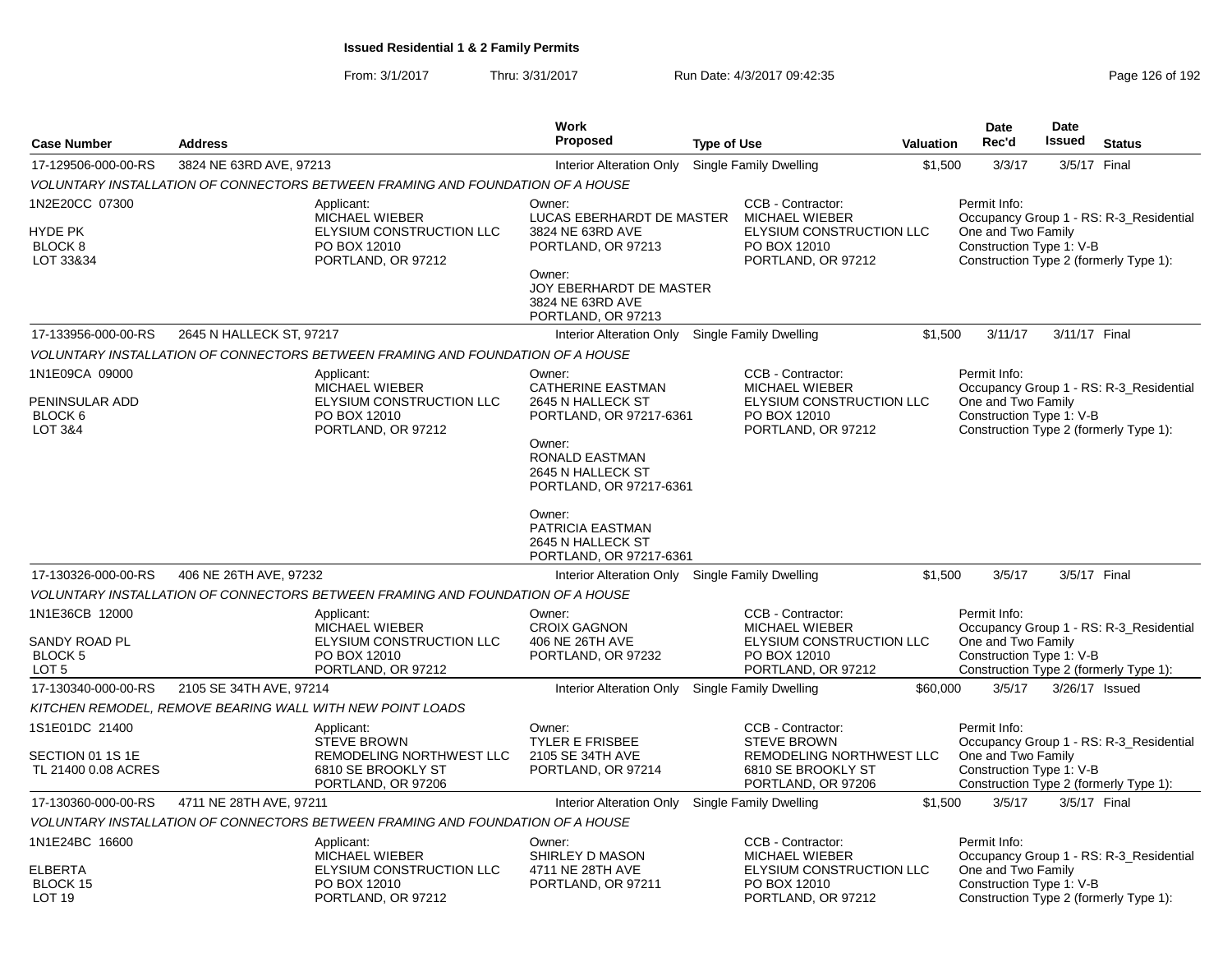| <b>Case Number</b>                                                       | <b>Address</b>                                                                                        | Work<br>Proposed                                                                                               | <b>Type of Use</b>                                                                                           | <b>Valuation</b>                                                                                                                                    | <b>Date</b><br>Rec'd                                                                     | <b>Date</b><br>Issued | <b>Status</b>                           |
|--------------------------------------------------------------------------|-------------------------------------------------------------------------------------------------------|----------------------------------------------------------------------------------------------------------------|--------------------------------------------------------------------------------------------------------------|-----------------------------------------------------------------------------------------------------------------------------------------------------|------------------------------------------------------------------------------------------|-----------------------|-----------------------------------------|
| 17-130362-000-00-RS                                                      | 3771 NE BRYCE ST, 97212                                                                               | <b>Interior Alteration Only</b>                                                                                | <b>Single Family Dwelling</b>                                                                                | \$15,000                                                                                                                                            | 3/5/17                                                                                   |                       | 3/5/17 Under Inspection                 |
|                                                                          | REFINISH EXISTING HABITABLE BASEMENT, 2 NEW CKTS.                                                     |                                                                                                                |                                                                                                              |                                                                                                                                                     |                                                                                          |                       |                                         |
| 1N1E24DD 13200                                                           | Applicant:<br>NORTHRIDGE CONSTRUCTION LLI WILLIAM J WESSLUND                                          | Owner:                                                                                                         | CCB - Contractor:<br>NORTHRIDGE CONSTRUCTION LLI Occupancy Group 1 - RS: R-3_Residential                     |                                                                                                                                                     | Permit Info:                                                                             |                       |                                         |
| <b>FULLERTON</b><br><b>BLOCK1</b><br>E 2.5' OF LOT 2<br>LOT <sub>3</sub> | 10007 N JERSEY ST<br>PORTLAND, OR 97203                                                               | 3771 NE BRYCE ST<br>PORTLAND, OR 97212<br>Owner:                                                               | 10007 N JERSEY ST<br>PORTLAND, OR 97203                                                                      |                                                                                                                                                     | One and Two Family<br>Construction Type 1: V-B<br>Construction Type 2 (formerly Type 1): |                       |                                         |
|                                                                          |                                                                                                       | MARY I COPENHAVER<br>3771 NE BRYCE ST<br>PORTLAND, OR 97212                                                    |                                                                                                              |                                                                                                                                                     |                                                                                          |                       |                                         |
| 17-138783-000-00-RS                                                      | 2206 NE PRESCOTT ST, 97211                                                                            | Interior Alteration Only                                                                                       | <b>Single Family Dwelling</b>                                                                                | \$85,000                                                                                                                                            | 3/22/17                                                                                  |                       | 3/26/17 Under Inspection                |
| BASEMENT CONVERSION TO LIVING SPACE                                      |                                                                                                       |                                                                                                                |                                                                                                              |                                                                                                                                                     |                                                                                          |                       |                                         |
| 1N1E23DA 02900<br>VERNON                                                 | Applicant:<br><b>ADAM</b><br><b>ARCIFORM LLC</b>                                                      | Owner:<br><b>JOSEPH S II TRAVIS</b><br>2206 NE PRESCOTT ST                                                     | CCB - Contractor:<br><b>ADAM</b><br><b>ARCIFORM LLC</b>                                                      |                                                                                                                                                     | Permit Info:<br>One and Two Family<br>Construction Type 1: V-B                           |                       | Occupancy Group 1 - RS: R-3_Residential |
| BLOCK 70<br>W 43' OF LOT 1&2                                             | 2303 N RANDOLPH AVE<br>PORTLAND, OR 97227                                                             | PORTLAND, OR 97211-6406<br>Owner:<br><b>KRISTEN D TRAVIS</b><br>2206 NE PRESCOTT ST<br>PORTLAND, OR 97211-6406 | 2303 N RANDOLPH AVE<br>PORTLAND, OR 97227                                                                    |                                                                                                                                                     |                                                                                          |                       | Construction Type 2 (formerly Type 1):  |
| 17-130608-000-00-RS                                                      | 2928 NE DUNCKLEY ST, 97212                                                                            | Interior Alteration Only Single Family Dwelling                                                                |                                                                                                              | \$7,200                                                                                                                                             | 3/6/17                                                                                   |                       | 3/6/17 Issued                           |
|                                                                          | BATHROOM REMODEL AND DELETION OF A CLOSET, TRADE WORK ONLY.                                           |                                                                                                                |                                                                                                              |                                                                                                                                                     |                                                                                          |                       |                                         |
| 1N1E24CD 08300                                                           | Applicant:<br><b>MIKE ANDREYUK</b>                                                                    | Owner:<br><b>JAMIE A FRIEDMAN</b>                                                                              | CCB - Contractor:<br><b>MIKE ANDREYUK</b>                                                                    |                                                                                                                                                     | Permit Info:                                                                             |                       | Occupancy Group 1 - RS: R-3_Residential |
| <b>OLMSTED PK</b><br>BLOCK 6<br>LOT 5&6 TL 8300                          | <b>RECRAFT LLC</b><br>997 SW WESTWOOD DR<br>PORTLAND, OR 97239                                        | 2928 NE DUNCKLEY ST<br>PORTLAND, OR 97212                                                                      | RECRAFT LLC<br>997 SW WESTWOOD DR<br>PORTLAND, OR 97239                                                      |                                                                                                                                                     | One and Two Family<br>Construction Type 1: V-B<br>Construction Type 2 (formerly Type 1): |                       |                                         |
|                                                                          |                                                                                                       | Owner:<br>SIDNEY M FRIEDMAN<br>2928 NE DUNCKLEY ST<br>PORTLAND, OR 97212                                       |                                                                                                              |                                                                                                                                                     |                                                                                          |                       |                                         |
| 17-130682-000-00-RS                                                      | 2843 NE KLICKITAT ST, 97212                                                                           | Interior Alteration Only                                                                                       | Single Family Dwelling                                                                                       | \$1,500                                                                                                                                             | 3/6/17                                                                                   | 3/26/17 Final         |                                         |
|                                                                          | VOLUNTARY INSTALLATION OF CONNECTORS BETWEEN FRAMING AND FOUNDATION OF A HOUSE                        |                                                                                                                |                                                                                                              |                                                                                                                                                     |                                                                                          |                       |                                         |
| 1N1E25BB 01200<br>FREMONT ADD<br><b>BLOCK1</b><br>LOT 10&11 TL 1200      | Applicant:<br><b>MICHAEL WIEBER</b><br>ELYSIUM CONSTRUCTION LLC<br>PO BOX 12010<br>PORTLAND, OR 97212 | Owner:<br><b>THOMAS P WARRINGTON</b><br>2843 NE KLICKITAT ST<br>PORTLAND, OR 97212-2552                        | CCB - Contractor:<br><b>MICHAEL WIEBER</b><br>ELYSIUM CONSTRUCTION LLC<br>PO BOX 12010<br>PORTLAND, OR 97212 | Permit Info:<br>Occupancy Group 1 - RS: R-3 Residential<br>One and Two Family<br>Construction Type 1: V-B<br>Construction Type 2 (formerly Type 1): |                                                                                          |                       |                                         |
|                                                                          |                                                                                                       | Owner:<br>ANNE C WARRINGTON<br>2843 NE KLICKITAT ST<br>PORTLAND, OR 97212-2552                                 |                                                                                                              |                                                                                                                                                     |                                                                                          |                       |                                         |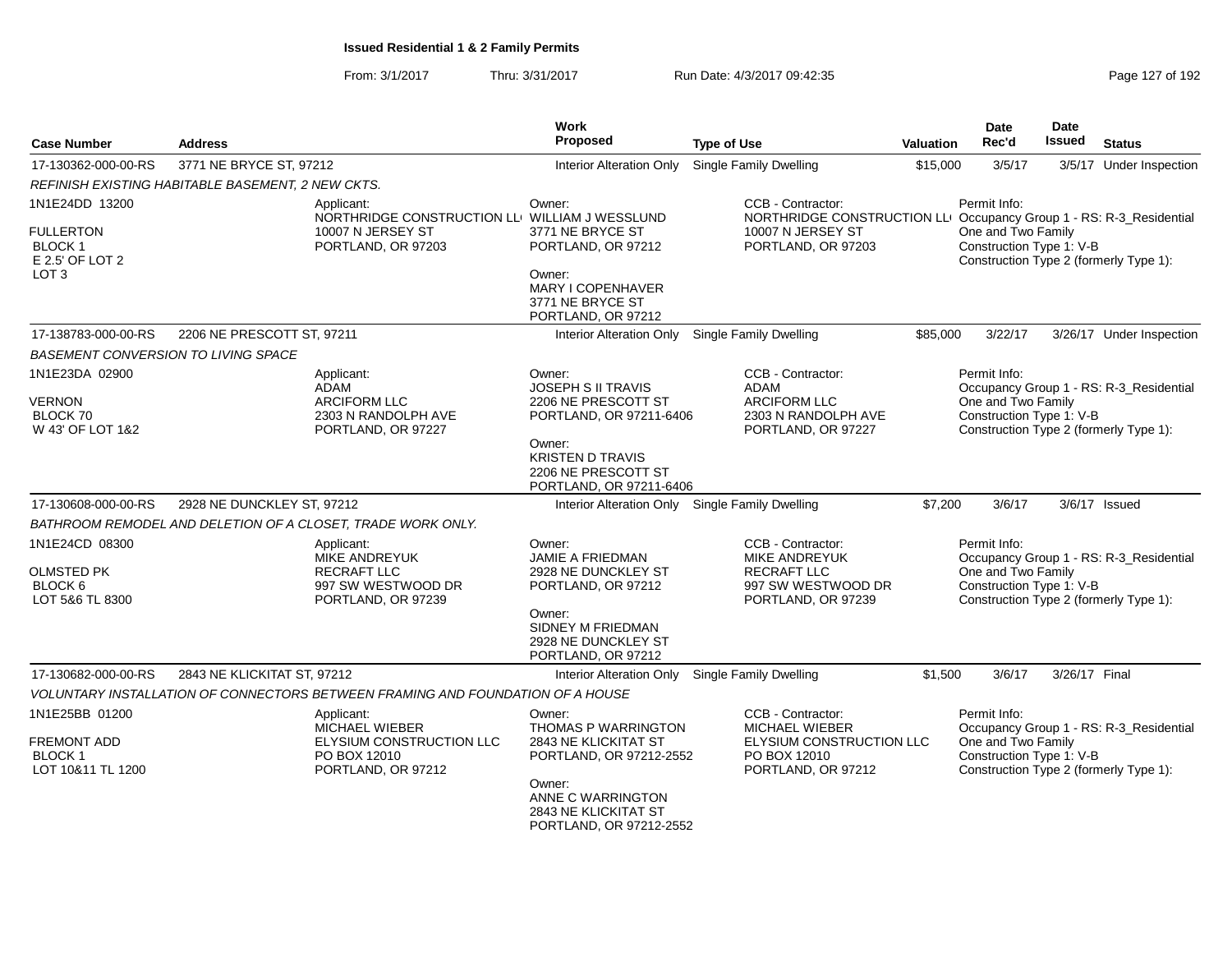| <b>Case Number</b>                                                        | <b>Address</b>            |                                                                                                          | <b>Work</b><br>Proposed                                                                                                                                               | <b>Type of Use</b>                                                                                              | Valuation | <b>Date</b><br>Rec'd                                           | <b>Date</b><br><b>Issued</b> | <b>Status</b>                                                                     |
|---------------------------------------------------------------------------|---------------------------|----------------------------------------------------------------------------------------------------------|-----------------------------------------------------------------------------------------------------------------------------------------------------------------------|-----------------------------------------------------------------------------------------------------------------|-----------|----------------------------------------------------------------|------------------------------|-----------------------------------------------------------------------------------|
| 17-131113-000-00-RS                                                       | 505 SW BANCROFT ST, 97201 |                                                                                                          | <b>Interior Alteration Only</b>                                                                                                                                       | Single Family Dwelling                                                                                          | \$1,500   | 3/7/17                                                         | 3/26/17 Final                |                                                                                   |
|                                                                           |                           | VOLUNTARY INSTALLATION OF CONNECTORS BETWEEN FRAMING AND FOUNDATION OF A HOUSE                           |                                                                                                                                                                       |                                                                                                                 |           |                                                                |                              |                                                                                   |
| 1S1E09DD 01500<br>PORTLAND HMSTD<br>BLOCK 18<br>E 52' OF S 115' OF LOT 3  |                           | Applicant:<br><b>MICHAEL WIEBER</b><br>ELYSIUM CONSTRUCTION LLC<br>PO BOX 12010<br>PORTLAND, OR 97212    | Owner:<br><b>BRETT L STRINGER</b><br>505 SW BANCROFT ST<br>PORTLAND, OR 97239-4153<br>Owner:<br><b>MARIE P HASNE</b><br>505 SW BANCROFT ST<br>PORTLAND, OR 97239-4153 | CCB - Contractor:<br><b>MICHAEL WIEBER</b><br>ELYSIUM CONSTRUCTION LLC<br>PO BOX 12010<br>PORTLAND, OR 97212    |           | Permit Info:<br>One and Two Family<br>Construction Type 1: V-B |                              | Occupancy Group 1 - RS: R-3_Residential<br>Construction Type 2 (formerly Type 1): |
| 17-134912-000-00-RS                                                       | 4829 NE 26TH AVE, 97211   |                                                                                                          | <b>Interior Alteration Only</b>                                                                                                                                       | Single Family Dwelling                                                                                          | \$1,500   | 3/14/17                                                        | 3/26/17 Final                |                                                                                   |
|                                                                           |                           | VOLUNTARY INSTALLATION OF CONNECTORS BETWEEN FRAMING AND FOUNDATION OF A HOUSE                           |                                                                                                                                                                       |                                                                                                                 |           |                                                                |                              |                                                                                   |
| 1N1E24BC 06200<br><b>LESTER PK</b><br>BLOCK <sub>2</sub><br><b>LOT 15</b> |                           | Applicant:<br><b>MICHAEL WIEBER</b><br>ELYSIUM CONSTRUCTION LLC<br>PO BOX 12010<br>PORTLAND, OR 97212    | Owner:<br><b>CARRINA SCHINDLER</b><br>475 DOLORES ST #3<br>SAN FRANCISCO, CA 94110<br>Owner:<br><b>ANDREW WENGER</b><br>475 DOLORES ST #3<br>SAN FRANCISCO, CA 94110  | CCB - Contractor:<br><b>MICHAEL WIEBER</b><br>ELYSIUM CONSTRUCTION LLC<br>PO BOX 12010<br>PORTLAND, OR 97212    |           | Permit Info:<br>One and Two Family<br>Construction Type 1: V-B |                              | Occupancy Group 1 - RS: R-3_Residential<br>Construction Type 2 (formerly Type 1): |
| 17-131860-000-00-RS                                                       | 5704 N MONTANA AVE, 97217 |                                                                                                          | Interior Alteration Only Single Family Dwelling                                                                                                                       |                                                                                                                 | \$1,000   | 3/8/17                                                         |                              | 3/8/17 Final                                                                      |
| valuntary seismic retrofit                                                |                           |                                                                                                          |                                                                                                                                                                       |                                                                                                                 |           |                                                                |                              |                                                                                   |
| 1N1E15CC 08800<br><b>NORTH ALBINA</b><br>BLOCK 13<br>LOT <sub>4</sub>     |                           | Applicant:<br><b>DALE MORSE</b><br><b>OWEN GABBERT LLC</b><br>3811 N BORTHWICK AVE<br>PORTLAND, OR 97227 | Owner:<br><b>STEVEN A MILLER</b><br>5704 N MONTANA AVE<br>PORTLAND, OR 97217-4643<br>Owner:<br><b>JESSICA L CASH</b><br>5704 N MONTANA AVE<br>PORTLAND, OR 97217-4643 | CCB - Contractor:<br><b>DALE MORSE</b><br><b>OWEN GABBERT LLC</b><br>3811 N BORTHWICK AVE<br>PORTLAND, OR 97227 |           | Permit Info:<br>One and Two Family<br>Construction Type 1: V-B |                              | Occupancy Group 1 - RS: R-3_Residential<br>Construction Type 2 (formerly Type 1): |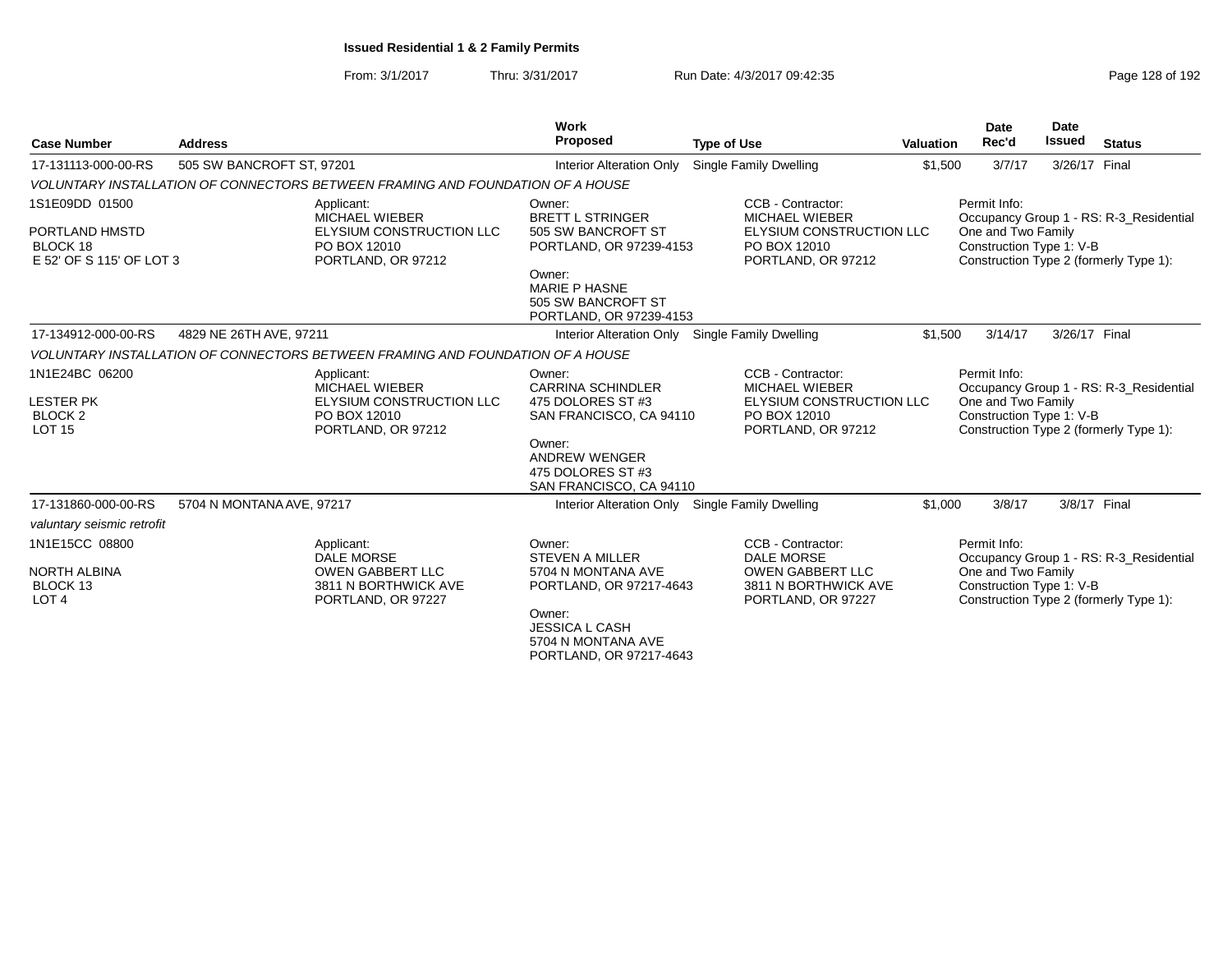From: 3/1/2017Thru: 3/31/2017 Run Date: 4/3/2017 09:42:35

|                                                                            |                                                     |                                                                                                                        | <b>Work</b>                                                            |                                                                                                                                                                                                                                                                                                                                                                                                                                                 |                  | Date                                                                                     | Date          |                                         |
|----------------------------------------------------------------------------|-----------------------------------------------------|------------------------------------------------------------------------------------------------------------------------|------------------------------------------------------------------------|-------------------------------------------------------------------------------------------------------------------------------------------------------------------------------------------------------------------------------------------------------------------------------------------------------------------------------------------------------------------------------------------------------------------------------------------------|------------------|------------------------------------------------------------------------------------------|---------------|-----------------------------------------|
| <b>Case Number</b>                                                         | <b>Address</b>                                      |                                                                                                                        | <b>Proposed</b>                                                        | <b>Type of Use</b>                                                                                                                                                                                                                                                                                                                                                                                                                              | <b>Valuation</b> | Rec'd                                                                                    | <b>Issued</b> | <b>Status</b>                           |
| 17-132178-000-00-RS                                                        | 3012 SE 52ND AVE - Unit A, 97206                    |                                                                                                                        | <b>Interior Alteration Only</b>                                        | <b>Single Family Dwelling</b>                                                                                                                                                                                                                                                                                                                                                                                                                   | \$119,000        | 3/8/17                                                                                   |               | 3/8/17 Issued                           |
| remodel of kitchen, remodel bathroom.                                      |                                                     |                                                                                                                        |                                                                        |                                                                                                                                                                                                                                                                                                                                                                                                                                                 |                  |                                                                                          |               |                                         |
| 1S2E07AC 21400                                                             |                                                     | Applicant:<br><b>RON HAYES</b>                                                                                         | Owner:<br>DARREN D LEBLANC                                             | CCB - Contractor:<br>ELECTRIC EXPERTS LLC                                                                                                                                                                                                                                                                                                                                                                                                       |                  | Permit Info:                                                                             |               | Occupancy Group 1 - RS: R-3_Residential |
| <b>EAST CRESTON</b><br>BLOCK 24<br>LOT <sub>3</sub>                        |                                                     | <b>PRECISION HOMES &amp;</b><br>DEVELOPMENT LLC<br>9655 SW SUNSHINE COURT<br>SUITE 700<br>BEAVERTON, OR 97005          | 3012 SE 52ND AVE<br>PORTLAND, OR 97206                                 | 1502 SW 25TH AV<br>BATTLE GROUND, WA 98604<br>CCB - Contractor:<br><b>RON HAYES</b><br><b>PRECISION HOMES &amp;</b><br><b>DEVELOPMENT LLC</b><br>9655 SW SUNSHINE COURT<br><b>SUITE 700</b><br>BEAVERTON, OR 97005<br>CCB - Contractor:<br><b>FOSTER PLUMBING INC</b><br>10100 SW EVERGREEN COURT<br>WILSONVILLE, OR 97070<br>CCB - Contractor:<br>AIR DOCTOR HEATING COOLING<br><b>SERVICES INC</b><br>13120 NE 39TH ST<br>VANCOUVER, WA 98682 |                  | One and Two Family<br>Construction Type 1: V-B<br>Construction Type 2 (formerly Type 1): |               |                                         |
| 17-132247-000-00-RS                                                        | 2303 SW 16TH AVE, 97201                             |                                                                                                                        |                                                                        | Interior Alteration Only Single Family Dwelling                                                                                                                                                                                                                                                                                                                                                                                                 | \$350            | 3/8/17                                                                                   | 3/8/17 Final  |                                         |
|                                                                            | Finish VOIDED permits # ET 05-106747 & PT 05-107057 |                                                                                                                        |                                                                        |                                                                                                                                                                                                                                                                                                                                                                                                                                                 |                  |                                                                                          |               |                                         |
| 1S1E04CA 11100                                                             |                                                     | Applicant:<br><b>Tom Corvi</b>                                                                                         | Owner:<br><b>MARY J STEEN</b>                                          | CCB - Contractor:<br>RIGHT ANGLE CONSTRUCTION IN Occupancy Group 1 - RS: R-3_Residential                                                                                                                                                                                                                                                                                                                                                        |                  | Permit Info:                                                                             |               |                                         |
| CARTERS ADD TO P<br>BLOCK 83<br>INC 10' E OF & ADJ N 40' OF E 1/2 OF LOT 1 |                                                     | Right Angle Construction, Inc.<br>P.O. Box 587<br>OREGON CITY OR 97045<br>20126 S. Impala Lane<br>20126 S. Impala Lane | 2303 SW 16TH AVE<br>PORTLAND, OR 97201-2307                            | PO BOX 587<br>OREGON CITY, OR 97045                                                                                                                                                                                                                                                                                                                                                                                                             |                  | One and Two Family<br>Construction Type 1: V-B<br>Construction Type 2 (formerly Type 1): |               |                                         |
| 17-135228-000-00-RS                                                        | 8233 SW 8TH AVE, 97219                              |                                                                                                                        |                                                                        | Interior Alteration Only Single Family Dwelling                                                                                                                                                                                                                                                                                                                                                                                                 | \$85,000         | 3/14/17                                                                                  |               | 3/14/17 Under Inspection                |
|                                                                            |                                                     | REKODEL BASEMENT INCLUDING REMODEL OF EXISTING FULL BATH IN BASEMENT. NO ADDED TOILETS. NO GROUND DISTURBANCE.         |                                                                        |                                                                                                                                                                                                                                                                                                                                                                                                                                                 |                  |                                                                                          |               |                                         |
| 1S1E21DD 04400                                                             |                                                     | Applicant:<br>R S WALLACE CONSTRUCTION CC SUNNY Y KIM                                                                  | Owner:                                                                 | CCB - Contractor:<br>R S WALLACE CONSTRUCTION CC Occupancy Group 1 - RS: R-3_Residential                                                                                                                                                                                                                                                                                                                                                        |                  | Permit Info:                                                                             |               |                                         |
| <b>CARSON HTS</b><br>BLOCK 19<br>LOT <sub>4</sub>                          |                                                     | 7024 SE 52ND AVE<br>PORTLAND, OR 97206                                                                                 | 8233 SW 8TH AVE<br>PORTLAND, OR 97219                                  | 7024 SE 52ND AVE<br>PORTLAND, OR 97206                                                                                                                                                                                                                                                                                                                                                                                                          |                  | One and Two Family<br>Construction Type 1: V-B<br>Construction Type 2 (formerly Type 1): |               |                                         |
|                                                                            |                                                     |                                                                                                                        | Owner:<br>CHRISTIAN LANCIAULT<br>8233 SW 8TH AVE<br>PORTLAND, OR 97219 |                                                                                                                                                                                                                                                                                                                                                                                                                                                 |                  |                                                                                          |               |                                         |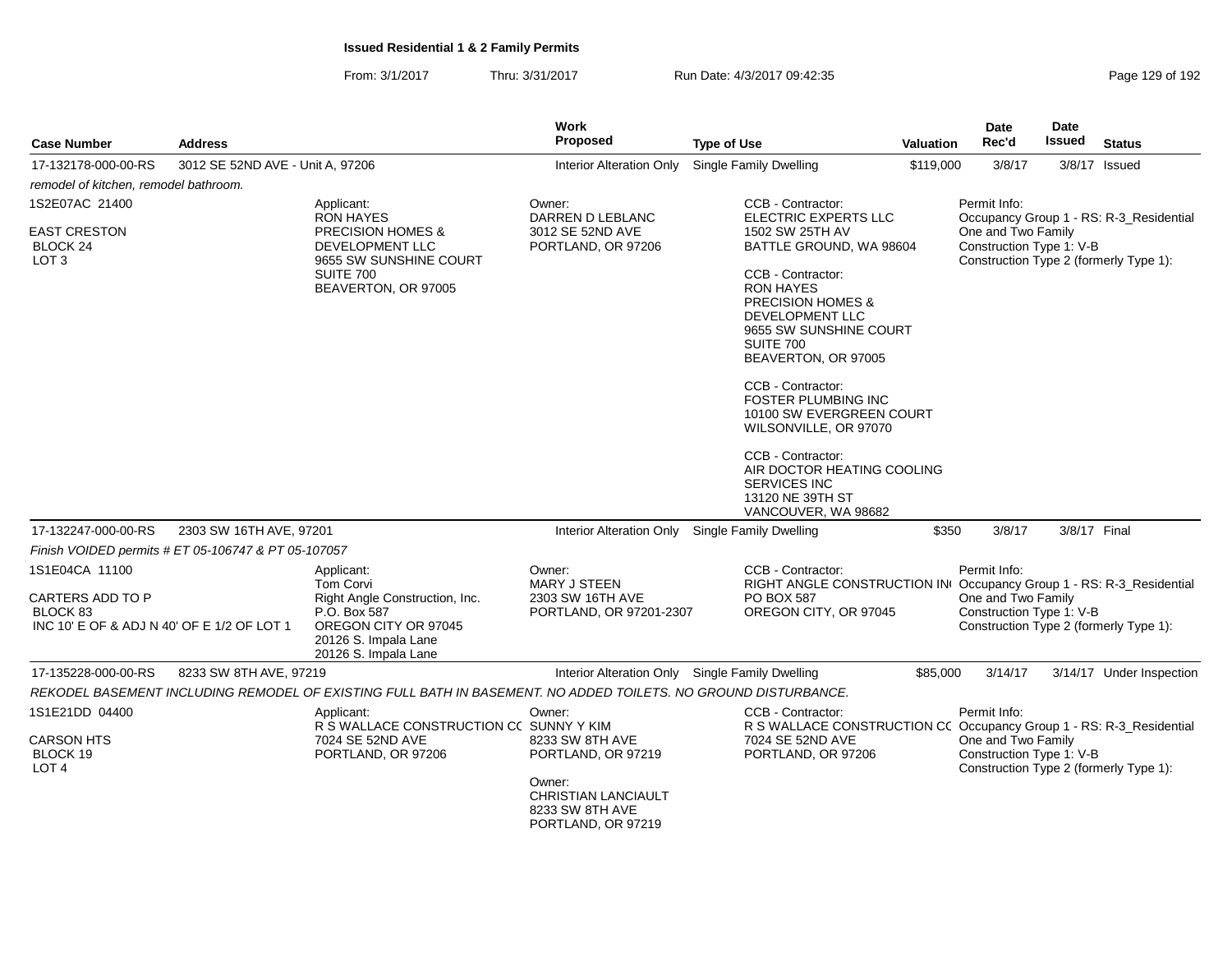From: 3/1/2017Thru: 3/31/2017 **Run Date: 4/3/2017 09:42:35 Page 130 of 192** 

|                                                                                        |                                                   |                                                                                                                                                          | <b>Work</b>                                                                                                                                                                   |                                                                                                                                                                                            |                  | <b>Date</b>                                                    | Date          |                                                                                   |
|----------------------------------------------------------------------------------------|---------------------------------------------------|----------------------------------------------------------------------------------------------------------------------------------------------------------|-------------------------------------------------------------------------------------------------------------------------------------------------------------------------------|--------------------------------------------------------------------------------------------------------------------------------------------------------------------------------------------|------------------|----------------------------------------------------------------|---------------|-----------------------------------------------------------------------------------|
| <b>Case Number</b>                                                                     | <b>Address</b>                                    |                                                                                                                                                          | <b>Proposed</b>                                                                                                                                                               | <b>Type of Use</b>                                                                                                                                                                         | <b>Valuation</b> | Rec'd                                                          | <b>Issued</b> | <b>Status</b>                                                                     |
| 17-130377-000-00-RS                                                                    | 6212 SE 28TH AVE, 97202                           |                                                                                                                                                          | Interior Alteration Only                                                                                                                                                      | Single Family Dwelling                                                                                                                                                                     | \$60,000         | 3/6/17                                                         |               | 3/7/17 Under Inspection                                                           |
|                                                                                        |                                                   | remodel basement, making living space existing bathroom and utility rooms.                                                                               |                                                                                                                                                                               |                                                                                                                                                                                            |                  |                                                                |               |                                                                                   |
| 1S1E13CD 03400<br><b>EASTMORELAND</b><br>BLOCK 34<br>LOT 1&2<br>N 20' OF LOT 3         |                                                   | Applicant:<br>Ricardo Lovett<br>RICARDO LOVETT GENERAL<br><b>CONTRACTING INC</b><br>3434 SW CORBETT AVE<br>PORTLAND, OR 97239                            | Owner:<br><b>DOUGLAS LOVETT</b><br>6212 SE 28TH AVE<br>PORTLAND, OR 97202-8701<br>Owner:<br>THERESA LOVETT                                                                    | CCB - Contractor:<br><b>IDEAL PLUMBING CO</b><br>29421 E WOODARD RD<br>TROUTDALE, OR 97060-8316<br>CCB - Contractor:<br>RICARDO LOVETT                                                     |                  | Permit Info:<br>One and Two Family<br>Construction Type 1: V-B |               | Occupancy Group 1 - RS: R-3_Residential<br>Construction Type 2 (formerly Type 1): |
|                                                                                        |                                                   |                                                                                                                                                          | 6212 SE 28TH AVE<br>PORTLAND, OR 97202-8701                                                                                                                                   | RICARDO LOVETT GENERAL<br>CONTRACTING INC<br>3434 SW CORBETT<br>PORTLAND, OR 97239                                                                                                         |                  |                                                                |               |                                                                                   |
| 17-131111-000-00-RS                                                                    | 2923 NE KLICKITAT ST, 97212                       |                                                                                                                                                          | <b>Interior Alteration Only</b>                                                                                                                                               | Single Family Dwelling                                                                                                                                                                     | \$15,750         | 3/7/17                                                         |               | 3/8/17 Under Inspection                                                           |
|                                                                                        | Rmodel kitchen and bathroom (trade only no plans) |                                                                                                                                                          |                                                                                                                                                                               |                                                                                                                                                                                            |                  |                                                                |               |                                                                                   |
| 1N1E25BA 08900                                                                         |                                                   | Applicant:                                                                                                                                               | Owner:                                                                                                                                                                        | CCB - Contractor:                                                                                                                                                                          |                  | Permit Info:                                                   |               |                                                                                   |
| <b>IRVINGWOOD</b><br>BLOCK 5<br>W 1' OF LOT 9                                          | INC S 10' OF VAC ALLEY N OF & ADJ LOT 11          | <b>STEVE PURVES</b><br>NORTHWEST HOME<br><b>RENOVATION LLC</b><br>11125 SW 106TH AVE<br><b>TIGARD, OR 97223</b>                                          | LYNNE E SHOEMAKER<br>2923 NE KLICKITAT ST<br>PORTLAND, OR 97212                                                                                                               | <b>BROTHERS ELECTRIC INC</b><br>16670 SW WRIGHT ST<br>BEAVERTON, OR 97007<br>CCB - Contractor:<br>NORTHWEST HOME<br><b>RENOVATION LLC</b><br>11125 SW 106TH AVE<br><b>TIGARD, OR 97223</b> |                  | One and Two Family<br>Construction Type 1: V-B                 |               | Occupancy Group 1 - RS: R-3_Residential<br>Construction Type 2 (formerly Type 1): |
| 17-131139-000-00-RS                                                                    | 5500 SW HEWETT BLVD, 97221                        |                                                                                                                                                          | Interior Alteration Only Single Family Dwelling                                                                                                                               |                                                                                                                                                                                            | \$110,000        | 3/7/17                                                         |               | 3/8/17 Issued                                                                     |
| remodel bathroom/bedroom main floor                                                    |                                                   |                                                                                                                                                          |                                                                                                                                                                               |                                                                                                                                                                                            |                  |                                                                |               |                                                                                   |
| 1S1E07BA 02500<br><b>HEWETT PARK ESTATES</b><br>BLOCK <sub>3</sub><br>LOT <sub>1</sub> |                                                   | Applicant:<br><b>Tom Corvi</b><br>Right Angle Construction, Inc.<br>P.O. Box 587<br>OREGON CITY OR 97045<br>20126 S. Impala Lane<br>20126 S. Impala Lane | Owner:<br><b>PATRICK G CRITESER</b><br>5500 SW HEWETT BLVD<br>PORTLAND, OR 97221-2239<br>Owner:<br><b>MONICA S CRITESER</b><br>5500 SW HEWETT BLVD<br>PORTLAND, OR 97221-2239 | CCB - Contractor:<br>RIGHT ANGLE CONSTRUCTION IN Occupancy Group 1 - RS: R-3_Residential<br>PO BOX 587<br>OREGON CITY, OR 97045                                                            |                  | Permit Info:<br>One and Two Family<br>Construction Type 1: V-B |               | Construction Type 2 (formerly Type 1):                                            |
| 17-139751-000-00-RS                                                                    | 3911 SE 105TH AVE, 97266                          |                                                                                                                                                          | Interior Alteration Only                                                                                                                                                      | Single Family Dwelling                                                                                                                                                                     | \$1,500          | 3/23/17                                                        | 3/23/17 Final |                                                                                   |
|                                                                                        |                                                   | ELECTRICAL PANEL CHANGE ONLY. TRADE PERMIT ONLY NO PLANS.                                                                                                |                                                                                                                                                                               |                                                                                                                                                                                            |                  |                                                                |               |                                                                                   |
| 1S2E10CB 03800<br>RENDEVOUS PK<br><b>BLOCK1</b><br>LOT <sub>8</sub>                    |                                                   | Applicant:<br>PDX RENOVATIONS, LLC<br>P.O. Box 66406<br>Portland, OR 97290                                                                               | Owner:<br>WILDCARD INVESTMENTS LLC<br>PO BOX 66406<br>PORTLAND, OR 97290-6406                                                                                                 | CCB - Contractor:<br>PDX RENOVATIONS LLC<br>PO BOX 66406<br>PORTLAND, OR 97290<br>CCB - Contractor:<br>KODIAK ELECTRIC OF<br><b>WASHINGTON INC</b><br>PO BOX 821844<br>VANCOUVER, WA 98682 |                  | Permit Info:<br>One and Two Family<br>Construction Type 1: V-B |               | Occupancy Group 1 - RS: R-3_Residential<br>Construction Type 2 (formerly Type 1): |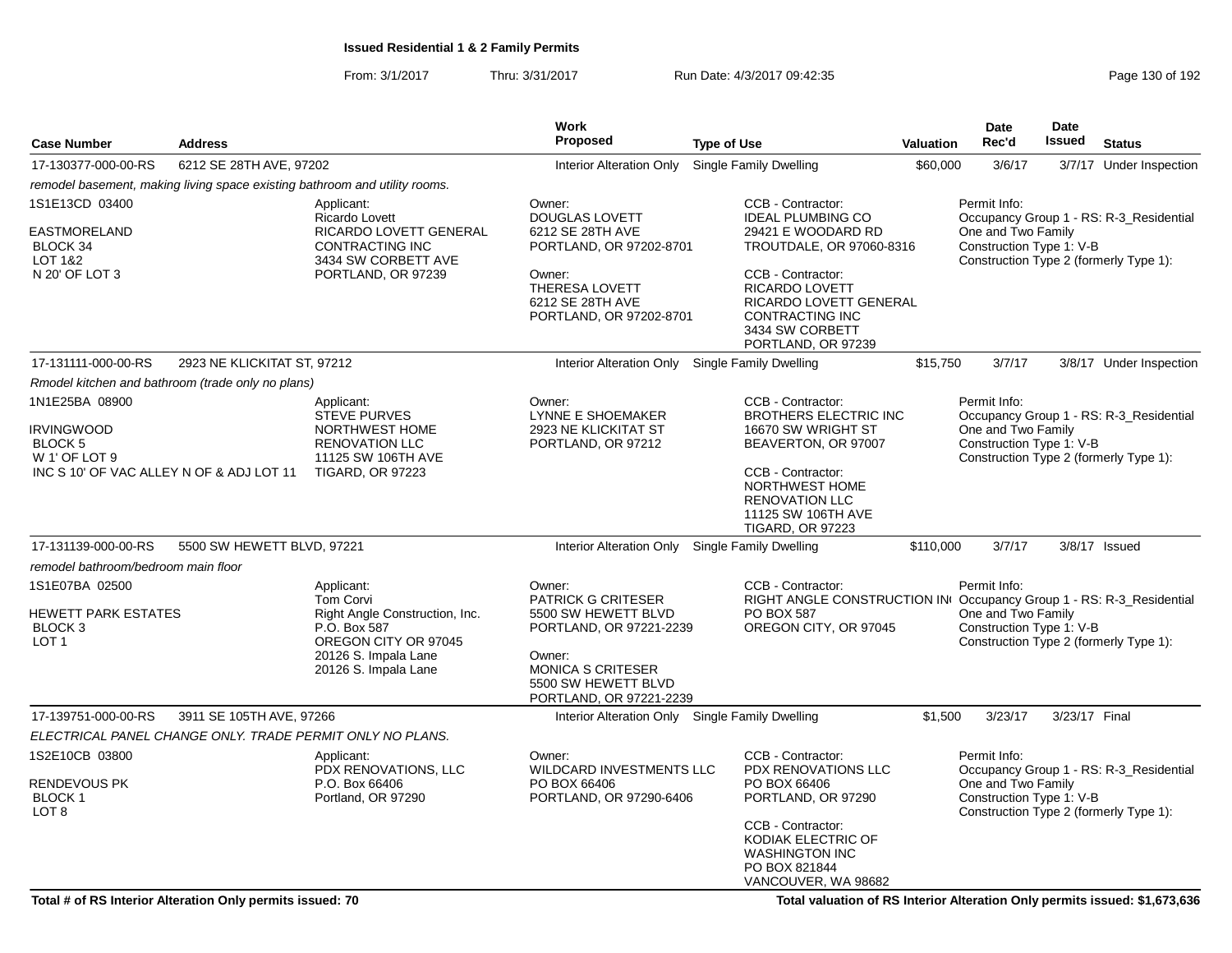From: 3/1/2017Thru: 3/31/2017 Run Date: 4/3/2017 09:42:35

| <b>Case Number</b>          | <b>Address</b>                    |                                                                                                                                      | Work<br>Proposed                                                                                                                                              | <b>Type of Use</b>                                                                                                  | <b>Date</b><br>Rec'd<br><b>Valuation</b> |                                                                | <b>Date</b><br><b>Issued</b> | <b>Status</b>                                                                                                                      |
|-----------------------------|-----------------------------------|--------------------------------------------------------------------------------------------------------------------------------------|---------------------------------------------------------------------------------------------------------------------------------------------------------------|---------------------------------------------------------------------------------------------------------------------|------------------------------------------|----------------------------------------------------------------|------------------------------|------------------------------------------------------------------------------------------------------------------------------------|
| 16-150335-REV-01-RS         | 3435 NE 75TH AVE - Unit B, 97213  |                                                                                                                                      | New Construction                                                                                                                                              | <b>Accessory Dwelling Unit</b>                                                                                      |                                          | \$<br>3/27/17                                                  | 3/27/17                      | Issued                                                                                                                             |
|                             |                                   | REVISION TO LEAVE ROOF TRUSSES OPEN IN ART STUDIO; NO FINISHING                                                                      |                                                                                                                                                               |                                                                                                                     |                                          |                                                                |                              |                                                                                                                                    |
| 1N2E29AB 04800              |                                   | Applicant:<br><b>ANTHONY FORK</b><br>16874 SE SPRAY AVE<br>MILWAUKIE, OR 97267                                                       | Owner:<br>KIMBERLY JARVIS<br>3435 NE 75TH AVE<br>PORTLAND, OR 97213-5862                                                                                      | CCB - Contractor:<br>ANTHONY E FORK & RUSSELL<br><b>BRIAN FORK</b><br>1104 SE 148TH<br>PORTLAND, OR 97233           |                                          | Permit Info:<br>One and Two Family<br>Construction Type 1: V-B |                              | Occupancy Group 1 - RS: R-3_Residential<br>Construction Type 2 (formerly Type 1):<br>Total Square Footage - Display Only: 950      |
| 16-123731-REV-02-RS         | 5370 SE 44TH AVE - Unit B         |                                                                                                                                      | <b>New Construction</b>                                                                                                                                       | <b>Accessory Dwelling Unit</b>                                                                                      |                                          | \$<br>3/6/17                                                   |                              | 3/6/17 Issued                                                                                                                      |
|                             |                                   | REVISION TO TOP RESTRAINT AT WALL FOR VAULTED CEILING (NO CHANGE TO ROOF SLOPE)                                                      |                                                                                                                                                               |                                                                                                                     |                                          |                                                                |                              |                                                                                                                                    |
| 1S2E18BC 17201              |                                   | Applicant:<br><b>DAN WILLIAMS</b><br><b>TASSO CUSTOM HOMES</b><br>20449 SW TV HWY PMB 210<br>ALOHA, OR 97006                         | Owner:<br><b>KENNETH P GOLDMAN</b><br>248 E MARYLAND AVE<br>PHOENIX, AZ 85012<br>Owner:<br><b>DEBORAH J PARKER</b><br>248 E MARYLAND AVE<br>PHOENIX, AZ 85012 | CCB - Contractor:<br>STALEY CONSTRUCTION LLC<br>16869 SW 65TH AVE PMB 121<br>LAKE OSWEGO, OR 97035                  |                                          | Permit Info:<br>One and Two Family<br>Construction Type 1: V-B |                              | Occupancy Group 1 - RS: R-3_Residential<br>Construction Type 2 (formerly Type 1): V-B<br>Total Square Footage - Display Only: 830  |
| 16-258710-REV-01-RS         | 6805 SE HAROLD ST - Unit B, 97206 |                                                                                                                                      | New Construction                                                                                                                                              | <b>Accessory Dwelling Unit</b>                                                                                      |                                          | \$<br>3/23/17                                                  |                              | 3/23/17 Issued                                                                                                                     |
|                             |                                   | REVISION TO CHANGE DESCRIPTION OF SHRUB AT SE CORNER OF PROPERTY                                                                     |                                                                                                                                                               |                                                                                                                     |                                          |                                                                |                              |                                                                                                                                    |
| 1S2E17BD 13200              |                                   | Applicant:<br><b>BILL CHRISTIAN</b><br>AT THE TOP ROOFING &<br><b>CONSTRUCTION INC</b><br>6805 SE HAROLD STREET<br>PORTLAND OR 97206 | Owner:<br><b>CHEROKEE J LAWS</b><br>6805 SE HAROLD ST<br>PORTLAND, OR 97206-5365                                                                              | CCB - Contractor:<br>AT THE TOP ROOFING &<br><b>CONSTRUCTION INC</b><br>6805 SE HAROLD STREET<br>PORTLAND, OR 97206 |                                          | Permit Info:<br>One and Two Family<br>Construction Type 1: V-B |                              | Occupancy Group 1 - RS: R-3 Residential<br>Construction Type 2 (formerly Type 1): V-B<br>Total Square Footage - Display Only: 1091 |
| 16-177001-DFS-01-RS         | 825 NE 78TH AVE - Unit B, 97213   |                                                                                                                                      | New Construction                                                                                                                                              | <b>Accessory Dwelling Unit</b>                                                                                      | \$1,500                                  | 7/19/16                                                        |                              | 3/6/17 Final                                                                                                                       |
| <b>DFS FOR ROOF TRUSSES</b> |                                   |                                                                                                                                      |                                                                                                                                                               |                                                                                                                     |                                          |                                                                |                              |                                                                                                                                    |
| 1N2E32AD 09000              |                                   | Applicant:<br>WESLEY T HAAS<br>6209 NE SKIDMORE ST<br>PORTLAND, OR 97218-3253                                                        | Owner:<br><b>WESLEY T HAAS</b><br>6209 NE SKIDMORE ST<br>PORTLAND, OR 97218-3253                                                                              |                                                                                                                     |                                          | Permit Info:<br>One and Two Family<br>Construction Type 1: V-B |                              | Occupancy Group 1 - RS: R-3_Residential<br>Construction Type 2 (formerly Type 1):<br>Total Square Footage - Display Only: 729      |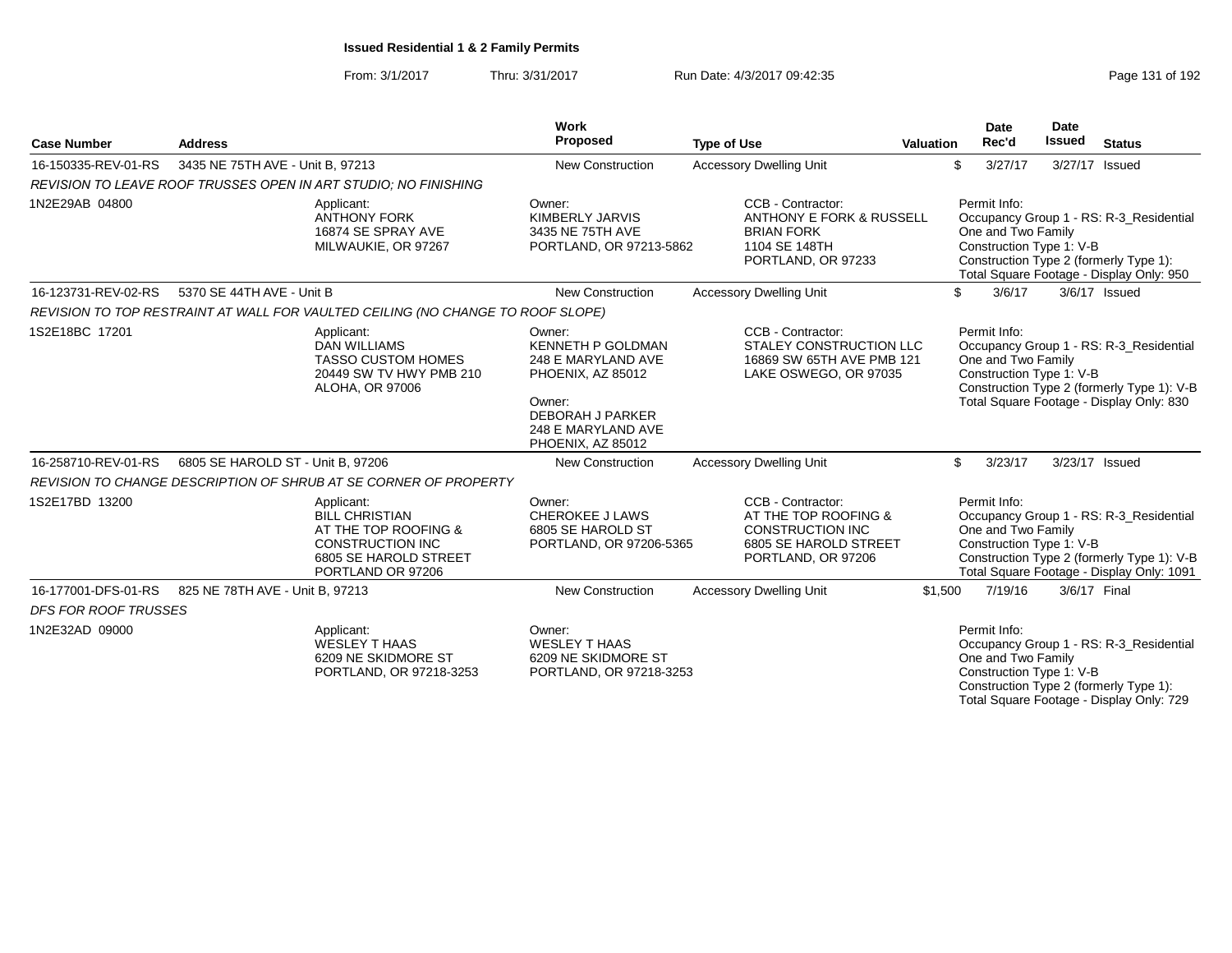From: 3/1/2017Thru: 3/31/2017 Run Date: 4/3/2017 09:42:35 Run Date: 4/3/2017 09:42:35

| <b>Case Number</b>  | <b>Address</b>                                                                             | Work<br>Proposed                                                                                                                                    | <b>Type of Use</b>                                                                                                                                                                                                                                                                                                                                                                        | <b>Valuation</b> | <b>Date</b><br>Rec'd                                                                              | Date<br><b>Issued</b> | <b>Status</b>                                                                                                                      |
|---------------------|--------------------------------------------------------------------------------------------|-----------------------------------------------------------------------------------------------------------------------------------------------------|-------------------------------------------------------------------------------------------------------------------------------------------------------------------------------------------------------------------------------------------------------------------------------------------------------------------------------------------------------------------------------------------|------------------|---------------------------------------------------------------------------------------------------|-----------------------|------------------------------------------------------------------------------------------------------------------------------------|
| 17-110973-000-00-RS | 7426 N JORDAN AVE - Unit B, 97203                                                          | <b>New Construction</b>                                                                                                                             | <b>Accessory Dwelling Unit</b>                                                                                                                                                                                                                                                                                                                                                            | \$116,447        | 1/25/17                                                                                           |                       | 3/21/17 Under Inspection                                                                                                           |
|                     | NEW DETACHED ACCESSORY DWELLING UNIT/2-STORY/ATTACHED GARAGE/FLAT LOT/SIMPLE               |                                                                                                                                                     |                                                                                                                                                                                                                                                                                                                                                                                           |                  |                                                                                                   |                       |                                                                                                                                    |
| 1N1E08CC 02600      | Applicant:<br><b>MARK LEASOR</b><br>WALL DESIGN BUILD<br>PO BOX 13085<br>PORTLAND OR 97213 | Owner:<br><b>MARK G LEASOR</b><br>PO BOX 514<br>FOREST GROVE, OR 97116<br>Owner:<br><b>MICHELE M LEASOR</b><br>PO BOX 514<br>FOREST GROVE, OR 97116 | CCB - Contractor:<br>A & J ELECTRIC INC<br>PO BOX 330<br>FOREST GROVE, OR 97116-0330<br>CCB - Contractor:<br><b>WILLIAM BELDEN</b><br><b>EVERGREEN GAS INC</b><br>PO BOX 388<br>WESTLINN, OR 97068<br>CCB - Contractor:<br>TRUE BLUE PLUMBING LLC<br>3300 NW 185TH AVE #311<br>PORTLAND, OR 97229<br>CCB - Contractor:<br>WALL DESIGN BUILD INC<br>4001 NE 74TH AVE<br>PORTLAND, OR 97213 |                  | Permit Info:<br>One and Two Family<br>Construction Type 1: V-B<br>Number of New Dwelling Units: 1 |                       | Occupancy Group 1 - RS: R-3_Residential<br>Construction Type 2 (formerly Type 1): V-B<br>Total Square Footage - Display Only: 1239 |
| 16-271041-000-00-RS | 4010 SE 64TH AVE - Unit B, 97206                                                           | <b>New Construction</b>                                                                                                                             | <b>Accessory Dwelling Unit</b>                                                                                                                                                                                                                                                                                                                                                            | \$133,603        | 11/8/16                                                                                           |                       | 3/6/17 Issued                                                                                                                      |
|                     | NEW DETACHED ACCESSORY DWELLING UNIT/2 STORY/NO GARAGE/FLAT LOT - NO SLOPE/ COMPLEX        |                                                                                                                                                     |                                                                                                                                                                                                                                                                                                                                                                                           |                  |                                                                                                   |                       |                                                                                                                                    |
| 1S2E08CC 05800      | Applicant:<br><b>MASON WALKER</b><br>4010 SE 64TH AVE<br>PORTLAND, OR 97206                | Owner:<br><b>MASON WALKER</b><br>4010 SE 64TH AVE<br>PORTLAND, OR 97206                                                                             |                                                                                                                                                                                                                                                                                                                                                                                           |                  | Permit Info:<br>One and Two Family<br>Construction Type 1: V-B<br>Number of New Dwelling Units: 1 |                       | Occupancy Group 1 - RS: R-3_Residential<br>Construction Type 2 (formerly Type 1):<br>Total Square Footage - Display Only: 1186     |
| 16-154589-REV-01-RS | 105 NE 143RD AVE - Unit B, 97230                                                           | <b>New Construction</b>                                                                                                                             | <b>Accessory Dwelling Unit</b>                                                                                                                                                                                                                                                                                                                                                            |                  | 3/10/17<br>\$                                                                                     |                       | 3/10/17 Issued                                                                                                                     |
|                     | REVISION TO SEWER LINE CONNECTION FOR ADU                                                  |                                                                                                                                                     |                                                                                                                                                                                                                                                                                                                                                                                           |                  |                                                                                                   |                       |                                                                                                                                    |
| 1N2E36CB 08100      | Applicant:<br><b>VIRGINIA BYRNES</b><br>17715 NE 92ND AVE<br>BATTLE GROUND, WA 98604       | Owner:<br><b>THOMAS BYRNES</b><br>17715 NE 92ND AVE<br>BATTLE GROUND, WA 98604<br>Owner:<br><b>VIRGINIA BYRNES</b><br>17715 NE 92ND AVE             | CCB - Contractor:<br><b>JIM KOSTA</b><br>BW CONSTRUCTION INC<br>PO BOX 66910<br>PORTLAND, OR 97290                                                                                                                                                                                                                                                                                        |                  | Permit Info:<br>One and Two Family<br>Construction Type 1: V-B                                    |                       | Occupancy Group 1 - RS: R-3_Residential<br>Construction Type 2 (formerly Type 1): V-B<br>Total Square Footage - Display Only: 1417 |

BATTLE GROUND, WA 98604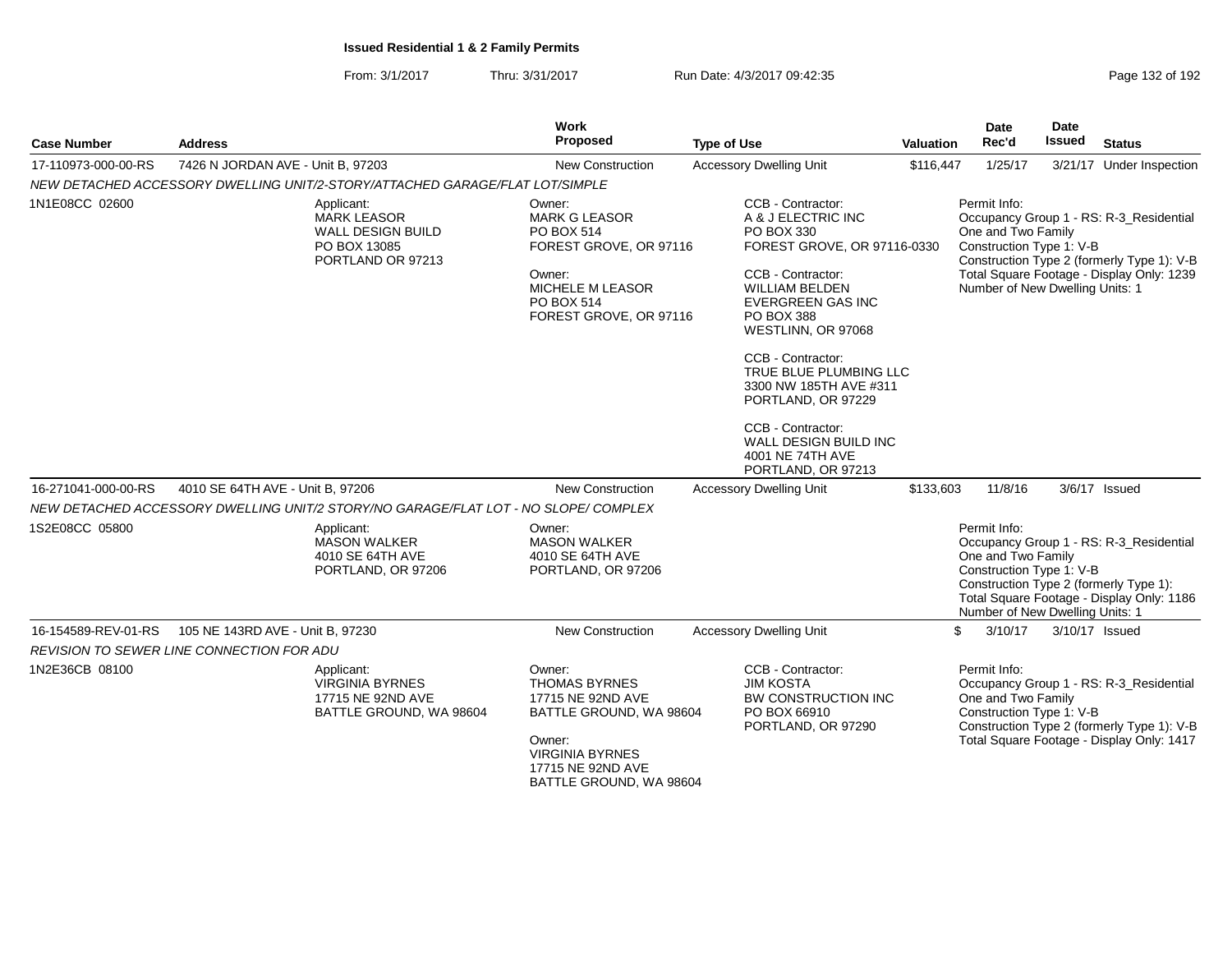From: 3/1/2017Thru: 3/31/2017 **Run Date: 4/3/2017 09:42:35 Page 133 of 192** 

| <b>Case Number</b>  | <b>Address</b>                     |                                                                                                                                                                                | <b>Work</b><br>Proposed                                                                                                                                       | Valuation                                                                                                                                                                                                                                                                                                                                                                                                | Date<br>Rec'd | Date<br>Issued                                                                                                                              | <b>Status</b> |                                                                                                                                   |
|---------------------|------------------------------------|--------------------------------------------------------------------------------------------------------------------------------------------------------------------------------|---------------------------------------------------------------------------------------------------------------------------------------------------------------|----------------------------------------------------------------------------------------------------------------------------------------------------------------------------------------------------------------------------------------------------------------------------------------------------------------------------------------------------------------------------------------------------------|---------------|---------------------------------------------------------------------------------------------------------------------------------------------|---------------|-----------------------------------------------------------------------------------------------------------------------------------|
| 17-104273-000-00-RS | 3807 NE 8TH AVE - Unit B, 97212    |                                                                                                                                                                                | New Construction                                                                                                                                              | <b>Accessory Dwelling Unit</b>                                                                                                                                                                                                                                                                                                                                                                           | \$71,677      | 1/10/17                                                                                                                                     |               | 3/30/17 Under Inspection                                                                                                          |
|                     |                                    | NEW DETACHED ACCESSORY DWELLING UNIT/2-STORY/GARAGE BELOW/FLAT LOT/SIMPLE***MECH, ELEC, PLUMBING PERMITS TO BE OBTAINED SEPARATELY***                                          |                                                                                                                                                               |                                                                                                                                                                                                                                                                                                                                                                                                          |               |                                                                                                                                             |               |                                                                                                                                   |
| 1N1E23CC 16000      |                                    | Applicant:<br><b>BRANDON YODER</b><br><b>BUILDERS DESIGN INC</b><br>11125 NE WEIDLER ST<br>PORTLAND, OR 97220                                                                  | Owner:<br><b>KEVIN CRONIN</b><br>3807 NE 8TH AVE<br>PORTLAND, OR 97212-1204<br>Owner:<br><b>JENNIE CRONIN</b><br>3807 NE 8TH AVE<br>PORTLAND, OR 97212-1204   | <b>CCB - Contractor:</b><br>KEVIN CRONIN CONSTRUCTION<br><b>LLC</b><br>3807 NE 8TH AVE<br>PORTLAND, OR 97212                                                                                                                                                                                                                                                                                             |               | Permit Info:<br>One and Two Family<br>Construction Type 1: V-B<br>Number of New Dwelling Units: 1                                           |               | Occupancy Group 1 - RS: R-3_Residential<br>Construction Type 2 (formerly Type 1): V-B<br>Total Square Footage - Display Only: 876 |
| 17-103880-000-00-RS | 4227 SE REEDWAY ST - Unit B, 97206 |                                                                                                                                                                                | New Construction                                                                                                                                              | <b>Accessory Dwelling Unit</b>                                                                                                                                                                                                                                                                                                                                                                           | \$56,776      | 1/10/17                                                                                                                                     |               | 3/13/17 Under Inspection                                                                                                          |
|                     |                                    | NEW ACCESSORY DWELLING UNIT/ONE STORY/NO GARAGE/FLAT LOT/SIMPLE. CESSPOOL DECOMMISSIONING REQUIRED, Call IVR #842 for Inspection. Septic Decommissioning Required. Call for li |                                                                                                                                                               |                                                                                                                                                                                                                                                                                                                                                                                                          |               |                                                                                                                                             |               |                                                                                                                                   |
| 1S2E18CB 04800      |                                    | Applicant:<br>ORESTE CONSTRUCTION INC<br>849 SW TROY ST<br>PORTLAND, OR 97219                                                                                                  | Owner:<br><b>BARBARA SZIGETHY</b><br>4227 SE REEDWAY ST<br>PORTLAND, OR 97206<br>Owner:<br><b>LESLIE SZIGETHY</b><br>4227 SE REEDWAY ST<br>PORTLAND, OR 97206 | CCB - Contractor:<br>ORESTE CONSTRUCTION INC<br>849 SW TROY ST<br>PORTLAND, OR 97219<br>CCB - Contractor:<br>A TO Z HEATING AND AIR<br><b>CONDITIONING LLC</b><br>12811 SE COOPER ST<br>PORTLAND, OR 97236<br>CCB - Contractor:<br>PARAMOUNT ELECTRIC CO<br>9053 SE JANNSEN RD<br>CLACKAMAS, OR 97015<br>CCB - Contractor:<br><b>EMPIRE PLUMBING LLC</b><br>19572 SW TREEHOUSE LN<br>BEAVERTON, OR 97078 |               | Permit Info:<br>One and Two Family<br>Construction Type 1: V-B<br>Number of New Dwelling Units: 1                                           |               | Occupancy Group 1 - RS: R-3_Residential<br>Construction Type 2 (formerly Type 1):<br>Total Square Footage - Display Only: 504     |
| 16-289482-000-00-RS | 6508 NE DURHAM AVE - Unit B, 97211 |                                                                                                                                                                                | <b>New Construction</b>                                                                                                                                       | <b>Accessory Dwelling Unit</b>                                                                                                                                                                                                                                                                                                                                                                           | \$49,453      | 12/21/16                                                                                                                                    |               | 3/20/17 Under Inspection                                                                                                          |
|                     |                                    | NEW DETACHED ACCESSORY DWELLING UNIT / 1-STORY / NO GARAGE / FLAT LOT / COMPLEX / *MECHANICAL, PLUMBING, AND ELECTRICAL PERMITS TO BE OBTAINED SEPARATELY*                     |                                                                                                                                                               |                                                                                                                                                                                                                                                                                                                                                                                                          |               |                                                                                                                                             |               |                                                                                                                                   |
| 1N1E14BD 03200      |                                    | Applicant:<br><b>BRIAN MURTAGH</b><br>STUDIO COOP ARCHITECTURE<br>5901 N BORTHWICK AVE<br>PORTLAND OR 97217                                                                    | Owner:<br>NIKKI M GUERRERO<br>6508 NE DURHAM AVE<br>PORTLAND, OR 97211                                                                                        | CCB - Contractor:<br><b>MATTHEW DERASPE</b><br>MADE PARTNERSHIP LLC<br>PO BOX 4161<br>PORTLAND, OR 97208-4161                                                                                                                                                                                                                                                                                            |               | Permit Info:<br>One and Two Family<br>Construction Type 1: V-B<br>Construction Type 2 (formerly Type 1):<br>Number of New Dwelling Units: 1 |               | Occupancy Group 1 - RS: R-3_Residential<br>Total Square Footage - Display Only: 439                                               |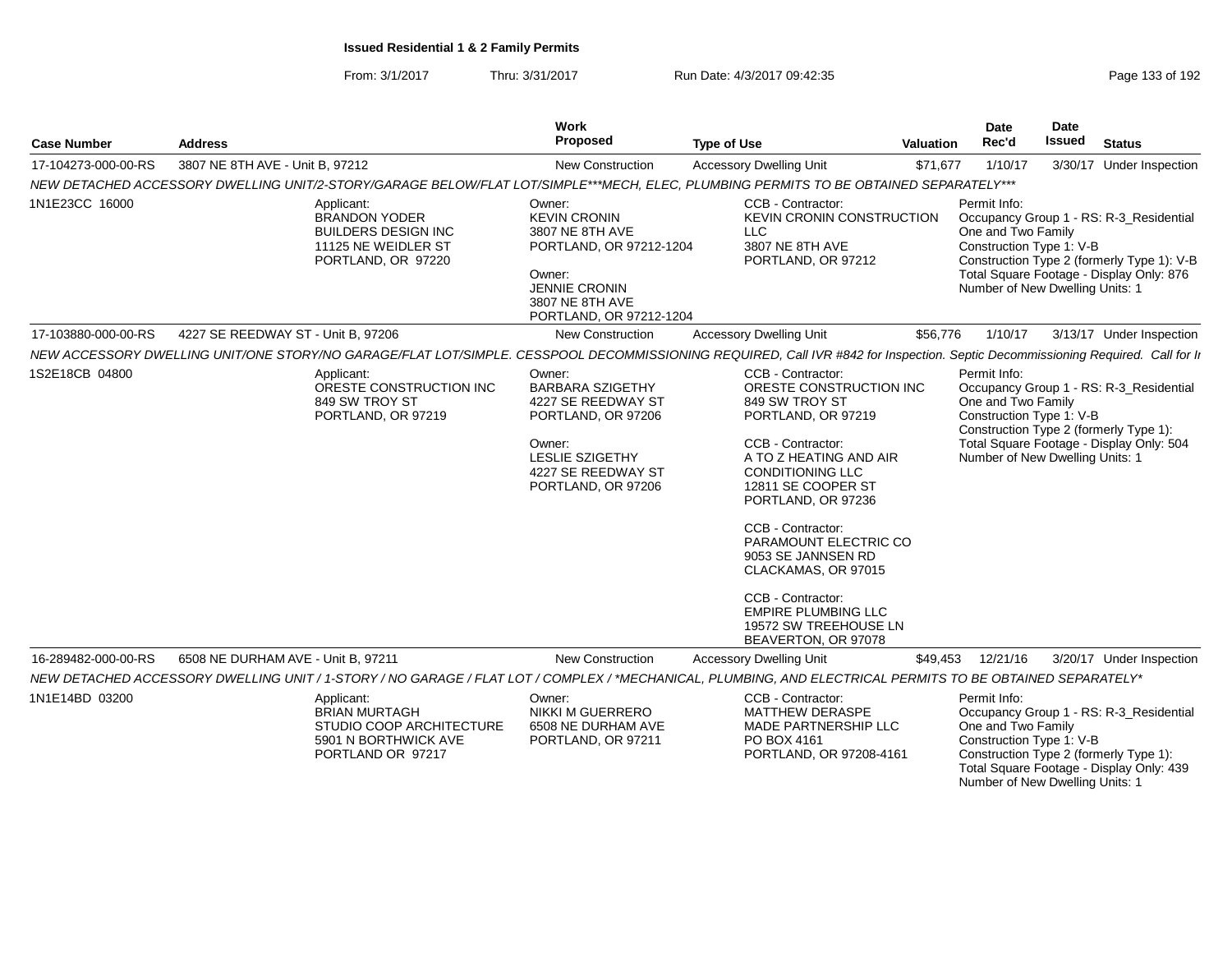|                                            |                                   |                                                                                                                         | <b>Work</b>                                                                    |                                                                                                                                                                                                                                                                                                       | Date<br>Date |                                                                                                   |               |                                                                                                                                    |
|--------------------------------------------|-----------------------------------|-------------------------------------------------------------------------------------------------------------------------|--------------------------------------------------------------------------------|-------------------------------------------------------------------------------------------------------------------------------------------------------------------------------------------------------------------------------------------------------------------------------------------------------|--------------|---------------------------------------------------------------------------------------------------|---------------|------------------------------------------------------------------------------------------------------------------------------------|
| <b>Case Number</b>                         | <b>Address</b>                    |                                                                                                                         | Proposed                                                                       | <b>Type of Use</b>                                                                                                                                                                                                                                                                                    |              | Rec'd<br><b>Valuation</b>                                                                         | <b>Issued</b> | <b>Status</b>                                                                                                                      |
| 16-263508-REV-01-RS                        | 4451 SE 117TH AVE, 97266          |                                                                                                                         | <b>New Construction</b>                                                        | <b>Accessory Dwelling Unit</b>                                                                                                                                                                                                                                                                        |              | \$<br>3/31/17                                                                                     |               | 3/31/17 Issued                                                                                                                     |
|                                            |                                   |                                                                                                                         |                                                                                | REVISION TO CHANGE SEWER CONNECTION FROM NEW TO EXISTING LINE; REMOVE R.O.W. IMPROVEMENTS FROM 117TH AVENUE SIDE OF PROPERTY                                                                                                                                                                          |              |                                                                                                   |               |                                                                                                                                    |
| 1S2E10DD 03500                             |                                   | Applicant:<br><b>JOANNA BRISKI</b><br>306 NE 117TH STREET<br>VANCOUVER, WA 98685                                        | Owner:<br>JGT INVESTMENTS INC<br>PO BOX 66178<br>PORTLAND, OR 97290-6178       | CCB - Contractor:<br><b>JIM KOSTA</b><br>BW CONSTRUCTION INC<br>PO BOX 66910<br>PORTLAND, OR 97290<br>CCB - Contractor:<br>MIRCEA BOGDAN<br>13512 SE MARKET ST<br>PORTLAND, OR 97233<br>CCB - Contractor:<br>MORGAN HEATING & COOLING IN<br>PO BOX 630<br>GRESHAM, OR 97030-0160<br>CCB - Contractor: |              | Permit Info:<br>One and Two Family<br>Construction Type 1: V-B                                    |               | Occupancy Group 1 - RS: R-3_Residential<br>Construction Type 2 (formerly Type 1): V-B<br>Total Square Footage - Display Only: 1110 |
|                                            |                                   |                                                                                                                         |                                                                                | PAVEL CRAINIC<br>16102 SE FLAVEL DR<br>PORTLAND, OR 97236                                                                                                                                                                                                                                             |              |                                                                                                   |               |                                                                                                                                    |
| 16-246541-000-00-RS                        | 5228 NE 25TH AVE - Unit B, 97211  |                                                                                                                         | New Construction                                                               | <b>Accessory Dwelling Unit</b>                                                                                                                                                                                                                                                                        | \$79,756     | 9/21/16                                                                                           |               | 3/28/17 Issued                                                                                                                     |
|                                            |                                   |                                                                                                                         |                                                                                | NEW DETACHED ACCESSORY DWELLING UNIT/2-STORY/NO GARAGE/FLAT LOT/COMPLEX***MECH, ELEC, PLUMBING PERMITS TO BE OBTAINED SEPARATELY***                                                                                                                                                                   |              |                                                                                                   |               |                                                                                                                                    |
| 1N1E24BB 09900                             |                                   | Applicant:<br><b>WILLIE DEAN</b><br><b>GROUND UP DESIGN WORKS</b><br>615 SE ALDER ST #303<br>PORTLAND, OR 97214         | Owner:<br><b>TAMARA WARREN</b><br>5416 NE 23RD AVE<br>PORTLAND, OR 97211-5553  | CCB - Contractor:<br>STRUCTURE PDX LLC<br>6205 NE 8TH AVE<br>PORTLAND, OR 97211                                                                                                                                                                                                                       |              | Permit Info:<br>One and Two Family<br>Construction Type 1: V-B<br>Number of New Dwelling Units: 1 |               | Occupancy Group 1 - RS: R-3_Residential<br>Construction Type 2 (formerly Type 1):<br>Total Square Footage - Display Only: 708      |
| 16-289681-000-00-RS                        | 3144 NE 40TH AVE - Unit B, 97212  |                                                                                                                         | <b>New Construction</b>                                                        | <b>Accessory Dwelling Unit</b>                                                                                                                                                                                                                                                                        | \$89.895     | 12/21/16                                                                                          |               | $3/1/17$ Issued                                                                                                                    |
|                                            |                                   |                                                                                                                         |                                                                                | NEW ACCESSORY DWELLING UNIT / 2-STORY / NO GARAGE / FLAT LOT / COMPLEX / *MECHANICAL, ELECTRICAL, AND PLUMBING PERMITS TO BE OBTAINED SEPARATELY*                                                                                                                                                     |              |                                                                                                   |               |                                                                                                                                    |
| 1N1E25AA 17200                             |                                   | Applicant:<br>MITCHELL SNYDER<br><b>MITCHELL SNYDER</b><br>ARCHITECTURE, LLC<br>1722 NE ALBERTA ST<br>PORTLAND OR 97211 | Owner:<br><b>CHRISTOPHER DILLARD</b><br>3144 NE 40TH AVE<br>PORTLAND, OR 97212 | CCB - Contractor:<br>MARK BEIRWAGEN<br><b>STONE CREEK BUILDING &amp;</b><br>DEVELOPMENT INC<br>10117 SE SUNNYSIDE RD F 502<br>CLACKAMAS, OR 97015-7708                                                                                                                                                |              | Permit Info:<br>One and Two Family<br>Construction Type 1: V-B<br>Number of New Dwelling Units: 1 |               | Occupancy Group 1 - RS: R-3_Residential<br>Construction Type 2 (formerly Type 1):<br>Total Square Footage - Display Only: 798      |
| 16-208652-REV-01-RS                        | 4725 SE SALMON ST - Unit B, 97215 |                                                                                                                         | <b>New Construction</b>                                                        | <b>Accessory Dwelling Unit</b>                                                                                                                                                                                                                                                                        |              | \$<br>3/13/17                                                                                     |               | 3/13/17 Issued                                                                                                                     |
| <b>REVISION TO REVISE STRAPPING DETAIL</b> |                                   |                                                                                                                         |                                                                                |                                                                                                                                                                                                                                                                                                       |              |                                                                                                   |               |                                                                                                                                    |
| 1S2E06BD 07700                             |                                   | Applicant:<br><b>WILLIAM M ERNST</b><br>4725 SE SALMON ST<br>PORTLAND, OR 97215                                         | Owner:<br><b>WILLIAM M ERNST</b><br>4725 SE SALMON ST<br>PORTLAND, OR 97215    | CCB - Contractor:<br>J A M CONCEPT REMODELING LLC Occupancy Group 1 - RS: R-3_Residential<br>3439 NE SANDY BLVD # 610<br>PORTLAND, OR 97232                                                                                                                                                           |              | Permit Info:<br>One and Two Family<br>Construction Type 1: V-B                                    |               | Construction Type 2 (formerly Type 1):<br>Total Square Footage - Display Only: 707                                                 |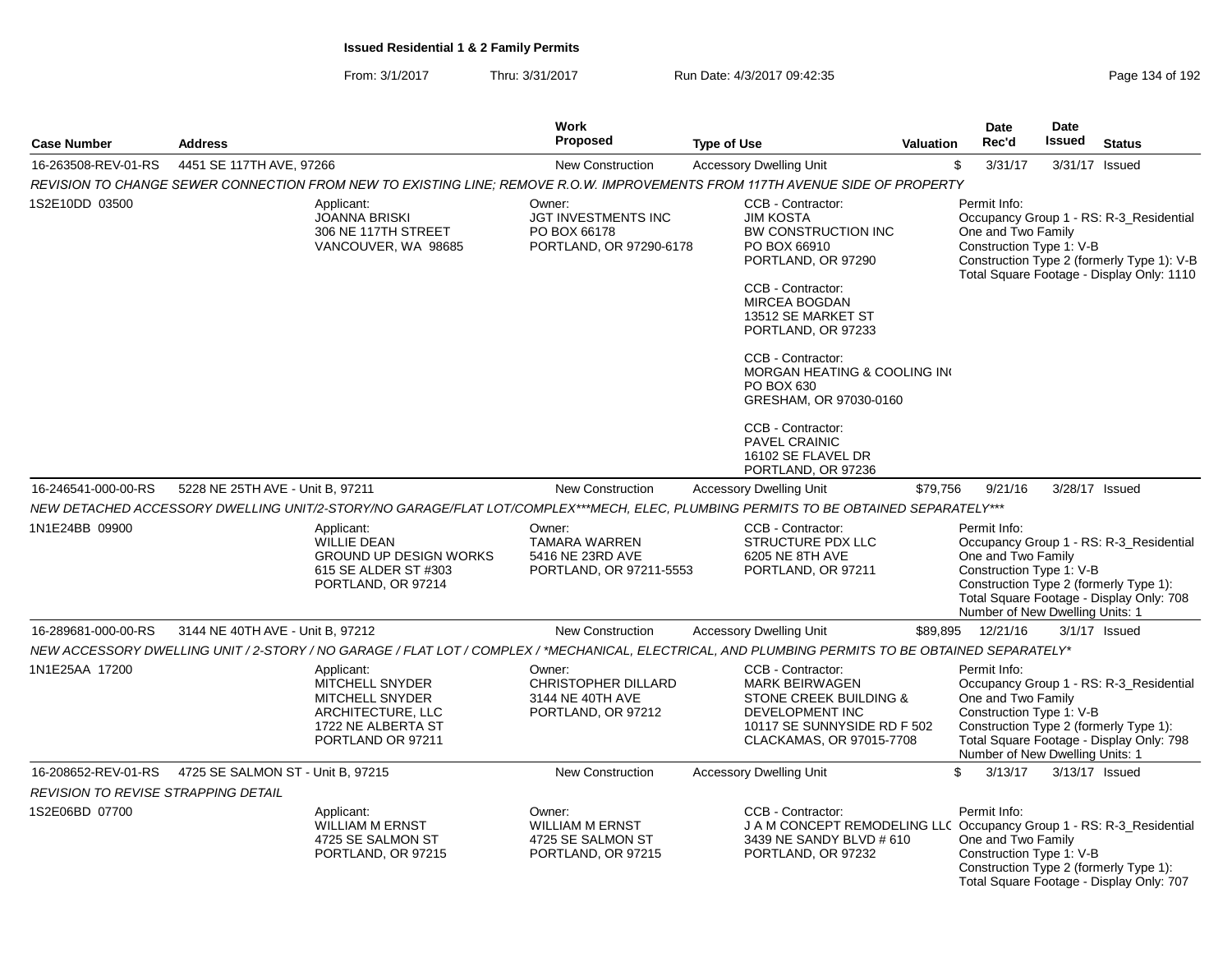| <b>Case Number</b>  | <b>Address</b>                                                                                                                                                   | Work<br>Proposed                                                                                                                                                  | <b>Type of Use</b>                                                                                                                                                                                                                                  | <b>Valuation</b> | Date<br>Rec'd                                                                                     | Date<br><b>Issued</b> | <b>Status</b>                                                                                                                      |
|---------------------|------------------------------------------------------------------------------------------------------------------------------------------------------------------|-------------------------------------------------------------------------------------------------------------------------------------------------------------------|-----------------------------------------------------------------------------------------------------------------------------------------------------------------------------------------------------------------------------------------------------|------------------|---------------------------------------------------------------------------------------------------|-----------------------|------------------------------------------------------------------------------------------------------------------------------------|
| 16-185602-000-00-RS | 2525 NE 37TH AVE - Unit B, 97212                                                                                                                                 | <b>New Construction</b>                                                                                                                                           | <b>Accessory Dwelling Unit</b>                                                                                                                                                                                                                      | \$101,387        | 6/9/16                                                                                            |                       | 3/6/17 Issued                                                                                                                      |
|                     | NEW ACCESSORY DWELLING UNIT OVER NEW GARAGE / TWO STORIES / 10% SLOPE AT EAST AND WEST PROPERTY LINES / COMPLEX / *** MECHANICAL, ELECTRICAL, AND PLUMBING PERMI |                                                                                                                                                                   |                                                                                                                                                                                                                                                     |                  |                                                                                                   |                       |                                                                                                                                    |
| 1N1E25DA 03200      | Applicant:<br><b>GABRIEL GENAUER</b><br>2525 NE 37TH AVE<br>PORTLAND, OR 97212-2916                                                                              | Owner:<br><b>GABRIEL GENAUER</b><br>2525 NE 37TH AVE<br>PORTLAND, OR 97212-2916<br>Owner:<br><b>SHERRY GENAUER</b><br>2525 NE 37TH AVE<br>PORTLAND, OR 97212-2916 | CCB - Contractor:<br><b>VERIDIS CONSTRUCTION INC</b><br>1809 NE 2ND AVE<br>PORTLAND, OR 97212                                                                                                                                                       |                  | Permit Info:<br>One and Two Family<br>Construction Type 1: V-B<br>Number of New Dwelling Units: 1 |                       | Occupancy Group 1 - RS: R-3_Residential<br>Construction Type 2 (formerly Type 1): V-B<br>Total Square Footage - Display Only: 1300 |
| 16-181378-000-00-RS | 7320 SW 26TH AVE - Unit B, 97219                                                                                                                                 | <b>New Construction</b>                                                                                                                                           | <b>Accessory Dwelling Unit</b>                                                                                                                                                                                                                      | \$87,754         | 6/1/16                                                                                            |                       | 3/15/17 Under Inspection                                                                                                           |
|                     | NEW DETACHED ACCESSORY DWELLING UNIT/ONE STORY/NO GARAGE/SLIGHTLY SLOPED LOT/SIMPLE***ELECTRICAL, MECHANICAL AND PLUMBING PERMITS TO BE OBTAINED SEPARATELY*     |                                                                                                                                                                   |                                                                                                                                                                                                                                                     |                  |                                                                                                   |                       |                                                                                                                                    |
| 1S1E20AD 01200      | Applicant:<br><b>IRIS R POLICAR</b><br>7320 SW 26TH AVE<br>PORTLAND, OR 97219                                                                                    | Owner:<br><b>IRIS R POLICAR</b><br>7320 SW 26TH AVE<br>PORTLAND, OR 97219                                                                                         |                                                                                                                                                                                                                                                     |                  | Permit Info:<br>One and Two Family<br>Construction Type 1: V-B<br>Number of New Dwelling Units: 1 |                       | Occupancy Group 1 - RS: R-3_Residential<br>Construction Type 2 (formerly Type 1):<br>Total Square Footage - Display Only: 779      |
| 17-120486-000-00-RS | 4006 NE EMERSON ST - Unit B, 97211                                                                                                                               | New Construction                                                                                                                                                  | <b>Accessory Dwelling Unit</b>                                                                                                                                                                                                                      | \$89,444         | 2/13/17                                                                                           | 3/31/17 Issued        |                                                                                                                                    |
|                     | NEW DETACHED ASSESSORY DWELLING UNIT/2-STORY/NO SLOPE/COMPLEX ***MECHANICAL, ELECTRICAL, PLUMBING PERMITS TO BE OBTAINED SEPARATELY***,                          |                                                                                                                                                                   |                                                                                                                                                                                                                                                     |                  |                                                                                                   |                       |                                                                                                                                    |
| 1N1E24AA 10400      | Applicant:<br>MITCHELL SNYDER<br>MITCHELL SNYDER<br>ARCHITECTURE, LLC<br>1722 NE ALBERTA ST<br>PORTLAND OR 97211                                                 | Owner:<br><b>GYPSY J TUCKER</b><br>4006 NE EMERSON ST<br>PORTLAND, OR 97211-8053                                                                                  | CCB - Contractor:<br>SWAN CONTRACTORS LLC<br>4569 NE 80TH AVE<br>PORTLAND, OR 97218                                                                                                                                                                 |                  | Permit Info:<br>One and Two Family<br>Construction Type 1: V-B<br>Number of New Dwelling Units: 1 |                       | Occupancy Group 1 - RS: R-3_Residential<br>Construction Type 2 (formerly Type 1):<br>Total Square Footage - Display Only: 794      |
| 17-104018-000-00-RS | 6106 SE STEPHENS ST - Unit B, 97215                                                                                                                              | New Construction                                                                                                                                                  | <b>Accessory Dwelling Unit</b>                                                                                                                                                                                                                      | \$90,120         | 1/10/17                                                                                           |                       | 3/7/17 Issued                                                                                                                      |
|                     | NEW ACCCESSORY DWELLING UNIT/2 STORY/NO GARAGE/FLAT LOT/SIMPLE                                                                                                   |                                                                                                                                                                   |                                                                                                                                                                                                                                                     |                  |                                                                                                   |                       |                                                                                                                                    |
| 1S2E06DA 15400      | Applicant:<br><b>IAN BURGESS</b><br><b>DESIGN BUILD PORTLAND</b><br>1333 NE 47TH AVE<br>PORTLAND OR 97213                                                        | Owner:<br>PHILIP D'ONOFRIO<br>6106 SE STEPHENS ST<br>PORTLAND, OR 97215-3448<br>Owner:<br><b>ILEANA LEE</b><br>6106 SE STEPHENS ST<br>PORTLAND, OR 97215-3448     | CCB - Contractor:<br><b>JTR PLUMBING INC</b><br>4272 NE BEAUMEAD ST<br>HILLSBORO, OR 97124<br>CCB - Contractor:<br>AC ELECTRICAL CONTRACTOR<br>LLC<br>5 CENTER POINTE DR SUITE 400<br>LAKE OSWEGO, OR 97035<br>Primary Contractor:<br><b>TO BID</b> |                  | Permit Info:<br>One and Two Family<br>Construction Type 1: V-B<br>Number of New Dwelling Units: 1 |                       | Occupancy Group 1 - RS: R-3_Residential<br>Construction Type 2 (formerly Type 1):<br>Total Square Footage - Display Only: 800      |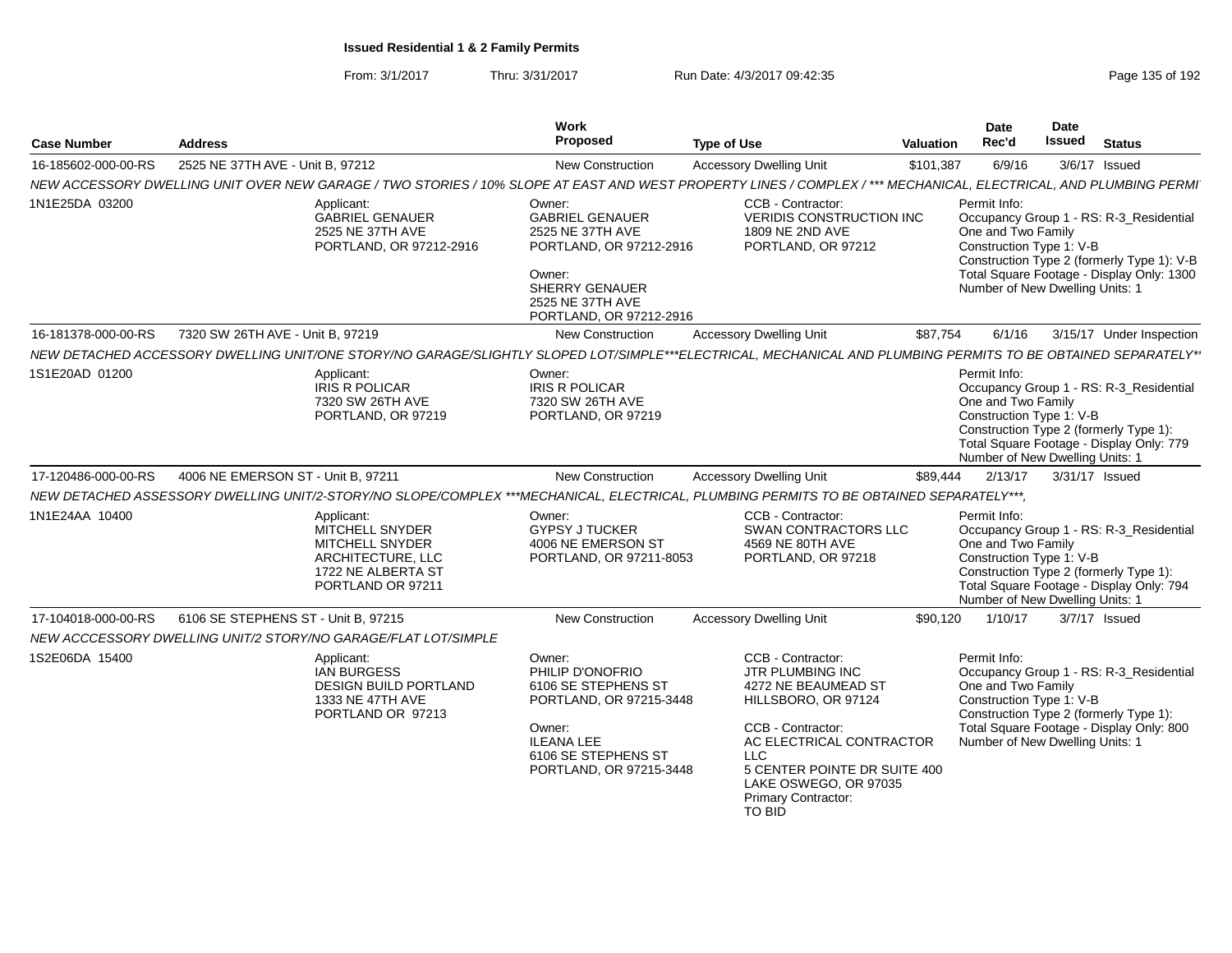| <b>Case Number</b>  | <b>Address</b>                     |                                                                                                                                                                    | Work<br>Proposed                                                                                                                                            | <b>Type of Use</b>                                                                                                                                                                                                      | Date<br><b>Date</b><br>Issued<br>Rec'd<br><b>Valuation</b> |                                                                                                   |  | <b>Status</b>                                                                                                                      |
|---------------------|------------------------------------|--------------------------------------------------------------------------------------------------------------------------------------------------------------------|-------------------------------------------------------------------------------------------------------------------------------------------------------------|-------------------------------------------------------------------------------------------------------------------------------------------------------------------------------------------------------------------------|------------------------------------------------------------|---------------------------------------------------------------------------------------------------|--|------------------------------------------------------------------------------------------------------------------------------------|
| 17-104098-000-00-RS | 8934 NE ALBERTA ST - Unit B, 97220 |                                                                                                                                                                    | New Construction                                                                                                                                            | <b>Accessory Dwelling Unit</b>                                                                                                                                                                                          | \$83,673                                                   | 1/10/17                                                                                           |  | 3/13/17 Under Inspection                                                                                                           |
|                     |                                    | NEW ACCESSORY DWELLING UNIT/2 STORY/2 CAR/FLAT LOT/SIMPLE**** DFS TRUSSES*** *** PLUMBING PERMIT, ELECTRICAL PERMIT TO BE OBTAINED SEPARATELY****                  |                                                                                                                                                             |                                                                                                                                                                                                                         |                                                            |                                                                                                   |  |                                                                                                                                    |
| 1N2E21BA 09300      |                                    | Applicant:<br>DANIEL SCHOUTEN<br>8934 NE ALBERTA ST<br>PORTLAND, OR 97220                                                                                          | Owner:<br>DANIEL SCHOUTEN<br>8934 NE ALBERTA ST<br>PORTLAND, OR 97220<br>Owner:<br>MAGIELANE SCHOUTEN                                                       | CCB - Contractor:<br>PHILLIS CONSTRUCTION CO<br>9409 NE COLFAX ST<br>PORTLAND, OR 97220<br>CCB - Contractor:<br>PATRICK O DARNEILLE                                                                                     |                                                            | Permit Info:<br>One and Two Family<br>Construction Type 1: V-B<br>Number of New Dwelling Units: 1 |  | Occupancy Group 1 - RS: R-3_Residential<br>Construction Type 2 (formerly Type 1): V-B<br>Total Square Footage - Display Only: 1064 |
|                     |                                    |                                                                                                                                                                    | 8934 NE ALBERTA ST<br>PORTLAND, OR 97220                                                                                                                    | 16828 MT VIEW LN<br>WOODBURN, OR 97071                                                                                                                                                                                  |                                                            |                                                                                                   |  |                                                                                                                                    |
| 17-111015-000-00-RS | 2615 SE 81ST AVE - Unit B, 97206   |                                                                                                                                                                    | <b>New Construction</b>                                                                                                                                     | <b>Accessory Dwelling Unit</b>                                                                                                                                                                                          | \$43,258                                                   | 1/25/17                                                                                           |  | 3/29/17 Under Inspection                                                                                                           |
|                     |                                    | NEW DETACHED ACCESSORY DWELLING UNIT/SINGLE STORY/NO GARAGE/FLAT LOT/SIMPLE***MECH, ELEC, PLUMBING PERMITS TO BE OBTAINED SEPARATELY***Cesspool decomm NOT require |                                                                                                                                                             |                                                                                                                                                                                                                         |                                                            |                                                                                                   |  |                                                                                                                                    |
| 1S2E08AA 01200      |                                    | Applicant:<br><b>DARREN MICHEL</b><br>DARREN MICHEL CONSTRUCTION 2615 SE 81ST AVE<br>103 N MAIN ST<br><b>CANBY OR 97013</b>                                        | Owner:<br><b>LYNN JAMIESON</b><br>PORTLAND, OR 97206<br>Owner:<br>MATTHEW JAMIESON<br>2615 SE 81ST AVE<br>PORTLAND, OR 97206                                | CCB - Contractor:<br>DARREN DOUGLAS MICHEL<br>103 N MAIN ST<br><b>BARLOW, OR 97013</b>                                                                                                                                  |                                                            | Permit Info:<br>One and Two Family<br>Construction Type 1: V-B<br>Number of New Dwelling Units: 1 |  | Occupancy Group 1 - RS: R-3_Residential<br>Construction Type 2 (formerly Type 1):<br>Total Square Footage - Display Only: 384      |
| 17-117473-000-00-RS | 3727 NE 7TH AVE - Unit B, 97212    |                                                                                                                                                                    | <b>New Construction</b>                                                                                                                                     | <b>Accessory Dwelling Unit</b>                                                                                                                                                                                          | \$37,400                                                   | 2/7/17                                                                                            |  | 3/20/17 Under Inspection                                                                                                           |
|                     |                                    | NEW ACCESSORY DWELLING UNIT/1-STORY/NO GARAGE/FLAT LOT/COMPLEX ***MECHANICAL, PLUMBING & ELECTRICAL PERMITS TO BE OBTAINED SEPERATELY***                           |                                                                                                                                                             |                                                                                                                                                                                                                         |                                                            |                                                                                                   |  |                                                                                                                                    |
| 1N1E23CC 14200      |                                    | Applicant:<br><b>ASMUND TWETO</b><br>3727 NE 7TH AVE<br>PORTLAND OR 97212                                                                                          | Owner:<br><b>JENNY L YOUNG</b><br>3727 NE 7TH AVE<br>PORTLAND, OR 97212-1130<br>Owner:<br><b>ASMUND TWETO</b><br>3727 NE 7TH AVE<br>PORTLAND, OR 97212-1130 |                                                                                                                                                                                                                         |                                                            | Permit Info:<br>One and Two Family<br>Construction Type 1: V-B<br>Number of New Dwelling Units: 1 |  | Occupancy Group 1 - RS: R-3_Residential<br>Total Square Footage - Display Only: 332                                                |
| 17-112532-000-00-RS | 3902 NE 36TH AVE - Unit B, 97212   |                                                                                                                                                                    | <b>New Construction</b>                                                                                                                                     | <b>Accessory Dwelling Unit</b>                                                                                                                                                                                          | \$89,219                                                   | 1/27/17                                                                                           |  | 3/29/17 Issued                                                                                                                     |
|                     |                                    | NEW ACCESSORY DWELLING UNIT/1-STORY/FLAT LOT/SIMPLE ***ELECTRICAL, MECHANICAL, PLUMBING PERMITS TO BE OBTAINED SEPERATELY***                                       |                                                                                                                                                             |                                                                                                                                                                                                                         |                                                            |                                                                                                   |  |                                                                                                                                    |
| 1N1E24DC 02500      |                                    | Applicant:<br>AMY KELLY<br>3902 NE 36TH AVE.<br>PORTLAND OR 97212                                                                                                  | Owner:<br>RYLAND M KELLY<br>3901 NE 36TH AVE<br>PORTLAND, OR 97212-1839                                                                                     | CCB - Contractor:<br>WHITE LIGHTNING ELECTRIC INC<br>2310 NE 82ND AVE<br>PORTLAND, OR 97220<br>CCB - Contractor:<br><b>RAY FLIKKEMA</b><br><b>FLIKKEMA HOMES INC</b><br>10815 SE ELSASSER LN<br>PORTLAND, OR 97266-6347 |                                                            | Permit Info:<br>One and Two Family<br>Construction Type 1: V-B<br>Number of New Dwelling Units: 1 |  | Occupancy Group 1 - RS: R-3_Residential<br>Construction Type 2 (formerly Type 1):<br>Total Square Footage - Display Only: 792      |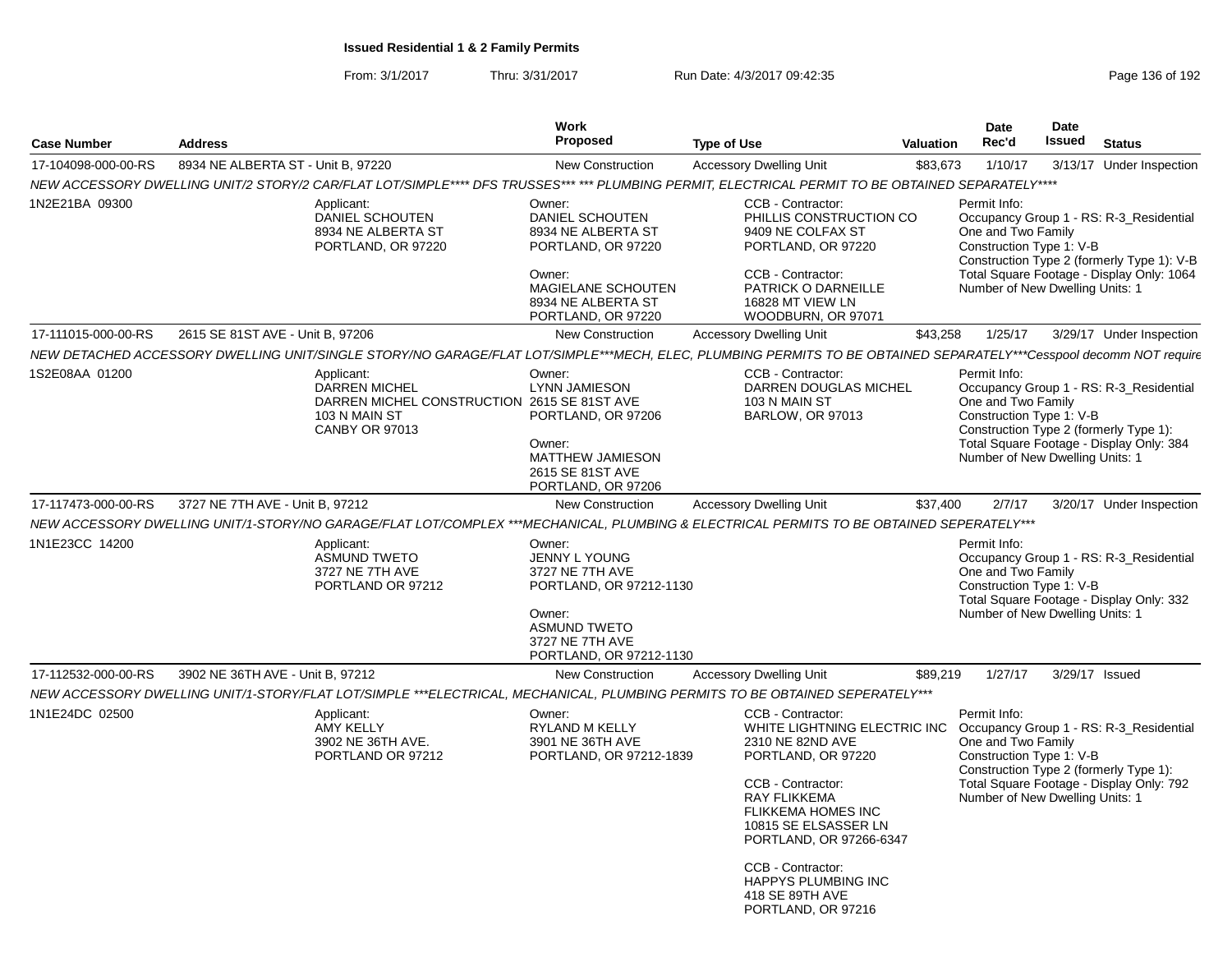| 7080 SE OGDEN ST, 97206<br><b>Accessory Dwelling Unit</b><br>New Construction<br>\$125,582<br>2/1/17<br>3/22/17 Issued<br>NEW ACCESSORY DWELLING UNIT / 2-STORY / 2-CAR GARAGE / FLAT LOT / SIMPLE / MECHANICAL, ELECTRICAL, AND PLUMBING PERMITS TO BE OBTAINED SEPARATELY***CESSPOOL DECOM<br>Owner:<br>CCB - Contractor:<br>Permit Info:<br>Applicant:<br><b>GM CONTRACTING AND</b><br>JAMES W STOUT<br><b>GM CONTRACTING AND</b><br>Occupancy Group 1 - RS: R-3_Residential<br>One and Two Family<br>DEVELOPMENT LLC<br>471 AUTUMN SKY DR<br>DEVELOPMENT LLC<br>Construction Type 1: V-B<br>SARATOGA SPRINGS, UT 84045<br>5174 SE RAINBOW LN<br>5174 SE RAINBOW LN<br>Construction Type 2 (formerly Type 1): V-B<br>MILWAUKIE, OR 97222<br>MILWAUKIE, OR 97222<br>Total Square Footage - Display Only: 1622<br>Owner:<br><b>KAREN J STOUT</b><br>Number of New Dwelling Units: 1<br>471 AUTUMN SKY DR<br>SARATOGA SPRINGS, UT 84045<br><b>Accessory Dwelling Unit</b><br>16-291983-000-00-RS<br>7777 NE BEECH ST, 97213<br><b>New Construction</b><br>12/28/16<br>3/31/17 Issued<br>\$95,707<br>NEW DETACHED ACCESSORY DWELLING UNIT/2-STORY/GARAGE BELOW/FLAT LOT/COMPLEX***MECH, ELEC, PLUMBING PERMITS TO BE OBTAINED SEPARATELY***<br>CCB - Contractor:<br>Permit Info:<br>Applicant:<br>Owner:<br>PATRICE J WONG<br>PATRICE J WONG<br><b>JAY BEMIS TIMELESS</b><br>Occupancy Group 1 - RS: R-3_Residential<br>One and Two Family<br>3709 NE 78TH AVE<br>3709 NE 78TH AVE<br>CONSTRUCTION LLC<br>28644 NW KELLY DR<br>Construction Type 1: V-B<br>PORTLAND, OR 97213-6439<br>PORTLAND, OR 97213-6439<br>Construction Type 2 (formerly Type 1): V-B<br>NORTH PLAINS, OR 97133<br>Total Square Footage - Display Only: 1009<br>Number of New Dwelling Units: 1<br><b>Accessory Dwelling Unit</b><br>6636 N WILBUR AVE - Unit B, 97217<br>New Construction<br>7/22/16<br>3/7/17 Issued<br>\$55,086<br>NEW DETACHED ACCESSORY DWELLING UNIT/SINGLE STORY/NO GARAGE/COMPLEX***MECH, ELEC, PLUMBING PERMITS TO BE OBTAINED SEPARATELY***<br>CCB - Contractor:<br>Applicant:<br>Owner:<br>Permit Info:<br>Occupancy Group 1 - RS: R-3_Residential<br><b>NATALIE LYONS</b><br><b>VINAY K PRASAD</b><br><b>RYAN SCHENK</b><br>One and Two Family<br><b>FASTER PERMITS</b><br>6636 N WILBUR AVE<br><b>RYAN THOMAS SCHENK</b><br>Construction Type 1: V-B<br>14334 NW EAGLERIDGE LN<br>PORTLAND, OR 97217-5251<br>3930 EVERGREEN ST<br>Construction Type 2 (formerly Type 1):<br>PORTLAND, OR 97239<br>PORTLAND, OR 97202<br>Total Square Footage - Display Only: 489<br>Number of New Dwelling Units: 1<br>4625 NE GARFIELD AVE - Unit B, 97211<br><b>New Construction</b><br><b>Accessory Dwelling Unit</b><br>12/21/16<br>3/15/17 Issued<br>\$75,926<br>NEW ACCESSORY DWELLING UNIT/TWO STORY/NO GARAGE/FLAT LOT (EXCEPT AT FRONT OF LOT)/COMPLEX ***PLUMBING, ELECTRICAL AND MECHANICAL PERMITS TO BE OBTAINED SEPARA<br>Permit Info:<br>Applicant:<br>Owner:<br>Dave Spitzer<br>PETER Y SUK<br>Occupancy Group 1 - RS: R-3_Residential<br>One and Two Family<br><b>DMS</b> Architects Inc.<br>4625 NE GARFIELD AVE<br>Construction Type 1: V-B<br>2325 NE 19TH AVE<br>PORTLAND, OR 97211-3312<br>Construction Type 2 (formerly Type 1):<br>PORTLAND, OR 97212<br>Total Square Footage - Display Only: 674<br>Owner:<br>YEUN W SUK<br>Number of New Dwelling Units: 1<br>4625 NE GARFIELD AVE<br>PORTLAND, OR 97211-3312 | <b>Case Number</b>  | <b>Address</b> | <b>Work</b><br>Proposed | <b>Type of Use</b> |  |  | Date<br>Issued | <b>Status</b> |
|---------------------------------------------------------------------------------------------------------------------------------------------------------------------------------------------------------------------------------------------------------------------------------------------------------------------------------------------------------------------------------------------------------------------------------------------------------------------------------------------------------------------------------------------------------------------------------------------------------------------------------------------------------------------------------------------------------------------------------------------------------------------------------------------------------------------------------------------------------------------------------------------------------------------------------------------------------------------------------------------------------------------------------------------------------------------------------------------------------------------------------------------------------------------------------------------------------------------------------------------------------------------------------------------------------------------------------------------------------------------------------------------------------------------------------------------------------------------------------------------------------------------------------------------------------------------------------------------------------------------------------------------------------------------------------------------------------------------------------------------------------------------------------------------------------------------------------------------------------------------------------------------------------------------------------------------------------------------------------------------------------------------------------------------------------------------------------------------------------------------------------------------------------------------------------------------------------------------------------------------------------------------------------------------------------------------------------------------------------------------------------------------------------------------------------------------------------------------------------------------------------------------------------------------------------------------------------------------------------------------------------------------------------------------------------------------------------------------------------------------------------------------------------------------------------------------------------------------------------------------------------------------------------------------------------------------------------------------------------------------------------------------------------------------------------------------------------------------------------------------------------------------------------------------------------------------------------------------------------------------------------------------------------------------------------------------------------------------------------------------------------------------------------------------------|---------------------|----------------|-------------------------|--------------------|--|--|----------------|---------------|
|                                                                                                                                                                                                                                                                                                                                                                                                                                                                                                                                                                                                                                                                                                                                                                                                                                                                                                                                                                                                                                                                                                                                                                                                                                                                                                                                                                                                                                                                                                                                                                                                                                                                                                                                                                                                                                                                                                                                                                                                                                                                                                                                                                                                                                                                                                                                                                                                                                                                                                                                                                                                                                                                                                                                                                                                                                                                                                                                                                                                                                                                                                                                                                                                                                                                                                                                                                                                                           | 17-113011-000-00-RS |                |                         |                    |  |  |                |               |
|                                                                                                                                                                                                                                                                                                                                                                                                                                                                                                                                                                                                                                                                                                                                                                                                                                                                                                                                                                                                                                                                                                                                                                                                                                                                                                                                                                                                                                                                                                                                                                                                                                                                                                                                                                                                                                                                                                                                                                                                                                                                                                                                                                                                                                                                                                                                                                                                                                                                                                                                                                                                                                                                                                                                                                                                                                                                                                                                                                                                                                                                                                                                                                                                                                                                                                                                                                                                                           |                     |                |                         |                    |  |  |                |               |
|                                                                                                                                                                                                                                                                                                                                                                                                                                                                                                                                                                                                                                                                                                                                                                                                                                                                                                                                                                                                                                                                                                                                                                                                                                                                                                                                                                                                                                                                                                                                                                                                                                                                                                                                                                                                                                                                                                                                                                                                                                                                                                                                                                                                                                                                                                                                                                                                                                                                                                                                                                                                                                                                                                                                                                                                                                                                                                                                                                                                                                                                                                                                                                                                                                                                                                                                                                                                                           | 1S2E20BD 15100      |                |                         |                    |  |  |                |               |
|                                                                                                                                                                                                                                                                                                                                                                                                                                                                                                                                                                                                                                                                                                                                                                                                                                                                                                                                                                                                                                                                                                                                                                                                                                                                                                                                                                                                                                                                                                                                                                                                                                                                                                                                                                                                                                                                                                                                                                                                                                                                                                                                                                                                                                                                                                                                                                                                                                                                                                                                                                                                                                                                                                                                                                                                                                                                                                                                                                                                                                                                                                                                                                                                                                                                                                                                                                                                                           |                     |                |                         |                    |  |  |                |               |
|                                                                                                                                                                                                                                                                                                                                                                                                                                                                                                                                                                                                                                                                                                                                                                                                                                                                                                                                                                                                                                                                                                                                                                                                                                                                                                                                                                                                                                                                                                                                                                                                                                                                                                                                                                                                                                                                                                                                                                                                                                                                                                                                                                                                                                                                                                                                                                                                                                                                                                                                                                                                                                                                                                                                                                                                                                                                                                                                                                                                                                                                                                                                                                                                                                                                                                                                                                                                                           |                     |                |                         |                    |  |  |                |               |
|                                                                                                                                                                                                                                                                                                                                                                                                                                                                                                                                                                                                                                                                                                                                                                                                                                                                                                                                                                                                                                                                                                                                                                                                                                                                                                                                                                                                                                                                                                                                                                                                                                                                                                                                                                                                                                                                                                                                                                                                                                                                                                                                                                                                                                                                                                                                                                                                                                                                                                                                                                                                                                                                                                                                                                                                                                                                                                                                                                                                                                                                                                                                                                                                                                                                                                                                                                                                                           | 1N2E20DD 03800      |                |                         |                    |  |  |                |               |
|                                                                                                                                                                                                                                                                                                                                                                                                                                                                                                                                                                                                                                                                                                                                                                                                                                                                                                                                                                                                                                                                                                                                                                                                                                                                                                                                                                                                                                                                                                                                                                                                                                                                                                                                                                                                                                                                                                                                                                                                                                                                                                                                                                                                                                                                                                                                                                                                                                                                                                                                                                                                                                                                                                                                                                                                                                                                                                                                                                                                                                                                                                                                                                                                                                                                                                                                                                                                                           | 16-210245-000-00-RS |                |                         |                    |  |  |                |               |
|                                                                                                                                                                                                                                                                                                                                                                                                                                                                                                                                                                                                                                                                                                                                                                                                                                                                                                                                                                                                                                                                                                                                                                                                                                                                                                                                                                                                                                                                                                                                                                                                                                                                                                                                                                                                                                                                                                                                                                                                                                                                                                                                                                                                                                                                                                                                                                                                                                                                                                                                                                                                                                                                                                                                                                                                                                                                                                                                                                                                                                                                                                                                                                                                                                                                                                                                                                                                                           |                     |                |                         |                    |  |  |                |               |
|                                                                                                                                                                                                                                                                                                                                                                                                                                                                                                                                                                                                                                                                                                                                                                                                                                                                                                                                                                                                                                                                                                                                                                                                                                                                                                                                                                                                                                                                                                                                                                                                                                                                                                                                                                                                                                                                                                                                                                                                                                                                                                                                                                                                                                                                                                                                                                                                                                                                                                                                                                                                                                                                                                                                                                                                                                                                                                                                                                                                                                                                                                                                                                                                                                                                                                                                                                                                                           | 1N1E16BD 15000      |                |                         |                    |  |  |                |               |
|                                                                                                                                                                                                                                                                                                                                                                                                                                                                                                                                                                                                                                                                                                                                                                                                                                                                                                                                                                                                                                                                                                                                                                                                                                                                                                                                                                                                                                                                                                                                                                                                                                                                                                                                                                                                                                                                                                                                                                                                                                                                                                                                                                                                                                                                                                                                                                                                                                                                                                                                                                                                                                                                                                                                                                                                                                                                                                                                                                                                                                                                                                                                                                                                                                                                                                                                                                                                                           | 16-287938-000-00-RS |                |                         |                    |  |  |                |               |
|                                                                                                                                                                                                                                                                                                                                                                                                                                                                                                                                                                                                                                                                                                                                                                                                                                                                                                                                                                                                                                                                                                                                                                                                                                                                                                                                                                                                                                                                                                                                                                                                                                                                                                                                                                                                                                                                                                                                                                                                                                                                                                                                                                                                                                                                                                                                                                                                                                                                                                                                                                                                                                                                                                                                                                                                                                                                                                                                                                                                                                                                                                                                                                                                                                                                                                                                                                                                                           |                     |                |                         |                    |  |  |                |               |
|                                                                                                                                                                                                                                                                                                                                                                                                                                                                                                                                                                                                                                                                                                                                                                                                                                                                                                                                                                                                                                                                                                                                                                                                                                                                                                                                                                                                                                                                                                                                                                                                                                                                                                                                                                                                                                                                                                                                                                                                                                                                                                                                                                                                                                                                                                                                                                                                                                                                                                                                                                                                                                                                                                                                                                                                                                                                                                                                                                                                                                                                                                                                                                                                                                                                                                                                                                                                                           | 1N1E22AD 14300      |                |                         |                    |  |  |                |               |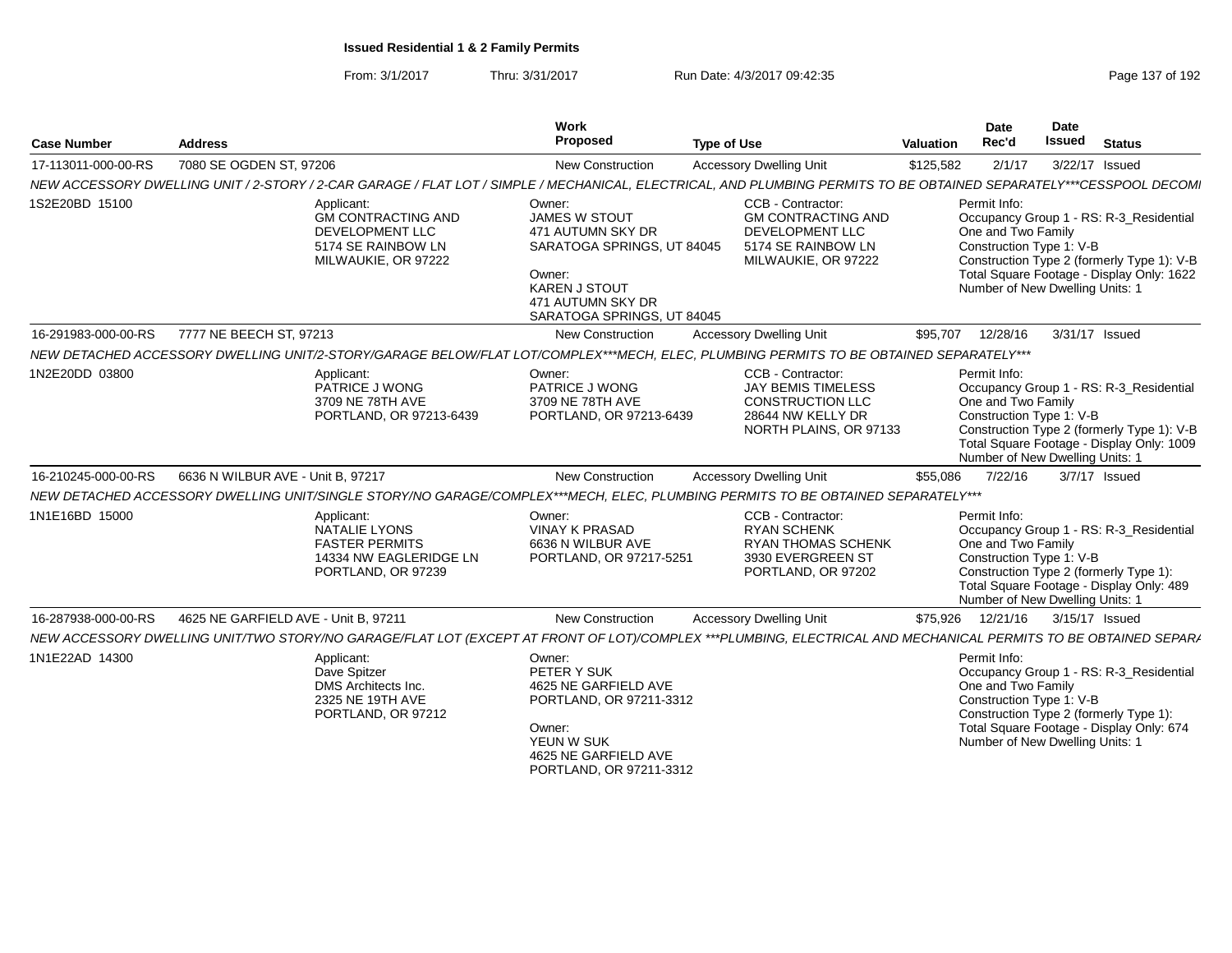| <b>Case Number</b><br><b>Address</b>                                            |                            | Work<br>Proposed                                                                                                                                                                                                                                                    | <b>Type of Use</b>                                                                                                                                       | Valuation                                                                                                                                                                                                                                                                                | <b>Date</b><br>Rec'd | <b>Date</b><br>Issued                                                                             | <b>Status</b> |                                                                                                                                   |
|---------------------------------------------------------------------------------|----------------------------|---------------------------------------------------------------------------------------------------------------------------------------------------------------------------------------------------------------------------------------------------------------------|----------------------------------------------------------------------------------------------------------------------------------------------------------|------------------------------------------------------------------------------------------------------------------------------------------------------------------------------------------------------------------------------------------------------------------------------------------|----------------------|---------------------------------------------------------------------------------------------------|---------------|-----------------------------------------------------------------------------------------------------------------------------------|
| 16-288324-000-00-RS                                                             | 1180 SW WHITAKER ST, 97201 |                                                                                                                                                                                                                                                                     | <b>New Construction</b>                                                                                                                                  | <b>Accessory Dwelling Unit</b>                                                                                                                                                                                                                                                           | \$97,824             | 12/19/16                                                                                          |               | 3/28/17 Issued                                                                                                                    |
|                                                                                 |                            | NEW DETACHED ACCESSORY DWELLING UNIT/2 STORY/ATTACHED GARAGE/SLOPED LOT/COMPLEX                                                                                                                                                                                     |                                                                                                                                                          |                                                                                                                                                                                                                                                                                          |                      |                                                                                                   |               |                                                                                                                                   |
| 1S1E09AC 09900                                                                  |                            | Applicant:<br>Zac Horton<br><b>Faster Permits</b><br>14334 NW Eagleridge Lane<br>Portland OR 97229                                                                                                                                                                  | Owner:<br><b>JIAN QUI</b><br>3406 SW 12TH AVE<br>PORTLAND, OR 97239<br>Owner:<br>YONGPING ZHONG<br>3406 SW 12TH AVE<br>PORTLAND, OR 97239                | CCB - Contractor:<br><b>GARNER ELECTRIC CO</b><br>2920 SE BROOKWOOD AVE<br>HILLSBORO, OR 97123<br>CCB - Contractor:<br><b>RIGID PLUMBING INC</b><br>PO BOX 345<br>FOREST GROVE, OR 97116-0345<br>CCB - Contractor:<br><b>JOE ROBERTSON</b><br>SHELTER SOLUTIONS LLC<br>1973 SE DUNCAN DR |                      | Permit Info:<br>One and Two Family<br>Construction Type 1: V-B<br>Number of New Dwelling Units: 1 |               | Occupancy Group 1 - RS: R-3_Residential<br>Construction Type 2 (formerly Type 1): V-B<br>Total Square Footage - Display Only: 997 |
| 16-293273-000-00-RS                                                             | 5908 SE REEDWAY ST, 97206  |                                                                                                                                                                                                                                                                     | <b>New Construction</b>                                                                                                                                  | HILLSBORO, OR 97123<br>CCB - Contractor:<br><b>SCOTT ROBERT GRIFFIN &amp;</b><br><b>LANCE GRIFFIN</b><br>325 N 7TH AVE<br>CORNELIUS, OR 97113<br><b>Accessory Structure</b>                                                                                                              | \$43,258             | 12/30/16                                                                                          |               |                                                                                                                                   |
|                                                                                 |                            |                                                                                                                                                                                                                                                                     |                                                                                                                                                          | CONSTRUCT A DETACHED STUDIO SPACE AND BATHROOM. NO KITCHEN OR COOKIUNG FACILITIES. NOT AN ADU. THREE TOILETS TOTAL ON PROPERTY.                                                                                                                                                          |                      |                                                                                                   |               | 3/9/17 Under Inspection                                                                                                           |
| 1S2E18DA 18100                                                                  |                            | Applicant:                                                                                                                                                                                                                                                          | Owner:                                                                                                                                                   | CCB - Contractor:                                                                                                                                                                                                                                                                        |                      | Permit Info:                                                                                      |               |                                                                                                                                   |
| <b>TREMONT PL</b><br>BLOCK <sub>3</sub><br>W 1/2 OF LOT 17<br>LOT <sub>18</sub> |                            | <b>Garrett Rupp</b><br><b>RUPP FAMILY BUILDERS</b><br>29030 SW TOWN CTR. LOOP E,<br>STE 202 #429<br>WILSONVILLE, OR 97070<br>Applicant:<br><b>MATT GREINER</b><br><b>RUPP FAMILY BUILDERS</b><br>29030 SW TOWN CENTER LP E<br>STE 202 #429<br>WILSONVILLE, OR 97070 | <b>LAURA CONTENT</b><br>5908 SE REEDWAY ST<br>PORTLAND, OR 97206-5555<br>Owner:<br><b>CRAIG W BEEBE</b><br>5908 SE REEDWAY ST<br>PORTLAND, OR 97206-5555 | <b>RUPP FAMILY BUILDERS</b><br><b>INCORPORATED</b><br>29030 SW TOWN CENTER LOOP E Construction Type 1: V-B<br><b>SUITE 202 BOX 429</b><br>WILSONVILLE, OR 97070                                                                                                                          |                      | One and Two Family                                                                                |               | Occupancy Group 1 - RS: R-3_Residential<br>Construction Type 2 (formerly Type 1):<br>Total Square Footage - Display Only: 384     |
| 16-235526-000-00-RS                                                             | 5205 NE 19TH AVE, 97211    |                                                                                                                                                                                                                                                                     | <b>New Construction</b>                                                                                                                                  | <b>Accessory Structure</b>                                                                                                                                                                                                                                                               | \$41,455             | 3/6/17                                                                                            |               | $3/6/17$ Issued                                                                                                                   |
|                                                                                 |                            |                                                                                                                                                                                                                                                                     |                                                                                                                                                          | CONSTRUCT NEW DETACHED STRUCTURE, AS ADDITIONAL BEDROOM WITH BATHROOM. NOT AN ADU. PLUMBING, MECHANICAL, ELECTRICAL PERMITS TO BE OBTAINED SEPARATELY.                                                                                                                                   |                      |                                                                                                   |               |                                                                                                                                   |
| 1N1E23AB 16800<br><b>VERNON</b><br>BLOCK 17<br>LOT <sub>9</sub>                 |                            | Applicant:<br>ALEXANDER J R LUBOFF<br>5205 NE 19TH AVE<br>PORTLAND, OR 97211                                                                                                                                                                                        | Owner:<br>ALEXANDER J R LUBOFF<br>5205 NE 19TH AVE<br>PORTLAND, OR 97211<br>Owner:<br>ANNA COLBERT<br>5205 NE 19TH AVE<br>PORTLAND, OR 97211             |                                                                                                                                                                                                                                                                                          |                      | Permit Info:<br>One and Two Family<br>Construction Type 1: V-B                                    |               | Occupancy Group 1 - RS: R-3_Residential<br>Construction Type 2 (formerly Type 1):<br>Total Square Footage - Display Only: 368     |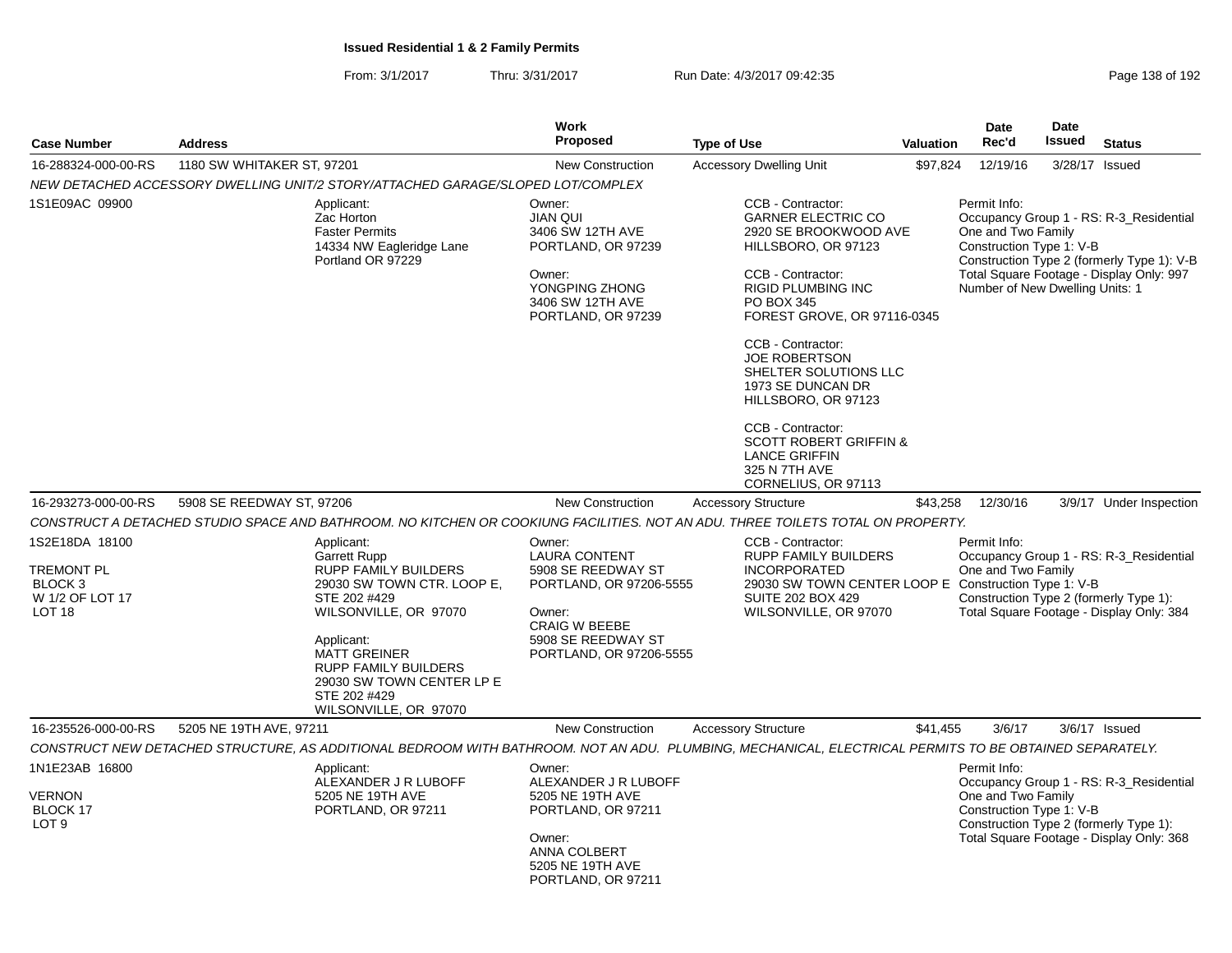| <b>Case Number</b>                                                           | <b>Address</b>                                                                                                                                                  | Work<br>Proposed                                                                                                                                                  | <b>Type of Use</b>                                                                                              | Valuation | Date<br>Rec'd                        | Date<br><b>Issued</b>                                                                     | <b>Status</b>                                                                      |
|------------------------------------------------------------------------------|-----------------------------------------------------------------------------------------------------------------------------------------------------------------|-------------------------------------------------------------------------------------------------------------------------------------------------------------------|-----------------------------------------------------------------------------------------------------------------|-----------|--------------------------------------|-------------------------------------------------------------------------------------------|------------------------------------------------------------------------------------|
| 17-134303-000-00-RS                                                          | 2770 NW IMPERIAL TER. 97210                                                                                                                                     | New Construction                                                                                                                                                  | Decks, Fences, Retaining Walls                                                                                  | \$10,000  | 3/13/17                              | 3/13/17 Issued                                                                            |                                                                                    |
| Pin pile slope reinforcement to mitigate landslide                           |                                                                                                                                                                 |                                                                                                                                                                   |                                                                                                                 |           |                                      |                                                                                           |                                                                                    |
| 1N1E32DB 12200<br>KINGS HTS & RPLT<br><b>BLOCK 4</b><br>LOT 5&6&7 TL 12200   | Applicant:<br>JAMES R ALLAN<br>2770 NW IMPERIAL TER<br>PORTLAND, OR 97210-3316                                                                                  | Owner:<br><b>JAMES R ALLAN</b><br>2770 NW IMPERIAL TER<br>PORTLAND, OR 97210-3316<br>Owner:<br>MARILYN M ALLAN<br>2770 NW IMPERIAL TER<br>PORTLAND, OR 97210-3316 | CCB - Contractor:<br>PETER KARP<br>PLI SYSTEMS INC<br>3045 SE 61ST CT<br>HILLSBORO, OR 97123                    |           | Permit Info:<br>Garage\Utility Misc. | Occupancy Group 1 - RS: U_Private<br>Construction Type 1: V-B                             | Construction Type 2 (formerly Type 1):                                             |
| 17-134167-000-00-RS                                                          | 3632 SW BOUNDARY ST, 97221                                                                                                                                      | New Construction                                                                                                                                                  | Decks, Fences, Retaining Walls                                                                                  | \$10,000  | 3/14/17                              |                                                                                           | 3/14/17 Under Inspection                                                           |
|                                                                              | INSTALL NEW 6' HIGH RETAINING WALL IN REAR YARD, 60 LINEAL FT                                                                                                   |                                                                                                                                                                   |                                                                                                                 |           |                                      |                                                                                           |                                                                                    |
| 1S1E17BD 04300<br><b>DOSCHDALE</b><br>LOT <sub>60</sub>                      | Applicant:<br>WILLAMETTE VALLEY<br>REDEVELOPMENT LLC<br>15559 VILLAGE DR<br>LAKE OSWEGO, OR 97034                                                               | Owner:<br><b>WVR HOMES LLC</b><br>6040 SE BREWSTER PL<br>MILWAUKIE, OR 97267-5159                                                                                 | CCB - Contractor:<br><b>WILLAMETTE VALLEY</b><br>REDEVELOPMENT LLC<br>15559 VILLAGE DR<br>LAKE OSWEGO, OR 97034 |           | Permit Info:<br>Garage\Utility Misc. | Occupancy Group 1 - RS: U_Private<br>Construction Type 1: V-B                             | Construction Type 2 (formerly Type 1):                                             |
| 17-138182-000-00-RS                                                          | 1248 SW HESSLER DR, 97201                                                                                                                                       | New Construction                                                                                                                                                  | Decks, Fences, Retaining Walls                                                                                  | \$125,000 | 3/21/17                              | 3/30/17 Issued                                                                            |                                                                                    |
|                                                                              | NEW CONCRETE RETAINING WALLS AND STEPS, PATHWAYS AND LANDSCAPING N THE FRONT AND BACK YARD. INSTALL UTILITIES FOR FUTURE POOL (NOT INCLUDED IN SCOPE OF WORK FC |                                                                                                                                                                   |                                                                                                                 |           |                                      |                                                                                           |                                                                                    |
| 1S1E16AB 01700<br><b>HESSLER HILLS</b><br><b>LOT 29</b>                      | Applicant:<br>OTIS CONSTRUCTION INC<br>430 NE KNOTT ST<br>PORTLAND, OR 97212                                                                                    | Owner:<br><b>SUSAN ARNOLD</b><br>9072 RIDGEWAY CLOSE<br>CINCINNATI. OH 45236<br>Owner:<br><b>DIANA G SALTER</b><br>9072 RIDGEWAY CLOSE<br>CINCINNATI, OH 45236    | CCB - Contractor:<br>OTIS CONSTRUCTION INC<br>430 NE KNOTT ST<br>PORTLAND, OR 97212                             |           | Permit Info:<br>Garage\Utility Misc. | Occupancy Group 1 - RS: U_Private<br>Construction Type 1: V-B                             | Construction Type 2 (formerly Type 1):                                             |
| 17-144482-000-00-RS                                                          | 11741 NE FARGO ST, 97220                                                                                                                                        | New Construction                                                                                                                                                  | Decks, Fences, Retaining Walls                                                                                  | \$12,000  | 3/31/17                              | 3/31/17 Issued                                                                            |                                                                                    |
|                                                                              | NEW SECOND STORY DECK ON WEST ELEVATION                                                                                                                         |                                                                                                                                                                   |                                                                                                                 |           |                                      |                                                                                           |                                                                                    |
| 1N2E27AA 04900<br><b>SEYMORR TERR</b><br>BLOCK <sub>2</sub><br><b>LOT 28</b> | Applicant:<br>KISSATE BERHE<br>11741 NE FARGO ST<br>PORTLAND, OR 97220                                                                                          | Owner:<br><b>KISSATE BERHE</b><br>11741 NE FARGO ST<br>PORTLAND, OR 97220<br>Owner:<br><b>MELAT ASFAW</b><br>11741 NE FARGO ST<br>PORTLAND, OR 97220              |                                                                                                                 |           | Permit Info:                         | Occupancy Group 1 - RS: U_Decks,<br>Patios, Porches, Carports<br>Construction Type 1: V-B | Construction Type 2 (formerly Type 1):<br>Total Square Footage - Display Only: 350 |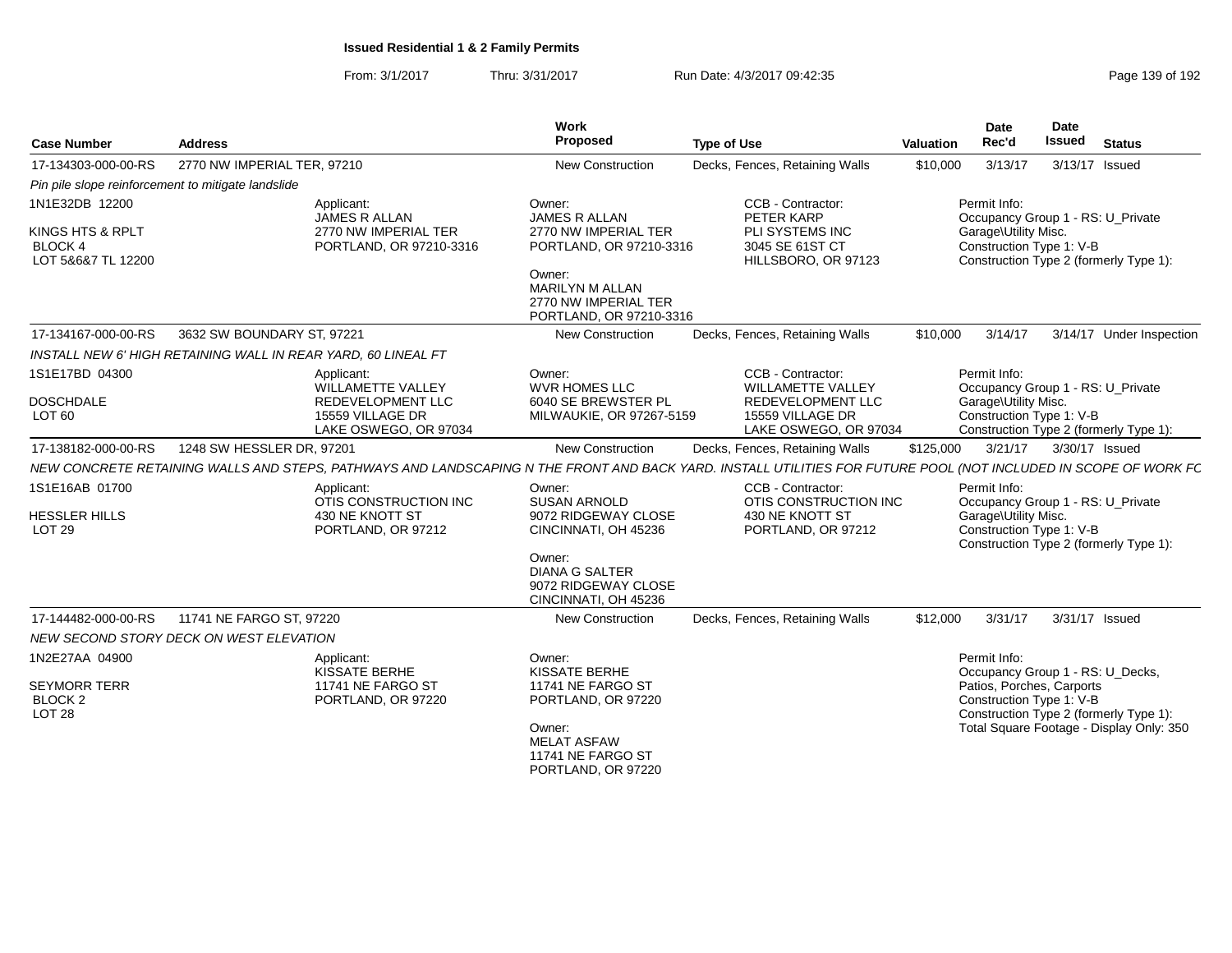From: 3/1/2017Thru: 3/31/2017 Run Date: 4/3/2017 09:42:35 Research 2010 192

| <b>Case Number</b>                                  | <b>Address</b>                  |                                                                                                                                                                                                                                                      | <b>Work</b><br>Proposed                                                                                       | <b>Type of Use</b> | <b>Date</b><br>Rec'd<br><b>Valuation</b>                                                                                                                                                                                                                                                                                                                                                                                           | <b>Date</b><br>Issued | <b>Status</b>                                                                                                 |  |                                                                                                                                                            |
|-----------------------------------------------------|---------------------------------|------------------------------------------------------------------------------------------------------------------------------------------------------------------------------------------------------------------------------------------------------|---------------------------------------------------------------------------------------------------------------|--------------------|------------------------------------------------------------------------------------------------------------------------------------------------------------------------------------------------------------------------------------------------------------------------------------------------------------------------------------------------------------------------------------------------------------------------------------|-----------------------|---------------------------------------------------------------------------------------------------------------|--|------------------------------------------------------------------------------------------------------------------------------------------------------------|
| 16-287588-000-00-RS                                 | 2532 SE 37TH AVE, 97202         |                                                                                                                                                                                                                                                      | New Construction                                                                                              | <b>Duplex</b>      |                                                                                                                                                                                                                                                                                                                                                                                                                                    | \$553,206             | 12/16/16                                                                                                      |  | 3/30/17 Issued                                                                                                                                             |
|                                                     |                                 | DUPLEX W/ ATTACHED 1 CAR GARAGES/2 1/2 STORY/FLAT LOT/COMPLEX                                                                                                                                                                                        |                                                                                                               |                    |                                                                                                                                                                                                                                                                                                                                                                                                                                    |                       |                                                                                                               |  |                                                                                                                                                            |
| 1S1E12AA 21000                                      |                                 | Applicant:<br><b>DAN WILLIAMS</b><br><b>FASTER PERMITS</b><br>14334 NW EAGLERIDGE LANE<br>PORTLAND, OR 97229                                                                                                                                         | Owner:<br><b>EVERETT CUSTOM HOMES INC</b><br>3330 NW YEON AVE<br>PORTLAND, OR 97210                           |                    | CCB - Contractor:<br>PHILLIS CONSTRUCTION CO<br>9409 NE COLFAX ST<br>PORTLAND, OR 97220<br>CCB - Contractor:<br><b>LANTIL LLC</b><br>11490 SE JENNIFER STREET<br>CLACKAMAS, OR 97015<br>CCB - Contractor:<br>DEVELOPMENT NORTHWEST INC<br>1075 W COLUMBIA RIVER HWY<br>TROUTDALE, OR 97060                                                                                                                                         |                       | Permit Info:<br>One and Two Family<br>Construction Type 1: V-B<br>Number of New Dwelling Units: 2             |  | Occupancy Group 1 - RS: R-3_Residential<br>Construction Type 2 (formerly Type 1): V-B<br>Total Square Footage - Display Only: 5348                         |
| 16-275511-000-00-RS                                 | 2276 SE 121ST AVE               |                                                                                                                                                                                                                                                      | <b>New Construction</b>                                                                                       | <b>Duplex</b>      |                                                                                                                                                                                                                                                                                                                                                                                                                                    | \$245,847             | 11/18/16                                                                                                      |  | 3/27/17 Issued                                                                                                                                             |
| NEW DUPLEX/3-STORY/ATTACHED GARAGE/FLAT LOT/COMPLEX |                                 |                                                                                                                                                                                                                                                      |                                                                                                               |                    |                                                                                                                                                                                                                                                                                                                                                                                                                                    |                       |                                                                                                               |  |                                                                                                                                                            |
| 1S2E03DD 06602                                      |                                 | Applicant:<br><b>TRACY REYNOLDS</b><br>DARTER CONSTRUCTION LLC<br>1826 NW COLUMBIA SUMMIT DR.<br>CAMAS, WA 98607                                                                                                                                     | Owner:<br><b>RYAN HOMES INC</b><br>P O BOX 278<br>ALLEGANY, OR 97407-0278                                     |                    | CCB - Contractor:<br><b>INTERSTATE ELECTRIC INC</b><br>PO BOX 7342<br>SALEM, OR 97303-0068<br>CCB - Contractor:<br><b>RYAN MAHAFFY</b><br><b>RYAN HOMES INC</b><br><b>PO BOX 278</b><br>ALLEGANY, OR 97407<br>CCB - Contractor:<br>RYAN KRUCKMAN PLUMBING INC<br>38954 PROCTOR BLVD PMB 311<br>SANDY, OR 97055<br>CCB - Contractor:<br><b>Bare Metal Heating</b><br>BARE METAL HEATING INC<br>504 RIDINGS AVE<br>MOLALLA, OR 97038 |                       | Permit Info:<br>One and Two Family<br>Construction Type 1: V-B<br>Number of New Dwelling Units: 2             |  | Occupancy Group 1 - RS: R-3_Residential<br>Construction Type 2 (formerly Type 1): V-B<br>Total Square Footage - Display Only: 2436                         |
| 16-277594-000-00-RS<br>1N1E24BB 01600               | 2834 NE KILLINGSWORTH ST, 97211 | NEW DUPLEX/3-STORY/NO GARAGES/FLAT LOT/COMPLEX/***TRADE PERMITS TO OBTAINED SEPERATELY***NO ADDITIONAL DWELLINGS PERMITTED WITHIN UNITS***<br>Applicant:<br>NATHAN ARNOLD<br><b>FASTER PERMITS</b><br>14334 NW EAGLERIDGE LANE<br>PORTLAND, OR 97229 | New Construction<br>Owner:<br>DEZ DEVELOPMENT LLC<br>10117 SE SUNNYSIDE RD #F1123<br>CLACKAMAS, OR 97015-7708 | <b>Duplex</b>      | CCB - Contractor:<br>Vira Gavrishov<br>UKA CONSTRUCTION LLC<br>11016 SE HAPPY VALLEY DR<br>PORTLAND, OR 97236                                                                                                                                                                                                                                                                                                                      | \$453,754             | 11/23/16<br>Permit Info:<br>One and Two Family<br>Construction Type 1: V-B<br>Number of New Dwelling Units: 2 |  | 3/24/17 Under Inspection<br>Occupancy Group 1 - RS: R-3_Residential<br>Construction Type 2 (formerly Type 1):<br>Total Square Footage - Display Only: 4028 |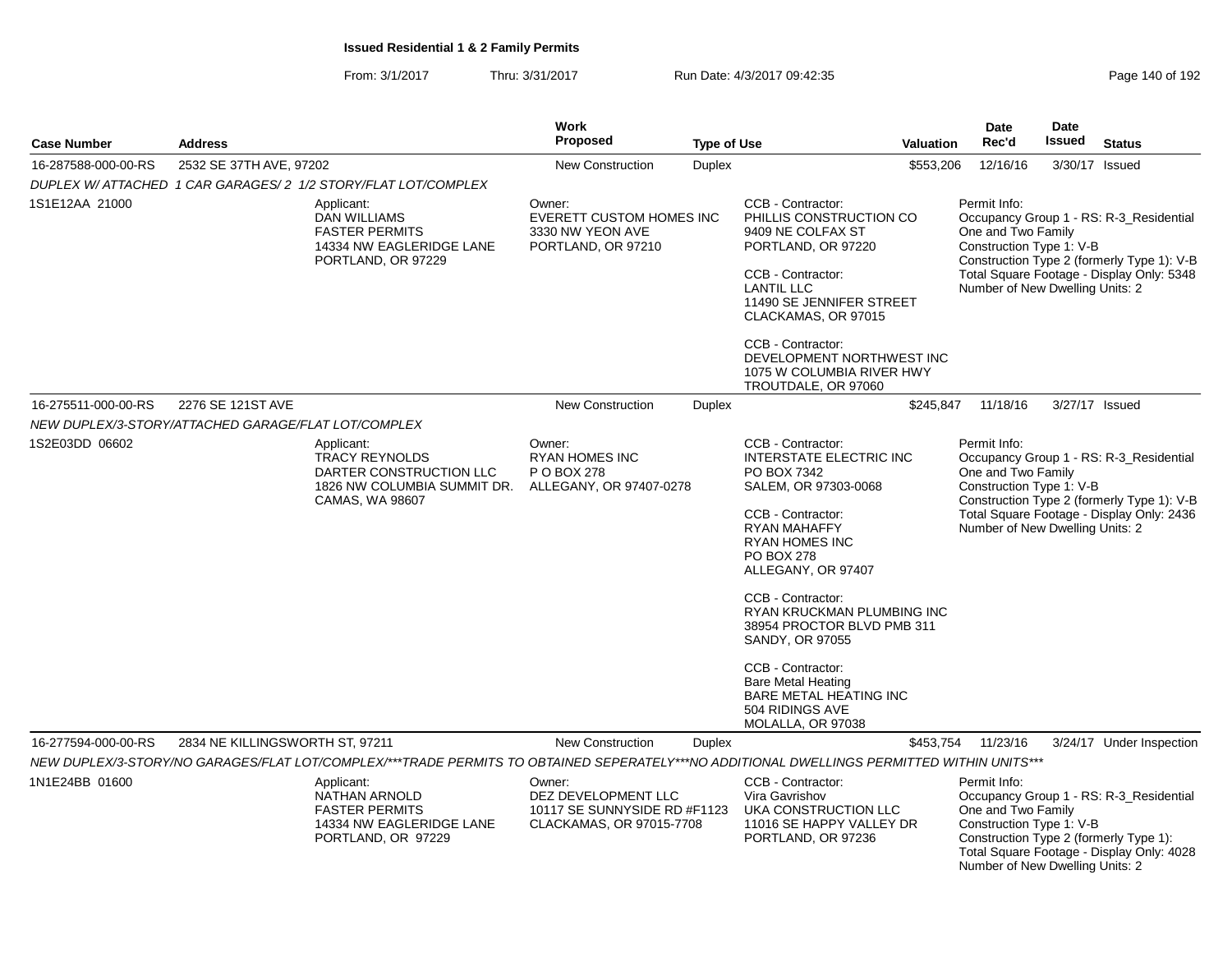| <b>Case Number</b>  | <b>Address</b>            |                                                                                                                                                                          | Work<br>Proposed                                                                                                                                          | <b>Type of Use</b> |                                                                                               | <b>Valuation</b> | Date<br>Rec'd                                                                                     | <b>Date</b><br>Issued | <b>Status</b>                                                                                                                  |
|---------------------|---------------------------|--------------------------------------------------------------------------------------------------------------------------------------------------------------------------|-----------------------------------------------------------------------------------------------------------------------------------------------------------|--------------------|-----------------------------------------------------------------------------------------------|------------------|---------------------------------------------------------------------------------------------------|-----------------------|--------------------------------------------------------------------------------------------------------------------------------|
| 16-197530-000-00-RS | 4204 SE YAMHILL ST, 97215 |                                                                                                                                                                          | <b>New Construction</b>                                                                                                                                   | <b>Duplex</b>      |                                                                                               | \$310,238        | 6/30/16                                                                                           |                       | 3/31/17 Issued                                                                                                                 |
|                     |                           | NEW DUPLEX / TWO STORIES W/BASEMENT / NO GARAGE / FLAT LOT / COMPLEX / *** MECHANICAL, ELECTRICAL, AND PLUMBING PERMITS TO BE OBTAINED SEPARATELY *** / *** W/ 16-197549 |                                                                                                                                                           |                    |                                                                                               |                  |                                                                                                   |                       |                                                                                                                                |
| 1S2E06BC 10200      |                           | Applicant:<br><b>MARY VALEANT</b><br><b>VALEANT ARCHITECTURE</b><br>2318 SW MARKET ST.<br>PORTLAND, OREGON 97201                                                         | Owner:<br>DAVID E GREIN<br>3825 SE ANKENY ST<br>PORTLAND, OR 97214-2049<br>Owner:<br><b>JULIA R SMITH</b><br>3825 SE ANKENY ST<br>PORTLAND, OR 97214-2049 |                    | CCB - Contractor:<br>JDL DEVELOPMENT INC<br>2314 NW SAVIER ST<br>PORTLAND, OR 97210-2514      |                  | Permit Info:<br>One and Two Family<br>Construction Type 1: V-B<br>Number of New Dwelling Units: 2 |                       | Occupancy Group 1 - RS: R-3_Residential<br>Total Square Footage - Display Only: 2754                                           |
| 16-196162-000-00-RS | 2431 SE ANKENY ST, 97214  |                                                                                                                                                                          | <b>New Construction</b>                                                                                                                                   | <b>Duplex</b>      |                                                                                               | \$184,521        | 6/28/16                                                                                           |                       | 3/13/17 Issued                                                                                                                 |
|                     |                           | BLDG B - NEW DUPLEX/3-STORY/NO GARAGE/FLAT LOT/COMPLEX/ROOF DECK***MECH, ELEC,PLUMBING PERMITS TO BE OBTAINED SEPARATELY**45 SF LONG TERM BIKE STORAGE                   |                                                                                                                                                           |                    |                                                                                               |                  |                                                                                                   |                       |                                                                                                                                |
| 1N1E36CC 18700      |                           | Applicant:<br><b>SCOTT PITEK</b><br><b>COLAB ARCHITECTURE AND</b><br>URBAN DESIGN<br>930 NW 14TH AVE SUITE 280<br>PORTLAND OR 97209                                      | Owner:<br>BURNSIDE GENERAL STORES LLC FORM AND FUNCTION<br>PO BOX 818<br>LAKE OSWEGO, OR 97034-0135                                                       |                    | CCB - Contractor:<br>CONSTRUCTION LLC<br>3439 NE SANDY BLVD #374<br>PORTLAND, OR 97232        |                  | Permit Info:<br>One and Two Family<br>Construction Type 1: V-B<br>Number of New Dwelling Units: 2 |                       | Occupancy Group 1 - RS: R-3_Residential<br>Construction Type 2 (formerly Type 1):<br>Total Square Footage - Display Only: 1638 |
| 16-196157-000-00-RS | 2427 SE ANKENY ST. 97214  |                                                                                                                                                                          | <b>New Construction</b>                                                                                                                                   | <b>Duplex</b>      |                                                                                               | \$184,521        | 6/28/16                                                                                           |                       | 3/13/17 Issued                                                                                                                 |
|                     |                           | BLDG A - NEW DUPLEX/2-STORY/NO GARAGE/FLAT LOT/COMPLEX/ECO ROOF***MECH, ELEC,PLUMBING PERMITS TO BE OBTAINED SEPARATELY***                                               |                                                                                                                                                           |                    |                                                                                               |                  |                                                                                                   |                       |                                                                                                                                |
| 1N1E36CC 18700      |                           | Applicant:<br><b>SCOTT PITEK</b><br><b>COLAB ARCHITECTURE AND</b><br><b>URBAN DESIGN</b><br>930 NW 14TH AVE SUITE 280<br>PORTLAND OR 97209                               | Owner:<br>BURNSIDE GENERAL STORES LLC FORM AND FUNCTION<br><b>PO BOX 818</b><br>LAKE OSWEGO, OR 97034-0135                                                |                    | CCB - Contractor:<br><b>CONSTRUCTION LLC</b><br>3439 NE SANDY BLVD #374<br>PORTLAND, OR 97232 |                  | Permit Info:<br>One and Two Family<br>Construction Type 1: V-B<br>Number of New Dwelling Units: 2 |                       | Occupancy Group 1 - RS: R-3_Residential<br>Construction Type 2 (formerly Type 1):<br>Total Square Footage - Display Only: 1638 |
| 16-196142-000-00-RS | 2421 SE ANKENY ST, 97214  |                                                                                                                                                                          | <b>New Construction</b>                                                                                                                                   | <b>Duplex</b>      |                                                                                               | \$229,693        | 6/28/16                                                                                           |                       | 3/13/17 Issued                                                                                                                 |
|                     |                           | BLDG B - NEW DUPLEX/3-STORY/NO GARAGE/FLAT LOT/COMPLEX***MECH, ELEC,PLUMBING PERMITS TO BE OBTAINED SEPARATELY***45 SF LONG TERM BIKE STORAGE                            |                                                                                                                                                           |                    |                                                                                               |                  |                                                                                                   |                       |                                                                                                                                |
| 1N1E36CC 18700      |                           | Applicant:<br><b>SCOTT PITEK</b><br><b>COLAB ARCHITECTURE AND</b><br><b>URBAN DESIGN</b><br>930 NW 14TH AVE SUITE 280<br>PORTLAND OR 97209                               | Owner:<br>BURNSIDE GENERAL STORES LLC FORM AND FUNCTION<br><b>PO BOX 818</b><br>LAKE OSWEGO, OR 97034-0135                                                |                    | CCB - Contractor:<br><b>CONSTRUCTION LLC</b><br>3439 NE SANDY BLVD #374<br>PORTLAND, OR 97232 |                  | Permit Info:<br>One and Two Family<br>Construction Type 1: V-B<br>Number of New Dwelling Units: 2 |                       | Occupancy Group 1 - RS: R-3_Residential<br>Construction Type 2 (formerly Type 1):<br>Total Square Footage - Display Only: 2039 |
| 16-196132-000-00-RS | 2417 SE ANKENY ST, 97214  |                                                                                                                                                                          | New Construction                                                                                                                                          | <b>Duplex</b>      |                                                                                               | \$247,154        | 6/28/16                                                                                           |                       | 3/13/17 Issued                                                                                                                 |
|                     |                           | BLDG A - NEW DUPLEX/3-STORY/NO GARAGE/FLAT LOT/COMPLEX/ECO ROOF***MECH, ELEC,PLUMBING PERMITS TO BE OBTAINED SEPARATELY***                                               |                                                                                                                                                           |                    |                                                                                               |                  |                                                                                                   |                       |                                                                                                                                |
| 1N1E36CC 18700      |                           | Applicant:<br><b>SCOTT PITEK</b><br>COLAB ARCHITECTURE AND<br>URBAN DESIGN<br>930 NW 14TH AVE SUITE 280<br>PORTLAND OR 97209                                             | Owner:<br>BURNSIDE GENERAL STORES LLC FORM AND FUNCTION<br>PO BOX 818<br>LAKE OSWEGO, OR 97034-0135                                                       |                    | CCB - Contractor:<br><b>CONSTRUCTION LLC</b><br>3439 NE SANDY BLVD #374<br>PORTLAND, OR 97232 |                  | Permit Info:<br>One and Two Family<br>Construction Type 1: V-B<br>Number of New Dwelling Units: 2 |                       | Occupancy Group 1 - RS: R-3 Residential<br>Construction Type 2 (formerly Type 1):<br>Total Square Footage - Display Only: 2194 |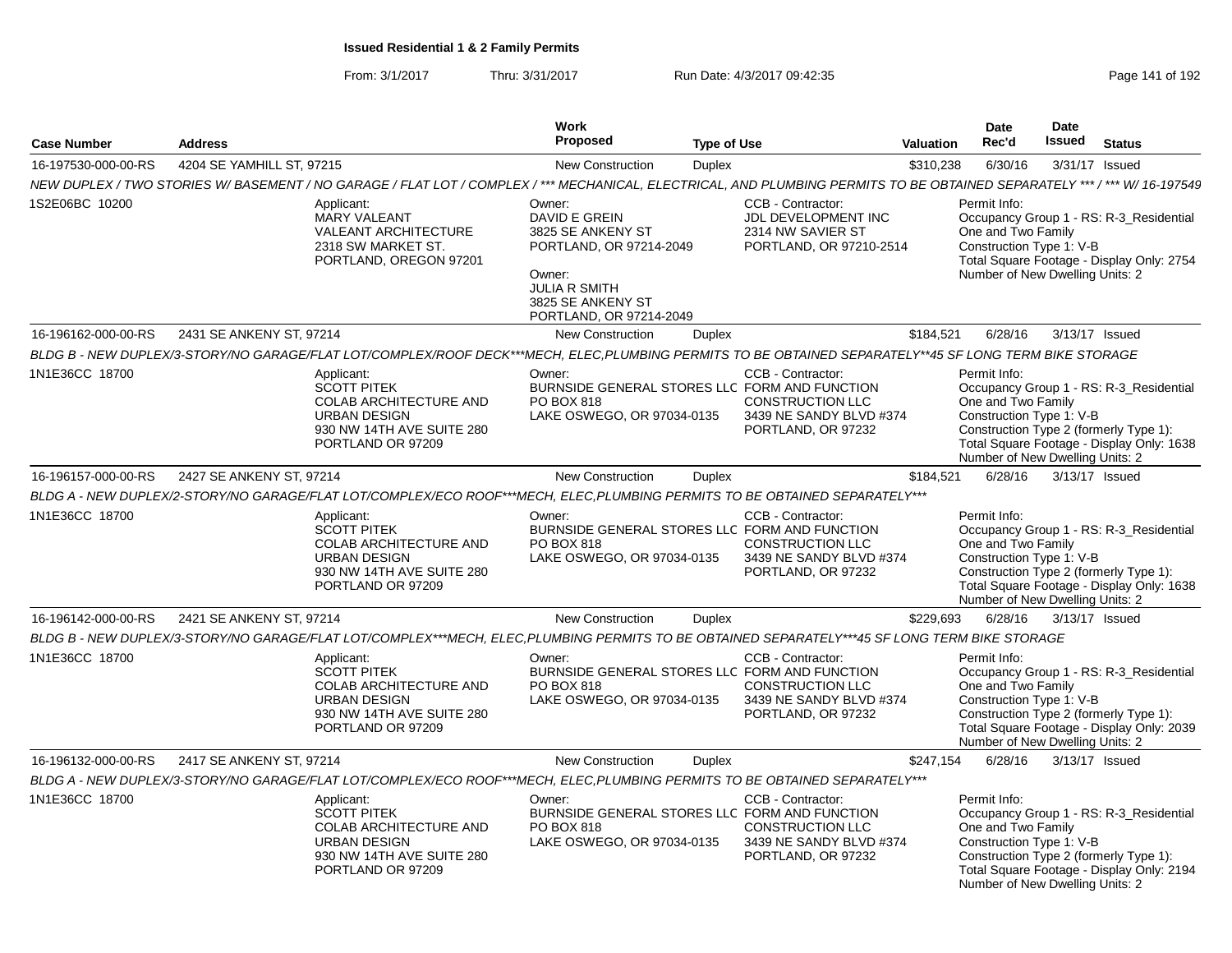| <b>Case Number</b>                                                        | <b>Address</b>          |                                                                                                          | Work<br>Proposed                                                       | <b>Type of Use</b> |                                                                                                                                                                                                                                                                                                                                                                                                                                                      | Valuation | Date<br>Rec'd                                                                                     | <b>Date</b><br>Issued | <b>Status</b>                                                                                                                      |
|---------------------------------------------------------------------------|-------------------------|----------------------------------------------------------------------------------------------------------|------------------------------------------------------------------------|--------------------|------------------------------------------------------------------------------------------------------------------------------------------------------------------------------------------------------------------------------------------------------------------------------------------------------------------------------------------------------------------------------------------------------------------------------------------------------|-----------|---------------------------------------------------------------------------------------------------|-----------------------|------------------------------------------------------------------------------------------------------------------------------------|
| 16-274703-000-00-RS                                                       | 4514 NE 98TH AVE        |                                                                                                          | <b>New Construction</b>                                                | <b>Duplex</b>      |                                                                                                                                                                                                                                                                                                                                                                                                                                                      | \$390,544 | 2/21/17                                                                                           | 3/6/17 Final          |                                                                                                                                    |
|                                                                           |                         | NEW DUPLEX/2-STORY/ATTACHED GARAGE/FLAT LOT/SIMPLE***same design as 15-281180/88-RS***                   |                                                                        |                    |                                                                                                                                                                                                                                                                                                                                                                                                                                                      |           |                                                                                                   |                       |                                                                                                                                    |
| 1N2E21AD 11001<br><b>ROSEPARK</b><br><b>BLOCK1</b><br>LOT 10 EXC PT IN ST |                         | Applicant:<br><b>ZAC HORTON</b><br><b>FASTER PERMITS</b><br>14334 NW EAGLERIDGE LN<br>PORTLAND, OR 97229 | Owner:<br><b>SKORO HOMES LLC</b><br>PO BOX 38<br>BORING, OR 97009-0038 |                    | CCB - Contractor:<br>ASSURED AIR COMFORT INC<br>20170 S MAY RD<br>OREGON CITY, OR 97045<br>CCB - Contractor:<br><b>SCHROEDER &amp; SONS ELECTRIC</b><br><b>INC</b><br><b>PO BOX 748</b><br><b>BORING, OR 97009</b><br>CCB - Contractor:<br><b>MATE SKORO</b><br><b>SKORO HOMES LLC</b><br>PO BOX 38<br><b>BORING, OR 97009</b><br>CCB - Contractor:<br><b>CORNEL CUREA</b><br><b>FIVE STAR PLUMBING LLC</b><br>6138 SE 136 AVE<br>PORTLAND, OR 97236 |           | Permit Info:<br>One and Two Family<br>Construction Type 1: V-B<br>Number of New Dwelling Units: 2 |                       | Occupancy Group 1 - RS: R-3_Residential<br>Construction Type 2 (formerly Type 1): V-B<br>Total Square Footage - Display Only: 3770 |
| 16-274681-000-00-RS                                                       | 4524 NE 98TH AVE, 97220 |                                                                                                          | <b>New Construction</b>                                                | Duplex             |                                                                                                                                                                                                                                                                                                                                                                                                                                                      | \$390,544 | 2/21/17                                                                                           | 3/6/17 Final          |                                                                                                                                    |
|                                                                           |                         | NEW DUPLEX/2-STORY/ATTACHED GARAGE/FLAT LOT/SIMPLE***same design as 15-281316/336-RS***                  |                                                                        |                    |                                                                                                                                                                                                                                                                                                                                                                                                                                                      |           |                                                                                                   |                       |                                                                                                                                    |
| 1N2E21AD 11000<br><b>ROSEPARK</b><br><b>BLOCK1</b><br>LOT 9 EXC PT IN ST  |                         | Applicant:<br>ZAC HORTON<br><b>FASTER PERMITS</b><br>14334 NW EAGLERIDGE LN<br>PORTLAND, OR 97229        | Owner:<br><b>SKORO HOMES LLC</b><br>PO BOX 38<br>BORING, OR 97009-0038 |                    | CCB - Contractor:<br>ASSURED AIR COMFORT INC<br>20170 S MAY RD<br>OREGON CITY, OR 97045<br>CCB - Contractor:<br><b>SCHROEDER &amp; SONS ELECTRIC</b><br><b>INC</b><br><b>PO BOX 748</b><br><b>BORING, OR 97009</b><br>CCB - Contractor:<br><b>MATE SKORO</b><br><b>SKORO HOMES LLC</b><br>PO BOX 38<br><b>BORING, OR 97009</b><br>CCB - Contractor:<br><b>CORNEL CUREA</b><br>FIVE STAR PLUMBING LLC<br>6138 SE 136 AVE<br>PORTLAND, OR 97236        |           | Permit Info:<br>One and Two Family<br>Construction Type 1: V-B<br>Number of New Dwelling Units: 2 |                       | Occupancy Group 1 - RS: R-3_Residential<br>Construction Type 2 (formerly Type 1): V-B<br>Total Square Footage - Display Only: 3770 |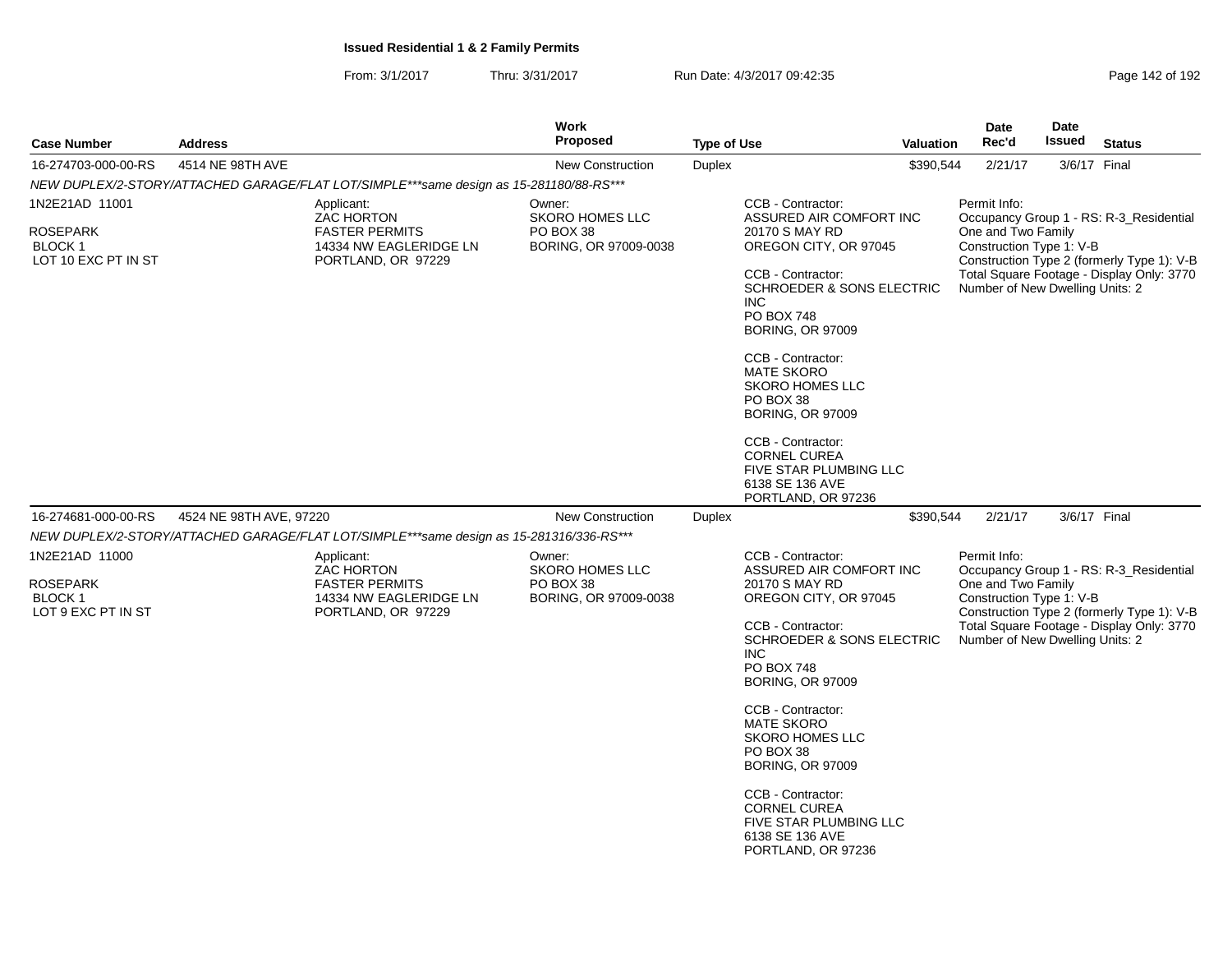| <b>Case Number</b>                                      | <b>Address</b>                                     |                                                                                | <b>Work</b><br><b>Proposed</b>                             | <b>Type of Use</b> |                                                                                                                             | <b>Valuation</b>                               | <b>Date</b><br>Rec'd                                                                                                                                                                                 | Date<br>Issued                             | <b>Status</b>  |  |
|---------------------------------------------------------|----------------------------------------------------|--------------------------------------------------------------------------------|------------------------------------------------------------|--------------------|-----------------------------------------------------------------------------------------------------------------------------|------------------------------------------------|------------------------------------------------------------------------------------------------------------------------------------------------------------------------------------------------------|--------------------------------------------|----------------|--|
| 16-159883-REV-01-RS                                     | 3955 NE 7TH AVE, 97212                             |                                                                                | <b>New Construction</b>                                    | <b>Duplex</b>      |                                                                                                                             | \$400                                          | 3/31/17                                                                                                                                                                                              |                                            | 3/31/17 Issued |  |
|                                                         | REVISION TO ADD SINK TO STUDIO ROOMS IN BOTH UNITS |                                                                                |                                                            |                    |                                                                                                                             |                                                |                                                                                                                                                                                                      |                                            |                |  |
| 1N1E23CC 04300                                          |                                                    | Applicant:<br>PETER KUSYK                                                      | Owner:<br>FIRENZE DEVELOPMENT INC                          |                    | CCB - Contractor:<br>MARVIN DEE BERGEVIN                                                                                    |                                                | Permit Info:<br>Occupancy Group 1 - RS: R-3_Residential<br>One and Two Family<br>Construction Type 1: V-B<br>Construction Type 2 (formerly Type 1): V-B<br>Total Square Footage - Display Only: 5280 |                                            |                |  |
| NORTH IRVINGTON<br>BLOCK 3<br>LOT 14 EXC PT IN ST       |                                                    | FIRENZE DEVELOPMENT INC<br>7110 SW Old Wilsonville Rd<br>Wilsonville, OR 97070 | 7110 SW OLD WILSONVILLE RD<br>WILSONVILLE, OR 97070-7857   |                    | CONNECTIONS ELECTRIC INC<br>PO BOX 7136<br>SALEM, OR 97303-0026                                                             |                                                |                                                                                                                                                                                                      |                                            |                |  |
|                                                         |                                                    |                                                                                |                                                            |                    | CCB - Contractor:<br>S & J HEATING AND AIR<br><b>CONDITIONING INC</b><br>1004 NE 4TH AVE<br>CANBY, OR 97013                 |                                                |                                                                                                                                                                                                      |                                            |                |  |
|                                                         |                                                    |                                                                                |                                                            |                    | CCB - Contractor:<br>PETER A KUSYK<br>FIRENZE DEVELOPMENT INC<br>7110 SW OLD WILSONVILLE ROAD<br>WILSONVILLE, OR 97070      |                                                |                                                                                                                                                                                                      |                                            |                |  |
|                                                         |                                                    |                                                                                |                                                            |                    | CCB - Contractor:<br><b>NELSON &amp; NELSON INC</b><br>20870 SE LANSING LN<br>DAMASCUS, OR 97089                            |                                                |                                                                                                                                                                                                      |                                            |                |  |
| 16-144808-REV-02-RS<br>780 SE 27TH AVE, 97214           |                                                    | <b>New Construction</b>                                                        | <b>Duplex</b>                                              |                    | \$1,000                                                                                                                     | 3/28/17                                        |                                                                                                                                                                                                      | 3/28/17 Issued                             |                |  |
|                                                         | VALUE ADDED REVISION TO INCREASE DRIVEWAY WIDTH    |                                                                                |                                                            |                    |                                                                                                                             |                                                |                                                                                                                                                                                                      |                                            |                |  |
| 1S1E01BB 06600                                          |                                                    | Applicant:<br><b>OLEG PILIPENKO</b><br>230 NW SEBLAR DR<br>PORTLAND, OR 97210  | Owner:                                                     |                    | CCB - Contractor:<br>CRESCENT CUSTOM HOMES LLC LIQUID TIGHT PLUMBING INC<br>PO BOX 642<br><b>BORING, OR 97009</b>           |                                                | Permit Info:<br>Occupancy Group 1 - RS: R-3_Residential                                                                                                                                              |                                            |                |  |
| HANSONS ADD & 2ND<br><b>BLOCK 5</b><br>LOT <sub>4</sub> |                                                    |                                                                                | 8575 SE NORTHERN HEIGHTS CT<br>HAPPY VALLEY, OR 97086-5743 |                    |                                                                                                                             | One and Two Family<br>Construction Type 1: V-B |                                                                                                                                                                                                      | Construction Type 2 (formerly Type 1): V-B |                |  |
|                                                         |                                                    |                                                                                |                                                            |                    | CCB - Contractor:<br><b>CENTRAL AIR INC</b><br>PO BOX 433<br>CLACKAMAS, OR 97015                                            |                                                |                                                                                                                                                                                                      | Total Square Footage - Display Only: 5703  |                |  |
|                                                         |                                                    |                                                                                |                                                            |                    | CCB - Contractor:<br><b>CRESCENT CUSTOM HOMES LLC</b><br>8575 SE NORTHERN HEIGHTS<br><b>COURT</b><br>HAPPY VALLEY, OR 97086 |                                                |                                                                                                                                                                                                      |                                            |                |  |
|                                                         |                                                    |                                                                                |                                                            |                    | CCB - Contractor:<br>ELITE ELECTRIC GROUP LLC<br>6150 NE 92ND DR STE 104<br>PORTLAND, OR 97220                              |                                                |                                                                                                                                                                                                      |                                            |                |  |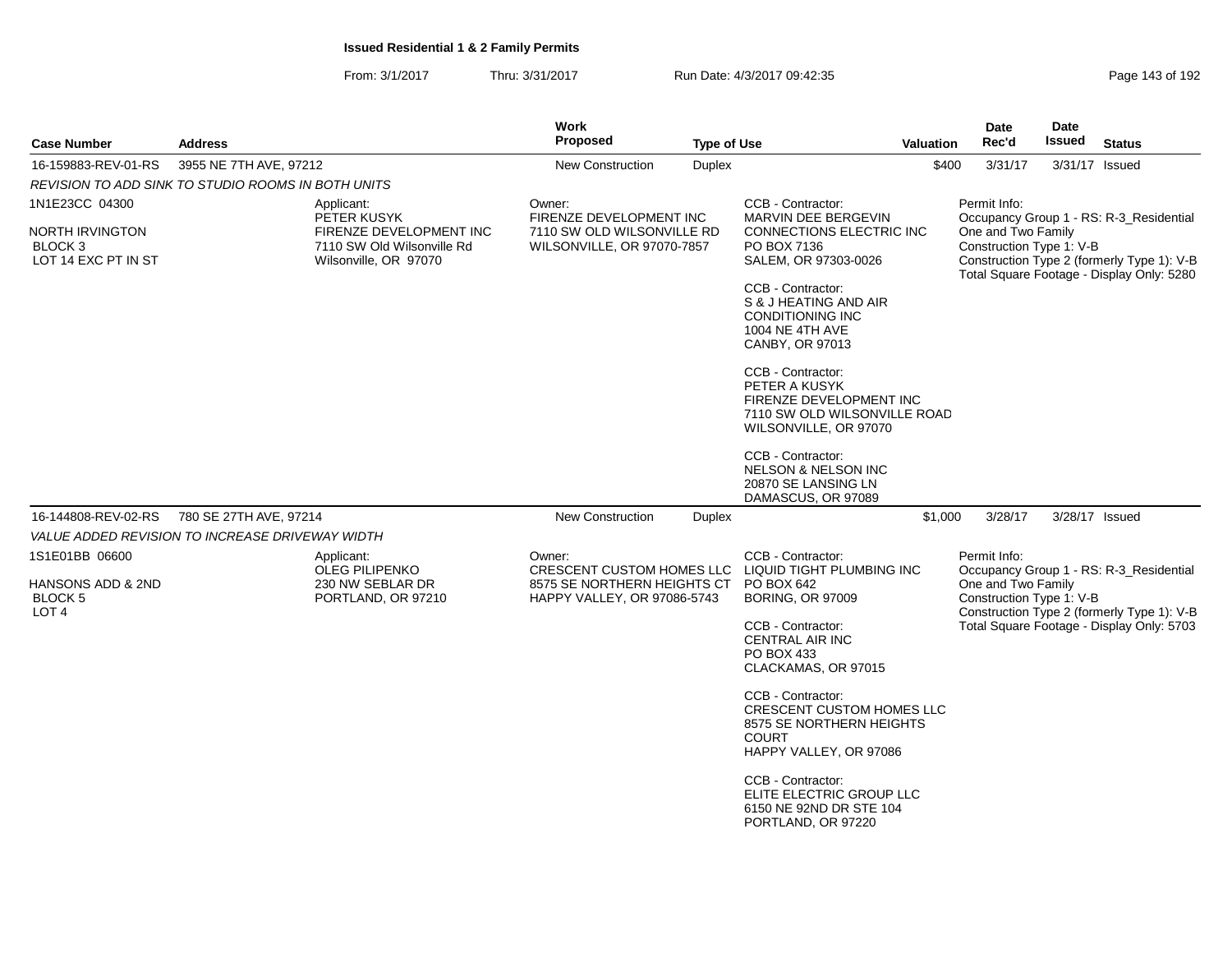From: 3/1/2017Thru: 3/31/2017 Run Date: 4/3/2017 09:42:35 Research 2010 192

| <b>Case Number</b>                                                     | <b>Address</b>                                                                                                            | <b>Work</b><br>Proposed                                                                                                                               |                    |                                                                                                                                                                                                                                                                                                                                                                                                                       | <b>Date</b><br>Rec'd                                                                                                    | <b>Date</b><br>Issued | <b>Status</b>                                                                                                                      |
|------------------------------------------------------------------------|---------------------------------------------------------------------------------------------------------------------------|-------------------------------------------------------------------------------------------------------------------------------------------------------|--------------------|-----------------------------------------------------------------------------------------------------------------------------------------------------------------------------------------------------------------------------------------------------------------------------------------------------------------------------------------------------------------------------------------------------------------------|-------------------------------------------------------------------------------------------------------------------------|-----------------------|------------------------------------------------------------------------------------------------------------------------------------|
|                                                                        |                                                                                                                           |                                                                                                                                                       | <b>Type of Use</b> | <b>Valuation</b>                                                                                                                                                                                                                                                                                                                                                                                                      |                                                                                                                         |                       |                                                                                                                                    |
| 17-104263-000-00-RS                                                    | 4537 NE KLICKITAT ST, 97213                                                                                               | <b>New Construction</b>                                                                                                                               | <b>Duplex</b>      | \$419,023                                                                                                                                                                                                                                                                                                                                                                                                             | 1/10/17                                                                                                                 | 3/21/17 Issued        |                                                                                                                                    |
|                                                                        | NEW DUPLEX/2 STORY/1CAR GARAGE EACH DUPLEX/FLAT LOT/COMPLEX                                                               |                                                                                                                                                       |                    |                                                                                                                                                                                                                                                                                                                                                                                                                       |                                                                                                                         |                       |                                                                                                                                    |
| 1N2E30BB 02500<br><b>ROSE CITY PK</b><br>BLOCK 158<br>LOT <sub>9</sub> | Applicant:<br><b>KEVIN PARTAIN</b><br><b>URBAN VISIONS</b><br>223 NE 56TH AVE<br>PORTLAND, OR 97213                       | Owner:<br><b>RENAISSANCE CUSTOM HOMES</b><br>16771 BOONES FERRY RD<br>LAKE OSWEGO, OR 97035-4383                                                      |                    | CCB - Contractor:<br>PHILLIS CONSTRUCTION CO<br>9409 NE COLFAX ST<br>PORTLAND, OR 97220<br>CCB - Contractor:<br><b>RENAISSANCE CUSTOM HOMES</b><br><b>LLC</b><br>16771 BOONES FERRY RD<br>LAKE OSWEGO, OR 97035<br>CCB - Contractor:<br><b>RUSSELL &amp; SONS PLUMBING INC</b><br>6105 NE 88TH ST<br>VANCOUVER, WA 98665<br>CCB - Contractor:<br><b>LANTIL LLC</b><br>11490 SE JENNIFER STREET<br>CLACKAMAS, OR 97015 | Permit Info:<br>One and Two Family<br>Construction Type 1: V-B<br>Number of New Dwelling Units: 2                       |                       | Occupancy Group 1 - RS: R-3_Residential<br>Construction Type 2 (formerly Type 1): V-B<br>Total Square Footage - Display Only: 4053 |
| 16-154616-REV-01-RS                                                    | 5974 SE 60TH AVE, 97206                                                                                                   | <b>New Construction</b>                                                                                                                               | <b>Duplex</b>      |                                                                                                                                                                                                                                                                                                                                                                                                                       | $\mathbb{S}$<br>3/13/17                                                                                                 | 3/13/17 Issued        |                                                                                                                                    |
|                                                                        | REVISION TO STAIR STRINGER TO MEET HEAD HEIGHT REQUIREMENTS AS SHOWN ON PLANS                                             |                                                                                                                                                       |                    |                                                                                                                                                                                                                                                                                                                                                                                                                       |                                                                                                                         |                       |                                                                                                                                    |
| 1S2E18DA 11000                                                         | Applicant:<br><b>EUGENE SOBOL</b><br>PO BOX 86408<br>PORTLAND OR 97286                                                    | Owner:<br>60 WOODSTOCK LLC<br>PO BOX 220027<br>MILWAUKIE, OR 97269                                                                                    |                    | CCB - Contractor:<br>SKYLINE CONSTRUCTION INC<br>PO BOX 86408<br>PORTLAND, OR 97286-0408                                                                                                                                                                                                                                                                                                                              | Permit Info:<br>One and Two Family<br>Construction Type 1: V-B<br>Construction Type 2 (formerly Type 1):                |                       | Occupancy Group 1 - RS: R-3_Residential<br>Total Square Footage - Display Only: 3240                                               |
| 16-154641-REV-01-RS                                                    | <b>New Construction</b>                                                                                                   | <b>Duplex</b>                                                                                                                                         |                    | \$<br>3/13/17                                                                                                                                                                                                                                                                                                                                                                                                         | 3/13/17 Issued                                                                                                          |                       |                                                                                                                                    |
|                                                                        | REVISION TO STAIR STRINGER TO MEET HEAD HEIGHT REQUIREMENTS AS SHOWN ON PLANS                                             |                                                                                                                                                       |                    |                                                                                                                                                                                                                                                                                                                                                                                                                       |                                                                                                                         |                       |                                                                                                                                    |
| 1S2E18DA 11000                                                         | Applicant:<br><b>EUGENE SOBOL</b><br>PO BOX 86408<br>PORTLAND OR 97286                                                    | Owner:<br>60 WOODSTOCK LLC<br>PO BOX 220027<br>MILWAUKIE, OR 97269                                                                                    |                    | CCB - Contractor:<br>SKYLINE CONSTRUCTION INC<br>PO BOX 86408<br>PORTLAND, OR 97286-0408                                                                                                                                                                                                                                                                                                                              | Permit Info:<br>One and Two Family<br>Construction Type 1: V-B                                                          |                       | Occupancy Group 1 - RS: R-3_Residential<br>Construction Type 2 (formerly Type 1): V-B<br>Total Square Footage - Display Only: 3284 |
| 17-112737-000-00-RS                                                    | 2936 NE 46TH AVE, 97213                                                                                                   | New Construction                                                                                                                                      |                    | Garage/Carport<br>\$14,728                                                                                                                                                                                                                                                                                                                                                                                            | 1/28/17                                                                                                                 | 3/25/17 Issued        |                                                                                                                                    |
|                                                                        | CONSTRUCT NEW 330 SQ FT GARAGE AT SE CORNER OF LOT                                                                        |                                                                                                                                                       |                    |                                                                                                                                                                                                                                                                                                                                                                                                                       |                                                                                                                         |                       |                                                                                                                                    |
| 1N2E30BC 01000<br>ROSE CITY PK<br>BLOCK 143<br><b>LOT 15</b>           | Applicant:<br><b>CUTTY HYDE</b><br>CUTTY HYDE CONSTRUCTION INC 2936 NE 46TH AVE<br>2725 NE 17TH AVE<br>PORTLAND, OR 97212 | Owner:<br><b>LAMARC A SCHLOSSER</b><br>PORTLAND, OR 97213-1806<br>Owner:<br><b>JESSICA P SCHLOSSER</b><br>2936 NE 46TH AVE<br>PORTLAND, OR 97213-1806 |                    | CCB - Contractor:<br><b>CUTTY HYDE</b><br>CUTTY HYDE CONSTRUCTION INC Garage\Utility Misc.<br>2725 NE 17TH AVE<br>PORTLAND, OR 97212                                                                                                                                                                                                                                                                                  | Permit Info:<br>Occupancy Group 1 - RS: U_Private<br>Construction Type 1: V-B<br>Construction Type 2 (formerly Type 1): |                       | Total Square Footage - Display Only: 330                                                                                           |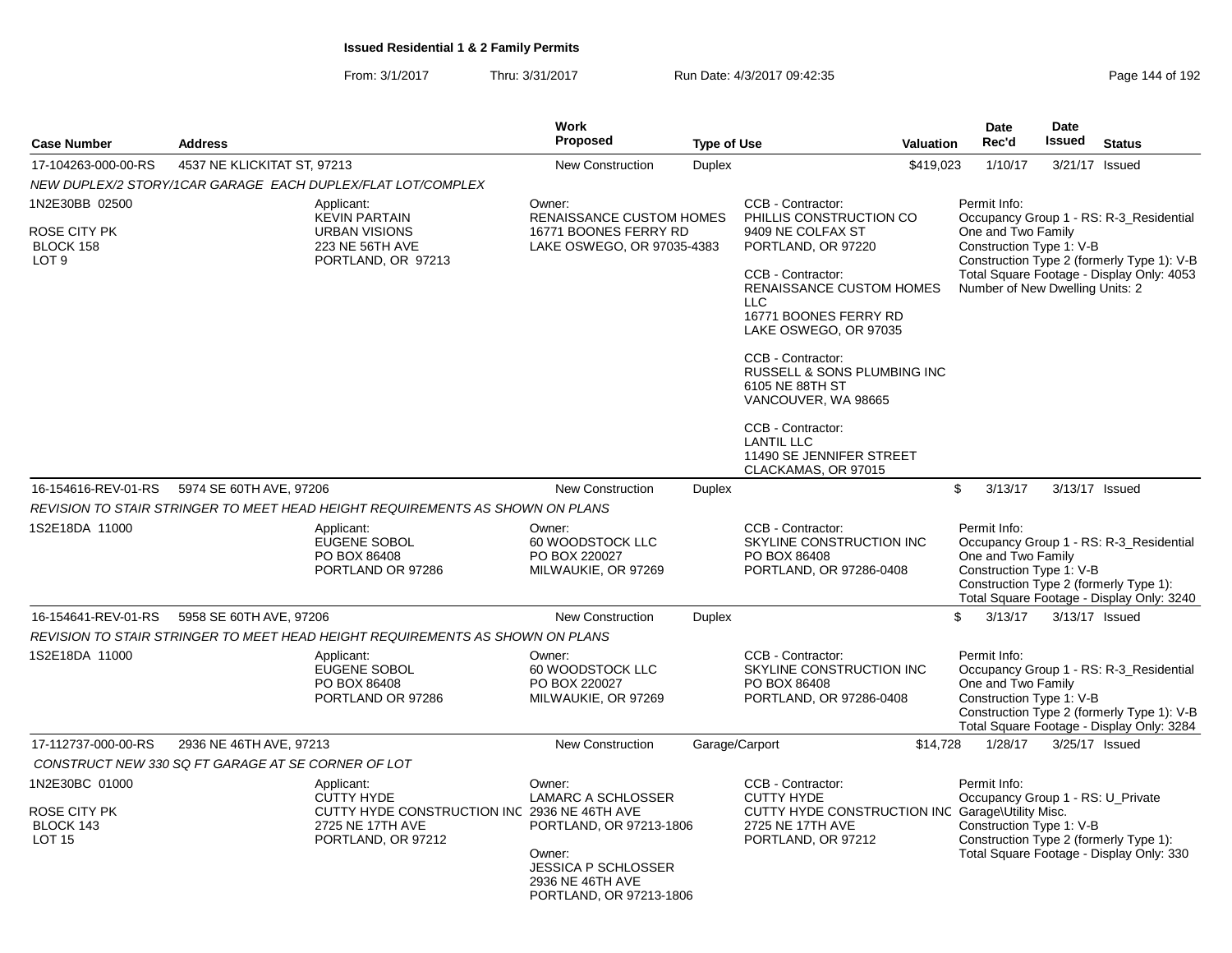| <b>Case Number</b>                                        | <b>Address</b>                                            |                                                                                                              | <b>Work</b><br>Proposed                                                                                                                                                                              | <b>Type of Use</b> |                                                                                                                                                                                                                                  | <b>Valuation</b> | <b>Date</b><br>Rec'd                 | Date<br><b>Issued</b>    | <b>Status</b>                                                                                                           |
|-----------------------------------------------------------|-----------------------------------------------------------|--------------------------------------------------------------------------------------------------------------|------------------------------------------------------------------------------------------------------------------------------------------------------------------------------------------------------|--------------------|----------------------------------------------------------------------------------------------------------------------------------------------------------------------------------------------------------------------------------|------------------|--------------------------------------|--------------------------|-------------------------------------------------------------------------------------------------------------------------|
| 17-110926-REV-01-RS                                       | 3909 SE 70TH AVE, 97206                                   |                                                                                                              | New Construction                                                                                                                                                                                     | Garage/Carport     |                                                                                                                                                                                                                                  |                  | \$<br>3/13/17                        | 3/13/17 Issued           |                                                                                                                         |
|                                                           | REVISION TO PLACE DETACHED GARAGE ON OPPOSITE SIDE OF LOT |                                                                                                              |                                                                                                                                                                                                      |                    |                                                                                                                                                                                                                                  |                  |                                      |                          |                                                                                                                         |
| 1S2E08CA 16600                                            |                                                           | Applicant:<br><b>EDUARD SHTOGRIN</b><br>13543 SE WILLINGHAM CT<br>CLACKAMAS, OR 97015                        | Owner:<br><b>INTEGRITY HOLDING LLC</b><br>13543 SE WILLINGHAM CT<br>CLACKAMAS, OR 97015-7252                                                                                                         |                    | CCB - Contractor:<br><b>EDUARD SHTOGRIN</b><br>ROYAL CUSTOM HOMES INC<br>13543 SE WILLINGHAM CT<br>CLACKAMAS, OR 97015<br>CCB - Contractor:<br>SUNLIGHT ELECTRIC INC<br>2804 NE 65TH AVE D<br>VANCOUVER, WA 98661                |                  | Permit Info:<br>Garage\Utility Misc. | Construction Type 1: V-B | Occupancy Group 1 - RS: U_Private<br>Construction Type 2 (formerly Type 1):<br>Total Square Footage - Display Only: 240 |
| 17-141045-000-00-RS                                       | 1417 SE 29TH AVE, 97214                                   |                                                                                                              | New Construction                                                                                                                                                                                     | Garage/Carport     |                                                                                                                                                                                                                                  | \$19,637         | 3/27/17                              | 3/27/17 Issued           |                                                                                                                         |
|                                                           |                                                           | NEW DETACHED 20FT BY 22FT GARAGE. NEW DRYWELL (DEMO 17-141039 RS)***ELECTRICAL PULLED SEPARATELY***          |                                                                                                                                                                                                      |                    |                                                                                                                                                                                                                                  |                  |                                      |                          |                                                                                                                         |
| 1S1E01BC 03000                                            |                                                           | Applicant:<br>ROBERT PARKER                                                                                  | Owner:<br>ROBERT L PARKER                                                                                                                                                                            |                    |                                                                                                                                                                                                                                  |                  | Permit Info:                         |                          | Occupancy Group 1 - RS: U Private                                                                                       |
| <b>DOLANS ADD</b><br>BLOCK 10<br>LOT <sub>7</sub>         |                                                           | 1415 SE 29TH AVE<br>PORTLAND, OR 97214                                                                       | 1415 SE 29TH AVE<br>PORTLAND, OR 97214                                                                                                                                                               |                    |                                                                                                                                                                                                                                  |                  | Garage\Utility Misc.                 | Construction Type 1: V-B | Construction Type 2 (formerly Type 1):<br>Total Square Footage - Display Only: 440                                      |
| 16-291600-REV-01-RS                                       | 1017 SE 50TH AVE, 97215                                   |                                                                                                              | New Construction                                                                                                                                                                                     | Garage/Carport     |                                                                                                                                                                                                                                  |                  | \$<br>3/7/17                         |                          | 3/7/17 Issued                                                                                                           |
|                                                           | REVISION TO RELOCATE DETACHED GARAGE                      |                                                                                                              |                                                                                                                                                                                                      |                    |                                                                                                                                                                                                                                  |                  |                                      |                          |                                                                                                                         |
| 1S2E06BA 15200<br>SECTION 06 1S 2E<br>TL 15200 0.12 ACRES |                                                           | Applicant:<br>Gene Hubbell<br>Portland Development Group, LLC<br>11124 NE Halsey Street<br>Portland OR 97220 | Owner:<br>PORTLAND DEVELOPMENT<br><b>GROUP</b><br>11124 NE HALSEY ST PMB 643<br>PORTLAND, OR 97220-2021<br>Owner:<br><b>INVESTMENTS LLC</b><br>11124 NE HALSEY ST PMB 643<br>PORTLAND, OR 97220-2021 |                    | CCB - Contractor:<br>SUNLIGHT ELECTRIC INC<br>2804 NE 65TH AVE D<br>VANCOUVER, WA 98661<br>CCB - Contractor:<br><b>GENE HUBBELL</b><br>PORTLAND DEVELOPMENT<br><b>GROUP LLC</b><br>11124 NE HALSEY PMB 643<br>PORTLAND, OR 97220 |                  | Permit Info:<br>Garage\Utility Misc. | Construction Type 1: V-B | Occupancy Group 1 - RS: U_Private<br>Construction Type 2 (formerly Type 1):<br>Total Square Footage - Display Only: 240 |
|                                                           |                                                           |                                                                                                              |                                                                                                                                                                                                      | 1103               | CCB - Contractor:<br><b>JUAN PEREZ GARCIA</b><br>PRO HEATING AND COOLING INC<br>2095 NW ALOCLECK DR STE #<br>HILLSBORO, OR 97124<br>CCB - Contractor:<br>AIR 1 PLUMBING INC<br>9012 NE 89TH CIRCLE<br>VANCOUVER, WA 98662        |                  |                                      |                          |                                                                                                                         |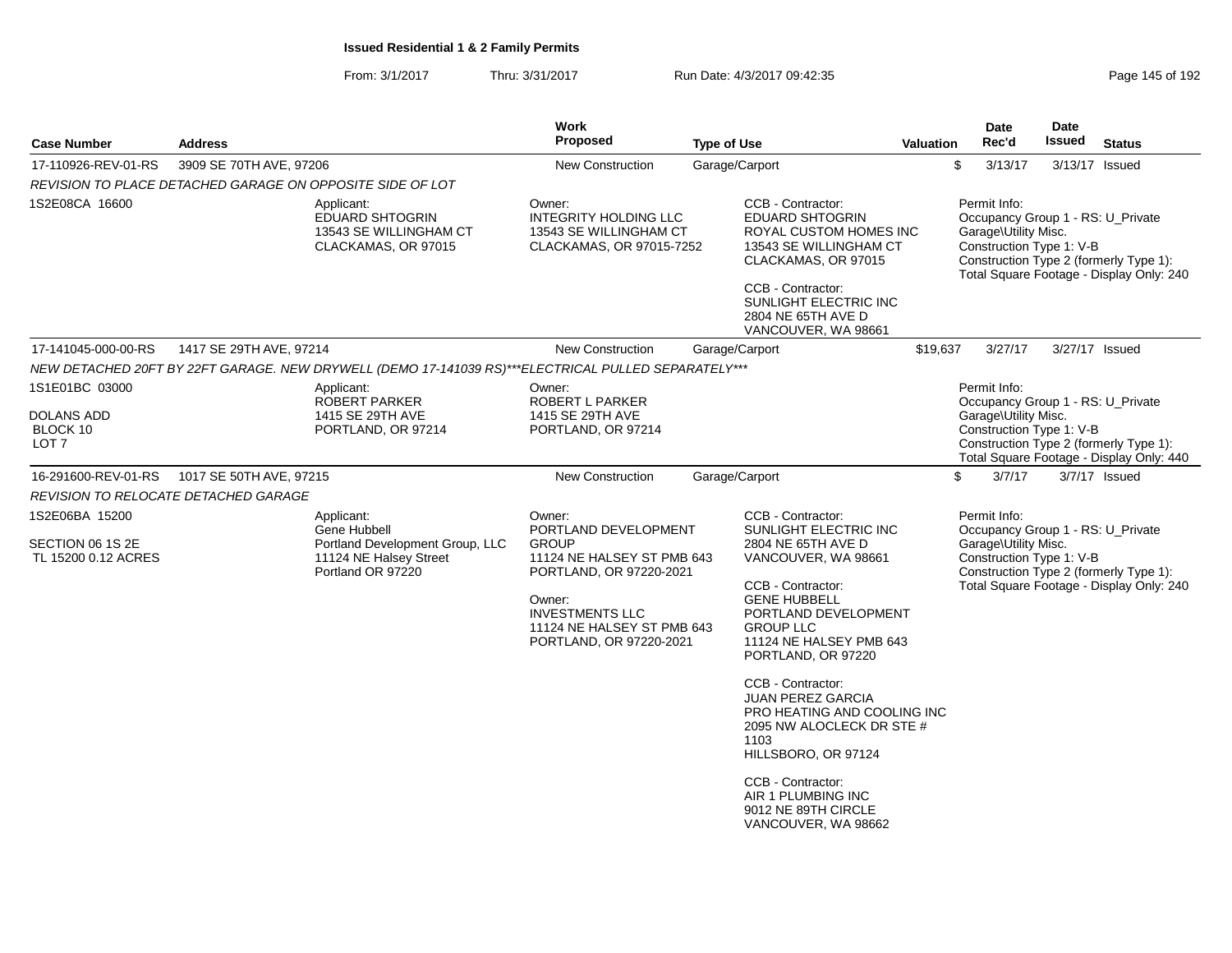From: 3/1/2017Thru: 3/31/2017 Run Date: 4/3/2017 09:42:35 Research 2010 192

| <b>Case Number</b>                                     | <b>Address</b>                                                                                                                                                   | <b>Work</b><br>Proposed                                                                                                                                            | <b>Type of Use</b>                                                                                                                                                                                                                                                                                                                                                                               | <b>Valuation</b> | <b>Date</b><br>Rec'd                                                                                  | Date<br><b>Issued</b> | <b>Status</b>                                                                      |
|--------------------------------------------------------|------------------------------------------------------------------------------------------------------------------------------------------------------------------|--------------------------------------------------------------------------------------------------------------------------------------------------------------------|--------------------------------------------------------------------------------------------------------------------------------------------------------------------------------------------------------------------------------------------------------------------------------------------------------------------------------------------------------------------------------------------------|------------------|-------------------------------------------------------------------------------------------------------|-----------------------|------------------------------------------------------------------------------------|
| 16-291600-DFS-01-RS                                    | 1017 SE 50TH AVE, 97215                                                                                                                                          | <b>New Construction</b>                                                                                                                                            | Garage/Carport                                                                                                                                                                                                                                                                                                                                                                                   | \$1              | 3/7/17                                                                                                |                       | 3/7/17 Issued                                                                      |
| <b>DFS ROOF TRUSSES</b>                                |                                                                                                                                                                  |                                                                                                                                                                    |                                                                                                                                                                                                                                                                                                                                                                                                  |                  |                                                                                                       |                       |                                                                                    |
| 1S2E06BA 15200                                         | Applicant:<br>Gene Hubbell                                                                                                                                       | Owner:<br>PORTLAND DEVELOPMENT                                                                                                                                     | CCB - Contractor:<br>SUNLIGHT ELECTRIC INC                                                                                                                                                                                                                                                                                                                                                       |                  | Permit Info:<br>Occupancy Group 1 - RS: U_Private                                                     |                       |                                                                                    |
| SECTION 06 1S 2E<br>TL 15200 0.12 ACRES                | Portland Development Group, LLC<br>11124 NE Halsey Street<br>Portland OR 97220                                                                                   | <b>GROUP</b><br>11124 NE HALSEY ST PMB 643<br>PORTLAND, OR 97220-2021<br>Owner:<br><b>INVESTMENTS LLC</b><br>11124 NE HALSEY ST PMB 643<br>PORTLAND, OR 97220-2021 | 2804 NE 65TH AVE D<br>VANCOUVER, WA 98661<br>CCB - Contractor:<br><b>GENE HUBBELL</b><br>PORTLAND DEVELOPMENT<br><b>GROUP LLC</b><br>11124 NE HALSEY PMB 643<br>PORTLAND, OR 97220<br>CCB - Contractor:<br><b>JUAN PEREZ GARCIA</b><br>PRO HEATING AND COOLING INC<br>2095 NW ALOCLECK DR STE #<br>1103<br>HILLSBORO, OR 97124<br>CCB - Contractor:<br>AIR 1 PLUMBING INC<br>9012 NE 89TH CIRCLE |                  | Garage\Utility Misc.<br>Construction Type 1: V-B                                                      |                       | Construction Type 2 (formerly Type 1):<br>Total Square Footage - Display Only: 240 |
|                                                        |                                                                                                                                                                  |                                                                                                                                                                    | VANCOUVER, WA 98662                                                                                                                                                                                                                                                                                                                                                                              |                  |                                                                                                       |                       |                                                                                    |
| 17-129043-000-00-RS                                    | 2803 NE 24TH AVE, 97212                                                                                                                                          | <b>New Construction</b>                                                                                                                                            | Garage/Carport                                                                                                                                                                                                                                                                                                                                                                                   | \$11,247         | 3/17/17                                                                                               |                       | 3/17/17 Issued                                                                     |
|                                                        | NEW DETACHED GARAGE (SEE 15-205172 RS AND 15-187263 AL). FOUNDATION INSPECTED AND APPROVED UNDER 95-054838-RS, ALL FRAMING ABOVE FOUNDATION TO BE NEW UNDER THIS |                                                                                                                                                                    |                                                                                                                                                                                                                                                                                                                                                                                                  |                  |                                                                                                       |                       |                                                                                    |
| 1N1E26AD 14900                                         | Applicant:<br>Ryan Olsen                                                                                                                                         | Owner:<br>SCOTT O OBORNE                                                                                                                                           | CCB - Contractor:<br><b>RYAN OLSEN</b>                                                                                                                                                                                                                                                                                                                                                           |                  | Permit Info:<br>Occupancy Group 1 - RS: U_Private                                                     |                       |                                                                                    |
| <b>IRVINGTON</b><br><b>BLOCK 4</b><br>LOT <sub>5</sub> | Ryan Olsen Custom Homes, LLC<br>3850 N Mississippi Ave #302<br>Portland OR 97227                                                                                 | 2803 NE 24TH AVE<br>PORTLAND, OR 97212-3420                                                                                                                        | ELEMENTAL URBAN LIVING LLC<br>333 NE HANCOCK SUITE 5<br>PORTLAND, OR 97212                                                                                                                                                                                                                                                                                                                       |                  | Garage\Utility Misc.<br>Construction Type 1: V-B                                                      |                       | Construction Type 2 (formerly Type 1):<br>Total Square Footage - Display Only: 252 |
| 17-144233-000-00-RS                                    |                                                                                                                                                                  | New Construction                                                                                                                                                   | Garage/Carport                                                                                                                                                                                                                                                                                                                                                                                   | \$18,500         | 3/31/17                                                                                               |                       | 3/31/17 Issued                                                                     |
|                                                        | CONSTRUCTION OF NEW 440 SQ FT GARAGE ON SE CORNER OF LOT                                                                                                         |                                                                                                                                                                    |                                                                                                                                                                                                                                                                                                                                                                                                  |                  |                                                                                                       |                       |                                                                                    |
|                                                        |                                                                                                                                                                  |                                                                                                                                                                    | CCB - Contractor:<br><b>SCHUMACHER CUSTOM HOMES</b><br><b>INC</b><br>PO BOX 66207<br>PORTLAND, OR 97290                                                                                                                                                                                                                                                                                          |                  | Permit Info:<br>Occupancy Group 1 - RS: U_Private<br>Garage\Utility Misc.<br>Construction Type 1: V-B |                       | Construction Type 2 (formerly Type 1):<br>Total Square Footage - Display Only: 440 |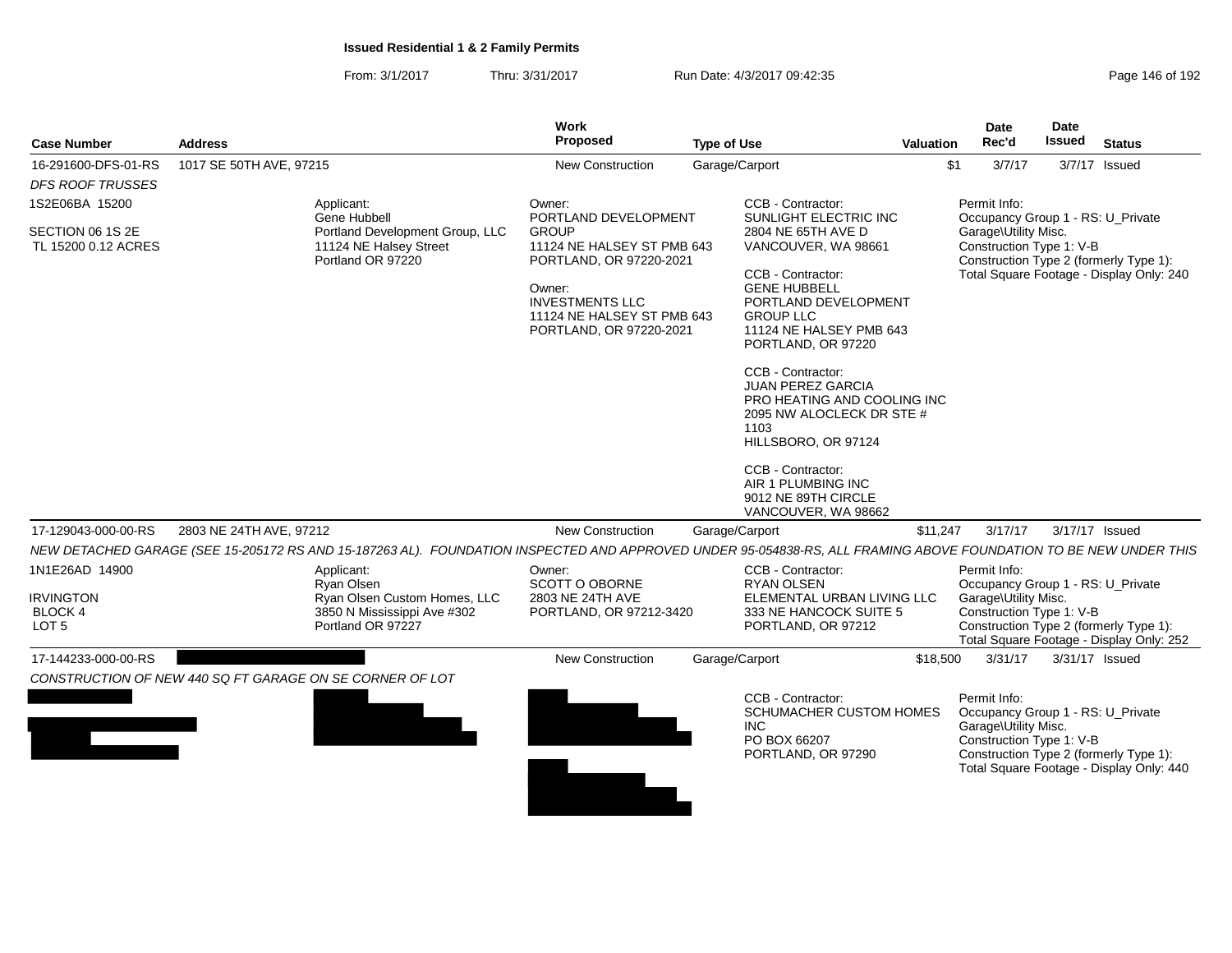From: 3/1/2017Thru: 3/31/2017 Run Date: 4/3/2017 09:42:35 Research 2010 192

| <b>Case Number</b>                                                                                                                | <b>Address</b>                                                                                                                              |                                                                                       | <b>Work</b><br>Proposed                                                                                                                                              | <b>Type of Use</b> |                                                                                                                                                                                                                   | Valuation                                                                                                                                                                                   | <b>Date</b><br>Rec'd                                                                                  | Date<br>Issued | <b>Status</b>                                                                      |
|-----------------------------------------------------------------------------------------------------------------------------------|---------------------------------------------------------------------------------------------------------------------------------------------|---------------------------------------------------------------------------------------|----------------------------------------------------------------------------------------------------------------------------------------------------------------------|--------------------|-------------------------------------------------------------------------------------------------------------------------------------------------------------------------------------------------------------------|---------------------------------------------------------------------------------------------------------------------------------------------------------------------------------------------|-------------------------------------------------------------------------------------------------------|----------------|------------------------------------------------------------------------------------|
| 16-181241-DFS-01-RS                                                                                                               | 3420 SE HOLGATE BLVD, 97202                                                                                                                 |                                                                                       | New Construction                                                                                                                                                     | Garage/Carport     |                                                                                                                                                                                                                   | \$985                                                                                                                                                                                       | 3/14/17                                                                                               | 3/14/17 Final  |                                                                                    |
| <b>DFS FOR GARAGE TRUSSES</b>                                                                                                     |                                                                                                                                             |                                                                                       |                                                                                                                                                                      |                    |                                                                                                                                                                                                                   |                                                                                                                                                                                             |                                                                                                       |                |                                                                                    |
| 1S1E13AB 04500<br><b>EASTREED CREST</b><br>BLOCK 1<br>E 35.84' OF LOT 2<br>W 21.5' OF LOT 3                                       | Applicant:<br>ALEX D FLIKKEMA<br><b>PO BOX 818</b><br><b>BORING, OR 97009</b><br>N 10' OF E 57.34' OF LOT 18<br>3420 SE HOLGATE BLVD, 97202 |                                                                                       | Owner:<br>ALEX D FLIKKEMA<br>TO BID<br>PO BOX 818<br><b>BORING, OR 97009</b>                                                                                         |                    | <b>Primary Contractor:</b>                                                                                                                                                                                        | Permit Info:<br>Occupancy Group 1 - RS: U_Private<br>Garage\Utility Misc.<br>Construction Type 1: V-B<br>Construction Type 2 (formerly Type 1):<br>Total Square Footage - Display Only: 480 |                                                                                                       |                |                                                                                    |
| 16-181241-REV-01-RS                                                                                                               |                                                                                                                                             |                                                                                       | New Construction                                                                                                                                                     | Garage/Carport     |                                                                                                                                                                                                                   | \$                                                                                                                                                                                          | 3/1/17                                                                                                |                | 3/1/17 Issued                                                                      |
|                                                                                                                                   | <b>REVISION TO MOVE WEST WALL 1 FOOT FROM PROPERTY LINE</b>                                                                                 |                                                                                       |                                                                                                                                                                      |                    |                                                                                                                                                                                                                   |                                                                                                                                                                                             |                                                                                                       |                |                                                                                    |
| 1S1E13AB 04500<br><b>EASTREED CREST</b><br><b>BLOCK 1</b><br>E 35.84' OF LOT 2<br>W 21.5' OF LOT 3<br>N 10' OF E 57.34' OF LOT 18 |                                                                                                                                             | Applicant:<br>ALEX D FLIKKEMA<br><b>PO BOX 818</b><br><b>BORING, OR 97009</b>         | Owner:<br>ALEX D FLIKKEMA<br><b>PO BOX 818</b><br><b>BORING, OR 97009</b>                                                                                            |                    | Primary Contractor:<br><b>TO BID</b>                                                                                                                                                                              |                                                                                                                                                                                             | Permit Info:<br>Occupancy Group 1 - RS: U Private<br>Garage\Utility Misc.<br>Construction Type 1: V-B |                | Construction Type 2 (formerly Type 1):<br>Total Square Footage - Display Only: 480 |
| 17-110926-000-00-RS                                                                                                               | 3909 SE 70TH AVE, 97206                                                                                                                     |                                                                                       | New Construction                                                                                                                                                     | Garage/Carport     |                                                                                                                                                                                                                   | \$10,711                                                                                                                                                                                    | 1/25/17                                                                                               |                | 3/6/17 Under Inspection                                                            |
|                                                                                                                                   | NEW 240 S.F. DETACHED GARAGE / ONE STORY / FLAT LOT / COMPLEX *** W/17-110912-RS *** LOT 13 ***                                             |                                                                                       |                                                                                                                                                                      |                    |                                                                                                                                                                                                                   |                                                                                                                                                                                             |                                                                                                       |                |                                                                                    |
| 1S2E08CA 16600                                                                                                                    |                                                                                                                                             | Applicant:<br><b>EDUARD SHTOGRIN</b><br>13543 SE WILLINGHAM CT<br>CLACKAMAS, OR 97015 | Owner:<br><b>PORTLAND</b><br>135 SW ASH ST #500<br>PORTLAND, OR 97204-3540<br>Owner:<br><b>HOUSING AUTHORITY OF</b><br>135 SW ASH ST #500<br>PORTLAND, OR 97204-3540 |                    | CCB - Contractor:<br><b>EDUARD SHTOGRIN</b><br>ROYAL CUSTOM HOMES INC<br>13543 SE WILLINGHAM CT<br>CLACKAMAS, OR 97015<br>CCB - Contractor:<br>SUNLIGHT ELECTRIC INC<br>2804 NE 65TH AVE D<br>VANCOUVER, WA 98661 |                                                                                                                                                                                             | Permit Info:<br>Occupancy Group 1 - RS: U_Private<br>Garage\Utility Misc.<br>Construction Type 1: V-B |                | Construction Type 2 (formerly Type 1):<br>Total Square Footage - Display Only: 240 |
| 17-110953-000-00-RS                                                                                                               | 3911 SE 70TH AVE, 97206                                                                                                                     |                                                                                       | <b>New Construction</b>                                                                                                                                              | Garage/Carport     |                                                                                                                                                                                                                   | \$10,711                                                                                                                                                                                    | 1/25/17                                                                                               |                | 3/6/17 Under Inspection                                                            |
|                                                                                                                                   | NEW 240 S.F. DETACHED GARAGE / ONE STORY / FLAT LOT / COMPLEX *** W/17-110950-RS *** LOT 14 ***                                             |                                                                                       |                                                                                                                                                                      |                    |                                                                                                                                                                                                                   |                                                                                                                                                                                             |                                                                                                       |                |                                                                                    |
| 1S2E08CA 16600                                                                                                                    |                                                                                                                                             | Applicant:<br><b>EDUARD SHTOGRIN</b><br>13543 SE WILLINGHAM CT<br>CLACKAMAS, OR 97015 | Owner:<br>1201 LLOYD L L C<br>7127 196TH ST SW #202<br>LYNNWOOD, WA 98036-5078<br>Owner:<br><b>PORTLAND</b><br>135 SW ASH ST #500<br>PORTLAND, OR 97204-3540         |                    | CCB - Contractor:<br><b>EDUARD SHTOGRIN</b><br>ROYAL CUSTOM HOMES INC<br>13543 SE WILLINGHAM CT<br>CLACKAMAS, OR 97015<br>CCB - Contractor:<br>SUNLIGHT ELECTRIC INC<br>2804 NE 65TH AVE D<br>VANCOUVER, WA 98661 |                                                                                                                                                                                             | Permit Info:<br>Occupancy Group 1 - RS: U_Private<br>Garage\Utility Misc.<br>Construction Type 1: V-B |                | Construction Type 2 (formerly Type 1):<br>Total Square Footage - Display Only: 240 |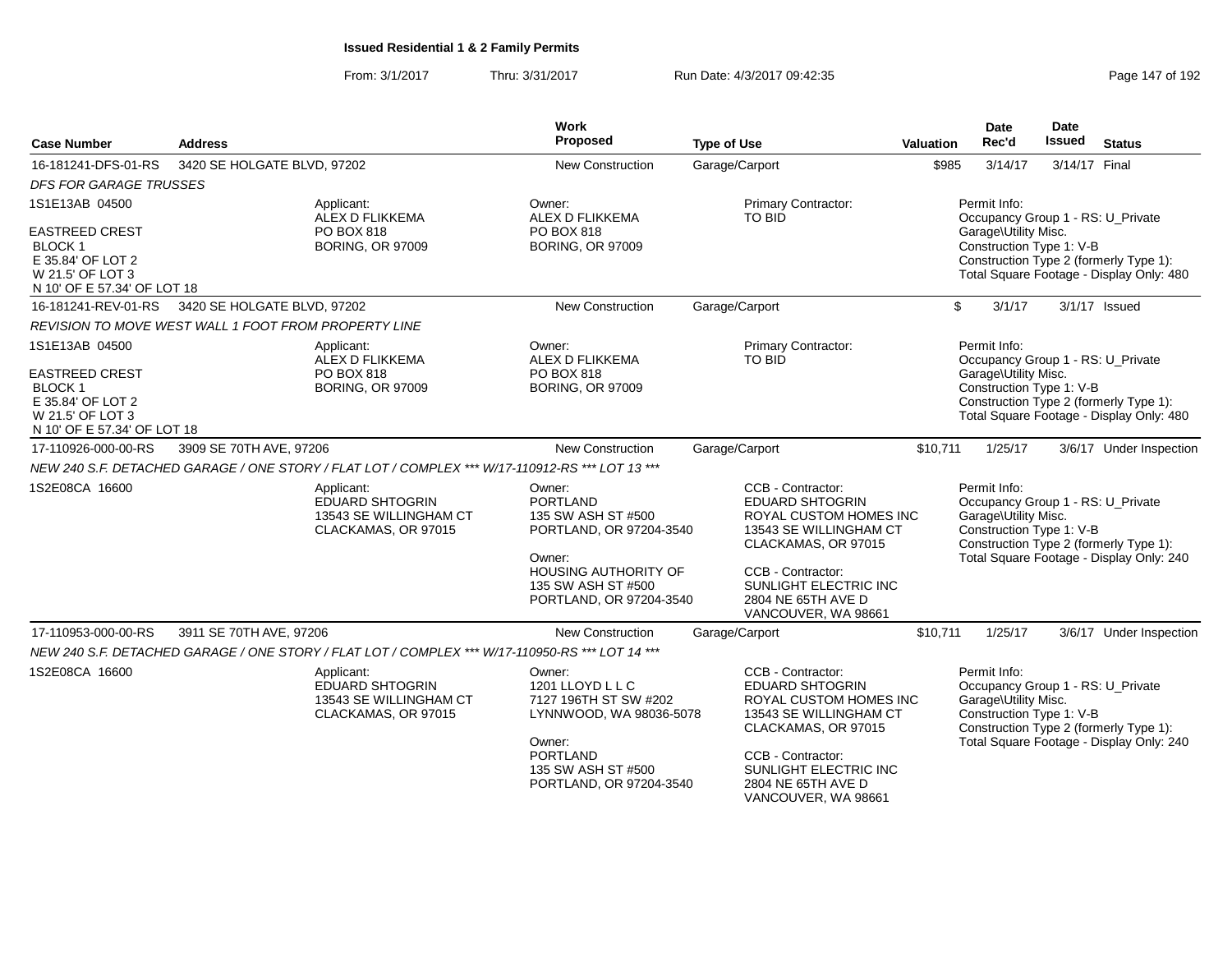| <b>Case Number</b>                               | <b>Address</b>                                                        |                                                                                                                  | <b>Work</b><br>Proposed                                 | <b>Type of Use</b>                                                                                                                                                                                                                                                                               |                                                                                                                                                                                                                                                                                                                                                                                                                                                  | Valuation | Date<br>Rec'd                                                                         | Date<br><b>Issued</b> | <b>Status</b>                                                                      |
|--------------------------------------------------|-----------------------------------------------------------------------|------------------------------------------------------------------------------------------------------------------|---------------------------------------------------------|--------------------------------------------------------------------------------------------------------------------------------------------------------------------------------------------------------------------------------------------------------------------------------------------------|--------------------------------------------------------------------------------------------------------------------------------------------------------------------------------------------------------------------------------------------------------------------------------------------------------------------------------------------------------------------------------------------------------------------------------------------------|-----------|---------------------------------------------------------------------------------------|-----------------------|------------------------------------------------------------------------------------|
| 16-287627-000-00-RS                              | 4004 SE 64TH AVE, 97206                                               |                                                                                                                  | <b>New Construction</b>                                 | Garage/Carport                                                                                                                                                                                                                                                                                   |                                                                                                                                                                                                                                                                                                                                                                                                                                                  | \$10,711  | 12/16/16                                                                              |                       | 3/15/17 Under Inspection                                                           |
|                                                  | NEW 1-CAR DETACHED GARAGE / w/ MAIN HOUSE 16-287614-RS                |                                                                                                                  |                                                         |                                                                                                                                                                                                                                                                                                  |                                                                                                                                                                                                                                                                                                                                                                                                                                                  |           |                                                                                       |                       |                                                                                    |
| 1S2E08CC 05700                                   |                                                                       | Applicant:<br><b>ZAC HORTON</b>                                                                                  | Owner:<br><b>JEFF KOOPMAN</b>                           |                                                                                                                                                                                                                                                                                                  | CCB - Contractor:<br>WHITE LIGHTNING ELECTRIC INC                                                                                                                                                                                                                                                                                                                                                                                                |           | Permit Info:<br>Occupancy Group 1 - RS: U_Private                                     |                       |                                                                                    |
| LAURELWOOD<br>BLOCK 3<br>LOT <sub>1</sub>        | <b>FASTER PERMITS</b><br>14334 NW EAGLERIDGE LN<br>PORTLAND, OR 97229 |                                                                                                                  | PO BOX 16506<br>PORTLAND, OR 97292-0506                 | 2310 NE 82ND AVE<br>PORTLAND, OR 97220<br>CCB - Contractor:<br><b>JEFF KOOPMAN</b><br><b>JEFF KOOPMAN</b><br>PO BOX 16506<br>PORTLAND, OR 97292<br>CCB - Contractor:<br><b>CENTRAL AIR INC</b><br>PO BOX 433<br>CLACKAMAS, OR 97015<br>CCB - Contractor:<br>PINNACLE PLUMBING INC<br>PO BOX 1053 |                                                                                                                                                                                                                                                                                                                                                                                                                                                  |           | Garage\Utility Misc.<br>Construction Type 1: V-B                                      |                       | Construction Type 2 (formerly Type 1):<br>Total Square Footage - Display Only: 240 |
| 16-290334-000-00-RS                              | 2544 NE 36TH AVE, 97212                                               |                                                                                                                  | <b>New Construction</b>                                 | Garage/Carport                                                                                                                                                                                                                                                                                   | GRESHAM, OR 97030                                                                                                                                                                                                                                                                                                                                                                                                                                |           | \$10,711 12/22/16                                                                     |                       | 3/16/17 Issued                                                                     |
|                                                  |                                                                       | NEW 240 SF DETACHED GARAGE / ONE STORY / FLAT LOT / COMPLEX *** W/16-290299-RS ***                               |                                                         |                                                                                                                                                                                                                                                                                                  |                                                                                                                                                                                                                                                                                                                                                                                                                                                  |           |                                                                                       |                       |                                                                                    |
| 1N1E25AC 17800                                   |                                                                       | Applicant:                                                                                                       | Owner:                                                  |                                                                                                                                                                                                                                                                                                  | CCB - Contractor:                                                                                                                                                                                                                                                                                                                                                                                                                                |           | Permit Info:                                                                          |                       |                                                                                    |
| <b>HOLLYROOD</b><br>BLOCK 12<br>LOT <sub>6</sub> |                                                                       | <b>GENE HUBBELL</b><br>PORTLAND DEVELOPMENT<br><b>GROUP LLC</b><br>11124 NE HALSEY PMB 643<br>PORTLAND, OR 97220 | PAUL G CLUNIE<br>2544 NE 36TH AVE<br>PORTLAND, OR 97212 |                                                                                                                                                                                                                                                                                                  | SUNLIGHT ELECTRIC INC<br>2804 NE 65TH AVE D<br>VANCOUVER, WA 98661<br>CCB - Contractor:<br><b>GENE HUBBELL</b><br>PORTLAND DEVELOPMENT<br><b>GROUP LLC</b><br>11124 NE HALSEY PMB 643<br>PORTLAND, OR 97220<br>CCB - Contractor:<br><b>JUAN PEREZ GARCIA</b><br>PRO HEATING AND COOLING INC<br>2095 NW ALOCLECK DR STE #<br>1103<br>HILLSBORO, OR 97124<br>CCB - Contractor:<br>AIR 1 PLUMBING INC<br>9012 NE 89TH CIRCLE<br>VANCOUVER, WA 98662 |           | Occupancy Group 1 - RS: U_Private<br>Garage\Utility Misc.<br>Construction Type 1: V-B |                       | Construction Type 2 (formerly Type 1):<br>Total Square Footage - Display Only: 240 |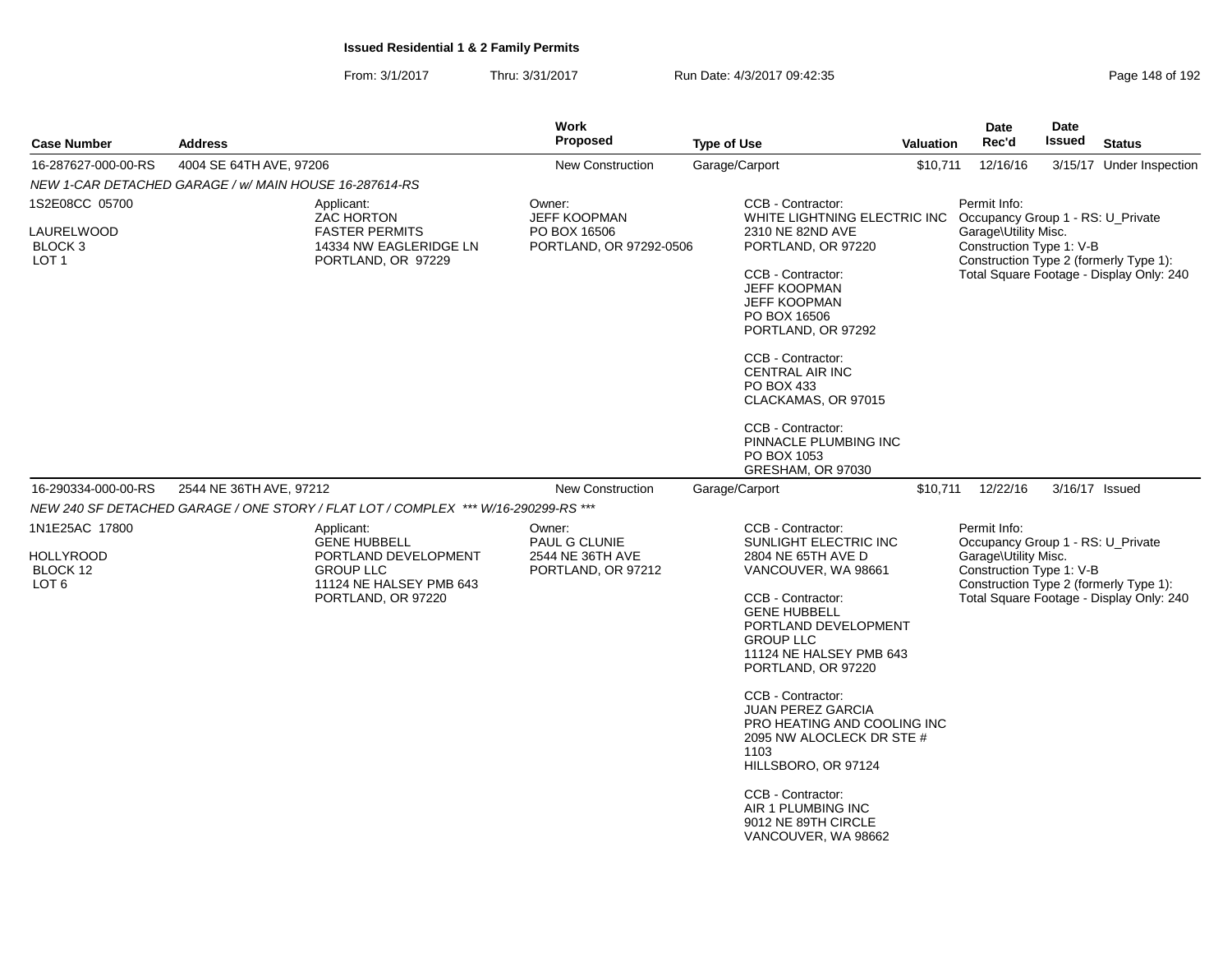| <b>Case Number</b>                                                  | <b>Address</b>                                                                                                                                       | Work<br>Proposed                                                                                                                                         | <b>Type of Use</b>                                                                                                                                                                                                                                       | <b>Valuation</b> | <b>Date</b><br>Rec'd                                                                                                                            | Date<br><b>Issued</b> | <b>Status</b>                             |
|---------------------------------------------------------------------|------------------------------------------------------------------------------------------------------------------------------------------------------|----------------------------------------------------------------------------------------------------------------------------------------------------------|----------------------------------------------------------------------------------------------------------------------------------------------------------------------------------------------------------------------------------------------------------|------------------|-------------------------------------------------------------------------------------------------------------------------------------------------|-----------------------|-------------------------------------------|
| 16-146550-000-00-RS                                                 | 8425 SE 55TH AVE, 97222                                                                                                                              | New Construction                                                                                                                                         | Garage/Carport                                                                                                                                                                                                                                           | \$92,000         | 11/29/16                                                                                                                                        |                       | 3/17/17 Under Inspection                  |
|                                                                     | CONSTRUCT NEW DETACHED GARAGE, 2000 SF, ACCESS VIA EXISTING GRAVEL DRIVEWAYELECTRICAL PERMIT TO BE OBTAINED SEPARATELY                               |                                                                                                                                                          |                                                                                                                                                                                                                                                          |                  |                                                                                                                                                 |                       |                                           |
| 1S2E19DC 07100<br>CARLSRUHE<br>LOT 8 EXC PT IN ST                   | Applicant:<br><b>WILLIAM A LARSON</b><br>8425 SE 55TH AVE<br>PORTLAND, OR 97206-0887                                                                 | Owner:<br><b>WILLIAM A LARSON</b><br>8425 SE 55TH AVE<br>PORTLAND, OR 97206-0887                                                                         | CCB - Contractor:<br><b>CROSS CONCRETE LLC</b><br>16943 SE TAYLOR ST<br>PORTLAND, OR 97233                                                                                                                                                               |                  | Permit Info:<br>Occupancy Group 1 - RS: U_Private<br>Garage\Utility Misc.<br>Construction Type 1: V-B<br>Construction Type 2 (formerly Type 1): |                       |                                           |
|                                                                     |                                                                                                                                                      | Owner:<br>MARGARET D LARSON<br>8425 SE 55TH AVE<br>PORTLAND, OR 97206-0887                                                                               |                                                                                                                                                                                                                                                          |                  |                                                                                                                                                 |                       | Total Square Footage - Display Only: 2000 |
| 16-203621-000-00-RS                                                 | 8705 N ENDICOTT AVE, 97217                                                                                                                           | New Construction                                                                                                                                         | Garage/Carport                                                                                                                                                                                                                                           | \$10,000         | 7/13/16                                                                                                                                         | 3/15/17 Issued        |                                           |
|                                                                     | NEW DETACHED GARAGE / ONE STORY / MOSTLY FLAT LOT / COMPLEX / *** ELECTRICAL PERMIT TO BE OBTAINED SEPARATELY *** / W-16-203593-RS / *** TRACT 1 *** |                                                                                                                                                          |                                                                                                                                                                                                                                                          |                  |                                                                                                                                                 |                       |                                           |
| 1N1E09BC 04500<br>PENINSULAR ADD 2<br>BLOCK 13<br>LOT <sub>38</sub> | Applicant:<br><b>JENNIFER FARMER</b><br>CITY CRAFT DEVELOPMENT<br>6931 NE MLK BLVD<br>PORTLAND, OR 97211                                             | Owner:<br>DOZER CONSTRUCTION LLC<br>6716 N BORTHWICK AVE<br>PORTLAND, OR 97217-1614                                                                      | CCB - Contractor:<br>CITYCRAFT DEVELOPMENT LLC<br>6931 NE MARTIN LUTHER KING JR Garage\Utility Misc.<br><b>BLVD</b><br>PORTLAND, OR 97211                                                                                                                |                  | Permit Info:<br>Occupancy Group 1 - RS: U Private<br>Construction Type 1: V-B<br>Construction Type 2 (formerly Type 1):                         |                       |                                           |
| N 11' OF LOT 39                                                     |                                                                                                                                                      |                                                                                                                                                          |                                                                                                                                                                                                                                                          |                  |                                                                                                                                                 |                       | Total Square Footage - Display Only: 200  |
| 16-278910-000-00-RS                                                 | 4702 NE 26TH AVE - Unit A, 97211                                                                                                                     | New Construction                                                                                                                                         | Garage/Carport                                                                                                                                                                                                                                           | \$10,711         | 11/29/16                                                                                                                                        | 3/27/17 Issued        |                                           |
| 1N1E24BC 13400                                                      | NEW 240 SF DETACHED GARAGE/1-STORY/FLAT LOT/COMPLEX / WITH 16-278842-RS<br>Applicant:                                                                | Owner:                                                                                                                                                   | CCB - Contractor:                                                                                                                                                                                                                                        |                  | Permit Info:                                                                                                                                    |                       |                                           |
| <b>LESTER PK</b><br><b>BLOCK 4</b><br>LOT <sub>5</sub>              | <b>KEVIN PARTAIN</b><br><b>URBAN VISIONS PLANNING</b><br>SERVICES, INC.<br>223 NE 56TH AVE<br>PORTLAND OR 97213                                      | <b>HEATHER C YOUNG</b><br>4014 SE ANGELA WAY<br>MILWAUKIE, OR 97222<br>Owner:<br><b>CHRISTOPHER L YOUNG</b><br>4014 SE ANGELA WAY<br>MILWAUKIE, OR 97222 | WHITE LIGHTNING ELECTRIC INC<br>2310 NE 82ND AVE<br>PORTLAND, OR 97220<br>CCB - Contractor:<br>FISH CONSTRUCTION NW INC<br>6401 NE 33RD AVENUE<br>PORTLAND, OR 97211<br>CCB - Contractor:<br><b>CENTRAL AIR INC</b><br>PO BOX 433<br>CLACKAMAS, OR 97015 |                  | Occupancy Group 1 - RS: U_Private<br>Garage\Utility Misc.<br>Construction Type 1: V-B<br>Construction Type 2 (formerly Type 1):                 |                       | Total Square Footage - Display Only: 240  |
|                                                                     |                                                                                                                                                      |                                                                                                                                                          | CCB - Contractor:<br>PINNACLE PLUMBING INC<br>PO BOX 1053<br>GRESHAM, OR 97030                                                                                                                                                                           |                  |                                                                                                                                                 |                       |                                           |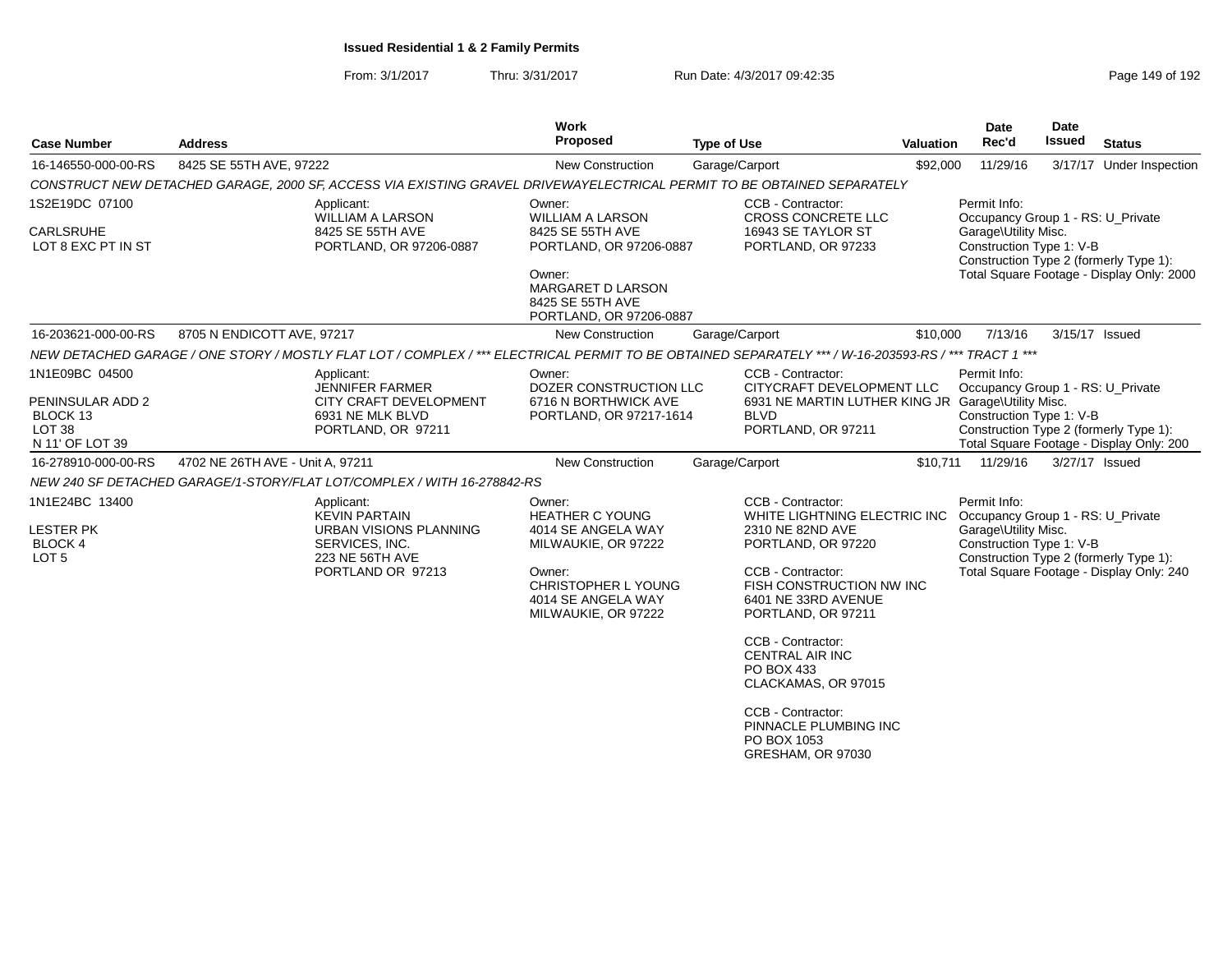PORTLAND, OREGON 97201

1S2E16DA 01100

LOT 1&2 TL 10201

From: 3/1/2017Thru: 3/31/2017 Run Date: 4/3/2017 09:42:35 Page 150 of 192

| <b>Case Number</b>  | <b>Address</b>                                                                                         | Work<br><b>Proposed</b>                                                           | <b>Type of Use</b> |                                                                                                                                                                                                            | Valuation | Date<br>Rec'd                                                                                     | Date<br>Issued | Status                                                                                                                             |
|---------------------|--------------------------------------------------------------------------------------------------------|-----------------------------------------------------------------------------------|--------------------|------------------------------------------------------------------------------------------------------------------------------------------------------------------------------------------------------------|-----------|---------------------------------------------------------------------------------------------------|----------------|------------------------------------------------------------------------------------------------------------------------------------|
| 16-248971-000-00-RS | 10188 SE ELLIS ST, 97266                                                                               | <b>New Construction</b>                                                           |                    | Single Family Dwelling                                                                                                                                                                                     | \$230,924 | 9/27/16                                                                                           |                | 3/3/17 Under Inspection                                                                                                            |
|                     | NEW SINGLE FAMILY RESIDENCE/2-STORY/ATTACHED GARAGE/FLAT LOT/COMPLEX                                   |                                                                                   |                    |                                                                                                                                                                                                            |           |                                                                                                   |                |                                                                                                                                    |
| 1S2E16DA 01100      | Applicant:<br>NATHAN ARNOLD<br><b>FASTER PERMITS</b><br>14334 NW EAGLERIDGE LANE<br>PORTLAND, OR 97229 | Owner:<br>WIN WIN PROPERTY SOLUTIONS<br>LLC.<br>PO BOX 576<br>CLACKAMAS, OR 97015 |                    | CCB - Contractor:<br>PLUMBING SYSTEMS INC<br>14222 SE RUST WAY<br>DAMASCUS, OR 97089<br>CCB - Contractor:<br>GABES HEATING & COOLING LLC<br>14606 SE RACHEL LN<br>PORTLAND, OR 97236<br>PORTLAND, OR 97236 |           | Permit Info:<br>One and Two Family<br>Construction Type 1: V-B<br>Number of New Dwelling Units: 1 |                | Occupancy Group 1 - RS: R-3 Residential<br>Construction Type 2 (formerly Type 1): V-B<br>Total Square Footage - Display Only: 2368 |
|                     |                                                                                                        |                                                                                   |                    | CCB - Contractor:                                                                                                                                                                                          |           |                                                                                                   |                |                                                                                                                                    |

 GRIZZLY ELECTRIC INC3301 E 11TH STVANCOUVER, WA 98661

CCB - Contractor: GREENWOOD HOMES LLCPO BOX 1225CANBY, OR 97013

NEW SINGLE FAMILY RESIDENCE / TWO STORIES W/ BASEMENT / NO GARAGE / FLAT LOT / COMPLEX / \*\*\* MECHANICAL, ELECTRICAL, AND PLUMBING PERMITS TO BE OBTAINED SEPARATELY 16-197549-000-00-RS1S2E06BC 10201EDENDALE BLOCK 4Applicant: MARY VALEANT VALEANT ARCHITECTURE2318 SW MARKET ST.CCB - Contractor: JDL DEVELOPMENT INC2314 NW SAVIER ST PORTLAND, OR 97210-2514Permit Info: Occupancy Group 1 - RS: R-3\_ResidentialOne and Two Family1014 SE 42ND AVENew Construction Single Family Dwelling  $$179,451$  6/30/16 3/31/17 Issued

 Construction Type 1: V-B Construction Type 2 (formerly Type 1): Total Square Footage - Display Only: 1593Number of New Dwelling Units: 1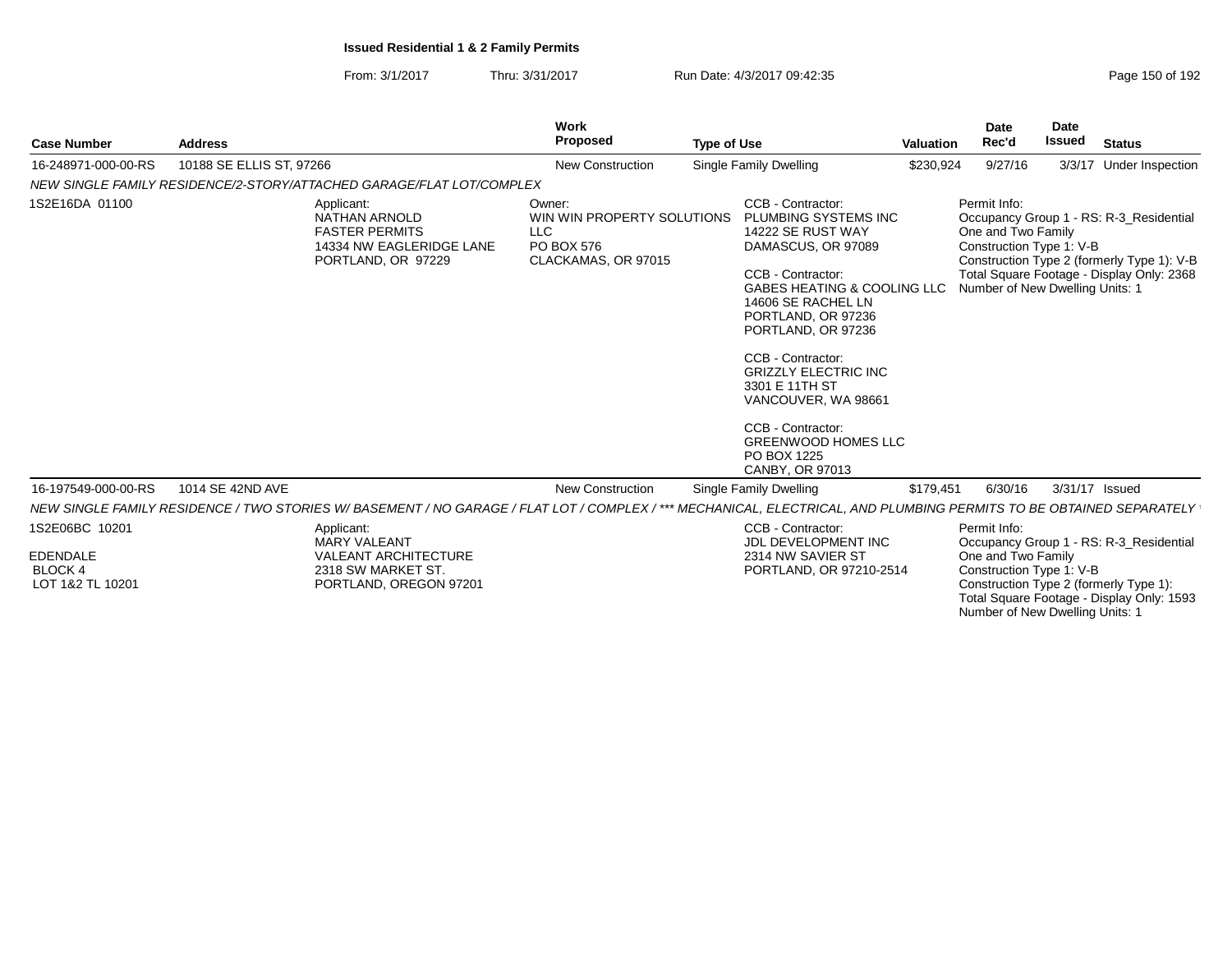| <b>Address</b>         |                                                                                       | <b>Work</b><br><b>Proposed</b>                                                               | <b>Type of Use</b>                                                                                                                                                                                                     |                                                                        | <b>Date</b><br>Rec'd                                                                                                                                                                                                                                                                                                                                          | <b>Date</b><br>Issued                                                 | <b>Status</b>                                                                                                                                                                                                                                                                                                                                                                                                                                                                   |
|------------------------|---------------------------------------------------------------------------------------|----------------------------------------------------------------------------------------------|------------------------------------------------------------------------------------------------------------------------------------------------------------------------------------------------------------------------|------------------------------------------------------------------------|---------------------------------------------------------------------------------------------------------------------------------------------------------------------------------------------------------------------------------------------------------------------------------------------------------------------------------------------------------------|-----------------------------------------------------------------------|---------------------------------------------------------------------------------------------------------------------------------------------------------------------------------------------------------------------------------------------------------------------------------------------------------------------------------------------------------------------------------------------------------------------------------------------------------------------------------|
|                        |                                                                                       | <b>New Construction</b>                                                                      | Single Family Dwelling                                                                                                                                                                                                 |                                                                        | 11/7/16                                                                                                                                                                                                                                                                                                                                                       |                                                                       | 3/6/17 Under Inspection                                                                                                                                                                                                                                                                                                                                                                                                                                                         |
|                        |                                                                                       |                                                                                              |                                                                                                                                                                                                                        |                                                                        |                                                                                                                                                                                                                                                                                                                                                               |                                                                       |                                                                                                                                                                                                                                                                                                                                                                                                                                                                                 |
|                        | Applicant:                                                                            | Owner:                                                                                       | CCB - Contractor:                                                                                                                                                                                                      |                                                                        | Permit Info:                                                                                                                                                                                                                                                                                                                                                  |                                                                       |                                                                                                                                                                                                                                                                                                                                                                                                                                                                                 |
| SUNNYSIDE & PLAT 2 & 3 | <b>URBAN VISIONS</b><br>223 NE 56TH AVE<br>PORTLAND, OR 97213                         | 3318 SE SALMON ST                                                                            | <b>RIVER HWY</b><br>CCB - Contractor:<br>2310 NE 82ND AVE<br>CCB - Contractor:<br>PO BOX 642<br>BORING, OR 97009<br>CCB - Contractor:                                                                                  |                                                                        |                                                                                                                                                                                                                                                                                                                                                               |                                                                       |                                                                                                                                                                                                                                                                                                                                                                                                                                                                                 |
|                        |                                                                                       |                                                                                              |                                                                                                                                                                                                                        |                                                                        |                                                                                                                                                                                                                                                                                                                                                               |                                                                       |                                                                                                                                                                                                                                                                                                                                                                                                                                                                                 |
|                        |                                                                                       |                                                                                              |                                                                                                                                                                                                                        |                                                                        |                                                                                                                                                                                                                                                                                                                                                               |                                                                       | 3/8/17 Under Inspection                                                                                                                                                                                                                                                                                                                                                                                                                                                         |
|                        |                                                                                       |                                                                                              |                                                                                                                                                                                                                        |                                                                        |                                                                                                                                                                                                                                                                                                                                                               |                                                                       |                                                                                                                                                                                                                                                                                                                                                                                                                                                                                 |
|                        | <b>KEVIN PARTAIN</b><br><b>URBAN VISIONS</b><br>223 NE 56TH AVE<br>PORTLAND, OR 97213 | <b>KIMCO PROPERTIES</b><br>PO BOX 1540<br>SANDY, OR 97055-1540                               | PO BOX 1540<br>CCB - Contractor:<br>PO BOX 1055<br><b>BORING, OR 97009</b><br>CCB - Contractor:<br><b>Bare Metal Heating</b><br>504 RIDINGS AVE<br>MOLALLA, OR 97038                                                   |                                                                        |                                                                                                                                                                                                                                                                                                                                                               |                                                                       |                                                                                                                                                                                                                                                                                                                                                                                                                                                                                 |
|                        |                                                                                       | 3318 SE SALMON ST, 97214<br><b>KEVIN PARTAIN</b><br>9459 N BUCHANAN AVE, 97203<br>Applicant: | NEW SINGLE FAMILY RESIDENCE/ 3 STORY/TUCK UNDER GARAGE/FLAT LOT/COMPLEX<br><b>BETTY K FRY</b><br><b>New Construction</b><br>NEW SINGLE FAMILY RESIDENCE / TWO STORIES / ATTACHED GARAGE / FLAT LOT / COMPLEX<br>Owner: | PORTLAND, OR 97214-4267<br>Single Family Dwelling<br>CCB - Contractor: | PERFECT CLIMATE INC<br>31925 E HISTORIC COLUMBIA<br>TROUTDALE, OR 97060<br>WHITE LIGHTNING ELECTRIC INC<br>PORTLAND, OR 97220<br>LIQUID TIGHT PLUMBING INC<br><b>JEREMY OSTERHOLM</b><br>OSTERCRAFT HOMES INC<br>15811 SE MONNER RD<br>HAPPY VALLEY, OR 972086<br>KIMCO PROPERTIES LTD<br>SANDY, OR 97055-1540<br>BARE METAL HEATING INC<br>CCB - Contractor: | <b>Valuation</b><br>\$309,051<br>10/5/16<br>\$163,441<br>Permit Info: | Occupancy Group 1 - RS: R-3 Residential<br>One and Two Family<br>Construction Type 1: V-B<br>Construction Type 2 (formerly Type 1): V-B<br>Total Square Footage - Display Only: 2924<br>Number of New Dwelling Units: 1<br>Occupancy Group 1 - RS: R-3_Residential<br>One and Two Family<br>Construction Type 1: V-B<br>Construction Type 2 (formerly Type 1): V-B<br>Total Square Footage - Display Only: 1597<br>JIM THOMPSON ENTERPRISES IN( Number of New Dwelling Units: 1 |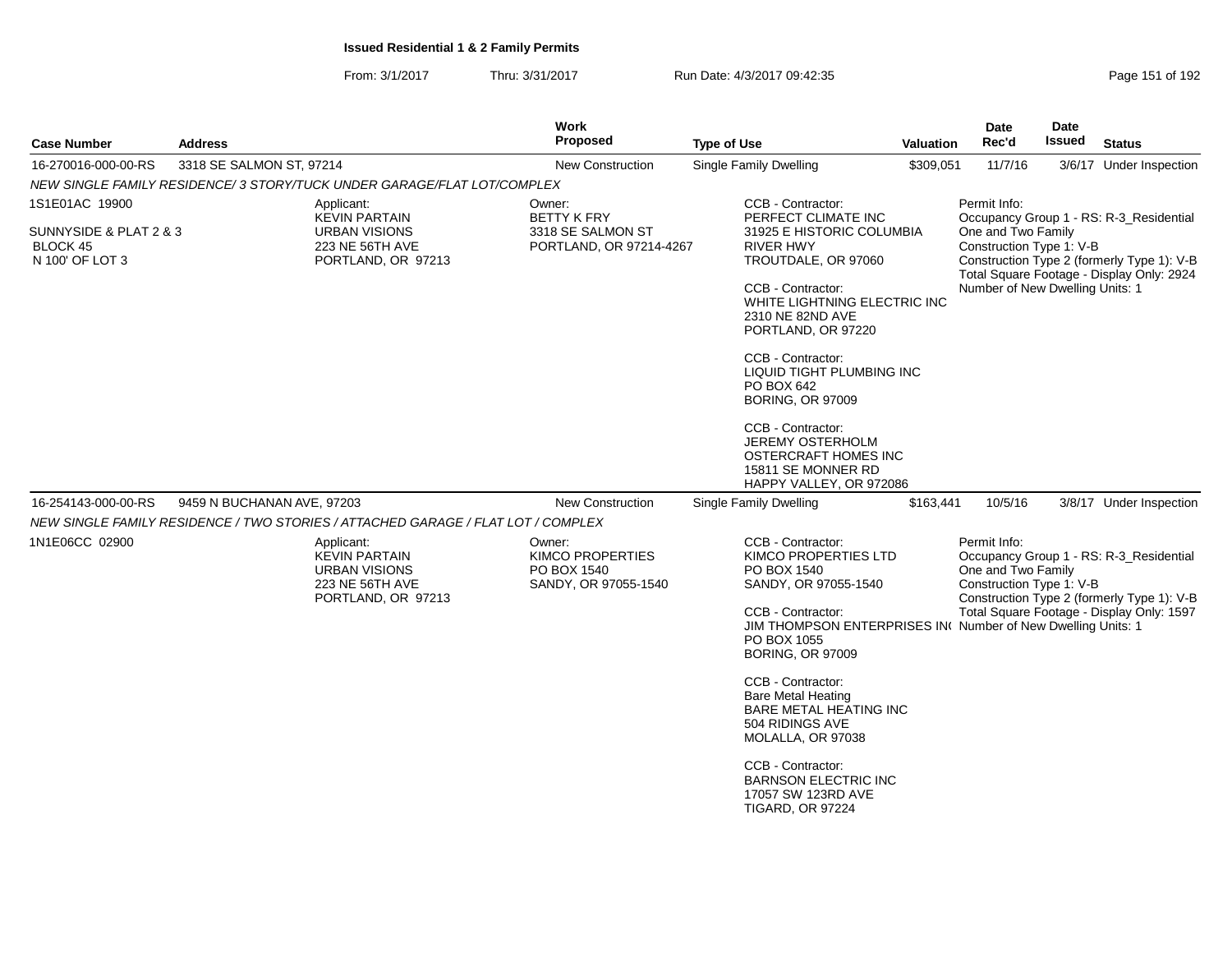| <b>Case Number</b>                                                                 | <b>Address</b>                                                                                                                         | Work<br>Proposed                                                                                                                              | <b>Type of Use</b>                                                                                                                                                                                                                                                                                                                                                                                                            | <b>Valuation</b> | <b>Date</b><br>Rec'd                                                                              | <b>Date</b><br><b>Issued</b> | <b>Status</b>                                                                                                                      |
|------------------------------------------------------------------------------------|----------------------------------------------------------------------------------------------------------------------------------------|-----------------------------------------------------------------------------------------------------------------------------------------------|-------------------------------------------------------------------------------------------------------------------------------------------------------------------------------------------------------------------------------------------------------------------------------------------------------------------------------------------------------------------------------------------------------------------------------|------------------|---------------------------------------------------------------------------------------------------|------------------------------|------------------------------------------------------------------------------------------------------------------------------------|
| 15-206898-REV-01-RS                                                                | 10627 NW VERNON CT                                                                                                                     | New Construction                                                                                                                              | Single Family Dwelling                                                                                                                                                                                                                                                                                                                                                                                                        | \$               | 12/12/16                                                                                          |                              | 3/15/17 Issued                                                                                                                     |
|                                                                                    | REVISION TO ALTER SHARED DRIVEWAY FOR PARCEL 2 & 3, DIAGRAM OF TURNING RADIUS, CURB CHANGES, AND ROAD CALCULATIONS                     |                                                                                                                                               |                                                                                                                                                                                                                                                                                                                                                                                                                               |                  |                                                                                                   |                              |                                                                                                                                    |
| 1N1W22 00102<br><b>WILDWOOD ESTATES</b><br>LOT <sub>2</sub><br>INC UND INT TRACT A | Applicant:<br><b>Brandy McEllrath</b><br>QUAIL CONSTRUCTION LLC<br>4501 NE MINNEHAHA STREET<br><b>SUITE 200</b><br>VANCOUVER, WA 98661 | Owner:<br>PHILIP J KENNEDY<br>9832 SW 52ND AVE<br>PORTLAND, OR 97219<br>Owner:<br>PATRICIA H HUETIG<br>9832 SW 52ND AVE<br>PORTLAND, OR 97219 | CCB - Contractor:<br><b>EK PLUMBING INC</b><br>501 SE 1ST ST<br>BATTLE GROUND, WA 98604<br>CCB - Contractor:<br>PRAIRIE ELECTRIC INC<br>6000 NE 88TH ST<br>VANCOUVER, WA 98665<br>CCB - Contractor:<br><b>BRANDY MCELLRATH</b><br>QUAIL CONSTRUCTION LLC<br>4501 NE MINNEHAHA #200<br>VANCOUVER, WA 98661-1848                                                                                                                |                  | Permit Info:<br>One and Two Family<br>Construction Type 1: V-B                                    |                              | Occupancy Group 1 - RS: R-3 Residential<br>Construction Type 2 (formerly Type 1): V-B<br>Total Square Footage - Display Only: 3847 |
| 16-242919-000-00-RS                                                                | 1060 NE STAFFORD ST, 97211                                                                                                             | New Construction                                                                                                                              | Single Family Dwelling                                                                                                                                                                                                                                                                                                                                                                                                        | \$290,857        | 9/14/16                                                                                           |                              | 3/8/17 Under Inspection                                                                                                            |
|                                                                                    | NEW SINGLE FAMILY RESIDENCE/2-STORY W/BASEMENT/TUCK UNDER GARAGE/SLOPED LOT/COMPLEX***DFS ROOF TRUSSES***                              |                                                                                                                                               |                                                                                                                                                                                                                                                                                                                                                                                                                               |                  |                                                                                                   |                              |                                                                                                                                    |
| 1N1E14BA 02500                                                                     | Applicant:<br><b>DAN WILLIAMS</b><br><b>FASTER PERMITS</b><br>14334 NW EAGLERIDGE LANE<br>PORTLAND, OR 97229                           | Owner:<br>ANLON CONSTRUCTION LLC<br>PO BOX 1944<br>OREGON CITY, OR 97045-0944                                                                 | <b>CCB - Contractor:</b><br>ADVANCED HEATING & AIR<br><b>CONDITIONING INC</b><br>5825 SE FOSTER ROAD<br>PORTLAND, OR 97206<br>CCB - Contractor:<br>PORTLAND PLUMBING CO<br>16110 S HILLTOP RD<br>OREGON CITY, OR 970451188<br>CCB - Contractor:<br>ANLON CONSTRUCTION LLC<br>PO BOX 1944<br>OREGON CITY, OR 97045<br>CCB - Contractor:<br>KODIAK ELECTRIC OF<br><b>WASHINGTON INC</b><br>PO BOX 821844<br>VANCOUVER, WA 98682 |                  | Permit Info:<br>One and Two Family<br>Construction Type 1: V-B<br>Number of New Dwelling Units: 1 |                              | Occupancy Group 1 - RS: R-3_Residential<br>Construction Type 2 (formerly Type 1): V-B<br>Total Square Footage - Display Only: 2969 |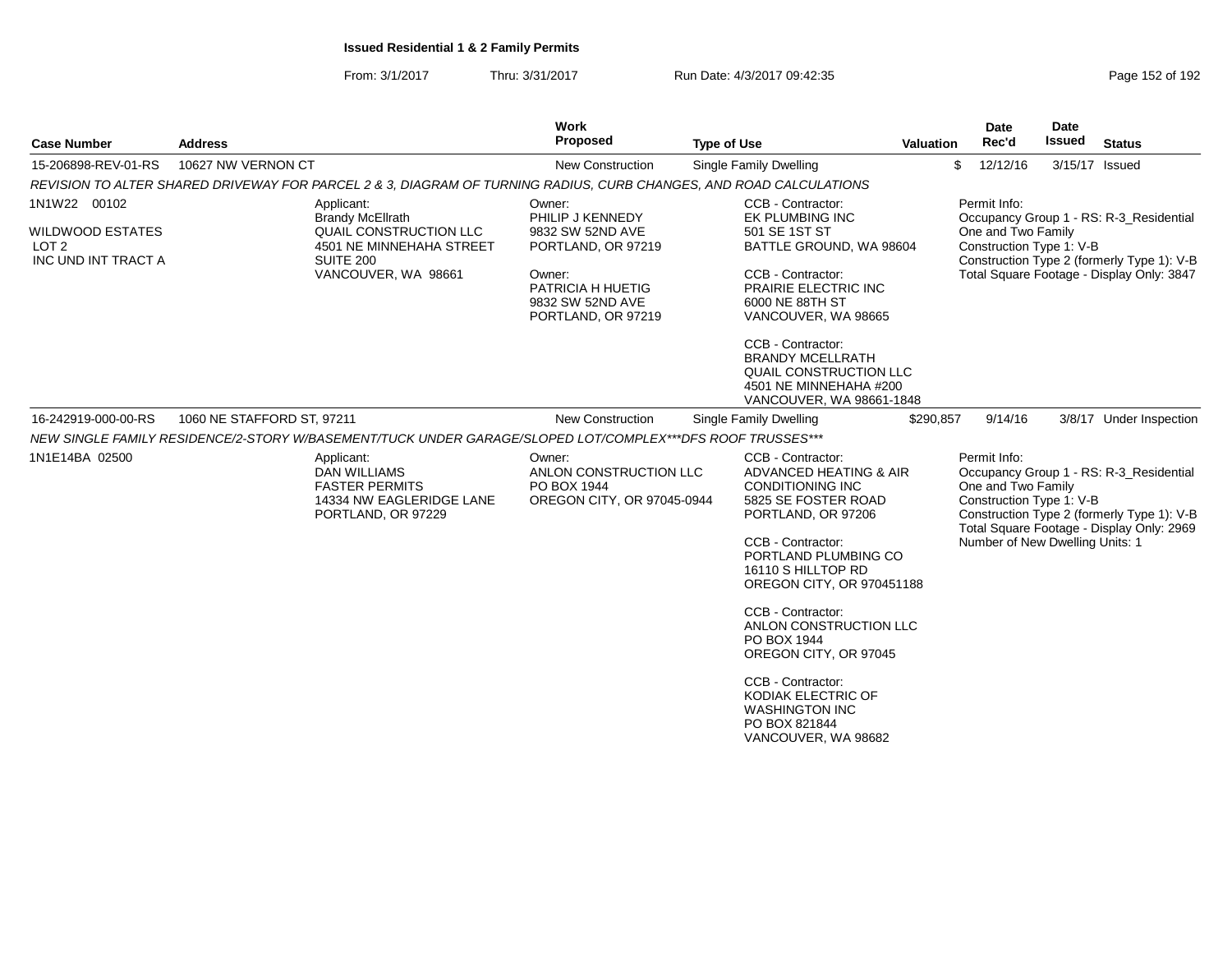| <b>Case Number</b>  | <b>Address</b>                                                                                                                                                                                                | Work<br>Proposed                                                                          | <b>Type of Use</b>                                                                                                                                                                                                                                                                                                                                                                                                  | <b>Valuation</b> | <b>Date</b><br>Rec'd                                                                              | <b>Date</b><br><b>Issued</b> | <b>Status</b>                                                                                                                      |
|---------------------|---------------------------------------------------------------------------------------------------------------------------------------------------------------------------------------------------------------|-------------------------------------------------------------------------------------------|---------------------------------------------------------------------------------------------------------------------------------------------------------------------------------------------------------------------------------------------------------------------------------------------------------------------------------------------------------------------------------------------------------------------|------------------|---------------------------------------------------------------------------------------------------|------------------------------|------------------------------------------------------------------------------------------------------------------------------------|
| 16-264275-000-00-RS | 9477 N MIDWAY AVE, 97203                                                                                                                                                                                      | New Construction                                                                          | Single Family Dwelling                                                                                                                                                                                                                                                                                                                                                                                              | \$198,162        | 10/27/16                                                                                          |                              | 3/6/17 Under Inspection                                                                                                            |
|                     | NEW SINGLE FAMILY RESIDENCE/2 STORY/ATTACHED GARAGE/FLAT LOT/COMPLEX *** TRACT 2 ***                                                                                                                          |                                                                                           |                                                                                                                                                                                                                                                                                                                                                                                                                     |                  |                                                                                                   |                              |                                                                                                                                    |
| 1N1E06CD 12100      | Applicant:<br><b>KEVIN PARTAIN</b><br>URBAN VISIONS PLANNING<br>SERVICES, INC.<br>223 NE 56TH AVE<br>PORTLAND OR 97213                                                                                        | Owner:<br>FISH CONSTRUCTION NW INC<br>6401 NE 33RD AVE<br>PORTLAND, OR 97211-7209         | CCB - Contractor:<br>WHITE LIGHTNING ELECTRIC INC<br>2310 NE 82ND AVE<br>PORTLAND, OR 97220<br>CCB - Contractor:<br>FISH CONSTRUCTION NW INC<br>6401 NE 33RD AVENUE<br>PORTLAND, OR 97211<br>CCB - Contractor:<br><b>CENTRAL AIR INC</b><br>PO BOX 433<br>CLACKAMAS, OR 97015<br>CCB - Contractor:<br>ALL PLUMBING LLC                                                                                              |                  | Permit Info:<br>One and Two Family<br>Construction Type 1: V-B<br>Number of New Dwelling Units: 1 |                              | Occupancy Group 1 - RS: R-3_Residential<br>Construction Type 2 (formerly Type 1): V-B<br>Total Square Footage - Display Only: 2061 |
|                     |                                                                                                                                                                                                               |                                                                                           | 9312 NW SKYLINE BLVD<br>PORTLAND, OR 97231                                                                                                                                                                                                                                                                                                                                                                          |                  |                                                                                                   |                              |                                                                                                                                    |
| 16-286508-000-00-RS | 1373 SW HUME CT, 97219<br>NEW SINGLE FAMILY RESIDENCE / THREE STORIES / TUCK UNDER GARAGE / 10% SLOPED LOT / COMPLEX. Septic Decommissioning Required Call IVR #842 for Inspection.**See comment tab for deco | <b>New Construction</b>                                                                   | Single Family Dwelling                                                                                                                                                                                                                                                                                                                                                                                              | \$308,608        | 12/14/16                                                                                          |                              | 3/30/17 Issued                                                                                                                     |
| 1S1E21CD 00300      | Applicant:<br><b>DAN WILLIAMS</b><br><b>FASTER PERMITS</b><br>14334 NW EAGLERIDGE LANE<br>PORTLAND, OR 97229                                                                                                  | Owner:<br><b>EVERETT CUSTOM HOMES</b><br>3330 NW YEON AVE #100<br>PORTLAND, OR 97210-1531 | CCB - Contractor:<br>PHILLIS CONSTRUCTION CO<br>9409 NE COLFAX ST<br>PORTLAND, OR 97220<br>CCB - Contractor:<br><b>LANTIL LLC</b><br>11490 SE JENNIFER STREET<br>CLACKAMAS, OR 97015<br>CCB - Contractor:<br>DEVELOPMENT NORTHWEST INC<br>1075 W COLUMBIA RIVER HWY<br>TROUTDALE, OR 97060<br>CCB - Contractor:<br><b>VIC REMMERS</b><br>EVERETT CUSTOM HOMES INC<br>3330 NW YEON AVENUE #100<br>PORTLAND, OR 97210 |                  | Permit Info:<br>One and Two Family<br>Construction Type 1: V-B<br>Number of New Dwelling Units: 1 |                              | Occupancy Group 1 - RS: R-3_Residential<br>Construction Type 2 (formerly Type 1): V-B<br>Total Square Footage - Display Only: 3004 |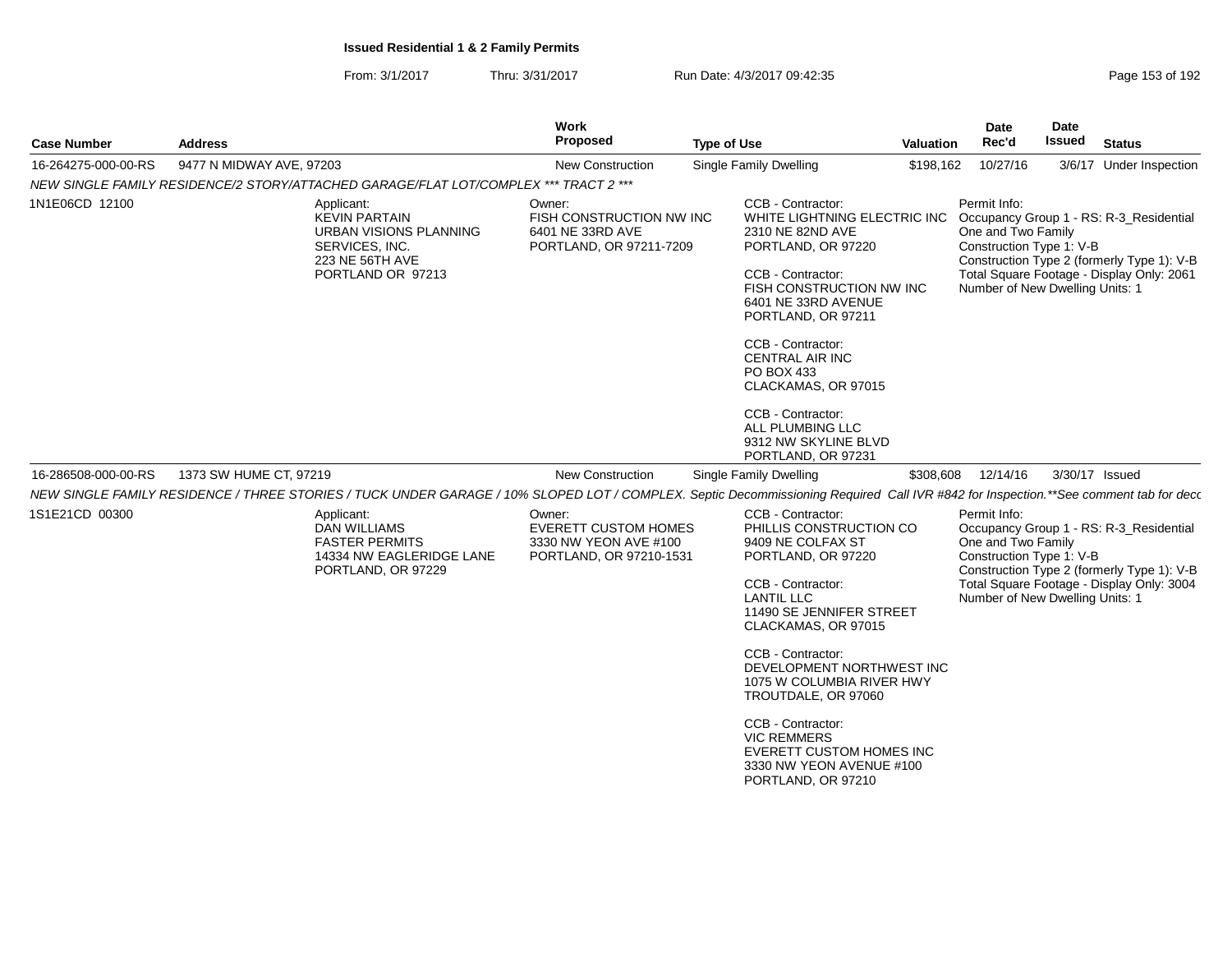From: 3/1/2017Thru: 3/31/2017 **Run Date: 4/3/2017 09:42:35 Page 154 of 192** 

| <b>Case Number</b>                                                                                                                                                                                                        | <b>Address</b>                       |                                                                                                                                                                     | Work<br><b>Proposed</b>                                                                                                                       | <b>Type of Use</b>                                                                                                           | <b>Valuation</b> | Date<br>Rec'd                                                                                     | <b>Date</b><br><b>Issued</b> | <b>Status</b>                                                                                                                      |
|---------------------------------------------------------------------------------------------------------------------------------------------------------------------------------------------------------------------------|--------------------------------------|---------------------------------------------------------------------------------------------------------------------------------------------------------------------|-----------------------------------------------------------------------------------------------------------------------------------------------|------------------------------------------------------------------------------------------------------------------------------|------------------|---------------------------------------------------------------------------------------------------|------------------------------|------------------------------------------------------------------------------------------------------------------------------------|
| 16-251800-000-00-RS                                                                                                                                                                                                       | 3445 N HUNT ST                       |                                                                                                                                                                     | <b>New Construction</b>                                                                                                                       | Single Family Dwelling                                                                                                       | \$156,358        |                                                                                                   |                              | 3/21/17 Under Inspection                                                                                                           |
|                                                                                                                                                                                                                           |                                      | NEW SINGLE FAMILY RESIDENCE / 2 STORIES / FLAT LOT / COMPLEX / NO GARAGE ***DFS ROOF TRUSSES                                                                        |                                                                                                                                               | *** *** ELECTRICAL. MECHANICAL AND PLUMBING PERMITS TO BE OBTAINED SEPARA                                                    |                  |                                                                                                   |                              |                                                                                                                                    |
| 1N1E09BC 04501                                                                                                                                                                                                            |                                      | Applicant:<br><b>MERON ALEMSEGHED</b>                                                                                                                               | Owner:<br>DOZER CONSTRUCTION LLC                                                                                                              | CCB - Contractor:<br>CITYCRAFT DEVELOPMENT LLC                                                                               |                  | Permit Info:                                                                                      |                              |                                                                                                                                    |
| PENINSULAR ADD 2<br>BLOCK 13<br>W 1/2 OF S 14' OF LOT 39<br>W 1/2 OF LOT 40                                                                                                                                               |                                      | DOZER CONSTRUCTION<br>126 NE ALBERTA ST, STE 206<br>PORTLAND OR 97211                                                                                               | 6716 N BORTHWICK AVE<br>PORTLAND, OR 97217-1614                                                                                               | 6931 NE MARTIN LUTHER KING JR<br><b>BLVD</b><br>PORTLAND, OR 97211                                                           |                  | One and Two Family<br>Construction Type 1: V-B<br>Number of New Dwelling Units: 1                 |                              | Occupancy Group 1 - RS: R-3_Residential<br>Construction Type 2 (formerly Type 1):<br>Total Square Footage - Display Only: 1388     |
| 16-258122-000-00-RS                                                                                                                                                                                                       | 12610 NW SKYLINE BLVD                |                                                                                                                                                                     | <b>New Construction</b>                                                                                                                       | Single Family Dwelling                                                                                                       | \$355,460        | 10/13/16                                                                                          |                              | 3/24/17 Issued                                                                                                                     |
|                                                                                                                                                                                                                           |                                      | NEW SINGLE FAMILY RESIDENCE / TWO STORIES / ATTACHED GARAGE / 20%+ SLOPED LOT / COMPLEX / *** MECHANICAL. ELECTRICAL. AND PLUMBING PERMITS TO BE OBTAINED SEPARATEL |                                                                                                                                               |                                                                                                                              |                  |                                                                                                   |                              |                                                                                                                                    |
| 2N1W31 01700<br>SECTION 31 2N 1W<br>TL 1700 10.00 ACRES<br>SEE R325372 (R971310371) FOR BALANCE<br>OF VALUE AND FIRE PATROL ASSMNT<br><b>FOREST DISQUAL</b><br>2007-2011: 4.00 ACRES: \$3:303.35<br><b>ADDITIONAL TAX</b> |                                      | Applicant:<br><b>BRANDY MCELLRATH</b><br>QUAIL CONSTRUCTION LLC<br>4501 NE MINNEHAHA #200<br>VANCOUVER, WA 98661-1848                                               | Owner:<br>MEGAN L MCDONALD<br>6612 SW CANYON LN<br>PORTLAND, OR 97225<br>Owner:<br>LUKE D MCDONALD<br>6612 SW CANYON LN<br>PORTLAND, OR 97225 | CCB - Contractor:<br><b>BRANDY MCELLRATH</b><br>QUAIL CONSTRUCTION LLC<br>4501 NE MINNEHAHA #200<br>VANCOUVER, WA 98661-1848 |                  | Permit Info:<br>One and Two Family<br>Construction Type 1: V-B<br>Number of New Dwelling Units: 1 |                              | Occupancy Group 1 - RS: R-3_Residential<br>Construction Type 2 (formerly Type 1): V-B<br>Total Square Footage - Display Only: 3624 |
| 16-272905-000-00-RS                                                                                                                                                                                                       | 3604 SE HOLGATE BLVD - Unit B. 97202 |                                                                                                                                                                     | <b>New Construction</b>                                                                                                                       | Single Family Dwelling                                                                                                       | \$264,781        | 11/14/16                                                                                          |                              | 3/16/17 Under Inspection                                                                                                           |
|                                                                                                                                                                                                                           |                                      | NEW SINGLE FAMILY RESIDENCE USING PARTIAL WALLS AND BASEMENT FROM EXISTING TO CREATE LARGER RESIDENCE TO INCLUDE NEW MASTER SUITE. LAUNDRY ROOM, BATHROOM, L(       |                                                                                                                                               |                                                                                                                              |                  |                                                                                                   |                              |                                                                                                                                    |
| 1S1E13AB 01500                                                                                                                                                                                                            |                                      | Applicant:<br><b>EDWARD RADULESCU</b><br>EPR DESIGN, LLC<br>919 NE 19TH AVE, STE 155<br>PORTLAND, OR 97232-2210                                                     | Owner:<br>LUCID DEVELOPMENT LLC<br>16401 NE 21ST ST<br>VANCOUVER, WA 98684                                                                    | CCB - Contractor:<br><b>LUCID VENTURES INC</b><br>16401 NE 21ST ST<br>VANCOUVER, WA 98684                                    |                  | Permit Info:<br>One and Two Family<br>Construction Type 1: V-B<br>Number of New Dwelling Units: 1 |                              | Occupancy Group 1 - RS: R-3_Residential<br>Construction Type 2 (formerly Type 1): V-B<br>Total Square Footage - Display Only: 2575 |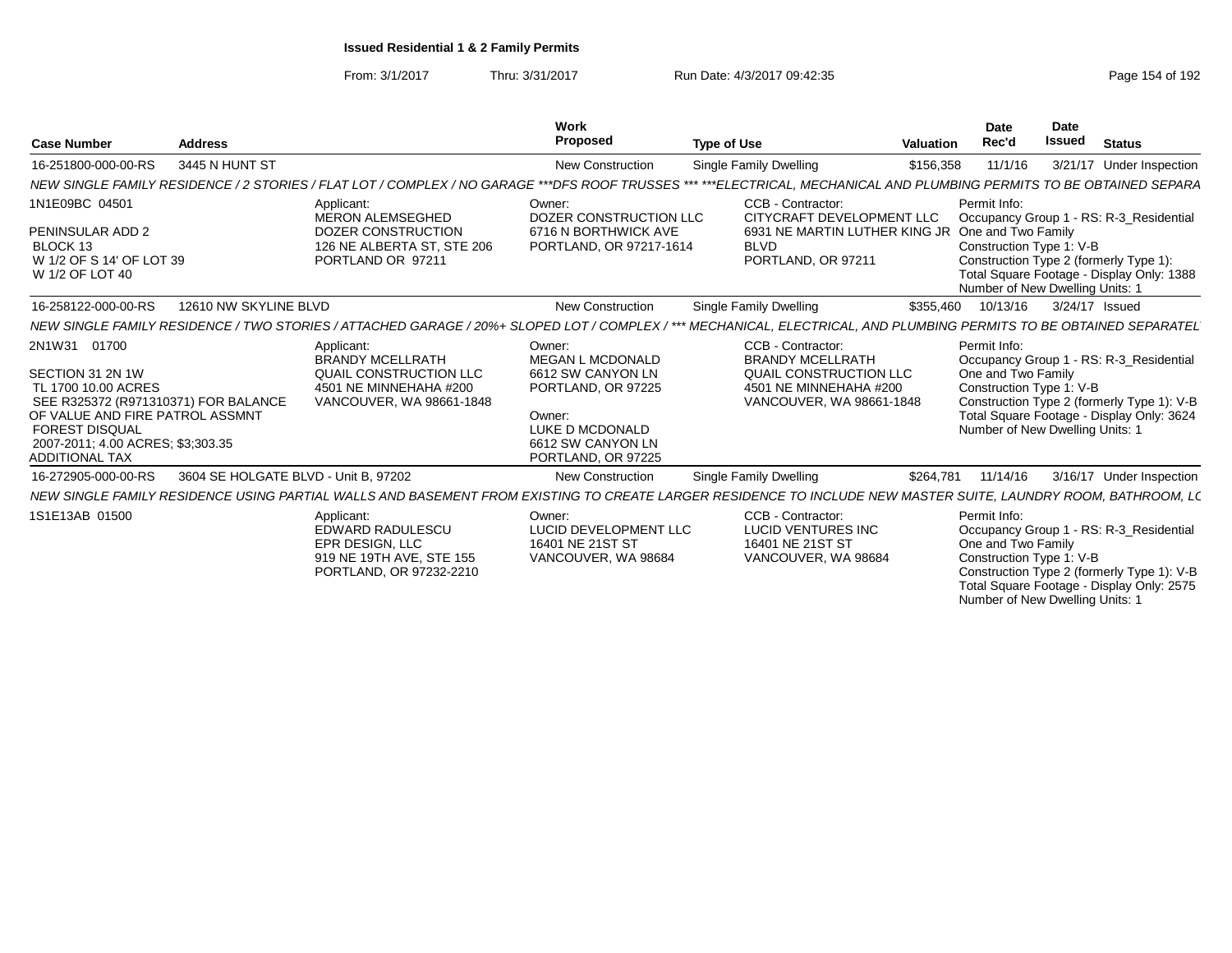|                                                                           |                        |                                                                                                                    | <b>Work</b>                                                                        |                    |                                                                                                                                                                                                                                                                                                                                                                                                                                                             |           | Date                                                                                              | <b>Date</b> |                                                                                                                                    |
|---------------------------------------------------------------------------|------------------------|--------------------------------------------------------------------------------------------------------------------|------------------------------------------------------------------------------------|--------------------|-------------------------------------------------------------------------------------------------------------------------------------------------------------------------------------------------------------------------------------------------------------------------------------------------------------------------------------------------------------------------------------------------------------------------------------------------------------|-----------|---------------------------------------------------------------------------------------------------|-------------|------------------------------------------------------------------------------------------------------------------------------------|
| <b>Case Number</b>                                                        | <b>Address</b>         |                                                                                                                    | <b>Proposed</b>                                                                    | <b>Type of Use</b> |                                                                                                                                                                                                                                                                                                                                                                                                                                                             | Valuation | Rec'd                                                                                             | Issued      | <b>Status</b>                                                                                                                      |
| 16-236563-000-00-RS                                                       | 9140 N SMITH ST, 97203 |                                                                                                                    | <b>New Construction</b>                                                            |                    | <b>Single Family Dwelling</b>                                                                                                                                                                                                                                                                                                                                                                                                                               | \$211,317 | 9/2/16                                                                                            |             | 3/16/17 Issued                                                                                                                     |
|                                                                           |                        | NEW SINGLE FAMILY RESIDENCE/2 STORY/ATTACHED GARAGE/FLAT LOT - NO SLOPE/COMPLEX***LOT 9***                         |                                                                                    |                    |                                                                                                                                                                                                                                                                                                                                                                                                                                                             |           |                                                                                                   |             |                                                                                                                                    |
| 1N1W01CA 04400                                                            |                        | Applicant:<br><b>MARK LISAC</b><br><b>LISAC BROTHERS</b><br>CONSTRUCTION INC<br>PO BOX 2422<br>CLACKAMAS, OR 97015 | Owner:<br>JOHN A LISAC<br>16801 S CLACKAMAS RIVER DR<br>OREGON CITY, OR 97045-9492 |                    | CCB - Contractor:<br>RHINO PLUMBING INC<br>18761 SE EL CAMINO TERRACE<br>DAMASCUS, OR 97089<br>CCB - Contractor:<br><b>BRIAN ADAMS</b><br><b>COMFORT SOLUTIONS HEATING</b><br>& COOLING INC<br>PO BOX 1233<br>CLACKAMAS, OR 97015<br>CCB - Contractor:<br><b>MARK LISAC</b><br><b>LISAC BROTHERS</b><br><b>CONSTRUCTION INC</b><br>PO BOX 2422<br>CLACKAMAS, OR 97015<br>CCB - Contractor:<br>C MILLER ELECTRIC INC<br>26670 S HWY 170<br>CANBY, OR 97013   |           | Permit Info:<br>One and Two Family<br>Construction Type 1: V-B<br>Number of New Dwelling Units: 1 |             | Occupancy Group 1 - RS: R-3_Residential<br>Construction Type 2 (formerly Type 1): V-B<br>Total Square Footage - Display Only: 2054 |
| 16-262774-000-00-RS                                                       | 8732 SE YAMHILL ST     |                                                                                                                    | <b>New Construction</b>                                                            |                    | Single Family Dwelling                                                                                                                                                                                                                                                                                                                                                                                                                                      | \$249,290 | 10/21/16                                                                                          |             | 3/29/17 Issued                                                                                                                     |
|                                                                           |                        | NEW SINGLE FAMILY RESIDENCE/2 STORY/ATTACHED GARAGE/FLAT/SIMPLE                                                    |                                                                                    |                    |                                                                                                                                                                                                                                                                                                                                                                                                                                                             |           |                                                                                                   |             |                                                                                                                                    |
| 1S2E04BA 19101<br><b>ALTAMEAD</b><br>BLOCK <sub>3</sub><br>LOT 8 TL 19101 |                        | Applicant:<br>Kym Nguyen<br><b>Concept Design and Associates</b><br>P.O. BOX 8464<br>PORTLAND OR 97207-8464        | Owner:<br>DK HOMES LLC<br>12259 SE GREINER LN<br>HAPPY VALLEY, OR 97086-6260       |                    | CCB - Contractor:<br>FLOW TECH HEATING & COOLING Occupancy Group 1 - RS: R-3_Residential<br><b>INC</b><br>11960 SE 222ND<br>DAMASCUS, OR 97089<br>CCB - Contractor:<br><b>DAMIR KARIN</b><br>DK HOMES LLC<br>PO BOX 90277<br>PORTLAND, OR 97290<br>CCB - Contractor:<br><b>CORNEL CUREA</b><br>FIVE STAR PLUMBING LLC<br>6138 SE 136 AVE<br>PORTLAND, OR 97236<br>CCB - Contractor:<br><b>GRIZZLY ELECTRIC INC</b><br>3301 E 11TH ST<br>VANCOUVER, WA 98661 |           | Permit Info:<br>One and Two Family<br>Construction Type 1: V-B<br>Number of New Dwelling Units: 1 |             | Construction Type 2 (formerly Type 1): V-B<br>Total Square Footage - Display Only: 2351.                                           |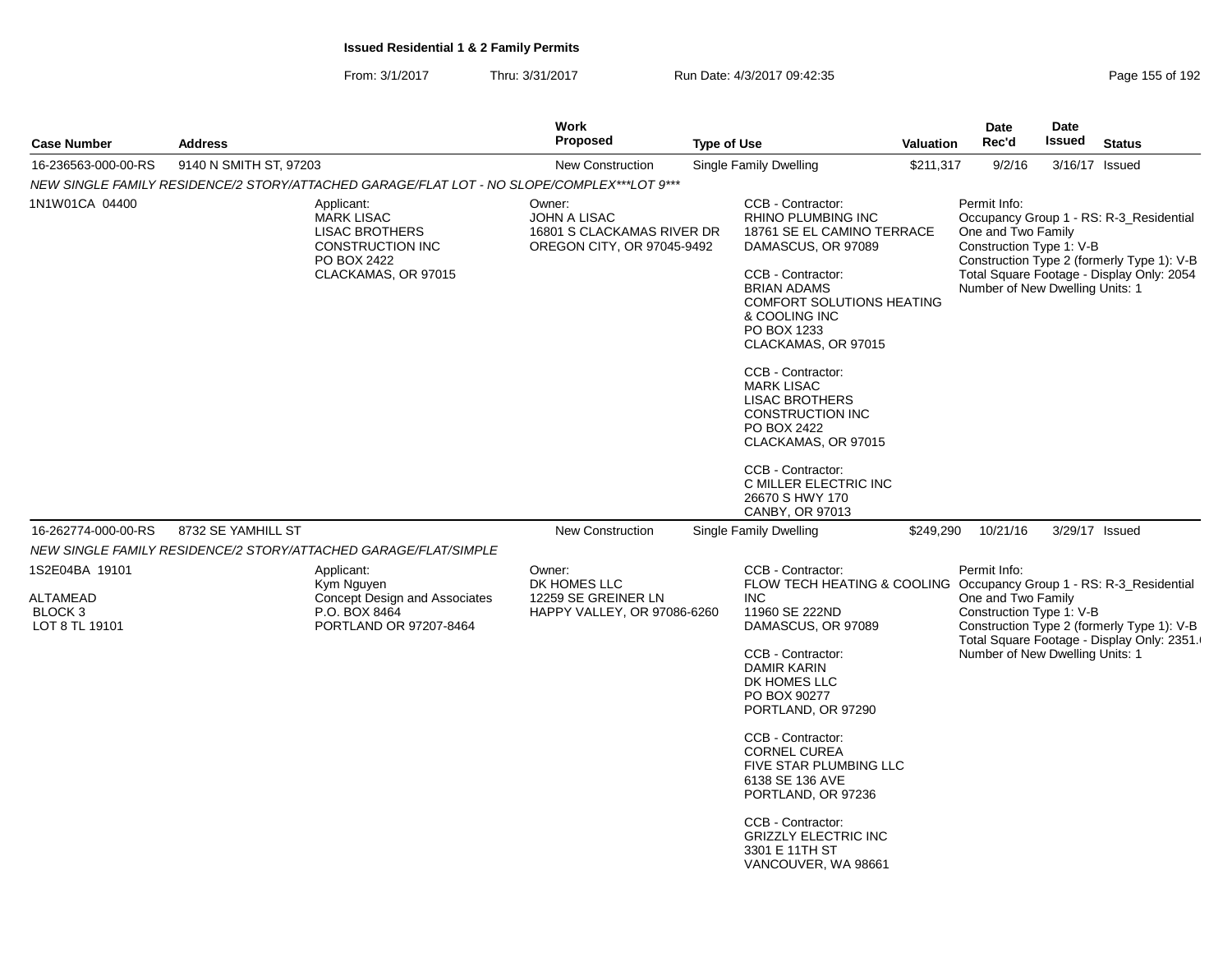| <b>Case Number</b>  | <b>Address</b>                   |                                                                                                                                                                   | Work<br>Proposed                                                                                                                                                 | <b>Type of Use</b> |                                                                                                                                                                                                                                                                                                                                            | <b>Valuation</b> | <b>Date</b><br>Rec'd                                                                              | <b>Date</b><br><b>Issued</b> | <b>Status</b>                                                                                                                      |
|---------------------|----------------------------------|-------------------------------------------------------------------------------------------------------------------------------------------------------------------|------------------------------------------------------------------------------------------------------------------------------------------------------------------|--------------------|--------------------------------------------------------------------------------------------------------------------------------------------------------------------------------------------------------------------------------------------------------------------------------------------------------------------------------------------|------------------|---------------------------------------------------------------------------------------------------|------------------------------|------------------------------------------------------------------------------------------------------------------------------------|
| 16-278842-000-00-RS | 4702 NE 26TH AVE - Unit B, 97211 |                                                                                                                                                                   | <b>New Construction</b>                                                                                                                                          |                    | Single Family Dwelling                                                                                                                                                                                                                                                                                                                     | \$369,261        | 11/29/16                                                                                          |                              | 3/27/17 Under Inspection                                                                                                           |
|                     |                                  | NEW SINGLE FAMILY RESIDENCE WITH BASEMENT ACCESSORY DWELLING UNIT/2-STORY WITH BASEMENT/DETACHED GARAGE/FLAT LOT/COMPLEX                                          |                                                                                                                                                                  |                    |                                                                                                                                                                                                                                                                                                                                            |                  |                                                                                                   |                              |                                                                                                                                    |
| 1N1E24BC 13400      |                                  | Applicant:<br><b>KEVIN PARTAIN</b><br>URBAN VISIONS PLANNING<br>SERVICES, INC.<br>223 NE 56TH AVE<br>PORTLAND OR 97213                                            | Owner:<br><b>HEATHER C YOUNG</b><br>4014 SE ANGELA WAY<br>MILWAUKIE, OR 97222<br>Owner:<br>CHRISTOPHER L YOUNG<br>4014 SE ANGELA WAY<br>MILWAUKIE, OR 97222      |                    | CCB - Contractor:<br>WHITE LIGHTNING ELECTRIC INC<br>2310 NE 82ND AVE<br>PORTLAND, OR 97220<br>CCB - Contractor:<br>FISH CONSTRUCTION NW INC<br>6401 NE 33RD AVENUE<br>PORTLAND, OR 97211<br>CCB - Contractor:<br><b>CENTRAL AIR INC</b><br>PO BOX 433<br>CLACKAMAS, OR 97015<br>CCB - Contractor:<br>PINNACLE PLUMBING INC<br>PO BOX 1053 |                  | Permit Info:<br>One and Two Family<br>Construction Type 1: V-B<br>Number of New Dwelling Units: 2 |                              | Occupancy Group 1 - RS: R-3 Residential<br>Construction Type 2 (formerly Type 1): V-B<br>Total Square Footage - Display Only: 3557 |
|                     |                                  |                                                                                                                                                                   |                                                                                                                                                                  |                    | GRESHAM, OR 97030                                                                                                                                                                                                                                                                                                                          |                  |                                                                                                   |                              |                                                                                                                                    |
| 16-278949-000-00-RS | 690 SW STEPHENSON ST             |                                                                                                                                                                   | <b>New Construction</b>                                                                                                                                          |                    | Single Family Dwelling                                                                                                                                                                                                                                                                                                                     | \$399,003        | 11/29/16                                                                                          |                              | 3/23/17 Under Inspection                                                                                                           |
|                     |                                  | NEW SINGLE FAMILY RESIDENCE/2-STORY/2-CAR ATTACHED GARAGE/20% SLOPED LOT/COMPLEX/***MECHANICAL, PLUMBING, ELECTRICAL PERMITS TO BE OBTAINED SEPARATELY*** / LOT 8 |                                                                                                                                                                  |                    |                                                                                                                                                                                                                                                                                                                                            |                  |                                                                                                   |                              |                                                                                                                                    |
| 1S1E33DA 00308      |                                  | Applicant:<br><b>VITALY SMIRNOV</b><br>1425 SW MEDWYN TERRACE<br>PORTLAND, OR 97219                                                                               | Owner:<br>A-1 HOMES INC<br>1425 SW MEDWYN TER<br>PORTLAND, OR 97219                                                                                              |                    | CCB - Contractor:<br>A 1 HOMES INC<br>1425 SW MADWYN TERR<br>PORTLAND, OR 97219                                                                                                                                                                                                                                                            |                  | Permit Info:<br>One and Two Family<br>Construction Type 1: V-B<br>Number of New Dwelling Units: 1 |                              | Occupancy Group 1 - RS: R-3_Residential<br>Construction Type 2 (formerly Type 1): V-B<br>Total Square Footage - Display Only: 3926 |
| 16-231963-000-00-RS | 5437 NE 37TH AVE, 97211          |                                                                                                                                                                   | <b>New Construction</b>                                                                                                                                          |                    | Single Family Dwelling                                                                                                                                                                                                                                                                                                                     | \$263,168        | 8/26/16                                                                                           | 3/27/17 Issued               |                                                                                                                                    |
|                     |                                  | NEW SINGLE FAMILY RESIDENCE/2 STORY WITH PARTIALLY FINISHED BASEMENT/ATTACHED GARAGE/FLAT LOT/COMPLEX ***ELECTRICAL, MECHANICAL AND PLUMBING PERMITS TO BE OBTA   |                                                                                                                                                                  |                    |                                                                                                                                                                                                                                                                                                                                            |                  |                                                                                                   |                              |                                                                                                                                    |
| 1N1E24AB 00100      |                                  | Applicant:<br><b>ZAC HORTON</b><br><b>FASTER PERMITS</b><br>14334 NW EAGLERIDGE LN<br>PORTLAND, OR 97229                                                          |                                                                                                                                                                  |                    | CCB - Contractor:<br><b>JOHN SATTERBERG</b><br>SATTERBERG CONSTRUCTION<br><b>CORP</b><br>PO BOX 42111<br>PORTLAND, OR 97242-0111                                                                                                                                                                                                           |                  | Permit Info:<br>One and Two Family<br>Construction Type 1: V-B<br>Number of New Dwelling Units: 1 |                              | Occupancy Group 1 - RS: R-3_Residential<br>Construction Type 2 (formerly Type 1): V-B<br>Total Square Footage - Display Only: 2469 |
| 16-231976-000-00-RS | 5459 NE 37TH AVE, 97211          |                                                                                                                                                                   | <b>New Construction</b>                                                                                                                                          |                    | Single Family Dwelling                                                                                                                                                                                                                                                                                                                     | \$263,168        | 8/26/16                                                                                           | 3/14/17 Issued               |                                                                                                                                    |
|                     |                                  | NEW SINGLE FAMILY RESIDENCE/2 STORY WITH PARTIALLY FINISHED BASEMENT/ATTACHED GARAGE/FLAT LOT/COMPLEX ***ELECTRICAL, MECHANICAL AND PLUMBING PERMITS TO BE OBTA   |                                                                                                                                                                  |                    |                                                                                                                                                                                                                                                                                                                                            |                  |                                                                                                   |                              |                                                                                                                                    |
| 1N1E24AB 00100      |                                  | Applicant:<br><b>ZAC HORTON</b><br><b>FASTER PERMITS</b><br>14334 NW EAGLERIDGE LN<br>PORTLAND, OR 97229                                                          | Owner:<br>JIMMY D SHEEK<br>3636 NE KILLINGSWORTH ST<br>PORTLAND, OR 97211-8018<br>Owner:<br>NAOMI D SHEEK<br>3636 NE KILLINGSWORTH ST<br>PORTLAND, OR 97211-8018 |                    | CCB - Contractor:<br><b>JOHN SATTERBERG</b><br>SATTERBERG CONSTRUCTION<br><b>CORP</b><br>PO BOX 42111<br>PORTLAND, OR 97242-0111                                                                                                                                                                                                           |                  | Permit Info:<br>One and Two Family<br>Construction Type 1: V-B<br>Number of New Dwelling Units: 1 |                              | Occupancy Group 1 - RS: R-3_Residential<br>Construction Type 2 (formerly Type 1): V-B<br>Total Square Footage - Display Only: 2469 |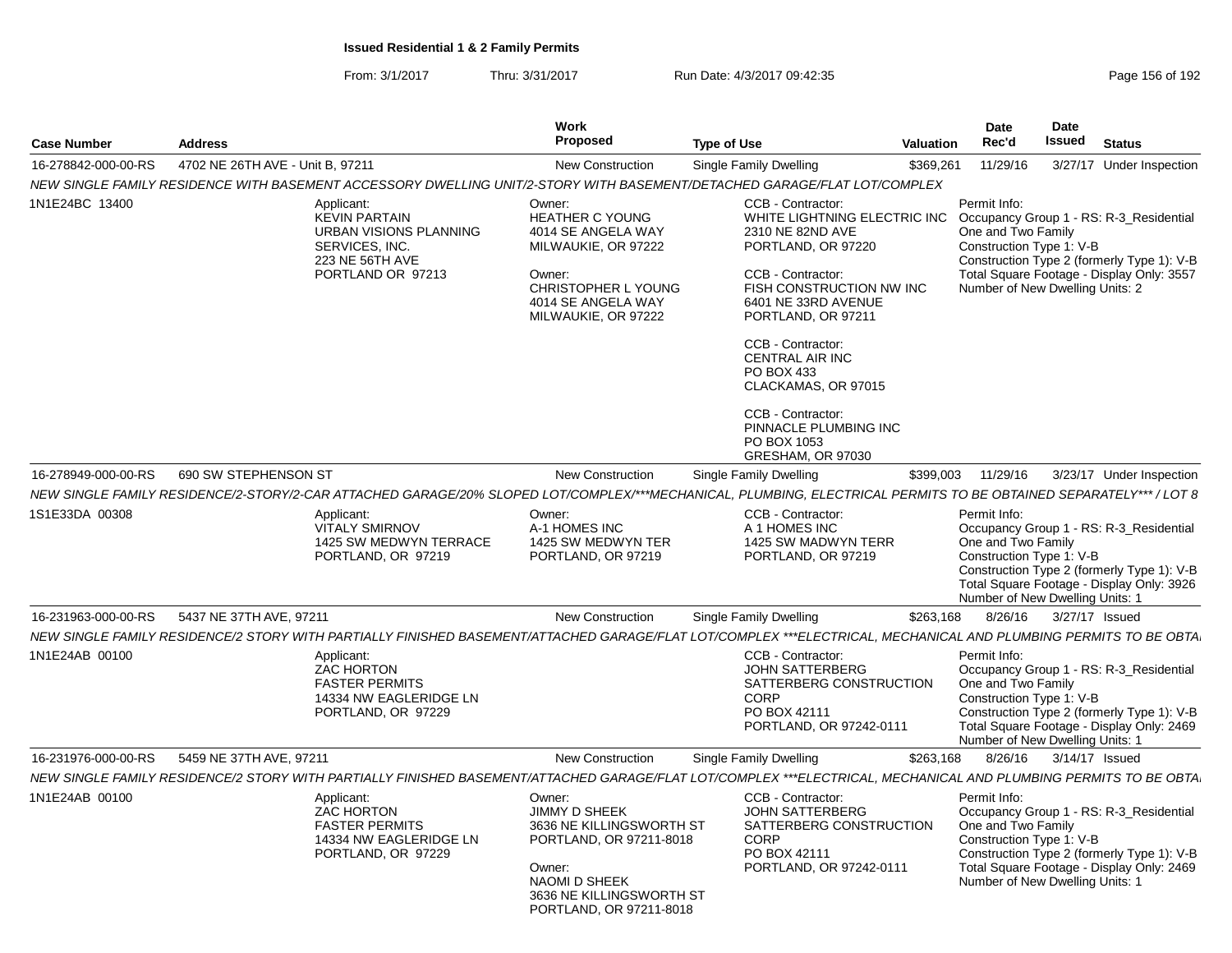| <b>Case Number</b>  | <b>Address</b>          |                                                                                                          | Work<br>Proposed                                                                                                                                                               | <b>Type of Use</b>                                                                                                                                                                                                                                                                                                                                                                                                  | <b>Valuation</b> | <b>Date</b><br>Rec'd                                                                              | <b>Date</b><br><b>Issued</b> | <b>Status</b>                                                                                                                      |
|---------------------|-------------------------|----------------------------------------------------------------------------------------------------------|--------------------------------------------------------------------------------------------------------------------------------------------------------------------------------|---------------------------------------------------------------------------------------------------------------------------------------------------------------------------------------------------------------------------------------------------------------------------------------------------------------------------------------------------------------------------------------------------------------------|------------------|---------------------------------------------------------------------------------------------------|------------------------------|------------------------------------------------------------------------------------------------------------------------------------|
| 16-231994-000-00-RS | 5471 NE 37TH AVE, 97211 |                                                                                                          | <b>New Construction</b>                                                                                                                                                        | Single Family Dwelling                                                                                                                                                                                                                                                                                                                                                                                              | \$263,168        | 8/26/16                                                                                           |                              | 3/14/17 Issued                                                                                                                     |
|                     |                         |                                                                                                          |                                                                                                                                                                                | NEW SINGLE FAMILY RESIDENCE/2 STORY WITH PARTIALLY FINISHED BASEMENT/ATTACHED GARAGE/FLAT LOT/COMPLEX ***ELECTRICAL. MECHANICAL AND PLUMBING PERMITS TO BE OBTA                                                                                                                                                                                                                                                     |                  |                                                                                                   |                              |                                                                                                                                    |
| 1N1E24AB 00100      |                         | Applicant:<br><b>ZAC HORTON</b><br><b>FASTER PERMITS</b><br>14334 NW EAGLERIDGE LN<br>PORTLAND, OR 97229 | Owner:<br><b>JIMMY D SHEEK</b><br>3636 NE KILLINGSWORTH ST<br>PORTLAND, OR 97211-8018<br>Owner:<br><b>NAOMI D SHEEK</b><br>3636 NE KILLINGSWORTH ST<br>PORTLAND, OR 97211-8018 | CCB - Contractor:<br><b>JOHN SATTERBERG</b><br>SATTERBERG CONSTRUCTION<br>CORP<br>PO BOX 42111<br>PORTLAND, OR 97242-0111                                                                                                                                                                                                                                                                                           |                  | Permit Info:<br>One and Two Family<br>Construction Type 1: V-B<br>Number of New Dwelling Units: 1 |                              | Occupancy Group 1 - RS: R-3 Residential<br>Construction Type 2 (formerly Type 1): V-B<br>Total Square Footage - Display Only: 2469 |
| 16-232067-000-00-RS | 12717 SE DIVISION ST    |                                                                                                          | <b>New Construction</b>                                                                                                                                                        | Single Family Dwelling                                                                                                                                                                                                                                                                                                                                                                                              | \$186,736        | 8/26/16                                                                                           |                              | 3/3/17 Under Inspection                                                                                                            |
|                     |                         | NEW SINGLE FAMILY RESIDENCE/2 STORY/ATTACHED GARAGE/FLAT LOT/SIMPLE ***INCLUDES FIRE SPRINKLERS***       |                                                                                                                                                                                |                                                                                                                                                                                                                                                                                                                                                                                                                     |                  |                                                                                                   |                              |                                                                                                                                    |
| 1S2E02CD 06003      |                         | Applicant:<br>NGUYET LE<br>4502 SE FRANCIS ST<br>PORTLAND OR 97206                                       | Owner:<br><b>NGUYET LE</b><br>4502 SE FRANCIS ST<br>PORTLAND, OR 97206-3260                                                                                                    | CCB - Contractor:<br>FLOW TECH HEATING & COOLING<br><b>INC</b><br>11960 SE 222ND<br>DAMASCUS, OR 97089<br>CCB - Contractor:<br><b>DAMIR KARIN</b><br>DK HOMES LLC<br>PO BOX 90277<br>PORTLAND, OR 97290<br>CCB - Contractor:<br><b>CORNEL CUREA</b><br>FIVE STAR PLUMBING LLC<br>6138 SE 136 AVE<br>PORTLAND, OR 97236<br>CCB - Contractor:<br><b>GRIZZLY ELECTRIC INC</b><br>3301 E 11TH ST<br>VANCOUVER, WA 98661 |                  | Permit Info:<br>One and Two Family<br>Construction Type 1: V-B<br>Number of New Dwelling Units: 1 |                              | Occupancy Group 1 - RS: R-3_Residential<br>Construction Type 2 (formerly Type 1): V-B<br>Total Square Footage - Display Only: 1805 |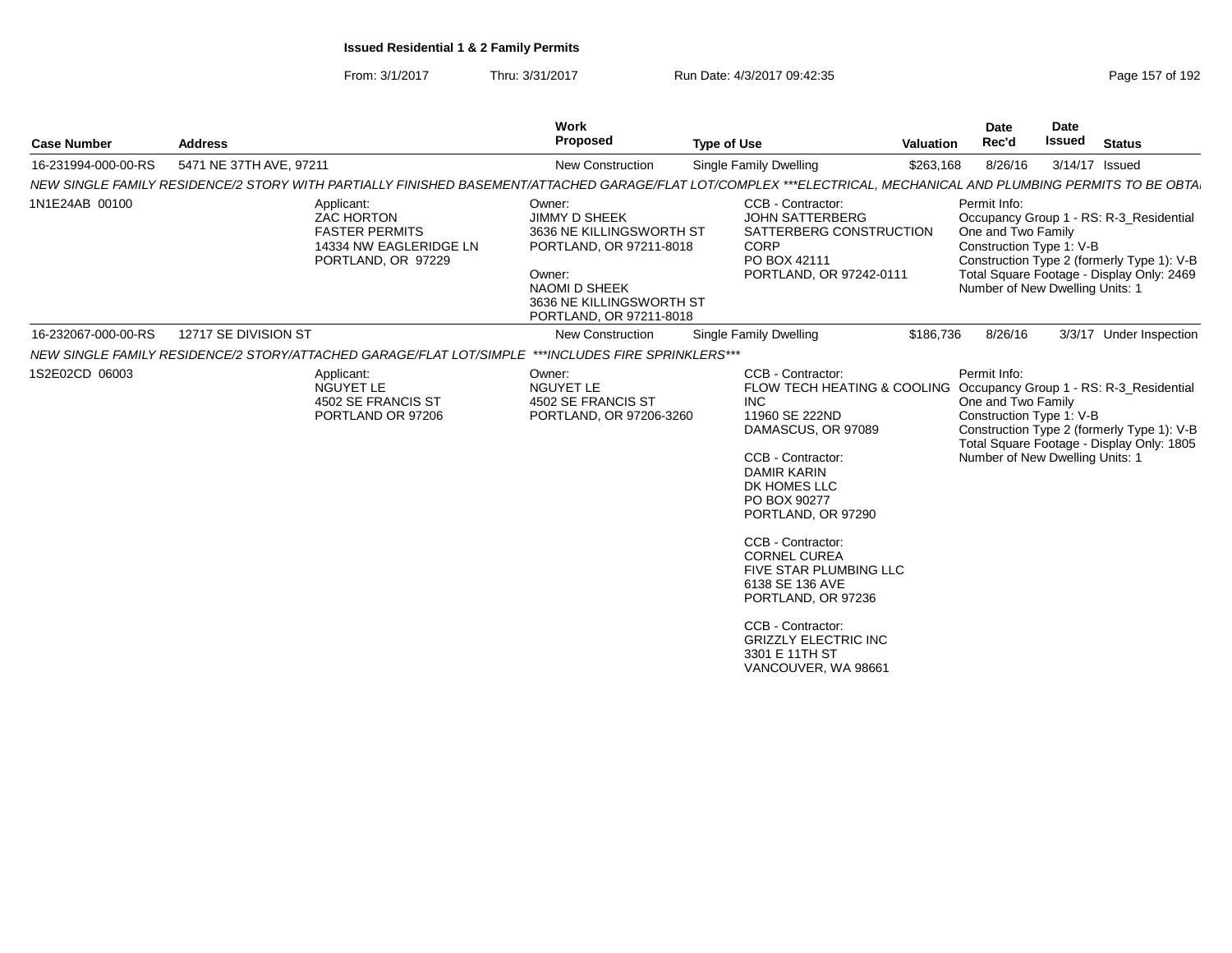| <b>Case Number</b>  | <b>Address</b>                                                                                                             | <b>Work</b><br><b>Proposed</b>                                                 | <b>Type of Use</b>                                                                                                                                                                                                                                                                                                                                                                                                                                          | <b>Valuation</b> | Date<br>Rec'd                                                                                     | Date<br>Issued | <b>Status</b>                                                                                                                      |
|---------------------|----------------------------------------------------------------------------------------------------------------------------|--------------------------------------------------------------------------------|-------------------------------------------------------------------------------------------------------------------------------------------------------------------------------------------------------------------------------------------------------------------------------------------------------------------------------------------------------------------------------------------------------------------------------------------------------------|------------------|---------------------------------------------------------------------------------------------------|----------------|------------------------------------------------------------------------------------------------------------------------------------|
| 16-232106-000-00-RS | 12721 SE DIVISION ST                                                                                                       | <b>New Construction</b>                                                        | Single Family Dwelling                                                                                                                                                                                                                                                                                                                                                                                                                                      | \$186,736        | 8/26/16                                                                                           |                | 3/3/17 Under Inspection                                                                                                            |
|                     | NEW SINGLE FAMILY RESIDENCE/2 STORY/ATTACHED GARAGE/FLAT LOT/SIMPLE ***INCLUDES FIRE SPRINKLERS***                         |                                                                                |                                                                                                                                                                                                                                                                                                                                                                                                                                                             |                  |                                                                                                   |                |                                                                                                                                    |
| 1S2E02CD 06004      | Applicant:<br>NGUYET LE<br>4502 SE FRANCIS ST<br>PORTLAND OR 97206                                                         | Owner:<br>NGUYET LE<br>4502 SE FRANCIS ST<br>PORTLAND, OR 97206-3260           | CCB - Contractor:<br>FLOW TECH HEATING & COOLING Occupancy Group 1 - RS: R-3_Residential<br><b>INC</b><br>11960 SE 222ND<br>DAMASCUS, OR 97089<br>CCB - Contractor:<br><b>DAMIR KARIN</b><br>DK HOMES LLC<br>PO BOX 90277<br>PORTLAND, OR 97290<br>CCB - Contractor:<br><b>CORNEL CUREA</b><br>FIVE STAR PLUMBING LLC<br>6138 SE 136 AVE<br>PORTLAND, OR 97236<br>CCB - Contractor:<br><b>GRIZZLY ELECTRIC INC</b><br>3301 E 11TH ST<br>VANCOUVER, WA 98661 |                  | Permit Info:<br>One and Two Family<br>Construction Type 1: V-B<br>Number of New Dwelling Units: 1 |                | Construction Type 2 (formerly Type 1): V-B<br>Total Square Footage - Display Only: 1805                                            |
| 16-265415-000-00-RS | 5982 NE 23RD AVE, 97211                                                                                                    | New Construction                                                               | Single Family Dwelling                                                                                                                                                                                                                                                                                                                                                                                                                                      | \$272,877        | 10/27/16                                                                                          |                | 3/1/17 Under Inspection                                                                                                            |
|                     | NEW SINGLE FAMILY RESIDENCE / TWO STORIES W/ BASEMENT / TUCK UNDER GARAGE / SLIGHLTLY SLOPED LOT / COMPLEX *** TRACT 1 *** |                                                                                |                                                                                                                                                                                                                                                                                                                                                                                                                                                             |                  |                                                                                                   |                |                                                                                                                                    |
| 1N1E14DD 04700      | Applicant:<br><b>KEVIN PARTAIN</b><br><b>URBAN VISIONS</b><br>223 NE 56TH AVE<br>PORTLAND, OR 97213                        | Owner:<br>EDEN ENTERPRISES LLC<br>5505 SW DELKER RD<br>TUALATIN, OR 97062-9710 | <b>CCB - Contractor:</b><br>PHILLIS CONSTRUCTION CO<br>9409 NE COLFAX ST<br>PORTLAND, OR 97220<br>CCB - Contractor:<br>RENAISSANCE CUSTOM HOMES<br>LLC                                                                                                                                                                                                                                                                                                      |                  | Permit Info:<br>One and Two Family<br>Construction Type 1: V-B<br>Number of New Dwelling Units: 1 |                | Occupancy Group 1 - RS: R-3_Residential<br>Construction Type 2 (formerly Type 1): V-B<br>Total Square Footage - Display Only: 2685 |
|                     |                                                                                                                            |                                                                                | 16771 BOONES FERRY RD<br>LAKE OSWEGO, OR 97035                                                                                                                                                                                                                                                                                                                                                                                                              |                  |                                                                                                   |                |                                                                                                                                    |
|                     |                                                                                                                            |                                                                                | CCB - Contractor:<br>RUSSELL & SONS PLUMBING INC<br>6105 NE 88TH ST<br>VANCOUVER, WA 98665                                                                                                                                                                                                                                                                                                                                                                  |                  |                                                                                                   |                |                                                                                                                                    |
|                     |                                                                                                                            |                                                                                | CCB - Contractor:<br><b>LANTIL LLC</b><br>11490 SE JENNIFER STREET<br>CLACKAMAS, OR 97015                                                                                                                                                                                                                                                                                                                                                                   |                  |                                                                                                   |                |                                                                                                                                    |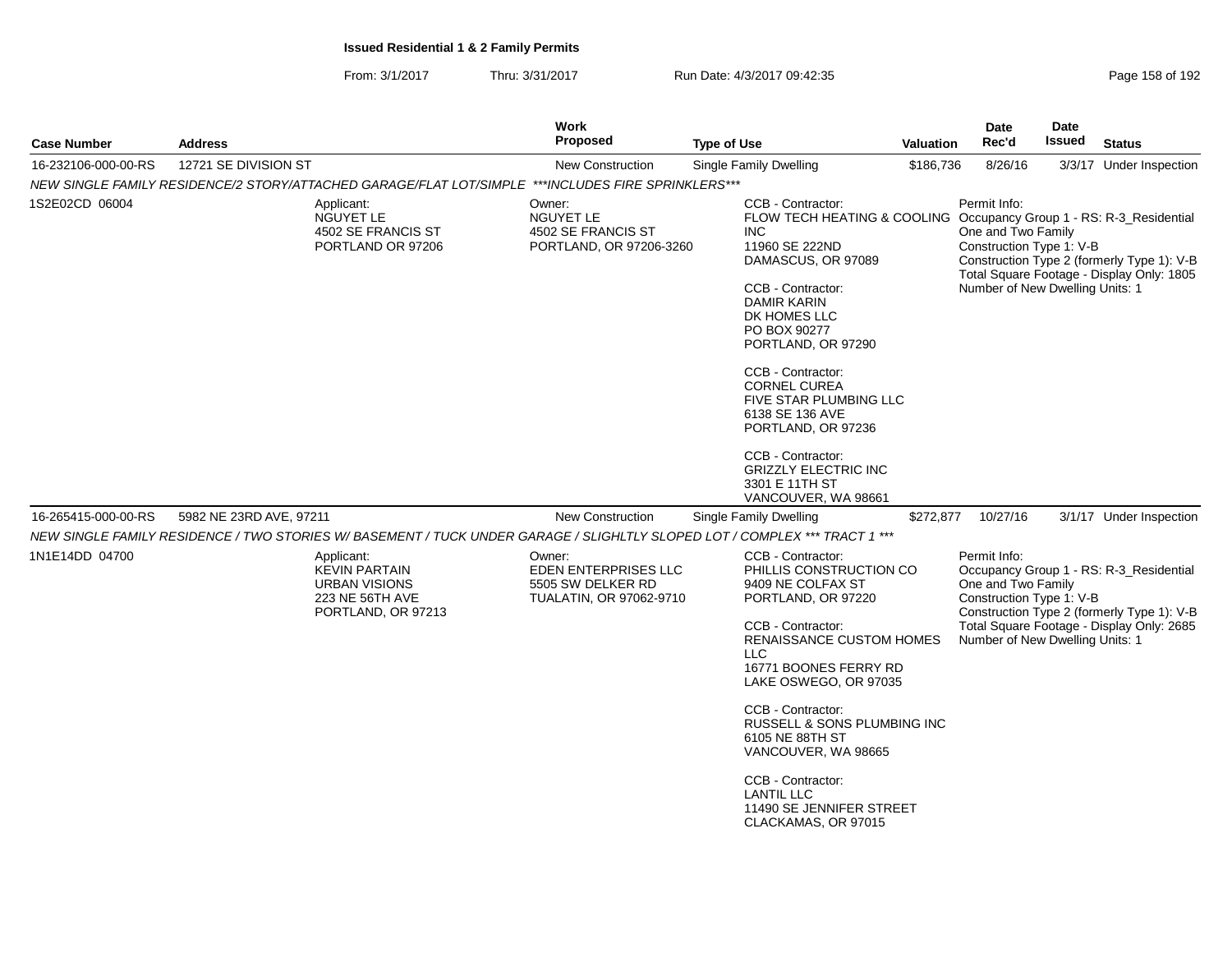| Page 159 of 192 |  |  |  |
|-----------------|--|--|--|
|-----------------|--|--|--|

| <b>Case Number</b>                                                               | <b>Address</b>                                                                                               | <b>Work</b><br>Proposed                                                                                                                                            | <b>Type of Use</b>                                                                                                                                                                                                                                                                                                                                                                                                         | <b>Valuation</b> | Date<br>Rec'd                                                                                     | Date<br>Issued | <b>Status</b>                                                                                                                      |
|----------------------------------------------------------------------------------|--------------------------------------------------------------------------------------------------------------|--------------------------------------------------------------------------------------------------------------------------------------------------------------------|----------------------------------------------------------------------------------------------------------------------------------------------------------------------------------------------------------------------------------------------------------------------------------------------------------------------------------------------------------------------------------------------------------------------------|------------------|---------------------------------------------------------------------------------------------------|----------------|------------------------------------------------------------------------------------------------------------------------------------|
| 17-124501-000-00-RS                                                              | 1805 SE 46TH AVE, 97215                                                                                      | <b>New Construction</b>                                                                                                                                            | Single Family Dwelling                                                                                                                                                                                                                                                                                                                                                                                                     | \$393,464        | 2/23/17                                                                                           |                | 3/31/17 Issued                                                                                                                     |
|                                                                                  | NEW SINGLE FAMILY RESIDENCE/2 STORY/TUCK UNDER GARAGE/FLAT LOT/COMPLEX                                       |                                                                                                                                                                    |                                                                                                                                                                                                                                                                                                                                                                                                                            |                  |                                                                                                   |                |                                                                                                                                    |
| 1S2E06CB 02000                                                                   | Applicant:<br><b>DAN WILLIAMS</b><br><b>FASTER PERMITS</b><br>14334 NW EAGLERIDGE LANE<br>PORTLAND, OR 97229 | Owner:<br><b>RICHARD V MILLER</b><br>1817 SE 46TH AVE<br>PORTLAND, OR 97215-3145<br>Owner:<br><b>MARYLEN MILLER</b><br>1817 SE 46TH AVE<br>PORTLAND, OR 97215-3145 | CCB - Contractor:<br>PHILLIS CONSTRUCTION CO<br>9409 NE COLFAX ST<br>PORTLAND, OR 97220<br>CCB - Contractor:<br><b>LANTIL LLC</b><br>11490 SE JENNIFER STREET<br>CLACKAMAS, OR 97015<br>CCB - Contractor:<br>DEVELOPMENT NORTHWEST INC<br>1075 W COLUMBIA RIVER HWY<br>TROUTDALE, OR 97060<br>CCB - Contractor:<br><b>VIC REMMERS</b><br><b>EVERETT CUSTOM HOMES INC</b><br>3330 NW YEON AVENUE #100<br>PORTLAND, OR 97210 |                  | Permit Info:<br>One and Two Family<br>Construction Type 1: V-B<br>Number of New Dwelling Units: 1 |                | Occupancy Group 1 - RS: R-3 Residential<br>Construction Type 2 (formerly Type 1): V-B<br>Total Square Footage - Display Only: 3904 |
| 16-184214-REV-02-RS                                                              | 5626 SE WOODWARD ST, 97206                                                                                   | New Construction                                                                                                                                                   | Single Family Dwelling                                                                                                                                                                                                                                                                                                                                                                                                     | \$300            | 3/20/17                                                                                           |                | 3/20/17 Issued                                                                                                                     |
|                                                                                  | VALUE ADDED REVISION TO WIDEN THE DRIVEWAY AND APPROACH FROM 9FT TO 12F                                      |                                                                                                                                                                    |                                                                                                                                                                                                                                                                                                                                                                                                                            |                  |                                                                                                   |                |                                                                                                                                    |
| 1S2E07AD 13100<br><b>FRASERS ADD</b><br>BLOCK <sub>6</sub><br>WLY 50' OF LOT 1&2 | Applicant:<br><b>DAN WILLIAMS</b><br><b>FASTER PERMITS</b><br>14334 NW EAGLERIDGE LANE<br>PORTLAND, OR 97229 | Owner:<br>TIMOTHY J AID<br>5626 SE WOODWARD ST<br>PORTLAND, OR 97206<br>Owner:<br><b>COLLEEN A COWAN</b><br>5626 SE WOODWARD ST<br>PORTLAND, OR 97206              | CCB - Contractor:<br>KELLY COWAN CONSTRUCTION<br><b>LLC</b><br>2529 SW SPRING GARDEN ST #3<br>PORTLAND, OR 97219                                                                                                                                                                                                                                                                                                           |                  | Permit Info:<br>One and Two Family<br>Construction Type 1: V-B                                    |                | Occupancy Group 1 - RS: R-3_Residential<br>Construction Type 2 (formerly Type 1):<br>Total Square Footage - Display Only: 3905     |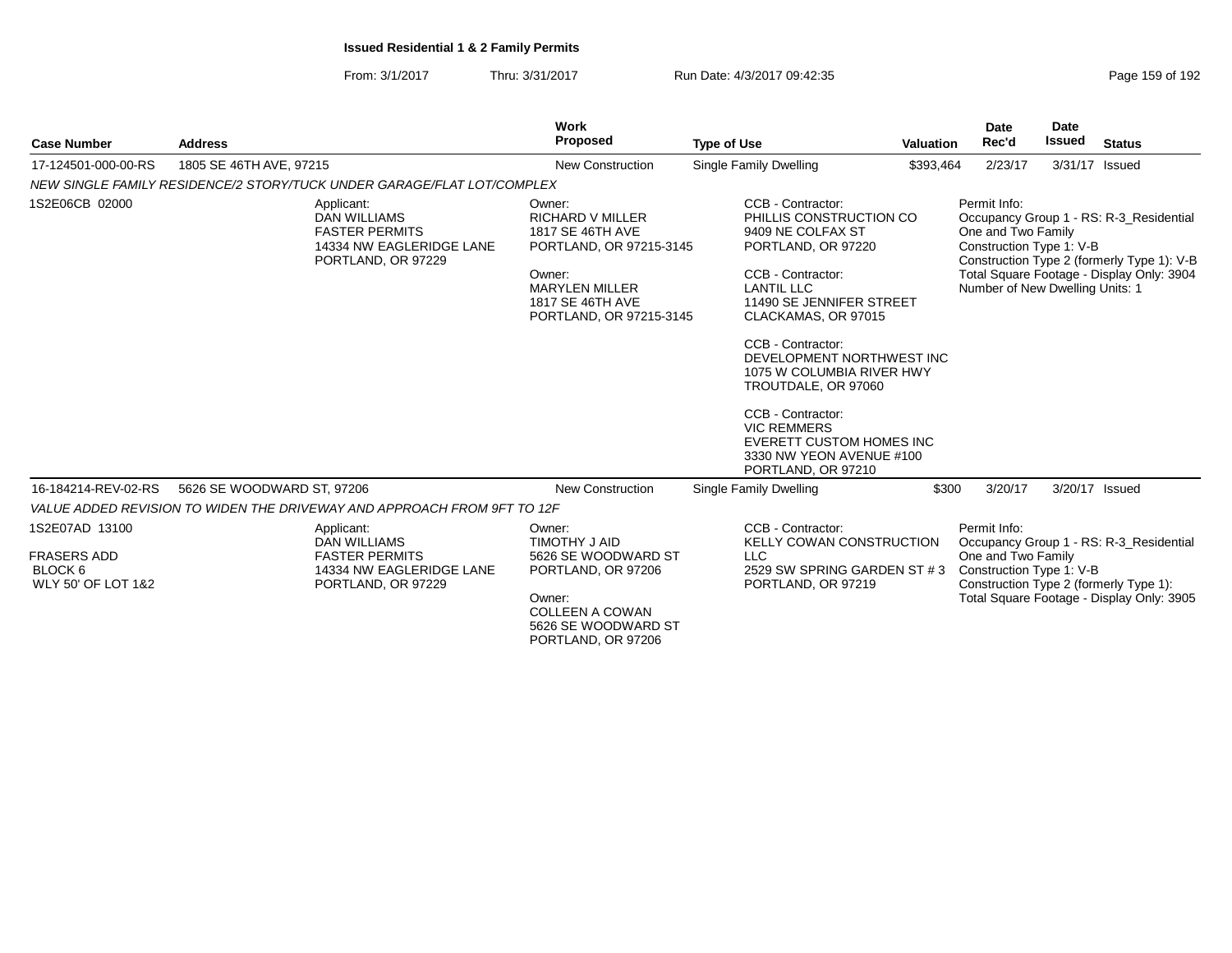| <b>Case Number</b>                                                  | <b>Address</b>           |                                                                                                    | Work<br>Proposed                                                                                 | <b>Type of Use</b> |                                                                                                                                                                                                                                                                                                                                                                                                            | <b>Valuation</b> | <b>Date</b><br>Rec'd                                                                              | <b>Date</b><br><b>Issued</b> | <b>Status</b>                                                                                                                      |
|---------------------------------------------------------------------|--------------------------|----------------------------------------------------------------------------------------------------|--------------------------------------------------------------------------------------------------|--------------------|------------------------------------------------------------------------------------------------------------------------------------------------------------------------------------------------------------------------------------------------------------------------------------------------------------------------------------------------------------------------------------------------------------|------------------|---------------------------------------------------------------------------------------------------|------------------------------|------------------------------------------------------------------------------------------------------------------------------------|
| 17-120978-000-00-RS                                                 | 8917 N CURTIS AVE        | Single Family Dwelling<br><b>New Construction</b>                                                  |                                                                                                  |                    | \$184,322                                                                                                                                                                                                                                                                                                                                                                                                  | 2/14/17          |                                                                                                   | 3/23/17 Under Inspection     |                                                                                                                                    |
|                                                                     |                          | NEW SINGLE FAMILY RESIDENCE/2 STORY/ATTACHED GARAGE/FLAT LOT/COMPLEX                               |                                                                                                  |                    |                                                                                                                                                                                                                                                                                                                                                                                                            |                  |                                                                                                   |                              |                                                                                                                                    |
| 1N1E09BC 01102                                                      |                          | Applicant:<br><b>KEVIN PARTAIN</b><br><b>URBAN VISIONS</b><br>223 NE 56TH AVE<br>PORTLAND OR 97213 | Owner:<br>12131 113TH AVE NE #201<br>KIRKLAND, WA 98034-6946                                     |                    | CCB - Contractor:<br>COLUMBIA REDEVELOPMENT LLC WHITE LIGHTNING ELECTRIC INC<br>2310 NE 82ND AVE<br>PORTLAND, OR 97220<br>CCB - Contractor:<br>FISH CONSTRUCTION NW INC<br>6401 NE 33RD AVENUE<br>PORTLAND, OR 97211<br>CCB - Contractor:<br><b>CENTRAL AIR INC</b><br>PO BOX 433<br>CLACKAMAS, OR 97015<br>CCB - Contractor:<br>ALL PLUMBING LLC<br>9312 NW SKYLINE BLVD<br>PORTLAND, OR 97231            |                  | Permit Info:<br>One and Two Family<br>Construction Type 1: V-B<br>Number of New Dwelling Units: 1 |                              | Occupancy Group 1 - RS: R-3_Residential<br>Construction Type 2 (formerly Type 1): V-B<br>Total Square Footage - Display Only: 1757 |
| 16-236423-REV-01-RS                                                 | 6015 SE STEELE ST, 97206 |                                                                                                    | <b>New Construction</b>                                                                          |                    | Single Family Dwelling                                                                                                                                                                                                                                                                                                                                                                                     |                  | \$<br>3/8/17                                                                                      |                              | 3/8/17 Issued                                                                                                                      |
|                                                                     |                          | REVISION TO PROVIDE NEW STRUCTURAL SHEETS PER INSPECTOR (ORIGINALS WERE MIRRORED)                  |                                                                                                  |                    |                                                                                                                                                                                                                                                                                                                                                                                                            |                  |                                                                                                   |                              |                                                                                                                                    |
| 1S2E18AD 04500<br><b>TREMONT PK</b><br>BLOCK 19<br>LOT <sub>3</sub> |                          | Applicant:<br><b>KEVIN PARTAIN</b><br>223 NE 56TH AVE<br>PORTLAND, OR 97213-3705                   | Owner:<br><b>RENAISSANCE CUSTOM HOMES</b><br>16771 BOONES FERRY RD<br>LAKE OSWEGO, OR 97035-4383 |                    | CCB - Contractor:<br>PHILLIS CONSTRUCTION CO<br>9409 NE COLFAX ST<br>PORTLAND, OR 97220<br>CCB - Contractor:<br><b>RENAISSANCE CUSTOM HOMES</b><br><b>LLC</b><br>16771 BOONES FERRY RD<br>LAKE OSWEGO, OR 97035<br>CCB - Contractor:<br>RUSSELL & SONS PLUMBING INC<br>6105 NE 88TH ST<br>VANCOUVER, WA 98665<br>CCB - Contractor:<br><b>LANTIL LLC</b><br>11490 SE JENNIFER STREET<br>CLACKAMAS, OR 97015 |                  | Permit Info:<br>One and Two Family<br>Construction Type 1: V-B                                    |                              | Occupancy Group 1 - RS: R-3_Residential<br>Construction Type 2 (formerly Type 1): V-B<br>Total Square Footage - Display Only: 2783 |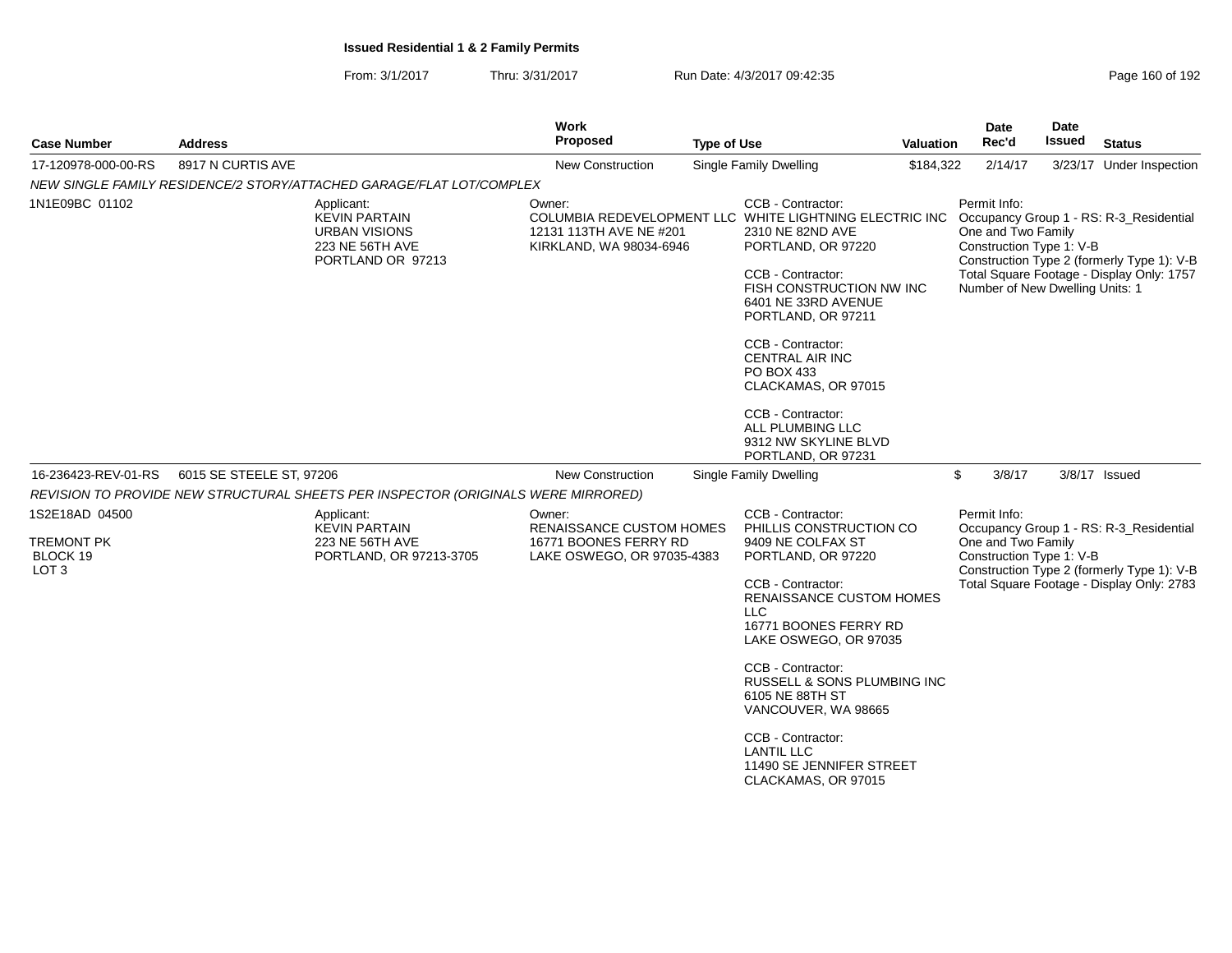|                                                                               |                                      |                                                                                                                        | <b>Work</b>                                                                                       |                                                                                                                                                                                                           |                  | Date                                                           | <b>Date</b>   |                                                                                                                                    |
|-------------------------------------------------------------------------------|--------------------------------------|------------------------------------------------------------------------------------------------------------------------|---------------------------------------------------------------------------------------------------|-----------------------------------------------------------------------------------------------------------------------------------------------------------------------------------------------------------|------------------|----------------------------------------------------------------|---------------|------------------------------------------------------------------------------------------------------------------------------------|
| <b>Case Number</b>                                                            | <b>Address</b>                       |                                                                                                                        | Proposed                                                                                          | <b>Type of Use</b>                                                                                                                                                                                        | <b>Valuation</b> | Rec'd                                                          | <b>Issued</b> | <b>Status</b>                                                                                                                      |
| 17-110950-REV-01-RS                                                           | 3911 SE 70TH AVE, 97206              |                                                                                                                        | <b>New Construction</b>                                                                           | Single Family Dwelling                                                                                                                                                                                    |                  | \$<br>3/13/17                                                  |               | 3/13/17 Issued                                                                                                                     |
|                                                                               |                                      | REVISION TO REMOVE BEAM IN KITCHEN/NOOK AND REDESIGN JOIST LAYOUT                                                      |                                                                                                   |                                                                                                                                                                                                           |                  |                                                                |               |                                                                                                                                    |
| 1S2E08CA 16600                                                                |                                      | Applicant:<br><b>EDUARD SHTOGRIN</b><br>13543 SE WILLINGHAM CT<br>CLACKAMAS, OR 97015                                  | Owner:<br><b>INTEGRITY HOLDING LLC</b><br>13543 SE WILLINGHAM CT<br>CLACKAMAS, OR 97015-7252      | CCB - Contractor:<br><b>EDUARD SHTOGRIN</b><br><b>ROYAL CUSTOM HOMES INC</b><br>13543 SE WILLINGHAM CT<br>CLACKAMAS, OR 97015<br>CCB - Contractor:<br>ARTWORK CONSTRUCTION LLC<br>8312 SE ASPEN SUMMIT DR |                  | Permit Info:<br>One and Two Family<br>Construction Type 1: V-B |               | Occupancy Group 1 - RS: R-3_Residential<br>Construction Type 2 (formerly Type 1):<br>Total Square Footage - Display Only: 2210     |
|                                                                               |                                      |                                                                                                                        |                                                                                                   | PORTLAND, OR 97266<br>PORTLAND OR 97266                                                                                                                                                                   |                  |                                                                |               |                                                                                                                                    |
|                                                                               |                                      |                                                                                                                        |                                                                                                   | CCB - Contractor:<br>SUNLIGHT ELECTRIC INC<br>2804 NE 65TH AVE D<br>VANCOUVER, WA 98661                                                                                                                   |                  |                                                                |               |                                                                                                                                    |
|                                                                               |                                      |                                                                                                                        |                                                                                                   | CCB - Contractor:<br>DANNYS HEATING & COOLING INC<br>16303 NE 36TH ST<br>VANCOUVER, WA 98682                                                                                                              |                  |                                                                |               |                                                                                                                                    |
| 16-254704-DFS-01-RS                                                           | 7830 SE BOISE CT - Unit A            |                                                                                                                        | <b>New Construction</b>                                                                           | Single Family Dwelling                                                                                                                                                                                    | \$5,000          | 1/20/17                                                        |               | 3/6/17 Issued                                                                                                                      |
| <b>DFS FOR FLOOR TRUSS</b>                                                    |                                      |                                                                                                                        |                                                                                                   |                                                                                                                                                                                                           |                  |                                                                |               |                                                                                                                                    |
| 1S2E08DD 11506<br>MARGUERITE PLACE<br>LOT <sub>6</sub><br>INC UND INT TRACT A |                                      | Applicant:<br><b>KEVIN PARTAIN</b><br>URBAN VISIONS PLANNING<br>SERVICES, INC.<br>223 NE 56TH AVE<br>PORTLAND OR 97213 | Owner:<br><b>SCHUMACHER CUSTOM HOMES</b><br><b>INC</b><br>PO BOX 66207<br>PORTLAND, OR 97290-6207 | CCB - Contractor:<br>SCHUMACHER CUSTOM HOMES<br><b>INC</b><br>PO BOX 66207<br>PORTLAND, OR 97290                                                                                                          |                  | Permit Info:<br>One and Two Family<br>Construction Type 1: V-B |               | Occupancy Group 1 - RS: R-3_Residential<br>Construction Type 2 (formerly Type 1): V-B<br>Total Square Footage - Display Only: 3015 |
| 16-272905-REV-01-RS                                                           | 3604 SE HOLGATE BLVD - Unit B, 97202 |                                                                                                                        | New Construction                                                                                  | Single Family Dwelling                                                                                                                                                                                    |                  | \$<br>3/27/17                                                  |               | 3/27/17 Issued                                                                                                                     |
| <b>REVISION TO FOOTING AT FOUNDATION.</b>                                     |                                      |                                                                                                                        |                                                                                                   |                                                                                                                                                                                                           |                  |                                                                |               |                                                                                                                                    |
| 1S1E13AB 01500                                                                |                                      | Applicant:<br><b>ERIK KAZAKOV</b><br>9009 SE CAUSEY AVE. APT #G36<br>HAPPY VALLEY, OR 97086                            | Owner:<br>LUCID DEVELOPMENT LLC<br>16401 NE 21ST ST<br>VANCOUVER, WA 98684                        | CCB - Contractor:<br>LUCID VENTURES INC<br>16401 NE 21ST ST<br>VANCOUVER, WA 98684                                                                                                                        |                  | Permit Info:<br>One and Two Family<br>Construction Type 1: V-B |               | Occupancy Group 1 - RS: R-3_Residential<br>Construction Type 2 (formerly Type 1): V-B<br>Total Square Footage - Display Only: 2575 |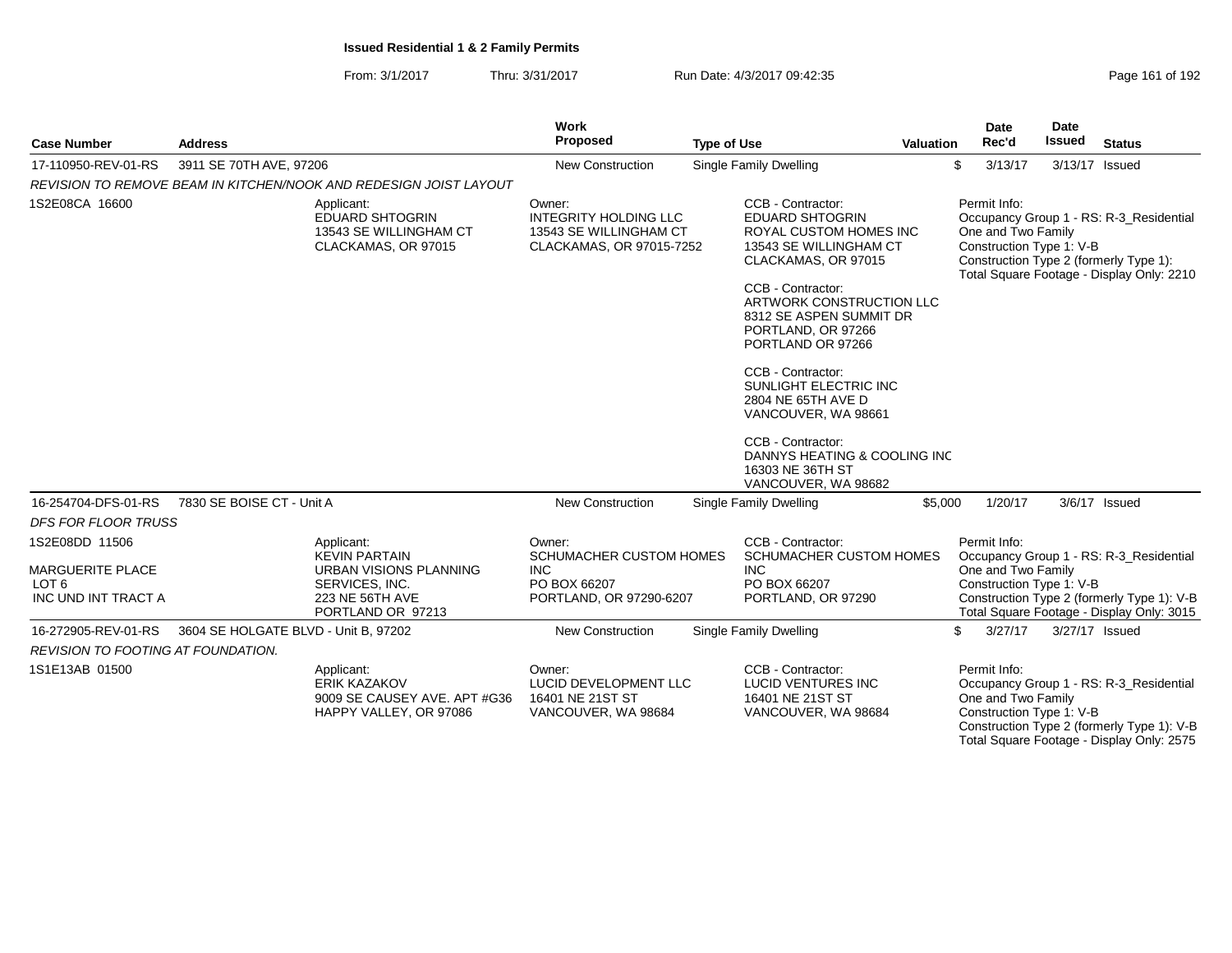From: 3/1/2017Thru: 3/31/2017 Run Date: 4/3/2017 09:42:35 Research 2010 192

|                                                           |                                                                                                              | Work                                                                                                                                                                                                 |                                                                                                                                                                                                                                                                                                                                                                                                                                                                       |                  |                | Date               | <b>Date</b>              |                                                                                                                                    |
|-----------------------------------------------------------|--------------------------------------------------------------------------------------------------------------|------------------------------------------------------------------------------------------------------------------------------------------------------------------------------------------------------|-----------------------------------------------------------------------------------------------------------------------------------------------------------------------------------------------------------------------------------------------------------------------------------------------------------------------------------------------------------------------------------------------------------------------------------------------------------------------|------------------|----------------|--------------------|--------------------------|------------------------------------------------------------------------------------------------------------------------------------|
| <b>Case Number</b>                                        | <b>Address</b>                                                                                               | <b>Proposed</b>                                                                                                                                                                                      | <b>Type of Use</b>                                                                                                                                                                                                                                                                                                                                                                                                                                                    | <b>Valuation</b> |                | Rec'd              | Issued                   | <b>Status</b>                                                                                                                      |
| 16-291562-REV-01-RS                                       | 1017 SE 50TH AVE, 97215                                                                                      | <b>New Construction</b>                                                                                                                                                                              | <b>Single Family Dwelling</b>                                                                                                                                                                                                                                                                                                                                                                                                                                         |                  | $$\mathbb{S}$$ | 3/8/17             |                          | 3/8/17 Issued                                                                                                                      |
|                                                           | REVISION TO REMOVE REAR COVERED DECK AND REPLACE WITH COVERD PORCH.                                          |                                                                                                                                                                                                      |                                                                                                                                                                                                                                                                                                                                                                                                                                                                       |                  |                |                    |                          |                                                                                                                                    |
| 1S2E06BA 15200<br>SECTION 06 1S 2E<br>TL 15200 0.12 ACRES | Applicant:<br>Gene Hubbell<br>Portland Development Group, LLC<br>11124 NE Halsey Street<br>Portland OR 97220 | Owner:<br>PORTLAND DEVELOPMENT<br><b>GROUP</b><br>11124 NE HALSEY ST PMB 643<br>PORTLAND, OR 97220-2021<br>Owner:<br><b>INVESTMENTS LLC</b><br>11124 NE HALSEY ST PMB 643<br>PORTLAND, OR 97220-2021 | CCB - Contractor:<br>SUNLIGHT ELECTRIC INC<br>2804 NE 65TH AVE D<br>VANCOUVER, WA 98661<br>CCB - Contractor:<br><b>GENE HUBBELL</b><br>PORTLAND DEVELOPMENT<br><b>GROUP LLC</b><br>11124 NE HALSEY PMB 643<br>PORTLAND, OR 97220<br>CCB - Contractor:<br><b>JUAN PEREZ GARCIA</b><br>PRO HEATING AND COOLING INC<br>2095 NW ALOCLECK DR STE #<br>1103<br>HILLSBORO, OR 97124<br>CCB - Contractor:<br>AIR 1 PLUMBING INC<br>9012 NE 89TH CIRCLE<br>VANCOUVER, WA 98662 |                  | Permit Info:   | One and Two Family | Construction Type 1: V-B | Occupancy Group 1 - RS: R-3_Residential<br>Construction Type 2 (formerly Type 1): V-B<br>Total Square Footage - Display Only: 3067 |
| 16-291562-DFS-01-RS<br><b>DFS ROOF TRUSSES</b>            | 1017 SE 50TH AVE, 97215                                                                                      | <b>New Construction</b>                                                                                                                                                                              | Single Family Dwelling                                                                                                                                                                                                                                                                                                                                                                                                                                                |                  | \$1            | 3/7/17             |                          | 3/7/17 Issued                                                                                                                      |
| 1S2E06BA 15200<br>SECTION 06 1S 2E<br>TL 15200 0.12 ACRES | Applicant:<br>Gene Hubbell<br>Portland Development Group, LLC<br>11124 NE Halsey Street<br>Portland OR 97220 | Owner:<br>PORTLAND DEVELOPMENT<br><b>GROUP</b><br>11124 NE HALSEY ST PMB 643<br>PORTLAND, OR 97220-2021<br>Owner:<br><b>INVESTMENTS LLC</b><br>11124 NE HALSEY ST PMB 643<br>PORTLAND, OR 97220-2021 | CCB - Contractor:<br>SUNLIGHT ELECTRIC INC<br>2804 NE 65TH AVE D<br>VANCOUVER, WA 98661<br>CCB - Contractor:<br><b>GENE HUBBELL</b><br>PORTLAND DEVELOPMENT<br><b>GROUP LLC</b><br>11124 NE HALSEY PMB 643<br>PORTLAND, OR 97220<br>CCB - Contractor:<br><b>JUAN PEREZ GARCIA</b><br>PRO HEATING AND COOLING INC<br>2095 NW ALOCLECK DR STE #<br>1103<br>HILLSBORO, OR 97124<br>CCB - Contractor:<br>AIR 1 PLUMBING INC<br>9012 NE 89TH CIRCLE<br>VANCOUVER, WA 98662 |                  | Permit Info:   | One and Two Family | Construction Type 1: V-B | Occupancy Group 1 - RS: R-3_Residential<br>Construction Type 2 (formerly Type 1): V-B<br>Total Square Footage - Display Only: 3067 |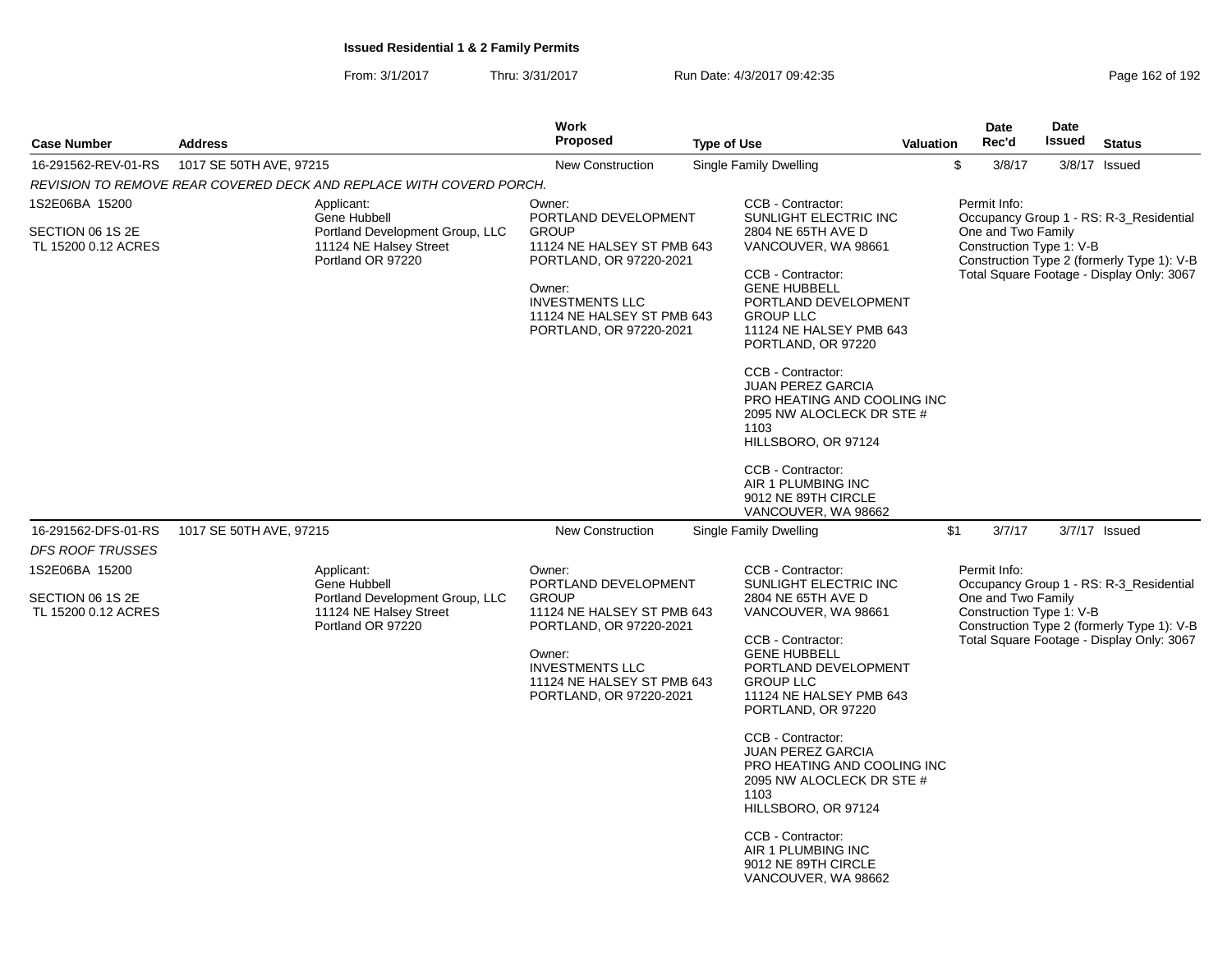| <b>Case Number</b>                                                  | <b>Address</b>                                         |                                                                                                              | <b>Work</b><br>Proposed                                                                                  | <b>Type of Use</b> |                                                                                                                                                                                                                                                                                                                                                                                                                         | <b>Valuation</b> | <b>Date</b><br>Rec'd                                                                                                                      | Date<br><b>Issued</b> | <b>Status</b>                                                                                                                      |
|---------------------------------------------------------------------|--------------------------------------------------------|--------------------------------------------------------------------------------------------------------------|----------------------------------------------------------------------------------------------------------|--------------------|-------------------------------------------------------------------------------------------------------------------------------------------------------------------------------------------------------------------------------------------------------------------------------------------------------------------------------------------------------------------------------------------------------------------------|------------------|-------------------------------------------------------------------------------------------------------------------------------------------|-----------------------|------------------------------------------------------------------------------------------------------------------------------------|
| 14-230074-DFS-01-RS                                                 | 8866 NW MAPLEVIEW TER                                  |                                                                                                              | <b>New Construction</b>                                                                                  |                    | <b>Single Family Dwelling</b>                                                                                                                                                                                                                                                                                                                                                                                           | \$8,000          | 2/28/17                                                                                                                                   | 3/22/17               | Issued                                                                                                                             |
|                                                                     | DFS FOR ROOF TRUSSES ALREADY REVIEWED BUT NOT SCANNED. |                                                                                                              |                                                                                                          |                    |                                                                                                                                                                                                                                                                                                                                                                                                                         |                  |                                                                                                                                           |                       |                                                                                                                                    |
| 1N1W26AA 04905                                                      |                                                        | Applicant:<br>VP CUSTOM CONSTRUCTION LLC NEW CENTURY HOLDINGS LLC                                            | Owner:                                                                                                   |                    | CCB - Contractor:<br>MANZHURA ENTERPRISES INC                                                                                                                                                                                                                                                                                                                                                                           |                  | Permit Info:                                                                                                                              |                       | Occupancy Group 1 - RS: R-3_Residential                                                                                            |
| <b>MAPLEVIEW</b><br>LOT <sub>5</sub><br>INC UND INT TRACTS A THRU E | 13815 SW CAROLINA ST<br>PORTLAND, OR 97224             |                                                                                                              | 13376 SW BENCHVIEW TER<br>PORTLAND, OR 97223                                                             |                    | PO BOX 820429<br>VANCOUVER, WA 98682<br>CCB - Contractor:<br>SUNLIGHT ELECTRIC INC<br>2804 NE 65TH AVE D<br>VANCOUVER, WA 98661                                                                                                                                                                                                                                                                                         |                  | One and Two Family<br>Construction Type 1: V-B<br>Construction Type 2 (formerly Type 1): V-B<br>Total Square Footage - Display Only: 5715 |                       |                                                                                                                                    |
|                                                                     |                                                        |                                                                                                              |                                                                                                          |                    | CCB - Contractor:<br>VP CUSTOM CONSTRUCTION LLC<br>13815 SW CAROLINA ST<br>PORTLAND, OR 97224                                                                                                                                                                                                                                                                                                                           |                  |                                                                                                                                           |                       |                                                                                                                                    |
| 16-137920-REV-01-RS                                                 | 6333 SE EQUESTRIAN DR                                  |                                                                                                              | <b>New Construction</b>                                                                                  |                    | Single Family Dwelling                                                                                                                                                                                                                                                                                                                                                                                                  |                  | $\frac{2}{3}$<br>1/23/17                                                                                                                  |                       | 3/3/17 Issued                                                                                                                      |
|                                                                     |                                                        | REVISION TO UPDATE TRUSS PACKET DETAILS, REPAIRS, GIRDER TRUSS HOLD DOWNS AND DRAG TRUSS CONNECTION          |                                                                                                          |                    |                                                                                                                                                                                                                                                                                                                                                                                                                         |                  |                                                                                                                                           |                       |                                                                                                                                    |
| 1S3E18CD 01631                                                      |                                                        | Applicant:<br><b>PAT SPEER</b>                                                                               | Owner:<br>KELLEY SPEER HOMES INC                                                                         |                    | CCB - Contractor:<br>MICHAEL ELROD                                                                                                                                                                                                                                                                                                                                                                                      |                  | Permit Info:                                                                                                                              |                       | Occupancy Group 1 - RS: R-3_Residential                                                                                            |
| DENALI ESTATES NO 2<br><b>LOT 35</b><br>INC UND INT TRACT A         |                                                        | P.O. BOX 484<br>GRESHAM OREGON 97030                                                                         | PO BOX 484<br>GRESHAM, OR 97030<br>Owner:<br>ERIC ALEXANDERSON<br><b>PO BOX 484</b><br>GRESHAM, OR 97030 |                    | <b>GRESHAM ELECTRIC INC</b><br>4664 SE ANTELOPE HILLS DR<br>GRESHAM, OR 97080<br>CCB - Contractor:<br><b>DOUGLAS STOKES</b><br><b>DOUGLAS A STOKES</b><br>22421 S FERGUSON RD<br>BEAVERCREEK, OR 97004<br>CCB - Contractor:<br><b>GARY DEAN HARPER</b><br><b>GARY DEAN HARPER</b><br>10569 NW LOST PARK DR<br>PORTLAND, OR 97229-5115<br>CCB - Contractor:<br>KELLEY SPEER HOMES INC<br>PO BOX 484<br>GRESHAM, OR 97030 |                  | One and Two Family<br>Construction Type 1: V-B                                                                                            |                       | Construction Type 2 (formerly Type 1): V-B<br>Total Square Footage - Display Only: 2738                                            |
| 15-187043-REV-01-RS                                                 | 9236 SW 44TH AVE, 97219                                |                                                                                                              | <b>New Construction</b>                                                                                  |                    | Single Family Dwelling                                                                                                                                                                                                                                                                                                                                                                                                  |                  | \$<br>3/16/17                                                                                                                             |                       | 3/16/17 Issued                                                                                                                     |
|                                                                     |                                                        | REVISION TO ADD SOFFIT DESIGN; NEW ROOF TRUSS AND FLOOR JOIST LAYOUT                                         |                                                                                                          |                    |                                                                                                                                                                                                                                                                                                                                                                                                                         |                  |                                                                                                                                           |                       |                                                                                                                                    |
| 1S1E29BB 09300                                                      |                                                        | Applicant:<br><b>DAN WILLIAMS</b><br><b>FASTER PERMITS</b><br>14334 NW EAGLERIDGE LANE<br>PORTLAND, OR 97229 | Owner:<br><b>MATTHEW C AZAR</b><br>9232 SW 44TH AVE<br>PORTLAND, OR 97219                                |                    | CCB - Contractor:<br><b>VIC REMMERS</b><br>EVERETT CUSTOM HOMES INC<br>3330 NW YEON AVENUE #100<br>PORTLAND, OR 97210                                                                                                                                                                                                                                                                                                   |                  | Permit Info:<br>One and Two Family<br>Construction Type 1: V-B                                                                            |                       | Occupancy Group 1 - RS: R-3_Residential<br>Construction Type 2 (formerly Type 1): V-B<br>Total Square Footage - Display Only: 3276 |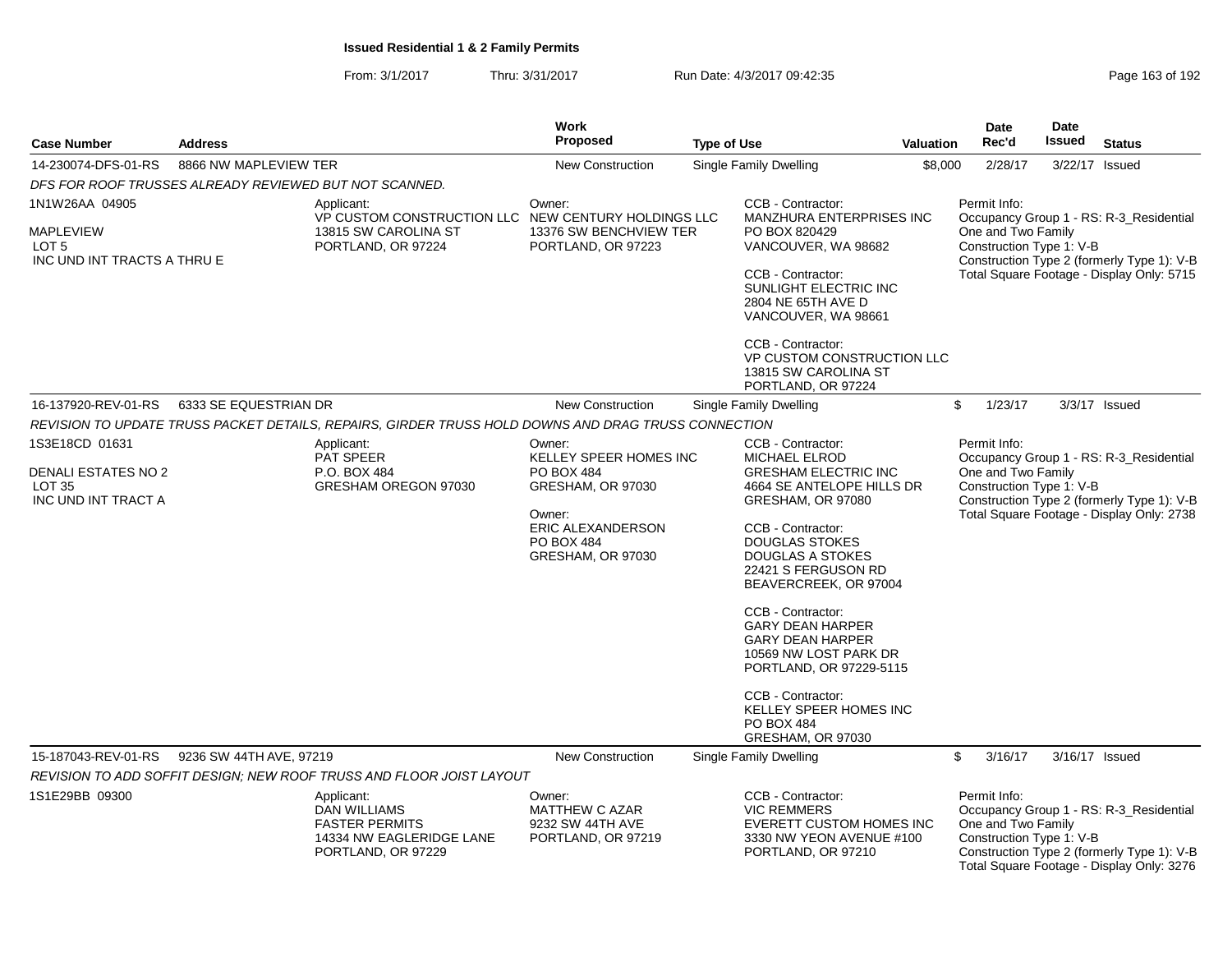| <b>Case Number</b>                          | <b>Address</b>                     |                                                                     | Work<br>Proposed                                                                          | <b>Type of Use</b>                                                                                                                                                    | Valuation | Date<br>Rec'd                                  | Date<br>Issued | <b>Status</b>                                                                           |
|---------------------------------------------|------------------------------------|---------------------------------------------------------------------|-------------------------------------------------------------------------------------------|-----------------------------------------------------------------------------------------------------------------------------------------------------------------------|-----------|------------------------------------------------|----------------|-----------------------------------------------------------------------------------------|
| 16-254257-REV-01-RS                         | 8535 N ARGYLE WAY                  |                                                                     | <b>New Construction</b>                                                                   | Single Family Dwelling                                                                                                                                                | \$        | 3/31/17                                        |                | 3/31/17 Issued                                                                          |
|                                             |                                    | REVISION TO REMOVE BATHROOM ON LOWER LEVEL AND REPLACE WITH BEDROOM |                                                                                           |                                                                                                                                                                       |           |                                                |                |                                                                                         |
| 1N1E09AC 02706                              |                                    | Applicant:<br><b>KEVIN PARTAIN</b>                                  | Owner:<br><b>I&amp;N CONSTRUCTION INC</b>                                                 | CCB - Contractor:<br><b>SUNSHINE HEATING AIR</b>                                                                                                                      |           | Permit Info:                                   |                | Occupancy Group 1 - RS: R-3_Residential                                                 |
| <b>NOLAN GARDENS</b><br>LOT <sub>6</sub>    |                                    | <b>URBAN VISIONS</b><br>223 NE 56TH AVE<br>PORTLAND, OR 97213       | 15137 SE 126TH AVE<br>CLACKAMAS, OR 97015                                                 | <b>CONDITIONING LLC</b><br>9325 SW DIAMOND VIEW WAY<br>BEAVERTON, OR 97007                                                                                            |           | One and Two Family<br>Construction Type 1: V-B |                | Construction Type 2 (formerly Type 1): V-B<br>Total Square Footage - Display Only: 2118 |
|                                             |                                    |                                                                     |                                                                                           | CCB - Contractor:<br>DELTA PLUMBING INC<br>12205 SE 108TH AVE<br>HAPPY VALLEY, OR 97086                                                                               |           |                                                |                |                                                                                         |
|                                             |                                    |                                                                     |                                                                                           | CCB - Contractor:<br><b>1 &amp; N CONSTRUCTION INC</b><br>15137 SE 126TH AVE<br>CLACKAMAS, OR 97015                                                                   |           |                                                |                |                                                                                         |
|                                             |                                    |                                                                     |                                                                                           | CCB - Contractor:<br>RIVER CITY ELECTRIC INC<br>4112 NE 48TH AVE<br>VANCOUVER, WA 98661                                                                               |           |                                                |                |                                                                                         |
| 17-107084-000-00-RS                         | 1924 SE BIDWELL ST, 97202          |                                                                     | <b>New Construction</b>                                                                   | Single Family Dwelling                                                                                                                                                | \$362,427 | 1/18/17                                        |                | 3/8/17 Under Inspection                                                                 |
|                                             |                                    |                                                                     |                                                                                           | NEW SINGLE FAMILY RESIDENCE / 2-STORY / 2-CAR GARAGE / FLAT LOT / COMPLEX / **MECHANICAL, ELECTRICAL, AND PLUMBING PERMITS TO BE OBTAINED SEPARATELY** / DFS FOR ROOF |           |                                                |                |                                                                                         |
| 1S1E23DA 09200                              |                                    | Applicant:<br><b>ZAC HORTON</b>                                     | Owner:<br>OREGON HOMEWORKS LLC                                                            | CCB - Contractor:<br><b>Scott Elliott</b>                                                                                                                             |           | Permit Info:                                   |                | Occupancy Group 1 - RS: R-3_Residential                                                 |
| <b>CRYSTAL SPR ADD</b><br>BLOCK 6           |                                    | <b>FASTER PERMITS</b><br>14334 NW EAGLERIDGE LN                     | 10940 SW BARNES RD PMB 339<br>PORTLAND, OR 97225-5368                                     | ELLIOTT PROPERTIES INC<br>735 SW 20TH PL # 220                                                                                                                        |           | One and Two Family<br>Construction Type 1: V-B |                |                                                                                         |
| LOT 2&3 TL 9200                             |                                    | PORTLAND, OR 97229                                                  |                                                                                           | PORTLAND, OR 97205                                                                                                                                                    |           | Number of New Dwelling Units: 1                |                | Construction Type 2 (formerly Type 1): V-B<br>Total Square Footage - Display Only: 3489 |
| 16-255711-DFS-01-RS                         | 3908 SE NEHALEM ST - Unit A, 97202 |                                                                     | <b>New Construction</b>                                                                   | Single Family Dwelling                                                                                                                                                | \$800     | 2/8/17                                         |                | 3/31/17 Issued                                                                          |
| **DFS ROOF TRUSSES***                       |                                    |                                                                     |                                                                                           |                                                                                                                                                                       |           |                                                |                |                                                                                         |
| 1S1E24DA 09800                              |                                    | Applicant:<br><b>GENE HUBBELL</b>                                   | Owner:<br>PORTLAND DEVELOPMENT                                                            | CCB - Contractor:<br><b>GENE HUBBELL</b>                                                                                                                              |           | Permit Info:                                   |                | Occupancy Group 1 - RS: R-3_Residential                                                 |
| <b>BERKELEY</b>                             |                                    | PORTLAND DEVELOPMENT GRP                                            | <b>GROUP</b>                                                                              | PORTLAND DEVELOPMENT                                                                                                                                                  |           | One and Two Family                             |                |                                                                                         |
| BLOCK 36<br>N 53' OF LOT 13&14 EXC PT IN ST |                                    | LLC<br>11124 NE HALSEY ST #643<br>PORTLAND OR 97220                 | 11124 NE HALSEY ST PMB 643<br>PORTLAND, OR 97220-2021                                     | <b>GROUP LLC</b><br>11124 NE HALSEY PMB 643<br>PORTLAND, OR 97220                                                                                                     |           | Construction Type 1: V-B                       |                | Construction Type 2 (formerly Type 1): V-B<br>Total Square Footage - Display Only: 2656 |
|                                             |                                    |                                                                     | Owner:<br><b>INVESTMENTS LLC</b><br>11124 NE HALSEY ST PMB 643<br>PORTLAND, OR 97220-2021 |                                                                                                                                                                       |           |                                                |                |                                                                                         |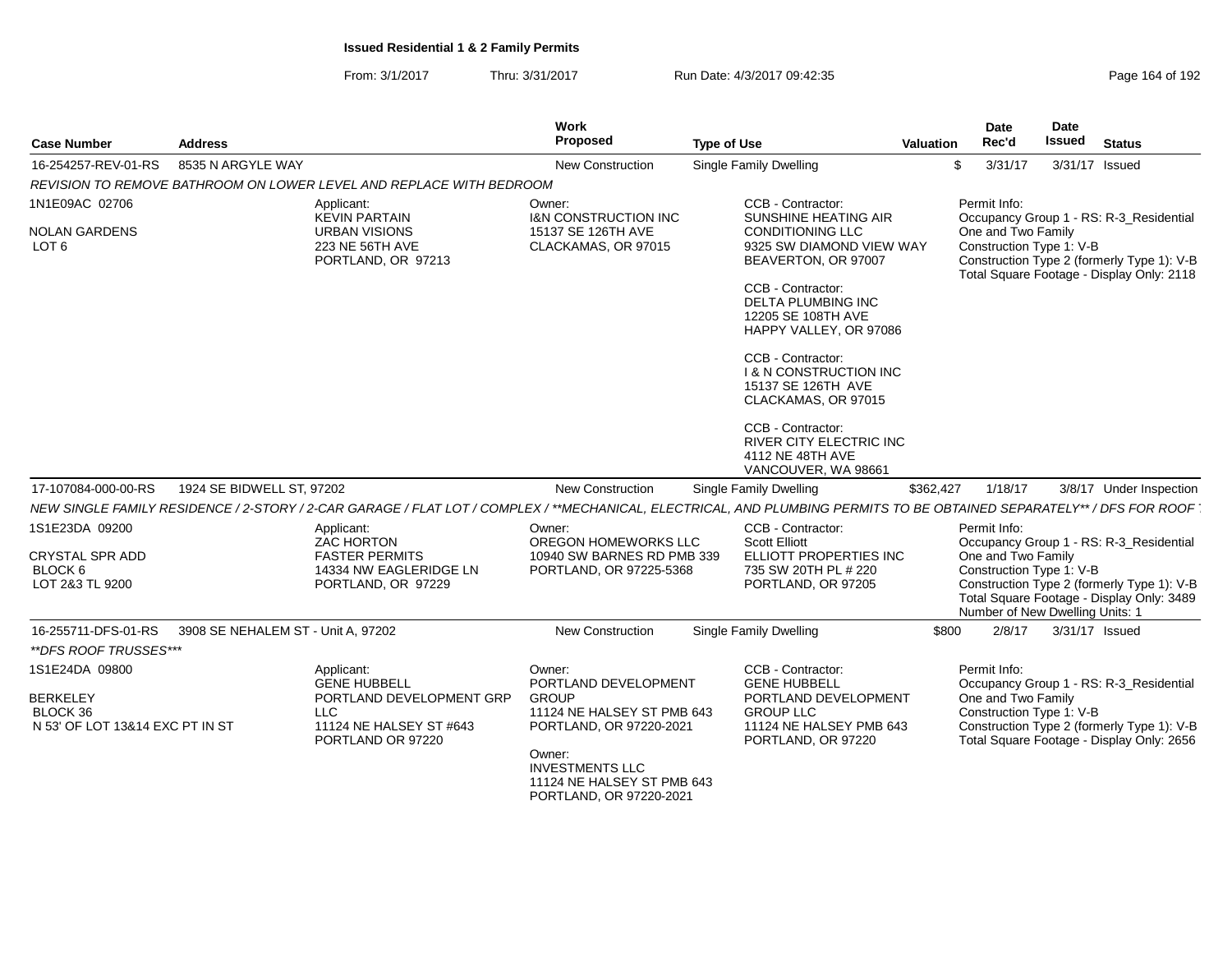| Page 165 of 192 |  |  |  |
|-----------------|--|--|--|
|-----------------|--|--|--|

| <b>Case Number</b>                                         | <b>Address</b>                                       |                                                                                                                                                                                | Work<br>Proposed                                                              | <b>Type of Use</b>                                                                                                                                                                                                   | Valuation | Date<br>Rec'd                                                  | <b>Date</b><br>Issued | <b>Status</b>                                                                                                                      |
|------------------------------------------------------------|------------------------------------------------------|--------------------------------------------------------------------------------------------------------------------------------------------------------------------------------|-------------------------------------------------------------------------------|----------------------------------------------------------------------------------------------------------------------------------------------------------------------------------------------------------------------|-----------|----------------------------------------------------------------|-----------------------|------------------------------------------------------------------------------------------------------------------------------------|
| 15-280529-REV-01-RS                                        | 7862 SW CAPITOL HILL RD, 97219                       |                                                                                                                                                                                | <b>New Construction</b>                                                       | <b>Single Family Dwelling</b>                                                                                                                                                                                        |           | \$<br>3/24/17                                                  | 3/24/17 Issued        |                                                                                                                                    |
| REVISION TO CHANGE TWO (2) TRUSSES                         |                                                      |                                                                                                                                                                                |                                                                               |                                                                                                                                                                                                                      |           |                                                                |                       |                                                                                                                                    |
| 1S1E21CB 02900                                             |                                                      | Applicant:<br><b>ERIC RYSTADT</b><br>MAIN STREET DEVELOPMENT INC 4035 SW KELLY AVE<br>PMB 208 5331 SW MACADAM AVE PORTLAND, OR 97239<br><b>SUITE 258</b><br>PORTLAND, OR 97239 | Owner:<br><b>CAPITOL HILL ESTATES LLC</b>                                     | CCB - Contractor:<br>MALMEDAL ENTERPRISES INC<br><b>PO BOX 207</b><br><b>BANKS, OR 97106</b><br>CCB - Contractor:<br>PORTLAND ELECTRIC LLC<br>1915 E 5TH ST STE D<br>VANCOUVER, WA 98661                             |           | Permit Info:<br>One and Two Family<br>Construction Type 1: V-B |                       | Occupancy Group 1 - RS: R-3_Residential<br>Construction Type 2 (formerly Type 1): V-B<br>Total Square Footage - Display Only: 2284 |
|                                                            | 16-184979-REV-01-RS 4124 NE 13TH AVE - Unit A, 97211 |                                                                                                                                                                                | New Construction                                                              | <b>Single Family Dwelling</b>                                                                                                                                                                                        | \$250     | 3/31/17                                                        | 3/31/17 Issued        |                                                                                                                                    |
| REVISION TO ADD SINK TO BEDROOM 5                          |                                                      |                                                                                                                                                                                |                                                                               |                                                                                                                                                                                                                      |           |                                                                |                       |                                                                                                                                    |
| 1N1E23CA 13200                                             |                                                      | Applicant:<br>PETER A KUSYK                                                                                                                                                    | Owner:<br>FIRENZE DEVELOPMENT INC                                             | CCB - Contractor:<br>MARVIN DEE BERGEVIN                                                                                                                                                                             |           | Permit Info:                                                   |                       | Occupancy Group 1 - RS: R-3_Residential                                                                                            |
| NORTH IRVINGTON<br>BLOCK <sub>20</sub><br>LOT <sub>6</sub> |                                                      | FIRENZE DEVELOPMENT INC<br>7110 SW OLD WILSONVILLE ROAD WILSONVILLE, OR 97070-7857<br>WILSONVILLE, OR 97070                                                                    | 7110 SW OLD WILSONVILLE RD                                                    | CONNECTIONS ELECTRIC INC<br>PO BOX 7136<br>SALEM, OR 97303-0026<br>CCB - Contractor:<br>S & J HEATING AND AIR<br><b>CONDITIONING INC</b><br>1004 NE 4TH AVE<br>CANBY, OR 97013<br>CCB - Contractor:<br>PETER A KUSYK |           | One and Two Family<br>Construction Type 1: V-B                 |                       | Construction Type 2 (formerly Type 1): V-B<br>Total Square Footage - Display Only: 4354                                            |
|                                                            |                                                      |                                                                                                                                                                                |                                                                               | FIRENZE DEVELOPMENT INC<br>7110 SW OLD WILSONVILLE ROAD<br>WILSONVILLE, OR 97070<br>CCB - Contractor:<br><b>NELSON &amp; NELSON INC</b><br>20870 SE LANSING LN<br>DAMASCUS, OR 97089                                 |           |                                                                |                       |                                                                                                                                    |
| 16-242919-REV-01-RS                                        | 1060 NE STAFFORD ST, 97211                           |                                                                                                                                                                                | <b>New Construction</b>                                                       | Single Family Dwelling                                                                                                                                                                                               |           | \$<br>3/20/17                                                  | 3/20/17 Issued        |                                                                                                                                    |
|                                                            | REVISION TO RELOCATE WINDOW WELL IN BASEMENT         |                                                                                                                                                                                |                                                                               |                                                                                                                                                                                                                      |           |                                                                |                       |                                                                                                                                    |
| 1N1E14BA 02500                                             |                                                      | Applicant:<br><b>DAN WILLIAMS</b><br><b>FASTER PERMITS</b><br>14334 NW EAGLERIDGE LANE<br>PORTLAND, OR 97229                                                                   | Owner:<br>ANLON CONSTRUCTION LLC<br>PO BOX 1944<br>OREGON CITY, OR 97045-0944 | CCB - Contractor:<br>ADVANCED HEATING & AIR<br><b>CONDITIONING INC</b><br>5825 SE FOSTER ROAD<br>PORTLAND, OR 97206                                                                                                  |           | Permit Info:<br>One and Two Family<br>Construction Type 1: V-B |                       | Occupancy Group 1 - RS: R-3_Residential<br>Construction Type 2 (formerly Type 1): V-B<br>Total Square Footage - Display Only: 2969 |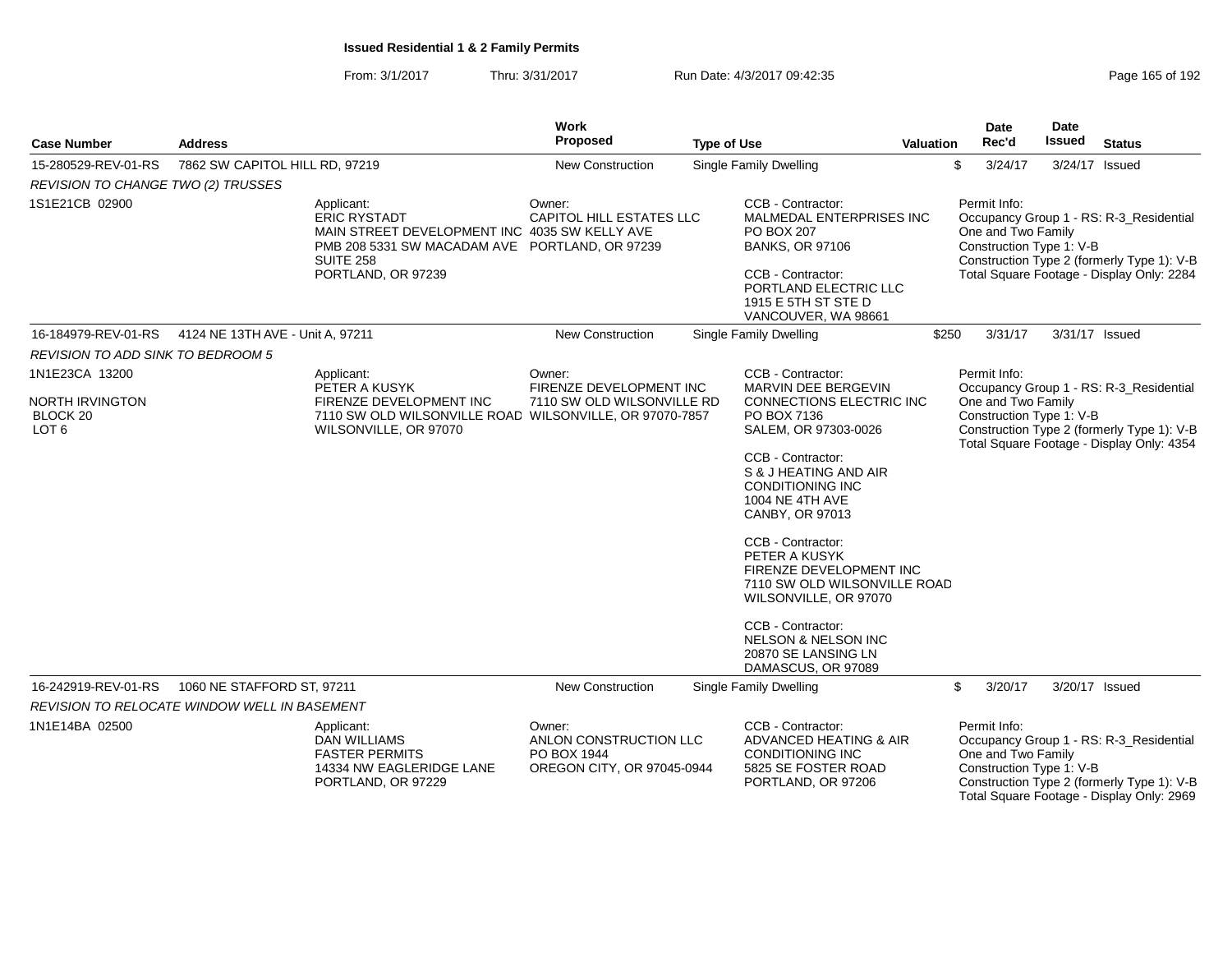| <b>Case Number</b>          | <b>Address</b>                                                                                                                                              |                          | Work<br>Proposed                                                                                                                                                         | <b>Type of Use</b> |                                                                                                                                                                                                                                                                                                                                                                      | <b>Valuation</b> | <b>Date</b><br>Rec'd                                                                              | <b>Date</b><br><b>Issued</b> | <b>Status</b>                                                                                                                      |
|-----------------------------|-------------------------------------------------------------------------------------------------------------------------------------------------------------|--------------------------|--------------------------------------------------------------------------------------------------------------------------------------------------------------------------|--------------------|----------------------------------------------------------------------------------------------------------------------------------------------------------------------------------------------------------------------------------------------------------------------------------------------------------------------------------------------------------------------|------------------|---------------------------------------------------------------------------------------------------|------------------------------|------------------------------------------------------------------------------------------------------------------------------------|
| 16-242919-DFS-01-RS         | 1060 NE STAFFORD ST, 97211                                                                                                                                  |                          | New Construction                                                                                                                                                         |                    | <b>Single Family Dwelling</b>                                                                                                                                                                                                                                                                                                                                        | \$3,000          | 3/20/17                                                                                           |                              | 3/20/17 Issued                                                                                                                     |
| <b>DFS ROOF TRUSSES</b>     |                                                                                                                                                             |                          |                                                                                                                                                                          |                    |                                                                                                                                                                                                                                                                                                                                                                      |                  |                                                                                                   |                              |                                                                                                                                    |
| 1N1E14BA 02500              | Applicant:<br>DAN WILLIAMS<br><b>FASTER PERMITS</b><br>PORTLAND, OR 97229                                                                                   | 14334 NW EAGLERIDGE LANE | Owner:<br>ANLON CONSTRUCTION LLC<br>PO BOX 1944<br>OREGON CITY, OR 97045-0944                                                                                            |                    | CCB - Contractor:<br>ANLON CONSTRUCTION LLC<br>PO BOX 1944<br>OREGON CITY, OR 97045                                                                                                                                                                                                                                                                                  |                  | Permit Info:<br>One and Two Family<br>Construction Type 1: V-B                                    |                              | Occupancy Group 1 - RS: R-3 Residential<br>Construction Type 2 (formerly Type 1): V-B<br>Total Square Footage - Display Only: 2969 |
| 16-242919-DFS-02-RS         | 1060 NE STAFFORD ST, 97211                                                                                                                                  |                          | <b>New Construction</b>                                                                                                                                                  |                    | Single Family Dwelling                                                                                                                                                                                                                                                                                                                                               | \$3,000          | 3/20/17                                                                                           |                              | 3/20/17 Issued                                                                                                                     |
| <b>DFS FOR FLOOR JOISTS</b> |                                                                                                                                                             |                          |                                                                                                                                                                          |                    |                                                                                                                                                                                                                                                                                                                                                                      |                  |                                                                                                   |                              |                                                                                                                                    |
| 1N1E14BA 02500              | Applicant:<br><b>DAN WILLIAMS</b><br><b>FASTER PERMITS</b><br>PORTLAND, OR 97229                                                                            | 14334 NW EAGLERIDGE LANE | Owner:<br>ANLON CONSTRUCTION LLC<br>PO BOX 1944<br>OREGON CITY, OR 97045-0944                                                                                            |                    | CCB - Contractor:<br>ANLON CONSTRUCTION LLC<br>PO BOX 1944<br>OREGON CITY, OR 97045                                                                                                                                                                                                                                                                                  |                  | Permit Info:<br>One and Two Family<br>Construction Type 1: V-B                                    |                              | Occupancy Group 1 - RS: R-3_Residential<br>Construction Type 2 (formerly Type 1): V-B<br>Total Square Footage - Display Only: 2969 |
| 17-110912-000-00-RS         | 3909 SE 70TH AVE, 97206                                                                                                                                     |                          | <b>New Construction</b>                                                                                                                                                  |                    | <b>Single Family Dwelling</b>                                                                                                                                                                                                                                                                                                                                        | \$246,704        | 1/25/17                                                                                           |                              | 3/6/17 Under Inspection                                                                                                            |
|                             | NEW SINGLE FAMILY RESIDENCE / TWO STORIES / DETACHED GARAGE / FLAT LOT / COMPLEX *** W/ 17-110926-RS *** PREVIOUSLY REVIEWED AS 12-193267-RS *** LOT 13 *** |                          |                                                                                                                                                                          |                    |                                                                                                                                                                                                                                                                                                                                                                      |                  |                                                                                                   |                              |                                                                                                                                    |
| 1S2E08CA 16600              | Applicant:<br><b>EDUARD SHTOGRIN</b><br>13543 SE WILLINGHAM CT<br>CLACKAMAS, OR 97015                                                                       |                          | Owner:<br>HOUSING AUTHORITY OF<br>135 SW ASH ST #500<br>PORTLAND, OR 97204-3540<br>Owner:<br>INTEGRITY HOLDING LLC<br>13543 SE WILLINGHAM CT<br>CLACKAMAS, OR 97015-7252 |                    | CCB - Contractor:<br><b>EDUARD SHTOGRIN</b><br><b>ROYAL CUSTOM HOMES INC</b><br>13543 SE WILLINGHAM CT<br>CLACKAMAS, OR 97015<br>CCB - Contractor:<br>ARTWORK CONSTRUCTION LLC<br>8312 SE ASPEN SUMMIT DR<br>PORTLAND, OR 97266<br>PORTLAND OR 97266<br>CCB - Contractor:<br>SUNLIGHT ELECTRIC INC<br>2804 NE 65TH AVE D<br>VANCOUVER, WA 98661<br>CCB - Contractor: |                  | Permit Info:<br>One and Two Family<br>Construction Type 1: V-B<br>Number of New Dwelling Units: 1 |                              | Occupancy Group 1 - RS: R-3_Residential<br>Construction Type 2 (formerly Type 1):<br>Total Square Footage - Display Only: 2190     |
|                             |                                                                                                                                                             |                          |                                                                                                                                                                          |                    | DANNYS HEATING & COOLING INC<br>16303 NE 36TH ST<br>VANCOUVER, WA 98682                                                                                                                                                                                                                                                                                              |                  |                                                                                                   |                              |                                                                                                                                    |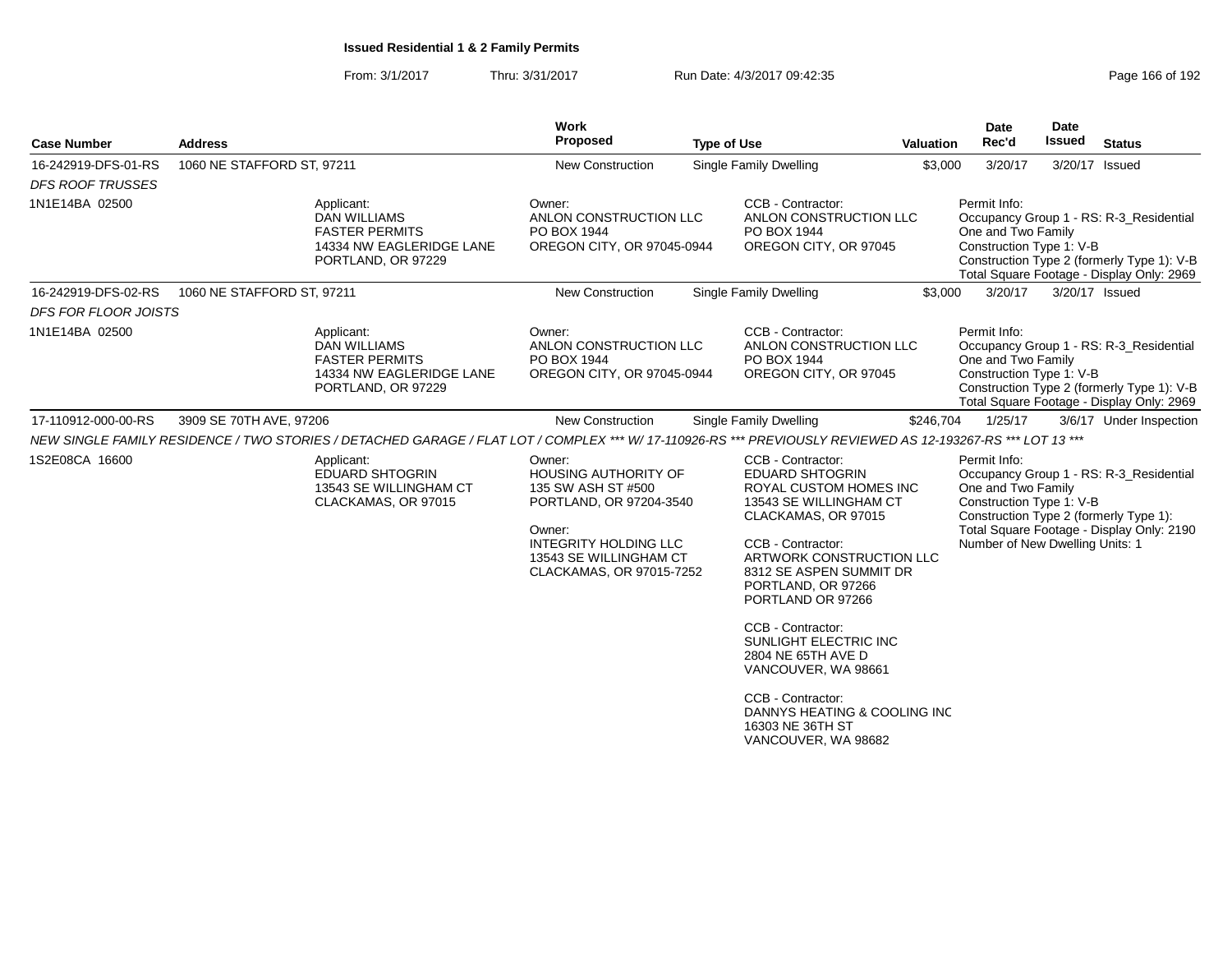| <b>Case Number</b>                                                   | <b>Address</b>                                                                                                                                              | <b>Work</b><br><b>Proposed</b>                                                                                                                                                                                                                                       | <b>Type of Use</b>                                                                                                                                                                                                                                                                                                                                                                                                                       | <b>Valuation</b> | Date<br>Rec'd                                                                                     | <b>Date</b><br>Issued | <b>Status</b>                                                                                                                      |
|----------------------------------------------------------------------|-------------------------------------------------------------------------------------------------------------------------------------------------------------|----------------------------------------------------------------------------------------------------------------------------------------------------------------------------------------------------------------------------------------------------------------------|------------------------------------------------------------------------------------------------------------------------------------------------------------------------------------------------------------------------------------------------------------------------------------------------------------------------------------------------------------------------------------------------------------------------------------------|------------------|---------------------------------------------------------------------------------------------------|-----------------------|------------------------------------------------------------------------------------------------------------------------------------|
| 17-110950-000-00-RS                                                  | 3911 SE 70TH AVE, 97206                                                                                                                                     | <b>New Construction</b>                                                                                                                                                                                                                                              | <b>Single Family Dwelling</b>                                                                                                                                                                                                                                                                                                                                                                                                            | \$248,957        | 1/25/17                                                                                           |                       | 3/6/17 Under Inspection                                                                                                            |
|                                                                      | NEW SINGLE FAMILY RESIDENCE / TWO STORIES / DETACHED GARAGE / FLAT LOT / COMPLEX *** W/ 17-110953-RS *** PREVIOUSLY REVIEWED AS 12-193267-RS *** LOT 14 *** |                                                                                                                                                                                                                                                                      |                                                                                                                                                                                                                                                                                                                                                                                                                                          |                  |                                                                                                   |                       |                                                                                                                                    |
| 1S2E08CA 16600                                                       | Applicant:<br><b>EDUARD SHTOGRIN</b><br>13543 SE WILLINGHAM CT<br>CLACKAMAS, OR 97015                                                                       | Owner:<br><b>PORTLAND</b><br>135 SW ASH ST #500<br>PORTLAND, OR 97204-3540<br>Owner:<br><b>HOUSING AUTHORITY OF</b><br>135 SW ASH ST #500<br>PORTLAND, OR 97204-3540<br>Owner:<br><b>INTEGRITY HOLDING LLC</b><br>13543 SE WILLINGHAM CT<br>CLACKAMAS, OR 97015-7252 | CCB - Contractor:<br><b>EDUARD SHTOGRIN</b><br>ROYAL CUSTOM HOMES INC<br>13543 SE WILLINGHAM CT<br>CLACKAMAS, OR 97015<br>CCB - Contractor:<br>ARTWORK CONSTRUCTION LLC<br>8312 SE ASPEN SUMMIT DR<br>PORTLAND, OR 97266<br>PORTLAND OR 97266<br>CCB - Contractor:<br>SUNLIGHT ELECTRIC INC<br>2804 NE 65TH AVE D<br>VANCOUVER, WA 98661<br>CCB - Contractor:<br>DANNYS HEATING & COOLING INC<br>16303 NE 36TH ST<br>VANCOUVER, WA 98682 |                  | Permit Info:<br>One and Two Family<br>Construction Type 1: V-B<br>Number of New Dwelling Units: 1 |                       | Occupancy Group 1 - RS: R-3_Residential<br>Construction Type 2 (formerly Type 1):<br>Total Square Footage - Display Only: 2210     |
| 15-279144-DFS-01-RS                                                  | 4112 SW GREENHILLS WAY, 97221                                                                                                                               | New Construction                                                                                                                                                                                                                                                     | <b>Single Family Dwelling</b>                                                                                                                                                                                                                                                                                                                                                                                                            | \$5,000          | 3/7/17                                                                                            |                       | 3/17/17 Issued                                                                                                                     |
|                                                                      | DFS FOR NFPA 13D RESIDENTIAL FIRE SPRINKLER SYSTEM                                                                                                          |                                                                                                                                                                                                                                                                      |                                                                                                                                                                                                                                                                                                                                                                                                                                          |                  |                                                                                                   |                       |                                                                                                                                    |
| 1S1E08BC 00500<br><b>GREEN HILLS</b><br>BLOCK 15<br>LOT <sub>5</sub> | Applicant:<br>ROBERT PARKER<br>PARKER FIRE PROTECTION INC<br>30205 SE KELSO RD<br><b>BORING, OR 97009</b>                                                   | Owner:<br><b>ADAM ROTH</b><br>2774 SW SUMMIT DR<br>PORTLAND, OR 97201-1667<br>Owner:<br><b>STEPHANIE KJAR</b><br>2774 SW SUMMIT DR<br>PORTLAND, OR 97201-1667                                                                                                        | CCB - Contractor:<br><b>GARNER ELECTRIC CO</b><br>2920 SE BROOKWOOD AVE<br>HILLSBORO, OR 97123<br>CCB - Contractor:<br>ROBERT PARKER<br>PARKER FIRE PROTECTION INC<br>30205 SE KELSO RD<br><b>BORING, OR 97009</b><br>CCB - Contractor:<br>DEVELOPMENT NORTHWEST INC<br>1075 W COLUMBIA RIVER HWY                                                                                                                                        |                  | Permit Info:<br>One and Two Family<br>Construction Type 1: V-B                                    |                       | Occupancy Group 1 - RS: R-3_Residential<br>Construction Type 2 (formerly Type 1): V-B<br>Total Square Footage - Display Only: 4837 |
|                                                                      |                                                                                                                                                             |                                                                                                                                                                                                                                                                      | TROUTDALE, OR 97060<br>CCB - Contractor:<br><b>IBUILDPDX COMPANY LLC</b><br>PO BOX 25376<br>PORTLAND, OR 97298                                                                                                                                                                                                                                                                                                                           |                  |                                                                                                   |                       |                                                                                                                                    |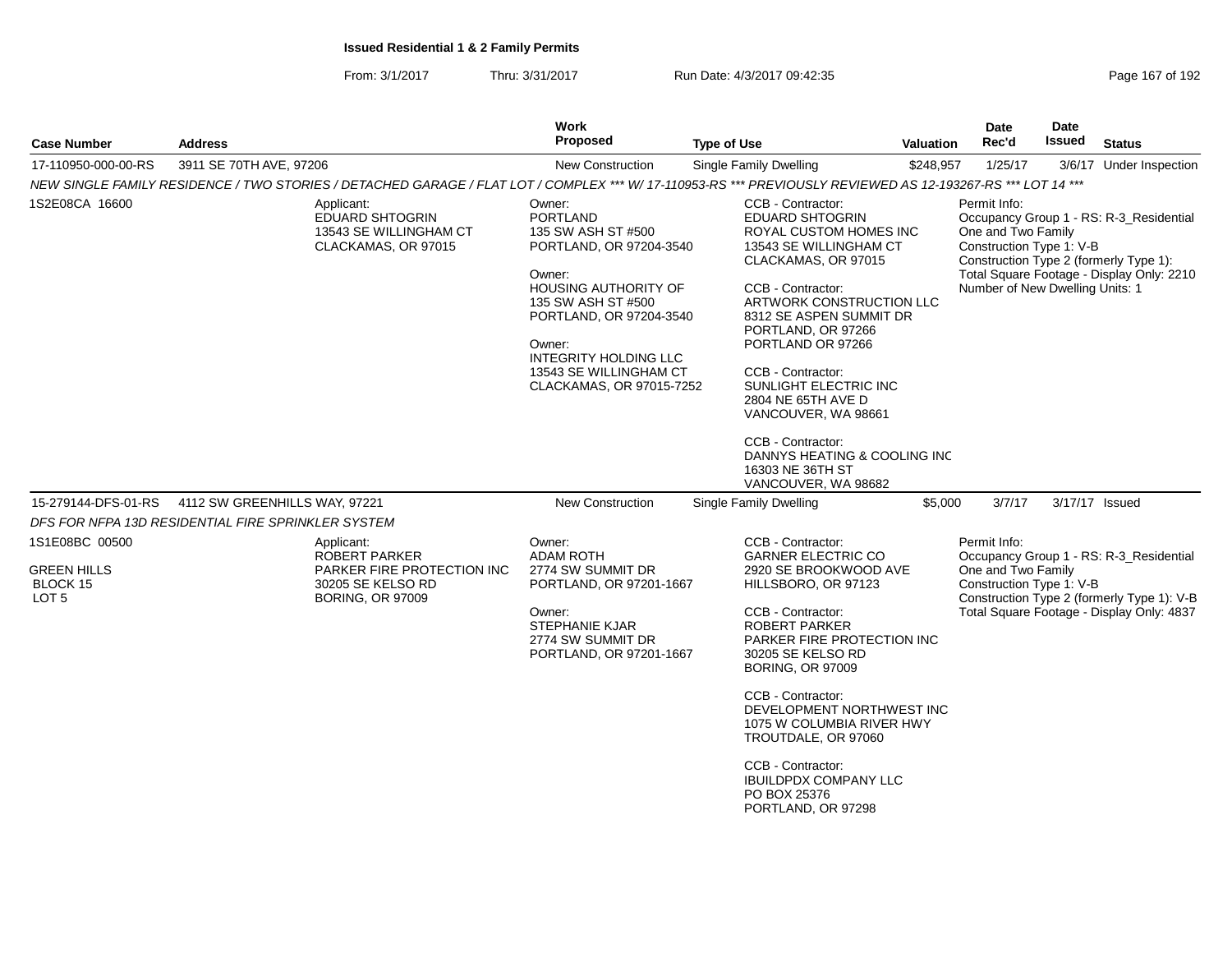| <b>Case Number</b>                                                   | <b>Address</b>            |                                                                                                                                                         | Work<br><b>Proposed</b>                                                                                                                                     | <b>Type of Use</b>                                                                                                                                                                                                                                                                                                                                                                                                                               | Valuation | <b>Date</b><br>Rec'd                                                                              | <b>Date</b><br><b>Issued</b> | <b>Status</b>                                                                                                                       |
|----------------------------------------------------------------------|---------------------------|---------------------------------------------------------------------------------------------------------------------------------------------------------|-------------------------------------------------------------------------------------------------------------------------------------------------------------|--------------------------------------------------------------------------------------------------------------------------------------------------------------------------------------------------------------------------------------------------------------------------------------------------------------------------------------------------------------------------------------------------------------------------------------------------|-----------|---------------------------------------------------------------------------------------------------|------------------------------|-------------------------------------------------------------------------------------------------------------------------------------|
| 16-290118-000-00-RS                                                  | 6715 SE 52ND AVE          |                                                                                                                                                         | <b>New Construction</b>                                                                                                                                     | Single Family Dwelling                                                                                                                                                                                                                                                                                                                                                                                                                           | \$355,349 | 12/22/16                                                                                          |                              | 3/28/17 Under Inspection                                                                                                            |
|                                                                      |                           | NEW SINGLE FAMILY RESIDENCE / TWO STORIES / ATTACHED GARAGE / FLAT LOT / SIMPLE                                                                         |                                                                                                                                                             |                                                                                                                                                                                                                                                                                                                                                                                                                                                  |           |                                                                                                   |                              |                                                                                                                                     |
| 1S2E19AB 06402                                                       |                           | Applicant:<br><b>RICK CAFFALL</b><br>CAFFALL CONSTRUCTION CO, INC 6701 SE 52ND AVE<br>8555 SW SAGERT ST<br>TUALATIN, OR 97062                           | Owner:<br><b>DBS GROUP LLC</b><br>PORTLAND, OR 97206-7661                                                                                                   | CCB - Contractor:<br>CAFFALL CONSTRUCTION CO INC Occupancy Group 1 - RS: R-3 Residential<br>8555 SW SAGERT ST<br>TUALATIN, OR 97062<br>CCB - Contractor:<br>HOLMES HEATING & COOLING INC Number of New Dwelling Units: 1<br>821 COLUMBIA BLVD<br>ST HELENS, OR 97051<br>CCB - Contractor:<br>SQUARE 1 ELECTRIC INC<br>10117 SE SUNNYSIDE RD STE F21<br>CLACKAMAS, OR 97015<br>CCB - Contractor:<br>G & B PLUMBING & SONS INC<br><b>PO BOX 92</b> |           | Permit Info:<br>One and Two Family<br>Construction Type 1: V-B                                    |                              | Construction Type 2 (formerly Type 1): V-B<br>Total Square Footage - Display Only: 3399                                             |
| 16-273491-000-00-RS                                                  | 1415 SE 44TH AVE - Unit B |                                                                                                                                                         | New Construction                                                                                                                                            | ST PAUL, OR 97137<br>Single Family Dwelling                                                                                                                                                                                                                                                                                                                                                                                                      | \$222,383 | 11/15/16                                                                                          |                              | 3/7/17 Under Inspection                                                                                                             |
|                                                                      |                           | NEW SINGLE FAMILY RESIDENCE/3-STORY W/ ACCESSORY DWELLING UNIT ON LOWER LEVEL/NO GARAGE/FLAT LOT/COMPLEX***PLUMBING PERMIT TO BE OBTAINED SEPARATELY*** |                                                                                                                                                             |                                                                                                                                                                                                                                                                                                                                                                                                                                                  |           |                                                                                                   |                              |                                                                                                                                     |
| 1S2E06BC 18102                                                       |                           | Applicant:<br><b>STEVE RAZE</b><br><b>CADEN CUSTOM HOMES</b><br>2007 NE 25TH AVE<br>PORTLAND, OR 97212                                                  | Owner:<br><b>SHANNON WILKINSON</b><br>833 SE MAIN ST #334<br>PORTLAND, OR 97214-3427                                                                        | CCB - Contractor:<br>WHITE LIGHTNING ELECTRIC INC<br>2310 NE 82ND AVE<br>PORTLAND, OR 97220<br>CCB - Contractor:<br><b>STEVE RAZE</b><br>CADEN CUSTOM HOMES LLC<br>2007 NE 25TH AVE<br>PORTLAND, OR 97212<br>CCB - Contractor:<br>CENTRAL AIR INC<br>PO BOX 433<br>CLACKAMAS, OR 97015                                                                                                                                                           |           | Permit Info:<br>One and Two Family<br>Construction Type 1: V-B<br>Number of New Dwelling Units: 2 |                              | Occupancy Group 1 - RS: R-3_Residential<br>Construction Type 2 (formerly Type 1): V-B<br>Total Square Footage - Display Only: 2314. |
| 16-290283-000-00-RS                                                  | 1932 SE BIDWELL ST        |                                                                                                                                                         | New Construction                                                                                                                                            | Single Family Dwelling                                                                                                                                                                                                                                                                                                                                                                                                                           | \$309,286 | 12/22/16                                                                                          |                              | 3/1/17 Under Inspection                                                                                                             |
|                                                                      |                           | NEW SINGLE FAMILY RESIDENCE/2-STORY/ATTACHED GARAGE/FLAT LOT/COMPLEX /LOT 3 ***ELEC, MECH, PLUMBING PERMITS SEPERATE***                                 |                                                                                                                                                             |                                                                                                                                                                                                                                                                                                                                                                                                                                                  |           |                                                                                                   |                              |                                                                                                                                     |
| 1S1E23DA 09201<br><b>CRYSTAL SPR ADD</b><br>BLOCK 6<br>LOT 3 TL 9201 |                           | Applicant:<br>ZAC HORTON<br><b>FASTER PERMITS</b><br>14334 NW EAGLERIDGE LN<br>PORTLAND, OR 97229                                                       | Owner:<br>SHANNON M NELSON<br>7314 SE 21ST AVE<br>PORTLAND, OR 97202-6222<br>Owner:<br><b>ERICK J NELSON</b><br>7314 SE 21ST AVE<br>PORTLAND, OR 97202-6222 | CCB - Contractor:<br>OREGON HOMEWORKS LLC<br>10940 SW BARNES RD, #339<br>PORTLAND, OR 97225                                                                                                                                                                                                                                                                                                                                                      |           | Permit Info:<br>One and Two Family<br>Construction Type 1: V-B<br>Number of New Dwelling Units: 1 |                              | Occupancy Group 1 - RS: R-3_Residential<br>Construction Type 2 (formerly Type 1): V-B<br>Total Square Footage - Display Only: 2975  |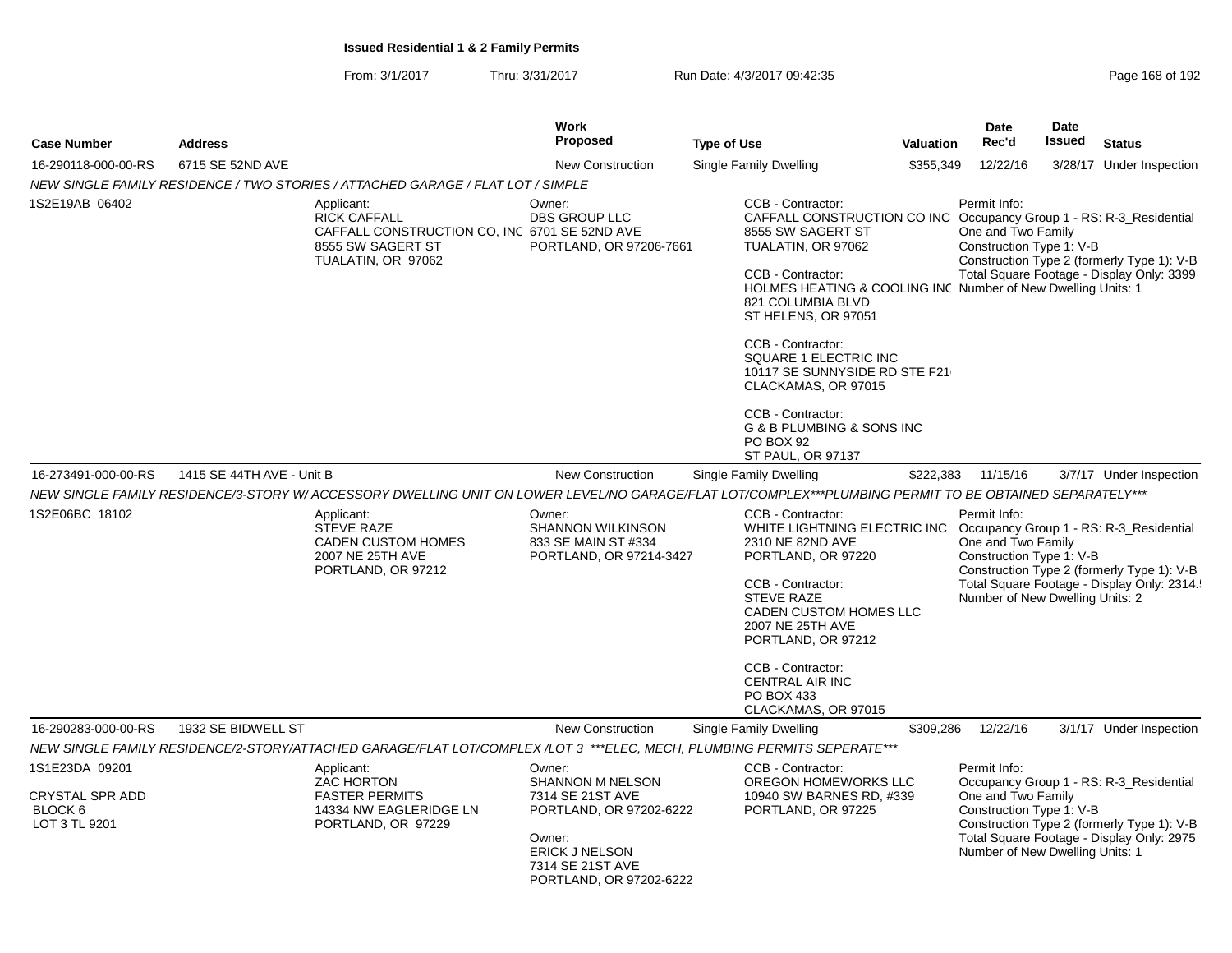| <b>Case Number</b>                                                 | <b>Address</b>                                                                                                                 | Work<br><b>Proposed</b>                                                                                                                                                                | <b>Type of Use</b>                                                                                                                                                                                                                                                                                                                                                                                                                                                    | Valuation | Date<br>Rec'd                                                                                     | Date<br>Issued | <b>Status</b>                                                                        |
|--------------------------------------------------------------------|--------------------------------------------------------------------------------------------------------------------------------|----------------------------------------------------------------------------------------------------------------------------------------------------------------------------------------|-----------------------------------------------------------------------------------------------------------------------------------------------------------------------------------------------------------------------------------------------------------------------------------------------------------------------------------------------------------------------------------------------------------------------------------------------------------------------|-----------|---------------------------------------------------------------------------------------------------|----------------|--------------------------------------------------------------------------------------|
| 16-287614-000-00-RS                                                | 4004 SE 64TH AVE, 97206                                                                                                        | <b>New Construction</b>                                                                                                                                                                | Single Family Dwelling                                                                                                                                                                                                                                                                                                                                                                                                                                                | \$229,693 | 12/16/16                                                                                          |                | 3/2/17 Under Inspection                                                              |
|                                                                    |                                                                                                                                | NEW SINGLE FAMILY RESIDENCE / 2-STORY / DETACHED GARAGE / 10% SLOPED LOT / COMPLEX Septic Decommissioning Required - Inspection IVR 842 Septic Decommissioning Required. Call for Insp |                                                                                                                                                                                                                                                                                                                                                                                                                                                                       |           |                                                                                                   |                |                                                                                      |
| 1S2E08CC 05700                                                     | Applicant:<br><b>ZAC HORTON</b>                                                                                                | Owner:<br>JEFF KOOPMAN                                                                                                                                                                 | CCB - Contractor:<br>WHITE LIGHTNING ELECTRIC INC                                                                                                                                                                                                                                                                                                                                                                                                                     |           | Permit Info:                                                                                      |                | Occupancy Group 1 - RS: R-3_Residential                                              |
| LAURELWOOD<br>BLOCK 3<br>LOT <sub>1</sub>                          | <b>FASTER PERMITS</b><br>14334 NW EAGLERIDGE LN<br>PORTLAND, OR 97229                                                          | PO BOX 16506<br>PORTLAND, OR 97292-0506                                                                                                                                                | 2310 NE 82ND AVE<br>PORTLAND, OR 97220<br>CCB - Contractor:<br><b>JEFF KOOPMAN</b><br><b>JEFF KOOPMAN</b><br>PO BOX 16506<br>PORTLAND, OR 97292<br>CCB - Contractor:<br><b>CENTRAL AIR INC</b><br>PO BOX 433<br>CLACKAMAS, OR 97015<br>CCB - Contractor:<br>PINNACLE PLUMBING INC<br>PO BOX 1053                                                                                                                                                                      |           | One and Two Family<br>Construction Type 1: V-B<br>Number of New Dwelling Units: 1                 |                | Construction Type 2 (formerly Type 1):<br>Total Square Footage - Display Only: 2039  |
|                                                                    |                                                                                                                                |                                                                                                                                                                                        | GRESHAM, OR 97030                                                                                                                                                                                                                                                                                                                                                                                                                                                     |           |                                                                                                   |                |                                                                                      |
| 16-290299-000-00-RS                                                | 2544 NE 36TH AVE, 97212                                                                                                        | New Construction                                                                                                                                                                       | Single Family Dwelling                                                                                                                                                                                                                                                                                                                                                                                                                                                |           | \$318,462 12/22/16                                                                                |                | 3/16/17 Under Inspection                                                             |
|                                                                    |                                                                                                                                | NEW SINGLE FAMILY RESIDENCE / TWO STORIES W/ BASEMENT / DETACHED GARAGE / 10% SLOPED LOT / COMPLEX *** ROOF TRUSSES TO BE A DEFERRED SUBMITTAL *** W/16-290334-RS ***                  |                                                                                                                                                                                                                                                                                                                                                                                                                                                                       |           |                                                                                                   |                |                                                                                      |
| 1N1E25AC 17800<br><b>HOLLYROOD</b><br>BLOCK 12<br>LOT <sub>6</sub> | Applicant:<br><b>GENE HUBBELL</b><br>PORTLAND DEVELOPMENT<br><b>GROUP LLC</b><br>11124 NE HALSEY PMB 643<br>PORTLAND, OR 97220 | Owner:<br>PAUL G CLUNIE<br>2544 NE 36TH AVE<br>PORTLAND, OR 97212                                                                                                                      | CCB - Contractor:<br>SUNLIGHT ELECTRIC INC<br>2804 NE 65TH AVE D<br>VANCOUVER, WA 98661<br>CCB - Contractor:<br><b>GENE HUBBELL</b><br>PORTLAND DEVELOPMENT<br><b>GROUP LLC</b><br>11124 NE HALSEY PMB 643<br>PORTLAND, OR 97220<br>CCB - Contractor:<br><b>JUAN PEREZ GARCIA</b><br>PRO HEATING AND COOLING INC<br>2095 NW ALOCLECK DR STE #<br>1103<br>HILLSBORO, OR 97124<br>CCB - Contractor:<br>AIR 1 PLUMBING INC<br>9012 NE 89TH CIRCLE<br>VANCOUVER, WA 98662 |           | Permit Info:<br>One and Two Family<br>Construction Type 1: V-B<br>Number of New Dwelling Units: 1 |                | Occupancy Group 1 - RS: R-3_Residential<br>Total Square Footage - Display Only: 2827 |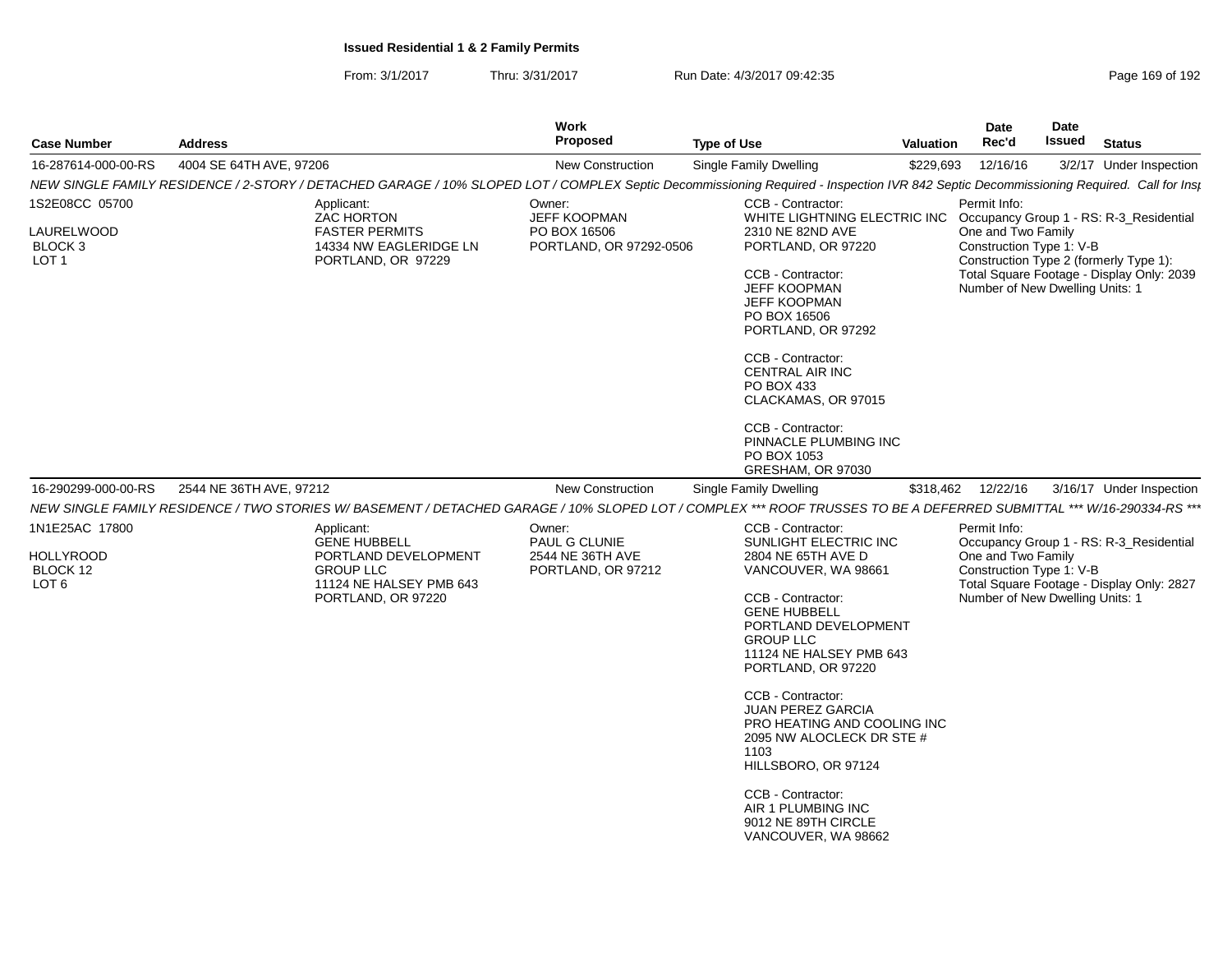| <b>Case Number</b>                                  | <b>Address</b>                                                                                                                                                    | Work<br>Proposed                                                                    | <b>Type of Use</b>                                                                                                                                                                                                                                                                                                                                         | Valuation | Date<br>Rec'd                                                                     | <b>Date</b><br><b>Issued</b> | <b>Status</b>                                                                                                                      |
|-----------------------------------------------------|-------------------------------------------------------------------------------------------------------------------------------------------------------------------|-------------------------------------------------------------------------------------|------------------------------------------------------------------------------------------------------------------------------------------------------------------------------------------------------------------------------------------------------------------------------------------------------------------------------------------------------------|-----------|-----------------------------------------------------------------------------------|------------------------------|------------------------------------------------------------------------------------------------------------------------------------|
| 16-273157-000-00-RS                                 | 8705 N ENDICOTT AVE                                                                                                                                               | New Construction                                                                    | Single Family Dwelling                                                                                                                                                                                                                                                                                                                                     | \$160,752 | 11/15/16                                                                          |                              | 3/27/17 Issued                                                                                                                     |
|                                                     | NEW SINGLE FAMILY RESIDENCE / TWO STORIES / FLAT LOT / COMPLEX-ELECTRICAL, MECHANICAL AND PLUMBING PERMITS TO BE OBTAINED SEPARATELY.***TRUSSES TO BE DEFERRED*** |                                                                                     |                                                                                                                                                                                                                                                                                                                                                            |           |                                                                                   |                              |                                                                                                                                    |
| 1N1E09BC 04502                                      | Applicant:<br><b>JENNIFER FARMER</b><br>CITY CRAFT DEVELOPMENT<br>6931 NE MLK BLVD<br>PORTLAND, OR 97211                                                          | Owner:<br>DOZER CONSTRUCTION LLC<br>6716 N BORTHWICK AVE<br>PORTLAND, OR 97217-1614 | CCB - Contractor:<br>CITYCRAFT DEVELOPMENT LLC<br>6931 NE MARTIN LUTHER KING JR One and Two Family<br><b>BLVD</b><br>PORTLAND, OR 97211                                                                                                                                                                                                                    |           | Permit Info:<br>Construction Type 1: V-B<br>Number of New Dwelling Units: 1       |                              | Occupancy Group 1 - RS: R-3_Residential<br>Construction Type 2 (formerly Type 1): V-B<br>Total Square Footage - Display Only: 1427 |
| 16-276891-000-00-RS                                 | 5852 NE 9TH AVE, 97211                                                                                                                                            | <b>New Construction</b>                                                             | Single Family Dwelling                                                                                                                                                                                                                                                                                                                                     | \$270,361 | 11/22/16                                                                          |                              | 3/1/17 Under Inspection                                                                                                            |
|                                                     | NEW SINGLE FAMILY RESIDENCE/2-STORY/ATTACHED GARAGE/FLAT LOT/COMPLEX                                                                                              |                                                                                     |                                                                                                                                                                                                                                                                                                                                                            |           |                                                                                   |                              |                                                                                                                                    |
| 1N1E14CD 11000                                      | Applicant:<br><b>KEVIN PARTAIN</b>                                                                                                                                | Owner:<br>ABOUND PROPERTIES LLC                                                     | CCB - Contractor:<br>PHILLIS CONSTRUCTION CO                                                                                                                                                                                                                                                                                                               |           | Permit Info:                                                                      |                              | Occupancy Group 1 - RS: R-3_Residential                                                                                            |
| <b>HIGHLAND PK</b><br>BLOCK 11<br>LOT <sub>13</sub> | <b>URBAN VISIONS</b><br>223 NE 56TH AVE<br>PORTLAND, OR 97213                                                                                                     | 1526 NE ALBERTA ST #120<br>PORTLAND, OR 97211-5046                                  | 9409 NE COLFAX ST<br>PORTLAND, OR 97220<br>CCB - Contractor:<br><b>RENAISSANCE CUSTOM HOMES</b><br><b>LLC</b><br>16771 BOONES FERRY RD<br>LAKE OSWEGO, OR 97035<br>CCB - Contractor:<br>RUSSELL & SONS PLUMBING INC<br>6105 NE 88TH ST<br>VANCOUVER, WA 98665<br>CCB - Contractor:<br><b>LANTIL LLC</b><br>11490 SE JENNIFER STREET<br>CLACKAMAS, OR 97015 |           | One and Two Family<br>Construction Type 1: V-B<br>Number of New Dwelling Units: 1 |                              | Construction Type 2 (formerly Type 1): V-B<br>Total Square Footage - Display Only: 2557                                            |
| 16-225017-000-00-RS                                 | 923 NE BEECH ST, 97212                                                                                                                                            | <b>New Construction</b>                                                             | Single Family Dwelling                                                                                                                                                                                                                                                                                                                                     | \$206,064 | 8/17/16                                                                           |                              | 3/22/17 Issued                                                                                                                     |
|                                                     | NEW SINGLE FAMILY RESIDENCE/2-STORY W/BASEMENT/TUCK UNDER GARAGE/SLOPED LOT/COMPLEX***MECH, ELEC, PLUMBING PERMITS TO BE OBTAINED SEPARATELY***                   |                                                                                     |                                                                                                                                                                                                                                                                                                                                                            |           |                                                                                   |                              |                                                                                                                                    |
| 1N1E23CD 10100                                      | Applicant:<br><b>JOSH PATRICK</b>                                                                                                                                 | Owner:<br>METRO HOMES NORTHWEST LLC ALICIA LIBERTY                                  | CCB - Contractor:                                                                                                                                                                                                                                                                                                                                          |           | Permit Info:                                                                      |                              | Occupancy Group 1 - RS: R-3 Residential                                                                                            |
| <b>LINCOLN PK</b>                                   | <b>METRO HOMES NW LLC</b>                                                                                                                                         | 2645 SW SCHAEFFER RD                                                                | LIBERTY NW HOMES LLC                                                                                                                                                                                                                                                                                                                                       |           | One and Two Family                                                                |                              |                                                                                                                                    |
| BLOCK 6<br>W 32.5' OF LOT 8                         | 919 NE 19TH AVE, SUITE 160M<br>PORTLAND, OR 97232                                                                                                                 | WEST LINN, OR 97068-9659                                                            | 16542 SE ORCHARD VIEW LANE<br>DAMASCUS, OR 97089                                                                                                                                                                                                                                                                                                           |           | Construction Type 1: V-B<br>Number of New Dwelling Units: 1                       |                              | Construction Type 2 (formerly Type 1): V-B<br>Total Square Footage - Display Only: 1950                                            |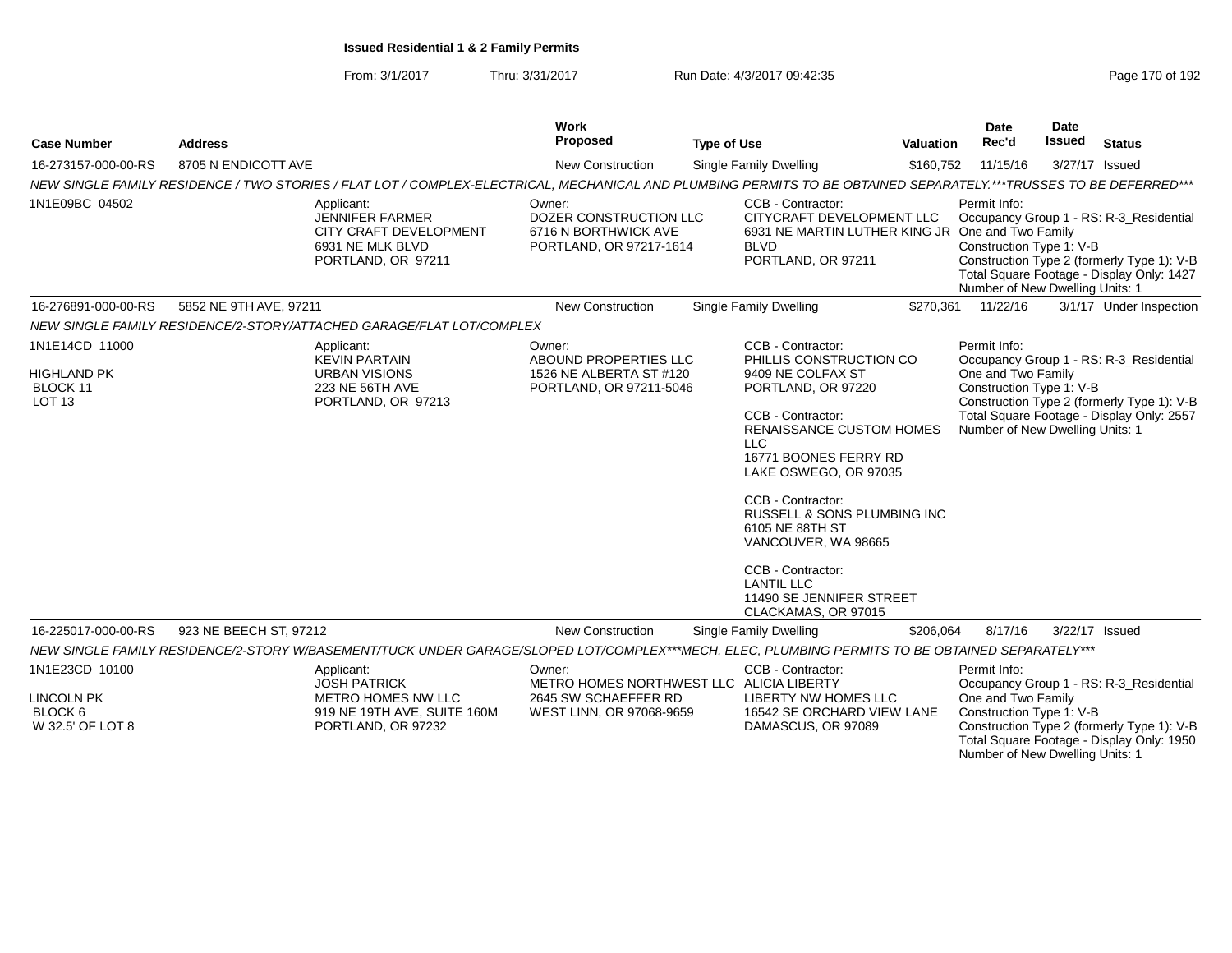| <b>Case Number</b>                               | <b>Address</b>                                                                                                                                          | <b>Work</b><br>Proposed                                                         | <b>Type of Use</b>                                                                                                     | <b>Valuation</b> | Date<br>Rec'd                                                  | <b>Date</b><br><b>Issued</b> | <b>Status</b>                                                                           |
|--------------------------------------------------|---------------------------------------------------------------------------------------------------------------------------------------------------------|---------------------------------------------------------------------------------|------------------------------------------------------------------------------------------------------------------------|------------------|----------------------------------------------------------------|------------------------------|-----------------------------------------------------------------------------------------|
| 16-266858-000-00-RS                              | 1415 NE FAILING ST, 97212                                                                                                                               | <b>New Construction</b>                                                         | Single Family Dwelling                                                                                                 | \$489,888        | 11/3/16                                                        |                              | 3/23/17 Under Inspection                                                                |
|                                                  | NEW SINGLE FAMILY RESIDENCE/2-STORY W/DAYLIGHT BASEMENT/ROOF DECK/TUCK UNDER GARAGE/FLAT LOT/COMPLEX                                                    |                                                                                 |                                                                                                                        |                  |                                                                |                              |                                                                                         |
| 1N1E23CD 00700                                   | Applicant:<br>Peter Kusyk                                                                                                                               | Owner:<br>FIRENZE DEVELOPMENT INC                                               | CCB - Contractor:<br>MARVIN DEE BERGEVIN                                                                               |                  | Permit Info:                                                   |                              | Occupancy Group 1 - RS: R-3_Residential                                                 |
| NORTH IRVINGTON<br>BLOCK 11<br>W 97.25' OF LOT 7 | Firenze Development<br>7110 SW Old Wilsonville Rd<br>Willsonville OR 97070                                                                              | 7110 SW OLD WILSONVILLE RD<br>WILSONVILLE, OR 97070-7857                        | CONNECTIONS ELECTRIC INC<br>PO BOX 7136<br>SALEM, OR 97303-0026                                                        |                  | One and Two Family<br>Construction Type 1: V-B                 |                              | Construction Type 2 (formerly Type 1): V-B<br>Total Square Footage - Display Only: 4734 |
|                                                  |                                                                                                                                                         |                                                                                 | CCB - Contractor:<br>S & J HEATING AND AIR<br><b>CONDITIONING INC</b><br><b>1004 NE 4TH AVE</b><br>CANBY, OR 97013     |                  | Number of New Dwelling Units: 1                                |                              |                                                                                         |
|                                                  |                                                                                                                                                         |                                                                                 | CCB - Contractor:<br>PETER A KUSYK<br>FIRENZE DEVELOPMENT INC<br>7110 SW OLD WILSONVILLE ROAD<br>WILSONVILLE, OR 97070 |                  |                                                                |                              |                                                                                         |
|                                                  |                                                                                                                                                         |                                                                                 | CCB - Contractor:<br><b>NELSON &amp; NELSON INC</b><br>20870 SE LANSING LN<br>DAMASCUS, OR 97089                       |                  |                                                                |                              |                                                                                         |
| 16-267687-000-00-RS                              | 1726 SW SUNSET BLVD                                                                                                                                     | <b>New Construction</b>                                                         | Single Family Dwelling                                                                                                 | \$316,099        | 11/3/16                                                        |                              | $3/6/17$ Issued                                                                         |
|                                                  | NEW SINGLE FAMILY RESIDENCE/SINGLE STORY/ATTACHED GARAGE/SLOPED LOT/COMPLEX***MECH, ELEC, PLUMBING PERMITS TO BE OBTAINED SEPARTELY***DFS ROOF TRUSS*** |                                                                                 |                                                                                                                        |                  |                                                                |                              |                                                                                         |
| 1S1E16CA 08001                                   | Applicant:<br>PATRICK PANGBURN<br>5820 SW 18TH DR<br>PORTLAND, OR 97239-2008                                                                            | Owner:<br><b>JOHN S SOLTERS</b><br>5820 SW 18TH DR<br>PORTLAND, OR 97239-2008   | CCB - Contractor:<br><b>DICK HARTUNG</b><br>LHL HOMES INC<br>11580 SW 67TH<br><b>TIGARD, OR 97223</b>                  |                  | Permit Info:<br>One and Two Family<br>Construction Type 1: V-B |                              | Occupancy Group 1 - RS: R-3_Residential<br>Construction Type 2 (formerly Type 1): V-B   |
|                                                  |                                                                                                                                                         | Owner:<br><b>PATRICK PANGBURN</b><br>5820 SW 18TH DR<br>PORTLAND, OR 97239-2008 | Primary Contractor:<br><b>TO BID</b>                                                                                   |                  | Number of New Dwelling Units: 1                                |                              | Total Square Footage - Display Only: 3245                                               |
| 16-269349-000-00-RS                              | 920 NE 72ND AVE, 97213                                                                                                                                  | <b>New Construction</b>                                                         | Single Family Dwelling                                                                                                 | \$181,370        | 11/7/16                                                        |                              | 3/9/17 Under Inspection                                                                 |
|                                                  | NEW SINGLE FAMILY RESIDENCE/2-STORY/ATTACHED GARAGE/FLAT LOT/COMPLEX***MECH, ELEC, PLUMBING PERMITS TO BE OBTAINED SEPARATELY***                        |                                                                                 |                                                                                                                        |                  |                                                                |                              |                                                                                         |
| 1N2E32AC 08700                                   | Applicant:<br>NATHAN ARNOLD<br><b>FASTER PERMITS</b><br>14334 NW EAGLERIDGE LANE<br>PORTLAND, OR 97229                                                  | Owner:<br>V DUNG NGUYEN<br>20746 SW LONGACRE ST<br>BEAVERTON, OR 97003          | CCB - Contractor:<br><b>GREENWOOD HOMES LLC</b><br>PO BOX 1225<br>CANBY, OR 97013                                      |                  | Permit Info:<br>One and Two Family<br>Construction Type 1: V-B |                              | Occupancy Group 1 - RS: R-3_Residential<br>Construction Type 2 (formerly Type 1): V-B   |
|                                                  |                                                                                                                                                         | Owner:<br><b>LOAN THI NGUYEN</b><br>20746 SW LONGACRE ST<br>BEAVERTON, OR 97003 |                                                                                                                        |                  | Number of New Dwelling Units: 1                                |                              | Total Square Footage - Display Only: 1732                                               |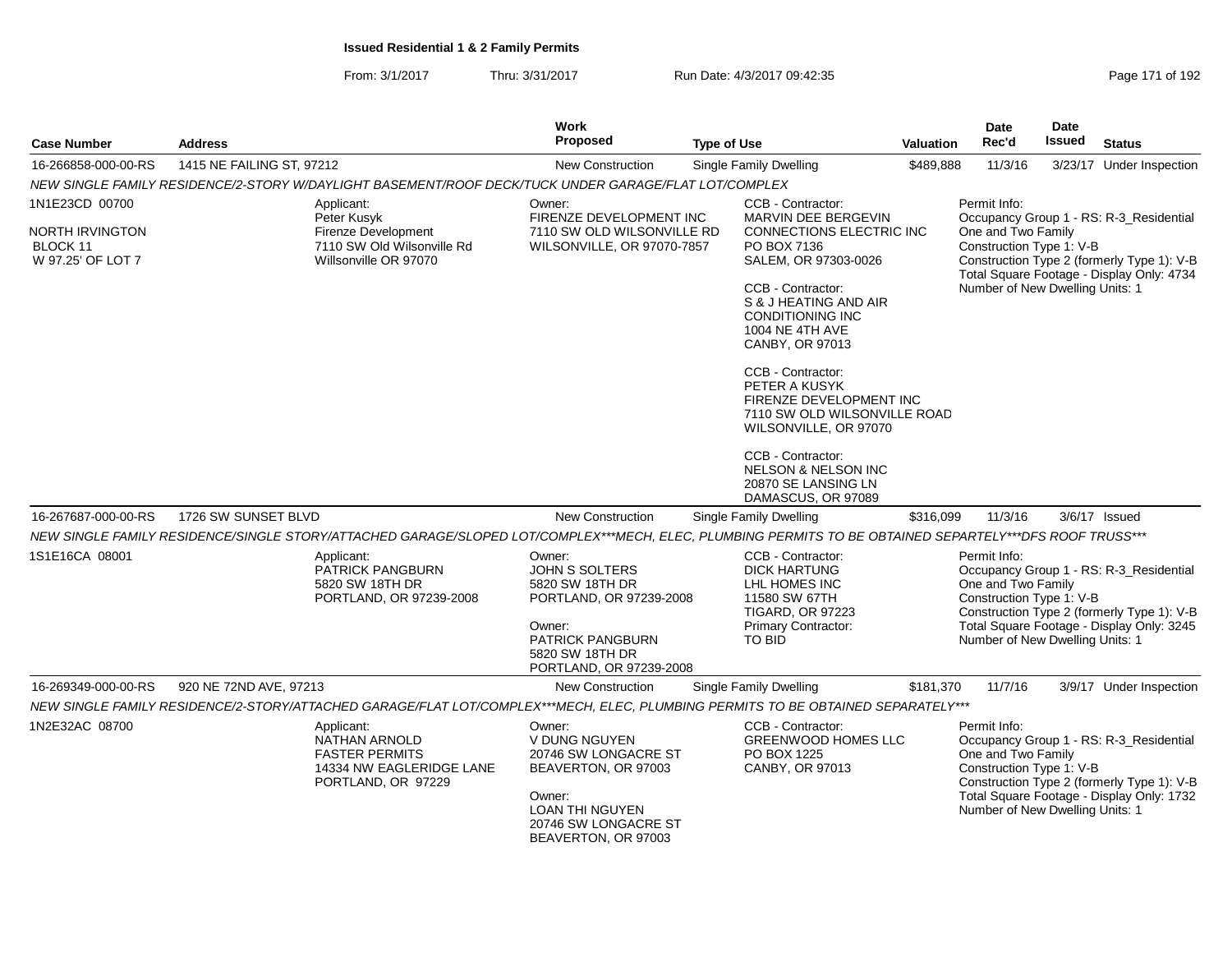| <b>Case Number</b>                                           | <b>Address</b>                         |                                                                                                                                             | Work<br>Proposed                                                                                                                       | <b>Type of Use</b> |                                                                                                                                                                                                                                                                                                                                                                                                                       | Valuation | Date<br>Rec'd                      | Date<br>Issued                                              | <b>Status</b>                                                                                                                      |
|--------------------------------------------------------------|----------------------------------------|---------------------------------------------------------------------------------------------------------------------------------------------|----------------------------------------------------------------------------------------------------------------------------------------|--------------------|-----------------------------------------------------------------------------------------------------------------------------------------------------------------------------------------------------------------------------------------------------------------------------------------------------------------------------------------------------------------------------------------------------------------------|-----------|------------------------------------|-------------------------------------------------------------|------------------------------------------------------------------------------------------------------------------------------------|
| 14-219352-REV-02-RS                                          | 3125 SW FAIRMOUNT BLVD - Unit A, 97201 |                                                                                                                                             | <b>New Construction</b>                                                                                                                |                    | Single Family Dwelling                                                                                                                                                                                                                                                                                                                                                                                                |           | \$<br>1/30/17                      |                                                             | $3/1/17$ Issued                                                                                                                    |
|                                                              |                                        | REVISION TO DIMENSIONS OF STORMWATER PLANTERS ON NORTHEAST CORNER OF PROPERTY AND SOUTH OF PROPERTY                                         |                                                                                                                                        |                    |                                                                                                                                                                                                                                                                                                                                                                                                                       |           |                                    |                                                             |                                                                                                                                    |
| 1S1E16BA 02200<br><b>HESSLER HILLS</b><br>LOT 1 EXC PT IN ST |                                        | Applicant:<br><b>JASON DIDION</b><br>RICHARD BROWN ARCHITECT AIA 0930 SW PALATINE HILL RD<br>239 NW 13TH AVE ROOM 305<br>PORTLAND, OR 97209 | Owner:<br>PRISCILLA M BERNARD<br>PORTLAND, OR 97219<br>Owner:<br><b>DAN G WIEDEN</b><br>0930 SW PALATINE HILL RD<br>PORTLAND, OR 97219 |                    | CCB - Contractor:<br>DEKORTE ELECTRIC INC<br>14865 SW 74TH AVE SUITE 170<br><b>TIGARD, OR 97224</b><br>CCB - Contractor:<br><b>DON TANKERSLEY</b><br><b>DON TANKERSLEY</b><br><b>CONSTRUCTION LTD</b><br>1927 NW KEARNEY ST<br>PORTLAND, OR 97209                                                                                                                                                                     |           | Permit Info:<br>One and Two Family | Construction Type 1: V-B                                    | Occupancy Group 1 - RS: R-3_Residential<br>Construction Type 2 (formerly Type 1): V-B<br>Total Square Footage - Display Only: 9058 |
| 16-256208-000-00-RS                                          | 200 SW CARSON ST                       |                                                                                                                                             | <b>New Construction</b>                                                                                                                |                    | CCB - Contractor:<br>D & F PLUMBING CO<br>4636 N ALBINA AVE<br>PORTLAND, OR 97217-3099<br>Single Family Dwelling                                                                                                                                                                                                                                                                                                      | \$272,877 | 10/10/16                           |                                                             | 3/15/17 Issued                                                                                                                     |
|                                                              |                                        | NEW SINGLE FAMILY RESIDENCE/2-STORY W/ BASEMENT/TUCK UNDER GARAGE/SLOPED LOT/COMPLEX                                                        |                                                                                                                                        |                    |                                                                                                                                                                                                                                                                                                                                                                                                                       |           |                                    |                                                             |                                                                                                                                    |
| 1S1E22CC 04101                                               |                                        | Applicant:<br>Kevin Partain<br>Urban Visions<br>223 NE 56TH AVE<br>PORTLAND, OR 97213                                                       | Owner:<br><b>MALDEEP S KANG</b><br>205 SW TAYLORS FERRY RD<br>PORTLAND, OR 97219                                                       |                    | CCB - Contractor:<br>PHILLIS CONSTRUCTION CO<br>9409 NE COLFAX ST<br>PORTLAND, OR 97220<br>CCB - Contractor:<br><b>RENAISSANCE CUSTOM HOMES</b><br><b>LLC</b><br>16771 BOONES FERRY RD<br>LAKE OSWEGO, OR 97035<br>CCB - Contractor:<br><b>RUSSELL &amp; SONS PLUMBING INC</b><br>6105 NE 88TH ST<br>VANCOUVER, WA 98665<br>CCB - Contractor:<br><b>LANTIL LLC</b><br>11490 SE JENNIFER STREET<br>CLACKAMAS, OR 97015 |           | Permit Info:<br>One and Two Family | Construction Type 1: V-B<br>Number of New Dwelling Units: 1 | Occupancy Group 1 - RS: R-3_Residential<br>Construction Type 2 (formerly Type 1): V-B<br>Total Square Footage - Display Only: 2685 |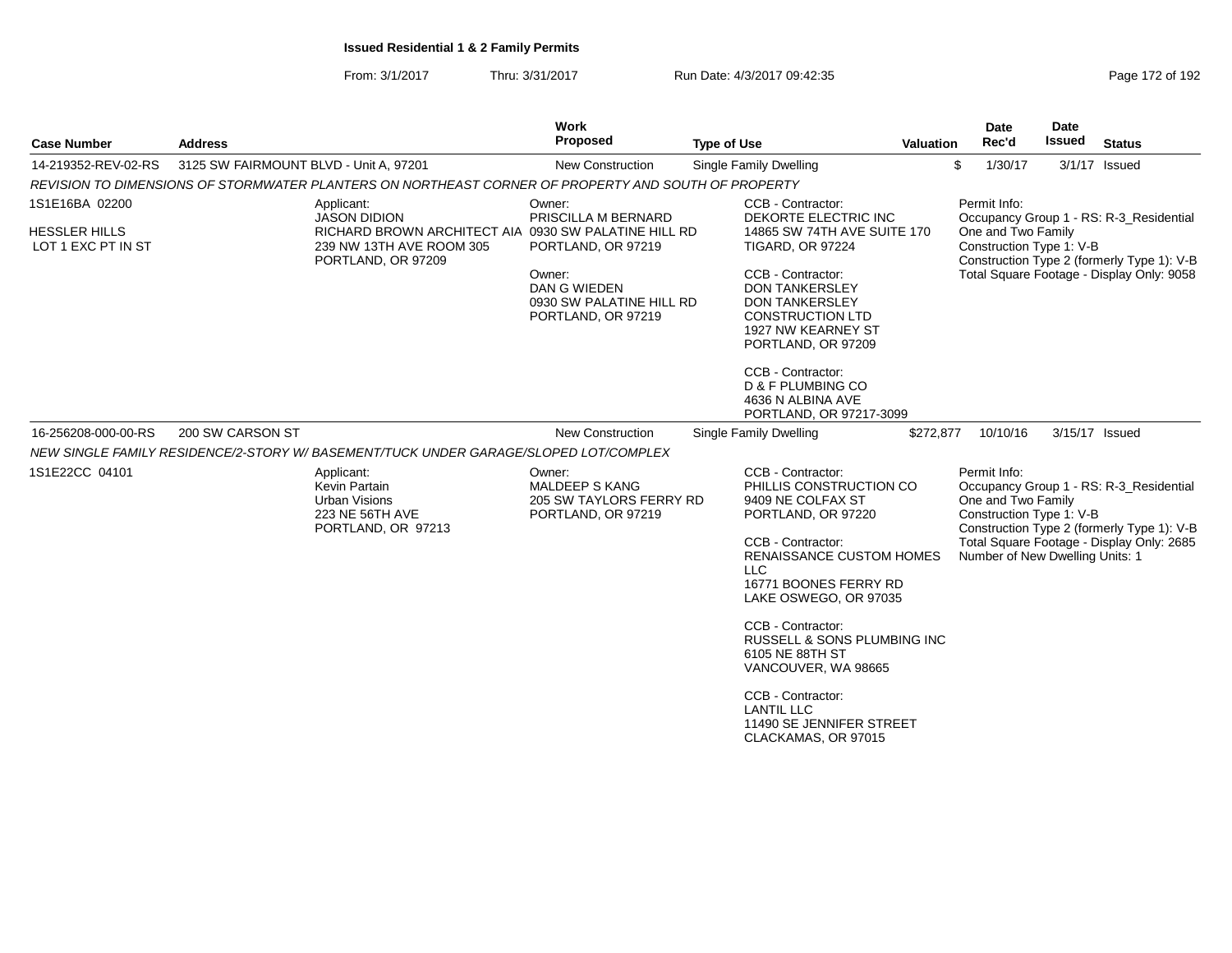| <b>Case Number</b>                                          | <b>Address</b>             |                                                                                                                                                                | <b>Work</b><br>Proposed                                                                                     | <b>Type of Use</b> |                                                                                                                                                                                                                                                                     | <b>Valuation</b> | <b>Date</b><br>Rec'd                                                                              | <b>Date</b><br>Issued | <b>Status</b>                                                                                                                      |
|-------------------------------------------------------------|----------------------------|----------------------------------------------------------------------------------------------------------------------------------------------------------------|-------------------------------------------------------------------------------------------------------------|--------------------|---------------------------------------------------------------------------------------------------------------------------------------------------------------------------------------------------------------------------------------------------------------------|------------------|---------------------------------------------------------------------------------------------------|-----------------------|------------------------------------------------------------------------------------------------------------------------------------|
| 16-221997-000-00-RS                                         | 6932 SW 7TH AVE, 97219     |                                                                                                                                                                | <b>New Construction</b>                                                                                     |                    | Single Family Dwelling                                                                                                                                                                                                                                              | \$320,247        | 8/11/16                                                                                           |                       | $3/8/17$ Issued                                                                                                                    |
|                                                             |                            | NEW SINGLE FAMILY RESIDENCE/3 STORY/ATTACHED GARAGE/SLOPED LOT/COMPLEX                                                                                         |                                                                                                             |                    |                                                                                                                                                                                                                                                                     |                  |                                                                                                   |                       |                                                                                                                                    |
| 1S1E21AA 07400                                              |                            | Applicant:<br>DAN WILLIAMS<br><b>FASTER PERMITS</b><br>14334 NW EAGLERIDGE LANE<br>PORTLAND, OR 97229                                                          | Owner:<br><b>EVERETT CUSTOM HOMES INC</b><br>3330 NW YEON AVE #100<br>PORTLAND, OR 97210-1531               |                    | CCB - Contractor:<br>PHILLIS CONSTRUCTION CO<br>9409 NE COLFAX ST<br>PORTLAND, OR 97220<br>CCB - Contractor:<br><b>LANTIL LLC</b><br>11490 SE JENNIFER STREET<br>CLACKAMAS, OR 97015<br>CCB - Contractor:<br>DEVELOPMENT NORTHWEST INC<br>1075 W COLUMBIA RIVER HWY |                  | Permit Info:<br>One and Two Family<br>Construction Type 1: V-B<br>Number of New Dwelling Units: 1 |                       | Occupancy Group 1 - RS: R-3_Residential<br>Construction Type 2 (formerly Type 1): V-B<br>Total Square Footage - Display Only: 3120 |
|                                                             |                            |                                                                                                                                                                |                                                                                                             |                    | TROUTDALE, OR 97060<br>CCB - Contractor:<br><b>VIC REMMERS</b><br><b>EVERETT CUSTOM HOMES INC</b><br>3330 NW YEON AVENUE #100<br>PORTLAND, OR 97210                                                                                                                 |                  |                                                                                                   |                       |                                                                                                                                    |
| 15-212501-REV-02-RS                                         | 5230 SW HUMPHREY BLVD      |                                                                                                                                                                | New Construction                                                                                            |                    | Single Family Dwelling                                                                                                                                                                                                                                              | \$5.000          | 3/27/17                                                                                           |                       | 3/27/17 Issued                                                                                                                     |
|                                                             |                            | VALUE ADDED REVISION TO CONVERT GROUND LEVEL STORAGE TO REC ROOM WITH EGRESS WINDOWS AND HALF BATH (4 TOILETS TOTAL). DELETE (2) WINDOWS ON STREET FACING FACA |                                                                                                             |                    |                                                                                                                                                                                                                                                                     |                  |                                                                                                   |                       |                                                                                                                                    |
| 1S1E06DC 04402                                              |                            | Applicant:                                                                                                                                                     | Owner:<br><b>MARK B MURPHY</b>                                                                              |                    | CCB - Contractor:                                                                                                                                                                                                                                                   |                  | Permit Info:                                                                                      |                       |                                                                                                                                    |
| PARTITION PLAT 2012-15<br>LOT <sub>2</sub>                  |                            | DARREN SCHROEDER<br>DARREN SCHROEDER DESIGN<br>AND CONSULTING<br>716 SE 45TH AVE<br>PORTLAND OR 97215                                                          | PO BOX 15062<br>PORTLAND, OR 97221<br>Owner:<br><b>TRACY M MURPHY</b><br>PO BOX 15062<br>PORTLAND, OR 97221 |                    | BEYER CONSTRUCTION AND<br>DEVELOPMENT LLC<br>3221 SW HAMILTON CT<br>PORTLAND, OR 97239                                                                                                                                                                              |                  | One and Two Family<br>Construction Type 1: V-B                                                    |                       | Occupancy Group 1 - RS: R-3_Residential<br>Construction Type 2 (formerly Type 1): V-B<br>Total Square Footage - Display Only: 3998 |
| 16-120693-REV-03-RS                                         | 2313 SE 142ND AVE - Unit A |                                                                                                                                                                | <b>New Construction</b>                                                                                     |                    | <b>Single Family Dwelling</b>                                                                                                                                                                                                                                       |                  | 2/23/17<br>\$                                                                                     |                       | 3/15/17 Issued                                                                                                                     |
|                                                             |                            | REVISION TO SHORTEN INFILTRATION AREA FOR DRIVEWAY STORMWATER                                                                                                  |                                                                                                             |                    |                                                                                                                                                                                                                                                                     |                  |                                                                                                   |                       |                                                                                                                                    |
| 1S2E02DD 01003<br>PARTITION PLAT 2016-4<br>LOT <sub>3</sub> |                            | Applicant:<br><b>JOHN CARSON</b><br>CARSON III INVESTMENTS INC<br>12402 SE STEELE ST<br>PORTLAND OR 97236                                                      | Owner:<br>CARSON III INVESTMENTS LLC<br>12402 SE STEELE ST<br>PORTLAND, OR 97236                            |                    | CCB - Contractor:<br>JHC CONSTRUCTION CO<br>12402 SE STEELE ST<br>PORTLAND, OR 97236                                                                                                                                                                                |                  | Permit Info:<br>One and Two Family<br>Construction Type 1: V-B                                    |                       | Occupancy Group 1 - RS: R-3_Residential<br>Construction Type 2 (formerly Type 1): V-B<br>Total Square Footage - Display Only: 2688 |
| 16-205135-DFS-01-RS                                         | 6336 SE 62ND AVE, 97206    |                                                                                                                                                                | <b>New Construction</b>                                                                                     |                    | <b>Single Family Dwelling</b>                                                                                                                                                                                                                                       | \$5,000          | 3/21/17                                                                                           |                       | 3/21/17 Issued                                                                                                                     |
| <b>DFS FOR ROOF TRUSSES</b>                                 |                            |                                                                                                                                                                |                                                                                                             |                    |                                                                                                                                                                                                                                                                     |                  |                                                                                                   |                       |                                                                                                                                    |
| 1S2E17CC 07400                                              |                            | Applicant:<br><b>NATHAN ARNOLD</b><br><b>FASTER PERMITS</b><br>14334 NW EAGLERIDGE LANE<br>PORTLAND, OR 97229                                                  | Owner:<br>STRUCTURE REDEVELOPMENT<br>LLC<br>PO BOX 3026<br>CLACKAMAS, OR 97015-3026                         |                    | CCB - Contractor:<br>STRUCTURE REDEVELOPMENT<br><b>LLC</b><br>PO BOX 3026<br>CLACKAMAS, OR 97015                                                                                                                                                                    |                  | Permit Info:<br>One and Two Family<br>Construction Type 1: V-B                                    |                       | Occupancy Group 1 - RS: R-3 Residential<br>Construction Type 2 (formerly Type 1):<br>Total Square Footage - Display Only: 1957     |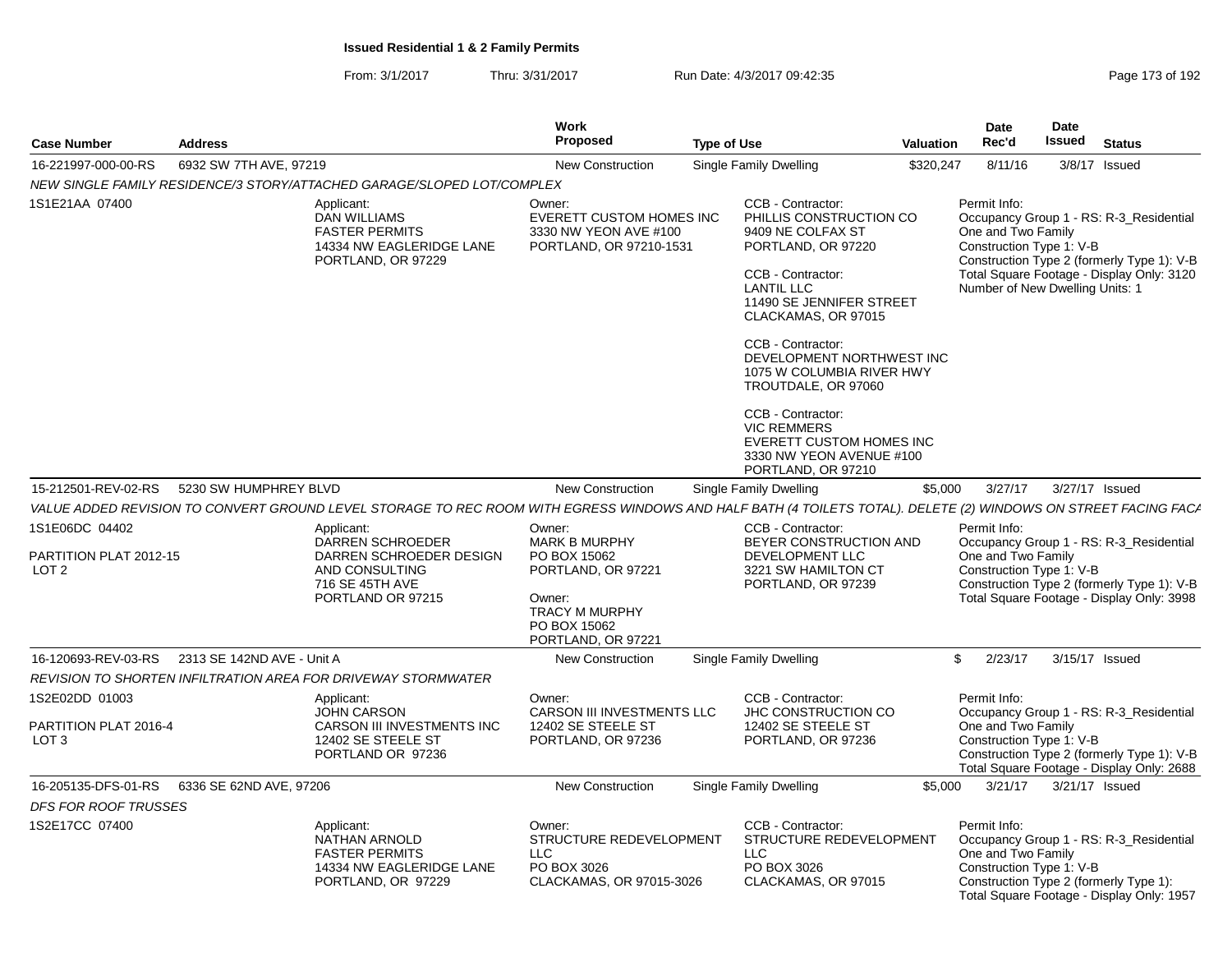|                                                      |                                                   |                                                                       | <b>Work</b>                                           |                                                                                                     |                  | Date                                           | <b>Date</b>    |                                                                                                                                    |
|------------------------------------------------------|---------------------------------------------------|-----------------------------------------------------------------------|-------------------------------------------------------|-----------------------------------------------------------------------------------------------------|------------------|------------------------------------------------|----------------|------------------------------------------------------------------------------------------------------------------------------------|
| <b>Case Number</b>                                   | <b>Address</b>                                    |                                                                       | Proposed                                              | <b>Type of Use</b>                                                                                  | <b>Valuation</b> | Rec'd                                          | <b>Issued</b>  | <b>Status</b>                                                                                                                      |
| 17-107084-REV-01-RS                                  | 1924 SE BIDWELL ST, 97202                         |                                                                       | New Construction                                      | <b>Single Family Dwelling</b>                                                                       |                  | \$<br>3/14/17                                  | 3/14/17 Issued |                                                                                                                                    |
| REVISE EAVES FROM 6" TO 1'.                          |                                                   |                                                                       |                                                       |                                                                                                     |                  |                                                |                |                                                                                                                                    |
| 1S1E23DA 09200                                       |                                                   | Applicant:<br><b>ZAC HORTON</b>                                       | Owner:<br>OREGON HOMEWORKS LLC                        | CCB - Contractor:<br><b>Scott Elliott</b>                                                           |                  | Permit Info:                                   |                | Occupancy Group 1 - RS: R-3_Residential                                                                                            |
| <b>CRYSTAL SPR ADD</b><br>BLOCK 6<br>LOT 2&3 TL 9200 |                                                   | <b>FASTER PERMITS</b><br>14334 NW EAGLERIDGE LN<br>PORTLAND, OR 97229 | 10940 SW BARNES RD PMB 339<br>PORTLAND, OR 97225-5368 | ELLIOTT PROPERTIES INC<br>735 SW 20TH PL # 220<br>PORTLAND, OR 97205                                |                  | One and Two Family<br>Construction Type 1: V-B |                | Construction Type 2 (formerly Type 1): V-B<br>Total Square Footage - Display Only: 3489                                            |
| 16-253708-REV-01-RS                                  | 8545 N ARGYLE WAY                                 |                                                                       | <b>New Construction</b>                               | Single Family Dwelling                                                                              |                  | 3/31/17<br>\$                                  |                | 3/31/17 Issued                                                                                                                     |
|                                                      | <b>REVISION TO REMOVE BATHROOM ON LOWER LEVEL</b> |                                                                       |                                                       |                                                                                                     |                  |                                                |                |                                                                                                                                    |
| 1N1E09AC 02705                                       |                                                   | Applicant:<br><b>KEVIN PARTAIN</b>                                    | Owner:<br><b>I&amp;N CONSTRUCTION INC.</b>            | CCB - Contractor:<br><b>SUNSHINE HEATING AIR</b>                                                    |                  | Permit Info:                                   |                |                                                                                                                                    |
| <b>NOLAN GARDENS</b><br>LOT <sub>5</sub>             |                                                   | <b>URBAN VISIONS</b><br>223 NE 56TH AVE<br>PORTLAND OR 97213          | 15137 SE 126TH AVE<br>CLACKAMAS, OR 97015             | <b>CONDITIONING LLC</b><br>9325 SW DIAMOND VIEW WAY<br>BEAVERTON, OR 97007                          |                  | One and Two Family<br>Construction Type 1: V-B |                | Occupancy Group 1 - RS: R-3_Residential<br>Construction Type 2 (formerly Type 1): V-B<br>Total Square Footage - Display Only: 2118 |
|                                                      |                                                   |                                                                       |                                                       | CCB - Contractor:<br><b>DELTA PLUMBING INC</b><br>12205 SE 108TH AVE<br>HAPPY VALLEY, OR 97086      |                  |                                                |                |                                                                                                                                    |
|                                                      |                                                   |                                                                       |                                                       | CCB - Contractor:<br><b>1 &amp; N CONSTRUCTION INC</b><br>15137 SE 126TH AVE<br>CLACKAMAS, OR 97015 |                  |                                                |                |                                                                                                                                    |
|                                                      |                                                   |                                                                       |                                                       | CCB - Contractor:<br><b>RIVER CITY ELECTRIC INC</b><br>4112 NE 48TH AVE<br>VANCOUVER, WA 98661      |                  |                                                |                |                                                                                                                                    |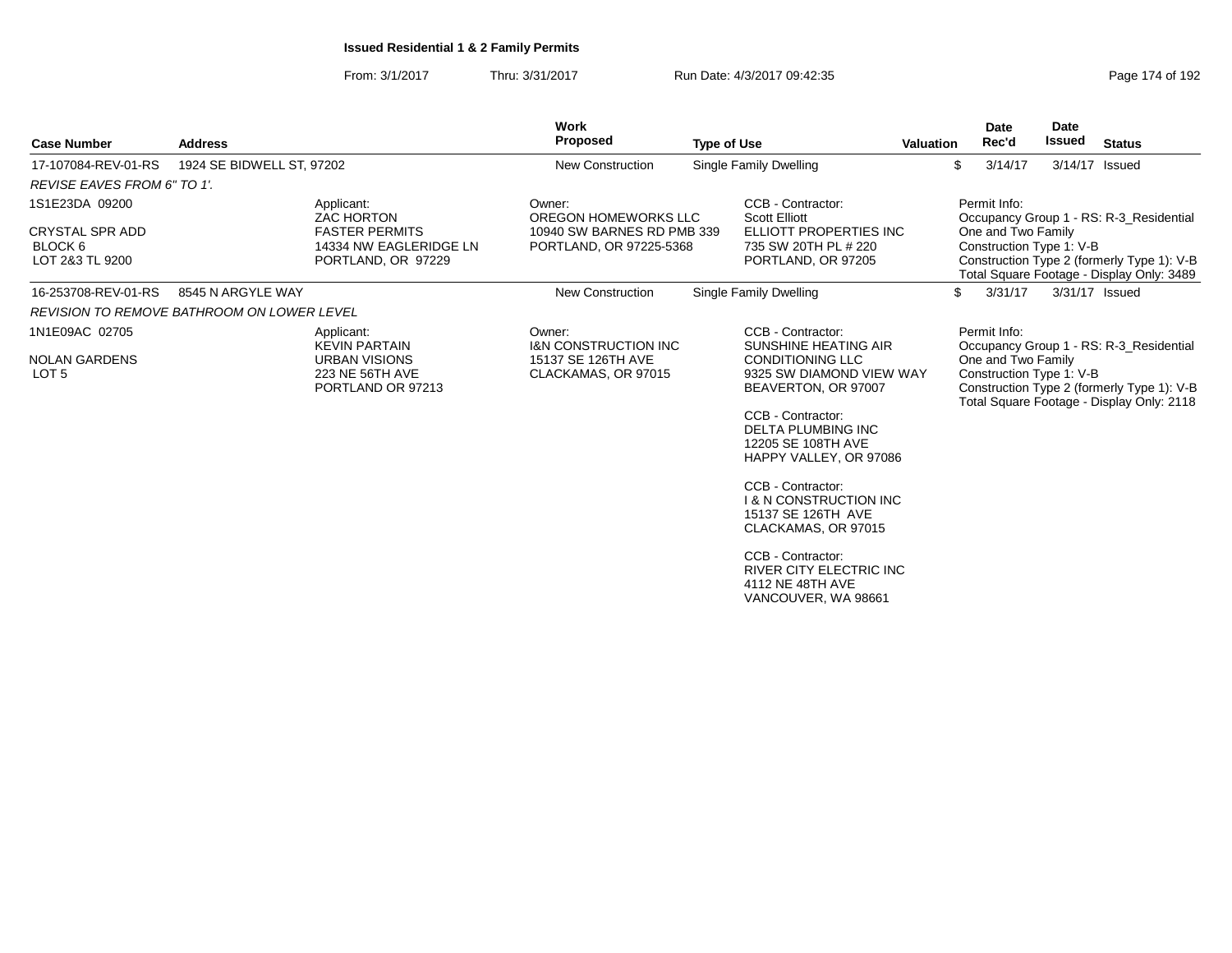|                                                            |                                                                                                                                        | <b>Work</b>                                                                                                                                                                                          |                                                                                                                                                                                                                                                                                                                                                                           |           | <b>Date</b>                                                    | Date          |                                                                                                                                    |
|------------------------------------------------------------|----------------------------------------------------------------------------------------------------------------------------------------|------------------------------------------------------------------------------------------------------------------------------------------------------------------------------------------------------|---------------------------------------------------------------------------------------------------------------------------------------------------------------------------------------------------------------------------------------------------------------------------------------------------------------------------------------------------------------------------|-----------|----------------------------------------------------------------|---------------|------------------------------------------------------------------------------------------------------------------------------------|
| <b>Case Number</b>                                         | <b>Address</b>                                                                                                                         | <b>Proposed</b>                                                                                                                                                                                      | <b>Type of Use</b>                                                                                                                                                                                                                                                                                                                                                        | Valuation | Rec'd                                                          | <b>Issued</b> | <b>Status</b>                                                                                                                      |
| 16-253652-REV-01-RS                                        | 8557 N ARGYLE WAY                                                                                                                      | <b>New Construction</b>                                                                                                                                                                              | Single Family Dwelling                                                                                                                                                                                                                                                                                                                                                    | \$        | 3/31/17                                                        |               | 3/31/17 Issued                                                                                                                     |
|                                                            | REVISION TO REMOVE BATHROOM ON LOWER LEVEL                                                                                             |                                                                                                                                                                                                      |                                                                                                                                                                                                                                                                                                                                                                           |           |                                                                |               |                                                                                                                                    |
| 1N1E09AC 02704<br><b>NOLAN GARDENS</b><br>LOT <sub>4</sub> | Applicant:<br><b>KEVIN PARTAIN</b><br><b>URBAN VISIONS</b><br>223 NE 56TH AVE<br>PORTLAND OR 97213                                     | Owner:<br><b>I&amp;N CONSTRUCTION INC</b><br>15137 SE 126TH AVE<br>CLACKAMAS, OR 97015                                                                                                               | CCB - Contractor:<br>SUNSHINE HEATING AIR<br><b>CONDITIONING LLC</b><br>9325 SW DIAMOND VIEW WAY<br>BEAVERTON, OR 97007<br>CCB - Contractor:<br>DELTA PLUMBING INC<br>12205 SE 108TH AVE<br>HAPPY VALLEY, OR 97086<br>CCB - Contractor:<br><b>1 &amp; N CONSTRUCTION INC</b><br>15137 SE 126TH AVE<br>CLACKAMAS, OR 97015<br>CCB - Contractor:<br>RIVER CITY ELECTRIC INC |           | Permit Info:<br>One and Two Family<br>Construction Type 1: V-B |               | Occupancy Group 1 - RS: R-3 Residential<br>Construction Type 2 (formerly Type 1): V-B<br>Total Square Footage - Display Only: 2118 |
| 16-139412-REV-03-RS                                        | 3030 SW CARAWAY CT, 97219                                                                                                              | <b>New Construction</b>                                                                                                                                                                              | 4112 NE 48TH AVE<br>VANCOUVER, WA 98661                                                                                                                                                                                                                                                                                                                                   | \$        | 3/23/17                                                        | 3/23/17 Final |                                                                                                                                    |
|                                                            |                                                                                                                                        |                                                                                                                                                                                                      | Single Family Dwelling                                                                                                                                                                                                                                                                                                                                                    |           |                                                                |               |                                                                                                                                    |
|                                                            | REVISION TO REPLACE CONCRETE PATIO WITH WOOD DECK AT SW CORNER OF HOUSE                                                                |                                                                                                                                                                                                      |                                                                                                                                                                                                                                                                                                                                                                           |           |                                                                |               |                                                                                                                                    |
| 1S1E29DC 10300<br><b>GALEBURN PL</b><br>LOT 4 TL 10300     | Applicant:<br><b>CHRIS CHRISTIANSEN</b><br>VISTA NORTHWEST. INC.<br>9100 SW SUMMERFIELD COURT<br>PORTLAND, OR 97224                    | Owner:<br><b>TAMELA R ARNOLD</b><br>10701 SW 30TH AVE<br>PORTLAND, OR 97219-6901                                                                                                                     | CCB - Contractor:<br><b>CHRIS CHRISTENSEN</b><br><b>VISTA NORTHWEST INC</b><br>9100 SW SUMMERFIELD CT<br><b>TIGARD, OR 97224</b>                                                                                                                                                                                                                                          |           | Permit Info:<br>One and Two Family<br>Construction Type 1: V-B |               | Occupancy Group 1 - RS: R-3 Residential<br>Construction Type 2 (formerly Type 1): V-B<br>Total Square Footage - Display Only: 3939 |
| 16-188831-REV-01-RS                                        | 3556 SE 130TH AVE, 97236                                                                                                               | <b>New Construction</b>                                                                                                                                                                              | <b>Single Family Dwelling</b>                                                                                                                                                                                                                                                                                                                                             | \$        | 3/28/17                                                        |               | 3/28/17 Issued                                                                                                                     |
|                                                            | REVISION TO REDUCE THE SIZE OF THE HOUSE TO MEET CURRENT SIDE SETBACK                                                                  |                                                                                                                                                                                                      |                                                                                                                                                                                                                                                                                                                                                                           |           |                                                                |               |                                                                                                                                    |
| 1S2E11CA 00800                                             | Applicant:<br><b>MIKE MONTGOMERY</b><br>SIMPL HOME DESIGNS<br>4931 SW 76TH AVE PMB211<br>PORTLAND, OR 97225                            | Owner:<br>VIET T TRAN<br>3560 SE 130TH AVE<br>PORTLAND, OR 97236-3308                                                                                                                                | CCB - Contractor:<br>SUNRISE CONTRACTORS LLC<br>7531 SE HENDERSON ST<br>PORTLAND, OR 97206                                                                                                                                                                                                                                                                                |           | Permit Info:<br>One and Two Family<br>Construction Type 1: V-B |               | Occupancy Group 1 - RS: R-3_Residential<br>Construction Type 2 (formerly Type 1): V-B<br>Total Square Footage - Display Only: 1424 |
| 15-270152-REV-02-RS                                        | 2416 NE REGENTS DR, 97212                                                                                                              | <b>New Construction</b>                                                                                                                                                                              | Single Family Dwelling                                                                                                                                                                                                                                                                                                                                                    | \$        | 3/3/17                                                         |               | $3/3/17$ Issued                                                                                                                    |
|                                                            | REVISION TO CHANGE WINDOW HEIGHT DIMENSIONS, ADDING SECOND POWDER ROOM IN MEDIA ROOM AND CREATE CRAWL SPACE IN A PORTION OF THE GARAGE |                                                                                                                                                                                                      |                                                                                                                                                                                                                                                                                                                                                                           |           |                                                                |               |                                                                                                                                    |
| 1N1E24CC 11400                                             | Applicant:<br><b>GENE HUBBELL</b><br>PORTLAND DEVELOPMENT<br><b>GROUP LLC</b><br>4224 NE HALSEY ST #300<br>PORTLAND OR 97213           | Owner:<br>PORTLAND DEVELOPMENT<br><b>GROUP</b><br>11124 NE HALSEY ST PMB 643<br>PORTLAND, OR 97220-2021<br>Owner:<br><b>INVESTMENTS LLC</b><br>11124 NE HALSEY ST PMB 643<br>PORTLAND, OR 97220-2021 | CCB - Contractor:<br><b>GENE HUBBELL</b><br>PORTLAND DEVELOPMENT<br><b>GROUP LLC</b><br>11124 NE HALSEY PMB 643<br>PORTLAND, OR 97220                                                                                                                                                                                                                                     |           | Permit Info:<br>One and Two Family<br>Construction Type 1: V-B |               | Occupancy Group 1 - RS: R-3_Residential<br>Construction Type 2 (formerly Type 1): V-B<br>Total Square Footage - Display Only: 5505 |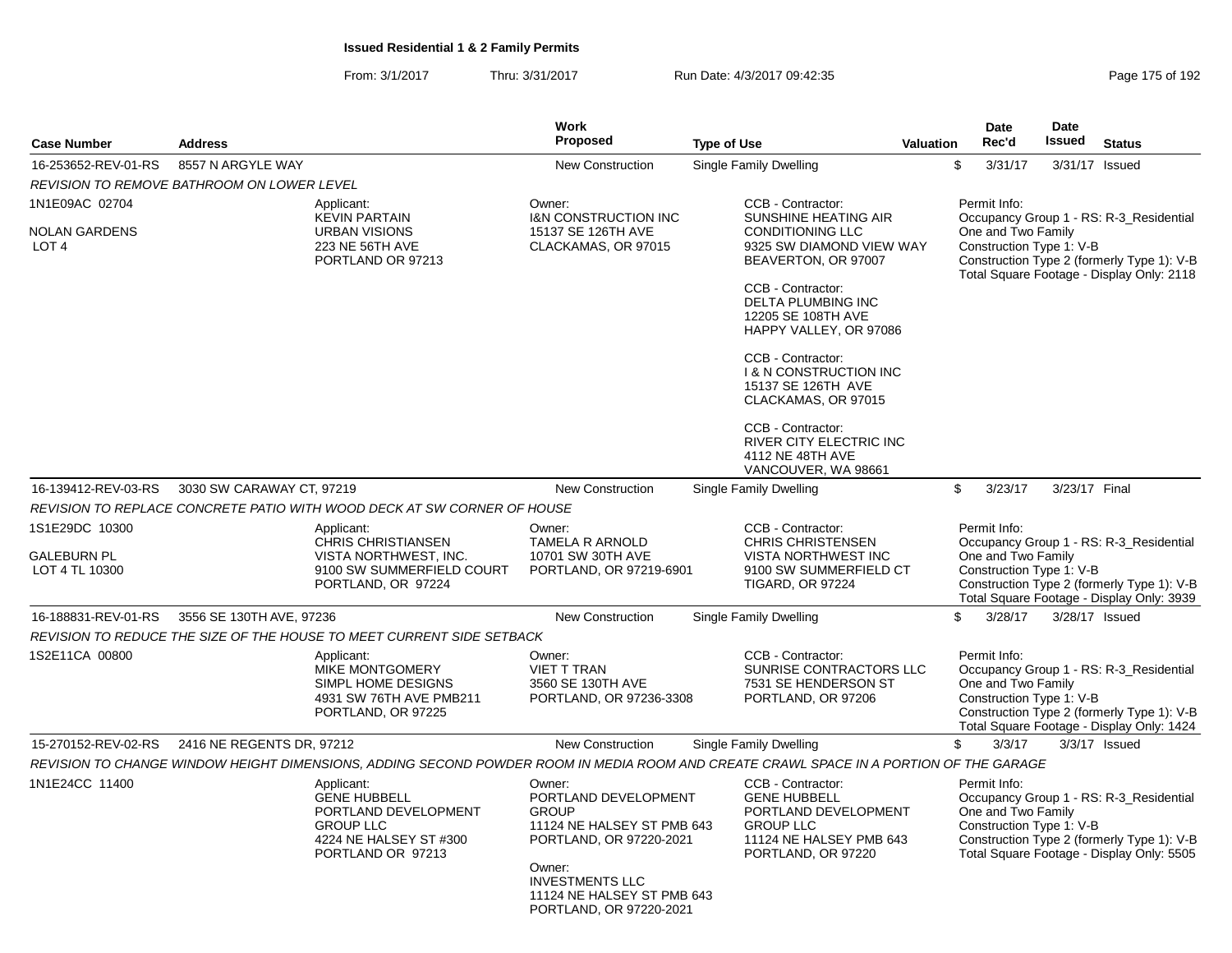|                                                                     |                                    |                                                                                                         | Work                                                                                                   |                    |                                                                                                                                          |                  | <b>Date</b>                                                    | <b>Date</b> |                                                                                                                                    |
|---------------------------------------------------------------------|------------------------------------|---------------------------------------------------------------------------------------------------------|--------------------------------------------------------------------------------------------------------|--------------------|------------------------------------------------------------------------------------------------------------------------------------------|------------------|----------------------------------------------------------------|-------------|------------------------------------------------------------------------------------------------------------------------------------|
| <b>Case Number</b>                                                  | <b>Address</b>                     |                                                                                                         | <b>Proposed</b>                                                                                        | <b>Type of Use</b> |                                                                                                                                          | <b>Valuation</b> | Rec'd                                                          | Issued      | <b>Status</b>                                                                                                                      |
| 16-273213-REV-01-RS                                                 | 5089 SE 59TH AVE, 97206            |                                                                                                         | <b>New Construction</b>                                                                                |                    | <b>Single Family Dwelling</b>                                                                                                            |                  | \$<br>3/9/17                                                   |             | 3/9/17 Issued                                                                                                                      |
|                                                                     |                                    | REVISION TO CHANGE FOUNDATION SYSTEM TO 4 X 8 ON 4 X 4 POSTS                                            |                                                                                                        |                    |                                                                                                                                          |                  |                                                                |             |                                                                                                                                    |
| 1S2E18AD 17600                                                      |                                    | Applicant:<br>NATHAN ARNOLD<br><b>FASTER PERMITS</b><br>14334 NW EAGLERIDGE LANE<br>PORTLAND, OR 97229  | Owner:<br>MORRISON DEVELOPMENT<br><b>GROUP LLC</b><br>4614 SW KELLY AVE #17<br>PORTLAND, OR 97239-4277 |                    | CCB - Contractor:<br><b>MORRISON BUILT INC</b><br>4614 SW KELLY AVE STE 17<br>PORTLAND, OR 97239                                         |                  | Permit Info:<br>One and Two Family<br>Construction Type 1: V-B |             | Occupancy Group 1 - RS: R-3 Residential<br>Construction Type 2 (formerly Type 1): V-B<br>Total Square Footage - Display Only: 3162 |
| 16-273196-REV-01-RS                                                 | 5051 SE 59TH AVE, 97206            |                                                                                                         | New Construction                                                                                       |                    | <b>Single Family Dwelling</b>                                                                                                            |                  | \$<br>3/9/17                                                   |             | 3/9/17 Issued                                                                                                                      |
|                                                                     |                                    | REVISION TO CHANGE FOUNDATION SYSTEM TO 4 X 8 ON 4 X 4 POST                                             |                                                                                                        |                    |                                                                                                                                          |                  |                                                                |             |                                                                                                                                    |
| 1S2E18AD 17600<br><b>GRAHAMS ADD</b><br>BLOCK <sub>2</sub><br>LOT 1 |                                    | Applicant:<br>NATHAN ARNOLD<br><b>FASTER PERMITS</b><br>14334 NW EAGLERIDGE LANE<br>PORTLAND, OR 97229  | Owner:<br>MORRISON DEVELOPMENT<br><b>GROUP LLC</b><br>4614 SW KELLY AVE #17<br>PORTLAND, OR 97239-4277 |                    | CCB - Contractor:<br><b>MORRISON BUILT INC</b><br>4614 SW KELLY AVE STE 17<br>PORTLAND, OR 97239                                         |                  | Permit Info:<br>One and Two Family<br>Construction Type 1: V-B |             | Occupancy Group 1 - RS: R-3_Residential<br>Construction Type 2 (formerly Type 1): V-B<br>Total Square Footage - Display Only: 3162 |
| 16-255711-REV-02-RS                                                 | 3908 SE NEHALEM ST - Unit A, 97202 |                                                                                                         | <b>New Construction</b>                                                                                |                    | <b>Single Family Dwelling</b>                                                                                                            |                  | \$<br>3/7/17                                                   |             | $3/7/17$ Issued                                                                                                                    |
|                                                                     |                                    | REVISION FOUNDATION RETROFIT TO MATCH CONSTRUCTION IN THE FIELD                                         |                                                                                                        |                    |                                                                                                                                          |                  |                                                                |             |                                                                                                                                    |
| 1S1E24DA 09800                                                      |                                    | Applicant:                                                                                              | Owner:                                                                                                 |                    | CCB - Contractor:                                                                                                                        |                  | Permit Info:                                                   |             |                                                                                                                                    |
| <b>BERKELEY</b><br>BLOCK 36<br>N 53' OF LOT 13&14 EXC PT IN ST      |                                    | <b>GENE HUBBELL</b><br>PORTLAND DEVELOPMENT GRP<br>LLC.<br>11124 NE HALSEY ST #643<br>PORTLAND OR 97220 | PORTLAND DEVELOPMENT<br><b>GROUP</b><br>11124 NE HALSEY ST PMB 643<br>PORTLAND, OR 97220-2021          |                    | MIKHAIL VELIKOKHATKO<br><b>M B PLUMBING LLC</b><br>7112 NE 65TH PL<br>VANCOUVER, WA 98661                                                |                  | One and Two Family<br>Construction Type 1: V-B                 |             | Occupancy Group 1 - RS: R-3_Residential<br>Construction Type 2 (formerly Type 1): V-B<br>Total Square Footage - Display Only: 2656 |
|                                                                     |                                    |                                                                                                         | Owner:<br><b>INVESTMENTS LLC</b><br>11124 NE HALSEY ST PMB 643<br>PORTLAND, OR 97220-2021              |                    | CCB - Contractor:<br>SUNLIGHT ELECTRIC INC<br>2804 NE 65TH AVE D<br>VANCOUVER, WA 98661                                                  |                  |                                                                |             |                                                                                                                                    |
|                                                                     |                                    |                                                                                                         |                                                                                                        |                    | CCB - Contractor:<br><b>GENE HUBBELL</b><br>PORTLAND DEVELOPMENT<br><b>GROUP LLC</b><br>11124 NE HALSEY PMB 643<br>PORTLAND, OR 97220    |                  |                                                                |             |                                                                                                                                    |
|                                                                     |                                    |                                                                                                         |                                                                                                        |                    | CCB - Contractor:<br><b>JUAN PEREZ GARCIA</b><br>PRO HEATING AND COOLING INC<br>2095 NW ALOCLECK DR STE #<br>1103<br>HILLSBORO, OR 97124 |                  |                                                                |             |                                                                                                                                    |
|                                                                     |                                    |                                                                                                         |                                                                                                        |                    | CCB - Contractor:<br><b>IMPERIAL PLUMBING INC</b><br>PO BOX 2455<br>CLACKAMAS, OR 97015                                                  |                  |                                                                |             |                                                                                                                                    |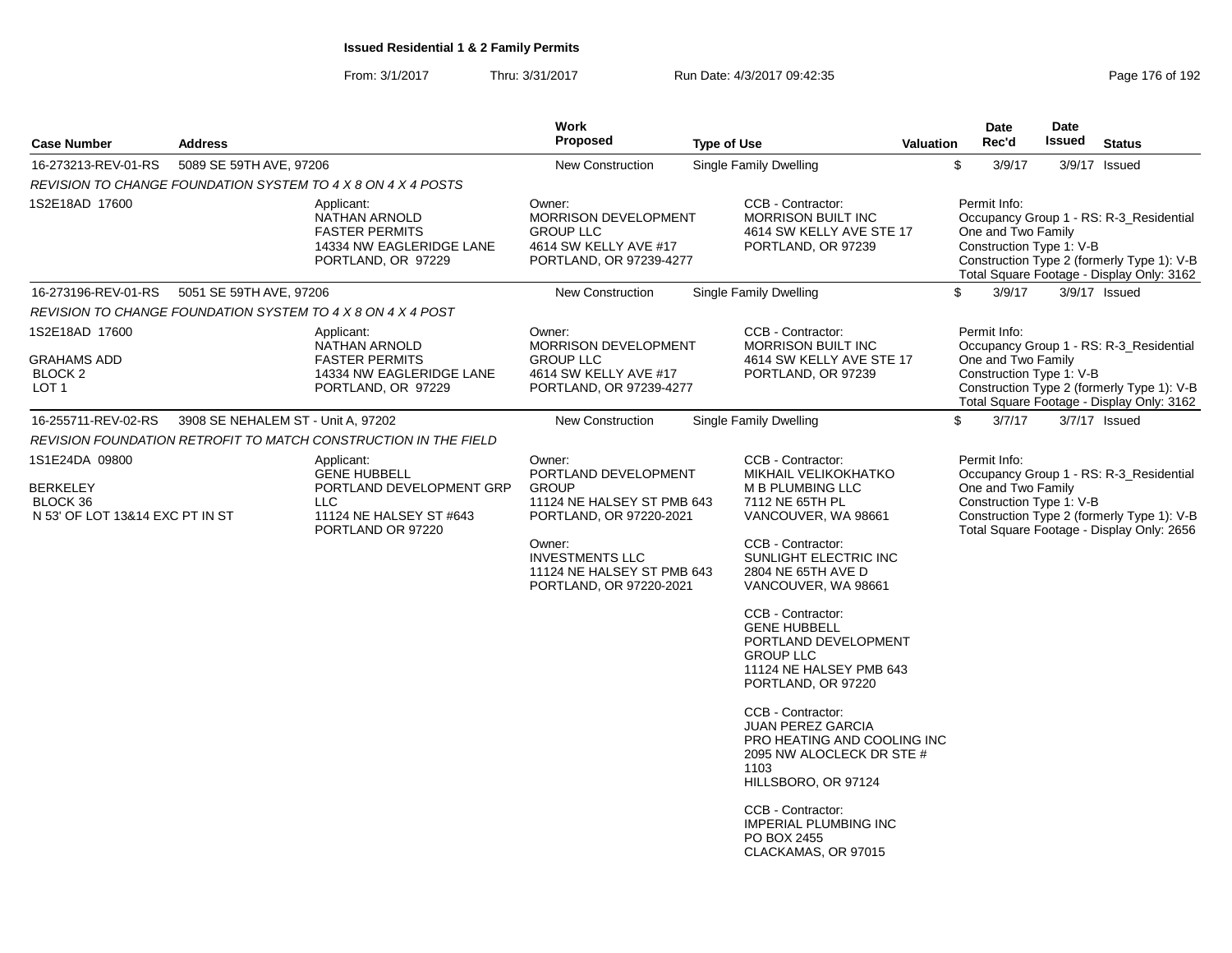| Case Number                                              | <b>Address</b>                   |                                                                                                                                                                | <b>Work</b><br><b>Proposed</b>                                                                                                                                | <b>Type of Use</b>                                                                                                  | <b>Valuation</b> | Date<br>Rec'd                                                                                     | <b>Date</b><br>Issued | <b>Status</b>                                                                                                                      |
|----------------------------------------------------------|----------------------------------|----------------------------------------------------------------------------------------------------------------------------------------------------------------|---------------------------------------------------------------------------------------------------------------------------------------------------------------|---------------------------------------------------------------------------------------------------------------------|------------------|---------------------------------------------------------------------------------------------------|-----------------------|------------------------------------------------------------------------------------------------------------------------------------|
| 16-247170-REV-01-RS                                      | 2932 SE 51ST AVE - Unit A, 97206 |                                                                                                                                                                | <b>New Construction</b>                                                                                                                                       | <b>Single Family Dwelling</b>                                                                                       |                  | \$<br>2/10/17                                                                                     |                       | 3/3/17 Under Inspection                                                                                                            |
| REVISION TO CHANGE FROM PLANTER TO DRYWELL               |                                  |                                                                                                                                                                |                                                                                                                                                               |                                                                                                                     |                  |                                                                                                   |                       |                                                                                                                                    |
| 1S2E07BD 00200                                           |                                  | Applicant:<br>KIM WIEBKE                                                                                                                                       | Owner:<br><b>BRIAN WIEBKE</b>                                                                                                                                 | CCB - Contractor:<br><b>KB HANDYWORKS CO</b>                                                                        |                  | Permit Info:                                                                                      |                       | Occupancy Group 1 - RS: R-3_Residential                                                                                            |
| <b>CRESTON</b><br>BLOCK 1<br>LOT <sub>4</sub>            |                                  | KB HANDYWORKS CO<br>2221 NE 58TH AVE<br>PORTLAND OR 97213                                                                                                      | 2221 NE 58TH AVE<br>PORTLAND, OR 97213<br>Owner:                                                                                                              | 2221 NE 58TH AVE<br>PORTLAND, OR 97213                                                                              |                  | One and Two Family<br>Construction Type 1: V-B                                                    |                       | Construction Type 2 (formerly Type 1): V-B<br>Total Square Footage - Display Only: 2872                                            |
|                                                          |                                  |                                                                                                                                                                | KIMBERLY WIEBKE<br>2221 NE 58TH AVE<br>PORTLAND, OR 97213                                                                                                     |                                                                                                                     |                  |                                                                                                   |                       |                                                                                                                                    |
| 17-105755-000-00-RS                                      | 1752 NE BRYANT ST, 97211         |                                                                                                                                                                | <b>New Construction</b>                                                                                                                                       | <b>Single Family Dwelling</b>                                                                                       | \$343,063        | 1/20/17                                                                                           |                       | 3/13/17 Under Inspection                                                                                                           |
|                                                          |                                  | NEW SINGLE FAMILY RESIDENCE/2-STORY/ATTACHED GARAGE/FLAT LOT/COMPLEX/ ***ELECTRICAL, MECHANICAL, PLUMBING PERMIT TO BE SEPERATE***/ Septic Decom NOT Req'd.    |                                                                                                                                                               |                                                                                                                     |                  |                                                                                                   |                       |                                                                                                                                    |
| 1N1E14AC 09800<br>SECTION 14 1N 1E<br>TL 9800 0.11 ACRES |                                  | Applicant:<br><b>ZAC HORTON</b><br><b>FASTER PERMITS</b><br>14334 NW EAGLERIDGE LN<br>PORTLAND, OR 97229                                                       | Owner:<br><b>KEITH D FAUST</b><br>11571 SE 32ND AVE<br>MILWAUKIE, OR 97222-6723<br>Owner:<br>SHIRLEY A FAUST<br>11571 SE 32ND AVE<br>MILWAUKIE, OR 97222-6723 | CCB - Contractor:<br><b>MARK WILDE</b><br><b>WILDE PROPERTIES INC</b><br>3735 SE CLAY STE 201<br>PORTLAND, OR 97214 |                  | Permit Info:<br>One and Two Family<br>Construction Type 1: V-B<br>Number of New Dwelling Units: 1 |                       | Occupancy Group 1 - RS: R-3_Residential<br>Construction Type 2 (formerly Type 1): V-B<br>Total Square Footage - Display Only: 3648 |
| 17-105798-000-00-RS                                      | 7125 N HAVEN AVE                 |                                                                                                                                                                | <b>New Construction</b>                                                                                                                                       | <b>Single Family Dwelling</b>                                                                                       | \$247,606        | 1/13/17                                                                                           |                       | 3/3/17 Under Inspection                                                                                                            |
|                                                          |                                  | NEW SINGLE FAMILY RESIDENCE/2-STORY/ATTACHED GARAGE/FLAT LOT/COMPLEX/***ELECTRICAL, MECHANICAL, PLUMBING PERMITS TO BE SEPERATE***                             |                                                                                                                                                               |                                                                                                                     |                  |                                                                                                   |                       |                                                                                                                                    |
| 1N1E08CC 10701                                           |                                  | Applicant:<br><b>NATHAN ARNOLD</b><br><b>FASTER PERMITS</b><br>14334 NW EAGLERIDGE LANE<br>PORTLAND, OR 97229                                                  | Owner:<br>PAVEL BLASHISHIN<br>10960 NE EUGENE ST<br>PORTLAND, OR 97220                                                                                        | CCB - Contractor:<br>Vira Gavrishov<br>UKA CONSTRUCTION LLC<br>11016 SE HAPPY VALLEY DR<br>PORTLAND, OR 97236       |                  | Permit Info:<br>One and Two Family<br>Construction Type 1: V-B<br>Number of New Dwelling Units: 1 |                       | Occupancy Group 1 - RS: R-3_Residential<br>Construction Type 2 (formerly Type 1): V-B<br>Total Square Footage - Display Only: 2355 |
| 15-219934-000-00-RS                                      | 2636 SW 17TH AVE, 97201          |                                                                                                                                                                | <b>New Construction</b>                                                                                                                                       | Single Family Dwelling                                                                                              | \$461,736        | 8/18/15                                                                                           |                       | 3/22/17 Issued                                                                                                                     |
|                                                          |                                  | NEW SINGLE FAMILY RESIDENCE/3-STORY/ATTACHED GARAGE/SLOPED LOT/COMPLEX***this plan replaces 15-122606-RS***APPLICANT NOTES DEFERRED SUBMITTAL FOR SPRINKLERS** |                                                                                                                                                               |                                                                                                                     |                  |                                                                                                   |                       |                                                                                                                                    |
| 1S1E04CD 04700                                           |                                  | Applicant:<br><b>SCOTT KRAMER</b><br>BRIDGE CITY BUILDERS<br>2615 SW CUSTER ST<br>PORTLAND OR 97219                                                            | Owner:<br><b>SCOTT KRAMER</b><br>2615 SW CUSTER ST<br>PORTLAND, OR 97219-2518<br>Owner:                                                                       | CCB - Contractor:<br><b>SCOTT KRAMER</b><br><b>SCOTT STEPHEN KRAMER</b><br>2615 SW CUSTER ST<br>PORTLAND, OR 97219  |                  | Permit Info:<br>One and Two Family<br>Construction Type 1: V-B                                    |                       | Occupancy Group 1 - RS: R-3_Residential<br>Construction Type 2 (formerly Type 1): V-B<br>Total Square Footage - Display Only: 4353 |
|                                                          |                                  | Applicant:<br>EDWARD RADULESCU<br><b>EPR DESIGN</b><br>825 NE 20TH AVE SUITE 202<br>PORTLAND OR 97232                                                          | PAUL GOODELL<br>2615 SW CUSTER ST<br>PORTLAND, OR 97219-2518                                                                                                  |                                                                                                                     |                  | Number of New Dwelling Units: 1                                                                   |                       |                                                                                                                                    |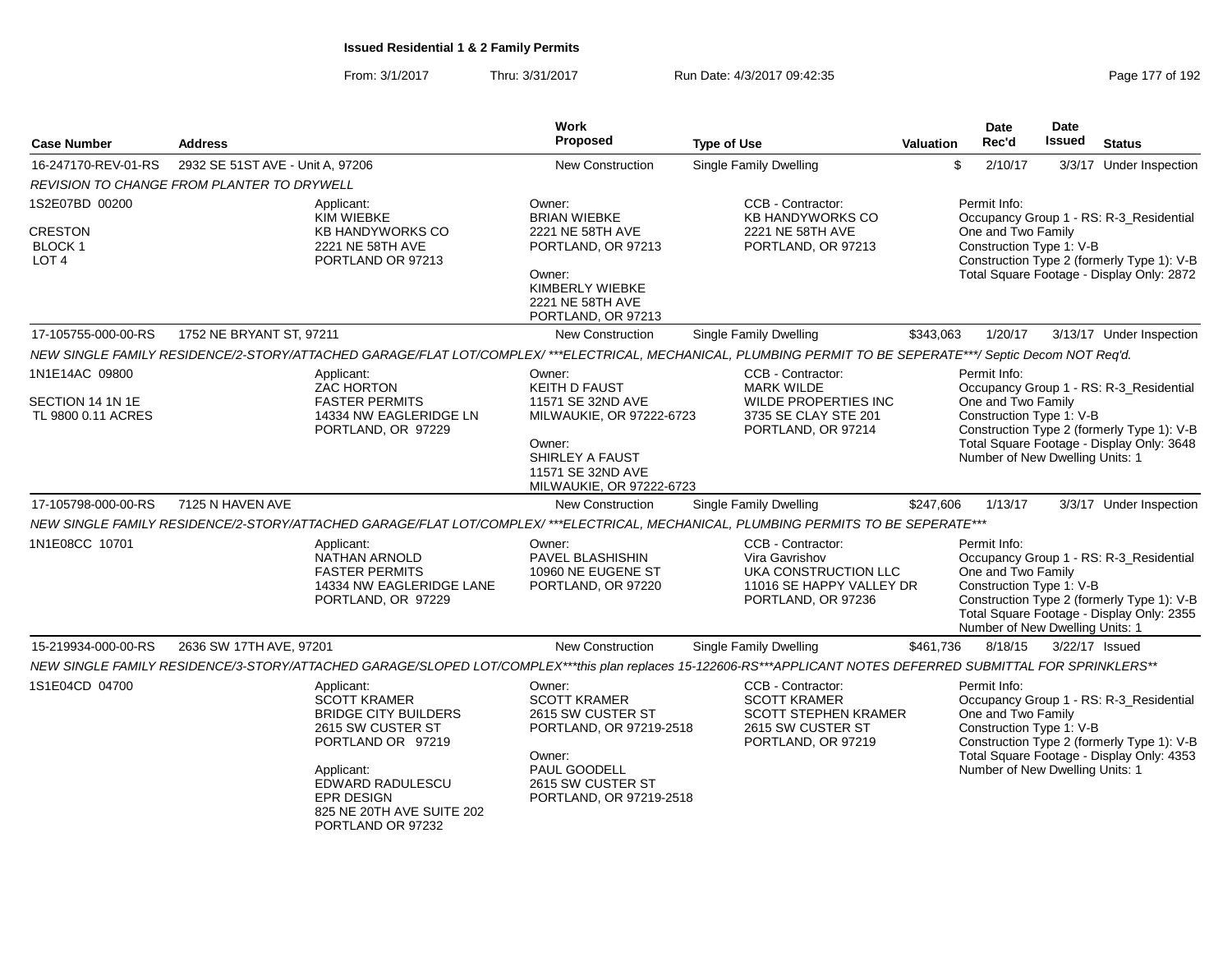| Page 178 of 192 |  |  |  |
|-----------------|--|--|--|
|-----------------|--|--|--|

| <b>Case Number</b>  | <b>Address</b>           |                                                                                                                                                                             | Work<br>Proposed                                                          | <b>Type of Use</b>                                                                                                                | <b>Valuation</b> |              | <b>Date</b><br>Rec'd | Date<br><b>Issued</b>                                       | <b>Status</b>                                                                                                                      |
|---------------------|--------------------------|-----------------------------------------------------------------------------------------------------------------------------------------------------------------------------|---------------------------------------------------------------------------|-----------------------------------------------------------------------------------------------------------------------------------|------------------|--------------|----------------------|-------------------------------------------------------------|------------------------------------------------------------------------------------------------------------------------------------|
| 15-240510-000-00-RS | 8060 NE THOMPSON ST      |                                                                                                                                                                             | <b>New Construction</b>                                                   | <b>Single Family Dwelling</b>                                                                                                     | \$175,154        |              | 9/23/15              | 3/29/17 Issued                                              |                                                                                                                                    |
|                     |                          | NEW SINGLE FAMILY RESIDENCE/2 STORY/ATTACHED GARAGE/ FLAT LOT/ SIMPLE                                                                                                       |                                                                           |                                                                                                                                   |                  |              |                      |                                                             |                                                                                                                                    |
| 1N2E29DA 01801      |                          | Applicant:<br><b>ZAC HORTON</b><br><b>FASTER PERMITS</b><br>14334 NW EAGLERIDGE LN<br>PORTLAND, OR 97229                                                                    | Owner:<br><b>CHRIS BOYER</b><br>1020 SE 22ND AVE<br>PORTLAND, OR 97214    | CCB - Contractor:<br><b>CHRIS BOYER</b><br>RAVENWOOD GROUP CO<br>2000 NE 42ND AVE STE 105<br>PORTLAND, OR 97213                   |                  | Permit Info: | One and Two Family   | Construction Type 1: V-B<br>Number of New Dwelling Units: 1 | Occupancy Group 1 - RS: R-3 Residential<br>Construction Type 2 (formerly Type 1): V-B<br>Total Square Footage - Display Only: 1769 |
| 16-200463-000-00-RS | 5275 N NEWARK ST         |                                                                                                                                                                             | New Construction                                                          | <b>Single Family Dwelling</b>                                                                                                     | \$189,106        |              | 7/11/16              |                                                             | 3/20/17 Under Inspection                                                                                                           |
|                     |                          | NEW SINGLE FAMILY RESIDENCE / TWO STORIES / ATTACHED GARAGE / 10% SLOPED LOT - SOME 20% SLOPE AT WEST PROPERTY LINE / COMPLEX / *** MECHANICAL, ELECTRICAL, AND PLUN        |                                                                           |                                                                                                                                   |                  |              |                      |                                                             |                                                                                                                                    |
| 1N1E08BB 06801      |                          | Applicant:<br>MIKE MONTGOMERY<br>4931 SW 76TH AVE 211<br>PORTLAND, OR 97225                                                                                                 | Owner:<br><b>AMN LLC</b><br>3021 NE 72ND DR #9-239<br>VANCOUVER, WA 98661 | CCB - Contractor:<br>FIR MOUNTAIN INVESTMENTS LLC Occupancy Group 1 - RS: R-3_Residential<br>PO BOX 68<br>BRUSH PRAIRIE, WA 98606 |                  | Permit Info: | One and Two Family   | Construction Type 1: V-B<br>Number of New Dwelling Units: 1 | Construction Type 2 (formerly Type 1): V-B<br>Total Square Footage - Display Only: 1820                                            |
| 16-189401-000-00-RS | 3572 SE 130TH AVE, 97236 |                                                                                                                                                                             | New Construction                                                          | Single Family Dwelling                                                                                                            | \$149,375        |              | 6/21/16              |                                                             | 3/8/17 Issued                                                                                                                      |
|                     |                          | NEW SINGLE FAMILY RESIDENCE / TWO STORIES / ATTACHED GARAGE / 10% SLOPED LOT / COMPLEX /*** MECHANIAL, ELECTRICAL, AND PLUMBING PERMITS TO BE OBTAINED SEPARATELY *         |                                                                           |                                                                                                                                   |                  |              |                      |                                                             |                                                                                                                                    |
| 1S2E11CA 00800      |                          | Applicant:<br><b>MIKE MONTGOMERY</b><br>SIMPL HOME DESIGNS<br>4931 SW 76TH AVE PMB211<br>PORTLAND, OR 97225                                                                 | Owner:<br>VIET T TRAN<br>3560 SE 130TH AVE<br>PORTLAND, OR 97236-3308     | CCB - Contractor:<br>SUNRISE CONTRACTORS LLC<br>7531 SE HENDERSON ST<br>PORTLAND, OR 97206                                        |                  | Permit Info: | One and Two Family   | Construction Type 1: V-B<br>Number of New Dwelling Units: 1 | Occupancy Group 1 - RS: R-3_Residential<br>Construction Type 2 (formerly Type 1): V-B<br>Total Square Footage - Display Only: 1486 |
| 16-152903-000-00-RS | 13131 SE SHERMAN ST      |                                                                                                                                                                             | New Construction                                                          | Single Family Dwelling                                                                                                            | \$243,525        |              | 4/15/16              | 3/24/17 Issued                                              |                                                                                                                                    |
|                     |                          | NEW SINGLE FAMILY RESIDENCE/2 STORY/GARAGE/FLAT/COMPLES***SEPARATE PERMITS TO BE OBTAINED FOR ELECTRICAL, PLUMBING AND MECHANICAL*** fire sprinklers required, applicant ha |                                                                           |                                                                                                                                   |                  |              |                      |                                                             |                                                                                                                                    |
| 1S2E02CD 02902      |                          | Applicant:<br><b>JOHN CARSON</b><br>12950 SE POWELL BLVD<br>PORTLAND OR 97236                                                                                               | Owner:<br>13147 SE SHERMAN LLC<br>14508 SE BUSH ST<br>PORTLAND, OR 97236  | CCB - Contractor:<br><b>ROY W COLEMAN</b><br>20075 SW ALEXANDER ST<br>BEAVERTON, OR 97003                                         |                  | Permit Info: | One and Two Family   | Construction Type 1: V-B<br>Number of New Dwelling Units: 1 | Occupancy Group 1 - RS: R-3_Residential<br>Construction Type 2 (formerly Type 1): V-B<br>Total Square Footage - Display Only: 2411 |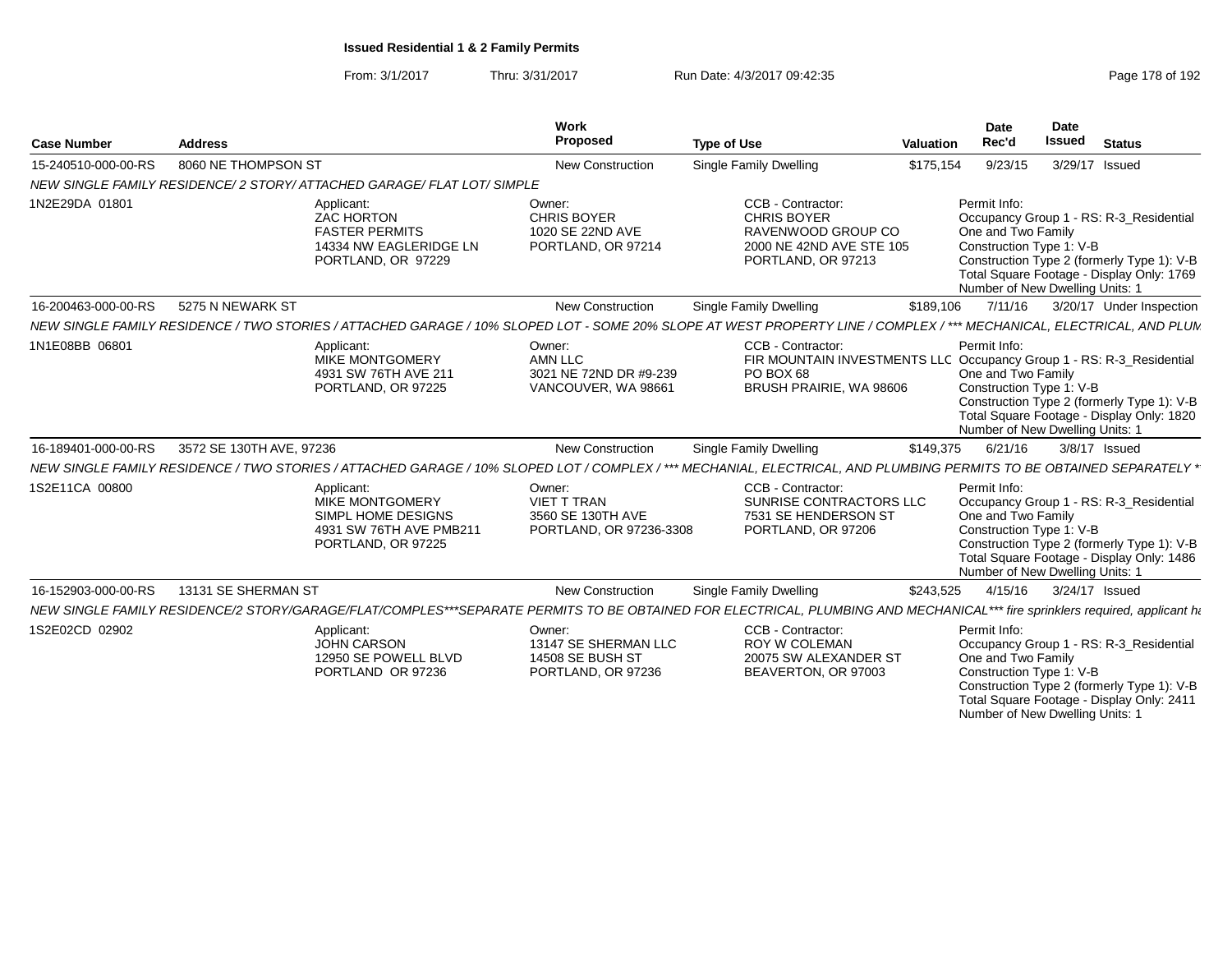From: 3/1/2017Thru: 3/31/2017 **Run Date: 4/3/2017 09:42:35 Page 179 of 192** 

| <b>Case Number</b>  | <b>Address</b>                                                                                                                                                       | Work<br>Proposed                                                                                                                                    | <b>Type of Use</b>                                                                                                                                                                                                                                                                                                                                                                                   | <b>Valuation</b> | <b>Date</b><br>Rec'd                                                                              | Date<br>Issued | <b>Status</b>                                                                                                                      |
|---------------------|----------------------------------------------------------------------------------------------------------------------------------------------------------------------|-----------------------------------------------------------------------------------------------------------------------------------------------------|------------------------------------------------------------------------------------------------------------------------------------------------------------------------------------------------------------------------------------------------------------------------------------------------------------------------------------------------------------------------------------------------------|------------------|---------------------------------------------------------------------------------------------------|----------------|------------------------------------------------------------------------------------------------------------------------------------|
| 16-181116-000-00-RS | 6483 SE 65TH AVE, 97206                                                                                                                                              | New Construction                                                                                                                                    | Single Family Dwelling                                                                                                                                                                                                                                                                                                                                                                               | \$193,819        | 6/1/16                                                                                            | 3/27/17 Issued |                                                                                                                                    |
|                     | NEW SINGLE FAMILY RESIDENCE/2 STORY/ATTACHED GARAGE/FLAT LOT/COMPLEX                                                                                                 |                                                                                                                                                     |                                                                                                                                                                                                                                                                                                                                                                                                      |                  |                                                                                                   |                |                                                                                                                                    |
| 1S2E17CC 10000      | Applicant:<br><b>KEVIN PARTAIN</b><br><b>URBAN VISIONS</b><br>223 NE 56TH AVE<br>PORTLAND, OR 97213                                                                  | Owner:<br><b>JASON A BROOKS</b><br>6417 SE DUKE ST<br>PORTLAND, OR 97206<br>Owner:<br><b>TERRIL BROOKS</b><br>6417 SE DUKE ST<br>PORTLAND, OR 97206 | CCB - Contractor:<br>PHILLIS CONSTRUCTION CO<br>9409 NE COLFAX ST<br>PORTLAND, OR 97220<br>CCB - Contractor:<br><b>RENAISSANCE CUSTOM HOMES</b><br>LLC.<br>16771 BOONES FERRY RD<br>LAKE OSWEGO, OR 97035<br>CCB - Contractor:<br>RUSSELL & SONS PLUMBING INC<br>6105 NE 88TH ST<br>VANCOUVER, WA 98665<br>CCB - Contractor:<br><b>LANTIL LLC</b><br>11490 SE JENNIFER STREET<br>CLACKAMAS, OR 97015 |                  | Permit Info:<br>One and Two Family<br>Construction Type 1: V-B<br>Number of New Dwelling Units: 1 |                | Occupancy Group 1 - RS: R-3 Residential<br>Construction Type 2 (formerly Type 1): V-B<br>Total Square Footage - Display Only: 1883 |
| 16-188795-000-00-RS | 3558 SE 130TH AVE, 97236                                                                                                                                             | <b>New Construction</b>                                                                                                                             | <b>Single Family Dwelling</b>                                                                                                                                                                                                                                                                                                                                                                        | \$144,193        | 6/21/16                                                                                           |                | 3/2/17 Under Inspection                                                                                                            |
|                     | NEW SINGLE FAMILY RESIDENCE / TWO STORIES / ATTACHED GARAGE / 10% SLOPED LOT / COMPLEX / *** MECHANIAL, ELECTRICAL, AND PLUMBING PERMITS TO BE OBTAINED SEPARATELY * |                                                                                                                                                     |                                                                                                                                                                                                                                                                                                                                                                                                      |                  |                                                                                                   |                |                                                                                                                                    |
| 1S2E11CA 00800      | Applicant:<br>MIKE MONTGOMERY<br>SIMPL HOME DESIGNS<br>4931 SW 76TH AVE PMB211<br>PORTLAND, OR 97225                                                                 | Owner:<br><b>VIET T TRAN</b><br>3560 SE 130TH AVE<br>PORTLAND, OR 97236-3308                                                                        | CCB - Contractor:<br>SUNRISE CONTRACTORS LLC<br>7531 SE HENDERSON ST<br>PORTLAND, OR 97206                                                                                                                                                                                                                                                                                                           |                  | Permit Info:<br>One and Two Family<br>Construction Type 1: V-B<br>Number of New Dwelling Units: 1 |                | Occupancy Group 1 - RS: R-3_Residential<br>Construction Type 2 (formerly Type 1): V-B<br>Total Square Footage - Display Only: 1424 |
| 16-188831-000-00-RS | 3556 SE 130TH AVE, 97236                                                                                                                                             | <b>New Construction</b>                                                                                                                             | Single Family Dwelling                                                                                                                                                                                                                                                                                                                                                                               | \$144,193        | 6/21/16                                                                                           |                | $3/2/17$ Issued                                                                                                                    |
|                     | NEW SINGLE FAMILY RESIDENCE / TWO STORIES / ATTACHED GARAGE / 10% SLOPED LOT / COMPLEX / *** MECHANIAL, ELECTRICAL, AND PLUMBING PERMITS TO BE OBTAINED SEPARATELY * |                                                                                                                                                     |                                                                                                                                                                                                                                                                                                                                                                                                      |                  |                                                                                                   |                |                                                                                                                                    |
| 1S2E11CA 00800      | Applicant:<br>MIKE MONTGOMERY<br>SIMPL HOME DESIGNS<br>4931 SW 76TH AVE PMB211<br>PORTLAND, OR 97225                                                                 | Owner:<br><b>VIET T TRAN</b><br>3560 SE 130TH AVE<br>PORTLAND, OR 97236-3308                                                                        | CCB - Contractor:<br>SUNRISE CONTRACTORS LLC<br>7531 SE HENDERSON ST<br>PORTLAND, OR 97206                                                                                                                                                                                                                                                                                                           |                  | Permit Info:<br>One and Two Family<br>Construction Type 1: V-B<br>Number of New Dwelling Units: 1 |                | Occupancy Group 1 - RS: R-3_Residential<br>Construction Type 2 (formerly Type 1): V-B<br>Total Square Footage - Display Only: 1424 |
| 16-183799-000-00-RS | 116 SE 94TH AVE                                                                                                                                                      | <b>New Construction</b>                                                                                                                             | <b>Single Family Dwelling</b>                                                                                                                                                                                                                                                                                                                                                                        | \$211,826        | 6/6/16                                                                                            |                | 3/13/17 Under Inspection                                                                                                           |
|                     | NEW SINGLE FAMILY RESIDENCE/2-STORY/ATTACHED GARAGE/FLAT LOT/COMPLEX***MECH, ELEC, PLUMBING PERMITS TO BE OBTAINED SEPARATELY***                                     |                                                                                                                                                     |                                                                                                                                                                                                                                                                                                                                                                                                      |                  |                                                                                                   |                |                                                                                                                                    |
| 1N2E33DC 02302      | Applicant:<br>ALEXANDER FRANCHUK<br>8530 SE HARNEY ST<br>PORTLAND OR 97206                                                                                           | Owner:<br><b>ALEX FRANCHUK</b><br>8530 SE HARNEY ST<br>PORTLAND, OR 97266                                                                           | CCB - Contractor:<br><b>CRYSTAL SPRINGS</b><br><b>CONSTRUCTION LLC</b><br>8530 SE HARNEY ST<br>PORTLAND, OR 97266                                                                                                                                                                                                                                                                                    |                  | Permit Info:<br>One and Two Family<br>Construction Type 1: V-B<br>Number of New Dwelling Units: 1 |                | Occupancy Group 1 - RS: R-3_Residential<br>Construction Type 2 (formerly Type 1): V-B<br>Total Square Footage - Display Only: 2033 |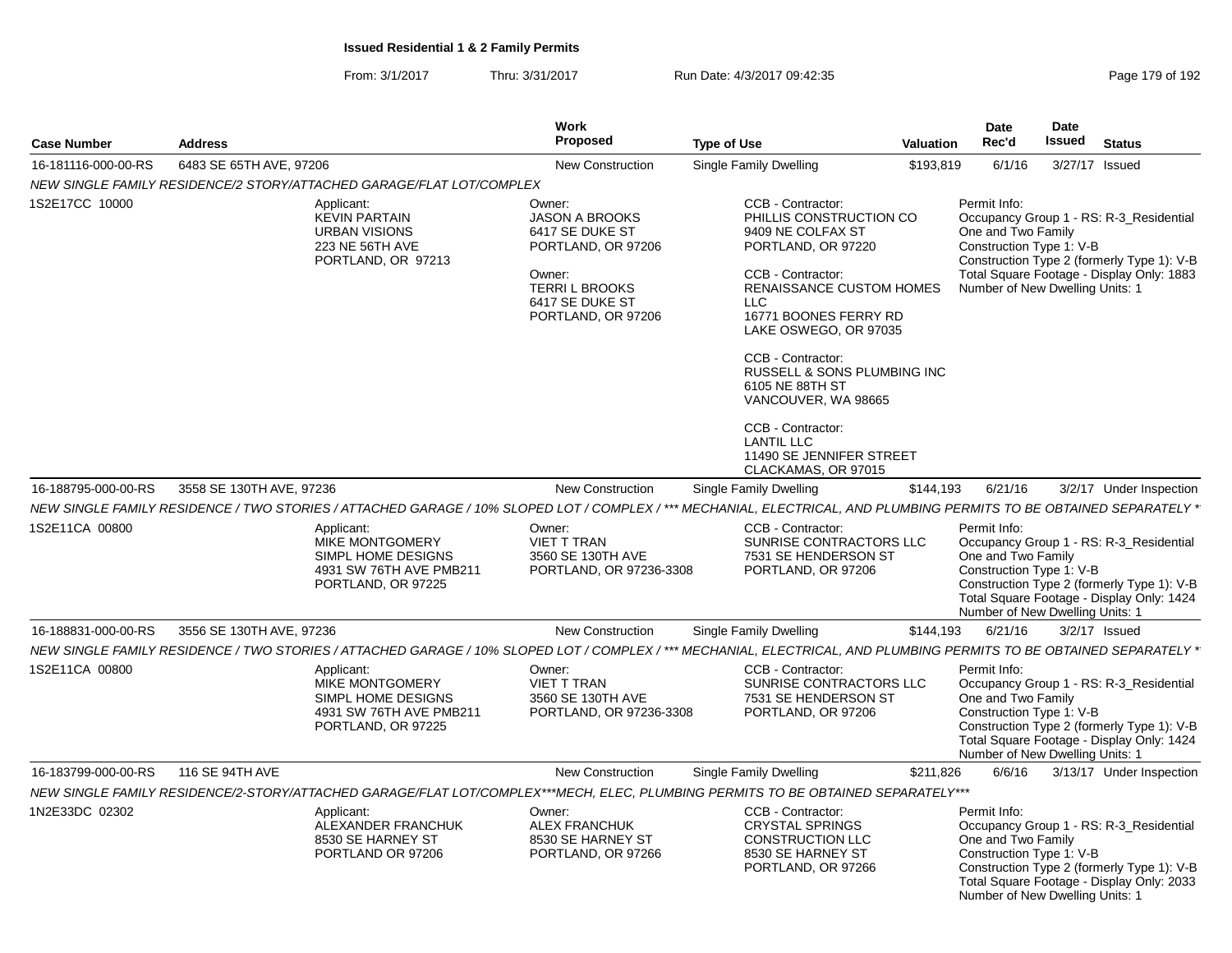From: 3/1/2017Thru: 3/31/2017 Run Date: 4/3/2017 09:42:35 Research 2010 192

| <b>Case Number</b>  | <b>Address</b>                                                                                                                                                      | Work<br>Proposed                                                                                                           | <b>Type of Use</b>                                                                                                                                                                                                                                                                                                      | Valuation | <b>Date</b><br>Rec'd                                                                              | Date<br>Issued | <b>Status</b>                                                                                                                      |
|---------------------|---------------------------------------------------------------------------------------------------------------------------------------------------------------------|----------------------------------------------------------------------------------------------------------------------------|-------------------------------------------------------------------------------------------------------------------------------------------------------------------------------------------------------------------------------------------------------------------------------------------------------------------------|-----------|---------------------------------------------------------------------------------------------------|----------------|------------------------------------------------------------------------------------------------------------------------------------|
| 16-203593-000-00-RS | 8713 N ENDICOTT AVE, 97217                                                                                                                                          | <b>New Construction</b>                                                                                                    | <b>Single Family Dwelling</b>                                                                                                                                                                                                                                                                                           | \$237,917 | 7/13/16                                                                                           |                | 3/15/17 Under Inspection                                                                                                           |
|                     | NEW SINGLE FAMILY RESIDENCE / TWO STORIES / DETACHED GARAGE / MOSTLY FLAT LOT / COMPLEX / *** MECHANICAL, ELECTRICAL, AND PLUMBING PERMITS TO BE OBTAINED SEPARATEL |                                                                                                                            |                                                                                                                                                                                                                                                                                                                         |           |                                                                                                   |                |                                                                                                                                    |
| 1N1E09BC 04500      | Applicant:<br><b>JENNIFER FARMER</b><br>CITY CRAFT DEVELOPMENT<br>6931 NE MLK BLVD<br>PORTLAND, OR 97211                                                            | Owner:<br>DOZER CONSTRUCTION LLC<br>6716 N BORTHWICK AVE<br>PORTLAND, OR 97217-1614                                        | CCB - Contractor:<br>CITYCRAFT DEVELOPMENT LLC<br>6931 NE MARTIN LUTHER KING JR One and Two Family<br><b>BLVD</b><br>PORTLAND, OR 97211                                                                                                                                                                                 |           | Permit Info:<br>Construction Type 1: V-B<br>Number of New Dwelling Units: 1                       |                | Occupancy Group 1 - RS: R-3_Residential<br>Construction Type 2 (formerly Type 1):<br>Total Square Footage - Display Only: 2112     |
| 16-227524-000-00-RS | 3322 NW VAUGHN ST, 97210                                                                                                                                            | <b>New Construction</b>                                                                                                    | <b>Single Family Dwelling</b>                                                                                                                                                                                                                                                                                           | \$412,819 | 8/23/16                                                                                           |                | 3/27/17 Issued                                                                                                                     |
|                     | NEW SINGLE FAMILY RESIDENCE/2 STORY WITH PARTIALLY FINISHED BASEMENT/TUCK-UNDER GARAGE/SLOPED LOT/COMPLEX **FIRE SPRINKLERS TO BE A DEFERRED SUBMITTAL***           |                                                                                                                            |                                                                                                                                                                                                                                                                                                                         |           |                                                                                                   |                |                                                                                                                                    |
| 1N1E29CD 05300      | Applicant:<br>Gene Hubbell<br>Portland Development Group, LLC<br>11124 NE Halsey Street<br>Portland OR 97220                                                        | Owner:<br><b>GENE HUBBELL</b><br>PORTLAND DEVELOPMENT<br><b>GROUP LLC</b><br>11124 NE HALSEY PMB 643<br>PORTLAND, OR 97220 | CCB - Contractor:<br>SUNLIGHT ELECTRIC INC<br>2804 NE 65TH AVE D<br>VANCOUVER, WA 98661<br>CCB - Contractor:<br>JUAN PEREZ GARCIA<br>PRO HEATING AND COOLING INC<br>2095 NW ALOCLECK DR STE #<br>1103<br>HILLSBORO, OR 97124<br>CCB - Contractor:<br><b>IMPERIAL PLUMBING INC</b><br>PO BOX 2455<br>CLACKAMAS, OR 97015 |           | Permit Info:<br>One and Two Family<br>Construction Type 1: V-B<br>Number of New Dwelling Units: 1 |                | Occupancy Group 1 - RS: R-3_Residential<br>Construction Type 2 (formerly Type 1): V-B<br>Total Square Footage - Display Only: 4232 |
| 16-245359-000-00-RS | 8001 SE CESAR E CHAVEZ BLVD, 97202                                                                                                                                  | <b>New Construction</b>                                                                                                    | <b>Single Family Dwelling</b>                                                                                                                                                                                                                                                                                           | \$196,008 | 9/19/16                                                                                           |                | 3/15/17 Under Inspection                                                                                                           |
|                     | NEW SINGLE FAMILY RESIDENCE/2-STORY/ATTACHED GARAGE/FLAT LOT/COMPLEX***MECH, ELEC,PLUMBING PERMITS TO BE OBTAINED SEPARATELY***DFS ROOF TRUSSES***                  |                                                                                                                            |                                                                                                                                                                                                                                                                                                                         |           |                                                                                                   |                |                                                                                                                                    |
| 1S1E24DA 11400      | Applicant:<br><b>ZAC HORTON</b><br><b>FASTER PERMITS</b><br>14334 NW EAGLERIDGE LN<br>PORTLAND, OR 97229                                                            | Owner:<br>WILDE PROPERTIES INC<br>3735 SE CLAY ST<br>PORTLAND, OR 97214-5139                                               | CCB - Contractor:<br><b>MARK WILDE</b><br>WILDE PROPERTIES INC<br>3735 SE CLAY STE 201<br>PORTLAND, OR 97214                                                                                                                                                                                                            |           | Permit Info:<br>One and Two Family<br>Construction Type 1: V-B<br>Number of New Dwelling Units: 1 |                | Occupancy Group 1 - RS: R-3_Residential<br>Construction Type 2 (formerly Type 1): V-B<br>Total Square Footage - Display Only: 1871 |
| 16-137381-REV-01-RS | 3947 NE MALLORY AVE - Unit A, 97212                                                                                                                                 | <b>New Construction</b>                                                                                                    | Townhouse (2 Units)                                                                                                                                                                                                                                                                                                     | \$1.000   | 12/22/16                                                                                          |                | 3/13/17 Issued                                                                                                                     |
|                     | VALUE ADDED REVISION TO REVISE WINDOWS MAIN FLOOR-ADD BEDROOM RECONFIGURE BATHROOM AND BEDROOM LOCATIONS AND ADD BATHROOM & BEDROOM TO THE 4TH FLOOR.               |                                                                                                                            |                                                                                                                                                                                                                                                                                                                         |           |                                                                                                   |                |                                                                                                                                    |
| 1N1E22DD 03600      | Applicant:<br>ZACHERY STRACHAN<br><b>BROOKLYN'S BEST DESIGN</b><br>COMPANY, LLC<br>3325 SE 12TH AVE<br>PORTLAND OR 97202                                            | Owner:<br>3959 NE MALLORY LLC<br>3325 SE 12TH AVE<br>PORTLAND, OR 97202-2403                                               | CCB - Contractor:<br>H HUDSON HOMES INC<br>9700 SW CAPITOL HWY #100<br>PORTLAND, OR 97219                                                                                                                                                                                                                               |           | Permit Info:<br>One and Two Family<br>Construction Type 1: V-B                                    |                | Occupancy Group 1 - RS: R-3_Residential<br>Construction Type 2 (formerly Type 1):<br>Total Square Footage - Display Only: 3233     |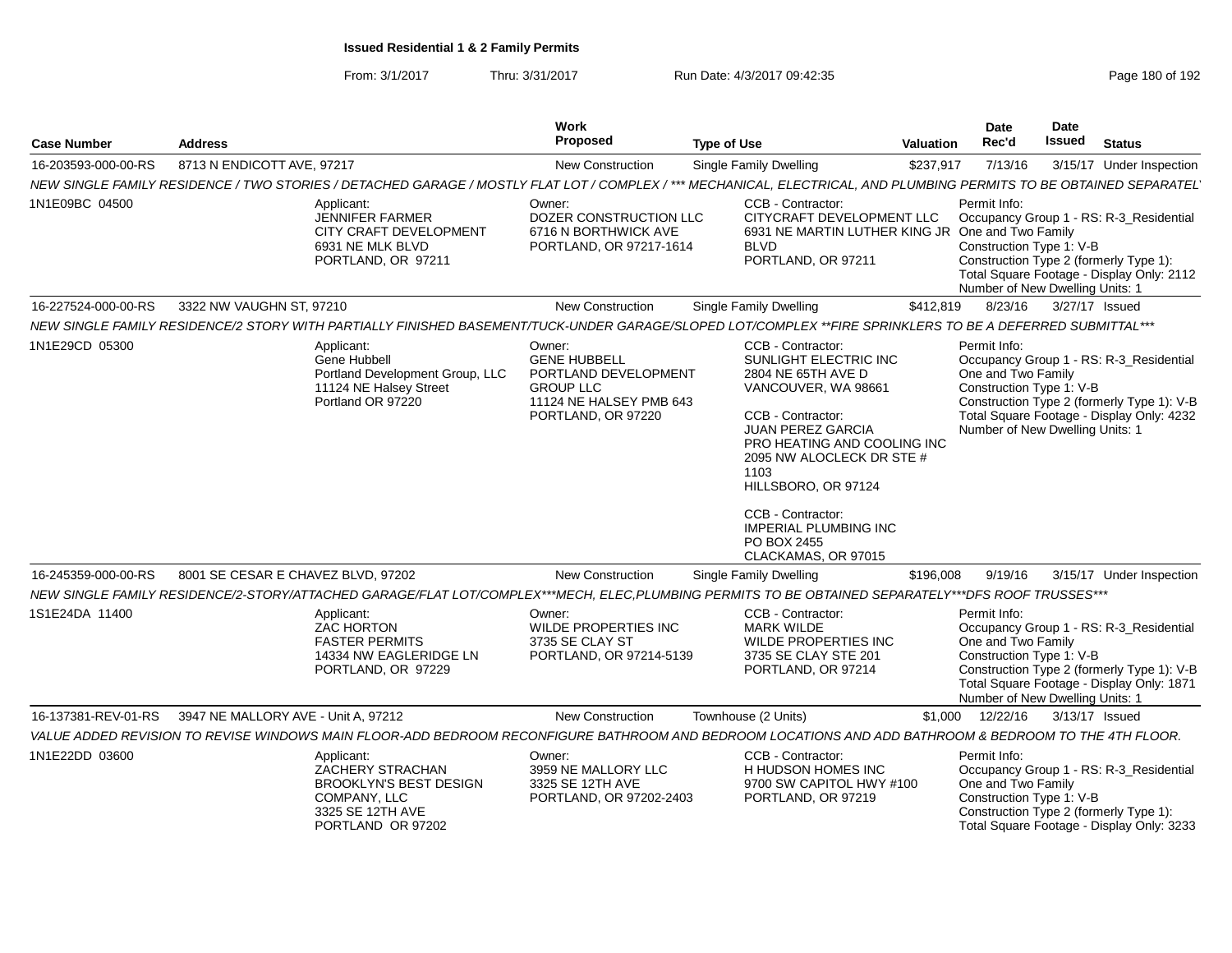| 3943 NE MALLORY AVE - Unit A, 97212<br>6522 NE GRAND AVE, 97211<br>4712 N CONGRESS AVE, 97217 | Applicant:<br>ZACHERY STRACHAN<br><b>BROOKLYN'S BEST DESIGN</b><br>COMPANY, LLC<br>3325 SE 12TH AVE<br>PORTLAND OR 97202<br>NEW UNIT 1 OF 2-UNIT TOWNHOUSE, on individual tax lot, 2-STORY W/BASEMENT/TUCK UNDER GARAGE/10% SLOPED LOT/COMPLEX***MECH, ELEC, PLUMBING PERMITS TO BE OBTAINED SEPA<br>Applicant:<br><b>NATHAN ARNOLD</b><br><b>FASTER PERMITS</b><br>14334 NW EAGLERIDGE LANE<br>PORTLAND, OR 97229 | <b>New Construction</b><br>Owner:<br>3959 NE MALLORY LLC<br>3325 SE 12TH AVE<br>PORTLAND, OR 97202-2403<br><b>New Construction</b><br>Owner:<br>STRUCTURE REDEVELOPMENT<br>LLC<br>PO BOX 3026<br>CLACKAMAS, OR 97015-3026 | Townhouse (2 Units)<br>Townhouse (2 Units)<br>LLC. | CCB - Contractor:<br>SUNLIGHT ELECTRIC INC<br>2804 NE 65TH AVE D<br>VANCOUVER, WA 98661<br>CCB - Contractor:<br>H HUDSON HOMES INC<br>9700 SW CAPITOL HWY #100<br>PORTLAND, OR 97219<br>CCB - Contractor:<br>STRUCTURE REDEVELOPMENT<br>PO BOX 3026<br>CLACKAMAS, OR 97015 | \$6,000<br>\$307,805                                                                                                                                                                                                                                                                                                                      | 12/22/16<br>Permit Info:<br>One and Two Family<br>Construction Type 1: V-B<br>1/18/17<br>Permit Info:<br>One and Two Family<br>Construction Type 1: V-B |                    | 3/13/17 Issued<br>Occupancy Group 1 - RS: R-3_Residential<br>Construction Type 2 (formerly Type 1):<br>Total Square Footage - Display Only: 3233<br>3/24/17 Under Inspection<br>Occupancy Group 1 - RS: R-3_Residential                                                                                                                                                                                                                                                                         |
|-----------------------------------------------------------------------------------------------|--------------------------------------------------------------------------------------------------------------------------------------------------------------------------------------------------------------------------------------------------------------------------------------------------------------------------------------------------------------------------------------------------------------------|---------------------------------------------------------------------------------------------------------------------------------------------------------------------------------------------------------------------------|----------------------------------------------------|----------------------------------------------------------------------------------------------------------------------------------------------------------------------------------------------------------------------------------------------------------------------------|-------------------------------------------------------------------------------------------------------------------------------------------------------------------------------------------------------------------------------------------------------------------------------------------------------------------------------------------|---------------------------------------------------------------------------------------------------------------------------------------------------------|--------------------|-------------------------------------------------------------------------------------------------------------------------------------------------------------------------------------------------------------------------------------------------------------------------------------------------------------------------------------------------------------------------------------------------------------------------------------------------------------------------------------------------|
|                                                                                               |                                                                                                                                                                                                                                                                                                                                                                                                                    |                                                                                                                                                                                                                           |                                                    |                                                                                                                                                                                                                                                                            |                                                                                                                                                                                                                                                                                                                                           |                                                                                                                                                         |                    |                                                                                                                                                                                                                                                                                                                                                                                                                                                                                                 |
|                                                                                               |                                                                                                                                                                                                                                                                                                                                                                                                                    |                                                                                                                                                                                                                           |                                                    |                                                                                                                                                                                                                                                                            |                                                                                                                                                                                                                                                                                                                                           |                                                                                                                                                         |                    |                                                                                                                                                                                                                                                                                                                                                                                                                                                                                                 |
|                                                                                               |                                                                                                                                                                                                                                                                                                                                                                                                                    |                                                                                                                                                                                                                           |                                                    |                                                                                                                                                                                                                                                                            |                                                                                                                                                                                                                                                                                                                                           |                                                                                                                                                         |                    |                                                                                                                                                                                                                                                                                                                                                                                                                                                                                                 |
|                                                                                               |                                                                                                                                                                                                                                                                                                                                                                                                                    |                                                                                                                                                                                                                           |                                                    |                                                                                                                                                                                                                                                                            |                                                                                                                                                                                                                                                                                                                                           |                                                                                                                                                         |                    |                                                                                                                                                                                                                                                                                                                                                                                                                                                                                                 |
|                                                                                               |                                                                                                                                                                                                                                                                                                                                                                                                                    |                                                                                                                                                                                                                           |                                                    |                                                                                                                                                                                                                                                                            |                                                                                                                                                                                                                                                                                                                                           |                                                                                                                                                         |                    |                                                                                                                                                                                                                                                                                                                                                                                                                                                                                                 |
|                                                                                               |                                                                                                                                                                                                                                                                                                                                                                                                                    |                                                                                                                                                                                                                           |                                                    |                                                                                                                                                                                                                                                                            |                                                                                                                                                                                                                                                                                                                                           | Number of New Dwelling Units: 1                                                                                                                         |                    | Construction Type 2 (formerly Type 1): V-B<br>Total Square Footage - Display Only: 2954                                                                                                                                                                                                                                                                                                                                                                                                         |
|                                                                                               |                                                                                                                                                                                                                                                                                                                                                                                                                    | <b>New Construction</b>                                                                                                                                                                                                   | Townhouse (2 Units)                                |                                                                                                                                                                                                                                                                            | \$                                                                                                                                                                                                                                                                                                                                        | 3/3/17                                                                                                                                                  |                    | $3/3/17$ Issued                                                                                                                                                                                                                                                                                                                                                                                                                                                                                 |
|                                                                                               | REVISION TO CHANGE FLOOR TRUSSES FROM TJI'S TO OPEN WEB TRUSSES AND TO CHANGE DESIGN OF ROOF TRUSSES (NO CHANGE TO ROOF SLOPE) ***W/16-187445-REV-01-RS***                                                                                                                                                                                                                                                         |                                                                                                                                                                                                                           |                                                    |                                                                                                                                                                                                                                                                            |                                                                                                                                                                                                                                                                                                                                           |                                                                                                                                                         |                    |                                                                                                                                                                                                                                                                                                                                                                                                                                                                                                 |
|                                                                                               | Applicant:<br><b>DAN WILLIAMS</b><br><b>FASTER PERMITS</b><br>14334 NW EAGLERIDGE LANE<br>PORTLAND, OR 97229                                                                                                                                                                                                                                                                                                       | Owner:<br>H HUDSON HOMES INC                                                                                                                                                                                              |                                                    | CCB - Contractor:<br>SUNLIGHT ELECTRIC INC                                                                                                                                                                                                                                 |                                                                                                                                                                                                                                                                                                                                           | Permit Info:                                                                                                                                            |                    | Occupancy Group 1 - RS: R-3 Residential                                                                                                                                                                                                                                                                                                                                                                                                                                                         |
|                                                                                               |                                                                                                                                                                                                                                                                                                                                                                                                                    | <b>New Construction</b>                                                                                                                                                                                                   |                                                    |                                                                                                                                                                                                                                                                            |                                                                                                                                                                                                                                                                                                                                           | 3/3/17                                                                                                                                                  |                    | 3/3/17 Issued                                                                                                                                                                                                                                                                                                                                                                                                                                                                                   |
|                                                                                               |                                                                                                                                                                                                                                                                                                                                                                                                                    |                                                                                                                                                                                                                           |                                                    |                                                                                                                                                                                                                                                                            |                                                                                                                                                                                                                                                                                                                                           |                                                                                                                                                         |                    |                                                                                                                                                                                                                                                                                                                                                                                                                                                                                                 |
|                                                                                               | Applicant:<br><b>DAN WILLIAMS</b><br><b>FASTER PERMITS</b><br>14334 NW EAGLERIDGE LANE<br>PORTLAND, OR 97229                                                                                                                                                                                                                                                                                                       | Owner:<br>H HUDSON HOMES INC                                                                                                                                                                                              |                                                    |                                                                                                                                                                                                                                                                            |                                                                                                                                                                                                                                                                                                                                           |                                                                                                                                                         |                    |                                                                                                                                                                                                                                                                                                                                                                                                                                                                                                 |
|                                                                                               |                                                                                                                                                                                                                                                                                                                                                                                                                    | 525 N BLANDENA ST, 97217                                                                                                                                                                                                  |                                                    | 9700 SW CAPITOL HWY #100<br>PORTLAND, OR 97219-5274<br>9700 SW CAPITOL HWY #100<br>PORTLAND, OR 97219-5274                                                                                                                                                                 | 2804 NE 65TH AVE D<br>VANCOUVER, WA 98661<br>CCB - Contractor:<br>H HUDSON HOMES INC<br>PORTLAND, OR 97219<br>Townhouse (2 Units)<br>CCB - Contractor:<br>SUNLIGHT ELECTRIC INC<br>2804 NE 65TH AVE D<br>VANCOUVER, WA 98661<br>CCB - Contractor:<br>TROUTDALE, OR 97060<br>CCB - Contractor:<br>H HUDSON HOMES INC<br>PORTLAND, OR 97219 | 9700 SW CAPITOL HWY #100<br>DEVELOPMENT NORTHWEST INC<br>1075 W COLUMBIA RIVER HWY<br>9700 SW CAPITOL HWY #100                                          | \$<br>Permit Info: | One and Two Family<br>Construction Type 1: V-B<br>Construction Type 2 (formerly Type 1): V-B<br>Total Square Footage - Display Only: 2224<br>REVISION TO CHANGE FLOOR TRUSSES FROM TJI'S TO OPEN WEB TRUSSES AND TO CHANGE DESIGN OF ROOF TRUSSES (NO CHANGE TO ROOF SLOPE) ***W/16-187454-REV-01-RS***<br>Occupancy Group 1 - RS: R-3_Residential<br>One and Two Family<br>Construction Type 1: V-B<br>Construction Type 2 (formerly Type 1): V-B<br>Total Square Footage - Display Only: 2161 |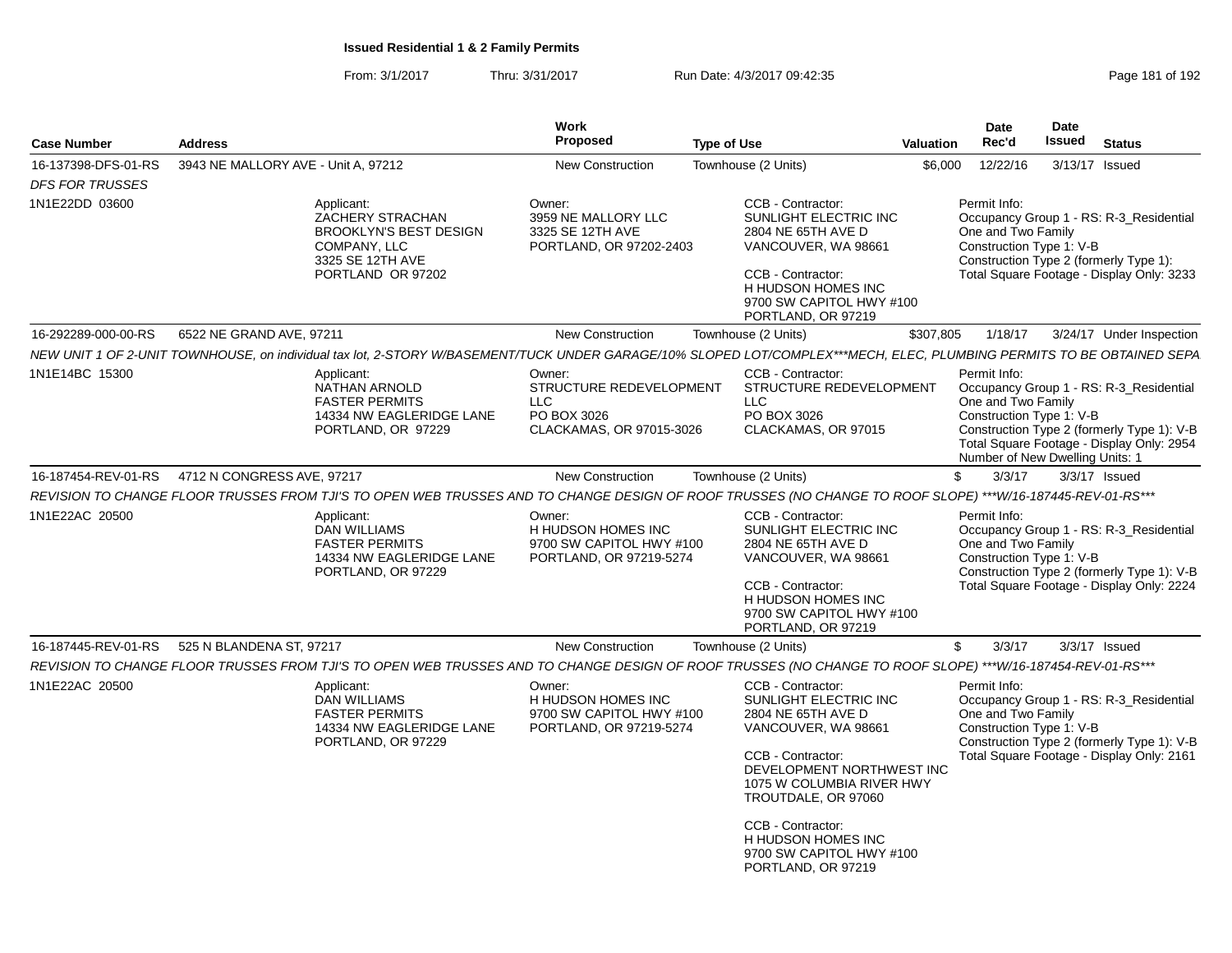From: 3/1/2017

| <b>Case Number</b>                                      | <b>Address</b>           |                                                                                                                                                                       | <b>Work</b><br><b>Proposed</b>                                                             | <b>Type of Use</b> |                                                                                                                                                                                                                                                                                                                                                       | <b>Valuation</b> | Date<br>Rec'd                                                                                     | Date<br>Issued | <b>Status</b>                                                                                                                      |
|---------------------------------------------------------|--------------------------|-----------------------------------------------------------------------------------------------------------------------------------------------------------------------|--------------------------------------------------------------------------------------------|--------------------|-------------------------------------------------------------------------------------------------------------------------------------------------------------------------------------------------------------------------------------------------------------------------------------------------------------------------------------------------------|------------------|---------------------------------------------------------------------------------------------------|----------------|------------------------------------------------------------------------------------------------------------------------------------|
| 16-292291-000-00-RS                                     | 6520 NE GRAND AVE, 97211 |                                                                                                                                                                       | New Construction                                                                           |                    | Townhouse (2 Units)                                                                                                                                                                                                                                                                                                                                   | \$307,805        | 1/18/17                                                                                           |                | 3/24/17 Under Inspection                                                                                                           |
|                                                         |                          | NEW UNIT 2 OF 2-UNIT TOWNHOUSE, on individual tax lot, 2-STORY W/BASEMENT/TUCK UNDER GARAGE/10% SLOPED LOT/COMPLEX***MECH, ELEC, PLUMBING PERMITS TO BE OBTAINED SEPA |                                                                                            |                    |                                                                                                                                                                                                                                                                                                                                                       |                  |                                                                                                   |                |                                                                                                                                    |
| 1N1E14BC 15300                                          |                          | Applicant:<br><b>NATHAN ARNOLD</b><br><b>FASTER PERMITS</b><br>14334 NW EAGLERIDGE LANE<br>PORTLAND, OR 97229                                                         | Owner:<br>STRUCTURE REDEVELOPMENT<br><b>LLC</b><br>PO BOX 3026<br>CLACKAMAS, OR 97015-3026 |                    | CCB - Contractor:<br>STRUCTURE REDEVELOPMENT<br><b>LLC</b><br>PO BOX 3026<br>CLACKAMAS, OR 97015                                                                                                                                                                                                                                                      |                  | Permit Info:<br>One and Two Family<br>Construction Type 1: V-B<br>Number of New Dwelling Units: 1 |                | Occupancy Group 1 - RS: R-3 Residential<br>Construction Type 2 (formerly Type 1): V-B<br>Total Square Footage - Display Only: 2954 |
| 16-221972-REV-01-RS                                     | 8320 SE RAMONA ST, 97266 |                                                                                                                                                                       | <b>New Construction</b>                                                                    |                    | Townhouse (2 Units)                                                                                                                                                                                                                                                                                                                                   |                  | 3/7/17<br>\$                                                                                      |                | 3/7/17 Issued                                                                                                                      |
| <b>REVISION TO SHOW REVISED TREE PROTECTION FENCING</b> |                          |                                                                                                                                                                       |                                                                                            |                    |                                                                                                                                                                                                                                                                                                                                                       |                  |                                                                                                   |                |                                                                                                                                    |
| 1S2E16CB 17400                                          |                          | Applicant:<br><b>KEVIN PARTAIN</b><br><b>URBAN VISIONS</b><br>223 NE 56TH AVE<br>PORTLAND, OR 97213                                                                   | Owner:<br><b>KATHRYN J KING</b><br>13343 SE STARK ST #200<br>PORTLAND, OR 97233-1860       |                    | CCB - Contractor:<br><b>SCHUMACHER CUSTOM HOMES</b><br><b>INC</b><br>PO BOX 66207<br>PORTLAND, OR 97290<br>CCB - Contractor:<br><b>LANTIL LLC</b><br>11490 SE JENNIFER STREET<br>CLACKAMAS, OR 97015<br>CCB - Contractor:<br><b>CENTRAL AIR INC</b><br>PO BOX 433<br>CLACKAMAS, OR 97015<br>CCB - Contractor:<br>PINNACLE PLUMBING INC<br>PO BOX 1053 |                  | Permit Info:<br>One and Two Family<br>Construction Type 1: V-B                                    |                | Occupancy Group 1 - RS: R-3_Residential<br>Construction Type 2 (formerly Type 1):<br>Total Square Footage - Display Only: 1170     |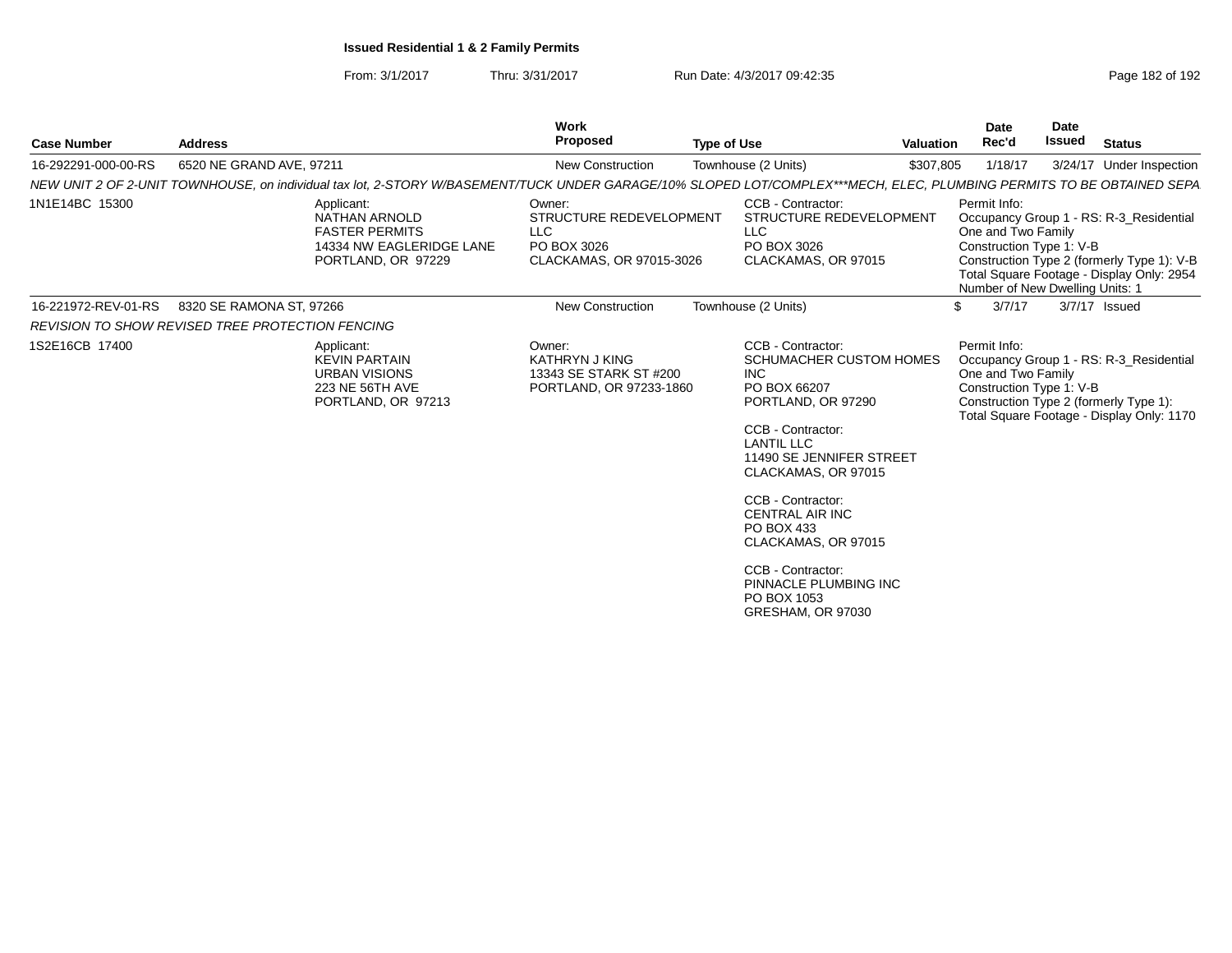| <b>Case Number</b>  | <b>Address</b>                                                                                                                                          | Work<br><b>Proposed</b><br><b>Type of Use</b>                                                                                                                                                                                                                                                                                                                                                                                                                                                                                                               |            |                                                                                                                                                                                                                                                                                                                                                                                              | <b>Valuation</b> | Date<br>Rec'd                                                                                     | <b>Date</b><br>Issued                                       | <b>Status</b>                                                                                                                      |
|---------------------|---------------------------------------------------------------------------------------------------------------------------------------------------------|-------------------------------------------------------------------------------------------------------------------------------------------------------------------------------------------------------------------------------------------------------------------------------------------------------------------------------------------------------------------------------------------------------------------------------------------------------------------------------------------------------------------------------------------------------------|------------|----------------------------------------------------------------------------------------------------------------------------------------------------------------------------------------------------------------------------------------------------------------------------------------------------------------------------------------------------------------------------------------------|------------------|---------------------------------------------------------------------------------------------------|-------------------------------------------------------------|------------------------------------------------------------------------------------------------------------------------------------|
| 16-231325-000-00-RS | 53 NE 58TH AVE, 97213                                                                                                                                   | New Construction                                                                                                                                                                                                                                                                                                                                                                                                                                                                                                                                            |            | Townhouse (3 or more units)                                                                                                                                                                                                                                                                                                                                                                  | \$150,377        | 10/17/16                                                                                          |                                                             | 3/15/17 Under Inspection                                                                                                           |
|                     | NEW BUILDING B, UNIT 1 OF 3-UNIT TOWNHOUSE on shared tax lot/3-STORY/ATTACHED GARAGE/SLIGHTLY SLOPED LOT/COMPLEX/METAL ROOF OVER 1/2 OF 2ND FLOOR DECK/ |                                                                                                                                                                                                                                                                                                                                                                                                                                                                                                                                                             |            |                                                                                                                                                                                                                                                                                                                                                                                              |                  |                                                                                                   |                                                             |                                                                                                                                    |
| 1N2E31DA 12000      | Applicant:<br>Kevin Partain<br><b>Urban Visions</b><br>223 NE 56TH AVE<br>PORTLAND, OR 97213                                                            | CCB - Contractor:<br>Permit Info:<br>Owner:<br><b>RENAISSANCE CUSTOM HOMES</b><br>PHILLIS CONSTRUCTION CO<br>One and Two Family<br>9409 NE COLFAX ST<br><b>LLC</b><br>16771 BOONES FERRY RD<br>PORTLAND, OR 97220<br>LAKE OSWEGO, OR 97035-4383<br>CCB - Contractor:<br><b>RENAISSANCE CUSTOM HOMES</b><br>LLC<br>16771 BOONES FERRY RD<br>LAKE OSWEGO, OR 97035<br>CCB - Contractor:<br>RUSSELL & SONS PLUMBING INC<br>6105 NE 88TH ST<br>VANCOUVER, WA 98665<br>CCB - Contractor:<br><b>LANTIL LLC</b><br>11490 SE JENNIFER STREET<br>CLACKAMAS, OR 97015 |            |                                                                                                                                                                                                                                                                                                                                                                                              |                  |                                                                                                   | Construction Type 1: V-B<br>Number of New Dwelling Units: 1 | Occupancy Group 1 - RS: R-3 Residential<br>Construction Type 2 (formerly Type 1): V-B<br>Total Square Footage - Display Only: 1615 |
| 16-231327-000-00-RS | 65 NE 58TH AVE, 97213                                                                                                                                   | New Construction                                                                                                                                                                                                                                                                                                                                                                                                                                                                                                                                            |            | Townhouse (3 or more units)                                                                                                                                                                                                                                                                                                                                                                  | \$150,377        | 10/17/16                                                                                          |                                                             | 3/15/17 Under Inspection                                                                                                           |
|                     | NEW BUILDING B, UNIT 2 OF 3-UNIT TOWNHOUSE on shared tax lot/3-STORY/ATTACHED GARAGE/SLIGHTLY SLOPED LOT/COMPLEX/METAL ROOF OVER 1/2 OF 2ND FLOOR DECK/ |                                                                                                                                                                                                                                                                                                                                                                                                                                                                                                                                                             |            |                                                                                                                                                                                                                                                                                                                                                                                              |                  |                                                                                                   |                                                             |                                                                                                                                    |
| 1N2E31DA 12000      | Applicant:<br>Kevin Partain<br><b>Urban Visions</b><br>223 NE 56TH AVE<br>PORTLAND, OR 97213                                                            | Owner:<br><b>RENAISSANCE CUSTOM HOMES</b><br><b>LLC</b><br>16771 BOONES FERRY RD<br>LAKE OSWEGO, OR 97035-4383                                                                                                                                                                                                                                                                                                                                                                                                                                              | <b>LLC</b> | CCB - Contractor:<br>PHILLIS CONSTRUCTION CO<br>9409 NE COLFAX ST<br>PORTLAND, OR 97220<br>CCB - Contractor:<br><b>RENAISSANCE CUSTOM HOMES</b><br>16771 BOONES FERRY RD<br>LAKE OSWEGO, OR 97035<br>CCB - Contractor:<br>RUSSELL & SONS PLUMBING INC<br>6105 NE 88TH ST<br>VANCOUVER, WA 98665<br>CCB - Contractor:<br><b>LANTIL LLC</b><br>11490 SE JENNIFER STREET<br>CLACKAMAS, OR 97015 |                  | Permit Info:<br>One and Two Family<br>Construction Type 1: V-B<br>Number of New Dwelling Units: 1 |                                                             | Occupancy Group 1 - RS: R-3_Residential<br>Construction Type 2 (formerly Type 1): V-B<br>Total Square Footage - Display Only: 1615 |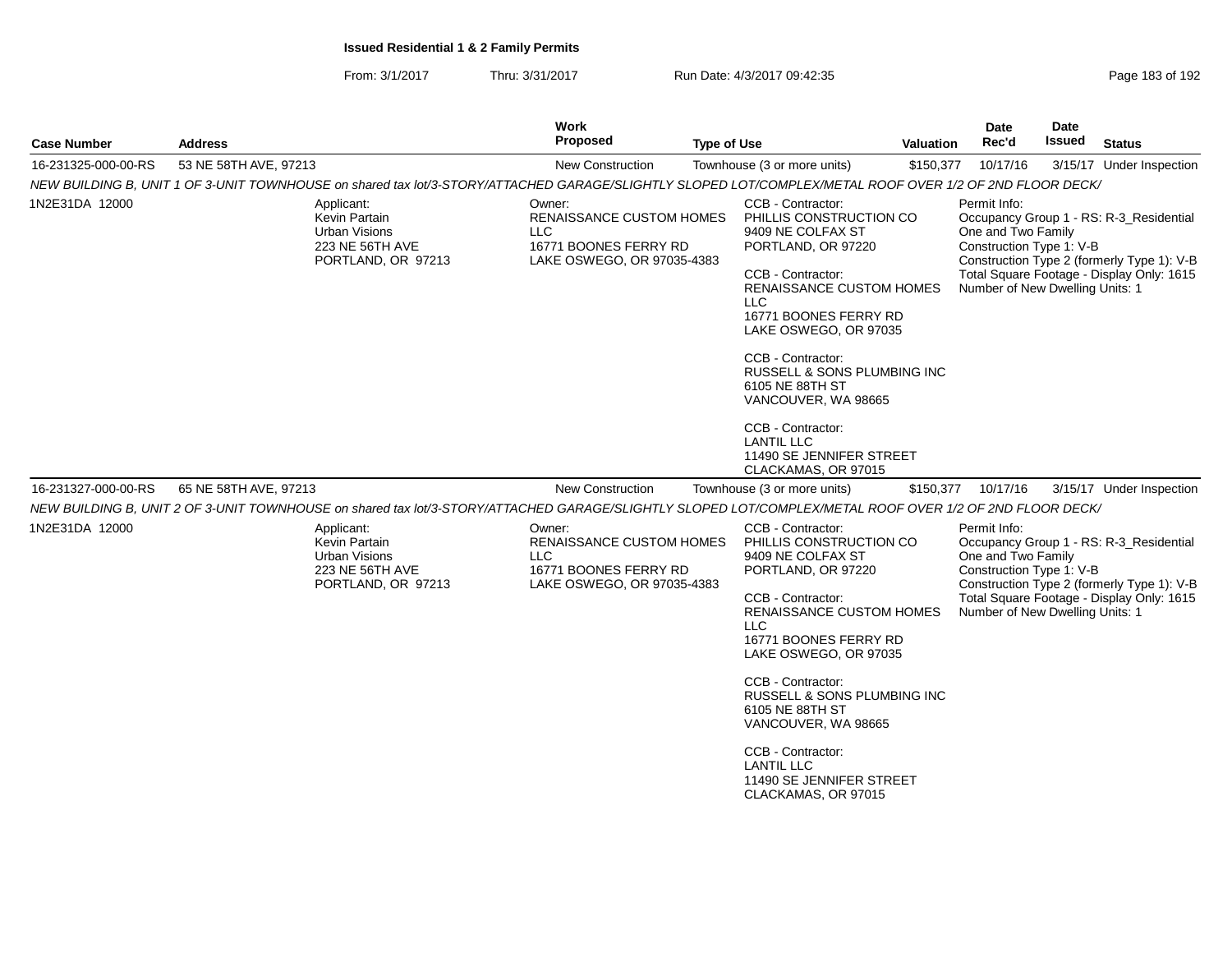From: 3/1/2017Thru: 3/31/2017 Run Date: 4/3/2017 09:42:35 Research 2010 192

| <b>Case Number</b>  | <b>Address</b>                                                                                                                                                             | <b>Work</b><br>Proposed                                                                                        | <b>Type of Use</b>                                                                                                                                                                                                                                                                                                                                                                                  | Valuation | Date<br>Rec'd                                                                                     | <b>Date</b><br><b>Issued</b> | <b>Status</b>                                                                                                                      |
|---------------------|----------------------------------------------------------------------------------------------------------------------------------------------------------------------------|----------------------------------------------------------------------------------------------------------------|-----------------------------------------------------------------------------------------------------------------------------------------------------------------------------------------------------------------------------------------------------------------------------------------------------------------------------------------------------------------------------------------------------|-----------|---------------------------------------------------------------------------------------------------|------------------------------|------------------------------------------------------------------------------------------------------------------------------------|
| 16-231331-000-00-RS | 77 NE 58TH AVE, 97213                                                                                                                                                      | <b>New Construction</b>                                                                                        | Townhouse (3 or more units)                                                                                                                                                                                                                                                                                                                                                                         | \$150,377 | 10/17/16                                                                                          |                              | 3/15/17 Under Inspection                                                                                                           |
|                     | NEW BUILDING B, UNIT 3 OF 3-UNIT TOWNHOUSE on shared tax lot/3-STORY/ATTACHED GARAGE/SLIGHTLY SLOPED LOT/COMPLEX/METAL ROOF OVER 1/2 OF 2ND FLOOR DECK/                    |                                                                                                                |                                                                                                                                                                                                                                                                                                                                                                                                     |           |                                                                                                   |                              |                                                                                                                                    |
| 1N2E31DA 12000      | Applicant:<br>Kevin Partain<br><b>Urban Visions</b><br>223 NE 56TH AVE<br>PORTLAND, OR 97213                                                                               | Owner:<br><b>RENAISSANCE CUSTOM HOMES</b><br><b>LLC</b><br>16771 BOONES FERRY RD<br>LAKE OSWEGO, OR 97035-4383 | CCB - Contractor:<br>PHILLIS CONSTRUCTION CO<br>9409 NE COLFAX ST<br>PORTLAND, OR 97220<br>CCB - Contractor:<br>RENAISSANCE CUSTOM HOMES<br><b>LLC</b><br>16771 BOONES FERRY RD<br>LAKE OSWEGO, OR 97035<br>CCB - Contractor:<br>RUSSELL & SONS PLUMBING INC<br>6105 NE 88TH ST<br>VANCOUVER, WA 98665<br>CCB - Contractor:<br><b>LANTIL LLC</b><br>11490 SE JENNIFER STREET<br>CLACKAMAS, OR 97015 |           | Permit Info:<br>One and Two Family<br>Construction Type 1: V-B<br>Number of New Dwelling Units: 1 |                              | Occupancy Group 1 - RS: R-3_Residential<br>Construction Type 2 (formerly Type 1): V-B<br>Total Square Footage - Display Only: 1615 |
| 16-240687-000-00-RS | 1818 SW IOWA ST, 97201                                                                                                                                                     | <b>New Construction</b>                                                                                        | Townhouse (3 or more units)                                                                                                                                                                                                                                                                                                                                                                         | \$170,115 | 9/12/16                                                                                           |                              | 3/23/17 Issued                                                                                                                     |
|                     | BUILDING A *** NEW 1 OF 5 UNIT ATTACHED TOWNHOUSES all on one tax lot / THREE STORIES / ATTACHED GARAGE / SLOPED LOT / COMPLEX *** MECHANICAL, ELECTRICAL, AND PLUMBING PE |                                                                                                                |                                                                                                                                                                                                                                                                                                                                                                                                     |           |                                                                                                   |                              |                                                                                                                                    |
| 1S1E16CC 00500      | Applicant:<br><b>KEVIN PARTAIN</b><br><b>URBAN VISIONS</b><br>223 NE 56TH AVE<br>PORTLAND OR 97213                                                                         | Owner:<br><b>JSM EQUITIES LLC</b><br>3330 OCOTEA ST<br>RALEIGH, NC 27607-3140                                  | CCB - Contractor:<br><b>STEVE MELKERSON</b><br><b>JSM EQUITIES LLC</b><br>4110 SE HAWTHORNE BLVD 166<br>PORTLAND, OR 97214                                                                                                                                                                                                                                                                          |           | Permit Info:<br>One and Two Family<br>Construction Type 1: V-B<br>Number of New Dwelling Units: 1 |                              | Occupancy Group 1 - RS: R-3_Residential<br>Construction Type 2 (formerly Type 1): V-B<br>Total Square Footage - Display Only: 1649 |
| 16-240690-000-00-RS | 1814 SW IOWA ST, 97201                                                                                                                                                     | New Construction                                                                                               | Townhouse (3 or more units)                                                                                                                                                                                                                                                                                                                                                                         | \$170,115 | 9/12/16                                                                                           |                              | 3/23/17 Issued                                                                                                                     |
|                     | BUILDING A *** NEW 2 OF 5 UNIT ATTACHED TOWNHOUSES all on one tax lot / THREE STORIES / ATTACHED GARAGE / SLOPED LOT / COMPLEX *** MECHANICAL, ELECTRICAL, AND PLUMBING PE |                                                                                                                |                                                                                                                                                                                                                                                                                                                                                                                                     |           |                                                                                                   |                              |                                                                                                                                    |
| 1S1E16CC 00500      | Applicant:<br><b>KEVIN PARTAIN</b><br><b>URBAN VISIONS</b><br>223 NE 56TH AVE<br>PORTLAND OR 97213                                                                         | Owner:<br><b>JSM EQUITIES LLC</b><br>3330 OCOTEA ST<br>RALEIGH, NC 27607-3140                                  | CCB - Contractor:<br><b>STEVE MELKERSON</b><br><b>JSM EQUITIES LLC</b><br>4110 SE HAWTHORNE BLVD 166<br>PORTLAND, OR 97214                                                                                                                                                                                                                                                                          |           | Permit Info:<br>One and Two Family<br>Construction Type 1: V-B<br>Number of New Dwelling Units: 1 |                              | Occupancy Group 1 - RS: R-3_Residential<br>Construction Type 2 (formerly Type 1): V-B<br>Total Square Footage - Display Only: 1649 |
| 16-240692-000-00-RS | 1810 SW IOWA ST, 97201                                                                                                                                                     | <b>New Construction</b>                                                                                        | Townhouse (3 or more units)                                                                                                                                                                                                                                                                                                                                                                         | \$170,115 | 9/12/16                                                                                           |                              | 3/23/17 Issued                                                                                                                     |
|                     | BUILDING A *** NEW 3 OF 5 UNIT ATTACHED TOWNHOUSES all on one tax lot / THREE STORIES / ATTACHED GARAGE / SLOPED LOT / COMPLEX *** MECHANICAL, ELECTRICAL, AND PLUMBING PE |                                                                                                                |                                                                                                                                                                                                                                                                                                                                                                                                     |           |                                                                                                   |                              |                                                                                                                                    |
| 1S1E16CC 00500      | Applicant:<br><b>KEVIN PARTAIN</b><br><b>URBAN VISIONS</b><br>223 NE 56TH AVE<br>PORTLAND OR 97213                                                                         | Owner:<br><b>JSM EQUITIES LLC</b><br>3330 OCOTEA ST<br>RALEIGH, NC 27607-3140                                  | CCB - Contractor:<br>STEVE MELKERSON<br><b>JSM EQUITIES LLC</b><br>4110 SE HAWTHORNE BLVD 166<br>PORTLAND, OR 97214                                                                                                                                                                                                                                                                                 |           | Permit Info:<br>One and Two Family<br>Construction Type 1: V-B<br>Number of New Dwelling Units: 1 |                              | Occupancy Group 1 - RS: R-3_Residential<br>Construction Type 2 (formerly Type 1): V-B<br>Total Square Footage - Display Only: 1649 |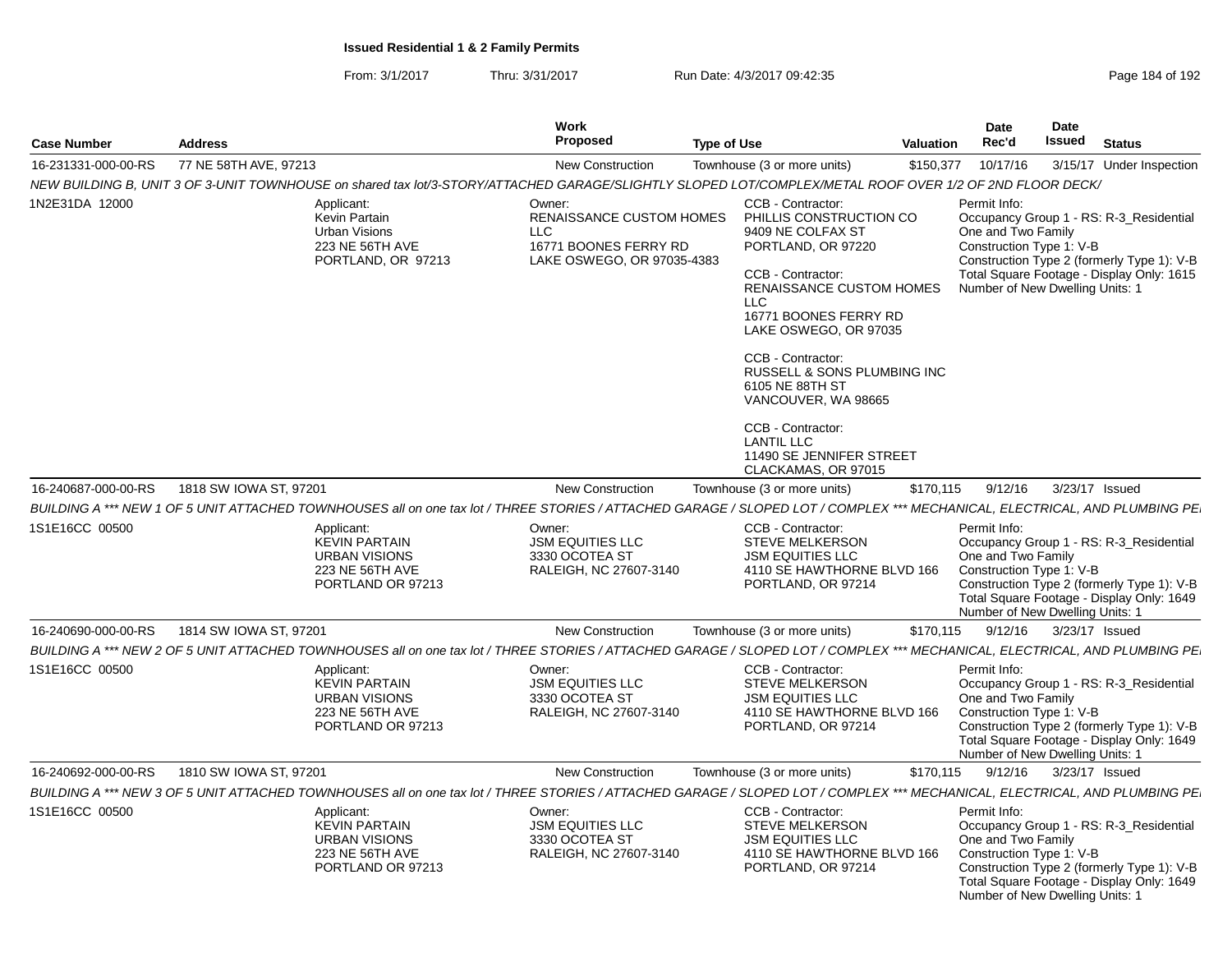| <b>Case Number</b>  | <b>Address</b>                                                                                                                                                             | Work<br>Proposed                                                              | <b>Type of Use</b>                                                                                                         | <b>Valuation</b> | Date<br>Rec'd                                                                                     | <b>Date</b><br><b>Issued</b> | <b>Status</b>                                                                                                                      |
|---------------------|----------------------------------------------------------------------------------------------------------------------------------------------------------------------------|-------------------------------------------------------------------------------|----------------------------------------------------------------------------------------------------------------------------|------------------|---------------------------------------------------------------------------------------------------|------------------------------|------------------------------------------------------------------------------------------------------------------------------------|
| 16-240694-000-00-RS | 1806 SW IOWA ST, 97201                                                                                                                                                     | <b>New Construction</b>                                                       | Townhouse (3 or more units)                                                                                                | \$170,115        | 9/12/16                                                                                           | 3/23/17 Issued               |                                                                                                                                    |
|                     | BUILDING A *** NEW 4 OF 5 UNIT ATTACHED TOWNHOUSES all on one tax lot / THREE STORIES / ATTACHED GARAGE / SLOPED LOT / COMPLEX *** MECHANICAL, ELECTRICAL, AND PLUMBING PE |                                                                               |                                                                                                                            |                  |                                                                                                   |                              |                                                                                                                                    |
| 1S1E16CC 00500      | Applicant:<br><b>KEVIN PARTAIN</b><br><b>URBAN VISIONS</b><br>223 NE 56TH AVE<br>PORTLAND OR 97213                                                                         | Owner:<br><b>JSM EQUITIES LLC</b><br>3330 OCOTEA ST<br>RALEIGH, NC 27607-3140 | CCB - Contractor:<br><b>STEVE MELKERSON</b><br><b>JSM EQUITIES LLC</b><br>4110 SE HAWTHORNE BLVD 166<br>PORTLAND, OR 97214 |                  | Permit Info:<br>One and Two Family<br>Construction Type 1: V-B<br>Number of New Dwelling Units: 1 |                              | Occupancy Group 1 - RS: R-3 Residential<br>Construction Type 2 (formerly Type 1): V-B<br>Total Square Footage - Display Only: 1649 |
| 16-240698-000-00-RS | 1802 SW IOWA ST, 97201                                                                                                                                                     | New Construction                                                              | Townhouse (3 or more units)                                                                                                | \$170,115        | 9/12/16                                                                                           | 3/23/17 Issued               |                                                                                                                                    |
|                     | BUILDING A *** NEW 5 OF 5 UNIT ATTACHED TOWNHOUSES all on one tax lot / THREE STORIES / ATTACHED GARAGE / SLOPED LOT / COMPLEX *** MECHANICAL, ELECTRICAL, AND PLUMBING PE |                                                                               |                                                                                                                            |                  |                                                                                                   |                              |                                                                                                                                    |
| 1S1E16CC 00500      | Applicant:<br><b>KEVIN PARTAIN</b><br><b>URBAN VISIONS</b><br>223 NE 56TH AVE<br>PORTLAND OR 97213                                                                         | Owner:<br><b>JSM EQUITIES LLC</b><br>3330 OCOTEA ST<br>RALEIGH, NC 27607-3140 | CCB - Contractor:<br><b>STEVE MELKERSON</b><br><b>JSM EQUITIES LLC</b><br>4110 SE HAWTHORNE BLVD 166<br>PORTLAND, OR 97214 |                  | Permit Info:<br>One and Two Family<br>Construction Type 1: V-B<br>Number of New Dwelling Units: 1 |                              | Occupancy Group 1 - RS: R-3_Residential<br>Construction Type 2 (formerly Type 1): V-B<br>Total Square Footage - Display Only: 1649 |
| 16-240706-000-00-RS | 6179 SW 18TH DR, 97201                                                                                                                                                     | <b>New Construction</b>                                                       | Townhouse (3 or more units)                                                                                                | \$174,734        | 9/12/16                                                                                           |                              | 3/23/17 Issued                                                                                                                     |
|                     | BUILDING B *** NEW 1 OF 2 UNIT ATTACHED TOWNHOUSES all on one tax lot / THREE STORIES / ATTACHED GARAGE / SLOPED LOT / COMPLEX *** MECHANICAL, ELECTRICAL, AND PLUMBING PE |                                                                               |                                                                                                                            |                  |                                                                                                   |                              |                                                                                                                                    |
| 1S1E16CC 00500      | Applicant:<br><b>KEVIN PARTAIN</b><br><b>URBAN VISIONS</b><br>223 NE 56TH AVE<br>PORTLAND OR 97213                                                                         | Owner:<br><b>JSM EQUITIES LLC</b><br>3330 OCOTEA ST<br>RALEIGH, NC 27607-3140 | CCB - Contractor:<br><b>STEVE MELKERSON</b><br><b>JSM EQUITIES LLC</b><br>4110 SE HAWTHORNE BLVD 166<br>PORTLAND, OR 97214 |                  | Permit Info:<br>One and Two Family<br>Construction Type 1: V-B<br>Number of New Dwelling Units: 1 |                              | Occupancy Group 1 - RS: R-3 Residential<br>Construction Type 2 (formerly Type 1): V-B<br>Total Square Footage - Display Only: 1690 |
| 16-240710-000-00-RS | 6171 SW 18TH DR, 97201                                                                                                                                                     | <b>New Construction</b>                                                       | Townhouse (3 or more units)                                                                                                | \$174,734        | 9/12/16                                                                                           |                              | 3/23/17 Issued                                                                                                                     |
|                     | BUILDING B *** NEW 2 OF 2 UNIT ATTACHED TOWNHOUSES all on one tax lot / THREE STORIES / ATTACHED GARAGE / SLOPED LOT / COMPLEX *** MECHANICAL, ELECTRICAL, AND PLUMBING PE |                                                                               |                                                                                                                            |                  |                                                                                                   |                              |                                                                                                                                    |
| 1S1E16CC 00500      | Applicant:<br><b>KEVIN PARTAIN</b><br><b>URBAN VISIONS</b><br>223 NE 56TH AVE<br>PORTLAND OR 97213                                                                         | Owner:<br><b>JSM EQUITIES LLC</b><br>3330 OCOTEA ST<br>RALEIGH, NC 27607-3140 | CCB - Contractor:<br><b>STEVE MELKERSON</b><br><b>JSM EQUITIES LLC</b><br>4110 SE HAWTHORNE BLVD 166<br>PORTLAND, OR 97214 |                  | Permit Info:<br>One and Two Family<br>Construction Type 1: V-B<br>Number of New Dwelling Units: 1 |                              | Occupancy Group 1 - RS: R-3_Residential<br>Construction Type 2 (formerly Type 1): V-B<br>Total Square Footage - Display Only: 1690 |
| 16-240712-000-00-RS | 6163 SW 18TH DR, 97201                                                                                                                                                     | New Construction                                                              | Townhouse (3 or more units)                                                                                                | \$174,734        | 9/12/16                                                                                           |                              | 3/23/17 Issued                                                                                                                     |
|                     | BUILDING C *** NEW 1 OF 2 UNIT ATTACHED TOWNHOUSES all on one tax lot / THREE STORIES / ATTACHED GARAGE / SLOPED LOT / COMPLEX *** MECHANICAL, ELECTRICAL, AND PLUMBING PE |                                                                               |                                                                                                                            |                  |                                                                                                   |                              |                                                                                                                                    |
| 1S1E16CC 00500      | Applicant:<br><b>KEVIN PARTAIN</b><br><b>URBAN VISIONS</b><br>223 NE 56TH AVE<br>PORTLAND OR 97213                                                                         | Owner:<br><b>JSM EQUITIES LLC</b><br>3330 OCOTEA ST<br>RALEIGH, NC 27607-3140 | CCB - Contractor:<br><b>STEVE MELKERSON</b><br><b>JSM EQUITIES LLC</b><br>4110 SE HAWTHORNE BLVD 166<br>PORTLAND, OR 97214 |                  | Permit Info:<br>One and Two Family<br>Construction Type 1: V-B<br>Number of New Dwelling Units: 1 |                              | Occupancy Group 1 - RS: R-3_Residential<br>Construction Type 2 (formerly Type 1): V-B<br>Total Square Footage - Display Only: 1690 |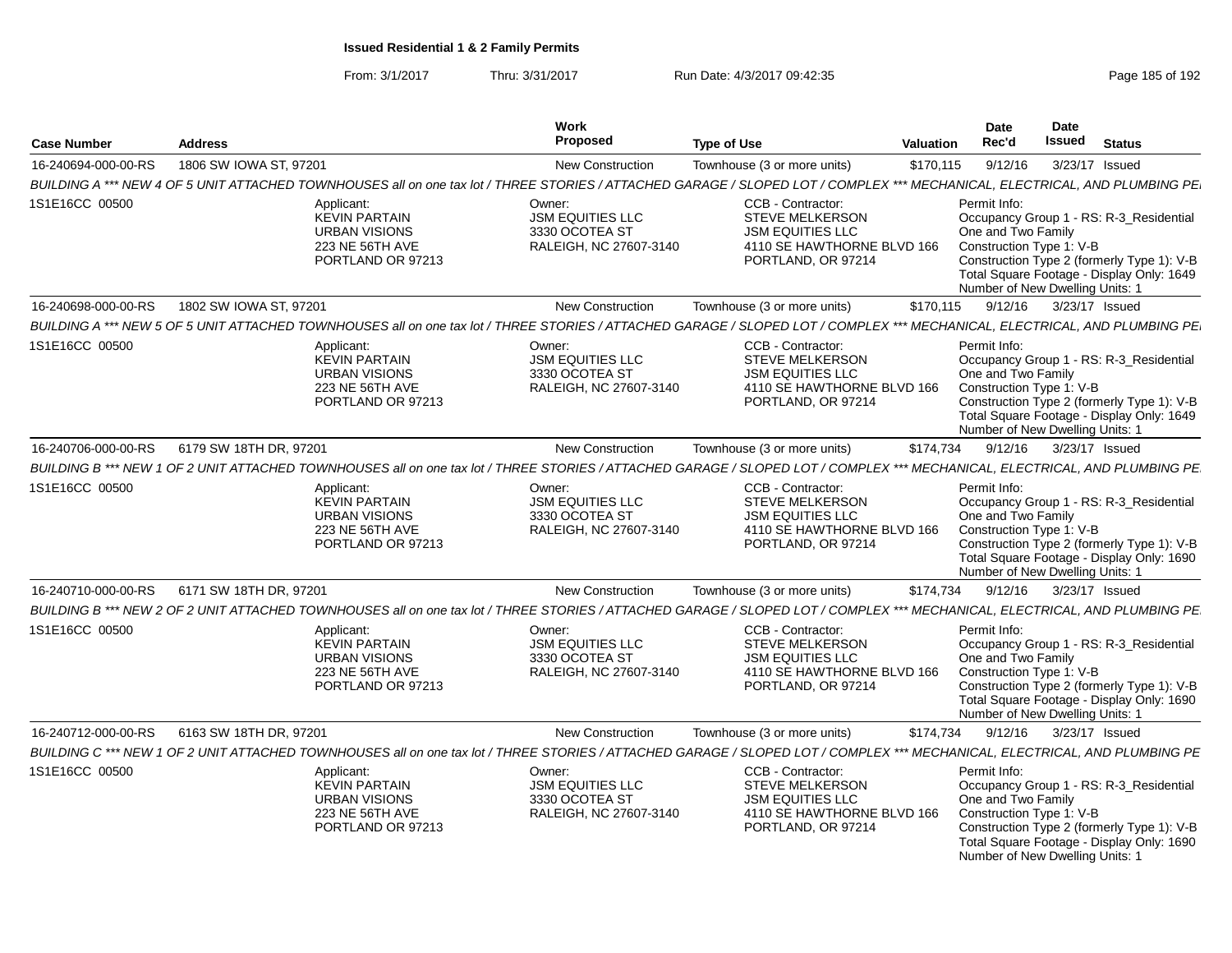| <b>Case Number</b>  | <b>Address</b>         |                                                                                                                                                                            | <b>Work</b><br>Proposed                                                       | <b>Type of Use</b>                                                                                                         | <b>Valuation</b> | Date<br>Rec'd                                                                                     | <b>Date</b><br>Issued | <b>Status</b>                                                                                                                      |
|---------------------|------------------------|----------------------------------------------------------------------------------------------------------------------------------------------------------------------------|-------------------------------------------------------------------------------|----------------------------------------------------------------------------------------------------------------------------|------------------|---------------------------------------------------------------------------------------------------|-----------------------|------------------------------------------------------------------------------------------------------------------------------------|
| 16-240725-000-00-RS | 6155 SW 18TH DR. 97201 |                                                                                                                                                                            | New Construction                                                              | Townhouse (3 or more units)                                                                                                | \$174,734        | 9/12/16                                                                                           | 3/23/17 Issued        |                                                                                                                                    |
|                     |                        | BUILDING C *** NEW 2 OF 2 UNIT ATTACHED TOWNHOUSES all on one tax lot / THREE STORIES / ATTACHED GARAGE / SLOPED LOT / COMPLEX *** MECHANICAL, ELECTRICAL, AND PLUMBING PE |                                                                               |                                                                                                                            |                  |                                                                                                   |                       |                                                                                                                                    |
| 1S1E16CC 00500      |                        | Applicant:<br><b>KEVIN PARTAIN</b><br><b>URBAN VISIONS</b><br>223 NE 56TH AVE<br>PORTLAND OR 97213                                                                         | Owner:<br><b>JSM EQUITIES LLC</b><br>3330 OCOTEA ST<br>RALEIGH, NC 27607-3140 | CCB - Contractor:<br><b>STEVE MELKERSON</b><br><b>JSM EQUITIES LLC</b><br>4110 SE HAWTHORNE BLVD 166<br>PORTLAND, OR 97214 |                  | Permit Info:<br>One and Two Family<br>Construction Type 1: V-B<br>Number of New Dwelling Units: 1 |                       | Occupancy Group 1 - RS: R-3 Residential<br>Construction Type 2 (formerly Type 1): V-B<br>Total Square Footage - Display Only: 1690 |
| 13-173745-000-00-RS | 603 NE 92ND AVE        |                                                                                                                                                                            | New Construction                                                              | Townhouse (3 or more units)                                                                                                | \$200,112        | 7/3/13                                                                                            | 3/17/17 Issued        |                                                                                                                                    |
|                     |                        | UNIT 1 OF 5 UNIT TOWHOUSE - ALL ON SAME TAX LOT/ 3-STORY / 1-CAR REAR ENTRY GARAGE / FLAT LOT / COMPLEX +++ SAME PLAN AS UNIT 5 (13-173763-RS) +++                         |                                                                               |                                                                                                                            |                  |                                                                                                   |                       |                                                                                                                                    |
| 1N2E33BD 02901      |                        | Applicant:<br><b>CLEARWATER HOMES LLC</b><br>PO BOX 2885<br>CLACKAMAS, OR 97015                                                                                            | Owner:<br><b>IVAN SKORO</b><br>13030 SE WIESE RD<br>DAMASCUS, OR 97089-8346   | CCB - Contractor:<br><b>CLEARWATER HOMES LLC</b><br>PO BOX 2885<br>CLACKAMAS, OR 97015                                     |                  | Permit Info:<br>One and Two Family<br>Construction Type 1: V-B<br>Number of New Dwelling Units: 1 |                       | Occupancy Group 1 - RS: R-3_Residential<br>Construction Type 2 (formerly Type 1): V-B<br>Total Square Footage - Display Only: 2163 |
| 13-173752-000-00-RS | 607 NE 92ND AVE        |                                                                                                                                                                            | <b>New Construction</b>                                                       | Townhouse (3 or more units)                                                                                                | \$210,687        | 7/3/13                                                                                            | 3/14/17 Issued        |                                                                                                                                    |
|                     |                        | UNIT 2 OF 5 UNIT TOWHOUSE - ALL ON SAME TAX LOT/ 3-STORY / 1-CAR REAR ENTRY GARAGE / FLAT LOT / COMPLEX/ STRUCTURALLY DEPENDENT/ +++ SAME PLAN AS UNIT 3 and 4 (13-17375;  |                                                                               |                                                                                                                            |                  |                                                                                                   |                       |                                                                                                                                    |
| 1N2E33BD 02901      |                        | Applicant:<br><b>CLEARWATER HOMES LLC</b><br>PO BOX 2885<br>CLACKAMAS, OR 97015                                                                                            | Owner:<br><b>IVAN SKORO</b><br>13030 SE WIESE RD<br>DAMASCUS, OR 97089-8346   | CCB - Contractor:<br><b>CLEARWATER HOMES LLC</b><br>PO BOX 2885<br>CLACKAMAS, OR 97015                                     |                  | Permit Info:<br>One and Two Family<br>Construction Type 1: V-B<br>Number of New Dwelling Units: 1 |                       | Occupancy Group 1 - RS: R-3_Residential<br>Construction Type 2 (formerly Type 1): V-B<br>Total Square Footage - Display Only: 2281 |
| 13-173757-000-00-RS | 611 NE 92ND AVE        |                                                                                                                                                                            | <b>New Construction</b>                                                       | Townhouse (3 or more units)                                                                                                | \$210,687        | 7/3/13                                                                                            | 3/14/17 Issued        |                                                                                                                                    |
|                     |                        | UNIT 3 OF 5 UNIT TOWHOUSE- ALL ON SAME TAX LOT / 3-STORY / 1-CAR REAR ENTRY GARAGE / FLAT LOT / COMPLEX/ STRUCTURALLY DEPENDENT/+++ SAME PLAN AS UNIT 2 and 4 (13-173752   |                                                                               |                                                                                                                            |                  |                                                                                                   |                       |                                                                                                                                    |
| 1N2E33BD 02901      |                        | Applicant:<br>CLEARWATER HOMES LLC<br>PO BOX 2885<br>CLACKAMAS, OR 97015                                                                                                   | Owner:<br><b>IVAN SKORO</b><br>13030 SE WIESE RD<br>DAMASCUS, OR 97089-8346   | CCB - Contractor:<br>CLEARWATER HOMES LLC<br>PO BOX 2885<br>CLACKAMAS, OR 97015                                            |                  | Permit Info:<br>One and Two Family<br>Construction Type 1: V-B<br>Number of New Dwelling Units: 1 |                       | Occupancy Group 1 - RS: R-3_Residential<br>Construction Type 2 (formerly Type 1): V-B<br>Total Square Footage - Display Only: 2281 |
| 13-173759-000-00-RS | 615 NE 92ND AVE        |                                                                                                                                                                            | <b>New Construction</b>                                                       | Townhouse (3 or more units)                                                                                                | \$210,687        | 7/3/13                                                                                            | 3/17/17 Issued        |                                                                                                                                    |
|                     |                        | UNIT 4 OF 5 UNIT TOWHOUSE - ALL ON SAME TAX LOT / 3-STORY / 1-CAR REAR ENTRY GARAGE / FLAT LOT / COMPLEX STRUCTURALLY DEPENDENT/+++ SAME PLAN AS UNIT 2 and 3 (13-173752   |                                                                               |                                                                                                                            |                  |                                                                                                   |                       |                                                                                                                                    |
| 1N2E33BD 02901      |                        | Applicant:<br>CLEARWATER HOMES LLC<br>PO BOX 2885<br>CLACKAMAS, OR 97015                                                                                                   | Owner:<br><b>IVAN SKORO</b><br>13030 SE WIESE RD<br>DAMASCUS, OR 97089-8346   | CCB - Contractor:<br><b>CLEARWATER HOMES LLC</b><br>PO BOX 2885<br>CLACKAMAS, OR 97015                                     |                  | Permit Info:<br>One and Two Family<br>Construction Type 1: V-B<br>Number of New Dwelling Units: 1 |                       | Occupancy Group 1 - RS: R-3_Residential<br>Construction Type 2 (formerly Type 1): V-B<br>Total Square Footage - Display Only: 2281 |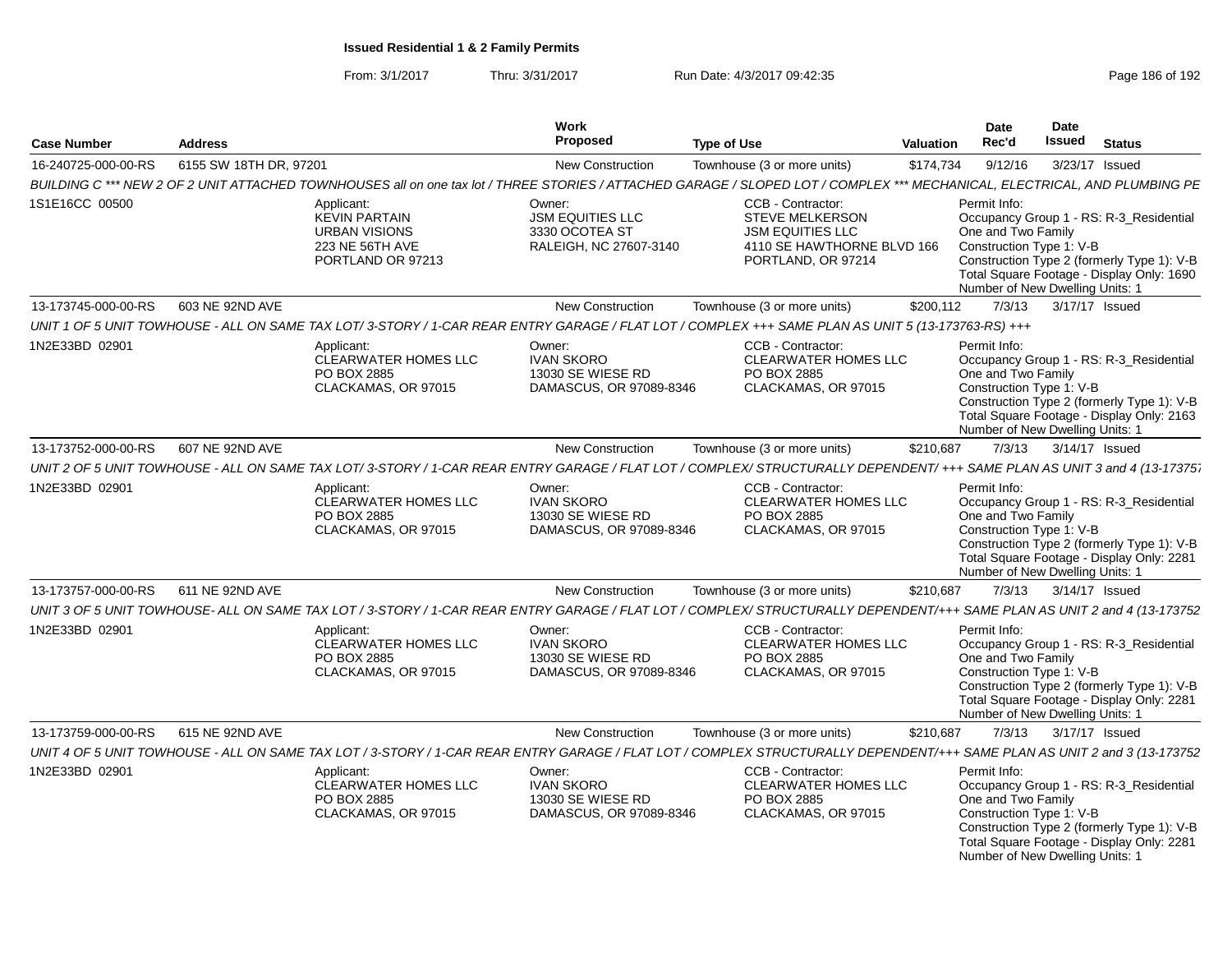| <b>Case Number</b>  | <b>Address</b>                                                                                                                                                                                         |                                                                                                          | <b>Work</b><br>Proposed                                                                                                                          | <b>Type of Use</b>                                                                                                                                                                                                                                                                                                                         | Valuation                                                                                         | Date<br>Rec'd                                                  | Date<br><b>Issued</b>                                                                                                              | <b>Status</b>                                                                                                                      |
|---------------------|--------------------------------------------------------------------------------------------------------------------------------------------------------------------------------------------------------|----------------------------------------------------------------------------------------------------------|--------------------------------------------------------------------------------------------------------------------------------------------------|--------------------------------------------------------------------------------------------------------------------------------------------------------------------------------------------------------------------------------------------------------------------------------------------------------------------------------------------|---------------------------------------------------------------------------------------------------|----------------------------------------------------------------|------------------------------------------------------------------------------------------------------------------------------------|------------------------------------------------------------------------------------------------------------------------------------|
| 13-173763-000-00-RS | 619 NE 92ND AVE                                                                                                                                                                                        |                                                                                                          | <b>New Construction</b>                                                                                                                          | Townhouse (3 or more units)                                                                                                                                                                                                                                                                                                                | \$200,112                                                                                         | 7/3/13                                                         | 3/22/17 Issued                                                                                                                     |                                                                                                                                    |
|                     |                                                                                                                                                                                                        |                                                                                                          |                                                                                                                                                  | UNIT 5 OF 5 UNIT TOWHOUSE - ALL ON SAME TAX LOT/3-STORY / 1-CAR REAR ENTRY GARAGE / FLAT LOT / COMPLEX/ STRUCTURALLY DEPENDENT/ +++ SAME PLAN AS UNIT 1 (13-173745-RS) ·                                                                                                                                                                   |                                                                                                   |                                                                |                                                                                                                                    |                                                                                                                                    |
| 1N2E33BD 02901      | Applicant:<br>Owner:<br>CLEARWATER HOMES LLC<br><b>IVAN SKORO</b><br>13030 SE WIESE RD<br>PO BOX 2885<br>CLACKAMAS, OR 97015<br>DAMASCUS, OR 97089-8346<br>952 SW GAINES ST, 97201<br>New Construction |                                                                                                          | CCB - Contractor:<br><b>CLEARWATER HOMES LLC</b><br>PO BOX 2885<br>CLACKAMAS, OR 97015                                                           |                                                                                                                                                                                                                                                                                                                                            | Permit Info:<br>One and Two Family<br>Construction Type 1: V-B<br>Number of New Dwelling Units: 1 |                                                                | Occupancy Group 1 - RS: R-3_Residential<br>Construction Type 2 (formerly Type 1): V-B<br>Total Square Footage - Display Only: 2163 |                                                                                                                                    |
| 15-186656-REV-01-RS |                                                                                                                                                                                                        |                                                                                                          |                                                                                                                                                  | Townhouse (3 or more units)                                                                                                                                                                                                                                                                                                                | \$                                                                                                | 9/30/16                                                        | 3/16/17 Issued                                                                                                                     |                                                                                                                                    |
|                     |                                                                                                                                                                                                        |                                                                                                          |                                                                                                                                                  | REVISION TO ADD PEDESTRIAN ENTRY BRIDGE (EXTERIOR), RECONFIGURE 1st FLOOR LIVING SPACE, RECONFIGURE 2nd FLOOR BALCONY ***PLAN REVISION DELTA 10***                                                                                                                                                                                         |                                                                                                   |                                                                |                                                                                                                                    |                                                                                                                                    |
| 1S1E09DB 02800      |                                                                                                                                                                                                        | Applicant:<br><b>ZAC HORTON</b><br><b>FASTER PERMITS</b><br>14334 NW EAGLERIDGE LN<br>PORTLAND, OR 97229 | Owner:<br><b>SCOTIA TENTH</b><br>956 SW GAINES ST<br>PORTLAND, OR 97239<br>Owner:<br><b>GAINES LLC</b><br>956 SW GAINES ST<br>PORTLAND, OR 97239 | CCB - Contractor:<br><b>JARMER ELECTRIC INC</b><br>5105 SW 45TH AVE STE 200<br>PORTLAND, OR 97221-3628<br>CCB - Contractor:<br><b>STEPHEN MCHUGH</b><br><b>COLUMBIA EQUITIES INC</b><br>3220 NW 185TH AVE SUITE 110<br>PORTLAND, OR 97229<br>CCB - Contractor:<br>ANDERSEN HEATING INC<br>16285 SW 85TH AVE 410<br><b>TIGARD, OR 97224</b> |                                                                                                   | Permit Info:<br>One and Two Family<br>Construction Type 1: V-B |                                                                                                                                    | Occupancy Group 1 - RS: R-3_Residential<br>Construction Type 2 (formerly Type 1): V-B<br>Total Square Footage - Display Only: 1949 |
| 15-186668-REV-01-RS | 950 SW GAINES ST, 97201                                                                                                                                                                                |                                                                                                          | <b>New Construction</b>                                                                                                                          | Townhouse (3 or more units)                                                                                                                                                                                                                                                                                                                | \$                                                                                                | 9/30/16                                                        | 3/16/17 Issued                                                                                                                     |                                                                                                                                    |
|                     |                                                                                                                                                                                                        |                                                                                                          |                                                                                                                                                  | REVISION TO ADD PEDESTRIAN ENTRY BRIDGE (EXTERIOR), RECONFIGURE 1st FLOOR LIVING SPACE, RECONFIGURE 2nd FLOOR BALCONY ***PLAN REVISION DELTA 10***                                                                                                                                                                                         |                                                                                                   |                                                                |                                                                                                                                    |                                                                                                                                    |
| 1S1E09DB 02800      |                                                                                                                                                                                                        | Applicant:<br><b>ZAC HORTON</b><br><b>FASTER PERMITS</b><br>14334 NW EAGLERIDGE LN<br>PORTLAND, OR 97229 | Owner:<br><b>SCOTIA TENTH</b><br>956 SW GAINES ST<br>PORTLAND, OR 97239<br>Owner:<br><b>GAINES LLC</b><br>956 SW GAINES ST<br>PORTLAND, OR 97239 | CCB - Contractor:<br><b>JARMER ELECTRIC INC</b><br>5105 SW 45TH AVE STE 200<br>PORTLAND, OR 97221-3628<br>CCB - Contractor:<br><b>STEPHEN MCHUGH</b><br><b>COLUMBIA EQUITIES INC</b><br>3220 NW 185TH AVE SUITE 110<br>PORTLAND, OR 97229<br>CCB - Contractor:<br>ANDERSEN HEATING INC<br>16285 SW 85TH AVE 410<br><b>TIGARD, OR 97224</b> |                                                                                                   | Permit Info:<br>One and Two Family<br>Construction Type 1: V-B |                                                                                                                                    | Occupancy Group 1 - RS: R-3_Residential<br>Construction Type 2 (formerly Type 1): V-B<br>Total Square Footage - Display Only: 1949 |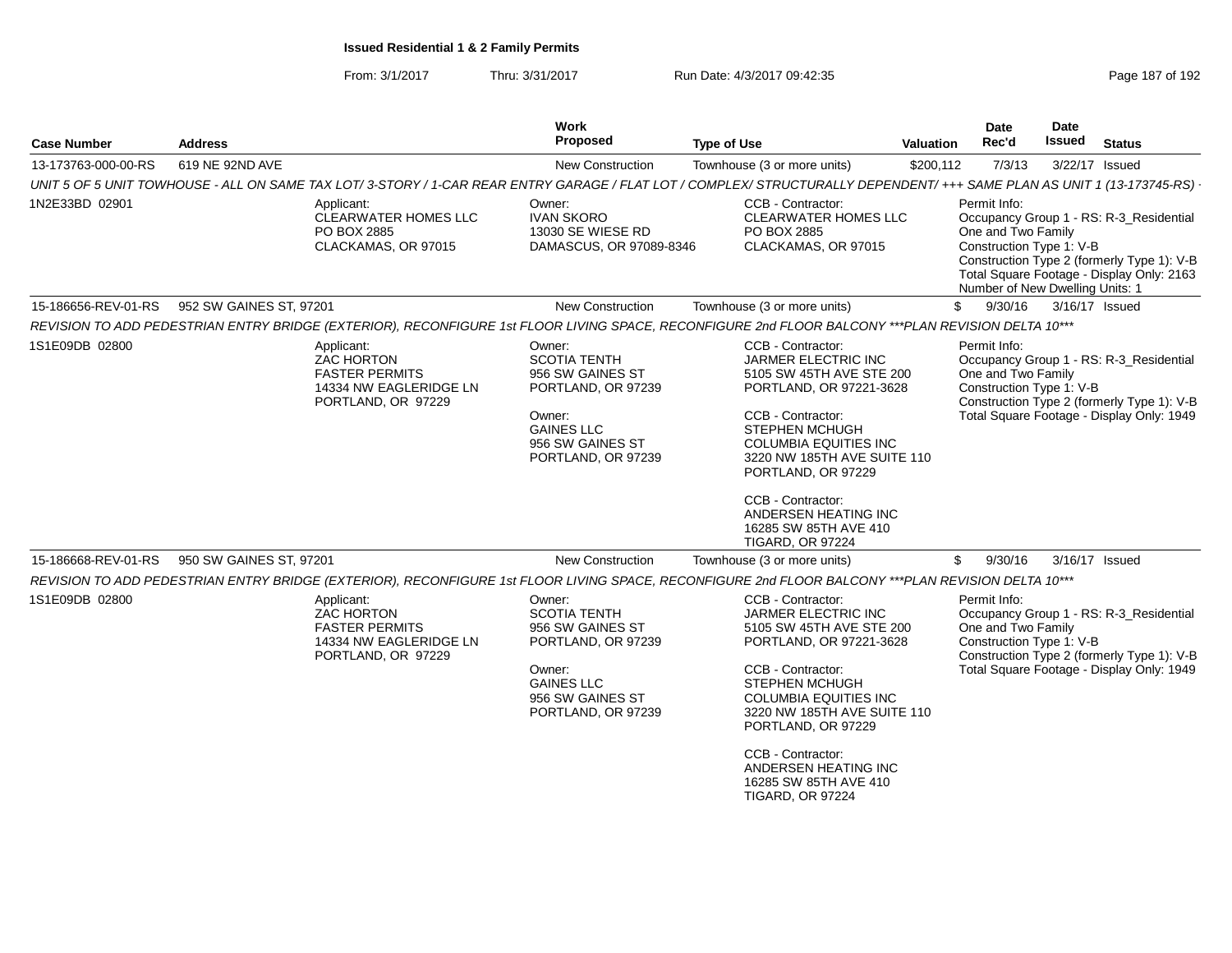| <b>Case Number</b>  | <b>Address</b>                                                                                                        | <b>Work</b><br><b>Proposed</b>                                                                                                                   | <b>Type of Use</b><br><b>Valuation</b>                                                                                                                                                                                             | Date<br>Rec'd                                                  | <b>Date</b><br><b>Issued</b> | <b>Status</b>                                                                                                                      |
|---------------------|-----------------------------------------------------------------------------------------------------------------------|--------------------------------------------------------------------------------------------------------------------------------------------------|------------------------------------------------------------------------------------------------------------------------------------------------------------------------------------------------------------------------------------|----------------------------------------------------------------|------------------------------|------------------------------------------------------------------------------------------------------------------------------------|
| 15-186672-REV-01-RS | 3736 SW 10TH AVE, 97201                                                                                               | New Construction                                                                                                                                 | Townhouse (3 or more units)                                                                                                                                                                                                        | \$<br>9/30/16                                                  |                              | 3/16/17 Issued                                                                                                                     |
|                     | REVISION TO RELOCATE 2nd FLOOR KITCHEN WINDOW AND RECONFIGURE 2nd FLOOR BATHROOM LAYOUT. ***PLAN REVISION DELTA 10*** |                                                                                                                                                  |                                                                                                                                                                                                                                    |                                                                |                              |                                                                                                                                    |
| 1S1E09DB 02800      | Applicant:<br><b>ZAC HORTON</b><br><b>FASTER PERMITS</b><br>14334 NW EAGLERIDGE LN<br>PORTLAND, OR 97229              | Owner:<br><b>SCOTIA TENTH</b><br>956 SW GAINES ST<br>PORTLAND, OR 97239<br>Owner:<br><b>GAINES LLC</b><br>956 SW GAINES ST<br>PORTLAND, OR 97239 | CCB - Contractor:<br>JARMER ELECTRIC INC<br>5105 SW 45TH AVE STE 200<br>PORTLAND, OR 97221-3628<br>CCB - Contractor:<br><b>STEPHEN MCHUGH</b><br><b>COLUMBIA EQUITIES INC</b><br>3220 NW 185TH AVE SUITE 110<br>PORTLAND, OR 97229 | Permit Info:<br>One and Two Family<br>Construction Type 1: V-B |                              | Occupancy Group 1 - RS: R-3_Residential<br>Construction Type 2 (formerly Type 1): V-B<br>Total Square Footage - Display Only: 1890 |
|                     |                                                                                                                       |                                                                                                                                                  | CCB - Contractor:<br>ANDERSEN HEATING INC<br>16285 SW 85TH AVE 410<br><b>TIGARD, OR 97224</b>                                                                                                                                      |                                                                |                              |                                                                                                                                    |
| 15-186678-REV-01-RS | 3740 SW 10TH AVE, 97201                                                                                               | New Construction                                                                                                                                 | Townhouse (3 or more units)                                                                                                                                                                                                        | \$<br>9/30/16                                                  |                              | 3/16/17 Issued                                                                                                                     |
|                     | REVISION TO RELOCATE 2nd FLOOR KITCHEN WINDOW AND RECONFIGURE 2nd FLOOR BATHROOM LAYOUT. ***PLAN REVISION DELTA 10*** |                                                                                                                                                  |                                                                                                                                                                                                                                    |                                                                |                              |                                                                                                                                    |
| 1S1E09DB 02800      | Applicant:<br><b>ZAC HORTON</b><br><b>FASTER PERMITS</b><br>14334 NW EAGLERIDGE LN<br>PORTLAND, OR 97229              | Owner:<br><b>SCOTIA TENTH</b><br>956 SW GAINES ST<br>PORTLAND, OR 97239<br>Owner:<br><b>GAINES LLC</b>                                           | CCB - Contractor:<br>JARMER ELECTRIC INC<br>5105 SW 45TH AVE STE 200<br>PORTLAND, OR 97221-3628<br>CCB - Contractor:<br><b>STEPHEN MCHUGH</b>                                                                                      | Permit Info:<br>One and Two Family<br>Construction Type 1: V-B |                              | Occupancy Group 1 - RS: R-3_Residential<br>Construction Type 2 (formerly Type 1): V-B<br>Total Square Footage - Display Only: 1890 |
|                     |                                                                                                                       | 956 SW GAINES ST<br>PORTLAND, OR 97239                                                                                                           | <b>COLUMBIA EQUITIES INC</b><br>3220 NW 185TH AVE SUITE 110<br>PORTLAND, OR 97229                                                                                                                                                  |                                                                |                              |                                                                                                                                    |
|                     |                                                                                                                       |                                                                                                                                                  | CCB - Contractor:<br>ANDERSEN HEATING INC<br>16285 SW 85TH AVE 410<br><b>TIGARD, OR 97224</b>                                                                                                                                      |                                                                |                              |                                                                                                                                    |
| 15-186679-REV-01-RS | 3744 SW 10TH AVE, 97201                                                                                               | <b>New Construction</b>                                                                                                                          | Townhouse (3 or more units)                                                                                                                                                                                                        | \$<br>9/30/16                                                  |                              | 3/16/17 Issued                                                                                                                     |
|                     | REVISION TO RELOCATE 2nd FLOOR KITCHEN WINDOW AND RECONFIGURE 2nd FLOOR BATHROOM LAYOUT. ***PLAN REVISION DELTA 10*** |                                                                                                                                                  |                                                                                                                                                                                                                                    |                                                                |                              |                                                                                                                                    |
| 1S1E09DB 02800      | Applicant:<br>ZAC HORTON<br><b>FASTER PERMITS</b><br>14334 NW EAGLERIDGE LN<br>PORTLAND, OR 97229                     | Owner:<br><b>SCOTIA TENTH</b><br>956 SW GAINES ST<br>PORTLAND, OR 97239                                                                          | CCB - Contractor:<br>JARMER ELECTRIC INC<br>5105 SW 45TH AVE STE 200<br>PORTLAND, OR 97221-3628                                                                                                                                    | Permit Info:<br>One and Two Family<br>Construction Type 1: V-B |                              | Occupancy Group 1 - RS: R-3_Residential<br>Construction Type 2 (formerly Type 1): V-B                                              |
|                     |                                                                                                                       | Owner:<br><b>GAINES LLC</b><br>956 SW GAINES ST<br>PORTLAND, OR 97239                                                                            | CCB - Contractor:<br><b>STEPHEN MCHUGH</b><br><b>COLUMBIA EQUITIES INC</b><br>3220 NW 185TH AVE SUITE 110<br>PORTLAND, OR 97229                                                                                                    |                                                                |                              | Total Square Footage - Display Only: 1890                                                                                          |
|                     |                                                                                                                       |                                                                                                                                                  | CCB - Contractor:<br>ANDERSEN HEATING INC<br>16285 SW 85TH AVE 410<br><b>TIGARD, OR 97224</b>                                                                                                                                      |                                                                |                              |                                                                                                                                    |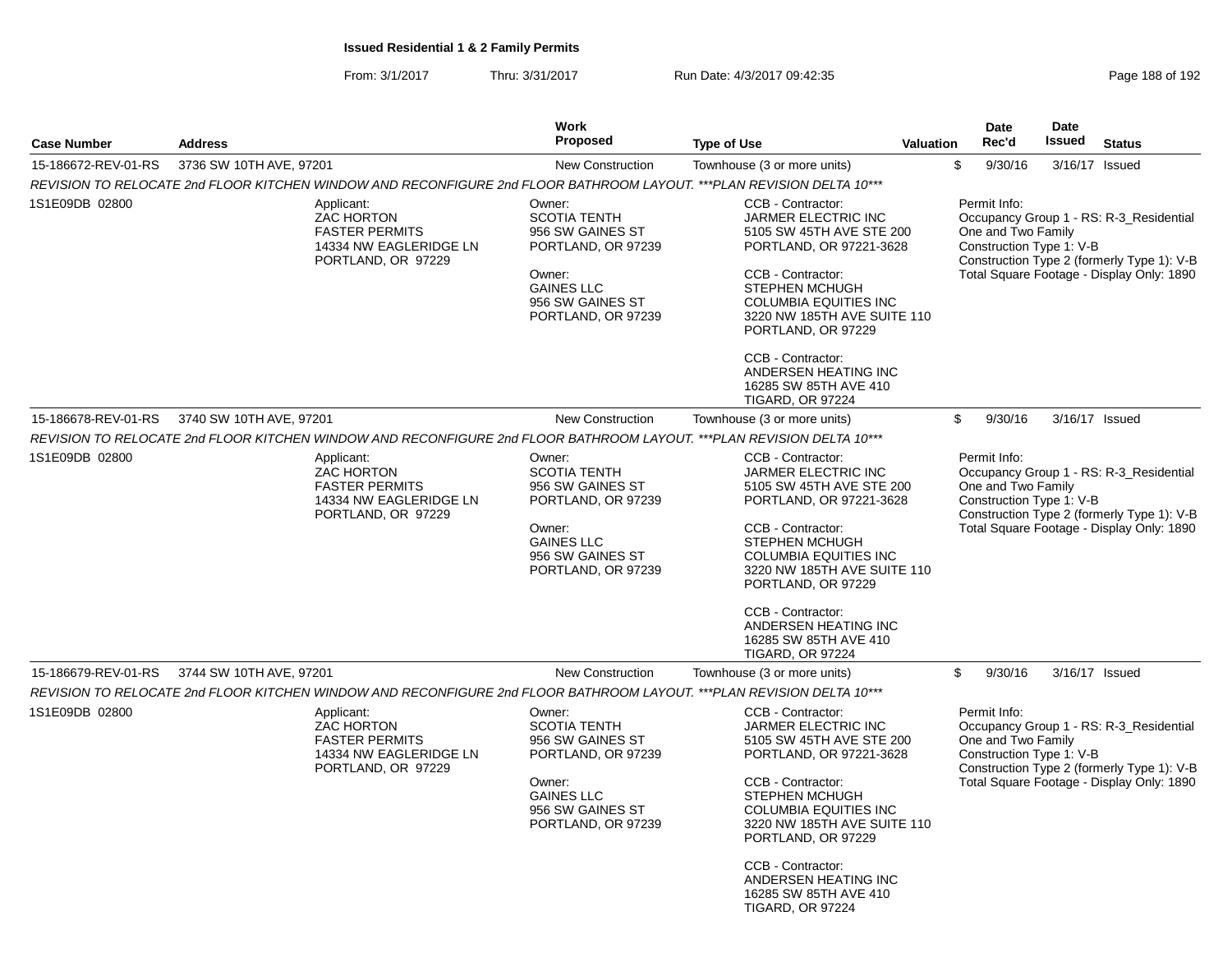| <b>Case Number</b>                                           | <b>Address</b>          |                                                                                                          | <b>Work</b><br>Proposed                                                                                                                          | <b>Type of Use</b>                                                                                                                                                                                                                                                                                                                         | <b>Valuation</b> |    | <b>Date</b><br>Rec'd                                           | <b>Date</b><br><b>Issued</b> | <b>Status</b>                                                                                                                      |
|--------------------------------------------------------------|-------------------------|----------------------------------------------------------------------------------------------------------|--------------------------------------------------------------------------------------------------------------------------------------------------|--------------------------------------------------------------------------------------------------------------------------------------------------------------------------------------------------------------------------------------------------------------------------------------------------------------------------------------------|------------------|----|----------------------------------------------------------------|------------------------------|------------------------------------------------------------------------------------------------------------------------------------|
| 15-186681-REV-01-RS                                          | 3748 SW 10TH AVE, 97201 |                                                                                                          | New Construction                                                                                                                                 | Townhouse (3 or more units)                                                                                                                                                                                                                                                                                                                |                  | \$ | 9/30/16                                                        |                              | 3/16/17 Issued                                                                                                                     |
|                                                              |                         |                                                                                                          |                                                                                                                                                  | REVISION TO RELOCATE 2nd FLOOR KITCHEN WINDOW AND RECONFIGURE 2nd FLOOR BATHROOM LAYOUT. ***PLAN REVISION DELTA 10***                                                                                                                                                                                                                      |                  |    |                                                                |                              |                                                                                                                                    |
| 1S1E09DB 02800                                               |                         | Applicant:<br><b>ZAC HORTON</b><br><b>FASTER PERMITS</b><br>14334 NW EAGLERIDGE LN<br>PORTLAND, OR 97229 | Owner:<br><b>SCOTIA TENTH</b><br>956 SW GAINES ST<br>PORTLAND, OR 97239<br>Owner:<br><b>GAINES LLC</b><br>956 SW GAINES ST<br>PORTLAND, OR 97239 | CCB - Contractor:<br><b>JARMER ELECTRIC INC</b><br>5105 SW 45TH AVE STE 200<br>PORTLAND, OR 97221-3628<br>CCB - Contractor:<br><b>STEPHEN MCHUGH</b><br><b>COLUMBIA EQUITIES INC</b><br>3220 NW 185TH AVE SUITE 110<br>PORTLAND, OR 97229<br>CCB - Contractor:<br>ANDERSEN HEATING INC<br>16285 SW 85TH AVE 410<br><b>TIGARD, OR 97224</b> |                  |    | Permit Info:<br>One and Two Family<br>Construction Type 1: V-B |                              | Occupancy Group 1 - RS: R-3_Residential<br>Construction Type 2 (formerly Type 1): V-B<br>Total Square Footage - Display Only: 1890 |
| 15-186617-REV-01-RS                                          | 956 SW GAINES ST, 97201 |                                                                                                          | <b>New Construction</b>                                                                                                                          | Townhouse (3 or more units)                                                                                                                                                                                                                                                                                                                |                  | \$ | 9/30/16                                                        |                              | 3/16/17 Issued                                                                                                                     |
|                                                              |                         |                                                                                                          |                                                                                                                                                  | REVISION TO ADD PEDESTRIAN ENTRY BRIDGE (EXTERIOR), RECONFIGURE 1st FLOOR LIVING SPACE, RECONFIGURE 2nd FLOOR BALCONY ***PLAN REVISION DELTA 10***                                                                                                                                                                                         |                  |    |                                                                |                              |                                                                                                                                    |
| 1S1E09DB 02800<br>PORTLAND CITY HMSTD<br>BLOCK 38<br>LOT 6-8 |                         | Applicant:<br>Zac Horton<br><b>Faster Permits</b><br>14334 NW Eagleridge Lane<br>Portland OR 97229       | Owner:<br><b>SCOTIA TENTH</b><br>956 SW GAINES ST<br>PORTLAND, OR 97239<br>Owner:<br><b>GAINES LLC</b><br>956 SW GAINES ST<br>PORTLAND, OR 97239 | CCB - Contractor:<br><b>JARMER ELECTRIC INC</b><br>5105 SW 45TH AVE STE 200<br>PORTLAND, OR 97221-3628<br>CCB - Contractor:<br><b>STEPHEN MCHUGH</b><br><b>COLUMBIA EQUITIES INC</b><br>3220 NW 185TH AVE SUITE 110<br>PORTLAND, OR 97229<br>CCB - Contractor:<br>ANDERSEN HEATING INC<br>16285 SW 85TH AVE 410<br><b>TIGARD, OR 97224</b> |                  |    | Permit Info:<br>One and Two Family<br>Construction Type 1: V-B |                              | Occupancy Group 1 - RS: R-3_Residential<br>Construction Type 2 (formerly Type 1): V-B<br>Total Square Footage - Display Only: 1949 |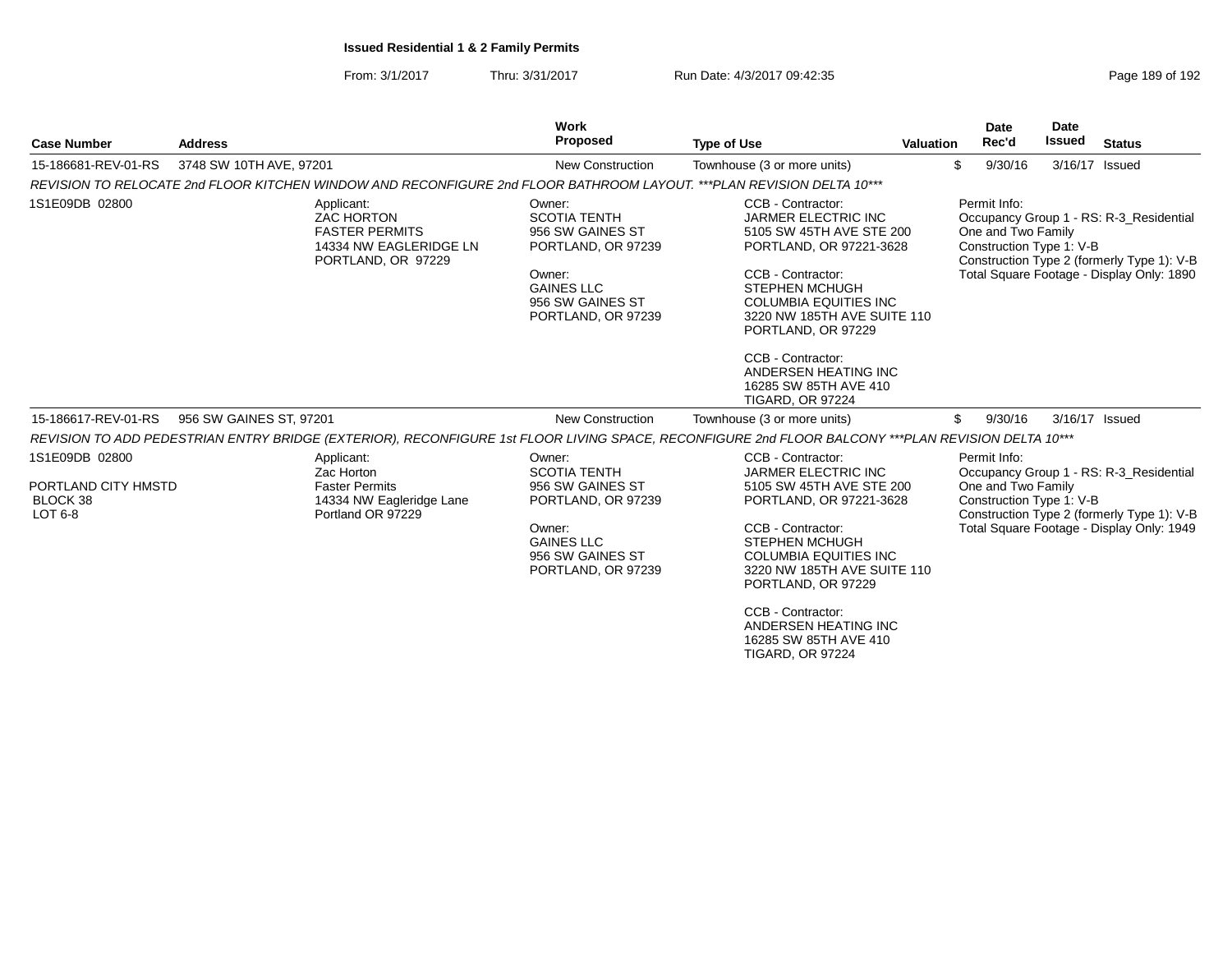| <b>Case Number</b>  | <b>Address</b>                                                                                                                                          | Work<br><b>Proposed</b><br><b>Type of Use</b>                                                           |                                                                                                                                                                                                                                                                                                                                                                                                     | <b>Valuation</b> | Date<br>Rec'd                                                                                     | <b>Date</b><br>Issued | <b>Status</b>                                                                                                                      |
|---------------------|---------------------------------------------------------------------------------------------------------------------------------------------------------|---------------------------------------------------------------------------------------------------------|-----------------------------------------------------------------------------------------------------------------------------------------------------------------------------------------------------------------------------------------------------------------------------------------------------------------------------------------------------------------------------------------------------|------------------|---------------------------------------------------------------------------------------------------|-----------------------|------------------------------------------------------------------------------------------------------------------------------------|
| 16-231324-000-00-RS | 85 NE 58TH AVE, 97213                                                                                                                                   | New Construction                                                                                        | Townhouse (3 or more units)                                                                                                                                                                                                                                                                                                                                                                         | \$150,377        | 10/17/16                                                                                          |                       | 3/15/17 Under Inspection                                                                                                           |
|                     | NEW BUILDING A, UNIT 3 OF 3-UNIT TOWNHOUSE on shared tax lot/3-STORY/ATTACHED GARAGE/SLIGHTLY SLOPED LOT/COMPLEX/METAL ROOF OVER 1/2 OF 2ND FLOOR DECK/ |                                                                                                         |                                                                                                                                                                                                                                                                                                                                                                                                     |                  |                                                                                                   |                       |                                                                                                                                    |
| 1N2E31DA 12000      | Applicant:<br>Kevin Partain<br>Urban Visions<br>223 NE 56TH AVE<br>PORTLAND, OR 97213                                                                   | Owner:<br><b>RENAISSANCE CUSTOM HOMES</b><br>LLC<br>16771 BOONES FERRY RD<br>LAKE OSWEGO, OR 97035-4383 | CCB - Contractor:<br>PHILLIS CONSTRUCTION CO<br>9409 NE COLFAX ST<br>PORTLAND, OR 97220<br>CCB - Contractor:<br><b>RENAISSANCE CUSTOM HOMES</b><br>LLC<br>16771 BOONES FERRY RD<br>LAKE OSWEGO, OR 97035<br>CCB - Contractor:<br>RUSSELL & SONS PLUMBING INC<br>6105 NE 88TH ST<br>VANCOUVER, WA 98665<br>CCB - Contractor:<br><b>LANTIL LLC</b><br>11490 SE JENNIFER STREET<br>CLACKAMAS, OR 97015 |                  | Permit Info:<br>One and Two Family<br>Construction Type 1: V-B<br>Number of New Dwelling Units: 1 |                       | Occupancy Group 1 - RS: R-3_Residential<br>Construction Type 2 (formerly Type 1): V-B<br>Total Square Footage - Display Only: 1615 |
| 16-231322-000-00-RS | 97 NE 58TH AVE, 97213                                                                                                                                   | <b>New Construction</b>                                                                                 | Townhouse (3 or more units)                                                                                                                                                                                                                                                                                                                                                                         |                  | \$150,377 10/17/16                                                                                |                       | 3/15/17 Under Inspection                                                                                                           |
|                     | NEW BUILDING A, UNIT 2 OF 3-UNIT TOWNHOUSE on shared tax lot/3-STORY/ATTACHED GARAGE/SLIGHTLY SLOPED LOT/COMPLEX/METAL ROOF OVER 1/2 OF 2ND FLOOR DECK/ |                                                                                                         |                                                                                                                                                                                                                                                                                                                                                                                                     |                  |                                                                                                   |                       |                                                                                                                                    |
| 1N2E31DA 12000      | Applicant:<br>Kevin Partain<br><b>Urban Visions</b><br>223 NE 56TH AVE<br>PORTLAND, OR 97213                                                            | Owner:<br>RENAISSANCE CUSTOM HOMES<br><b>LLC</b><br>16771 BOONES FERRY RD<br>LAKE OSWEGO, OR 97035-4383 | CCB - Contractor:<br>PHILLIS CONSTRUCTION CO<br>9409 NE COLFAX ST<br>PORTLAND, OR 97220<br>CCB - Contractor:<br>RENAISSANCE CUSTOM HOMES<br>LLC<br>16771 BOONES FERRY RD<br>LAKE OSWEGO, OR 97035<br>CCB - Contractor:<br>RUSSELL & SONS PLUMBING INC<br>6105 NE 88TH ST<br>VANCOUVER, WA 98665<br>CCB - Contractor:<br><b>LANTIL LLC</b><br>11490 SE JENNIFER STREET<br>CLACKAMAS, OR 97015        |                  | Permit Info:<br>One and Two Family<br>Construction Type 1: V-B<br>Number of New Dwelling Units: 1 |                       | Occupancy Group 1 - RS: R-3_Residential<br>Construction Type 2 (formerly Type 1): V-B<br>Total Square Footage - Display Only: 1615 |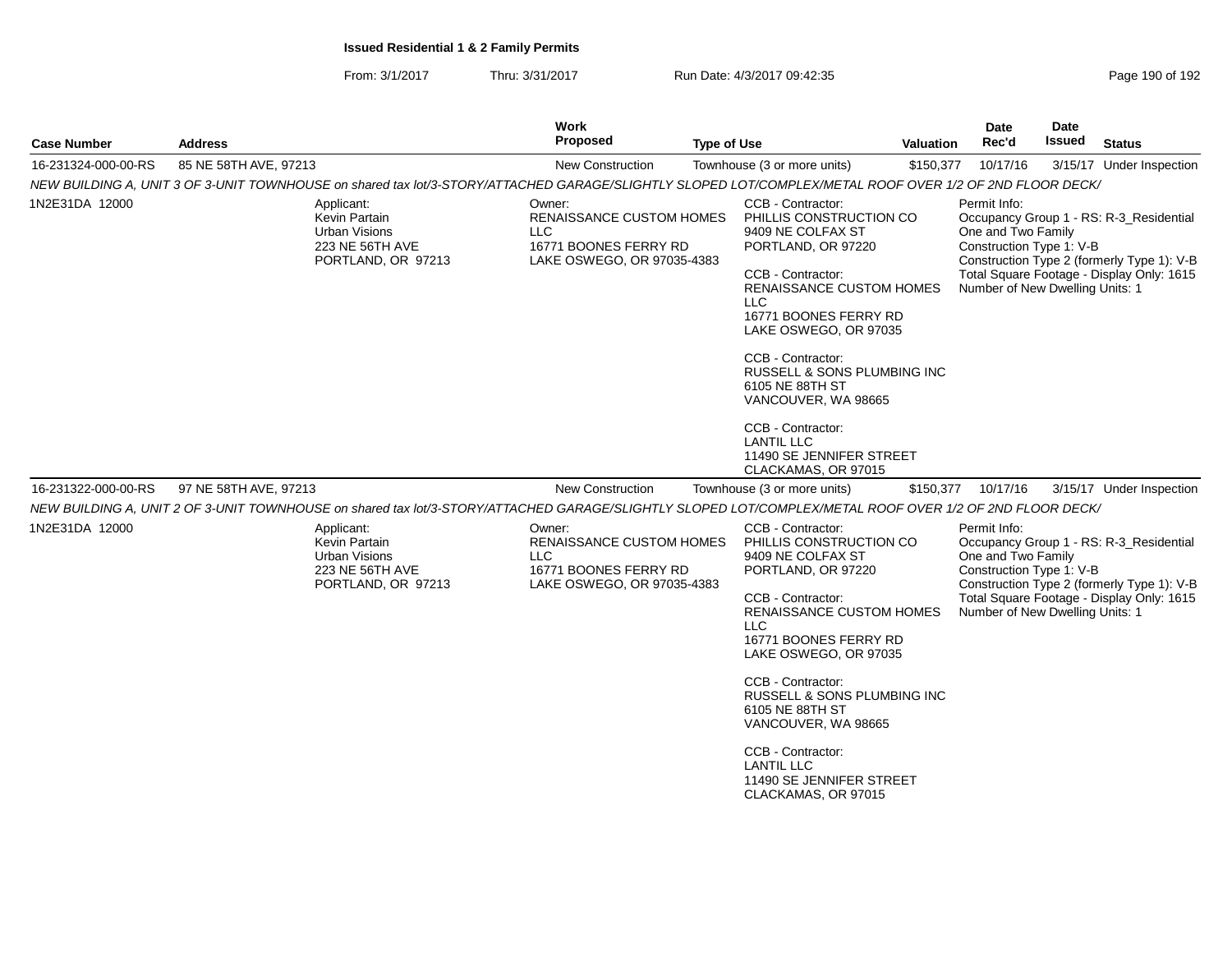From: 3/1/2017Thru: 3/31/2017 **Run Date: 4/3/2017 09:42:35 Page 191 of 192** 

| <b>Case Number</b>  | <b>Address</b>         |                                                                                                                                                         | <b>Work</b><br>Proposed                                                                                        | <b>Type of Use</b> |                                                                                                                                                                                                                                                                                                                                                                                                                        | <b>Valuation</b> | <b>Date</b><br>Rec'd                                                                              | <b>Date</b><br><b>Issued</b> | <b>Status</b>                                                                                                                      |
|---------------------|------------------------|---------------------------------------------------------------------------------------------------------------------------------------------------------|----------------------------------------------------------------------------------------------------------------|--------------------|------------------------------------------------------------------------------------------------------------------------------------------------------------------------------------------------------------------------------------------------------------------------------------------------------------------------------------------------------------------------------------------------------------------------|------------------|---------------------------------------------------------------------------------------------------|------------------------------|------------------------------------------------------------------------------------------------------------------------------------|
| 16-231277-000-00-RS | 109 NE 58TH AVE, 97213 |                                                                                                                                                         | New Construction                                                                                               |                    | Townhouse (3 or more units)                                                                                                                                                                                                                                                                                                                                                                                            | \$150,377        | 10/17/16                                                                                          |                              | 3/15/17 Under Inspection                                                                                                           |
|                     |                        | NEW BUILDING A, UNIT 1 OF 3-UNIT TOWNHOUSE on shared tax lot/3-STORY/ATTACHED GARAGE/SLIGHTLY SLOPED LOT/COMPLEX/METAL ROOF OVER 1/2 OF 2ND FLOOR DECK/ |                                                                                                                |                    |                                                                                                                                                                                                                                                                                                                                                                                                                        |                  |                                                                                                   |                              |                                                                                                                                    |
| 1N2E31DA 12000      |                        | Applicant:<br>Kevin Partain<br><b>Urban Visions</b><br>223 NE 56TH AVE<br>PORTLAND, OR 97213                                                            | Owner:<br><b>RENAISSANCE CUSTOM HOMES</b><br><b>LLC</b><br>16771 BOONES FERRY RD<br>LAKE OSWEGO, OR 97035-4383 |                    | CCB - Contractor:<br>PHILLIS CONSTRUCTION CO<br>9409 NE COLFAX ST<br>PORTLAND, OR 97220<br>CCB - Contractor:<br><b>RENAISSANCE CUSTOM HOMES</b><br><b>LLC</b><br>16771 BOONES FERRY RD<br>LAKE OSWEGO, OR 97035<br>CCB - Contractor:<br><b>RUSSELL &amp; SONS PLUMBING INC.</b><br>6105 NE 88TH ST<br>VANCOUVER, WA 98665<br>CCB - Contractor:<br><b>LANTIL LLC</b><br>11490 SE JENNIFER STREET<br>CLACKAMAS, OR 97015 |                  | Permit Info:<br>One and Two Family<br>Construction Type 1: V-B<br>Number of New Dwelling Units: 1 |                              | Occupancy Group 1 - RS: R-3_Residential<br>Construction Type 2 (formerly Type 1): V-B<br>Total Square Footage - Display Only: 1615 |
| 15-192182-REV-02-RS | 5745 E BURNSIDE ST     |                                                                                                                                                         | <b>New Construction</b>                                                                                        |                    | Townhouse (3 or more units)                                                                                                                                                                                                                                                                                                                                                                                            |                  | \$<br>3/1/17                                                                                      |                              | 3/28/17 Issued                                                                                                                     |
|                     |                        | REVISION TO INSTALL HOLD DOWNS THAT WERE LEFT OUT DURING CONSTRUCTION.                                                                                  |                                                                                                                |                    |                                                                                                                                                                                                                                                                                                                                                                                                                        |                  |                                                                                                   |                              |                                                                                                                                    |
| 1N2E31DB 02505      |                        | Applicant:<br><b>NATHAN ARNOLD</b><br><b>FASTER PERMITS</b><br>14334 NW EAGLERIDGE LANE<br>PORTLAND, OR 97229                                           | Owner:<br>5711 E BURNSIDE ST LLC<br>1235 N DUTTON AVE #E<br>SANTA ROSA, CA 95401                               |                    | CCB - Contractor:<br>PORTLAND HOUSEWORKS LLC<br>5105 SW 45TH AVE #201<br>PORTLAND, OR 97221                                                                                                                                                                                                                                                                                                                            |                  | Permit Info:<br>One and Two Family<br>Construction Type 1: V-B                                    |                              | Occupancy Group 1 - RS: R-3_Residential<br>Construction Type 2 (formerly Type 1): V-B<br>Total Square Footage - Display Only: 1382 |
| 15-192146-REV-02-RS | 5725 E BURNSIDE ST     |                                                                                                                                                         | <b>New Construction</b>                                                                                        |                    | Townhouse (3 or more units)                                                                                                                                                                                                                                                                                                                                                                                            |                  | \$<br>3/1/17                                                                                      |                              | 3/28/17 Issued                                                                                                                     |
|                     |                        | REVISION TO INSTALL HOLD DOWNS THAT WERE LEFT OUT DURING CONSTRUCTION.                                                                                  |                                                                                                                |                    |                                                                                                                                                                                                                                                                                                                                                                                                                        |                  |                                                                                                   |                              |                                                                                                                                    |
| 1N2E31DB 02503      |                        | Applicant:<br><b>NATHAN ARNOLD</b><br><b>FASTER PERMITS</b><br>14334 NW EAGLERIDGE LANE<br>PORTLAND, OR 97229                                           | Owner:<br>5711 E BURNSIDE ST LLC<br>1235 N DUTTON AVE #E<br>SANTA ROSA, CA 95401                               |                    | CCB - Contractor:<br>PORTLAND HOUSEWORKS LLC<br>5105 SW 45TH AVE #201<br>PORTLAND, OR 97221                                                                                                                                                                                                                                                                                                                            |                  | Permit Info:<br>One and Two Family<br>Construction Type 1: V-B                                    |                              | Occupancy Group 1 - RS: R-3_Residential<br>Construction Type 2 (formerly Type 1): V-B<br>Total Square Footage - Display Only: 1382 |